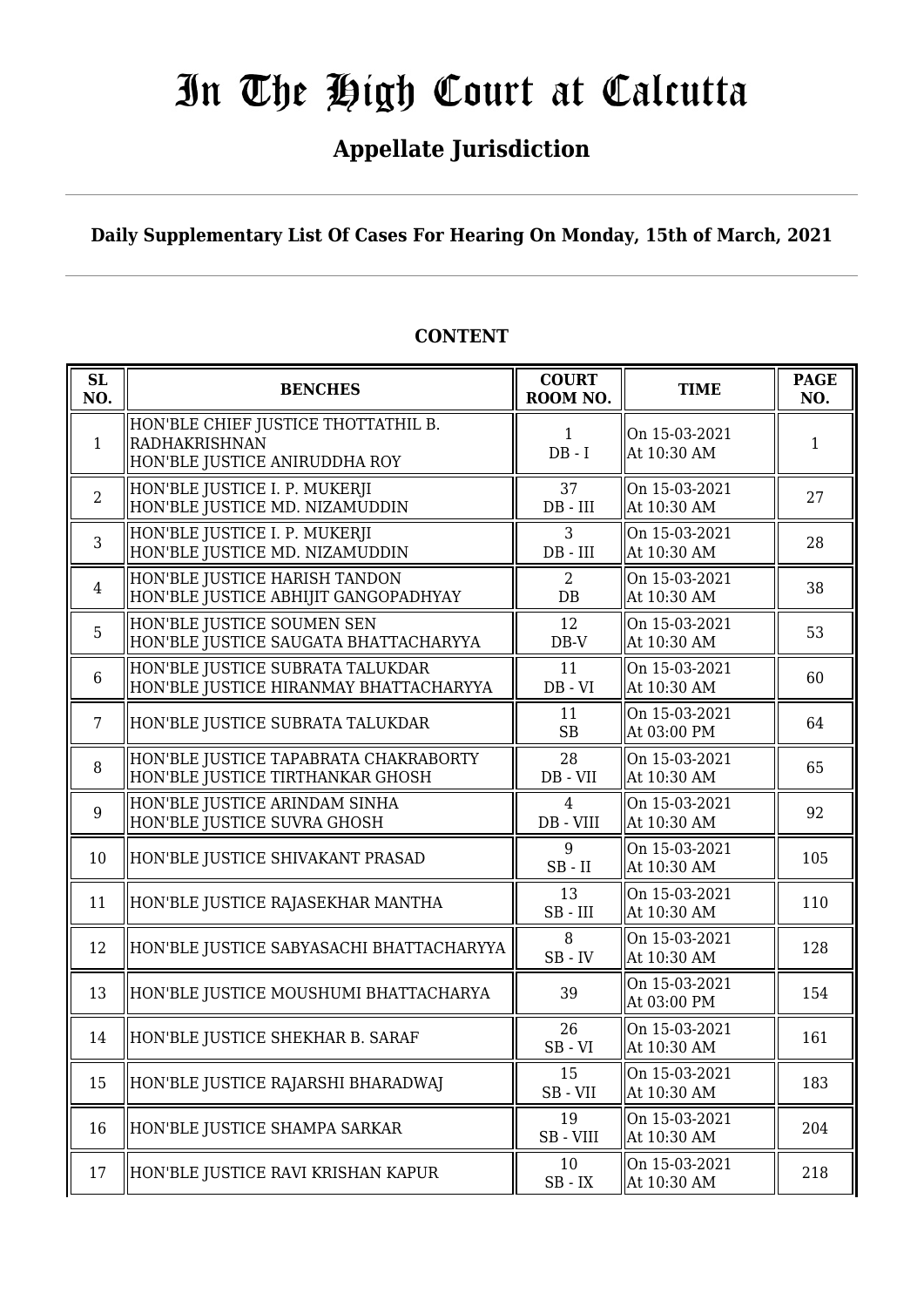| SL <sub>NO</sub> | <b>BENCHES</b>                    | <b>COURT</b><br>ROOM NO. | <b>TIME</b>                      | <b>PAGE</b><br>NO. |
|------------------|-----------------------------------|--------------------------|----------------------------------|--------------------|
| 18               | HON'BLE JUSTICE ARINDAM MUKHERJEE | 23<br>$SB - X$           | On 15-03-2021<br>At 10:30 AM     | 226                |
| 19               | HON'BLE JUSTICE BISWAJIT BASU     | 18<br>$SB - XI$          | On 15-03-2021<br>At 10:30 AM     | 231                |
| 20               | HON'BLE JUSTICE AMRITA SINHA      | 24<br>SB-XII             | On 15-03-2021<br>At 10:30 AM     | 239                |
| 21               | HON'BLE JUSTICE JAY SENGUPTA      | 32<br>SB-XIV             | On 15-03-2021<br>  At 10:30 AM   | 249                |
| 22               | HON'BLE JUSTICE BIBEK CHAUDHURI   | 30<br>SB-XV              | On 15-03-2021<br>At 10:30 AM     | 269                |
| 23               | HON'BLE JUSTICE ANIRUDDHA ROY     | 16<br><b>SB</b>          | On 15-03-2021<br>At 02:00 PM     | 275                |
| 24               | LD. REGISTRAR ADMN. (L & OM)      | 50                       | On 15-03-2021<br>At 12:00 PM     | 279                |
| 25               | <b>WARNING LIST</b>               | 10                       | For 22-03-2021<br>(Warning List) | 280                |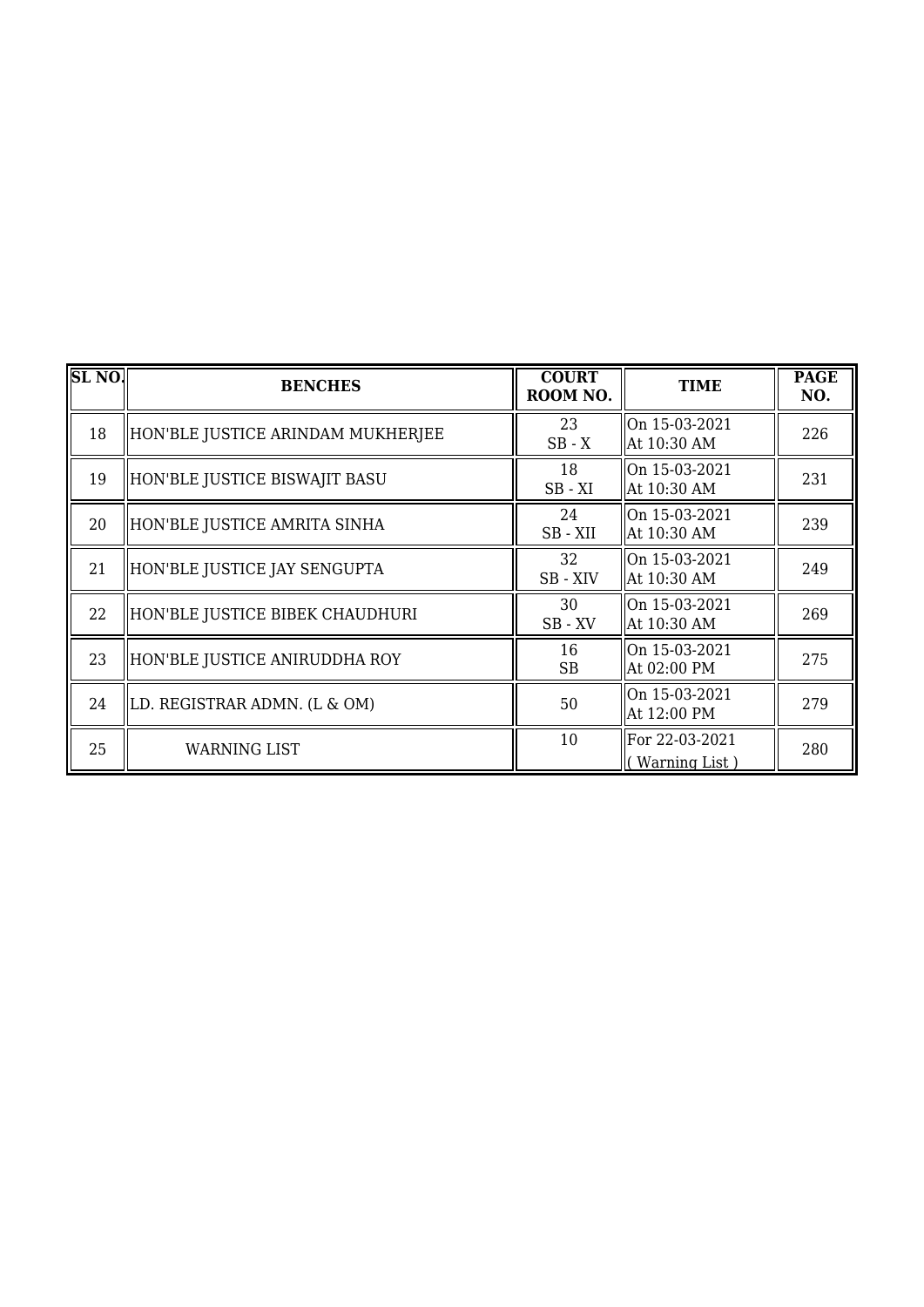

#### **Appellate Side**

**DAILY CAUSELIST For Monday The 15th March 2021**

**COURT NO. 1**

**DIVISION BENCH (DB - I) AT 10:30 AM HON'BLE CHIEF JUSTICE THOTTATHIL B. RADHAKRISHNAN HON'BLE JUSTICE ANIRUDDHA ROY (VIA VIDEO CONFERENCE)**

**ON AND FROM 08-03-2021 TO 22-03-2021**

**ON AND FROM WEDNESDAY, THE 13TH JANUARY, 2021 - APPEALS FROM ORDERS RELATING TO RESIDUARY UNDER GROUP IX INCLUDING APPLICATIONS CONNECTED THERETO;PUBLIC INTEREST LITIGATION;CRIMINAL CONTEMPT MATTERS; APPEALS UNDER SECTION 19(1)(a) OF THE**

 **CONTEMPT OF COURT'S ACT; APPLICATIONS UNDER SECTION 27 OF THE ELECTRICITY REGULATORY COMMISSION ACT, 1998, INCLUDING APPLICATIONS CONNECTED THERETO; HABEAS CORPUS; DEATH REFERENCE CASES ( INCLUDING ADMISSION OF CRIMINAL APPEALS RELATING TO SUCH REFERENCE AGAINST THE SAME CONVICTION ORDER);ADMISSION OF CRIMINAL APPEALS; HEARING OF CRIMINAL APPEALS & APPLICATIONS CONNECTED THERETO INCLUDING APPLICATION FOR SUSPENSION OF SENTENCE IN PENDING APPEALS;**

 **CRIMINAL APPEALS RELATING TO CRIMES AGAINST WOMEN. ANY OTHER MATTER, IRRESPECTIVE OF CLASSIFICATION, AS DIRECTED BY THE HON'BLE CHIEF JUSTICE.**

**AND**

**ON AND FROM MONDAY, 8TH MARCH, 2021 TO MONDAY, 22ND MARCH, 2021 - WILL SIT TOGETHER AND TAKE UP THE LIST AND DETERMINATION OF HON'BLE CHIEF JUSTICE THOTTATHIL B. RADHAKRISHNAN AND HON'BLE JUSTICE ARIJIT BANERJEE.**

**SPL. NOTE :**

**MONDAY : ADMISSION OF CRIMINAL APPEALS, HABEAS CORPUS, CRIMINAL CONTEMPT MATTERS,APPEALS UNDER SECTION 19(1)(a) OF THE CONTEMPT OF COURT'S ACT.APPLICATIONS UNDER SECTION 27 OF THE ELECTRICITY REGULATORY COMMISSION ACT 1998 INCLUDING APPLICATIONS CONNECTED THERETO. BAIL IN CONNECTION WITH APPEAL.**

**TUESDAY : ADMISSION OF CRIMINAL APPEALS, HABEAS CORPUS, BAIL IN CONNECTION WITH APPEAL.**

**WEDNESDAY : HEARING OF CRIMINAL APPEALS, ASSIGNED MATTERS,& FIXED MATTERS.**

**THURSDAY : APPEALS FROM ORDERS RELATING TO RESIDUARY UNDER GROUP - IX INCLUDING APPLICATIONS CONNECTED THERETO. THEREAFTER PIL MATTERS WILL BE TAKEN UP IF TIME PERMITS.**

**FRIDAY : PUBLIC INTEREST LITIGATION.**

**NOTE: MATTERS WILL BE TAKEN UP THROUGH PHYSICAL HEARING ONLY WHEN BOTH THE PARTIES ARE AGREED.**

#### **NO MENTIONING IN COURT**

| <b>FIXED MATTER</b>             |                            |                                                                                                                                                  |                    |                 |  |
|---------------------------------|----------------------------|--------------------------------------------------------------------------------------------------------------------------------------------------|--------------------|-----------------|--|
| $\mathbf{1}$                    | WPA(P)/27/2021             | THE COURT ON ITS OWN MOTION, IN<br>RE UTP DIPAK JOSHI, LODGED IN DUM<br>DUM CENTRAL CORRECTIONAL HOME<br>VS<br><b>NA</b>                         | NA.                | SAIKAT BANERJEE |  |
| 2                               | WPA/7700/2012              | KALAWATI DEVI<br>VS.<br>STATE OF WEST BENGAL & ORS.                                                                                              | <b>KRISHAN RAY</b> |                 |  |
| 3                               | CRA/209/2020               | ASHIM @ ASIM KR HARANATH<br>BHATTACHARYA @ ASIM HARINATH<br>BHATTACHARYA @ASEEM KR<br><b>BHATTACHARYA</b><br>VS<br>NATIONAL INVESTIGATION AGENCY | SANTANU MAJI       |                 |  |
| IA NO: CRAN/1/2020, CRAN/2/2020 |                            |                                                                                                                                                  |                    |                 |  |
| 4                               | WPA(H)/19/2021<br>[ Dept.] | SNEHASHIS SARKAR<br><b>VS</b><br>STATE OF WEST BENGAL AND ORS.                                                                                   | <b>BIPLOB DAS</b>  |                 |  |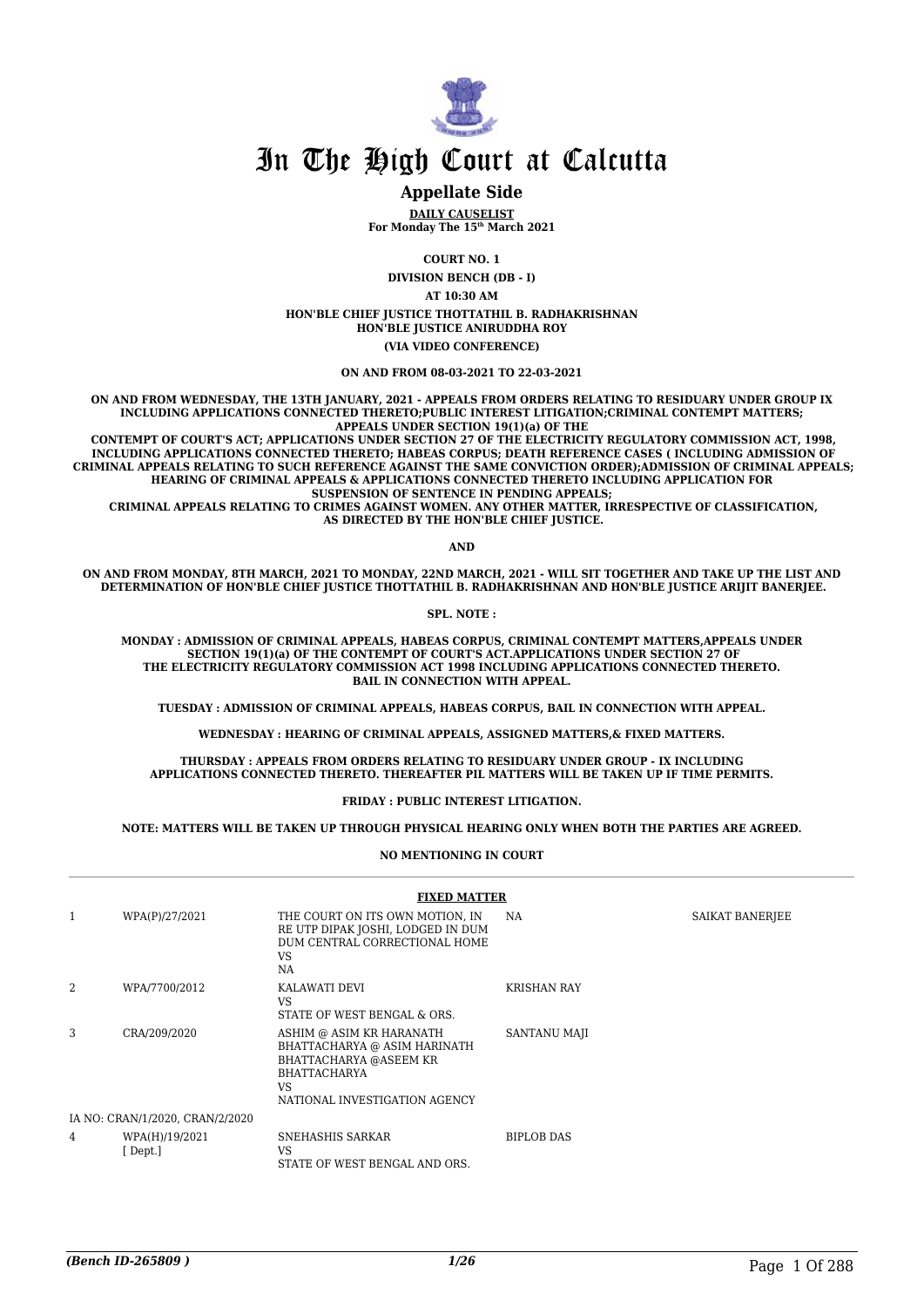#### *DAILY CAUSELIST COURT NO 1-FOR MONDAY THE 15TH MARCH 2021 HIGH COURT OF CALCUTTA - 2 -*

| 5    | CRA/281/2020                              | <b>HARI SINGH</b><br>VS<br>State of West Bengal                                      | <b>NEIL BASU</b>                                                                                                              |
|------|-------------------------------------------|--------------------------------------------------------------------------------------|-------------------------------------------------------------------------------------------------------------------------------|
|      | IA NO: CRAN/1/2021                        |                                                                                      |                                                                                                                               |
| 6    | CRA/240/2020                              | <b>BINAY SINGH</b>                                                                   | LOKESH SHARMA                                                                                                                 |
|      |                                           | VS<br>State of West Bengal                                                           |                                                                                                                               |
|      | IA NO: CRAN/1/2021                        |                                                                                      |                                                                                                                               |
| 7    | CRA/278/2020                              | RAJKUMAR ROY<br>VS<br>State of West Bengal                                           | SATADRU LAHIRI                                                                                                                |
|      | IA NO: CRAN/1/2021                        |                                                                                      |                                                                                                                               |
| 8    | CRA/277/2020                              | DIPANKAR BASU<br>VS                                                                  | DATTATREYA DUTTA                                                                                                              |
|      |                                           | THE STATE OF WEST BENGAL                                                             |                                                                                                                               |
|      | IA NO: CRAN/1/2021                        |                                                                                      |                                                                                                                               |
| 9    | CRA/282/2020                              | RADHU JAYA SHETTY<br>VS<br>State of West Bengal                                      | SANDIP CHAKRABORTY                                                                                                            |
|      | IA NO: CRAN/1/2021                        |                                                                                      |                                                                                                                               |
| 10   | CRA/250/2020                              | MONORANJAN ROY<br>VS                                                                 | <b>MANAS DASGUPTA</b>                                                                                                         |
|      |                                           | State of West Bengal                                                                 |                                                                                                                               |
|      | IA NO: CRAN/1/2021                        |                                                                                      |                                                                                                                               |
| 11   | CRM/12189/2017                            | PRAMATHA NATH MANNA<br>VS<br>CBI & ANR                                               | D BHATTACHARYA                                                                                                                |
|      | IA NO: CRAN/1/2020(Old No:CRAN/1159/2020) |                                                                                      |                                                                                                                               |
| 12   | CRA/238/2015                              | BISWANATH ADHIKARY @ BISHU<br><b>VS</b>                                              | S S SAHA                                                                                                                      |
|      |                                           | UNION OF INDIA                                                                       |                                                                                                                               |
|      |                                           |                                                                                      | IA NO: CRAN/2/2018(Old No:CRAN/1103/2018), CRAN/3/2019(Old No:CRAN/103/2019), CRAN/4/2020(Old No:CRAN/1411/2020), CRAN/5/2020 |
| wt13 | CRA/237/2015                              | <b>BAPI DEY @ BURO</b><br>VS<br>UNION OF INDIA                                       | S.S. SAHA                                                                                                                     |
| wt14 | CRA/247/2015                              | <b>GOPAL TELI &amp; ANR</b>                                                          | A. CHAKRABORTY                                                                                                                |
|      |                                           | VS                                                                                   |                                                                                                                               |
|      |                                           | UNION OF INDIA                                                                       |                                                                                                                               |
| wt15 | CRA/250/2015                              | RABI SEKHAR PANDEY<br>VS<br>UNION OF INDIA                                           | A. CHAKRABORTY                                                                                                                |
| 16   | FMA/441/2021                              | SOMA PRATIHAR & ANR                                                                  | SANTANU MUKHERJEE                                                                                                             |
|      | [ MAT 561/2019 ] [ DEPT.]                 | VS<br>STATE BANK OF INDIA& ORS                                                       |                                                                                                                               |
|      |                                           | IA NO: CAN/1/2019(Old No:CAN/4812/2019), CAN/2/2020(Old No:CAN/880/2020), CAN/3/2021 |                                                                                                                               |
|      |                                           | <b>HABEAS CORPUS 1</b><br>(FIXED MATTER)                                             |                                                                                                                               |
| 17   | WPA/14102/2011                            | SMT. SWAPNA BARMAN                                                                   | MRITYUNJOY CHATTERJEE                                                                                                         |
|      |                                           | VS<br>STATE OF WEST BENGAL & ORS                                                     |                                                                                                                               |
| 18   | WPA/20945/2011                            | PRASENJIT MONDAL<br>VS.                                                              | GOPAL CHANDRA RAY                                                                                                             |
| 19   | WPA/8050/2012                             | STATE OF W B & ORS<br>SK. ABDUL JABBAR ALI                                           | AKHTAR HOSSAIN                                                                                                                |
|      |                                           | VS<br>STATE OF WEST BENGAL & ORS.                                                    |                                                                                                                               |
| 20   | WPA/17714/2012                            | SHYAMALI SAHA<br>VS                                                                  | DEBASISH KARMAKAR                                                                                                             |
|      |                                           | STATE & ORS.                                                                         |                                                                                                                               |
| 21   | WPA/22477/2012                            | NARAYAN SAHA @ NARAYAN<br>CHANDRA SAHA<br><b>VS</b>                                  | SOMNATH ROYCHOWDHURY                                                                                                          |
|      |                                           | STATE OF WB & ORS                                                                    |                                                                                                                               |
| 22   | WPA/23401/2012                            | LATA MONDAL                                                                          | JAYANTA BANERJEE                                                                                                              |
|      |                                           | VS<br>UNION OF INDIA & ORS.                                                          |                                                                                                                               |
| 23   | WPA/6166/2016                             | <b>SK JANE ALAM</b>                                                                  | NILAY SENGUPTA                                                                                                                |
|      |                                           | VS.<br>STATE OF WEST BENGAL & ORS                                                    |                                                                                                                               |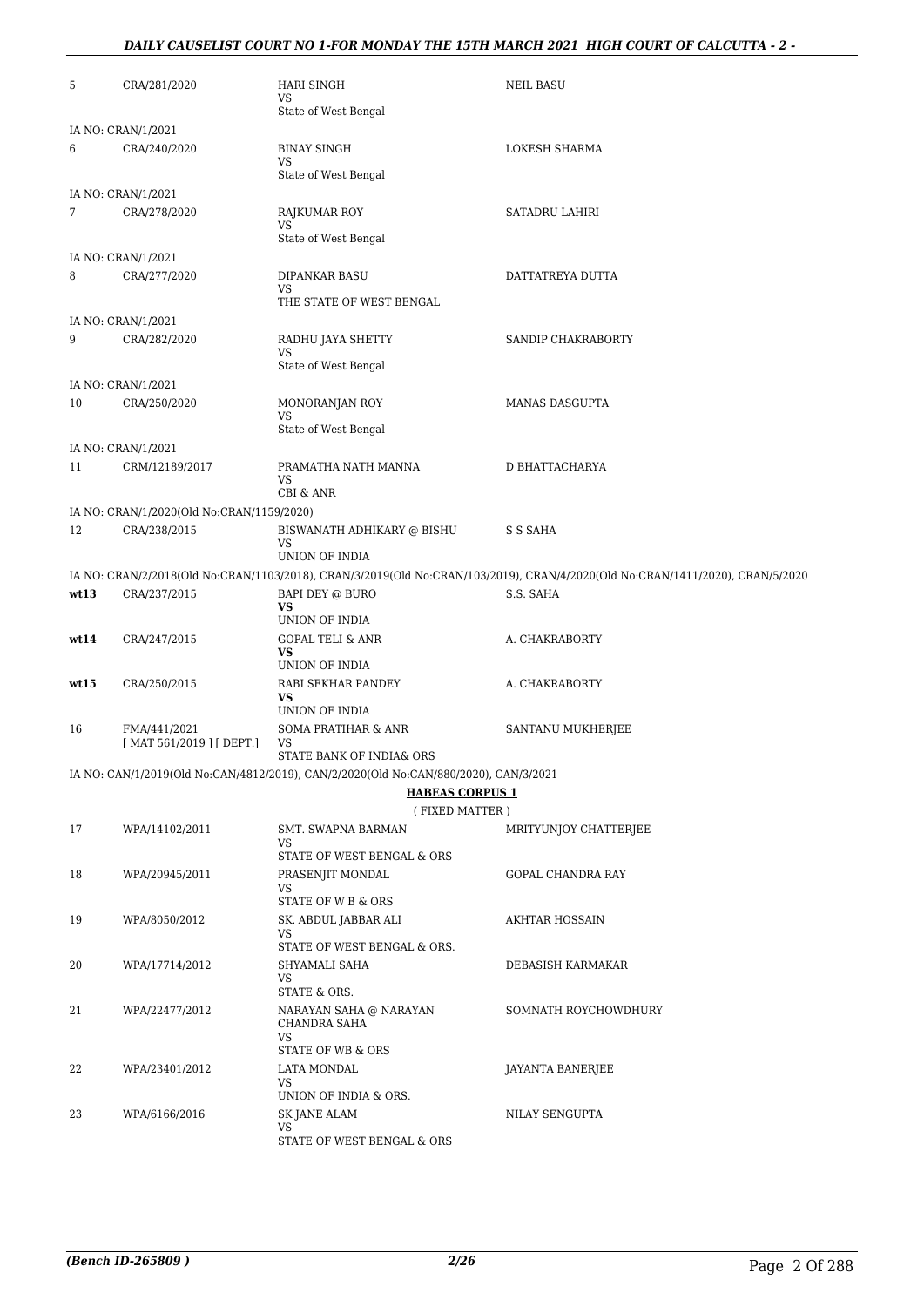#### *DAILY CAUSELIST COURT NO 1-FOR MONDAY THE 15TH MARCH 2021 HIGH COURT OF CALCUTTA - 3 -*

| 24   | WPA/30301/2017                          | PARBATI MONDAL<br>VS.<br>STATE OF WEST BENGAL & ORS                                             | PARTHA SARATHI GHOSH     |
|------|-----------------------------------------|-------------------------------------------------------------------------------------------------|--------------------------|
| 25   | WPA/19785/2018                          | RAJJAK SEIKH<br><b>VS</b><br>STATE OF WEST BENGAL & ORS                                         | DEBASHIS BANERJEE        |
| 26   | WPA/20950/2018                          | JOY KRISHNA NAG @ JOY KUMAR NAG<br>@ ROHIT<br><b>VS</b><br><b>STATE OF WEST BENGAL &amp;ORS</b> | ARNAB SAHA               |
| 27   | WPA/23349/2018                          | NAJER ALI<br>VS.<br>STATE OF WEST BENGAL & ORS                                                  | RIMA DAS                 |
| 28   | WPA/6316/2019                           | PRASENJIT MONDAL<br><b>VS</b><br>STATE OF WEST BENGAL & ORS                                     | PRASENJIT MONDAL         |
| wt29 | WPA/14706/2019                          | SHYAMAL CHANDRA NASKAR<br><b>VS</b><br>STATE OF WEST BENGAL & ORS                               | <b>GOPAL CHANDRA RAY</b> |
| 30   | WPA/19908/2019                          | SUBRATA DAS<br><b>VS</b><br>STATE OF WEST BENGAL & ORS                                          | SHIBASIS CHATTERIEE      |
| 31   | WPA/6676/2020                           | <b>SURYA KANT PRASAD</b><br>VS.<br>STATE OF WEST BENGAL & ORS                                   | <b>ARIJIT BAKSHI</b>     |
|      | IA NO: CAN/1/2020(Old No:CAN/5547/2020) |                                                                                                 |                          |
| 32   | WPA/9888/2020                           | VANMALA GORAKH NANGARE AND<br><b>ANR</b><br><b>VS</b><br>UNION OF INDIA AND ORS.                | RAMENDU AGARWAL          |

#### IA NO: CAN/1/2021

#### **HABEAS CORPUS**

| 33 | WPA/11504/2016                          | <b>SANKAR SINGH</b><br>VS<br>THE STATE OF WEST BENGAL & ORS  | MOHINOOR RAHAMAN                    |
|----|-----------------------------------------|--------------------------------------------------------------|-------------------------------------|
| 34 | WPA/4250/2018                           | PRASENJIT MANDAL<br>VS<br>STATE OF WEST BENGAL & ORS         | <b>GOPAL CHANDRA RAY</b>            |
| 35 | WPA/5349/2018                           | PRIYANKA SUR<br>VS<br>STATE OF WEST BENGAL & ORS.            | ANINDYA SUNDAR<br><b>CHATTERJEE</b> |
| 36 | WPA/9539/2018                           | SAGAR MAJHI<br>VS<br>STATE OF WEST BENGAL & ORS.             | TAPAS MANNA                         |
| 37 | WPA/3626/2019                           | <b>CHANDESWAR THAKUR</b><br>VS<br>STATE OF WEST BENGAL& ORS  | SOMESH KUMAR GHOSH                  |
| 38 | WPA/5439/2020                           | DR. SABYASACHI GHOSHRAY<br>VS<br>STATE OF WEST BENGAL & ORS. | SABYASACHI GHOSHRAY (IN<br>PERSON)  |
|    | IA NO: CAN/1/2020(Old No:CAN/3146/2020) |                                                              |                                     |
| 39 | WPA/6049/2019                           | HASIBUL RAHAMAN<br>VS<br>STATE OF WEST BENGAL & ORS          | APURBA GHOSH                        |
| 40 | WPA/6926/2019                           | RAM PROSAD GHOSH<br><b>VS</b><br>STATE OF WEST BENGAL &ORS   | <b>ASIF DEWAN</b>                   |
| 41 | WPA/7269/2019                           | <b>GAURAV JOHARI</b><br>VS<br>UNION OF INDIA & ORS           | SANTOSH KUMAR RAY                   |
| 42 | WPA/7309/2020                           | <b>ISMAIL SEKH</b><br>VS<br><b>SILASH TOPPO</b>              | DEEPAK PRAHLADKA                    |
|    | IA NO: CAN/1/2020                       |                                                              |                                     |
| 43 | WPA/7389/2020                           | CHANDRA SEKHAR JAISWAL<br><b>VS</b><br><b>SILASH TOPPO</b>   | DEEPAK PRAHLADKA                    |
|    | IA NO: CAN/1/2020                       |                                                              |                                     |
| 44 | WPA/7692/2020                           | SUBHAJIT MISTRY<br><b>VS</b><br>State of West Bengal         | PRONAY BASAK                        |

IA NO: CAN/1/2020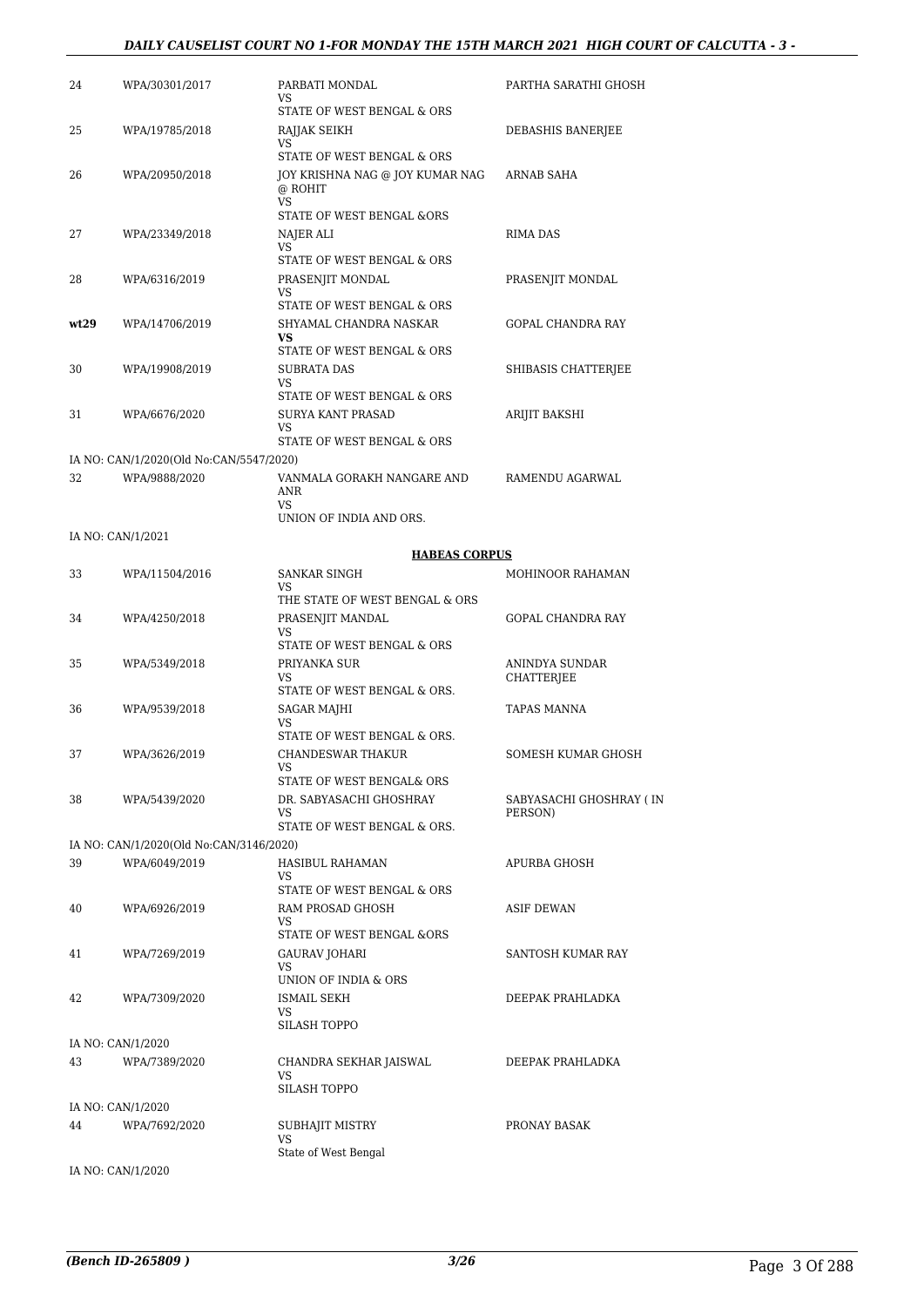#### *DAILY CAUSELIST COURT NO 1-FOR MONDAY THE 15TH MARCH 2021 HIGH COURT OF CALCUTTA - 4 -*

| 45 | WPA/9091/2020                                             | DINESH KUMAR GUPTA<br>VS.                                       | MANISHA DEBDAS         |
|----|-----------------------------------------------------------|-----------------------------------------------------------------|------------------------|
|    |                                                           | THE STATE OF WEST BENGAL AND<br><b>ORS</b>                      |                        |
| 46 | WPA(H)/8/2021                                             | ANARUL SK. 2ANNA<br>VS                                          | TAPODIP GUPTA          |
|    |                                                           | STATE OF WEST BENGAL AND<br><b>ANOTHER</b>                      |                        |
| 47 | WPA(H)/10/2021                                            | MD. LUTFUL MOLLA<br>VS                                          | Atis Kumar Biswas      |
|    |                                                           | STATE OF WEST BENGAL AND ORS.                                   |                        |
| 48 | WPA(H)/11/2021                                            | <b>SWAPAN BANIK</b><br>VS                                       | NILADRI SAHA           |
| 49 | WPA(H)/12/2021                                            | UNION OF INDIA AND ORS.<br>MALINI GHOSH AND ANR                 | ARKA CHAKRABORTY       |
|    |                                                           | VS                                                              |                        |
|    |                                                           | STATE OF WEST BENGAL AND ORS.                                   |                        |
| 50 | WPA(H)/13/2021                                            | TAPAN HALDAR @TAPAN HALDER<br>VS                                | TAPODIP GUPTA          |
| 51 | WPA(H)/14/2021                                            | STATE OF WEST BENGAL AND ANR<br>MANOWAR MONDAL                  | TAPODIP GUPTA          |
|    |                                                           | VS.                                                             |                        |
|    |                                                           | STATE OF WEST BENGAL AND ORS.                                   |                        |
| 52 | WPA(H)/15/2021                                            | ANIL KUMAR SAHA<br>VS                                           | SINTHIA BALA           |
|    |                                                           | STATE OF WEST BENGAL AND ORS.                                   |                        |
| 53 | WPA(H)/16/2021                                            | DEBLU DUTTA<br>VS                                               | <b>BALARAM PANDIT</b>  |
|    |                                                           | STATE OF WEST BENGAL AND ORS.                                   |                        |
| 54 | WPA(H)/18/2021                                            | MD YUNUSH MANSURI@ MD YUNUS<br>OJIR ALI<br><b>VS</b>            | <b>SOFIA NESAR</b>     |
|    |                                                           | STATE OF WEST BENGAL AND ORS.                                   |                        |
| 55 | WPA(H)/20/2021<br>[16.03.2021]                            | <b>BISWANATH GUIN</b><br>VS                                     | PRONOJIT ROY           |
|    |                                                           | STATE OF WEST BENGAL AND ORS.                                   |                        |
| 56 | WPA(H)/21/2021                                            | MD. USMAN SK. @ OSMAN SK.<br>VS<br>THE STATE OF WEST BENGAL AND | TAPODIP GUPTA          |
|    |                                                           | ANR                                                             |                        |
|    |                                                           | <b>ADMISSION OF APPEAL</b>                                      |                        |
| 57 | CRA/581/2019                                              | SIMA @SEEMA BAKSHI CHAKRABORTY    SOMA CHOWDHURY BANDHU<br>VS   |                        |
| 58 | CRA/601/2019                                              | STATE OF WEST BENGAL<br><b>SOUMITRA GHOSH</b>                   |                        |
|    |                                                           | VS                                                              |                        |
|    |                                                           | STATE OF WEST BENGAL                                            |                        |
| 59 | CRA/636/2019                                              | PRADIP KUMAR MONDAL @ KALA<br>VS                                |                        |
|    |                                                           | STATE OF WEST BENGAL                                            |                        |
| 60 | CRA/643/2019                                              | KAJAL SINGHA                                                    |                        |
|    |                                                           | VS<br>STATE OF WEST BENGAL                                      |                        |
| 61 | CRA/644/2019                                              | SAHIPAL INDOWAR                                                 |                        |
|    |                                                           | VS<br>STATE OF WEST BENGAL                                      |                        |
| 62 | CRA/690/2019                                              | <b>SUMITA BERA</b>                                              | <b>BENOY KUMAR DAS</b> |
|    |                                                           | VS                                                              |                        |
| 63 |                                                           | <b>BABLU PAL &amp; ORS</b><br>RASAN@RAISAN HANSDA@RAISON        | SUMAN DAS ADHIKARI     |
|    | CRA/696/2019                                              | HANSDA<br>VS                                                    |                        |
|    |                                                           | STATE OF WEST BENGAL                                            |                        |
| 64 | IA NO: CRAN/1/2019(Old No:CRAN/4605/2019)<br>CRA/719/2019 | SAMIR GHOSH                                                     | TAPAN KUMAR JANA       |
|    |                                                           | VS<br>SAHIDULLA FAKURI & ORS                                    |                        |
| 65 | CRA/67/2020                                               | RAJINDAR SINGH@RAJENDRA SINGH                                   | ANKITA DAS CHAKRABORTY |
|    |                                                           | VS<br>STATE OF WEST BENGAL                                      |                        |
|    | IA NO: CRAN/1/2020(Old No:CRAN/486/2020)                  |                                                                 |                        |
|    |                                                           |                                                                 |                        |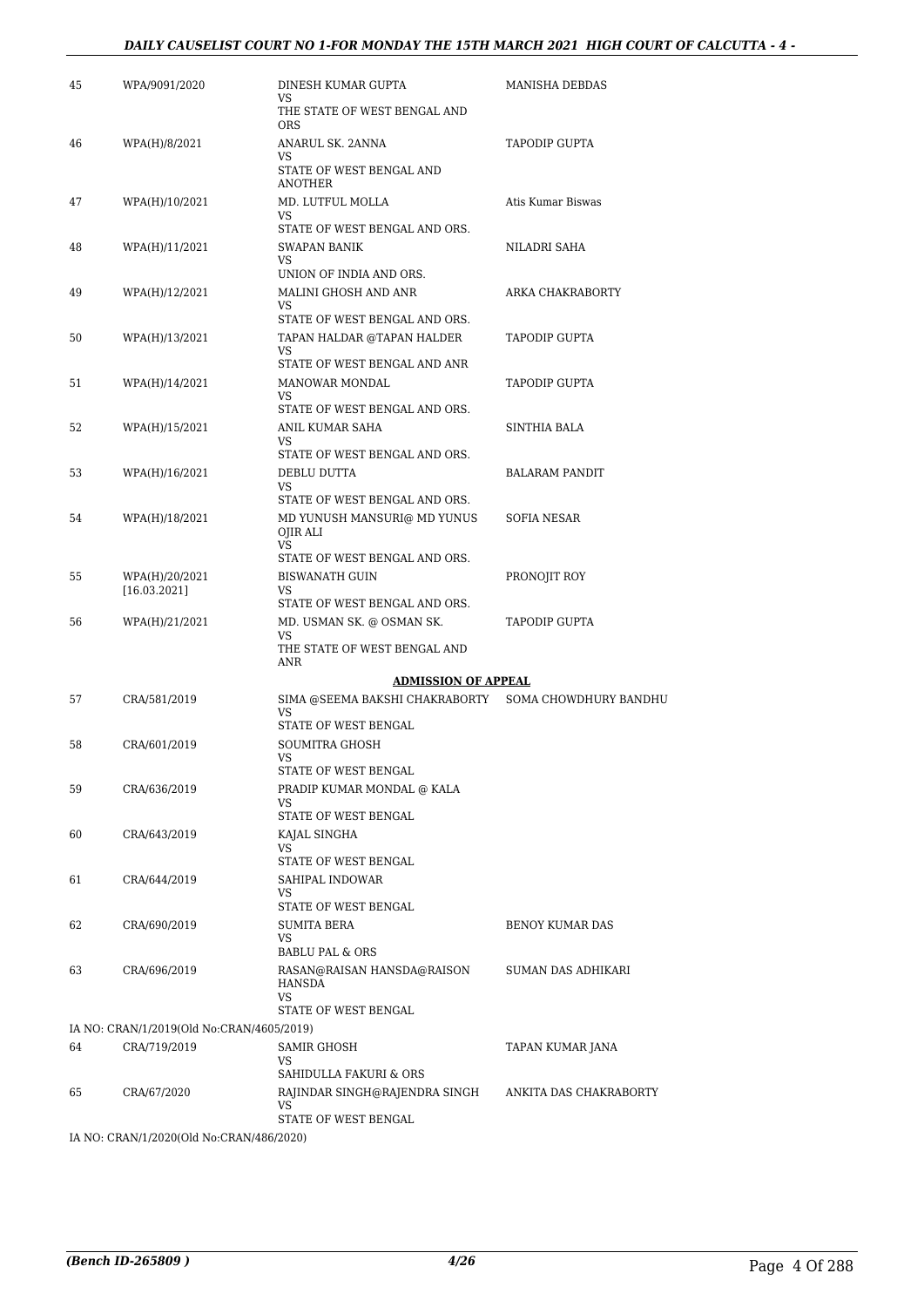#### *DAILY CAUSELIST COURT NO 1-FOR MONDAY THE 15TH MARCH 2021 HIGH COURT OF CALCUTTA - 5 -*

| 66 | CRA/185/2020                              | ARCHANA ROY<br>VS                                     | SANJAY MUKHERJEE            |
|----|-------------------------------------------|-------------------------------------------------------|-----------------------------|
|    |                                           | STATE OF WEST BENGAL                                  |                             |
|    | IA NO: CRAN/1/2020(Old No:CRAN/3823/2020) |                                                       |                             |
| 67 | CRA/191/2020                              | MOTI MAHATO<br>VS                                     | SUBRATA KARMAKAR            |
|    |                                           | STATE OF WEST BENGAL                                  |                             |
|    | IA NO: CRAN/1/2020(Old No:CRAN/4310/2020) |                                                       |                             |
| 68 | CRA/227/2020                              | JAMAT SK                                              | MANAS KUMAR DAS             |
|    |                                           | VS<br>State of West Bengal                            |                             |
| 69 | CRA/232/2020                              | SUMAN MONDAL@ KANU MONDAL                             | sahid uddin ahmed           |
|    |                                           | VS                                                    |                             |
|    |                                           | State of West Bengal                                  |                             |
|    | IA NO: CRAN/1/2020                        |                                                       |                             |
| 70 | CRA/236/2020                              | NARAYAN YADAV@JADAB<br>VS                             | KAUSHIK CHOUDHURY           |
|    |                                           | State of West Bengal                                  |                             |
|    | IA NO: CRAN/1/2020                        |                                                       |                             |
| 71 | CRA/246/2020                              | BABU SARKAR AND ANR                                   | <b>SABNAM DE</b>            |
|    |                                           | VS<br>State of West Bengal                            |                             |
|    | IA NO: CRAN/1/2020                        |                                                       |                             |
| 72 | CRA/249/2020                              | JHOTON CHOWDHURY                                      | <b>SACHIT TALUKDAR</b>      |
|    |                                           | VS                                                    |                             |
|    |                                           | STATE OF WEST BENGAL AND ORS.<br><b>SWAPAN MANDAL</b> |                             |
| 73 | CRA/259/2020                              | VS                                                    | MAZHAR HOSSAIN<br>CHOWDHURY |
|    |                                           | State of West Bengal                                  |                             |
| 74 | CRA/261/2020                              | ABDUL KHALIL                                          | SK. ZAKIR HOSSAIN           |
|    |                                           | VS<br>STATE OF WEST BENGAL AND ORS.                   |                             |
|    | IA NO: CRAN/1/2020                        |                                                       |                             |
| 75 | CRA/286/2020                              | BIBHUTI BHUSAN MANNA                                  | <b>HIRANMOY DUTTA</b>       |
|    |                                           | VS                                                    |                             |
|    |                                           | MAHADEV PAUL                                          |                             |
| 76 | IA NO: CRAN/1/2020<br>CRA/291/2020        | NAZRUL LASKAR                                         | ABDUL HAMID MOLLA           |
|    |                                           | VS                                                    |                             |
|    |                                           | STATE OF WEST BENGAL AND ORS.                         |                             |
|    | IA NO: CRAN/1/2020                        |                                                       |                             |
| 77 | CRA/293/2020                              | LODHARI SARDAR@RANJIT<br>VS                           | SANANDA BHATTACHARYA        |
|    |                                           | State of West Bengal                                  |                             |
|    | IA NO: CRAN/1/2021                        |                                                       |                             |
| 78 | CRA/294/2020                              | DIPANKAR GHOSH@DIPU                                   | PRABIR ADHYA                |
|    |                                           | VS<br>State of West Bengal                            |                             |
| 79 | CRA/3/2021                                | SUBRATA ROY@ LALU                                     | SUBRATA BHATTACHARYA        |
|    |                                           | VS                                                    |                             |
|    |                                           | STATE OF WEST BENGAL AND ORS.                         |                             |
| 80 | CRA/7/2021                                | HASMAT MOLLA AND ANR<br>VS                            | DHANANJAY BANERJEE          |
|    |                                           | STATE OF WEST BENGAL AND ORS.                         |                             |
|    | IA NO: CRAN/1/2021                        |                                                       |                             |
| 81 | CRA/11/2021                               | SAHABAN SK                                            | ROBIUL ISLAM                |
|    |                                           | VS<br>State of West Bengal                            |                             |
| 82 | CRA/15/2021                               | <b>SUMIT BISWAS</b>                                   | MAZHAR HOSSAIN              |
|    |                                           | VS                                                    | CHOWDHURY                   |
|    |                                           | State of West Bengal                                  |                             |
| 83 | CRA/16/2021                               | AJAY SEN @ AJAY CHATTERJEE @ BAPI<br>VS               | NA                          |
|    |                                           | State of West Bengal                                  |                             |
| 84 | CRA/17/2021                               | <b>SMT TULSI LOHAR</b>                                | NA                          |
|    |                                           | VS<br>State of West Bengal                            |                             |
| 85 | CRA/18/2021                               | <b>BABLU MALLICK</b>                                  | SAFDAR AZAM                 |
|    |                                           | VS                                                    |                             |
|    |                                           | State of West Bengal                                  |                             |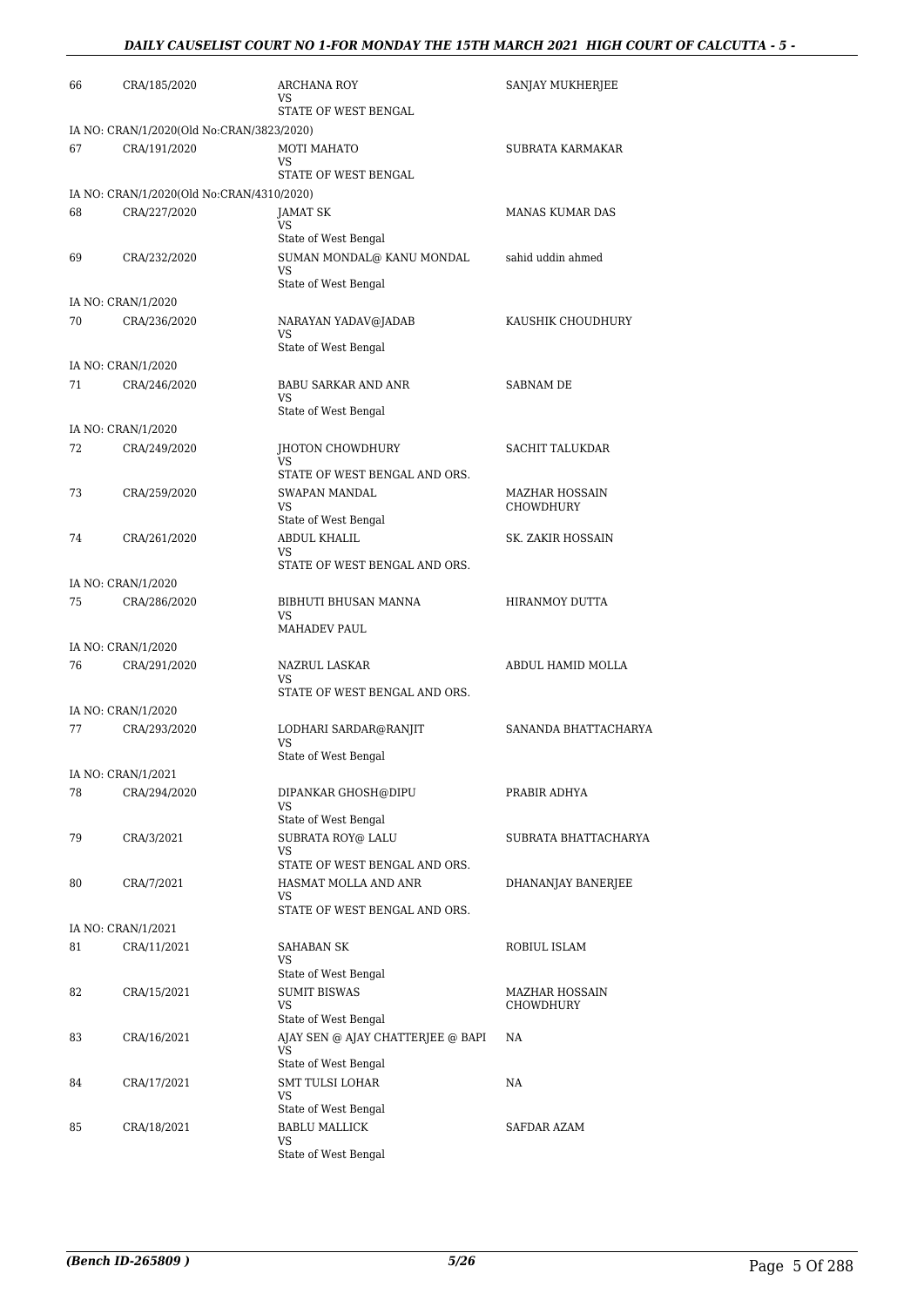#### *DAILY CAUSELIST COURT NO 1-FOR MONDAY THE 15TH MARCH 2021 HIGH COURT OF CALCUTTA - 6 -*

| 86    | CRA/21/2021                                            | ALOKE GHOSH ALIAS GOPAL GHOSH<br>VS<br>State of West Bengal   | NA                   |
|-------|--------------------------------------------------------|---------------------------------------------------------------|----------------------|
| 87    | CRA/22/2021                                            | <b>GANESH CHANDRA DAS</b><br>VS<br>State of West Bengal       | NA                   |
| 88    | CRA/25/2021                                            | ROJINA KHATUN<br>VS.<br>STATE OF WEST BENGAL AND ORS.         | KAZI M. RAHMAN       |
|       | IA NO: CRAN/1/2021                                     |                                                               |                      |
| 89    | CRA/30/2021                                            | <b>MUTRU KISKU</b><br>VS<br>STATE OF WEST BENGAL AND ANR      | BUSRA KHATUN         |
|       | IA NO: CRAN/1/2021                                     |                                                               |                      |
| 90    | CRA/39/2021                                            | BIMAL JANA<br>VS<br>STATE OF WEST BENGAL                      | NA                   |
| 91    | CRA/40/2021                                            | UDAYAN DAS<br>VS<br>STATE OF WEST BENGAL                      | N.A.                 |
| 92    | CRA/42/2021                                            | TATA MOTORS FINANCE LTD<br>VS<br>STATE OF WEST BENGAL AND ANR | Shraman Sarkar       |
|       | IA NO: CRAN/1/2021                                     |                                                               |                      |
| 93    | CRA/44/2021                                            | MD JAMIUL SK<br>VS<br><b>UION OF INDIA</b>                    | SACHIT TALUKDAR      |
| 94    | CRA/49/2021                                            | DAYAMOY MONDAL<br>VS                                          | SANTANU DEB ROY      |
| 95    | CRA/78/2021                                            | STATE OF WEST BENGAL<br>SUJOY SARDAR@SUJAY SARDAR<br>VS.      | ESHITA DUTTA         |
|       | IA NO: CRAN/1/2021                                     | STATE OF WEST BENGAL                                          |                      |
| 96    | CRA/97/2021                                            | TAIJUDDIN SK. @ TAIJU<br>VS.                                  | SANTANU TALUKDAR     |
|       |                                                        | STATE OF WEST BENGAL                                          |                      |
| 97    | CRA/98/2021                                            | RAJKUMAR DAS AND OTHERS<br>VS.<br>STATE OF WEST BENGAL        | SANDIP CHAKRABORTY   |
| 98    | CRA/115/2021                                           | MD HABIBUR RAHAMAN @HABLU<br>VS<br>STATE OF WEST BENGAL       | ARNAB SAHA           |
| 99    | CRA/118/2021                                           | AHMED ANSARI (MOMIN) AND<br><b>OTHERS</b><br>VS               | ARUP KUMAR BHOWMICK  |
|       |                                                        | STATE OF WEST BENGAL                                          |                      |
|       |                                                        | <b>TO BE MENTIONED</b>                                        |                      |
| 100   | CRA/258/2011                                           | ARJUN RAJBHAR<br>VS                                           | SUKLA DAS CHANDRA    |
|       |                                                        | STATE OF WEST BENGAL                                          |                      |
|       | IA NO: CRAN/1/2011(Old No:CRAN/942/2011), CRAN/3/2021  |                                                               |                      |
| wt101 | CRA/715/2009                                           | MITHU CHOWDHURY @ YADAV @ ANIL<br>VS<br>STATE OF WEST BENGAL  | BRAJESH JHA          |
|       | IA NO: CRAN/4/2018(Old No:CRAN/3731/2018), CRAN/5/2021 |                                                               |                      |
| 102   | CRR/3048/2016                                          | COURT ON ITS OWN MOTION                                       |                      |
|       | Arising out of<br>CRMSPL/3/2016]                       | <b>VS</b><br>SMT. SAMPA KABIRAJ                               |                      |
| wt103 | CRR/3049/2016                                          | COURT ON ITS OWN MOTION                                       |                      |
|       |                                                        | VS                                                            |                      |
| wt104 | CRR/3108/2016                                          | SINGHARAY MURMU & ORS<br>SANKAR SARKAR                        | SHIV SANKAR BANERJEE |
|       |                                                        | <b>VS</b>                                                     |                      |
| wt105 | CRR/3433/2016                                          | SMT SUBHARAJ<br>AZIMUDDIN MIA@AZIMUDDIN                       | ARNAB SAHA           |
|       |                                                        | VS<br><b>ASRAF HOSSAIN</b>                                    |                      |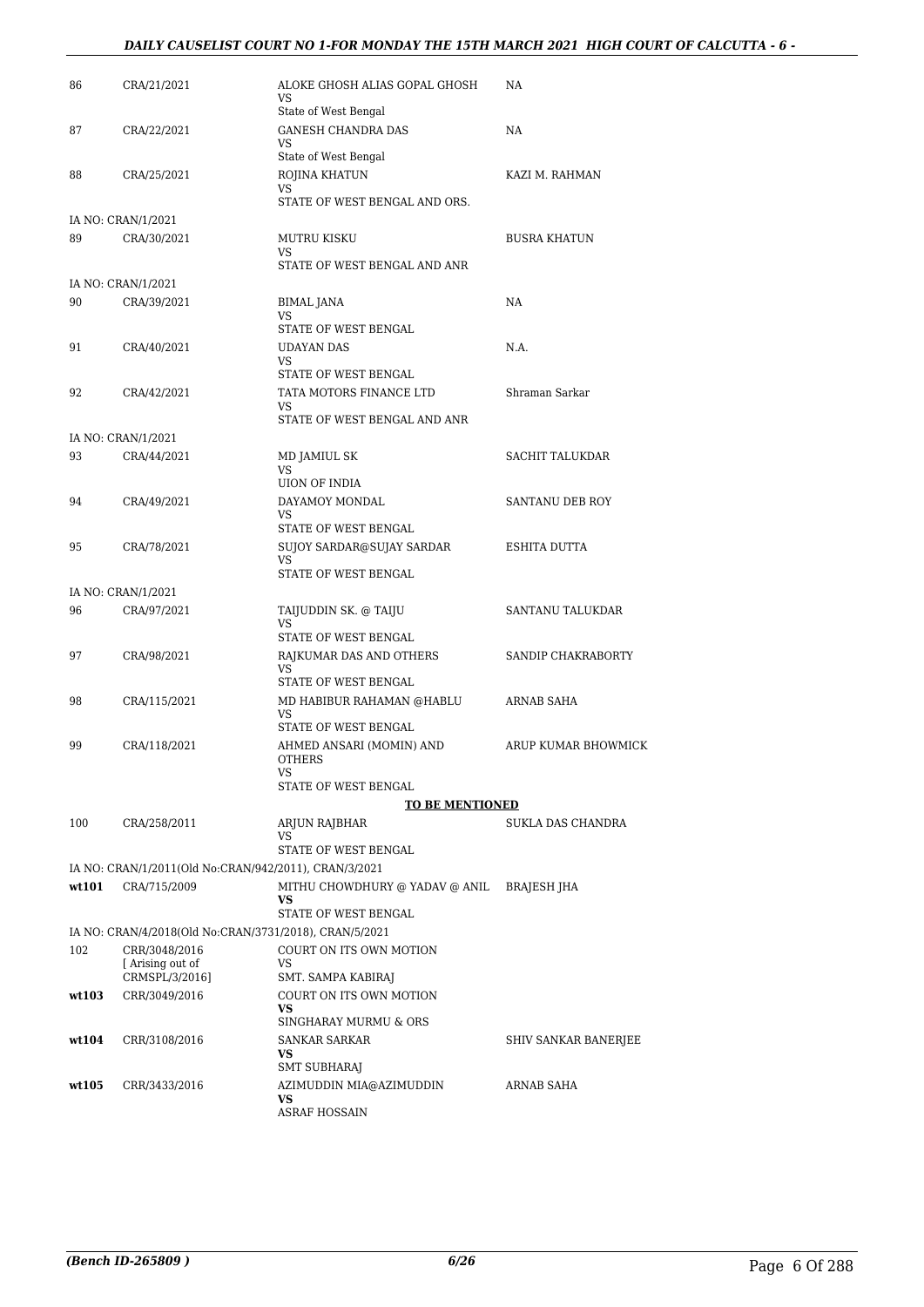| 106   | CRA/262/2018                                              | RASUL SK.<br>VS                                                               | <b>BENAJIR HASNA</b>        |
|-------|-----------------------------------------------------------|-------------------------------------------------------------------------------|-----------------------------|
|       |                                                           | STATE OF WEST BENGAL                                                          |                             |
|       | IA NO: CRAN/1/2019(Old No:CRAN/2302/2019)                 |                                                                               |                             |
| 107   | CRA/322/2019                                              | MAHABIR LAYEK<br>VS                                                           | SAIBAL KRISHNA DASGUPTA     |
|       |                                                           | STATE OF WEST BENGAL                                                          |                             |
|       | IA NO: CRAN/2/2019(Old No:CRAN/4059/2019)                 |                                                                               |                             |
| 108   | CRA/730/2019                                              | MD ASHIKUR REJA & ANR                                                         | BENAJIR HASNA               |
|       |                                                           | VS<br>STATE OF WEST BENGAL                                                    |                             |
|       | IA NO: CRAN/1/2020(Old No:CRAN/347/2020)                  |                                                                               |                             |
| 109   | CRA/731/2019                                              | MD ANIKUL ISLAM                                                               | <b>BENAJIR HASNA</b>        |
|       |                                                           | VS<br>STATE OF WEST BENGAL                                                    |                             |
|       | IA NO: CRAN/1/2020(Old No:CRAN/416/2020)                  |                                                                               |                             |
| 110   | MAT/306/2018                                              | RUPA ROY<br>VS<br>SK NAZRUL HAQUE & ORS                                       | MRS C ROY                   |
|       | IA NO: CAN/1/2018(Old No:CAN/2010/2018), CAN/2/2021       |                                                                               |                             |
| 111   | CRA/268/1995                                              | <b>GHAT ROY &amp; ORS</b>                                                     | N.Y.A.<br>MR. ISLAM MOSTAFA |
|       |                                                           | VS.                                                                           |                             |
|       |                                                           | THE STATE OF WEST BENGAL                                                      |                             |
|       | IA NO: CRAN/1/2000(Old No:CRAN/642/2000), CRAN/3/2020     |                                                                               |                             |
| 112   | CRA/320/2013                                              | <b>SAHEB DAS</b><br>VS                                                        | <b>B BHATTACHARYYA</b>      |
|       |                                                           | STATE OF WEST BENGAL                                                          |                             |
|       |                                                           | IA NO: CRAN/3/2017(Old No:CRAN/1334/2017), CRAN/4/2020(Old No:CRAN/3439/2020) |                             |
| wt113 | CRA/219/2013                                              | SANDIP GHOSH<br>VS                                                            | <b>ANTARIKHYA BASU</b>      |
|       |                                                           | STATE OF WEST BENGAL                                                          |                             |
| wt114 | CRA/338/2013                                              | SUKUMAR KARMAKAR                                                              | V VERMA                     |
|       |                                                           | VS<br>STATE OF WEST BENGAL                                                    |                             |
|       | IA NO: CRAN/3/2021                                        |                                                                               |                             |
| 115   | CRA/456/2014                                              | PINTU DAS                                                                     | SANJIB KUMAR DAN            |
|       |                                                           | VS<br>STATE OF WEST BENGAL                                                    |                             |
| wt116 | CRA/459/2014                                              | UJJWAL TAPADAR                                                                | ZEESHAN UDDIN               |
|       |                                                           | VS<br>STATE OF WEST BENGAL                                                    |                             |
| wt117 | CRA/524/2014                                              | MONGAL SAHANI @ MANGALA                                                       | S K DAN                     |
|       |                                                           | VS                                                                            |                             |
|       |                                                           | STATE OF WEST BENGAL                                                          |                             |
| 118   | IA NO: CRAN/4/2019(Old No:CRAN/3268/2019)<br>CRA/538/2015 | ASAN ALI SK.                                                                  | KUSAL KUMAR MUKHERJEE       |
|       |                                                           | VS                                                                            |                             |
|       |                                                           | STATE OF WEST BENGAL                                                          |                             |
|       | IA NO: CRAN/3/2020(Old No:CRAN/4122/2020)                 |                                                                               |                             |
| wt119 | CRA/551/2015                                              | KALU SK. @ ARMAN SK.<br>VS                                                    | PRABIR MAJUMDER             |
|       |                                                           | STATE OF WEST BENGAL                                                          |                             |
| wt120 | CRA/673/2015                                              | SAHJAMAL SHEIKH & ANR.                                                        | KARABI ROY                  |
|       |                                                           | VS<br>STATE OF WEST BENGAL                                                    |                             |
|       |                                                           | IA NO: CRAN/4/2020(Old No:CRAN/2698/2020), CRAN/5/2020(Old No:CRAN/3592/2020) |                             |
| wt121 | CRA/779/2015                                              | KAJAL SEIKH                                                                   | S SARKAR                    |
|       |                                                           | VS<br>STATE OF WEST BENGAL                                                    |                             |
|       | IA NO: CRAN/2/2017(Old No:CRAN/1320/2017)                 |                                                                               |                             |
| wt122 | CRM/10425/2016                                            | AZAD SK @ AZATALI SEKH & ANR.                                                 | SUBIR DEBNATH               |
|       |                                                           | VS<br>STATE OF WEST BENGAL                                                    |                             |
| 123   | CRA/715/2015                                              | NIL KAMAL GON                                                                 | D MAJUMDAR                  |
|       |                                                           | VS                                                                            |                             |
|       |                                                           | STATE OF WEST BENGAL                                                          |                             |
|       | IA NO: CRAN/3/2019(Old No:CRAN/2303/2019)                 |                                                                               |                             |
| wt124 | CRA/559/2015                                              | <b>ABHIJIT DAS</b><br>VS                                                      | A MITRA                     |
|       |                                                           | STATE OF WEST BENGAL                                                          |                             |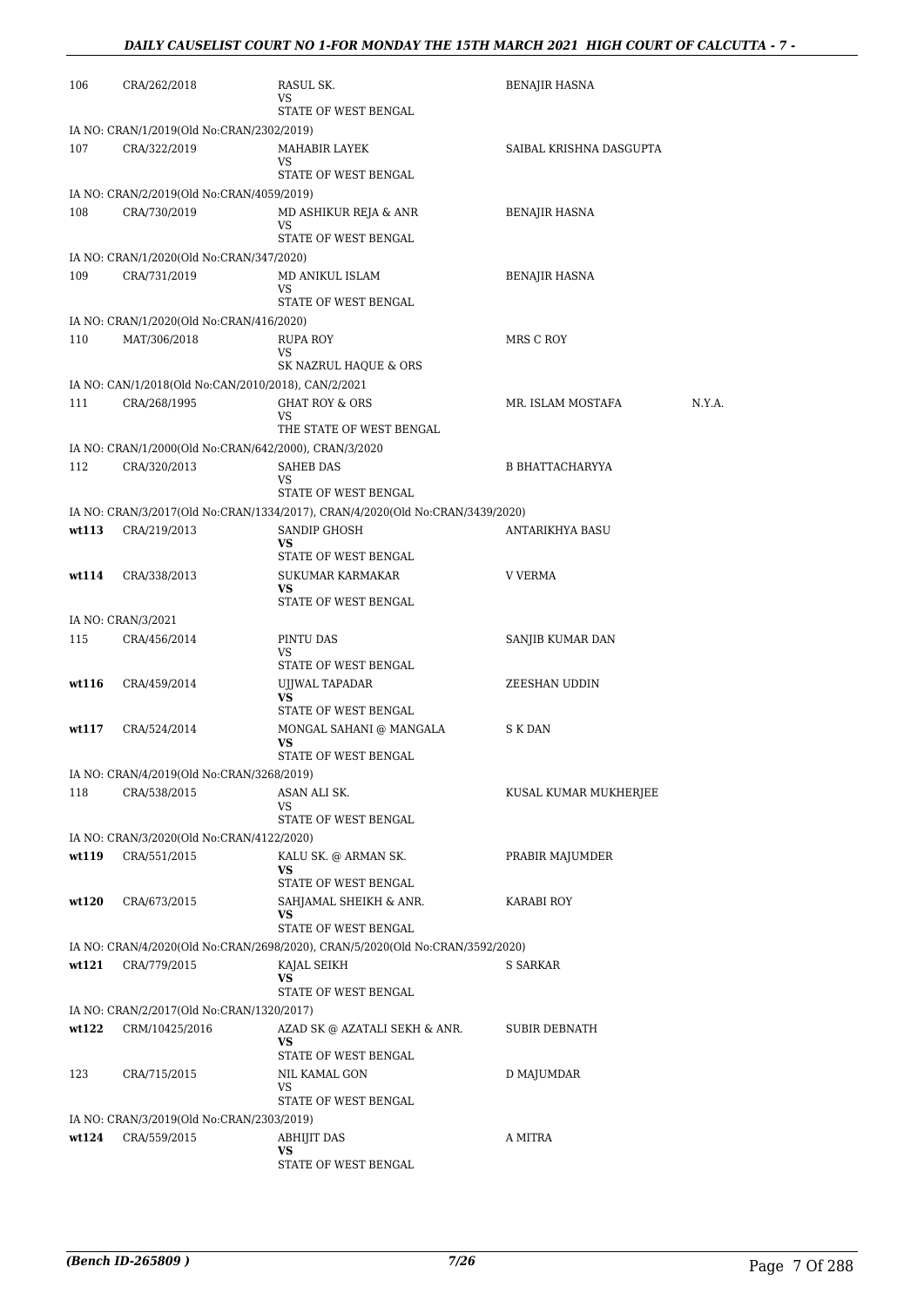| 125   | CRA/336/2017                                 | GOBINDA SAHA & ANR<br>VS                                                                | SHASANKA SEKHAR SAHA                                                                                             |
|-------|----------------------------------------------|-----------------------------------------------------------------------------------------|------------------------------------------------------------------------------------------------------------------|
|       |                                              | STATE OF WEST BENGAL                                                                    |                                                                                                                  |
|       |                                              |                                                                                         | IA NO: CRAN/1/2017(Old No:CRAN/2382/2017), CRAN/2/2017(Old No:CRAN/4987/2017), CRAN/3/2020(Old No:CRAN/277/2020) |
| wt126 | CRA/382/2017                                 | SUPRIYA MALLICK<br>VS.                                                                  | PUJA GOSWAMI                                                                                                     |
|       |                                              | STATE OF WEST BENGAL                                                                    |                                                                                                                  |
| 127   | CRA/55/2018                                  | SAHAJADI BIBI @ BEWA & ORS                                                              | K RAY                                                                                                            |
|       |                                              | VS<br>STATE OF WEST BENGAL                                                              |                                                                                                                  |
|       | IA NO: CRAN/1/2019(Old No:CRAN/3324/2019)    |                                                                                         |                                                                                                                  |
| 128   | CRA/527/2018                                 | <b>ARNAB BISWAS</b>                                                                     | <b>SOUBHIK MITTER</b>                                                                                            |
|       |                                              | VS<br>STATE OF WEST BENGAL                                                              |                                                                                                                  |
|       | IA NO: CRAN/2/2020(Old No:CRAN/396/2020)     |                                                                                         |                                                                                                                  |
| wt129 | CRA/525/2018                                 | JAYANTI BISWAS                                                                          | M MUKHERJEE                                                                                                      |
|       |                                              | VS<br>STATE OF WEST BENGAL                                                              |                                                                                                                  |
| 130   | CRA/576/2018                                 | SAHABUDDIN SHEIKH @<br>SAHABUDDIN SK & ANR                                              | P ROY                                                                                                            |
|       |                                              | VS<br>STATE OF WEST BENGAL                                                              |                                                                                                                  |
|       |                                              | IA NO: CRAN/1/2019(Old No:CRAN/541/2019), CRAN/2/2020(Old No:CRAN/2388/2020)            |                                                                                                                  |
| 131   | CRA/380/2019                                 | TANIA MONDAL @ TANIA KHATOON @<br>TANIA BEGUM @ HAZRA                                   | AMIT ROY                                                                                                         |
|       |                                              | <b>VS</b><br>STATE OF WEST BENGAL & ANR                                                 |                                                                                                                  |
|       | IA NO: CRAN/1/2019(Old No:CRAN/2928/2019)    |                                                                                         |                                                                                                                  |
| 132   | CRA/531/2019                                 | MAHIMUDDIN                                                                              | AMIT RAY                                                                                                         |
|       |                                              | VS<br>STATE OF WEST BENGAL & ANR                                                        |                                                                                                                  |
|       | IA NO: CRAN/2/2019(Old No:CRAN/4659/2019)    |                                                                                         |                                                                                                                  |
| 133   | CRA/217/2020                                 | SANOWARA BIBI AND ANR                                                                   | AMRITA CHEL                                                                                                      |
|       |                                              | VS<br>State of West Bengal                                                              |                                                                                                                  |
|       | IA NO: CRAN/1/2020, CRAN/2/2020              |                                                                                         |                                                                                                                  |
| 134   | CRA/238/2020                                 | <b>HOSSAIN SK</b>                                                                       | RAHUL GABGULY                                                                                                    |
|       |                                              | VS<br>THE STATE OF WEST BENGAL                                                          |                                                                                                                  |
|       | IA NO: CRAN/1/2021                           |                                                                                         |                                                                                                                  |
| 135   | CRA/692/2019<br>[PT I+OS+2ND COPY+PT II) ORS | MINARUL ISLAM @ MINARUL SHA &                                                           | ARUSHI RATHORE                                                                                                   |
|       |                                              | VS<br>STATE OF WEST BENGAL                                                              |                                                                                                                  |
|       | IA NO: CRAN/1/2020(Old No:CRAN/190/2020)     |                                                                                         |                                                                                                                  |
| 136   | CRA/640/2018                                 | <b>GOURAB MONDAL</b>                                                                    | SONALI DAS                                                                                                       |
|       |                                              | VS<br>STATE OF WEST BENGAL & ANR                                                        |                                                                                                                  |
|       | IA NO: CRAN/1/2018(Old No:CRAN/3682/2018)    |                                                                                         |                                                                                                                  |
| 137   | CRA/183/2019                                 | MD ALIB @ ALIB MOHAMMAD                                                                 | SUMAN SANKAR CHATTERJEE                                                                                          |
|       |                                              | VS<br>STATE OF WEST BENGAL                                                              |                                                                                                                  |
|       | IA NO: CRAN/2/2020(Old No:CRAN/247/2020)     |                                                                                         |                                                                                                                  |
| 138   | CRA/312/2004                                 | KHOKAN SARDAR & ANR.                                                                    | RANJIT KUMAR GHOSAL                                                                                              |
|       |                                              | VS.<br>THE STATE                                                                        |                                                                                                                  |
|       |                                              | IA NO: CRAN/2/2005(Old No:CRAN/01/2005), CRAN/6/2020(Old No:CRAN/499/2020), CRAN/7/2020 |                                                                                                                  |
| 139   | CRA/95/2020                                  | CHAND SAUDAGAR @ CHAND                                                                  | NAVANIL DE                                                                                                       |
|       |                                              | <b>SWADAGAR &amp; ANR</b><br><b>VS</b>                                                  |                                                                                                                  |
|       |                                              | STATE OF WEST BENGAL                                                                    |                                                                                                                  |
|       | IA NO: CRAN/1/2020(Old No:CRAN/1016/2020)    |                                                                                         |                                                                                                                  |
| 140   | CRA/388/2017                                 | SANJIB CHOWDHURY & ANR<br>VS                                                            | SOUMAJIT CHATTERJEE                                                                                              |
|       |                                              | STATE OF WEST BENGAL & ANR                                                              |                                                                                                                  |
|       | IA NO: CRAN/3/2019(Old No:CRAN/2669/2019)    |                                                                                         |                                                                                                                  |
| 141   | CRA/660/2017                                 | ANOWAR MOLLA @ ANUAR<br>VS                                                              | MANAS KUMAR DAS                                                                                                  |
|       |                                              | STATE OF WEST BENGAL                                                                    |                                                                                                                  |
|       | IA NO: CRAN/1/2019(Old No:CRAN/2533/2019)    |                                                                                         |                                                                                                                  |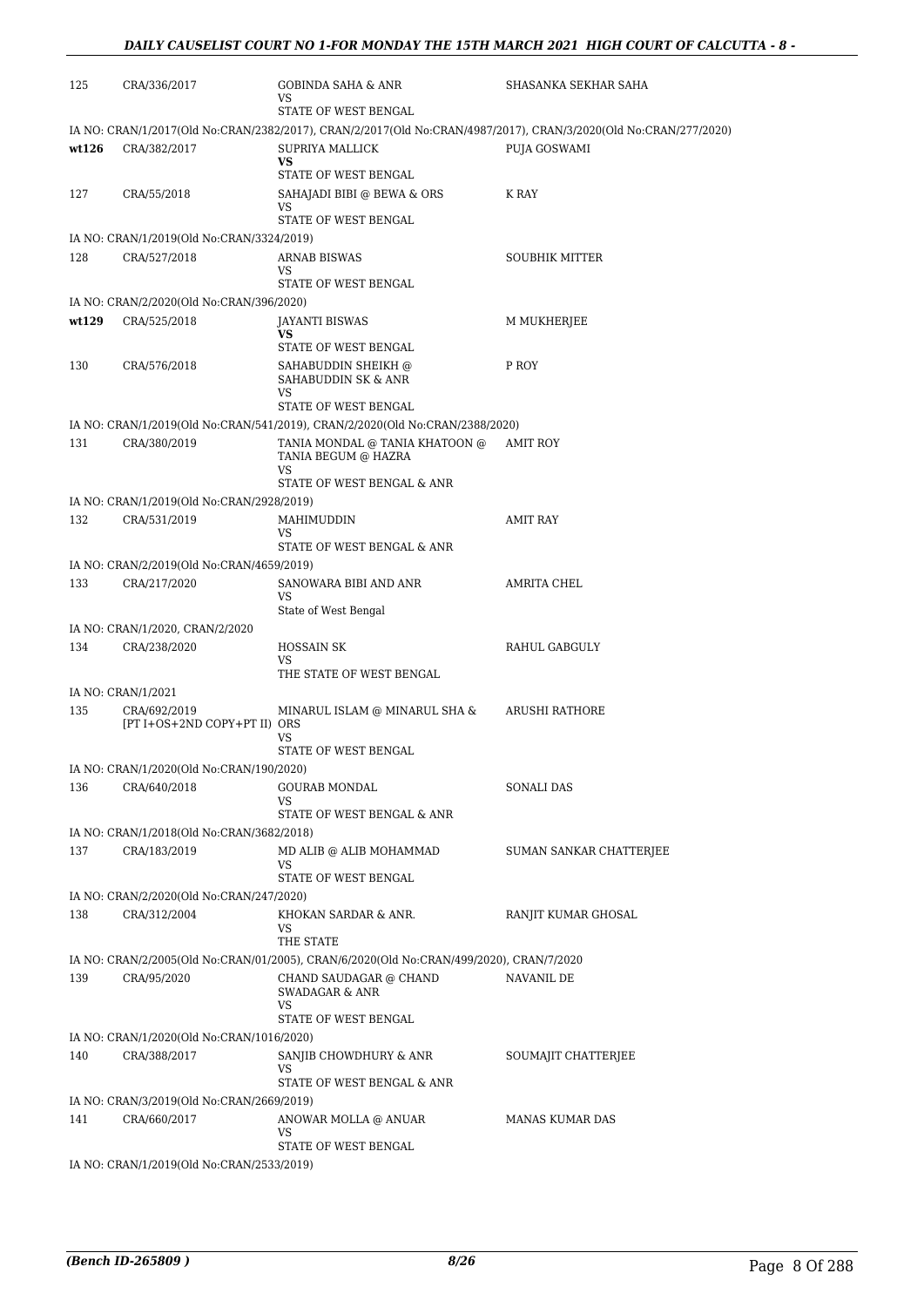| 142   | CRA/248/2019                              | <b>GANESH ORANG</b><br>VS.<br>STATE OF WEST BENGAL                            | MALAY BHATTACHARYYA    |
|-------|-------------------------------------------|-------------------------------------------------------------------------------|------------------------|
|       | IA NO: CRAN/1/2019(Old No:CRAN/2848/2019) |                                                                               |                        |
| 143   | CRA/40/2019                               | MD IMTIAZ @ IMTIAZ ALAM                                                       | MD KHAIRUL             |
|       |                                           | VS                                                                            |                        |
|       |                                           | STATE OF WEST BENGAL                                                          |                        |
|       | IA NO: CRAN/2/2019(Old No:CRAN/4144/2019) |                                                                               |                        |
| wt144 | CRA/350/2019                              | SAMIR JANA<br>VS                                                              | JOYDEEP BHATTACHRJEE   |
|       |                                           | STATE OF WEST BENGAL                                                          |                        |
|       | IA NO: CRAN/2/2020                        |                                                                               |                        |
| wt145 | CRA/55/2019                               | <b>BHOLA SARDAR</b><br>VS                                                     | SK SAMIUL HAQUE        |
|       |                                           | STATE OF WEST BENGAL                                                          |                        |
|       | IA NO: CRAN/2/2019(Old No:CRAN/2279/2019) |                                                                               |                        |
| wt146 | CRA/652/2018                              | PAWAN KR TIWARI<br>VS<br>STATE OF WEST BENGAL, ACP, ANTI<br>ROWDY SEC, DD     | DEEPAK KR PRAHLADKA    |
|       | IA NO: CRAN/1/2019(Old No:CRAN/2618/2019) |                                                                               |                        |
| wt147 | CRA/653/2018                              | PAWAN KR TIWARI                                                               | DEEPAK KR PRAHLADKA    |
|       |                                           | VS                                                                            |                        |
| wt148 | CRA/654/2018                              | PANKAJ SINGH @ CHOTON SINGH<br>PAWAN KR TIWARI                                | DEEPAK KR PRAHLADKA    |
|       |                                           | <b>VS</b>                                                                     |                        |
|       |                                           | SAMAR BARAN CHAKRABORTY & ORS                                                 |                        |
| wt149 | CRA/655/2018                              | PAWAN KR TIWARI                                                               | DEEPAK KR PRAHLADKA    |
|       |                                           | VS<br>SAMAR BARAN CHARKRABORTY                                                |                        |
| wt150 | CRA/656/2018                              | PAWAN KR TIWARI                                                               | DEEPAK KR PRAHLADKA    |
|       |                                           | VS                                                                            |                        |
|       |                                           | SHYAM SUNDAR SINGH                                                            |                        |
| wt151 | CRA/657/2018                              | PAWAN KR TIWARI<br>VS.                                                        | DEEPAK KR PRAHLADKA    |
|       |                                           | SAMAR BARAN CHAKRABORTY                                                       |                        |
| wt152 | CRR/1295/2018                             | PAWAN KUMAR TIWARI                                                            | DEEPAK KUMAR PRAHLADKA |
|       |                                           | <b>VS</b>                                                                     |                        |
|       |                                           | STATE OF WEST BENGAL                                                          | D K PRAHLADKA          |
| wt153 | WPA/4008/2016                             | PAWAN KR TIWARI<br><b>VS</b>                                                  |                        |
|       |                                           | RAJIV DE & ANR                                                                |                        |
| 154   | CRA/284/2018                              | NOOR MOHAMMAD MOLLA@KOCHI                                                     | DATTATREYA DUTTA       |
|       |                                           | VS<br>STATE OF WEST BENGAL                                                    |                        |
|       |                                           | IA NO: CRAN/1/2019(Old No:CRAN/2846/2019), CRAN/2/2020(Old No:CRAN/4539/2020) |                        |
| 155   | CRA/538/2018                              | SABITRI CHAKRABORTY                                                           | RAHUL GANGULY          |
|       |                                           | VS                                                                            |                        |
|       |                                           | STATE OF WEST BENGAL & ORS                                                    |                        |
|       |                                           | IA NO: CRAN/2/2019(Old No:CRAN/2685/2019), CRAN/3/2020(Old No:CRAN/4533/2020) |                        |
| 156   | CRA/163/2016                              | PARIKSHIT KANDER @ KANDAR &<br>ORS.                                           | AMIT BARAN DASH        |
|       |                                           | <b>VS</b>                                                                     |                        |
|       |                                           | STATE OF WEST BENGAL                                                          |                        |
|       | IA NO: CRAN/2/2021                        |                                                                               |                        |
| 157   | CRA/5/2020                                | SK. PACHA @ DUKHA                                                             | NAVANIL DE             |
|       |                                           | VS<br>STATE OF WEST BENGAL                                                    |                        |
|       | IA NO: CRAN/1/2020(Old No:CRAN/422/2020)  |                                                                               |                        |
| 158   | CRA/310/2019                              | <b>SURESH GUPTA</b>                                                           | ESHITA DUTTA           |
|       |                                           | VS                                                                            |                        |
|       |                                           | STATE OF WEST BENGAL                                                          |                        |
|       | IA NO: CRAN/1/2020                        |                                                                               |                        |
| 159   | CRA/498/2017                              | ALOKE GHOSH<br>VS                                                             | ESHITA DUTTA           |
|       |                                           | STATE OF WEST BENGAL                                                          |                        |
|       | IA NO: CRAN/2/2019(Old No:CRAN/3105/2019) |                                                                               |                        |
| 160   | CRA/102/2020                              | PRITAM KARMAKAR @ DONKA                                                       | JONAKI SAHA            |
|       |                                           | VS<br>STATE OF WEST BENGAL                                                    |                        |
|       |                                           |                                                                               |                        |

IA NO: CRAN/2/2020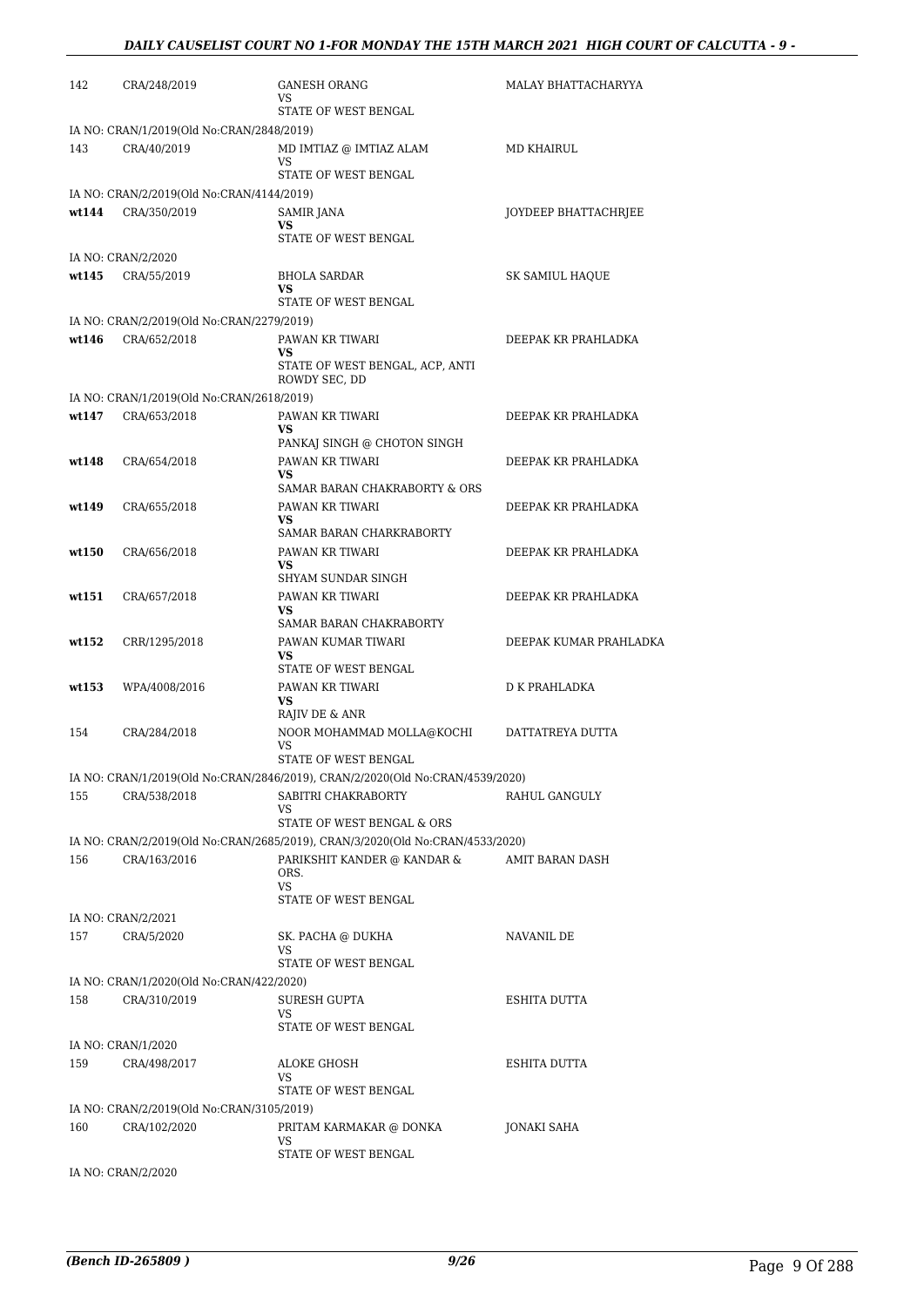| 161   | CRA/366/2019                                           | <b>BIJOY BARMAN</b><br>VS                                                                  | APURBA K CHAKRABARTTY                                                                                                          |
|-------|--------------------------------------------------------|--------------------------------------------------------------------------------------------|--------------------------------------------------------------------------------------------------------------------------------|
|       |                                                        | STATE OF WEST BENGAL                                                                       |                                                                                                                                |
|       | IA NO: CRAN/1/2019(Old No:CRAN/3125/2019)              |                                                                                            |                                                                                                                                |
| 162   | CRA/654/2017                                           | <b>BABULAL GHOSH</b><br>VS                                                                 | <b>SUDIP GUHA</b>                                                                                                              |
|       |                                                        | STATE OF WEST BENGAL                                                                       |                                                                                                                                |
|       | IA NO: CRAN/2/2019(Old No:CRAN/2878/2019)              |                                                                                            |                                                                                                                                |
| 163   | CRA/472/2015<br>[ INCOMPLETE PB + 4 LCR VS             | DHARMENDAR SINGH                                                                           | <b>SUMAN DE</b>                                                                                                                |
|       | I                                                      | STATE OF WEST BENGAL                                                                       |                                                                                                                                |
|       | IA NO: CRAN/2/2020                                     |                                                                                            |                                                                                                                                |
| wt164 | CRA/503/2015                                           | KARTIK SARKAR<br>VS                                                                        | ARIJIT GHOSH                                                                                                                   |
|       |                                                        | STATE OF WEST BENGAL                                                                       |                                                                                                                                |
|       | IA NO: CRAN/1/2015(Old No:CRAN/2612/2015), CRAN/3/2021 |                                                                                            |                                                                                                                                |
| wt165 | CRA/510/2015                                           | RABINDAR SHOW @ RABINDAR SAH                                                               | ROUSHAN KUMAR ROY                                                                                                              |
|       |                                                        | VS<br>STATE OF WEST BENGAL                                                                 |                                                                                                                                |
|       |                                                        | IA NO: CRAN/1/2016(Old No:CRAN/970/2016), CRAN/2/2019(Old No:CRAN/2744/2019)               |                                                                                                                                |
| wt166 | CRA/608/2015                                           | SANJOY SHAW @ KALU                                                                         | PRASENJIT SARKAR                                                                                                               |
|       |                                                        | VS                                                                                         |                                                                                                                                |
|       |                                                        | STATE OF WEST BENGAL                                                                       |                                                                                                                                |
| 167   | CRA/243/2012                                           | SARBAR HOSSAIN @ SHERU ALI &<br><b>ORS</b><br><b>VS</b>                                    | RAMASHIS MUKHERJEE                                                                                                             |
|       |                                                        | STATE OF WEST BENGAL                                                                       |                                                                                                                                |
|       |                                                        |                                                                                            | IA NO: CRAN/2/2014(Old No:CRAN/1582/2014), CRAN/3/2014(Old No:CRAN/2832/2014), CRAN/5/2015(Old No:CRAN/2082/2015), CRAN/7/2021 |
| 168   | CRA/78/2012                                            | KHOKAN MIA & ORS.                                                                          | ASRAF MANDAL                                                                                                                   |
|       |                                                        | VS<br>STATE OF WEST BENGAL                                                                 |                                                                                                                                |
|       |                                                        | IA NO: CRAN/6/2019(Old No:CRAN/4772/2019), CRAN/7/2019(Old No:CRAN/4775/2019)              |                                                                                                                                |
| 169   | CRA/659/2018                                           | JATIN KUMAR SINGH                                                                          | AMRITA CHEL                                                                                                                    |
|       |                                                        | VS                                                                                         |                                                                                                                                |
|       |                                                        | STATE OF WEST BENGAL & ANR                                                                 |                                                                                                                                |
|       | IA NO: CRAN/2/2020, CRAN/3/2020                        |                                                                                            |                                                                                                                                |
| 170   | CRA/666/2019                                           | PABAN RAI @ PAWAN RAI<br>VS                                                                | ASHOK HALDER                                                                                                                   |
|       |                                                        | STATE OF WEST BENGAL                                                                       |                                                                                                                                |
|       | IA NO: CRAN/1/2019(Old No:CRAN/4879/2019)              |                                                                                            |                                                                                                                                |
| 171   | CRA/42/2018<br>[ CRAN 2511/2019]                       | ANARUL SK & ORS<br>VS                                                                      | MS E DUTTA                                                                                                                     |
|       |                                                        | STATE OF WEST BENGAL                                                                       |                                                                                                                                |
|       | IA NO: CRAN/3/2019(Old No:CRAN/2511/2019)              |                                                                                            |                                                                                                                                |
| 172   | CRA/630/2010                                           | SANYASHI SARDAR & ORS                                                                      | TIRTHANKAR DHALI                                                                                                               |
|       |                                                        | VS<br>STATE OF WEST BENGAL                                                                 |                                                                                                                                |
|       | IA NO: CRAN/4/2021                                     |                                                                                            |                                                                                                                                |
| 173   | CRA/413/2012                                           | <b>BIDHAN SARDAR &amp; ORS</b>                                                             | AHINDRA KUMAR ADHYA                                                                                                            |
|       |                                                        | VS.                                                                                        |                                                                                                                                |
|       |                                                        | STATE OF WEST BENGAL                                                                       |                                                                                                                                |
|       |                                                        | IA NO: CRAN/2/2019(Old No:CRAN/3141/2019), CRAN/3/2020(Old No:CRAN/4123/2020), CRAN/4/2021 |                                                                                                                                |
| 174   | CRA/635/2016                                           | <b>DIPAK BARMAN</b><br>VS                                                                  | <b>SUBIR DEBNATH</b>                                                                                                           |
|       | IA NO: CRAN/2/2021                                     | STATE OF WEST BENGAL                                                                       |                                                                                                                                |
| 175   | CRA/223/2017                                           | BASUDEB ROY @ BASU ROY & ANR                                                               | <b>S DEBNATH</b>                                                                                                               |
|       |                                                        | VS.<br>STATE OF WEST BENGAL                                                                |                                                                                                                                |
|       | IA NO: CRAN/2/2021                                     |                                                                                            |                                                                                                                                |
| wt176 | CRA/259/2016                                           | PALANU ROY & ANR.                                                                          | <b>SUBIR DEBNATH</b>                                                                                                           |
|       |                                                        | VS                                                                                         |                                                                                                                                |
|       |                                                        | STATE OF WEST BENGAL                                                                       |                                                                                                                                |
|       | IA NO: CRAN/3/2021                                     |                                                                                            |                                                                                                                                |
| wt177 | CRA/499/2015                                           | BASU ROY@ BASUDEV ROY & ORS<br>VS<br>STATE OF WEST BENGAL                                  | S DAS                                                                                                                          |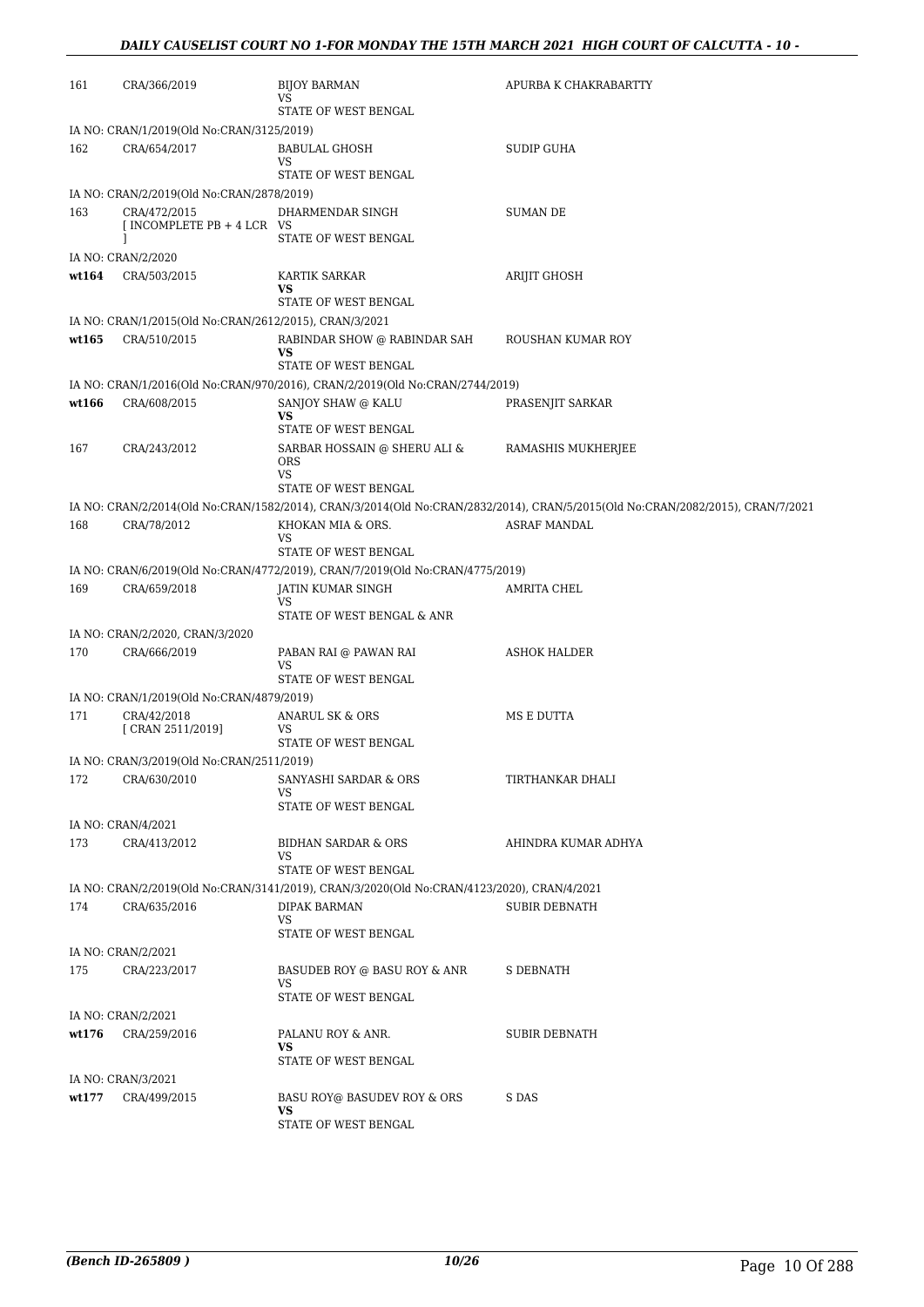| 178 | CRA/50/2018                                            | ANUPAM GHOSH<br>VS                                                           | AMAL KRISHNA SAMANTA                |                 |  |  |
|-----|--------------------------------------------------------|------------------------------------------------------------------------------|-------------------------------------|-----------------|--|--|
|     |                                                        |                                                                              |                                     |                 |  |  |
|     | IA NO: CRAN/2/2018(Old No:CRAN/3523/2018), CRAN/3/2020 |                                                                              |                                     |                 |  |  |
| 179 | CRA/596/2019                                           | <b>BIKASH GHOSH</b><br>VS                                                    | UDAY SANKAR<br><b>CHATTOPADHYAY</b> |                 |  |  |
|     |                                                        | SUPERINTENDENT, NCB(K.Z.U)                                                   |                                     |                 |  |  |
|     | IA NO: CRAN/1/2020(Old No:CRAN/1020/2020)              |                                                                              |                                     |                 |  |  |
| 180 | CRA/689/2019                                           | BIMAL DOME & ANR.                                                            | <b>UDAY SANKAR</b>                  |                 |  |  |
|     |                                                        | VS<br>THE SUPDT. NARCOTICS CONTROL<br><b>BUREAU</b> (K.Z.U                   | <b>CHATTOPADHYAY</b>                |                 |  |  |
|     |                                                        | IA NO: CRAN/1/2019(Old No:CRAN/4547/2019), CRAN/2/2020(Old No:CRAN/996/2020) |                                     |                 |  |  |
| 181 | CRA/298/2020                                           | KETABUL SK @ KITABUL SK                                                      | AMIT RANJAN PATI                    |                 |  |  |
|     |                                                        | VS<br>THE NATIONAL INVESTIGATION<br><b>AGENCY</b>                            |                                     |                 |  |  |
|     |                                                        | <b>ASSIGNED MATTERS</b>                                                      |                                     |                 |  |  |
| 182 | CRM/9431/2019                                          | DAYAMOY MAHATO                                                               | AVISHEK BHANDARI                    |                 |  |  |
|     |                                                        | VS<br>C.B.I.                                                                 |                                     |                 |  |  |
| 183 | CRM/1903/2020                                          | DEBJANI MUKHERJEE<br>VS.                                                     | HARERAM SINGH                       |                 |  |  |
|     |                                                        | CENTRAL BUREAU OF INVESTIGATION                                              |                                     |                 |  |  |
| 184 | CRM/2776/2020                                          | TARUN BANERJEE @ TARUN KUMAR<br><b>BANERJEE</b>                              | <b>VIJAY VERMA</b>                  |                 |  |  |
|     |                                                        | <b>VS</b><br>STATE OF WEST BENGAL                                            |                                     |                 |  |  |
| 185 | CRM/10153/2020                                         | RAVINDRA BIYANI                                                              | ASHOK KUMAR SINGH                   |                 |  |  |
|     |                                                        | VS                                                                           |                                     |                 |  |  |
| 186 | CRM/10155/2020                                         | State of West Bengal<br>RAVINDRA BIYANI                                      | ASHOK KUMAR SINGH                   |                 |  |  |
|     |                                                        | VS                                                                           |                                     |                 |  |  |
|     |                                                        | State of West Bengal                                                         |                                     |                 |  |  |
| 187 | CRM/10665/2020                                         | BUDDADEV MAHATA@BUDDADEV<br>@BUDHESWAR MAHATO<br>VS                          | ARIJIT BHUSAN BAGCHI                |                 |  |  |
| 188 | CRM/10936/2020                                         | State of West Bengal<br>RHYTHM DAS RAY @RHYTHM DAS ROY                       |                                     |                 |  |  |
|     |                                                        | <b>VS</b><br>INTELLIGENCE OFFICER NCB                                        | SEKHAR MUKHERJEE                    |                 |  |  |
| 189 | CRM/35/2021                                            | K R ASHOK KUMAR AND ORS                                                      | PRADYOT KUMAR DAS                   |                 |  |  |
|     |                                                        | VS<br>State of West Bengal                                                   |                                     |                 |  |  |
| 190 | CRM/133/2021                                           | SANJIT SHARMA AND ANR                                                        | <b>SOUMEN GHOSH</b>                 |                 |  |  |
|     |                                                        | VS<br>State of West Bengal                                                   |                                     |                 |  |  |
| 191 | CRM/135/2021                                           | SANJIT SHARMA AND ANR                                                        | SOUMEN GHOSH                        |                 |  |  |
|     |                                                        | VS                                                                           |                                     |                 |  |  |
|     |                                                        | State of West Bengal<br>SEIKH SADDIOUE AND ANR                               |                                     |                 |  |  |
| 192 | CRM/371/2021                                           | VS<br>State of West Bengal                                                   | DIPTANGSHU BASU                     |                 |  |  |
| 193 | CRM/407/2021                                           | <b>MANTU MAHATO</b>                                                          | MUNMUN GANGOPADHYAY                 |                 |  |  |
|     |                                                        | VS<br>THE CENTRAL BUREAU<br>OFINVESIGATION                                   |                                     |                 |  |  |
| 194 | CRM/476/2021                                           | KAJAL MAHATO                                                                 | <b>RATAN DAS</b>                    |                 |  |  |
|     |                                                        | VS<br>State of West Bengal                                                   |                                     |                 |  |  |
| 195 | CRM/570/2021                                           | AJAY KUMAR SINGHANIA AND ANR                                                 | PRITAM ROY                          |                 |  |  |
|     |                                                        | VS<br>State of West Bengal                                                   |                                     |                 |  |  |
|     |                                                        | <b>SPECIALLY FIXED MATTERS</b>                                               |                                     |                 |  |  |
| 196 | WPA/9918/2019                                          | WB COURT'S EMPLOYEES                                                         | KARUNAMOYEE SAMANTA                 | SAIKAT BANERJEE |  |  |
|     | [24.03.2021]                                           | <b>ASSOCIATION &amp; ANR</b><br>VS                                           |                                     |                 |  |  |
|     |                                                        | STATE OF WEST BENGAL& ORS                                                    |                                     |                 |  |  |
|     |                                                        | IA NO: CAN/1/2020(Old No:CAN/4183/2020), CAN/2/2020, CAN/3/2020              |                                     |                 |  |  |
| 197 | WPA(P)/9/2020<br>[19.03.2021]                          | ARIJIT ADHIKARY<br>VS                                                        | DEBASHIS BANERJEE                   |                 |  |  |
|     |                                                        | STATE OF WEST BENGAL AND ORS.                                                |                                     |                 |  |  |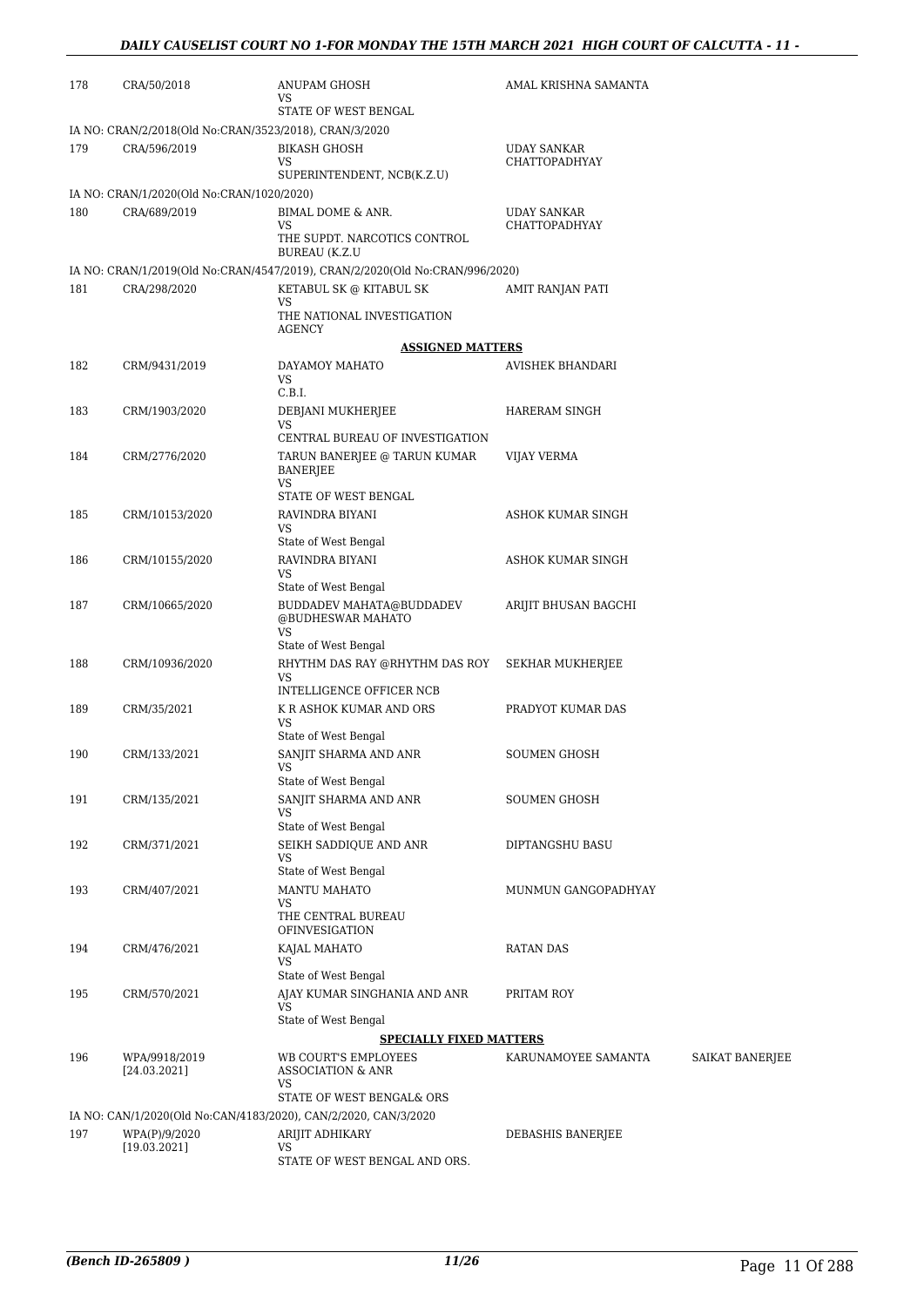| 198   | WPA(P)/13/2020<br>[19.03.2021]                                                                                                                      | THE COURT ON ITS OWN MOTION IN<br>RE UNNATURAL DEATH OF A<br>TEENAGED BOY IN MALLARPUR P.S.,<br><b>BIRBHUM</b><br>VS<br>NA                      | NA                       | SAIKAT BANERJEE                                                         |
|-------|-----------------------------------------------------------------------------------------------------------------------------------------------------|-------------------------------------------------------------------------------------------------------------------------------------------------|--------------------------|-------------------------------------------------------------------------|
| 199   | WPA/14656/2019<br>$[23-03-2021]$                                                                                                                    | <b>ATASI GHOSH &amp; ORS</b><br>VS<br>STATE OF WEST BENGAL & ORS                                                                                | <b>MD ZOHAB ROUF</b>     | MR. SAIKAT BANERJEE FOR<br>CALCUTTA HIGH COURT<br><b>ADMINISTRATION</b> |
|       | IA NO: CAN/1/2021                                                                                                                                   |                                                                                                                                                 |                          |                                                                         |
| 200   | WPA/7807/2020<br>TO THE DIRECTION OF<br>THE HON'BLE APEX COURT VS<br>IN WRIT PETITION (CIVIL)<br>699/2016]                                          | THE COURT ON ITS OWN MOTION IN<br>[23-03-2021 ] [ PURSUANT RE MONITORING OF PENDING<br>CRIMINAL TRIALS AGAINST MPS MLAS<br>State of West Bengal | SAIKAT BANERJEE          |                                                                         |
|       |                                                                                                                                                     | <b>BAIL IN CONNECTION WITH APPEAL</b>                                                                                                           |                          |                                                                         |
| 201   | CRA/137/2005<br>$[Pt1+OS + 2nd]$ . Copy +<br>Pt II + $5$ LCR + Trans +<br>Brief 1                                                                   | <b>AFROZ KHAN</b><br>VS<br><b>STATE</b>                                                                                                         | TAPAS KR. GHOSH          |                                                                         |
|       | IA NO: CRAN/2/2021                                                                                                                                  |                                                                                                                                                 |                          |                                                                         |
| 202   | CRA/231/2009<br>$[Pt.-i + O.S. + 2ND]$ . COPY VS<br>$+$ PT II+ 4 PB + 5 LCR + 1<br>PEON BOOK + 2 G.D. BOOK<br>+ 2 CASH MEMO BOOK +<br><b>TRANS1</b> | <b>BABLU PAL &amp; ORS</b><br>STATE OF WEST BENGAL                                                                                              | <b>SUKLA DAS CHANDRA</b> |                                                                         |
|       |                                                                                                                                                     | IA NO: CRAN/2/2015(Old No:CRAN/1198/2015), CRAN/3/2019(Old No:CRAN/3948/2019)                                                                   |                          |                                                                         |
| 203   | CRA/616/2010<br>$(PT - I + OS + 2ND J/C + PT II$ VS<br>$+2$ PB)                                                                                     | SFIK SK. @ SAFIQUE SK. & ORS.<br>STATE OF WEST BENGAL                                                                                           | RUPA BANDYOPADHYAY       |                                                                         |
|       | No:CRAN/3722/2015), CRAN/8/2021                                                                                                                     | IA NO: CRAN/3/2013(Old No:CRAN/2090/2013), CRAN/5/2014(Old No:CRAN/3688/2014), CRAN/6/2015(Old No:CRAN/1876/2015), CRAN/7/2015(Old              |                          |                                                                         |
| 204   | CRA/230/2011                                                                                                                                        | BISWAJIT SINHA@KARPUR & ANR<br>VS<br>STATE OF WEST BENGAL                                                                                       | TITHANKAR DHALI          |                                                                         |
|       |                                                                                                                                                     | IA NO: CRAN/1/2011(Old No:CRAN/2581/2011), CRAN/2/2014(Old No:CRAN/892/2014), CRAN/3/2020(Old No:CRAN/3005/2020)                                |                          |                                                                         |
| wt205 | CRA/329/2011                                                                                                                                        | JOYDEV MONDAL @ MAHKAN & ORS.<br>VS<br>STATE OF WEST BENGAL                                                                                     | DIPANKAR PARAMANICK      |                                                                         |
|       |                                                                                                                                                     | IA NO: CRAN/3/2020, CRAN/4/2020, CRAN/5/2020, CRAN/6/2020, CRAN/7/2020, CRAN/8/2020                                                             |                          |                                                                         |
| wt206 | CRA/345/2011                                                                                                                                        | <b>UDAY BANERJEE</b>                                                                                                                            | ABHRA MUKHERJEE          |                                                                         |
|       |                                                                                                                                                     | VS<br>STATE OF WEST BENGAL & ORS.                                                                                                               |                          |                                                                         |
| 207   | CRA/45/2012<br>$[2PB+4LCR]$                                                                                                                         | ANUP ROY<br>VS                                                                                                                                  | KUSAL KUMAR MUKHERJEE    |                                                                         |
|       |                                                                                                                                                     | STATE OF WEST BENGAL                                                                                                                            |                          |                                                                         |
|       |                                                                                                                                                     | IA NO: CRAN/5/2020(Old No:CRAN/1265/2020), CRAN/6/2020(Old No:CRAN/4774/2020)                                                                   |                          |                                                                         |
| 208   | CRA/175/2012<br>$(PT - I + OS + 2ND J/C + PT II$ VS<br>$\lambda$                                                                                    | NARAYAN BARMAN<br>STATE OF WEST BENGAL                                                                                                          | N.A.                     |                                                                         |
|       | IA NO: CRAN/1/2019(Old No:CRAN/3555/2019)                                                                                                           |                                                                                                                                                 |                          |                                                                         |
| 209   | CRA/596/2012<br>$(PT - I + OS + 2ND J/C + PT II$ VS                                                                                                 | SANJIB BOSE @ POPPY                                                                                                                             | DEBAPRATIM GUHA          |                                                                         |
|       | $+ 2$ PB+4 LCR)                                                                                                                                     | STATE OF WEST BENGAL                                                                                                                            |                          |                                                                         |
| 210   | IA NO: CRAN/3/2021<br>CRA/812/2013                                                                                                                  | KADAM MALLICK & ORS                                                                                                                             | S. BANERJEE              |                                                                         |
|       | $(PT - I + OS + 2ND J/C + PT II$ VS<br>$+ 2$ PB $+ 5$ LCR $+$ TRANS)                                                                                | STATE OF WEST BENGAL                                                                                                                            |                          |                                                                         |
|       | IA NO: CRAN/8/2020                                                                                                                                  |                                                                                                                                                 |                          |                                                                         |
| 211   | CRA/632/2014<br>$(PT - I + OS + 2ND J/C + PT II$ VS                                                                                                 | KALI CHARAN BISWAS<br>STATE OF WEST BENGAL                                                                                                      | <b>SUMANTA DAS</b>       |                                                                         |
|       | $+ 2$ PB $+ 5$ LCR $+$ TRANS)<br>IA NO: CRAN/2/2021                                                                                                 |                                                                                                                                                 |                          |                                                                         |
| 212   | CRA/120/2015                                                                                                                                        | SUDAN DEOGHARIA & ORSS                                                                                                                          | K SHARMA                 |                                                                         |
|       | $[2PB + 5LCR + TRANS]$                                                                                                                              | VS<br>STATE OF WEST BENGAL                                                                                                                      |                          |                                                                         |
|       |                                                                                                                                                     | IA NO: CRAN/3/2020, CRAN/4/2020, CRAN/5/2020, CRAN/6/2020, CRAN/7/2020                                                                          |                          |                                                                         |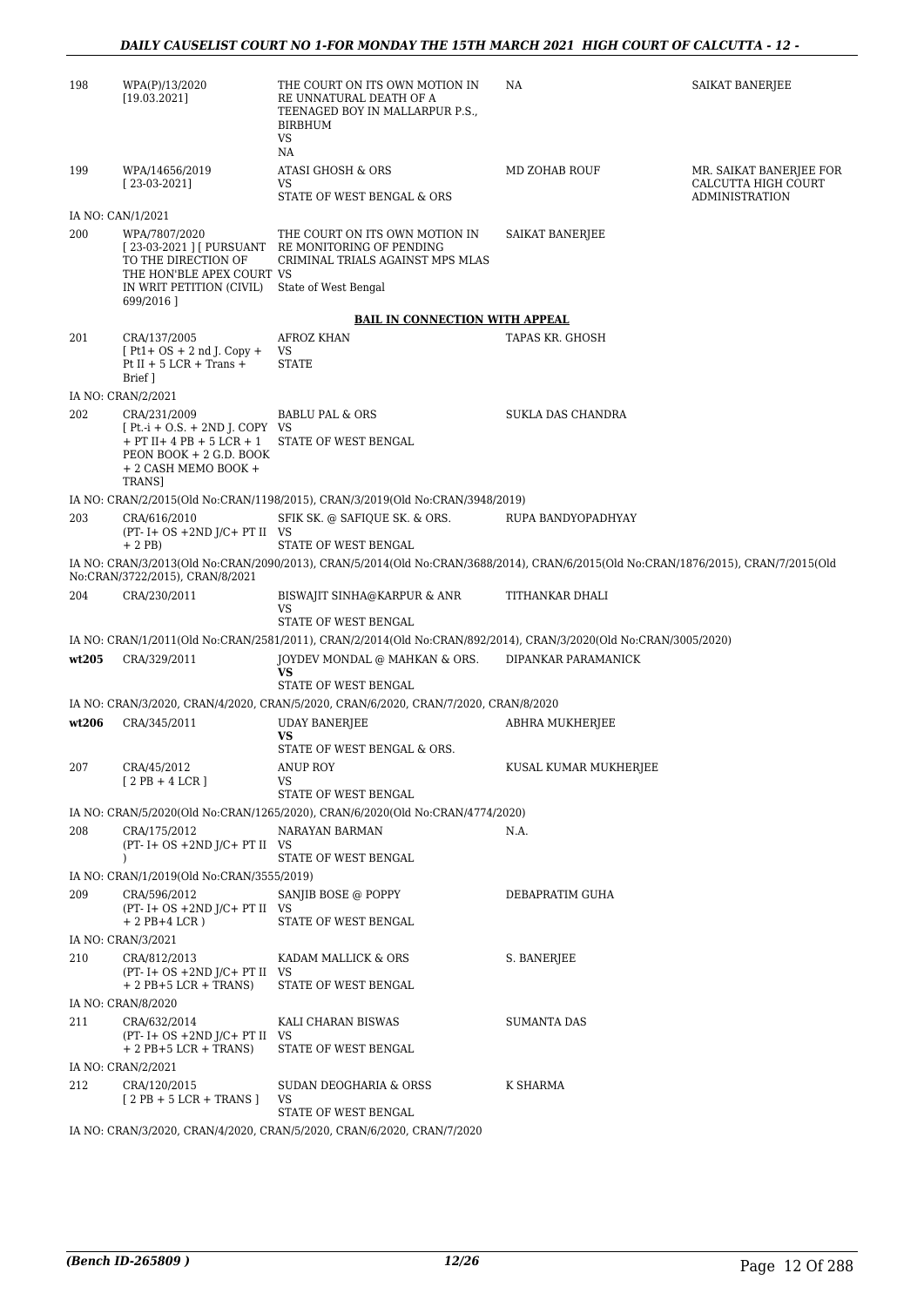| 213                | CRA/147/2015<br>$(PT - I + OS + 2ND J/C + PT II$ VS<br>$+ 2$ PB $+ 4$ LCR]              | KRISHNA KR GURUNG<br>STATE OF WEST BENGAL                                             | A PAL                                                                                                             |  |
|--------------------|-----------------------------------------------------------------------------------------|---------------------------------------------------------------------------------------|-------------------------------------------------------------------------------------------------------------------|--|
| 214                | CRA/422/2015<br>$[4PB + 4LCR + TRANS]$                                                  | ABDUL MONAF MIAN & ORS<br>VS                                                          | D ACHARYYA                                                                                                        |  |
|                    |                                                                                         | STATE OF WEST BENGAL                                                                  |                                                                                                                   |  |
| 215                | CRA/436/2015<br>$(PT - I + OS + 2ND J/C + PT II ANSARI)$<br>IN EACH $+ 2$ PB $+ 4$ LCR) | MD. SONU @ SANDREY ALAM @ SONU KAUSIK BISWAS<br>VS                                    | IA NO: CRAN/4/2019(Old No:CRAN/2643/2019), CRAN/5/2020(Old No:CRAN/699/2020), CRAN/6/2020(Old No:CRAN/4115/2020)  |  |
|                    |                                                                                         | STATE OF WEST BENGAL                                                                  |                                                                                                                   |  |
|                    |                                                                                         | IA NO: CRAN/2/2016(Old No:CRAN/195/2016), CRAN/3/2018(Old No:CRAN/203/2018)           |                                                                                                                   |  |
| wt216              | CRA/443/2015                                                                            | ALI ASGAR @ LASGARI<br>VS<br>STATE OF WEST BENGAL                                     | UJJAL RAY                                                                                                         |  |
|                    | IA NO: CRAN/1/2015(Old No:CRAN/2957/2015)                                               |                                                                                       |                                                                                                                   |  |
| 217                | CRA/437/2015<br>$[4PB + 4LCR + BRIEF]$                                                  | SANJAY KR SINGH @ PANDIT & ANR<br>VS<br>STATE OF WEST BENGAL                          | A CHATTERJEE                                                                                                      |  |
|                    | IA NO: CRAN/3/2021                                                                      |                                                                                       |                                                                                                                   |  |
| wt218              | CRA/435/2015                                                                            | TINKU NASKAR @ POKA & ORS<br>VS                                                       | A CHATTERJEE                                                                                                      |  |
|                    |                                                                                         | STATE OF WEST BENGAL                                                                  |                                                                                                                   |  |
| wt219              | IA NO: CRAN/2/2021<br>CRA/438/2015                                                      | PINTU PATRA & ORS.                                                                    | ARNAB CHATTERJEE                                                                                                  |  |
|                    |                                                                                         | VS<br>STATE OF WEST BENGAL                                                            |                                                                                                                   |  |
|                    | IA NO: CRAN/1/2017(Old No:CRAN/4563/2017), CRAN/2/2021                                  |                                                                                       |                                                                                                                   |  |
| wt220              | CRA/462/2015                                                                            | RATAN HALDER<br>VS<br>STATE OF WEST BENGAL                                            | SOUGATA MITRA                                                                                                     |  |
| 221                | CRA/34/2016                                                                             | LAKSHMI MISHRA                                                                        | R DAS                                                                                                             |  |
|                    | $[PT - 1 + OS + 2ND]$ . COPY VS<br>$+$ PT II $+$ 2 PB $+$ 4 LCR $+$<br>TRANS]           | STATE OF WEST BENGAL                                                                  |                                                                                                                   |  |
| IA NO: CRAN/3/2020 |                                                                                         |                                                                                       |                                                                                                                   |  |
|                    |                                                                                         |                                                                                       |                                                                                                                   |  |
| 222                | CRA/63/2016<br>$[2PB + 4LCR + 3BRIEF]$                                                  | MD. SULTAN<br>VS                                                                      |                                                                                                                   |  |
|                    |                                                                                         | STATE OF WEST BENGAL                                                                  |                                                                                                                   |  |
|                    |                                                                                         |                                                                                       | IA NO: CRAN/2/2016(Old No:CRAN/2033/2016), CRAN/3/2020(Old No:CRAN/4728/2020), CRAN/4/2020(Old No:CRAN/4729/2020) |  |
| 223                | CRA/157/2016<br>$5$ LCR $1$                                                             | <b>SUBIR DAKSHI</b><br>VS                                                             | U ROY                                                                                                             |  |
|                    |                                                                                         | STATE OF WEST BENGAL                                                                  |                                                                                                                   |  |
|                    | IA NO: CRAN/1/2018(Old No:CRAN/3147/2018)                                               |                                                                                       |                                                                                                                   |  |
| 224                | CRA/173/2016<br>$[2PB + 5 LCR + TRANS]$                                                 | JAHANGIR MONDAL<br>VS<br>STATE OF WEST BENGAL                                         | S A JOYNAL                                                                                                        |  |
|                    | IA NO: CRAN/2/2020                                                                      |                                                                                       |                                                                                                                   |  |
| 225                | CRA/352/2016<br>$+ 2$ PB+4 LCR)                                                         | SONUKA KHATUN@SANAKA<br>(PT- I+ OS +2ND J/C+ PT II KHATOON@SANOKA KHATOON @BIBI<br>VS | SUMAN DE                                                                                                          |  |
|                    |                                                                                         | STATE OF WEST BENGAL                                                                  |                                                                                                                   |  |
|                    | IA NO: CRAN/2/2018(Old No:CRAN/3161/2018), CRAN/3/2020                                  |                                                                                       |                                                                                                                   |  |
| 226                | CRA/415/2016<br>$(PT - I + OS + 2ND J/C + PT II$ VS<br>$+ 2$ PB+4 LCR + TRANS)          | DUBU MOMIN @ DUGU MOMIN & ORS<br>STATE OF WEST BENGAL                                 | S BISWAS                                                                                                          |  |
|                    | IA NO: CRAN/2/2017(Old No:CRAN/2797/2017)                                               |                                                                                       |                                                                                                                   |  |
| 227                | CRA/420/2016<br>$[2PB + LCR]$                                                           | SUNIL GHOSH @ SUNILA<br>VS<br>STATE OF WEST BENGAL                                    | SHEKHAR BARMAN                                                                                                    |  |
|                    | IA NO: CRAN/3/2018(Old No:CRAN/2979/2018)                                               |                                                                                       |                                                                                                                   |  |
| 228                | CRA/130/2016                                                                            | SK. MORSED ALI & ORS.                                                                 | MOYUKH MUKHERJEE                                                                                                  |  |
|                    |                                                                                         | VS<br>STATE OF WEST BENGAL                                                            |                                                                                                                   |  |
|                    | IA NO: CRAN/5/2020(Old No:CRAN/687/2020)                                                |                                                                                       |                                                                                                                   |  |
| 229                | CRA/734/2016                                                                            | PINTU SAHA<br>VS                                                                      | M BAKSHI                                                                                                          |  |
|                    | IA NO: CRAN/3/2019(Old No:CRAN/3647/2019)                                               | STATE OF WEST BENGAL                                                                  |                                                                                                                   |  |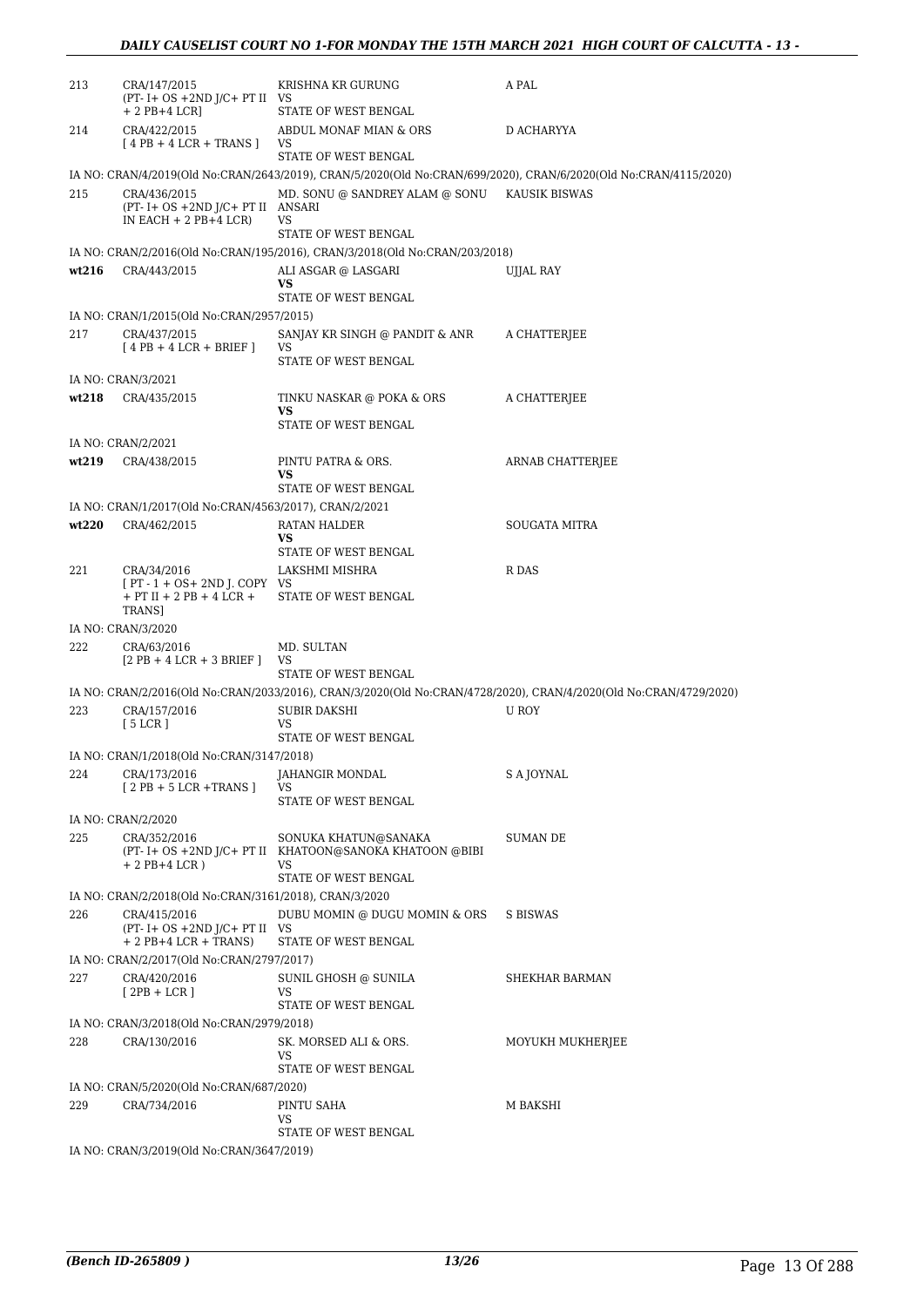| 230   | CRA/98/2017                                                          | SAHIDUL RAHAMAN @ SADUL ISLAM<br>@ SAHIDUL<br>VS<br>STATE OF WEST BENGAL      | <b>AMIT ROY</b>                                                                                                   |
|-------|----------------------------------------------------------------------|-------------------------------------------------------------------------------|-------------------------------------------------------------------------------------------------------------------|
|       | IA NO: CRAN/2/2018(Old No:CRAN/261/2018)                             |                                                                               |                                                                                                                   |
| 231   | CRA/103/2017                                                         | DILIP GHOSH & ORS<br>VS                                                       | S PODDER                                                                                                          |
|       |                                                                      | STATE OF WEST BENGAL & ANR                                                    |                                                                                                                   |
|       | IA NO: CRAN/2/2018(Old No:CRAN/414/2018)                             |                                                                               |                                                                                                                   |
| 232   | CRA/260/2017                                                         | REKHA SANYAL & ANR<br>VS<br>STATE OF WEST BENGAL                              | <b>B MANNA</b>                                                                                                    |
|       | IA NO: CRAN/4/2021                                                   |                                                                               |                                                                                                                   |
| 233   | CRA/378/2017                                                         | NITAI DAS                                                                     | <b>D BASU</b>                                                                                                     |
|       | $[2PB + 4LCR + TRANS]$                                               | VS<br>STATE OF WEST BENGAL                                                    |                                                                                                                   |
|       | IA NO: CRAN/3/2021                                                   |                                                                               |                                                                                                                   |
| wt234 | CRA/354/2017                                                         | MITHUN CHAKRABORTY & ANR<br>VS                                                | S MAJUMDER                                                                                                        |
|       |                                                                      | STATE OF WEST BENGAL                                                          |                                                                                                                   |
|       | IA NO: CRAN/2/2021                                                   |                                                                               |                                                                                                                   |
| wt235 | CRA/431/2017                                                         | KAUSHIK SAHA @ HUKO<br>VS<br>STATE OF WEST BENGAL                             | D MUKHERJEE                                                                                                       |
|       | IA NO: CRAN/2/2017(Old No:CRAN/3583/2017)                            |                                                                               |                                                                                                                   |
| wt236 | CRA/505/2017                                                         | <b>SHANKAR SAHANI</b><br>VS                                                   | A.K. BISWAS                                                                                                       |
|       |                                                                      | STATE OF WEST BENGAL                                                          |                                                                                                                   |
| 237   | CRA/500/2017                                                         | SANAT GHOSH & ANR<br>VS<br>STATE OF WEST BENGAL                               | A SHAKTAWAT                                                                                                       |
|       |                                                                      |                                                                               |                                                                                                                   |
|       |                                                                      |                                                                               | IA NO: CRAN/1/2017(Old No:CRAN/4261/2017), CRAN/2/2020(Old No:CRAN/3879/2020), CRAN/3/2020(Old No:CRAN/3881/2020) |
| wt238 | CRA/543/2017                                                         | LANKESHWAR GHOSH @ NANDAN &<br><b>ORS</b><br>VS<br>STATE OF WEST BENGAL       | D BASU                                                                                                            |
|       |                                                                      | IA NO: CRAN/1/2017(Old No:CRAN/4603/2017), CRAN/2/2018(Old No:CRAN/1060/2018) |                                                                                                                   |
| wt239 | CRA/603/2017                                                         | <b>BASUDEB GHOSH &amp; ANR</b>                                                | PRABIR MAJUMDER                                                                                                   |
|       |                                                                      | VS<br>STATE OF WEST BENGAL                                                    |                                                                                                                   |
|       | IA NO: CRAN/1/2018(Old No:CRAN/1453/2018)                            |                                                                               |                                                                                                                   |
| wt240 | CRA/643/2017                                                         | JOYDEB GHOSH & ORS                                                            | A ISLAM                                                                                                           |
|       |                                                                      | VS<br>STATE OF WEST BENGAL                                                    |                                                                                                                   |
| 241   | CRA/525/2017                                                         | MD. ISMAIL @ ISMAIL @ ISMAILE<br>MIYAN<br>VS                                  | RAJDEEP BHATTACHARYA                                                                                              |
|       |                                                                      | STATE OF WEST BENGAL                                                          |                                                                                                                   |
|       | IA NO: CRAN/1/2019(Old No:CRAN/3717/2019)                            |                                                                               |                                                                                                                   |
| 242   | CRA/568/2017<br>$12$ PB + 5 LCR + TRANS +                            | BISWAJIT GHOSH & ANR.<br>VS                                                   | KAZI M RAHAMAN                                                                                                    |
|       | BRIEF 1                                                              | STATE OF WEST BENGAL                                                          |                                                                                                                   |
|       | IA NO: CRAN/1/2017(Old No:CRAN/5472/2017)                            |                                                                               |                                                                                                                   |
| 243   | CRA/590/2017<br>$[2PB + 5 LCR + TRANS]$                              | SHIBNARAYAN MONDAL @ RAM<br>MONDAL<br>VS                                      | A RAHMAN                                                                                                          |
|       |                                                                      | STATE OF WEST BENGAL                                                          |                                                                                                                   |
|       |                                                                      | IA NO: CRAN/1/2017(Old No:CRAN/5047/2017), CRAN/2/2018(Old No:CRAN/2973/2018) |                                                                                                                   |
| 244   | CRA/617/2017<br>$(PT - I + OS + 2ND J/C + PT II$ VS<br>$\mathcal{E}$ | ANATH BANDHU MONDAL<br>STATE OF WEST BENGAL                                   | S DE                                                                                                              |
|       | IA NO: CRAN/2/2019(Old No:CRAN/2767/2019)                            |                                                                               |                                                                                                                   |
| wt245 | CRM/2195/2018                                                        | KINKAR MONDAL                                                                 | A KARMAKAR                                                                                                        |
|       |                                                                      | VS<br>STATE OF WEST BENGAL                                                    |                                                                                                                   |
| 246   | CRA/708/2017<br>$[2PB + 3LCR + TRANS]$                               | AJIT SK.<br>VS                                                                | SNEHANSU MAJUMDER                                                                                                 |
|       | IA NO: CRAN/1/2018(Old No:CRAN/3098/2018)                            | STATE OF WEST BENGAL                                                          |                                                                                                                   |
|       |                                                                      |                                                                               |                                                                                                                   |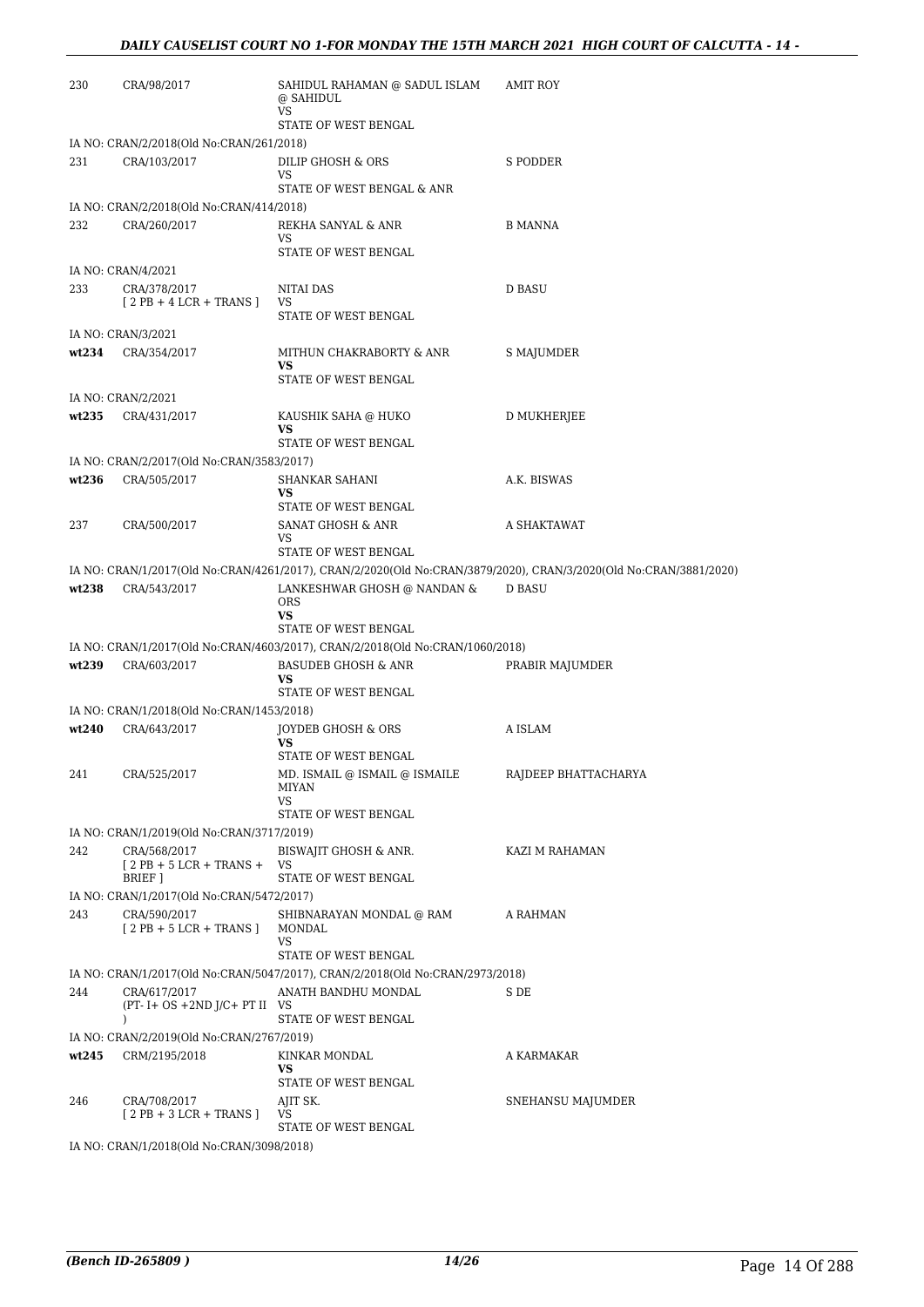| 247   | CRA/93/2018<br>$(PT - I + OS + 2ND J/C + 2)$<br>$PB+4 LCR + TRANS$ | RAKESH MALO<br><b>VS</b><br>STATE OF WEST BENGAL                                           | SUDIP GHOSH CHOWDHURY |
|-------|--------------------------------------------------------------------|--------------------------------------------------------------------------------------------|-----------------------|
|       | IA NO: CRAN/1/2019(Old No:CRAN/4785/2019)                          |                                                                                            |                       |
| 248   | CRA/129/2018                                                       | KUSH BISWAS & ANR<br>VS.                                                                   | MOYUKH MUKHERJEE      |
|       |                                                                    | STATE OF WEST BENGAL                                                                       |                       |
|       |                                                                    | IA NO: CRAN/2/2019(Old No:CRAN/2410/2019), CRAN/3/2019(Old No:CRAN/3337/2019), CRAN/4/2021 |                       |
| wt249 | CRA/137/2018                                                       | MONGOL JOARDAR & ORS<br>VS<br>STATE OF WEST BENGAL                                         | PRABIR MAJUMDAR       |
|       | IA NO: CRAN/2/2021                                                 |                                                                                            |                       |
| wt250 | CRA/192/2018                                                       | <b>DURJOY BISWAS</b><br>VS                                                                 | ATIS KUMAR BISWAS     |
|       |                                                                    | STATE OF WEST BENGAL                                                                       |                       |
|       | IA NO: CRAN/2/2020(Old No:CRAN/529/2020)                           |                                                                                            |                       |
| 251   | CRA/202/2018                                                       | ARJUN DEY SARKAR<br>VS.<br>STATE OF WEST BENGAL                                            | D NAG                 |
|       | IA NO: CRAN/2/2019(Old No:CRAN/2555/2019)                          |                                                                                            |                       |
| 252   | CRA/249/2018                                                       | AZIZ KHAN @ AZIZULLAH KHAN<br>VS                                                           | SUPREEN NASKAR        |
|       |                                                                    | STATE OF WEST BENGAL                                                                       |                       |
|       |                                                                    | IA NO: CRAN/1/2019(Old No:CRAN/3395/2019), CRAN/2/2020(Old No:CRAN/4505/2020)              |                       |
| 253   | CRA/271/2018                                                       | RAFIKUL SK.<br>VS.                                                                         | SNEHANSU MAJUMDER     |
|       |                                                                    | STATE OF WEST BENGAL                                                                       |                       |
|       | IA NO: CRAN/1/2019(Old No:CRAN/2858/2019)                          |                                                                                            |                       |
| 254   | CRA/275/2018<br>$(PT - I + OS + 2ND J/C + PT II$ VS                | <b>GAUTAM SARKAR</b>                                                                       | ABHIJIT PAL           |
|       | $\lambda$                                                          | UNION OF INDIA                                                                             |                       |
|       | IA NO: CRAN/2/2018(Old No:CRAN/3114/2018)                          |                                                                                            |                       |
| 255   | CRA/381/2018<br>$(PT - I + OS + 2ND J/C + PT II$ VS<br>$\lambda$   | FAJAR ALI<br>STATE OF WEST BENGAL                                                          | KAUSHIK GUPTA         |
|       | IA NO: CRAN/2/2019(Old No:CRAN/1160/2019)                          |                                                                                            |                       |
| 256   | CRA/393/2018                                                       | <b>SUJIT BISWAS</b>                                                                        | N DE                  |
|       | $(PT - I + OS + 2ND J/C + PT II$ VS<br>$+3$ LCR $+$ TRANS)         | STATE OF WEST BENGAL                                                                       |                       |
|       | IA NO: CRAN/2/2019(Old No:CRAN/4235/2019)                          |                                                                                            |                       |
| 257   | CRA/427/2018                                                       | LALTU GHOSH                                                                                | P ANAM                |
|       | $[PT 1+PT II + 2PB + 3LCR]$ VS                                     | STATE OF WEST BENGAL & ANR                                                                 |                       |
|       | IA NO: CRAN/2/2019(Old No:CRAN/1205/2019)                          |                                                                                            |                       |
| 258   | CRA/435/2018<br>$(PT - I + OS + 2ND J/C + PT II$ VS                | KAMAL MANDAL & ANR                                                                         | S. HASSAN             |
|       | $\mathcal{L}$                                                      | STATE OF WEST BENGAL                                                                       |                       |
|       | IA NO: CRAN/1/2018(Old No:CRAN/3022/2018)                          |                                                                                            |                       |
| 259   | CRA/468/2018                                                       | AFTAUDDIN SK @ RAHAMAT SK<br>VS<br>STATE OF WEST BENGAL                                    | S PAL                 |
|       |                                                                    | IA NO: CRAN/2/2019(Old No:CRAN/747/2019), CRAN/3/2020(Old No:CRAN/3081/2020)               |                       |
| 260   | CRA/491/2018                                                       | SWAPAN MONDAL                                                                              | K DAGA                |
|       |                                                                    | VS.<br>STATE OF WEST BENGAL                                                                |                       |
|       | IA NO: CRAN/2/2020                                                 |                                                                                            |                       |
| 261   | CRA/504/2018                                                       | RANJIT ROY @ RANJIT KUMAR ROY<br>VS                                                        | SUBIR DEBNATH         |
|       | IA NO: CRAN/1/2018(Old No:CRAN/3344/2018)                          | STATE OF WEST BENGAL                                                                       |                       |
| 262   | CRA/534/2018                                                       | HARI MONDAL                                                                                | J CHAKRABORTY         |
|       |                                                                    | VS                                                                                         |                       |
|       |                                                                    | STATE OF WEST BENGAL                                                                       |                       |
| 263   | CRA/536/2018                                                       | IA NO: CRAN/1/2018(Old No:CRAN/2914/2018), CRAN/2/2019(Old No:CRAN/2502/2019)<br>SAPU SK.  | TAHUL GANGULLY        |
|       | $[PT 1 + PT II + 2 PB + 4]$<br>LCR + TRNS + VISITORS               | VS<br>STATE OF WEST BENGAL & ORS                                                           |                       |
|       | REGISTER ]                                                         |                                                                                            |                       |
|       |                                                                    | IA NO: CRAN/1/2019(Old No:CRAN/3180/2019), CRAN/2/2020(Old No:CRAN/4547/2020)              |                       |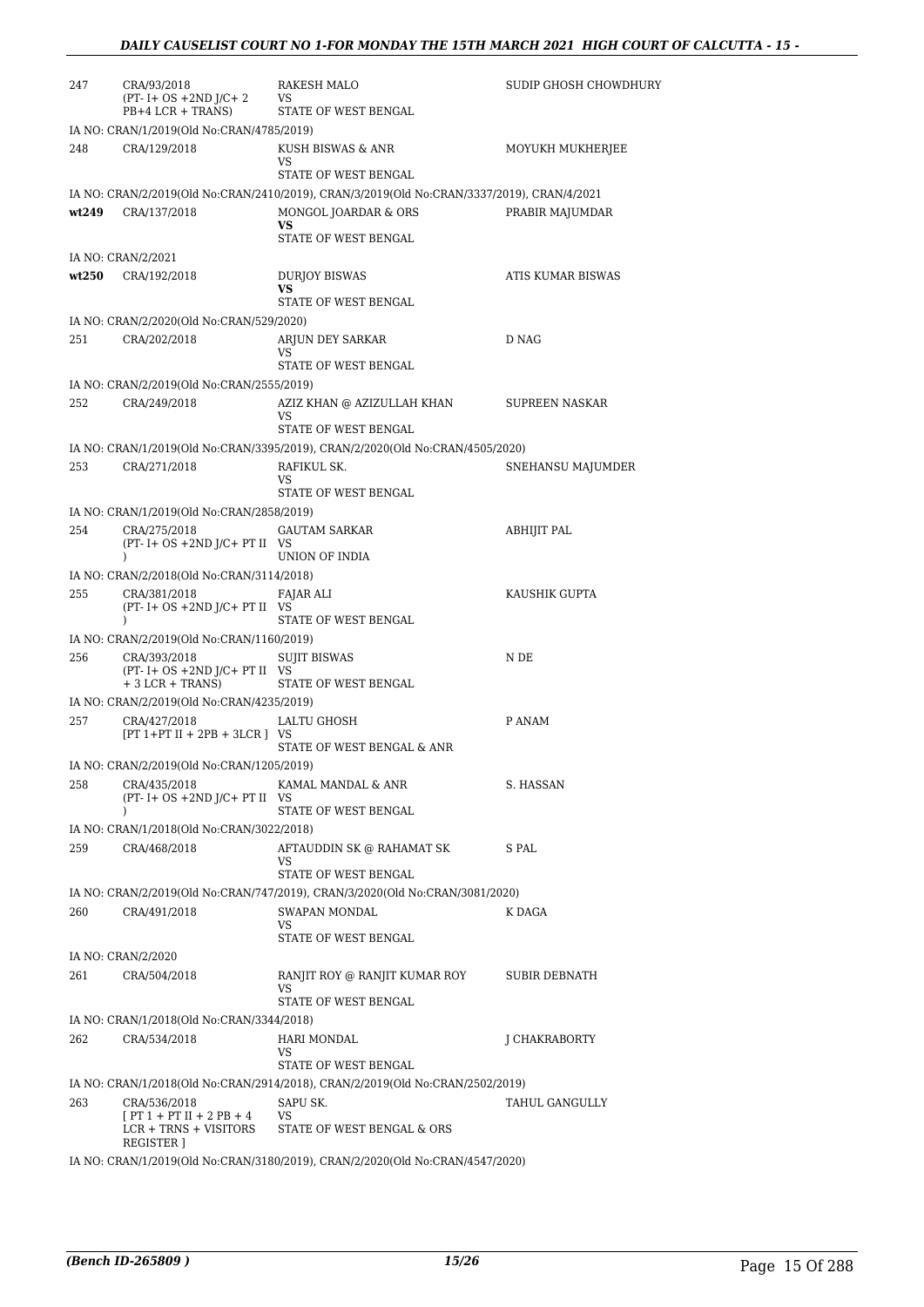| 264   | CRA/589/2018                                          | DILIP BARMAN & ORS.<br>VS                                             | HILLOL SAHA PODDER                                                                                               |
|-------|-------------------------------------------------------|-----------------------------------------------------------------------|------------------------------------------------------------------------------------------------------------------|
|       |                                                       | STATE OF WEST BENGAL & ORS.                                           |                                                                                                                  |
|       | IA NO: CRAN/1/2019(Old No:CRAN/86/2019)               |                                                                       |                                                                                                                  |
| 265   | CRA/597/2018                                          | SUSANTA GHOSH & ANR<br>VS                                             | <b>B MANNA</b>                                                                                                   |
|       |                                                       | STATE OF WEST BENGAL                                                  |                                                                                                                  |
|       | IA NO: CRAN/1/2019(Old No:CRAN/413/2019)              |                                                                       |                                                                                                                  |
| wt266 | CRA/516/2018                                          | SUSANTA GHOSH & ORS<br>VS                                             | MD H ALI                                                                                                         |
|       |                                                       | STATE OF WEST BENGAL                                                  |                                                                                                                  |
| 267   | CRA/612/2018                                          | KHAIRUL HARUN LASKAR @ KHAIRUL<br>HASSAN LASKAR @ KHAIRUL LASKA<br>VS | <b>S BASU</b>                                                                                                    |
|       |                                                       | STATE OF WEST BENGAL                                                  |                                                                                                                  |
|       | IA NO: CRAN/1/2018(Old No:CRAN/3456/2018)             |                                                                       |                                                                                                                  |
| wt268 | CRA/582/2018                                          | DUKHE LASKAR @ DUKHA LASKAR @<br>SAFIKUL LASKAR<br>VS                 | S MONDAL                                                                                                         |
|       |                                                       | STATE OF WEST BENGAL                                                  |                                                                                                                  |
|       | IA NO: CRAN/1/2019(Old No:CRAN/2453/2019)             |                                                                       |                                                                                                                  |
| wt269 | CRA/632/2018                                          | NOOR ISLAM FAKIR @ KHORA<br>BADSHAH<br>VS                             | <b>ANINDITA DE</b>                                                                                               |
|       |                                                       | STATE OF WEST BENGAL                                                  |                                                                                                                  |
|       | IA NO: CRAN/1/2019(Old No:CRAN/343/2019)              |                                                                       |                                                                                                                  |
| 270   | CRA/626/2018                                          | NIMAI CHOWDHURY                                                       | S NAG                                                                                                            |
|       |                                                       | VS<br>STATE OF WEST BENGAL                                            |                                                                                                                  |
|       | IA NO: CRAN/1/2019(Old No:CRAN/2875/2019)             |                                                                       |                                                                                                                  |
| 271   | CRA/658/2018                                          | DHANANJOY MAHATO @ DHANA &<br>ORS.                                    | ABHRA MUKHERJEE                                                                                                  |
|       |                                                       | VS<br>STATE OF WEST BENGAL                                            |                                                                                                                  |
| wt272 | CRA/629/2018                                          | AMULYA MAHATO & ANR<br>VS                                             | R DAS                                                                                                            |
|       |                                                       | STATE OF WEST BENGAL                                                  |                                                                                                                  |
|       | IA NO: CRAN/2/2019(Old No:CRAN/4447/2019)             |                                                                       | <b>SONALI DAS</b>                                                                                                |
| 273   | CRA/669/2018                                          | PALASH DAS & ANR<br>VS                                                |                                                                                                                  |
|       |                                                       | STATE OF WEST BENGAL                                                  |                                                                                                                  |
|       | IA NO: CRAN/2/2019(Old No:CRAN/2847/2019)             |                                                                       |                                                                                                                  |
| 274   | CRA/690/2018                                          | AVIJIT GHOSH & ORS<br>VS                                              | <b>BISWAJIT MANNA</b>                                                                                            |
|       |                                                       | STATE OF WEST BENGAL                                                  |                                                                                                                  |
|       | IA NO: CRAN/2/2020(Old No:CRAN/296/2020), CRAN/3/2021 |                                                                       |                                                                                                                  |
| 275   | CRA/53/2019                                           | PANCHU BHWAL                                                          | SNEHANSU MAJUMDER                                                                                                |
|       |                                                       | VS                                                                    |                                                                                                                  |
|       |                                                       | STATE OF WEST BENGAL & ANR                                            |                                                                                                                  |
|       | IA NO: CRAN/1/2019(Old No:CRAN/1431/2019)             |                                                                       |                                                                                                                  |
| 276   | CRA/54/2019                                           | LALTU SK & ANR<br>VS                                                  | TAPAN DUTTA GUPTA                                                                                                |
|       |                                                       | STATE OF WEST BENGAL                                                  |                                                                                                                  |
|       | IA NO: CRAN/2/2019(Old No:CRAN/2812/2019)             |                                                                       |                                                                                                                  |
| 277   | CRA/68/2019                                           | BHUBAN GHOSH & ANR<br>VS                                              | ARITRA BHATTACHARYA                                                                                              |
|       |                                                       | STATE OF WEST BENGAL                                                  |                                                                                                                  |
|       |                                                       |                                                                       | IA NO: CRAN/1/2019(Old No:CRAN/726/2019), CRAN/2/2020(Old No:CRAN/4551/2020), CRAN/3/2020(Old No:CRAN/4552/2020) |
| 278   | CRA/79/2019                                           | SK. ALLAUDDIN @ ALAUDDIN SK @<br>SK. TARA<br>VS                       | SANJIB KUMAR DAN                                                                                                 |
|       |                                                       | STATE OF WEST BENGAL                                                  |                                                                                                                  |
|       | IA NO: CRAN/2/2019(Old No:CRAN/2952/2019)             |                                                                       |                                                                                                                  |
| 279   | CRA/90/2019                                           | DHANANJAY @ DHANAN SARKAR<br>VS                                       | DEBAJIT KUNDU                                                                                                    |
|       | IA NO: CRAN/1/2019(Old No:CRAN/2516/2019)             | STATE OF WEST BENGAL                                                  |                                                                                                                  |
|       |                                                       |                                                                       |                                                                                                                  |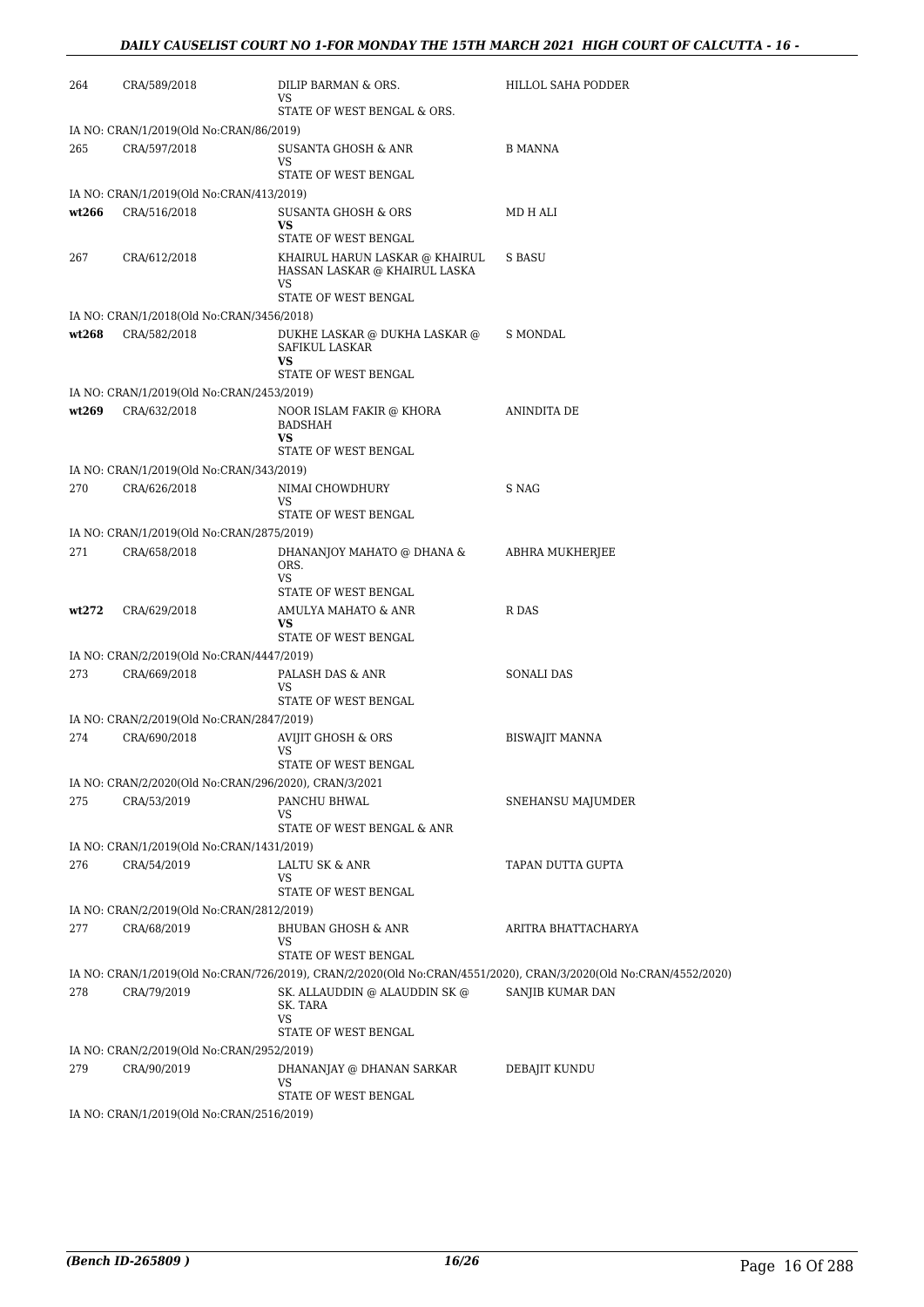| 280   | CRA/104/2019                                       | NAZRUL ISLAM @ LUCKY<br>VS                                                    | ARUP KUMAR BHOWMICK    |
|-------|----------------------------------------------------|-------------------------------------------------------------------------------|------------------------|
|       | IA NO: CRAN/1/2019(Old No:CRAN/1443/2019)          | STATE OF WEST BENGAL                                                          |                        |
| wt281 | CRA/60/2019                                        | SANDIPAN MAHARA @ MINTU<br>VS                                                 | RAHUL GANGULY          |
|       |                                                    | STATE OF WEST BENGAL                                                          |                        |
|       |                                                    | IA NO: CRAN/1/2019(Old No:CRAN/768/2019), CRAN/2/2020(Old No:CRAN/4536/2020)  |                        |
| 282   | CRA/132/2019                                       | <b>BIMAL MURMU &amp; ORS</b><br>VS<br>STATE OF WEST BENGAL                    | PARVEJ ANAM            |
|       | IA NO: CRAN/2/2019(Old No:CRAN/2983/2019)          |                                                                               |                        |
| 283   | CRA/174/2019                                       | SK MUSTAKIN RAHMAN @ BABLU                                                    | PINAKI BHATTACHARYYA   |
|       |                                                    | VS                                                                            |                        |
|       |                                                    | STATE OF WEST BENGAL                                                          |                        |
| 284   | IA NO: CRAN/1/2019(Old No:CRAN/3941/2019)          |                                                                               |                        |
|       | CRA/236/2019                                       | AMERUL HAQUE<br>VS                                                            | UJJAL RAY              |
|       |                                                    | STATE OF WEST BENGAL & ANR                                                    |                        |
|       | IA NO: CRAN/1/2019(Old No:CRAN/1685/2019)          |                                                                               |                        |
| 285   | CRA/281/2019                                       | <b>MAHARAJ HALDER</b><br>VS                                                   | MD ASLAM KHAN          |
|       |                                                    | STATE OF WEST BENGAL                                                          |                        |
|       | IA NO: CRAN/1/2019(Old No:CRAN/3438/2019)          |                                                                               |                        |
| 286   | CRA/282/2019                                       | MD SOFIQUL ISLAM @ MD SHOFIQUL<br>ISLAM @ SHAFIQUL @ SAFIKAL IS<br>VS         | <b>KRISHNAN RAY</b>    |
|       |                                                    | STATE OF WEST BENGAL                                                          |                        |
|       | IA NO: CRAN/2/2019(Old No:CRAN/4819/2019)          |                                                                               |                        |
| 287   | CRA/283/2019                                       | SOURAV DEY & ORS.<br>VS                                                       | <b>SUMANTA GANGULY</b> |
|       |                                                    | STATE OF WEST BENGAL                                                          |                        |
|       | IA NO: CRAN/1/2019(Old No:CRAN/2718/2019)          |                                                                               |                        |
| 288   | CRA/314/2019                                       | NURUL ISLAM & ANR<br>VS.                                                      | MOHAN KUMAR SANYAL     |
|       |                                                    | STATE OF WEST BENGAL                                                          |                        |
|       | IA NO: CRAN/2/2019(Old No:CRAN/3885/2019)          |                                                                               |                        |
| 289   | CRA/316/2019                                       | JAHID HUSSAIN & ANR<br>VS                                                     | RAHUL GANGULY          |
|       |                                                    | STATE OF WEST BENGAL                                                          |                        |
|       | IA NO: CRAN/1/2019(Old No:CRAN/2470/2019)          |                                                                               |                        |
| 290   | CRA/319/2019                                       | BHUNA KHAN @ SAMSUR KHAN<br>VS                                                | SANTANU TALUKDAR       |
|       |                                                    | STATE OF WEST BENGAL                                                          |                        |
|       |                                                    | IA NO: CRAN/1/2019(Old No:CRAN/2475/2019), CRAN/2/2020(Old No:CRAN/4538/2020) |                        |
| 291   | CRA/334/2019                                       | SAHAB DHARA @ NABAB DHARA<br>VS                                               | SONALI DAS             |
|       |                                                    | STATE OF WEST BENGAL                                                          |                        |
|       | IA NO: CRAN/2/2019(Old No:CRAN/3636/2019)          |                                                                               |                        |
| 292   | CRA/342/2019                                       | CHANDAN DUBEY                                                                 | SHASHANKA SHEKHAR SAHA |
|       |                                                    | VS<br>STATE OF WEST BENGAL                                                    |                        |
|       | IA NO: CRAN/1/2019(Old No:CRAN/2566/2019)          |                                                                               |                        |
| 293   | CRA/360/2019                                       | RAJIKUL SK & ANR                                                              | PARVEJ ANAM            |
|       |                                                    | VS                                                                            |                        |
|       |                                                    | STATE OF WEST BENGAL                                                          |                        |
|       | IA NO: CRAN/2/2020(Old No:CRAN/301/2020)           |                                                                               |                        |
| 294   | CRA/361/2019                                       | SK. MAJAHAR @ SK KALU<br>VS                                                   | SAMIRAN MANDAL         |
|       |                                                    | STATE OF WEST BENGAL                                                          |                        |
|       | IA NO: CRAN/2/2019(Old No:CRAN/3890/2019)          |                                                                               |                        |
| 295   | CRA/388/2019<br>[PT1+OS+2ND J. COPY+PT ORS.<br>II) | JAHANI MONDAL @ JANI MONDAL &<br>VS                                           | SNEHANSU MAJUMDER      |
|       |                                                    | STATE OF WEST BENGAL                                                          |                        |
|       | IA NO: CRAN/2/2019(Old No:CRAN/3544/2019)          |                                                                               |                        |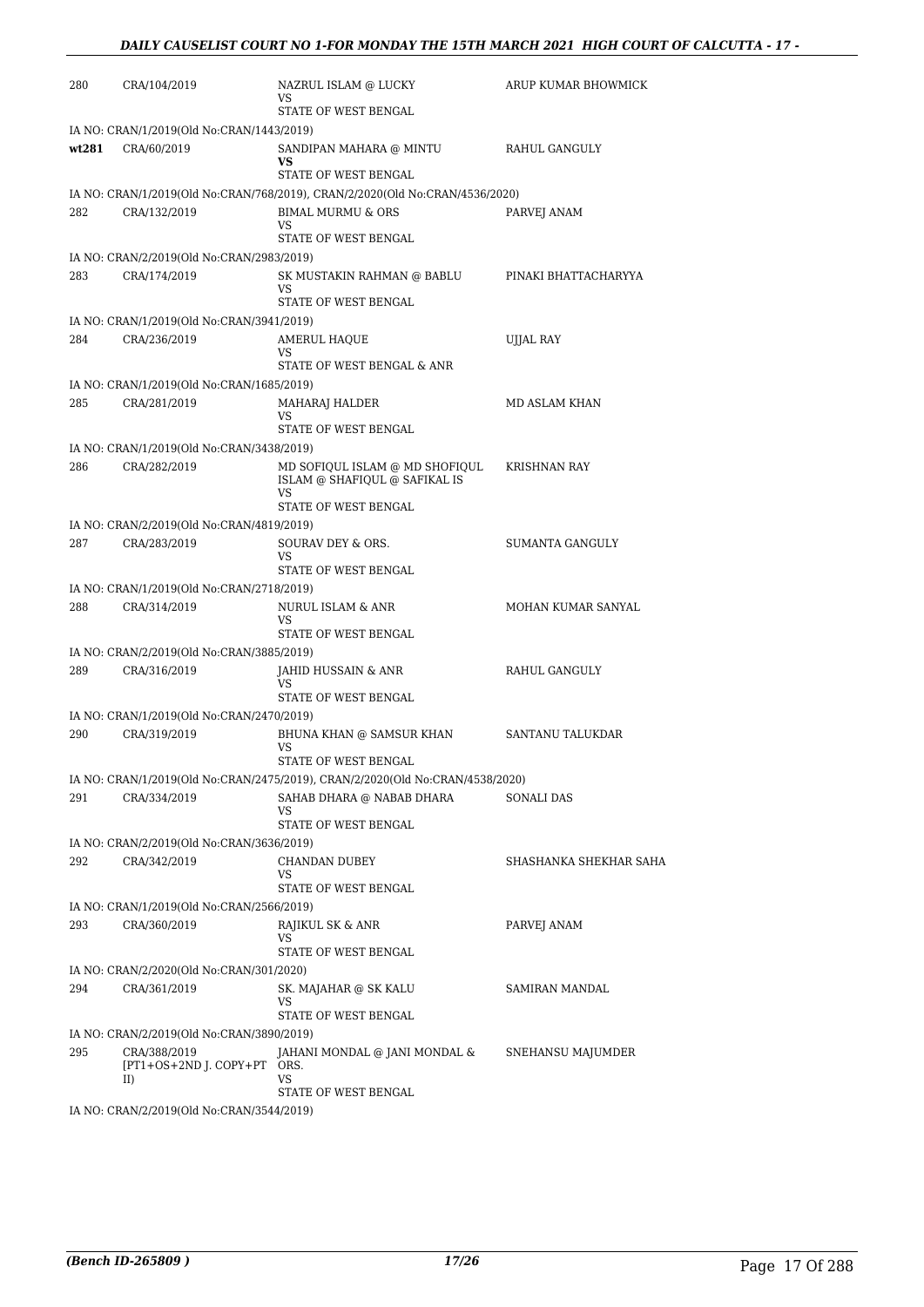| 296 | CRA/397/2019                              | MD MOJAMMEL HAQUE @ SITU & ANR<br>VS                                        | SHAMIM UL BARI          |
|-----|-------------------------------------------|-----------------------------------------------------------------------------|-------------------------|
|     |                                           | STATE OF WEST BENGAL                                                        |                         |
|     | IA NO: CRAN/1/2019(Old No:CRAN/3515/2019) |                                                                             |                         |
| 297 | CRA/438/2019                              | SK. AZHARUDDIN @ SONU<br>VS                                                 | SAMIP RAY               |
|     |                                           | STATE OF WEST BENGAL                                                        |                         |
|     |                                           | IA NO: CRAN/1/2019(Old No:CRAN/4774/2019), CRAN/2/2020                      |                         |
| 298 | CRA/452/2019                              | <b>BAPAN NANDI @ AMAR</b><br>VS                                             | AINDRILA DE             |
|     |                                           | STATE OF WEST BENGAL                                                        |                         |
|     | IA NO: CRAN/1/2019(Old No:CRAN/3272/2019) |                                                                             |                         |
| 299 | CRA/462/2019                              | PRADIP MURMU & ORS<br>VS                                                    | SOMA CHOWDHURY BANDHU   |
|     |                                           | STATE OF WEST BENGAL                                                        |                         |
|     | IA NO: CRAN/1/2019(Old No:CRAN/4760/2019) |                                                                             |                         |
| 300 | CRA/465/2019                              | <b>SUSANTA DAS</b><br>VS                                                    | <b>ARNAB SAHA</b>       |
|     |                                           | STATE OF WEST BENGAL                                                        |                         |
|     | IA NO: CRAN/1/2019(Old No:CRAN/3843/2019) |                                                                             |                         |
| 301 | CRA/503/2019                              | MD IMTIAYAZ @ IMTIAZ @ MD. IMTIAZ<br>VS.                                    | DEBASHIS BANERJEE       |
|     |                                           | STATE OF WEST BENGAL & ANR                                                  |                         |
|     | IA NO: CRAN/1/2019(Old No:CRAN/4798/2019) |                                                                             |                         |
| 302 | CRA/520/2019                              | <b>BADSA@CHHATU SK</b><br>VS                                                | SNEHANSHU MAJUMDER      |
|     |                                           | STATE OF WEST BENGAL                                                        |                         |
|     | IA NO: CRAN/2/2020(Old No:CRAN/135/2020)  |                                                                             |                         |
| 303 | CRA/538/2019                              | MD. YUSUF                                                                   | <b>UDAY SANKAR</b>      |
|     |                                           | VS<br>STATE OF WEST BENGAL                                                  | <b>CHATTOPADHYAY</b>    |
|     | IA NO: CRAN/1/2019(Old No:CRAN/4618/2019) |                                                                             |                         |
| 304 | CRA/555/2019                              | MD. SONA & ORS                                                              | RAHULGANGULY            |
|     |                                           | VS<br>STATE OF WEST BENGAL                                                  |                         |
|     | IA NO: CRAN/1/2019(Old No:CRAN/4972/2019) |                                                                             |                         |
| 305 | CRA/561/2019                              | JOYDEV CHAKRABORTY & ORS                                                    | SOUMYAJIT DAS MAHAPATRA |
|     | (APPROPRIATE ORDER)                       | VS                                                                          |                         |
|     |                                           | STATE OF WEST BENGAL                                                        |                         |
| 306 |                                           | IA NO: CRAN/1/2020(Old No:CRAN/454/2020), CRAN/2/2020(Old No:CRAN/460/2020) | <b>DILIP KR SADHU</b>   |
|     | CRA/571/2019                              | <b>SK KETABUL &amp; ORS</b><br>VS.                                          |                         |
|     |                                           | STATE OF WEST BENGAL                                                        |                         |
|     |                                           | IA NO: CRAN/1/2019(Old No:CRAN/4333/2019), CRAN/2/2020                      |                         |
| 307 | CRA/574/2019                              | PRITAM SINHA ROY & ANR                                                      | SOUMYA MAZUMDER         |
|     |                                           | VS.<br>STATE OF WEST BENGAL                                                 |                         |
|     | IA NO: CRAN/1/2020(Old No:CRAN/539/2020)  |                                                                             |                         |
| 308 | CRA/588/2019                              | MUKUL SETH                                                                  | ANIRUDDHA BHATTACHARYYA |
|     |                                           | VS                                                                          |                         |
|     |                                           | STATE OF WEST BENGAL                                                        |                         |
|     | IA NO: CRAN/1/2020(Old No:CRAN/197/2020)  |                                                                             |                         |
| 309 | CRA/590/2019                              | <b>SWAPAN BAYEN</b><br>VS                                                   | DEBANGAN BHATTACHARJEE  |
|     |                                           | STATE OF WEST BENGAL                                                        |                         |
|     | IA NO: CRAN/2/2019(Old No:CRAN/4642/2019) |                                                                             |                         |
| 310 | CRA/622/2019                              | SACHINDRANATH DAS                                                           | SOUMYAJIT DAS MAHAPATRA |
|     |                                           | VS<br>STATE OF WEST BENGAL                                                  |                         |
|     | IA NO: CRAN/1/2020(Old No:CRAN/89/2020)   |                                                                             |                         |
| 311 | CRA/638/2019                              | SK. CHAND @ CHANU                                                           | <b>SREYASHEE BISWAS</b> |
|     |                                           | VS                                                                          |                         |
|     |                                           | STATE OF WEST BENGAL                                                        |                         |
|     | IA NO: CRAN/1/2020(Old No:CRAN/1074/2020) |                                                                             |                         |
| 312 | CRA/650/2019                              | SAHEB JAN ALI @SAHEB JAN @ SIAB<br><b>JAN &amp; ANR</b><br>VS               | RAHUL GANGULY           |
|     |                                           | STATE OF WEST BENGAL                                                        |                         |
|     |                                           | IA NO: CRAN/1/2020(Old No:CRAN/69/2020), CRAN/2/2020(Old No:CRAN/4532/2020) |                         |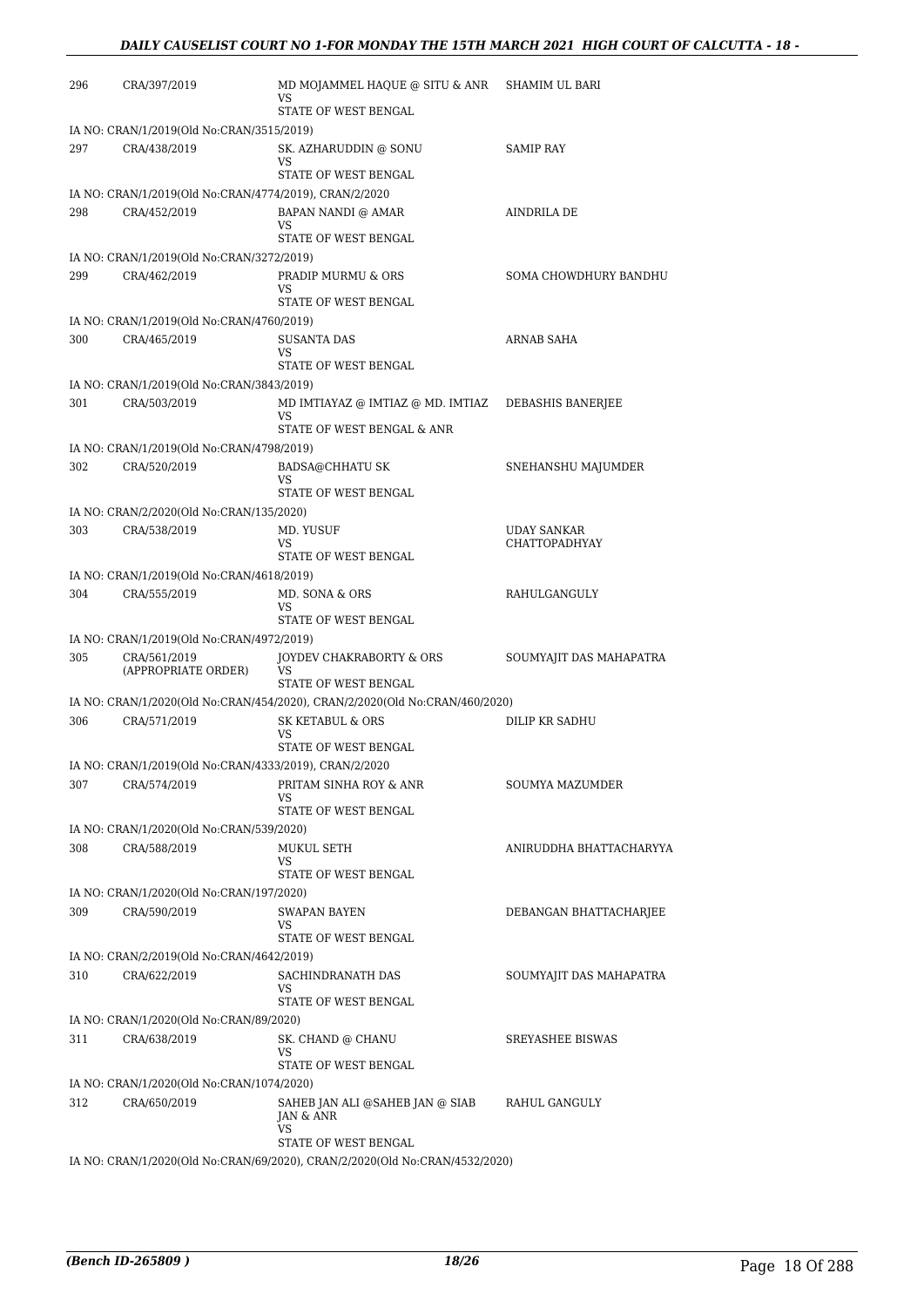| 313 | CRA/669/2019                                          | DILIP PAL<br>VS<br>STATE OF WEST BENGAL                                                    | NAYNA CHAKRABORTY                                                                                                                  |
|-----|-------------------------------------------------------|--------------------------------------------------------------------------------------------|------------------------------------------------------------------------------------------------------------------------------------|
|     |                                                       | IA NO: CRAN/1/2020(Old No:CRAN/4606/2020), CRAN/2/2020(Old No:CRAN/4607/2020)              |                                                                                                                                    |
| 314 | CRA/674/2019                                          | MANIK KOLEY                                                                                | SANJIB MITRA                                                                                                                       |
|     |                                                       | VS                                                                                         |                                                                                                                                    |
|     |                                                       | STATE OF WEST BENGAL                                                                       |                                                                                                                                    |
|     |                                                       | IA NO: CRAN/1/2020(Old No:CRAN/19/2020), CRAN/2/2020(Old No:CRAN/4402/2020)                |                                                                                                                                    |
| 315 | CRA/676/2019                                          | AJIT ROY @ BUBAI<br>VS                                                                     | SHEKHAR BARMAN                                                                                                                     |
|     |                                                       | STATE OF WEST BENGAL                                                                       |                                                                                                                                    |
|     |                                                       | IA NO: CRAN/1/2020(Old No:CRAN/1230/2020), CRAN/2/2020(Old No:CRAN/4682/2020), CRAN/3/2021 |                                                                                                                                    |
| 316 | CRA/688/2019                                          | NISHIKANTA MISHRA @ NISIKANTA<br><b>MISHRA</b><br>VS                                       | NAVANIL DE                                                                                                                         |
|     |                                                       | STATE OF WEST BENGAL                                                                       |                                                                                                                                    |
|     | IA NO: CRAN/2/2020(Old No:CRAN/848/2020), CRAN/3/2020 |                                                                                            |                                                                                                                                    |
| 317 | CRA/702/2019                                          | MAJEDA BIBI & ORS                                                                          | SAHANA MUKHERJEE                                                                                                                   |
|     |                                                       | VS<br>STATE OF WEST BENGAL & ANR                                                           |                                                                                                                                    |
|     | IA NO: CRAN/1/2020(Old No:CRAN/691/2020)              |                                                                                            |                                                                                                                                    |
| 318 | CRA/716/2019                                          | DILIP ROY                                                                                  | <b>SUMANTA DAS</b>                                                                                                                 |
|     |                                                       | VS<br>STATE OF WEST BENGAL                                                                 |                                                                                                                                    |
|     | IA NO: CRAN/2/2021                                    |                                                                                            |                                                                                                                                    |
| 319 | CRA/747/2019                                          | <b>GOUTAM BARUI</b>                                                                        | APAN SAHA                                                                                                                          |
|     |                                                       | VS                                                                                         |                                                                                                                                    |
|     |                                                       | STATE OF WEST BENGAL                                                                       |                                                                                                                                    |
|     | IA NO: CRAN/1/2020(Old No:CRAN/253/2020)              |                                                                                            |                                                                                                                                    |
| 320 | CRA/749/2019                                          | AMIT DUTTA & ORS                                                                           | HILLOL SAHA PODDER                                                                                                                 |
|     |                                                       | VS<br>STATE OF WEST BENGAL                                                                 |                                                                                                                                    |
|     | IA NO: CRAN/1/2020(Old No:CRAN/249/2020)              |                                                                                            |                                                                                                                                    |
| 321 | CRA/295/2019                                          | SANAUL HAQUE                                                                               | <b>INDRANI BISWAS</b>                                                                                                              |
|     |                                                       | VS                                                                                         |                                                                                                                                    |
|     |                                                       | STATE OF WEST BENGAL                                                                       |                                                                                                                                    |
|     | IA NO: CRAN/2/2021                                    |                                                                                            |                                                                                                                                    |
| 322 | CRA/347/2019                                          | JAHANARA @ JAHANUR BIBI<br>VS                                                              | MONIKA SINHA                                                                                                                       |
|     |                                                       | STATE OF WEST BENGAL                                                                       |                                                                                                                                    |
|     | IA NO: CRAN/2/2020(Old No:CRAN/388/2020)              |                                                                                            |                                                                                                                                    |
| 323 | CRA/472/2019                                          | GITA MIDDAY & ANR                                                                          | SHASHANKA SHEKHAR SAHA                                                                                                             |
|     |                                                       | VS                                                                                         |                                                                                                                                    |
|     |                                                       | STATE OF WEST BENGAL                                                                       |                                                                                                                                    |
|     | No:CRAN/1950/2020)                                    |                                                                                            | IA NO: CRAN/1/2019(Old No:CRAN/3703/2019), CRAN/2/2020(Old No:CRAN/1943/2020), CRAN/3/2020(Old No:CRAN/1944/2020), CRAN/4/2020(Old |
| 324 | CRA/9/2020                                            | MINATI HALDER & ORS                                                                        | AMRITA MAJI                                                                                                                        |
|     |                                                       | VS                                                                                         |                                                                                                                                    |
|     |                                                       | STATE OF WEST BENGAL                                                                       |                                                                                                                                    |
|     |                                                       | IA NO: CRAN/1/2020(Old No:CRAN/508/2020), CRAN/2/2020(Old No:CRAN/3107/2020)               |                                                                                                                                    |
| 325 | CRA/29/2020                                           | <b>GANESH GURIA &amp; ANR</b><br>VS                                                        | SOUMAJIT CHATTERJEE                                                                                                                |
|     |                                                       | STATE OF WEST BENGAL                                                                       |                                                                                                                                    |
|     |                                                       | IA NO: CRAN/1/2020(Old No:CRAN/1061/2020), CRAN/2/2020(Old No:CRAN/3407/2020), CRAN/3/2021 |                                                                                                                                    |
| 326 | CRA/69/2020                                           | DIGAN MANDAL<br>VS                                                                         | PARVEJ ANAM                                                                                                                        |
|     |                                                       | STATE OF WEST BENGAL                                                                       |                                                                                                                                    |
|     | IA NO: CRAN/1/2020                                    |                                                                                            |                                                                                                                                    |
| 327 | CRA/110/2020                                          | ABU JAFAR LASKAR & ANR                                                                     | DEBAJYOTI DEB                                                                                                                      |
|     |                                                       | VS                                                                                         |                                                                                                                                    |
|     |                                                       | STATE OF WEST BENGAL                                                                       |                                                                                                                                    |
| 328 | IA NO: CRAN/1/2021<br>CRA/127/2020                    |                                                                                            | ADITYA RATAN TIWARY                                                                                                                |
|     |                                                       | ASHOK ROY @ ASHOKE ROY<br>VS                                                               |                                                                                                                                    |
|     |                                                       | STATE OF WEST BENGAL                                                                       |                                                                                                                                    |
|     | IA NO: CRAN/1/2021                                    |                                                                                            |                                                                                                                                    |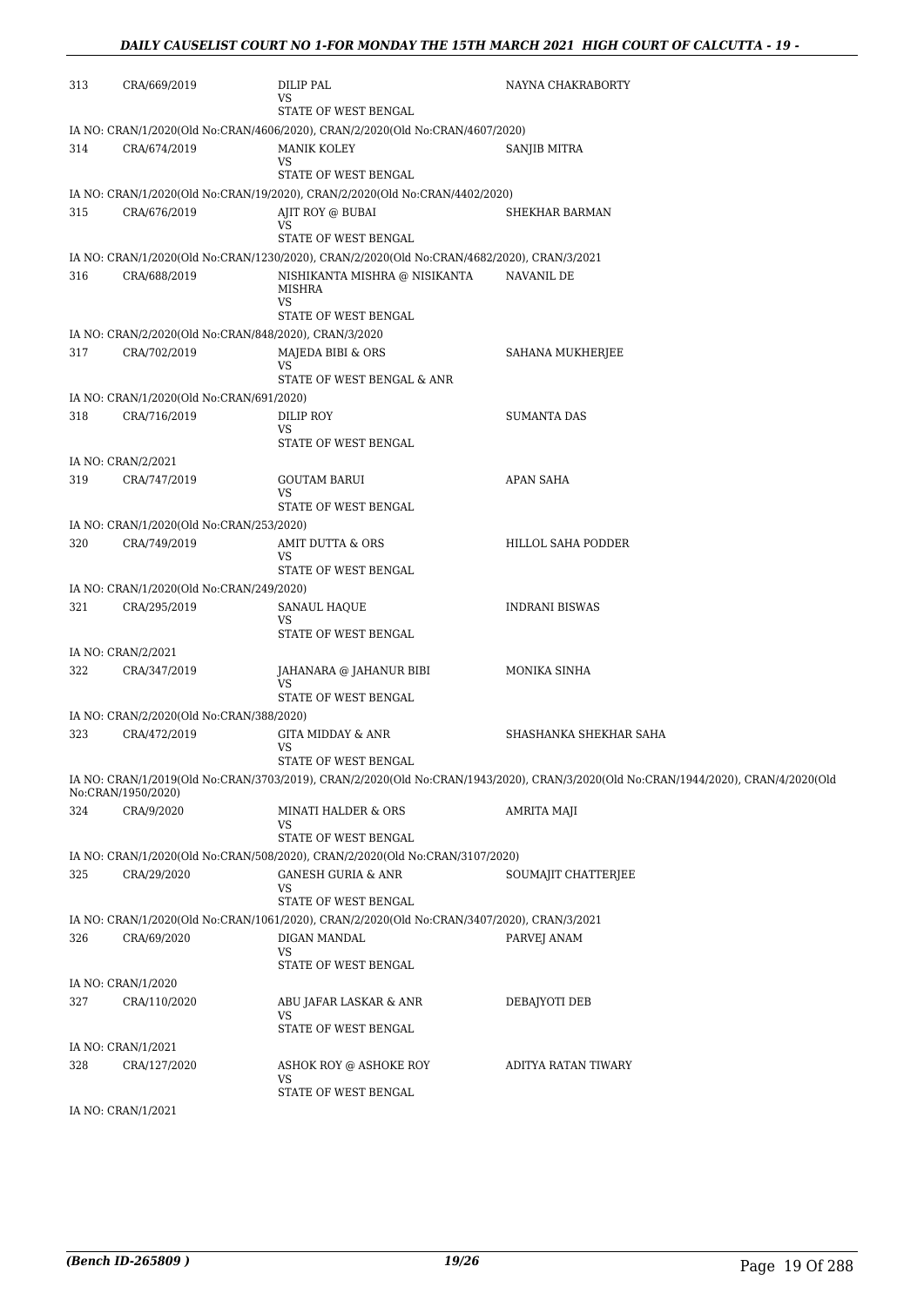#### *DAILY CAUSELIST COURT NO 1-FOR MONDAY THE 15TH MARCH 2021 HIGH COURT OF CALCUTTA - 20 -*

| 329 | CRA/202/2020                                                                                  | JASIMUDDIN SK<br>VS                                                           | SUBRATA KARMAKAR        |
|-----|-----------------------------------------------------------------------------------------------|-------------------------------------------------------------------------------|-------------------------|
|     |                                                                                               | State of West Bengal                                                          |                         |
|     | IA NO: CRAN/1/2020                                                                            |                                                                               |                         |
| 330 | CRA/208/2020                                                                                  | RAJIB KUMAR ROY<br>VS<br>STATE OF WEST BENGAL AND ORS.                        | HABIBUR RAHAMAN         |
|     | IA NO: CRAN/1/2020, CRAN/2/2020, CRAN/3/2020                                                  |                                                                               |                         |
| 331 | CRA/224/2020                                                                                  | ANANDITA PAL (DEY)<br>VS.                                                     | DR. JYOTIRMOY ADHIKARY  |
|     | IA NO: CRAN/1/2020                                                                            | THE STATE OF WEST BENGAL                                                      |                         |
| 332 | CRA/241/2020                                                                                  | AWADHESH SINGH                                                                | BIKRAM BANERJEE         |
|     |                                                                                               | VS<br>STATE OF WEST BENGAL AND ORS.                                           |                         |
|     | IA NO: CRAN/1/2020                                                                            |                                                                               |                         |
| 333 | CRA/262/2020                                                                                  | RAJU JAISWAL<br>VS<br>State of West Bengal                                    | DIPANJAN CHATTERJEE     |
|     | IA NO: CRAN/1/2020, CRAN/2/2020                                                               |                                                                               |                         |
| 334 | CRA/189/2020                                                                                  | <b>GOBINDA BAYEN</b><br>VS                                                    | AMRITA CHEL             |
|     |                                                                                               | STATE OF WEST BENGAL                                                          |                         |
|     |                                                                                               | IA NO: CRAN/1/2020(Old No:CRAN/4191/2020), CRAN/2/2020, CRAN/3/2020           |                         |
| 335 | CRA/199/2020<br>(Out of time)                                                                 | <b>SAMARESH BISWAS</b><br>VS<br>State of West Bengal                          | ARNAB CHATTERJEE        |
|     | IA NO: CRAN/1/2020, CRAN/2/2020                                                               |                                                                               |                         |
| 336 | CRA/205/2020                                                                                  | <b>ABANI KUMAR</b><br>VS                                                      | SAIBAL KRISHNA DASGUPTA |
|     |                                                                                               | THE STATE OOF WEST BENGAL                                                     |                         |
|     | IA NO: CRAN/1/2020, CRAN/2/2020                                                               |                                                                               |                         |
| 337 | CRA/215/2020                                                                                  | <b>AVIJIT BAIDYA</b><br>VS<br>State of West Bengal                            | JOY CHAKRABORTY         |
|     | IA NO: CRAN/1/2020, CRAN/2/2020, CRAN/3/2020                                                  |                                                                               |                         |
| 338 | CRA/223/2020                                                                                  | SUJATA @SANKARI SANTRA PRADHAN<br>VS<br>State of West Bengal                  | SATYAJIT MAHATO         |
|     | IA NO: CRAN/1/2020                                                                            |                                                                               |                         |
| 339 | CRA/61/2020                                                                                   | JALALUDDIN<br>VS<br>STATE OF WEST BENGAL                                      | DEBANGAN BHATTERJEE     |
|     | IA NO: CRAN/1/2020                                                                            |                                                                               |                         |
| 340 | CRA/168/2020                                                                                  | MD PEYARA@RAJKUMAR<br>VS                                                      | KAUSHIK GHOSH           |
|     |                                                                                               | STATE OF WEST BENGAL                                                          |                         |
|     |                                                                                               | IA NO: CRAN/1/2020(Old No:CRAN/2769/2020), CRAN/2/2020, CRAN/3/2020           |                         |
| 341 | CRA/179/2020                                                                                  | SK. MD. SELIM<br>VS<br>STATE OF WEST BENGAL                                   | SUCHISMITA DATTA        |
|     | IA NO: CRAN/3/2020                                                                            |                                                                               |                         |
| 342 | CRA/314/2006<br>$[PT-1 + OS + PT-II + 2 PB + VS$<br>4 LCR + BRIEF + TRANS]                    | RATAN ROY & ORS.<br><b>STATE</b>                                              | <b>SANAT KUMAR DAS</b>  |
|     |                                                                                               | IA NO: CRAN/3/2020(Old No:CRAN/3077/2020), CRAN/4/2020(Old No:CRAN/3078/2020) |                         |
| 343 | CRA/765/2012<br>$[PT-1 + OS + 2ND J. COPY + VS$<br>$PT-II + 2 PB + 5 LCR +$<br>TRANS ]        | KANTI ROY @ KANU @ KENA<br>STATE OF WEST BENGAL & ANR                         | U S CHATTOPADHYAY       |
|     | IA NO: CRAN/3/2020(Old No:CRAN/1093/2020)                                                     |                                                                               |                         |
| 344 | CRA/106/2015<br>$[PT-1 + OS + 2ND J.COPY + VS$<br>$PT-II + 2 PB + 5 LCR +$<br>BRIEF + TRANS ] | BISWAJIT SENGUPTA @ BAPI<br>STATE OF WEST BENGAL                              | M BAKSHI                |
|     | IA NO: CRAN/2/2021                                                                            |                                                                               |                         |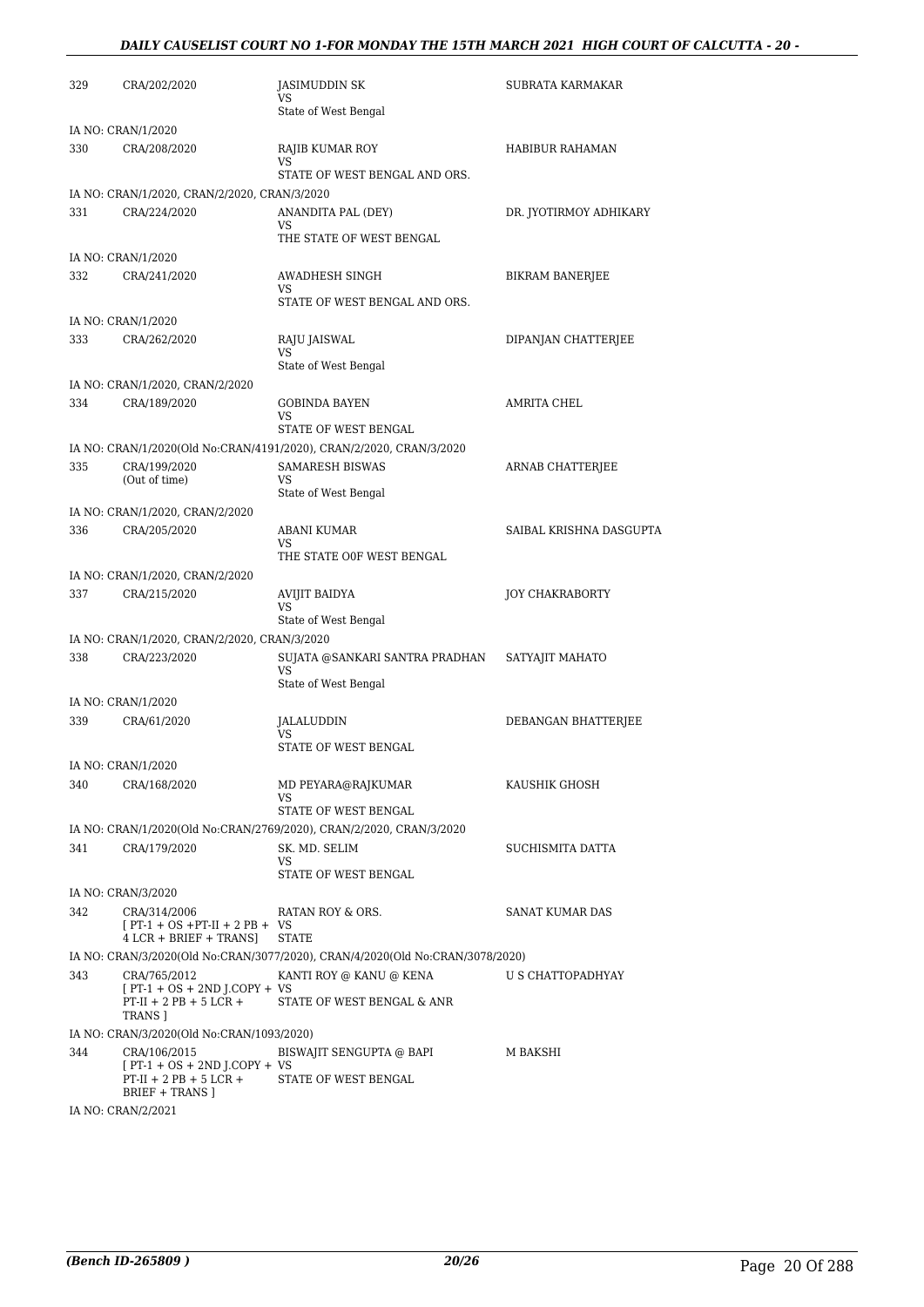| 345 | CRA/250/2016<br>$[PT-1 + OS + PT-II + 2 PB + VS$<br>5 LCR + TRANS +2 BRIEF   STATE OF WEST BENGAL | DHANANJOY @ CHAMTU MACHUAR                                                  |                                                                                                                   |
|-----|---------------------------------------------------------------------------------------------------|-----------------------------------------------------------------------------|-------------------------------------------------------------------------------------------------------------------|
|     |                                                                                                   |                                                                             | IA NO: CRAN/1/2016(Old No:CRAN/2015/2016), CRAN/2/2016(Old No:CRAN/2781/2016), CRAN/3/2019(Old No:CRAN/4453/2019) |
| 346 | CRA/266/2017<br>$[PT-1 + OS + 2ND J.COPY + VS$                                                    | MONGAL MONDAL & ORS                                                         | <b>RATAN DAS</b>                                                                                                  |
|     | $PT-II + 2 PB + 4 LCR +$<br>BRIEF 1                                                               | STATE OF WEST BENGAL                                                        |                                                                                                                   |
|     |                                                                                                   | IA NO: CRAN/4/2019(Old No:CRAN/3223/2019), CRAN/5/2020(Old No:CRAN/65/2020) |                                                                                                                   |
| 347 | CRA/680/2017<br>$[PT-1 + OS + 2ND J. COPY + VS$<br>$PT-II + 2 PB + 4 LCR$                         | BAPAN DAS & ANR.<br>STATE OF WEST BENGAL                                    | SOUMENDRA KR. GHOSH                                                                                               |
|     |                                                                                                   |                                                                             |                                                                                                                   |
| 348 | IA NO: CRAN/3/2021<br>CRA/660/2019<br>$[PT-1 + OS + 2ND J.COPY + VS$                              | SUKUMAR MANDI @ PANTHA                                                      | MOINAK BAKSHI                                                                                                     |
|     | $PT-II$ ]                                                                                         | STATE OF WEST BENGAL & ANR.                                                 |                                                                                                                   |
|     | IA NO: CRAN/2/2021                                                                                |                                                                             |                                                                                                                   |
| 349 | CRA/448/2017                                                                                      | RAJIB CHATTERJEE<br>VS                                                      | <b>ATANU BISWAS</b>                                                                                               |
|     |                                                                                                   | STATE OF WEST BENGAL & ANR                                                  |                                                                                                                   |
|     | IA NO: CRAN/1/2017(Old No:CRAN/3341/2017)                                                         |                                                                             |                                                                                                                   |
| 350 | CRA/91/2019                                                                                       | SHYAMDHAN MAHATO @<br>SHYAMDHARI MAHATO @ SHYAM<br>MAHATO@ BABU&A<br>VS     | UDAY SANKAR<br>CHATTOPADHYAY                                                                                      |
|     |                                                                                                   | STATE OF WEST BENGAL                                                        |                                                                                                                   |
|     | IA NO: CRAN/1/2019(Old No:CRAN/1173/2019)                                                         |                                                                             |                                                                                                                   |
| 351 | CRA/349/2019                                                                                      | PARIMAL SARKAR                                                              | <b>ATANU BISWAS</b>                                                                                               |
|     |                                                                                                   | VS                                                                          |                                                                                                                   |
|     |                                                                                                   | STATE OF WEST BENGAL                                                        |                                                                                                                   |
|     | IA NO: CRAN/1/2019(Old No:CRAN/3473/2019)                                                         |                                                                             |                                                                                                                   |
| 352 | CRA/420/2019                                                                                      | CHINIBAS KARMAKAR<br>VS<br>STATE OF WEST BENGAL & ORS                       | SOUMIK GANGULI                                                                                                    |
|     |                                                                                                   |                                                                             |                                                                                                                   |
| 353 | IA NO: CRAN/1/2021<br>CRA/442/2019                                                                | JAYANTA MAITY @ JOYANTA MAITY<br>VS                                         | PINAK KUMAR MITRA                                                                                                 |
|     |                                                                                                   | STATE OF WEST BENGAL                                                        |                                                                                                                   |
|     | IA NO: CRAN/1/2019(Old No:CRAN/3543/2019)                                                         |                                                                             |                                                                                                                   |
| 354 | CRA/463/2019                                                                                      | PAPPU SAH                                                                   | SWAPAN KUMAR MALLICK                                                                                              |
|     |                                                                                                   | VS<br>STATE OF WEST BENGAL                                                  |                                                                                                                   |
|     | IA NO: CRAN/2/2019(Old No:CRAN/3832/2019)                                                         |                                                                             |                                                                                                                   |
| 355 | CRA/620/2019                                                                                      | HARIHAR MALIK @ HARI & ORS.<br>VS                                           | <b>ATANU BISWAS</b>                                                                                               |
|     |                                                                                                   | STATE OF WEST BENGAL                                                        |                                                                                                                   |
|     | IA NO: CRAN/1/2020(Old No:CRAN/15/2020)                                                           |                                                                             |                                                                                                                   |
| 356 | CRA/531/2015                                                                                      | MOTIYAR RAHAMAN & ANR<br>VS<br>STATE OF WEST BENGAL                         | D BANERJEE                                                                                                        |
|     |                                                                                                   |                                                                             |                                                                                                                   |
|     | IA NO: CRAN/3/2020(Old No:CRAN/223/2020)                                                          |                                                                             |                                                                                                                   |
| 357 | CRA/566/2015                                                                                      | GUDDU MONDAL @ GUDDU ALI<br>MONDAL & NAR<br>VS                              | R DE GHOSE                                                                                                        |
|     |                                                                                                   | STATE OF WEST BENGAL                                                        |                                                                                                                   |
|     | IA NO: CRAN/1/2015(Old No:CRAN/4281/2015), CRAN/4/2021                                            |                                                                             |                                                                                                                   |
| 358 | CRA/146/2018                                                                                      | SUJIT NASKAR@SUJIT KUMAR NASKAR                                             | UDAY SANKAR                                                                                                       |
|     |                                                                                                   | VS<br>STATE OF WEST BENGAL                                                  | CHATTOPADHYAY                                                                                                     |
|     | IA NO: CRAN/2/2021                                                                                |                                                                             |                                                                                                                   |
| 359 | CRA/36/2016                                                                                       | TARAK NATH DAS @ TARAK DAS<br>VS                                            | SUMAN DE                                                                                                          |
|     |                                                                                                   | STATE OF WEST BENGAL                                                        |                                                                                                                   |
|     | IA NO: CRAN/3/2021                                                                                |                                                                             |                                                                                                                   |
| 360 | CRA/190/2017                                                                                      | KACHI HANSDA<br>VS<br>STATE OF WEST BENGAL & ORS                            | S S CHATTERJEE                                                                                                    |
|     |                                                                                                   |                                                                             |                                                                                                                   |
|     | IA NO: CRAN/3/2021                                                                                |                                                                             |                                                                                                                   |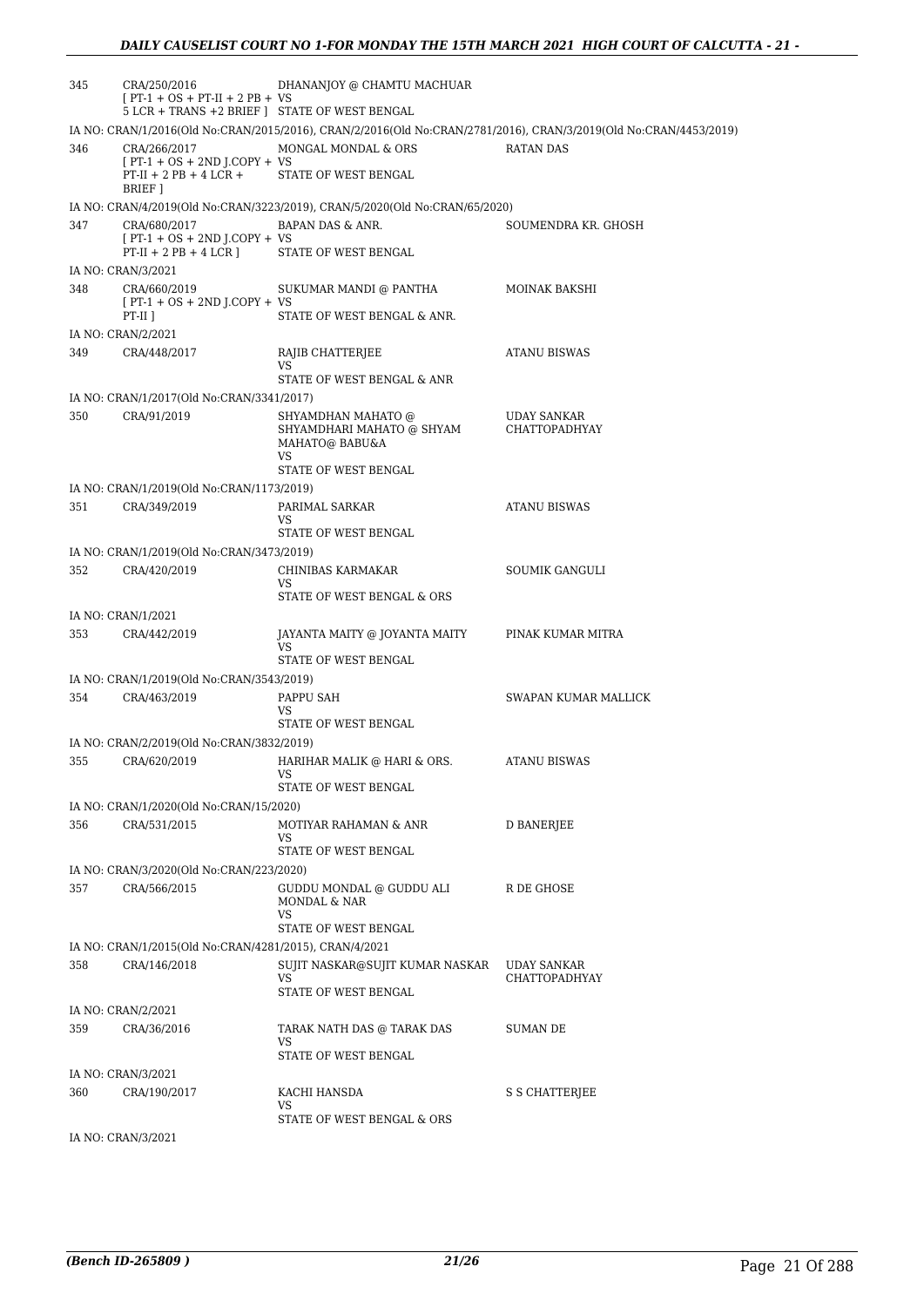| 361   | CRA/542/2019                              | MANIK MONDAL<br>VS<br>STATE OF WEST BENGAL& ANR                                             | KUNAL GANGULY                                                                                                     |
|-------|-------------------------------------------|---------------------------------------------------------------------------------------------|-------------------------------------------------------------------------------------------------------------------|
|       | IA NO: CRAN/1/2020(Old No:CRAN/161/2020)  |                                                                                             |                                                                                                                   |
| 362   | CRA/164/2020                              | GANGADHAR RAJOWAR @ RAJWAR &<br>ANR<br><b>VS</b><br>STATE OF WEST BENGAL                    | SAURADEEP DUTTA                                                                                                   |
|       | IA NO: CRAN/1/2021                        |                                                                                             |                                                                                                                   |
| 363   | CRA/551/2019                              | SANJIT GUPTA<br>VS<br>STATE OF WEST BENGAL                                                  | <b>SATADRU LAHIRI</b>                                                                                             |
|       | IA NO: CRAN/2/2019(Old No:CRAN/4356/2019) |                                                                                             |                                                                                                                   |
| 364   | CRA/76/2018                               | UJJAL SARKAR<br>VS<br>STATE OF WEST BENGAL                                                  | SHYANTI PODDAR                                                                                                    |
| wt365 | CRA/29/2018                               | LANKESWAR SARKAR<br>VS.<br>STATE OF WEST BENGAL                                             | TAPAN KUMAR SINHA                                                                                                 |
|       | IA NO: CRAN/2/2020(Old No:CRAN/91/2020)   |                                                                                             |                                                                                                                   |
| wt366 | CRA/30/2018                               | NIRMAL SARKAR<br>VS<br>STATE OF WEST BENGAL                                                 | T K SINHA                                                                                                         |
|       | IA NO: CRAN/2/2020                        |                                                                                             |                                                                                                                   |
| 367   | CRA/649/2019                              | RAHUL MARJIT @ DEBKANTA<br>VS                                                               | <b>ANISUR RAHMAN</b>                                                                                              |
|       |                                           | STATE OF WEST BENGAL                                                                        |                                                                                                                   |
|       |                                           | IA NO: CRAN/1/2020(Old No:CRAN/392/2020), CRAN/2/2020(Old No:CRAN/2892/2020)                |                                                                                                                   |
| 368   | CRA/721/2019                              | SHEWLI HALDER<br>VS                                                                         | <b>ASOK BANERJEE</b>                                                                                              |
|       |                                           | STATE OF WEST BENGAL                                                                        |                                                                                                                   |
|       | IA NO: CRAN/2/2020(Old No:CRAN/1021/2020) |                                                                                             |                                                                                                                   |
| 369   | CRA/353/2019                              | DEEPAK CHAUDHURY @ DIPAK<br><b>CHOWDHURY &amp; ANR</b><br><b>VS</b><br>STATE OF WEST BENGAL | ANISUR RAHMAN                                                                                                     |
|       | IA NO: CRAN/2/2020(Old No:CRAN/870/2020)  |                                                                                             |                                                                                                                   |
| 370   | CRA/439/2008                              | RAFIQUL SK.                                                                                 | AMANUL ISLAM                                                                                                      |
|       |                                           | VS<br>STATE OF WEST BENGAL                                                                  |                                                                                                                   |
|       |                                           |                                                                                             | IA NO: CRAN/3/2014(Old No:CRAN/4108/2014), CRAN/5/2019(Old No:CRAN/744/2019), CRAN/6/2019(Old No:CRAN/3044/2019)  |
| wt371 | CRA/2/2008                                | ISRAFIL HAURE SARKAR @ SK.<br>VS                                                            | PARTHA SARATHI<br><b>BHATTACHARYYA</b>                                                                            |
|       |                                           | STATE OF WEST BENGAL                                                                        |                                                                                                                   |
|       | IA NO: CRAN/1/2008(Old No:CRAN/1330/2008) |                                                                                             |                                                                                                                   |
| 372   | CRA/732/2015                              | FARING MONDAL & ORS<br>VS<br>STATE OF WEST BENGAL                                           | S DAS                                                                                                             |
|       | IA NO: CRAN/5/2021                        |                                                                                             |                                                                                                                   |
| 373   | CRA/30/2020                               | <b>GOPAL SARKAR</b><br>VS                                                                   | DEBASIS KAR                                                                                                       |
|       |                                           | STATE OF WEST BENGAL                                                                        |                                                                                                                   |
|       | IA NO: CRAN/2/2020, CRAN/3/2020           |                                                                                             |                                                                                                                   |
| 374   | CRA/158/2020                              | MITHUN KUNDU & ANR<br>VS<br>STATE OF WEST BENGAL                                            | SOUMIK GANGULI                                                                                                    |
|       | IA NO: CRAN/1/2021                        |                                                                                             |                                                                                                                   |
| 375   | CRA/502/2017                              | CHAITAN RANA & ORS                                                                          | S MANDAL                                                                                                          |
|       |                                           | VS<br>STATE OF WEST BENGAL                                                                  |                                                                                                                   |
|       |                                           |                                                                                             | IA NO: CRAN/2/2019(Old No:CRAN/3219/2019), CRAN/3/2019(Old No:CRAN/3508/2019), CRAN/4/2019(Old No:CRAN/3509/2019) |
| 376   | CRA/361/2017                              | ARDHENDU ROY<br>VS                                                                          | ARINDAM SEN                                                                                                       |
|       |                                           | STATE OF WEST BENGAL                                                                        |                                                                                                                   |
|       |                                           | IA NO: CRAN/4/2019(Old No:CRAN/4767/2019), CRAN/6/2020, CRAN/7/2021                         |                                                                                                                   |
| 377   | CRA/283/2015                              | MAYNUL BERA @ SK MAYNUL & ORS<br>VS<br>STATE OF WEST BENGAL                                 | R BISWAS                                                                                                          |
|       |                                           |                                                                                             |                                                                                                                   |

IA NO: CRAN/3/2021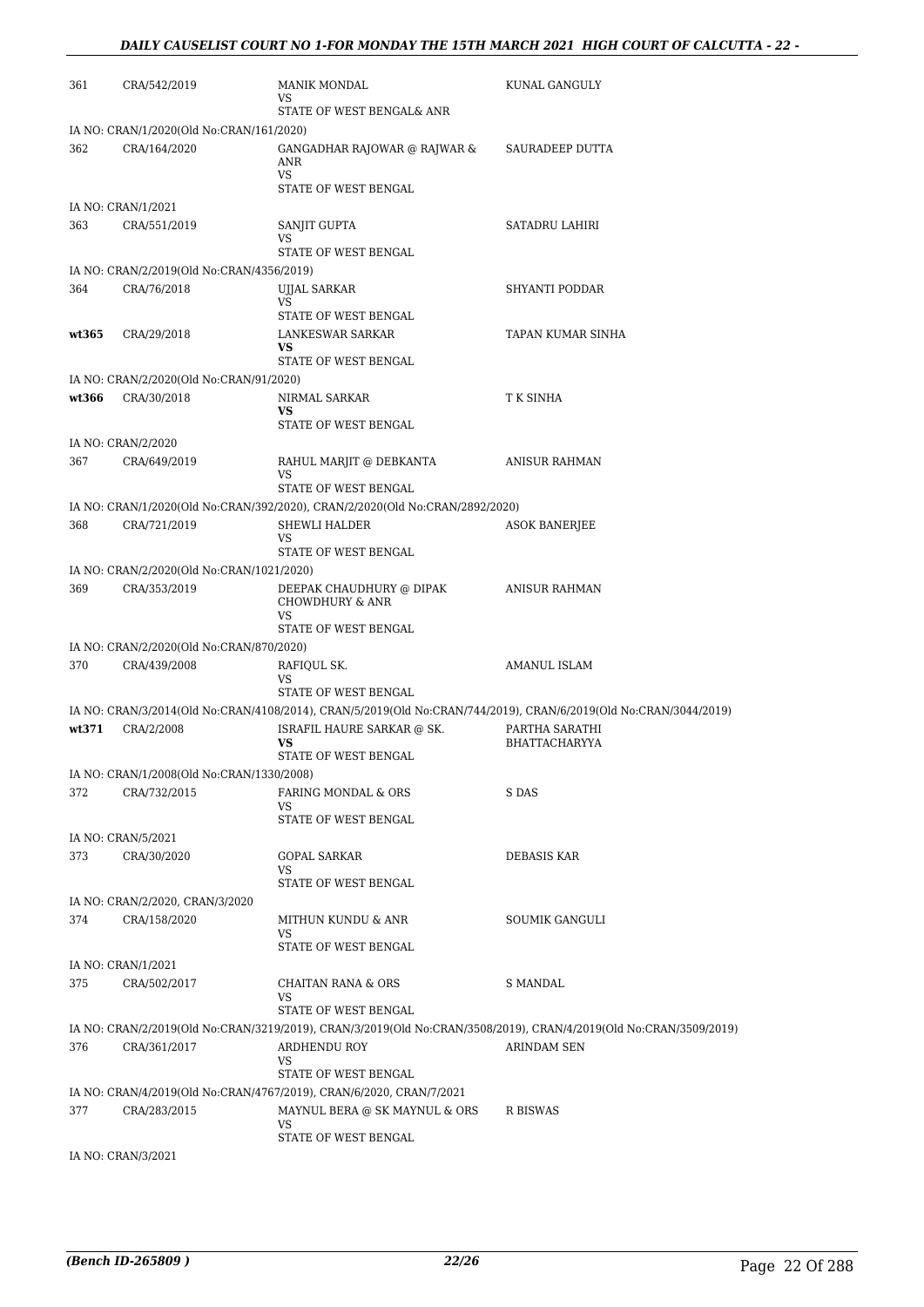#### *DAILY CAUSELIST COURT NO 1-FOR MONDAY THE 15TH MARCH 2021 HIGH COURT OF CALCUTTA - 23 -*

| wt378 | CRA/266/2015                                              | AFTAB SK @ ATAB SK & ORS<br><b>VS</b>                                         | R BISWAS                      |
|-------|-----------------------------------------------------------|-------------------------------------------------------------------------------|-------------------------------|
| 379   | CRA/90/2020                                               | STATE OF WEST BENGAL<br>ISHDAN SEIKH                                          | SHASHANKA SHEKHAR SAHA        |
|       |                                                           | VS<br>UNION OF INDIA                                                          |                               |
|       | IA NO: CRAN/1/2020                                        |                                                                               |                               |
| 380   | CRA/413/2018                                              | SUBRATA MAJUMDER @ VIKY<br>VS<br>STATE OF WEST BENGAL                         | SHASHANKA SHEKHAR SAHA        |
|       | IA NO: CRAN/2/2021                                        |                                                                               |                               |
| 381   | CRA/517/2019                                              | SAINIK SK.                                                                    | SUBRATA KARMAKAR              |
|       |                                                           | VS.<br>STATE OF WEST BENGAL                                                   |                               |
|       | IA NO: CRAN/2/2020(Old No:CRAN/283/2020), CRAN/3/2020     |                                                                               |                               |
| 382   | CRA/641/2018                                              | KUSH DAS<br>VS                                                                | <b>SONALI DAS</b>             |
|       |                                                           | STATE OF WEST BENGAL                                                          |                               |
|       | IA NO: CRAN/2/2019(Old No:CRAN/3637/2019)                 |                                                                               |                               |
| 383   | CRA/490/2019                                              | RANJIT MONDAL & ANR<br>VS.                                                    | ALI AHSAN ALAMGIR             |
|       |                                                           | STATE OF WEST BENGAL                                                          |                               |
|       | IA NO: CRAN/1/2020(Old No:CRAN/419/2020)                  |                                                                               |                               |
| 384   | CRA/395/2017                                              | NOOR MAHAMMAD MOLLA                                                           | SHASHANKA SHEKHAR SAHA        |
|       |                                                           | VS.<br>STATE OF WEST BENGAL                                                   |                               |
|       | IA NO: CRAN/3/2018(Old No:CRAN/2257/2018)                 |                                                                               |                               |
| 385   | CRA/133/2020                                              | EDEL KHAN @ EDEL SK & ORS<br>VS.<br>STATE OF WEST BENGAL                      | ALI AHSAN ALAMGIR             |
|       | IA NO: CRAN/1/2021                                        |                                                                               |                               |
| 386   | CRA/440/2019                                              | SK IMARAN ALI@IMRAN ALI<br><b>VS</b>                                          | SATADRU LAHIRI                |
|       |                                                           | STATE OF WEST BENGAL & ANR                                                    |                               |
|       |                                                           | IA NO: CRAN/1/2019(Old No:CRAN/3546/2019), CRAN/2/2020(Old No:CRAN/4387/2020) |                               |
| 387   | CRA/210/2020                                              | DIPTI DAS<br><b>VS</b><br>State of West Bengal                                | SOUMYA NAG                    |
|       | IA NO: CRAN/1/2020, CRAN/2/2021                           |                                                                               |                               |
| 388   | CRA/594/2019                                              | <b>MRINMOY HALDER</b><br>VS                                                   | MUNSHI ASHIQ ELAHI            |
|       |                                                           | STATE OF WEST BENGAL                                                          |                               |
| 389   | IA NO: CRAN/2/2019(Old No:CRAN/3992/2019)<br>CRA/177/2012 | RANAJIT MONDAL @ RANJIT MONDAL                                                | <b>SUBHASREE PATEL</b>        |
|       |                                                           | @ RON @ RANA<br>VS.                                                           |                               |
|       |                                                           | STATE OF WEST BENGAL                                                          |                               |
| wt390 | CRA/181/2012                                              | SK MOTALEB @ SK MATLEB<br><b>VS</b><br>STATE OF WEST BENGAL                   | KALUAN KUMAR<br>BHATTACHARJEE |
| wt391 | CRA/266/2012                                              | JOYDEEP ROY @ RAJU<br>VS                                                      | IQBAL HUSSAIN                 |
|       |                                                           | STATE OF WEST BENGAL                                                          |                               |
|       | IA NO: CRAN/6/2018(Old No:CRAN/486/2018)                  |                                                                               |                               |
| wt392 | CRA/637/2012                                              | <b>BIDHAN GHARUI</b><br>VS<br>STATE OF WEST BENGAL                            | PINAKI BHATTACHARYYA          |
| wt393 | CRA/758/2012                                              | AZIM MISTRY                                                                   | KRISHNA RAY                   |
|       |                                                           | VS.                                                                           |                               |
| 394   |                                                           | STATE OF WEST BENGAL<br>PABAN KUMAR GUPTA                                     |                               |
|       | CRA/32/2013                                               | VS.                                                                           | ARINDAM JANA                  |
|       |                                                           | STATE OF WEST BENGAL                                                          |                               |
|       | IA NO: CRAN/2/2014(Old No:CRAN/2308/2014), CRAN/3/2021    |                                                                               |                               |
| 395   | CRA/123/2013                                              | MD SOHEL@PINTU & ORS<br>VS.<br>STATE OF WEST BENGAL                           | <b>BISWAJIT MANNA</b>         |
|       |                                                           |                                                                               |                               |

IA NO: CRAN/6/2021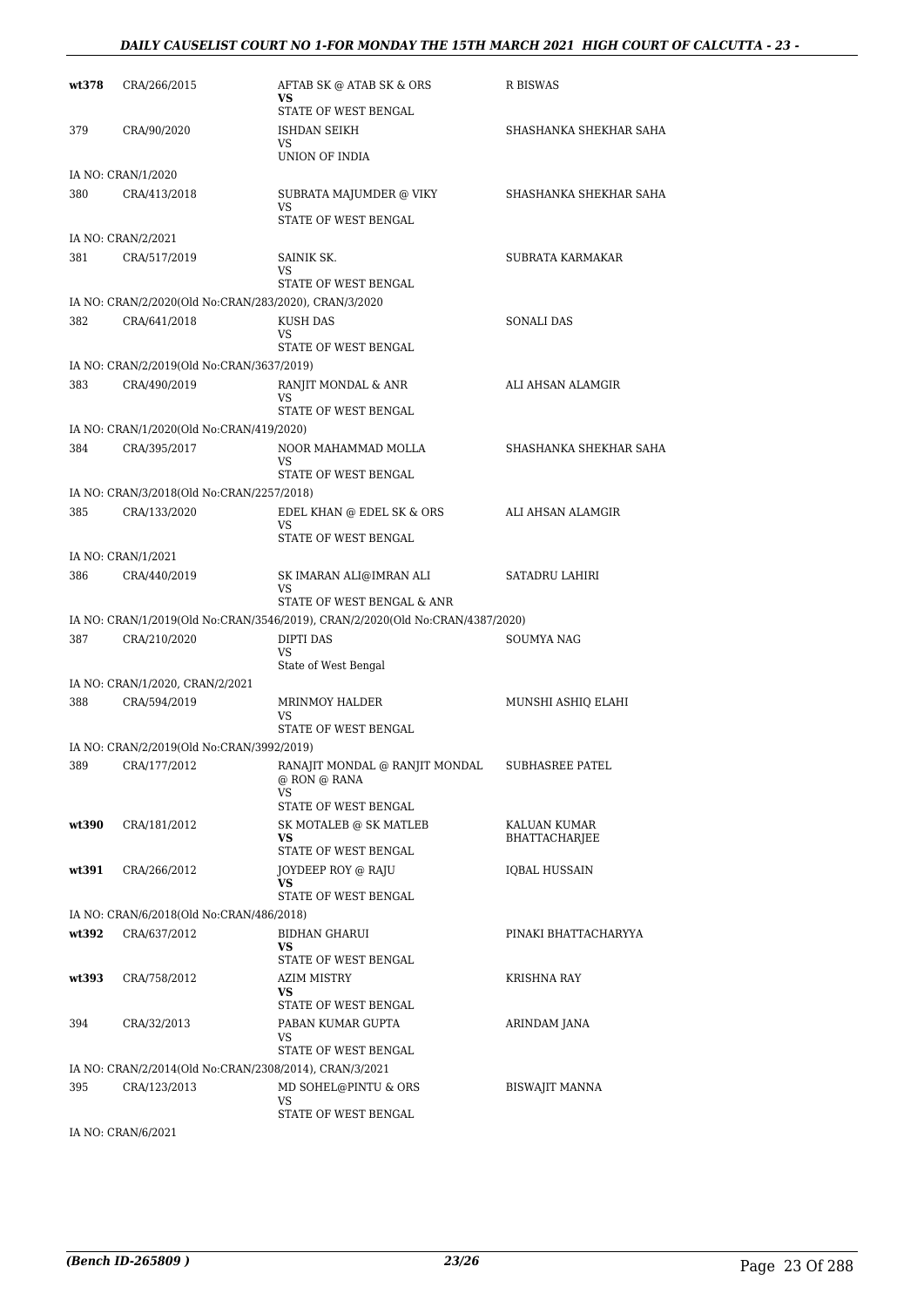| 396   | CRA/243/2014                                              | RAJESH SONAR<br>VS                                                          | A DAS                                                                                                                            |
|-------|-----------------------------------------------------------|-----------------------------------------------------------------------------|----------------------------------------------------------------------------------------------------------------------------------|
|       |                                                           | STATE OF WEST BENGAL                                                        |                                                                                                                                  |
|       | IA NO: CRAN/2/2015(Old No:CRAN/3451/2015)                 |                                                                             |                                                                                                                                  |
| wt397 | CRA/215/2014                                              | RAJU SAHA<br><b>VS</b>                                                      | R. MUKHERJEE                                                                                                                     |
|       |                                                           | STATE OF WEST BENGAL                                                        |                                                                                                                                  |
| wt398 | CRA/290/2014                                              | GOBINDALAL VERMA @ BURMA                                                    | T SINGHA ROY                                                                                                                     |
|       |                                                           | VS<br>STATE OF WEST BENGAL                                                  |                                                                                                                                  |
|       | IA NO: CRAN/1/2014(Old No:CRAN/3674/2014)                 |                                                                             |                                                                                                                                  |
| wt399 | CRA/347/2014                                              | ANIL KUMAR MISHRA@CHHOTELAL<br>VS                                           | <b>DWAIPAYAN BISWAS</b>                                                                                                          |
|       |                                                           | STATE OF WEST BENGAL                                                        |                                                                                                                                  |
| 400   | CRA/469/2014                                              | MOFIKUL ISLAM @ MOFIQUL ISLAM                                               | NAVANIL DE                                                                                                                       |
|       |                                                           | VS<br>STATE OF WEST BENGAL                                                  |                                                                                                                                  |
|       |                                                           | IA NO: CRAN/2/2015(Old No:CRAN/293/2015), CRAN/3/2015(Old No:CRAN/783/2015) |                                                                                                                                  |
| wt401 | CRA/119/2014                                              | MOFIKUL ISLAM @ SK. @ MAFIKUL                                               | ARNAB CHATTERJEE                                                                                                                 |
|       |                                                           | <b>VS</b>                                                                   |                                                                                                                                  |
|       |                                                           | STATE OF WEST BENGAL                                                        |                                                                                                                                  |
| 402   | CRA/521/2014                                              | MOHAN MURMU @ GEDA<br><b>VS</b>                                             | R L CHAKRABORTY                                                                                                                  |
|       |                                                           | STATE OF WEST BENGAL                                                        |                                                                                                                                  |
|       | IA NO: CRAN/3/2020, CRAN/4/2020                           |                                                                             |                                                                                                                                  |
| 403   | CRA/582/2017                                              | BINOD MANDAL<br>VS                                                          | ARNAB SAHA                                                                                                                       |
|       |                                                           | STATE OF WEST BENGAL                                                        |                                                                                                                                  |
|       | IA NO: CRAN/3/2020                                        |                                                                             |                                                                                                                                  |
| 404   | CRA/304/2018                                              | SHOVAN SAHA @ SANTA                                                         | SNEHANSU MAJUMDER                                                                                                                |
|       |                                                           | VS<br>STATE OF WEST BENGAL                                                  |                                                                                                                                  |
|       | IA NO: CRAN/1/2019(Old No:CRAN/4107/2019)                 |                                                                             |                                                                                                                                  |
| 405   | CRA/358/2018                                              | BALBIR SINGH & ANR                                                          | D BANERJEE                                                                                                                       |
|       |                                                           | VS                                                                          |                                                                                                                                  |
|       | IA NO: CRAN/1/2019(Old No:CRAN/2327/2019)                 | STATE OF WEST BENGAL                                                        |                                                                                                                                  |
| 406   | CRA/639/2018                                              | NASIBA BIBI@NASIBA MIR & ANR                                                | <b>JONAKI SAHA</b>                                                                                                               |
|       |                                                           | VS<br>STATE OF WEST BENGAL                                                  |                                                                                                                                  |
|       | IA NO: CRAN/1/2019(Old No:CRAN/2651/2019)                 |                                                                             |                                                                                                                                  |
| 407   | CRA/261/2019                                              | NITYANANDA DAS                                                              | <b>JAYANTA NARAYAN</b>                                                                                                           |
|       |                                                           | VS                                                                          | <b>CHATTERJEE</b>                                                                                                                |
|       |                                                           | STATE OF WEST BENGAL                                                        |                                                                                                                                  |
| 408   | IA NO: CRAN/1/2019(Old No:CRAN/2916/2019)<br>CRA/126/2020 | SK MAJED ALI & ANR                                                          | SUMAN DE                                                                                                                         |
|       |                                                           | VS                                                                          |                                                                                                                                  |
|       |                                                           | STATE OF WEST BENGAL & ANR                                                  |                                                                                                                                  |
|       | IA NO: CRAN/1/2020                                        |                                                                             |                                                                                                                                  |
| 409   | CRA/453/2019                                              | DHARMENDRA CHOUDHURY & ORS<br>VS                                            | MARIA RAHAM, AN                                                                                                                  |
|       |                                                           | STATE OF WEST BENGAL                                                        |                                                                                                                                  |
|       | IA NO: CRAN/1/2019(Old No:CRAN/3895/2019)                 |                                                                             |                                                                                                                                  |
| 410   | CRA/718/2019                                              | AMINUL ISLAM @ MANU & ANR                                                   | PRASENJIT SARKAR                                                                                                                 |
|       |                                                           | VS<br>STATE OF WEST BENGAL                                                  |                                                                                                                                  |
|       | IA NO: CRAN/2/2020(Old No:CRAN/4/2020)                    |                                                                             |                                                                                                                                  |
| 411   | CRA/285/2020                                              | SAGAR BACHAR                                                                | AMRTITA MAJI                                                                                                                     |
|       |                                                           | VS<br>State of West Bengal                                                  |                                                                                                                                  |
|       | IA NO: CRAN/1/2020, CRAN/2/2021                           |                                                                             |                                                                                                                                  |
| 412   | CRA/585/2008                                              | TESER MONDAL & ORS                                                          | AYESHA SULTANA                                                                                                                   |
|       |                                                           | VS                                                                          |                                                                                                                                  |
|       |                                                           | STATE OF WEST BENGAL                                                        |                                                                                                                                  |
|       |                                                           |                                                                             | IA NO: CRAN/3/2009(Old No:CRAN/2747/2009), CRAN/8/2012(Old No:CRAN/1813/2012), CRAN/10/2018(Old No:CRAN/3774/2018), CRAN/11/2021 |
| wt413 | CRA/464/2016                                              | ARJAN MALLICK<br>VS                                                         | KUSAL KUMAR MUKHERJEE                                                                                                            |
|       |                                                           | REBEKA BEGAM & ANR                                                          |                                                                                                                                  |
|       |                                                           |                                                                             |                                                                                                                                  |

IA NO: CRAN/2/2021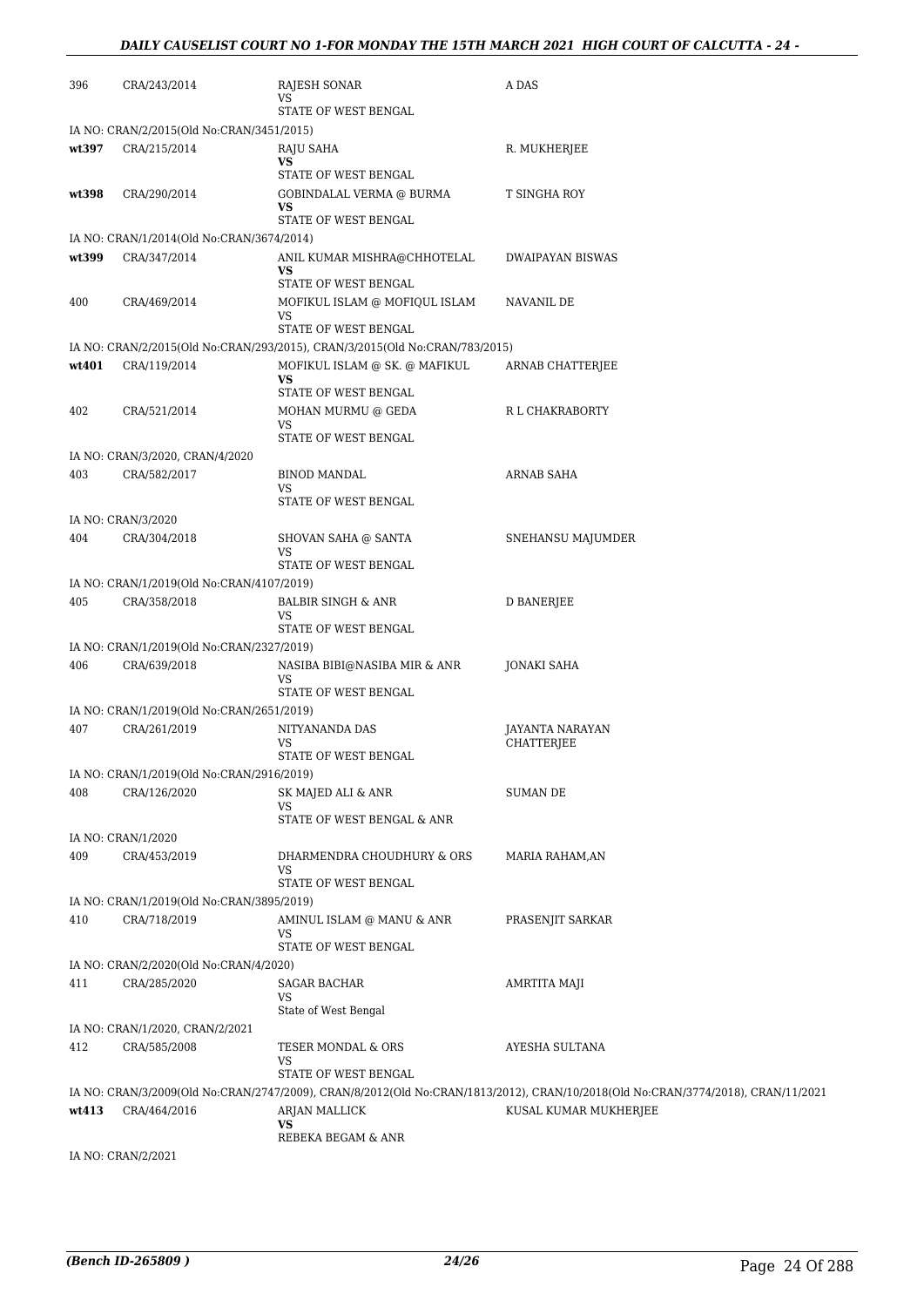#### *DAILY CAUSELIST COURT NO 1-FOR MONDAY THE 15TH MARCH 2021 HIGH COURT OF CALCUTTA - 25 -*

| wt414 | CRA/589/2008                                           | <b>JAMSED SK</b><br>VS<br>STATE OF WEST BENGAL                                             | RAJIV LOCHAN CHAKRABORTY                                                                                                          |
|-------|--------------------------------------------------------|--------------------------------------------------------------------------------------------|-----------------------------------------------------------------------------------------------------------------------------------|
| wt415 | CRA/777/2008                                           | MONAI MOLLA<br>VS<br>STATE OF WEST BENGAL                                                  | RAJDEEP BISWAS                                                                                                                    |
| 416   | CRA/511/2010                                           | ANIL BASUNIA & ORS<br>VS<br>STATE OF WEST BENGAL                                           | TIRTHANKAR DHALI                                                                                                                  |
|       | No:CRAN/2955/2020)                                     |                                                                                            | IA NO: CRAN/2/2013(Old No:CRAN/758/2013), CRAN/7/2018(Old No:CRAN/2932/2018), CRAN/8/2020(Old No:CRAN/2954/2020), CRAN/9/2020(Old |
| wt417 | CRA/560/2010                                           | SURESH BARMAN & ORS<br>VS<br>STATE OF WEST BENGAL                                          | SUBARNA BINDU ROY                                                                                                                 |
|       |                                                        |                                                                                            | IA NO: CRAN/5/2018(Old No:CRAN/2933/2018), CRAN/6/2020(Old No:CRAN/2956/2020), CRAN/7/2020(Old No:CRAN/2957/2020)                 |
| 418   | CRA/303/2012                                           | KRIPANATH BISWAS & ORS<br>VS<br>STATE OF WEST BENGAL                                       | ARIJIT GANGULY                                                                                                                    |
|       | IA NO: CRAN/4/2013(Old No:CRAN/1045/2013), CRAN/6/2021 |                                                                                            |                                                                                                                                   |
| 419   | CRA/654/2014                                           | BIJOY PRAMANIK @ BIJOY PRAMANIK<br><b>VS</b><br>STATE OF WEST BENGAL                       | S LAHIRI                                                                                                                          |
|       | IA NO: CRAN/4/2020(Old No:CRAN/677/2020)               |                                                                                            |                                                                                                                                   |
| 420   | CRA/728/2014                                           | SAFIQUE SK<br>VS                                                                           | AMARENDRA CHAKRABORTY                                                                                                             |
|       | IA NO: CRAN/3/2021                                     | STATE OF WEST BENGAL                                                                       |                                                                                                                                   |
| 421   | CRA/287/2015                                           | SAMAD SK & ORS<br>VS                                                                       | M. MUKHERJEE                                                                                                                      |
|       |                                                        | STATE OF WEST BENGAL                                                                       |                                                                                                                                   |
|       | IA NO: CRAN/3/2019(Old No:CRAN/2490/2019)              |                                                                                            |                                                                                                                                   |
| 422   | CRA/49/2016                                            | SANTU LASKAR & ORS<br>VS<br>STATE OF WEST BENGAL                                           | SANTANU DEB ROY                                                                                                                   |
|       | IA NO: CRAN/3/2020, CRAN/4/2020                        |                                                                                            |                                                                                                                                   |
| wt423 | CRA/44/2016                                            | BEBI MALLICK & ORS<br>VS<br>STATE OF WEST BENGAL                                           | S DEB ROY                                                                                                                         |
| 424   | CRA/659/2017                                           | KRISHNA GOPAL DAS @ KESTO & ANR.<br>VS                                                     | SNEHANSU MAJUMDER                                                                                                                 |
| wt425 | CRA/678/2017                                           | STATE OF WEST BENGAL<br>SHAMBHU DAS & ORS<br>VS                                            | P MAJUMDER                                                                                                                        |
| wt426 | CRA/718/2017                                           | STATE OF WEST BENGAL<br>BISWANATH DAS & ORS<br>vs                                          | S DAS                                                                                                                             |
|       |                                                        | STATE OF WEST BENGAL & ANR                                                                 |                                                                                                                                   |
|       | IA NO: CRAN/3/2019(Old No:CRAN/2798/2019)              |                                                                                            |                                                                                                                                   |
| 427   | CRA/207/2018                                           | SANTOSH SRIVASTAVA@MANU<br><b>SRIVASTAVA</b><br>VS                                         | M HOSSAIN                                                                                                                         |
|       |                                                        | STATE OF WEST BENGAL & ANR                                                                 |                                                                                                                                   |
| 428   | CRA/227/2018                                           | IA NO: CRAN/1/2018(Old No:CRAN/2330/2018), CRAN/2/2020(Old No:CRAN/618/2020)<br>AJIT SOREN | S MANDAL                                                                                                                          |
|       |                                                        | VS<br>STATE OF WEST BENGAL                                                                 |                                                                                                                                   |
|       | IA NO: CRAN/1/2021                                     |                                                                                            |                                                                                                                                   |
| 429   | CRA/309/2018                                           | RAJESH MAHARJAN<br>VS<br>UNION OF INDIA                                                    | ANKITA DAS CHAKRABORTY                                                                                                            |
|       | IA NO: CRAN/3/2019(Old No:CRAN/1368/2019), CRAN/4/2020 |                                                                                            |                                                                                                                                   |
| 430   | CRA/475/2018                                           | PREMANATH @ PREMNATH DUTTA<br>VS<br>STATE OF WEST BENGAL                                   | R ROY                                                                                                                             |
|       | IA NO: CRAN/2/2019(Old No:CRAN/3566/2019)              |                                                                                            |                                                                                                                                   |
| 431   | CRA/577/2018                                           | MANOWAR KHAN @ MANU<br>VS.                                                                 | SWAPAN KUMAR MALLICK                                                                                                              |
|       | IA NO: CRAN/3/2019(Old No:CRAN/4713/2019)              | STATE OF WEST BENGAL                                                                       |                                                                                                                                   |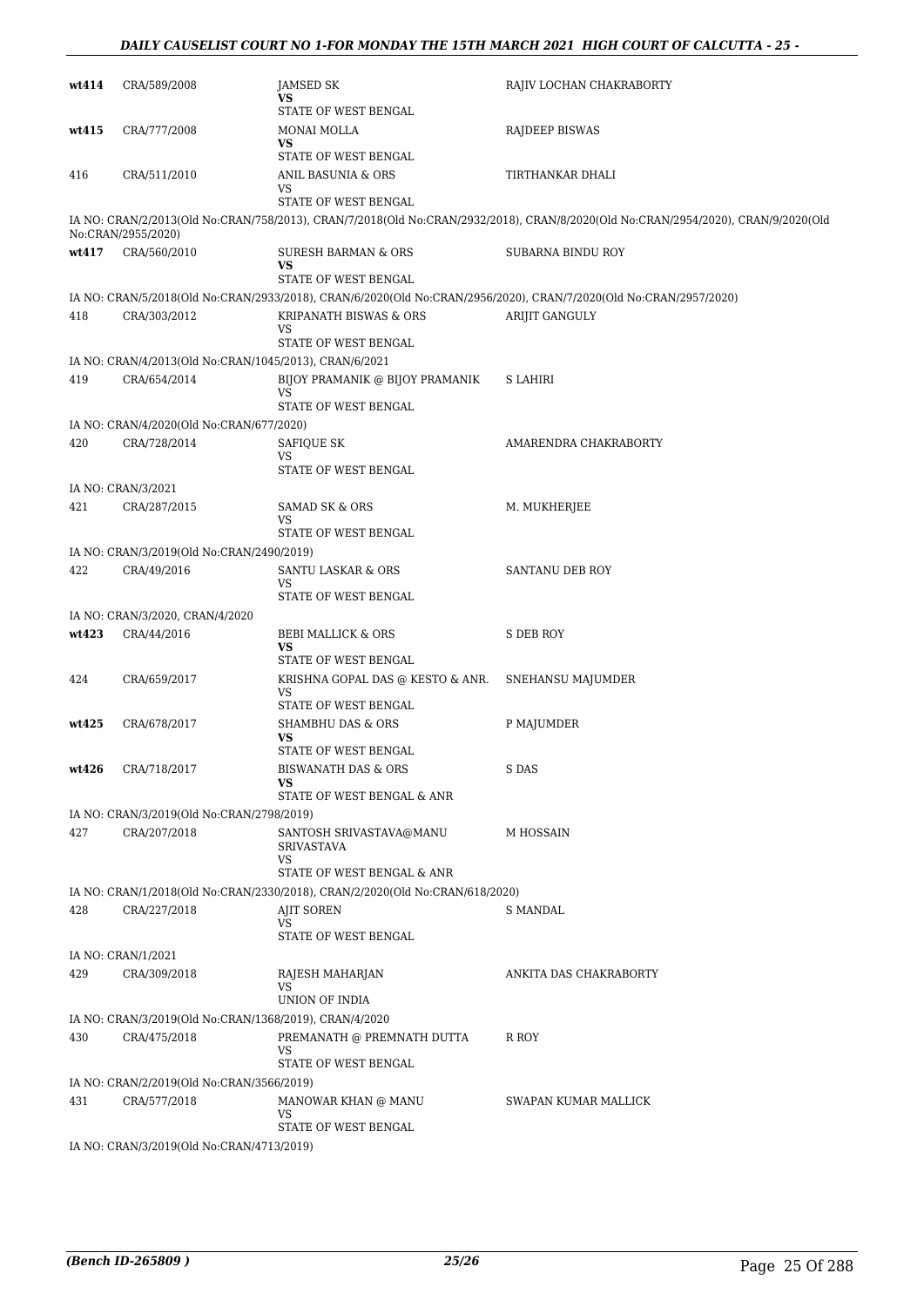| wt432 | CRA/546/2018                                              | NARU MONDAL @ NUR ALI MONDAL &<br><b>ORS</b><br>VS                                            | S MANDAL                |
|-------|-----------------------------------------------------------|-----------------------------------------------------------------------------------------------|-------------------------|
| wt433 | CRA/591/2018                                              | STATE OF WEST BENGAL<br>LALAN HAZRA @ NURHABIB LALAN<br>HAZRA<br>VS<br>STATE OF WEST BENGAL   | S DAS ADHIKARY          |
|       | IA NO: CRAN/2/2020(Old No:CRAN/147/2020)                  |                                                                                               |                         |
| 434   | CRA/650/2018                                              | TAPAN GHOSH & ORS<br>VS<br>STATE OF WEST BENGAL                                               | RAHUL GANGULY           |
|       | IA NO: CRAN/2/2019(Old No:CRAN/473/2019)                  |                                                                                               |                         |
| 435   | CRA/39/2019                                               | DIPA MULLICK @ MALLICK @ MALLIK<br>VS<br>STATE OF WEST BENGAL                                 | PRAVAS BHATTACHARYA     |
| wt436 | CRA/63/2019                                               | PRASANTA SAHOO @ PRASANTA<br>KUMAR SAHOO<br>VS<br>STATE OF WEST BENGAL                        | PRAVAS BHATTACHARYA     |
|       | IA NO: CRAN/2/2019(Old No:CRAN/3504/2019)                 |                                                                                               |                         |
| 437   | CRA/46/2019                                               | ARCHANA DEY @SAKILA @SAMINA<br>VS                                                             | SONAM BASU              |
|       |                                                           | STATE OF WEST BENGAL                                                                          |                         |
| 438   | IA NO: CRAN/1/2019(Old No:CRAN/2580/2019)<br>CRA/114/2019 | <b>SWAPAN MANNA &amp; ORS</b>                                                                 | AYANA DEY               |
|       |                                                           | VS                                                                                            |                         |
|       |                                                           | STATE OF WEST BENGAL                                                                          |                         |
|       | IA NO: CRAN/1/2020(Old No:CRAN/960/2020)                  |                                                                                               |                         |
| 439   | CRA/395/2019                                              | PRAKASH PANDEY<br>VS<br>STATE OF WEST BENGAL                                                  | MRITYUNJOY CHATTERJEE   |
|       | IA NO: CRAN/1/2021                                        |                                                                                               |                         |
| 440   | CRA/402/2019                                              | MD MUJAHID KHAN<br>VS<br>STATE OF WEST BENGAL                                                 | <b>BISWAJIT MANNA</b>   |
|       |                                                           | IA NO: CRAN/2/2020(Old No:CRAN/4608/2020), CRAN/3/2020(Old No:CRAN/4610/2020)                 |                         |
| 441   | CRA/539/2019                                              | AKSHAY KUMAR SINGH<br>VS.<br>STATE OF WEST BENGAL & ANR                                       | RAJENDRA BANERJEE       |
|       | IA NO: CRAN/1/2020                                        |                                                                                               |                         |
| 442   | CRA/595/2019                                              | MIRAJ @ MIRAJUL HAQUE SAGAR &<br><b>ANR</b><br>VS                                             | <b>SOUVIK DAS</b>       |
|       |                                                           | STATE OF WEST BENGAL                                                                          |                         |
|       | IA NO: CRAN/2/2021                                        |                                                                                               |                         |
| 443   | CRA/602/2019                                              | AZUL SEKH @ AJIJUL SK, & ORS<br>VS                                                            | PRAJANDEEPTA ROY        |
|       |                                                           | STATE OF WEST BENGAL & ORS                                                                    |                         |
|       |                                                           | IA NO: CRAN/1/2020(Old No:CRAN/3844/2020), CRAN/2/2020(Old No:CRAN/3846/2020)                 |                         |
| 444   | CRA/725/2019                                              | <b>BIJOY GHOSH</b><br>VS<br>UNION OF INDIA                                                    | MADHUMITA BASAK         |
|       | IA NO: CRAN/1/2020(Old No:CRAN/474/2020)                  |                                                                                               |                         |
| 445   | CRA/734/2019                                              | PRADIP ORANG @BHUNIA<br>VS<br>STATE OF WEST BENGAL                                            | <b>SUJAN CHATTERIEE</b> |
|       | IA NO: CRAN/2/2020                                        |                                                                                               |                         |
| 446   | CRA/181/2020                                              | KHADEM SK @ SEKH KHADEM<br>VS                                                                 | SUMAN DE                |
|       |                                                           | STATE OF WEST BENGAL & ORS                                                                    |                         |
|       |                                                           | IA NO: CRAN/1/2020(Old No:CRAN/3384/2020), CRAN/2/2020, CRAN/3/2020                           |                         |
| 447   | CRA/301/2000                                              | APPLICATION<br>BINOY ROY & ANR<br>VS                                                          | RITA DUTTA              |
|       |                                                           | <b>STATE</b><br>IA NO: CRAN/2/2009(Old No:CRAN/1620/2009), CRAN/6/2019(Old No:CRAN/4288/2019) |                         |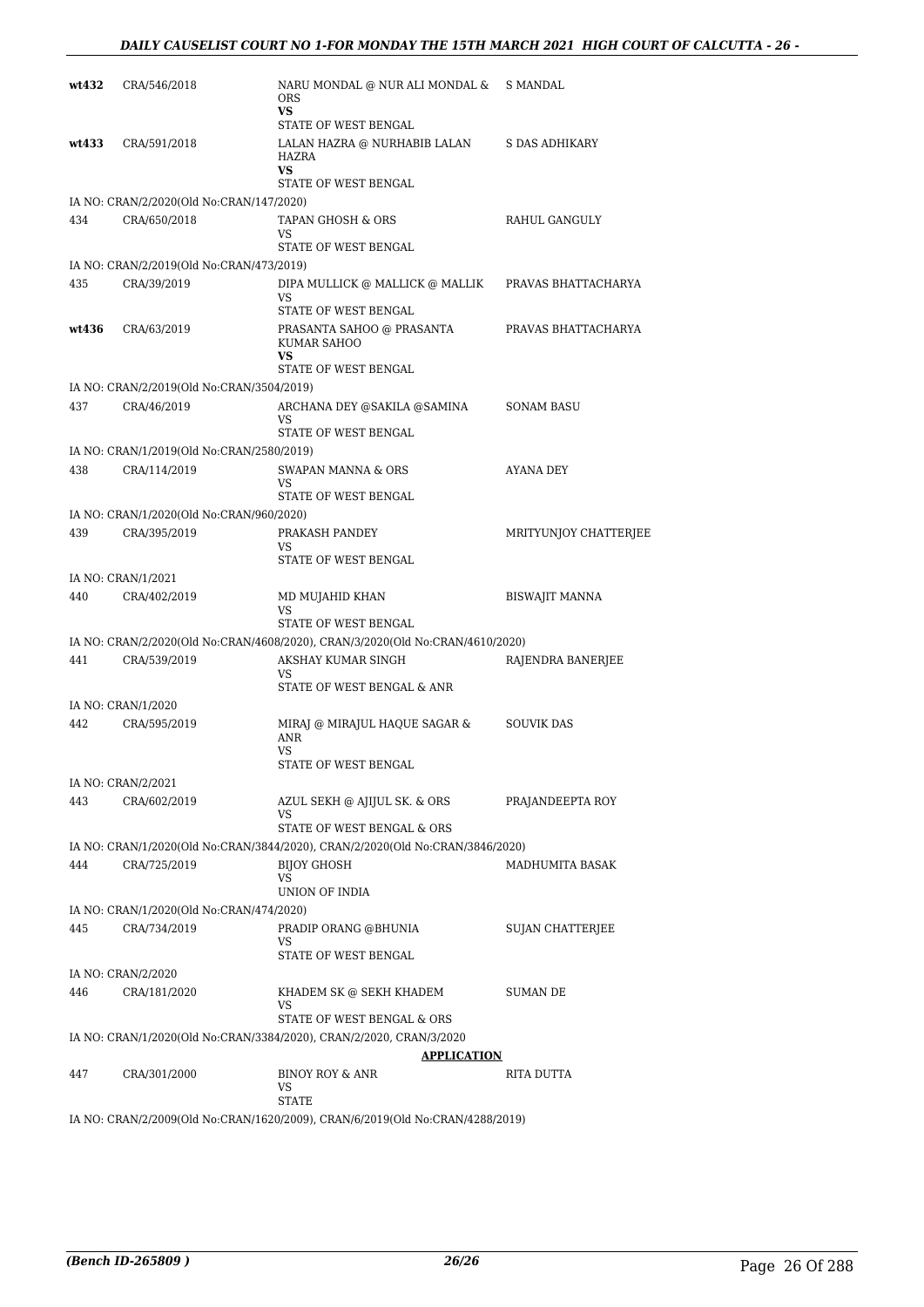

### **Appellate Side**

**DAILY CAUSELIST For Monday The 15th March 2021**

**COURT NO. 37**

**DIVISION BENCH (DB - III)**

**AT 10:30 AM HON'BLE JUSTICE I. P. MUKERJI HON'BLE JUSTICE MD. NIZAMUDDIN (VIA VIDEO CONFERENCE)**

**ON AND FROM TUESDAY, THE 23RD FEBRUARY, 2021 – ROSTER NOTIFIED ON 8TH JANUARY, 2021 IS MODIFIED TO THE FOLLOWING EXTENT :- WILL SIT TOGETHER TO TAKE UP ALL APPEALS UNDER COMMERCIAL COURTS, COMMERCIAL DIVISION AND COMMERCIAL APPELLATE DIVISION OF THE HIGH COURT'S ACT, 2015**

**SPECIAL NOTE: (1) IF THERE IS NO COMMERCIAL COURT MATTER THEN MENTIONING OF COMMERCIAL COURT MATTERS WILL BE ENTERTAINED AT COURT NO. 3 ON REGULAR BASIS.**

**(2) COMMERCIAL COURT SHALL NOT SIT AT COURT NO. 37 IF THERE IS NO COMMERCIAL COURT MATTER IN THE LIST.**

**APPELLATE SIDE COMMERCIAL MATTERS WILL BE TAKEN UP ON EVERY TUESDAY AND THURSDAY NOT LATER THAN 1 P.M.**

**ORIGINAL SIDE COMMERCIAL MATTERS WILL BE TAKEN UP ON EVERY MONDAY, WEDNESDAY AND FRIDAY NOT LATER THAN 1 P.M.**

**NOTE: MATTERS WILL BE TAKEN UP THROUGH PHYSICAL HEARING ONLY WHEN BOTH THEPARTIES ARE AGREED.**

|                                             | FUK FILAKING                                                                                  |                |
|---------------------------------------------|-----------------------------------------------------------------------------------------------|----------------|
| FMAT/439/2020<br>$(2$ PB $)$ $(16.03.2021)$ | corpus management conosultattion<br>pvt iltd<br>VS<br>sudipta bal                             | samik sarkar   |
| FMAT/57/2021<br>(16.03.2021)                | STAR TRACK AGENCY PRIVATE<br><b>LIMITED</b><br>VS<br>EFCALON TIE UP PRIVATE<br><b>LIMITED</b> | SANDIP AGARWAL |
| FMAT/87/2021<br>(16.03.2021)                | STAR TRACK AGENCY PVT LTD<br>VS<br>EFCALON TIE UP PVT LTD                                     | SANDIP AGARWAL |

#### **FOR HEARING**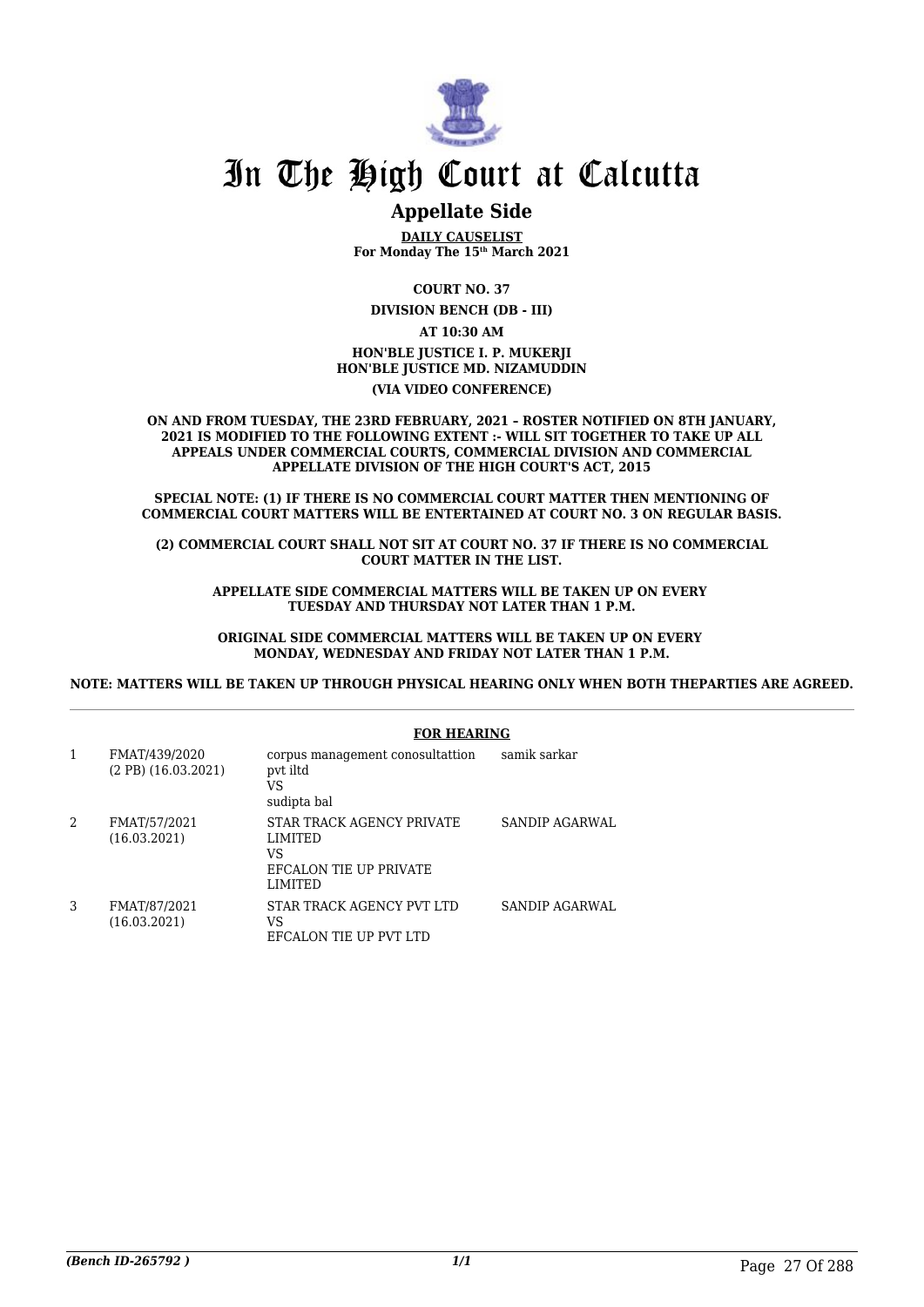

#### **Appellate Side**

**DAILY CAUSELIST For Monday The 15th March 2021**

**COURT NO. 3**

**DIVISION BENCH (DB - III)**

**AT 10:30 AM**

**HON'BLE JUSTICE I. P. MUKERJI HON'BLE JUSTICE MD. NIZAMUDDIN**

#### **(VIA VIDEO CONFERENCE)**

**ON AND FROM MONDAY, THE 11TH JANUARY 2021 - AFTER COMPLETION OF COMMERCIAL APPELLATE DIVISION BENCH – WILL TAKE UP APPEALS UNDER ARBITRATION ACT, 1940 AND ARBITRATION & CONCILIATION ACT, 1996, INCLUDING APPLICATIONS CONNECTED THERETO;**

**HEARING OF WRIT APPEALS IRRESPECTIVE OF CLASSIFICATION INCLUDING APPLICATIONS CONNECTED THERETO.**

**AND**

**ON AND FROM MONDAY, 8TH MARCH, 2021 TO MONDAY, 22ND MARCH, 2021 – IN ADDITION TO THEIR OWN LIST AND DETERMINATION, WILL TAKE UP THE LIST AND DETERMINATION OF HON'BLE JUSTICE RAJESH BINDAL AND HON'BLE JUSTICE ANIRUDDHA ROY.**

> **ON AND FROM 01.02.2021 APPELLATE SIDE MATTERS WILL BE TAKEN UP FROM 3.00 P.M. OR IMMEDIATELY AFTER EXHAUSHION OF ORIGINAL SIDE LIST.**

**SPECIAL NOTE: (1) IF THERE IS NO COMMERCIAL COURT MATTER THEN MENTIONING OF COMMERCIAL COURT MATTERS WILL BE ENTERTAINED AT COURT NO. 3 ON REGULAR BASIS.**

**(2) COMMERCIAL COURT SHALL NOT SIT AT COURT NO. 37 IF THERE IS NO COMMERCIAL COURT MATTER IN THE LIST.**

#### **(3) MENTIONING WILL BE ENTERTAINED ONLY ON MONDAYS.**

**NOTE: MATTERS WILL BE TAKEN UP THROUGH PHYSICAL HEARING ONLY WHEN BOTH THE PARTIES ARE AGREED.**

|                |                   | <b>TO BE MENTIONED</b>                                                                                                                        |                     |
|----------------|-------------------|-----------------------------------------------------------------------------------------------------------------------------------------------|---------------------|
| 1              | WP.ST/8/2021      | STATE OF WEST BENGAL AND ORS.<br>VS.<br>DR TUHIN CHAKRABORTY                                                                                  | NILOTPAL CHATTERJEE |
| $\mathfrak{D}$ | MAT/232/2021      | FIS PAYEMENT SOLUTIONS AND<br><b>SERVICES PVT LTD</b><br>VS.<br>MITHUN JOSH AND ORS                                                           | <b>RISHAV DUTT</b>  |
|                | IA NO: CAN/1/2021 |                                                                                                                                               |                     |
| wt3            | WPA/11399/2020    | FIS PAYMENT SOLUTIONS AND<br>SERVICES INDIA PVT LTD<br><b>VS</b><br>THE ASSISTANT LABOUR<br><b>COMMISSIONER AND ORS</b>                       | <b>RISHAV DUTTA</b> |
| 4              | MAT/233/2021      | FIS PAYMENT SOLUTIONS AND<br><b>SERVICES PVT LTD</b><br>VS.<br><b>TAPAN PATWAI AND ORS</b>                                                    | <b>RISHAV DUTT</b>  |
|                | IA NO: CAN/1/2021 |                                                                                                                                               |                     |
| wt:5           | WPA/11409/2020    | FIS PAYMENT SOLUTIONS AND<br><b>SERVICES INDIA PVT LTD</b><br><b>VS</b><br>THE ASSITANT LABOUR<br>COMMISSIONER (CENTRAL)-II AND<br><b>ORS</b> | <b>RISHSAV DUTT</b> |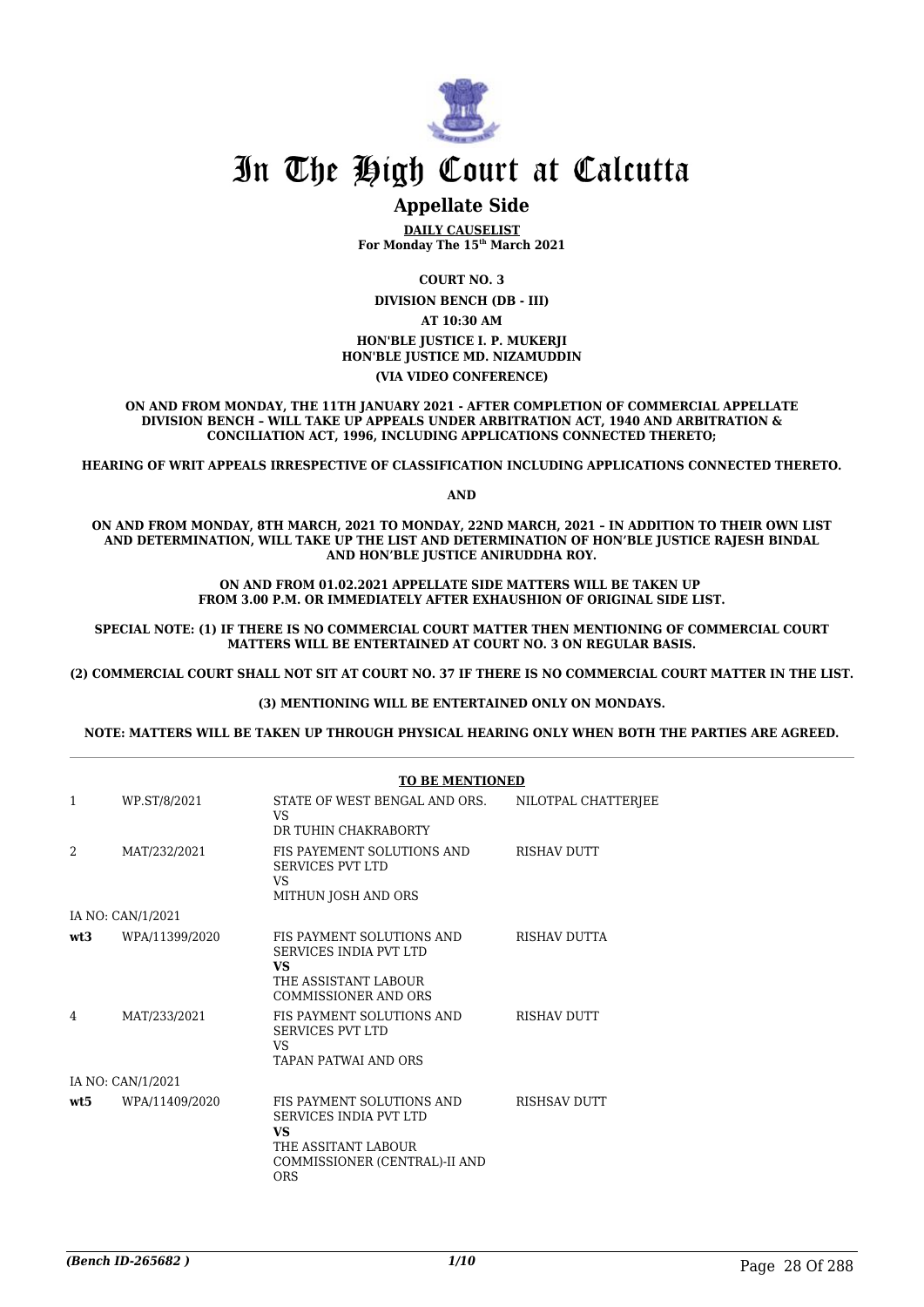| 6    | MAT/234/2021                        | FIS PAYMENT SOLUTIONS AND<br><b>SERVICES PVT LTD</b><br>VS.                                                                          | RISHAV DUTT         |
|------|-------------------------------------|--------------------------------------------------------------------------------------------------------------------------------------|---------------------|
|      |                                     | NARAYAN KUMAR KAYAL AND ORS                                                                                                          |                     |
| wt7  | IA NO: CAN/1/2021<br>WPA/11414/2020 | FIS PAYMENT SOLUTIONS AND<br><b>SERVICES INDIA PVT LTD</b>                                                                           | <b>RISHAV DUTTA</b> |
|      |                                     | VS.<br>THE ASSISTANT LABOUR<br>COMMISSIONER CENTRAL II AND<br>ORS                                                                    |                     |
| 8    | MAT/235/2021                        | FIS PAYMENT SOLUTIONS AND<br>SERVICES PVT LTD<br>VS.<br>MANAS DEBNATH AND ORS                                                        | <b>RISHAV DUTT</b>  |
|      | IA NO: CAN/1/2021                   |                                                                                                                                      |                     |
| wt9  | WPA/11419/2020                      | FIS PAYMENT SOLUTIONS AND<br>SERVICES INDIA PVT LTD<br>VS.                                                                           | <b>RISHAV DUTT</b>  |
|      |                                     | THE ASSISTANT LABOUR<br>COMMISSIONERS CENTRALL II AND<br>ORS                                                                         |                     |
| 10   | MAT/236/2021                        | FIS PAYMENT SOLUTIONS AND<br>SERVICES PVT LTD<br>VS.                                                                                 | <b>RISHAV DUTT</b>  |
|      |                                     | <b>GAUTAM RAM AND ORS</b>                                                                                                            |                     |
|      | IA NO: CAN/1/2021                   |                                                                                                                                      |                     |
| wt11 | WPA/11418/2020                      | FIS PAYMENT SOLUTIONS AND<br>SERVICES INDIA PVT LTD<br>VS                                                                            | <b>RISHAV DUTT</b>  |
|      |                                     | THE ASSISTANCR LABOUR<br>COMMISSIONER, CENTRTAL II AND<br>ORS                                                                        |                     |
| 12   | MAT/237/2021                        | FIS PAYMENT SOLUTIONS AND<br><b>SERVICES PVT LTD</b><br>VS                                                                           | <b>RISHAV DUTT</b>  |
|      |                                     | SHAMSER ALAM AND ORS                                                                                                                 |                     |
| wt13 | IA NO: CAN/1/2021<br>WPA/11445/2020 | FIS PAYMENT SOLUTIONS AND                                                                                                            | RISHAV DUTT         |
|      |                                     | SERVICES INDIA PRIVATE LTD<br>VS<br>THE ASSISTANT LABOUR                                                                             |                     |
|      |                                     | COMMISSIONER CENTRAL 2 AND<br><b>OTHERS</b>                                                                                          |                     |
| 14   | MAT/238/2021                        | FIS PAYMENT SOLUTIONS AND<br>SERVICES PVT LTD                                                                                        | <b>RISHAV DUTT</b>  |
|      |                                     | VS<br>RAJU CHOWDHURY AND ORS                                                                                                         |                     |
|      | IA NO: CAN/1/2021                   |                                                                                                                                      |                     |
| wt15 | WPA/11454/2020                      | FIS PAYMNENT SOLUTIONS AND<br>SERVICES INDIA PRIVATE LTD<br>VS                                                                       | RISHAV DUTT         |
|      |                                     | THE ASSISTANT LABOUR<br>COMMISSIONER CENTRAL 2 AND<br><b>OTHERS</b>                                                                  |                     |
| 16   | MAT/239/2021                        | FIS PAYMENT SOLUTIONS AND<br>SERVICES PVT LTD<br>VS                                                                                  | RISHAV DUTT         |
|      |                                     | ANANTA KUMAR MONDAL AND ORS                                                                                                          |                     |
|      | IA NO: CAN/1/2021                   |                                                                                                                                      |                     |
| wt17 | WPA/11448/2020                      | FIS PAYMENT SOLUTIONS AND<br>SERVICES INDIA PRIVATE LTD<br>VS<br>THE ASSISTANT LABOUR<br>COMMISSIONER CENTRAL 2 AND<br><b>OTHERS</b> | RISHAV DUTT         |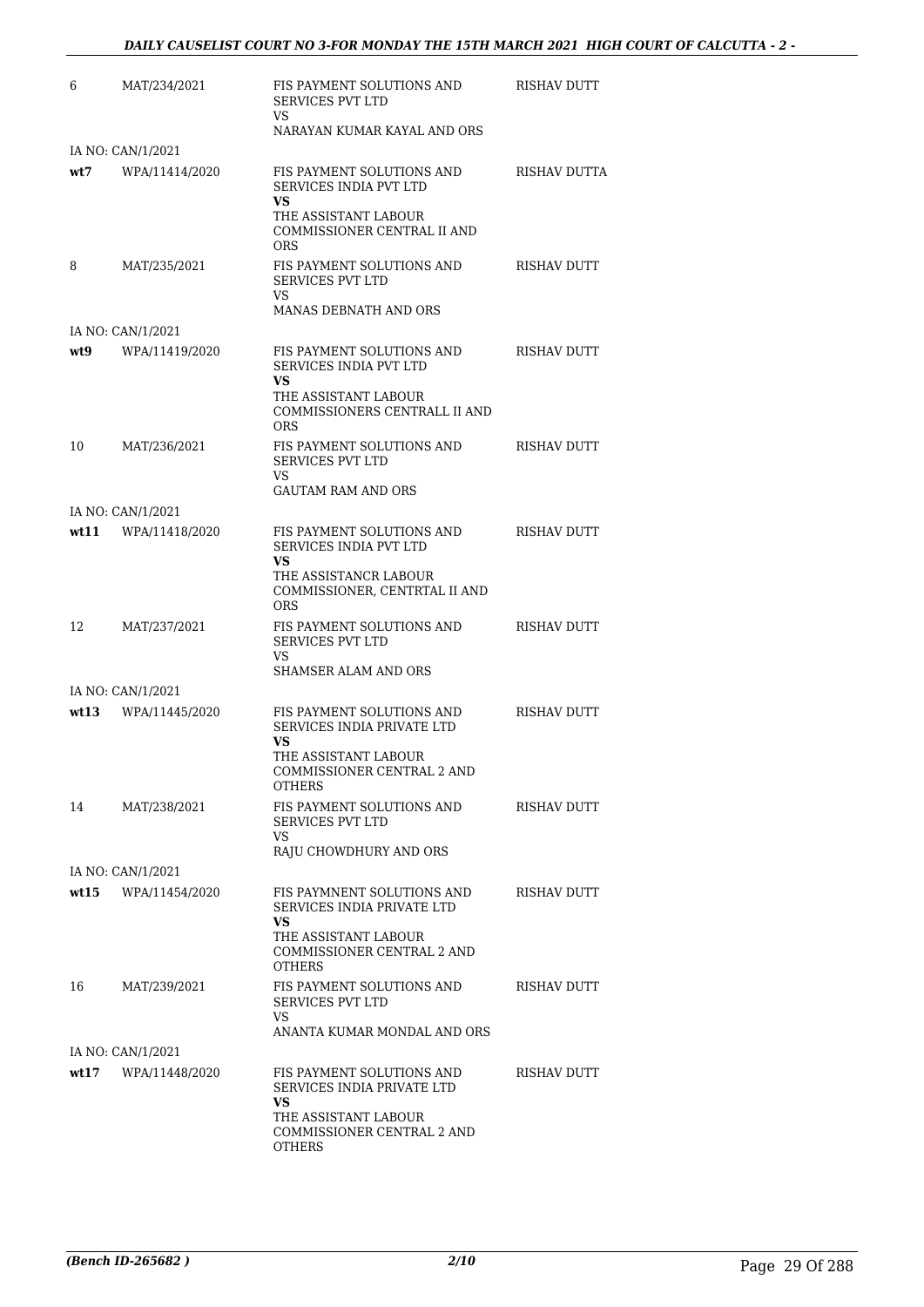| 18    | MAT/240/2021      | FIS PAYMENT SOLUTIONS AND<br>SERVICES PVT LTD<br>VS.                                                            | <b>RISHAV DUTT</b> |
|-------|-------------------|-----------------------------------------------------------------------------------------------------------------|--------------------|
|       |                   | PRADI SAHA AND ORS                                                                                              |                    |
|       | IA NO: CAN/1/2021 |                                                                                                                 |                    |
| wt 19 | WPA/11458/2020    | FIS PAYMENT SOLUTIONS AND<br><b>SERVICES PRIVATE LTD</b><br>VS.                                                 | <b>RISHAV DUTT</b> |
|       |                   | THE ASSISTANT LABOUR<br>COMMISSIONER CENTRAL 2 AND<br><b>OTHERS</b>                                             |                    |
| 20    | MAT/241/2021      | FIS PAYMENT SOLUTIONS AND<br><b>SERVICES PVT LTD</b><br>VS                                                      | <b>RISHAV DUTT</b> |
|       |                   | PARTHA SARATHI GHOSH AND ORS                                                                                    |                    |
|       | IA NO: CAN/1/2021 |                                                                                                                 |                    |
| wt21  | WPA/11463/2020    | FIS PAYMENT SOLUTIONS AND<br><b>SERVICES INDIA PRIVATE LTD</b><br>VS<br>THE ASSISTANT LABOUR                    | RISHAV DUTT        |
|       |                   | COMMISSIONER CENTRAL 2 AND<br><b>OTHERS</b>                                                                     |                    |
| 22    | MAT/242/2021      | FIS PAYMENT SOLUTIONS AND<br>SERVICES PVT LTD<br>VS.                                                            | <b>RISHAV DUTT</b> |
|       |                   | RABIN MANDAL AND ORS                                                                                            |                    |
|       | IA NO: CAN/1/2021 |                                                                                                                 |                    |
| wt23  | WPA/11465/2020    | FIS PAYMENT SOLUTIONS AND<br>SERVICES INDIA PRIVATE LTD<br><b>VS</b>                                            | <b>RISHAV DUTT</b> |
|       |                   | THE ASSISTANT LABOUR<br>COMMISSIONER CENTRAL 2 AND<br><b>OTHERS</b>                                             |                    |
| 24    | MAT/243/2021      | FIS PAYMENT SOLUTIONS AND<br><b>SERVICES PVT LTD</b><br>VS                                                      | RISHAV DUTT        |
|       |                   | PROSENJIT MONDAL AND ORS                                                                                        |                    |
|       | IA NO: CAN/1/2021 |                                                                                                                 |                    |
| wt25  | WPA/11468/2020    | FIS PAYMENT SOLUTIONS AND<br>SERVICES INDIA PRIVATE LTD<br>VS                                                   | <b>RISHAV DUTT</b> |
|       |                   | THE ASSISTANT LABOUR<br>COMMISSIONER CENTRAL 2 AND<br><b>OTHERS</b>                                             |                    |
| 26    | MAT/244/2021      | FIS PAYMENT SOLUTIONS AND<br>SERVICES PRIVATE LIMITED<br>VS                                                     | RISHAV DUTT        |
|       |                   | SANTU GOSWAMI AND OTHERS                                                                                        |                    |
|       | IA NO: CAN/1/2021 |                                                                                                                 |                    |
| wt27  | WPA/11472/2020    | FIS PAYMENT SOLUTIONS AND<br>SERVICES INDIA PRIVATE LTD<br>VS.                                                  | <b>RISHAV DUTT</b> |
|       |                   | THE ASSISTANT LABOUR<br>COMMISSIONER CENTRAL 2 AND<br><b>OTHERS</b>                                             |                    |
| 28    | MAT/245/2021      | FIS PAUMENT SOLUTIONS AND<br>SERVICES PRIVATE LIMITED<br><b>VS</b>                                              | RISHAV DUTT        |
|       |                   | JETTENDRA PRASAD RAJAK AND<br><b>OTHERS</b>                                                                     |                    |
|       | IA NO: CAN/1/2021 |                                                                                                                 |                    |
| wt29  | WPA/2/2021        | FIS PAYMENT SOLUTIONS AND<br>SERVICES INDIA PRIVATE LIMITED<br>VS.<br>THE ASSISTANT<br>COMMISSIONER(CENTRAL)-II | RISHAV DUTTA       |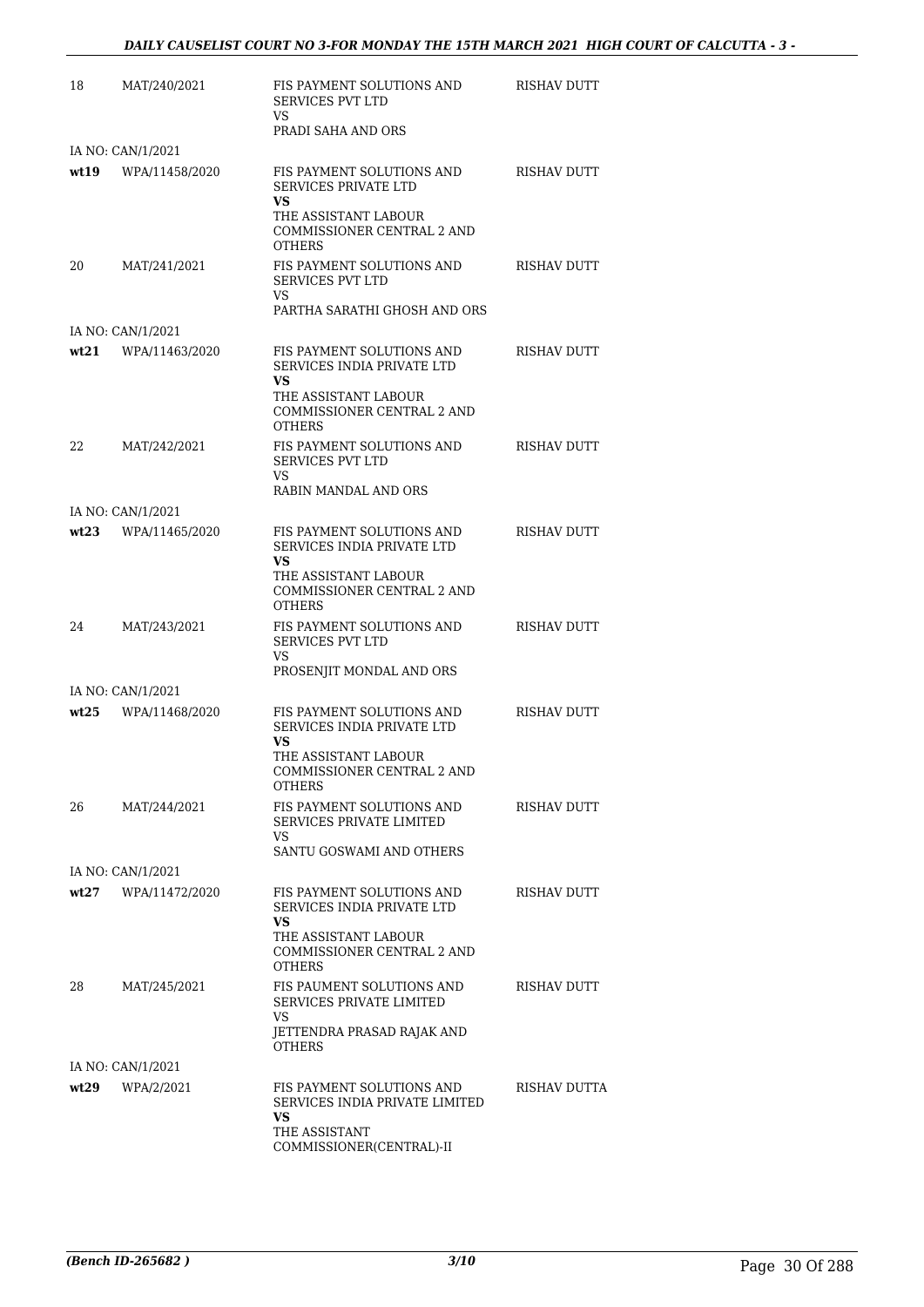| 30   | MAT/246/2021      | FIS PAYMENT SOLUTIONS AND<br><b>SERVICES PRIVATE LIMITED</b><br>VS.                           | RISHAV DUTT          |
|------|-------------------|-----------------------------------------------------------------------------------------------|----------------------|
|      |                   | BISHNU CHARAN CHOWDHURY AND<br><b>OTHERS</b>                                                  |                      |
|      | IA NO: CAN/1/2021 |                                                                                               |                      |
|      | $wt31$ WPA/3/2021 | FIS PAYMENT SOLUTIONS AND<br><b>SERVICES INDIA PVT LTD</b><br>VS.<br>THE ASSISTANT LABOUR     | <b>RISHAV DUTT</b>   |
|      |                   | COMMISSIONER(CENTRAL)-II AND<br><b>ORS</b>                                                    |                      |
| 32   | MAT/247/2021      | FIS PAYMENT SOLUTIONS AND<br><b>SERVICES PRIVATE LIMITED</b><br>VS.<br>PARWEZ ALAM AND OTHERS | <b>RISHAV DUTT</b>   |
|      | IA NO: CAN/1/2021 |                                                                                               |                      |
| wt33 | WPA/5/2021        | FIS PAYMENT SOLUTIONS AND<br><b>SERVICES INDIA PVT LTD</b><br>VS.                             | RISHAV DUTT          |
|      |                   | THE ASSISTANT LABOUR<br>COMMISSIONER(CENTRAL)-II AND<br><b>ORS</b>                            |                      |
| 34   | MAT/248/2021      | FIS PAYMENT SLOLUTIONS AND<br><b>SERVICES PRIVATE LIMITED</b><br>VS.                          | RISHAV DUTT          |
|      |                   | MD. IMTEYAZ AND OTHERS                                                                        |                      |
|      | IA NO: CAN/1/2021 |                                                                                               |                      |
| wt35 | WPA/8/2021        | FIS PAYMENT SOLUTIONS AND<br>SERVICES INDIA PVT LTD<br>VS.                                    | <b>RISHAV DUTT</b>   |
|      |                   | THE ASSSISTANT LABOUR<br>COMMISSSIONER(CENTRAL)-II AND<br><b>ORS</b>                          |                      |
| 36   | MAT/249/2021      | FIS PAYMENT SOLUTIONS AND<br><b>SERVICES PRIVATE LIMITED</b><br>VS                            | <b>RISHAV DUTT</b>   |
|      |                   | TAPAS CHAKRABORTY AND OTHERS                                                                  |                      |
|      | IA NO: CAN/1/2021 |                                                                                               |                      |
| wt37 | WPA/11/2021       | FIS PAYMENT SOLUTIONS AND<br>SERVICES INDIA PVT LTD<br>VS                                     | RISHAV DUTT          |
|      |                   | THE ASSISTANT LABOUR<br>COMMISSIONER(CENTRAL)-II AND<br>ORS                                   |                      |
| 38   | MAT/267/2021      | FIS PAYMENT SOLUTIONS AND<br><b>SERVICES PRIVATE LIMITED</b><br>VS                            | <b>RISHAV DUTT</b>   |
|      |                   | SWAPAN GHOSH AND OTHERS                                                                       |                      |
|      | IA NO: CAN/1/2021 |                                                                                               |                      |
| wt39 | WPA/11440/2020    | FIS PAYMENT SOLUTIONS AND<br>SERVICES INDIA PRIVATE LTD<br>VS.                                | <b>SHOUNAK MITRA</b> |
|      |                   | THE ASSISTANT LABOUR<br>COMMISSIONER CENTRAL -2 AND<br><b>OTHERS</b>                          |                      |
| 40   | MAT/268/2021      | FIS PAYMENT SOLUTIONS AND<br>SERVICES PRIVATE LIMITED<br>VS                                   | RISHAV DUTT          |
|      |                   | SUBRATA MONDAL AND OTHERS                                                                     |                      |
|      | IA NO: CAN/1/2021 |                                                                                               |                      |
| wt41 | WPA/11443/2020    | FIS PAYMENT SOLUTIONS AND<br>SERVICES INDIA PRIVATE LTD<br>VS.<br>THE ASSISTANT LABOUR        | SHOUNAK MITRA        |
|      |                   | COMMISSIONER CENTRAL 2 AND<br>OTHERS                                                          |                      |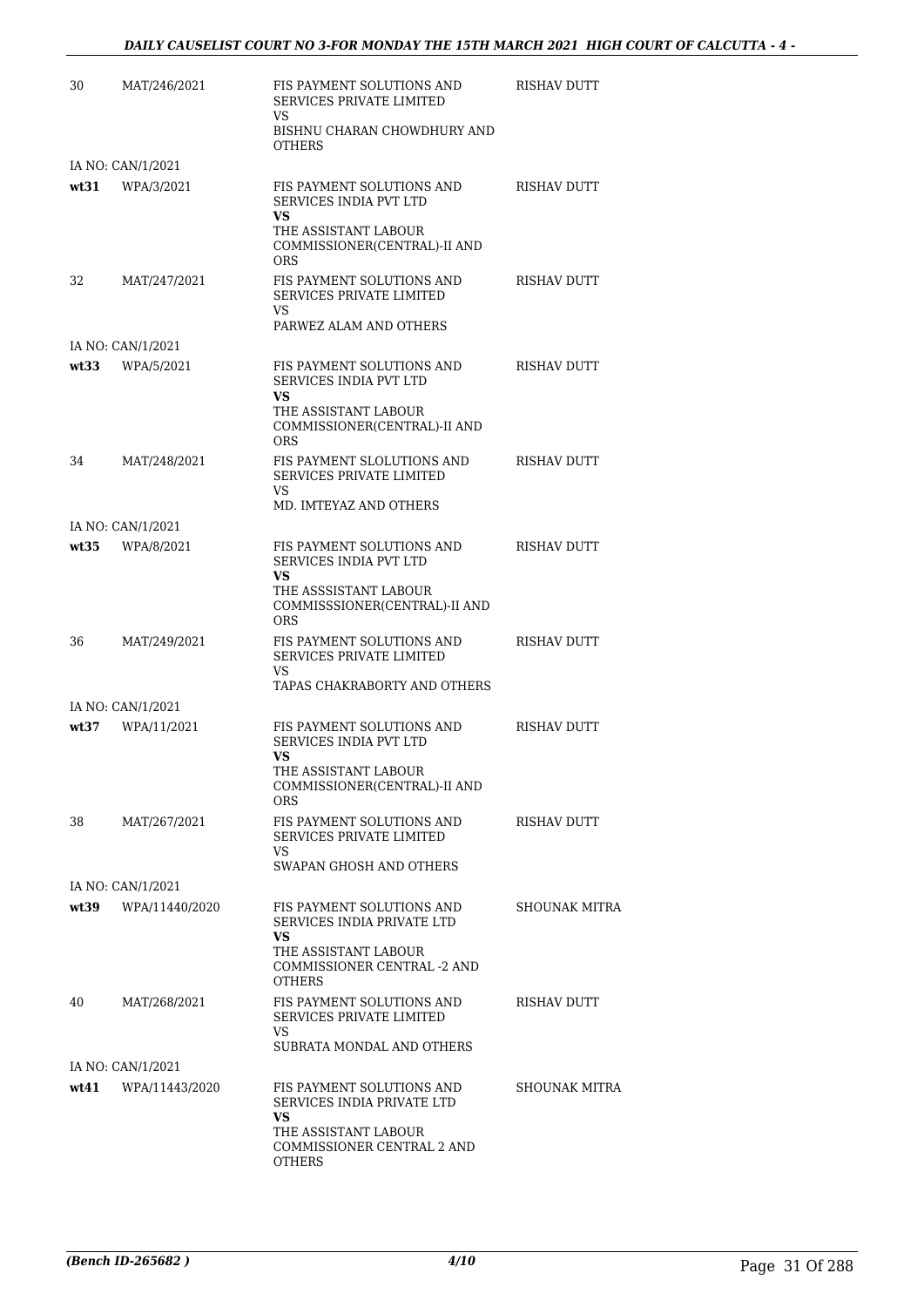| 42   | WPA/7034/2020                                                        | <b>GOUTAM DUTTA</b><br>VS                                                        | RAJIV KUMAR<br>CHOWDHURY                                                                                    |
|------|----------------------------------------------------------------------|----------------------------------------------------------------------------------|-------------------------------------------------------------------------------------------------------------|
|      |                                                                      | Union of India                                                                   |                                                                                                             |
|      | IA NO: CAN/1/2020                                                    |                                                                                  |                                                                                                             |
| 43   | MAT/139/2020                                                         | <b>APPLICATION</b><br>MANOJ KUMAR CHOWDHURY                                      | KARUNAMOYEE SAMANTA                                                                                         |
|      |                                                                      | <b>VS</b><br>STATE OF WEST BENGAL & ORS                                          |                                                                                                             |
|      | IA NO: CAN/2/2021, CAN/3/2021                                        |                                                                                  |                                                                                                             |
| 44   | WP.ST/151/2018                                                       | THE STATE OF WEST BENGAL & ORS                                                   | <b>AVISHEK PRASAD</b>                                                                                       |
|      |                                                                      | VS<br>RAMKRISHNA CHATTOPADHYAY &                                                 |                                                                                                             |
|      |                                                                      | ANR<br>IA NO: CAN/1/2019(Old No:CAN/8564/2019), CAN/2/2019(Old No:CAN/8565/2019) |                                                                                                             |
| 45   | FMAT/175/2021                                                        | ANWARUL ISLAM @ SHAIKH<br>ANWARUL ISLAM AND ANR<br><b>VS</b>                     | MD. SHAFIUL ALAM                                                                                            |
|      |                                                                      | MAIMUNA IQBAL AND ANR                                                            |                                                                                                             |
|      | IA NO: CAN/1/2021                                                    |                                                                                  |                                                                                                             |
|      |                                                                      | <b>FOR HEARING</b>                                                               |                                                                                                             |
| 46   | FMAT/376/2019                                                        | PAM DEVELOMENTS PVT. LTD.                                                        | AMRITAM MANDAL                                                                                              |
|      | TOP                                                                  | VS<br>STATE OF WEST BENGAL & ANR                                                 |                                                                                                             |
| wt47 | COT/54/2019                                                          | STATE OF W B & ANR                                                               | MANALI ALI                                                                                                  |
|      |                                                                      | VS<br>PAM DEVELOPMENTS PVT LTD                                                   |                                                                                                             |
| 48   | FMA/1201/2009                                                        | SWAPNA ATTA & ORS.<br>VS                                                         | PRASUN GHOSH                                                                                                |
|      |                                                                      | STATE OF WB & ORS.                                                               |                                                                                                             |
| 49   | MAT/759/2014<br>$(P-I+OS+2PBs.)$                                     | <b>MATIUR RAHAMAN</b><br>VS                                                      | <b>GOLAM MASTAFA</b>                                                                                        |
|      |                                                                      | MD. ABDUL KHAYAR & ORS                                                           |                                                                                                             |
|      | IA NO: CAN/1/2014(Old No:CAN/5901/2014)                              |                                                                                  |                                                                                                             |
| 50   | WPLRT/26/2020                                                        | DINESH AGARWAL<br>VS                                                             | DINESH AGARWAL                                                                                              |
|      |                                                                      | STATE OF WEST BENGAL & ORS                                                       |                                                                                                             |
| 51   | MAT/1185/2019<br>(2PBs.)                                             | S.B MODERN HIGH SCHOOL & ANR.<br>VS.                                             | <b>BISWAJIT DAS</b>                                                                                         |
|      |                                                                      | KAMALA KANT SINGH & ORS.                                                         |                                                                                                             |
| 52   | FMA/952/2019                                                         | RASHMI METALIKS LIMITED & ANR<br>VS                                              | SHIVANGI THARD                                                                                              |
|      |                                                                      | UNION OF INDIA & ORS                                                             |                                                                                                             |
|      |                                                                      | CAN/5/2020(Old No:CAN/3267/2020), CAN/7/2020(Old No:CAN/3331/2020), CAN/8/2020   | IA NO: CAN/2/2020(Old No:CAN/1458/2020), CAN/3/2020(Old No:CAN/3025/2020), CAN/4/2020(Old No:CAN/3266/2020) |
| 53   | FMA/3534/2014                                                        | CHITTARANJAN BAIDYA                                                              | <b>SOURAV MITRA</b>                                                                                         |
|      | $(P-I+OB+2nd$ J.<br>Copy+2PBs.)                                      | VS<br>DIPANKAR MANDAL & ORS                                                      |                                                                                                             |
|      |                                                                      | IA NO: CAN/1/2014(Old No:CAN/2703/2014), CAN/3/2014(Old No:CAN/2711/2014)        |                                                                                                             |
| 54   | FMA/803/2019                                                         | AJIJUL ISLAM & ANR                                                               | ANINDA BHATTACHARYA                                                                                         |
|      |                                                                      | VS                                                                               |                                                                                                             |
|      |                                                                      | STATE OF WEST BENGAL & ORS                                                       |                                                                                                             |
| 55   | IA NO: CAN/1/2019(Old No:CAN/7589/2019), CAN/2/2020<br>MAT/1918/2019 | <b>SUMON ROY</b>                                                                 | ANINDA BHATTACHARYA                                                                                         |
|      |                                                                      | VS.<br>STATE OF WEST BENGAL & ORS                                                |                                                                                                             |
| 56   | FMA/79/2020                                                          | SREE SREE BANESWAR SHIB<br>THAKUR SHEBAIT ESTATE                                 | PARTHA CHAKRABORTY                                                                                          |
|      |                                                                      | VS                                                                               |                                                                                                             |
| 57   | MAT/759/2020                                                         | KMC & ORS.<br>RASHMI METALIKS LIMITED AND                                        | SHIVANGI THARD                                                                                              |
|      |                                                                      | <b>ANOTHER</b><br>VS                                                             |                                                                                                             |
|      |                                                                      | UNION OF INDIA AND ORS.                                                          |                                                                                                             |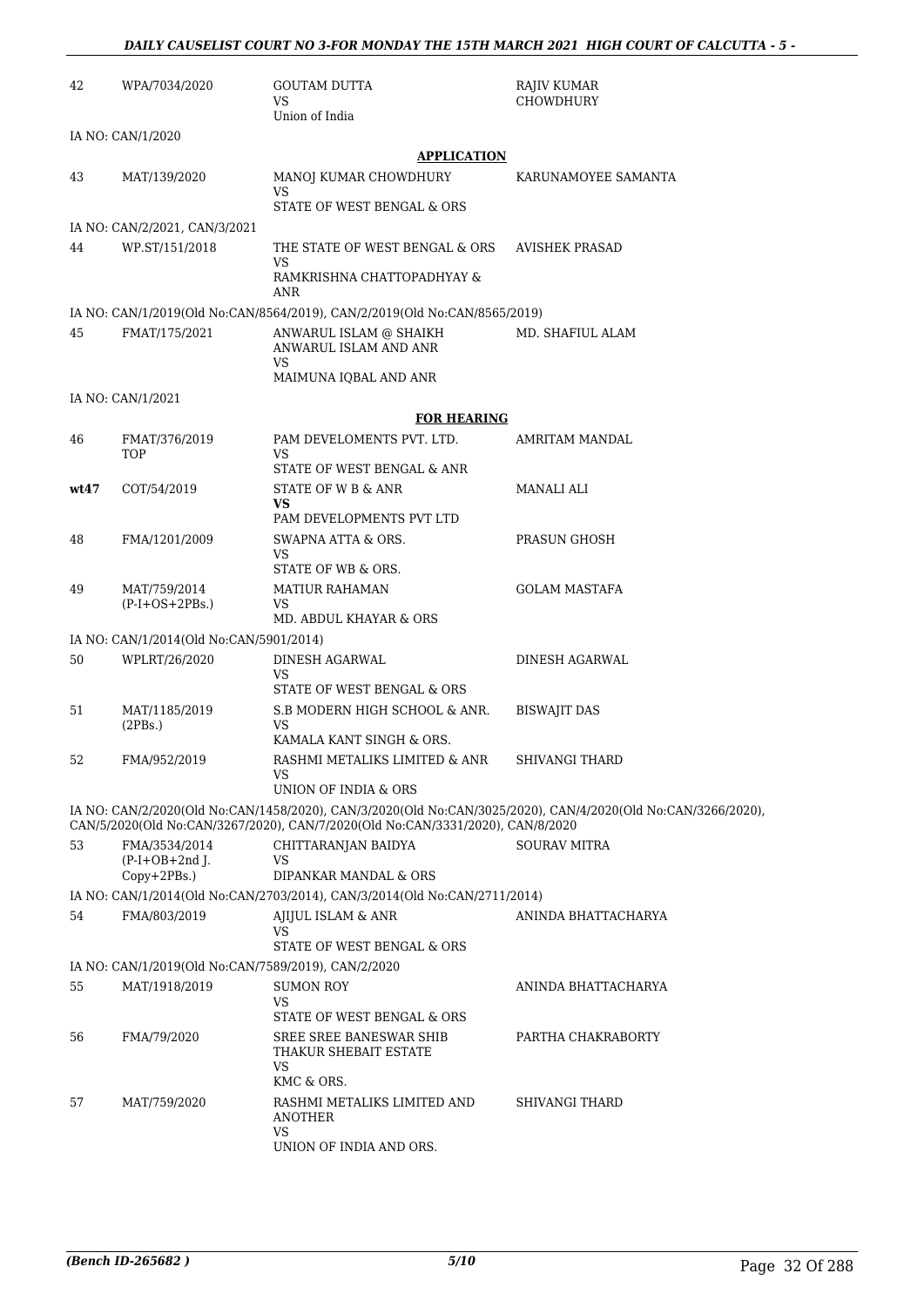| 58   | MAT/1458/2018                                       | IRC NATURAL RESOURCES P. LTD. &<br>ANR.<br>VS                                         | RAJESH UPADHYAY     |
|------|-----------------------------------------------------|---------------------------------------------------------------------------------------|---------------------|
|      |                                                     | STATE OF WEST BENGAL & ORS.                                                           |                     |
| 59   | CPAN/433/2020                                       | ARANI MUKHOPADHYAY<br>VS                                                              | NIBEDITA MUKHERJEE  |
|      |                                                     | NAVENDU RAI                                                                           |                     |
|      | IA NO: CAN/1/2020                                   |                                                                                       |                     |
| wt60 | FMA/1756/2019                                       | ARANI MUKHOPADHYAAY<br>VS.                                                            | NIBEDITA MUKHERJEE  |
|      |                                                     | <b>EMPLOYEES PROVIDENT FUND</b><br>ORGANAIZATION & ORS                                |                     |
| 61   | FMA/178/2019                                        | UNION OF INDIA & ORS<br>VS                                                            | DEBJANI GHOSAL      |
|      |                                                     | <b>SMT PRAMILA DEVI</b>                                                               |                     |
|      | IA NO: CAN/2/2018(Old No:CAN/2088/2018), CAN/4/2020 |                                                                                       |                     |
| 62   | MAT/663/2018                                        | DR BASUDEB DASGUPTA & ORS<br>VS<br>STATE OF WEST BENGAL & ORS                         | RANAJIT CHATTERJEE  |
| wt63 | MAT/867/2018                                        | STATE OF W B & ANR                                                                    | LAL MOHAN BASU      |
|      |                                                     | VS                                                                                    |                     |
|      |                                                     | DR BASUDEB DASGUPTA & ORS                                                             |                     |
| 64   | FMA/231/2012                                        | STATE & ORS<br>VS                                                                     | KANAILAL SAMANTA    |
|      |                                                     | <b>ASGAR ALI &amp; ORS</b>                                                            |                     |
|      | IA NO: CAN/4/2020(Old No:CAN/967/2020)              |                                                                                       |                     |
| wt65 | FMA/902/2007                                        | UTTAM KR. SAHA & ORS<br><b>VS</b>                                                     | <b>ABHIJIT BASU</b> |
|      |                                                     | ASGAR ALI                                                                             |                     |
|      | IA NO: CAN/4/2008(Old No:CAN/10346/2008)            |                                                                                       |                     |
| 66   | MAT/930/2018                                        | ALI MAHAMMAD<br>VS                                                                    | ANUSUYA BANERJEE    |
|      |                                                     | STATE OF WEST BENGAL & ORS                                                            |                     |
|      |                                                     | IA NO: CAN/6/2020(Old No:CAN/4829/2020), CAN/7/2020(Old No:CAN/4831/2020), CAN/8/2020 |                     |
| 67   | MAT/715/2019                                        | THE MANAGING COMMITTEE,<br>BASUDEBPUR HIGH SCHOOL & ANR<br>VS                         | <b>SUBHAS JANA</b>  |
|      |                                                     | STATE OF WEST BENGAL & ORS                                                            |                     |
| 68   | MAT/1355/2018                                       | ARINDAM SAHA                                                                          | MAHABOOB AHMED      |
|      | $(P-I+OS+2nd$ J.<br>Copy+2PBS)                      | VS<br>INDIAN OIL CORP LTD & ORS                                                       |                     |
| 69   | MAT/508/2019                                        | THE STATE OF WEST BENGAL & ORS                                                        | TAPATI SAMANTA      |
|      |                                                     | VS<br>SMT RAJ KISHORI RAO & ORS                                                       |                     |
| 70   | FA/171/2007                                         | INDRANI MUKHERJEE & ORS.                                                              | DEBDUTTA BASU       |
|      |                                                     | <b>VS</b><br>SANTA DEVI SETHIA                                                        |                     |
|      | IA NO: CAN/1/2007(Old No:CAN/3795/2007)             |                                                                                       |                     |
| 71   | MAT/772/2012                                        | AIR INDIA LTD.                                                                        | SOURAV CHAKRABORTY  |
|      |                                                     | VS<br>ALOK KUMAR KAR & ORS                                                            |                     |
|      |                                                     | IA NO: CAN/1/2012(Old No:CAN/8124/2012), CAN/2/2017(Old No:CAN/11958/2017)            |                     |
| 72   | MAT/1820/2013                                       | ARUN KR. MANNA & ORS                                                                  | SYED ZULFIKAR ALI   |
|      | $(P-I+OB+2nd$ J. Copy)                              | VS<br>STATE OF WEST BENGAL & ORS                                                      |                     |
|      | IA NO: CAN/1/2013(Old No:CAN/12485/2013)            |                                                                                       |                     |
| 73   | FMA/2147/2018                                       | NORTH BENGAL STATE TRANSPORT<br><b>CORPORATION &amp; ORS</b>                          | S. NAYAK            |
|      |                                                     | VS.<br>SANJOY KUNDU & ORS                                                             |                     |
| wt74 | FMA/2148/2018                                       | NBSTC & ORS                                                                           | S. NAYAK            |
|      |                                                     | VS<br>7TH INDUSTRIAL TRIBUNAL & ORS                                                   |                     |
|      |                                                     |                                                                                       |                     |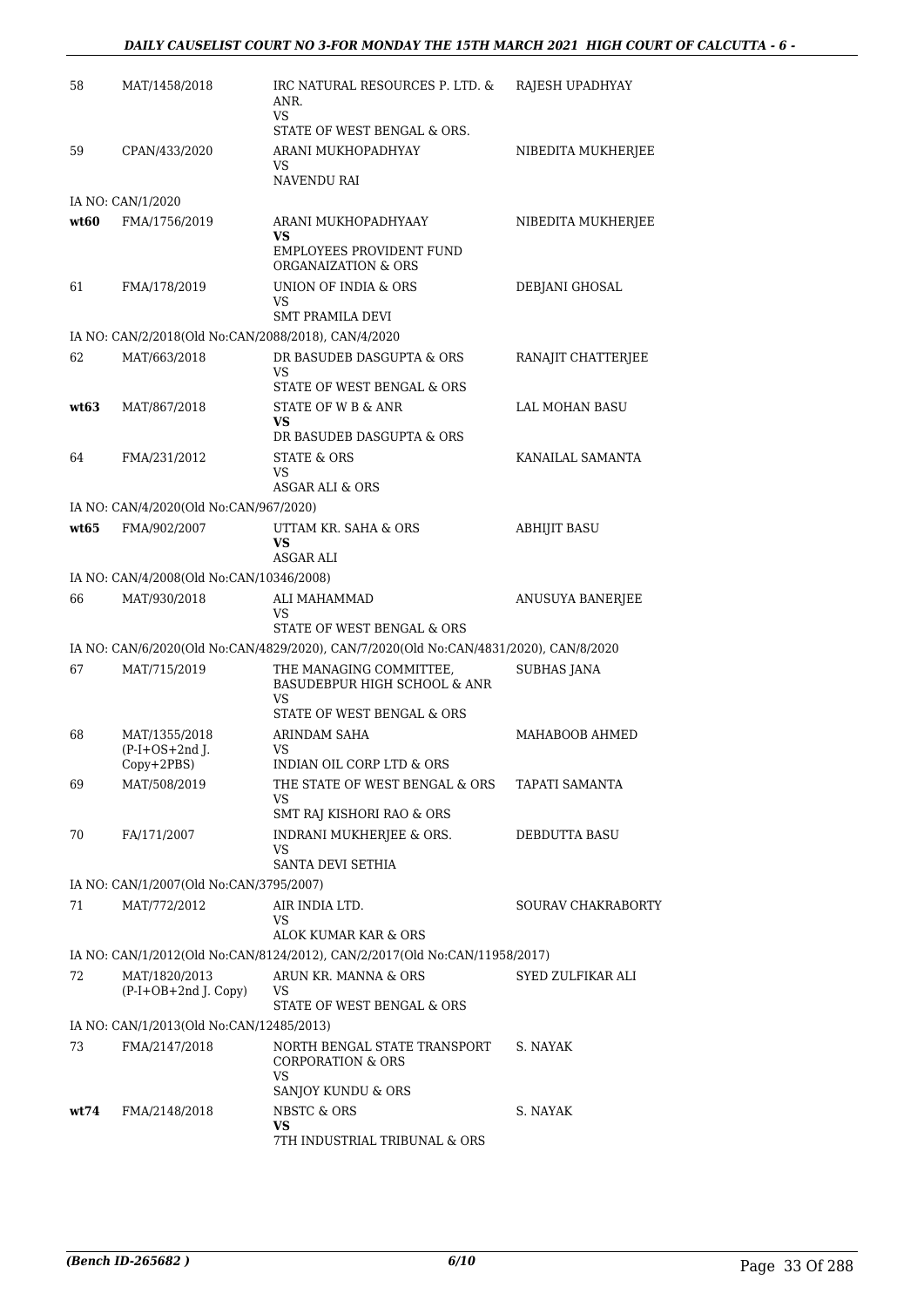| 75                                                                        | FMA/306/2019                                    | NTPC LTD<br>VS                                           | UTAM KUMAR MONDAL            |
|---------------------------------------------------------------------------|-------------------------------------------------|----------------------------------------------------------|------------------------------|
|                                                                           |                                                 | DR TEJ NARAYAN SINGH TARUN &<br><b>ORS</b>               |                              |
| IA NO: CAN/5/2021, CAN/6/2021, CAN/7/2021, CAN/8/2021                     |                                                 |                                                          |                              |
| 76                                                                        | FA/146/2005                                     | SAMBHU NATH MITRA & ANR.<br>VS                           | PARTHA PRATIM ROY            |
|                                                                           |                                                 | KHAITAN CONSULTANTS LTD.                                 |                              |
| wt77                                                                      | FA/147/2005                                     | SULATA DE & ORS.<br>VS<br>KHAITAN CONSULTANTS LTD.       | <b>ARNAB ROY</b>             |
| IA NO: CAN/3/2019(Old No:CAN/11626/2019)                                  |                                                 |                                                          |                              |
| wt:78                                                                     | FA/148/2005                                     | ANIL KANTI ROY CHOWDHURY                                 | TIRTHANKARR DAS              |
|                                                                           |                                                 | <b>VS</b><br>KHAITAN CONSULTANTS LTD.                    |                              |
| 79                                                                        | FMA/339/2020<br>$(P-I+OB+2nd$ J.<br>Copy+2PBs.) | RAJU MISHRA & ORS.                                       | DURGA SANKAR MULLICK         |
|                                                                           |                                                 | VS<br>UNION OF INDIA & ORS.                              |                              |
| 80                                                                        | WPA/22790/2019<br>(ASSIGNED)                    | <b>GAUTAM MEHRA</b>                                      | <b>RIMA DAS</b>              |
|                                                                           |                                                 | VS<br>UNION OF INDIA & ORS                               |                              |
| IA NO: CAN/1/2020(Old No:CAN/4396/2020)                                   |                                                 |                                                          |                              |
| 81                                                                        | FAT/378/2018                                    | <b>IHARNA ROY</b>                                        | <b>SONI OJHA</b>             |
|                                                                           |                                                 | VS<br><b>SUDIPTA ROY &amp; ANR</b>                       |                              |
| IA NO: CAN/5/2020(Old No:CAN/2853/2020)                                   |                                                 |                                                          |                              |
| 82                                                                        | MAT/1748/2019                                   | THE PRESIDENT, MANAGING,                                 | <b>GOURANGA KUMAR DAS</b>    |
|                                                                           | (Assign Matter)                                 | CHANDPUR HIGH SCHOOL<br>VS                               |                              |
|                                                                           |                                                 | PARTHA PATIM BISWAS & ORS                                |                              |
| IA NO: CAN/1/2020(Old No:CAN/414/2020)                                    |                                                 |                                                          |                              |
| 83                                                                        | FMA/2233/2014                                   | TAPAN KUAMR BANERJEE<br>VS<br>STATE OF WEST BENGAL & ORS | <b>TANUJA BASAK</b>          |
| IA NO: CAN/2/2014(Old No:CAN/6871/2014)                                   |                                                 |                                                          |                              |
| 84                                                                        | FMA/828/2015                                    | SUSHEN CHANDRA ROY                                       | <b>TANUJA BASAK</b>          |
|                                                                           | $+2$ PBS                                        | VS<br>STATE OF WEST BENGAL & ORS                         |                              |
| 85                                                                        | FMA/834/2015                                    | SUBHRA KETAN HALDER                                      | <b>GAZI FARUOUE HOSSSAIN</b> |
|                                                                           |                                                 | VS<br>STATE OF WEST BENGAL & ORS                         |                              |
| 86                                                                        | FMA/1281/2016                                   | ASHOK KR. MAHANTA                                        | SUPRIYO                      |
|                                                                           | $(P-I+OB+2nd$ J.<br>Copy+2PBs.)                 | VS<br>THE CENTRAL BANK OF INDIA &<br>ORS.                | <b>CHATTOPADHYAY</b>         |
| 87                                                                        | FMA/2274/2016                                   | UNION OF INDIA & ORS                                     | <b>APARNA BANERJEE</b>       |
|                                                                           | $(P-I+OB+2nd$ J.<br>Copy+2PBs.)                 | VS<br><b>GOUTAM RAM</b>                                  |                              |
|                                                                           | IA NO: CAN/2/2016(Old No:CAN/1905/2016)         |                                                          |                              |
| 88                                                                        | FMA/4416/2016                                   | THE STATE OF W.B. & ORS                                  | SOMNATH NASKAR               |
|                                                                           |                                                 | VS<br>KHABIRUDDIN AHMED & ORS                            |                              |
| IA NO: CAN/2/2016(Old No:CAN/602/2016), CAN/3/2018(Old No:CAN/10249/2018) |                                                 |                                                          |                              |
| 89                                                                        | MAT/967/2018                                    | MIRA SARKAR                                              | GOBINDA C BAIDYA             |
|                                                                           |                                                 | VS<br>STATE OF WEST BENGAL & ORS                         |                              |
| 90                                                                        | FMA/559/2018                                    | BONGAON CENTRAL COOPERATIVE<br>MARKETING SOCIETY LTD.    | RAMESH DHARA                 |
|                                                                           |                                                 | VS<br>STATE OF WEST BENGAL & ORS.                        |                              |
| IA NO: CAN/1/2017(Old No:CAN/11180/2017)                                  |                                                 |                                                          |                              |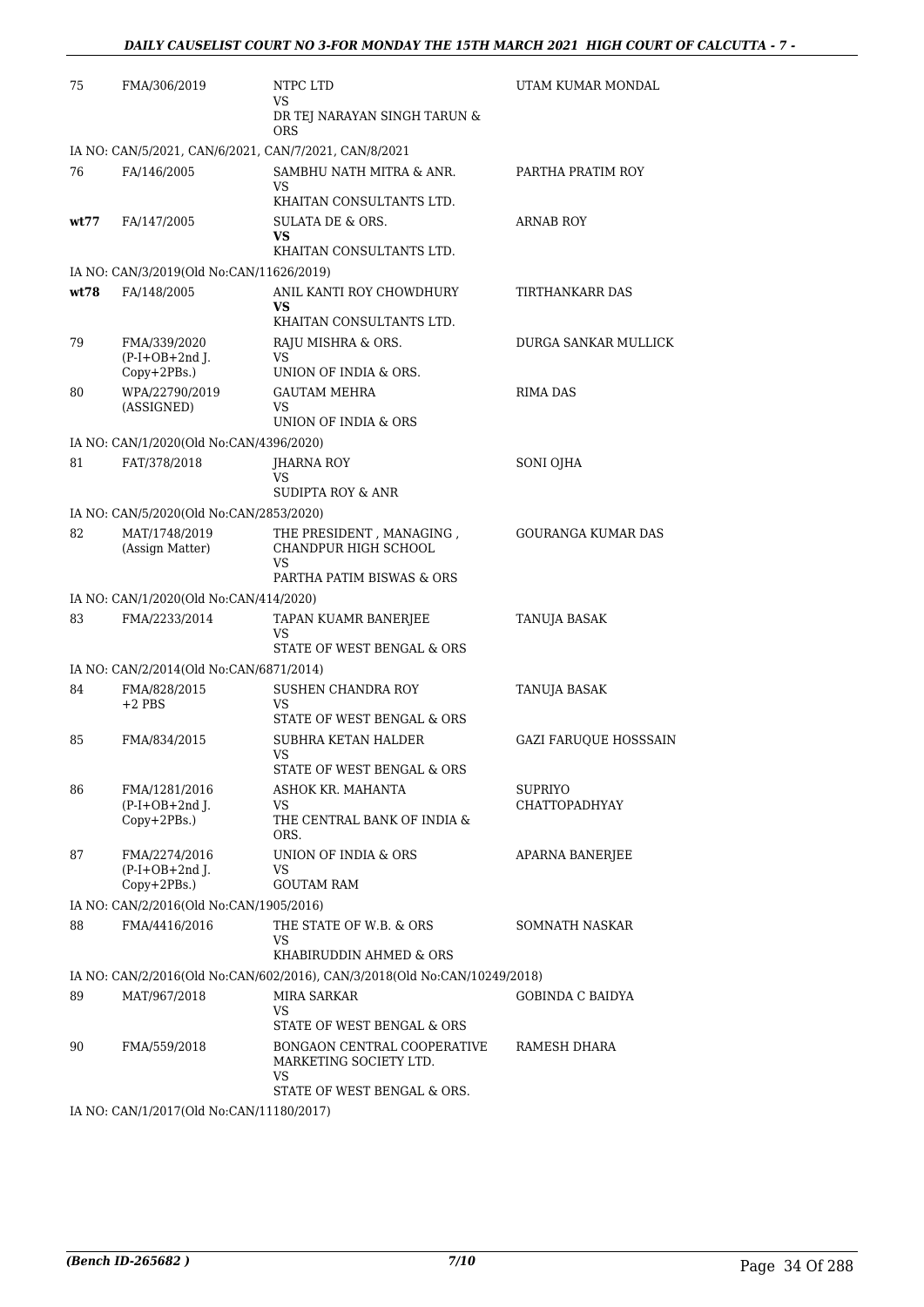| 91   | FMA/620/2018                                  | STATE OF WEST BENGAL & ORS<br>VS<br>SEFALI JANA & ORS             | PINAKI DHOLE           |
|------|-----------------------------------------------|-------------------------------------------------------------------|------------------------|
|      | IA NO: CAN/1/2017(Old No:CAN/7452/2017)       |                                                                   |                        |
| 92   | MAT/1375/2018<br>$(P-I+OS+2nd J.Copy) + 2 VS$ | EASTERN COALFIELDS LTD                                            | SANCHITA BARMAN RAY    |
| 93   | PB <sub>s</sub> .<br>FMA/2045/2018            | <b>GOURINATH BANERJEE &amp; ORS</b><br>PROVAT RANJAN BISWAS       | R. DHARA               |
|      | $(P-I+OB+2nd$ J.                              | VS                                                                |                        |
|      | $Copy+4PBs.$ )                                | RANJIT KUMAR RISHI & ORS                                          |                        |
| 94   | FA/154/2019                                   | RAM CHANDRA PRASAD<br>VS<br><b>STATE OF BIHAR &amp; ORS</b>       | <b>S C PRASAD</b>      |
|      | IA NO: CAN/2/2019(Old No:CAN/4529/2019)       |                                                                   |                        |
| 95   | FMA/686/2019                                  | <b>BINAY KUMAR</b>                                                | ARUNAVA GANGULY        |
|      | $(P-I+OB+2nd J.$<br>Copy+2PBs.)               | <b>VS</b><br>EASTERN COAL FIELDS LIMITED &<br>ORS                 |                        |
| 96   | FMA/718/2019                                  | KUMAR MUKHOPADHYAY                                                | K.P. MUHURI            |
|      | $+2$ PBs.                                     | VS<br>STATE OF WEST BENGAL & ORS                                  |                        |
|      | IA NO: CAN/1/2019(Old No:CAN/331/2019)        |                                                                   |                        |
| wt97 | FMA/719/2019                                  | KUMAR MUKHOPADHYAY<br>VS<br>STATE OF WEST BENGAL & ORS            | K.P. MUHURI            |
|      | IA NO: CAN/1/2019(Old No:CAN/332/2019)        |                                                                   |                        |
| 98   | MAT/812/2019                                  | BHARAT COKING COAL LTD. & ORS.<br>VS<br>RS FUEL P. LTD. & ORS.    | ARITRA GHOSH           |
| 99   | FMA/985/2019                                  | SIPRA KHAN                                                        | <b>GOUTAM DEY</b>      |
|      | $(P-I+OS+2nd J.$<br>Copy+2PBs.)               | <b>VS</b><br>HPCL & ORS.                                          |                        |
| 100  | FMA/1154/2019                                 | JATINDRA NATH DAS                                                 | KRISHNENDU BERA        |
|      | $(P-I+OB+2nd J. Copy)$                        | VS<br>STATE OF WEST BENGAL & ORS                                  |                        |
| 101  | MAT/1213/2019                                 | <b>AVIJIT DAS</b>                                                 | PAPPU ADHIKARI         |
|      |                                               | VS<br>W.B. SURFACE TRANSPORT<br><b>CORPORATION LTD. &amp; ORS</b> |                        |
| 102  | FMA/845/2019                                  | KARTICK CHANDRA GHOSH<br>VS<br>UNION OF INDIA & ORS               | <b>ASOK KUMAR JANA</b> |
| 103  | MAT/1427/2019                                 | KHIZIR HAYAT                                                      | SK SAMIM AKHTER        |
|      | $Pt-I+O.S.+2nd I.$                            | VS<br>STATE OF WEST BENGAL & ORS                                  |                        |
| 104  | $Copy+4PBs.$ )<br>FMA/1657/2019               | SRIJIB KUMAR PATRA                                                | <b>SUBHAS JANA</b>     |
|      |                                               | VS<br>UNION OF INDIA & ORS                                        |                        |
| 105  | FMA/73/2020                                   | INDIAN OIL CORPORATIONN                                           | MANWENDRA SINGH        |
|      | $(P-I+OB+2nd$ J.<br>Copy+2PBs.)               | LIMITED & ORS<br>VS                                               | YADAV                  |
|      |                                               | M/S ROY & COMPANY & ORS                                           | ANINDA BHATTACHARYA    |
| 106  | MAT/190/2020                                  | RAMANUJ MUKHOPADHYAY<br>VS<br>STATE OF WEST BENGAL                |                        |
| 107  | MAT/668/2020                                  | BHARAT COKING COAL LTD<br>VS<br>DHANESWAR PANDEY ANDORS           | PRODYOT KR DAS         |
|      | IA NO: CAN/1/2020, CAN/2/2020                 |                                                                   |                        |
| 108  | FMA/1301/2011                                 | SATYENDRA TIWARY & ORS<br>VS                                      | ABHA SINGH             |
|      |                                               | SARVESHWAR TIWARY & ORS                                           |                        |

IA NO: CAN/3/2019(Old No:CAN/8963/2019), CAN/4/2019(Old No:CAN/8965/2019), CAN/5/2019(Old No:CAN/12734/2019)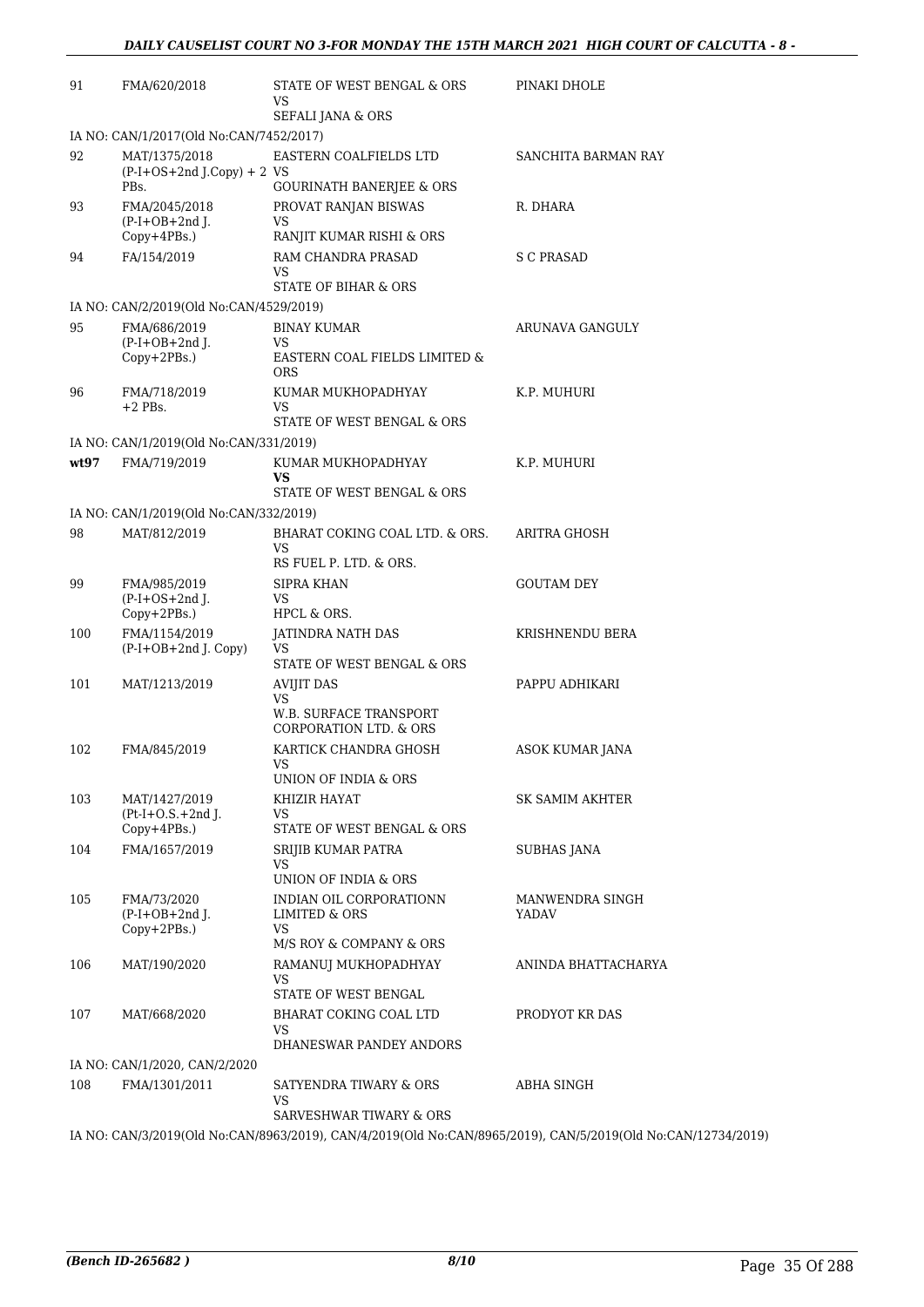| 109 | FMA/1517/2011                                                 | NATIONAL INSTITE OF<br>TECHNOLOGY<br>VS                           | <b>ARUNAVA BANERJEE</b>                                                                                                  |
|-----|---------------------------------------------------------------|-------------------------------------------------------------------|--------------------------------------------------------------------------------------------------------------------------|
|     |                                                               | BIJOY KRISHNA DAS & ORS                                           | IA NO: CAN/2/2011(Old No:CAN/5716/2011), CAN/3/2017(Old No:CAN/6825/2017), CAN/4/2017(Old No:CAN/6857/2017),             |
|     | CAN/7/2019(Old No:CAN/12320/2019)<br>wt110 FMA/1518/2011      | NATIONAL INSTITUTE OF<br>TECHNOLOGY<br>VS                         | ARUNAVA BANERJEE                                                                                                         |
|     |                                                               | ANANGA MOHAN MAJHI & ORS                                          | IA NO: CAN/2/2011(Old No:CAN/5714/2011), CAN/3/2017(Old No:CAN/6826/2017), CAN/4/2017(Old No:CAN/6855/2017)              |
| 111 | MAT/1426/2018                                                 | SIDDHARTHA SAMANTA<br>VS                                          | SOUMYAJYOTI NANDY                                                                                                        |
|     |                                                               | STATE OF WEST BENGAL & ORS                                        |                                                                                                                          |
|     | No:CAN/8942/2018)                                             |                                                                   | IA NO: CAN/1/2015(Old No:CAN/248/2015), CAN/2/2015(Old No:CAN/249/2015), CAN/3/2015(Old No:CAN/250/2015), CAN/4/2018(Old |
|     | wt112 MAT/1428/2018                                           | BIDYUT KUMAR PANJA<br>VS<br>STATE OF WEST BENGAL & ORS            | SOUMYAJYOTI NANDY                                                                                                        |
|     | IA NO: CAN/1/2018(Old No:CAN/8934/2018)                       |                                                                   |                                                                                                                          |
|     | wt113 MAT/1429/2018                                           | MITHU SENGUPTA(HALDER)<br>VS<br>STATE OF WEST BENGAL & ORS        | SOUMYAJYOTI NANDY                                                                                                        |
|     | IA NO: CAN/1/2018(Old No:CAN/8944/2018)                       |                                                                   |                                                                                                                          |
|     | wt114 MAT/1430/2018                                           | MOJAMMEL MOLLA<br>VS<br>STATE OF WEST BENGAL & ORS                | SOUMYAJYOTI NANDY                                                                                                        |
|     | IA NO: CAN/1/2018(Old No:CAN/8945/2018)                       |                                                                   |                                                                                                                          |
| 115 | MAT/378/2020                                                  | THE PEERLESS INN                                                  | RANANJAY DE                                                                                                              |
|     |                                                               | VS<br>FIRST LABOUR COURT, GOVT OF<br><b>WEST BENGAL &amp; ORS</b> |                                                                                                                          |
|     | IA NO: CAN/1/2020(Old No:CAN/2615/2020)                       |                                                                   |                                                                                                                          |
| 116 | FMA/2089/2015                                                 | NIRANJAN SAHOO @ NIRANJAN<br>SAHY & ANR.<br>VS                    | KAKALI DATTA                                                                                                             |
|     |                                                               | STATE OF WEST BENGAL & ORS.                                       |                                                                                                                          |
|     | IA NO: CAN/1/2015(Old No:CAN/6625/2015)                       |                                                                   |                                                                                                                          |
| 117 | FMA/761/2019                                                  | AMIT PODDER<br>VS<br>THE STATE OF W.B. & ORS                      | <b>AMLAN KUMAR</b><br>MUKHERJEE                                                                                          |
|     | IA NO: CAN/1/2019(Old No:CAN/3720/2019)                       |                                                                   |                                                                                                                          |
| 118 | MAT/1333/2013                                                 | STATE OF WEST BENGAL & ANR<br>VS                                  | NILOTPAL CHATTERJEE                                                                                                      |
|     |                                                               | NARAYAN CH. MONDAL & ORS                                          |                                                                                                                          |
|     | IA NO: CAN/1/2013(Old No:CAN/8955/2013)<br>wt119 FMA/792/2015 |                                                                   |                                                                                                                          |
|     |                                                               | STATE OF W.B. & ANR<br><b>VS</b><br>NARAYAN CH. MONDAL & ORS      | MD. HASANUZ ZAMAN                                                                                                        |
| 120 | FMA/1213/2010                                                 | <b>SANAT HALDER</b><br>VS<br>STATE OF WEST BENGAL & ORS           | SHAMIM UL BARI                                                                                                           |
| 121 | MAT/38/2019<br>(FILE NOT HERE)                                | THE STATE OF WEST BENGAL & ORS<br>VS<br>SUPHAL CHANDRA PRAMANIK & | <b>AVISHEK PRASAD</b>                                                                                                    |
| 122 | FMA/1187/2019                                                 | ORS<br>SHEKHAR PRAMANIK                                           | <b>SUJIT BHATTACHARYA</b>                                                                                                |
|     | (Assigned Matter)                                             | VS<br>UNION OF INDIA & ORS                                        |                                                                                                                          |
|     | IA NO: CAN/1/2019(Old No:CAN/5354/2019), CAN/4/2021           |                                                                   |                                                                                                                          |
| 123 | MAT/48/2020                                                   | THE STATE OF WEST BENGAL & ORS<br><b>VS</b><br>MRS MAYA MISRA     | NILOTPAL CHATTERJEE                                                                                                      |

IA NO: CAN/1/2020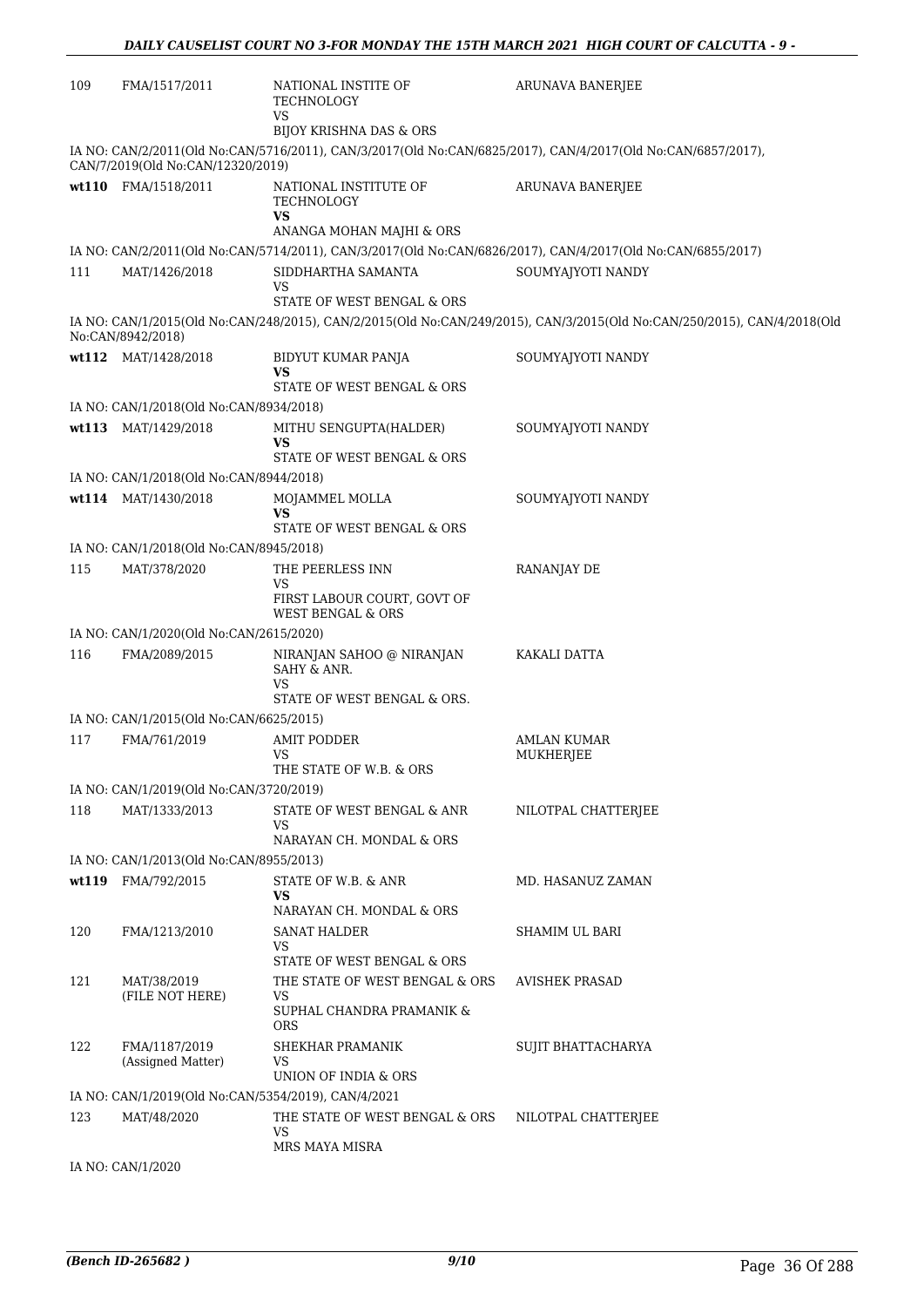| 124 | FMA/1552/2011                           | ANIL KUMAR NASKAR & ORS.<br>VS<br>STATE OF WB & ORS.          | ASHALATA GHOSH       |  |  |  |
|-----|-----------------------------------------|---------------------------------------------------------------|----------------------|--|--|--|
|     | IA NO: CAN/2/2019(Old No:CAN/5250/2019) |                                                               |                      |  |  |  |
| 125 | MAT/1092/2015                           | THE STATE OF WEST BENGAL & ORS<br>VS<br>AVRADIPTA SINHA & ORS | SULAGNA BHATTACHARYA |  |  |  |
|     | IA NO: CAN/1/2015(Old No:CAN/7797/2015) |                                                               |                      |  |  |  |
| 126 | FMA/548/2004                            | SIBA PROSAD CHOWDHURY & ORS<br>VS<br>ASHOKE KR. PATRA         | SUKANTA DAS          |  |  |  |
|     | IA NO: CAN/1/2004(Old No:CAN/1406/2004) |                                                               |                      |  |  |  |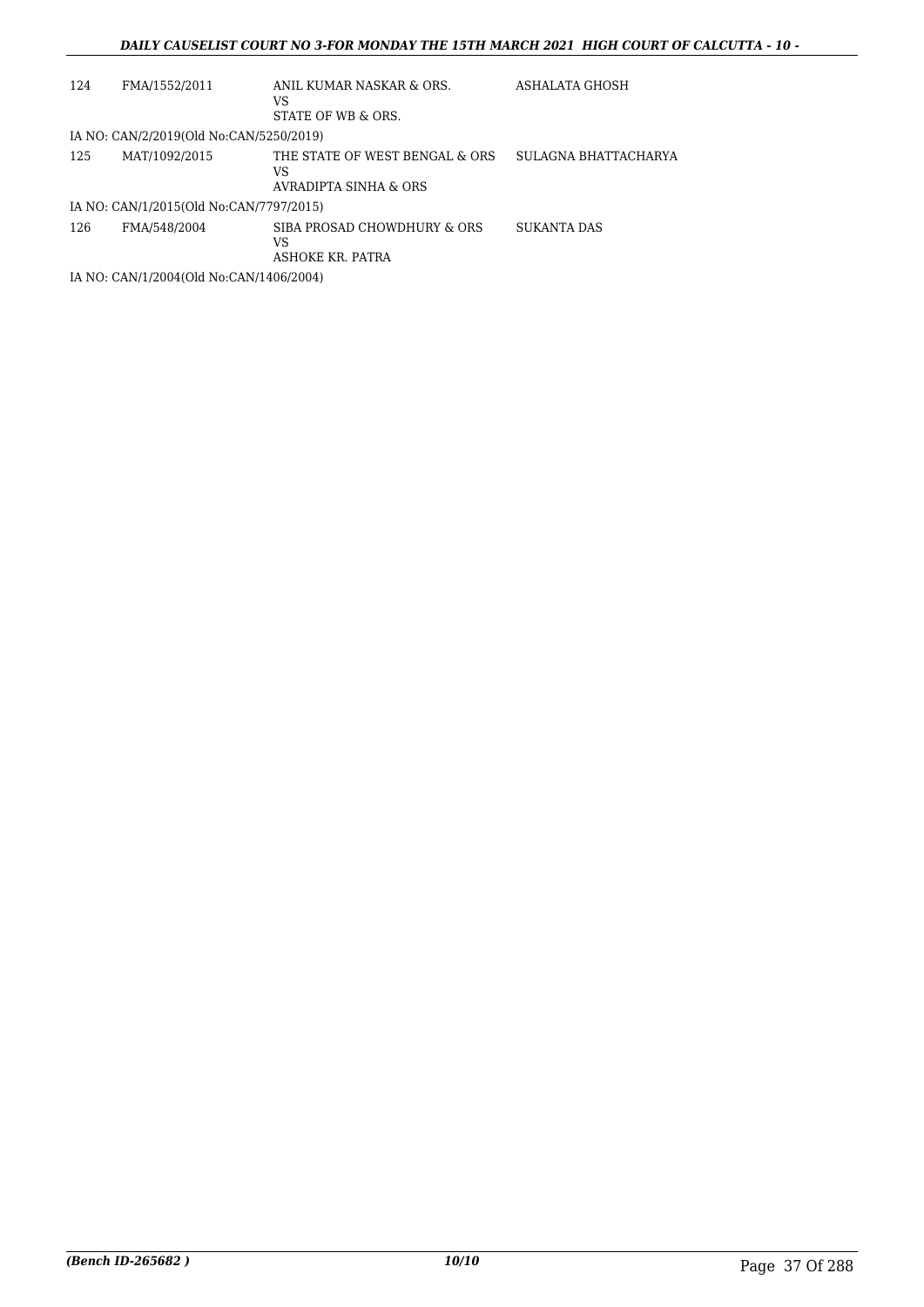

## **Appellate Side**

**DAILY CAUSELIST For Monday The 15th March 2021**

**COURT NO. 2**

**DIVISION BENCH (DB-IV)**

**AT 10:30 AM**

**HON'BLE JUSTICE HARISH TANDON HON'BLE JUSTICE ABHIJIT GANGOPADHYAY**

**(VIA VIDEO CONFERENCE) ON AND FROM MONDAY, THE 11TH JANUARY, 2021 - ADMISSION OF APPEALS UNDER ORDER XLI OF THE CODE OF CIVIL PROCEDURE INCLUDING APPLICATIONS CONNECTED THERETO; ANY OTHER FIRST APPEALS & FIRST MISCELLANEOUS APPEALS NOT ASSIGNED TO ANY OTHER BENCH & APPLICATIONS CONNECTED THERETO, LAWAZIMA;**

**APPEALS RELATING TO LAND UNDER GROUP I AND APPLICATIONS CONNECTED THERETO;**

**APPEALS RELATING TO TRANSPORT & TELECOMMUNICATION UNDER GROUP VII AND REGULATION OF INDUSTRIES & ESSENTIAL COMMODITIES & VARIOUS CENTRAL ORDERS UNDER GROUP VIII AND APPLICATIONS CONNECTED THERETO;**

**AND**

**ON AND FROM WEDNESDAY, 10TH MARCH 2021 (IN ADDITION TO THEIR OWN LISTS AND DETERMINATIONS) – THE DIVISION BENCH PRESIDED OVER BY HON'BLE JUSTICE HARISH TANDON SHALL TAKE UP ATTERS (FROM ITEM NO. 200 TO 261) FROM THE LIST OF HON'BLE JUSTICE TAPABRATA CHAKRABORTY AND HON'BLE JUSTICE TIRTHANKAR . GHOSH DATED 9TH MARCH 2021.**

**AND**

**ON AND FROM MONDAY, 15TH MARCH 2021 TO FRIDAY 26TH MARCH 2021 – WILL SIT TOGETHER AND TAKE UP THE LIST AND DETERMINATION OF HON'BLE JUSTICE HARISH TANDON AND HON'BLE JUSTICE KAUSIK CHANDA.**

**NOTE: ON WEDNESDAY: CONTEMPT, MANDAMUS APPEALS AND APPLICATIONS WILL BE TAKEN UP FROM 2 P.M. ONWARDS. IF TIME PERMITS, OTHER MATTERS WILL BE TAKEN UP SERIALLY. ON THURSDAY: HEARING MATTERS WILL BE TAKEN UP FROM 2.00 ONWARDS.**

**SPECIAL NOTE: TODAY (15.03.2021) ANTICIPATORY BAIL APPLICATION WILL BE TAKEN UP FIRST, THEREAFTER CIVIL MATTERS WILL BE TAKEN UP. NOTE: MATTERS WILL BE TAKEN UP THROUGH PHYSICAL HEARING** 

**ONLY WHEN BOTH THE PARTIES ARE AGREED**

#### **TO BE MENTIONED**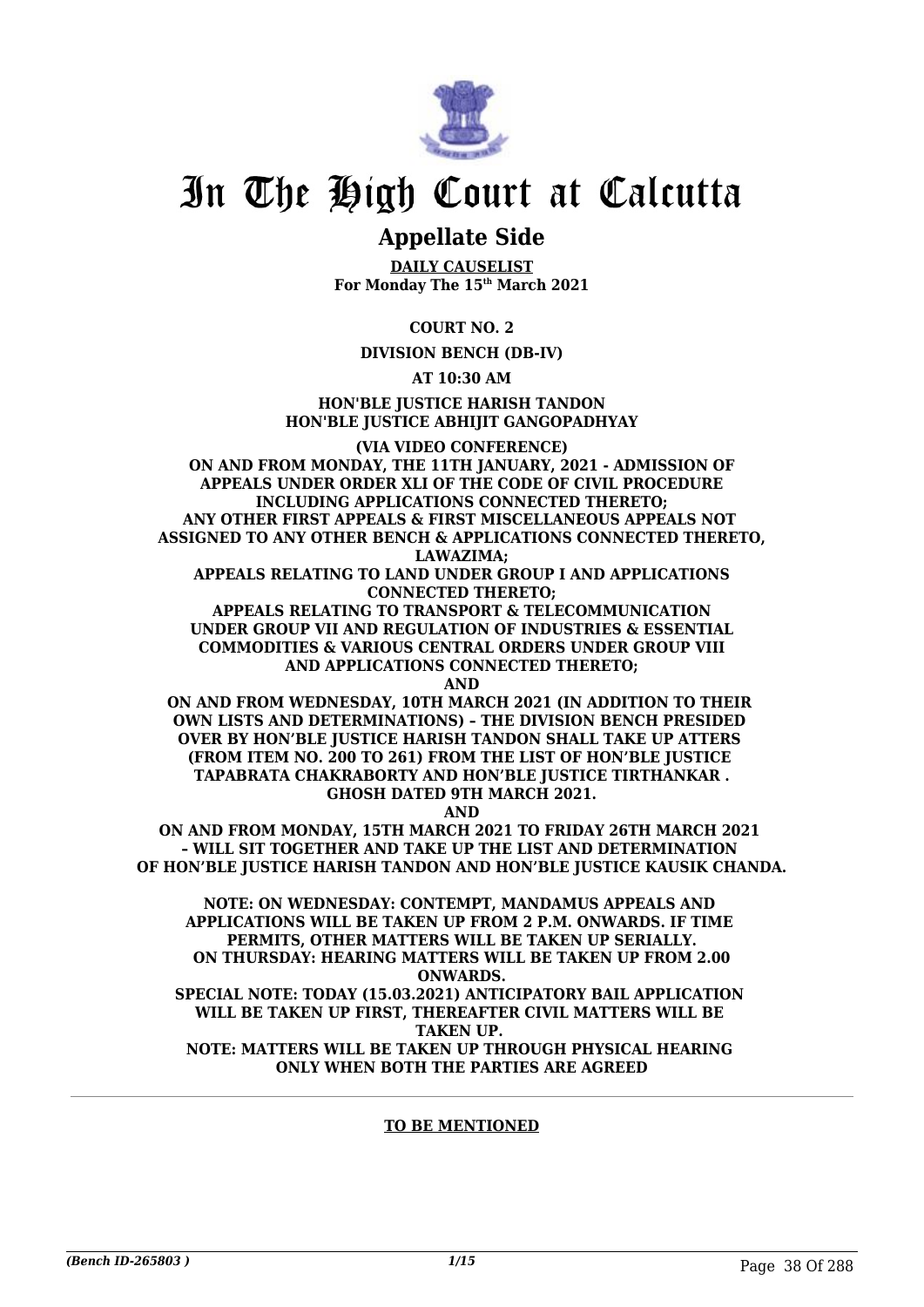*DAILY CAUSELIST COURT NO 2-FOR MONDAY THE 15TH MARCH 2021 HIGH COURT OF CALCUTTA - 2 -* 

| $\mathbf{1}$ | FMAT/204/2021                               | RANJIT KUMAR SHAW<br><b>VS</b>                                                                                          | M SINGH                                                                                  |  |
|--------------|---------------------------------------------|-------------------------------------------------------------------------------------------------------------------------|------------------------------------------------------------------------------------------|--|
|              |                                             | HARI NARAYAN SHAW                                                                                                       |                                                                                          |  |
|              |                                             | <b>EXTENSION OF INTERIM ORDER</b>                                                                                       |                                                                                          |  |
| 2            | FMAT/575/2020                               | RAJANI PODADR AND ORS<br><b>VS</b><br>VIVILINE ENGINEERING                                                              | RITTICK CHOWDHURI                                                                        |  |
|              |                                             | PVT LTD AND ORS                                                                                                         |                                                                                          |  |
|              | IA NO: CAN/1/2020                           |                                                                                                                         |                                                                                          |  |
|              |                                             | <b>FIXED MATTER</b>                                                                                                     |                                                                                          |  |
|              |                                             | (AT 10.45 A.M.)                                                                                                         |                                                                                          |  |
| 3            | SAT/236/2019<br>[AT 10.45 A.M.]             | SATHIHARA BIBI & ANR.<br><b>VS</b><br>HASNEHANA BIBI                                                                    | ATARUL HOQUE<br><b>MOLLA</b>                                                             |  |
|              | IA NO: CAN/1/2021                           |                                                                                                                         |                                                                                          |  |
|              |                                             | <b>FIXED MATTER I</b>                                                                                                   |                                                                                          |  |
| 4            | FMAT/1139/2019<br>[AT 2.00 P.M.]            | SHYAM SUNDAR KEDIA<br><b>VS</b>                                                                                         | <b>MUNMUN TEWARY</b>                                                                     |  |
|              |                                             | SANDIP KEDIA & ORS                                                                                                      |                                                                                          |  |
|              | IA NO: CAN/1/2019(Old No:CAN/11154/2019)    |                                                                                                                         |                                                                                          |  |
|              |                                             | <b>ORDER XLI RULE II</b>                                                                                                |                                                                                          |  |
| 5            | SAT/207/2016                                | KUMAR PARITOSH<br><b>NARAYAN &amp; ORS</b><br><b>VS</b>                                                                 | MANAS KUMAR DAS                                                                          |  |
|              |                                             | <b>JUTHIKA DUTTA</b>                                                                                                    |                                                                                          |  |
|              | IA NO: CAN/2/2021, CAN/3/2021               |                                                                                                                         |                                                                                          |  |
| 6            | SAT/372/2017                                | ARSAD ALI SAHAZI & ORS ATULYA SINHA<br><b>VS</b><br>MD. HAMAD SAHAZI @<br><b>ABDUL HAMID SAHAZI &amp;</b><br><b>ORS</b> |                                                                                          |  |
|              |                                             | CAN/4/2021, CAN/5/2021, CAN/6/2021, CAN/7/2021, CAN/8/2021, CAN/9/2021                                                  | IA NO: CAN/1/2017(Old No:CAN/11891/2017), CAN/2/2019(Old No:CAN/12786/2019), CAN/3/2021, |  |
| 7            | SAT/134/2018<br>(Defective)                 | MAJEDUR RAHAMAN DEAD<br>R/P BY FARUK HOSSAIN &<br><b>ORS</b><br><b>VS</b><br><b>SUNIRMAL SOREN &amp; ORS</b>            | <b>ASIF DEWAN</b>                                                                        |  |
| 8            | SA/155/2018<br>[Defective]<br>[Restoration] | <b>GOPAL NAIYA</b><br>VS<br>SANNYASI NASKAR                                                                             | S.K.<br>BHATTACHAARJEE                                                                   |  |
|              | IA NO: CAN/1/2018(Old No:CAN/7539/2018)     |                                                                                                                         |                                                                                          |  |
| 9            | SAT/261/2018                                | <b>GURUDAS</b>                                                                                                          | SHEBATEE DATTA                                                                           |  |
|              | (Defective)                                 | <b>CHATTOPADHYAY</b><br><b>VS</b><br><b>JAGANNATH</b><br><b>CHATTOPADHYAY &amp; ORS</b>                                 |                                                                                          |  |
|              | IA NO: CAN/1/2018(Old No:CAN/4635/2018)     |                                                                                                                         |                                                                                          |  |
| 10           | SAT/501/2018                                | ANIL KUMAR JANA                                                                                                         | PRIYABRATA GHOSH                                                                         |  |
|              |                                             | VS<br>ANIL KUMAR PATRA & ORS                                                                                            |                                                                                          |  |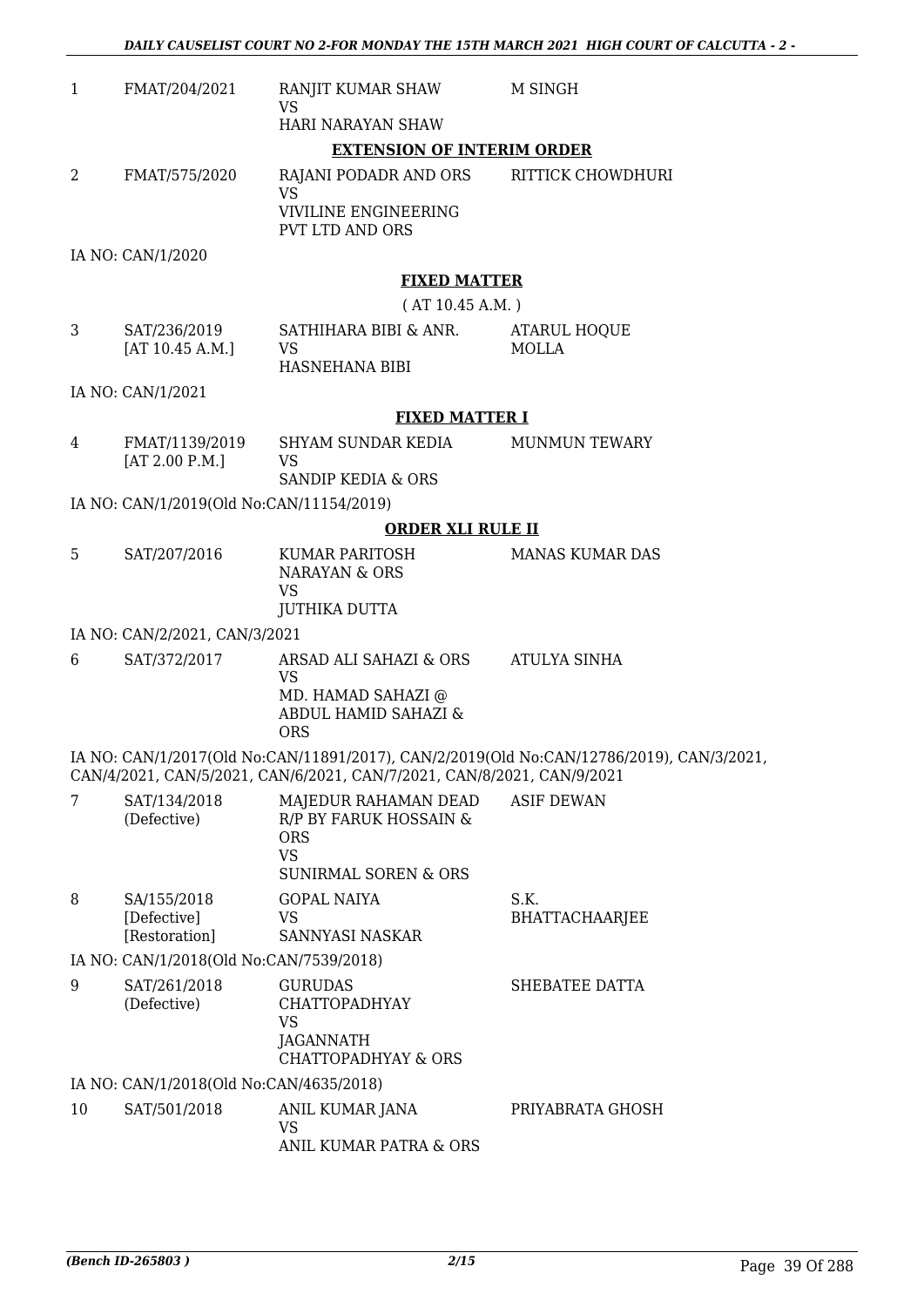| 11 | SAT/98/2019                              | SK HASAN@SK HASSAN<br><b>VS</b><br><b>MD KAMAL</b>                                               | <b>SK MOINUDDIN</b>                  |
|----|------------------------------------------|--------------------------------------------------------------------------------------------------|--------------------------------------|
|    | IA NO: CAN/1/2019(Old No:CAN/7915/2019)  |                                                                                                  |                                      |
| 12 | SAT/102/2019                             | MUNIRUL JABAN<br><b>VS</b>                                                                       | MD ABDUL ALIM                        |
| 13 | SAT/126/2019                             | JABEDUR RAHAMAN & ORS<br>SRISTHIDHAR ADITYA &<br>ANR<br><b>VS</b><br>NILIMA DUTTA & ORS          | UTTIYA ROY                           |
| 14 | SAT/128/2019<br>[Defective]              | <b>GOPINATH ROY &amp; ORS</b><br><b>VS</b><br>SASTHI CHARAN GHOSH                                | <b>TANMOY MUKHERJEE</b>              |
|    |                                          | IA NO: CAN/1/2019(Old No:CAN/3962/2019), CAN/2/2019(Old No:CAN/3963/2019)                        |                                      |
| 15 | SAT/133/2019<br>[Defective]              | MRITYUNJOY BASU & ANR<br>VS<br>TAPAS DEY & ORS                                                   | <b>AMARNATH SUKUL</b>                |
| 16 | SAT/135/2019<br>[Defective]              | <b>JAYANTA DAS</b><br><b>VS</b><br>MINA RANISAMANTA                                              | <b>DEBABRATA DAS</b><br><b>GUPTA</b> |
|    | IA NO: CAN/1/2019(Old No:CAN/9763/2019)  |                                                                                                  |                                      |
| 17 | SAT/143/2019                             | KABEDUL MONDAL & ANR<br>VS<br><b>NURUL HODA &amp; ORS</b>                                        | PROSENJIT<br><b>MUKHERJEE</b>        |
|    |                                          | IA NO: CAN/1/2019(Old No:CAN/5942/2019), CAN/2/2019(Old No:CAN/9050/2019)                        |                                      |
| 18 | SAT/153/2019                             | DUKHU @ DUKHIT MAJHI @<br><b>NAMATA &amp; ORS</b><br><b>VS</b><br><b>CHITYA NAMATA &amp; ORS</b> | <b>MANAS KUMAR DAS</b>               |
|    | IA NO: CAN/1/2019(Old No:CAN/9191/2019)  |                                                                                                  |                                      |
| 19 | FMAT/233/2019<br>[Defective]             | NEELIMA DHAR<br>VS<br>RINA GHOSH & ANR                                                           | <b>SHRABANI SARKAR</b>               |
|    | IA NO: CAN/1/2019(Old No:CAN/2798/2019)  |                                                                                                  |                                      |
| 20 | SAT/341/2019<br>(Defective)              | HRISHIKESH<br><b>CHATTOPADHYAY</b><br>VS<br>DHANANJOY BAUL DAS &<br>ANR.                         | HIMADRI KR.<br><b>MAHATA</b>         |
|    | IA NO: CAN/1/2019(Old No:CAN/10316/2019) |                                                                                                  |                                      |
| 21 | SAT/344/2019                             | MOULANA ABDUL KASHEM<br><b>CHOWDHURY</b><br>VS<br>FIROZ ALI KHAN @ BOBI &<br>ORS.                | SANATAN MONDAL                       |
|    | IA NO: CAN/1/2020(Old No:CAN/497/2020)   |                                                                                                  |                                      |
| 22 | FMAT/347/2019                            | UNION OF INDIA<br><b>VS</b><br>LILA DEVI TIWARI @<br><b>LILADABI TEWARI &amp; ORS</b>            | <b>KRISHNA DAS</b><br><b>PODDAR</b>  |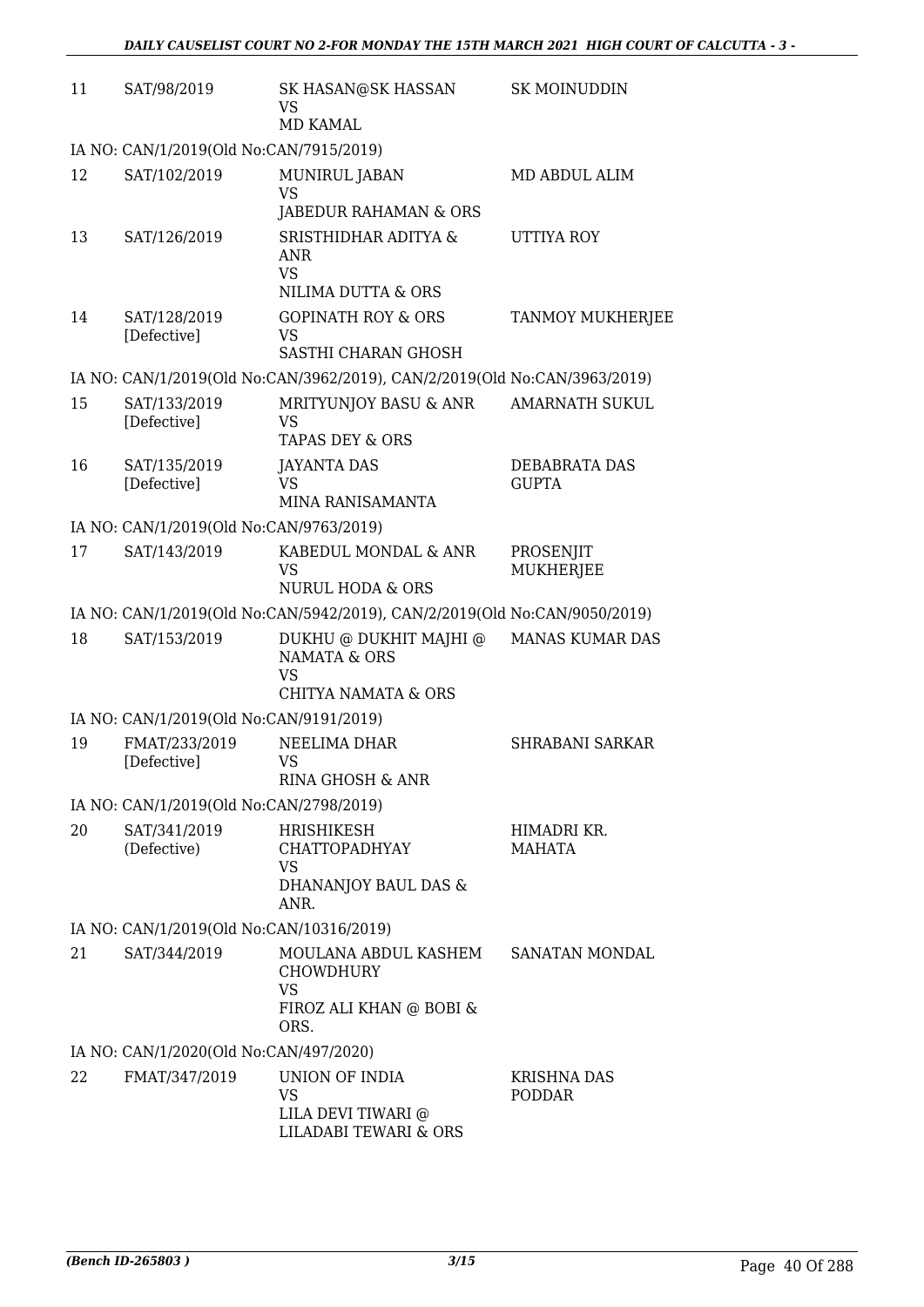| 23 | SAT/355/2019                             | SUBIR KUMAR GHOSH<br><b>VS</b><br>SITANGSHU MALLICK &<br><b>ORS</b>                      | <b>SK ABU ABBASUDDIN</b>                                                             |
|----|------------------------------------------|------------------------------------------------------------------------------------------|--------------------------------------------------------------------------------------|
|    | IA NO: CAN/1/2019(Old No:CAN/10954/2019) |                                                                                          |                                                                                      |
| 24 | FMAT/375/2019                            | KAABIL DEVELOPERS (P)<br>LTD.<br><b>VS</b><br>NATHULAL GUPTA @ SHAW<br>& ANR.            | <b>ABHIJIT RAY</b>                                                                   |
| 25 | FMAT/387/2019                            | <b>SUBRATA GHOSH &amp; ANR</b><br><b>VS</b><br><b>BHARATI MONDAL &amp; ORS</b>           | PARTHA PRATIM<br>MUKHOPADHYAY                                                        |
| 26 | FMAT/404/2019<br>[Defective]             | RAFIK ALI KHAN & ORS<br><b>VS</b><br><b>SURATAN BIBI &amp; ORS</b>                       | <b>MUSHARROF</b><br><b>HUSSAIN</b>                                                   |
|    | IA NO: CAN/1/2020(Old No:CAN/2225/2020)  |                                                                                          |                                                                                      |
| 27 | SAT/410/2019<br>[SA/86/2020]             | <b>ASHA DEVI SHAW &amp; ORS</b><br><b>VS</b><br><b>SMT. KALPANA ROY</b>                  | <b>SUSMITA</b><br><b>CHATTERJEE</b>                                                  |
|    | IA NO: CAN/1/2021                        |                                                                                          |                                                                                      |
| 28 | FMA/1011/2019                            | ARABINDA KUMAR MARIK &<br><b>ORS</b><br><b>VS</b><br>PRAFULLA KR GHOSH &<br><b>ORS</b>   | SHEBATEE DATTA                                                                       |
|    |                                          |                                                                                          | IA NO: CAN/1/2019(Old No:CAN/392/2019), CAN/2/2019(Old No:CAN/6122/2019), CAN/3/2021 |
| 29 | FMAT/1390/2019<br>(Inj.)                 | <b>SWETA SARKAR</b><br><b>VS</b><br><b>SWAPAN BASU &amp; ORS</b>                         | PRADIP KUMAR<br><b>KUNDU</b>                                                         |
|    | IA NO: CAN/1/2020(Old No:CAN/6/2020)     |                                                                                          |                                                                                      |
| 30 | SAT/102/2020<br>[Appro. or]              | JAMAL MOLLA & ORS<br><b>VS</b><br><b>LOKMAN SK &amp; ORS</b>                             | DYUTIMAN BANERJEE                                                                    |
|    |                                          | IA NO: CAN/1/2020(Old No:CAN/5830/2020), CAN/2/2020(Old No:CAN/5831/2020)                |                                                                                      |
| 31 | FMAT/170/2021<br>[Defective]             | KHALEDA AHAMED<br>VS<br>KAZI RUKSANA @KAZI<br>RUKSANA AHMED                              | <b>ANIRBAN DAS</b>                                                                   |
|    | IA NO: CAN/1/2021                        |                                                                                          |                                                                                      |
|    |                                          | <b>CONTEMPT</b>                                                                          |                                                                                      |
| 32 | CPAN/312/2020                            | <b>AVIJIT GHOSH</b><br><b>VS</b><br>AMITABHA SENGUPTA                                    | ARKADIPTA<br><b>SENGUPTA</b>                                                         |
|    | IA NO: CAN/1/2021                        |                                                                                          |                                                                                      |
|    | wt33 MAT/1620/2017                       | THE STATE OF W B & ORS<br><b>VS</b>                                                      | LAL MOHAN BASU                                                                       |
| 34 | CPAN/349/2020<br>IN FMA/542/2020         | <b>AVIJIT GHOSH &amp; ORS</b><br>MD ZIAUR RAHAMN MOLLA<br><b>VS</b><br>PAPPU MOLLA & ORS | <b>SAIRA BANU</b>                                                                    |

IA NO: CAN/1/2020(Old No:CAN/3613/2020)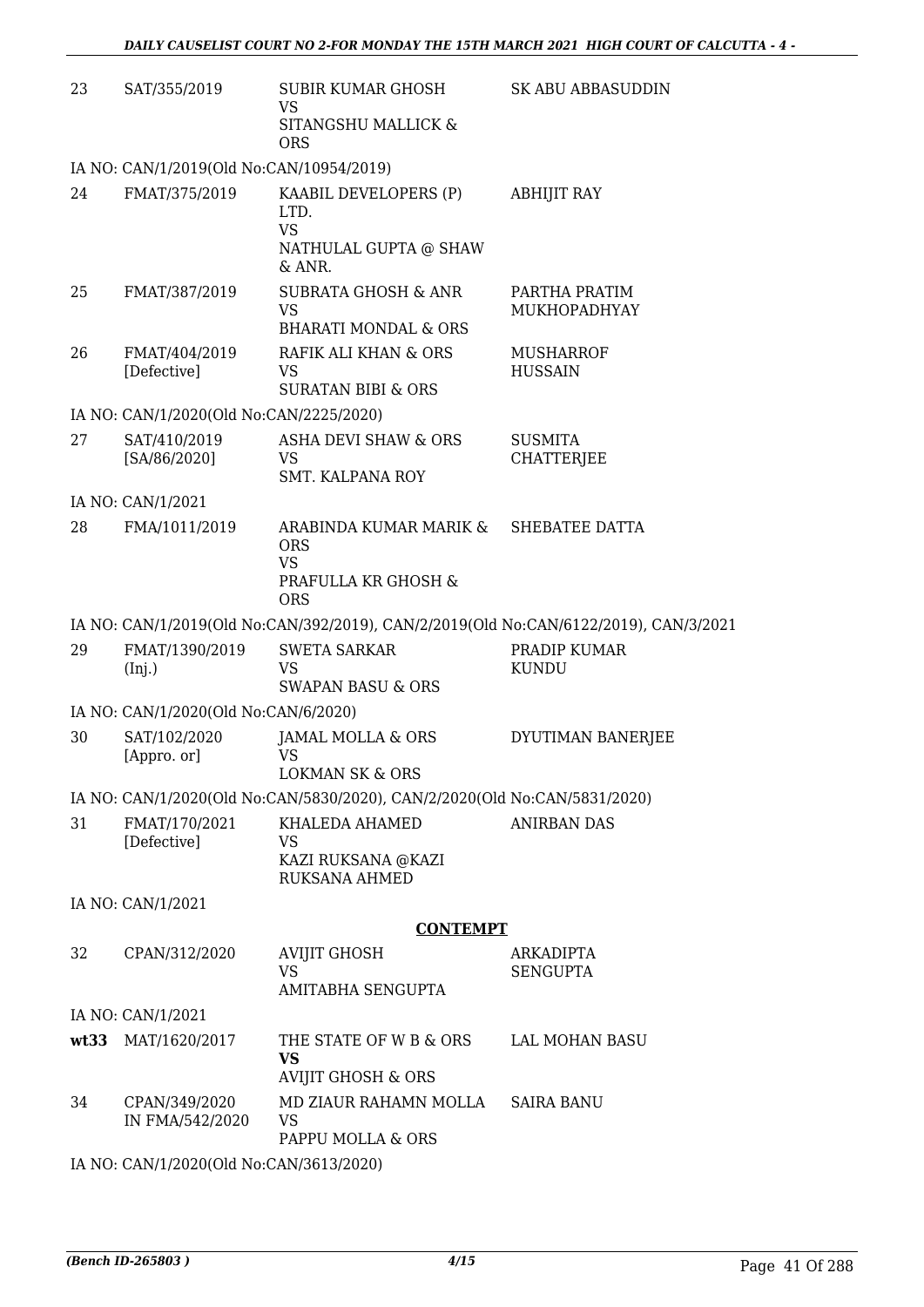| 35   | CPAN/204/2021<br>IN FA/880/2015          | <b>SUKUMAR GHOSH</b><br><b>VS</b>                                           | <b>RAJARSHI BASU</b>                                                                  |
|------|------------------------------------------|-----------------------------------------------------------------------------|---------------------------------------------------------------------------------------|
|      |                                          | SRIKUMAR GHOSH AND<br><b>ANR</b>                                            |                                                                                       |
|      |                                          | <b>GROUP I - APPLICATION</b>                                                |                                                                                       |
| 36   | MAT/168/2016                             | THE STATE OF W.B. & ORS<br><b>VS</b><br><b>AVIJIT SAHA</b>                  | <b>SIRSANYA</b><br>BANDOPADHYAY                                                       |
|      |                                          | IA NO: CAN/1/2016(Old No:CAN/1298/2016), CAN/2/2016(Old No:CAN/1299/2016)   |                                                                                       |
| 37   | FMA/4676/2016                            | <b>BINAPANI CHOWDHURY</b><br>VS<br>UNION OF INDIA & ORS                     | SNIGDHA SAHA                                                                          |
|      | IA NO: CAN/1/2016(Old No:CAN/12140/2016) |                                                                             |                                                                                       |
| wt38 | FMA/89/2017                              | <b>ALIK KHAMRUI</b><br><b>VS</b><br>UNION OF INDIA & ORS                    | SNIGDHA SAHA                                                                          |
|      | IA NO: CAN/1/2016(Old No:CAN/12133/2016) |                                                                             |                                                                                       |
|      | wt39 FMA/99/2017                         | SUDHARAM SINHA ROY<br><b>VS</b><br>UNION OF INDIA & ORS                     | SNIGDHA SAHA                                                                          |
|      | IA NO: CAN/1/2016(Old No:CAN/12132/2016) |                                                                             |                                                                                       |
| 40   | FMA/302/2019                             | STATE OF WEST BENGAL &<br><b>ORS</b><br><b>VS</b><br>M/S K.C. DAS PVT. LTD. | ANIRUDDHA SEN                                                                         |
|      | IA NO: CAN/3/2021                        |                                                                             |                                                                                       |
| 41   | MAT/380/2019                             | UJJAL KUMAR MONDAL<br>VS<br>STATE OF WEST BENGAL&                           | DEBAPRATIM<br><b>BANERJEE</b>                                                         |
|      |                                          | <b>ORS</b>                                                                  |                                                                                       |
|      |                                          | IA NO: CAN/1/2019(Old No:CAN/4209/2019), CAN/2/2020(Old No:CAN/1978/2020)   |                                                                                       |
| 42   | MAT/1095/2019                            | STATE OF WEST BENGAL &<br>ORS.<br><b>VS</b><br>RAMESWAR PRAMANIK &<br>ORS.  | <b>SUPRATIM DHAR</b>                                                                  |
|      | IA NO: CAN/1/2019(Old No:CAN/12494/2019) |                                                                             |                                                                                       |
| 43   | MAT/1269/2019                            | <b>SUBRATA DAS</b><br><b>VS</b><br>SITANGSHU ADAK & ORS.                    | PARTHA SARATHI<br><b>MONDAL</b>                                                       |
|      |                                          |                                                                             | IA NO: CAN/1/2019(Old No:CAN/8803/2019), CAN/2/2019(Old No:CAN/8804/2019), CAN/3/2020 |
| 44   | MAT/1363/2019                            | MOTHABARI DHIBAR<br>SAMABAY SAMITY LTD<br>VS<br>UMA KANTI HALDER & ORS      | ASHOK KUMAR JHA                                                                       |
|      | IA NO: CAN/1/2019(Old No:CAN/9590/2019)  |                                                                             |                                                                                       |
| 45   | MAT/1520/2019                            | GANESH CHANDRA GHOSH<br>& ORS<br><b>VS</b><br>STATE OF WEST BENGAL<br>&ORS  | SATYAM MUKHERJEE                                                                      |
|      | IA NO: CAN/2/2021                        |                                                                             |                                                                                       |
|      |                                          |                                                                             |                                                                                       |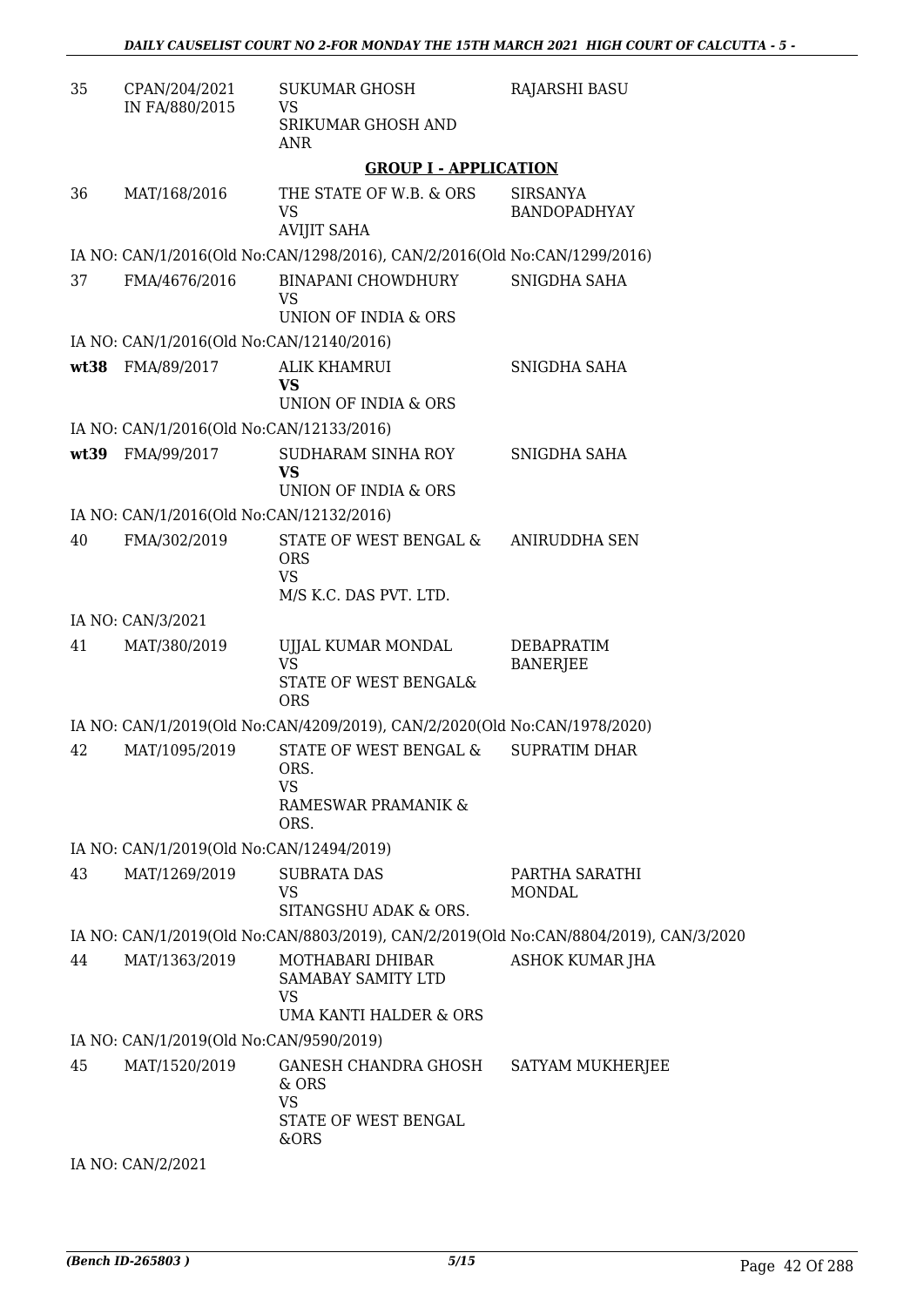| 46   | MAT/1664/2019                                 | BANGUR LAND DEVP. CORP. PUJA BERIWAL<br>LTD. & ANR.<br><b>VS</b><br>STATE OF WEST BENGAL &<br>ORS. |                                       |
|------|-----------------------------------------------|----------------------------------------------------------------------------------------------------|---------------------------------------|
|      |                                               | IA NO: CAN/1/2019(Old No:CAN/12086/2019), CAN/2/2019(Old No:CAN/12088/2019)                        |                                       |
| 47   | MAT/1687/2019<br>[Defective]                  | SHYAMLATA MUNDARI<br>VS<br>STATE OF WEST BENGAL &<br><b>ORS</b>                                    | DHANANJAY NAYAK                       |
|      | IA NO: CAN/1/2019(Old No:CAN/11804/2019)      |                                                                                                    |                                       |
| 48   | MAT/137/2020                                  | <b>ISLAM SHEIKH &amp; ORS.</b><br><b>VS</b><br>STATE OF WEST BENGAL &<br>ORS.                      | <b>AVIROOP</b><br><b>BHATTACHARYA</b> |
|      | IA NO: CAN/1/2020(Old No:CAN/2058/2020)       |                                                                                                    |                                       |
| 49   | MAT/784/2020                                  | MINOTI BISWAS AND ORS<br><b>VS</b><br>STATE OF WEST BENGAL                                         | SARBANADA SANYAL                      |
|      |                                               | AND ORS.                                                                                           |                                       |
| 50   | IA NO: CAN/1/2020, CAN/2/2020<br>MAT/177/2021 | <b>MANAB PANDEY AND</b>                                                                            | ALI AHSAN ALAMGIR                     |
|      |                                               | <b>OTHERS</b><br><b>VS</b><br>SHYAMALI BISWAS AND<br><b>OTHERS</b>                                 |                                       |
|      | IA NO: CAN/1/2021                             |                                                                                                    |                                       |
| 51   | MAT/194/2021                                  | <b>TUSHAR KARFA</b><br><b>VS</b><br>STATE OF WEST BENGAL<br>AND ORS.                               | <b>ABHISHEK BANERJEE</b>              |
|      | IA NO: CAN/1/2021                             |                                                                                                    |                                       |
| 52   | MAT/195/2021<br>[Gr. VIII]                    | SANDHYA SINGHYA ROY<br>VS.<br>MADHUMITA SINGHA RAY<br>AND OTHERS                                   | <b>ANISUR RAHMAN</b>                  |
|      | IA NO: CAN/1/2021                             |                                                                                                    |                                       |
| 53   | MAT/205/2021                                  | NAMITA GANGULI AND<br><b>ANOTHER</b><br><b>VS</b><br>STATE OF WEST BENGAL<br>AND ORS.              | ANAND JHA                             |
|      | IA NO: CAN/1/2021                             |                                                                                                    |                                       |
| 54 — | MAT/206/2021                                  | DEBASHISH GANGULY<br>VS<br>STATE OF WEST BENGAL<br>AND ORS.                                        | ANAND JHA                             |
|      | IA NO: CAN/1/2021                             |                                                                                                    |                                       |
| 55   | FMA/285/2021                                  | PULIN HALDER & ORS.<br><b>VS</b><br>STATE OF WEST BENGAL &<br>ORS.                                 | AVIROOP<br><b>BHATTACHARYA</b>        |

IA NO: CAN/1/2020(Old No:CAN/2193/2020)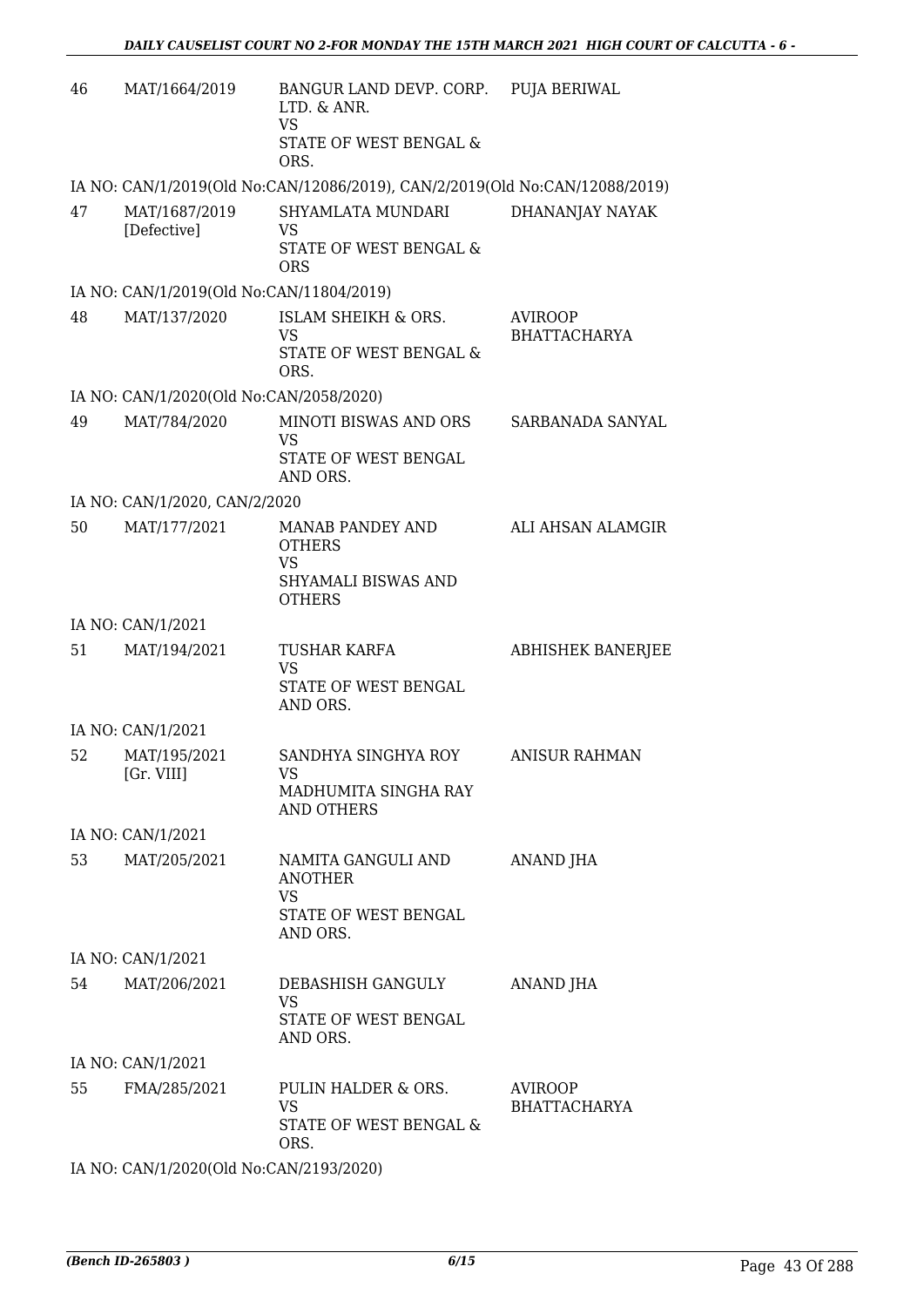| 56 | MAT/297/2021                            | AKBAR ALI KHAN<br>VS                                                      | PROSENJIT<br><b>MUKHERJEE</b>                                                             |
|----|-----------------------------------------|---------------------------------------------------------------------------|-------------------------------------------------------------------------------------------|
|    |                                         | STATE OF WEST BENGAL<br>AND ORS.                                          |                                                                                           |
|    | IA NO: CAN/1/2021                       |                                                                           |                                                                                           |
| 57 | MAT/306/2021                            | SAJJAD ALI<br><b>VS</b>                                                   | <b>NAUROZ RAHBER</b>                                                                      |
|    |                                         | AKBAR ALI KHAN AND ORS                                                    |                                                                                           |
|    | IA NO: CAN/1/2021                       | <b>APPLICATION (FIXED MATTER)</b>                                         |                                                                                           |
| 58 | FMA/292/2019                            | <b>IVA JHA &amp; ORS</b>                                                  | <b>SHILA SARKAR</b>                                                                       |
|    |                                         | <b>VS</b><br>RITA THAKUR @ RIPU &<br><b>ORS</b>                           |                                                                                           |
|    |                                         | IA NO: CAN/1/2018(Old No:CAN/10185/2018), CAN/2/2021                      |                                                                                           |
|    |                                         | <b>APPLICATION (FA AND FMA)</b>                                           |                                                                                           |
| 59 | FA/160/1985                             | JAGABANDHU MAJHI                                                          | <b>AMIT PRAKASH</b>                                                                       |
|    |                                         | <b>VS</b><br>ANU BALA DASI                                                | LAHIRI                                                                                    |
|    | IA NO: CAN/7/2017(Old No:CAN/3230/2017) |                                                                           |                                                                                           |
| 60 | FA/266/1986                             | SARASWATI DEVI & ORS.<br><b>VS</b>                                        | U.S.CHATTERJEE<br>A.PAIN                                                                  |
|    |                                         | DILIP KR. BANERJEE                                                        |                                                                                           |
|    | No:CAN/125/2020), CAN/6/2021            |                                                                           | IA NO: CAN/2/2009(Old No:CAN/5318/2009), CAN/3/2009(Old No:CAN/5319/2009), CAN/5/2020(Old |
| 61 | FA/276/1995                             | RAJ KUMAR KUNDU<br>VS<br>KHUDU RANI DEY                                   | D.K.PATTANAYAK                                                                            |
|    |                                         | IA NO: CAN/1/1998(Old No:CAN/2608/1998), CAN/2/2019(Old No:CAN/8409/2019) |                                                                                           |
| 62 | FA/312/2008                             | UTSA SINHA<br><b>VS</b><br>DEBJANI DUTTA                                  | <b>SK. ABU SUFIAN</b>                                                                     |
|    | No:CAN/6269/2019)                       |                                                                           | IA NO: CAN/4/2010(Old No:CAN/5389/2010), CAN/6/2019(Old No:CAN/3713/2019), CAN/7/2019(Old |
| 63 | FA/113/2009                             | <b>GAYATRI PAL</b><br><b>VS</b>                                           | PARTHA PRATIM ROY                                                                         |
|    |                                         | NETAI NANDI @ NETISH<br>NANDI & ORS.                                      |                                                                                           |
|    | No:CAN/2202/2017)                       |                                                                           | IA NO: CAN/2/2012(Old No:CAN/3351/2012), CAN/4/2016(Old No:CAN/1864/2016), CAN/5/2017(Old |
| 64 | FA/228/2010                             | AMAL BHATTACHARJEE &<br>ANR.<br><b>VS</b><br>CHITRA GHOSH & ORS.          | NIMAI CH. DEBNATH                                                                         |
|    |                                         | IA NO: CAN/7/2011(Old No:CAN/10838/2011), CAN/10/2021                     |                                                                                           |
| 65 | FA/34/2011                              | SRI ANIL KUMAR JANA<br><b>VS</b><br>SRI RAMKRISHNA MAITY                  | <b>BHAKTI PROSAD DAS</b>                                                                  |
|    | IA NO: CAN/4/2018(Old No:CAN/9049/2018) |                                                                           |                                                                                           |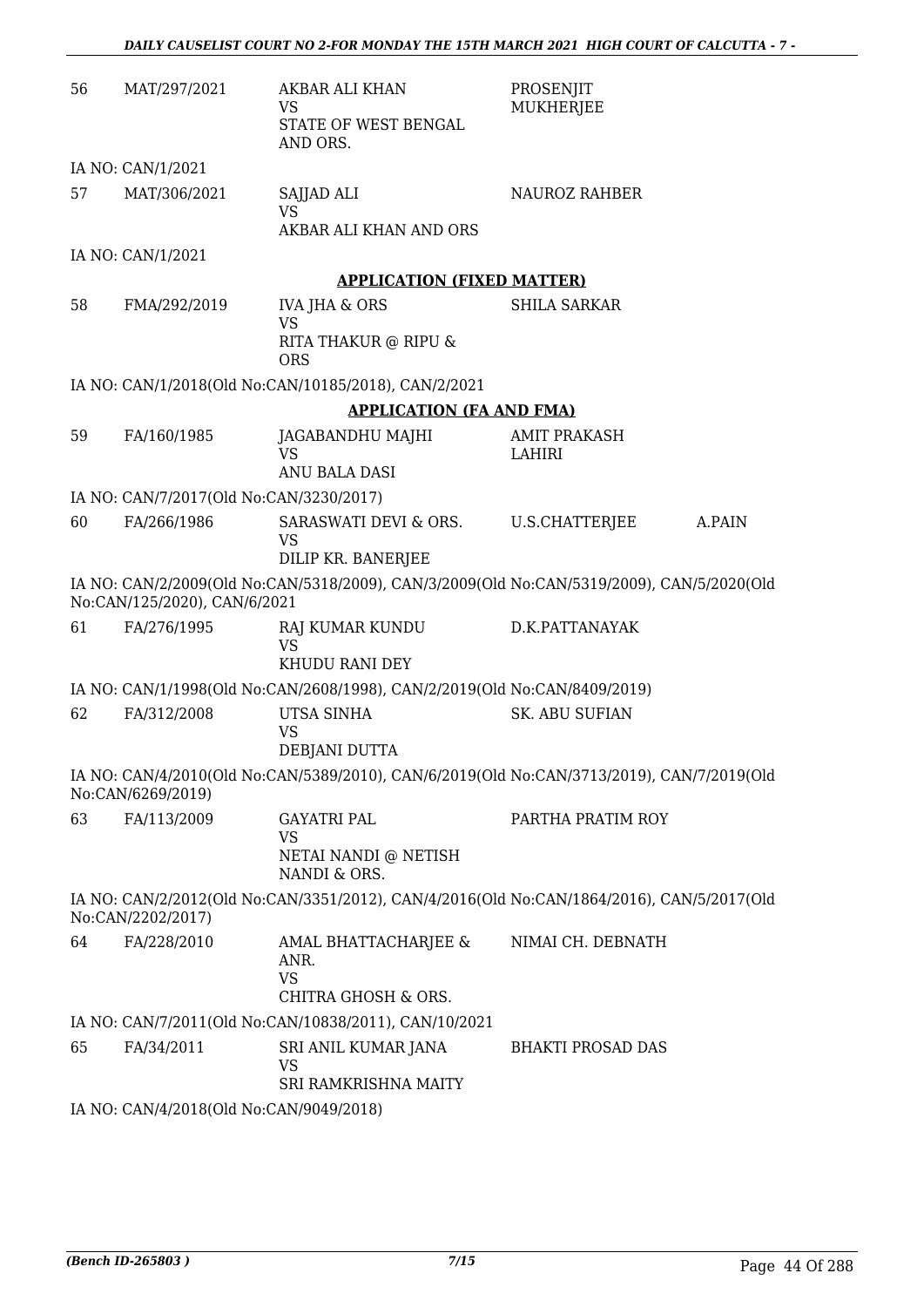| 66 | FAT/487/2012<br>[2 P.B.]                | PRIYA RANJAN NAHA<br>VS<br><b>MAMATA NAHA &amp; ORS</b>                                  | <b>AJOY SANKAR</b><br><b>SANYAL</b>                                                       |
|----|-----------------------------------------|------------------------------------------------------------------------------------------|-------------------------------------------------------------------------------------------|
|    |                                         |                                                                                          | IA NO: CAN/4/2017(Old No:CAN/10711/2017), CAN/5/2019(Old No:CAN/1523/2019), CAN/6/2021    |
| 67 | FA/337/2013                             | KUMUD RANJAN JOARDAR<br>VS<br>PRITHWISH RANJAN<br><b>JOARDAR</b>                         | <b>SURYA PRASAD</b><br><b>CHATTOPADHYAY</b>                                               |
|    | IA NO: CAN/4/2018(Old No:CAN/7510/2018) |                                                                                          |                                                                                           |
| 68 | FAT/230/2014                            | <b>SANTANU DEY</b><br><b>VS</b><br>PRADIP KUMAR DEBNATH &<br>ANR                         | <b>SUJAY</b><br>BANDYOPADHYAY                                                             |
|    | IA NO: CAN/5/2020                       |                                                                                          |                                                                                           |
| 69 | FAT/349/2014<br>[Defective]             | BISNUPADA KAMILLYA<br><b>VS</b><br>DEBABRATA SEN & ORS                                   | DEBNARAYAN PATRA                                                                          |
|    | IA NO: CAN/2/2021                       |                                                                                          |                                                                                           |
| 70 | FA/11/2015                              | MANOJIT BHATTACHARJEE<br>& ORS<br><b>VS</b><br><b>SUMAN GANGULY &amp; ANR</b>            | <b>AJAY DEBNATH</b>                                                                       |
|    | IA NO: CAN/4/2021, CAN/5/2021           |                                                                                          |                                                                                           |
| 71 | FA/153/2015                             | MS. RAJKUMARI ROY & ANR<br><b>VS</b><br><b>SHAMBHUNATH ROY &amp; ORS</b>                 | RITA MALLICK                                                                              |
|    | IA NO: CAN/3/2021, CAN/4/2021           |                                                                                          |                                                                                           |
| 72 | FAT/258/2015                            | <b>ABDUL RAUF &amp; ORS</b><br><b>VS</b><br>MD. ILLIAS & ORS                             | ANAJLI AGARWAL                                                                            |
|    |                                         | IA NO: CAN/1/2015(Old No:CAN/10357/2015), CAN/2/2016(Old No:CAN/2526/2016)               |                                                                                           |
| 73 | FA/62/2016                              | PIJUSH DEB<br>VS<br>PRANAB RANJAN DEB &<br><b>ORS</b>                                    | SARMISTHA GHOSH<br>SARMA                                                                  |
|    |                                         | IA NO: CAN/1/2019(Old No:CAN/6331/2019), CAN/2/2020(Old No:CAN/1234/2020)                |                                                                                           |
| 74 | FA/212/2016                             | <b>MIRA ROY</b><br>VS<br>M/S TRIVENI HOLDINGS<br>PVT. LTD. & ORS                         | R. BANERJEE                                                                               |
|    |                                         | No:CAN/4917/2017), CAN/4/2018(Old No:CAN/2840/2018)                                      | IA NO: CAN/1/2016(Old No:CAN/8433/2016), CAN/2/2016(Old No:CAN/8584/2016), CAN/3/2017(Old |
| 75 | FAT/666/2016                            | <b>DILIP KUMAR</b><br><b>CHAKRABORTY &amp; ANR</b><br><b>VS</b><br>DURGA DAS CHAKRABORTY | SAURABH MAITRA                                                                            |
|    | IA NO: CAN/1/2017(Old No:CAN/587/2017)  |                                                                                          |                                                                                           |
| 76 | FA/64/2017                              | NEJAMUDDIN & ORS<br><b>VS</b><br>MD AFYAD (MINOR) & ORS                                  | DYUTIMAN BANERJEE                                                                         |
|    |                                         |                                                                                          |                                                                                           |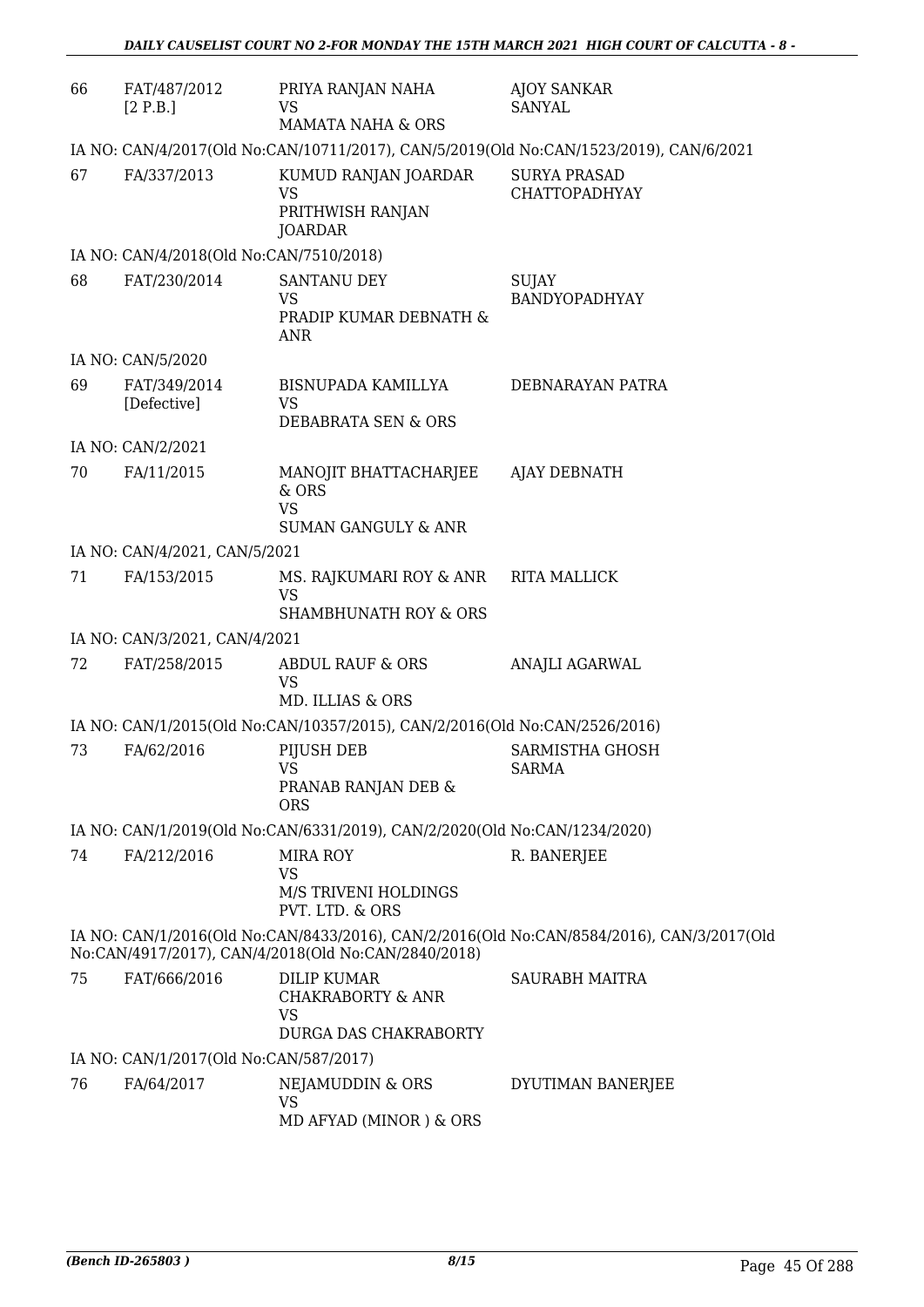| 77 | FA/146/2017                                                     | DULAL CHANDRA SINGHA<br>VS<br><b>USHA SINGHA &amp; ANR</b>                                                | <b>DEBAMITRA</b><br><b>BHARDWAJ</b>                                                       |  |  |
|----|-----------------------------------------------------------------|-----------------------------------------------------------------------------------------------------------|-------------------------------------------------------------------------------------------|--|--|
|    | IA NO: CAN/3/2019(Old No:CAN/3436/2019), CAN/4/2021, CAN/5/2021 |                                                                                                           |                                                                                           |  |  |
| 78 | FAT/445/2017                                                    | BRAJ DULAL BORAL<br><b>VS</b>                                                                             | KARTIK KR. RAY                                                                            |  |  |
|    |                                                                 | MADHAB CH. BORAL & ORS.                                                                                   |                                                                                           |  |  |
|    | IA NO: CAN/3/2019(Old No:CAN/9413/2019)                         |                                                                                                           |                                                                                           |  |  |
| 79 | FAT/40/2018                                                     | ASHIM KUMAR HAZRA<br><b>VS</b><br>NANDA KISHOR HAZRA &<br><b>ANR</b>                                      | <b>SUHRID SUR</b>                                                                         |  |  |
|    | IA NO: CAN/1/2018(Old No:CAN/1097/2018)                         |                                                                                                           |                                                                                           |  |  |
| 80 | FAT/69/2018                                                     | THE STATE OF WB<br>VS<br>SUSAMA DAS & ORS.                                                                | RAM CH. GUCHAIIT                                                                          |  |  |
|    | IA NO: CAN/2/2018(Old No:CAN/2745/2018)                         |                                                                                                           |                                                                                           |  |  |
| 81 | FAT/175/2018                                                    | SK.                                                                                                       | RAJARSHI HALDER                                                                           |  |  |
|    |                                                                 | LAKUS(DECEASED)REPTD<br>BY LEGAL HEIRS SK.<br><b>SALAUDDIN &amp; ORS</b><br><b>VS</b>                     |                                                                                           |  |  |
|    |                                                                 | SK. RIAJUDDIN & ORS                                                                                       |                                                                                           |  |  |
|    | No:CAN/11742/2019)                                              |                                                                                                           | IA NO: CAN/1/2018(Old No:CAN/2198/2018), CAN/2/2018(Old No:CAN/2202/2018), CAN/3/2019(Old |  |  |
| 82 | FMAT/275/2018                                                   | PETRA STARKE<br>VS<br>BIKRAM YOGA COLLEGE OF                                                              | <b>V WADEHRA</b>                                                                          |  |  |
|    |                                                                 | <b>INDIA LP &amp; ORS</b>                                                                                 |                                                                                           |  |  |
|    |                                                                 | IA NO: CAN/1/2018(Old No:CAN/3615/2018), CAN/3/2019(Old No:CAN/7223/2019)                                 |                                                                                           |  |  |
| 83 | FAT/316/2018                                                    | LEGAL HEIRS OF LATE<br>KANU SHARMA ,ASHA<br><b>SHARMA &amp; ANR</b><br><b>VS</b>                          | <b>SUBRATA GHOSH</b>                                                                      |  |  |
|    |                                                                 | NAKUL SHARMA                                                                                              |                                                                                           |  |  |
|    | IA NO: CAN/1/2019(Old No:CAN/9789/2019)                         |                                                                                                           |                                                                                           |  |  |
| 84 | FAT/386/2018                                                    | NIKHIL GHOSH & ORS<br>VS                                                                                  | <b>SOUNAK</b><br><b>BHATTACHARYA</b>                                                      |  |  |
|    |                                                                 | NIMAI CHANDRA MONDAL<br>$&$ ORS                                                                           |                                                                                           |  |  |
|    | IA NO: CAN/1/2021                                               |                                                                                                           |                                                                                           |  |  |
| 85 | FMAT/840/2018                                                   | <b>JYOTIRINDRA</b><br><b>CHATTOPADHYAY</b><br><b>VS</b><br><b>GYANENDRA CHANDRA</b><br>CHATTOPADHYAY& ORS | <b>AVIROOP</b><br><b>BHATTACHARYA</b>                                                     |  |  |
|    | IA NO: CAN/1/2018(Old No:CAN/6829/2018)                         |                                                                                                           |                                                                                           |  |  |
| 86 | FAT/100/2019                                                    | KHETRANATH MONDAL &<br><b>ORS</b><br><b>VS</b><br><b>SUBAL MONDAL &amp; ORS</b>                           | UTTIYA ROY                                                                                |  |  |
|    | IA NO: CAN/1/2020(Old No:CAN/1206/2020)                         |                                                                                                           |                                                                                           |  |  |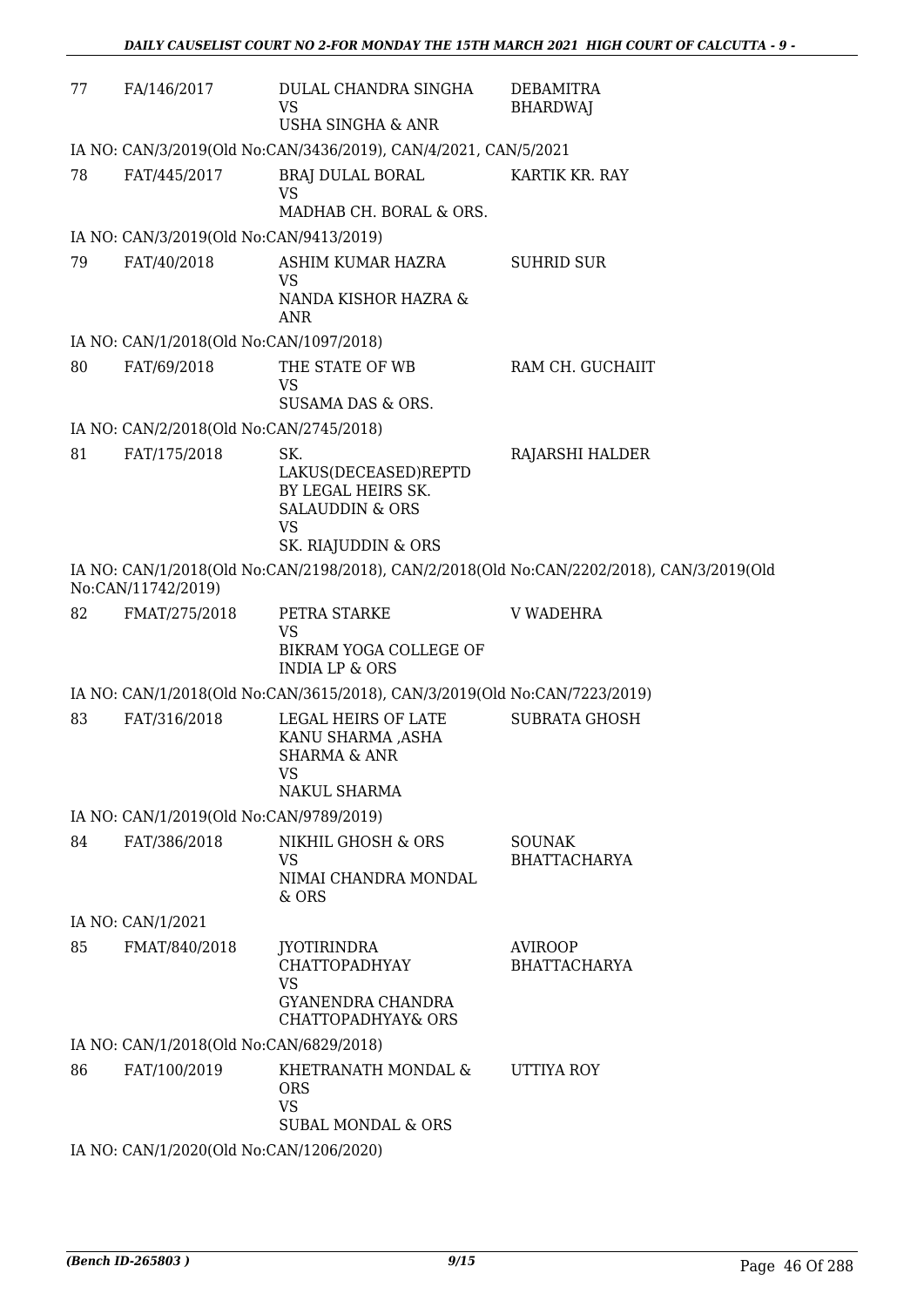| 87 | FA/133/2019                              | MITA RANI BASAK @ MITA<br><b>RANI BASAK &amp; ORS</b><br>VS<br>PRABHAT KUMAR BASAK | <b>BIBHASADITYA</b><br><b>CHAKRABARTY</b> |
|----|------------------------------------------|------------------------------------------------------------------------------------|-------------------------------------------|
|    | IA NO: CAN/1/2019(Old No:CAN/3961/2019)  |                                                                                    |                                           |
| 88 | FA/134/2019                              | <b>TABU SEKH</b><br><b>VS</b><br><b>AMENA BIBI &amp; ORS</b>                       | SARBENDU SINGH                            |
|    | IA NO: CAN/1/2019(Old No:CAN/6994/2019)  |                                                                                    |                                           |
| 89 | FAT/202/2019                             | <b>BALAI CHAND KUNDU</b><br><b>VS</b>                                              | NITIN KR. DAS                             |
|    |                                          | SAMIRENDRA NATH<br><b>MULLICK &amp; ORS.</b>                                       |                                           |
|    | IA NO: CAN/1/2019(Old No:CAN/5371/2019)  |                                                                                    |                                           |
| 90 | FAT/346/2019                             | <b>IBRAHIM &amp; ORS</b><br><b>VS</b><br><b>ABID &amp; ORS</b>                     | MD. M. NAZAR<br><b>CHOWDHURY</b>          |
|    |                                          | IA NO: CAN/1/2019(Old No:CAN/9707/2019), CAN/2/2019(Old No:CAN/9788/2019)          |                                           |
| 91 | FAT/412/2019                             | RAMESH KUMAR SINGH &<br><b>ORS</b><br><b>VS</b><br>KASHI NATH SINGH & ORS          | <b>SOURAV ROY</b>                         |
|    |                                          | IA NO: CAN/1/2019(Old No:CAN/9236/2019), CAN/2/2021                                |                                           |
| 92 | FAT/423/2019                             | DILI[P GHOSH<br><b>VS</b>                                                          | <b>ANIMESH PAUL</b>                       |
|    |                                          | CHHAYA SARKAR                                                                      |                                           |
|    | IA NO: CAN/1/2019(Old No:CAN/9863/2019)  |                                                                                    |                                           |
| 93 | FAT/476/2019                             | BAHUBALI ESTATES LTD<br>VS<br>SEWNARAYAN KHUBCHAND                                 | <b>AVIRUP CHATTERJEE</b>                  |
|    |                                          | $&$ ORS                                                                            |                                           |
|    |                                          | IA NO: CAN/1/2020(Old No:CAN/2974/2020), CAN/2/2020(Old No:CAN/2975/2020)          |                                           |
|    |                                          | 94 FAT/607/2019 BIJON KUMAR SAHA<br>VS<br><b>BISHUPRIYA TALUKDAR</b>               | <b>ANIRBAN PAL</b>                        |
|    | IA NO: CAN/1/2020(Old No:CAN/1359/2020)  |                                                                                    |                                           |
| 95 | FAT/621/2019                             | BIDIT KUMAR CHATTERJEE JAYANTA BANERJEE<br><b>VS</b><br>AMRIT MUKHOPADHYAY &       |                                           |
|    | IA NO: CAN/1/2020, CAN/2/2020            | ANR                                                                                |                                           |
| 96 | FMAT/1308/2019                           | BENAGL HOMEOPATHIC                                                                 | DEBLINA CHATTARAJ                         |
|    |                                          | MEDICAL COLLEGE &<br><b>HOSPITAL</b><br><b>VS</b><br><b>BIPLAB KUMAR BISWAS</b>    |                                           |
|    | IA NO: CAN/1/2019(Old No:CAN/12303/2019) |                                                                                    |                                           |
| 97 | FAT/62/2020                              | KANIZ FATIMA & ORS<br><b>VS</b><br>HAROON RASHID & ORS                             | <b>ATREYEE DE</b><br><b>GANGULY</b>       |
|    |                                          | IA NO: CAN/1/2020(Old No:CAN/1438/2020), CAN/2/2021, CAN/3/2021                    |                                           |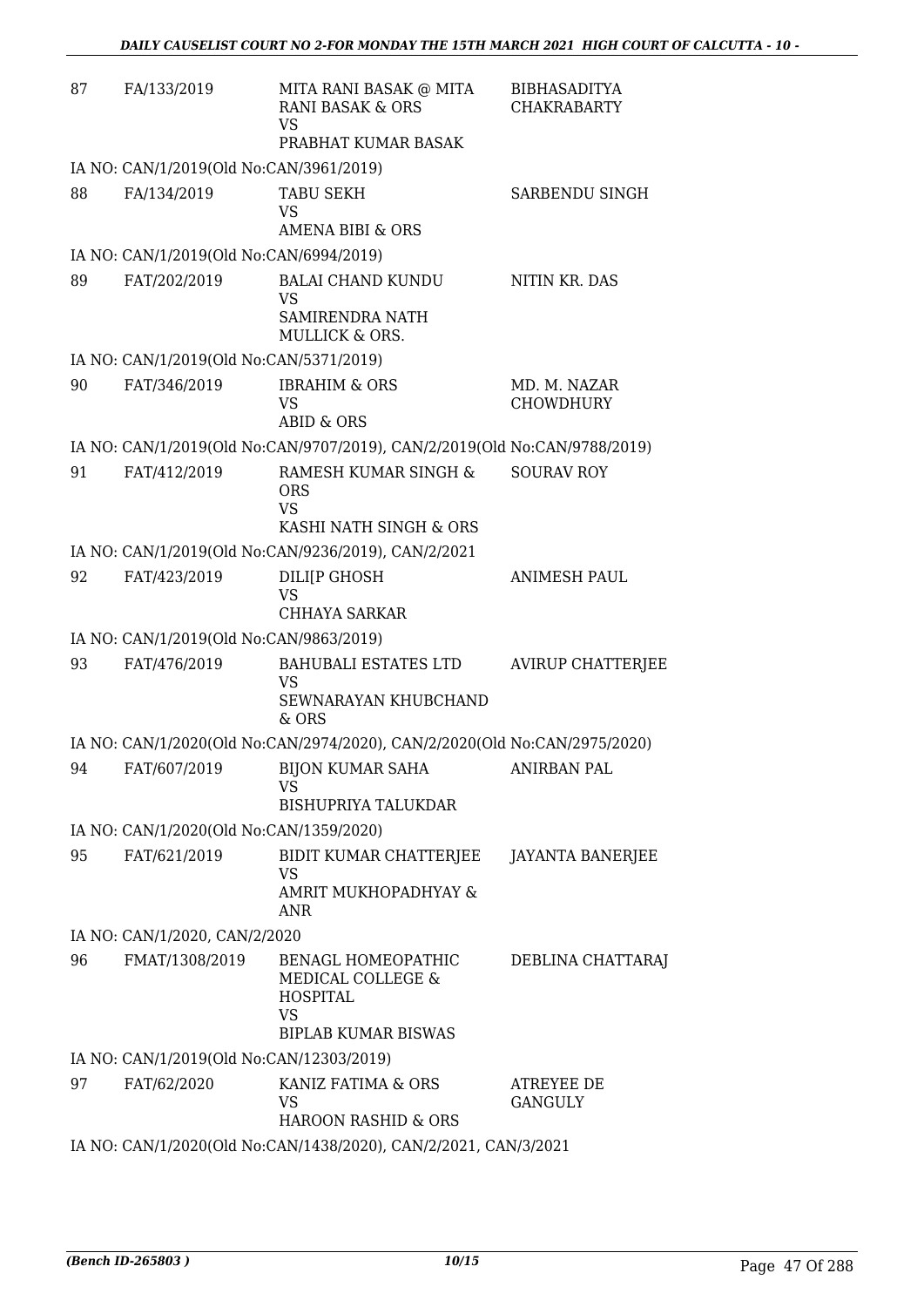| 98  | FMAT/113/2020                             | <b>GOPAL MUKHERJEE</b><br>VS                                                                       | <b>SANTIMAY</b><br><b>BHATTACHARYYA</b>                                                   |
|-----|-------------------------------------------|----------------------------------------------------------------------------------------------------|-------------------------------------------------------------------------------------------|
|     |                                           | SITARAM MUKHERJEE &<br>ORS.                                                                        |                                                                                           |
|     | IA NO: CAN/1/2020(Old No:CAN/1091/2020)   |                                                                                                    |                                                                                           |
| 99  | FAT/132/2020<br>(Defective)               | MANJU BANDOPADHYAY &<br>ORS.<br><b>VS</b><br>PARUL CHAKRABORTY                                     | SUPRATIK SYAMAL                                                                           |
|     |                                           |                                                                                                    |                                                                                           |
| 100 |                                           | IA NO: CAN/1/2020(Old No:CAN/2827/2020), CAN/2/2020(Old No:CAN/2828/2020)                          | <b>ANIRUDDHA SEN</b>                                                                      |
|     | FAT/140/2020<br>(Defective)               | THE STATE OF WEST<br>BENGAL REP BY LAND<br>ACQUISTION COLLECTOR<br><b>VS</b><br>ANIRUDDHA BANERJEE |                                                                                           |
|     |                                           | IA NO: CAN/1/2020(Old No:CAN/2944/2020), CAN/2/2020(Old No:CAN/2946/2020)                          |                                                                                           |
| 101 | FAT/236/2020                              | AMJAD ANSARI & ORS<br><b>VS</b>                                                                    | APURBA KRISHNA<br><b>DAS</b>                                                              |
|     |                                           | MD. AZIZUL HAQUE ANSARI<br>& ORS                                                                   |                                                                                           |
|     |                                           | No:CAN/5675/2020), CAN/4/2020(Old No:CAN/5677/2020)                                                | IA NO: CAN/1/2020(Old No:CAN/5673/2020), CAN/2/2020(Old No:CAN/5674/2020), CAN/3/2020(Old |
| 102 | FAT/262/2020                              | <b>BASUDEB DAS</b><br><b>VS</b><br><b>JHARNA ROY</b>                                               | DEBABRATA DAS<br><b>GUPTA</b>                                                             |
|     | IA NO: CAN/1/2020, CAN/2/2020, CAN/3/2020 |                                                                                                    |                                                                                           |
| 103 | FAT/325/2020<br>[Defective]               | AMAL CHANDRA SARKAR<br><b>VS</b>                                                                   | <b>BIRENDRA KUMAR</b><br>JHA                                                              |
|     |                                           | MIRA GOPE ALIAS MIRA<br><b>SARKAR AND ANR</b>                                                      |                                                                                           |
|     | IA NO: CAN/1/2020                         |                                                                                                    |                                                                                           |
| 104 | FAT/333/2020                              | NASIM MONDAL AND ORS<br><b>VS</b>                                                                  | PRIYAKSHI BANERJEE                                                                        |
|     |                                           | SHIPRA CHOWDHURY AND<br><b>ANR</b>                                                                 |                                                                                           |
|     | IA NO: CAN/1/2021, CAN/2/2021             |                                                                                                    |                                                                                           |
| 105 | FMAT/504/2020                             | M/S S.S. ENTERPRISES<br><b>VS</b>                                                                  | ARIF ALI                                                                                  |
|     |                                           | <b>KRISHNA RANJAN</b><br><b>CHAKRABORTY</b>                                                        |                                                                                           |
|     | IA NO: CAN/1/2020                         |                                                                                                    |                                                                                           |
| 106 | FAT/5/2021                                | <b>GOUR MOHAN BOSE</b><br>VS<br><b>TAPAN BOSE</b>                                                  | <b>DIPAK DEY</b>                                                                          |
|     | IA NO: CAN/1/2021                         |                                                                                                    |                                                                                           |
| 107 | FA/15/2021                                | <b>SMT RUPALI DATTA</b><br><b>VS</b>                                                               | S BHATTACHARYA                                                                            |
|     |                                           | SWAPAN KR LAHA & ORS                                                                               |                                                                                           |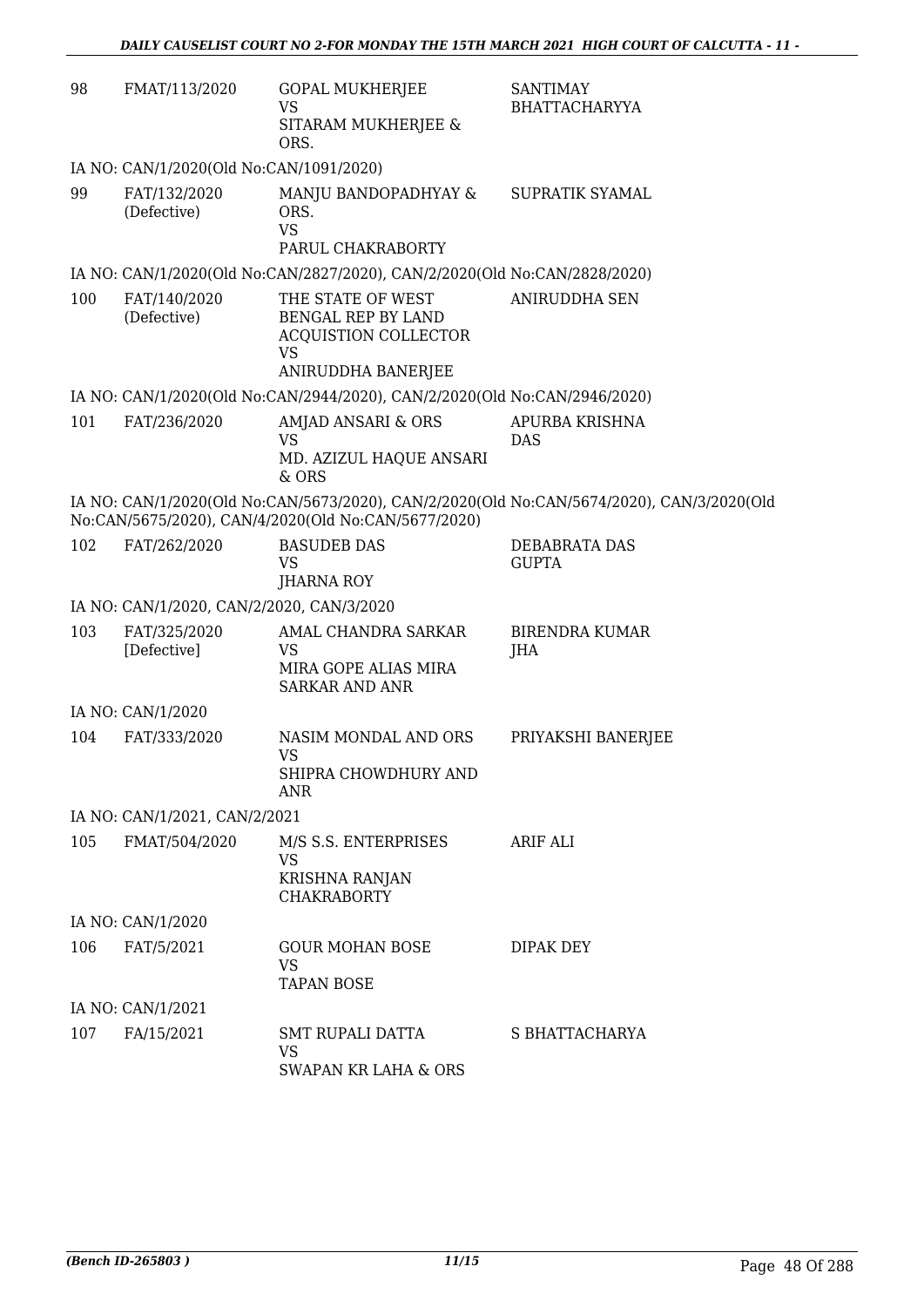| 108 | FMAT/51/2021      | ISWAR DAMODAR JEW<br>THAKURER SEBAIT MADAN<br>MOHAN MONDAL<br>VS<br>SACHI MONDAL AND ORS. | SUKANTA DAS |
|-----|-------------------|-------------------------------------------------------------------------------------------|-------------|
|     | IA NO: CAN/1/2021 |                                                                                           |             |
| 109 | FAT/83/2021       | WEARIT GLOBAL LTD AND<br>ANR<br>VS<br>LOMAT INTERNATIONAL NV<br>AND ANR                   | ARINDAM DAS |
|     | IA NO: CAN/1/2021 |                                                                                           |             |

#### **FOR HEARING**

110 FA/315/1969 RAMESH CH. CHAKRABORTY & ORS VS BHUPATI CHARAN CHAKRABORTY

IA NO: CAN/4/2004(Old No:CAN/10369/2004), CAN/1/1998(Old No:CAN/6389/1998), CAN/5/2006(Old No:CAN/2444/2006), CAN/6/2006(Old No:CAN/2445/2006), CAN/11/2012(Old No:CAN/7045/2012), CAN/7/2006(Old No:CAN/2446/2006), CAN/3/2004(Old No:CAN/9607/2004), CAN/8/2006(Old No:CAN/4630/2006), CAN/16/2020(Old No:CAN/1937/2020), CAN/17/2020(Old No:CAN/1938/2020), CAN/10/2011(Old No:CAN/2187/2011), CAN/18/2020, CAN/19/2021

| 111 | FA/337/2006 | ASHUTOSH MUKHERJEE<br>VS                                                    | VINAY MISRA |  |
|-----|-------------|-----------------------------------------------------------------------------|-------------|--|
|     |             | DR. PRANAB KUMAR<br>GANGULY                                                 |             |  |
|     |             | IA NO: CAN/5/2014(Old No:CAN/4982/2014) CAN/6/2014(Old No:CAN/4985/2014) CA |             |  |

IA NO: CAN/5/2014(Old No:CAN/4982/2014), CAN/6/2014(Old No:CAN/4985/2014), CAN/7/2017(Old No:CAN/9408/2017), CAN/12/2020, CAN/13/2021

- 112 FA/180/2010  $[Pt I + II + 2 PB + 4 VS]$ LCR+one tin box] PRABIR DAS & ANR KINU RAM MONDAL NITAI CH. SAHA IA NO: CAN/2/2016(Old No:CAN/3668/2016), CAN/3/2018(Old No:CAN/9485/2018), CAN/4/2020
- 113 FAT/321/2011  $[Pt I + II + 2 P.B.]$ SANDHYA SARKAR VS PRASANTA DAS & ORS JAYDIP BASU

IA NO: CAN/1/2011(Old No:CAN/8352/2011), CAN/2/2012(Old No:CAN/511/2012), CAN/3/2017(Old No:CAN/6463/2017)

| 114 | FA/344/2014<br>$[Pt I+II+4LCR+6]$<br>PB <sub>1</sub> | <b>SONA MAJUMDER</b><br>VS<br>KISHORI LAL AGARWAL &<br>ANR             | <b>ARNAB</b><br><b>CHAKRABORTY</b> |
|-----|------------------------------------------------------|------------------------------------------------------------------------|------------------------------------|
|     | IA NO: CAN/5/2020                                    |                                                                        |                                    |
| 115 | FA/10/2015<br>$[Pt I+4+LCR+2 PB]$                    | <b>SMT PRANATI GHOSH &amp;</b><br><b>ORS</b><br>VS<br>ANIL KUMAR GHOSH | ASHIS KUMAR DUTTA                  |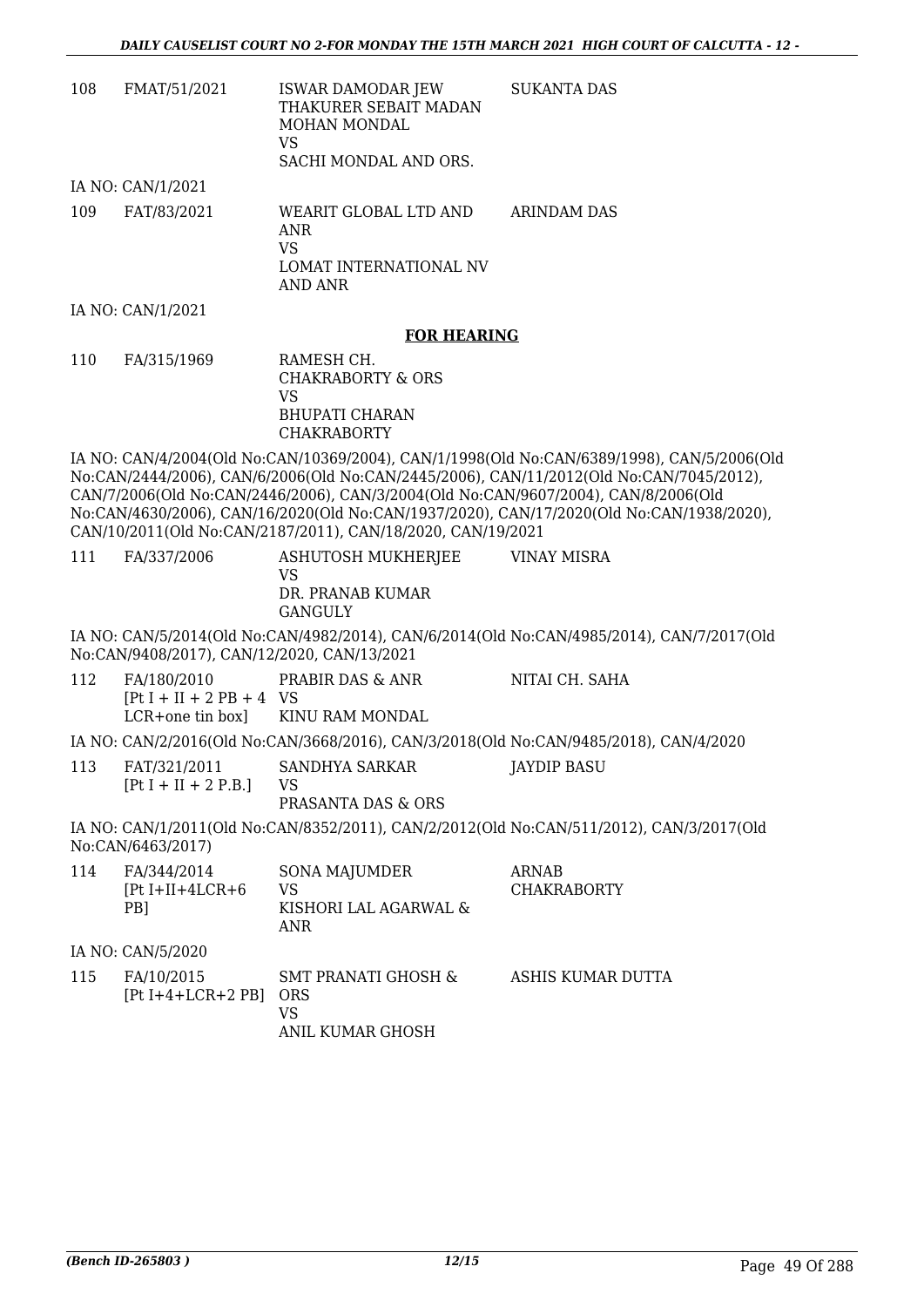| 116 | FAT/287/2015<br>$(6$ PB + 2 files of<br>LCR                               | THE EXECUTIVE OFFICER,<br>BURDWAN DEV.<br><b>AUTHORITY</b><br>VS<br>KHONDEKAR HEFAZUL<br>KARIM & ANR    | <b>SANCHARI</b><br><b>CHAKRABORTY</b>                                                                                                                                                |
|-----|---------------------------------------------------------------------------|---------------------------------------------------------------------------------------------------------|--------------------------------------------------------------------------------------------------------------------------------------------------------------------------------------|
|     |                                                                           | IA NO: CAN/2/2015(Old No:CAN/6062/2015), CAN/3/2019(Old No:CAN/5106/2019)                               |                                                                                                                                                                                      |
|     | wt117 FAT/190/2015                                                        | THE EXECUTIVE OFFICER,<br>BURDWAN DEVELOPMENT<br><b>AUTHORITY</b><br><b>VS</b><br>UDAY KUMAR SAIN & ANR | <b>SANCHARI</b><br><b>CHAKRABORTY</b>                                                                                                                                                |
|     | No:CAN/8772/2019)                                                         |                                                                                                         | IA NO: CAN/2/2015(Old No:CAN/4291/2015), CAN/6/2019(Old No:CAN/5110/2019), CAN/7/2019(Old                                                                                            |
|     | wt118 FAT/524/2012                                                        | THE EX. OFFICER,<br><b>BURDWAN DEVP.</b><br><b>AUTHORITY</b><br><b>VS</b>                               | <b>KBS MAHAPATRA</b>                                                                                                                                                                 |
|     |                                                                           | <b>ABDUL ALIM</b>                                                                                       |                                                                                                                                                                                      |
|     | No:CAN/8306/2019)                                                         |                                                                                                         | IA NO: CAN/1/2017(Old No:CAN/3193/2017), CAN/2/2019(Old No:CAN/4725/2019), CAN/3/2019(Old                                                                                            |
|     | wt119 FAT/587/2014                                                        | BURDWAN DEVELOPMENT<br><b>AUTHORITY</b><br><b>VS</b><br>ANOWAR ALI & ORS                                | <b>SANCHARI</b><br><b>CHAKRABORTY</b>                                                                                                                                                |
|     | CAN/8/2019(Old No:CAN/8307/2019)                                          |                                                                                                         | IA NO: CAN/2/2014(Old No:CAN/12051/2014), CAN/3/2014(Old No:CAN/12476/2014), CAN/4/2015(Old<br>No:CAN/41/2015), CAN/5/2015(Old No:CAN/10469/2015), CAN/7/2019(Old No:CAN/4726/2019), |
| 120 | $(Pt I + II + 6 PB + LCR VS)$<br>+one yellow cover M/S. CHAINRUP<br>file) | FA/144/2017 PUNJAB & SIND BANK<br><b>SAMPATRAM</b>                                                      | RAMESH CH. PRUSTI                                                                                                                                                                    |
|     | IA NO: CAN/1/2016(Old No:CAN/1198/2016)                                   |                                                                                                         |                                                                                                                                                                                      |
| 121 | FA/147/2017<br>$[Pt I + 3 LCR + 1 \text{ tin } VS$<br>$box + 4 P.B]$      | AJOY KUMAR SAHA<br>VISHNUPUR ELECTRI<br>SUPPLY & INDUSTRIAL<br>DEV. CO. LTD&ORS                         | <b>SAUNAK</b><br><b>BHATTACHARYYA</b>                                                                                                                                                |
|     |                                                                           | IA NO: CAN/1/2017(Old No:CAN/812/2017), CAN/2/2017(Old No:CAN/817/2017)                                 |                                                                                                                                                                                      |
| 122 | FAT/79/2019                                                               | KALABARAN SHIT & ORS<br>VS.<br>NILANJAN KUNDU & ORS                                                     | <b>SOUNAK</b><br><b>BHATTACHARYA</b>                                                                                                                                                 |
|     | IA NO: CAN/1/2019(Old No:CAN/1942/2019)                                   |                                                                                                         |                                                                                                                                                                                      |
| 123 | FAT/170/2019<br>$(4$ PBs + 4LCR+ One ORS.<br>Blue Cover File)             | BIJOYA LAXMI PARUI &<br><b>VS</b><br>DR.RAJENDRANATH PARUI<br>& ORS.                                    | <b>SUKANTA DAS</b>                                                                                                                                                                   |
|     |                                                                           | IA NO: CAN/3/2020(Old No:CAN/5267/2020), CAN/4/2020(Old No:CAN/5268/2020)                               |                                                                                                                                                                                      |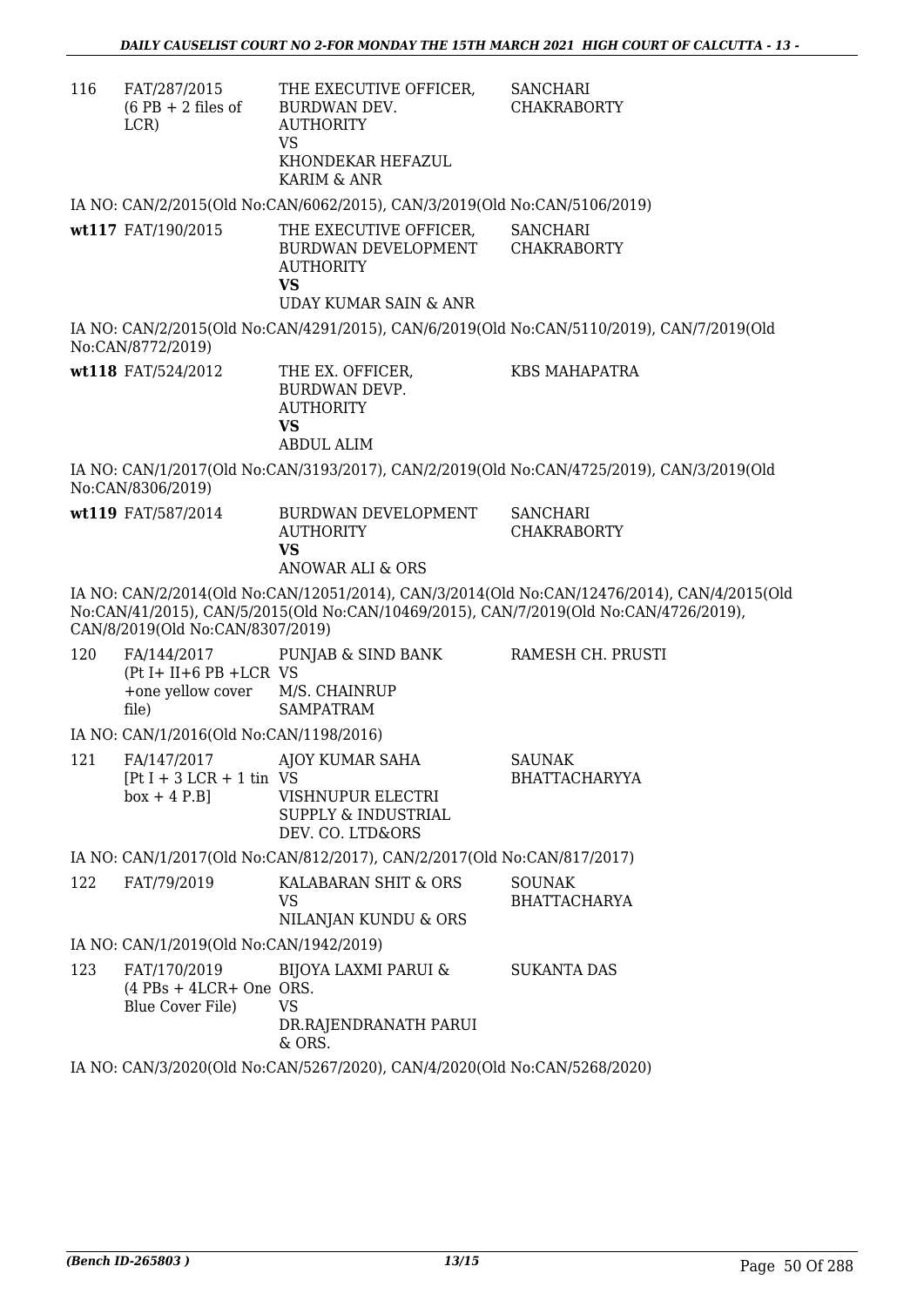| <b>wt124</b> FAT/44/2018 | A. NATH PARUI SINCE     | ARUP KUMAR |
|--------------------------|-------------------------|------------|
|                          | DECEASD REP. BY BIJOYA  | CHATTERJEE |
|                          | LAXMI PARUI & ORS       |            |
|                          | VS                      |            |
|                          | DE. RAJENDRA NATH PARUI |            |
|                          | & ORS                   |            |

IA NO: CAN/1/2018(Old No:CAN/1227/2018)

### **ANTICIPATORY BAIL**

| 125 | CRM/10993/2020                 | MITHILESH KUMAR<br><b>VS</b><br>State of West Bengal                        | SANJIB DUTTA                            |
|-----|--------------------------------|-----------------------------------------------------------------------------|-----------------------------------------|
| 126 | CRM/11003/2020                 | RAMEN SWARNAKAR AND<br>ANR.<br><b>VS</b><br>State of West Bengal            | RAJENDRA BANERJEE                       |
| 127 | CRM/11011/2020                 | <b>MUSTAKIM SK</b><br><b>VS</b><br>State of West Bengal                     | MRITYUNJOY<br><b>CHATTERJEE</b>         |
| 128 | CRM/11034/2020                 | SAMSER CHOWDHURY @<br><b>CHAUDHURI</b><br><b>VS</b><br>State of West Bengal | <b>BUSRA KHATOON</b>                    |
| 129 | CRM/11042/2020                 | <b>SWAPAN BISWAS</b><br>VS<br>State of West Bengal                          | <b>SARTHAK BURMAN</b>                   |
| 130 | CRM/11055/2020                 | MARIYAM BEWA AND ANR<br><b>VS</b><br>State of West Bengal                   | <b>ASIF DEWAN</b>                       |
| 131 | CRM/11062/2020                 | RAJA ROY CHOWDHURY<br><b>VS</b><br>State of West Bengal                     | <b>SUMAN DE</b>                         |
| 132 | CRM/11067/2020                 | KRISHNENDU BISWAS<br><b>VS</b><br>State of West Bengal                      | <b>BAPIN BAIDYA</b>                     |
| 133 | CRM/11071/2020<br>[16.03.2021] | <b>ANKUR GHOSH</b><br><b>VS</b><br>State of West Bengal                     | <b>SUMAN</b><br><b>CHAKRABORTY</b>      |
| 134 | CRM/11072/2020                 | <b>MRINAL DHAR</b><br><b>VS</b><br>State of West Bengal                     | PRIYA CHAKRABORTY                       |
| 135 | CRM/11077/2020                 | <b>DEBASISH ROY</b><br><b>VS</b><br>State of West Bengal                    | <b>ADITYA TIWARI</b>                    |
| 136 | CRM/11079/2020                 | SAIKAT BISWAS AND ANR<br><b>VS</b><br>State of West Bengal                  | <b>SHATARUP</b><br>PURAKAYASTHA         |
| 137 | CRM/11086/2020                 | VIKRAM MUNDRA<br><b>VS</b><br>THE STATE OF WEST<br><b>BENGAL</b>            | <b>STEVEN SOURODIP</b><br><b>BISWAS</b> |
| 138 | CRM/11096/2020                 | <b>ROHON SHIL</b><br><b>VS</b><br>State of West Bengal                      | S GHOSH<br><b>CHOWDHURY</b>             |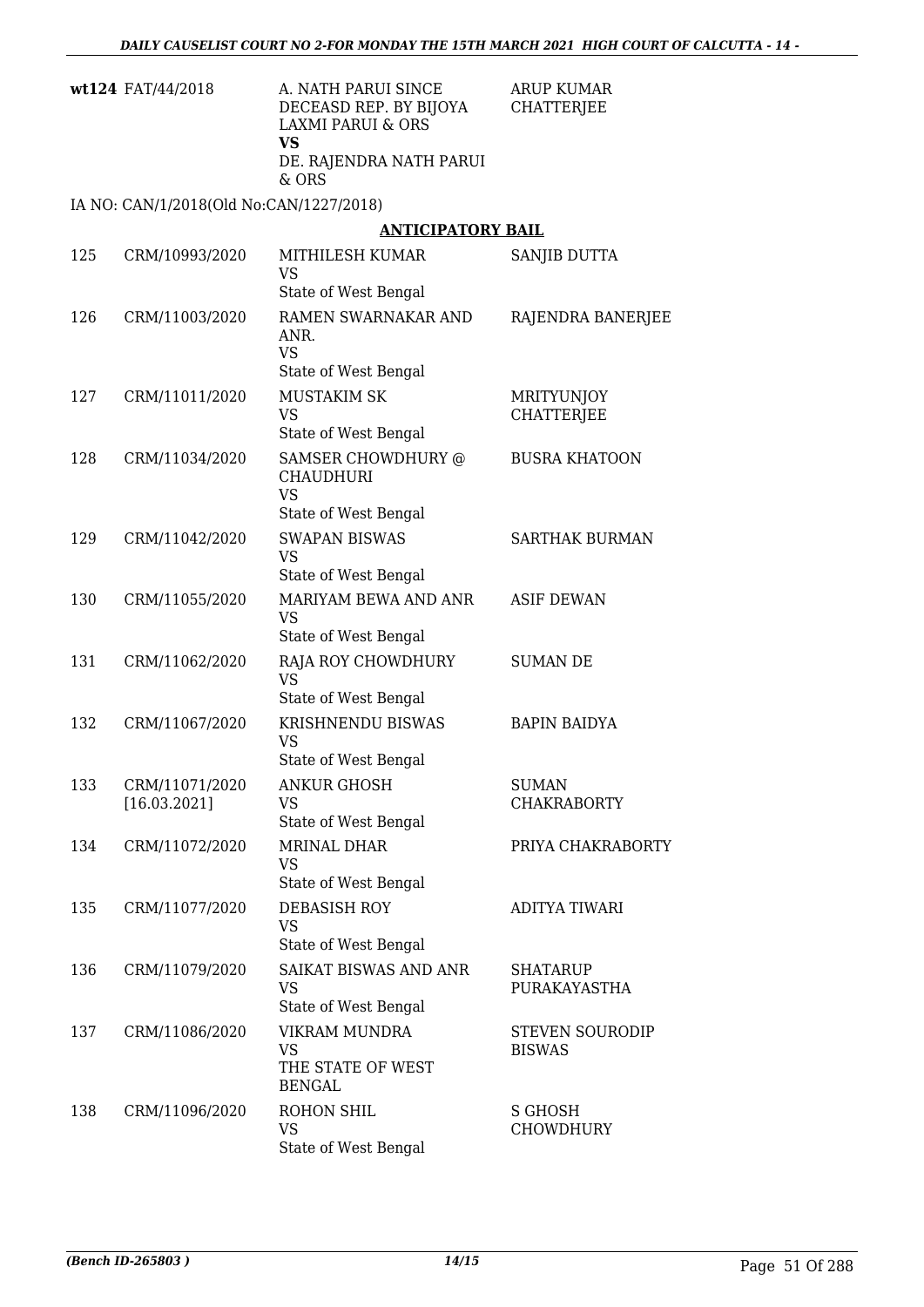#### *DAILY CAUSELIST COURT NO 2-FOR MONDAY THE 15TH MARCH 2021 HIGH COURT OF CALCUTTA - 15 -*

| 139 | CRM/11097/2020 | BHOLA SK AND ANOTHER<br>VS<br>State of West Bengal            | KARABI ROY           |
|-----|----------------|---------------------------------------------------------------|----------------------|
| 140 | CRM/11102/2020 | MIR SIRAJ AND ORS<br>VS<br>State of West Bengal               | <b>SUJATA DAS</b>    |
| 141 | CRM/11106/2020 | SK NABIUL<br>VS<br>State of West Bengal                       | <b>SUJATA DAS</b>    |
| 142 | CRM/11111/2020 | TAISURUDDION@ MD<br>TAISIRUDDIN<br>VS<br>State of West Bengal | MUSHARRAF ALAM<br>SK |
| 143 | CRM/11113/2020 | <b>BIKASH BARMAN</b><br>VS<br>State of West Bengal            | SUBRATA SAHA         |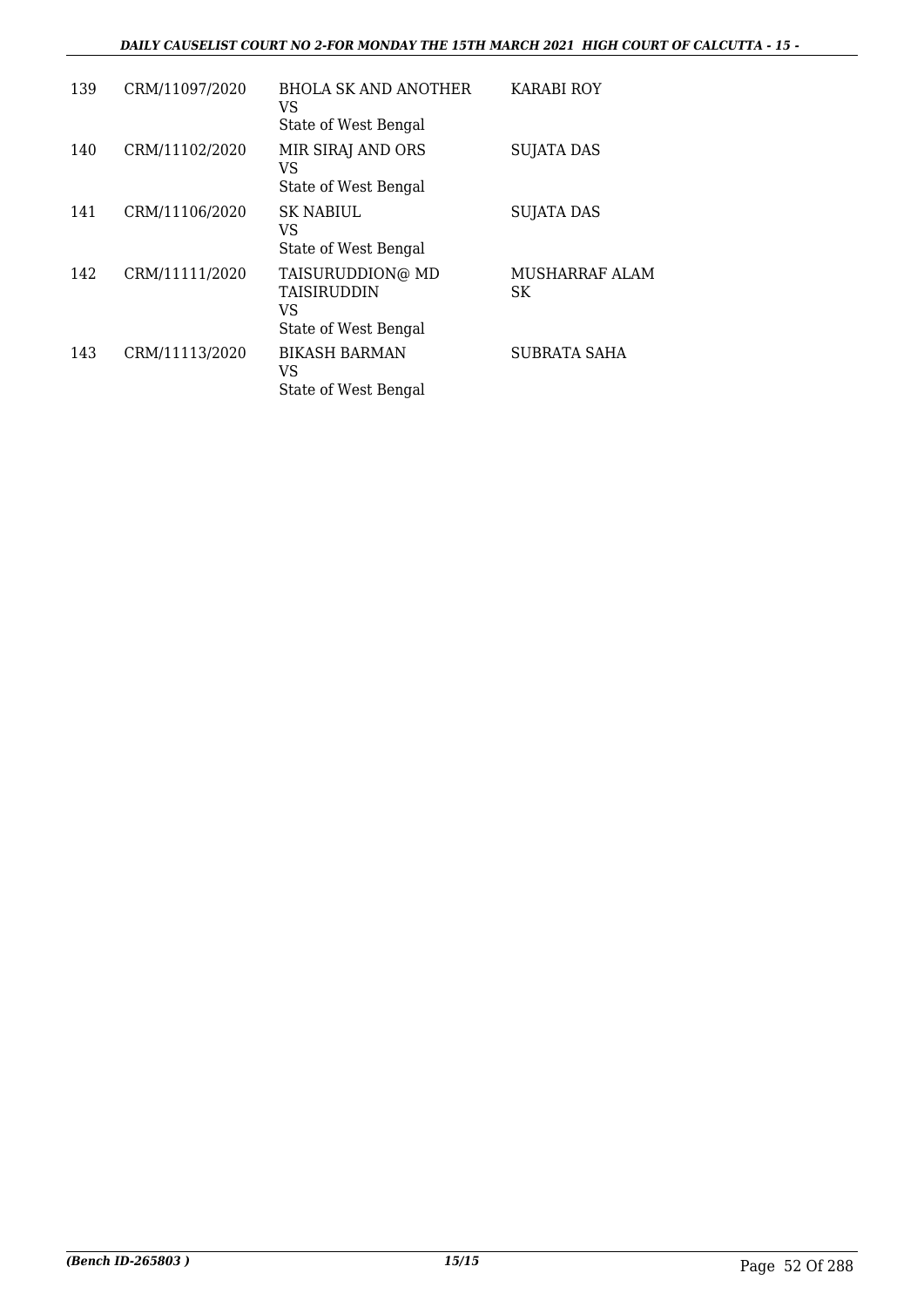

### **Appellate Side**

**DAILY CAUSELIST For Monday The 15th March 2021**

**COURT NO. 12**

**DIVISION BENCH (DB-V)**

**AT 10:30 AM**

**HON'BLE JUSTICE SOUMEN SEN HON'BLE JUSTICE SAUGATA BHATTACHARYYA**

**( VIA VIDEO CONFERENCE )**

**ON AND FROM MONDAY, THE 11TH JANUARY, 2021 - APPEALS RELATING TO EDUCATION UNDER GROUP - II AND APPLICATIONS CONNECTED THERETO; HEARING OF CIVIL APPEALS, IRRESPECTIVE OF CLASSIFICATION, FILED TILL 2018. ADMISSION OF APPEALS UNDER ORDER XLI RULE 11 OF CODE OF CIVIL PROCEDURE INCLUDING APPLICATIONS CONNECTED THERETO;** FIRST APPEALS RELATING TO EJECTMENT SUITS AND DECREES AND APPLICATIONS CONNECTED  **THERETO. LAWAZIMA; HEARING OF WRIT APPEALS IRRESPECTIVE OF CLASSIFICATION INCLUDING APPLICATIONS CONNECTED THERETO. NOTE : EXCEPT URGENT MATTERS WITH PRIOR NOTICE TO THE OTHER SIDE PRESENTLY. NO MENTIONING WILL BE ALLOWED UNTIL FURTHER ORDER. NOTE: MONDAY & WEDNESDAY: AFTER TO BE MENTIONED AND CONTEMPT APPLICATION, GROUP-II APPLICATION AND HEARING MATTERS WILL BE TAKEN UP FIRST. THEREAFTER, OTHER MATTERS WILL BE TAKEN. TUESDAY: ASSIGNED MATTERS WILL BE TAKEN UP FIRST. THEREAFTER, OTHER MATTERS WILL BE TAKEN UP. THURSDAY: ORDERXLI RULE 11 MATTERS WILL BE TAKEN UP FIRST. THEREAFTER OTHER MATTERS WILL BE TAKEN UP. FRIDAY: CONTEMPT MATTERS AND CIVIL MATTERS WILL BE TAKEN UP FIRST. THEREAFTER, OTHER MATTERS WILL BE TAKEN UP. NOTE: MATTERS WILL BE TAKEN UP THROUGH PHYSICAL HEARING ONLY WHEN BOTH THE PARTIES ARE AGREED.**

#### **TO BE MENTIONED**

1 SAT/137/2020 (FOR CORRECTION) CHIRA RANJAN BAKSHI VS ANJAN KUMAR DUTTA SANJAY MUKHERJEE

IA NO: CAN/1/2020

#### **CONTEMPT APPLICATION**

2 CPAN/253/2019 ABHA KHANRAH VS SHARADWATI CHOWDHURY & ANR NARAYAN CHANDRA BHANDARY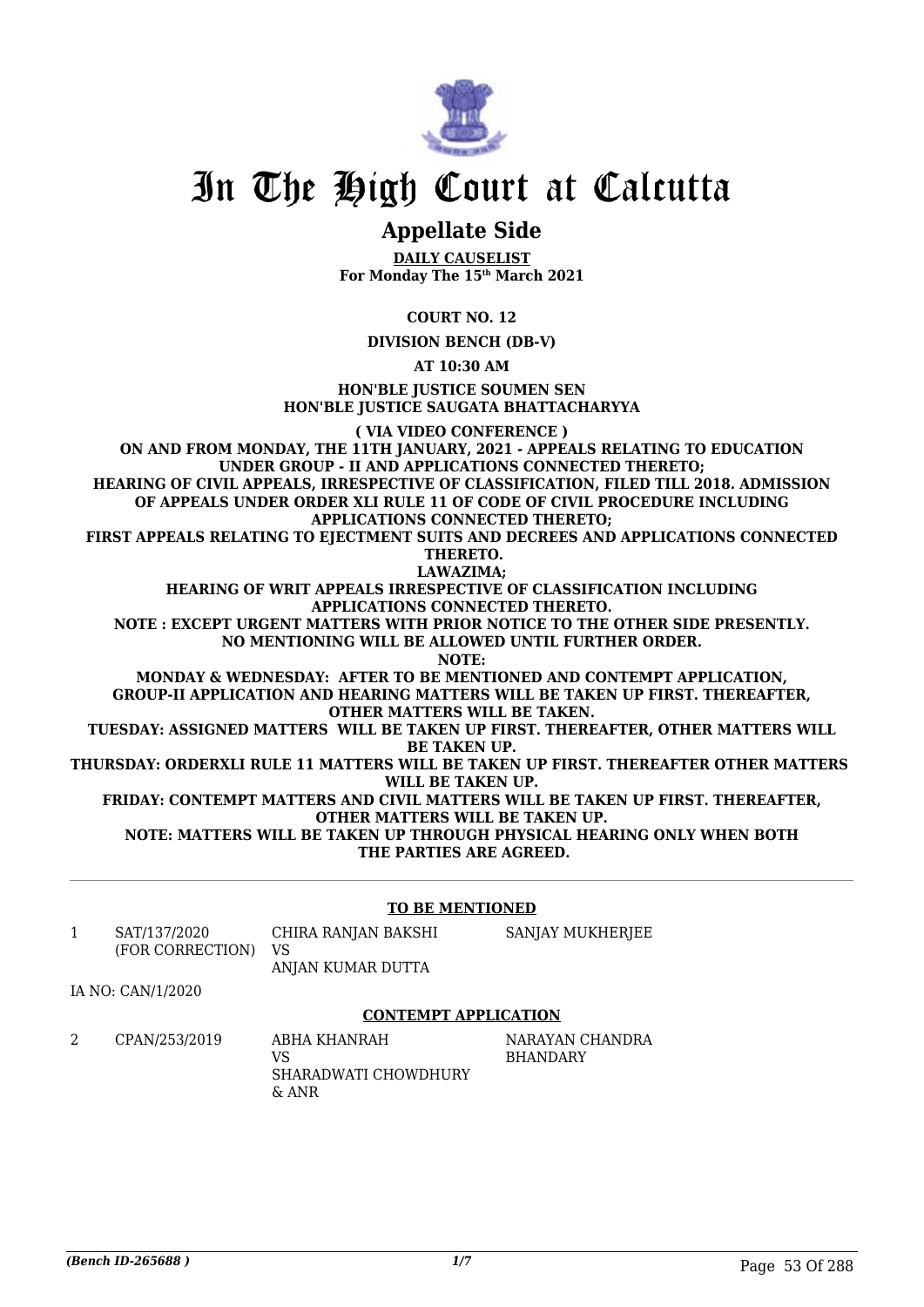| wt3 | FMA/1942/2018                           | SMT. KALPANA PRAMANIK<br>(DUTTA)<br><b>VS</b><br>STATE OF WEST BENGAL &<br><b>ORS</b>  | NAMITA BASU                         |             |  |  |
|-----|-----------------------------------------|----------------------------------------------------------------------------------------|-------------------------------------|-------------|--|--|
| 4   | CPAN/11/2020                            | GOBINDA CHAKRABORTY<br><b>VS</b>                                                       | ANANYA NEOGI                        |             |  |  |
| wt5 | WP.CT/159/2016                          | ABHIJIT BAKSHI & ANR<br>GOBINDA CHACKRABORTY<br><b>VS</b><br>UNION OF INDIA & ORS      | A.NEOGI                             |             |  |  |
|     |                                         | <b>APPLICATION</b>                                                                     |                                     |             |  |  |
| 6   | MAT/6/2020<br>(PT.HD)                   | SATYAJIT GHOSH<br><b>VS</b><br>STATE OF WEST BENGAL &<br><b>ORS</b>                    | KANAI LAL SAMANTA                   |             |  |  |
|     | IA NO: CAN/1/2020(Old No:CAN/1942/2020) |                                                                                        |                                     |             |  |  |
| 7   | MAT/7/2020<br>(PT.HD)                   | ASIT KUMAR MAITI<br><b>VS</b><br>STATE OF WEST BENGAL &<br><b>ORS</b>                  | KANAI LAL SAMANTA                   |             |  |  |
|     | IA NO: CAN/1/2020(Old No:CAN/1943/2020) |                                                                                        |                                     |             |  |  |
| 8   | MAT/700/2020<br>(Pt.Hd.)                | Union of India<br><b>VS</b><br>md garib nawaz and ors                                  | rajesh shah                         |             |  |  |
|     | IA NO: CAN/1/2020, CAN/2/2020           |                                                                                        |                                     |             |  |  |
| wt9 | MAT/701/2020                            | UNION OF INDIA<br>VS<br>EBTESHAM KHATOON AND<br>ORS.                                   | RAJESH GHOSH                        | RAJESH SHAH |  |  |
|     | IA NO: CAN/1/2020, CAN/2/2020           |                                                                                        |                                     |             |  |  |
| 10  | MAT/10/2021<br>(PT.HD.)                 | MD. AZAHAR HOSSAIN<br><b>VS</b><br>STATE OF WEST BENGAL<br>AND ORS.                    | <b>KESHAB CHANDRA</b><br><b>DAS</b> |             |  |  |
|     | IA NO: CAN/1/2021                       |                                                                                        |                                     |             |  |  |
| 11  | MAT/1039/2019<br>(PT.HD.)               | ARUN KUMAR CHANDA &<br><b>ORS</b><br><b>VS</b><br>STATE OF WEST BENGAL &<br><b>ORS</b> | <b>SHAMIM UL BARI</b>               |             |  |  |
|     | IA NO: CAN/2/2021                       |                                                                                        |                                     |             |  |  |
|     | wt12 MAT/853/2020                       | ARUN KUMAR CHANDA AND<br><b>ORS</b><br><b>VS</b><br>STATE OF WEST BENGAL<br>AND ORS.   | <b>SHAMIMUL BARI</b>                |             |  |  |
|     | IA NO: CAN/1/2020                       |                                                                                        |                                     |             |  |  |
| 13  | MAT/1917/2019                           | STATE OF WEST BENAGL<br>VS<br>RABINDRA NATH GHOSH                                      | AVISHEK PRASAD                      |             |  |  |
|     | IA NO: CAN/2/2020(Old No:CAN/279/2020)  |                                                                                        |                                     |             |  |  |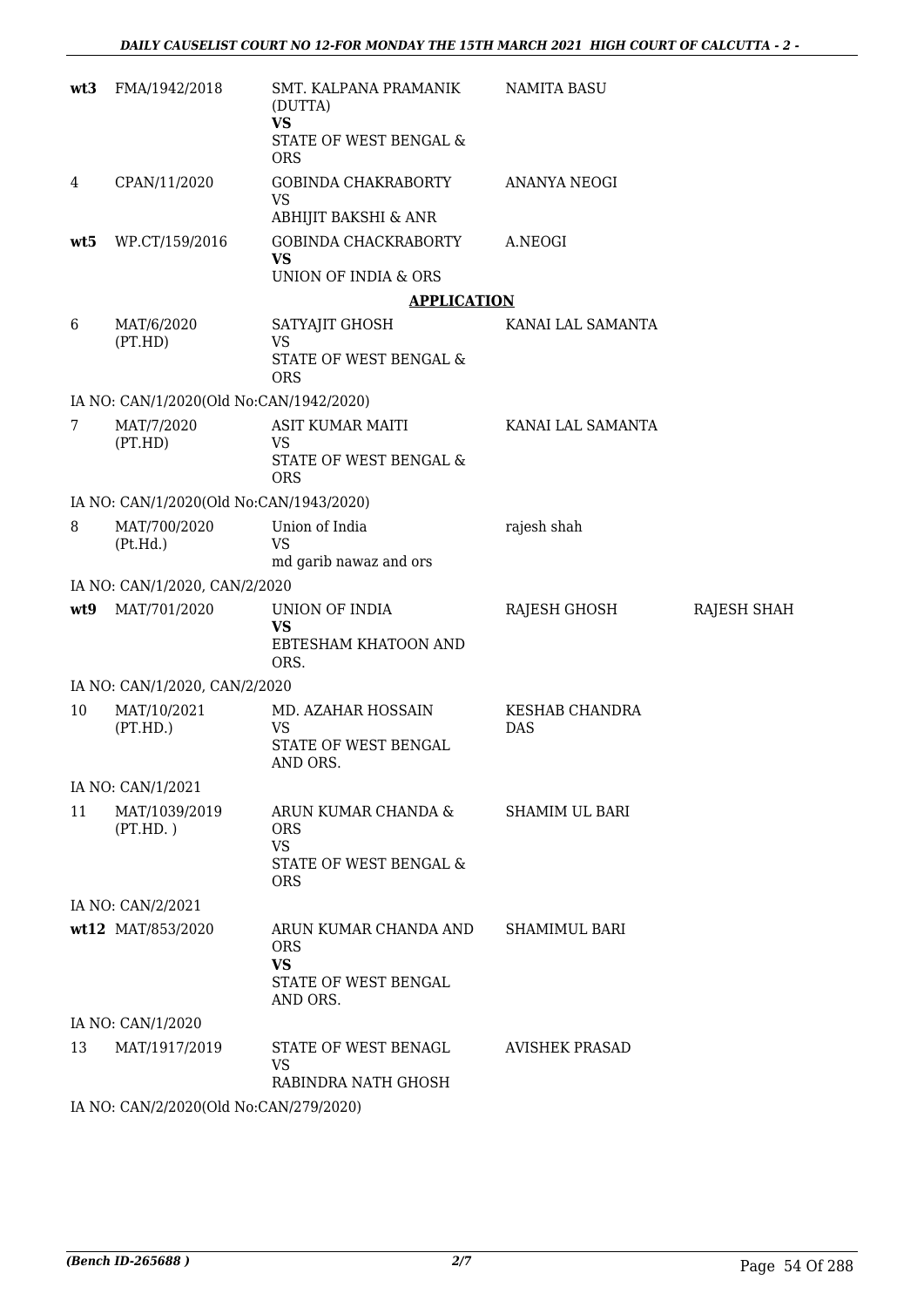|    | wt14 MAT/669/2020                         | STATE OF WEST BENGAL<br>AND ORS.<br><b>VS</b><br>PARIMAL CHAKRABORTY AND<br><b>ORS</b>        | <b>SUCHARITA PAUL</b>              |
|----|-------------------------------------------|-----------------------------------------------------------------------------------------------|------------------------------------|
|    | IA NO: CAN/1/2020, CAN/2/2020             |                                                                                               |                                    |
|    | wt15 WPA/4776/2015                        | MD. KAZEM ALI<br><b>VS</b><br>STATE OF WEST BENGAL &<br>ORS.                                  | <b>BRATATI DUTTA</b>               |
| 16 | MAT/396/2020                              | VIJAYA NAND SINGH<br><b>VS</b><br>STATE OF WEST BENGAL &<br>ORS.                              | TANUJA BASAK                       |
|    | IA NO: CAN/1/2020(Old No:CAN/2736/2020)   |                                                                                               |                                    |
| 17 | FMA/284/2021                              | BHARATI BHATTACHARYA<br><b>VS</b><br>STATE OF WEST BENGAL &<br><b>ORS</b>                     | UTTAM KUMAR<br><b>BHATTACHARYA</b> |
|    | IA NO: CAN/1/2020, CAN/2/2020, CAN/4/2021 |                                                                                               |                                    |
| 18 | MAT/610/2018                              | THE STATE OF W B & ORS<br><b>VS</b><br>BONGAON KABI KESHABLAL<br>VIDYAPITH (HS) & ORS         | <b>SHAMIM UL BARI</b>              |
| 19 | MAT/229/2020                              | BASUPRIYA CHATTOPADHYAY<br><b>VS</b><br>UNIVERSITY OF BURDWAN &<br>ANR                        | ARUNAVA GANGULY                    |
|    | IA NO: CAN/1/2020(Old No:CAN/1479/2020)   |                                                                                               |                                    |
| 20 | MAT/337/2020                              | SMT RAMA GHOSH (BHUIYA)<br><b>VS</b><br><b>STATE OF WEST BENGAL &amp;</b><br><b>ORS</b>       | PRADIP PAUL                        |
| 21 | MAT/828/2020<br>(16.03.21)                | SAJAL KUMAR KHANRA<br><b>VS</b><br>STATE OF WEST BENGAL<br>AND ORS.                           | <b>SP PAHARI</b>                   |
|    | IA NO: CAN/1/2021                         |                                                                                               |                                    |
| 22 | MAT/322/2020                              | <b>DIBAKAR KUMAR</b><br><b>VS</b><br><b>STATE OF WEST BENGAL &amp;</b><br><b>ORS</b>          | <b>KASHISWAR GHOSAL</b>            |
|    | IA NO: CAN/1/2020(Old No:CAN/2913/2020)   |                                                                                               |                                    |
| 23 | MAT/368/2020                              | THE HEADMISTRESS AND<br>SECRETARY, MANAGING<br>COMMITTEE<br><b>VS</b><br>ANITA MAJUMDER & ORS | <b>BISWAJIT DAS</b>                |
|    | IA NO: CAN/1/2020(Old No:CAN/2505/2020)   |                                                                                               |                                    |
| 24 | MAT/433/2020                              | NIRMAL KUMAR BERA<br><b>VS</b><br>STATE OF WEST BENGAL &<br><b>ORS</b>                        | NARAYAN CHANDRA<br><b>BHANDARY</b> |
|    | IA NO: CAN/1/2020(Old No:CAN/2933/2020)   |                                                                                               |                                    |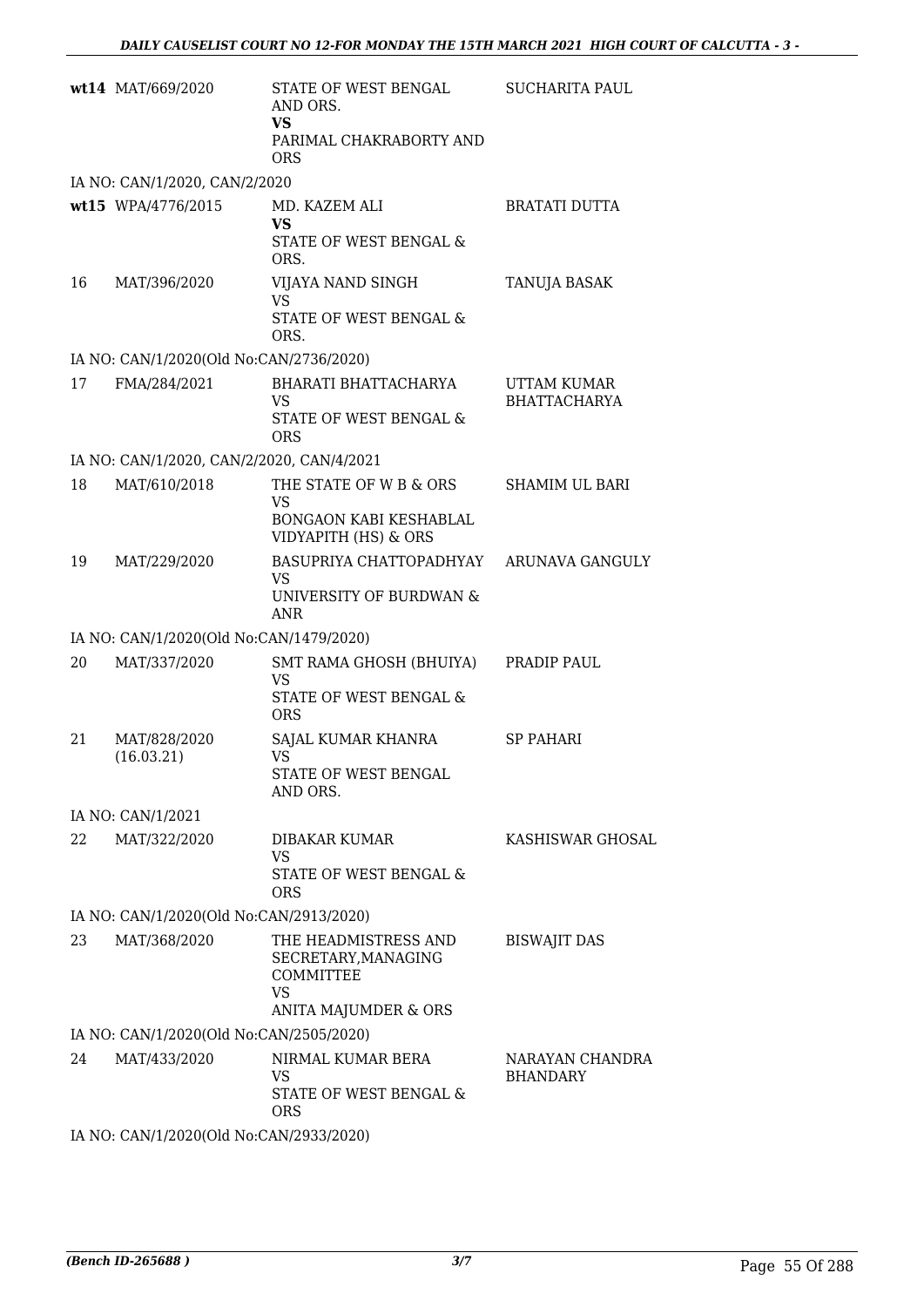| 25 | MAT/186/2020                            | <b>MANAGING</b><br>COMMITTEE, PUTPUKUR<br>HIGH GOVT SCHOOL & ANR<br><b>VS</b>                             | <b>SHAMIM UL BARI</b>                |
|----|-----------------------------------------|-----------------------------------------------------------------------------------------------------------|--------------------------------------|
|    |                                         | <b>SUMITRO ADHIKARY &amp; ORS</b>                                                                         |                                      |
|    | IA NO: CAN/1/2021, CAN/2/2021           |                                                                                                           |                                      |
| 26 | MAT/333/2020                            | MD. SHIARAF ALI MOLLA &<br>ORS.<br><b>VS</b><br>PR. SEC. GOVT. OF WB & ORS.                               | ANINDA<br><b>BHATTACHARYA</b>        |
|    | IA NO: CAN/1/2020                       |                                                                                                           |                                      |
| 27 | MAT/41/2021                             | <b>BIJAN KUMAR GHOSH</b><br><b>VS</b><br>STATE OF WEST BENGAL                                             | <b>ANINDA</b><br><b>BHATTACHARYA</b> |
|    | IA NO: CAN/1/2021, CAN/2/2021           | AND ORS.                                                                                                  |                                      |
| 28 | MAT/86/2021                             | NASREEN SHAZDA                                                                                            | TANUJA BASAK                         |
|    |                                         | VS<br>STATE OF WEST BENGAL<br>AND ORS.                                                                    |                                      |
|    | IA NO: CAN/1/2021                       |                                                                                                           |                                      |
|    | wt29 MAT/85/2021                        | NASREEN SHAZDA<br><b>VS</b>                                                                               | TANUJA BASAK                         |
|    |                                         | STATE OF WEST BENGAL<br>AND ORS.                                                                          |                                      |
|    | IA NO: CAN/1/2021                       |                                                                                                           |                                      |
| 30 | MAT/199/2021                            | KOUSHEYA BASU<br><b>VS</b><br>STATE OF WEST BENGAL<br>AND ORS.                                            | <b>SAMIK SARKAR</b>                  |
|    | IA NO: CAN/1/2021                       |                                                                                                           |                                      |
| 31 | MAT/277/2021                            | <b>GIRISH CHANDRA BISWAS</b><br><b>VS</b><br>STATE OF WEST BENGAL<br>AND ORS.                             | NRIPENDRANATH<br><b>MONDAL</b>       |
|    | IA NO: CAN/1/2021                       |                                                                                                           |                                      |
|    |                                         | <b>APPEAL HEARING</b>                                                                                     |                                      |
| 32 | MAT/417/2018<br>(Pt. hd.)               | THE STATE OF W B & ORS<br>VS                                                                              | <b>ITI DUTTA</b>                     |
|    |                                         | KALYAN KISHORE PRADHAN<br>& ORS                                                                           |                                      |
|    | wt33 MAT/419/2018                       | THE STATE OF W B & ORS<br><b>VS</b>                                                                       | <b>ITI DUTTA</b>                     |
|    |                                         | MANIKA DHARA PAL & ORS                                                                                    |                                      |
|    |                                         | <b>FOR HEARING</b>                                                                                        |                                      |
| 34 | FMA/21/2013                             | DR. SADANAND SAH<br><b>VS</b><br><b>BHAGAWAT PRASAD SHAW &amp;</b>                                        | <b>SUKANTA DAS</b>                   |
|    |                                         | <b>ORS</b>                                                                                                |                                      |
|    | IA NO: CAN/5/2017(Old No:CAN/4095/2017) |                                                                                                           |                                      |
| 35 | FMA/2023/2015                           | FALGUNI BHATTACHARYA<br>VS<br>THE PRINCIPAL, PURNIDEVI<br><b>CHOWDHURY GIRLS</b><br>COLLEGE, BOLPUR & ORS | TANUJA BASAK                         |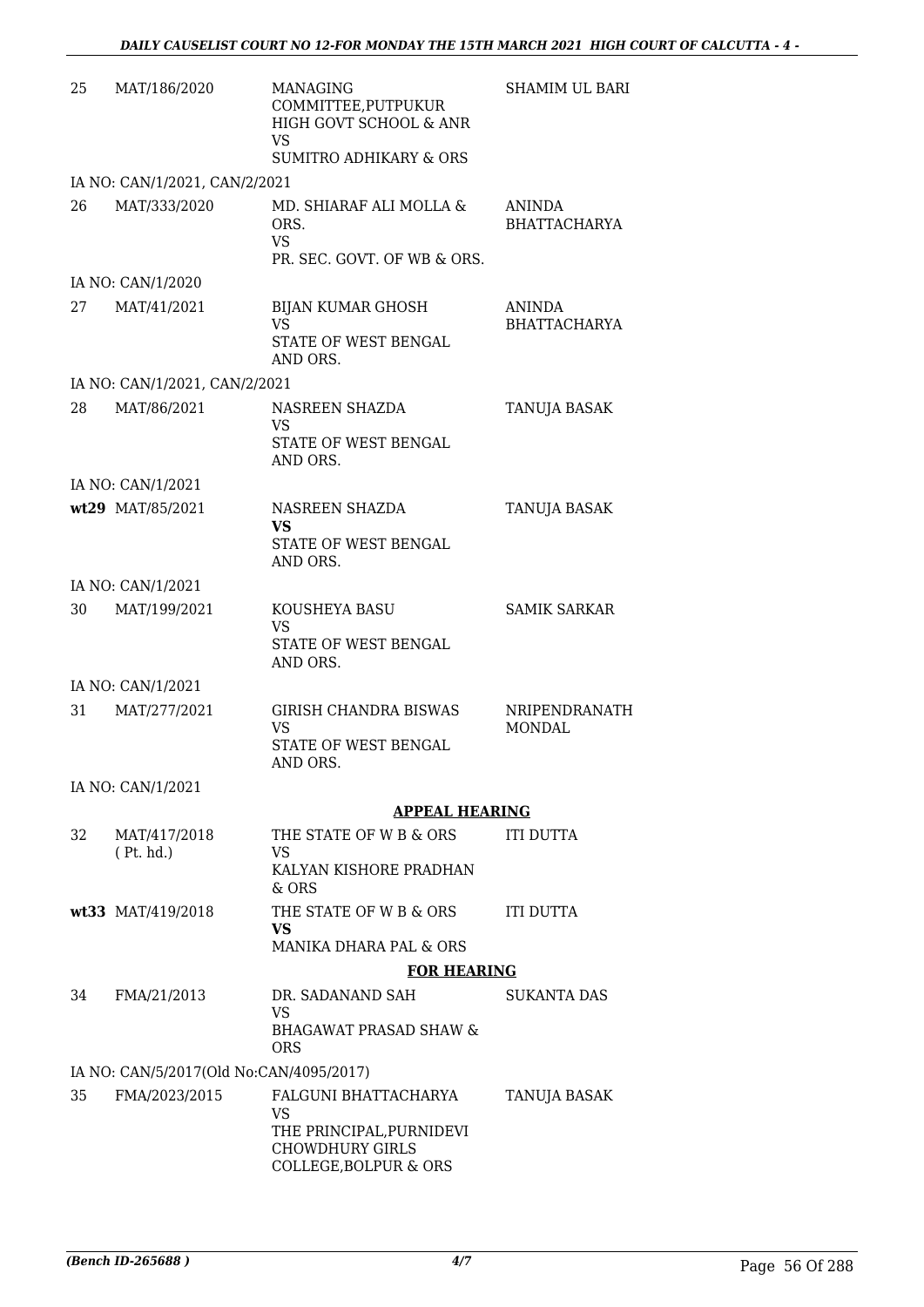|    | wt36 MAT/1090/2015                       | PRASENJIT SEN<br><b>VS</b>                                                                                                        | AMITABHA GHOSH                        |
|----|------------------------------------------|-----------------------------------------------------------------------------------------------------------------------------------|---------------------------------------|
|    |                                          | STATE OF WEST BENGAL &<br>ORS                                                                                                     |                                       |
|    | IA NO: CAN/1/2015(Old No:CAN/8800/2015)  |                                                                                                                                   |                                       |
| 37 | MAT/1499/2016                            | <b>SUMANTA MAJUMDER</b><br><b>VS</b><br>STATE OF WEST BENGAL &<br><b>ORS</b>                                                      | <b>BHARAT CHANDRA</b><br><b>SIMAI</b> |
| 38 | FMA/22/2017                              | DR. TAPAS RANJAN<br>BANDYOPADHYAY<br><b>VS</b>                                                                                    | B.N. RAY                              |
|    |                                          | NATIONAL INSTITUTE OF<br>TECHNOLOGY & ORS                                                                                         |                                       |
|    | IA NO: CAN/2/2021                        |                                                                                                                                   |                                       |
| 39 | MAT/1720/2017                            | THE STATE OF WEST BENGAL P. DHOLE<br>& ANR<br><b>VS</b><br>ALL BENGAL SPECIAL<br><b>EDUCATORS ASSOCIATION &amp;</b><br><b>ORS</b> |                                       |
|    | IA NO: CAN/2/2018(Old No:CAN/4030/2018)  |                                                                                                                                   |                                       |
|    | wt40 MAT/922/2017                        | ALL BENGAL SPECIAL<br><b>EDUCATORS &amp; ORS</b><br><b>VS</b><br>STATE OF WEST BENGAL &<br><b>ORS</b>                             | A. K. SAMANTA                         |
| 41 | MAT/1803/2017                            | THE STATE OF WEST BENGAL P. DUDHORIA<br>& ORS<br><b>VS</b><br>LIPI BANERJEE & ORS                                                 |                                       |
|    | IA NO: CAN/1/2017(Old No:CAN/11190/2017) |                                                                                                                                   |                                       |
|    | wt42 MAT/1756/2017                       | NEW ALIPORE COLLEGE &<br><b>ORS</b><br><b>VS</b><br>LIPI BANERJEE & ORS                                                           | <b>TAPASI SINHA</b>                   |
| 43 | MAT/1998/2017                            | THE CHAIRMAN, MALDA<br>DIST. PR. SCHOOL COUNCIL<br>& ANR.<br><b>VS</b><br>MD. RAHAMATUL ALAM &<br>ORS.                            | <b>SHAMIM UL BARI</b>                 |
| 44 | FMA/684/2018                             | ASHA FATIMA@ASHA FATIMA ARUP KRISHNA DAS<br>DAS<br><b>VS</b><br>STATE OF WEST BENGAL &<br><b>ORS</b>                              |                                       |
|    | IA NO: CAN/1/2017(Old No:CAN/4711/2017)  |                                                                                                                                   |                                       |
| 45 | FMA/2142/2018                            | DR AJOY MANDAL & ORS<br><b>VS</b><br>STATE OF WEST BENGAL &<br><b>ORS</b>                                                         | SNIGDHA SAHA                          |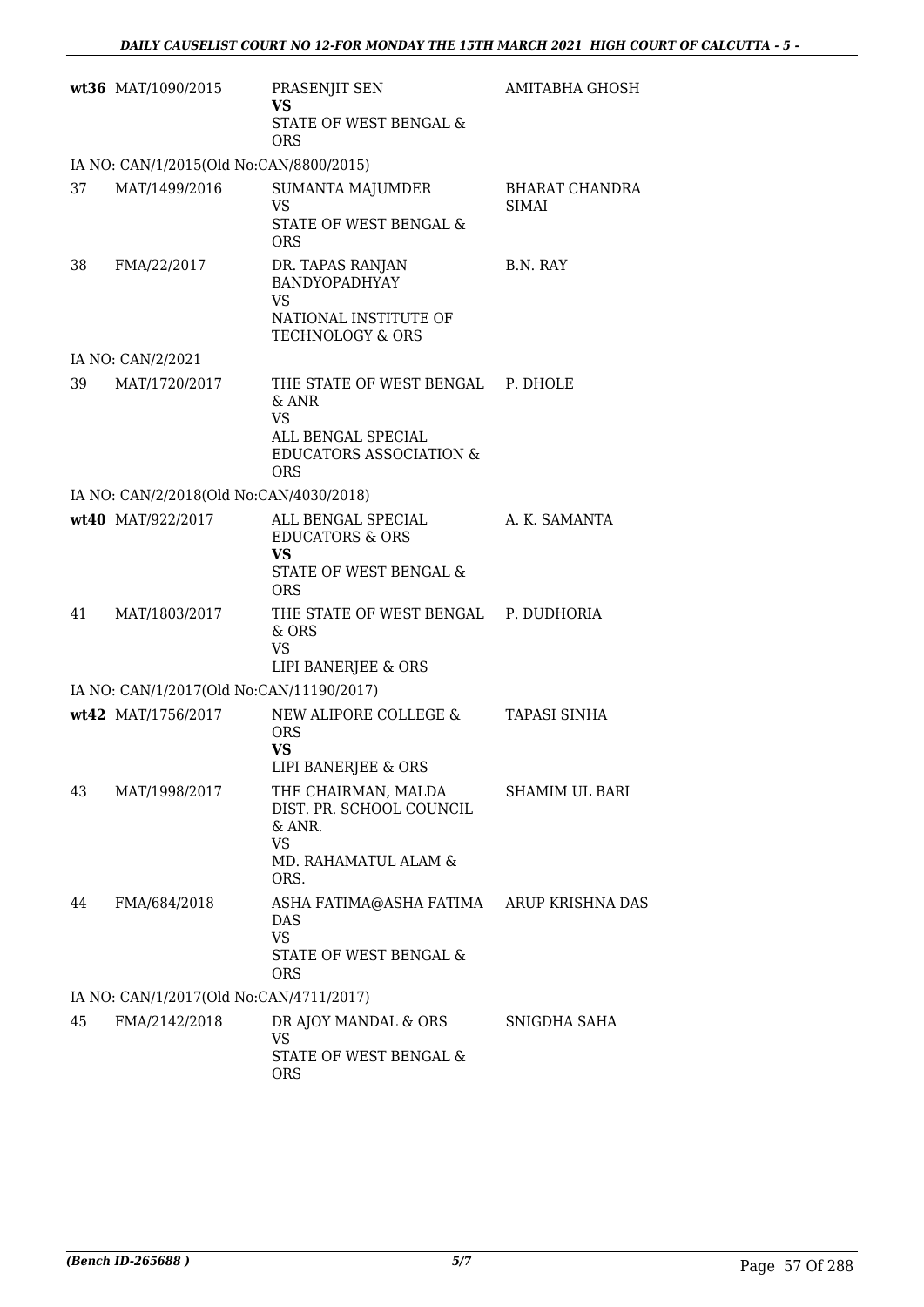| 46 | FMA/2145/2018                             | <b>SIMA PRADHAN</b><br><b>VS</b><br>STATE OF WEST BENGAL &<br><b>ORS</b>                                                | ANIL KR<br><b>CHATTOPADHYAY</b>                                                                                                                                                                    |  |  |  |
|----|-------------------------------------------|-------------------------------------------------------------------------------------------------------------------------|----------------------------------------------------------------------------------------------------------------------------------------------------------------------------------------------------|--|--|--|
|    | IA NO: CAN/1/2018(Old No:CAN/3556/2018)   |                                                                                                                         |                                                                                                                                                                                                    |  |  |  |
| 47 | MAT/554/2019                              | THE STATE OF W B &ORS<br><b>VS</b><br>PRADIP KUMAR SAHA & ORS                                                           | <b>AVISHEK PRASAD</b>                                                                                                                                                                              |  |  |  |
|    | IA NO: CAN/1/2019(Old No:CAN/4313/2019)   |                                                                                                                         |                                                                                                                                                                                                    |  |  |  |
| 48 | MAT/1138/2019                             | FARUK AHMED KHAN & ORS<br>VS<br>STATE OF WEST BENGAL &<br><b>ORS</b>                                                    | CHANDRACHUR<br><b>CHATTERJEE</b>                                                                                                                                                                   |  |  |  |
|    | IA NO: CAN/3/2020, CAN/4/2021, CAN/5/2021 |                                                                                                                         |                                                                                                                                                                                                    |  |  |  |
| 49 | MAT/296/2020                              | STATE OF WEST BENGAL &<br><b>ANR</b><br><b>VS</b><br><b>GAUTAM PAL &amp; ORS</b>                                        | DIPANKAR DASGUPTA                                                                                                                                                                                  |  |  |  |
|    |                                           | IA NO: CAN/1/2020(Old No:CAN/2802/2020), CAN/2/2020(Old No:CAN/2806/2020)                                               |                                                                                                                                                                                                    |  |  |  |
|    | wt50 MAT/2002/2019                        | RCC INSTITUTE OF<br><b>TECHNOLOGY &amp; ORS</b><br><b>VS</b>                                                            | <b>BIPLAB RANJAN BOSE</b>                                                                                                                                                                          |  |  |  |
|    |                                           | <b>GOUTAM PAL &amp; ORS</b>                                                                                             |                                                                                                                                                                                                    |  |  |  |
|    | IA NO: CAN/4/2020, CAN/5/2020, CAN/6/2021 |                                                                                                                         |                                                                                                                                                                                                    |  |  |  |
| 51 | MAT/346/2020<br>(2PB)                     | <b>VISVA BHARATI</b><br><b>VS</b><br>SANDEEP KUMAR BHAKAT &<br><b>ORS</b>                                               | VICTOR CHATTERJEE                                                                                                                                                                                  |  |  |  |
|    |                                           | IA NO: CAN/1/2020(Old No:CAN/2384/2020), CAN/2/2020(Old No:CAN/2385/2020)                                               |                                                                                                                                                                                                    |  |  |  |
| 52 | MAT/462/2020                              | UNITED STUDENTS AND<br>RESEARCH SCHOLARS ASSO.<br>REP BY SECY & AN<br><b>VS</b><br>STATE OF WEST BENGAL &<br><b>ORS</b> | CHANDRACHUR<br><b>CHATTERJE</b>                                                                                                                                                                    |  |  |  |
|    | No:CAN/4168/2020), CAN/7/2020, CAN/8/2020 |                                                                                                                         | IA NO: CAN/1/2020(Old No:CAN/3578/2020), CAN/2/2020(Old No:CAN/3580/2020), CAN/3/2020(Old<br>No:CAN/3581/2020), CAN/4/2020(Old No:CAN/3583/2020), CAN/5/2020(Old No:CAN/3584/2020), CAN/6/2020(Old |  |  |  |
| 53 | MAT/611/2020<br>(2PB)                     | BARUIPUR COLLEGE,<br>PRESIDENT, GOVERNING<br><b>BODY</b><br><b>VS</b><br>ABHIKSHEK BHATTACHARYA                         | TANUJA BASAK                                                                                                                                                                                       |  |  |  |
|    | IA NO: CAN/1/2020                         |                                                                                                                         |                                                                                                                                                                                                    |  |  |  |
|    |                                           | <b>ORDER XLI RULE II</b>                                                                                                |                                                                                                                                                                                                    |  |  |  |
| 54 | FMAT/440/2018                             | SANJAY JHUNJHUNWALA<br><b>HUF</b><br><b>VS</b><br>DABRIWALA VANIJYA UDYOG<br>LTD & ANR                                  | ARIJIT BARDHAN                                                                                                                                                                                     |  |  |  |
| 55 | FMAT/1074/2018<br>(18.03.21)              | <b>BIJENDAR SINGH &amp; ORS</b><br><b>VS</b><br>MR WASIM KAPOOR & ORS                                                   | <b>ABHA TEWARI</b>                                                                                                                                                                                 |  |  |  |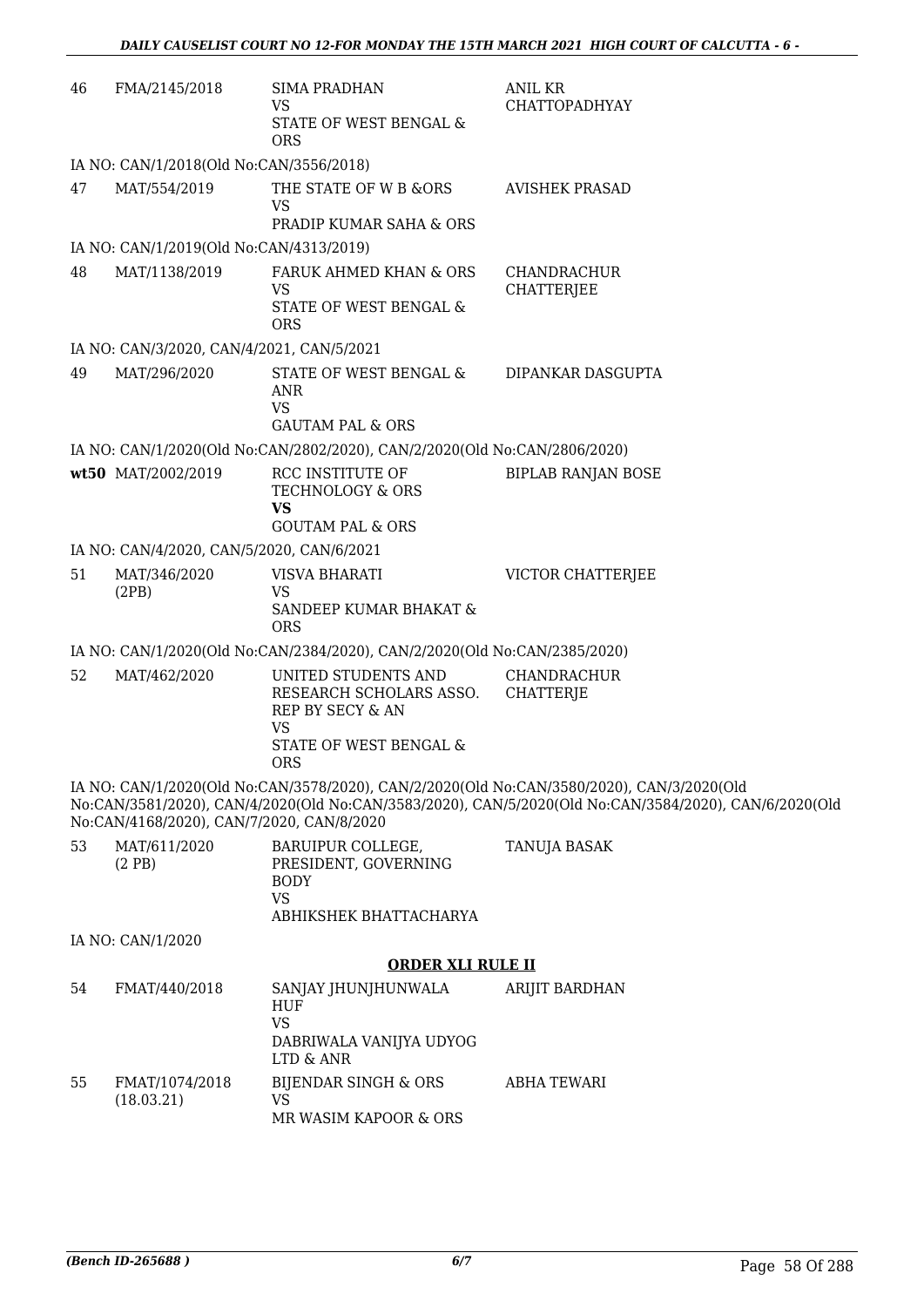| 56                            | FMAT/314/2020     | AMALESH MAITY & ORS<br>VS<br>HRISHIKESH MAITY & ORS                                 | TARASANKAR<br>SAMANTA |  |  |
|-------------------------------|-------------------|-------------------------------------------------------------------------------------|-----------------------|--|--|
|                               | IA NO: CAN/1/2021 |                                                                                     |                       |  |  |
| 57                            | FMAT/463/2020     | UTTAM GHOSH@KATA<br><b>GHOSH AND ORS</b><br>VS<br>RAMENDRA BISWAS AND<br><b>ORS</b> | SUBHRAJYOTI GHOHS     |  |  |
| IA NO: CAN/1/2020, CAN/2/2020 |                   |                                                                                     |                       |  |  |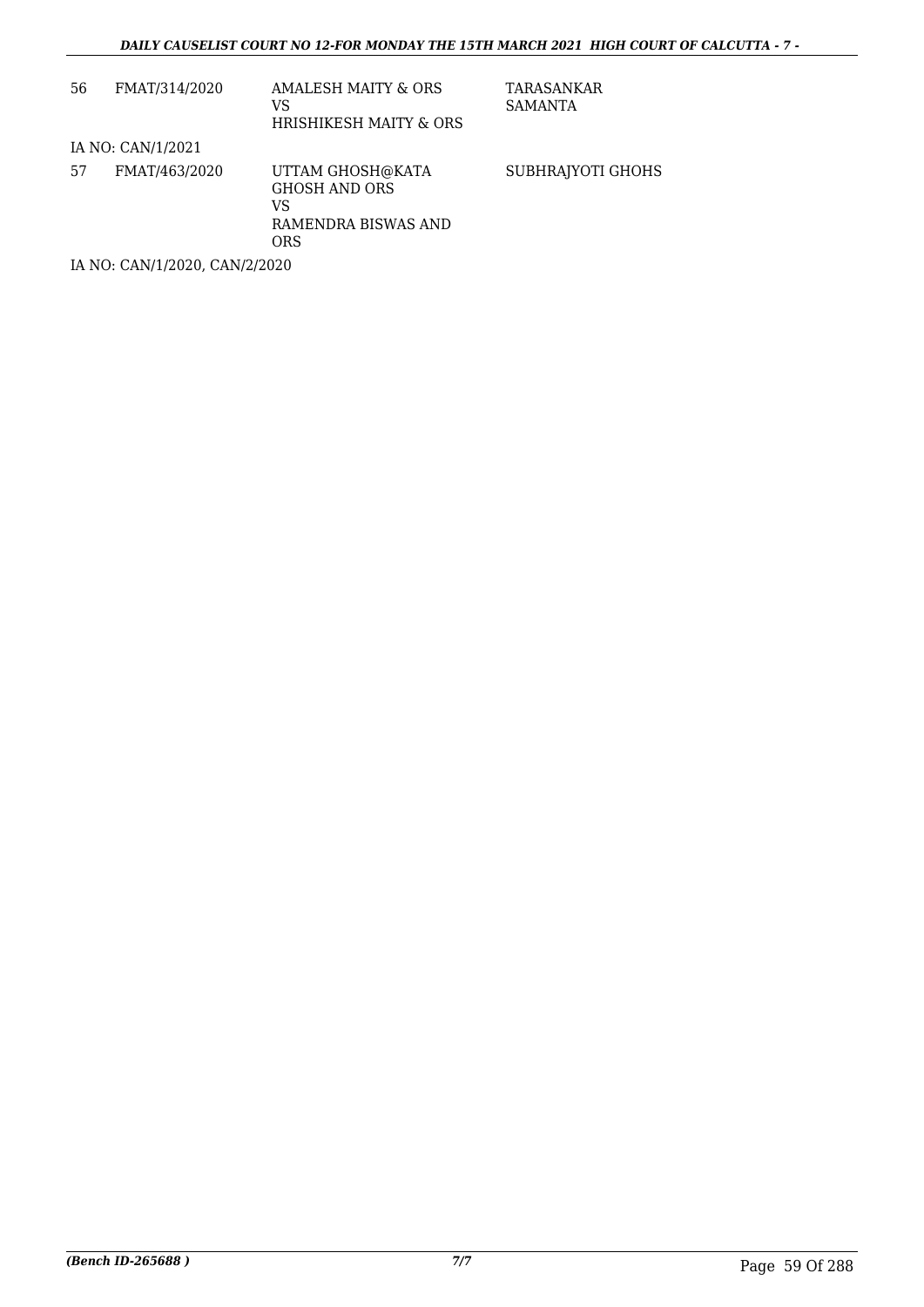

### **Appellate Side**

**DAILY CAUSELIST For Monday The 15th March 2021**

**COURT NO. 11**

#### **DIVISION BENCH (DB - VI)**

**AT 10:30 AM**

**HON'BLE JUSTICE SUBRATA TALUKDAR HON'BLE JUSTICE HIRANMAY BHATTACHARYYA (VIA VIDEO CONFERENCE)**

**ON AND FROM MONDAY, THE 11TH JANUARY 2021 - APPEALS FROM ORDERS RELATING TO MUNICIPALITIES, CO-OPERATIVES & PANCHAYATS UNDER GROUP-V INCLUDING APPLICATIONS CONNECTED THERETO;**

**HEARING OF WRIT APPEALS IRRESPECTIVE OF CLASSIFICATION INCLUDING APPLICATIONS CONNECTED THERETO;**

**SPECIAL NOTE: 1.(A) MENTIONING OF REALLY URGENT MATTERS WILL BE ALLOWED ON EVERY MONDAY AND WEDNESDAY AT THE FIRST SITTING OF THE COURT. (B) MENTIONING SLIPS MUST BE FILED STATING THE GROUNDS OF URGENCY WITH SERVICE OF NOTICE ON THE OPPOSITE SIDE(S). (C) FIXED MATTERS MARKED IN EACH GROUP WILL BE CALLED ON FIRST FROM THE GROUP. 2. APPELLATE SIDE MATTERS WILL BE TAKEN UP UPTO RECESS ON EVERY TUESDAY AND THURSDAY. 3. ON TUESDAYS AND THURSDAYS APPEALS FOR HEARING (SENT FROM DEPARTMENTS) WILL BE CALLED ON FIRST, THEREAFTER, MATTERS WILL BE CALLED ON AS PER LIST.**

**TODAY (11.03.2021) URGENT APPLICATIONS WILL BE CALLED ON FIRST, THEREAFTER OTHER MATTERS WILL BE CALLED ON SERIALLY.**

**NOTE: MATTERS WILL BE TAKEN UP THROUGH PHYSICAL HEARING ONLY WHEN BOTH THE PARTIES ARE AGREED**

#### **TO BE MENTIONED**

1 FMAT/435/2020 [Assigned] rais ahmed and ors  $V<sub>S</sub>$ STATE OF WEST BENGAL AND ORS. tanoy roy

IA NO: CAN/1/2020, CAN/2/2020, CAN/3/2021

#### **APPLICATION(S)**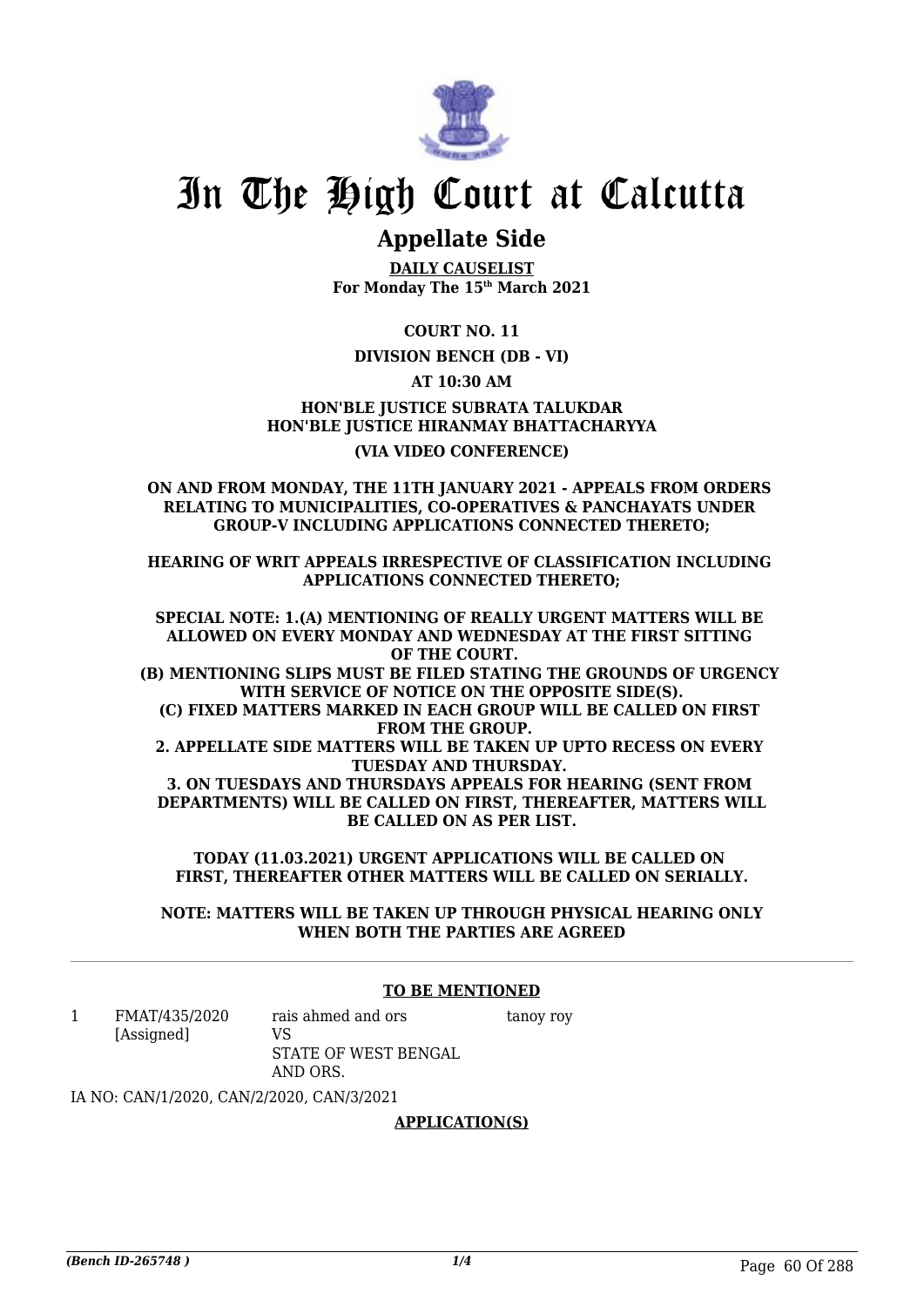| $\overline{2}$ | MAT/28/2021<br>[Fixed]                   | ATUL BARIK AND ANR<br><b>VS</b><br>STATE OF WEST BENGAL<br>AND ORS.                                                                | Manish Kumar Das                      |
|----------------|------------------------------------------|------------------------------------------------------------------------------------------------------------------------------------|---------------------------------------|
|                | IA NO: CAN/1/2021                        |                                                                                                                                    |                                       |
| 3              | MAT/540/2020<br>[Fixed]                  | BIDDHAN CHANDRA ROY<br>MAHILA HELP GROUP CO<br>OP SOCIETY LTD &ORS<br><b>VS</b><br><b>STATE OF WEST BENGAL &amp;</b><br><b>ORS</b> | <b>SWETA GANDHI</b><br><b>MURGAI</b>  |
|                |                                          | IA NO: CAN/1/2020(Old No:CAN/5958/2020), CAN/2/2020(Old No:CAN/5961/2020)                                                          |                                       |
| 4              | FMA/356/2021                             | SANDIPAN CHAKRABORTY<br><b>VS</b><br>STATE OF WEST BENGAL &<br>ORS.                                                                | MD. IDRISH                            |
|                | IA NO: CAN/2/2019(Old No:CAN/10020/2019) |                                                                                                                                    |                                       |
| 5              | MAT/163/2021                             | KAUSIK GHOSH AND ORS<br>VS<br>STATE OF WEST BENGAL<br>AND ORS.                                                                     | <b>SALONI</b><br><b>BHATTACHARJEE</b> |
|                | IA NO: CAN/1/2021                        |                                                                                                                                    |                                       |
| 6              | MAT/1976/2019                            | JOTEGHANASHAYM<br>SAMABAY KRISHI UNNAYAN<br><b>SAMITI</b><br><b>VS</b><br>MANAS KUAMR GUCHHAIT                                     | UTTAM BANIK                           |
|                |                                          | IA NO: CAN/1/2020(Old No:CAN/579/2020), CAN/2/2020(Old No:CAN/580/2020)                                                            |                                       |
| 7              | MAT/770/2020                             | STATE OF WEST BENGAL<br>AND ORS.<br><b>VS</b><br>THE BANTRA COOP. BANK<br>LTD. AND ORS.                                            | <b>BIPLOB DAS</b>                     |
|                | IA NO: CAN/1/2020, CAN/2/2021            |                                                                                                                                    |                                       |
| 8              | MAT/850/2020                             | PRATIMA ACHARJEE<br><b>VS</b><br>STATE OF WEST BENGAL<br>AND ORS.                                                                  | <b>SUJIT MITRA</b>                    |
|                | IA NO: CAN/1/2020, CAN/2/2020            |                                                                                                                                    |                                       |
| 9              | FMA/764/2020                             | <b>LATA BOSE &amp; ANR</b><br><b>VS</b><br><b>MAHESHTALA</b><br>MUNICIPALITY & ORS                                                 | <b>SHREYA BASU</b>                    |
|                | IA NO: CAN/2/2019(Old No:CAN/10183/2019) |                                                                                                                                    |                                       |
| 10             | FMA/422/2021                             | THE NORTH DUDM DUM<br>MUNICIPALITY & ANR<br><b>VS</b><br>MALABIKA SAHA & ORS                                                       | <b>SUDARSHAN ROY</b>                  |
|                | IA NO: CAN/1/2020(Old No:CAN/1495/2020)  |                                                                                                                                    |                                       |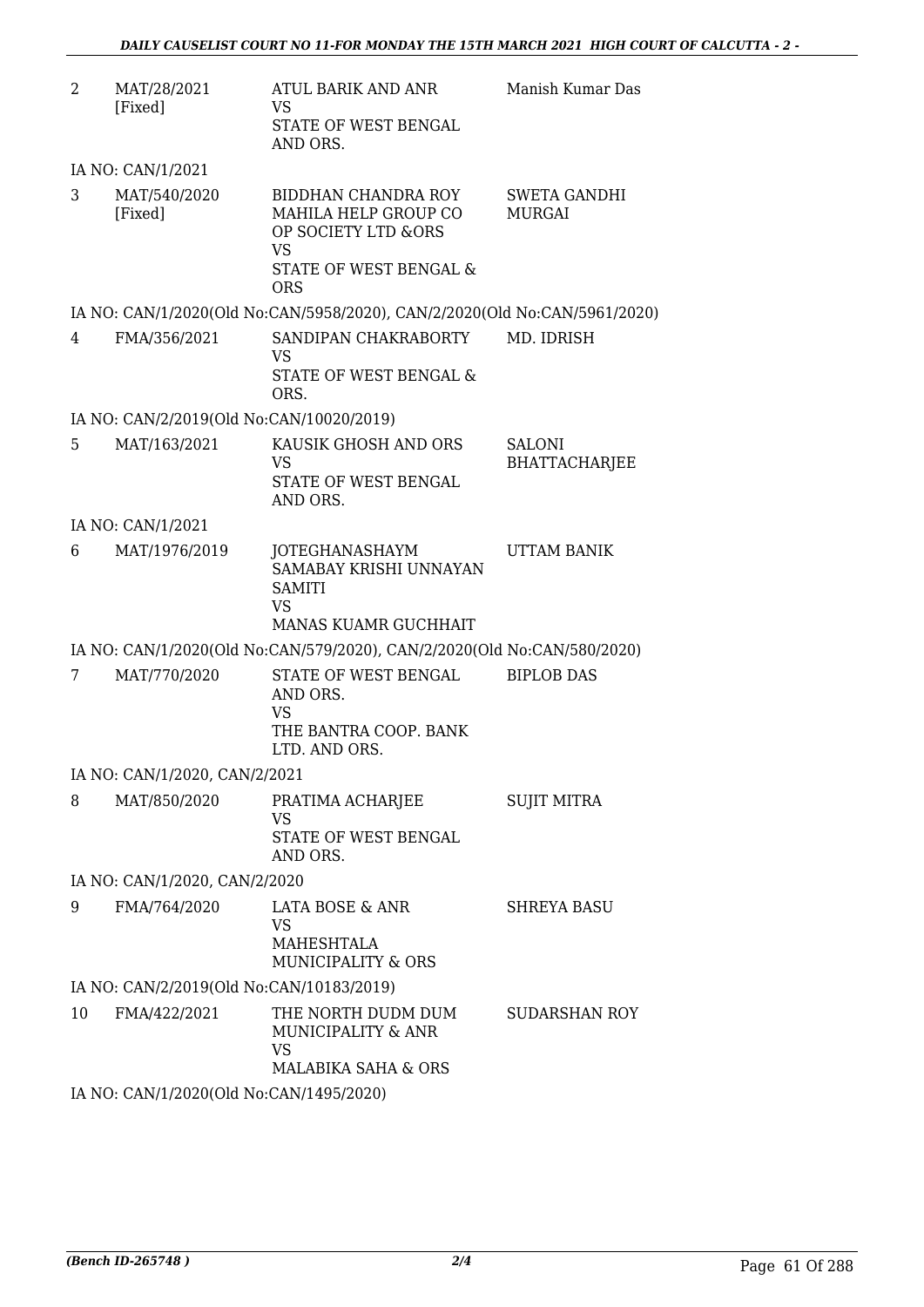11 MAT/797/2020 [Defective] NORTH DUM DUM MUNICIPALITY AND ANR VS GOUTAM GANGULY AND ORS

SUDARSAN ROY

IA NO: CAN/1/2020

#### **APPEALS FOR HEARING (SENT FROM DEPARTMENTS)**

| 12 | MAT/1521/2019<br>[Defective]  | <b>TAMAL DE</b><br>VS<br>STATE OF WEST BENGAL &<br><b>ORS</b>                                                           | <b>ANANYA NEOGI</b>   |
|----|-------------------------------|-------------------------------------------------------------------------------------------------------------------------|-----------------------|
| 13 | MAT/551/2018<br>[Defective]   | <b>AFTAB ALAM</b><br>VS<br>THE KOLKATA MUNICIPAL<br><b>CORPORATION &amp; ORS</b>                                        | PRADIP KUMAR<br>GHOSH |
| 14 | MAT/996/2018<br>[Defective]   | <b>MANJU NAYEK</b><br><b>VS</b><br>STATE OF WEST BENGAL &<br><b>ORS</b>                                                 | <b>SNEHASIS JANA</b>  |
| 15 | MAT/997/2018<br>[Defective]   | <b>AMAR KUMAR DAS</b><br>VS<br>STATE OF WEST BENGAL &<br><b>ORS</b>                                                     | SNEHASIS JANA         |
|    | IA NO: CAN/1/2021, CAN/2/2021 |                                                                                                                         |                       |
| 16 | MAT/319/2018<br>[Defective]   | THE STATE OF WEST<br><b>BENGAL &amp; ORS</b><br>VS.<br>JAGGI GHOSH & ORS                                                | <b>ABDUS SALAM</b>    |
| 17 | MAT/998/2018<br>[Defective]   | <b>SRIKANTA DOLUI</b><br>VS<br>STATE OF WEST BENGAL &<br><b>ORS</b>                                                     | SNEHASIS JANA         |
|    | IA NO: CAN/1/2021             |                                                                                                                         |                       |
| 18 | MAT/995/2018<br>[Defective]   | RINA GHORAI (ARJI)<br><b>VS</b><br>STATE OF WEST BENGAL &<br><b>ORS</b>                                                 | SNEHASIS JANA         |
| 19 | MAT/1000/2018<br>[Defective]  | MANOJ MADRAJI<br>VS<br>STATE OF WEST BENGAL &<br><b>ORS</b>                                                             | SNEHASIS JANA         |
| 20 | FMA/1015/2016                 | <b>CEMIN CONSULTANTS</b><br>PRIVATE LIMITED & ORS<br><b>VS</b><br>THE KOLKATA MUNICIPAL<br><b>CORPORATION &amp; ORS</b> | <b>SUTAPA DUTTA</b>   |
|    | wt21 FMA/2008/2014            | COMPANY CONSULTANTS<br>P. LTD. & ORS.<br><b>VS</b><br>KMC & ORS.                                                        | <b>SANJUKTA RAY</b>   |

IA NO: CAN/1/2014(Old No:CAN/2342/2014)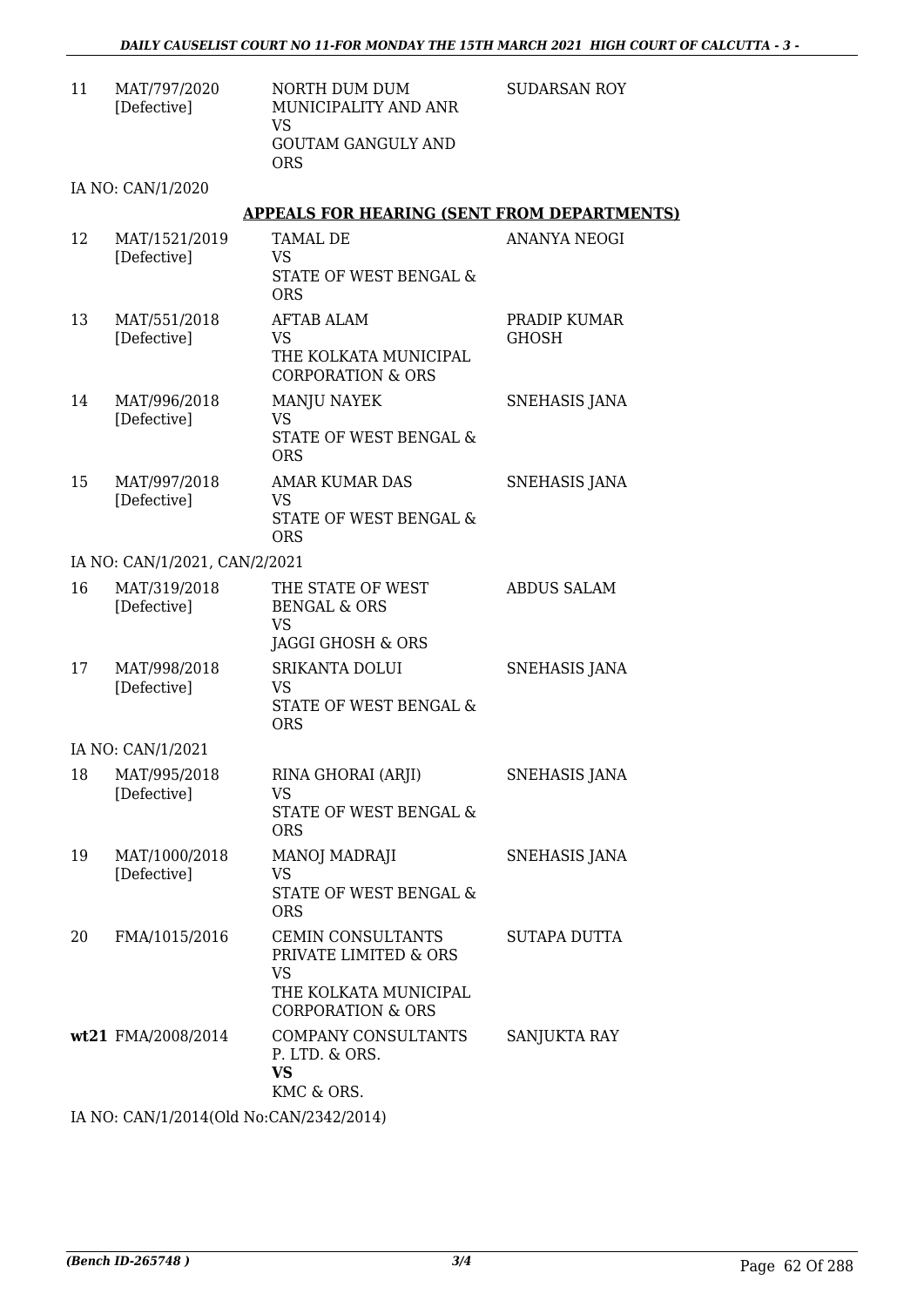| 22 | FMA/797/2019<br>[2nd Time]                       | SMT GOLAPI PAUL & ANR<br><b>VS</b><br>STATE OF WEST BENGAL &<br><b>ORS</b>    | RASOMAY MONDAL                                                                          |
|----|--------------------------------------------------|-------------------------------------------------------------------------------|-----------------------------------------------------------------------------------------|
|    | IA NO: CAN/1/2020                                |                                                                               |                                                                                         |
| 23 | MAT/1788/2013<br>[2nd Time]                      | LUCY MONDAL & ANR<br><b>VS</b><br>STATE OF WEST BENGAL &<br><b>ORS</b>        | PRANTICK GHOSH                                                                          |
| 24 | FMA/511/2020<br>[2nd Time]                       | CHHONI MOHAMMED<br><b>MONDAL</b><br><b>VS</b><br>STATE OF WEST BENGAL         | <b>ANIKET MITRA</b>                                                                     |
|    | IA NO: CAN/1/2019(Old No:CAN/12046/2019)         |                                                                               |                                                                                         |
|    |                                                  | <b>APPEALS FOR HEARING</b>                                                    |                                                                                         |
| 25 | MAT/1089/2018<br>[Assigned] [At 3.00<br>$P.M.$ ] | <b>JYOTIRMOY ROY</b><br><b>VS</b><br>STATE OF WEST BENGAL &<br><b>ORS</b>     | K K KAR                                                                                 |
|    | IA NO: CAN/1/2018(Old No:CAN/7801/2018)          |                                                                               |                                                                                         |
| 26 | MAT/1423/2018<br>[4 P.B.]                        | SK. GOLAM KIBRIA<br><b>VS</b><br>STATE OF WEST BENGAL &<br><b>ORS</b>         | <b>JAHANGIR BADSHA</b>                                                                  |
|    |                                                  |                                                                               | IA NO: CAN/1/2019(Old No:CAN/10243/2019), CAN/2/2019(Old No:CAN/10244/2019), CAN/3/2021 |
| 27 | FMA/2223/2014<br>(2 P.B.)                        | <b>AHASANUL HOQUE</b><br><b>VS</b><br>STATE OF WEST BENGAL &<br><b>ORS</b>    | <b>ARNAB RAY</b>                                                                        |
|    | IA NO: CAN/1/2012(Old No:CAN/5558/2012)          |                                                                               |                                                                                         |
| 28 | MAT/736/2020<br>(2 P.B.)                         | <b>GOBINDA MAITI</b><br><b>VS</b><br>MIDNAPORE MUNICIPALITY<br><b>AND ORS</b> | RAVI RANJAN KUMAR                                                                       |
|    | IA NO: CAN/1/2020                                |                                                                               |                                                                                         |
| 29 | FMA/3538/2013<br>(2 P.B.)                        | RAJLAXMI PRADHAN(PAL)<br><b>VS</b><br><b>SUDESHNA</b>                         | <b>GOURAV DAS</b>                                                                       |

MAITY(SASHMAL)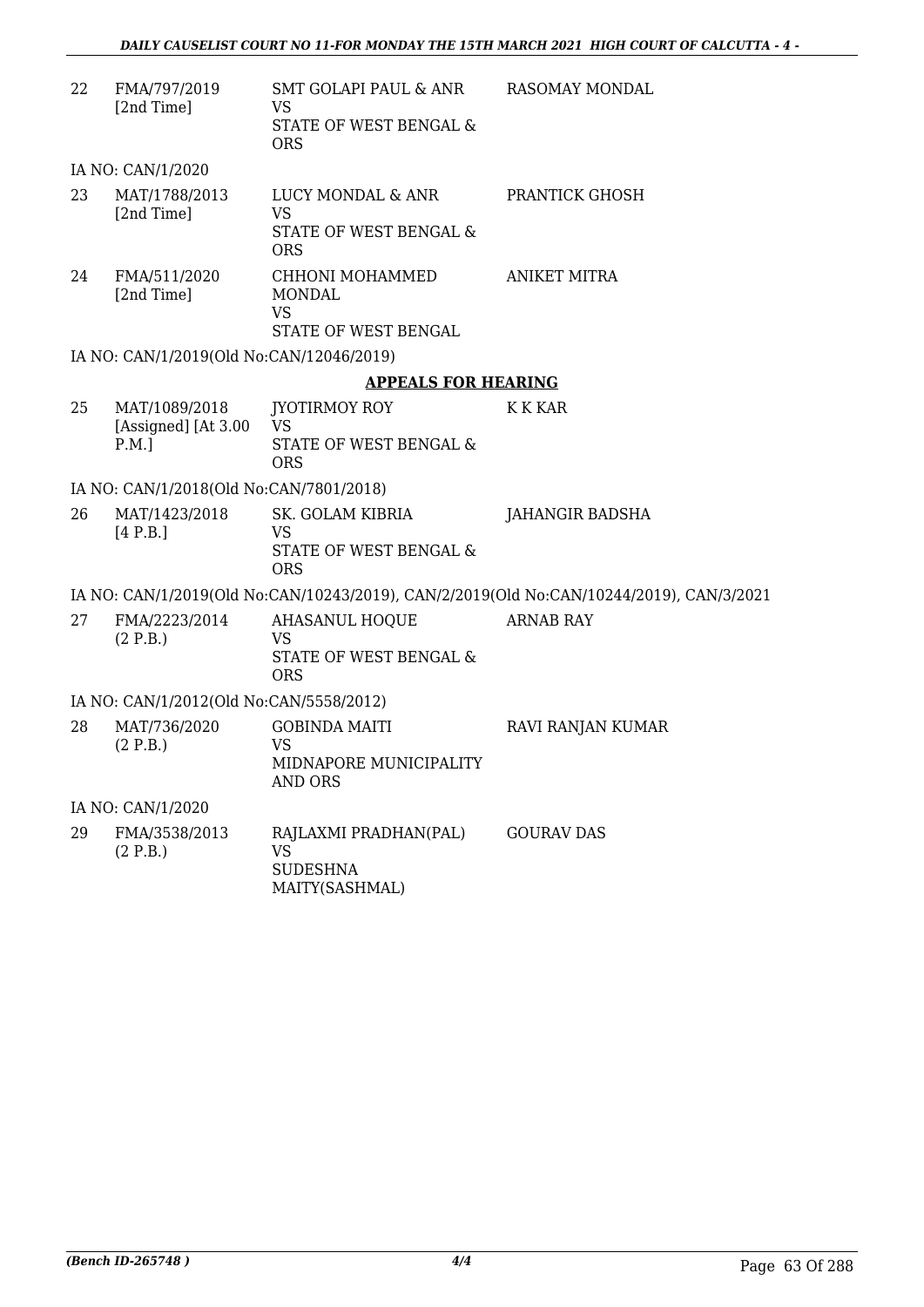

## **Appellate Side**

**DAILY CAUSELIST For Monday The 15th March 2021**

### **COURT NO. 11 SINGLE BENCH (SB) AT 3:00 PM HON'BLE JUSTICE SUBRATA TALUKDAR (VIA VIDEO CONFERENCE) ON 15.03.2021 AT 3.00 P.M.**

**ON MONDAY 15TH MARCH 2021 AT 3.00 P.M. - WILL SIT SINGLY TO TAKE UP AN ASSIGNED MATTER.**

**NOTE: MATTERS WILL BE TAKEN UP THROUGH PHYSICAL HEARING ONLY WHEN BOTH THE PARTIES ARE AGREED**

#### **CONTEMPT APPLICATION**

| CRC/3/2019 | SAUROV KUMAR MANDAL | HARE KRISHNA |
|------------|---------------------|--------------|
| [Assigned] | VS.                 | HALDER       |
|            | <b>MADHURA DAS</b>  |              |

**wt2** CO/2565/2018 SAUROV KUMAR MANDAL **VS** MADHURA DAS

HARE KRISHNA HALDAR

IA NO: CAN/3/2019(Old No:CAN/690/2019)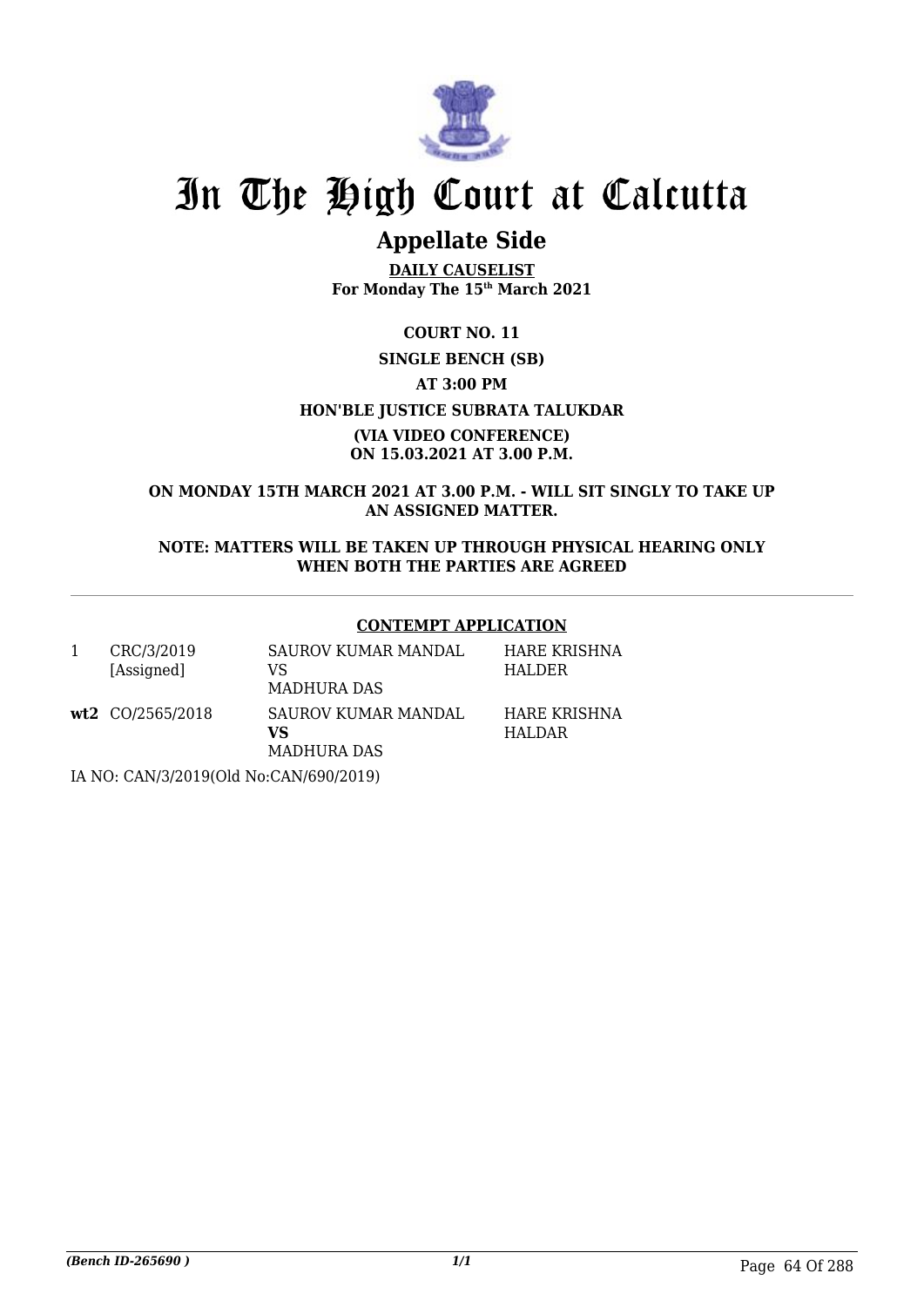

## **Appellate Side**

**DAILY CAUSELIST For Monday The 15th March 2021**

**COURT NO. 28**

**DIVISION BENCH (DB - VII)**

**AT 10:30 AM**

#### **HON'BLE JUSTICE TAPABRATA CHAKRABORTY HON'BLE JUSTICE TIRTHANKAR GHOSH**

**(VIA VIDEO CONFERENCE)**

**ON AND FROM WEDNESDAY, THE 13TH JANUARY, 2021 - ANTICIPATORY BAIL UNDER SECTION 438 OF THE CODE OF CRIMINAL PROCEDURE INCLUDING MODIFICATION/CANCELLATION AND RELAXATION OF THE SAME;**

**BAIL UNDER SECTION 439 OF THE CODE OF CRIMINAL PROCEDURE (PUNISHMENT ABOVE 7 YEARS) INCLUDING MODIFICATION/CANCELLATION AND RELAXATION OF THE SAME;**

> **SPECIAL NOTE: MENTIONING WILL BE ALLOWED AT THE FIRST SITTING OF THE COURT ON MONDAY.**

**MONDAY – AFTER "TO BE MENTIONED" MATTERS AND OTHER FIXED MATTERS, BAIL APPLICATIONS OF THE YEAR 2021 WILL BE TAKEN UP SERIALLY FOR THE WHOLE DAY.**

**TUESDAY – AFTER "TO BE MENTIONED" MATTERS AND OTHER FIXED MATTERS, BAIL APPLICATIONS/ ANTICIPATORY BAIL APPLICATIONS OF THE YEAR 2020 WILL BE TAKEN UP SERIALLY.**

**WEDNESDAY – AFTER "TO BE MENTIONED" MATTERS AND OTHER FIXED MATTERS, BAIL APPLICATIONS OF THE YEAR 2021 WILL BE TAKEN UP SERIALLY TILL 3.30 P.M. AND THEREAFTER APPLICATIONS/RELAXATION AND CANCELLATION WILL BE TAKEN UP SERIALLY.**

**THURSDAY – AFTER "TO BE MENTIONED" MATTERS AND OTHER FIXED MATTERS, ANTICIPATORY BAIL APPLICATIONS OF THE YEAR 2021 WILL BE TAKEN UP SERIALLY UP TO 3.30 P.M. AND THEREAFTER APPLICATIONS/RELAXATION AND CANCELLATION WILL BE TAKEN UP SERIALLY.**

**FRIDAY – AFTER "TO BE MENTIONED" MATTERS AND OTHER FIXED MATTERS, ANTICIPATORY BAIL APPLICATIONS OF THE YEAR 2021 WILL BE TAKEN UP TO 3 P.M.**

**NOTE: MATTERS WILL BE TAKEN UP THROUGH PHYSICAL HEARING ONLY WHEN BOTH THE PARTIES ARE AGREED**

|                |                           | PERSONAL APPEARANCE                                                                |                 |
|----------------|---------------------------|------------------------------------------------------------------------------------|-----------------|
| 1              | CRM/9534/2020<br>(2 P.M.) | BISWAJIT ADHIKARY<br>VS<br>State of West Bengal                                    | JAMIRUDDIN KHAN |
| $\mathfrak{D}$ | CRM/10902/2020            | ALTHEA SUNAINA MONDAL<br>VS<br>State of West Bengal                                | HUSEN MUSTAFI   |
|                |                           | <b>TO BE MENTIONED</b>                                                             |                 |
| 3              | CRM/2797/2020             | KAUSHIK GANGULY @ KAUSIK<br><b>GANGULY &amp; ANR</b><br>VS<br>STATE OF WEST BENGAL | DEBARATI ROY    |

IA NO: CRAN/1/2021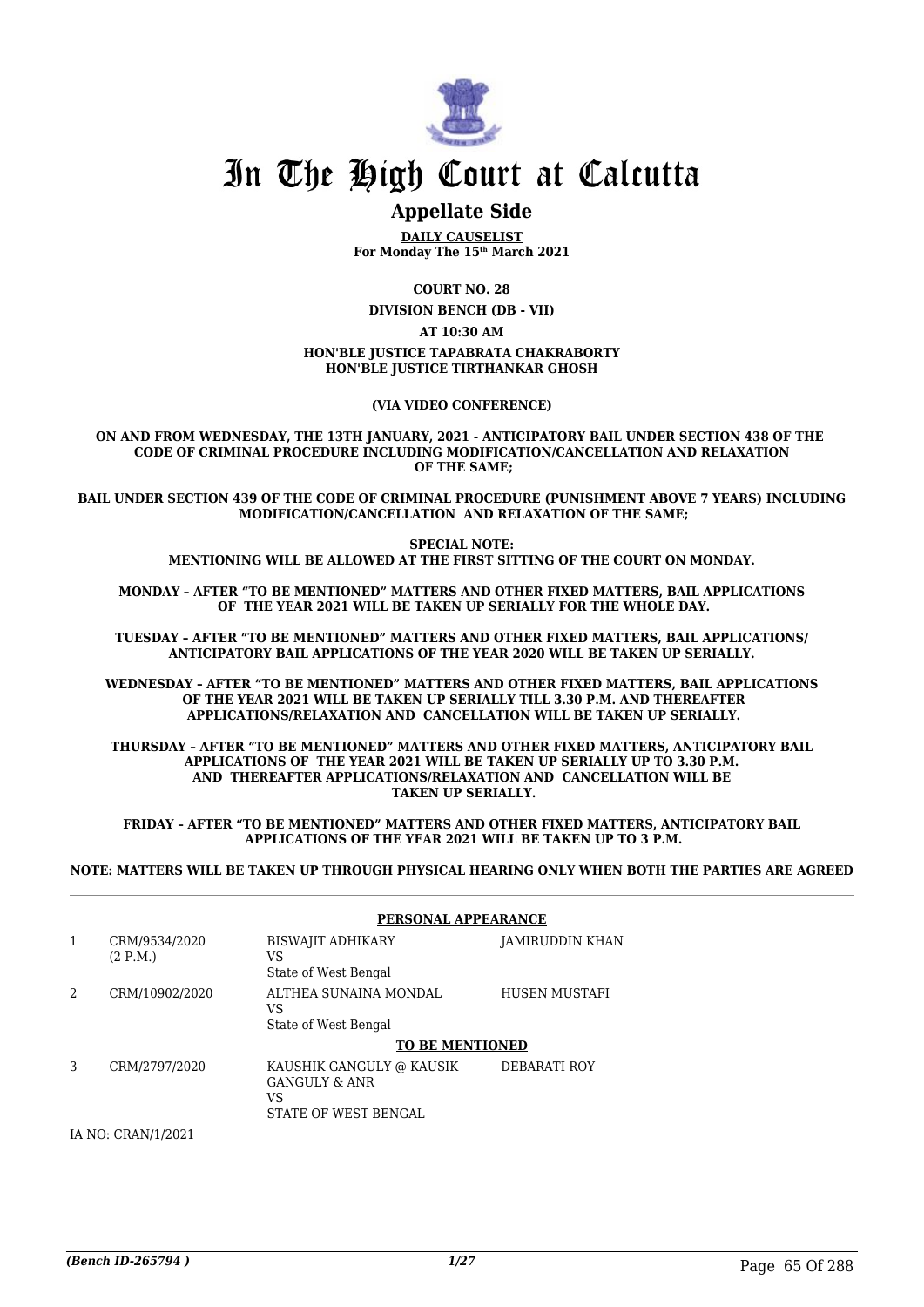| 4   | CRM/47/2021          | KARTICK DUTTA<br>VS<br>State of West Bengal                               | NAVANIL DE                         |
|-----|----------------------|---------------------------------------------------------------------------|------------------------------------|
| 5   | CRM/1203/2021<br>(C) | SREEJONI BHATTACHARYAA<br>VS                                              | ATISH GHOSH                        |
|     |                      | THE STATE OF WEST BENGAL                                                  |                                    |
| 6   | CRM/1300/2021        | RAHUL MALLICK AND ANR<br>VS                                               | SOFIA NESAR                        |
|     |                      | STATE OF WEST BENGAL                                                      |                                    |
|     |                      | <b>APPLICATION FOR BAIL</b>                                               |                                    |
| 7   | CRM/8512/2020        | AJIJUL HAQUE BISWAS AND ANR<br>VS<br>State of West Bengal                 | Asraf Mandal                       |
| wt8 | CRM/459/2021         | ABDUL KHALIL DHATRI@LALTU<br>AND ANR<br>VS                                | <b>AMIT SINGH</b>                  |
|     |                      | STATE OF WEST BENGAL                                                      |                                    |
| 9   | CRM/466/2021         | <b>ALAMIN MALLICK</b><br>VS<br>State of West Bengal                       | SUBHOJIT CHOWDHURY                 |
| 10  | CRM/469/2021         | MD KALU @ ATAUR RAHAMAN                                                   | SOUMYA NAG                         |
|     |                      | VS<br>Union of India                                                      |                                    |
| 11  | CRM/646/2021         | <b>IYAR MONDAL</b>                                                        | SOURAV MUKHERJEE                   |
|     |                      | VS<br>State of West Bengal                                                |                                    |
| 12  | CRM/688/2021         | RAMJI MONDAL                                                              | ABHIJIT KR. ADHYA                  |
|     |                      | VS<br>State of West Bengal                                                |                                    |
| 13  | CRM/728/2021         | MUKUL BISWAS ALIAS MAKUL<br>BISWAS ALIAS GOLAM MURTUJA<br>VS              | Shibasis Chatterjee                |
|     |                      | State of West Bengal                                                      |                                    |
| 14  | CRM/747/2021         | <b>LAKHAN GHOSH</b><br>VS<br>State of West Bengal AND ANR                 | SNEHASISH PAL                      |
| 15  | CRM/750/2021         | <b>BIREN MANDAL</b>                                                       | PRITHVIRAJ SINHA ROY               |
|     |                      | VS                                                                        |                                    |
|     |                      | State of West Bengal                                                      |                                    |
| 16  | CRM/753/2021         | SK NASIM @PAPPU AND ANR<br>VS<br>State of West Bengal                     | <b>JYOTI PROKASH</b><br>CHATTERJEE |
| 17  | CRM/762/2021         | NOORBOX SK @ BHOLA SK @                                                   | GOPAL DAS                          |
|     |                      | <b>NURBAKS SEKH</b><br><b>VS</b>                                          |                                    |
|     |                      | State of West Bengal                                                      |                                    |
| 18  | CRM/766/2021         | HASAN IMAM @ HASNU @<br>ZUBAIR AHMED @ ASIF HOSSAIN<br>@ ARIF HASAN<br>VS | PRATIK GHOSH                       |
|     |                      | State of West Bengal                                                      |                                    |
|     |                      | <b>BAIL APPLICATION [NEW]</b>                                             |                                    |
| 19  | CRM/760/2021         | BAPPADITYA MONDAL<br>VS                                                   | RAJ KUMAR GUPTA                    |
|     |                      | State of West Bengal                                                      |                                    |
| 20  | CRM/772/2021         | PARITOSH MISTRY<br>VS<br>State of West Bengal                             | FRANCIS SAMSON<br>CORREA           |
| 21  | CRM/773/2021         | <b>MUKUL SK</b>                                                           | DIPTENDU BANERJEE                  |
|     |                      | VS<br>State of West Bengal                                                |                                    |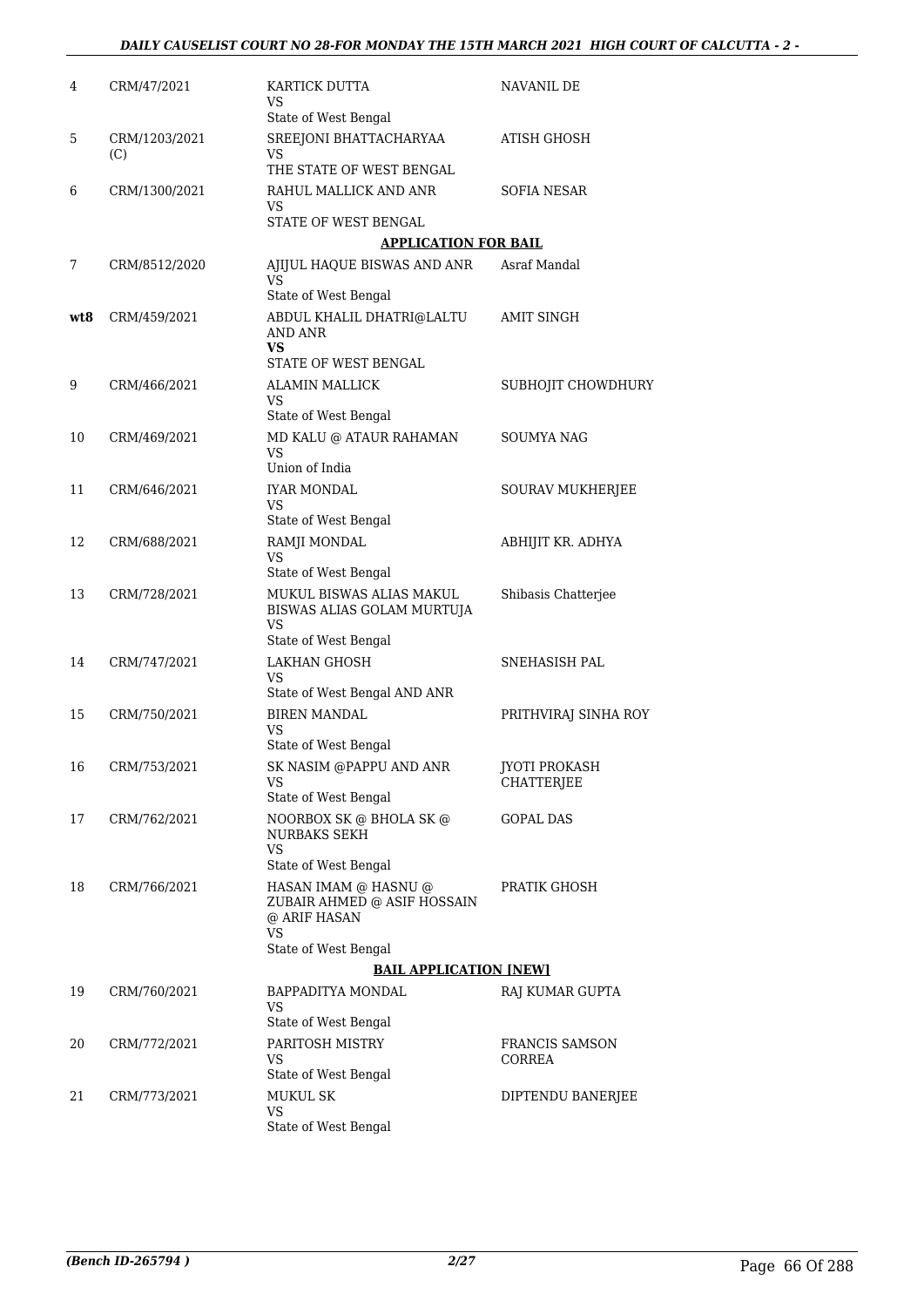#### *DAILY CAUSELIST COURT NO 28-FOR MONDAY THE 15TH MARCH 2021 HIGH COURT OF CALCUTTA - 3 -*

| 22 | CRM/778/2021 | <b>BISWAJIT GHOSH</b><br>VS<br>State of West Bengal                         | KRISHNENDU BHADRA                 |
|----|--------------|-----------------------------------------------------------------------------|-----------------------------------|
| 23 | CRM/779/2021 | MD ZAKIR @MD ZAKIR<br><b>VS</b><br>State of West Bengal                     | SOUVIK DUTTA                      |
| 24 | CRM/780/2021 | MINATI SAREN @ SOREN AND<br>ANR<br><b>VS</b><br>State of West Bengal        | PAMPA DEY(DHABAL)                 |
| 25 | CRM/782/2021 | AYUB ALI MOLLA<br>VS<br>State of West Bengal                                | SHASHANKA SHEKHAR<br>SAHA         |
| 26 | CRM/784/2021 | SATYAJIT DAS @ BABU<br><b>VS</b><br>State of West Bengal                    | SHASHANKA SHEKHAR<br>SAHA         |
| 27 | CRM/785/2021 | NARESH THAKUR @ NORESH<br>THAKUR<br>VS<br>State of West Bengal              | RAJNISH KUMAR<br><b>KALAWATIA</b> |
| 28 | CRM/786/2021 | SK RAMJAN @ FATE<br><b>VS</b><br>State of West Bengal                       | SHASHANKA SHEKHAR<br><b>SAHA</b>  |
| 29 | CRM/793/2021 | HIMANSHU SINGH<br><b>VS</b><br>State of West Bengal                         | NILENDRA NARAYAN RAY              |
| 30 | CRM/794/2021 | AMIT SONKAR @ AMIT KR<br>SONKAR @ PARDOOM<br>VS<br>State of West Bengal     | TANMAY CHOWDHURY                  |
| 31 | CRM/795/2021 | ASHIS @ ASHISH LAL<br>VS<br>State of West Bengal                            | TANMOY CHOWDHURY                  |
| 32 | CRM/797/2021 | <b>FALGUN ROY</b><br><b>VS</b><br>State of West Bengal                      | SUSNIGDHO<br><b>BHATTACHARYYA</b> |
| 33 | CRM/800/2021 | PRAN PRATIM BORA<br>VS<br>State of West Bengal                              | SANJIDA SULTANA                   |
| 34 | CRM/801/2021 | NASIMA BIBI @ GURIYA AND ANR<br>VS<br>State of West Bengal                  | <b>ARUN NASKAR</b>                |
| 35 | CRM/809/2021 | TINKU KUMAR SINGH<br>VS<br>State of West Bengal                             | DEV KUMAR SHARMA                  |
| 36 | CRM/810/2021 | <b>TAPAS DAS</b><br>VS<br>State of West Bengal                              | AMAL KRISHNA SAMANTA              |
| 37 | CRM/811/2021 | BASHEER AHMED S.M.S.<br>SICKANDER BATCH S.M<br>VS<br>Union of India AND ANR | NAVANIL DE                        |
| 38 | CRM/816/2021 | <b>SUMAN BARMAN</b><br>VS<br>State of West Bengal                           | ROMA ROY                          |
| 39 | CRM/819/2021 | <b>HASIMUDDIN</b><br>VS<br>State of West Bengal                             | <b>AMIT RAY</b>                   |
| 40 | CRM/820/2021 | <b>TARAK MISTRI</b><br>VS<br>State of West Bengal                           | MD JANNAT UL FIRDOUS              |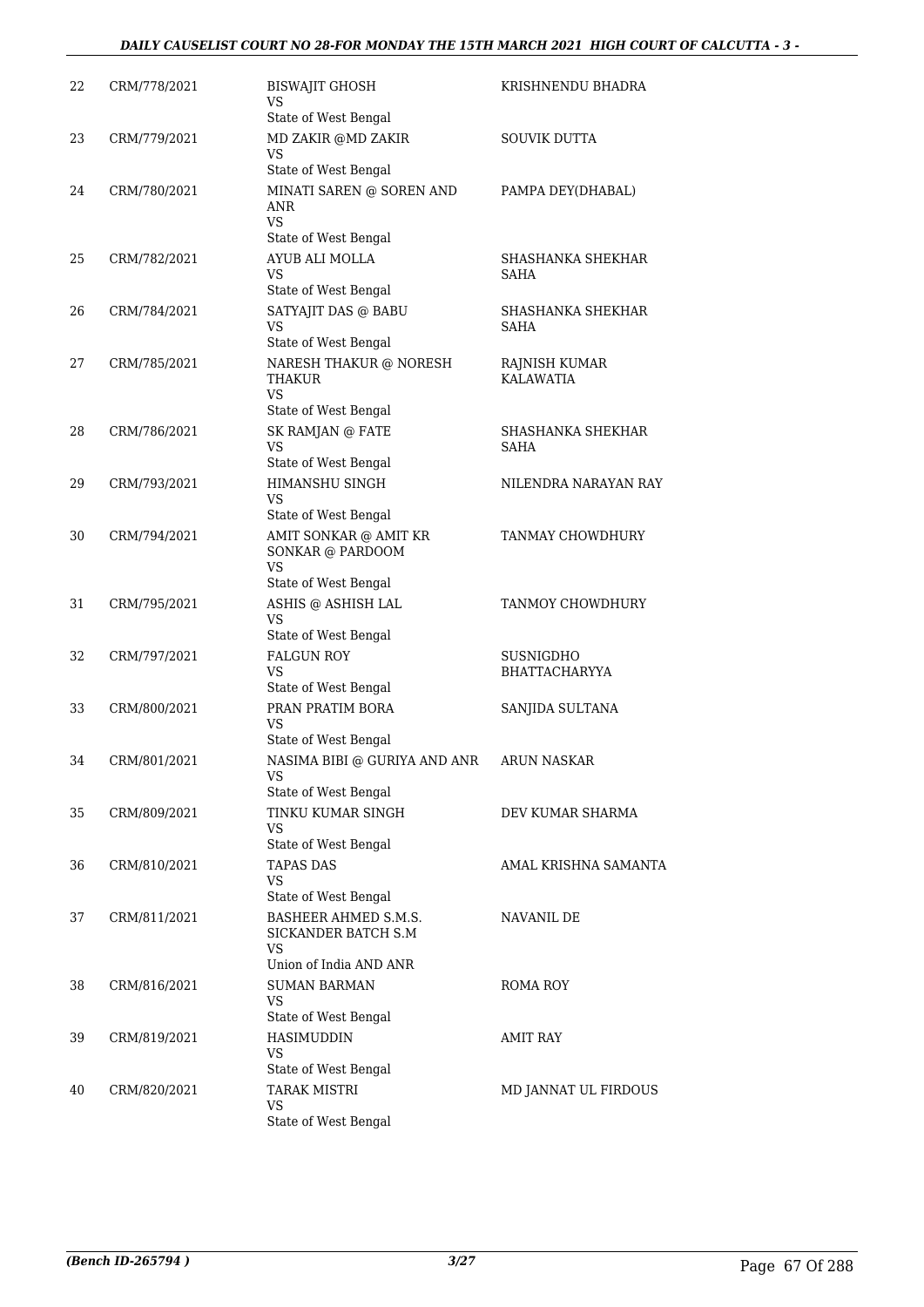| 41 | CRM/821/2021 | ANISUR RAHMAN @ ANISUR<br><b>RAHAMAN</b><br>VS.                                        | Ali Ahsan Alamgir                       |
|----|--------------|----------------------------------------------------------------------------------------|-----------------------------------------|
| 42 | CRM/825/2021 | State of West Bengal<br>INDRANATH MUKHERJEE@LATIM<br><b>VS</b><br>State of West Bengal | ROBIUL ISLAM                            |
| 43 | CRM/830/2021 | ASIFUL MONDAL AND ANR<br>VS<br>State of West Bengal                                    | SANTANU MAJI                            |
| 44 | CRM/832/2021 | NISHANT KUMAR SHARMA @<br>ALOKE KUMAR<br><b>VS</b><br>State of West Bengal             | <b>IMDADUL HOQUE</b>                    |
| 45 | CRM/834/2021 | SOMNATH DUTTA<br><b>VS</b><br>State of West Bengal                                     | KAUSTAV SHOME                           |
| 46 | CRM/835/2021 | <b>SATTAR AHAMED</b><br>VS<br>State of West Bengal                                     | <b>ASIF DEWAN</b>                       |
| 47 | CRM/838/2021 | MONORANJAN DAS<br>@MONORANJAN DAS<br>VS<br>State of West Bengal                        | NAZIR AHMED                             |
| 48 | CRM/844/2021 | ENDAN SK @ INSAN SK<br>VS<br>State of West Bengal                                      | <b>ANISUR RAHMAN</b>                    |
| 49 | CRM/846/2021 | <b>NILAY SINGHA</b><br>VS<br>State of West Bengal                                      | <b>JUIN DUTTA</b><br><b>CHAKRABORTY</b> |
| 50 | CRM/847/2021 | BISWANATH ROY@NANDA<br>VS<br>State of West Bengal                                      | <b>BHASKAR CHATTERJEE</b>               |
| 51 | CRM/851/2021 | DEBASISH BAR<br>VS<br>State of West Bengal                                             | sk. sahjahan ali                        |
| 52 | CRM/852/2021 | SK. JABER ALI<br><b>VS</b><br>State of West Bengal                                     | Srimoyee Mukherjee                      |
| 53 | CRM/861/2021 | KOHINOOR BIBI<br><b>VS</b><br>State of West Bengal                                     | SOURAV MUKHERJEE                        |
| 54 | CRM/864/2021 | SUBHASH GHOSH<br><b>VS</b><br>State of West Bengal                                     | SUBHRAJYOTI GHOSH                       |
| 55 | CRM/865/2021 | PAPPU SINGH AND ANOTHER<br>VS<br>State of West Bengal                                  | SAGAR SAHA                              |
| 56 | CRM/870/2021 | <b>SUJAN BISWAS</b><br><b>VS</b><br>State of West Bengal                               | ARUP KUMAR BHOWMICK                     |
| 57 | CRM/878/2021 | SHUBHANKAR HALDER<br>VS.<br>State of West Bengal                                       | <b>DONA AKTER</b>                       |
| 58 | CRM/879/2021 | BACHAN MONDAL @ BACHHAN<br>MONDAL<br>VS                                                | KUSAL KUMAR<br>MUKHERJEE                |
| 59 | CRM/880/2021 | State of West Bengal<br>MOUSUMI GOMES<br>VS<br>State of West Bengal                    | Deepak Prahladka                        |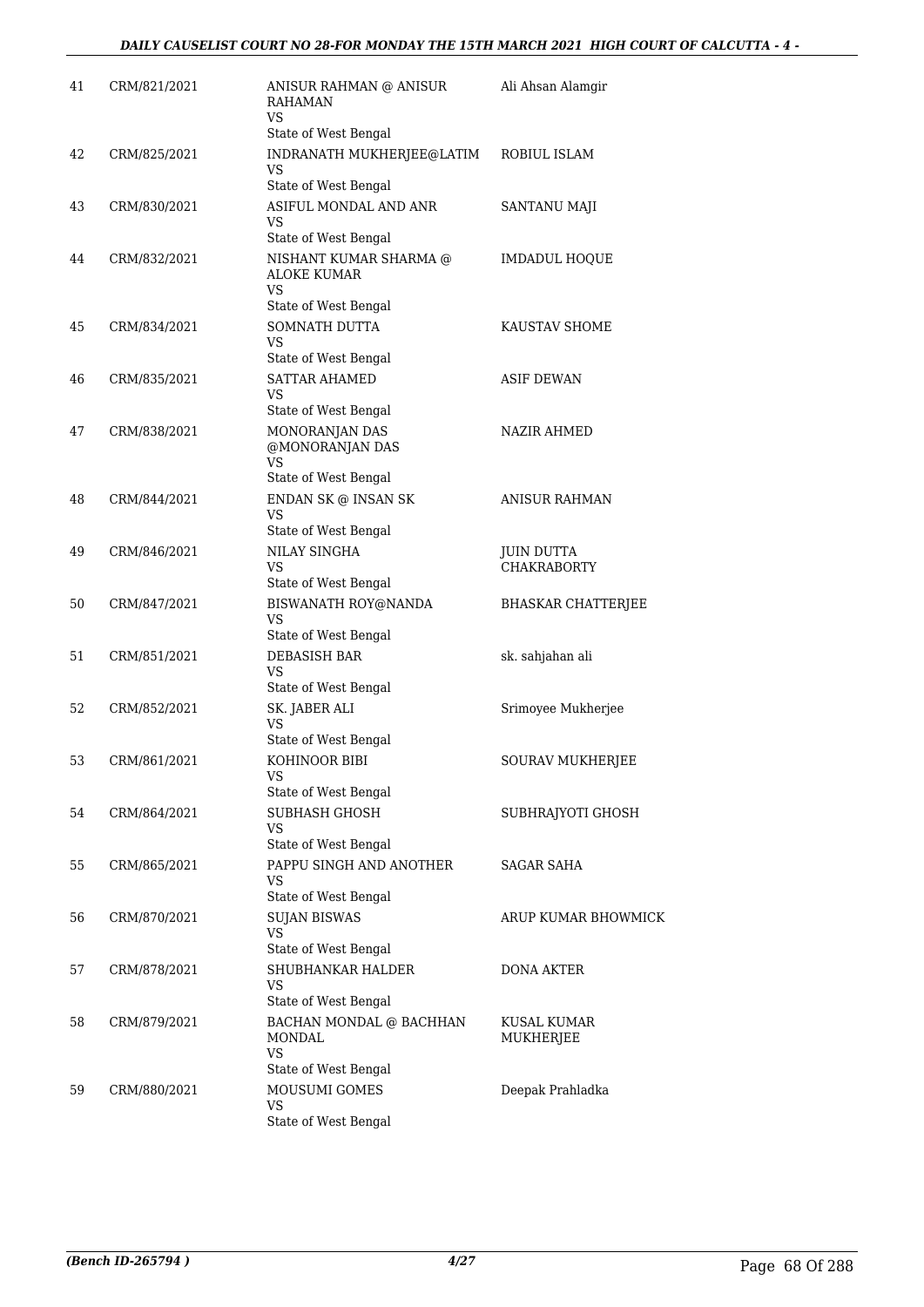#### *DAILY CAUSELIST COURT NO 28-FOR MONDAY THE 15TH MARCH 2021 HIGH COURT OF CALCUTTA - 5 -*

| 60 | CRM/881/2021 | <b>BISWAJIT SHIL</b><br>VS<br>State of West Bengal                                                   | Jeenia Rudra                       |
|----|--------------|------------------------------------------------------------------------------------------------------|------------------------------------|
| 61 | CRM/886/2021 | BAPPADITYA PAN @ BAPPA<br>VS<br>State of West Bengal                                                 | SIDHANT CHOWDHURY                  |
| 62 | CRM/887/2021 | SURAJIT PRAMANIK @ SURAJIT<br>PRAMANICK @ NEPAL<br>VS                                                | MINOTI GOMES                       |
| 63 | CRM/889/2021 | State of West Bengal<br>MANORANJAN MONDAL<br>VS<br>State of West Bengal                              | MD. JANNAT UL FIRDOUS              |
| 64 | CRM/895/2021 | UTTAM DOLAI<br>VS.<br>State of West Bengal                                                           | ANUP DASGUPTA                      |
| 65 | CRM/897/2021 | KAMALA BERA<br>VS.<br>State of West Bengal                                                           | SK SAHJAHAN ALI                    |
| 66 | CRM/910/2021 | NAYAN ADIKARY AND ANR<br>VS<br>State of West Bengal                                                  | SAYANTAN HAZRA                     |
| 67 | CRM/916/2021 | <b>INDRAJIT RANA</b><br><b>VS</b><br>State of West Bengal                                            | <b>SUMAN DE</b>                    |
| 68 | CRM/918/2021 | SADDAM SK.<br>VS<br>State of West Bengal                                                             | SAMIRUL SARDAR                     |
| 69 | CRM/919/2021 | DIP BHUNIYA<br>VS<br>THE STATE OF WEST BENGAL                                                        | <b>GOPA BISWAS</b>                 |
| 70 | CRM/923/2021 | SADHAN HALDAR AND ANR<br>VS<br>State of West Bengal                                                  | PARTHA SARATHI DAS                 |
| 71 | CRM/927/2021 | CHANDAN GIRI<br>VS<br>State of West Bengal                                                           | SK SAHJAHAN ALI                    |
| 72 | CRM/931/2021 | MAHASIN MALLICK @ AKALI @<br><b>MOHASIN MALLIK</b><br>VS<br>State of West Bengal                     | <b>TAPODIP GUPTA</b>               |
| 73 | CRM/935/2021 | SAHABUDDIN SK @ SAFUDDI @<br>SABDDIN @ SOFIUDDIN SK @<br>SHAIKH<br><b>VS</b><br>State of West Bengal | Sumanta Das                        |
| 74 | CRM/937/2021 | MANORAMA CHOWDHURY<br>VS<br>State of West Bengal                                                     | ARUP KUMAR BHOWMICK                |
| 75 | CRM/938/2021 | RAKIBUL MONDAL<br><b>VS</b><br>State of West Bengal                                                  | Asraf Mandal                       |
| 76 | CRM/939/2021 | SK. MIRU @ MIRUL<br><b>VS</b><br>State of West Bengal                                                | ARUP KUMAR BHOWMICK                |
| 77 | CRM/940/2021 | TANMOY HOWLADAR<br>VS<br>State of West Bengal                                                        | MAZHAR HOSSAIN<br><b>CHOWDHURY</b> |
| 78 | CRM/943/2021 | <b>SANTOSH ROUT</b><br>VS<br>State of West Bengal                                                    | MAZHAR HOSSAIN<br><b>CHOWDHURY</b> |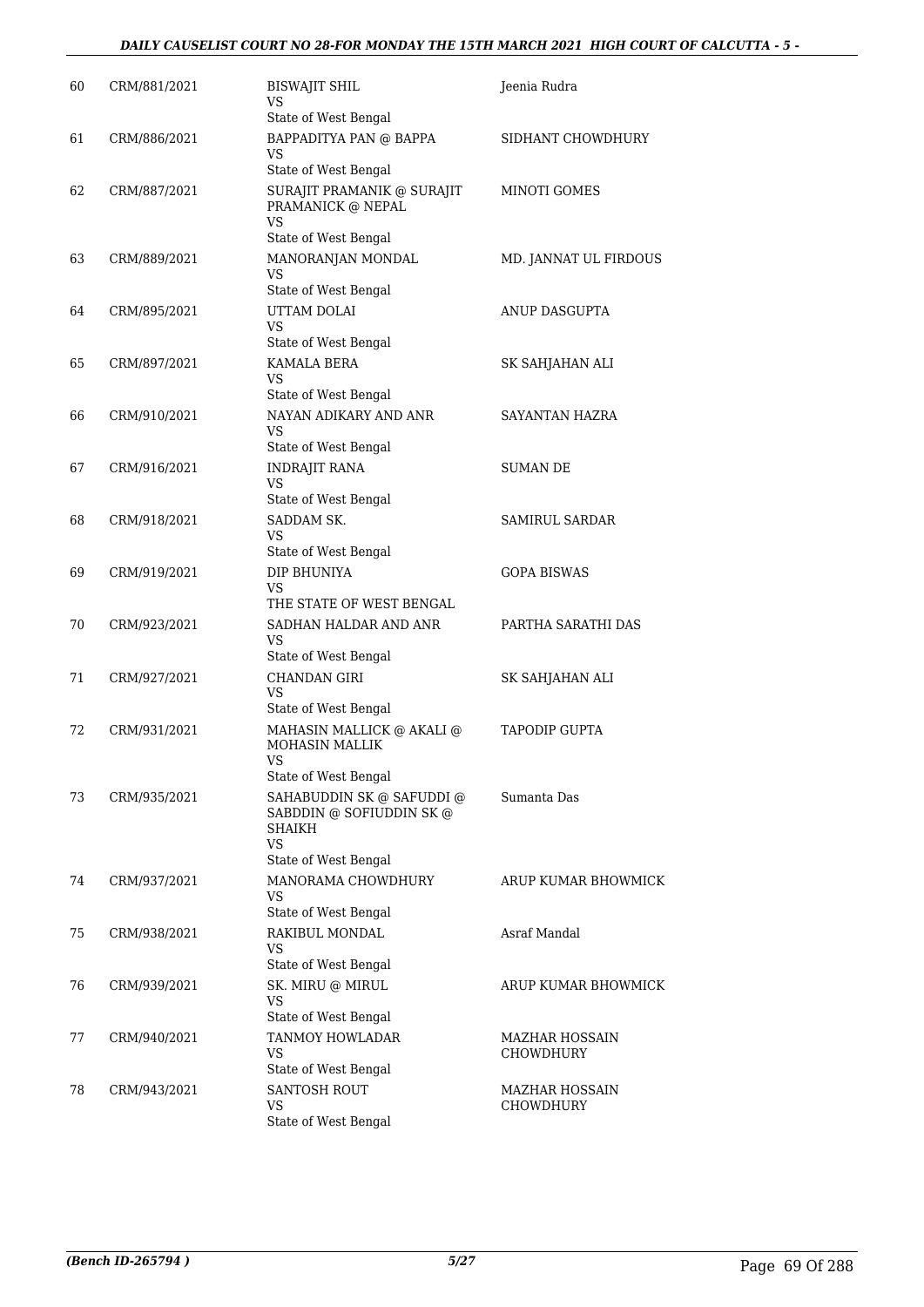#### *DAILY CAUSELIST COURT NO 28-FOR MONDAY THE 15TH MARCH 2021 HIGH COURT OF CALCUTTA - 6 -*

| 79 | CRM/947/2021 | JAHANGIR MONDAL<br>VS                                          | PRABIR MAJUMDER     |
|----|--------------|----------------------------------------------------------------|---------------------|
| 80 | CRM/949/2021 | State of West Bengal<br>AMINUL HOQUE @ AMINUL                  | KOUSTAV BAGCHI      |
|    |              | HAQUE AND ANR<br><b>VS</b><br>State of West Bengal             |                     |
| 81 | CRM/953/2021 | <b>SIPAN LOHAR</b><br>VS                                       | SOUPAL CHATTERJEE   |
|    |              | State of West Bengal                                           |                     |
| 82 | CRM/954/2021 | <b>ASHFAQUE AHAMED</b><br>VS<br>State of West Bengal           | SAYAN MUKHERJEE     |
| 83 | CRM/962/2021 | RABI DAS @ RABINDRA DAS                                        | SOUPAL CHATTERJEE   |
|    |              | VS<br>State of West Bengal                                     |                     |
| 84 | CRM/963/2021 | MOINUDDIN MONDAL @ KATU<br>VS                                  | PAMPA DEY(DHABAL)   |
|    |              | State of West Bengal                                           |                     |
| 85 | CRM/967/2021 | APEL MAHABUR MONDAL @<br>KAJAL AND ANR<br>VS                   | <b>BUSRA KHATUN</b> |
|    |              | State of West Bengal                                           |                     |
| 86 | CRM/968/2021 | <b>AINAL HAQUE</b><br>VS                                       | <b>ARNAB SAHA</b>   |
|    |              | State of West Bengal                                           |                     |
| 87 | CRM/969/2021 | azad ali @ khadimul<br>VS<br>State of West Bengal              | imdadul hoque       |
| 88 | CRM/971/2021 | SHUBHANKAR ROY                                                 | SOUMYADEEP DAS      |
|    |              | <b>VS</b><br>State of West Bengal                              |                     |
| 89 | CRM/972/2021 | BAIJANTI SHINDHE @ VAIJAYANTI<br>RAKHMAJI SHINDHE<br><b>VS</b> | KAUSHIK GHOSH       |
|    |              | State of West Bengal                                           |                     |
| 90 | CRM/973/2021 | DIDAL BISWAS AND ORS<br>VS<br>State of West Bengal             | MINOTI GOMES        |
| 91 | CRM/976/2021 | NASIR KAZI                                                     | SUMAN CHAKRABORTY   |
|    |              | <b>VS</b><br>State of West Bengal                              |                     |
| 92 | CRM/980/2021 | <b>SANJU NAG</b><br>VS                                         | <b>SANJIB MITRA</b> |
|    |              | State of West Bengal                                           |                     |
| 93 | CRM/982/2021 | PRADIP RUIDAS<br><b>VS</b><br>State of West Bengal             | PINTU KARAR         |
| 94 | CRM/985/2021 | <b>AKASH DAS</b>                                               | SK. TOSLIM ALI      |
|    |              | VS                                                             |                     |
|    |              | State of West Bengal                                           |                     |
| 95 | CRM/986/2021 | <b>TAPAS SARKAR</b><br>VS<br>State of West Bengal              | PINTU KARAR         |
| 96 | CRM/992/2021 | MONOJ MAJUMDER<br><b>VS</b>                                    | <b>SANJIB MITRA</b> |
|    |              | State of West Bengal                                           |                     |
| 97 | CRM/994/2021 | REJAUL SK@REJUL SK<br><b>VS</b>                                | Anisur Rahaman      |
|    |              | State of West Bengal                                           |                     |
| 98 | CRM/998/2021 | RABJEL MONDAL@KALU<br>VS<br>State of West Bengal               | Anisur Rahaman      |
|    |              |                                                                |                     |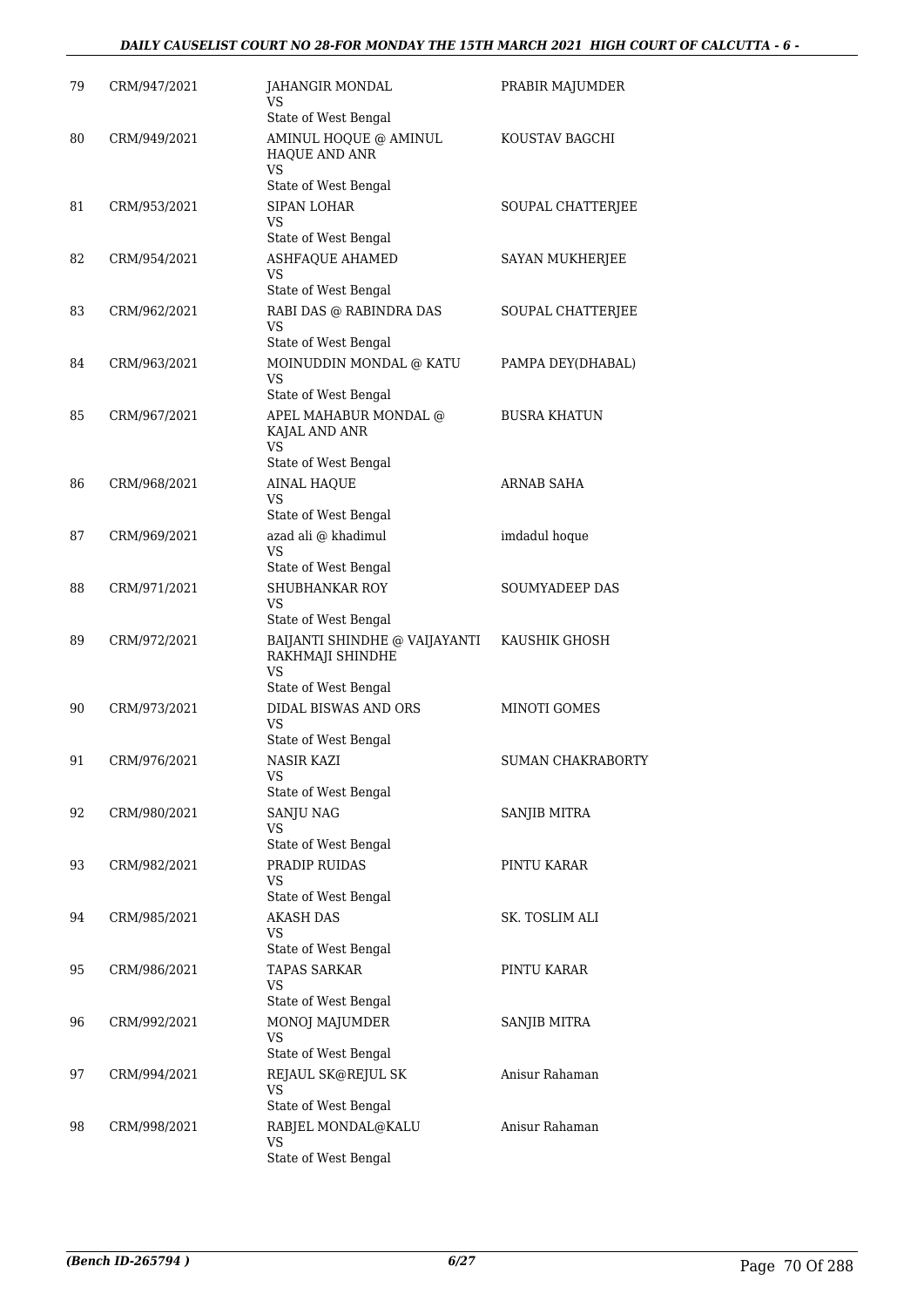# *DAILY CAUSELIST COURT NO 28-FOR MONDAY THE 15TH MARCH 2021 HIGH COURT OF CALCUTTA - 7 -*

| 99  | CRM/999/2021  | RAJU BACHAR<br>VS<br>State of West Bengal                                                           | PRABIR MAJUMDER                  |
|-----|---------------|-----------------------------------------------------------------------------------------------------|----------------------------------|
| 100 | CRM/1002/2021 | SOUMEN MONDAL<br><b>VS</b><br><b>STATE OF WEST BENGAL</b>                                           | RAJESWAR CHAKRABORTY             |
| 101 | CRM/1003/2021 | ARGHA SARKAR @ BUBAI<br>VS<br>STATE OF WEST BENGAL                                                  | <b>RITAM GHOSH</b>               |
| 102 | CRM/1004/2021 | ARATI GONRA AND ANR<br>VS<br>STATE OF WEST BENGAL                                                   | DEVIPRIYA MITRA                  |
| 103 | CRM/1010/2021 | <b>SAMIR SARKAR</b><br>VS<br>STATE OF WEST BENGAL                                                   | Asraf Mandal                     |
| 104 | CRM/1012/2021 | MAIDUL SK@MAHIDUL SK<br><b>VS</b><br>STATE OF WEST BENGAL                                           | PRABIR MAJUMDER                  |
| 105 | CRM/1016/2021 | SAHID HOSSAIN SARDER<br>VS<br>STATE OF WEST BENGAL                                                  | SHASHANKA SHEKHAR<br>SAHA        |
| 106 | CRM/1017/2021 | KASEM MONDAL<br>VS<br>STATE OF WEST BENGAL                                                          | SHASHANKA SHEKHAR<br>SAHA        |
| 107 | CRM/1019/2021 | PALASH ROY<br>VS<br>STATE OF WEST BENGAL                                                            | SHASHANKA SHEKHAR<br><b>SAHA</b> |
| 108 | CRM/1023/2021 | DIPANKAR DAS @ DIPENKAR DAS<br>@ DIPA @ DINPANKAR DAS<br>VS                                         | <b>BUSRA KHATUN</b>              |
| 109 | CRM/1024/2021 | STATE OF WEST BENGAL<br>SANAT MANDAL @ SANAT<br>MONDAL AND ANR<br><b>VS</b><br>STATE OF WEST BENGAL | <b>RAHUL DAS</b>                 |
| 110 | CRM/1026/2021 | <b>SADDAM SARDAR</b><br>VS<br>STATE OF WEST BENGAL                                                  | Surajit Basu                     |
| 111 | CRM/1033/2021 | ASIRUL @ HASIRUL SK<br>VS<br>STATE OF WEST BENGAL                                                   | MRITYUNJOY CHATTERJEE            |
| 112 | CRM/1038/2021 | BHAIRAB SARKAR AND ANR<br>VS<br>STATE OF WEST BENGAL AND<br>ORS.                                    | ANGSHUMAN<br><b>CHAKRABORTY</b>  |
| 113 | CRM/1039/2021 | SAILEN GHARAI<br>VS<br>STATE OF WEST BENGAL AND<br>ORS.                                             | SUMAN DE                         |
| 114 | CRM/1046/2021 | SAMAR BISWAS ALIAS GUYE<br>VS<br>STATE OF WEST BENGAL AND<br>ORS.                                   | <b>AMIT SINGH</b>                |
| 115 | CRM/1048/2021 | SUBRATA GHOSH<br>VS<br>STATE OF WEST BENGAL                                                         | ARKA CHAKRABORTY                 |
| 116 | CRM/1050/2021 | MONIKA DAS<br>VS<br>STATE OF WEST BENGAL                                                            | NAVANIL DE                       |
| 117 | CRM/1051/2021 | ALAHAMDU MAHALPDAR<br>VS.<br>STATE OF WEST BENGAL AND<br>ORS.                                       | <b>SOURAV MUKHERJEE</b>          |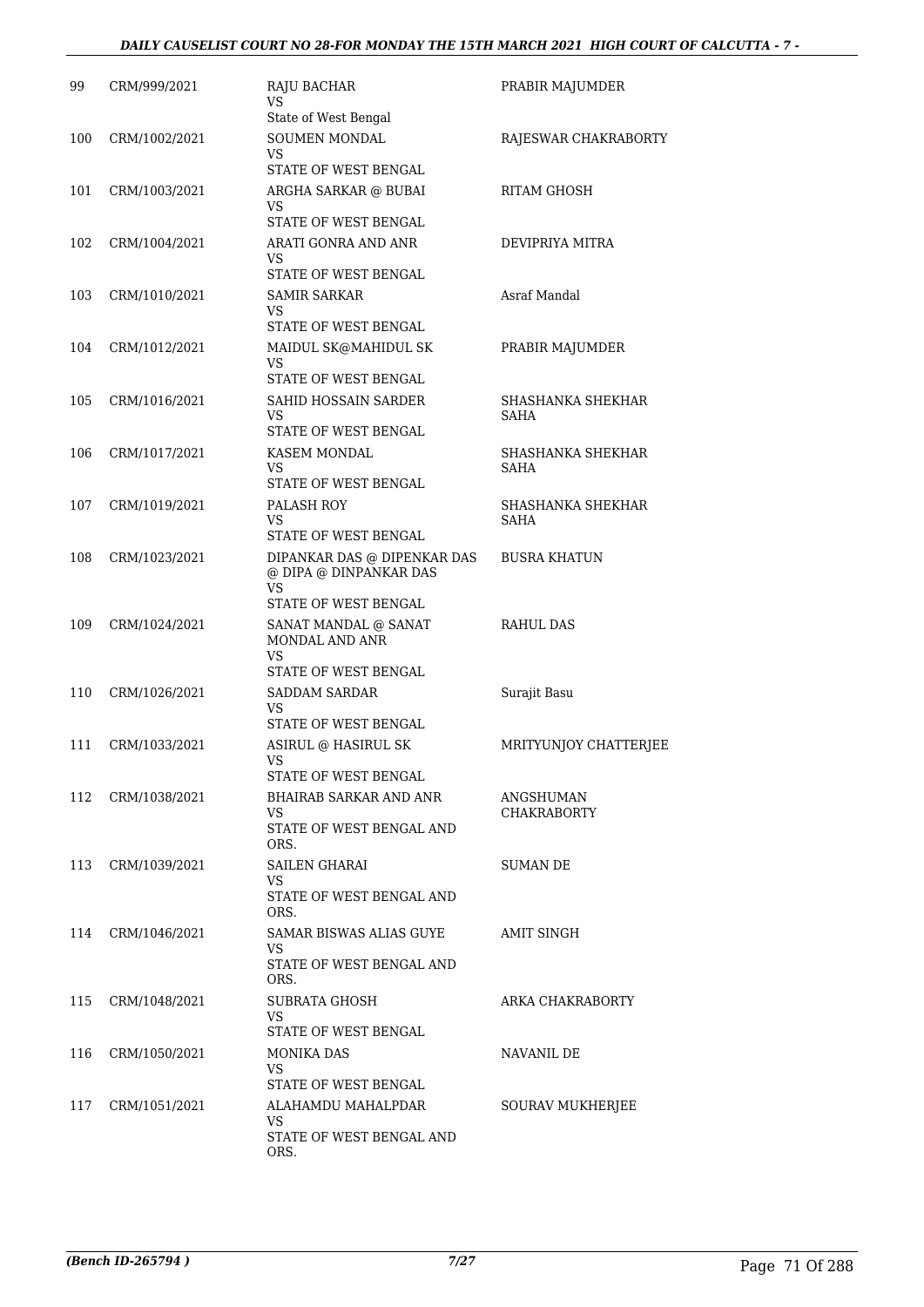| 118 | CRM/1052/2021 | NIDUL PAUL<br>VS<br>STATE OF WEST BENGAL AND                                    | <b>SUMANTA CHAKRABORTY</b>       |
|-----|---------------|---------------------------------------------------------------------------------|----------------------------------|
|     |               | ORS.                                                                            |                                  |
| 119 | CRM/1054/2021 | PARITOSH SARDAR<br>VS                                                           | PRABIR MAJUMDER                  |
|     |               | STATE OF WEST BENGAL                                                            |                                  |
| 120 | CRM/1055/2021 | NARENDRA KUMAR<br>VS<br>STATE OF WEST BENGAL AND<br>ORS.                        | AKASH RAY                        |
| 121 | CRM/1056/2021 | SADHAN MONDAL@ AJAN<br>VS<br>STATE OF WEST BENGAL                               | PRABIR MAJUMDER                  |
| 122 | CRM/1058/2021 | RABI SHARMA @RABI KUMAR<br><b>SHARMA</b><br>VS<br>STATE OF WEST BENGAL          | SOURADEEP DUTTA                  |
| 123 | CRM/1062/2021 | KARTICK JAMADAR @ KARTICK<br>JAMADER @ DOM<br><b>VS</b><br>STATE OF WEST BENGAL | SANANDA<br><b>BHATTACHARYYA</b>  |
| 124 | CRM/1067/2021 | ASRAF @ ARSHAD @ ARSAD<br>VS<br>STATE OF WEST BENGAL                            | SEKHAR MUKHERJEE                 |
| 125 | CRM/1069/2021 | ARIFUL MONDAL                                                                   | MD. JAMAL UL FIRDOUS             |
|     |               | VS                                                                              |                                  |
| 126 | CRM/1073/2021 | STATE OF WEST BENGAL<br>BOJLUR RAHAMAN MONDAL @<br>BAJLUR RAHAMAN MONDAL        | KINGSUK MONDAL                   |
|     |               | VS<br>STATE OF WEST BENGAL                                                      |                                  |
| 127 | CRM/1074/2021 | ABDUL KAIOUM@ABDUL<br>KAIUM@ABDUL KAYUM<br>VS                                   | SOURAV MUKHERJEE                 |
|     |               | STATE OF WEST BENGAL                                                            |                                  |
| 128 | CRM/1080/2021 | ARUN BASAK<br>VS                                                                | KOUSTUV SHOME                    |
|     | CRM/1081/2021 | STATE OF WEST BENGAL<br>FIKA TARAFDAR                                           |                                  |
| 129 |               | VS.<br>STATE OF WEST BENGAL                                                     | PRABIR MAJUMDER                  |
| 130 | CRM/1083/2021 | <b>AMIT CHOUDHURY</b><br>VS<br>STATE OF WEST BENGAL                             | ABHISHEK BANERJEE                |
| 131 | CRM/1084/2021 | PARTHA TURI                                                                     | ABHISHEK BANERJEE                |
|     |               | VS<br>STATE OF WEST BENGAL                                                      |                                  |
| 132 | CRM/1087/2021 | <b>SANTA BISWAS</b><br>VS                                                       | ABHISHEK BANERJEE                |
|     |               | STATE OF WEST BENGAL                                                            |                                  |
| 133 | CRM/1088/2021 | <b>FARUK HOSSION SHEKH</b><br>VS<br>STATE OF WEST BENGAL                        | PARTHA SARATHI<br><b>MONDAL</b>  |
| 134 | CRM/1089/2021 | KANCHAN SONKAR                                                                  | Subhabrata Chowdhury             |
|     |               | VS<br>THE STATE OF WEST BENGAL                                                  |                                  |
| 135 | CRM/1097/2021 | SALIM SK.@ SK SALIM<br>VS                                                       | PRADEEP KUMAR<br><b>TARAFDAR</b> |
|     |               | STATE OF WEST BENGAL AND<br>ORS.                                                |                                  |
| 136 | CRM/1101/2021 | MUSTAFA SK.                                                                     | Diptendu Bandyopadhyay           |
|     |               | VS<br>STATE OF WEST BENGAL                                                      |                                  |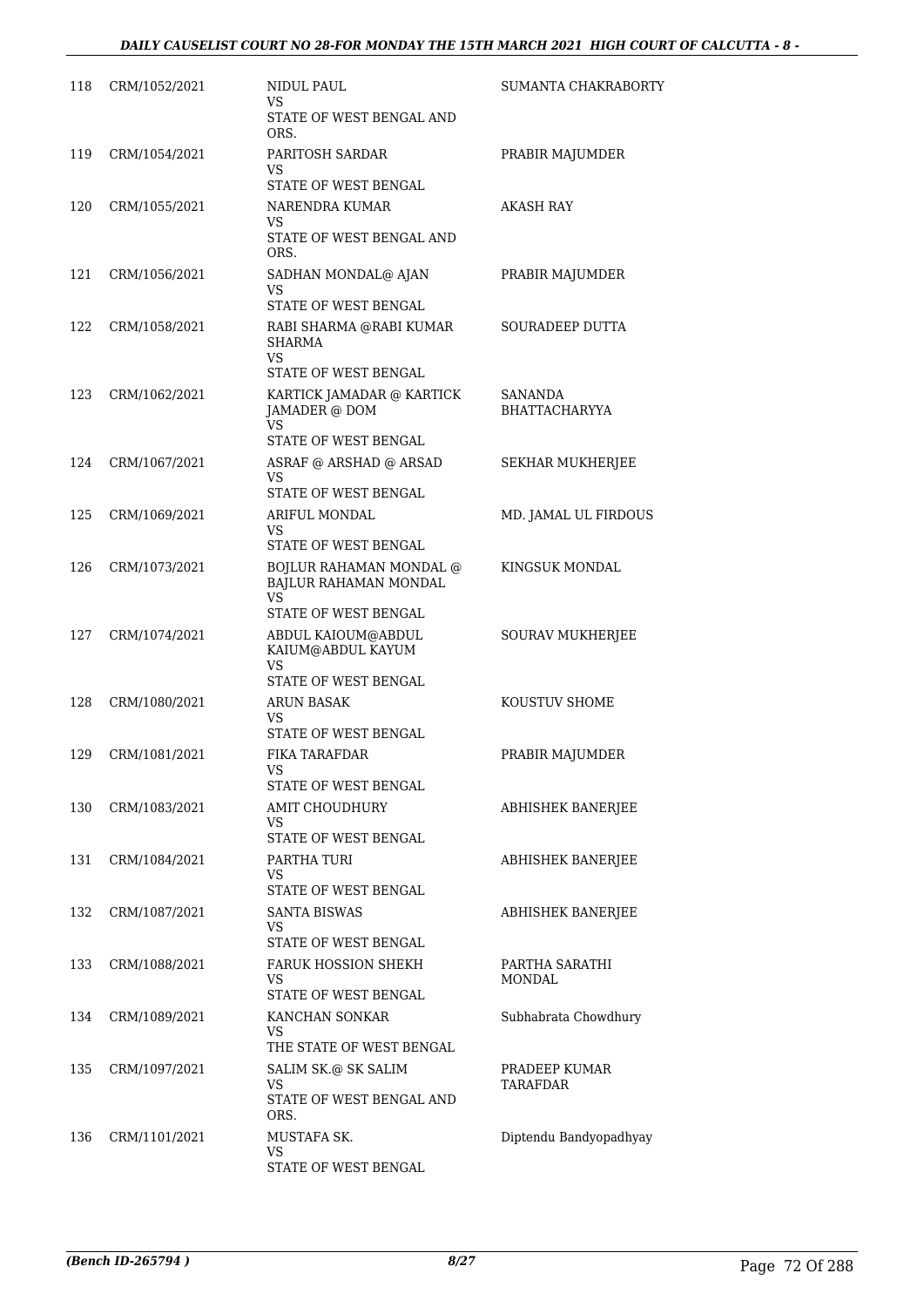| 137 | CRM/1103/2021 | HANNAN ALI @ MEJUR<br>VS                                                                         | DIPTENDU BANERJEE               |
|-----|---------------|--------------------------------------------------------------------------------------------------|---------------------------------|
|     |               | STATE OF WEST BENGAL AND<br>ORS.                                                                 |                                 |
| 138 | CRM/1104/2021 | ARNAB SINGH @ GUJA<br>VS<br>STATE OF WEST BENGAL                                                 | SUMAN CHAKRABORTY               |
| 139 | CRM/1105/2021 | LAL MAHAMMAD DHUKRE @ LAL<br>MAHAMMAD DUKRE @LALTUU<br>VS<br>STATE OF WEST BENGAL AND<br>ORS.    | <b>SUMIT ROUTH</b>              |
| 140 | CRM/1106/2021 | NURUL ISLAM SK. @ ISLAM<br>VS<br>STATE OF WEST BENGAL                                            | SANATAN MAJI                    |
| 141 | CRM/1108/2021 | SAJIB BISWAS @ SANJIT<br>VS<br>STATE OF WEST BENGAL AND                                          | NARAYAN DEBNATH                 |
| 142 | CRM/1110/2021 | ORS.<br>SANJIB BISWAS @ SANJIT<br>VS<br>STATE OF WEST BENGAL                                     | NARAYAN DEBNATH                 |
| 143 | CRM/1111/2021 | SAHARAB MONDAL<br>VS<br>STATE OF WEST BENGAL AND<br>ORS.                                         | ASHOK KUMAR<br><b>CHOWDHURY</b> |
| 144 | CRM/1112/2021 | RAJ CHAKRABORTY<br>VS<br>STATE OF WEST BENGAL                                                    | ASHOK KR. CHOWDHURY             |
| 145 | CRM/1119/2021 | AMARJIT SINGH<br>VS<br>STATE OF WEST BENGAL                                                      | PRABIR MAJUMDER                 |
| 146 | CRM/1125/2021 | NASIKUL SK<br>VS<br>STATE OF WEST BENGAL                                                         | JISAN IQUBAL HOSSAIN            |
| 147 | CRM/1127/2021 | MAHABUL SK<br>VS<br>STATE OF WEST BENGAL                                                         | JISAN IQUBAL HOSSAIN            |
| 148 | CRM/1129/2021 | MAHATAB MONDAL<br>VS<br>STATE OF WEST BENGAL                                                     | <b>IISAN IOUBAL HOSSAIN</b>     |
| 149 | CRM/1130/2021 | NIYAJUL SK<br>VS<br>STATE OF WEST BENGAL                                                         | Anisur Rahaman                  |
| 150 | CRM/1132/2021 | RUBEL ALI @ ABDUL AZIZ<br>VS<br>STATE OF WEST BENGAL                                             | <b>HABIBUR RAHAMAN</b>          |
| 151 | CRM/1143/2021 | PRODIP CHOWDHURY@PRADIP<br>KR CHOWDHURY@PRDEEP<br>KUMAR CHOWDHURY<br>VS.<br>STATE OF WEST BENGAL | PRONOJIT ROY                    |
| 152 | CRM/1146/2021 | <b>CHAINA GHOSH</b><br>VS<br>STATE OF WEST BENGAL                                                | Srimoyee Mukherjee              |
| 153 | CRM/1149/2021 | <b>GORA CHAND</b><br>MUKHERJEE@HARU<br>VS<br>STATE OF WEST BENGAL                                | <b>SUMITAVA CHAKRABORTY</b>     |
| 154 | CRM/1155/2021 | TAHIRUL SK @ TASHIRUL SK<br>VS<br>STATE OF WEST BENGAL                                           | Kalidas Saha                    |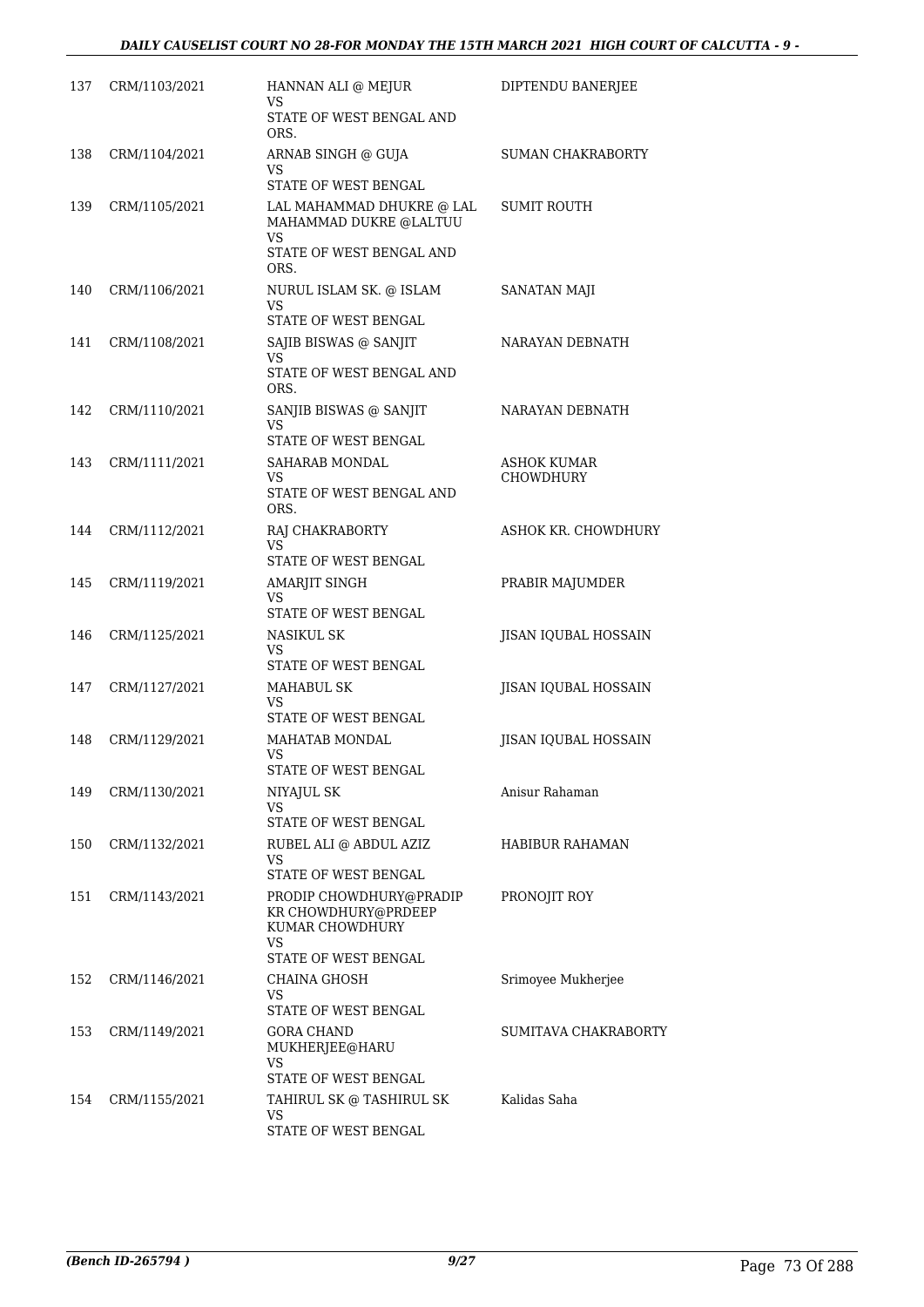| 155 | CRM/1161/2021 | TITU HALDER<br>VS<br>STATE OF WEST BENGAL                 | MD. JANNAT UL FIRDOUS  |
|-----|---------------|-----------------------------------------------------------|------------------------|
| 156 | CRM/1162/2021 | NOOR JAHAN BIBI@WARSI ANTY<br><b>AND ANR</b><br><b>VS</b> | <b>ABHISEK GUPTA</b>   |
|     |               | STATE OF WEST BENGAL                                      |                        |
| 157 | CRM/1165/2021 | ATAUR RAHAMAN<br>VS.<br>STATE OF WEST BENGAL              | KAZI M RAHAMAN         |
| 158 | CRM/1167/2021 | ALKAS SK                                                  | <b>BAISALI GHOSHAL</b> |
|     |               | VS                                                        |                        |
|     |               | STATE OF WEST BENGAL                                      |                        |
| 159 | CRM/1173/2021 | PREM KUMAR MANDAL<br>VS                                   | <b>MOUNICK GHOSH</b>   |
|     |               | STATE OF WEST BENGAL AND<br>ORS.                          |                        |
| 160 | CRM/1176/2021 | JHANTU ARUI<br>VS.                                        | ARUP KUMAR BHOWMICK    |
|     |               | STATE OF WEST BENGAL AND<br>ORS.                          |                        |
| 161 | CRM/1177/2021 | <b>SK IMRAN</b>                                           | <b>SANTANU MAJI</b>    |
|     |               | VS<br>STATE OF WEST BENGAL                                |                        |
| 162 | CRM/1178/2021 | SUKANTA KUMAR SAHOO                                       | <b>SOUMYA BASU ROY</b> |
|     |               | VS<br>STATE OF WEST BENGAL AND<br>ORS.                    | <b>CHOWDHURY</b>       |
| 163 | CRM/1186/2021 | AMIT DAS ALIAS ASHIS DAS                                  | SHASHANKA SHEKHAR      |
|     |               | VS.<br>STATE OF WEST BENGAL AND<br>ORS.                   | <b>SAHA</b>            |
| 164 | CRM/1187/2021 | JHARU SK ALIAS ZARU SEIKH<br>VS.                          | JISAN IQBAL HOSSAIN    |
|     |               | STATE OF WEST BENGAL                                      |                        |
| 165 | CRM/1191/2021 | <b>ASANUDDIN SK</b><br>VS<br>STATE OF WEST BENGAL         | JISAN IQUBAL HOSSAIN   |
| 166 | CRM/1196/2021 | RANJIT SINGHA                                             | Jeenia Rudra           |
|     |               | VS<br>STATE OF WEST BENGAL                                |                        |
| 167 | CRM/1197/2021 | RAJU SARDAR                                               | ABHIJIT KR. ADHYA      |
|     |               | VS<br>STATE OF WEST BENGAL                                |                        |
| 168 | CRM/1199/2021 | <b>RAJU SARDAR</b>                                        | ABHIJIT KR. ADHYA      |
|     |               | VS                                                        |                        |
|     |               | STATE OF WEST BENGAL                                      |                        |
| 169 | CRM/1202/2021 | <b>NITIN JAISWAL</b><br>VS.<br>STATE OF WEST BENGAL       | Sujoy Sarkar           |
| 170 | CRM/1205/2021 | ARSHAD ALI MONDAL                                         | SHASHANKA SHEKHAR      |
|     |               | VS.<br>STATE OF WEST BENGAL                               | SAHA                   |
| 171 | CRM/1206/2021 | SAMIR ADHIKARY                                            | SHASANKAR SEKHAR       |
|     |               | VS<br>STATE OF WEST BENGAL                                | SAHA                   |
| 172 | CRM/1208/2021 | PAN KISTO NUNIA @ PRAN<br>KRISHNA NONIA @ PRANKISTO       | PRATIK GHOSH           |
|     |               | NONIYA AND ORS<br>VS.                                     |                        |
|     |               | STATE OF WEST BENGAL                                      |                        |
| 173 | CRM/1209/2021 | NAJIR MOMIN@ NAZIR MOMIN<br>VS                            | DIPTANGSHU BASU        |
|     |               | STATE OF WEST BENGAL                                      |                        |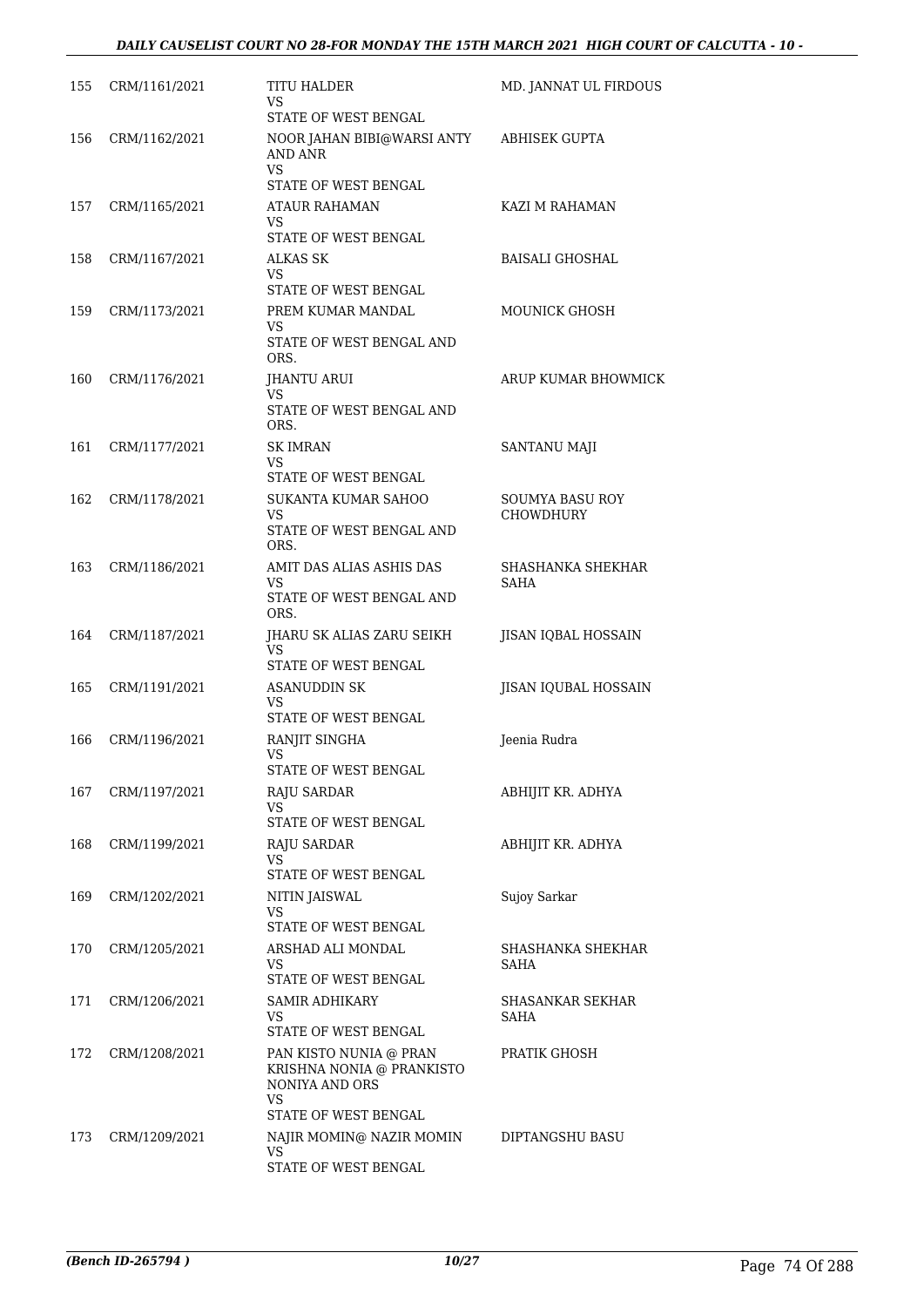| 174 | CRM/1210/2021 | KANAI SARKAR<br>VS<br>STATE OF WEST BENGAL                                                 | SHASANKA SEKHAR SAHA    |
|-----|---------------|--------------------------------------------------------------------------------------------|-------------------------|
| 175 | CRM/1212/2021 | AMIYA GHOSH<br>VS<br>STATE OF WEST BENGAL                                                  | <b>UJJAL ROY</b>        |
| 176 | CRM/1213/2021 | JIYARUL MONDAL<br>VS.<br>STATE OF WEST BENGAL                                              | ARUNIMA DAS SHARMA      |
| 177 | CRM/1221/2021 | <b>FULLARA MONDAL</b><br>VS<br>CENTRAL BUREAU OF<br><b>INVESTIGATION</b>                   | <b>SANTANU MAJI</b>     |
| 178 | CRM/1224/2021 | raja @ rajarshi pradhan<br>VS<br>STATE OF WEST BENGAL                                      | MUNSHI ASHIQ ELAHI      |
| 179 | CRM/1228/2021 | <b>TAJMIN BIBI</b><br>VS.<br>STATE OF WEST BENGAL                                          | Sujoy Sarkar            |
| 180 | CRM/1231/2021 | HASIBUL SEKH AND ANR<br>VS<br>STATE OF WEST BENGAL AND<br>ORS.                             | <b>BISWAJIT HAZRA</b>   |
| 181 | CRM/1235/2021 | <b>KARTICK ROY</b><br>VS<br>STATE OF WEST BENGAL AND<br>ORS.                               | KUNTAL ROY              |
| 182 | CRM/1250/2021 | BAPPADITWA BISWAS @<br><b>BAPPADITYA BISWAS</b><br>VS.<br>STATE OF WEST BENGAL AND<br>ORS. | KOUSTAV BAGCHI          |
| 183 | CRM/1253/2021 | S.K.CHAND @CHAND<br>VS.<br>STATE OF WEST BENGAL                                            | DEVRANJAN DAS           |
| 184 | CRM/1255/2021 | <b>TAHERUL HOSSAIN</b><br>VS.<br>STATE OF WEST BENGAL AND<br>ORS.                          | ABDUS SALAM             |
| 185 | CRM/1256/2021 | APARNA BERA<br>VS.<br>STATE OF WEST BENGAL                                                 | NILADRI SEKHAR GHOSH    |
| 186 | CRM/1257/2021 | KARTICK SAMMADAR<br>VS.<br>STATE OF WEST BENGAL AND<br>ORS.                                | HUSEN MUSTAFI           |
| 187 | CRM/1258/2021 | SUJOY CHANDRA @SUJOY<br><b>CHANDA</b><br><b>VS</b><br>STATE OF WEST BENGAL                 | <b>BITASOK BANERJEE</b> |
| 188 | CRM/1262/2021 | GUDDU SHARMA@RAJU SHARMA<br>VS<br>STATE OF WEST BENGAL                                     | PRONAY BASAK            |
| 189 | CRM/1269/2021 | SAFIKUL ISLAM<br>VS<br>STATE OF WEST BENGAL                                                | ANISUR RAHMAN           |
| 190 | CRM/1272/2021 | TOFIJUL SK @ HOSSAIN AND ANR<br>VS<br>STATE OF WEST BENGAL                                 | Anisur Rahaman          |
| 191 | CRM/1273/2021 | SARIFUL SK@PIU AND ANR<br>VS<br>STATE OF WEST BENGAL                                       | TAPODIP GUPTA           |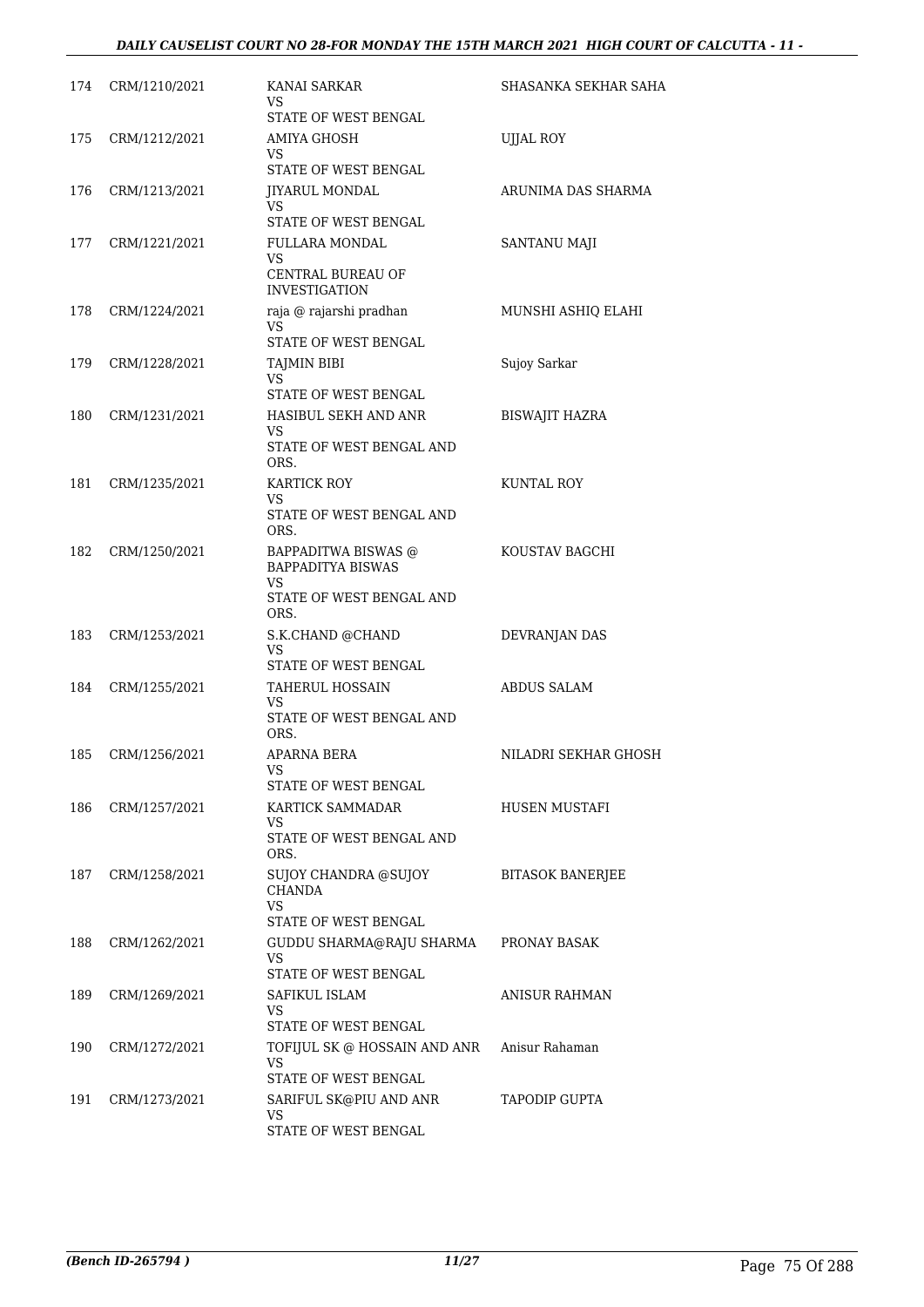# *DAILY CAUSELIST COURT NO 28-FOR MONDAY THE 15TH MARCH 2021 HIGH COURT OF CALCUTTA - 12 -*

| 192 | CRM/1274/2021 | MD AMJAD KHAN<br>VS                                               | TAPODIP GUPTA                           |
|-----|---------------|-------------------------------------------------------------------|-----------------------------------------|
| 193 | CRM/1284/2021 | STATE OF WEST BENGAL<br>HAFIJUL MONDAL @ HAFIZUL<br><b>MONDAL</b> | SHASHANKA SHEKHAR<br><b>SAHA</b>        |
|     |               | <b>VS</b><br>STATE OF WEST BENGAL                                 |                                         |
| 194 | CRM/1290/2021 | SANTOSH BASAK<br>VS.<br>STATE OF WEST BENGAL                      | SANANDA<br><b>BHATTACHARYYA</b>         |
| 195 | CRM/1291/2021 | <b>BIKASH HARI</b><br>VS<br>STATE OF WEST BENGAL                  | <b>AMIT SINGH</b>                       |
| 196 | CRM/1294/2021 | ASHADUL MONDAL<br>VS.<br>STATE OF WEST BENGAL                     | SHIBAJI KUMAR DAS                       |
| 197 | CRM/1299/2021 | SAHABUDDIN @ SAHABUDDIN SK<br>VS.<br>STATE OF WEST BENGAL         | <b>BUSRA KHATUN</b>                     |
| 198 | CRM/1302/2021 | JOYNAL MANDAL @ JAINAL<br><b>MANDAL</b><br>VS                     | <b>BUSRA KHATUN</b>                     |
|     |               | STATE OF WEST BENGAL                                              |                                         |
| 199 | CRM/1306/2021 | KAIMUDDIN MIAH@MOSTAN<br>VS.<br>STATE OF WEST BENGAL              | <b>BUSRA KHATUN</b>                     |
| 200 | CRM/1311/2021 | <b>OMAR FARUK</b><br>VS.<br>STATE OF WEST BENGAL                  | Surajit Basu                            |
| 201 | CRM/1313/2021 | ARIF ALI MOLLA                                                    | ARUPO KUMAR                             |
|     |               | VS.<br>STATE OF WEST BENGAL AND<br>ORS.                           | <b>BHOWMICK</b>                         |
| 202 | CRM/1314/2021 | SK JAFAR ALIAS JAFAR ALI<br><b>VS</b>                             | KAZI SAFIULLAH                          |
| 203 | CRM/1316/2021 | STATE OF WEST BENGAL<br>SK. SABIR ALI                             | <b>ADITYA SEN</b>                       |
|     |               | VS<br>STATE OF WEST BENGAL AND<br>ORS.                            |                                         |
| 204 | CRM/1321/2021 | <b>SUJON BARMAN ALIAS</b><br>HIMANSHU<br>VS                       | <b>JUIN DUTTA</b><br><b>CHAKRABORTY</b> |
|     |               | STATE OF WEST BENGAL                                              |                                         |
| 205 | CRM/1323/2021 | SAKILA BIBI AND ANOTHER<br>VS.<br>STATE OF WEST BENGAL            | DIPAYAN KUNDU                           |
| 206 | CRM/1325/2021 | AMIN AKHTAR @AMIM AKTAR<br>VS                                     | SAGAR SAHA                              |
|     |               | STATE OF WEST BENGAL                                              |                                         |
| 207 | CRM/1330/2021 | ADHIR BARMAN AND ANR<br>VS.<br>STATE OF WEST BENGAL AND<br>ORS.   | SUBRATA SAHA                            |
| 208 | CRM/1332/2021 | MOMREJ KHAN                                                       | SUBRATA SAHA                            |
|     |               | VS<br>STATE OF WEST BENGAL AND<br>ORS.                            |                                         |
| 209 | CRM/1337/2021 | SUDHANGSHU MONDAL ALIAS<br>PUTU<br><b>VS</b>                      | PRONOJIT ROY                            |
|     |               | STATE OF WEST BENGAL                                              |                                         |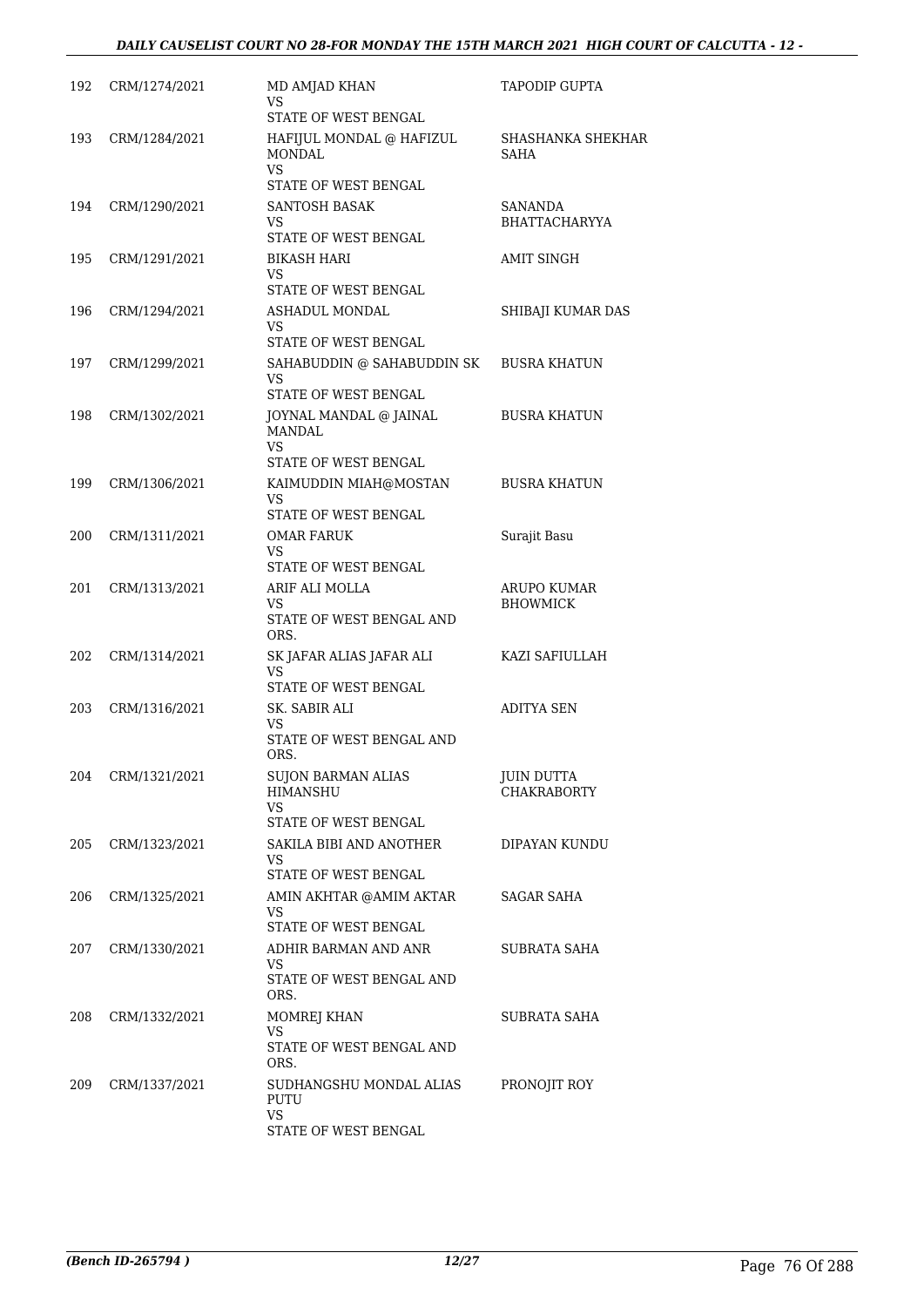| 210 | CRM/1339/2021 | SWARUP GHOSH<br>VS.<br>STATE OF WEST BENGAL AND                                                                                        | SK. TOSLIM ALI                    |
|-----|---------------|----------------------------------------------------------------------------------------------------------------------------------------|-----------------------------------|
| 211 | CRM/1341/2021 | ORS.<br>SAURAV KUNDU @ AKAI<br><b>VS</b><br>STATE OF WEST BENGAL AND<br>ORS.                                                           | SUSNIGDHO<br><b>BHATTACHARYYA</b> |
| 212 | CRM/1346/2021 | PRASEN KUNDU @BHABOL<br>@BHABOL KUNDU@ PROSEN<br><b>KUNDU</b><br><b>VS</b>                                                             | <b>TAPODIP GUPTA</b>              |
| 213 | CRM/1347/2021 | STATE OF WEST BENGAL<br>IMAJUDDDIN MONDAL<br><b>VS</b>                                                                                 | SOURAV MUKHERJEE                  |
|     |               | STATE OF WEST BENGAL AND<br>ORS.                                                                                                       |                                   |
| 214 | CRM/1348/2021 | MD DASTAGIR @DASTAGIR<br>ANSARI<br><b>VS</b>                                                                                           | ANSUMAN BERA                      |
|     |               | STATE OF WEST BENGAL                                                                                                                   |                                   |
| 215 | CRM/1350/2021 | ASHOK KUMAR CHOUDHURY<br>@ASHOK CHOUDHURY @ASHOKE<br>CHOWDHURY@RAMESH<br>PRAJAPATI@CHOWDHURY<br>VS<br>STATE OF WEST BENGAL AND<br>ORS. | SOUMYA NAG                        |
| 216 | CRM/1352/2021 | MD. SAUKAT SEKH<br>VS<br>UNION OF INDIA, AIR<br>INTELLIGENCE UNIT,                                                                     | ARKACHAKRABORTY                   |
| 217 | CRM/1353/2021 | NAGEN @ NAGENDRANATH<br><b>GHOSH</b><br><b>VS</b><br>STATE OF WEST BENGAL AND<br>ORS.                                                  | <b>KARABI ROY</b>                 |
| 218 | CRM/1354/2021 | MEHER ALI SK AND OTHERS<br>VS.<br>STATE OF WEST BENGAL                                                                                 | KRISHNENDU DE                     |
| 219 | CRM/1356/2021 | RAJA GHOSHAL<br>VS<br>STATE OF WEST BENGAL                                                                                             | SOUVIK DAS                        |
| 220 | CRM/1357/2021 | SK SAKIR ALI @SK JIKSARUL ALI<br>VS.<br>STATE OF WEST BENGAL                                                                           | ANINDYA GHOSH                     |
| 221 | CRM/1358/2021 | PH ESHA ALI @ AMBUBA<br>VS.<br>STATE OF WEST BENGAL                                                                                    | DEBASIS KAR                       |
| 222 | CRM/1367/2021 | HASINA @ HASENA MOLLA @<br><b>HASINA BIBI</b><br><b>VS</b><br>STATE OF WEST BENGAL                                                     | SIDDHARTHA SARKAR                 |
| 223 | CRM/1370/2021 | <b>BIPLAB BISWAS</b><br>VS<br>STATE OF WEST BENGAL                                                                                     | MRITYUNJAY SAHA                   |
| 224 | CRM/1372/2021 | SAMIR MANDAL<br>VS<br>STATE OF WEST BENGAL                                                                                             | ARUP KUMAR BHOWMICK               |
| 225 | CRM/1373/2021 | <b>SAMIRAN KR DAS</b><br>VS<br>STATE OF WEST BENGAL                                                                                    | MAZHAR HOSSAIN<br>CHOWDHURY       |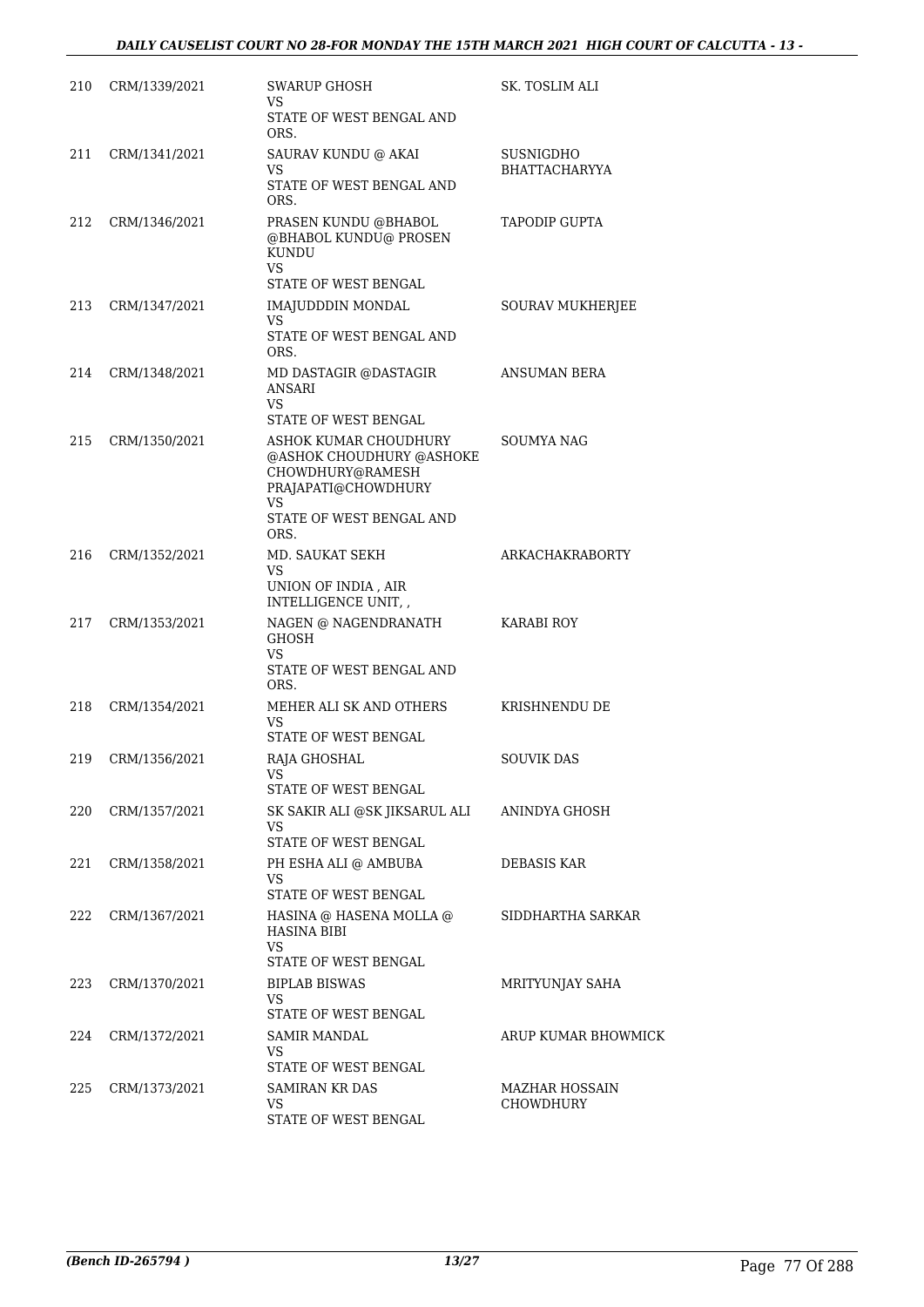| 226 | CRM/1377/2021 | DHARMENDRA SINGH PATEL<br>VS                                                              | ASHOKE KUMAR NATH     |
|-----|---------------|-------------------------------------------------------------------------------------------|-----------------------|
|     |               | STATE OF WEST BENGAL                                                                      |                       |
| 227 | CRM/1379/2021 | PRASENJIT BASU<br><b>VS</b><br>STATE OF WEST BENGAL                                       | <b>BUSRA KHATUN</b>   |
| 228 | CRM/1380/2021 | ABARUN SHARMA@VARUN<br><b>KUMAR SHARMA</b><br>VS.                                         | Kunal Ganguly         |
| 229 | CRM/1383/2021 | STATE OF WEST BENGAL<br>MATIN SK AND ORS<br><b>VS</b>                                     | MRITUNJAY SAHA        |
| 230 | CRM/1384/2021 | STATE OF WEST BENGAL<br>DEB KUMAR BAG<br>VS                                               | KOEL SARKAR           |
| 231 | CRM/1386/2021 | STATE OF WEST BENGAL<br>AJIJUL SK AND ANR<br>VS                                           | SUBRATA KARMAKAR      |
| 232 | CRM/1392/2021 | <b>STATE OF WEST BENGAL</b><br>ANUP ROY @ ASHOK @ ASHOK DA                                | SABYASACHI CHATTERJEE |
|     |               | @ SUSANTA MAJUMDAR<br>VS.<br>STATE OF WEST BENGAL                                         |                       |
| 233 | CRM/1399/2021 | RAHUL SK @ BABU SK<br>VS<br>STATE OF WEST BENGAL                                          | ABDUS SALAM           |
| 234 | CRM/1404/2021 | SURENDRA RAI<br>VS<br>STATE OF WEST BENGAL                                                | ANAMITRA BANERJEE     |
| 235 | CRM/1405/2021 | <b>ANSARUL ALAM</b><br>VS<br>STATE OF WEST BENGAL                                         | PARVEJ ANAM           |
| 236 | CRM/1411/2021 | SELIM SK.<br>VS<br>STATE OF WEST BENGAL AND                                               | PRABIR MAJUMDER       |
| 237 | CRM/1417/2021 | ORS.<br>MANODA BISWAS @ MANADA<br><b>BISWAS</b><br>VS<br>STATE OF WEST BENGAL AND<br>ORS. | <b>SAGAR SAHA</b>     |
| 238 | CRM/1418/2021 | BABLU SARKAR @ SK.@ BABLU<br>SK. @ BABLU SARKAR AND ANR.<br>VS.                           | DEBAPRIYA SAMANTA     |
| 239 | CRM/1422/2021 | STATE OF WEST BENGAL<br>SHYAM SUNDAR BISWAS<br>VS<br>STATE OF WEST BENGAL                 | <b>SUMITA SARKAR</b>  |
| 240 | CRM/1424/2021 | MD. SADDYAM @SADDAM<br>VS<br>STATE OF WEST BENGAL                                         | SHAREQ SIDDIQUE       |
| 241 | CRM/1428/2021 | <b>GANESH SARDAR</b><br>VS.<br>STATE OF WEST BENGAL                                       | MADHUMITA PATRA       |
| 242 | CRM/1429/2021 | ANIMESH ADAK AND ANR<br>VS<br>STATE OF WEST BENGAL                                        | MAIDUL ISLAM KAYAL    |
| 243 | CRM/1431/2021 | SUJAL SK @ SUJOL SK @ ANARUL<br>VS<br>STATE OF WEST BENGAL                                | PRAMITA BANERJEE      |
| 244 | CRM/1437/2021 | ANIMESH MONDAL AND ANR<br>VS<br>STATE OF WEST BENGAL                                      | SOURAV MUKHERJEE      |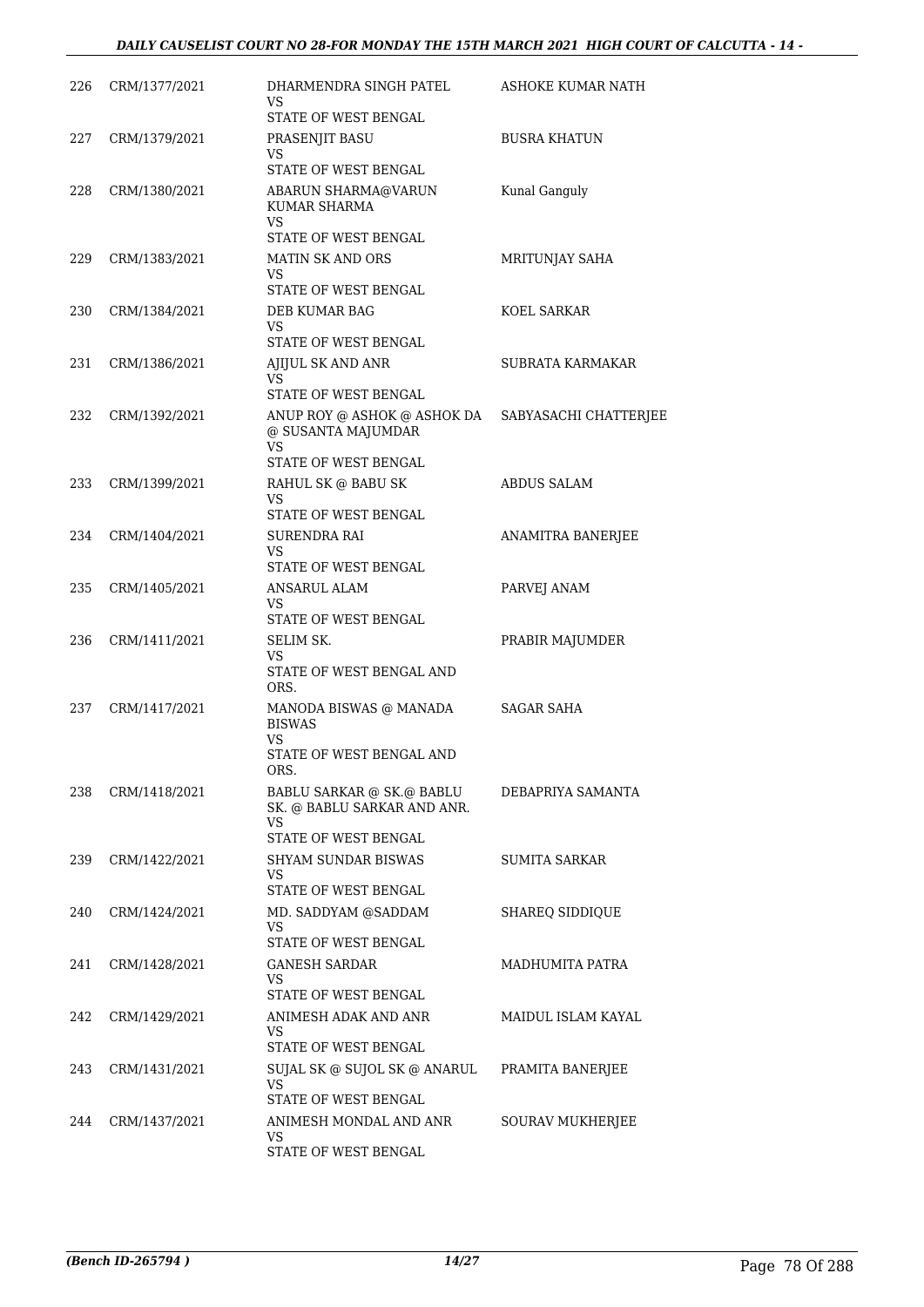| 245 | CRM/1438/2021 | SAHIN SK @SHINE SK<br>VS<br>STATE OF WEST BENGAL                                            | ARNAB SAHA               |
|-----|---------------|---------------------------------------------------------------------------------------------|--------------------------|
| 246 | CRM/1439/2021 | ANGGUR SK @ ANGUR SK<br>VS<br>STATE OF WEST BENGAL                                          | <b>JOY CHAKRABORTY</b>   |
| 247 | CRM/1441/2021 | PANCHU DAS<br>VS<br>STATE OF WEST BENGAL                                                    | Asraf Mandal             |
| 248 | CRM/1450/2021 | SAHANUR MOLLA @ FITTU<br>VS<br>STATE OF WEST BENGAL                                         | RESHMI REHMAN            |
| 249 | CRM/1452/2021 | KISHOR DAS<br>VS<br>STATE OF WEST BENGAL                                                    | Asraf Mandal             |
| 250 | CRM/1455/2021 | <b>BABLU SEKH @ DAKRON</b><br>VS<br>STATE OF WEST BENGAL                                    | ABDUS SALAM              |
| 251 | CRM/1457/2021 | AMRIT PATRA AND ANR<br>VS.<br>STATE OF WEST BENGAL                                          | NAVANIL DE               |
| 252 | CRM/1459/2021 | MONIRUL ISLAM MOLLA@MD<br>MONIRUL ISLAM<br>MOLLA@BABLU@BABLA<br>VS.<br>STATE OF WEST BENGAL | SAHIUDDIN AHMED          |
| 253 | CRM/1460/2021 | RAJIKUL MOMIN<br>VS.<br>STATE OF WEST BENGAL                                                | SAGAR SAHA               |
| 254 | CRM/1461/2021 | <b>ABHIJIT DAS</b><br>VS<br>STATE OF WEST BENGAL                                            | <b>GAURAV KUMAR BASU</b> |
| 255 | CRM/1462/2021 | UTTAM MALO<br><b>VS</b><br>STATE OF WEST BENGAL                                             | <b>SUJAN CHATTERJEE</b>  |
| 256 | CRM/1468/2021 | <b>GOURANGA ADHIKARI</b><br>VS<br>STATE OF WEST BENGAL                                      | SANGHITA CHATTERJEE      |
| 257 | CRM/1473/2021 | HUMAYUN SK. @ HUMAYN SK.<br>VS<br>STATE OF WEST BENGAL                                      | <b>TAPODIP GUPTA</b>     |
| 258 | CRM/1476/2021 | MD. BAPI @ RAJ @ HERON<br>VS<br>STATE OF WEST BENGAL                                        | Kalidas Saha             |
| 259 | CRM/1478/2021 | <b>ZAKIR HOSSAIN</b><br>VS<br>STATE OF WEST BENGAL                                          | JYOTIRMOY ADHIKARY       |
| 260 | CRM/1480/2021 | BHIM BISWAS @ BHIM CHANDRA<br><b>BISWAS</b><br><b>VS</b><br>THE STATE OF WEST BENGAL        | <b>SURAJIT BASU</b>      |
| 261 | CRM/1481/2021 | JUEL SEIKH ALIAS JUYEL SK.<br>VS<br>STATE OF WEST BENGAL                                    | SK. MOINUDDIN            |
| 262 | CRM/1483/2021 | NIRMAL DAS<br>VS<br>STATE OF WEST BENGAL                                                    | KOUSTAV BAGCHI           |
| 263 | CRM/1486/2021 | PIYARUL SK.<br>VS<br>STATE OF WEST BENGAL                                                   | <b>TAPODIP GUPTA</b>     |
| 264 | CRM/1493/2021 | PINTU DUTTA @ SAMRAT<br>VS.<br>STATE OF WEST BENGAL                                         | MINOTI GOMES             |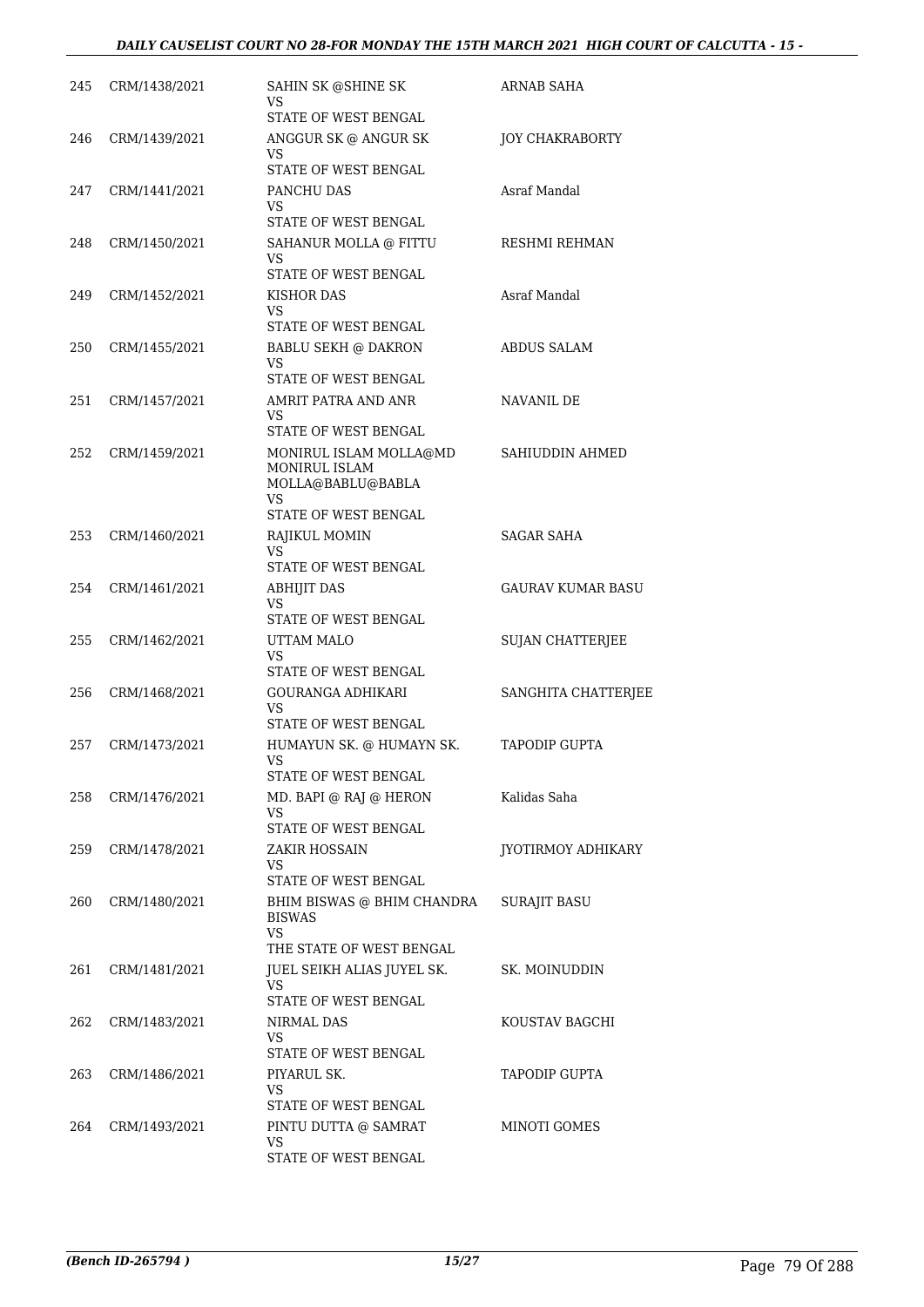| 265 | CRM/1494/2021 | <b>RAM SARKAR</b><br>VS<br>STATE OF WEST BENGAL                                   | MUSHARRAF ALAM SK.                 |
|-----|---------------|-----------------------------------------------------------------------------------|------------------------------------|
| 266 | CRM/1495/2021 | RAM SARKAR<br>VS<br>STATE OF WEST BENGAL                                          | MUSHARRAF ALAM SK                  |
| 267 | CRM/1496/2021 | SUJOY BISWAS @ SUJAY BISWAS<br><b>ALIAS SURYA</b><br>VS.                          | MENOTI GOMES                       |
| 268 | CRM/1508/2021 | STATE OF WEST BENGAL<br>DIPANKAR DAS BAIRAGYA<br>VS.                              | <b>ASRAF MONDAL</b>                |
| 269 | CRM/1511/2021 | STATE OF WEST BENGAL<br>ANANDA PAUL ALIAS PAL AND<br><b>OTHERS</b><br><b>VS</b>   | Sumanta Das                        |
| 270 | CRM/1520/2021 | STATE OF WEST BENGAL<br>RENUKA MONDAL @ RENU<br><b>MONDAL</b><br>VS               | MD YOUNUSH MONDAL                  |
| 271 | CRM/1525/2021 | STATE OF WEST BENGAL<br>BHOLANATH DAS @ BHOLA<br>VS.<br>STATE OF WEST BENGAL      | SOUMYAJIT DAS<br><b>MAHAPATRA</b>  |
| 272 | CRM/1528/2021 | CHANDAN KUMAR MAHANTA<br>VS<br>STATE OF WEST BENGAL                               | SUBRATA SAHA                       |
| 273 | CRM/1538/2021 | <b>SK MAIDUL HOSSAIN</b><br>VS<br>STATE OF WEST BENGAL                            | MAZHAR HOSSAIN<br><b>CHOWDHURY</b> |
| 274 | CRM/1544/2021 | BAPAN MAJHI<br>VS<br>STATE OF WEST BENGAL                                         | SIDDHARTHA GHOSH ROY               |
| 275 | CRM/1545/2021 | <b>SUMON GHOSH</b><br>VS.<br>STATE OF WEST BENGAL                                 | DEBASIS BRAHMA                     |
| 276 | CRM/1546/2021 | SAMAIL SK. @SANIUL SK AND<br><b>ANOTHER</b><br><b>VS</b>                          | ROBIUL ISLAM                       |
| 277 | CRM/1548/2021 | STATE OF WEST BENGAL<br><b>SAYED SK</b><br>VS<br>STATE OF WEST BENGAL AND<br>ORS. | MRITYUNJOY CHATTERJEE              |
| 278 | CRM/1549/2021 | ALAUDDIN<br>VS.<br>STATE OF WEST BENGAL AND<br>ORS.                               | MRITYUNJOY CHATTERJEE              |
| 279 | CRM/1550/2021 | <b>HANIF MONDAL</b><br>VS.<br>STATE OF WEST BENGAL AND<br>ORS.                    | MINOTI GOMES                       |
| 280 | CRM/1555/2021 | ASGAR ALI @ SONU<br>VS<br>STATE OF WEST BENGAL                                    | SHASHANKA SHEKHAR<br>SAHA          |
| 281 | CRM/1557/2021 | RAHIMA SEKH @ RAHILA<br>VS.<br>STATE OF WEST BENGAL                               | SOURAV MUKHERJEE                   |
| 282 | CRM/1559/2021 | ABBAS SK @ KALU SK @ KALU<br>VS.<br>STATE OF WEST BENGAL                          | Anisur Rahaman                     |
| 283 | CRM/1561/2021 | NAJBAR SK. AND ANOTHER<br>VS.<br>STATE OF WEST BENGAL                             | NILENDRA NARAYAN RAY               |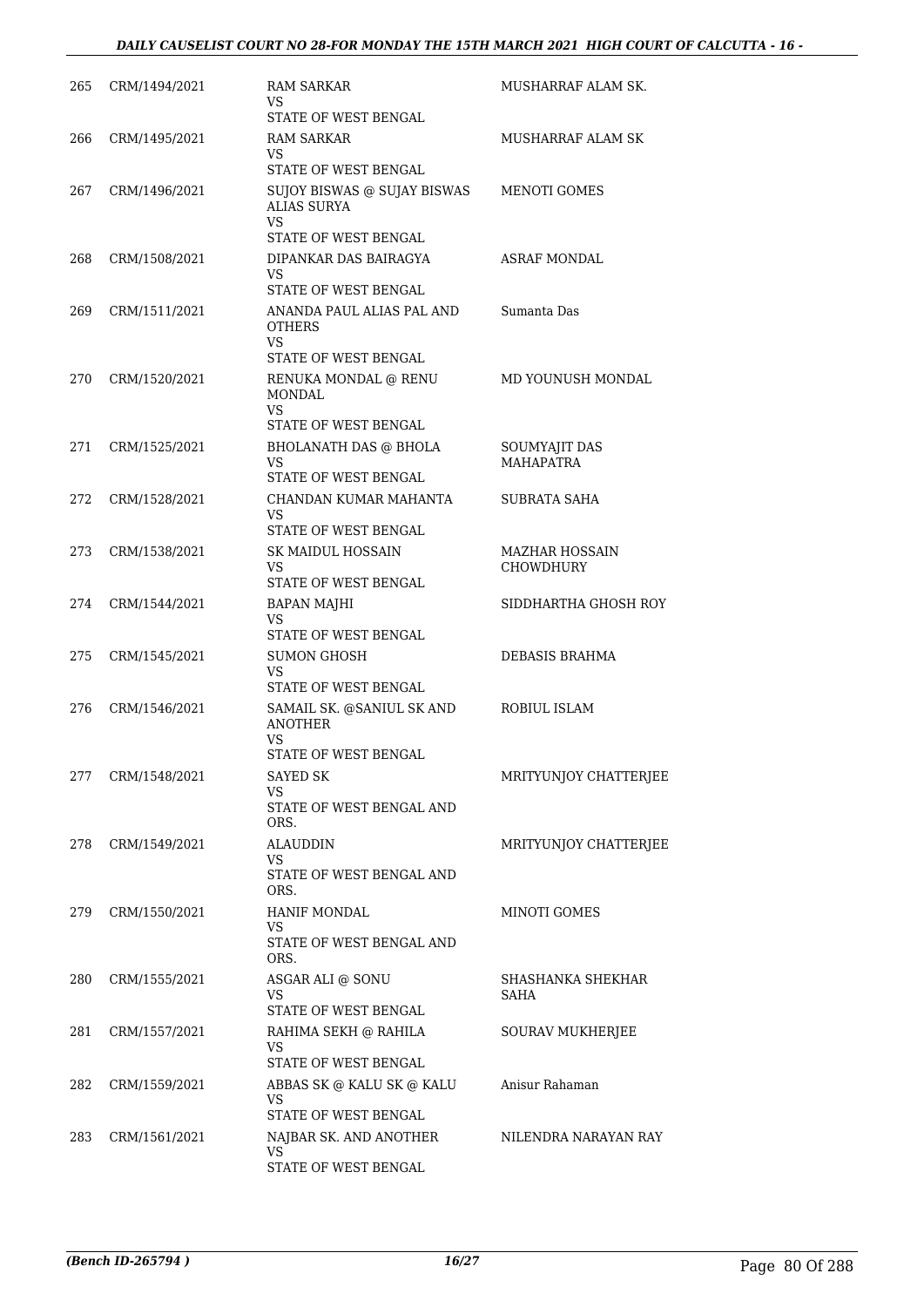# *DAILY CAUSELIST COURT NO 28-FOR MONDAY THE 15TH MARCH 2021 HIGH COURT OF CALCUTTA - 17 -*

| 284 | CRM/1562/2021 | ANARUL SK.<br>VS<br>STATE OF WEST BENGAL                                      | Anisur Rahaman                         |
|-----|---------------|-------------------------------------------------------------------------------|----------------------------------------|
| 285 | CRM/1571/2021 | MUKHTAR SK@MUKHTER SK<br><b>VS</b><br>NARCOTICS CONTROL<br>BUREAU, KOL        | <b>ARUSHI RATHORE</b>                  |
| 286 | CRM/1573/2021 | <b>SUKESH PATTANAYAK</b><br>VS.<br>STATE OF WEST BENGAL                       | ARUP KUMAR BHOWMICK                    |
| 287 | CRM/1574/2021 | SANJAY SARKAR<br><b>VS</b><br>STATE OF WEST BENGAL                            | ARUP KUMAR BHOWMICK                    |
| 288 | CRM/1578/2021 | SABIR ALI GAZI<br>VS<br>STATE OF WEST BENGAL                                  | <b>ASHOK KUMAR</b><br><b>CHOWDHURY</b> |
| 289 | CRM/1580/2021 | <b>BIKASH HAIT</b><br>VS.<br>STATE OF WEST BENGAL                             | SUBHASISH PACHHAL                      |
| 290 | CRM/1583/2021 | <b>BASUDHARA GHOSH</b><br>VS<br>STATE OF WEST BENGAL                          | <b>ASRAF MANDAL</b>                    |
| 291 | CRM/1585/2021 | NAFISA KHATUN @ NAPISA<br>KHATUN @ ASHH AND ORS<br>VS<br>STATE OF WEST BENGAL | RAFIKUL ISLAM SARDAR                   |
| 292 | CRM/1586/2021 | MD ISPAK<br>VS.<br>STATE OF WEST BENGAL                                       | FARNAZ NASIM                           |
| 293 | CRM/1587/2021 | HABIB SK<br>VS<br>STATE OF WEST BENGAL                                        | SOMNATH MAJUMDER                       |
| 294 | CRM/1590/2021 | SUBRATA PODDAR @ SUBRATA<br>PODDER @ SHUVO<br>VS<br>STATE OF WEST BENGAL      | SOMNATH MAJUMDER                       |
| 295 | CRM/1591/2021 | RAHIMA BIBI<br>VS<br>STATE OF WEST BENGAL                                     | <b>SOUMA SUBHRA ROY</b>                |
| 296 | CRM/1593/2021 | ANURA BEGUM @MONJU<br>VS<br>STATE OF WEST BENGAL                              | SASHANKA SEKHAR SAHA                   |
| 297 | CRM/1594/2021 | KAMALESH MAHATO @ MAHATO<br>@ KAMLESH @ ROY<br>VS.<br>STATE OF WEST BENGAL    | SHASHANKA SHEKHAR<br>SAHA              |
| 298 | CRM/1597/2021 | SEKH MONIRUL<br>VS<br>STATE OF WEST BENGAL                                    | SAFDAR AZAM                            |
| 299 | CRM/1599/2021 | DILIP KIRTYANIA<br>VS<br>STATE OF WEST BENGAL                                 | GAGANJYOTI SINGH                       |
| 300 | CRM/1606/2021 | SUSHIL MONDAL AND ORS<br><b>VS</b><br>STATE OF WEST BENGAL                    | SANANDA<br><b>BHATTACHARJEE</b>        |
| 301 | CRM/1607/2021 | MITHILESH RAM @ MITHLESH<br>RAM<br>VS<br>STATE OF WEST BENGAL                 | DEBAPRIYA SAMANTA                      |
| 302 | CRM/1608/2021 | <b>RATAN BISWAS</b><br>VS<br>STATE OF WEST BENGAL                             | DEBADRITA MONDAL                       |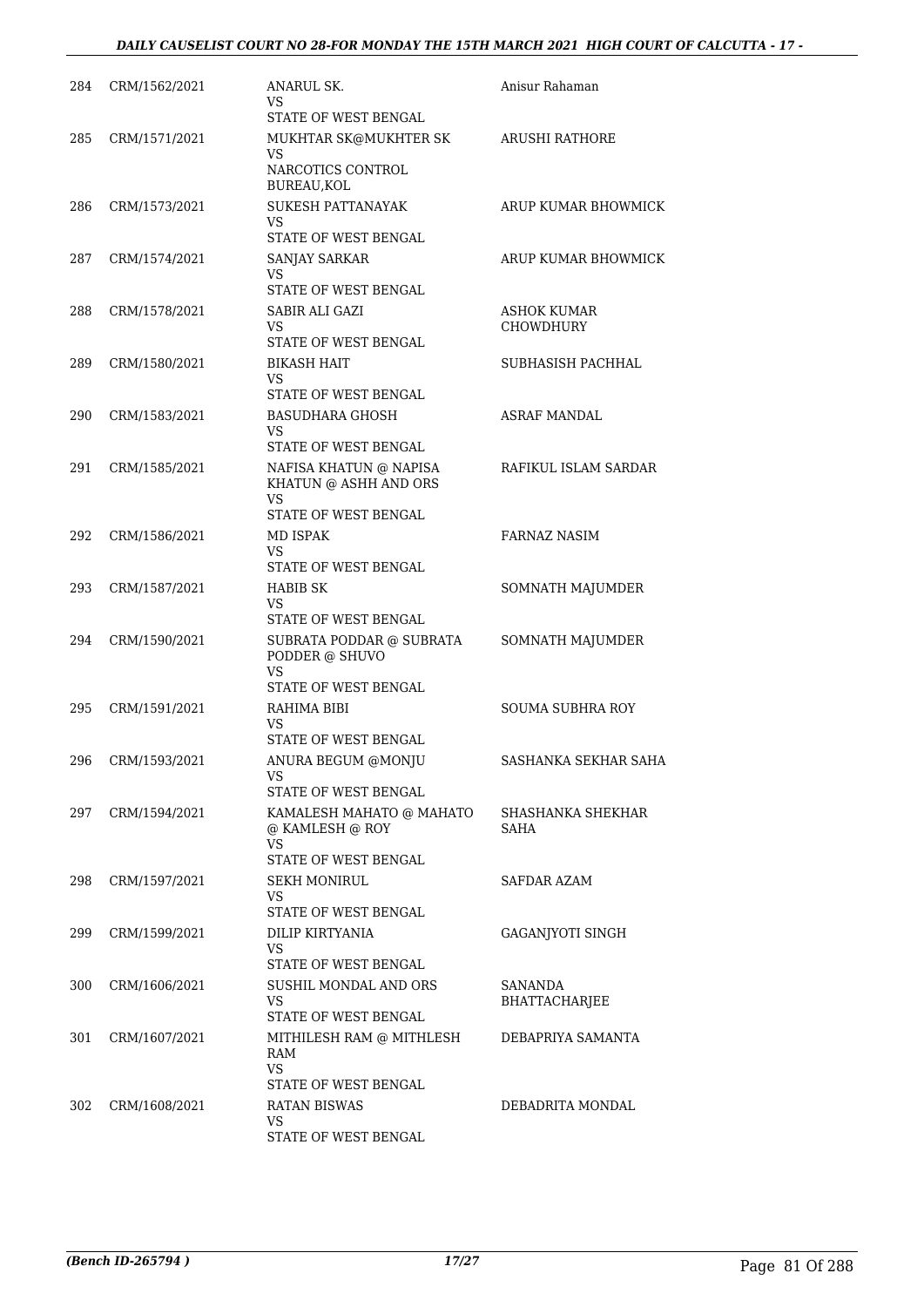| 303 | CRM/1609/2021 | JAYDEB MALLICK AND ORS.<br>VS<br>STATE OF WEST BENGAL                       | SOURAV MUKHERJEE         |
|-----|---------------|-----------------------------------------------------------------------------|--------------------------|
| 304 | CRM/1610/2021 | BISWAJIT OJHA @ BISWA<br>VS<br>STATE OF WEST BENGAL                         | KOUSTAV BAGCHI           |
| 305 | CRM/1611/2021 | DIPAK @ PUSPA ROY AND ANR.<br><b>VS</b><br>STATE OF WEST BENGAL             | SOURAV MUKHERJEE         |
| 306 | CRM/1613/2021 | AJIT BAG AND ANR<br>VS<br>STATE OF WEST BENGAL                              | Srimoyee Mukherjee       |
| 307 | CRM/1615/2021 | DEBABRATA @ CHOTTU<br>PRAMANIK AND ANR<br><b>VS</b><br>STATE OF WEST BENGAL | ABHIJIT KR. ADHYA        |
| 308 | CRM/1619/2021 | RITIK RAM @ RITTIK<br>VS<br>STATE OF WEST BENGAL                            | Ramashis Mukherjee       |
| 309 | CRM/1620/2021 | MOSHARAF MOLLA<br><b>VS</b><br>STATE OF WEST BENGAL                         | <b>SAYAN MUKHERJEE</b>   |
| 310 | CRM/1621/2021 | RASID LASKAR @ RASID LASKAR<br>@ BACHHU<br><b>VS</b>                        | SUCHISMITA DUTTA         |
| 311 | CRM/1623/2021 | STATE OF WEST BENGAL<br><b>UTTAM DAS</b><br>VS<br>STATE OF WEST BENGAL      | PRIYANKAR GANGULY        |
| 312 | CRM/1634/2021 | BABU ROY @ BAPI ROY<br>VS<br>STATE OF WEST BENGAL                           | SANJIB MITRA             |
| 313 | CRM/1635/2021 | NAJIMA BIBI<br>VS<br>STATE OF WEST BENGAL                                   | ARUP KUMAR BHOWMICK      |
| 314 | CRM/1637/2021 | SANJIT SAHA<br>VS<br>STATE OF WEST BENGAL                                   | <b>AVISHEK PRASAD</b>    |
| 315 | CRM/1640/2021 | RAFIKUL ISLAM<br>VS<br>STATE OF WEST BENGAL                                 | <b>ANCHITA SARKAR</b>    |
| 316 | CRM/1641/2021 | HARIHAR MAHATO<br>VS.<br>STATE OF WEST BENGAL                               | DIPAYAN DAN              |
| 317 | CRM/1642/2021 | AMIRUL SK@RAMJAN SK<br>VS<br>STATE OF WEST BENGAL                           | SANDIP CHAKRABORTY       |
| 318 | CRM/1647/2021 | SALAMAT SK<br>VS<br>STATE OF WEST BENGAL                                    | Ali Ahsan Alamgir        |
| 319 | CRM/1657/2021 | <b>BARI SHAK AND ANR</b><br>VS.<br>STATE OF WEST BENGAL                     | KAMAL CHANDRA SAHA       |
| 320 | CRM/1658/2021 | UJJAL MONDAL @ BABU<br>VS<br>STATE OF WEST BENGAL                           | KAMALESH CH SAHA         |
| 321 | CRM/1660/2021 | SHAHNAZ PERWEEN@ BICHHIA<br><b>VS</b><br>STATE OF WEST BENGAL               | APURBA KR. DUTTA         |
| 322 | CRM/1666/2021 | ALI MOSTOFA MOLLA<br>VS<br>STATE OF WEST BENGAL                             | SHASHANKA SEKHAR<br>SAHA |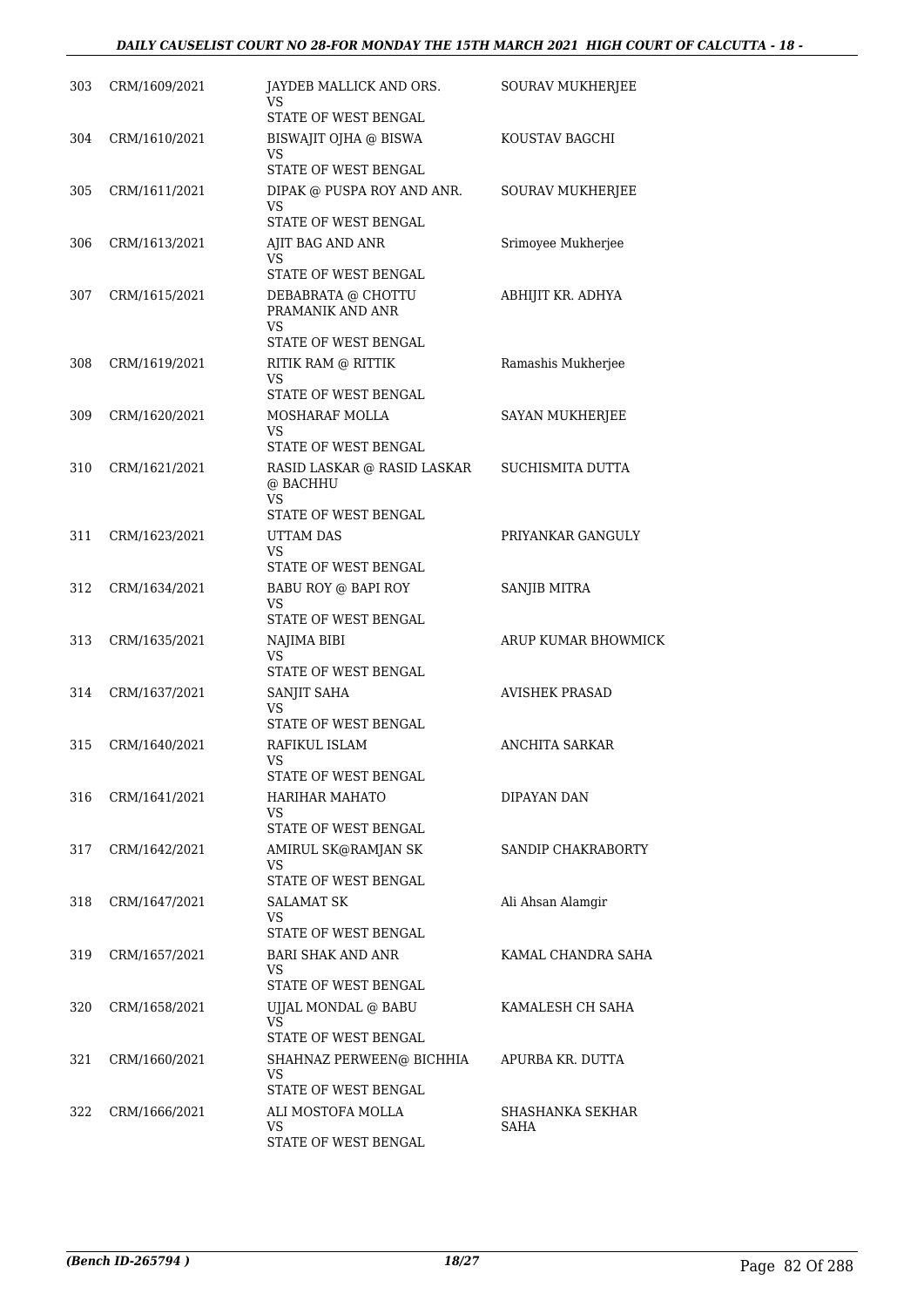# *DAILY CAUSELIST COURT NO 28-FOR MONDAY THE 15TH MARCH 2021 HIGH COURT OF CALCUTTA - 19 -*

| 323 | CRM/1667/2021 | <b>BABLU SK AND ANR</b><br>VS                                        | SHASHANKA SEKHAR<br>SAHA  |
|-----|---------------|----------------------------------------------------------------------|---------------------------|
|     |               | STATE OF WEST BENGAL                                                 |                           |
| 324 | CRM/1669/2021 | RAJESH MONDAL @ RAJU @ KALU<br><b>AND ANR</b><br><b>VS</b>           | KUNAL KUMAR<br>MUKHERJEE  |
|     |               | STATE OF WEST BENGAL                                                 |                           |
| 325 | CRM/1671/2021 | <b>BASU DEBNATH</b><br>VS.<br>STATE OF WEST BENGAL                   | DEEPAK KR. SHAW           |
| 326 | CRM/1672/2021 | DILIP MANDAL                                                         | <b>MOUNICK GHOSH</b>      |
|     |               | VS.<br>STATE OF WEST BENGAL                                          |                           |
| 327 | CRM/1675/2021 | DIN MOHAMMAD @ SANTU<br><b>BISWAS</b><br>VS.                         | PRABIR MAJUMDER           |
|     |               | STATE OF WEST BENGAL                                                 |                           |
| 328 | CRM/1677/2021 | SANKAR @ SHANKAR MONDAL<br>VS.                                       | SANTANU MAJI              |
|     |               | STATE OF WEST BENGAL                                                 |                           |
| 329 | CRM/1678/2021 | NANKI YADAV @ MAHANTH<br><b>YADAV</b><br><b>VS</b>                   | SANAT KUMAR DAS           |
|     |               | THE COMMISSIONER OF<br><b>CUSTOMS (PREVENTIVE) AND</b><br><b>ANR</b> |                           |
| 330 | CRM/1680/2021 | UTTAM CHATTERJEE<br><b>VS</b>                                        | SHASHANKA SHEKHAR<br>SAHA |
|     |               | UNION OF INDIA                                                       |                           |
| 331 | CRM/1681/2021 | SK. SALAUDDIN<br><b>VS</b>                                           | TANMOY CHOWDHURY          |
|     |               | STATE OF WEST BENGAL                                                 |                           |
| 332 | CRM/1684/2021 | MD SOYEB @ SOHEB<br><b>VS</b><br>STATE OF WEST BENGAL                | ARUNAVA GANGULY           |
| 333 | CRM/1686/2021 | RABI DAS<br>VS                                                       | ARUNAVA GANGULY           |
|     |               | STATE OF WEST BENGAL                                                 |                           |
| 334 | CRM/1691/2021 | <b>BABUL AKTAR</b><br>VS                                             | RAJENDRA BANERJEE         |
|     |               | STATE OF WEST BENGAL                                                 |                           |
| 335 | CRM/1692/2021 | RAJU MUKHERJEE<br>VS.                                                | DHANANJOY BANERJEE        |
|     |               | STATE OF WEST BENGAL                                                 |                           |
| 336 | CRM/1697/2021 | TANMOY GHORUI<br>VS.<br>STATE OF WEST BENGAL                         | <b>GAUTAM BANERJEE</b>    |
| 337 | CRM/1701/2021 | ASIF HOSSAIN@BIKI@BIKI SK<br>VS                                      | PRIYANKAR GANGULY         |
|     |               | STATE OF WEST BENGAL                                                 |                           |
| 338 | CRM/1702/2021 | MITUL SK @ MITHUN SEKH<br>VS                                         | <b>MANAS KUMAR DAS</b>    |
|     |               | STATE OF WEST BENGAL                                                 |                           |
| 339 | CRM/1706/2021 | MD. TAHIRUL ISLAM<br><b>VS</b><br>NARCOTICS CONTROL BUREAU,          | Ali Ahsan Alamgir         |
|     |               | KOLKATA ZONAL UNIT                                                   |                           |
| 340 | CRM/1708/2021 | INJAMMUL SK@SEKH<br>VS.                                              | <b>SUMANTA DAS</b>        |
|     |               | STATE OF WEST BENGAL                                                 |                           |
| 341 | CRM/1709/2021 | RAHUL ADHIKARY @ ASHOK<br><b>ADHIKARY</b><br>VS.                     | ARINDAM SEN               |
|     |               | STATE OF WEST BENGAL                                                 |                           |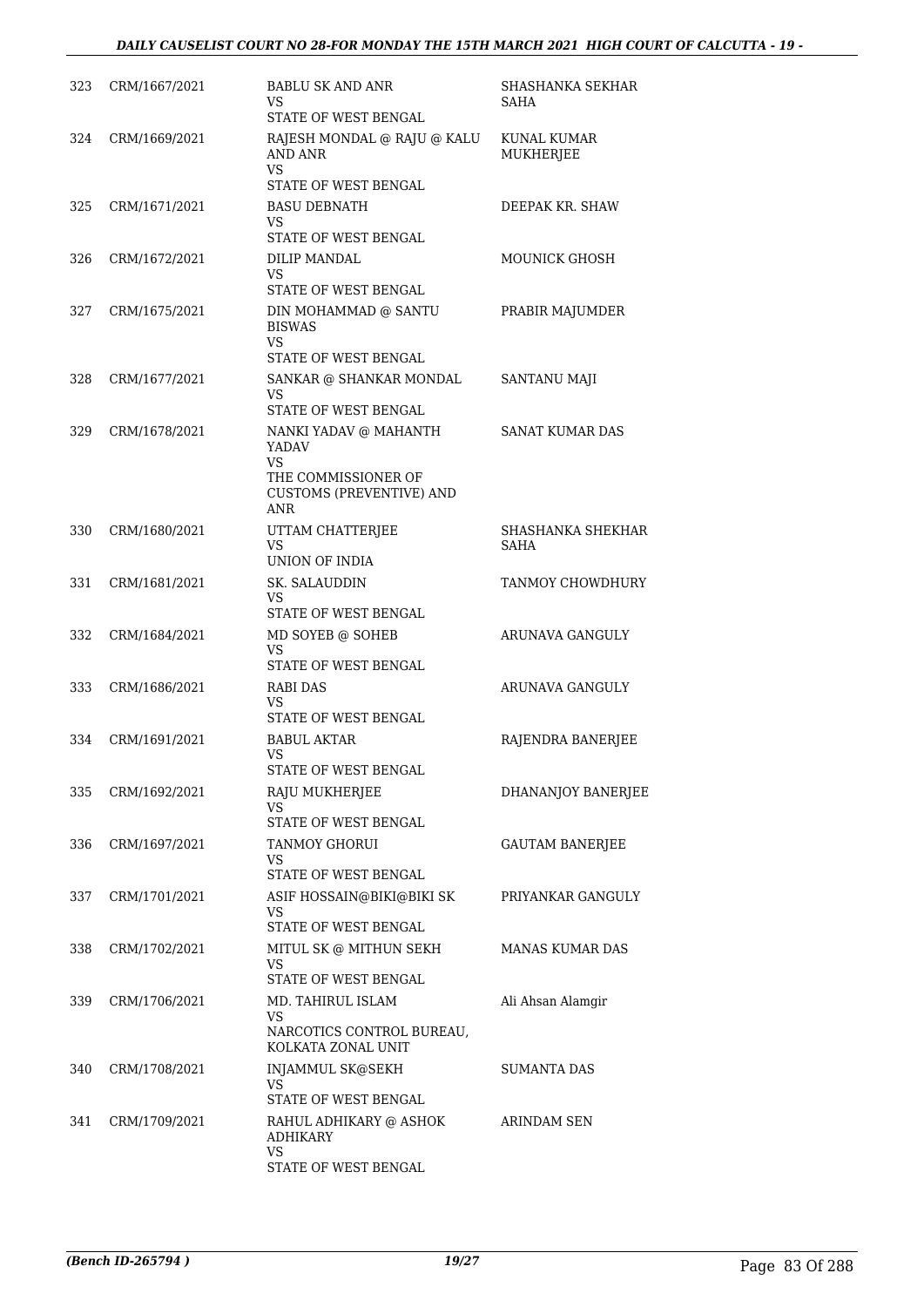| 342 | CRM/1712/2021 | <b>RANJIT DAS</b><br>VS<br>STATE OF WEST BENGAL                                                   | SUBHASISH PACHCHAL              |
|-----|---------------|---------------------------------------------------------------------------------------------------|---------------------------------|
| 343 | CRM/1713/2021 | TINKU SENAPATI @ MANTI<br>VS<br>STATE OF WEST BENGAL                                              | PRANTICK GHOSH                  |
| 344 | CRM/1715/2021 | SAMIRAN BISWAS<br>VS                                                                              | SAYAN DE                        |
| 345 | CRM/1722/2021 | STATE OF WEST BENGAL<br><b>ALAM HOSSAIN</b><br>VS<br>N.C.B. AND ANR                               | <b>BENAJIR HASNA</b>            |
| 346 | CRM/1723/2021 | ARSAD GAZI<br>VS<br>STATE OF WEST BENGAL                                                          | KAMALESH CH. SAHA               |
| 347 | CRM/1724/2021 | <b>GOLAM RAHAMAN @ LALTU</b><br>VS<br>STATE OF WEST BENGAL                                        | KAMALESH CH SAHA                |
| 348 | CRM/1728/2021 | MUSHIAR RAHAMAN MOLLA @<br>MASHIER RAHAMAN @ MOSIAR<br>MOLLA<br><b>VS</b><br>STATE OF WEST BENGAL | SHASHANKA SHEKHAR<br>SAHA       |
| 349 | CRM/1730/2021 | TAMAL SANTRA<br>VS<br>STATE OF WEST BENGAL                                                        | <b>BHASKAR HUTAIT</b>           |
| 350 | CRM/1735/2021 | MANAB MUKHERJEE<br>VS<br>STATE OF WEST BENGAL                                                     | HUSEN MUSTAFI                   |
| 351 | CRM/1736/2021 | YEASIN SK @YASIN SK<br>VS<br>STATE OF WEST BENGAL                                                 | MD BANI ISRAIL                  |
| 352 | CRM/1738/2021 | TAPAN MANNA<br>VS<br>STATE OF WEST BENGAL                                                         | Srimoyee Mukherjee              |
| 353 | CRM/1740/2021 | RAMESHWAR HEMBRAM AND<br>ANR.<br>VS<br>STATE OF WEST BENGAL                                       | RAJIT LAL MAIRA                 |
| 354 | CRM/1742/2021 | SK. AKBAR<br>VS<br>STATE OF WEST BENGAL                                                           | SIDDHARTHA SARKAR               |
| 355 | CRM/1747/2021 | DILSHAD ALI<br><b>VS</b><br>STATE OF WEST BENGAL                                                  | SIDDHARTHA SARKAR               |
| 356 | CRM/1755/2021 | SADHU SARAN PASWAN<br>VS<br>STATE OF WEST BENGAL                                                  | DATTATREYA DUTTA                |
| 357 | CRM/1756/2021 | SIRAJUL HAQUE @ ISLAM<br>VS<br>STATE OF WEST BENGAL                                               | ASHOK KUMAR<br><b>CHOWDHURY</b> |
| 358 | CRM/1758/2021 | RUHUL AMIN @ KALU<br>VS<br>STATE OF WEST BENGAL                                                   | MD JANNAT FIRDOUS               |
| 359 | CRM/1759/2021 | IJAZ UDDIN MONDAL @ FJAJUL<br>VS<br>STATE OF WEST BENGAL                                          | MD JANNAT UL FIRDOUS            |
| 360 | CRM/1760/2021 | AJMAIL SK<br>VS<br>STATE OF WEST BENGAL                                                           | Sumanta Das                     |
| 361 | CRM/1761/2021 | MANOTOSH GHOSH<br>VS<br>STATE OF WEST BENGAL                                                      | MOHAMMAD KHAIRUL                |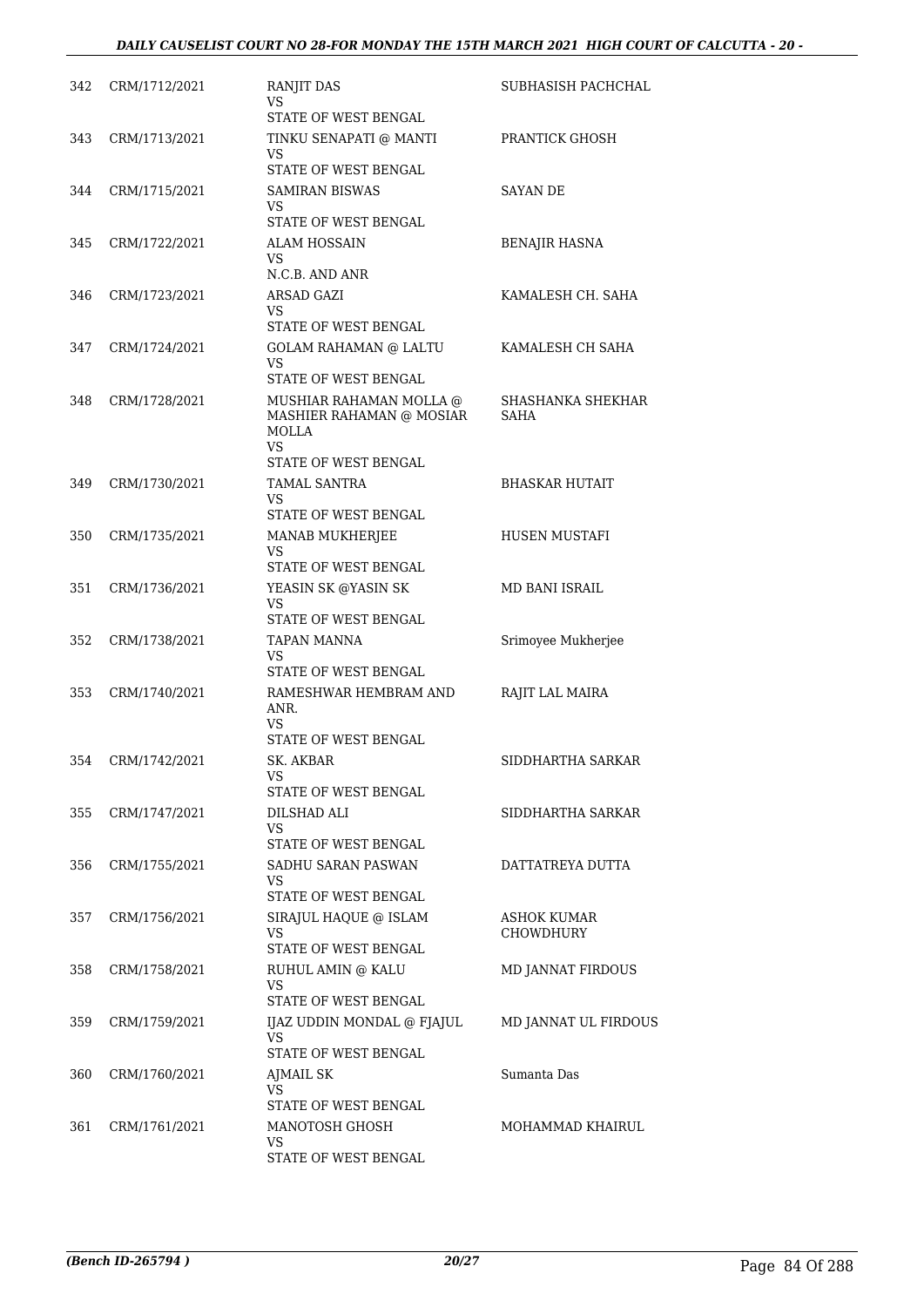| 362 | CRM/1763/2021 | <b>KRISHNA PRAMANIK</b><br>VS<br>STATE OF WEST BENGAL                                                     | <b>SOHAM DE DHARA</b>       |
|-----|---------------|-----------------------------------------------------------------------------------------------------------|-----------------------------|
| 363 | CRM/1770/2021 | SUKANTA MONDAL<br>VS<br>STATE OF WEST BENGAL                                                              | MRITYUNJOY CHATTERJEE       |
| 364 | CRM/1777/2021 | DHARMENDRA SINGH AND ORS<br>VS                                                                            | SUBHAJIT CHOWDHURY          |
| 365 | CRM/1779/2021 | STATE OF WEST BENGAL<br>ANARUL MONDAL<br>VS                                                               | DEBARSHI BRAHMA             |
| 366 | CRM/1780/2021 | STATE OF WEST BENGAL<br>REKHA BIBI<br>VS<br>STATE OF WEST BENGAL                                          | TAPODIP GUPTA               |
| 367 | CRM/1781/2021 | DILIP GORAI<br>VS                                                                                         | LAKSHMINATH<br>BHATTACHARYA |
| 368 | CRM/1787/2021 | STATE OF WEST BENGAL<br>MAKBUL AKTAR SK AND ANR<br>VS<br>STATE OF WEST BENGAL                             | <b>BHQASKAR CHATTERJEE</b>  |
| 369 | CRM/1789/2021 | ISRAIL SK @ ESRAIL AND ANR<br>VS<br>STATE OF WEST BENGAL                                                  | PRATIMA BANERJEE            |
| 370 | CRM/1791/2021 | SHIBU MANDAL<br>VS<br>STATE OF WEST BENGAL AND<br>ANOTHER                                                 | MUSHARRAF ALAM SK.          |
| 371 | CRM/1792/2021 | SAHAN SK@SAHAMUDDIN<br>@SAMARUDDIN<br>VS<br>STATE OF WEST BENGAL                                          | Santanu Chatterjee          |
| 372 | CRM/1793/2021 | BHUPATI @ MOHAN ROY<br>VS<br>STATE OF WEST BENGAL                                                         | PAMPA DEY (DHABAL)          |
| 373 | CRM/1797/2021 | BINAY KUMAR SHAW @ BINOY<br>KUMJAR SHAW @ BIJOY KUMAR<br><b>SHAW</b><br><b>VS</b><br>STATE OF WEST BENGAL | <b>BHASKAR CHATTERJEE</b>   |
| 374 | CRM/1798/2021 | AMRUL SK@BABUA@AMIRUL<br>AND ANR<br>VS<br>STATE OF WEST BENGAL                                            | MUSHARRAF ALAM SK           |
| 375 | CRM/1800/2021 | MAJNU SK AND ANR<br>VS<br>STATE OF WEST BENGAL                                                            | PRABIR MAJUMDER             |
| 376 | CRM/1801/2021 | HALIM KAZI ALIAS ABDUL HALIM<br>KAZI<br>VS.<br>UNION OF INDIA                                             | SHASHANKA SHEKHAR<br>SAHA   |
| 377 | CRM/1803/2021 | MD. UMAR ALI @ UMAR ALI<br>VS<br>STATE OF WEST BENGAL                                                     | Ali Ahsan Alamgir           |
| 378 | CRM/1804/2021 | SOMNATH GHOSH<br>VS.<br>STATE OF WEST BENGAL                                                              | PRABIR MAJUMDER             |
| 379 | CRM/1805/2021 | BISWARUP GIRI ALIAS BISU<br>VS<br>STATE OF WEST BENGAL                                                    | KESHAB CHANDRA DAS          |
| 380 | CRM/1808/2021 | JAGANNATH GHOSH<br>VS<br>STATE OF WEST BENGAL                                                             | KRISHNENDU DE               |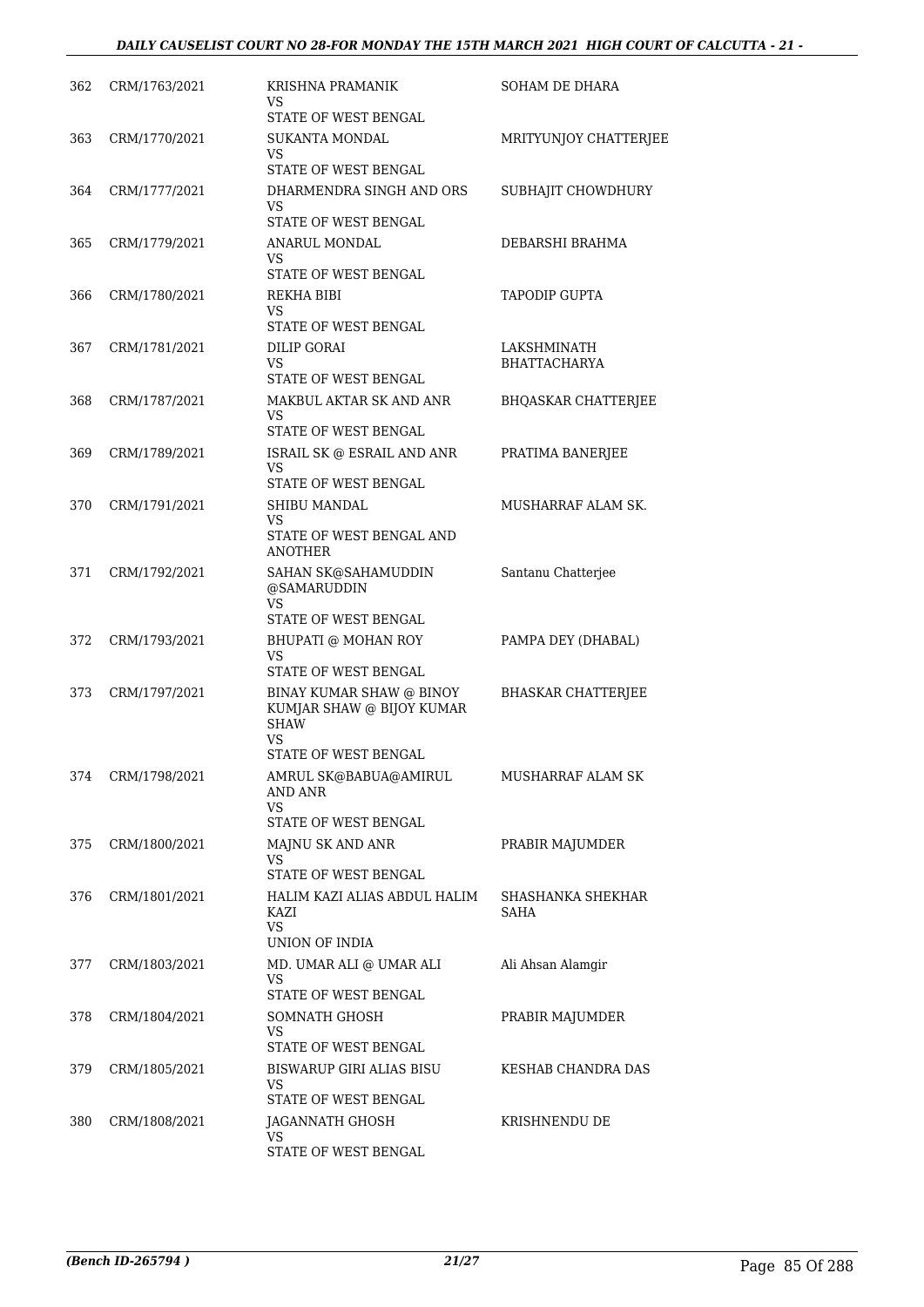# *DAILY CAUSELIST COURT NO 28-FOR MONDAY THE 15TH MARCH 2021 HIGH COURT OF CALCUTTA - 22 -*

| 381 | CRM/1814/2021 | JHANTU DOLUI<br>VS                                                            | Srimoyee Mukherjee      |
|-----|---------------|-------------------------------------------------------------------------------|-------------------------|
| 382 | CRM/1819/2021 | STATE OF WEST BENGAL<br>YASHWANT MISHRA<br>VS                                 | <b>SUJAN CHATTERJEE</b> |
| 383 | CRM/1822/2021 | STATE OF WEST BENGAL<br>EZAZUL ISLAM                                          | SHASANKA SEKHAR SAHA    |
|     |               | VS<br>STATE OF WEST BENGAL                                                    |                         |
| 384 | CRM/1823/2021 | <b>ARBIND PRASAD</b>                                                          | SHASANKA SEKHAR         |
|     |               | VS<br>STATE OF WEST BENGAL                                                    | <b>GHOSH</b>            |
| 385 | CRM/1825/2021 | JAHAR ALI MONDAL@JHAR<br>VS                                                   | SHIBAJI KUMAR DAS       |
|     |               | STATE OF WEST BENGAL                                                          |                         |
| 386 | CRM/1827/2021 | <b>BAPI DAS</b><br>VS                                                         | HUSEN MUSTAFI           |
|     |               | STATE OF WEST BENGAL                                                          |                         |
| 387 | CRM/1829/2021 | SUNIL SINGH CHOWHAN @<br><b>SANJAY KUMAR</b><br>VS                            | GAGANJYOT SINGH         |
|     |               | STATE OF WEST BENGAL                                                          |                         |
| 388 | CRM/1830/2021 | RAJIB BERA<br>VS<br>STATE OF WEST BENGAL                                      | <b>SUGATA MAITI</b>     |
| 389 | CRM/1832/2021 | <b>JALAL MONDAL</b><br>VS                                                     | <b>MINOTI GOMES</b>     |
|     |               | STATE OF WEST BENGAL                                                          |                         |
| 390 | CRM/1833/2021 | SUKUMONI SOREN @<br>SUKURMANI HEMRAM<br>VS<br>STATE OF WEST BENGAL            | <b>BUSRA KHATOON</b>    |
| 391 | CRM/1836/2021 | LAXMAN ROY                                                                    | SANANDA                 |
|     |               | VS<br>STATE OF WEST BENGAL                                                    | <b>BHATTACHARYYA</b>    |
| 392 | CRM/1838/2021 | SK NADEEM AKHTER @ NADIM<br>AKHTAR AK @ NADEEM AKHTAR<br><b>AND ANR</b><br>VS | SHAREQUL HAQUE          |
|     |               | STATE OF WEST BENGAL                                                          |                         |
| 393 | CRM/1845/2021 | <b>TAPAS BISWAS</b><br>VS<br>STATE OF WEST BENGAL                             | MINOTI GOMES            |
| 394 | CRM/1846/2021 | SUKUMAR HALDAR@SUJIT<br>HALDAR<br><b>VS</b>                                   | <b>BUSRA KHATUN</b>     |
| 395 | CRM/1848/2021 | STATE OF WEST BENGAL<br>BAPPA SARDAR                                          | TAPAS KUMAR DEY         |
|     |               | VS<br>STATE OF WEST BENGAL                                                    |                         |
| 396 | CRM/1851/2021 | HASAN MONDAL AND ANR<br>VS                                                    | SUMANTA CHAKRABORTY     |
| 397 | CRM/1855/2021 | STATE OF WEST BENGAL<br>DABLU SINGH                                           | <b>TAPODIP GUPTA</b>    |
|     |               | VS<br>STATE OF WEST BENGAL                                                    |                         |
| 398 | CRM/1856/2021 | MIHID SK                                                                      | SIDDHARTHA SARKAR       |
|     |               | VS                                                                            |                         |
| 399 | CRM/1857/2021 | STATE OF WEST BENGAL<br>ALAUDDIN KHAN                                         | Ramashis Mukherjee      |
|     |               | VS                                                                            |                         |
|     |               | STATE OF WEST BENGAL                                                          |                         |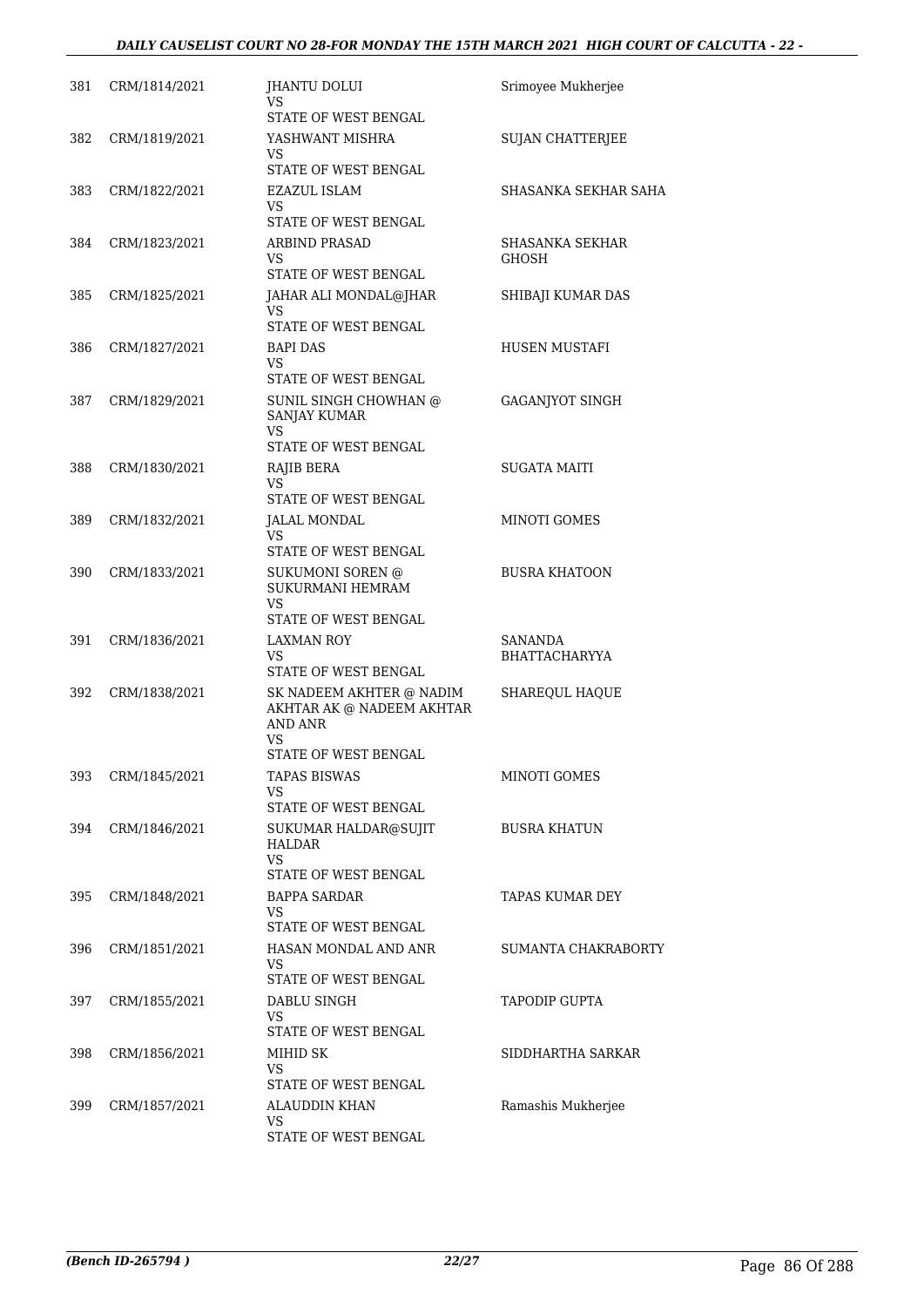| 400 | CRM/1864/2021 | <b>JOLLY BASU</b><br>VS                                                         | SK. MUJIBAR RAHMAN              |
|-----|---------------|---------------------------------------------------------------------------------|---------------------------------|
| 401 | CRM/1866/2021 | STATE OF WEST BENGAL<br>SUBALCHANDRA SARKAR @<br><b>BARMAN</b><br>VS            | <b>BARNA KHATOON</b>            |
| 402 | CRM/1869/2021 | STATE OF WEST BENGAL<br>JAHIRUDDIN @BABUA<br>VS.                                | Md. Safiur Rahaman              |
|     |               | STATE OF WEST BENGAL                                                            |                                 |
| 403 | CRM/1871/2021 | JASHODA DEVI@JASODHA DEBI<br>VS.<br>STATE OF WEST BENGAL                        | <b>S G GHOSHCHOUDHURY</b>       |
| 404 | CRM/1873/2021 | KABER @ KUBER SK @ KABIR SK<br><b>AND ANR</b><br><b>VS</b>                      | RAJESHWAR<br><b>CHAKRABORTY</b> |
| 405 | CRM/1874/2021 | STATE OF WEST BENGAL<br>ASRAFUL MULLICK@ABUBAKAR<br><b>MOLLICK</b><br><b>VS</b> | RAFIKUL ISLAM SARDAR            |
|     |               | STATE OF WEST BENGAL                                                            |                                 |
| 406 | CRM/1876/2021 | SARIF SK AND ANR<br>VS<br>STATE OF WEST BENGAL                                  | MD GOLAM NURE IMROHI            |
| 407 | CRM/1878/2021 | <b>SENTU SHAH</b><br>VS<br>STATE OF WEST BENGAL                                 | SNEHANSU MAJUMDER               |
| 408 | CRM/1879/2021 | ABDUL KAIYUM<br><b>VS</b><br>STATE OF WEST BENGAL                               | MUSHARRAF ALAM SK               |
| 409 | CRM/1881/2021 | SUBHAJIT MAHATO@NIKI<br><b>VS</b><br>STATE OF WEST BENGAL                       | MOYUKH MUKHERJEE                |
| 410 | CRM/1883/2021 | HELAL SK @ LADEN @<br>HELALUDDIN SK<br>VS                                       | JAHANGIR HOSSAIN                |
|     |               | STATE OF WEST BENGAL                                                            |                                 |
| 411 | CRM/1887/2021 | AKHER SK @ MD AKHER SK<br>VS<br>STATE OF WEST BENGAL                            | <b>ARUP SARKAR</b>              |
| 412 | CRM/1890/2021 | AJIBAR MONDAL<br>VS                                                             | Srimoyee Mukherjee              |
| 413 | CRM/1893/2021 | STATE OF WEST BENGAL<br>UTPAL MANDAL<br><b>VS</b>                               | BITASOK BANERJEE                |
|     |               | STATE OF WEST BENGAL                                                            |                                 |
| 414 | CRM/1896/2021 | JAFIRUDDIN SEKH<br>VS<br>STATE OF WEST BENGAL                                   | AMARENDRA<br><b>CHAKRABORTY</b> |
| 415 | CRM/1899/2021 | SHYAMAPADA BISWAS<br><b>VS</b><br>STATE OF WEST BENGAL                          | MOUSUMI BISWAS                  |
| 416 | CRM/1900/2021 | IRSAD KHA @ IRSHAD KHA @<br>KATTU KHA<br><b>VS</b><br>STATE OF WEST BENGAL      | PROSENJIT MUKHERJEE             |
| 417 | CRM/1903/2021 | KARTICK SINGH@JAGA<br>VS.                                                       | PRAVAS BHATTACHARYA             |
| 418 | CRM/1904/2021 | STATE OF WEST BENGAL<br>SUJAN GHOSH @ BABUSONA<br>GHOSH @ SUJOY GHOSH           | PRABIR MAJUMDER                 |
|     |               | <b>VS</b><br>STATE OF WEST BENGAL                                               |                                 |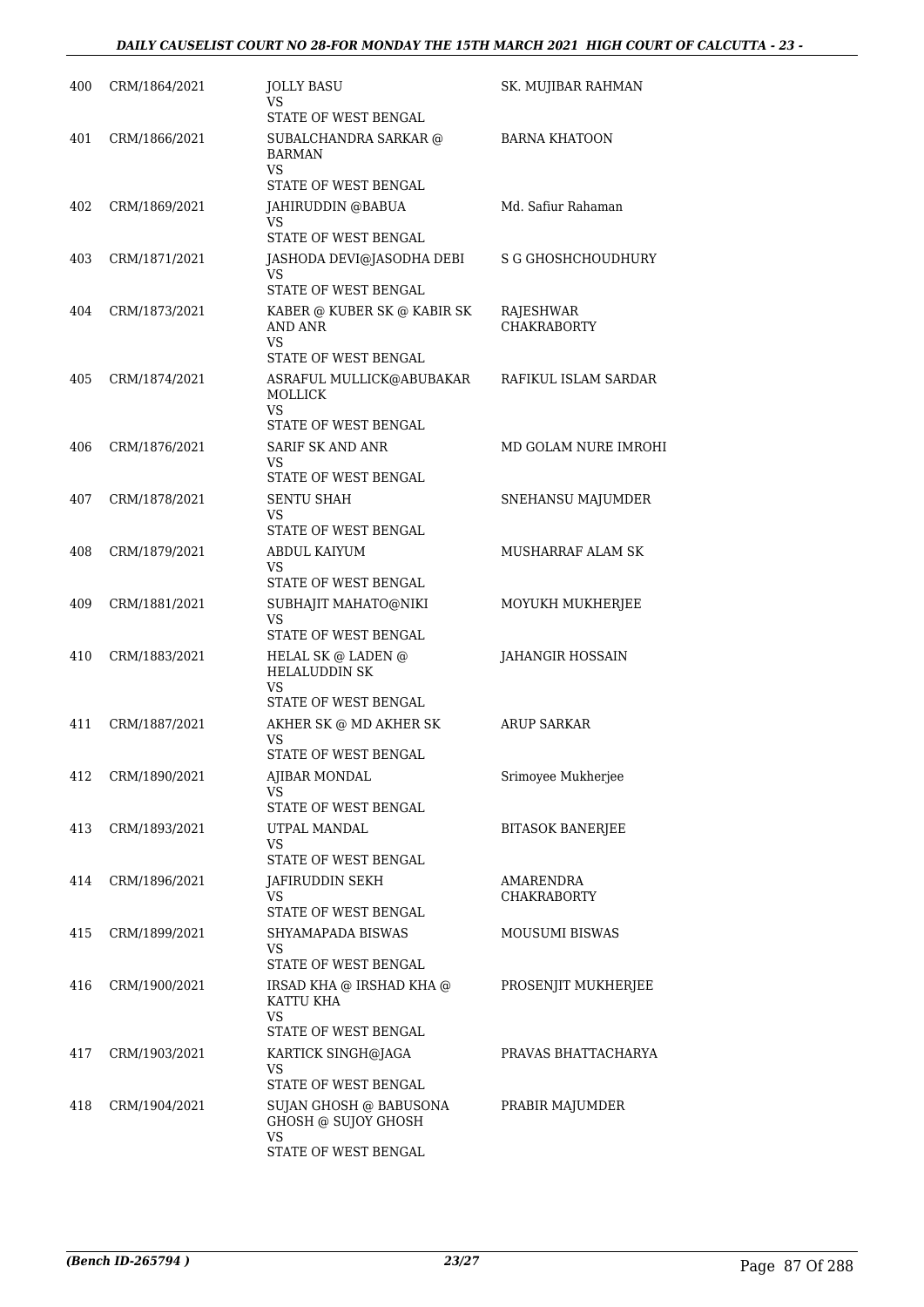| 419 | CRM/1911/2021 | PRABHAT MONDAL<br>VS                                                                  | PURNASIS BHUNIA                 |
|-----|---------------|---------------------------------------------------------------------------------------|---------------------------------|
| 420 | CRM/1915/2021 | STATE OF WEST BENGAL<br>SUKDEV RAJBANSHI<br>VS.<br>STATE OF WEST BENGAL               | SHASHANKA SHEKHAR<br>SAHA       |
| 421 | CRM/1921/2021 | <b>SAMIR BARMAN</b><br>VS                                                             | ARUP SARKAR                     |
| 422 | CRM/1927/2021 | STATE OF WEST BENGAL<br>SUBIR SARKAR @ TAKLA @<br><b>CHATTU</b><br><b>VS</b>          | KAMALESH CH. SAHA               |
|     |               | STATE OF WEST BENGAL                                                                  |                                 |
| 423 | CRM/1928/2021 | HAFIJUL HAQUE @ ISLAM<br>VS.<br>STATE OF WEST BENGAL                                  | ASHOK KUMAR<br><b>CHOUDHURY</b> |
| 424 | CRM/1931/2021 | ABUL HOSSAIN @ NUNUWA<br>VS.                                                          | <b>MD ABU SAFDER</b>            |
| 425 | CRM/1932/2021 | STATE OF WEST BENGAL<br>KABUL ALI<br>VS                                               | <b>IMDADUL HOQUE</b>            |
| 426 | CRM/1935/2021 | STATE OF WEST BENGAL<br>KALIPADA PRAMANIK AND ORS<br>VS                               | PRONAY BASAK                    |
| 427 | CRM/1937/2021 | STATE OF WEST BENGAL<br>ASHISH CHANDA<br>VS.<br>STATE OF WEST BENGAL                  | <b>SANTANU KR ROY</b>           |
| 428 | CRM/1943/2021 | SADDAM MOLLA @ SADDAM @<br><b>AHEDUL SARKAR</b><br>VS.                                | SUBRATA SAHA                    |
| 429 | CRM/1945/2021 | STATE OF WEST BENGAL<br>SAKIL@SAJIJUL TARAFDAR<br><b>VS</b><br>STATE OF WEST BENGAL   | ARGHA CHOWDHURY                 |
| 430 | CRM/1946/2021 | MOJIBUR RAHAMAN @ RONGBIR<br>SEIKH @ MOHIBUR RAHAMAN @<br>BAPI<br>VS                  | Anisur Rahaman                  |
| 431 | CRM/1949/2021 | STATE OF WEST BENGAL<br>REJAUL SK<br>VS                                               | Anisur Rahaman                  |
| 432 | CRM/1951/2021 | STATE OF WEST BENGAL<br>KAMAL ROY<br>VS<br>STATE OF WEST BENGAL                       | SUBRATA SAHA                    |
| 433 | CRM/1954/2021 | <b>ARCHANA ROY</b><br>VS.<br>STATE OF WEST BENGAL                                     | <b>SALMAN HASAN</b>             |
| 434 | CRM/1955/2021 | AJOY SAROHA<br>VS<br>STATE OF WEST BENGAL                                             | NILADRI SEKHAR GHOSH            |
| 435 | CRM/1956/2021 | JEKER SK@JAKER SK@JEKER<br>ALI@JAKER ALI AND ANR<br><b>VS</b><br>STATE OF WEST BENGAL | TAPODIPT GUPTA                  |
| 436 | CRM/1966/2021 | FERAJUL SK@FIRAJUL<br>VS.<br>STATE OF WEST BENGAL                                     | ARUP KUMAR BHOWMICK             |
| 437 | CRM/1974/2021 | BAKKAR HALSANA<br>VS<br>STATE OF WEST BENGAL                                          | SUCHISMITA DUTTA                |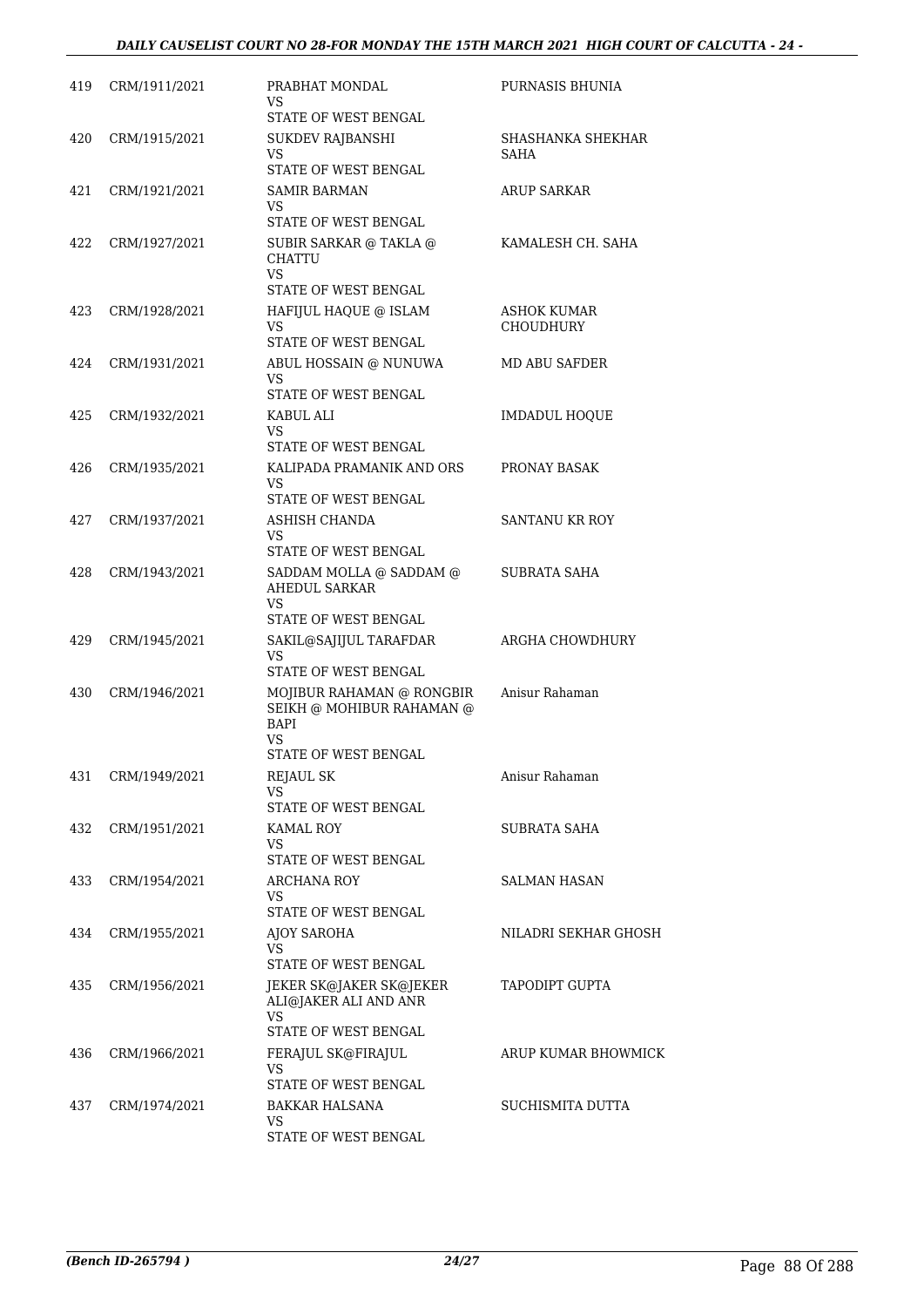| 438 | CRM/1975/2021 | MUJIBAR RAHAMAN@MOJIBAR SK<br>VS.<br>STATE OF WEST BENGAL                              | JISAN IQUBAL HOSSAIN                |
|-----|---------------|----------------------------------------------------------------------------------------|-------------------------------------|
| 439 | CRM/1979/2021 | AMAR BAG AND ANR<br>VS.<br>STATE OF WEST BENGAL                                        | SANANDA BHATTACHARYA                |
| 440 | CRM/1981/2021 | SANJIB DOLUI@SANDIP<br>DOLUI@TOTON<br><b>VS</b><br>STATE OF WEST BENGAL                | Srimoyee Mukherjee                  |
| 441 | CRM/1982/2021 | SUVAN ALI AND ANR.<br>VS<br>STATE OF WEST BENGAL                                       | bhaskar chatterjee                  |
| 442 | CRM/1983/2021 | YEASIN ALI<br>VS<br>STATE OF WEST BENGAL                                               | Kalidas Saha                        |
| 443 | CRM/1984/2021 | SOFIQUL SK. @ SAFILUL ISLAM @<br>SAFIKUL SK.<br>VS<br>STATE OF WEST BENGAL AND<br>ANR. | Kalidas Saha                        |
| 444 | CRM/1985/2021 | SK MOHAMMAD @RAJU<br>VS.<br>STATE OF WEST BENGAL                                       | <b>SUMAN CHAKRABORTY</b>            |
| 445 | CRM/1986/2021 | <b>JANAK MALI</b><br>VS.<br>STATE OF WEST BENGAL                                       | sasnjit singh                       |
| 446 | CRM/1987/2021 | RANJAN NANDI ALIAS LUCHO<br><b>ORS</b><br>VS.<br>STATE OF WEST BENGAL                  | RAJNANDINI DAS                      |
| 447 | CRM/1988/2021 | <b>SOURAV MAITY</b><br>VS<br>STATE OF WEST BENGAL                                      | ANIL KUMAR<br><b>CHATTOPADHYAY</b>  |
| 448 | CRM/1989/2021 | MIR JUMMAN ALI<br>VS.<br>STATE OF WEST BENGAL                                          | ARUP KUMAR BHOWMICK                 |
| 449 | CRM/1990/2021 | ARJUN BHUNIA @ KHAISHA<br>VS<br>STATE OF WEST BENGAL                                   | Malay Bhattacharyya                 |
| 450 | CRM/1996/2021 | ABHAY TIWARI @ ABHAY KUMAR<br>TIWARI<br>VS.<br>STATE OF WEST BENGAL                    | <b>RATUL DAS</b>                    |
| 451 | CRM/1999/2021 | TATAN BASAK @ TOTON<br>VS.<br>STATE OF WEST BENGAL                                     | <b>BUSRA KHATOON</b>                |
| 452 | CRM/2002/2021 | <b>BIPLAB BISWAS</b><br>VS.<br>STATE OF WEST BENGAL                                    | SANANDA<br><b>BHATTACHARYYA</b>     |
| 453 | CRM/2003/2021 | DIPANKAR MONDAL<br>VS.<br>STATE OF WEST BENGAL                                         | SNEHANSU MAJUMDER                   |
| 454 | CRM/2007/2021 | KALIPADA SARDAR @ KALI<br>VS.<br>STATE OF WEST BENGAL                                  | SOUMYA BASU ROY<br><b>CHOUDHURY</b> |
| 455 | CRM/2010/2021 | RAJIB PRAMANIK<br>VS<br>STATE OF WEST BENGAL                                           | PRABIR MAJUMDER                     |
| 456 | CRM/2016/2021 | MOHIT JATAB @ MOHIT<br>VS.<br>STATE OF WEST BENGAL                                     | SUMITA SARKAR                       |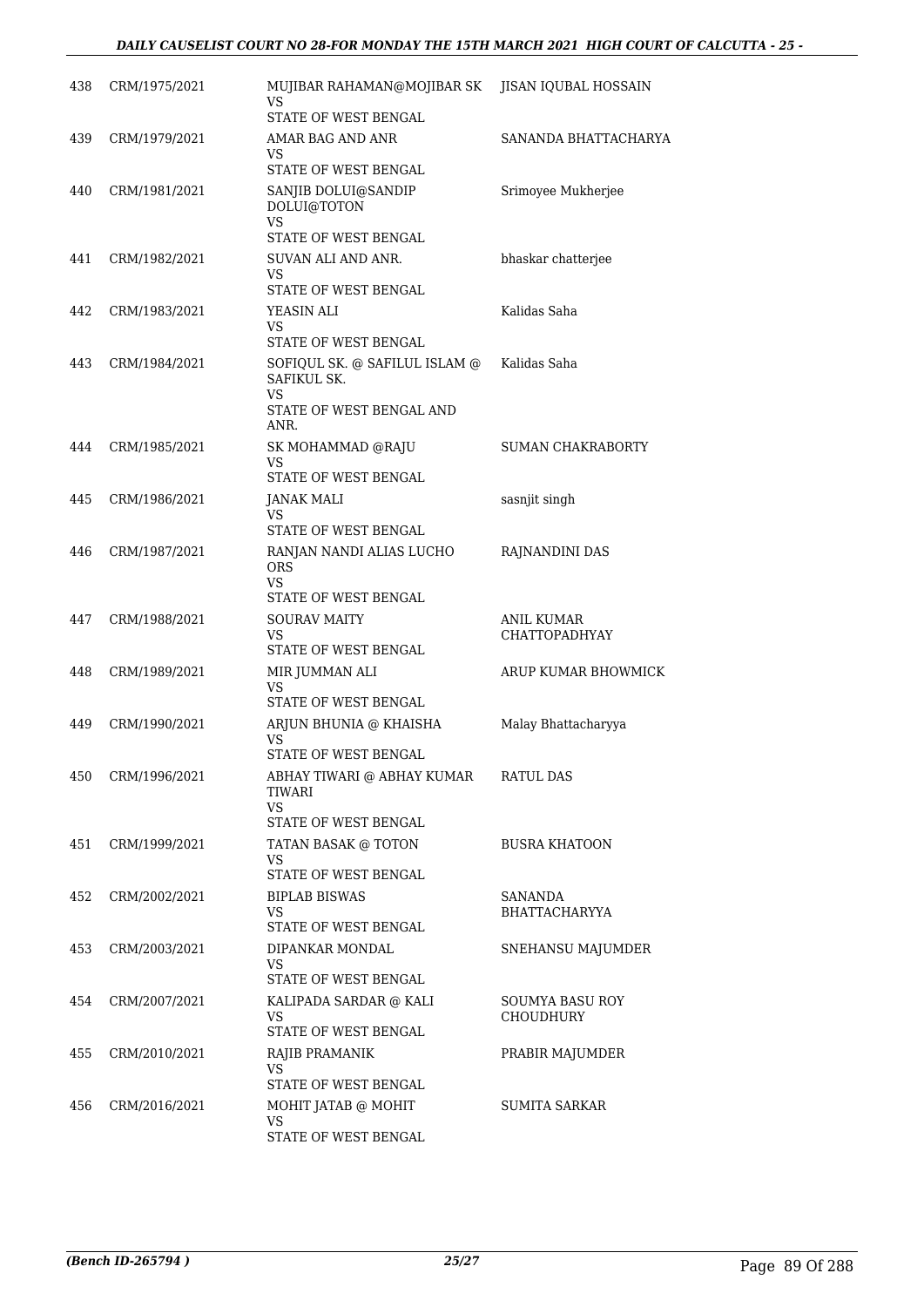| 457 | CRM/2019/2021 | USMAN SK @ OSMAN SK<br>VS<br>STATE OF WEST BENGAL                         | SANANDA<br>BHATTACHARYYA  |
|-----|---------------|---------------------------------------------------------------------------|---------------------------|
| 458 | CRM/2021/2021 | NAROTTAM MONDAL<br>VS<br>STATE OF WEST BENGAL                             | MINOTI GOMES              |
| 459 | CRM/2023/2021 | JINNATUN KHATUN JAMADAR<br>VS<br>STATE OF WEST BENGAL AND<br>ORS.         | SOMNATH CHAKRABORTY       |
| 460 | CRM/2024/2021 | JAHANGIR SK.<br>VS<br>STATE OF WEST BENGAL                                | MONIRA BEGUM              |
| 461 | CRM/2026/2021 | PRADIP BALA @ AKASH<br>VS<br>STATE OF WEST BENGAL                         | MINOTI GOMES              |
| 462 | CRM/2029/2021 | ALAM SK<br>VS.<br>STATE OF WEST BENGAL                                    | ARUP KUMAR BHOWMICK       |
| 463 | CRM/2031/2021 | BINOY SARDAR @BINAY SARDAR<br><b>VS</b><br>STATE OF WEST BENGAL           | PRABIR MAJUMKDER          |
| 464 | CRM/2033/2021 | MD. SAIF<br>VS<br>STATE OF WEST BENGAL                                    | MD. ZEESHAN UDDIN         |
| 465 | CRM/2034/2021 | <b>SOUMEN DHARA</b><br>VS<br>STATE OF WEST BENGAL                         | AYAN MITRA                |
| 466 | CRM/2038/2021 | RAKIB SK<br>VS<br>STATE OF WEST BENGAL                                    | PARVEJ ANAM               |
| 467 | CRM/2039/2021 | SARIFUL ISLAM<br>VS<br>STATE OF WEST BENGAL                               | <b>BHASKAR CHATTERJEE</b> |
| 468 | CRM/2042/2021 | HASANUR JAMAN SK @ HASAN<br>VS<br>STATE OF WEST BENGAL                    | Sumanta Das               |
| 469 | CRM/2046/2021 | <b>DEBASISH MANDAL</b><br>VS<br>STATE OF WEST BENGAL                      | <b>SOVAN DAS GUPTA</b>    |
| 470 | CRM/2047/2021 | SAIFUL ALI MANDAL @ MADDU<br>VS<br>STATE OF WEST BENGAL                   | <b>SUMANTA DAS</b>        |
| 471 | CRM/2048/2021 | SAMAR HALDER<br>VS<br>STATE OF WEST BENGAL                                | <b>SUMANTA DAS</b>        |
| 472 | CRM/2053/2021 | RATAN BALA<br>VS<br>STATE OF WEST BENGAL                                  | KOUSTAV SHOME             |
| 473 | CRM/2055/2021 | DILIP SARKAR<br>VS<br>STATE OF WEST BENGAL                                | KAUSTAV SHOME             |
| 474 | CRM/2057/2021 | SANDIP PRAMANIK<br>VS<br>STATE OF WEST BENGAL                             | KAUSTAV SHOME             |
| 475 | CRM/2059/2021 | SUMAN DAS @ CHHOLU<br>VS                                                  | ARUP KUMAR BHOWMICK       |
| 476 | CRM/2060/2021 | STATE OF WEST BENGAL<br>SADIKUKL@SADIQUL SK<br>VS<br>STATE OF WEST BENGAL | ZIAUL HAQUE               |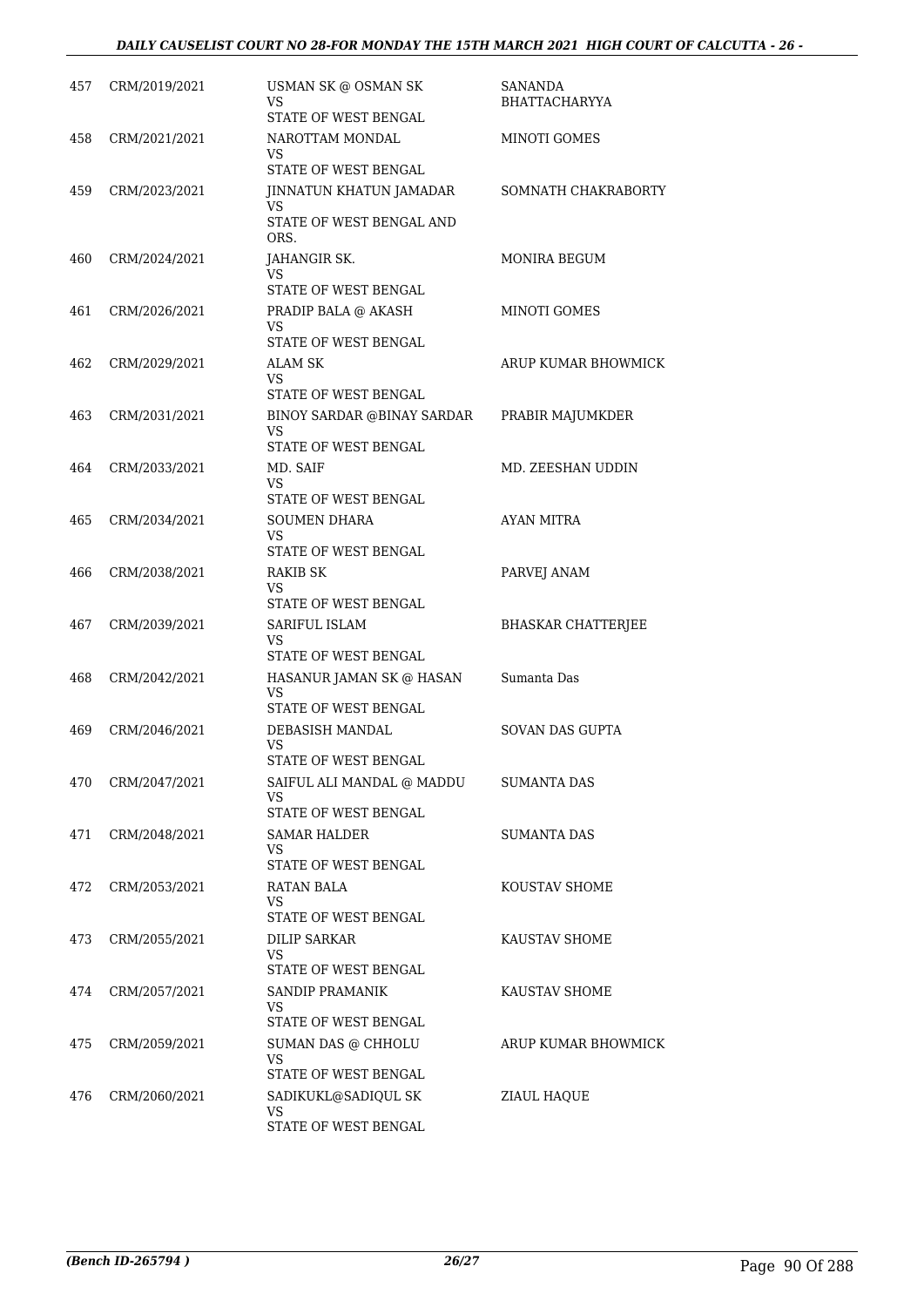# *DAILY CAUSELIST COURT NO 28-FOR MONDAY THE 15TH MARCH 2021 HIGH COURT OF CALCUTTA - 27 -*

| 477 | CRM/2061/2021 | CHANO MONDAL<br>VS<br>STATE OF WEST BENGAL                                    | <b>SAYAN DE</b>                    |
|-----|---------------|-------------------------------------------------------------------------------|------------------------------------|
| 478 | CRM/2062/2021 | RABINDRANATH DINDA<br>VS<br>STATE OF WEST BENGAL                              | SHIBAJI KUMAR DAS                  |
| 479 | CRM/2064/2021 | MD. SHAHED @ MD. SAHID @<br>RAJU<br><b>VS</b><br>STATE OF WEST BENGAL         | <b>SHEKHAR BARMAN</b>              |
| 480 | CRM/2066/2021 | SK. SAHABUDDIN @ HABLU<br>VS<br>STATE OF WEST BENGAL                          | <b>JYOTI PRAKASH</b><br>CHATTERJEE |
| 481 | CRM/2069/2021 | NAJIMUL GAZI @ NAZMUL GAZI<br><b>VS</b><br>STATE OF WEST BENGAL               | SAFDAR AZAM                        |
| 482 | CRM/2074/2021 | PRATIK DAS<br>VS<br>STATE OF WEST BENGAL                                      | <b>SAYAN DE</b>                    |
| 483 | CRM/2075/2021 | <b>ANUP BHOWMIK</b><br>VS<br>STATE OF WEST BENGAL                             | <b>SUMAN DE</b>                    |
| 484 | CRM/2076/2021 | SK. REJAULHAQUE @ REJAUL<br><b>HAOUE</b><br><b>VS</b><br>STATE OF WEST BENGAL | Srimoyee Mukherjee                 |
| 485 | CRM/2085/2021 | ASISH TEWARI @ ASIS TEWARI<br>VS<br>STATE OF WEST BENGAL                      | SWARNALI SAHA                      |
| 486 | CRM/2086/2021 | MITHU SIKARI AND ANR<br>VS<br>STATE OF WEST BENGAL                            | ASHOK DAS                          |
| 487 | CRM/2087/2021 | SK. REHANULLAH @ REHAN<br>VS<br>STATE OF WEST BENGAL                          | ARUP KUMAR BHOWMICK                |
| 488 | CRM/2090/2021 | ANKIT TIWARI@TEWARY<br>VS<br>STATE OF WEST BENGAL                             | <b>BISWAJIT MANNA</b>              |
| 489 | CRM/2091/2021 | KRISHNA RANJAN MANDAL<br>VS<br>STATE OF WEST BENGAL                           | ARUP KUMAR BHOWMICK                |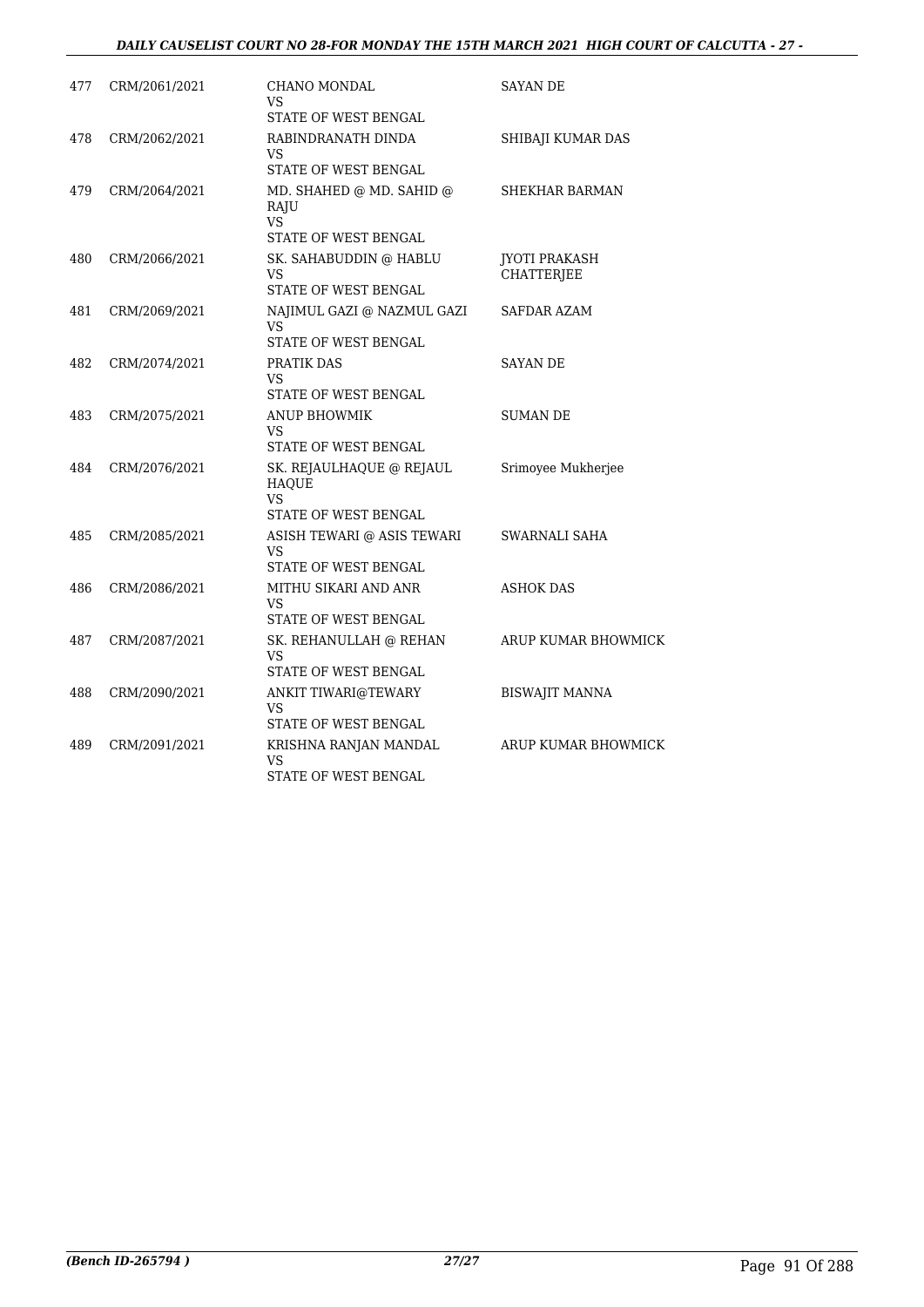

# In The High Court at Calcutta

# **Appellate Side**

**DAILY CAUSELIST For Monday The 15th March 2021**

# **COURT NO. 4**

**DIVISION BENCH (DB - VIII)**

# **AT 10:30 AM**

# **HON'BLE JUSTICE ARINDAM SINHA HON'BLE JUSTICE SUVRA GHOSH**

# **(VIA VIDEO CONFERENCE)**

# **ON AND FROM MONDAY, THE 11TH JANUARY , 2021 – APPEALS RELATING TO SERVICE UNDER GROUP VI AND APPLICATIONS CONNECTED THERETO;**

**MATRIMONIAL & FAMILY COURT APPEALS & MATTERS RELATING TO GUARDIANSHIP INCLUDING APPLICATIONS CONNECTED THERETO;**

**ADMISSION OF APPEALS UNDER SECTION 30 OF THE EMPLOYEES' COMPENSATION ACT, 1923;**

**HEARING OF WRIT APPEALS IRRESPECTIVE OF CLASSIFICATION INCLUDING APPLICATIONS CONNECTED THERETO.**

**AND**

**ON AND FROM WEDNESDAY, 10TH MARCH, 2021 (IN ADDITION TO THEIR OWN LISTS AND DETERMINATIONS) - THE DIVISION BENCH PRESIDED OVER BY HON'BLE JUSTICE ARINDAM SINHA SHALL TAKE UP MATTERS (FROM ITEM NO. 262 TO 338) FROM THE LIST OF HON'BLE JUSTICE TAPABRATA CHAKRABORTY AND HON'BLE JUSLTICE TIRTHANKAR GHOSH DATED 9TH MARCH, 2021.** 

**SPL. NOTE: 1. ON EVERY TUESDAY APPEALS WILL BE TAKEN UP FIRST. 2. ON FRIDAY, ANTICIPATORY BAIL WILL BE TAKEN UP AT 10.30 A.M.**

**NOTE: MATTERS WILL BE TAKEN UP THROUGH PHYSICAL HEARING ONLY WHEN BOTH THE PARTIES ARE AGREED.**

# **TO BE MENTIONED**

1 FMA/2797/2016 (Assigned) PUNJAB & SIND BANK AND ORS VS KASHMIR SING KANG @ K.S. KANG SANAJIT KUMAR GHOSH

### **APPLICATION**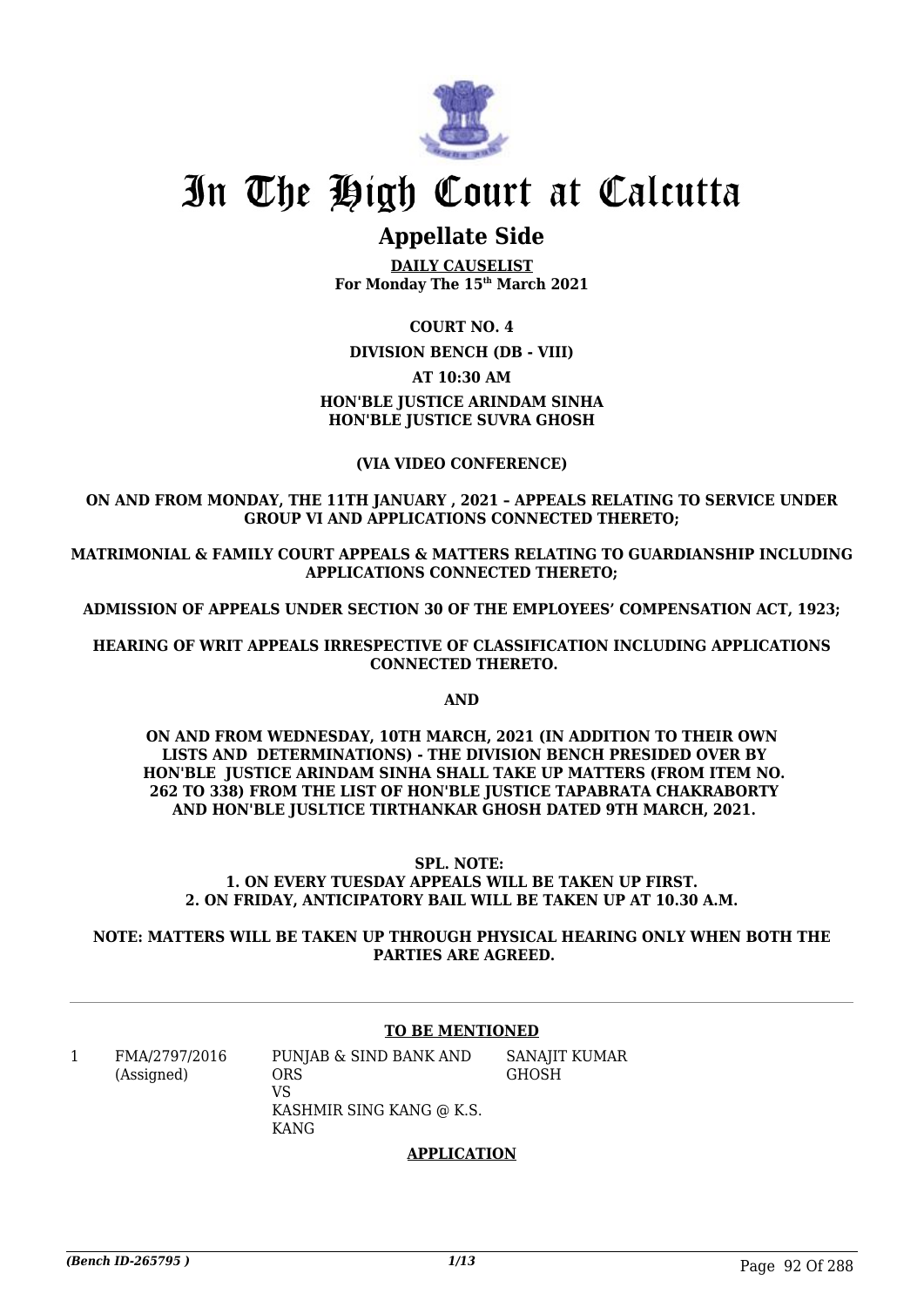| 2  | MAT/3210/2003                            | UNION OF INDIA & ORS.<br>VS                                                                  | <b>SARBANI GHOSH</b>                                                                      |
|----|------------------------------------------|----------------------------------------------------------------------------------------------|-------------------------------------------------------------------------------------------|
|    |                                          | SUBHAS CHANDRA DAS                                                                           |                                                                                           |
|    | No:CAN/4215/2010)                        |                                                                                              | IA NO: CAN/1/2003(Old No:CAN/9663/2003), CAN/2/2003(Old No:CAN/9664/2003), CAN/3/2010(Old |
| 3  | FAT/285/2012                             | MOUSUMI DAS NEE PAUL<br><b>VS</b>                                                            | SK. MD. GALIB                                                                             |
|    |                                          | SURAJIT DAS & ANR.                                                                           |                                                                                           |
|    |                                          |                                                                                              | IA NO: CAN/1/2010(Old No:CAN/1917/2010), CAN/3/2019(Old No:CAN/9610/2019), CAN/4/2020     |
| 4  | FA/301/2016<br>$(17-03-2021)$            | <b>MALAY RANJAN</b><br><b>CHAKRABORTY</b><br><b>VS</b><br><b>RITA CHAKRABORTY</b>            | <b>BRATIN KUMAR DEY</b>                                                                   |
|    |                                          |                                                                                              | IA NO: CAN/1/2016(Old No:CAN/3568/2016), CAN/2/2019(Old No:CAN/8983/2019), CAN/3/2021     |
| 5  | FMA/4648/2016                            | NISAKAR CHATTOPADHYAY<br><b>VS</b>                                                           | P. BOSE                                                                                   |
|    |                                          | STATE OF WEST BENGAL &<br>& ORS                                                              |                                                                                           |
|    | IA NO: CAN/1/2016(Old No:CAN/9606/2016)  |                                                                                              |                                                                                           |
| 6  | FA/66/2017                               | AMLAN KISHROE GHOSH<br><b>VS</b>                                                             | MRS S CHAKRABARTY                                                                         |
|    |                                          | <b>SMT SAHELI GHOSH</b>                                                                      |                                                                                           |
|    | IA NO: CAN/1/2021                        |                                                                                              |                                                                                           |
| 7  | MAT/2080/2017                            | <b>SHANTA PRAMANIK</b><br><b>VS</b><br><b>BANGIYA GRAMIN VIKASH</b><br><b>BANK &amp; ORS</b> | S. SAHA                                                                                   |
|    |                                          | IA NO: CAN/1/2020(Old No:CAN/1869/2020), CAN/2/2020(Old No:CAN/1870/2020)                    |                                                                                           |
| 8  | FMA/20/2019                              | CENTRAL BANK OF INDIA<br>VS                                                                  | BISHWAMBHAR JHA                                                                           |
|    |                                          | <b>SIMA DUTTA&amp; ORS</b>                                                                   |                                                                                           |
|    | IA NO: CAN/1/2018(Old No:CAN/1077/2018)  |                                                                                              |                                                                                           |
|    | 9 FAT/338/2019 NIVEDITA MITRA            | VS                                                                                           | <b>KAKALI NASKAR</b>                                                                      |
|    |                                          | <b>SOUMEN MITRA</b>                                                                          |                                                                                           |
|    | IA NO: CAN/1/2019(Old No:CAN/10906/2019) |                                                                                              |                                                                                           |
| 10 | FAT/554/2019                             | SHIBAMOY SINGHA ROY<br><b>VS</b><br>PAYEL SINGHA ROY                                         | <b>ARINDAM PAUL</b>                                                                       |
|    |                                          |                                                                                              | IA NO: CAN/2/2019(Old No:CAN/11811/2019), CAN/3/2019(Old No:CAN/12379/2019), CAN/4/2021   |
| 11 | FMA/984/2019                             | <b>CHANDAN DAS</b>                                                                           | <b>SUKUMAR GHOSH</b>                                                                      |
|    |                                          | VS<br>STATE OF WEST BENGAL &<br><b>ORS</b>                                                   |                                                                                           |
|    | IA NO: CAN/1/2019(Old No:CAN/10795/2019) |                                                                                              |                                                                                           |
| 12 | FMA/1398/2019                            | UNION OF INDIA & ORS                                                                         | SANAJIT KUMAR                                                                             |
|    |                                          | VS<br>DILIP KUMAR VERMA & ANR                                                                | <b>GHOSH</b>                                                                              |
|    | IA NO: CAN/2/2019(Old No:CAN/8623/2019)  |                                                                                              |                                                                                           |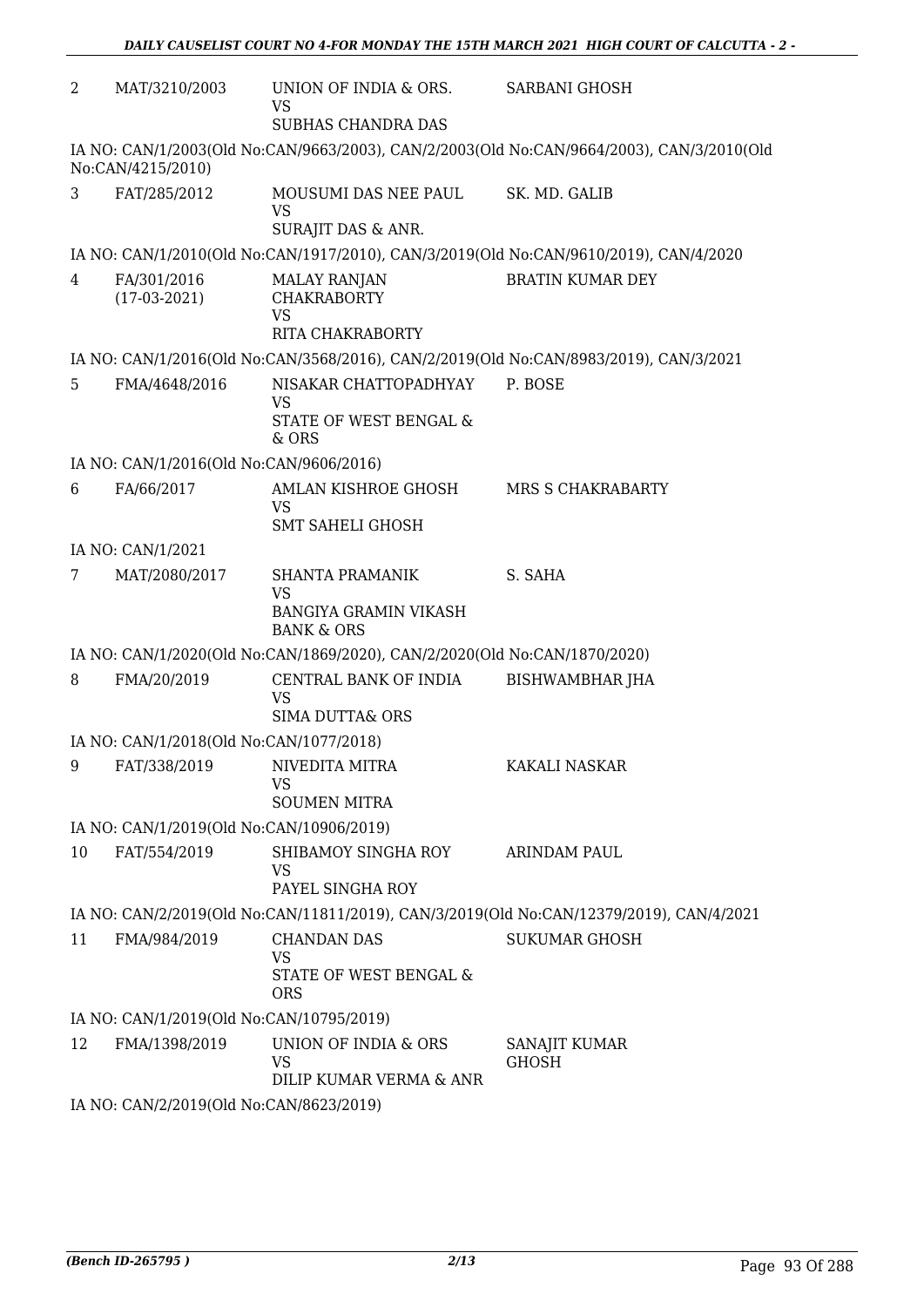| 13 | FMA/1745/2019                             | WB STATE ELECTRICITY<br>DISTRIBUTION COMPANY<br>LTD & ORS<br><b>VS</b><br>RINA MANNA (DEY) & ANR | R. M.<br><b>CHOTTOPADHYAY</b>         |                 |  |  |
|----|-------------------------------------------|--------------------------------------------------------------------------------------------------|---------------------------------------|-----------------|--|--|
|    | IA NO: CAN/1/2019(Old No:CAN/1110/2019)   |                                                                                                  |                                       |                 |  |  |
| 14 | MAT/1881/2019                             | TARAK NATH KAR<br><b>VS</b><br>STATE OF WEST BENGAL &<br><b>ORS</b>                              | <b>SUBRATA</b><br><b>BHATTACHARYA</b> | SAIKAT BANERJEE |  |  |
|    |                                           | IA NO: CAN/1/2020(Old No:CAN/1923/2020), CAN/2/2021                                              |                                       |                 |  |  |
| 15 | MAT/10/2020                               | <b>SWAPAN KUMAR ROY</b><br><b>VS</b><br>STATE OF WEST BENGAL &<br><b>ANR</b>                     | KARUNAMOYEE<br><b>SAMANTA</b>         |                 |  |  |
|    | IA NO: CAN/1/2020                         |                                                                                                  |                                       |                 |  |  |
| 16 | FA/51/2020                                | <b>BAGBUL ISLAM</b><br><b>VS</b><br>ROJIFA BEGUM                                                 | <b>SHARANYA</b><br><b>CHATTERJEE</b>  |                 |  |  |
|    |                                           | IA NO: CAN/2/2020(Old No:CAN/417/2020), CAN/3/2021                                               |                                       |                 |  |  |
| 17 | FAT/68/2020<br>(Defective)                | KAMALIKA MAJUMDAR<br><b>VS</b><br>SUBHAPRIYA MAJUMDAR                                            | SAPTARSHI KUMAR<br>MAL                |                 |  |  |
|    | IA NO: CAN/1/2020(Old No:CAN/1550/2020)   |                                                                                                  |                                       |                 |  |  |
| 18 | RVW/105/2020<br>(Defective)               | ALPANA GHOSH CHAKI<br><b>VS</b><br>STATE OF WEST BENGAL<br>AND ORS.                              | PRATIP KUMAR<br><b>CHATTERJEE</b>     |                 |  |  |
|    | IA NO: CAN/1/2021                         |                                                                                                  |                                       |                 |  |  |
| 19 | FAT/138/2020                              | JHUMPA BANERJEE<br><b>VS</b><br>SUDIPTA BANERJEE                                                 | PARTHA PRATIM<br>MUKHOPADHYAY         |                 |  |  |
|    | IA NO: CAN/1/2020(Old No:CAN/2778/2020)   |                                                                                                  |                                       |                 |  |  |
| 20 | FAT/269/2020<br>$(17-03-2021)$            | TUSHAR KANTI DAS<br>VS<br>KAJAL SAHA                                                             | KRISHNA KISHORE<br><b>GANGULY</b>     |                 |  |  |
|    | IA NO: CAN/1/2020, CAN/2/2020, CAN/3/2021 |                                                                                                  |                                       |                 |  |  |
| 21 | FAT/327/2020                              | <b>MOUMI DAS</b><br><b>VS</b><br><b>AVIJIT DAS</b>                                               | <b>TAPAS KUMAR</b><br><b>MANNA</b>    |                 |  |  |
|    | IA NO: CAN/1/2020, CAN/2/2020             |                                                                                                  |                                       |                 |  |  |
| 22 | FMA/332/2020<br>$(17-03-2021)$            | NARU GOPAL ADAK & ORS.<br>VS<br>UNION OF INDIA & ORS.                                            | MONIKA SINHA                          |                 |  |  |
|    | IA NO: CAN/1/2020(Old No:CAN/2420/2020)   |                                                                                                  |                                       |                 |  |  |
| 23 | MAT/403/2020                              | <b>BANGIYA GRAMIN VIKASH</b><br><b>BANK (BGVB) &amp; ORS</b><br><b>VS</b><br>SUDIP MANDAL & ANR  | <b>ANINDA</b><br><b>BHATTACHARYA</b>  |                 |  |  |
|    | IA NO: CAN/1/2021, CAN/2/2021             |                                                                                                  |                                       |                 |  |  |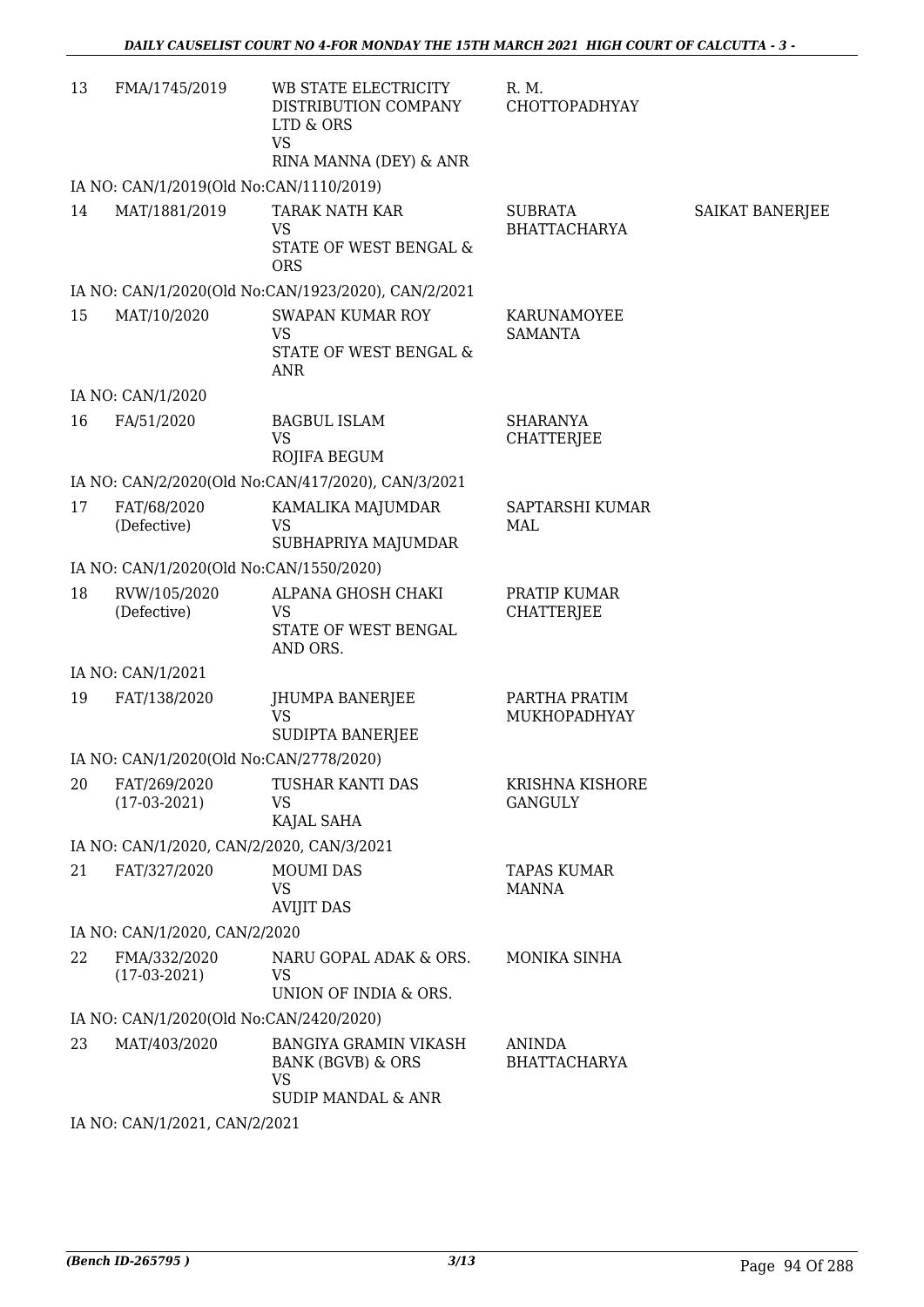| 24 | MAT/603/2020                                     | Union of India AND ORS<br>VS<br>VIRENDRA SINGH                                   | ARITRI MAJUMDER                          |  |  |  |
|----|--------------------------------------------------|----------------------------------------------------------------------------------|------------------------------------------|--|--|--|
|    | IA NO: CAN/1/2020, CAN/2/2020, CAN/3/2020        |                                                                                  |                                          |  |  |  |
| 25 | MAT/827/2020                                     | SWAPAN KUMAR SAHA<br>VS<br><b>BANGIYA GRAMIN BIKASH</b><br><b>BANK AND ORS</b>   | <b>NEIL BASU</b>                         |  |  |  |
|    | IA NO: CAN/1/2020, CAN/2/2020                    |                                                                                  |                                          |  |  |  |
| 26 | FAT/17/2021<br>$(17-03-2021)$                    | KANCHAN GUPTA<br><b>VS</b><br><b>SACHIN GUPTA</b>                                | <b>SUMAN SANKAR</b><br><b>CHATTERJEE</b> |  |  |  |
|    | IA NO: CAN/1/2021, CAN/2/2021                    |                                                                                  |                                          |  |  |  |
| 27 | FAT/29/2021<br>$(17-03-2021)$                    | <b>TAPAS BANDOPADHYAY</b><br>VS<br><b>INDRANI BANDOPADHYAY</b>                   | KALYAN CHATTERJEE                        |  |  |  |
|    | IA NO: CAN/1/2021, CAN/2/2021                    |                                                                                  |                                          |  |  |  |
| 28 | FMA/99/2021<br>$(17-03-2021)$                    | ASIT KUMAR NASKAR<br>VS<br>COAL INDIA LTD                                        | <b>ARIJIT BORAL</b>                      |  |  |  |
|    | IA NO: CAN/1/2020, CAN/2/2020, CAN/3/2020        |                                                                                  |                                          |  |  |  |
| 29 | MAT/104/2021                                     | <b>GAUTAM KUAMR YADAV</b><br><b>VS</b><br>UNION OF INDIA AND ORS.                | PALASH MUKHERJEE                         |  |  |  |
|    | IA NO: CAN/1/2021                                |                                                                                  |                                          |  |  |  |
| 30 | MAT/114/2021                                     | <b>BANGIYA GRAMIN VIKASH</b><br><b>BANK AND OTHERS</b><br><b>VS</b><br>RAISUDDIN | ANINDA<br><b>BHATTACHARYA</b>            |  |  |  |
|    | IA NO: CAN/1/2021, CAN/2/2021                    |                                                                                  |                                          |  |  |  |
| 31 | MAT/131/2021                                     | UTPAL CHAKRABORTY<br>VS<br>STATE OF WEST BENGAL<br>AND ORS.                      | PRATIP KUMAR<br><b>CHATTERJEE</b>        |  |  |  |
|    | IA NO: CAN/1/2021, CAN/2/2021                    |                                                                                  |                                          |  |  |  |
| 32 | MAT/136/2021<br>(V-Volumes)<br>(16.03.2021) (OP) | <b>DIPANKAR</b><br>BANDYOPADHYAY<br>VS<br>DURGAPUR CHEMICALS LTD<br>AND ORS      | SOUMOULI SARKAR                          |  |  |  |
|    | IA NO: CAN/1/2021                                |                                                                                  |                                          |  |  |  |
| 33 | MAT/251/2021                                     | PARDESHI JESWARA<br>VS.<br>UNION OF INDIA AND ORS.                               | <b>SURENDRA KUMAR</b><br><b>SHARMA</b>   |  |  |  |
|    | IA NO: CAN/1/2021                                |                                                                                  |                                          |  |  |  |
| 34 | MAT/283/2021                                     | PARITOSH SHARMA<br>VS<br>CENTRAL BANK OF INDIA<br><b>AND ORS</b>                 | MALAY DHAR                               |  |  |  |

IA NO: CAN/1/2021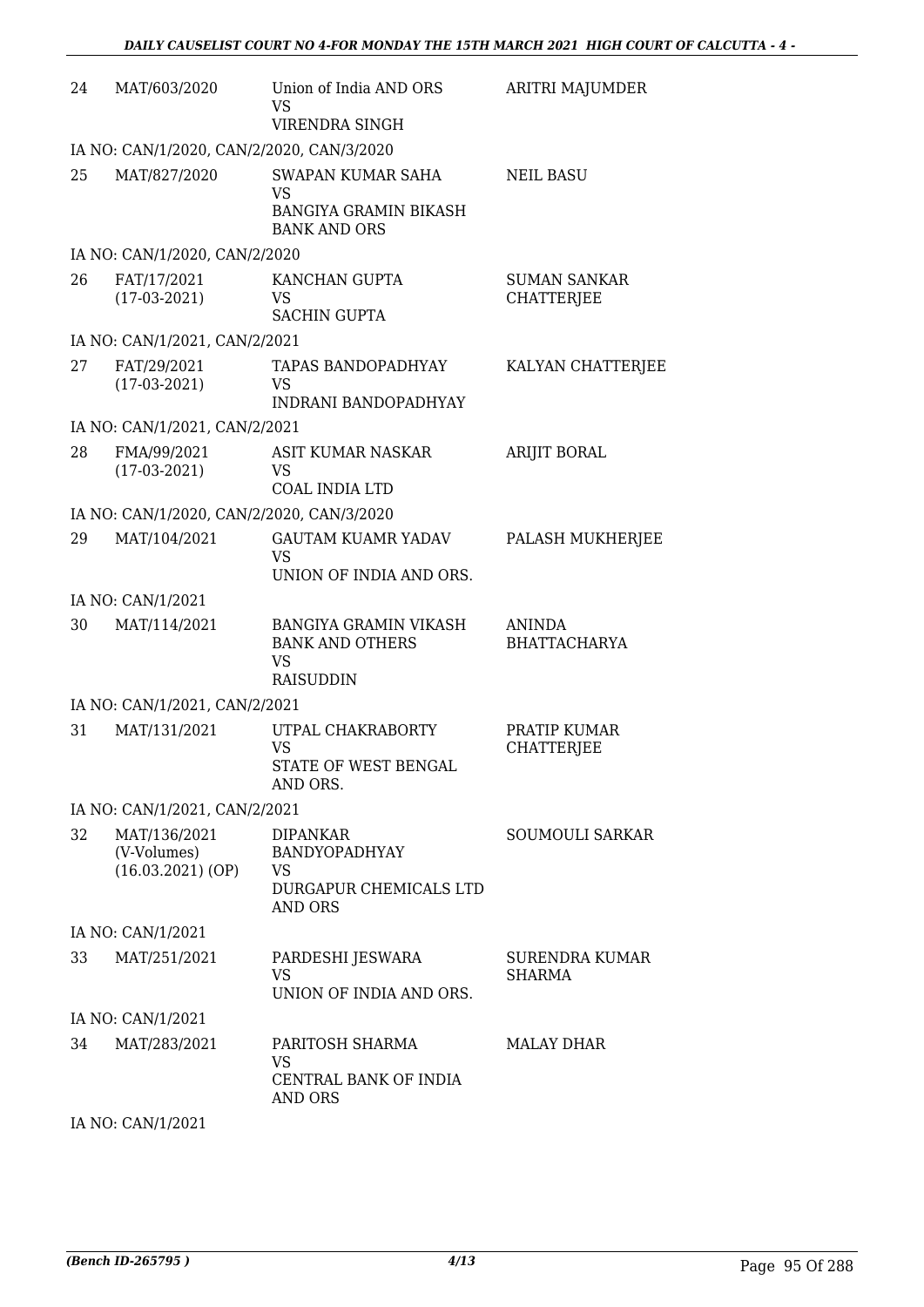| 35 | FMA/306/2021<br>$(24-03-2021)$                             | <b>NEKBAR HOSSAIN</b><br>VS<br>UNION OF INDIA AND ORS.                                                | SK. MUJIBAR<br><b>RAHMAN</b>        |
|----|------------------------------------------------------------|-------------------------------------------------------------------------------------------------------|-------------------------------------|
|    | IA NO: CAN/1/2021                                          |                                                                                                       |                                     |
|    |                                                            | <b>APPEALS WHICH ARE READY FOR HEARING</b>                                                            |                                     |
| 36 | FA/379/2013<br>$(Pt-I+II+5 LCRs+2$<br>PBS)                 | MALAY BANERJEE & ORS<br>VS<br><b>ANTARA BANERJEE &amp; ORS</b>                                        | SAGNIK CHATTERJEE                   |
|    | IA NO: CAN/1/2013(Old No:CAN/11287/2013)                   |                                                                                                       |                                     |
| 37 | FA/170/2014                                                | PARTHA SAKHA MONDAL<br>VS<br><b>SHAMPA MONDAL</b>                                                     | <b>SUSMITA</b><br><b>CHATTERJEE</b> |
| 38 | FA/9/2016<br>$(Pt-I+II+2 PBS)$                             | <b>GOPAL RANJAN</b><br><b>BANDOPADHYAY (</b><br><b>BANERJEE</b> )<br><b>VS</b><br>MANIDIPA BANERJEE ( | <b>BRATIN KR DEY</b>                |
|    |                                                            | TALUKDAR)<br>IA NO: CAN/2/2016(Old No:CAN/2511/2016), CAN/3/2016(Old No:CAN/4894/2016)                |                                     |
| 39 | FMA/1001/2016<br>(CAN not found) (15- VS<br>03-2021)(2PBS) | KHAIRUL MONDAL<br>COAL INDIA LIMITED & ORS                                                            | <b>DURGADAS GANGULY</b>             |
|    | IA NO: CAN/1/2020(Old No:CAN/273/2020)                     |                                                                                                       |                                     |
| 40 | MAT/1016/2017                                              | THE EXECUTIVE DIRECTOR<br>& APPE. AUTHO., BANK OF<br><b>BARODA &amp; ORS</b><br>VS<br>CHANDRA SHEKHAR | <b>MOUMITA GHOSH</b>                |
| 41 | FMAT/92/2018                                               | MADHUMALA SINGHA<br>VS<br><b>SWARUP CHAKRABORTY</b>                                                   | PAMPA DEY (DHABAL)                  |
|    | IA NO: CAN/2/2019(Old No:CAN/4836/2019)                    |                                                                                                       |                                     |
| 42 | FA/41/2019<br>$(4$ PBS $)$                                 | RANJAN SINHA<br>VS<br>CHHANDA SINHA                                                                   | ARPITA SAHA                         |
|    | IA NO: CAN/3/2020(Old No:CAN/647/2020)                     |                                                                                                       |                                     |
| 43 | FMA/160/2019<br>$(2$ PBS)                                  | <b>DEBASIS DAS</b><br>VS<br>THE MANAGING<br>COMMITTEE OF BEGUNBARI<br>HIGH SCHOOL & ORS               | RAMDULALA MANNA                     |
|    | IA NO: CAN/5/2020(Old No:CAN/467/2020)                     |                                                                                                       |                                     |
|    | wt44 WPA/8601/2013                                         | THE MANAGING<br><b>COMMITTEE OF</b><br>BEGUNABARI HIGH SCHOOL<br>VS<br><b>STATE &amp; ORS</b>         | <b>TANUJA BASAK</b>                 |
| 45 | FAT/330/2020<br>$(30$ PBS)                                 | AMIT MEHARIA<br>VS<br>ABHILASHA MALHOTRA<br><b>AND ORS</b>                                            | PARAMITA BANERJEE                   |
|    |                                                            |                                                                                                       |                                     |

IA NO: CAN/1/2020, CAN/2/2021, CAN/3/2021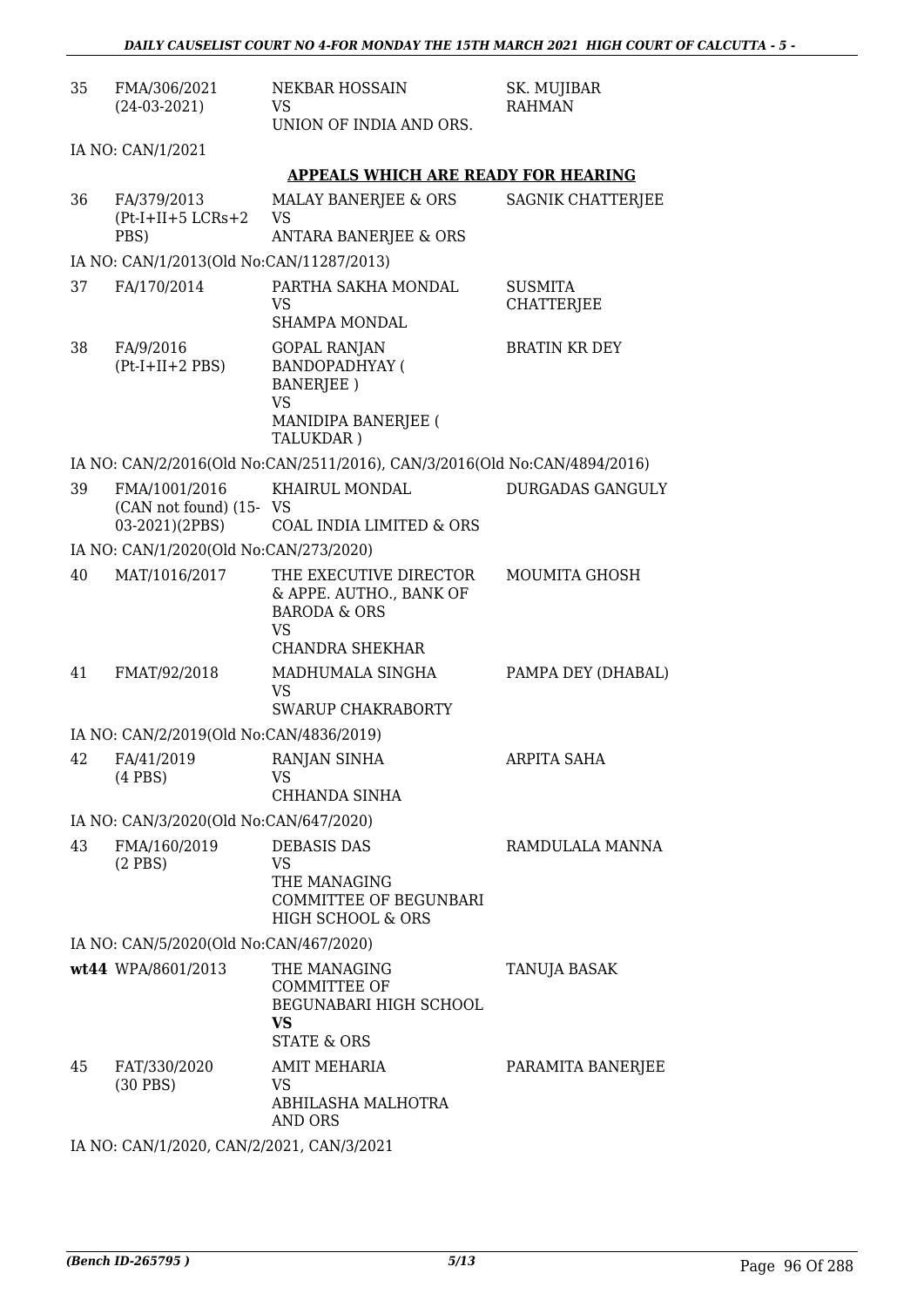| 46                | FA/11/2021                                              | SILADITYA GUPTA<br>VS                                                                                                              | DEB KUMAR SEN                       |  |
|-------------------|---------------------------------------------------------|------------------------------------------------------------------------------------------------------------------------------------|-------------------------------------|--|
|                   |                                                         | <b>BASEENA ZAHIR @ DISHA</b><br><b>GUPTA @ SONIA</b>                                                                               |                                     |  |
| 47                | MAT/140/2021<br>(16.03.2021)(OP) (10 AND JESSOP<br>PBS) | THE BRAITHWAITE BURN<br>CONSTRUCTION COMPANY<br>LIMITED<br><b>VS</b><br>SAROJ AGARWAL AND<br><b>OTHERS</b>                         | VICTOR CHATTERJEE                   |  |
| IA NO: CAN/1/2021 |                                                         |                                                                                                                                    |                                     |  |
|                   | wt48 MAT/141/2021                                       | THE BRAITHWAITE BURN<br>AND JESSOP<br>CONSTRUCTION COMPANY<br><b>LIMITED</b><br>VS.<br>SAROJ AGARWAL AND<br><b>OTHERS</b>          | VICTOR CHATTERJEE                   |  |
|                   | IA NO: CAN/1/2021                                       |                                                                                                                                    |                                     |  |
| 49                | MAT/147/2021                                            | <b>SMT RASHMONI HELA</b><br><b>VS</b><br><b>SBI AND ORS</b>                                                                        | CHIRANJIB SINHA                     |  |
|                   | IA NO: CAN/1/2021                                       |                                                                                                                                    |                                     |  |
|                   |                                                         | <b>APPEAL FOR HEARING</b>                                                                                                          |                                     |  |
| 50                | FA/40/2005<br>$(PT-I+II+2 PBS)$                         | <b>LALU ROY</b><br>VS<br>KABITA ROY                                                                                                | SATYABROTO<br>CHAKRABORTI           |  |
|                   | IA NO: CAN/2/2017(Old No:CAN/2000/2017)                 |                                                                                                                                    |                                     |  |
| 51                | FMA/2699/2015<br>$(2$ PBS)                              | <b>GENERAL MANAGER</b><br>(PROJECT) EASTERN<br>COALFIELDS LTD & ANR<br>VS<br><b>GOPAL CHANDRA</b><br><b>MUKHOPADHYAY &amp; ORS</b> | <b>BIJAY KUMAR</b>                  |  |
| 52                | FMA/3290/2015<br>$(2$ PBS)                              | ALOK KUMAR YADAV<br>VS<br>UNION OF INDIA & ORS                                                                                     | PRATIK MAJUMDER                     |  |
|                   | IA NO: CAN/1/2015(Old No:CAN/11163/2015)                |                                                                                                                                    |                                     |  |
| 53                | MAT/1742/2016                                           | UNION OF INDIA & ORS<br><b>VS</b><br>IRLA NO 19461373, DR RAM<br>KRISHNA PATHAK & ANR                                              | ARPA CHAKRABORTY                    |  |
|                   |                                                         | IA NO: CAN/1/2016(Old No:CAN/10372/2016), CAN/2/2016(Old No:CAN/10375/2016)                                                        |                                     |  |
| 54                | FMA/3351/2016<br>$(2$ PBS)                              | UJJWAL KANTI<br>BANDYOPADHYAY & ORS<br>VS<br>STATE OF WEST BENGAL &<br><b>ORS</b>                                                  | <b>TAPAS KUMAR</b><br><b>MONDAL</b> |  |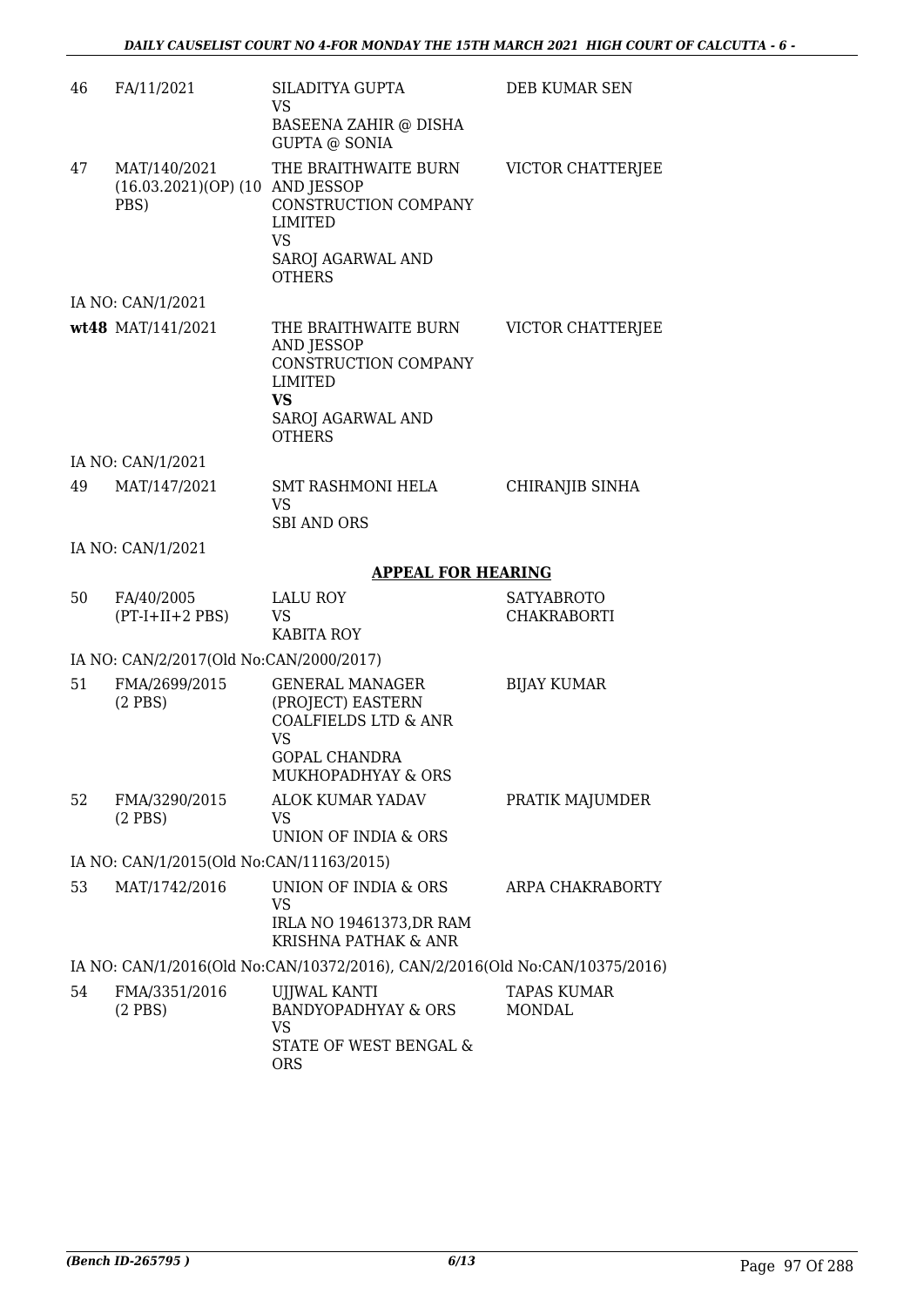55 FMA/3446/2016 (8 PBS) THE CALCUTTA STOCK EXCHANGE LIMITED & ANR VS SECURITIES AND EXCHANGE BOARD OF INDIA & ORS ARUNABHA DEB

IA NO: CAN/1/2016(Old No:CAN/4747/2016), CAN/2/2016(Old No:CAN/5173/2016), CAN/3/2017(Old No:CAN/9027/2017), CAN/4/2020

**wt56** FMA/4398/2016 THE CALCUTTA STOCK EXCHANGE LIMITED **VS** SECURITIES AND EXCHANGE BOARD OF INDIA & ORS ARUNABHA DEB

IA NO: CAN/1/2016(Old No:CAN/4753/2016), CAN/2/2016(Old No:CAN/5172/2016), CAN/3/2017(Old No:CAN/9028/2017), CAN/4/2020

| 57 | FA/36/2017<br>$(2$ PBS)                               | <b>SOURAV SEN</b><br><b>VS</b><br><b>JUHI DUTTA</b>                | <b>ANIRBAN</b><br><b>ROYCHOWDHURY</b>       |  |  |  |
|----|-------------------------------------------------------|--------------------------------------------------------------------|---------------------------------------------|--|--|--|
| 58 | FA/62/2017<br>$(PT-I+II+2 LCRs+2)$<br>PBS)            | ARUP KUMAR PAL<br><b>VS</b><br><b>RITA PAL</b>                     | SHEBATEE DATTA                              |  |  |  |
| 59 | FAT/216/2017<br>$(2$ PBS)                             | <b>CHANDRANI BISWAS</b><br>VS<br><b>AMIT BISWAS</b>                | <b>BIKASH KUMAR</b><br><b>CHATTOPADHYAY</b> |  |  |  |
|    |                                                       | IA NO: CAN/3/2019(Old No:CAN/1668/2019), CAN/4/2021                |                                             |  |  |  |
| 60 | FMA/868/2017<br>$(4$ PBS $)$ $(17-03-2021)$           | JNAN RANAJAN DAS & ORS<br>VS<br><b>SBSTC &amp; ORS</b>             | <b>MRINAL RANJAN</b><br><b>PRAMANIK</b>     |  |  |  |
|    | IA NO: CAN/3/2019(Old No:CAN/6479/2019)               |                                                                    |                                             |  |  |  |
| 61 | FMA/1375/2017                                         | ARUP BASU CHOWDHURY<br>VS.<br><b>UCO BANK &amp; ORS</b>            | PRATIK MAJUMDER                             |  |  |  |
| 62 | FMA/1402/2017                                         | MANUEL PURTI & & ANR<br>VS<br>STATE OF WEST BENGAL &<br><b>ORS</b> | <b>BIBHASADITYA</b><br><b>CHAKRABARTY</b>   |  |  |  |
|    | IA NO: CAN/1/2017(Old No:CAN/3302/2017)               |                                                                    |                                             |  |  |  |
| 63 | FAT/38/2018<br>$(PT I+II+2 LCR+2$<br>PBS+One Tin Box) | JAYANTA CHOWDHURY<br>VS.<br><b>SMT TUMPA</b><br>CHOWDHURY(SARKAR)  | <b>SUSMITA MUKHERJEE</b>                    |  |  |  |
| 64 | FAT/181/2018<br>(PT-I+OS+4 LCRs+4 VS<br>PBS)          | DIPANWITA DAS(SARKAR)<br><b>MOLOY DAS</b>                          | <b>BHABANI PRASAD</b><br><b>MONDAL</b>      |  |  |  |
|    | IA NO: CAN/4/2018(Old No:CAN/7774/2018)               |                                                                    |                                             |  |  |  |
|    | wt65 FAT/182/2018                                     | DIPANWITA DAS (SARKAR)<br>VS<br><b>MOLOY DAS</b>                   | <b>BHABANI PRASAD</b><br><b>MONDAL</b>      |  |  |  |
|    | IA NO: CAN/1/2018(Old No:CAN/7776/2018)               |                                                                    |                                             |  |  |  |
| 66 | MAT/360/2018<br>$(2$ PBS)                             | MANGAL SINGH<br><b>VS</b><br>C.S.T.C. & ORS                        | SUSMITA DEY BASU                            |  |  |  |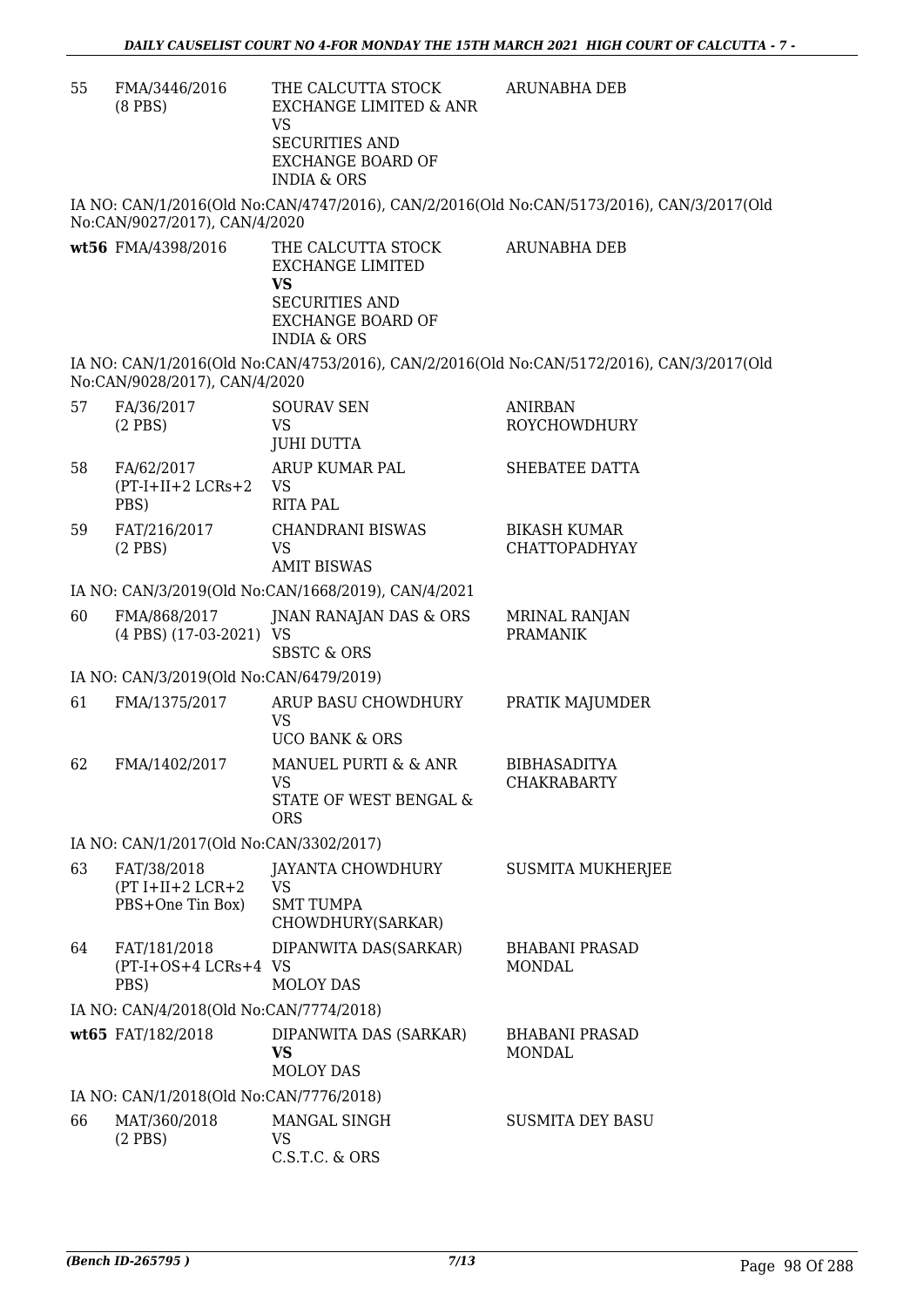| 67                                                                                    | MAT/367/2018<br>$(2$ PBS $)$                                                          | THE STATE OF WEST<br><b>BENGAL &amp; ORS</b><br><b>VS</b><br>DR. NAMITA DE & ANR | <b>DILIP KUMAR</b><br>MONDAL IN PERSON |  |  |
|---------------------------------------------------------------------------------------|---------------------------------------------------------------------------------------|----------------------------------------------------------------------------------|----------------------------------------|--|--|
|                                                                                       | IA NO: CAN/1/2018(Old No:CAN/2291/2018), CAN/2/2018(Old No:CAN/2293/2018), CAN/3/2020 |                                                                                  |                                        |  |  |
| 68                                                                                    | MAT/368/2018<br>$(2$ PBS)                                                             | THE STATE OF WEST<br><b>BENGAL &amp; ORS</b><br><b>VS</b>                        | <b>DILIP KUMAR</b><br>MONDAL IN PERSON |  |  |
|                                                                                       |                                                                                       | ASHISH GANGOPADHYAY<br><b>GANGULY &amp;ANR</b>                                   |                                        |  |  |
| IA NO: CAN/1/2018(Old No:CAN/2285/2018), CAN/2/2018(Old No:CAN/2294/2018), CAN/3/2020 |                                                                                       |                                                                                  |                                        |  |  |
| 69                                                                                    | FAT/558/2018<br>$(PT I+II+2 LCRs+2$<br>PBS)                                           | LAKSHMAN SUTRADHAR<br>VS<br>JHUMA SUTRADHAR NEE<br><b>ROY SHARMA</b>             | <b>ARNAB SAHA</b>                      |  |  |
| 70                                                                                    | FMA/3/2019                                                                            | ANNAPURNA MAITY                                                                  | MD KUTUBUDDIN                          |  |  |
|                                                                                       | $(4$ PBS $)$                                                                          | <b>VS</b><br>UNION OF INDIA & ORS                                                |                                        |  |  |
| 71                                                                                    | FAT/96/2019                                                                           | SWAPAN RANA<br><b>VS</b>                                                         | <b>DEBAPRATIM</b><br><b>BANERJEE</b>   |  |  |
|                                                                                       |                                                                                       | SURAJIT RANA                                                                     |                                        |  |  |
|                                                                                       | IA NO: CAN/2/2019(Old No:CAN/2852/2019)                                               |                                                                                  |                                        |  |  |
| 72                                                                                    | FAT/196/2019                                                                          | SUTAPA MUKHERJEE<br><b>VS</b>                                                    | ARPITA SAHA                            |  |  |
|                                                                                       |                                                                                       | DIPAK MUKHERJEE                                                                  |                                        |  |  |
|                                                                                       | IA NO: CAN/2/2019(Old No:CAN/5770/2019)                                               |                                                                                  |                                        |  |  |
| 73                                                                                    | FA/228/2019<br>(Paper book not<br>here)                                               | <b>SAMPA ROY</b><br>VS<br><b>AMIT KUMAR ROY</b>                                  | D. MITRA                               |  |  |
| 74                                                                                    | FMA/700/2019<br>$(2$ PBS)                                                             | <b>INDRANIL BOSE</b><br><b>VS</b><br>STATE OF WEST BENGAL &<br><b>ORS</b>        | <b>ANINDITA PAL</b>                    |  |  |
|                                                                                       |                                                                                       | IA NO: CAN/2/2017(Old No:CAN/12127/2017), CAN/3/2021                             |                                        |  |  |
| 75                                                                                    | FMA/762/2019<br>CAN 4487/2017]                                                        | <b>CSTC RETIRES &amp;</b><br>[CAN 4488/2017] [ PENSIONERS ASSON. & ANR<br>VS     | TAPAN SARKAR                           |  |  |
|                                                                                       |                                                                                       | STATE OF WEST BENGAL &<br><b>ORS</b>                                             |                                        |  |  |
| 76                                                                                    | FMA/1175/2019<br>$(2$ PBS $)$                                                         | SHAHLA KHOKHAR<br>VS                                                             | ZIAUL ISLAM                            |  |  |
|                                                                                       |                                                                                       | THE STATE BANK OF<br>MYSORE & ORS                                                |                                        |  |  |
| 77                                                                                    | MAT/1415/2019<br>$(10$ PBS)                                                           | <b>SANKAR KUMAR DAS</b><br>VS.                                                   | ANIRBAN MITRA                          |  |  |
|                                                                                       |                                                                                       | ALLAHABAD BANK & ORS                                                             |                                        |  |  |
|                                                                                       | IA NO: CAN/1/2019(Old No:CAN/10162/2019)                                              |                                                                                  |                                        |  |  |
| 78                                                                                    | FMA/1457/2019                                                                         | LICI & ORS.<br>VS<br>HIMACHAL CHAKRABORTY<br>& ORS.                              | JAHADAR ALAM                           |  |  |
|                                                                                       | IA NO $\cdot$ CAN/1/2020(Old No $\cdot$ CAN/862/2020)                                 |                                                                                  |                                        |  |  |

IA NO: CAN/1/2020(Old No:CAN/862/2020)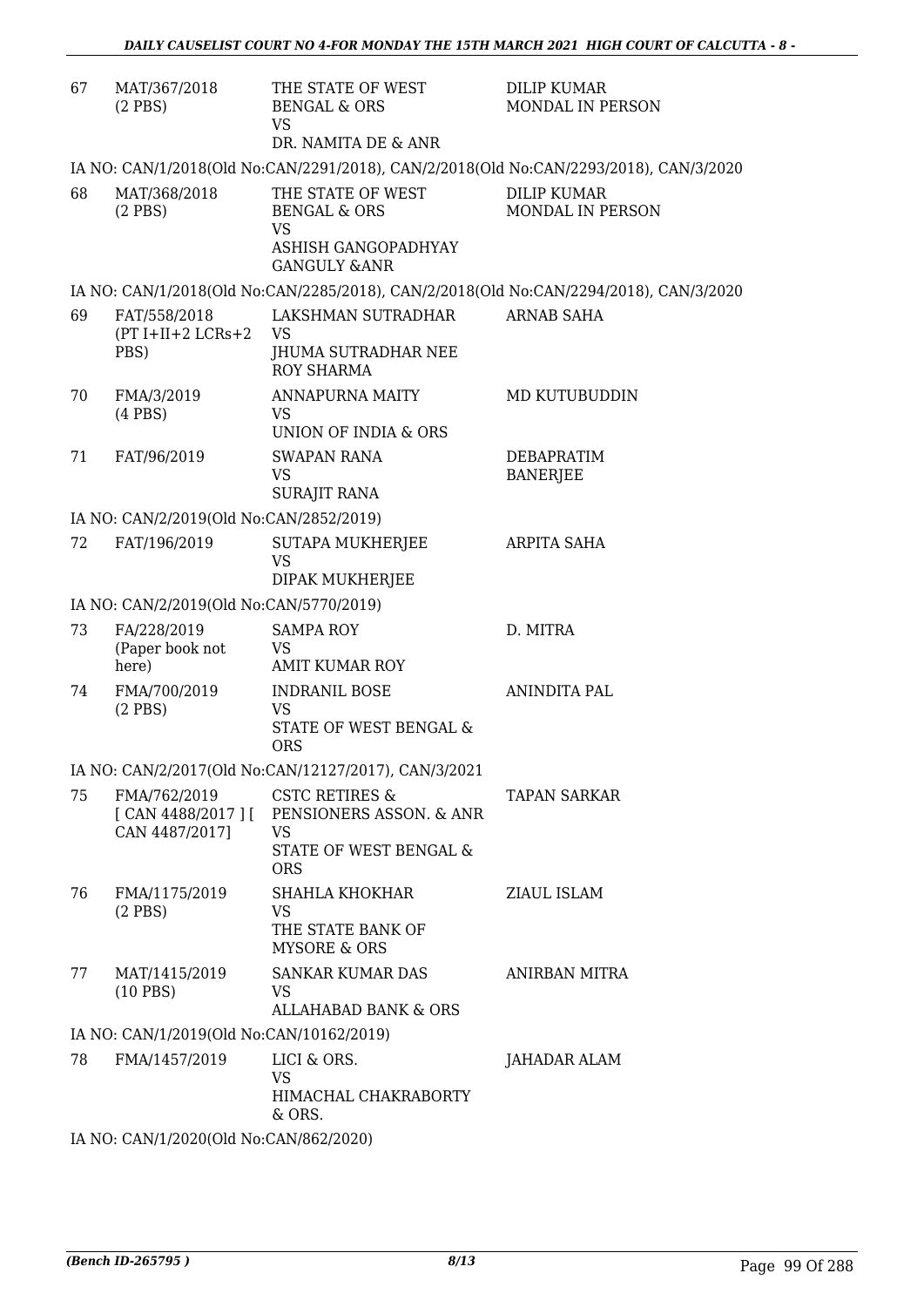| 79                | FMA/64/2020<br>$(2$ PBS)                     | RAJENDRA PRASAD TIWARI<br>VS<br>UNION OF INDIA & ORS                        | <b>MIR ANOWAR</b>                                                                                                                                                                  |  |
|-------------------|----------------------------------------------|-----------------------------------------------------------------------------|------------------------------------------------------------------------------------------------------------------------------------------------------------------------------------|--|
| IA NO: CAN/3/2020 |                                              |                                                                             |                                                                                                                                                                                    |  |
| 80                | MAT/104/2020                                 | DIPAK DASGUPTA<br><b>VS</b>                                                 | KRISHNADAS PODDAR                                                                                                                                                                  |  |
|                   |                                              | STATE OF WEST BENGAL &<br><b>ORS</b>                                        |                                                                                                                                                                                    |  |
|                   | IA NO: CAN/1/2020(Old No:CAN/1722/2020)      |                                                                             |                                                                                                                                                                                    |  |
| 81                | FAT/146/2020<br>$(PT-I+II+2 LCRs+2)$<br>PBS) | SANJIB SARKAR<br><b>VS</b><br>RAJASREE ROY                                  | PRANTICK GHOSH                                                                                                                                                                     |  |
|                   | IA NO: CAN/1/2020                            |                                                                             |                                                                                                                                                                                    |  |
| 82                | FMA/150/2020                                 | COAL INDIA LIMITED<br><b>VS</b><br><b>GOURI SANKAR BANERJEE</b><br>$&$ ORS  | PARTHA BASU                                                                                                                                                                        |  |
|                   | IA NO: CAN/1/2020(Old No:CAN/1650/2020)      |                                                                             |                                                                                                                                                                                    |  |
| 83                | MAT/356/2020                                 | RAM DAYAL RAI                                                               | PAMPA DEY DHABAL                                                                                                                                                                   |  |
|                   |                                              | <b>VS</b>                                                                   |                                                                                                                                                                                    |  |
|                   |                                              | UNION OF INDIA & ORS                                                        |                                                                                                                                                                                    |  |
|                   | IA NO: CAN/1/2020(Old No:CAN/2445/2020)      |                                                                             |                                                                                                                                                                                    |  |
| 84                | MAT/484/2020<br>$(2$ PBS)                    | MD. JAHIDUL ISLAM & ORS<br><b>VS</b><br>STATE OF WEST BENGAL&<br><b>ORS</b> | <b>SALONI</b><br>BHATTACHARJEE                                                                                                                                                     |  |
|                   |                                              |                                                                             | IA NO: CAN/1/2020(Old No:CAN/4135/2020), CAN/2/2020(Old No:CAN/4619/2020), CAN/3/2020(Old<br>No:CAN/4621/2020), CAN/4/2020(Old No:CAN/4623/2020), CAN/5/2020(Old No:CAN/4624/2020) |  |
| 85                | MAT/519/2020<br>$(2$ PBS)                    | <b>SAHAR ALI LASKAR</b><br><b>VS</b><br>STATE OF WEST BENGAL&<br><b>ORS</b> | <b>SALONI</b><br>BHATTACHARAJEE                                                                                                                                                    |  |
|                   | No:CAN/5392/2020), CAN/4/2020                |                                                                             | IA NO: CAN/1/2020(Old No:CAN/5389/2020), CAN/2/2020(Old No:CAN/5390/2020), CAN/3/2020(Old                                                                                          |  |
| 86                | MAT/577/2020<br>$(4$ PBS $)$                 | JAYANTA SARKAR<br><b>VS</b><br>NATIONAL JUTE BOARD                          | VICTOR CHATTERJEE                                                                                                                                                                  |  |
|                   | IA NO: CAN/1/2020                            |                                                                             |                                                                                                                                                                                    |  |
| 87                | FMA/605/2020                                 | KALIKA PATHAK                                                               | <b>ACHIN KUMAR</b>                                                                                                                                                                 |  |
|                   | $(2$ PBS)                                    | <b>VS</b><br>UNION OF INDIA & ORS                                           | MAJUMDER                                                                                                                                                                           |  |
| 88                | FMA/920/2020<br>$(6$ PBS $)$                 | SANTANA DAS<br>VS.<br>UNION OF INDIA & ORS                                  | <b>ABHIJIT PAL</b>                                                                                                                                                                 |  |
|                   |                                              | IA NO: CAN/3/2020(Old No:CAN/3502/2020), CAN/4/2020(Old No:CAN/3503/2020)   |                                                                                                                                                                                    |  |
| 89                | FAT/47/2021                                  | KRISHNA CHAKRABORTY                                                         | ASOK KR.                                                                                                                                                                           |  |
|                   |                                              | VS<br>SUBHANKAR CHAKRABORTY                                                 | <b>BHATTACHARYYA</b>                                                                                                                                                               |  |
|                   | 211100001                                    |                                                                             |                                                                                                                                                                                    |  |

IA NO: CAN/1/2021, CAN/2/2021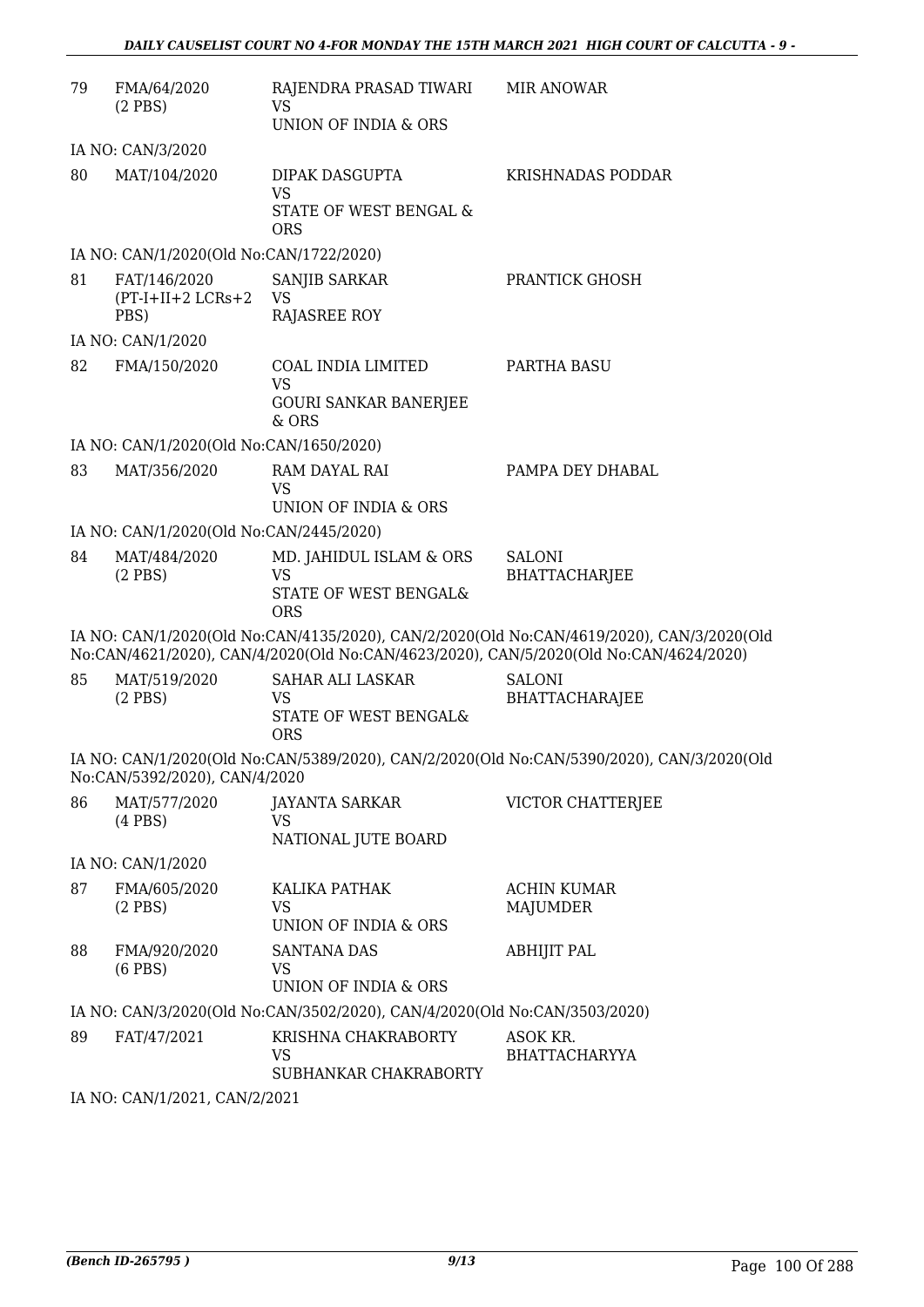| 90  | FMAT/86/2021                            | PINKI DEY (PODDER)<br>VS                                   | <b>MUNMUN DUBEY</b>                  |
|-----|-----------------------------------------|------------------------------------------------------------|--------------------------------------|
|     |                                         | MRINAL KANTI DEY                                           |                                      |
|     | IA NO: CAN/1/2019(Old No:CAN/9893/2019) |                                                            |                                      |
| 91  | MAT/98/2021                             | MD. MOHBASIR<br><b>VS</b><br>UNION OF INDIA AND ORS.       | SALONI<br><b>BHATTACHARYA</b>        |
|     | IA NO: CAN/1/2021                       |                                                            |                                      |
|     |                                         | <b>ANTICIPATORY BAIL</b>                                   |                                      |
| 92  | CRM/11125/2020                          | RAFIK SK@MD RAFIK SK                                       | <b>JAKIR HOSSAIN</b>                 |
|     |                                         | <b>VS</b><br>State of West Bengal                          |                                      |
| 93  | CRM/11144/2020                          | buddhadeb dutta and ors<br><b>VS</b>                       | <b>ASRAF MANDAL</b>                  |
|     |                                         | State of West Bengal                                       |                                      |
| 94  | CRM/11146/2020                          | RAFIK ALI MONDAL<br>VS                                     | <b>SUMANTA</b><br><b>CHAKRABORTY</b> |
|     |                                         | State of West Bengal                                       |                                      |
| 95  | CRM/11150/2020                          | PARTHA PRATIM BISWAS<br><b>VS</b><br>State of West Bengal  | SHIBAJI KUMAR DAS                    |
| 96  | CRM/11154/2020                          | <b>SURAJ SARKAR</b>                                        | KOUSTAV BAGCHI                       |
|     |                                         | <b>VS</b>                                                  |                                      |
|     |                                         | State of West Bengal                                       |                                      |
| 97  | CRM/11171/2020                          | MANGLU MANDAL<br><b>VS</b><br>State of West Bengal         | KALIDAS SAHA                         |
| 98  | CRM/11184/2020                          | PRADIP MONDAL AND<br><b>OTHERS</b>                         | PARVEJ ANAM                          |
|     |                                         | <b>VS</b><br>State of West Bengal                          |                                      |
| 99  | CRM/11185/2020                          | ABDUR RAHIM<br>VS                                          | <b>ANISURE RAHMAN</b>                |
|     |                                         | State of West Bengal                                       |                                      |
| 100 | CRM/11187/2020                          | RAHUL SK<br>VS                                             | <b>TAPODIP GUPTA</b>                 |
|     |                                         | State of West Bengal                                       |                                      |
| 101 | CRM/11188/2020                          | JANNABI SEKH AND ORS.<br><b>VS</b><br>State of West Bengal | Sumanta Das                          |
| 102 | CRM/11190/2020                          | <b>BECHARAM DAS AND ORS</b>                                | <b>ARUP KUMAR</b>                    |
|     |                                         | <b>VS</b><br>State of West Bengal                          | <b>BHOWMICK</b>                      |
| 103 | CRM/11191/2020                          | <b>AINAL HOQUE</b>                                         | <b>ARUP KUMAR</b>                    |
|     |                                         | VS<br>State of West Bengal                                 | <b>BHOWMICK</b>                      |
| 104 | CRM/11194/2020                          | RAHAMAT ALI MALLICK AND<br><b>OTHERS</b><br><b>VS</b>      | ARUP KUMAR<br><b>BHOWMICK</b>        |
|     |                                         | State of West Bengal                                       |                                      |
| 105 | CRM/11196/2020                          | JERMAN SK@JERBAN SK<br>VS<br>State of West Bengal          | <b>MANAS KUMAR DAS</b>               |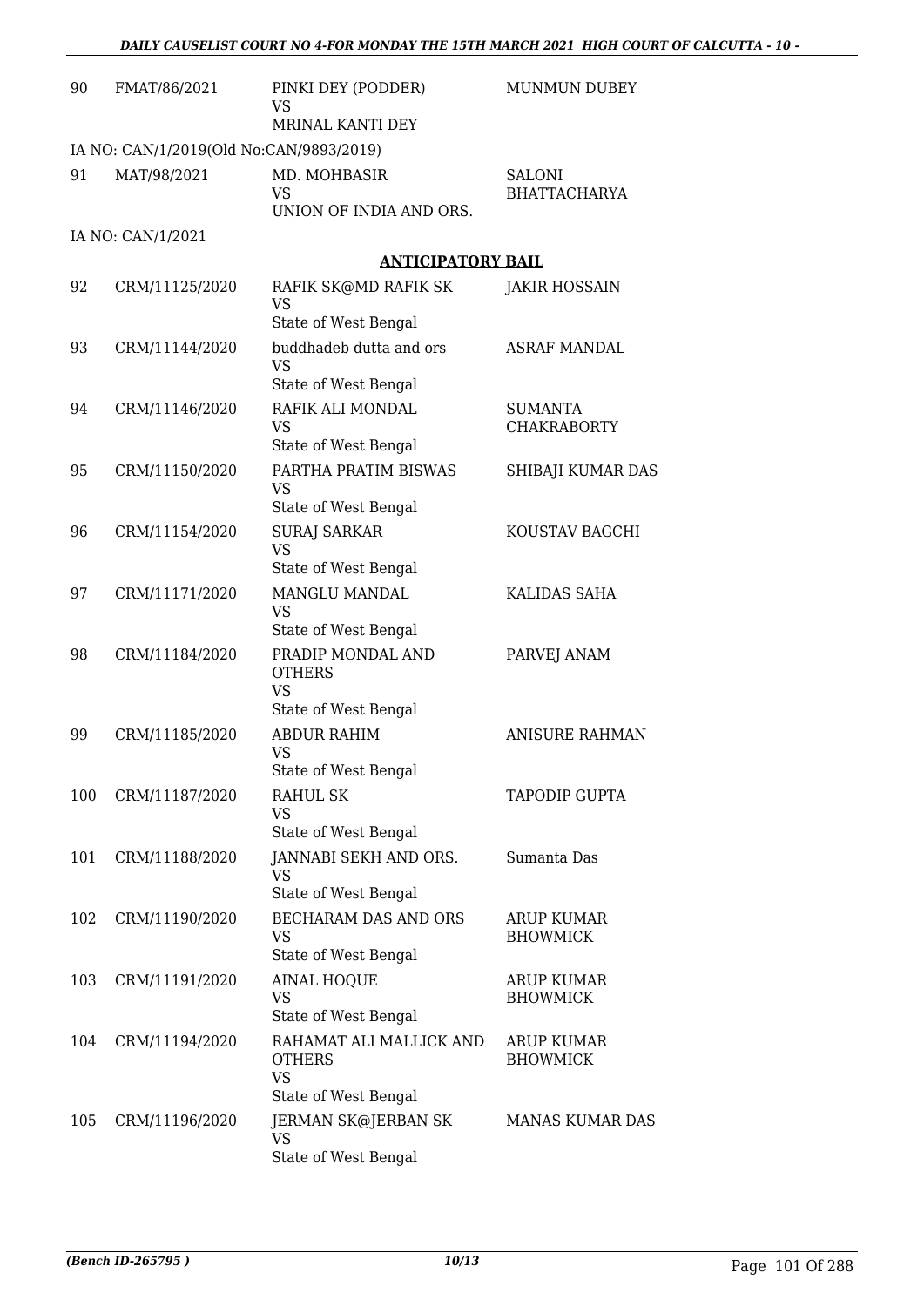| 106 | CRM/11198/2020 | <b>MATIAR RAHAMAN</b><br>SAKH@MOTI SK.AND<br><b>OTHERS</b><br><b>VS</b>                   | RAJESHWAR<br><b>CHAKRABORTY</b>           |
|-----|----------------|-------------------------------------------------------------------------------------------|-------------------------------------------|
|     |                | State of West Bengal                                                                      |                                           |
| 107 | CRM/11199/2020 | <b>RAVI PRAKASH</b><br>VS<br>State of West Bengal                                         | MRITUNJOY<br><b>CHATTERJEE</b>            |
| 108 | CRM/11201/2020 | <b>SK SAGIR AND ORS</b><br><b>VS</b><br>State of West Bengal                              | <b>MRITYUNJOY</b><br><b>CHATTERJEE</b>    |
| 109 | CRM/11202/2020 | SANMANI MAL AND ANR.<br><b>VS</b><br>State of West Bengal                                 | Sujoy Sarkar                              |
| 110 | CRM/11203/2020 | SELINA BIBI @ SERINA<br>VS<br>State of West Bengal                                        | <b>MRITYUNJOY</b><br><b>CHATTERJEE</b>    |
| 111 | CRM/11205/2020 | <b>KALAM KHAN</b><br><b>VS</b><br>State of West Bengal                                    | ALI AHSAN ALAMGIR                         |
| 112 | CRM/11207/2020 | SOMNATH MAL AND ORS.<br><b>VS</b><br>State of West Bengal                                 | TIRTHAPATI ACHARYA                        |
| 113 | CRM/11208/2020 | HOSSAIN SK. AND ANOTHER<br><b>VS</b><br>State of West Bengal                              | MUSHARRAF ALAM<br>SK                      |
| 114 | CRM/11210/2020 | MINARUL SK.<br><b>VS</b><br>State of West Bengal                                          | SOMNATH ADHIKARY                          |
| 115 | CRM/11211/2020 | SANJIB CHOWDHURY<br><b>VS</b><br>State of West Bengal                                     | SOMNATH ADHIKARY                          |
| 116 | CRM/11212/2020 | DILIP CHOWDHURY<br>VS<br>State of West Bengal                                             | SABYASACHI MONDAL                         |
| 117 | CRM/11213/2020 | RADHA SHARMA @ KANCHU<br><b>DEVI SHARMA</b><br>VS<br>State of West Bengal                 | ARUNAVA GANGULY                           |
| 118 | CRM/11216/2020 | URMILA BIBI<br><b>VS</b><br>State of West Bengal                                          | ALI AHSAN ALAMGIR                         |
| 119 | CRM/11217/2020 | <b>SHAMIK</b><br>CHOWDHURY@BAPPA<br><b>CHOWDHURY</b><br><b>VS</b><br>State of West Bengal | RAJNANDINI DAS                            |
| 120 | CRM/11219/2020 | LITON DEY AND ANR<br>VS<br>State of West Bengal                                           | SUDIPTA BANERJEE                          |
| 121 | CRM/11220/2020 | RASIDUR RAHAMAN@MIAH<br>AND ORS<br><b>VS</b><br>State of West Bengal                      | <b>MAZHAR HOSSAIN</b><br><b>CHOWDHURY</b> |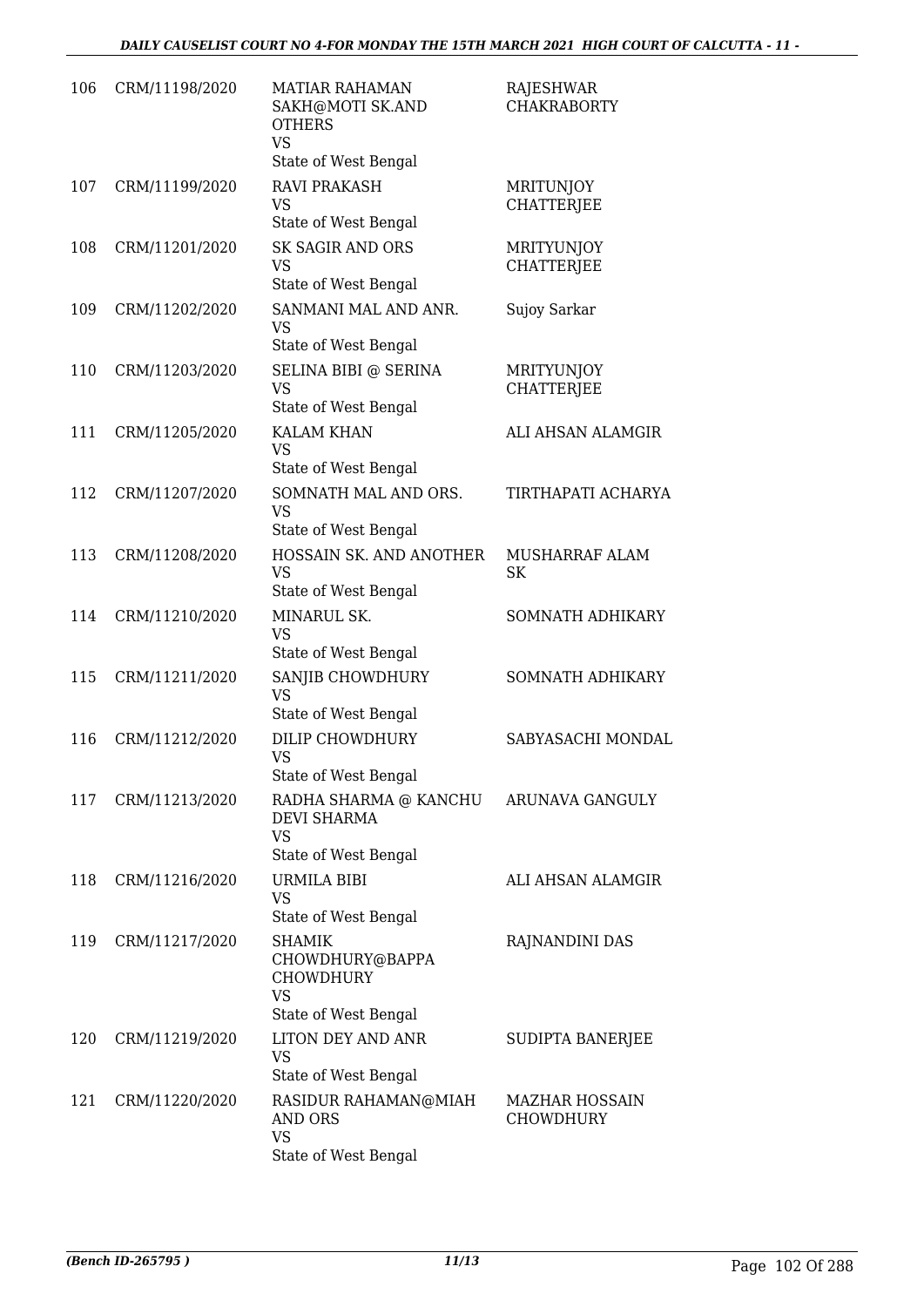| 122 | CRM/11222/2020 | SUBAL CHANDRA MANDAL<br>VS<br>State of West Bengal                             | <b>MAZHAR HOSSAIN</b><br><b>CHOWDHURY</b> |
|-----|----------------|--------------------------------------------------------------------------------|-------------------------------------------|
| 123 | CRM/11223/2020 | BABU MIA@FAIZUDDIN MIA<br>VS<br>State of West Bengal                           | <b>MAZHAR HOSSAN</b><br><b>CHOWDHUYR</b>  |
| 124 | CRM/11224/2020 | PALASH MALIK AND ORS<br>VS<br>State of West Bengal                             | <b>UJJAL RAY</b>                          |
| 125 | CRM/11226/2020 | SUSMITA MANNA AND ANR<br><b>VS</b><br>State of West Bengal                     | PRADIPTA KUMAR<br><b>GANGULY</b>          |
| 126 | CRM/11235/2020 | ANUPAM MANDAL@PACHA<br><b>AND ANR</b><br>VS                                    | PRIYANJIT KUNDU                           |
| 127 | CRM/11239/2020 | State of West Bengal<br>RAHUL MONDAL<br>VS<br>State of West Bengal             | PRABIR MAJUMDER                           |
| 128 | CRM/11240/2020 | SK ASHIK@KALU<br>VS<br>State of West Bengal                                    | Kunal Ganguly                             |
| 129 | CRM/11242/2020 | SK SHAHJAMAL<br>VS<br>State of West Bengal                                     | SARYATI DUTTA                             |
| 130 | CRM/11246/2020 | LATIKA MONDAL<br>VS<br>State of West Bengal                                    | MD JANNAT ALI<br><b>FIRDOUS</b>           |
| 131 | CRM/11256/2020 | JADUNATH MAZUMDER<br><b>VS</b><br>State of West Bengal                         | Supratick Syamal                          |
| 132 | CRM/11263/2020 | MOUSUMI KHATUN @<br>MOUSUMI MONDAL<br><b>VS</b><br>State of West Bengal        | Jeenia Rudra                              |
| 133 | CRM/11270/2020 | NIMAI MONDAL<br>VS<br>State of West Bengal                                     | Jeenia Rudra                              |
| 134 | CRM/11277/2020 | MONISH GUPTA @ MANISH<br>KUMAR GUPTA<br><b>VS</b><br>State of West Bengal      | SHIBAJI KUMAR DAS                         |
| 135 | CRM/11282/2020 | SANJOY KUMAR GUPTA AND<br>ANR<br><b>VS</b><br>STATE OF WEST BENGAL<br>AND ORS. | APURBA KUMAR<br><b>DATTA</b>              |
| 136 | CRM/11285/2020 | DASARATH HAZRA<br>VS<br>STATE OF WEST BENGAL<br>AND ORS.                       | SHASHANKA<br>SHEKHAR SAHA                 |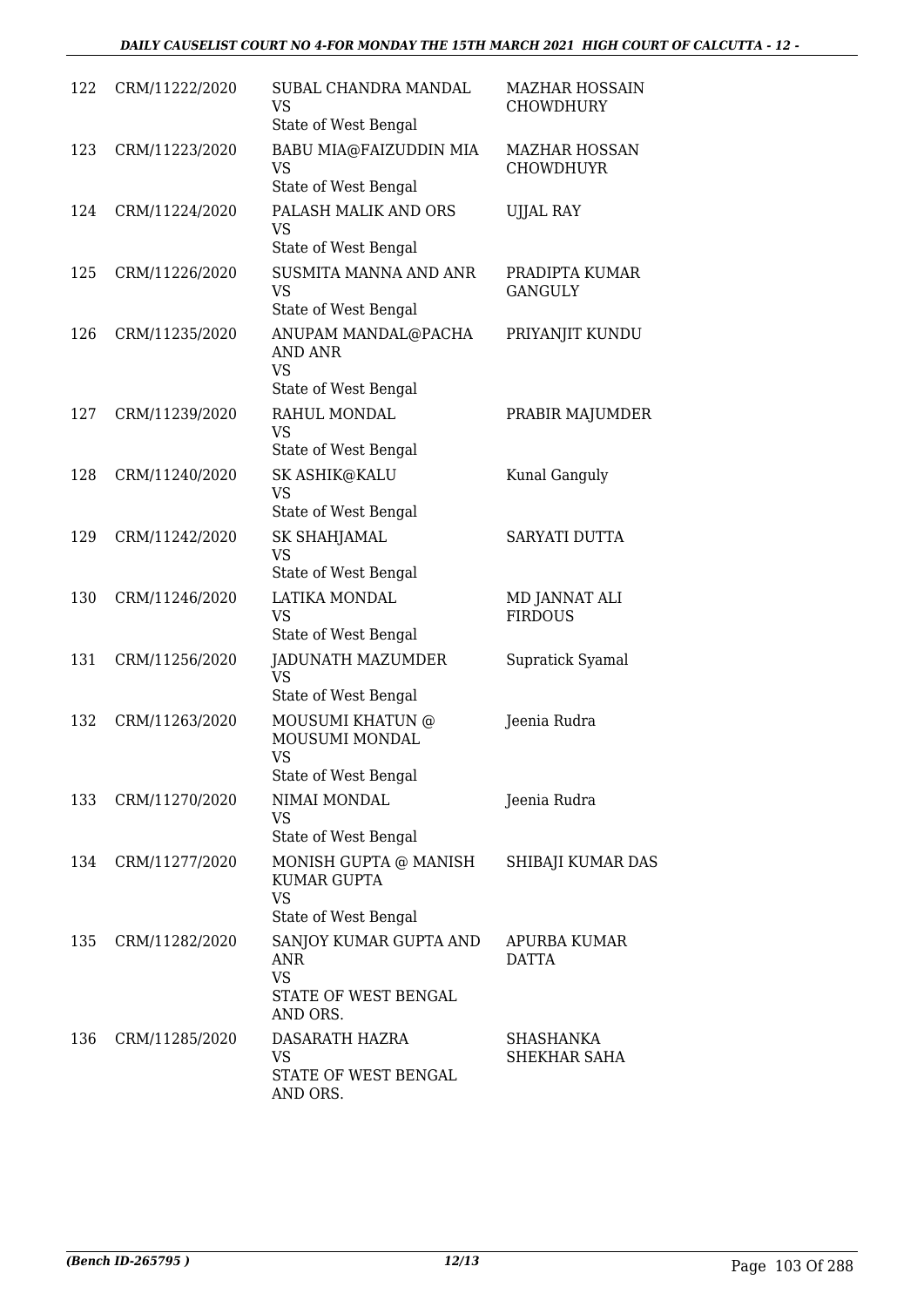| 137 | CRM/11287/2020 | SHUDDHA SATYA BAGCHI<br>VS<br>STATE OF WEST BENGAL<br>AND ORS.         | MD YOUNUSH<br>MONDAL      |
|-----|----------------|------------------------------------------------------------------------|---------------------------|
| 138 | CRM/11288/2020 | SABIKUN KHATUN @<br>CHABINA BIBI AND ORS<br>VS<br>State of West Bengal | SHASHANKA<br>SHEKHAR SAHA |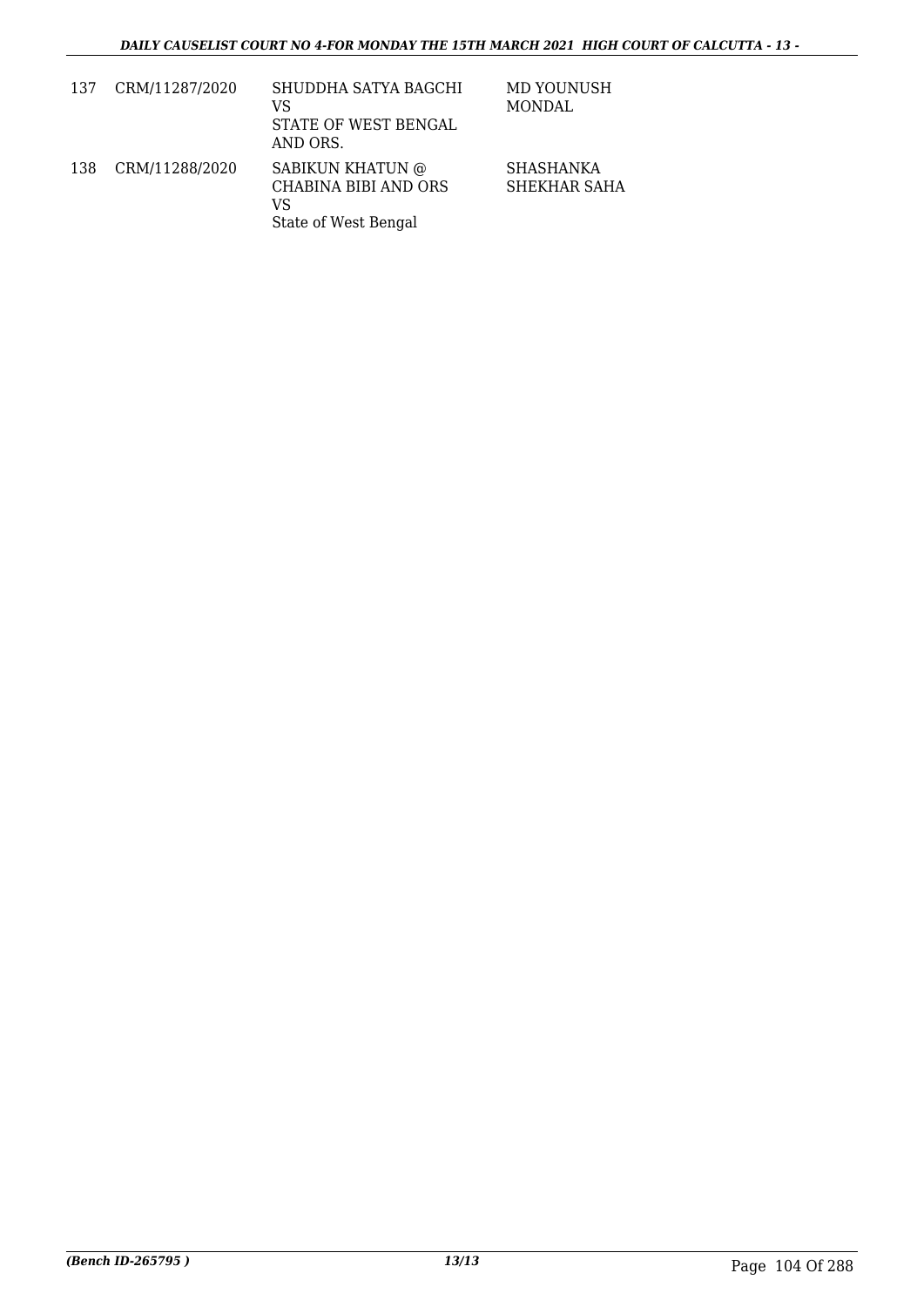

# In The High Court at Calcutta

# **Appellate Side**

**DAILY CAUSELIST For Monday The 15th March 2021**

**COURT NO. 9**

**SINGLE BENCH (SB - II)**

**AT 10:30 AM**

**HON'BLE JUSTICE SHIVAKANT PRASAD**

**(VIA VIDEO CONFERENCE)**

#### **ON AND FROM MONDAY, THE 11TH JANUARY, 2021 – APPLICATIONS UNDER SECTION 24 OF THE CODE OF CIVIL PROCEDURE, SECOND APPEAL, FIRST MISCELLANEOUS APPEAL, SECOND MISCELLANEOUS APPEAL IRRESPECTIVE OF YEARS INCLUDING APPLICATIONS CONNECT THERETO;**

#### **MATTERS RELATING TO CONTEMPT (CIVIL) OF SUB-ORDINATE COURTS TO BE HEARD BY A JUDGE SITTING SINGLY.**

**NOTE: TODAY LIST WILL BE CALLED ON SERIALLY.**

**NOTE: ASSIGNED MATTER & CONTEMPT APPLICATION SHALL BE TAKEN UP ON FRIDAY.**

**NOTE: EVERYDAY PART HEARD MATTER, FINAL HEARING & HEARING MATTER WILL BE TAKEN UP AT 2 P.M.**

**NOTE: MATTERS WILL BE TAKEN UP THROUGH PHYSICAL HEARING ONLY WHEN BOTH THE PARTIES ARE AGREED**

|   | <b>APPLICATION</b>                                                                   |                                                                                                                                                                                       |                                      |                  |
|---|--------------------------------------------------------------------------------------|---------------------------------------------------------------------------------------------------------------------------------------------------------------------------------------|--------------------------------------|------------------|
| 1 | SA/769/1990                                                                          | SARMILA DAS<br>VS.<br><b>MRINALINI DAS</b>                                                                                                                                            | MR.S.PANDA                           | MR. T.K.SENGUPTA |
|   |                                                                                      | IA NO: CAN/8/2014(Old No:CAN/11086/2014), CAN/11/2017(Old No:CAN/5209/2017), CAN/9/2015(Old<br>No:CAN/9394/2015), CAN/6/2013(Old No:CAN/10020/2013), CAN/3/2011(Old No:CAN/3154/2011) |                                      |                  |
| 2 | SA/260/1992                                                                          | SRI NIRANJAN GHOSH<br>VS.<br>SRI N.P.I. BOSE                                                                                                                                          | MR BIMAL KUMAR<br>CHATTERJEE         | N.Y.A            |
|   | IA NO: CAN/1/2020(Old No:CAN/2015/2020)                                              |                                                                                                                                                                                       |                                      |                  |
| 3 | SA/209/2017                                                                          | DULAL CH. DAS<br>VS.<br>MOHAN KKAR(SINCE DEAD)<br><b>LAXMI KAR &amp; ORS</b>                                                                                                          | <b>SOUNAK</b><br><b>BHATTACHARYA</b> |                  |
|   | IA NO: CAN/1/2016(Old No:CAN/497/2016), CAN/3/2017(Old No:CAN/2960/2017), CAN/4/2021 |                                                                                                                                                                                       |                                      |                  |
| 4 | FMA/1218/2017                                                                        | SANTANU KHARA<br>VS.<br>SIBNATH KHARA & ORS                                                                                                                                           | S P GHOSE                            |                  |
|   | IA NO: CAN/1/2018(Old No:CAN/8125/2018), CAN/2/2021                                  |                                                                                                                                                                                       |                                      |                  |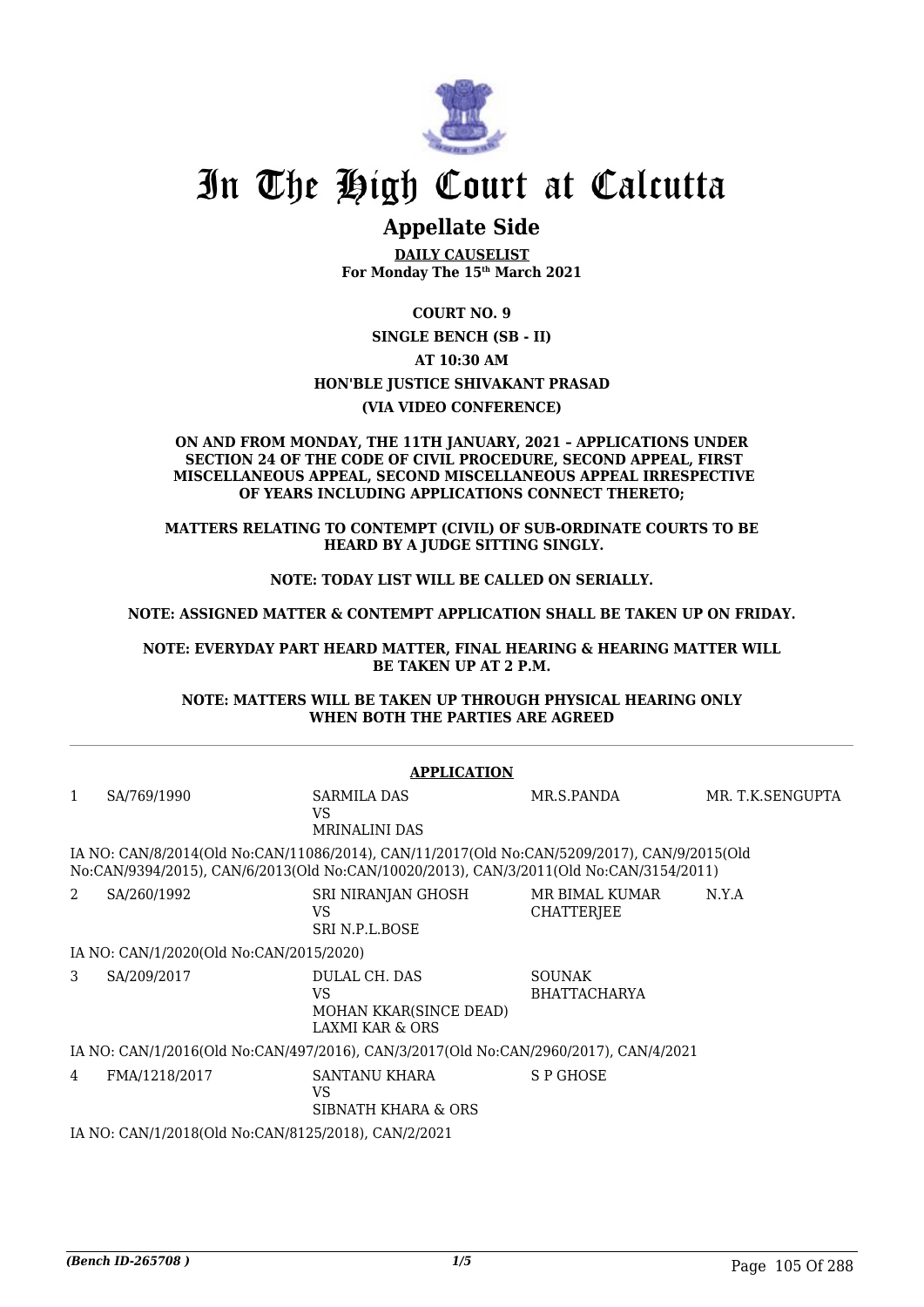| 5  | SA/56/2019                              | SHEIKH NURUL ISLAM<br>VS                           | <b>SANDIP KUNDU</b>                   |
|----|-----------------------------------------|----------------------------------------------------|---------------------------------------|
|    |                                         | MAHAMMAD HABIBUR<br>RAHAMAN & ORS                  |                                       |
|    | IA NO: CAN/1/2018(Old No:CAN/9501/2018) |                                                    |                                       |
|    |                                         | <b>MOTION</b>                                      |                                       |
| 6  | CO/2033/2019                            | RAJESWARI TAH @ MONDAL<br>VS.                      | PRIYANJIT KUNDU                       |
|    |                                         | KIRAN KUMAR TAH                                    |                                       |
| 7  | CO/2428/2019                            | AARSHI AGARWAL<br><b>VS</b>                        | <b>SUCHITRA</b><br><b>CHAKRABORTY</b> |
|    |                                         | ADARSH AGARWAL                                     |                                       |
| 8  | CO/3033/2019                            | <b>ANITA MURMU</b><br><b>VS</b><br>MUKUNDA MURMU   | KUNAL GANGULY                         |
| 9  | CO/4218/2019                            | TUMPA GORAI                                        | KUNAL GANGULY                         |
|    |                                         | <b>VS</b><br><b>SANDIP GORAI</b>                   |                                       |
| 10 | CO/214/2020                             | MITALI PATRA                                       | APURBA KUMAR                          |
|    |                                         | VS<br><b>SOUMAK PATRA</b>                          | <b>DATTA</b>                          |
| 11 | CO/385/2020                             | SOMDATTA HALDER                                    | DEBASISH MITRA                        |
|    |                                         | <b>VS</b><br>NILOTPAL GHOSH                        |                                       |
| 12 | CO/399/2020                             | <b>SMT ANANYA DAS</b>                              | MADHUSHRI DUTTA                       |
|    |                                         | <b>VS</b><br><b>SUDIP DAS</b>                      | MAJUMDER                              |
| 13 | CO/593/2020                             | EIPSITA DAS (PODDAR)                               | MALAY                                 |
|    |                                         | <b>VS</b><br><b>SAMIR DAS</b>                      | <b>BHATTACHARYYA</b>                  |
| 14 | CO/948/2020                             | DIPANITA NANDI ROY @<br>DIPANNITA RAY NANDI        | <b>SOURAV MUKHERJEE</b>               |
|    |                                         | <b>VS</b>                                          |                                       |
| 15 | CO/1102/2020                            | <b>BISWAJIT NANDI</b><br><b>SUMITA SHARMA</b>      | <b>BANDANA DAS</b>                    |
|    |                                         | <b>VS</b>                                          |                                       |
|    |                                         | RAJESH SHARMA                                      |                                       |
| 16 | CO/1296/2020                            | RAWNAKI BANDYOPADHYAY<br>DUTTA                     | RAJU MONDAL                           |
|    |                                         | <b>VS</b><br>ARGHYA BANDYOPADHYAY                  |                                       |
| 17 | CO/1422/2020                            | ANAMIKA SINHA PAL                                  | KARABI ROY                            |
|    |                                         | VS.                                                |                                       |
|    |                                         | <b>SAIBAL PAL</b>                                  |                                       |
| 18 | CO/1429/2020                            | SHILI ADHIKARI NEE DAS<br>BAIRAGYA<br><b>VS</b>    | <b>AMIT SINGH</b>                     |
|    |                                         | RAHUL ADHIKARI                                     |                                       |
| 19 | CO/1459/2020                            | SARAMA BASAK                                       | JYOTI PRAKASH                         |
|    |                                         | <b>VS</b>                                          | <b>CHATTERJEE</b>                     |
|    |                                         | RAJIB KUMAR BASAK                                  |                                       |
| 20 | CO/1477/2020                            | <b>SMT DEBJANI</b><br>CHATTERJEE(ROY)<br><b>VS</b> | SAPTARSHI<br>CHATTERJEE               |
|    |                                         | <b>SRABAN KUMAR</b><br>CHATTERJEE@SHRABAN          |                                       |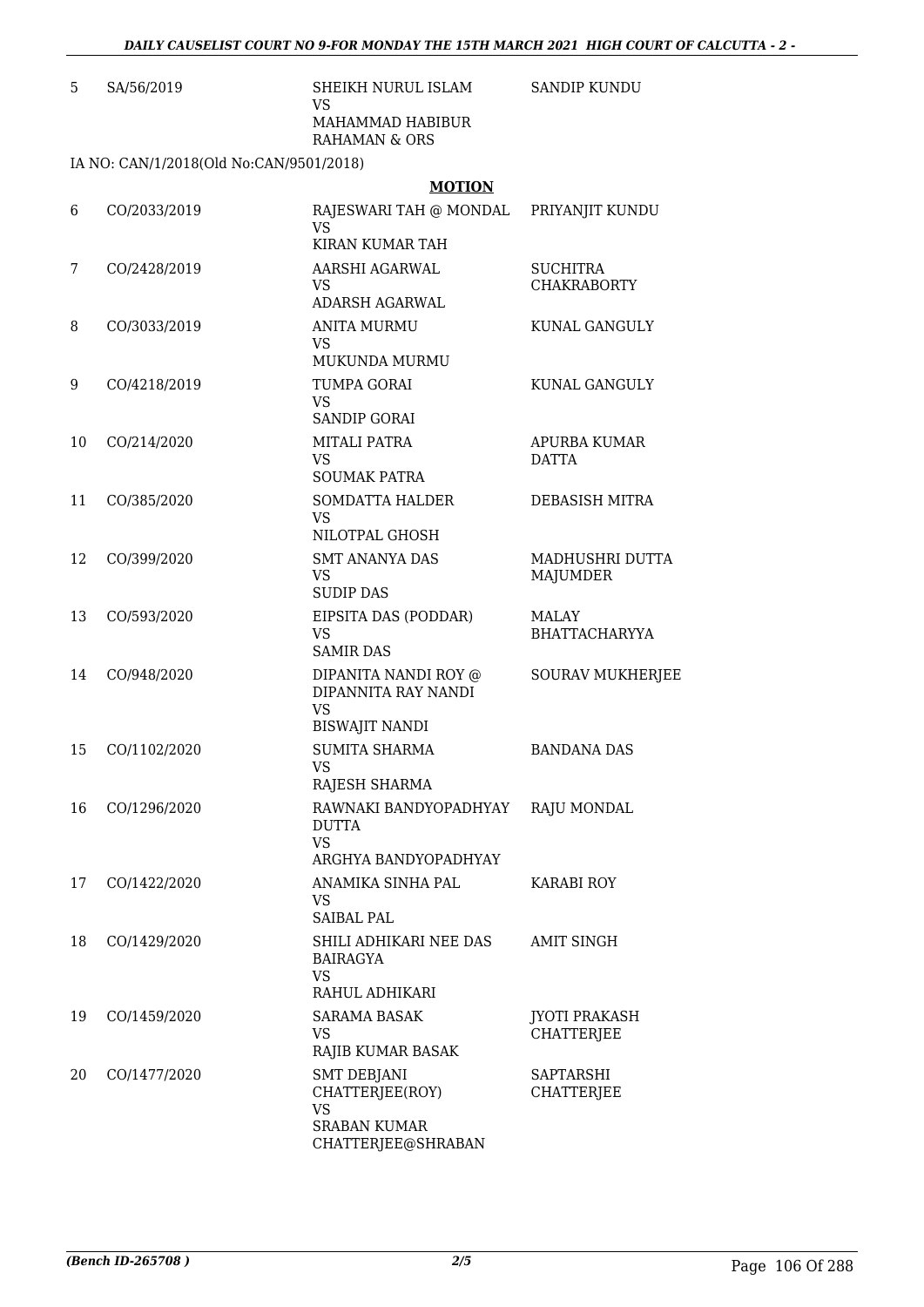| 21 | CO/1624/2020      | ANNAPURNA KARMAKAR<br>VS<br><b>BISHWESHWAR KARMAKAR</b>                                                               | <b>BHABANI PRASAD</b><br>MONDAL   |
|----|-------------------|-----------------------------------------------------------------------------------------------------------------------|-----------------------------------|
| 22 | CO/1673/2020      | PALLAVI ROY<br><b>VS</b><br>PRIYANKO GUHA<br>THAKURTA                                                                 | <b>SUPRATK BASU</b>               |
| 23 | CO/12/2021        | SMT SAMPITA DAS NEE<br><b>SADHUKHAN</b><br><b>VS</b><br>SHRI SOUTIK DAS                                               | <b>AMIT PAN</b>                   |
| 24 | CO/34/2021        | ARIJIT BHATTACHARJEE<br><b>ALIAS CHAYAN</b><br>BHATTACHARJEE<br><b>VS</b><br><b>SMT SUSMITA</b><br><b>CHAKRABARTY</b> | RUPAYAN DEB                       |
| 25 | CO/37/2021        | OINDRILA GHOSH NEE DAS<br><b>VS</b><br>ARIJIT GHOSH                                                                   | SUDIPTA GHOSH                     |
| 26 | CO/55/2021        | ANKITA PANDA<br>(CHAKRABORTY)<br><b>VS</b><br>KUMAR RAJA PANDA                                                        | SHIBAJI KUMAR DAS                 |
| 27 | CO/107/2021       | <b>ANUVA DAS</b><br>VS<br><b>BISWAJIT DAS</b>                                                                         | <b>SARBANANDA</b><br>SANYAL       |
| 28 | CO/157/2021       | CHITRALEKHA DAS ALIAS<br><b>BAIRAGYA</b><br><b>VS</b><br><b>RAJIV DAS</b>                                             | <b>MIT GUHAROY</b>                |
| 29 | CO/165/2021       | CHANDANA @BANDANA<br><b>GORAI</b><br><b>VS</b><br><b>BISWAJIT MONDAL</b>                                              | APURBA KUMAR<br><b>DUTTA</b>      |
| 30 | CO/175/2021       | <b>SOMA ROY BANERJEE</b><br>VS<br><b>TAPAN ROY</b>                                                                    | <b>SNEHANSHU</b><br>MAJUMDER      |
|    | IA NO: CAN/1/2021 |                                                                                                                       |                                   |
| 31 | CO/188/2021       | TULIKA BANERJEE NEE<br><b>SAHA</b><br>VS<br>RANA BANERJEE                                                             | SOUMYAJIT DAS<br><b>MAHAPATRA</b> |
| 32 | CO/190/2021       | ARMITA DUTTA<br>VS<br>SANTOSH DUTTA                                                                                   | SAYANI<br><b>BHATTACHARYA</b>     |
| 33 | CO/206/2021       | <b>SIMA RUIDAS</b><br>VS<br>PANCHANAN RUIDAS                                                                          | PRADIP KUMAR<br>PATRA             |
| 34 | CO/232/2021       | CHIRANJIT CHOWDHURY<br>VS.<br>RAKHI GHOSH ALIAS<br><b>CHOWDHURY</b>                                                   | SHIBAJI KUMAR DAS                 |
| 35 | CO/277/2021       | KUMKUM SINGHA<br><b>VS</b><br>RABINDRA NATH SEBAIT                                                                    | PROSENJIT<br>MUKHERJEE            |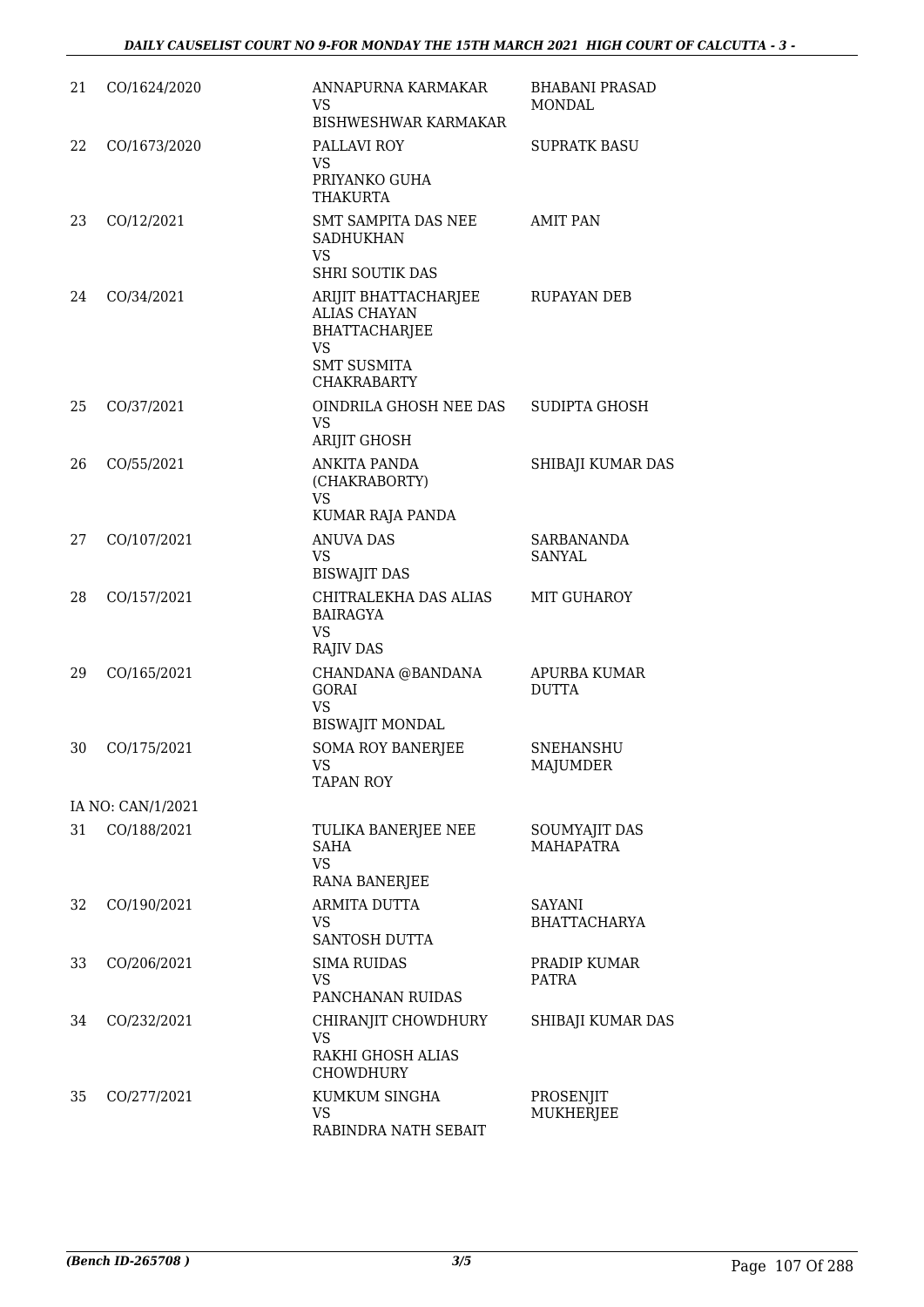| 36 | CO/279/2021                                                           | KIRAN SUREKHA NEE<br><b>AGARWAL</b><br><b>VS</b><br>PRATIK SUREKHA                        | PALASH BAPARI           |
|----|-----------------------------------------------------------------------|-------------------------------------------------------------------------------------------|-------------------------|
|    | IA NO: CAN/1/2021                                                     |                                                                                           |                         |
| 37 | CO/290/2021                                                           | <b>SMT JOLY HALDER</b><br>VS<br>DEBANJAN HALDER                                           | NABANKUR PAUL           |
| 38 | CO/310/2021                                                           | NIRMALENDU ROY<br><b>VS</b>                                                               | NABANKUR PAUL           |
| 39 | CO/311/2021                                                           | SUPRIYA MUKHERJEE (ROY)<br>NIRMALENDU ROY<br><b>VS</b><br>MINOR SHINJINI ROY<br>MUKHERJEE | NABANKUR PAUL           |
| 40 | CO/324/2021                                                           | MRS AMRITA GHOSH<br><b>VS</b>                                                             | Kausik Biswas           |
| 41 | CO/450/2021                                                           | <b>SINCHAN SARKAR</b><br>SONALI BISWAS (SARKAR)<br><b>VS</b><br><b>RAJU BISWAS</b>        | <b>ANIRBAN DAS</b>      |
| 42 | CO/518/2021                                                           | PRATIVA BISWAS<br>VS.<br>PRANAB KIRTANIA                                                  | KALYAN CHATTERJEE       |
| 43 | CO/540/2021                                                           | NITU GUPTA<br><b>VS</b><br><b>GAUTAM SHAW</b>                                             | <b>SOUMAK BERA</b>      |
| 44 | CO/562/2021                                                           | RINA PAL<br>VS<br>PARTHA SARATHI PAL                                                      | <b>BASUDEB GAYEN</b>    |
| 45 | CO/575/2021                                                           | TUHINA BIBI ALIAS TUHINA<br><b>KHATUN</b><br><b>VS</b><br>RAJESH ALI BAYEN                | <b>BIJOY KUMAR SHOW</b> |
| 46 | CO/585/2021                                                           | SILPI GIRI<br>VS                                                                          | <b>MUKTESWAR MAITY</b>  |
| 47 | CO/588/2021                                                           | <b>FANINDRA NATH GIRI</b><br>SUPRIYA MUKHERJEE (ROY)<br>VS<br>NIRMALENDU ROY              | SOUMYAJIT MISHRA        |
| 48 | CO/594/2021                                                           | KIRAN SUREKA NEE<br>AGARWAL<br><b>VS</b><br>PRATIK SUREKA                                 | PALASH BAPARI           |
|    |                                                                       | <b>PART HEARD MATTERS</b>                                                                 |                         |
| 49 | SA/36/2008<br>(PTI+II+OB+2PB+6LCR+TIN VS)<br>BOX+RI CARD) (2.00 P.M.) | KALYAN KUMAR DUTTA<br><b>SANATAN SARKAR</b>                                               | AMALENDU MITRA          |
|    | IA NO: CAN/5/2019(Old No:CAN/8384/2019)                               |                                                                                           |                         |
| 50 | CRR/1040/2018                                                         | SHIRDI INDUSTRIES LTD<br>VS<br>STATE OF WEST BENGAL &<br>ANR                              | N SENGUPTA              |

# **FINAL HEARING**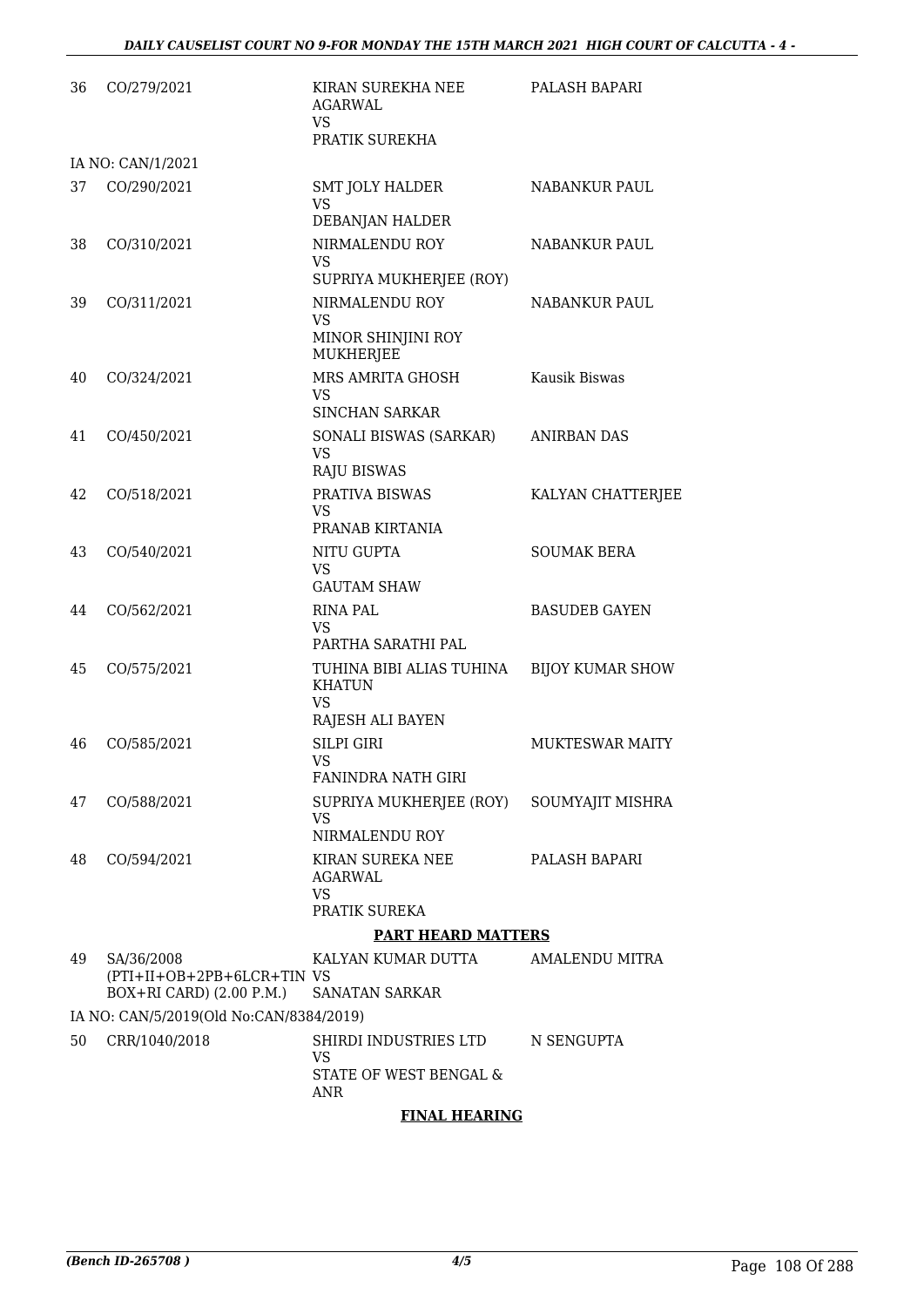| 51 | SA/389/2004<br>+CAN 7653/2019                                                                                                                    | SAKTI PADA RUDRA & ORS.<br>VS<br><b>BAIDYA NATH BASU</b>                                       | PRADIP PAUL                                                                                |  |  |
|----|--------------------------------------------------------------------------------------------------------------------------------------------------|------------------------------------------------------------------------------------------------|--------------------------------------------------------------------------------------------|--|--|
| 52 | SA/552/2008<br>(PI+OB+PII+1PB+3 FILES<br>LCR+R.I.CARD)                                                                                           | <b>SULEKHA DAS</b><br><b>VS</b><br>KALPANA SARKAR & ANR.                                       | <b>HIRANMAY</b><br><b>BHATTACHARYYA</b>                                                    |  |  |
| 53 | SA/161/2013                                                                                                                                      | USHA RANI CHAKRABORTY<br>& ORS.<br><b>VS</b><br>DAKSHINA RANJAN<br>CHAKRABORTY & ORS.          | <b>HIRANMAY</b><br><b>BHATTACHARYYA</b>                                                    |  |  |
| 54 | FMA/3453/2013                                                                                                                                    | <b>KUMAR BOSE</b><br><b>VS</b><br>SWAPAN BAGCHI & ORS.                                         | <b>BHUSHAN JAIN</b>                                                                        |  |  |
|    |                                                                                                                                                  | IA NO: CAN/2/2015(Old No:CAN/2181/2015), CAN/3/2018(Old No:CAN/3103/2018)                      |                                                                                            |  |  |
| 55 | SA/201/2016                                                                                                                                      | SANTI MOYEE MANNA &<br><b>ORS</b><br><b>VS</b><br><b>SWAPAN CHATTERJEE &amp;</b><br><b>ORS</b> | SARMISTHA GHOSH<br><b>SARMA</b>                                                            |  |  |
|    | No:CAN/8637/2018), CAN/6/2020                                                                                                                    |                                                                                                | IA NO: CAN/2/2016(Old No:CAN/12259/2016), CAN/3/2017(Old No:CAN/4526/2017), CAN/4/2018(Old |  |  |
| 56 | SA/12/2019<br>+CAN $9675/2019$ (2 P.M.)                                                                                                          | ASHOK KUMAR SETT<br><b>VS</b><br>SMT GITA DAS MAHAPATRA                                        | ATREYEE DE<br><b>GANGULY</b>                                                               |  |  |
|    |                                                                                                                                                  | <b>FOR HEARING</b>                                                                             |                                                                                            |  |  |
| 57 | SA/125/2010                                                                                                                                      | LAKSHMI SHAW<br><b>VS</b><br>RANA PRATAP SINGH                                                 | RAJDEEP<br><b>BHATTACHARJEE</b>                                                            |  |  |
|    |                                                                                                                                                  | IA NO: CAN/3/2019(Old No:CAN/11489/2019), CAN/4/2019(Old No:CAN/11931/2019)                    |                                                                                            |  |  |
| 58 | SA/87/2011<br>$(PT-I+II+OB+1PB+7)$<br>LCR+RI Card)                                                                                               | UDAY KUMAR PATRA @<br><b>UDAY PATRA</b><br><b>VS</b><br>SUBRATA PATRA & ANR.                   | <b>SUKANTA DAS</b>                                                                         |  |  |
|    | IA NO: CAN/2/2020, CAN/3/2020                                                                                                                    |                                                                                                |                                                                                            |  |  |
| 59 | SA/244/2012<br>$(PI+II+OB+1PB+7 LCR+RI)$<br>CARD)                                                                                                | <b>BISWANATH GHOSH &amp; ORS.</b><br>VS<br>MIRARANI GHOSH                                      | RABINDRA NATH<br><b>MAHATO</b>                                                             |  |  |
|    | IA NO: CAN/4/2008(Old No:CAN/2716/2008), CAN/5/2009(Old No:CAN/3593/2009), CAN/6/2009(Old<br>No:CAN/3594/2009), CAN/7/2010(Old No:CAN/6124/2010) |                                                                                                |                                                                                            |  |  |
| 60 | SA/60/2015<br>CPT.I+OB+II+ONE P.B.+7<br>FILES OF LCR+ONE COVER SUKTI GUPTA & ANR.<br>FILE+RI CARD                                                | AMIT SEN & ORS.<br>VS                                                                          | SHEHNAZ TAREQ<br>MINA                                                                      |  |  |
|    | IA NO: CAN/1/2019(Old No:CAN/11756/2019)                                                                                                         |                                                                                                |                                                                                            |  |  |
| 61 | SA/147/2016                                                                                                                                      | RATAN CH. MONDAL<br>VS<br>PARITOSH BHOWMICK &<br>ANR                                           | SUHRID SUR                                                                                 |  |  |
|    | IA NO: CAN/1/2011(Old No:CAN/2682/2011)                                                                                                          |                                                                                                |                                                                                            |  |  |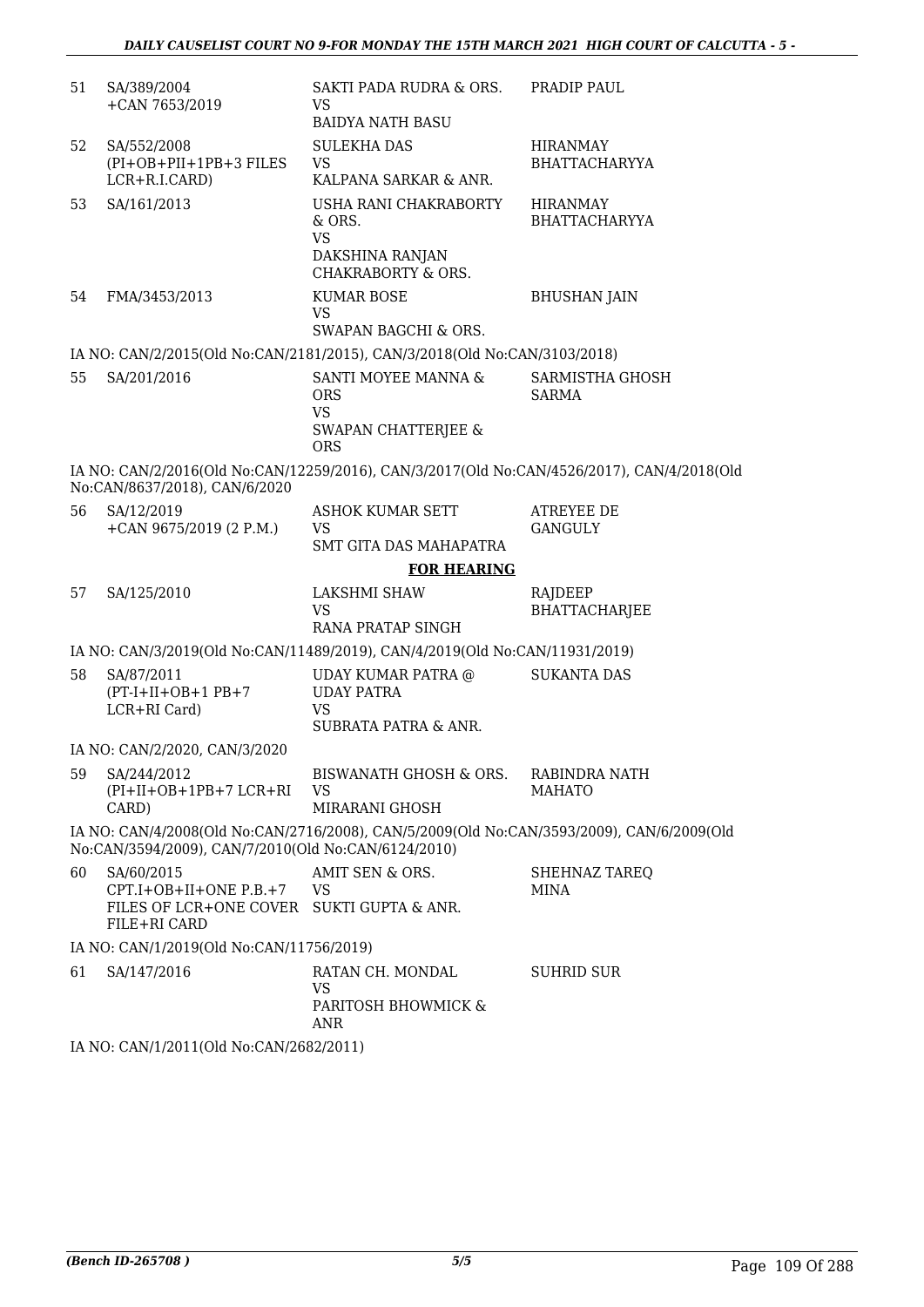

# In The High Court at Calcutta

# **Appellate Side**

**DAILY CAUSELIST For Monday The 15th March 2021**

# **COURT NO. 13**

**SINGLE BENCH (SB - III)**

**AT 10:30 AM**

### **HON'BLE JUSTICE RAJASEKHAR MANTHA**

**(VIA VIDEO CONFERENCE)**

**ON AND FROM MONDAY, THE 11TH JANUARY, 2021- ROSTER NOTIFIED ON 8TH JANUARY, 2021 IS MODIFIED TO THE FOLLOWING EXTENT :- MATTERS (MOTIONS & HEARING) UNDER ARTICLE 226 OF THE CONSTITUTION RELATING TO SERVICE UNDER GROUP VI AND APPLICATIONS CONNECTED THERETO; MATTERS (MOTIONS & HEARING) UNDER ARTICLE 226 OF THE CONSTITUTION RELATING TO ALL SERVICE MATTERS RELATING TO PANCHAYATS AND CO-OPERATIVE SOCIETIES UNDER GROUP V AND APPLICATIONS CONNECTED THERETO; HEARING OF WRIT PETITIONS IRRESPECTIVE OF CLASSIFICATIONS AND APPLICATIONS CONNECTED THERETO NOTE :**

**1. MENTIONING WILL BE ALLOWED, AT THE FIRST SITTING OF THE COURT, UPON BEING LISTED AS "TO BE MENTIONED" IN THE VIRTUAL MODE AS PER NOTIFICATION NO. 4286-RG DATED 27.11.2020 AND IN PHYSICAL FORM.**

**2. ALL THE LISTED MATTERS WILL BE TAKEN UP SERIALLY, UNLESS OTHERWISE FIXED.**

**3. APPELLATE SIDE MATTERS WILL CONTINUE AFTER COMPLETION OF ORIGINAL SIDE.**

**4. MATTERS "FOR HEARING" SHALL BE TAKEN UP FROM 2 P.M. SUBJECT TO ANY FIXED MATTERS.**

**5. NO HEARING MATTERS SHALL BE INCLUDED UNTIL FURTHER ORDERS. 6. WITH EFFECT FROM MONDAY (15.02.2021) GROUP-V MOTIONS SHALL BE TAKEN UP FIRST ON TUESDAY AND THURSDAY.**

#### **PERSONAL APPEARANCE**

|     | WPCRC/20/2021  | NANDLAL BAIDYA<br>VS<br>ANINDYA NARAYAN BISWAS                       | BIKRAM BANERJEE        |
|-----|----------------|----------------------------------------------------------------------|------------------------|
| wt2 | WPA/14733/2016 | NANDALAL BAIDYA<br>VS<br>STATE OF WEST BENGAL &<br><b>ORS</b>        | TANUJA BASAK           |
| 3   | WPCRC/21/2021  | <b>TARUN KUMAR DAS</b><br>VS<br>ANINDYA NARAYAN BISWAS               | <b>BIKRAM BANERJEE</b> |
| wt4 | WPA/14743/2016 | TARUN KUMAR DAS<br><b>VS</b><br>STATE OF WEST BENGAL &<br><b>ORS</b> | <b>TANUJA BASAK</b>    |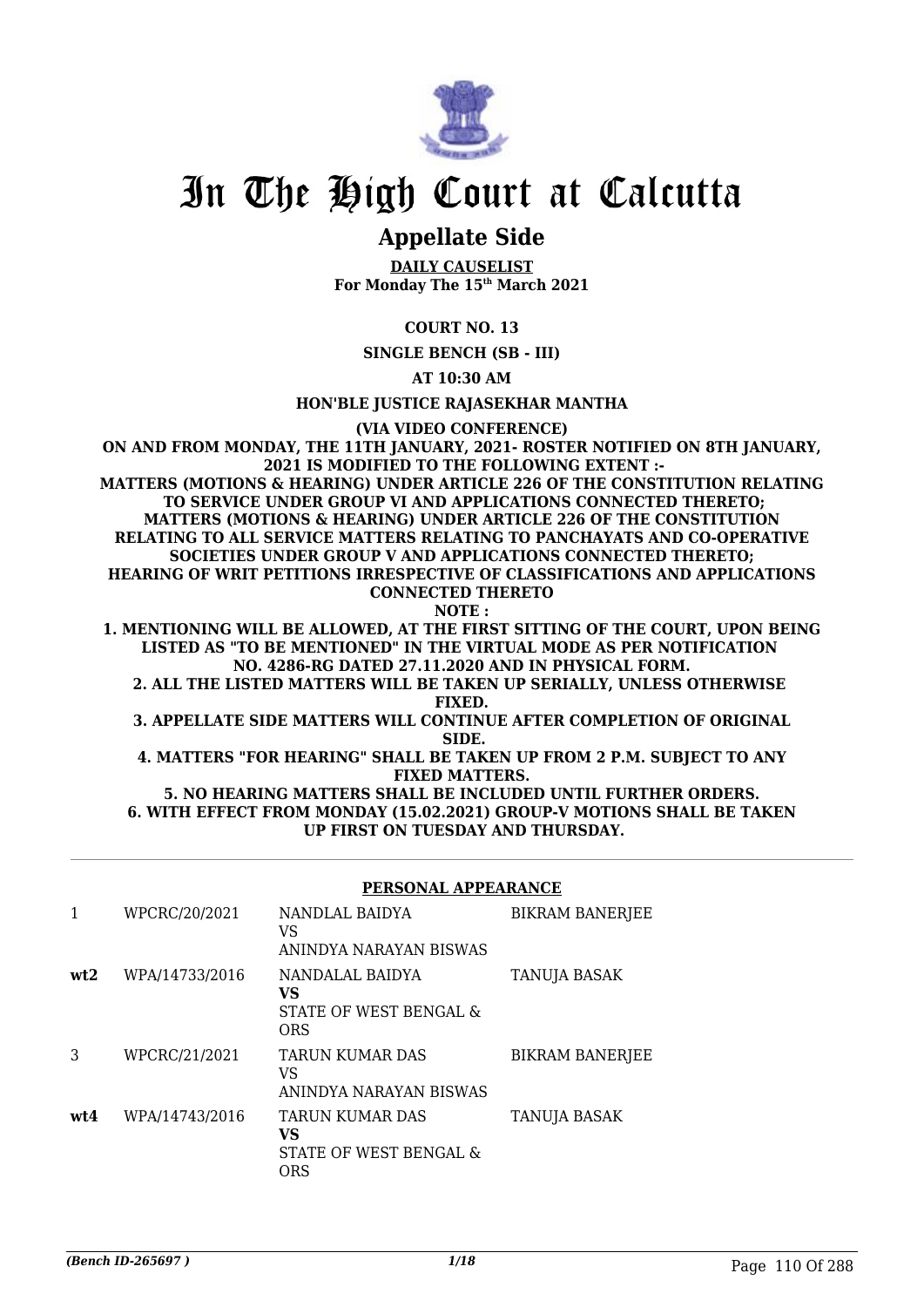| 5   | WPCRC/15/2021                           | MAMUN SHAIKH<br>VS<br>SOMNATH<br>CHATTAPADHYAY                                                                               | <b>SUNIT KUMAR ROY</b>                                                                    |
|-----|-----------------------------------------|------------------------------------------------------------------------------------------------------------------------------|-------------------------------------------------------------------------------------------|
|     | IA NO: CAN/1/2020                       |                                                                                                                              |                                                                                           |
| wt6 | WPA/17777/2018                          | MAMUN SHAIKH<br><b>VS</b><br>STATE OF WEST BENGAL &<br><b>ORS</b>                                                            | DEBABRATA SARDAR                                                                          |
|     |                                         | <b>SPECIALLY FIXED MATTERS</b>                                                                                               |                                                                                           |
| 7   | WPA/17770/2018                          | MAFIJUDDIN LASKAR DEBABRATA SARDAR<br><b>VS</b><br>STATE OF WEST BENGAL &<br><b>ORS</b>                                      |                                                                                           |
| 8   | WPA/17772/2018                          | MUSIBOR RAHAMAN<br><b>MOLLA</b><br><b>VS</b><br>STATE OF WEST BENGAL &<br><b>ORS</b>                                         | DEBABRATA SARDAR                                                                          |
| 9   | WPA/17775/2018                          | NAZBUL ISLAM<br><b>VS</b><br>STATE OF WEST BENGAL &<br><b>ORS</b>                                                            | DEBABRATA SARDAR                                                                          |
| 10  | WPA/17776/2018                          | <b>ABHIJIT DAS</b><br><b>VS</b><br>STATE OF WEST BENGAL &<br><b>ORS</b>                                                      | DEBABRATA SARDAR                                                                          |
| 11  | WPA/17778/2018                          | SK. REKATUL HAQUE DEBABRATA SARDAR<br><b>VS</b><br>STATE OF WEST BENGAL &<br><b>ORS</b>                                      |                                                                                           |
| 12  | WPA/1395/2021                           | ALOKE KUMAR<br>BHATTACHARYA<br><b>VS</b><br>UNION OF INDIA AND ORS.                                                          | K.P.<br>MUKHOPADHYAY                                                                      |
|     |                                         | <b>CONTEMPT APPLICATION</b>                                                                                                  |                                                                                           |
| 13  | WPA/5755/2020<br>(17.03.2021)           | <b>DOLLY SONKAR</b><br><b>VS</b><br>HOWRAH MUNICIPAL<br><b>CORPORATION &amp; ORS</b>                                         | SHEBATEE DATTA                                                                            |
|     | IA NO: CAN/1/2020(Old No:CAN/3727/2020) |                                                                                                                              |                                                                                           |
|     | wt14 CPAN/68/2021                       | <b>DOLLY SONKAR</b><br><b>VS</b><br>PRITHWISH ROY                                                                            | SHEBATEE DATTA                                                                            |
|     |                                         | <b>APPLICATION</b>                                                                                                           |                                                                                           |
| 15  | WPA/7274/2011<br>(26.03.2021)           | W.B VETERINARY ALUMNI<br>ASSOC REP. BY<br><b>GURUCHARAN DATTA &amp;</b><br><b>ORS</b><br><b>VS</b><br>UNION OF INDIA AND ORS | <b>BAISHALI ROY</b>                                                                       |
|     |                                         |                                                                                                                              | IA NO: CAN/1/2012(Old No:CAN/2323/2012), CAN/2/2016(Old No:CAN/2866/2016), CAN/3/2018(Old |

No:CAN/2190/2018), CAN/4/2021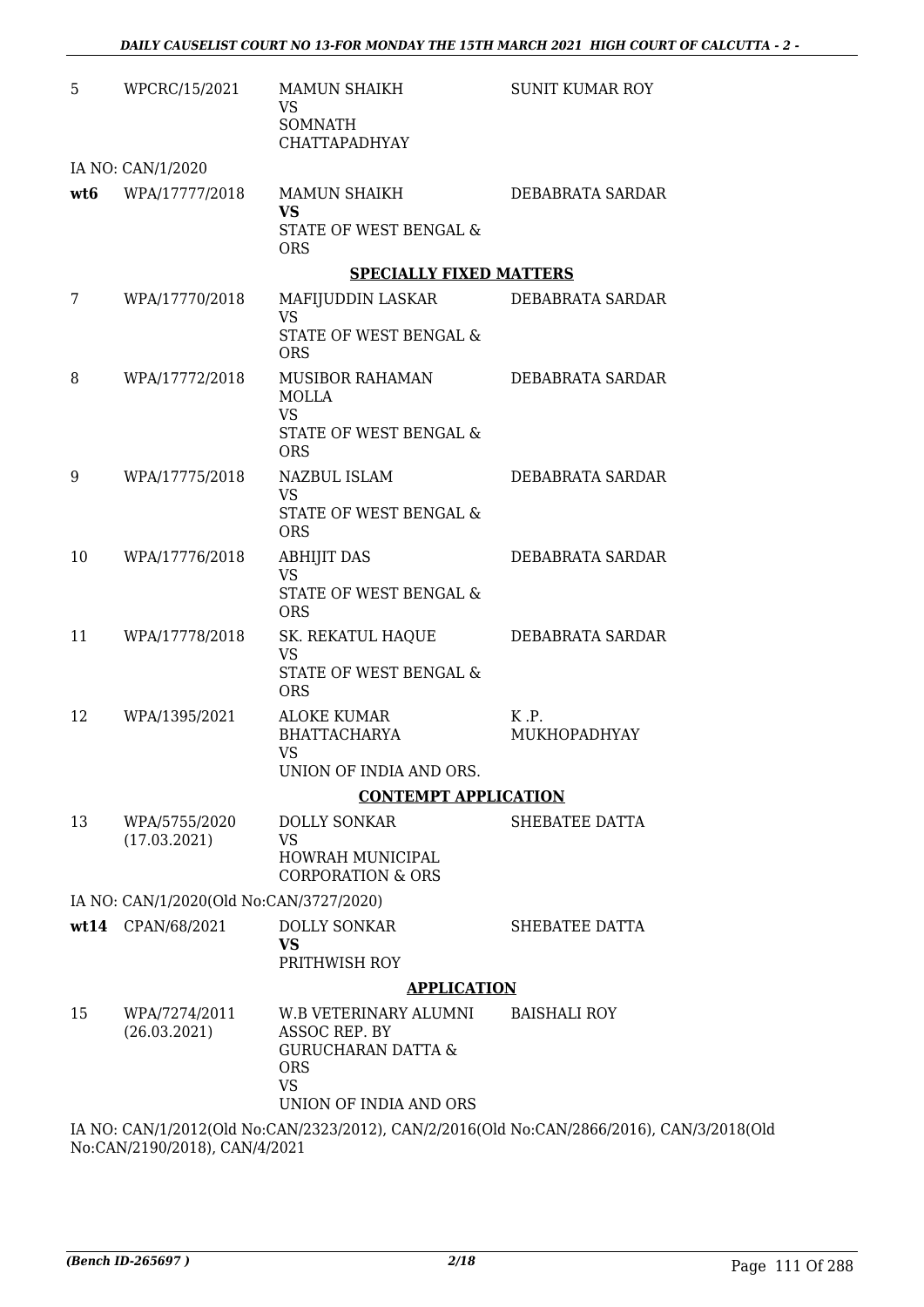| 16 | WPA/4134/2018<br>(18.03.2021)           | NISHIT RAHA<br>VS.<br>STATE OF WEST BENGAL &                                            | SANJOY KARAR                         |
|----|-----------------------------------------|-----------------------------------------------------------------------------------------|--------------------------------------|
|    |                                         | <b>ORS</b>                                                                              |                                      |
|    | IA NO: CAN/1/2018(Old No:CAN/5431/2018) |                                                                                         |                                      |
| 17 | WPA/14286/2018                          | DUKHA HARAN PRAMANIK<br><b>VS</b><br>UNION OF INDIA & ORS                               | ABHISEK ADDHYA                       |
|    | IA NO: CAN/1/2021                       |                                                                                         |                                      |
| 18 | WPA/14234/2019                          | MD. NOOR HOSSAIN MOLLA<br>& ORS<br><b>VS</b><br>STATE OF WEST BENGAL &<br><b>ORS</b>    | MD. MOSIAR<br><b>RAHAMAN</b>         |
|    | IA NO: CAN/1/2021                       |                                                                                         |                                      |
| 19 | WPA/18121/2019<br>(26.03.2021)          | SITAL KUMAR BISWAS &<br><b>ORS</b><br><b>VS</b><br>STATE OF WEST BENGAL &<br><b>ORS</b> | VICTOR CHATTERJEE                    |
|    | IA NO: CAN/1/2020(Old No:CAN/524/2020)  |                                                                                         |                                      |
| 20 | RVW/4/2021<br>(16.03.2021)              | RAJ KUMAR DEY<br><b>VS</b><br>THE STATE BANK OF INDIA<br>AND ANR                        | RAMJI MUNSHI                         |
|    | IA NO: CAN/1/2021, CAN/2/2021           |                                                                                         |                                      |
|    | wt21 WPA/20332/2017                     | RAJ KR DEY<br><b>VS</b><br>THE STATE BANK OF INDIA<br>& ORS                             | JIBANTARAJ DAN ROY                   |
|    |                                         | <b>ASSIGN MOTION</b>                                                                    |                                      |
| 22 | WPA/4810/2020<br>$(Gr. - I)$            | <b>SUKLA BHOWMICK</b><br>VS                                                             | <b>MARY DATTA</b>                    |
|    |                                         | STATE OF WEST BENGAL &<br><b>ORS</b>                                                    |                                      |
|    |                                         | <b>MOTION (GROUP VI)</b>                                                                |                                      |
| 23 | WPA/16056/2016                          | <b>RAJ KUMAR PAUL</b><br><b>VS</b><br>UNION OF INDIA & ORS                              | <b>SUJIT SANKAR KOLEY</b>            |
| 24 | WPA/26228/2018<br>(18.03.2021)          | SK. SAHIBUL & ORS<br>VS<br>STATE OF WEST BENGAL &<br><b>ORS</b>                         | <b>GOURAV DAS</b>                    |
| 25 | WPA/2360/2020<br>(1)                    | <b>UDAY SK &amp; ORS</b><br><b>VS</b><br>STATE OF WEST BENGAL &<br><b>ORS</b>           | SANDIP KUMAR<br><b>BHATTACHARYYA</b> |
| 26 | WPA/3479/2020                           | NAZRUL ISLAM<br>VS<br>STATE OF WEST BENGAL &<br>ORS.                                    | <b>SUSMITA DEY (BASU)</b>            |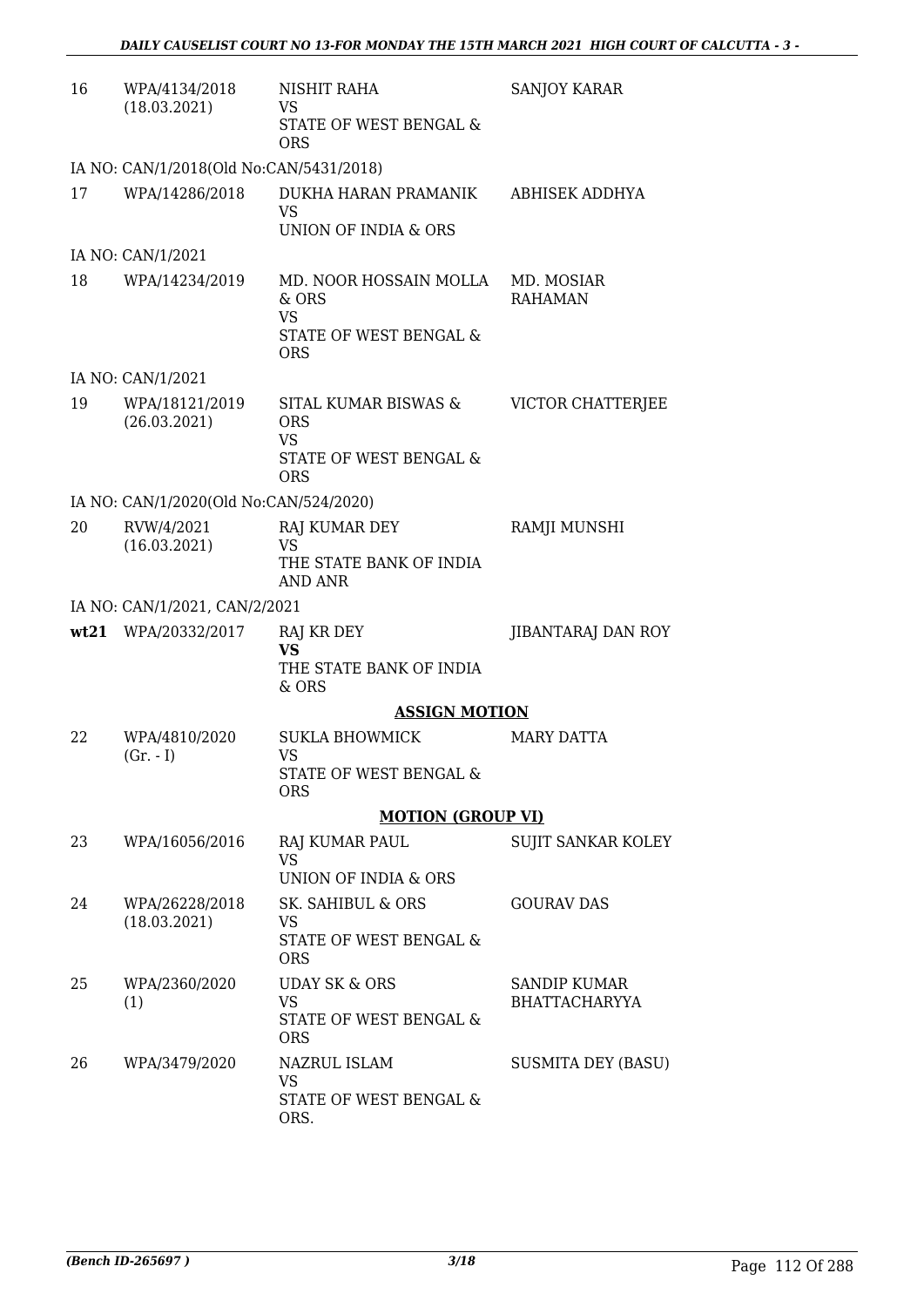| 27   | WPA/3537/2020                           | <b>ARABINDA ROY</b><br><b>VS</b>                                                    | <b>SUSMITA DEY (BASU)</b>              |
|------|-----------------------------------------|-------------------------------------------------------------------------------------|----------------------------------------|
|      |                                         | STATE OF WEST BENGAL &<br><b>ORS</b>                                                |                                        |
| 28   | WPA/4287/2020<br>$(22.03.2021)$ (3)     | ARCHANA CHATTERJEE<br>VS<br>STATE OF WEST BENGAL &                                  | <b>BHABANI PRASAD</b><br><b>MONDAL</b> |
|      |                                         | <b>ORS</b>                                                                          |                                        |
| 29   | WPA/4685/2020<br>(2)                    | <b>BAPI DAS</b><br><b>VS</b><br>UNION OF INDIA & ORS                                | <b>GUDDU SINGH</b>                     |
| 30   | WPA/6579/2020<br>(2)                    | <b>SALMA SULTANA MOLLA</b><br>VS<br>STATE OF WEST BENGAL &                          | ARANYA SAHA                            |
|      |                                         | ORS.                                                                                |                                        |
|      | IA NO: CAN/1/2020(Old No:CAN/5370/2020) |                                                                                     |                                        |
| 31   | WPA/8216/2020<br>(1)                    | <b>SMT SUMITRA HEMBRAM</b><br><b>AND ORS</b><br><b>VS</b><br>Union of India AND ORS | <b>SAMIR KUMAR</b><br><b>ADHIKARI</b>  |
| 32   | WPA/8873/2020                           | <b>SUMAN MALLICK</b>                                                                | KUNTAL BANERJEE                        |
|      |                                         | VS<br>UNION OF INDIA AND<br><b>OTHERS</b>                                           |                                        |
| 33   | WPA/8880/2020                           | MANTU KR SINGH                                                                      | KUNTAL BANERJEE                        |
|      | (1)                                     | <b>VS</b><br>UNION OF INDIA AND<br><b>OTHERS</b>                                    |                                        |
| 34   | WPA/8896/2020                           | ROBIN YADAV<br><b>VS</b>                                                            | KUNTAL BANERJEE                        |
|      |                                         | UNION OF INDIA AND<br><b>OTHERS</b>                                                 |                                        |
| 35   | WPA/9164/2020                           | SHIVI SRIVASTAVA<br>VS                                                              | <b>GHULAM MUZTABA</b>                  |
|      |                                         | STATE OF WEST BENGAL<br>AND ORS.                                                    |                                        |
| 36   | WPA/10297/2020<br>$(16.03.2021)$ $(2)$  | PRITAM SAHA AND ORS                                                                 | <b>ANITA KAUNDA</b>                    |
|      |                                         | VS<br>THE STATE OF WEST<br><b>BENGAL AND ORS</b>                                    |                                        |
| 37   | WPA/10300/2020<br>$(16.03.2021)$ $(2)$  | BISWAJIT BISWAS AND ORS<br>VS<br>THE STATE OF WEST<br><b>BENGAL AND ORS</b>         | ANITA KAUNDA                           |
| 38   | WPA/10339/2020<br>(3)                   | HARE KRISHNA GIRI<br>VS<br>STATE OF WEST BENGAL                                     | <b>SUSMITA DEY(BASU)</b>               |
|      |                                         | AND ORS.                                                                            |                                        |
| wt39 | WPA/10341/2020                          | SAKTI PRASAD BHAKTA<br><b>VS</b>                                                    | <b>SUSMITA DEY(BASU)</b>               |
|      |                                         | STATE OF WEST BENGAL<br>AND ORS.                                                    |                                        |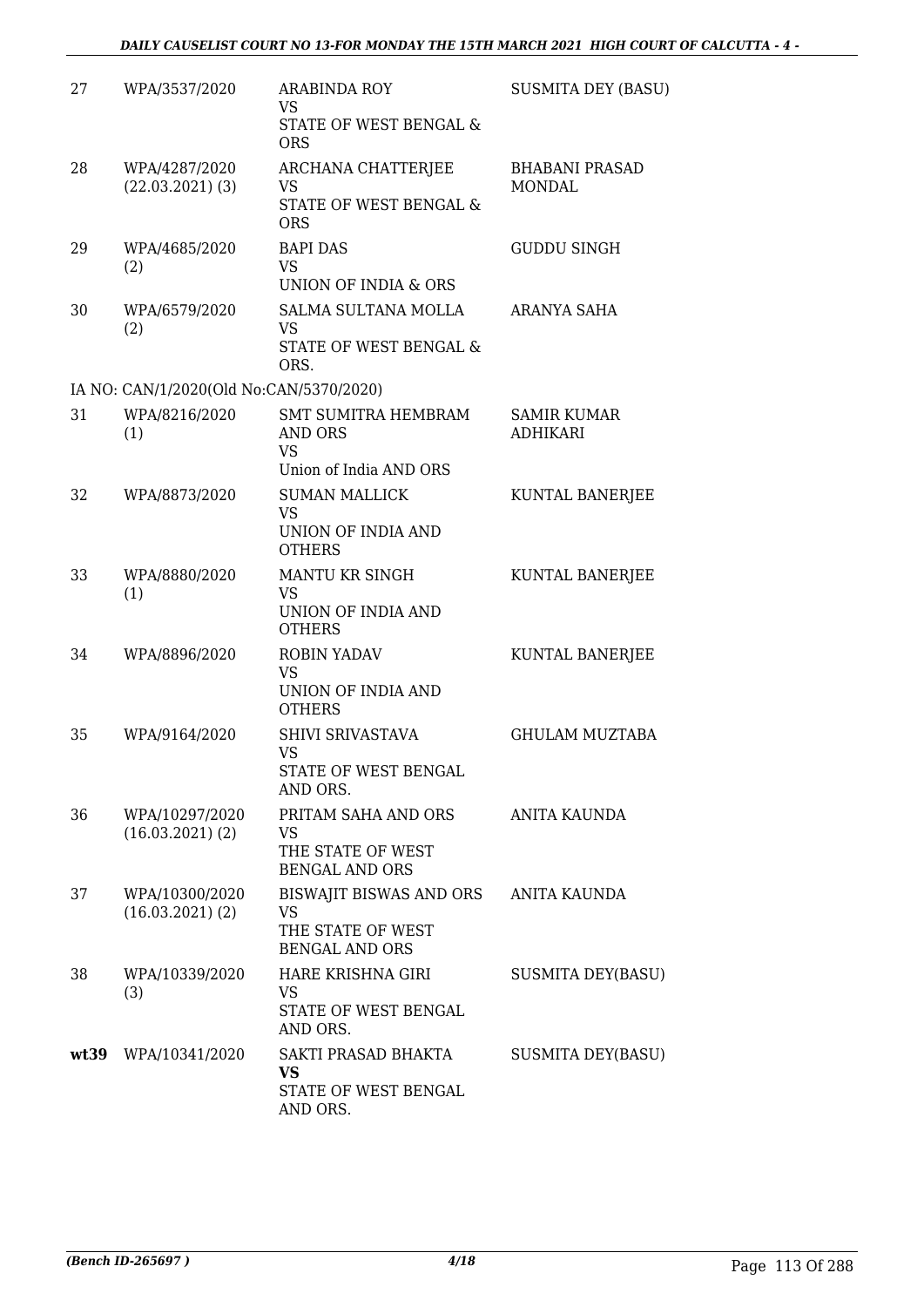|      | wt40 WPA/10343/2020 | MANORANJAN SHAMANTA<br><b>VS</b><br>STATE OF WEST BENGAL<br>AND ORS       | <b>SUSMITA DEY(BASU)</b> |
|------|---------------------|---------------------------------------------------------------------------|--------------------------|
| wt41 | WPA/10345/2020      | <b>SUNIL KUMAR SAHOO</b><br><b>VS</b><br>STATE OF WEST BENGAL<br>AND ORS. | <b>SUSMITA DEY(BASU)</b> |
|      | wt42 WPA/10347/2020 | ASIT KUMAR MALLIK<br><b>VS</b><br>STATE OF WEST BENGAL<br>AND ORS.        | SUSMITA DEY(BASU)        |
|      | wt43 WPA/10349/2020 | KAZI AZIZUL HAQUE<br><b>VS</b><br>STATE OF WEST BENGAL<br>AND ORS.        | <b>SUSMITA DEY(BASU)</b> |
|      | wt44 WPA/10354/2020 | ASOKE KUMAR MANNA<br><b>VS</b><br>STATE OF WEST BENGAL<br>AND ORS.        | <b>SUSMITA DEY</b>       |
|      | wt45 WPA/10356/2020 | RANJAN KUMAR GHOSAL<br><b>VS</b><br>STATE OF WEST BENGAL<br>AND ORS.      | <b>SUSMITA DEY</b>       |
|      | wt46 WPA/10357/2020 | RASH BEHARI BERA<br><b>VS</b><br>STATE OF WEST BENGAL<br>AND ORS.         | <b>SUSMITA DEY BASU</b>  |
| wt47 | WPA/10358/2020      | KALLOL KUMAR MISHRA<br><b>VS</b><br>STATE OF WEST BENGAL<br>AND ORS.      | <b>SUSMITA DEY(BASU)</b> |
|      | wt48 WPA/10359/2020 | AJIT KUMAR MANDAL<br><b>VS</b><br>STATE OF WEST BENGAL<br>AND ORS.        | <b>SUSMITA DEY</b>       |
|      | wt49 WPA/10360/2020 | SAKTI PADA MONDAL<br><b>VS</b><br>STATE OF WEST BENGAL<br>AND ORS.        | <b>SUSMITA DEY BASU</b>  |
|      | wt50 WPA/10361/2020 | SK. AKBAR ALI<br><b>VS</b><br>STATE OF WEST BENGAL<br>AND ORS.            | <b>SUSMITA DEY(BASU)</b> |
| 51   | WPA/10817/2020      | <b>BAHARI BARUI</b><br>VS.<br><b>EASTERN COALFIELDS</b><br>LIMITED        | U.S.AGARWAL              |
| 52   | WPA/10820/2020      | DUKHINI BHUIYA<br><b>VS</b><br>EASTERN COALFIELDS<br><b>LIMITED</b>       | U.S. AGARWAL             |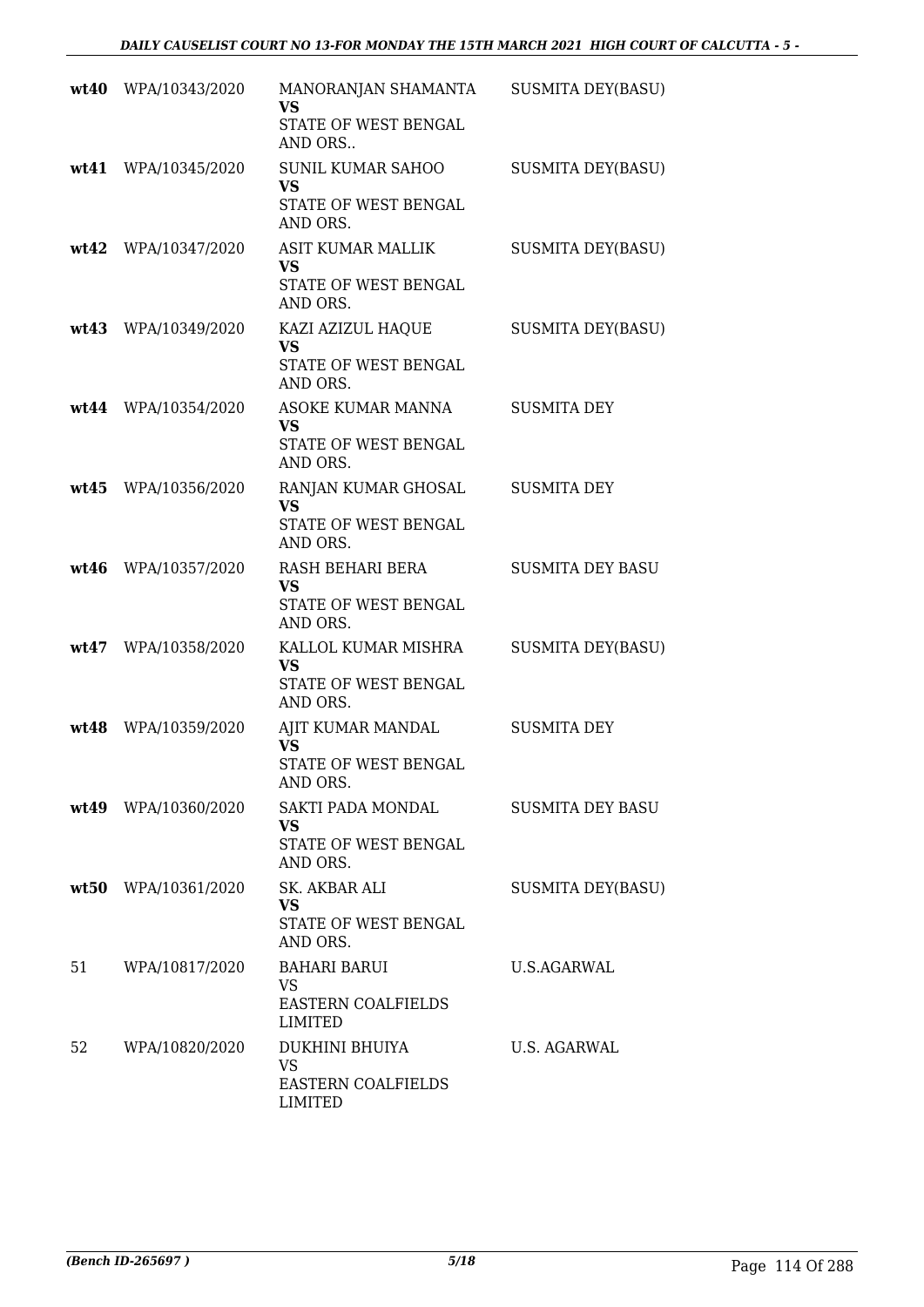## *DAILY CAUSELIST COURT NO 13-FOR MONDAY THE 15TH MARCH 2021 HIGH COURT OF CALCUTTA - 6 -*

| 53 | WPA/10822/2020                       | <b>BALIKA HARI</b><br>VS.<br><b>EASTERN COALFIELDS</b><br>LIMITED                        | <b>U.S. AGARWAL</b>                     |
|----|--------------------------------------|------------------------------------------------------------------------------------------|-----------------------------------------|
| 54 | WPA/10940/2020<br>(2)                | ASIM KUMAR ACHARYA<br><b>VS</b><br>STATE OF WEST BENGAL<br>AND ORS.                      | <b>AMRITA CHEL</b>                      |
| 55 | WPA/11372/2020<br>(3)                | FATIK CHANDRA MONDAL<br><b>VS</b><br>STATE OF WEST BENGAL<br>AND ORS.                    | <b>SOUNAK</b><br><b>BHATTACHARYA</b>    |
| 56 | WPA/11551/2020<br>(1)                | PULAK BARAN<br><b>CHAKRABORTY</b><br><b>VS</b><br>UNION OF INDIA AND ORS.                | UTTIYA RAY                              |
| 57 | WPA/11574/2020<br>(1)                | ANANDAMOY CHATTERJEE<br><b>VS</b><br>UNION OF INDIA AND ORS.                             | <b>ARUN KUMAR</b><br><b>CHAKRABORTY</b> |
| 58 | WPA/11725/2020<br>$(22.03.2021)$ (3) | <b>HARU DAS AND ORS</b><br><b>VS</b><br>STATE OF WEST BENGAL<br>AND ORS.                 | <b>SAGAR SINGH</b>                      |
| 59 | WPA/11776/2020<br>(2)                | <b>BANDANA PAN AND</b><br><b>OTHERS</b><br><b>VS</b><br>STATE OF WEST BENGAL<br>AND ORS. | NITISH SMANTA                           |
| 60 | WPA/11811/2020<br>(1)                | SANCHITA DOLAI<br><b>VS</b><br>UNION OF INDIA AND ORS.                                   | ARPA CHAKRABORTY                        |
| 61 | WPA/238/2021                         | KAJALI MEJHAIN<br><b>VS</b><br>EASTERN COALFIELD LTD.<br>AND ORS                         | <b>U.S. AGARWAL</b>                     |
| 62 | WPA/240/2021                         | <b>JIBAN DOME</b><br><b>VS</b><br>EASTER COALFIELD LTD.<br>AND ORS                       | <b>U.S. AGARWAL</b>                     |
| 63 | WPA/243/2021                         | <b>BODI MEJHAIN</b><br><b>VS</b><br>EASTERN COALFIELD LTD.<br>AND ORS                    | U.S. AGARWAL                            |
| 64 | WPA/719/2021                         | NIMAI CHANDRA ROY<br>VS<br>EASTERN COALFIELDS LTD                                        | <b>UMA SHANKAR</b><br><b>AGARAWAL</b>   |
| 65 | WPA/950/2021<br>(2)                  | SOMANGSU BHUSAN<br><b>SARKAR</b><br>VS<br>PUNJAB NATIONAL BANK<br><b>AND OTHERS</b>      | Sobhan Majumder                         |
| 66 | WPA/1331/2021<br>(Premptorily) (1)   | RADHESHYAM PRASAD<br>VS.<br>UNION OF INDIA AND ORS.                                      | <b>TAPAN KUMAR</b><br><b>MAHAPATRA</b>  |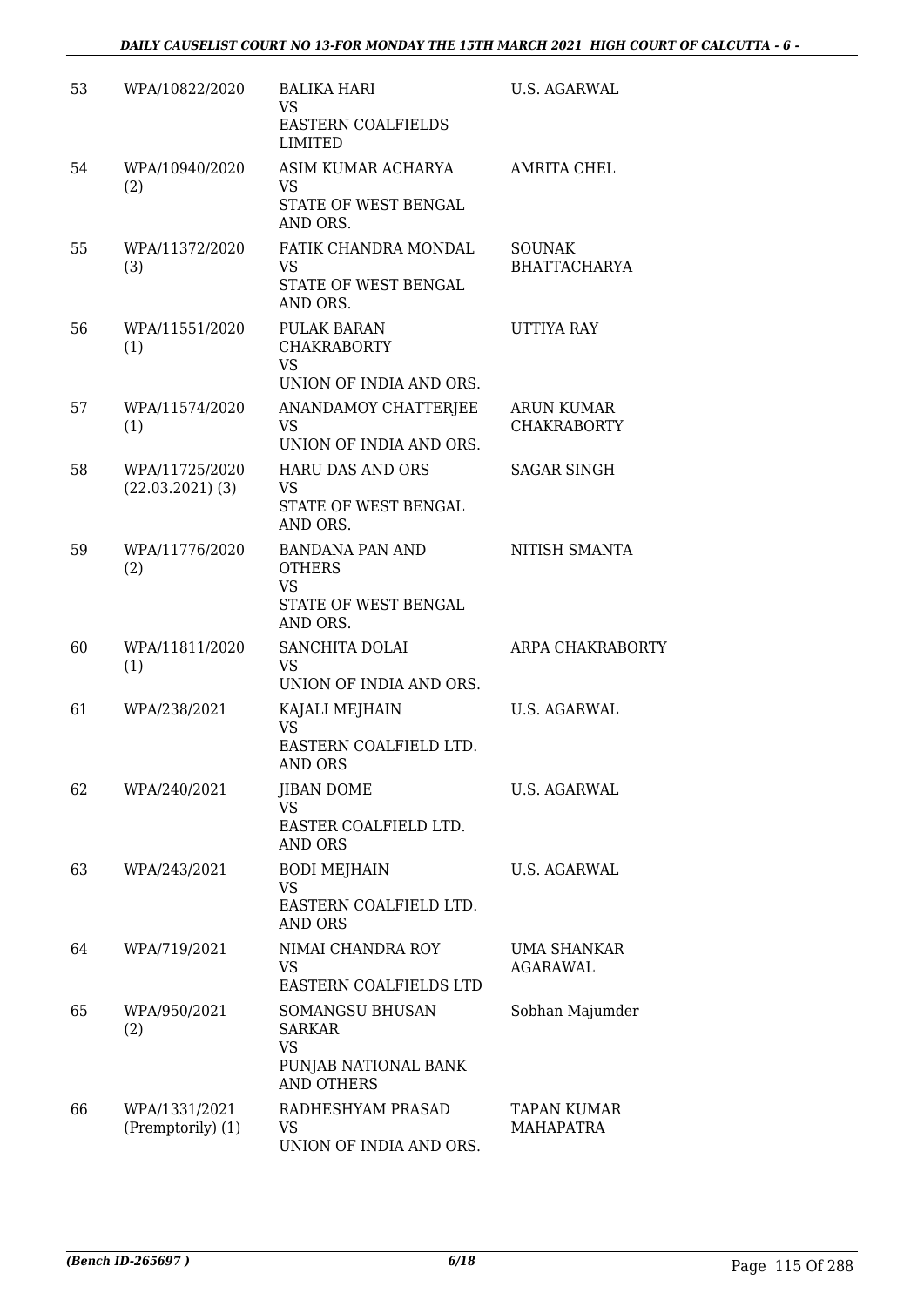| 67 | WPA/2069/2021<br>(2) | AKASH KUMAR CHOURASIA<br>VS.                                                                                                                                 | NILANJAN PAL                        |
|----|----------------------|--------------------------------------------------------------------------------------------------------------------------------------------------------------|-------------------------------------|
|    |                      | UNION OF INDIA AND ORS.                                                                                                                                      |                                     |
| 68 | WPA/2118/2021<br>(1) | <b>INDRANIL GHOSH</b><br>VS<br>STATE OF WEST BENGAL                                                                                                          | <b>MANIKA ROY</b>                   |
|    |                      | AND ORS.                                                                                                                                                     |                                     |
| 69 | WPA/2287/2021<br>(2) | <b>MITHU DAI</b><br><b>VS</b>                                                                                                                                | MD KUTUBUDDIN                       |
|    |                      | STATE OF WEST BENGAL<br>AND ORS.                                                                                                                             |                                     |
| 70 | WPA/2302/2021<br>(1) | ALL INDIA GENERAL<br><b>INSURANCE SC/ST</b><br><b>EMPLOYEES</b><br>PARISHAT(JAYAMURTHY)<br>AND ANR<br><b>VS</b><br><b>GENERAL INSURANCE</b><br>PUBLIC SECTOR | <b>BASABI</b><br>RAICHOUDHURY       |
|    |                      | <b>ASSOCIATION AND OTHERS</b>                                                                                                                                |                                     |
| 71 | WPA/2306/2021<br>(2) | TOTAN CHOWDHURY AND<br><b>OTHERS</b><br><b>VS</b>                                                                                                            | ALOKESH DALAI                       |
|    |                      | STATE OF WEST BENGAL<br>AND ORS.                                                                                                                             |                                     |
| 72 | WPA/2358/2021<br>(2) | PROSANTA MONDAL<br><b>VS</b><br>STATE OF WEST BENGAL<br>AND ORS.                                                                                             | PRAMITA BANERJEE                    |
| 73 | WPA/2592/2021        | SK. ESANUL HAQUE<br><b>VS</b><br>STATE OF WEST BENGAL<br>AND ORS.                                                                                            | MANISHANKAR<br><b>CHATTOPADHYAY</b> |
| 74 | WPA/2679/2021<br>(1) | SHARBANI BANERJEE<br><b>VS</b><br>COAL INDIA LIMITED AND<br><b>ORS</b>                                                                                       | <b>OISANI MUKHERJEE</b>             |
| 75 | WPA/3008/2021<br>(1) | TOTON GHOSH<br><b>VS</b><br><b>PUBLIC SERVICE</b><br><b>COMMISSION AND ORS</b>                                                                               | ARPA CHAKRABORTY                    |
| 76 | WPA/3043/2021<br>(2) | M/S P.C. DEY ENTERPRISE<br>AND ANR<br><b>VS</b>                                                                                                              | DEBABRATA ROY                       |
|    |                      | UNION OF INDIA AND ORS.                                                                                                                                      |                                     |
|    | wt77 WPA/3048/2021   | M/S DEBASISH NAG AND<br><b>ANR</b><br><b>VS</b><br>UNION OF INDIA AND ORS.                                                                                   | DEBABRATA RAY                       |
|    | $wt78$ WPA/3058/2021 | M/S KARMAKAR<br><b>ENTERPRISE AND</b><br><b>ANOTHER</b><br><b>VS</b><br>UNION OF INDIA AND ORS.                                                              | DEBABRATA RAY                       |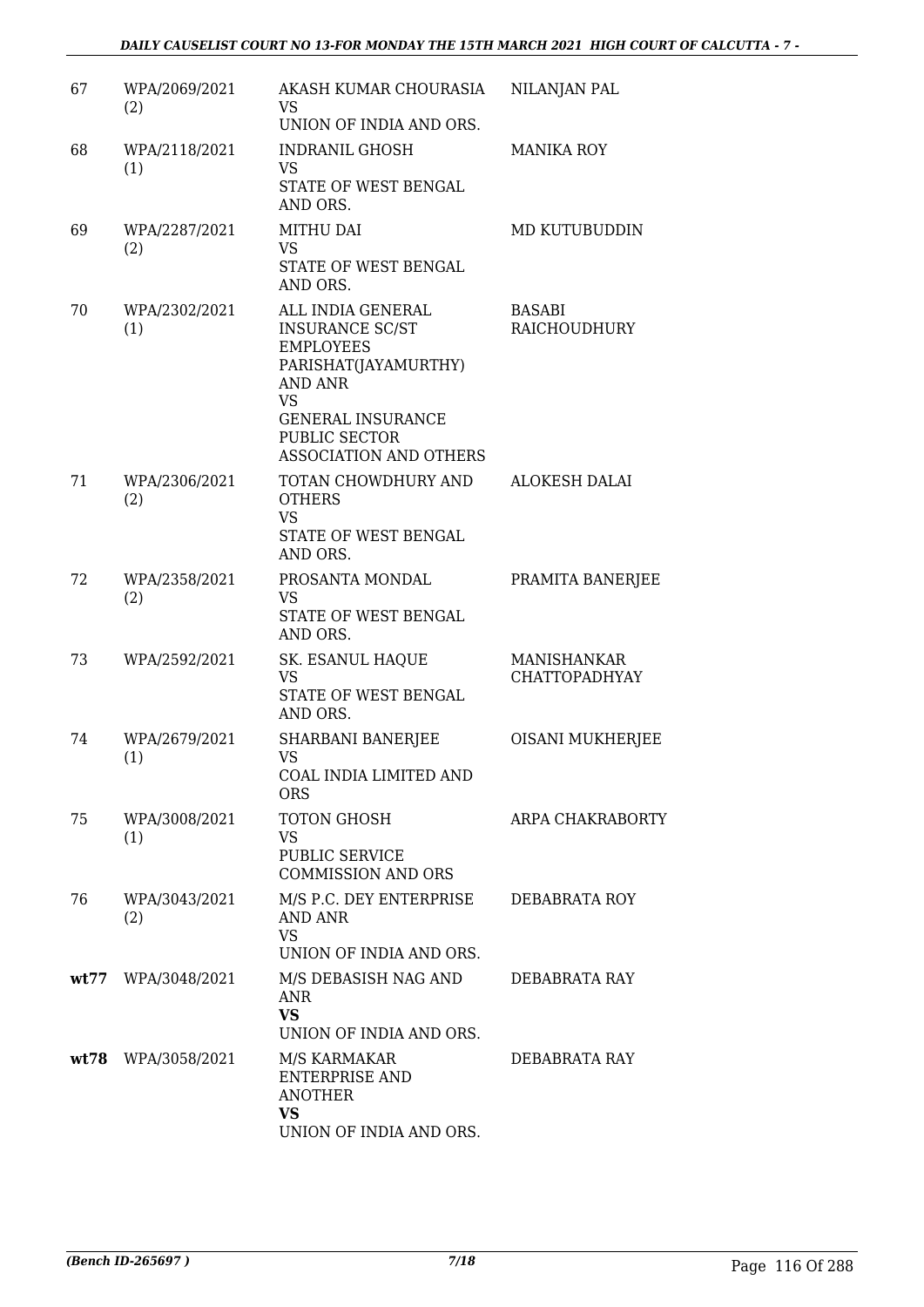|      | wt79 WPA/3073/2021   | M/S SHYAM SUNDAR<br><b>GHOSH</b><br><b>VS</b><br>UNION OF INDIA AND ORS.                    | DEBABRATA ROY                          |
|------|----------------------|---------------------------------------------------------------------------------------------|----------------------------------------|
| wt80 | WPA/3085/2021        | M/S JAGADISH CHANDRA<br><b>ADHIKARY AND ANR</b><br><b>VS</b><br>UNION OF INDIA AND ORS.     | DEBABRATA RAY                          |
| 81   | WPA/3116/2021<br>(2) | <b>SUBHAJIT BAYEN</b><br><b>VS</b><br>UNION OF INDIA AND ORS.                               | MANISH KUMAR DAN                       |
| 82   | WPA/3219/2021        | <b>MANAS HALDER</b><br><b>VS</b><br>UNION OF INDIA AND ORS.                                 | <b>ARPAN SINHA</b>                     |
| 83   | WPA/3383/2021        | NIRBHAY LODH<br><b>VS</b><br><b>UCO BANK</b>                                                | <b>MITUL</b><br><b>CHAKRABORTY</b>     |
| 84   | WPA/3551/2021        | DHIRENDRA NATH<br><b>MONDAL</b><br><b>VS</b><br>STATE OF WEST BENGAL<br>AND ORS.            | <b>SUSMITA DEY(BASU)</b>               |
| 85   | WPA/3554/2021        | NABA KUMAR GHOSH<br><b>VS</b><br>UNION OF INDIA AND ORS.                                    | <b>SUSMITA DEY (BASU)</b>              |
| 86   | WPA/3726/2021<br>(2) | SOSTI JANA MANDAL<br>@SOSTI JANA<br><b>VS</b><br>STATE OF WEST BENGAL<br>AND ORS.           | PARTHA SARATHI<br><b>MONDAL</b>        |
| 87   | WPA/3901/2021<br>(2) | ASRAF ALI AND ORS<br><b>VS</b><br>STATE OF WEST BENGAL<br>AND ORS.                          | <b>BITASOK BANERJEE</b>                |
| 88   | WPA/4076/2021<br>(1) | KOUSHIK MGHOSH AND<br><b>ORS</b><br><b>VS</b><br>THE STATE OF WEST<br><b>BENGAL AND ORS</b> | MONIRUZZAMAN                           |
| 89   | WPA/4091/2021<br>(1) | DILIP KUMAR GANGULY<br><b>VS</b><br>BANGIYA GRAMIN VIKASH<br><b>BANK</b>                    | <b>KMAKSHYA PRASAD</b><br>MUKHOPADHYAY |
| 90   | WPA/4326/2021<br>(2) | RAHUL SARKAR<br><b>VS</b><br>THE UNION OF INDIA AND<br><b>ORS</b>                           | <b>SOMRAJ DHAR</b>                     |
| 91   | WPA/4510/2021<br>(2) | TAPAS KUMAR KUNDU AND<br><b>ORS</b><br><b>VS</b><br>STATE OF WEST BENGAL<br>AND ORS.        | RAJESH NASKAR                          |
| 92   | WPA/4587/2021<br>(2) | <b>ARNAB SEN</b><br><b>VS</b><br>UNION OF INDIA AND ORS.                                    | DIPANKAR PAL                           |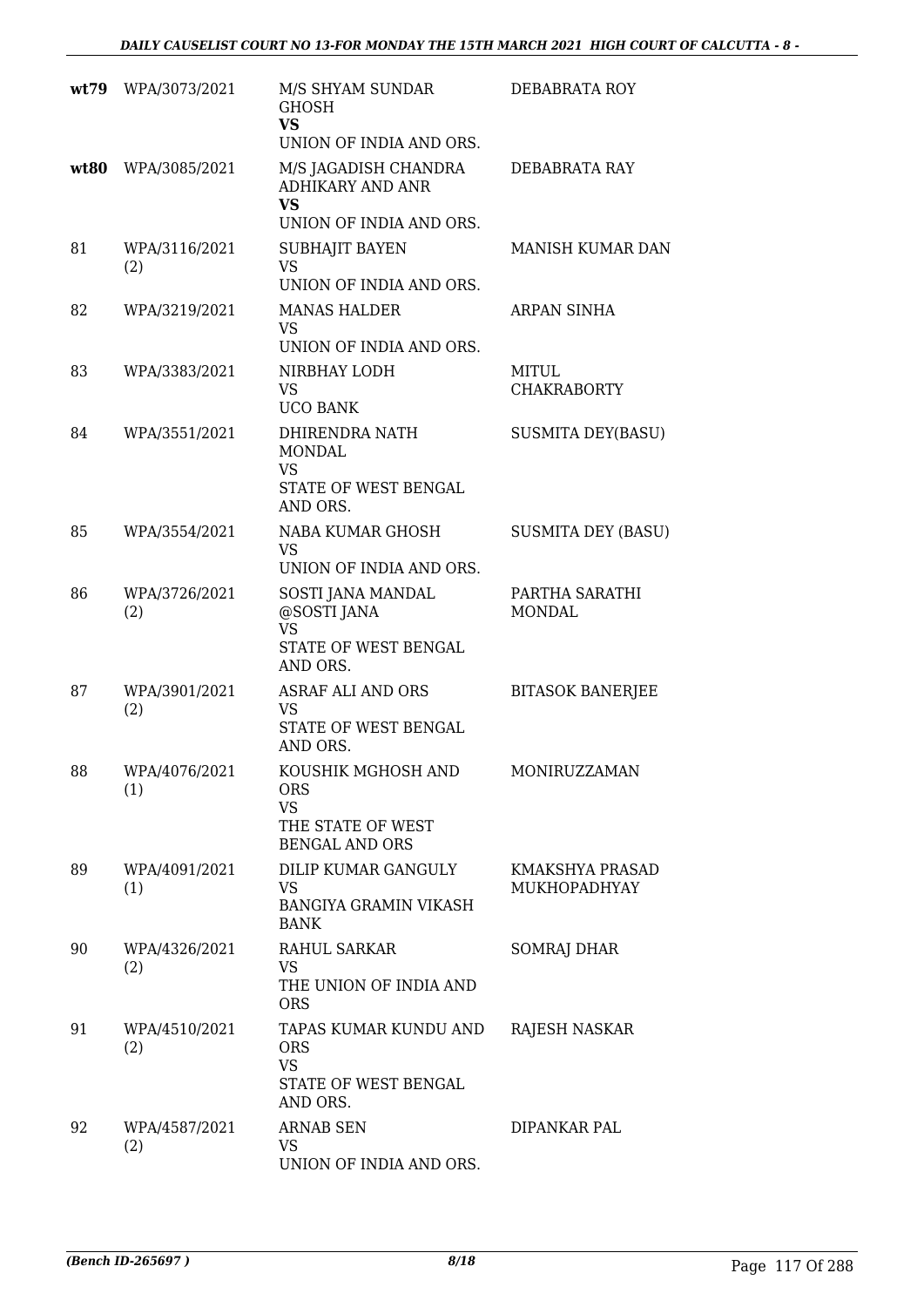| 93  | WPA/4614/2021<br>(2) | <b>MAINUDDIN SARDAR</b><br><b>VS</b><br><b>INSPECTOR GENERAL, FTR</b><br>HEADQUARTERS BORDER<br><b>SECURITY FORCE AND</b><br><b>OTHERS</b> | <b>SUBHAM GHOSH</b>                  |
|-----|----------------------|--------------------------------------------------------------------------------------------------------------------------------------------|--------------------------------------|
| 94  | WPA/4683/2021<br>(2) | <b>BIBRATA BISWAS</b><br><b>VS</b><br>UNION OF INDIA AND ORS.                                                                              | PRATIK MAJUMDER                      |
| 95  | WPA/4935/2021<br>(1) | KOYALA MAZDOOR<br><b>CONGRESS</b><br><b>VS</b><br>UNION OF INDIA AND ORS.                                                                  | SABYASACHI<br><b>CHATTERJEE</b>      |
| 96  | WPA/5036/2021        | <b>DINESH MAHATO</b><br><b>VS</b><br>STATE OF WEST BENGAL<br>AND ORS.                                                                      | ASHIS KUMAR PAUL                     |
| 97  | WPA/5166/2021        | ANIMESH SAHA<br>VS<br>STATE OF WEST BENGAL<br>AND ORS.                                                                                     | KARUNAMOYEE<br>SAMANTA               |
| 98  | WPA/5206/2021        | <b>SUJOY LAI</b><br><b>VS</b><br>UNION OF INDIA AND ORS.                                                                                   | ARPA CHAKRABORTY                     |
| 99  | WPA/5211/2021        | KHOKON RAJBANSHI<br>VS<br>STATE OF WEST BENGAL<br>AND ORS.                                                                                 | <b>BIDYUT BARAN</b><br><b>BISWAS</b> |
| 100 | WPA/5244/2021        | PINAKI DAS AND OTHERS<br>VS<br>STATE OF WEST BENGAL<br>AND ORS.                                                                            | SAKTIPADA JANA                       |
| 101 | WPA/5254/2021<br>(1) | <b>MAYARUN BIBI</b><br><b>VS</b><br>UNION OF INDIA AND ORS.                                                                                | <b>BEANZIR SHAIKH</b>                |
| 102 | WPA/5329/2021<br>(1) | ANWESHA GANGULY<br><b>BANERJEE AND ORS</b><br><b>VS</b><br>STATE OF WEST BENGAL<br>AND ORS.                                                | <b>SUMAN BANERJEE</b>                |
| 103 | WPA/5460/2021        | <b>BOSE INSTITUTE</b><br>PENSIONERS WELFARE<br>ASSOCIATION AND ANR.<br>VS<br>THE BOSE INSTITUTE AND<br>ORS.                                | <b>ASWINI BERA</b>                   |
| 104 | WPA/5491/2021        | SAIKAT PAL @ SAIKAT<br><b>ADHIKARY</b><br><b>VS</b><br>STATE OF WEST BENGAL<br>AND ORS.                                                    | DEBANSHU GHORAI                      |
| 105 | WPA/5562/2021        | KRISHNA KANTA BAPARI<br>VS.<br>THE BANK OF INDIA AND<br><b>ORS</b>                                                                         | PRITHVIRAJ SINHA<br><b>ROY</b>       |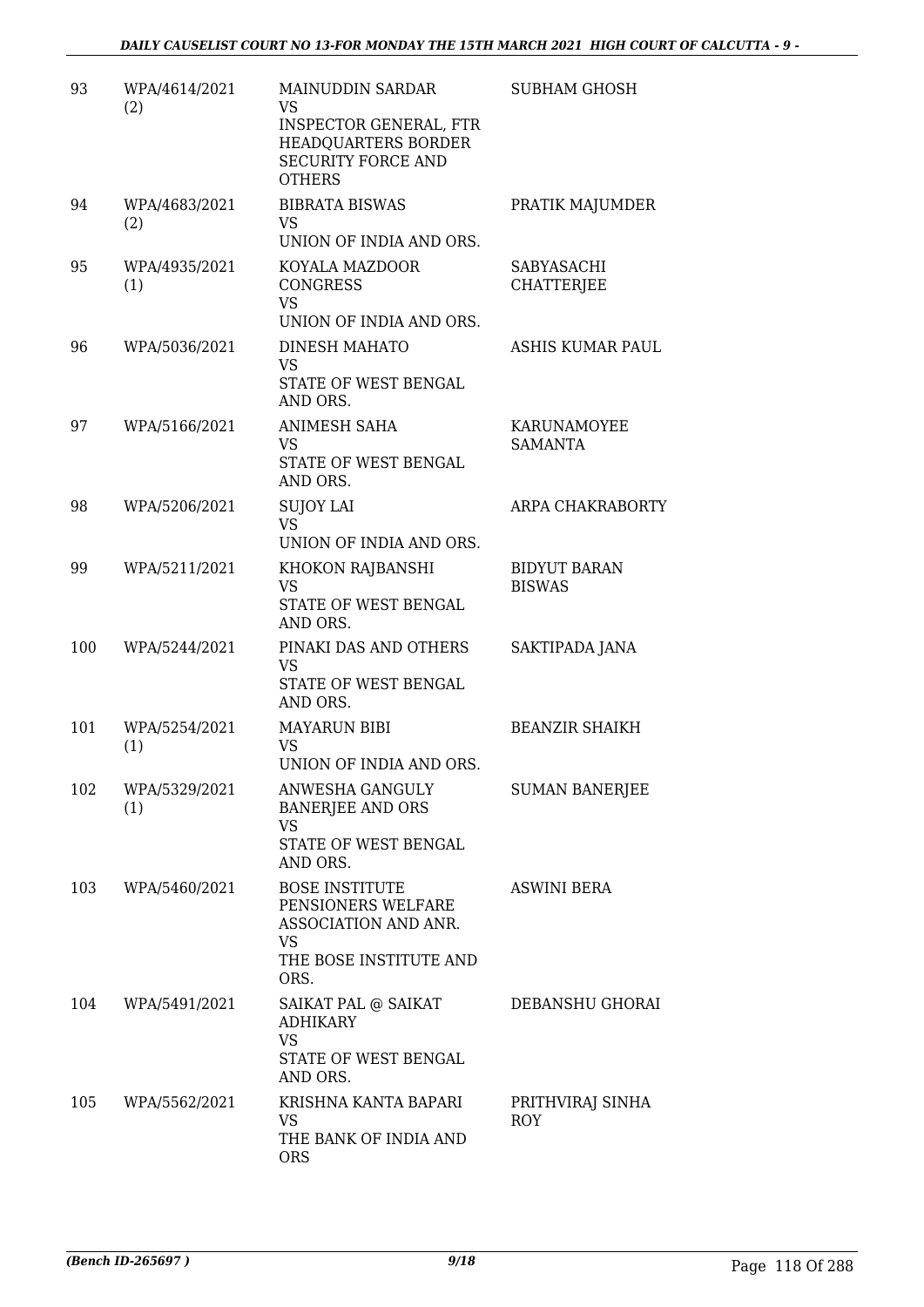| 106 | WPA/5564/2021 | SHIBNATH DAS<br>VS<br>STATE OF WEST BENGAL<br>AND ORS.                                             | MD. AHSANUZZAMAN                            |
|-----|---------------|----------------------------------------------------------------------------------------------------|---------------------------------------------|
| 107 | WPA/5622/2021 | RAKIB KHAN AND OTHERS<br><b>VS</b><br>STATE OF WEST BENGAL<br>AND ORS.                             | MD. KUTUBUDDIN                              |
| 108 | WPA/5727/2021 | SANJOY SEN<br><b>VS</b><br>THE STATE OF WEST<br><b>BENGAL AND ORS</b>                              | <b>MANI SHANKAR</b><br><b>CHATTOPADHYAY</b> |
| 109 | WPA/5744/2021 | <b>SABINA KHATUN</b><br><b>VS</b><br>STATE OF WEST BENGAL<br>AND ORS.                              | MD MOSIAR<br><b>RAHAMAN</b>                 |
| 110 | WPA/5746/2021 | <b>SAMIMA BEGUM</b><br><b>VS</b><br>THE BOARD OF TRUSTEES<br>OF CALCUTTA PORT AND<br><b>OTHERS</b> | SK. REJAUL ALAM                             |
| 111 | WPA/5770/2021 | DULAL CHANDRA PAUL<br><b>VS</b><br>STATE OF WEST BENGAL<br>AND ORS.                                | <b>SANKAR PAUL</b>                          |
| 112 | WPA/5778/2021 | SUDIPTA KARMAKAR AND<br><b>ORS</b><br><b>VS</b><br>STATE OF WEST BENGAL<br>AND ORS.                | <b>DIBYENDU</b><br><b>CHATTERJEE</b>        |
| 113 | WPA/5886/2021 | MD NASIRUDDIN AND ORS<br>VS<br>STATE OF WEST BENGAL<br>AND ORS.                                    | HARADHAN MONDAL                             |
| 114 | WPA/5915/2021 | DHARAMDEO RAY<br>VS<br>UNION OF INDIA AND ORS.                                                     | DEBASISH KUNDU                              |
| 115 | WPA/6027/2021 | <b>ANUJ SHAW</b><br>VS<br>THE EASTERN COALFIELD<br>LIMITED AND OTHERS                              | <b>PRALAY</b><br><b>BHATTACHARJEE</b>       |
| 116 | WPA/6056/2021 | <b>CHINA DAS</b><br><b>VS</b><br>STATE OF WEST BENGAL<br>AND ORS.                                  | SIDDHADEV ADAK                              |
| 117 | WPA/6071/2021 | DR. SANJIT BISWAS<br><b>VS</b><br>UNION OF INDIA AND<br><b>ANOTHER</b>                             | RANANEESH GUPTA<br><b>THAKURTA</b>          |
| 118 | WPA/6074/2021 | DR.SANJIT BISWAS<br>VS<br>UNION OF INDIA AND ORS.                                                  | RANANEESH GUHA<br>THAKURTA                  |
| 119 | WPA/6104/2021 | SHIVAJI ANANDRAO YADAV<br><b>VS</b><br>COAL INDIA LIMITED                                          | <b>SUJIT SAHA</b>                           |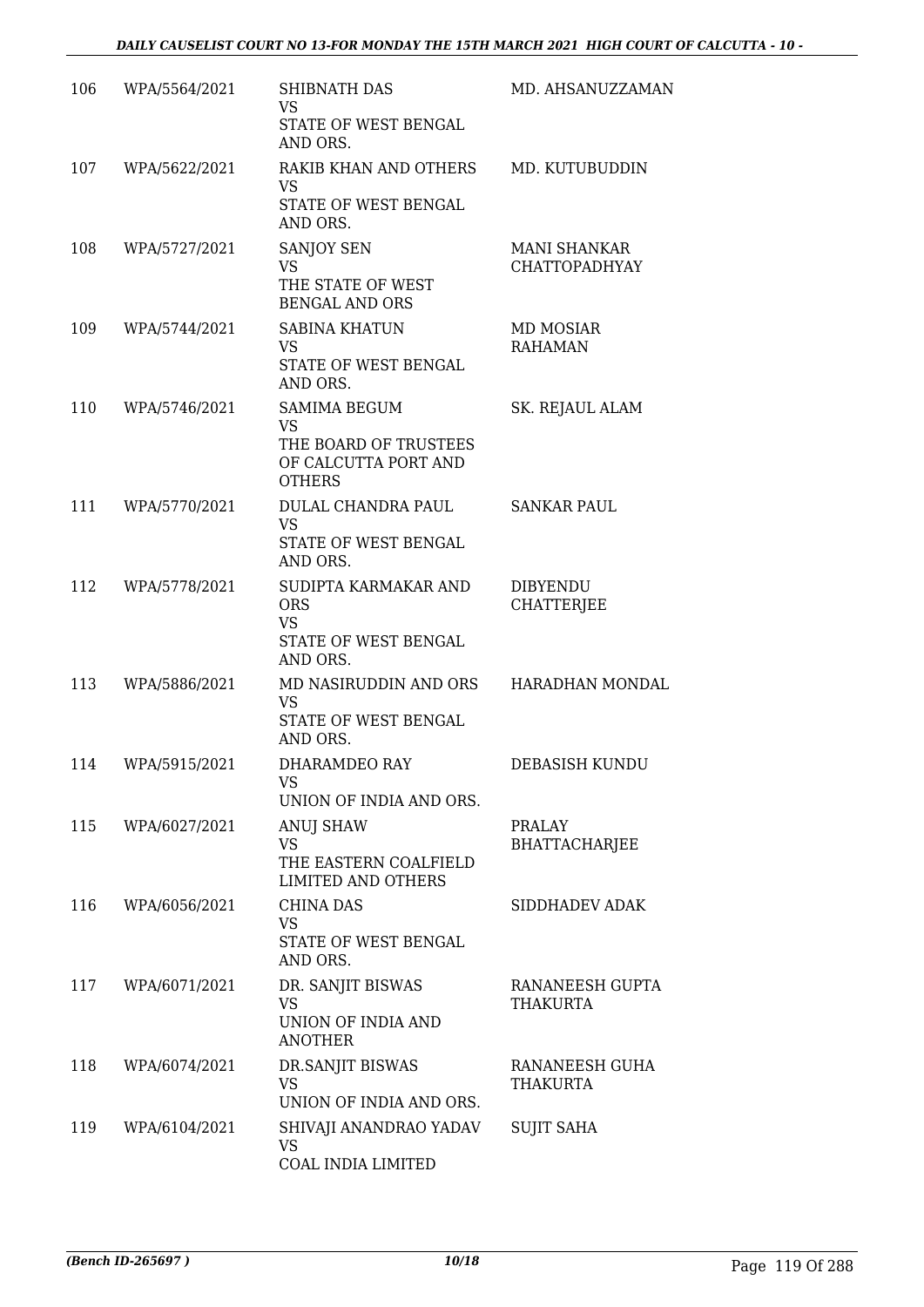| 120 | WPA/6160/2021       | NAJIMUDDIN<br><b>VS</b><br>STATE OF WEST BENGAL<br>AND ORS.                                          | Md. Habibur Rahaman                        |
|-----|---------------------|------------------------------------------------------------------------------------------------------|--------------------------------------------|
| 121 | WPA/6185/2021       | NARGISA BIBI<br>VS<br>UNION OF INDIA AND ORS.                                                        | <b>SUSMITA</b><br>CHOWDHURY                |
|     | wt122 WPA/6190/2021 | PABITRAMAYEE MAJHI<br><b>VS</b><br>STATE OF WEST BENGAL<br>AND ORS.                                  | KASHISWAR GHOSAL                           |
| 123 | WPA/6212/2021       | SANTOSH KUMAR MAHATO<br>AND ORS<br><b>VS</b><br>THE UNION OF INDIA AND<br><b>ORS</b>                 | <b>SUKHENDU BIKASH</b><br><b>MUKHERJEE</b> |
| 124 | WPA/6321/2021       | ARCHITA MANNA<br>VS<br>STATE OF WEST BENGAL<br>AND ORS.                                              | <b>ANIL KUMAR</b><br><b>CHATTOPADHYAYA</b> |
| 125 | WPA/6323/2021       | KAILAS GORAI<br><b>VS</b><br>WBSEDCL AND ORS.                                                        | TANUJA BASAK                               |
| 126 | WPA/6331/2021       | PARIMAL MANDAL<br>VS<br>STATE OF WEST BENGAL<br>AND ORS.                                             | JOYDEEP ROY                                |
| 127 | WPA/6377/2021       | RAJ KUMAR PAL AND ORS<br><b>VS</b><br>STATE OF WEST BENGAL<br>AND ORS.                               | <b>UDAY NARAYAN</b><br><b>BETAL</b>        |
| 128 | WPA/6385/2021       | TAFFAZZUL HUSSAIN<br>GILANI<br><b>VS</b><br>STATE OF WEST BENGAL<br>AND ORS.                         | ADITYA MONDAL                              |
| 129 | WPA/6400/2021       | <b>IMTIAZ HUSSAIN</b><br>VS<br>STATE OF WEST BENGAL<br>AND ORS.                                      | ADITYA MONDAL                              |
| 130 | WPA/6481/2021       | <b>AMAR DAS</b><br>VS<br>STATE OF WEST BENGAL<br>AND ORS.                                            | AYAN MITRA                                 |
| 131 | WPA/6511/2021       | SOMNATH NANDI<br>VS.<br>STATE OF WEST BENGAL<br>AND ORS.                                             | MONIRUZZAMAN                               |
| 132 | WPA/6530/2021       | RAJDIPTA BARMAN<br><b>VS</b><br><b>EMPLOYEES PROVIDENT</b><br>FUND ORGANISATION AND<br><b>OTHERS</b> | DEBOPRIYO KARAN                            |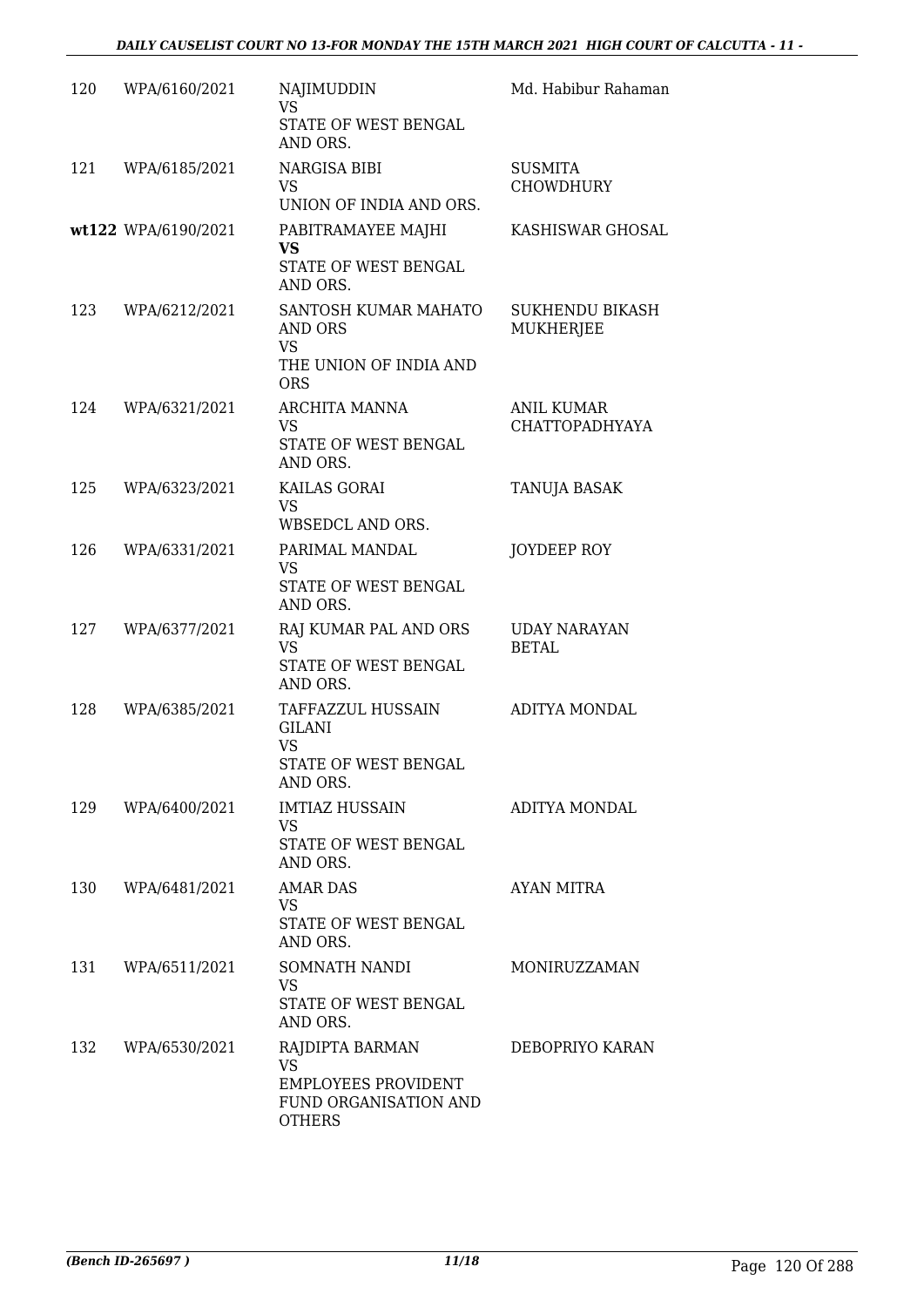| 133 | WPA/6536/2021 | SMT KAJOL BADYAKAR<br><b>VS</b><br>M/S. EASTERN COAL<br>FIELDS LTD AND ORS            | AMAL KUMAR DUTTA                            |
|-----|---------------|---------------------------------------------------------------------------------------|---------------------------------------------|
| 134 | WPA/6544/2021 | KRISHNA BHUIYA<br>VS<br>EASTERN COAL FIELDS LTD<br><b>AND ORS</b>                     | AMAL KR DATTA                               |
| 135 | WPA/6551/2021 | <b>MAHESH BAURI</b><br>VS.<br>THE COAL INDIA LTD AND<br><b>ORS</b>                    | AMAL KUMAR DATTA                            |
| 136 | WPA/6587/2021 | JYOTISH MONDAL AND<br><b>ANOTHER</b><br><b>VS</b><br>STATE OF WEST BENGAL<br>AND ORS. | TANUJA BASAK                                |
| 137 | WPA/6646/2021 | <b>SHIKHA DAS</b><br><b>VS</b><br>THE KOLKATA PORT TRUST<br>AND ORS.                  | <b>MOHINI MOHAN</b><br><b>BHATTACHARJEE</b> |
| 138 | WPA/6695/2021 | PIJUSH KANTI ROY<br><b>CHOWDHURY</b><br><b>VS</b><br>STATE OF WEST BENGAL<br>AND ORS. | <b>JAMIRUDDIN KHAN</b>                      |
| 139 | WPA/6696/2021 | <b>SUPRIYA GUCHAIT</b><br><b>VS</b><br>STATE OF WEST BENGAL<br>AND ORS.               | JAMIRUDDIN KHAN                             |
| 140 | WPA/6699/2021 | <b>BINDU BIHARI SAHA</b><br><b>VS</b><br>STATE OF WEST BENGAL<br>AND ORS.             | JAMIRUDDIN KHAN                             |
| 141 | WPA/6713/2021 | <b>AJAY KUMAR</b><br>VS<br>STATE OF WEST BENGAL<br>AND ORS.                           | JAMIRUDDIN KHAN                             |
| 142 | WPA/6716/2021 | DINANATH THAKUR<br>VS<br>STATE OF WEST BENGAL<br>AND ORS.                             | <b>JAMIRUDDIN KHAN</b>                      |
| 143 | WPA/6717/2021 | PULAK SANKAR<br><b>CHOUDHURY</b><br>VS<br>STATE OF WEST BENGAL<br>AND ORS.            | <b>JAMIRUDDIN KHAN</b>                      |
| 144 | WPA/6719/2021 | SUSHANTA MITRA<br><b>VS</b><br>STATE OF WEST BENGAL<br>AND ORS.                       | <b>JAMIRUDDIN KHAN</b>                      |
| 145 | WPA/6729/2021 | PRIYA KARMAKAR<br>VS.<br>STATE OF WEST BENGAL<br>AND ORS.                             | <b>BAISAKHI SINGHA</b>                      |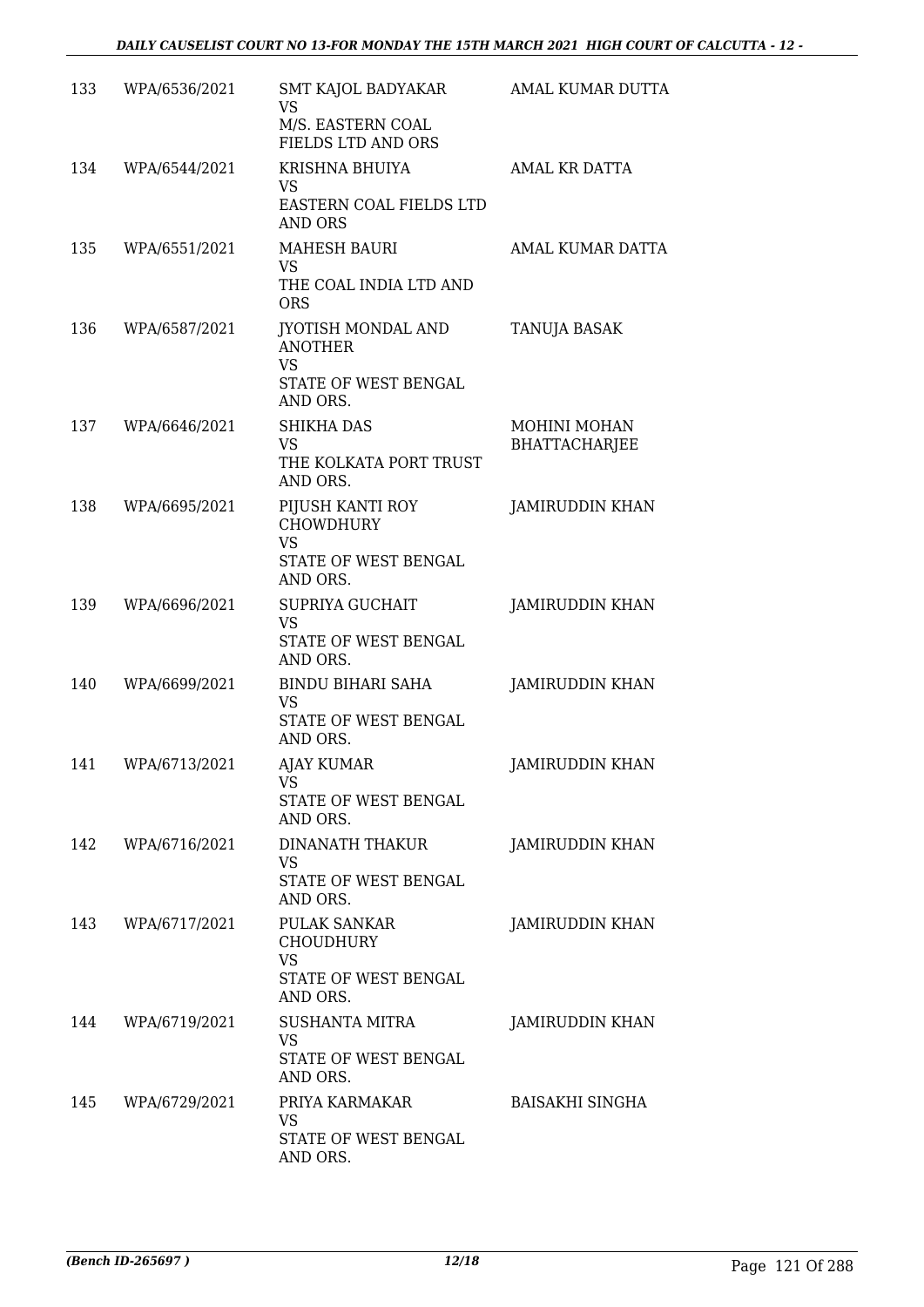| 146 | WPA/6781/2021                           | MANTULAL MONDAL<br>VS<br>KOLKATA PORT TRUST AND<br>ORS.                           | RAJIB KUMAR KUNDU                       |
|-----|-----------------------------------------|-----------------------------------------------------------------------------------|-----------------------------------------|
| 147 | WPA/6832/2021                           | <b>BEAUTY CHAKRABORTY</b><br><b>VS</b><br>STATE OF WEST BENGAL<br>AND ORS.        | PARTHA<br><b>CHAKRABORTY</b>            |
| 148 | WPA/6848/2021                           | KRISHNENDU CHATTERJEE<br><b>VS</b><br>STATE OF WEST BENGAL<br>AND ORS.            | MONIRUZZAMAN                            |
| 149 | WPA/7007/2021                           | PRASANTA KUMAR PAHARI<br>VS.<br>STATE OF WEST BENGAL<br>AND ORS.                  | <b>SALONI</b><br><b>BHATTACHARJEE</b>   |
| 150 | WPA/7247/2021                           | PAPIYA BHADURI<br><b>VS</b><br>STATE OF WEST BENGAL<br>AND ORS.                   | ARPA CHAKRABORTY                        |
|     |                                         | <b>MOTION GROUP - V</b>                                                           |                                         |
| 151 | WPA/15200/2010<br>(1)                   | MST. ANJIRA BIBI<br><b>VS</b><br>STATE OF WEST BENGAL<br>&ORS.                    | <b>AMBU BINDU</b><br><b>CHAKRABORTY</b> |
|     | IA NO: CAN/1/2011(Old No:CAN/3569/2011) |                                                                                   |                                         |
| 152 | WPA/28690/2015<br>(1)                   | <b>SOMIKUL ISLAM</b><br><b>VS</b><br>STATE OF WEST BENGAL &<br><b>ORS</b>         | <b>BHOLANATH</b><br><b>PRAMANIK</b>     |
| 153 | WPA/14358/2016<br>$(16.03.2021)$ $(2)$  | MOUMITA CHACKRABORTY<br>$&$ ANR<br>VS<br><b>STATE OF WEST BENGAL &amp;</b><br>ORS | A. BHATTACHARYYA                        |
| 154 | WPA/16717/2019<br>(24.03.2021)          | MALLIKA MANDAL<br>VS<br>STATE OF WEST BENGAL &<br><b>ORS</b>                      | SRIKANTA DATTA                          |
| 155 | WPA/24026/2019<br>(24.03.2021)          | PRADIP PATTANAYAK &<br>ANR<br>VS.<br>STATE OF WEST BENGAL &<br><b>ORS</b>         | <b>JOYEE MAITI</b>                      |
| 156 | WPA/4088/2020<br>(2)                    | ANIMESH DAS & ANR<br>VS<br>STATE OF WEST BENGAL &<br><b>ORS</b>                   | TANUJA BASAK                            |
| 157 | WPA/4095/2020<br>$(18.03.2021)$ $(2)$   | SMT GANGAMANI BAGDI<br>VS<br>STATE OF WEST BENGAL &<br><b>ORS</b>                 | <b>SOUMI KUNDU</b>                      |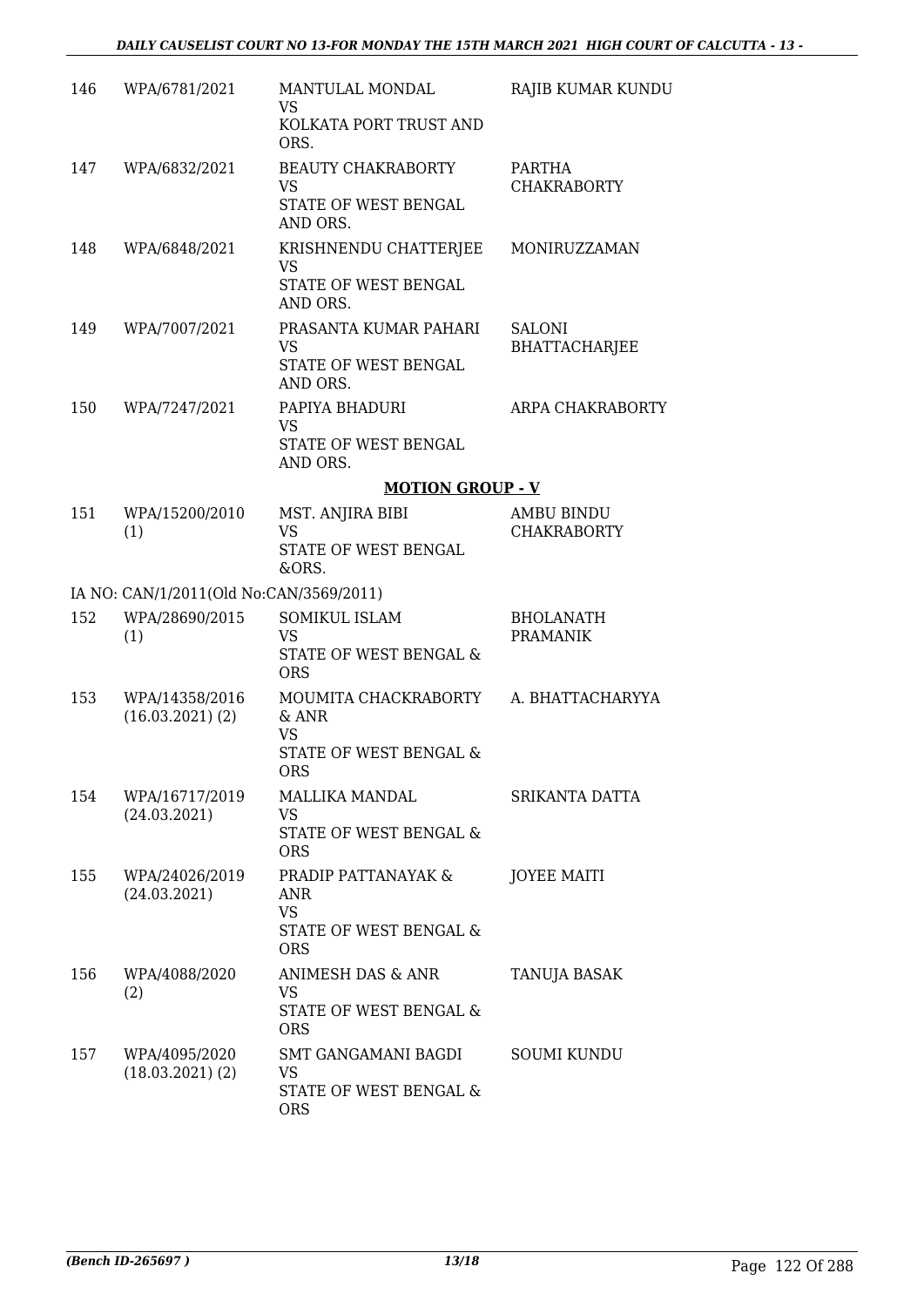| 158 | WPA/4359/2020<br>(1)                   | DIPTI BISWAS & ORS.<br>VS                                                         | <b>GOURAB DAS</b>                  |
|-----|----------------------------------------|-----------------------------------------------------------------------------------|------------------------------------|
|     |                                        | STATE OF WEST BENGAL &<br>ORS.                                                    |                                    |
| 159 | WPA/10096/2020<br>$(23.03.2021)$ $(2)$ | R K M SAROWAR JAHAN<br>VS<br>STATE OF WEST BENGAL<br>AND ORS.                     | TANUJA BASAK                       |
| 160 | WPA/10328/2020                         | CHITTARANJAN<br><b>PARAMANIK</b><br><b>VS</b><br>STATE OF WEST BENGAL<br>AND ORS. | ANJAN<br><b>BHATTACHARYA</b>       |
| 161 | WPA/11092/2020<br>$(23.03.2021)$ $(2)$ | <b>FIROZ SARKAR</b><br>VS<br>State of West Bengal                                 | <b>GOLAM NURE</b><br><b>IMROHI</b> |
| 162 | WPA/11805/2020<br>$(23.03.2021)$ $(2)$ | <b>RATAN MAITY</b><br><b>VS</b><br>STATE OF WEST BENGAL<br>AND ORS.               | RAMA HALDAR                        |
| 163 | WPA/482/2021<br>$(23.03.2021)$ $(2)$   | <b>MAMTAJ BIBI</b><br>VS<br>STATE OF WEST BENGAL<br>AND ORS.                      | MD. GOLAM NURE<br><b>IMROHI</b>    |
| 164 | WPA/656/2021                           | NANDITA PAUL (HALDER)<br>VS<br>STATE OF WEST BENGAL<br>AND ORS.                   | SRIKUMAR MANDAL                    |
| 165 | WPA/1394/2021                          | SUSMITA MONDAL AND<br><b>ORS</b><br><b>VS</b><br>STATE OF WEST BENGAL<br>AND ORS. | <b>SUNNY NANDY</b>                 |
| 166 | WPA/1510/2021                          | <b>SRIMANTI ORAW</b><br>VS<br>STATE OF WEST BENGAL<br>AND ORS.                    | <b>UTTAM BANERJEE</b>              |
|     | 167 WPA/2066/2021                      | <b>MITHU BAGDI</b><br>VS<br>STATE OF WEST BENGAL<br>AND ORS.                      | UTTAM BANERJEE                     |
| 168 | WPA/2074/2021                          | GOURI SHANKAR MAHATO<br><b>VS</b><br>STATE OF WEST BENGAL<br>AND ORS.             | SIVA PRASAD GHOSE                  |
| 169 | WPA/2799/2021                          | NIKHIL CHANDRA MAHATO<br><b>VS</b><br>STATE OF WEST BENGAL<br>AND ORS             | SIVA PRASAD GHOSE                  |
| 170 | WPA/3602/2021<br>(1)                   | <b>ABHIJIT DAS</b><br>VS<br>STATE OF WEST BENGAL<br>AND ORS.                      | SURYASARATHI BASU                  |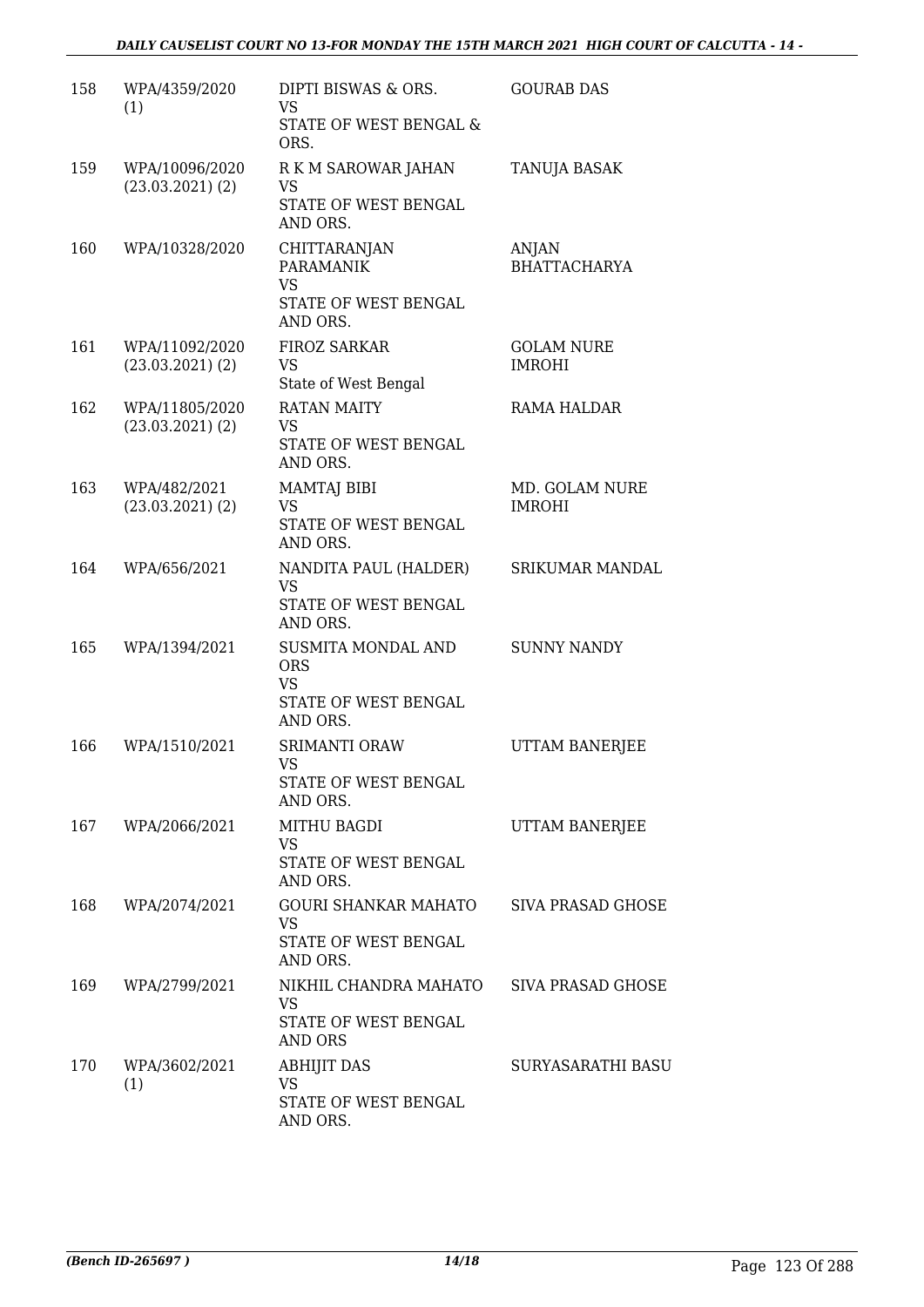## *DAILY CAUSELIST COURT NO 13-FOR MONDAY THE 15TH MARCH 2021 HIGH COURT OF CALCUTTA - 15 -*

| 171 | WPA/3640/2021                         | SAIKH MOKBUL ALAM<br><b>VS</b>                                                             | <b>SHAKTIDHAR DAS</b>                 |
|-----|---------------------------------------|--------------------------------------------------------------------------------------------|---------------------------------------|
|     |                                       | STATE OF WEST BENGAL<br>AND ORS.                                                           |                                       |
| 172 | WPA/3904/2021                         | <b>MANOJ KR DAS</b><br><b>VS</b>                                                           | <b>BISWAJIT MAL</b>                   |
|     |                                       | STATE OF WEST BENGAL<br>AND ORS.                                                           |                                       |
| 173 | WPA/5207/2021<br>(16.03.2021)         | MITHU LET RAJBHAR @<br><b>MITHU LET</b><br><b>VS</b><br>STATE OF WEST BENGAL<br>AND ORS.10 | PROSENJIT<br>MUKHERJEE                |
| 174 | WPA/5696/2021<br>$(23.03.2021)$ $(1)$ | MD. JAMALUDDIN<br>VS<br>STATE OF WEST BENGAL                                               | KAUSTUV MISHRA                        |
|     |                                       | AND ORS.                                                                                   |                                       |
| 175 | WPA/6148/2021                         | PURNIMA SINGH<br><b>VS</b><br>STATE OF WEST BENGAL<br>AND ORS.                             | <b>ASHOK KUMAR BAR</b>                |
| 176 | WPA/6157/2021                         | <b>BIKASH ROUTH</b>                                                                        | <b>BHASKAR CHANDRA</b>                |
|     |                                       | VS.<br>STATE OF WEST BENGAL<br>AND ORS.                                                    | <b>MANNA</b>                          |
| 177 | WPA/6338/2021                         | HIMANSHU CHATTERJEE<br><b>AND ORS</b><br><b>VS</b><br>STATE OF WEST BENGAL                 | <b>TIRTHANKAR ROY</b>                 |
| 178 | WPA/6487/2021                         | AND ORS.<br>SANJIB BERA<br><b>VS</b><br>THE STATE OF WEST<br><b>BENGAL AND ORS</b>         | <b>SUBHADEEP</b><br><b>CHATTERIEE</b> |
| 179 | WPA/6545/2021                         | AJIT KUMAR SAHA AND<br><b>ANOTHER</b>                                                      | PANKAJ HALDER                         |
|     |                                       | <b>VS</b><br>STATE OF WEST BENGAL<br>AND ORS.                                              |                                       |
| 180 | WPA/6794/2021                         | RANAJIT BASULI<br><b>VS</b><br>STATE OF WEST BENGAL                                        | <b>BISWAJIT MAL</b>                   |
|     |                                       | AND ORS.                                                                                   |                                       |
| 181 | WPA/6798/2021                         | AJIT KUMAR DHANG<br><b>VS</b><br>STATE OF WEST BENGAL                                      | <b>BISWAJIT MAL</b>                   |
|     |                                       | AND ORS.                                                                                   |                                       |
| 182 | WPA/7081/2021                         | MUMTAAZ BEGUM<br><b>VS</b><br>STATE OF WEST BENGAL                                         | <b>BISWAJIT MAL</b>                   |
|     |                                       | AND ORS.                                                                                   |                                       |
| 183 | WPA/7131/2021                         | JAMUNA BARUI<br>VS.                                                                        | SABITA KHUTIA<br><b>BHUNYA</b>        |
|     |                                       | STATE OF WEST BENGAL<br>AND ORS.                                                           |                                       |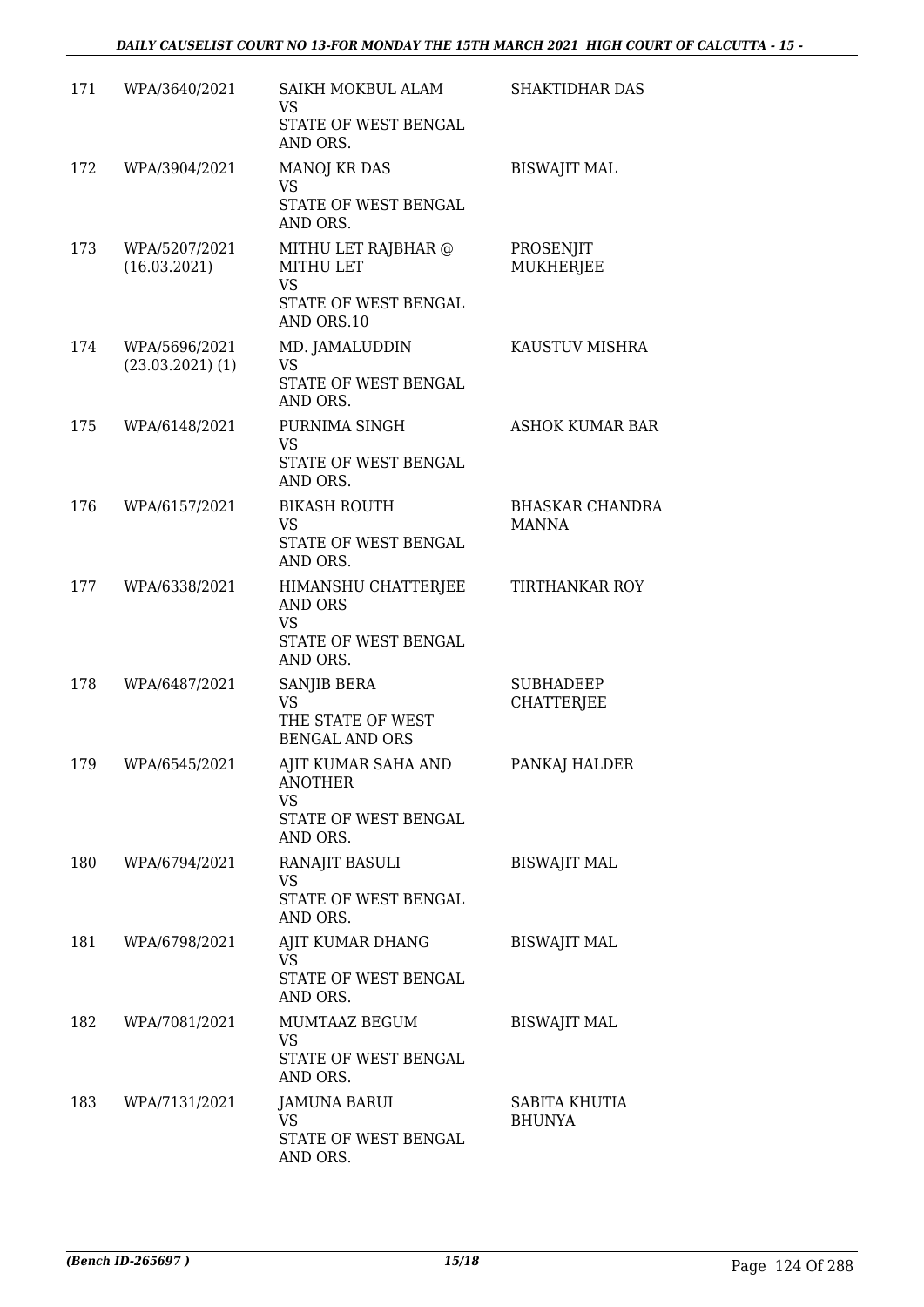| 184 | WPA/7134/2021                                     | <b>SUNDAR GOPAL</b><br><b>CHAKRABORTY</b><br><b>VS</b><br>STATE OF WEST BENGAL                  | SABITA KHUTIA<br><b>BHUNYA</b>                |                        |
|-----|---------------------------------------------------|-------------------------------------------------------------------------------------------------|-----------------------------------------------|------------------------|
|     |                                                   | AND ORS.                                                                                        |                                               |                        |
|     |                                                   | <b>HEARING ASSIGNED</b>                                                                         |                                               |                        |
| 185 | WPA/13095/2018<br>$(Gr.-III)$ (3)<br>(17.03.2021) | C.D. EQUIFINANCE PRIVATE<br><b>LIMITED</b><br><b>VS</b>                                         | AJAY GAGGAR                                   |                        |
|     |                                                   | STATE OF WEST BENGAL &<br><b>ORS</b>                                                            |                                               |                        |
|     |                                                   | IA NO: CAN/1/2018(Old No:CAN/5793/2018), CAN/3/2020(Old No:CAN/708/2020)                        |                                               |                        |
|     |                                                   | <b>HEARING</b>                                                                                  |                                               |                        |
| 186 | WPA/382/2011<br>(Gr. VI) (1)<br>(16.03.2021)      | <b>RAM PROSAD PAN</b><br><b>VS</b><br>UNION OF INDIA AND ORS                                    | <b>GAUTAM NARAYAN</b><br><b>BHATTACHARJEE</b> |                        |
|     | IA NO: CAN/2/2020, CAN/3/2020                     |                                                                                                 |                                               |                        |
| 187 | WPA/20544/2015                                    | PURNA CHANDRA SARKAR<br><b>VS</b>                                                               | <b>SUMITA SHAW</b>                            |                        |
|     |                                                   | <b>BANGIYA GRAMIN VIKASH</b><br><b>BANK &amp; ORS</b>                                           |                                               |                        |
|     |                                                   | IA NO: CAN/1/2019(Old No:CAN/12708/2019), CAN/2/2020, CAN/3/2020                                |                                               |                        |
| 188 | WPA/21787/2018<br>(Gr.VI) (3)                     | SK SAMUAL HOSSEN & ORS<br><b>VS</b><br>STATE OF WEST BENGAL &<br><b>ORS</b>                     | RAJU<br><b>BHATTACHARYYA</b>                  |                        |
|     |                                                   | IA NO: CAN/1/2020(Old No:CAN/898/2020), CAN/2/2020(Old No:CAN/1329/2020)                        |                                               |                        |
| 189 | WPA/24525/2018<br>(Gr.VI) (2)                     | RAMA PRASAD SARKAR<br><b>VS</b><br>STATE OF WEST BENGAL&<br><b>ORS</b>                          | <b>RAMA PRASAD</b><br><b>SARKAR IN PERSON</b> |                        |
| 190 | WPA/24642/2018<br>(Gr.VI) (2)                     | <b>RAKESH KUMAR</b><br><b>SRIVASTAVA &amp; ANR</b><br><b>VS</b><br>W.B. S. E. D. CO-LTD & ORS   | V. CHATTERJEE                                 |                        |
|     | IA NO: CAN/1/2019(Old No:CAN/8318/2019)           |                                                                                                 |                                               |                        |
|     | wt191 WPA/25162/2018                              | ANIRUDDHA KAR & ORS<br><b>VS</b><br>W.B.S. E.D.CO. LTD & ORS                                    | VICTOR CHATTERJEE                             |                        |
|     | IA NO: CAN/1/2019(Old No:CAN/8317/2019)           |                                                                                                 |                                               |                        |
| 192 | WPA/5214/2019<br>(2)                              | MD. RUKNUDDIN<br><b>VS</b><br>THE HON'BLE HIGH COURT<br>AT CALCUTTA & ORS                       | SHABAZ ALAM                                   | <b>SAIKAT BANERJEE</b> |
| 193 | WPA/5306/2019                                     | <b>BIKASH CHANDRA DE &amp;</b><br><b>ORS</b><br><b>VS</b><br>THE DIRECTOR GENERAL,<br>RPF & ORS | <b>SOUMI KUNDU</b>                            |                        |
|     | IA NO: CAN/1/2019(Old No:CAN/11848/2019)          |                                                                                                 |                                               |                        |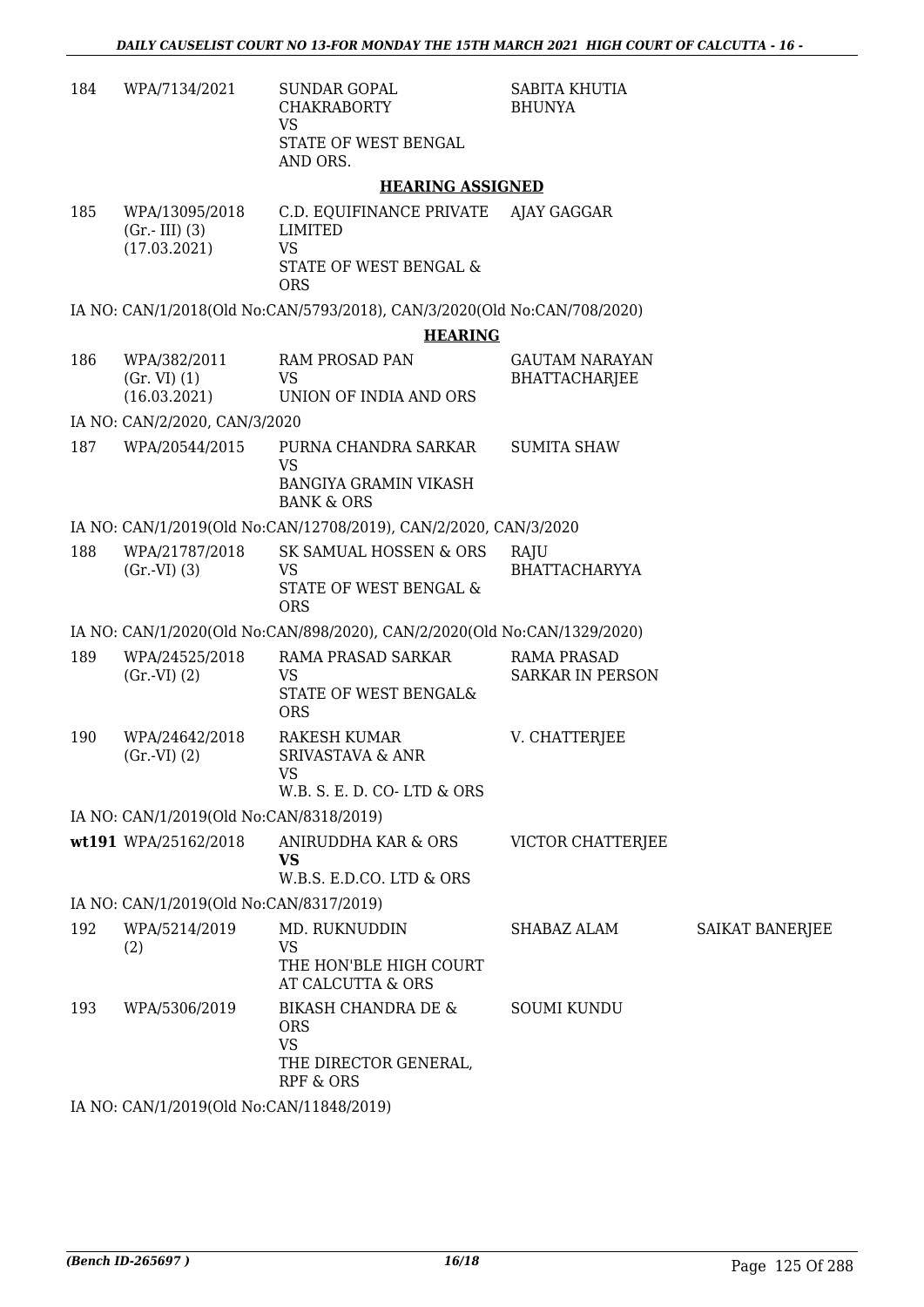### *DAILY CAUSELIST COURT NO 13-FOR MONDAY THE 15TH MARCH 2021 HIGH COURT OF CALCUTTA - 17 -*

| 194 | WPA/7670/2019<br>(2)                      | ASIM SARKAR @ ASHIM<br><b>SARKAR</b><br><b>VS</b><br>CENTRAL BANK OF INDIA &<br><b>ORS</b> | SAMKHA SUBHRA<br><b>ROY</b>        |
|-----|-------------------------------------------|--------------------------------------------------------------------------------------------|------------------------------------|
| 195 | WPA/7671/2019<br>(2)                      | <b>JUDHISTHIR MAHATO</b><br><b>VS</b><br>CENTRAL BANK OF INDIA &<br><b>ORS</b>             | SANKHA SUBHRA<br><b>ROY</b>        |
| 196 | WPA/7672/2019<br>(2)                      | <b>BIJOYLAL BEGI</b><br><b>VS</b><br>CENTRAL BANK OF INDIA &<br><b>ORS</b>                 | SANKHA SUBHRA RAY                  |
| 197 | WPA/7673/2019<br>(2)                      | <b>JAMUNA RUI DAS</b><br><b>VS</b><br>CENTRAL BANK OF INDIA &<br><b>ORS</b>                | SANKHA SUBHRA<br><b>ROY</b>        |
| 198 | WPA/16750/2019<br>(2)                     | <b>BIMALA RANI SINGHA</b><br>VS<br>STATE OF WEST BENGAL<br>&ORS                            | MD HABIBUR<br><b>RAHAMAN</b>       |
| 199 | WPA/17074/2019<br>$(Gr.-VI)$              | <b>SURENDRA SINGH</b><br><b>VS</b><br>UNION OF INDIA & ORS                                 | <b>ANIMESH PAUL</b>                |
| 200 | WPA/17541/2019<br>(2)                     | RATNA KARANJAI<br><b>VS</b><br>UNION OF INDIA & ORS                                        | RATNA KARANJAI<br>(INPESON)        |
| 201 | WPA/21485/2019<br>(Gr.VI) (3)             | PARTHA SAKHA ROY<br><b>VS</b><br>STATE OF WEST BENGAL &<br><b>ORS</b>                      | <b>GOUTAM DINDA</b>                |
| 202 | WPA/2728/2020<br>(Gr.VI) (3)              | PRATUL KUMAR NAYAK<br><b>VS</b><br>UNITED BANK OF INDIA &<br><b>ORS</b>                    | <b>GOUTAM ACHARYA</b>              |
| 203 | WPA/6374/2020<br>(2)                      | SUDHANYA DAS& ORS<br><b>VS</b><br>STATE OF WEST BENGAL&<br><b>ORS</b>                      | <b>MAYUKH MAITRA</b>               |
| 204 | WPA/7126/2020<br>(2)                      | PRATAP MANNA<br>VS<br>STATE OF WEST BENGAL<br>AND ORS.                                     | TIANA<br><b>BHATTACHARYA</b>       |
|     | IA NO: CAN/1/2020, CAN/2/2020, CAN/3/2020 |                                                                                            |                                    |
| 205 | WPA/7271/2020<br>$(Gr.-VI)$ $(2)$         | SAMIR KUMAR HALDER<br><b>VS</b><br>State of West Bengal                                    | PAYEL SHOME                        |
|     | IA NO: CAN/1/2020                         |                                                                                            |                                    |
| 206 | WPA/11609/2020<br>(Gr.VI) (2)             | RATNA KARANJAI IN<br><b>PERSON</b><br><b>VS</b><br>UNION OF INDIA AND ORS.                 | RATNA KARANJAI IN<br><b>PERSON</b> |
|     |                                           | <b>HEARING (IRRESPECTIVE OF CLASSIFICATION)</b>                                            |                                    |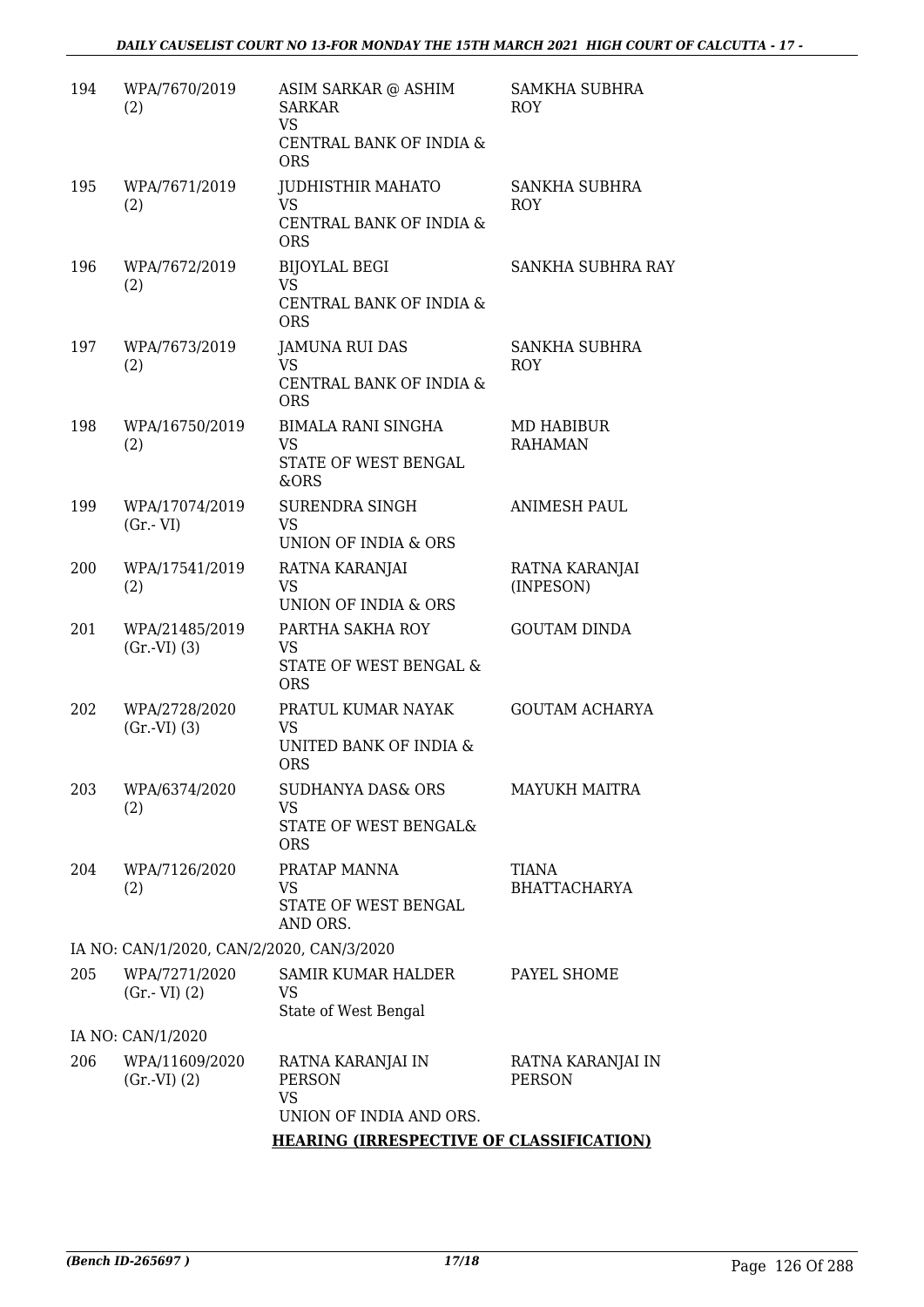| 207 | WPA/7633/2018<br>$(Gr.-II) (2)$ | SMT. GOURI SANTRA<br>VS<br><b>STATE OF WEST BENGAL &amp;</b><br><b>ORS</b>              | <b>SHRABONI SARKAR</b>                |
|-----|---------------------------------|-----------------------------------------------------------------------------------------|---------------------------------------|
| 208 | WPA/20342/2018<br>(Gr.V) (2)    | MADHUMITA BANERJEE<br>VS<br>THE KOLKATA MUNICIPAL<br><b>CORPORATION &amp; ORS</b>       | <b>BIDYUT KUMAR</b><br><b>HALDER</b>  |
| 209 | WPA/12664/2019<br>(Gr.V) (2)    | DR. MANAS KUMAR<br><b>PRATIHAR</b><br><b>VS</b><br>STATE OF WEST BENGAL &<br><b>ORS</b> | <b>SAMIR KUMR</b><br><b>ADHIKARI</b>  |
|     | wt210 WPA/9921/2018             | DR.ARUN CHAKRABORTY<br><b>VS</b><br>STATE OF WEST BENGAL&<br><b>ORS</b>                 | D.K. SAHOO                            |
| 211 | WPA/21815/2019<br>(Gr.V) (2)    | <b>BADAL DAS</b><br>VS<br>STATE OF WEST BENGAL &<br><b>ORS</b>                          | LAKSHMIKANTA<br><b>BHATTACHARYA</b>   |
| 212 | WPA/4598/2020<br>(Gr.V) (2)     | <b>ABINASH NATH &amp; ORS</b><br><b>VS</b><br>STATE OF WEST BENGAL &<br><b>ORS</b>      | PARTHA SARKAR                         |
| 213 | WPA/4888/2020<br>(Gr.V) (2)     | <b>SOUMEN CHABRI</b><br><b>VS</b><br>STATE OF WEST BENGAL &<br><b>ORS</b>               | <b>SALONI</b><br><b>BHATTACHARJEE</b> |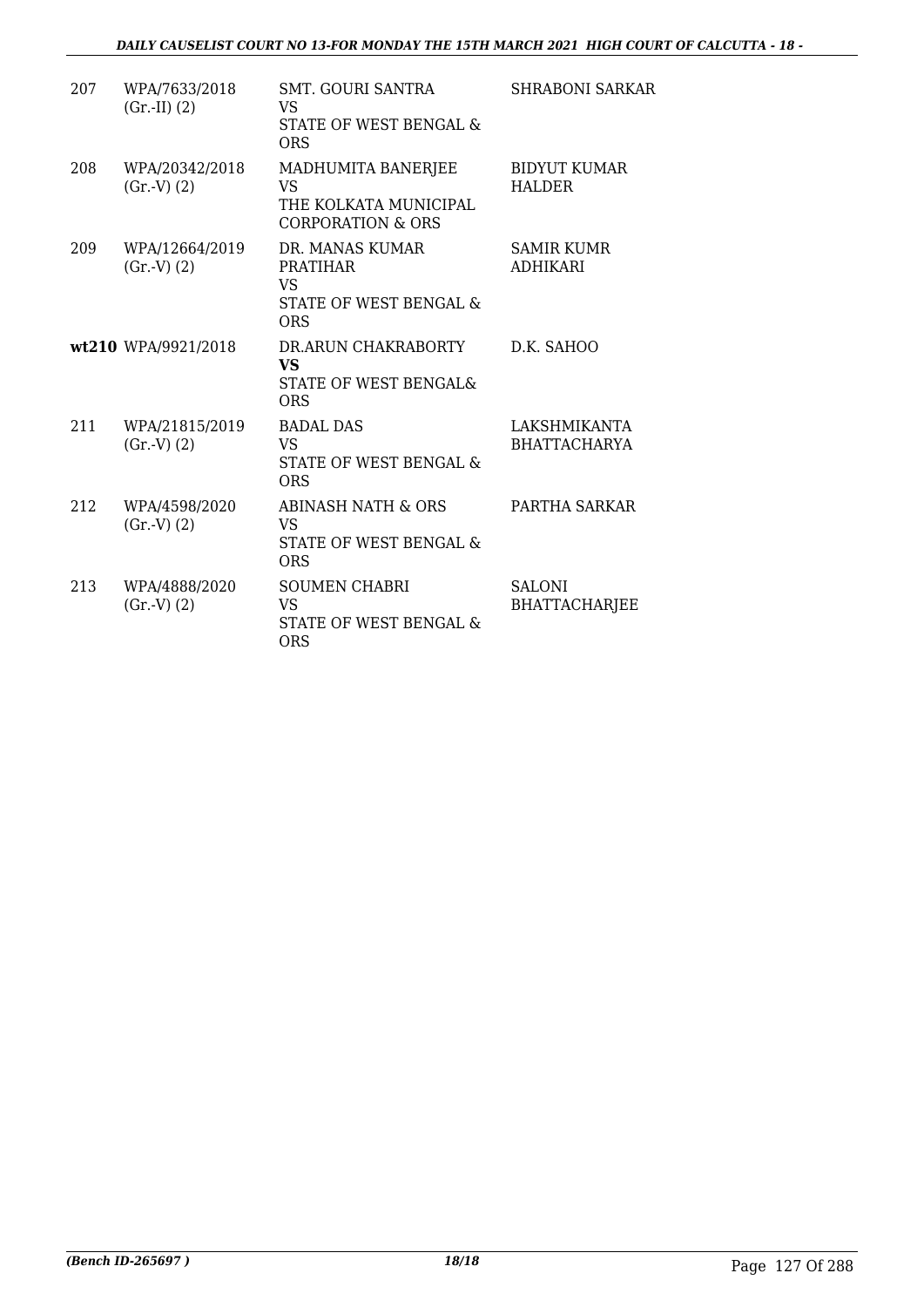

# In The High Court at Calcutta

# **Appellate Side**

**DAILY CAUSELIST For Monday The 15th March 2021**

## **COURT NO. 8**

**SINGLE BENCH (SB - IV)**

## **AT 10:30 AM**

### **HON'BLE JUSTICE SABYASACHI BHATTACHARYYA**

**(NOT SITTING FROM 15/03/2021 TO 26/03/2021**

**------------------------------------------------------------------**

**(VIA VIDEO CONFERENCE) ON AND FROM MONDAY, THE 11TH JANUARY, 2021 – MATTERS (MOTION & HEARING ) UNDER ARTICLE 226 OF THE CONSTITUTION RELATING TO RESIDUARY UNDER GROUP IX [EXCLUDING ELECTRICITY MATTERS AND MATTERS UNDER PUBLIC PREMISES (UNAUTHORISED OCCUPANTS) ACT, 1971] INCLUDING APPLICATIONS CONNECTED THERETO.**

**NOTE (1) : ORIGINAL SIDE MATTERS WILL BE TAKEN UP FROM 10:45 A.M. TILL RECESS, ONLY ON TUESDAYS AND THURSDAYS.**

**NOTE ( 2) : APPELLATE SIDE MATTERS WILL BE TAKEN UP FROM 2 P.M. ONWARDS OR IMMEDIATELY AFTER COMPLETION OF ORIGINAL SIDE MATTERS, WHICHEVER IS EARLIER, ON TUESDAY AND THURSDAYS.**

**NOTE (3) : ON MONDAYS, WEDNESDAYS AND FRIDAYS, APPELLATE SIDE MATTERS WILL BE TAKEN THROUGHOUT THE DAY.**

**NOTE (4) : LEARNED ADVOCATES APPEARING IN MATTERS PERTAINING**

**--------------------------------------------------------------------------------------------------------- TO DIN (COMPANIES ACT, 2013) ARE REQUESTED TO HAND OVER**

**-------------------------------------------------------------------------------------------------**

**THE DETAILS (NUMBER/ITEM NO. .... ETC.) TO THE COURT OFFICER**

**--------------------------------------------------------------------------------------------------- FOR BEING CLUBBED TOGETHER FOR HEARING.**

**-----------------------------------------------------------------------**

**NOTE (5) : MENTIONING WILL BE ALLOWED ONLY AT THE FIRST SITTING OF COURT ON THE FIRST WORKING DAY OF EVERY WEEK.**

#### **MATTERS WILL BE TAKEN UP THROUGH PHYSICAL HEARING ONLY WHEN BOTH THE PARTIES ARE AGREED.**

## **URGENT MOTION**

1 WPA/19085/2015 MOLLA SEBGATULLAH VS STATE OF WEST BENGAL & ORS

SK MOSARAF HOSSAIN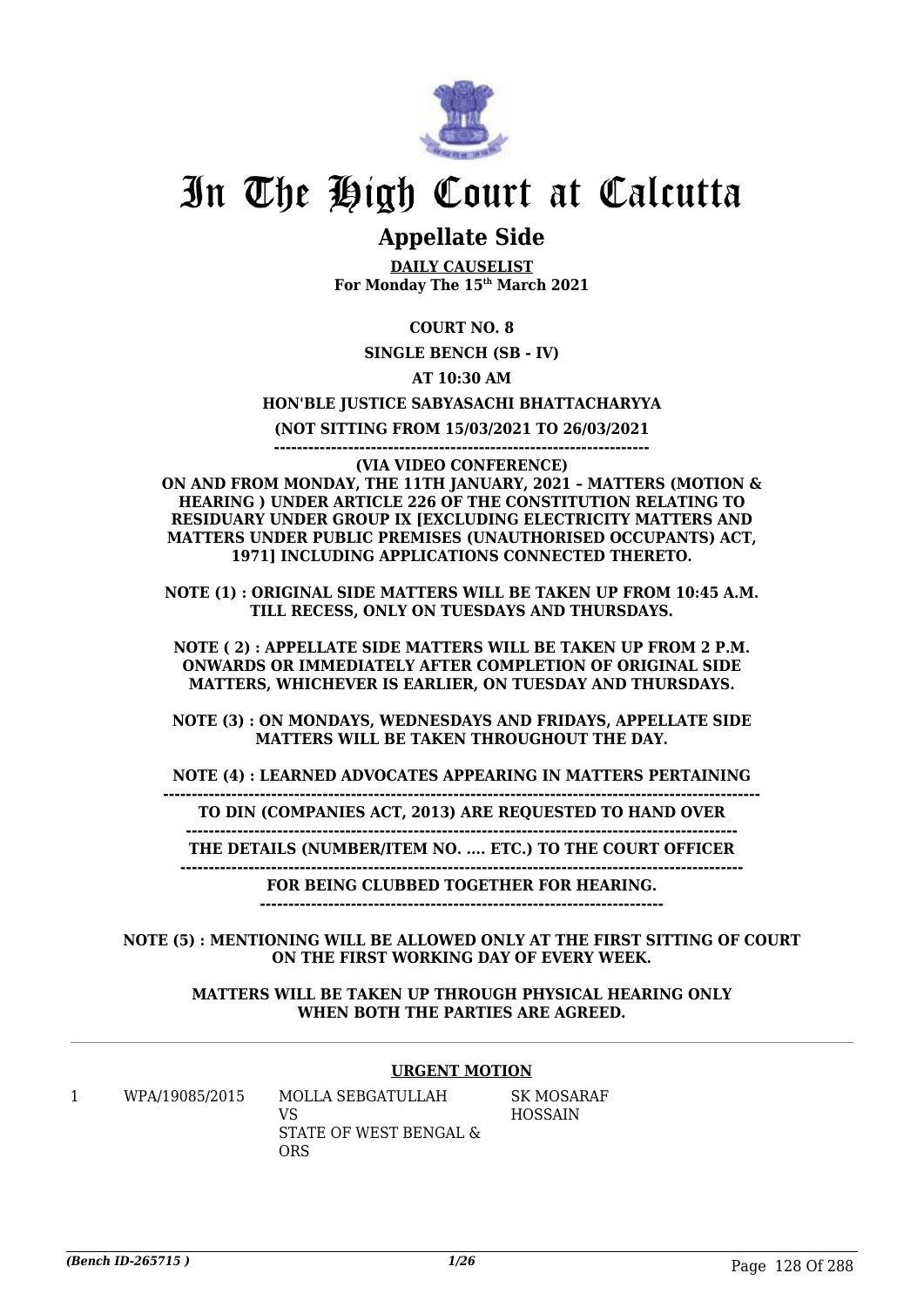| 2   | WPA/1432/2016                            | <b>NEW PARIJAT</b><br><b>COOPERATIVE HOUSING</b><br><b>SOCIETY LIMITED &amp; ANR</b><br>VS<br>KOLKATA METROPOLITAN<br>DEVE. AUTHORITY & ORS | <b>SUNITA SHAW</b>                     |
|-----|------------------------------------------|---------------------------------------------------------------------------------------------------------------------------------------------|----------------------------------------|
|     | IA NO: CAN/4/2019(Old No:CAN/10460/2019) |                                                                                                                                             |                                        |
| 3   | WPA/13455/2019                           | RUPA PAKIRA @ RITA<br><b>PAKIRA</b><br><b>VS</b><br>STATE OF WEST BENGAL &<br><b>ORS</b>                                                    | <b>SURENDRA KUMAR</b><br><b>SHARMA</b> |
| 4   | WPA/19601/2019                           | PRATIM BHOWMICK & ANR<br><b>VS</b><br>STATE OF WEST BENGAL &<br><b>ORS</b>                                                                  | <b>MANIKA SARKAR</b>                   |
| wt5 | CPAN/453/2020                            | PRATIM BHOWMICK<br>VS<br>SANJOY GHOSH                                                                                                       | <b>MANIKA SARKAR</b>                   |
|     | IA NO: CAN/1/2020                        |                                                                                                                                             |                                        |
| 6   | WPA/22765/2019                           | <b>BALKRISHNA SHROFF</b><br><b>VS</b><br>STATE OF WEST BENGAL &                                                                             | <b>HIAMNGSHU GHOSH</b>                 |
|     |                                          | <b>ORS</b>                                                                                                                                  |                                        |
| 7   | WPA/22767/2019                           | <b>BALKRISHNA SHROFF</b><br><b>VS</b><br>STATE OF WEST BENGAL &<br><b>ORS</b>                                                               | <b>HIMANGSHU GHOSH</b>                 |
| 8   | WPA/22769/2019                           | <b>BALKRISHNA SHROFF</b><br><b>VS</b><br>STATE OF WEST BENGAL &<br><b>ORS</b>                                                               | HIMANGSHU GHOSH                        |
| 9   | WPA/3040/2020                            | ICON TOWER LLP & ANR<br><b>VS</b><br>PUNJAB & SIND BANK &<br><b>ORS</b>                                                                     | ANIRUDHA<br>AGARWALLA                  |
|     | IA NO: CAN/1/2020                        |                                                                                                                                             |                                        |
| 10  | WPA/3079/2020                            | SHAMBHU MALAKAR<br><b>VS</b><br>UNION OF INDIA & ORS                                                                                        | ARJUN SAMANTA                          |
|     | IA NO: CAN/1/2020, CAN/2/2020            |                                                                                                                                             |                                        |
| 11  | WPA/4569/2020                            | <b>SUVAJIT BERA</b><br><b>VS</b><br>STATE OF WEST BENGAL &<br><b>ORS</b>                                                                    | <b>SANDIP KUMAR</b><br>MANDAL          |
| 12  | WPA/5230/2020                            | <b>BHABANI PRASAD</b><br>CHATTERJEE<br><b>VS</b><br>STATE OF WEST BENGAL &<br><b>ORS</b>                                                    | KAMAL KANTA KAR                        |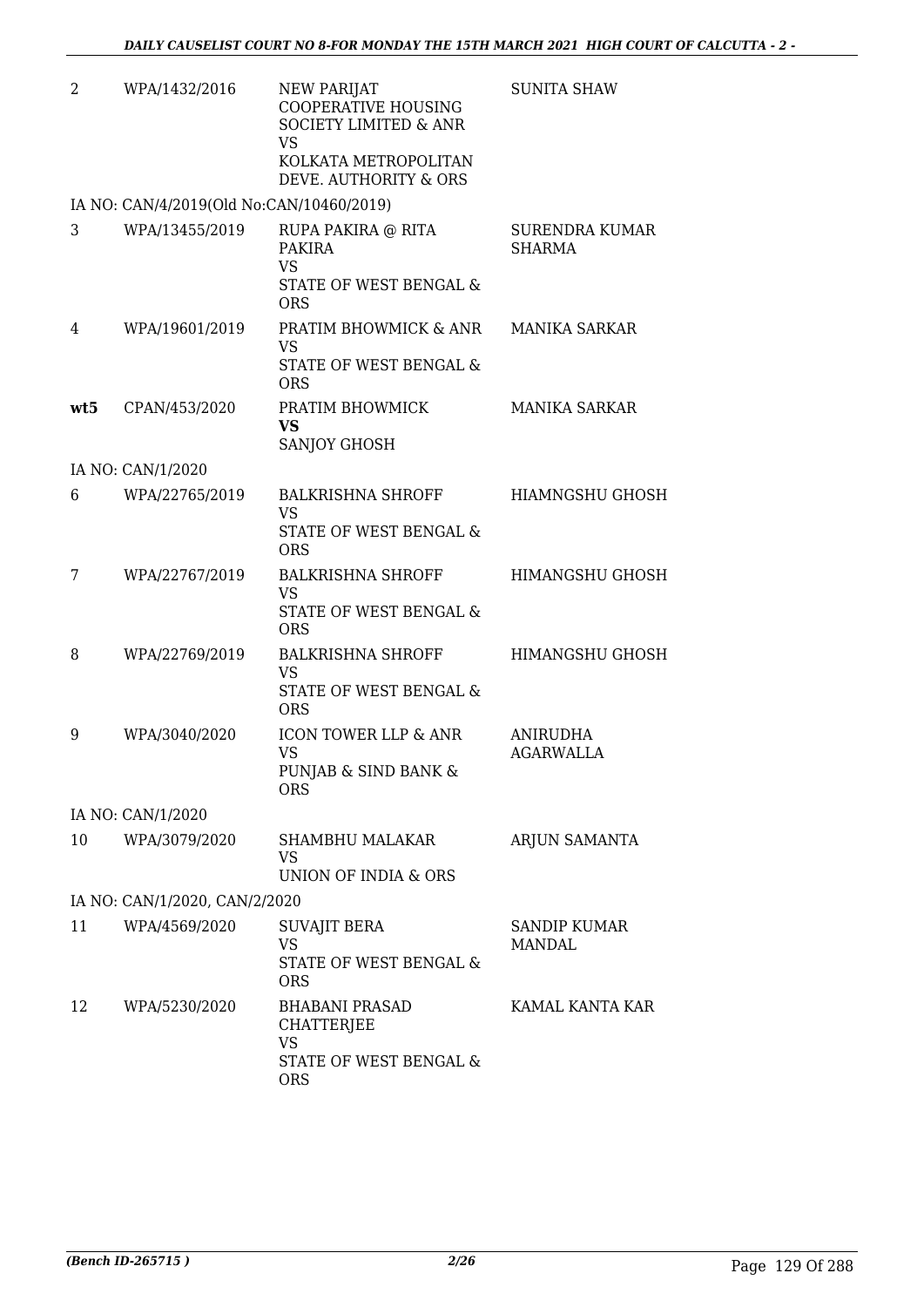| 13 | WPA/5715/2020                           | <b>JOYASREE HALDER</b><br><b>VS</b><br><b>STATE OF WEST BENGAL&amp;</b><br><b>ORS</b>                               | MANOJIT<br><b>BHATTACHARYA</b>    |
|----|-----------------------------------------|---------------------------------------------------------------------------------------------------------------------|-----------------------------------|
|    | IA NO: CAN/1/2020(Old No:CAN/3646/2020) |                                                                                                                     |                                   |
| 14 | WPA/7206/2020                           | SABITRI PANDA<br>VS<br>STATE OF WEST BENGAL<br>AND ORS.                                                             | GOURANGA KUMAR<br><b>DAS</b>      |
|    | IA NO: CAN/1/2020                       |                                                                                                                     |                                   |
| 15 | WPA/7656/2020                           | A.J. SARKAR AND CO AND<br><b>ORS</b><br><b>VS</b><br>STATE OF WEST BENGAL<br>AND ORS.                               | PRATIP KUMAR<br><b>CHATTERJEE</b> |
|    | IA NO: CAN/1/2020                       |                                                                                                                     |                                   |
| 16 | WPA/8040/2020                           | <b>KALIDAS ROY</b><br>VS<br>STATE OF WEST BENGAL<br>AND ORS.                                                        | <b>TANMAY</b><br><b>CHOWDHURY</b> |
| 17 | WPA/8788/2020                           | ARYABHATTA INSTITUTE OF<br><b>ENGINEERING AND</b><br>MANAGEMENT DURGAPUR<br>AND ANR<br>VS<br>UNION OF INDIA AND ORS | <b>ASHOK HALDER</b>               |
| 18 | WPA/9156/2020                           | TUTUL SK<br>VS<br>STATE OF WEST BENGAL<br>AND ORS.                                                                  | <b>RIMA DAS</b>                   |
| 19 | WPA/9222/2020                           | P.B. UDYOG REPRESENTED<br>BY ITS SOLE PROPRIETOR<br><b>SRI BIVAS DE</b><br>VS<br>THE STATE BANK OF INDIA            | PRANTICK GHOSH                    |
| 20 | WPA/9608/2020                           | MD TAHSIN REZA<br>VS<br>STATE OF WEST BENGAL<br>AND ORS.                                                            | <b>ANJANA MEHBOOB</b>             |
| 21 | WPA/9889/2020                           | <b>AMALA ROY</b><br>VS<br>STATE OF WEST BENGAL<br>AND ORS.                                                          | PAMPA DEY DHABAL                  |
| 22 | WPA/10241/2020<br>(AT 2:00 P.M.)        | <b>VISHAMBHAR SARAN</b><br>VS<br><b>BUERAU OF IMMIGRATION</b><br>AND ORS                                            | <b>NIKITA</b><br>JHUNJHUNWALA     |
|    | IA NO: CAN/1/2021                       |                                                                                                                     |                                   |
|    | wt23 WPA/10247/2020                     | SAROJ AGARWAL<br><b>VS</b><br><b>BUREAU OF IMMIGRATION</b><br>AND ORS                                               | <b>NIKITA</b><br>JHUNJHUNWALA     |
|    | IA NO: CAN/1/2021                       |                                                                                                                     |                                   |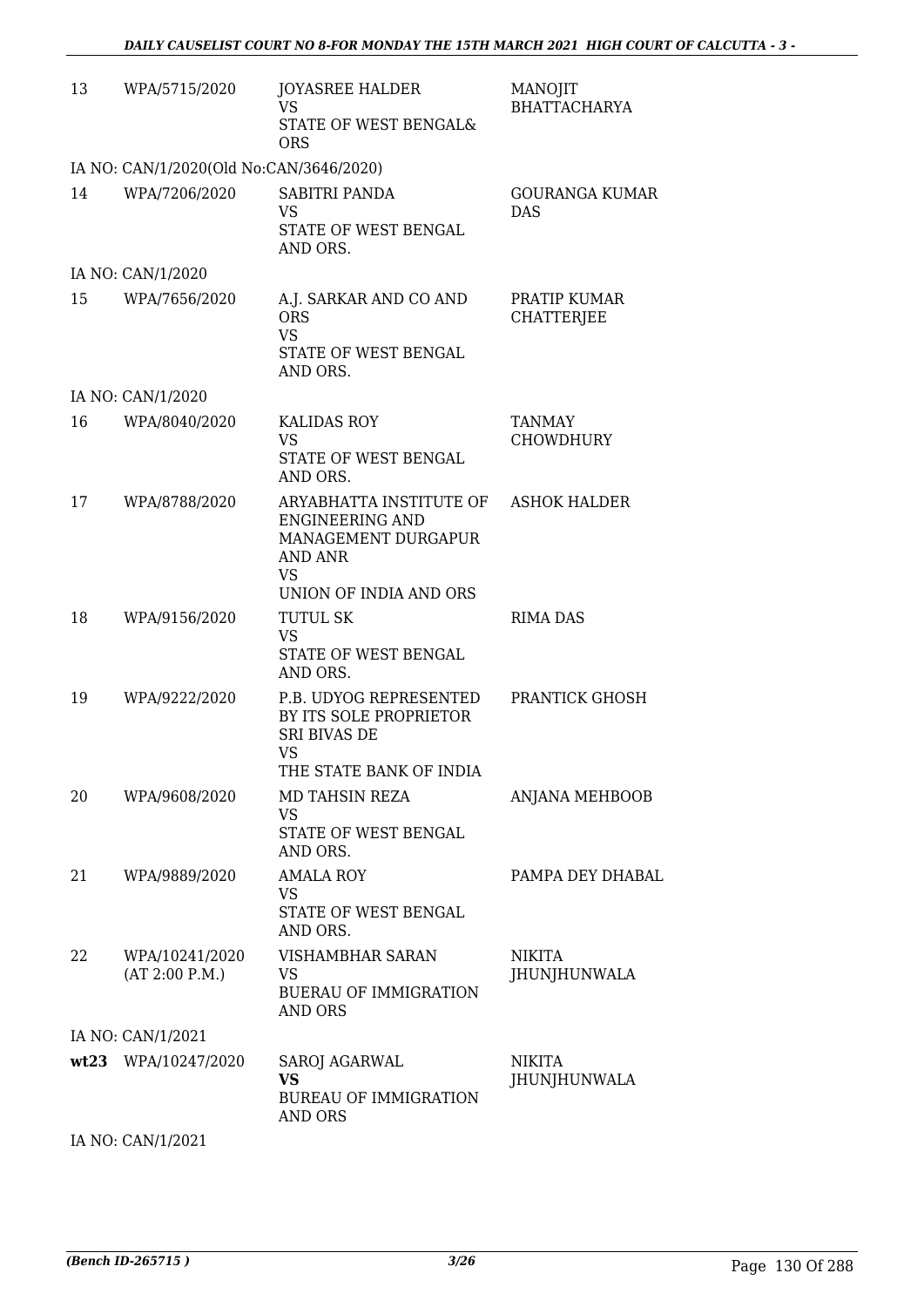|    | wt24 WPA/10249/2020 | VISHAL AGARWAL<br><b>VS</b><br><b>BUREAU OF IMMIGRATION</b><br>AND ORS           | <b>NIKITA</b><br>JHUNJHUWALA             |
|----|---------------------|----------------------------------------------------------------------------------|------------------------------------------|
|    | IA NO: CAN/1/2021   |                                                                                  |                                          |
| 25 | WPA/10366/2020      | PRASANTA BISWAS<br><b>VS</b><br>UNION OF INDIA AND ORS.                          | <b>TAPAN ROY</b>                         |
| 26 | WPA/10403/2020      | <b>BINA BISWAS</b><br><b>VS</b>                                                  | <b>NAMITA BASU</b>                       |
|    |                     | STATE OF WEST BENGAL<br>AND ORS.                                                 |                                          |
| 27 | WPA/10521/2020      | ABDA KHATOON AND ORS<br><b>VS</b><br>STATE OF WEST BENGAL<br>AND ORS.            | SARBANANDA<br>SANYAL                     |
| 28 | WPA/10554/2020      | JAYANTA KUMAR SAHA<br><b>VS</b>                                                  | RAJIB KUMAR BASU                         |
|    |                     | STATE OF WEST BENGAL<br>AND ORS.                                                 |                                          |
| 29 | WPA/10600/2020      | SOUMENDRA NATH BISWAS<br>(SAMBHUNATH BISWAS<br>ALIAS SAMBHU BISWAS)<br><b>VS</b> | CHANDAN KUMAR<br>LAL                     |
|    |                     | BISHOP PHILLIP S. MASIH<br>AND ORS                                               |                                          |
| 30 | WPA/10632/2020      | NANDA KUMAR MAITY<br><b>VS</b><br><b>UCO BANK</b>                                | SANATAN MONDAL                           |
| 31 | WPA/10858/2020      | DINESH AGARWAL                                                                   |                                          |
|    |                     | <b>VS</b><br>STATE OF WEST BENGAL<br>AND ORS.                                    |                                          |
| 32 | WPA/10924/2020      | KISHORE KR BHAN AND<br>ORS<br>VS<br>STATE OF WEST BENGAL<br>AND ORS.             | <b>SUCHARITA ROY</b>                     |
| 33 | WPA/11094/2020      | PALLAB MOHAN<br><b>CHAKRABORTI</b><br><b>VS</b><br>State of West Bengal          | PALLAB MOHAN<br><b>CHAKABORTI</b>        |
|    | IA NO: CAN/1/2021   |                                                                                  |                                          |
| 34 | WPA/11253/2020      | <b>BISWANATH SARKAR</b><br>VS<br>STATE OF WEST BENGAL<br>AND ORS.                | <b>JAYANTA DEY</b>                       |
| 35 | WPA/11431/2020      | <b>BIJOY BISWAS AND ORS</b><br><b>VS</b><br>THE UNION OF INDIA AND<br><b>ORS</b> | <b>MAINAK GANGULY</b>                    |
| 36 | CPAN/47/2021        | PARTHA PRATIM MONDAL<br><b>VS</b><br>SANJOY GHOSH                                | <b>ARUP NATH</b><br><b>BHATTACHARYYA</b> |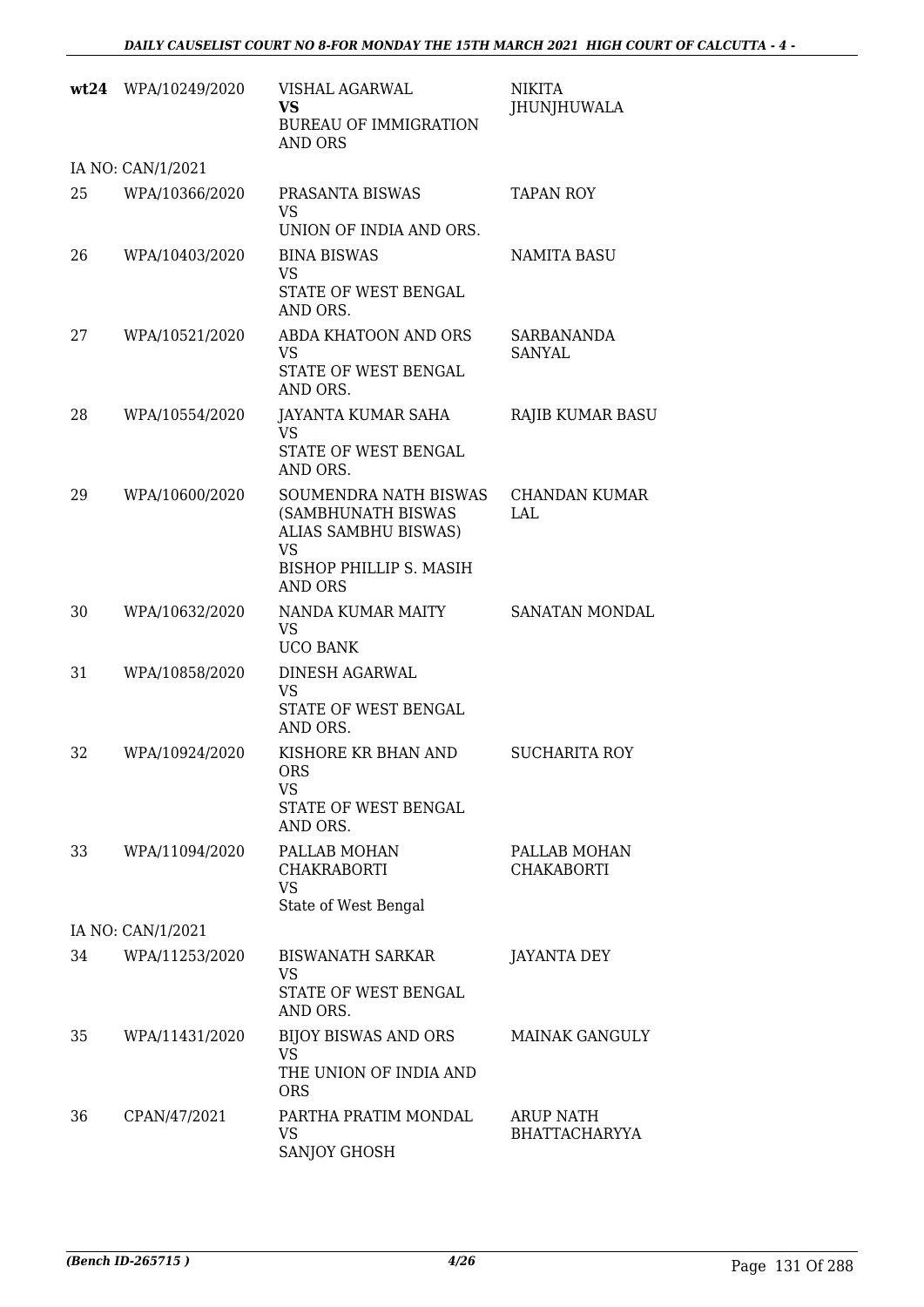|    | wt37 WPA/7088/2020            | PARTHA PRATIM MONDAL<br><b>VS</b><br>STATE OF WEST BENGAL                                                                                                   | DIPTENDU MONDAL                        |
|----|-------------------------------|-------------------------------------------------------------------------------------------------------------------------------------------------------------|----------------------------------------|
|    | IA NO: CAN/1/2020, CAN/2/2020 |                                                                                                                                                             |                                        |
| 38 | WPA/53/2021                   | NAUSHAD ALI@NAUSHAD<br><b>ALI MONDAL</b><br><b>VS</b><br>STATE OF WEST BENGAL<br>AND ORS.                                                                   | PARTHA<br><b>CHAKRABORTY</b>           |
| 39 | WPA/309/2021                  | GOBINDA KUNDU @<br><b>GOBINDA CHANDRA</b><br><b>KUNDU</b><br><b>VS</b><br>THE STATE OF WEST<br><b>BENGAL AND ORS</b>                                        | <b>VIVASWAN DHAR</b>                   |
| 40 | WPA/648/2021                  | <b>CHANDNEHAR KHATUN</b><br><b>AND OTHERS</b><br>VS<br>STATE OF WEST BENGAL<br>AND ORS.                                                                     | <b>MAHAMMAD</b><br><b>MAHMUD</b>       |
| 41 | WPA/655/2021                  | <b>AJOY SARDAR</b><br><b>VS</b><br>STATE OF WEST BENGAL<br>AND ORS.                                                                                         | <b>ASOK BANERJEE</b>                   |
| 42 | WPA/1713/2021                 | <b>SMT SIPRA MANNA</b><br><b>VS</b><br>STATE OF WEST BENGAL<br>AND ORS.                                                                                     | <b>DEB KUMAR</b><br><b>CHAKRBAORTY</b> |
| 43 | WPA/1796/2021                 | <b>MOUMITA GHOSH</b><br><b>VS</b><br>STATE OF WEST BENGAL<br>AND ORS.                                                                                       | DEBASISH BANERJEE                      |
|    | IA NO: CAN/1/2021             |                                                                                                                                                             |                                        |
| 44 | WPA/2000/2021                 | DHINGRA LEASE FGINVEST<br>PRIVATE LIMITED<br>VS<br>THE COMPETANT<br><b>AUTHORITY FOR NON-</b><br><b>BANKING FINANCIL</b><br>COMPANY, GOVERNMENT<br>OF INDIA | RAJESH UPADHYAY                        |
| 45 | WPA/2040/2021                 | PURNIMA GHOSH<br><b>VS</b><br>STATE OF WEST BENGAL<br>AND ORS.                                                                                              | <b>JOYITA RAY</b>                      |
| 46 | WPA/2249/2021                 | DINIONATH MONDAL AND SANKHA PRASAD RAY<br>ANR<br><b>VS</b><br>STATE OF WEST BENGAL<br>AND ORS.                                                              |                                        |
| 47 | WPA/2492/2021                 | RAFIK ALIAS RAFIQUE<br>SEKH<br>VS.<br>STATE OF WEST BENGAL<br>AND ORS.                                                                                      | LIPIKA CHATTERJEE                      |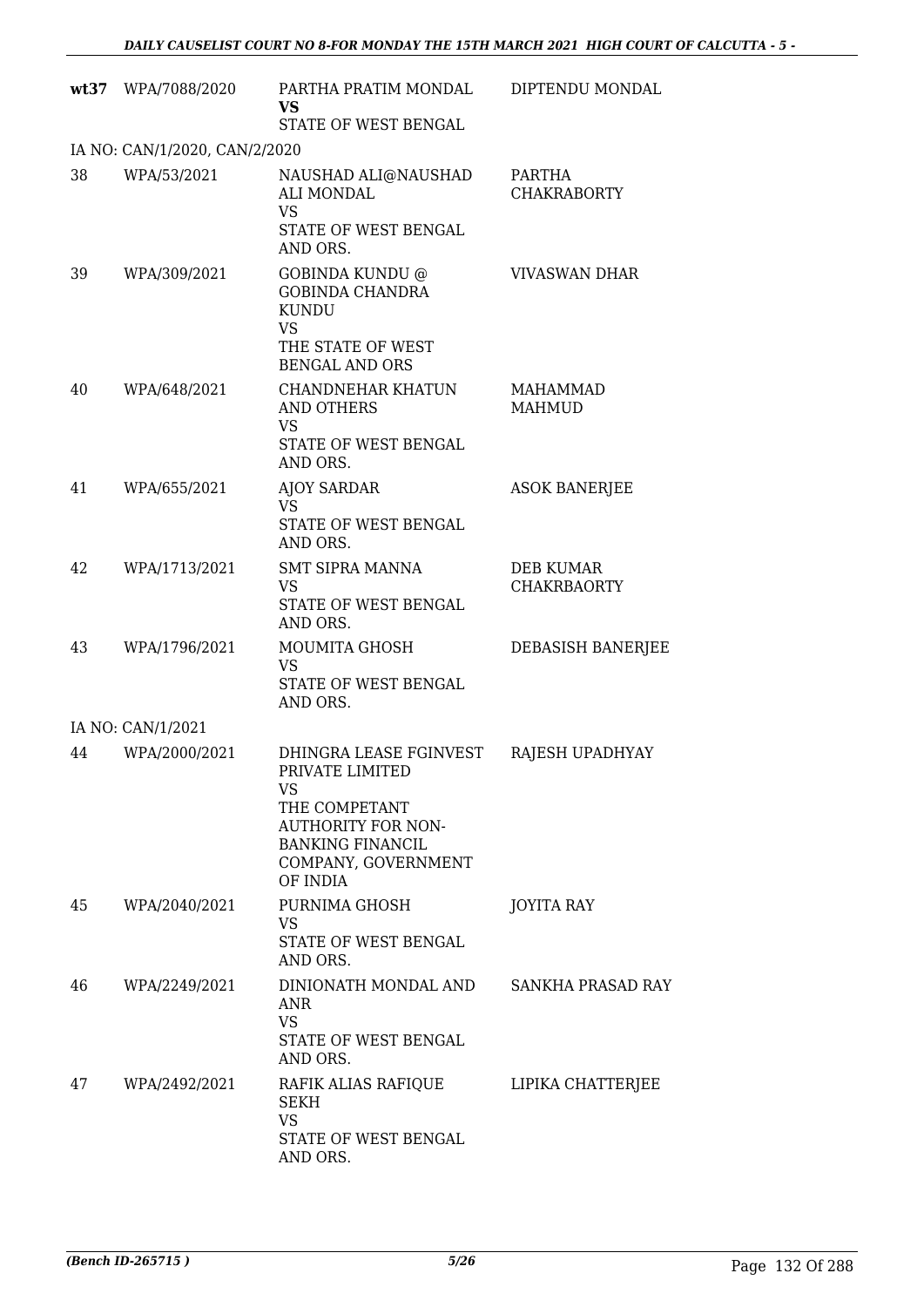| 48 | WPA/2669/2021 | <b>BANDANA DAS</b><br>VS<br>STATE OF WEST BENGAL<br>AND ORS.                                                                                              | SUBRATA<br><b>MUKHERJEE</b>          |
|----|---------------|-----------------------------------------------------------------------------------------------------------------------------------------------------------|--------------------------------------|
| 49 | WPA/2698/2021 | <b>RANUMA BIBI</b><br>VS.<br>STATE OF WEST BENGAL<br>AND ORS.                                                                                             | RAJ KUMAR SAIN                       |
| 50 | WPA/2785/2021 | CHAKVRIGU COOPERATIVE<br>LABOUR CONTRACT AND<br><b>CONSTRUCTION SOCITY</b><br><b>LIMITED AND ANOTHER</b><br><b>VS</b><br>STATE OF WEST BENGAL<br>AND ORS. | DEBAPRIYA MITRA                      |
| 51 | WPA/2787/2021 | CHAKVRIGU COOPERATIVE<br>LABOUR CONTRACT AND<br>CONSTRUCTION SOCITY<br><b>LIMITED AND ANOTHER</b><br>VS<br>STATE OF WEST BENGAL<br>AND ORS.               | DEBAPRIYA MITRA                      |
| 52 | WPA/2789/2021 | CHAKVRIGU COOPERATIVE<br>LABOUR CONTRACT AND<br><b>CONSTRUCTION SOCITY</b><br><b>LIMITED AND ANOTHER</b><br><b>VS</b><br>STATE OF WEST BENGAL<br>AND ORS. | DEBAPRIYA MITRA                      |
| 53 | WPA/3015/2021 | SOMENATH KESARI ROY<br><b>AND ANR</b><br><b>VS</b><br>THE CANARA BANK AND<br><b>ORS</b>                                                                   | <b>AMAL KUMAR</b><br><b>BANERJEE</b> |
| 54 | WPA/3193/2021 | RAJ KUMAR GHOSH AND<br>ANR<br>VS<br>STATE BANK OF INDIA ANA<br>ANR                                                                                        | ANIRUDDHA<br>BHATTACHARYA            |
| 55 | WPA/3417/2021 | ANIRUR RAHAMAN AND<br><b>OTHERS</b><br><b>VS</b><br>STATE OF WEST BENGAL<br>AND ORS.                                                                      | MD.KUTUBUDDIN                        |
| 56 | WPA/3642/2021 | AUTHORISED OFFICER,<br>SOUTH INDIAN BANK<br>LIMITED<br>VS<br>STATE OF WEST BENGAL<br>AND ORS.                                                             | <b>JOYEE MAITI</b>                   |
| 57 | WPA/3749/2021 | IMPERIUM ENERGRYU<br>UTILITY SERVICES LLP AND<br>ANR<br><b>VS</b><br>COAL INDIA LTD AND ORS                                                               | RAMENDU AGARWAL                      |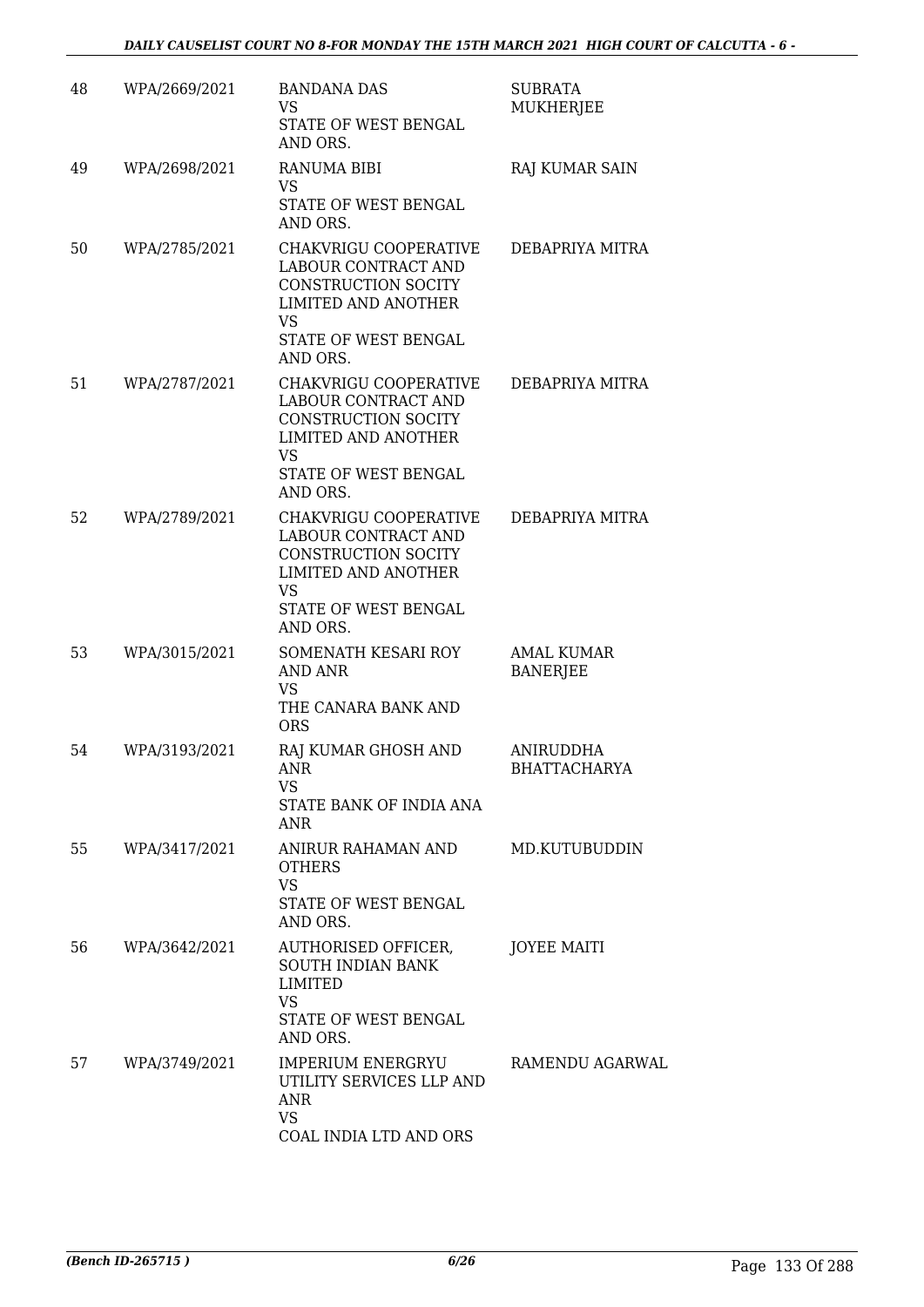| 58 | WPA/3892/2021                   | CHIKANBALA GAYEN<br>VS                                                                                                                         | <b>BISHNUPADA DUTTA</b>               |
|----|---------------------------------|------------------------------------------------------------------------------------------------------------------------------------------------|---------------------------------------|
| 59 | WPA/4524/2021                   | UNION OF INDIA AND ORS.<br>MIRA SINGH AND ANOTHER<br>VS<br>STATE OF WEST BENGAL<br>AND ORS.                                                    | <b>SHASANKHA</b><br>SHEKHJAR SAHA     |
| 60 | WPA/4799/2021                   | GLOBAL COAL AND MINING<br>PVT LTD<br><b>VS</b><br>STATE OF WEST BENGAL<br>AND ORS.                                                             | ADITYA KANODIA                        |
| 61 | WPA/5465/2021                   | <b>AMULYA SARDAR</b><br>VS<br>STATE OF WEST BENGAL<br>AND ORS.                                                                                 | <b>SANDIP DAS</b>                     |
| 62 | WPA/5729/2021                   | SUBHAS CHATTERJEE AND KAKALI DUTTA<br><b>ANR</b><br><b>VS</b><br>STATE OF WEST BENGAL<br>AND ORS.                                              |                                       |
| 63 | WPA/5857/2021<br>(AT 2:00 P.M.) | MAFUJA KHATUN<br><b>VS</b><br>STATE OF WEST BENGAL<br>AND ORS.                                                                                 | <b>AJAY DEBNATH</b>                   |
| 64 | WPA/5959/2021                   | KUMARI REKHA RANI<br><b>CHAKRABORTY</b><br><b>VS</b><br>UNION OF INDIA AND ORS.                                                                | SAYAN MUKHERJEE                       |
| 65 | WPA/6211/2021                   | NEW BASANTI TRAVELS<br><b>AND ANR</b><br>VS<br>STATE OF WEST BENGAL<br>AND ORS.                                                                | <b>SUBHADEEP</b><br><b>CHATTERJEE</b> |
| 66 | WPA/6903/2021                   | THE INCODA AND ORS.<br>VS<br>STATE OF WEST BENGAL<br>AND ORS.                                                                                  | <b>BISWASDIP GHOSH</b>                |
| 67 | WPA/6942/2021                   | ULUBERIA RURAL SOCIETY<br>FOR CARE OF HEALTH AND<br>REASERCH DEVELOPMENT<br>AND ORS<br><b>VS</b><br>THE STATE OF WEST<br><b>BENGAL AND ORS</b> | SANJAY KUMAR BAID                     |
| 68 | WPA/7303/2021                   | LALBABA ENTERPRISE<br>VS<br>INDIAN OIL CORPORATION<br>AND ORS.                                                                                 | <b>AMAJIT DE</b>                      |
| 69 | WPA/7305/2021                   | MANJULA BHATTACHARJEE<br>VS<br>THE STATE OF WEST<br><b>BENGAL AND ORS</b>                                                                      | <b>SUMITAVA</b><br><b>CHAKRABORTY</b> |

### **FIXED MOTION**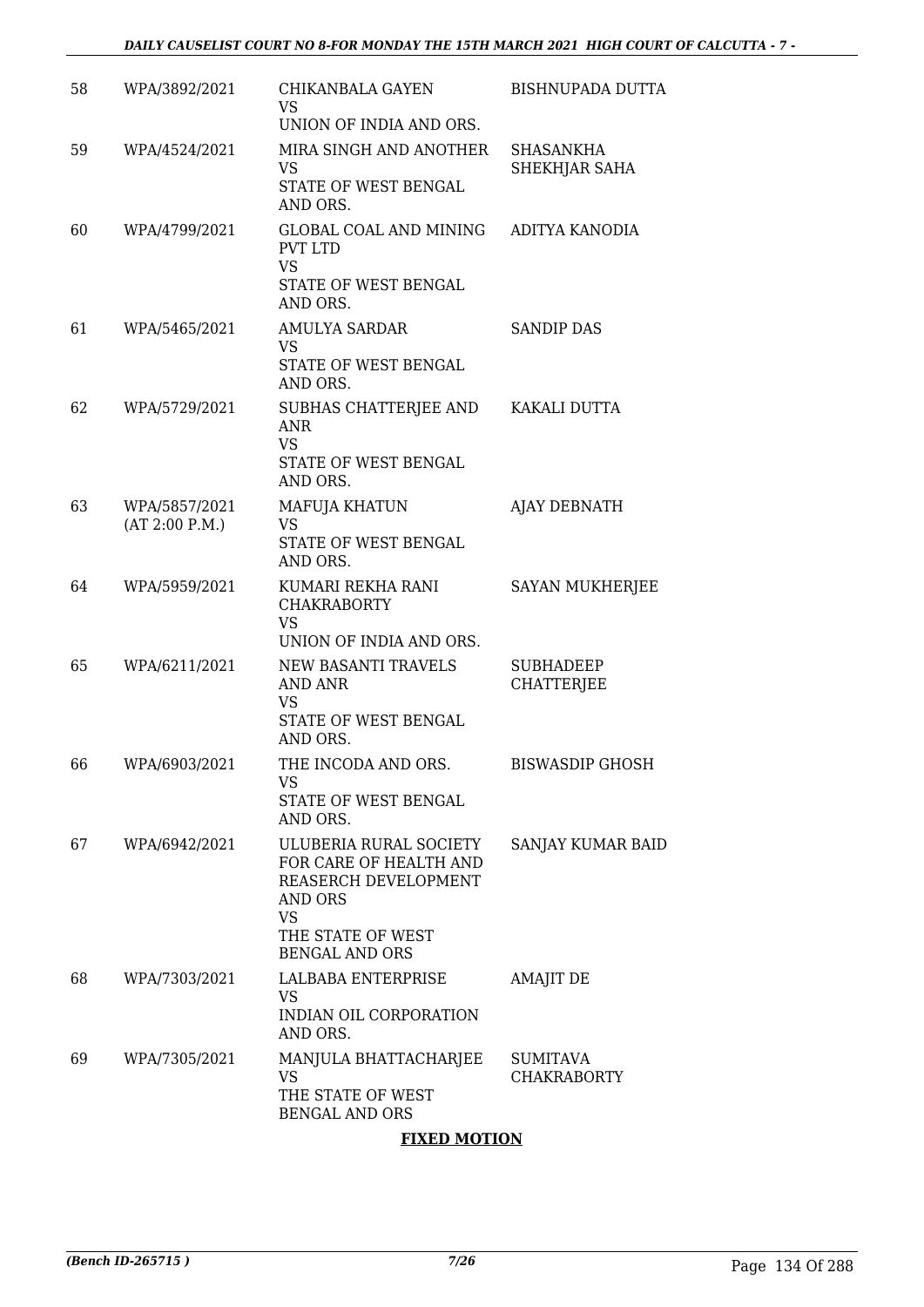| 70   | CPAN/864/2018                           | TAPAN ROY PAUL & ORS<br>VS<br>RAGHUNATH THAKUR                                             | S. SINHA                                   |
|------|-----------------------------------------|--------------------------------------------------------------------------------------------|--------------------------------------------|
|      | IA NO: CAN/1/2020(Old No:CAN/173/2020)  |                                                                                            |                                            |
|      | wt71 WPA/18116/2016                     | TAPAN RAY PAUL & ANR<br><b>VS</b><br>STATE OF WEST BENGAL &<br><b>ORS</b>                  | <b>S SINHA ROY</b>                         |
| 72   | WPA/21791/2019                          | MIR ZULFIKER ALI<br><b>VS</b><br>STATE OF WEST BENGAL &<br><b>ORS</b>                      | <b>SANTANU MAJI</b>                        |
| 73   | WPA/23531/2019                          | PINKU NAYAK<br><b>VS</b><br>STATE OF WEST BENGAL &<br><b>ORS</b>                           | <b>ASHIRBAD SARKAR</b>                     |
| 74   | CPAN/543/2020                           | <b>BAKULA DEWANJI</b><br><b>VS</b><br>H. RABINDRA SINGH                                    | <b>ANIL KUMAR</b><br><b>CHATTOPADHYAYA</b> |
| wt75 | WPA/5916/2020                           | BAKULA DEWANJI<br><b>VS</b><br>UNION OF INDIA & ORS                                        | ANIL KR<br><b>CHATTOPADHYAY</b>            |
| 76   | WPA/2486/2020                           | <b>BROJA MOHAN GHOSH</b><br>VS<br>STATE OF WEST BENGAL &<br><b>ORS</b>                     | PRIYABRATA SAHA                            |
| 77   | WPA/3694/2020                           | <b>BAIDYANATH MANDI</b><br><b>VS</b><br>STATE OF WEST BENGAL &<br><b>ORS</b>               | <b>BADRUDDOZA</b><br><b>MALLICK</b>        |
| 78   | WPA/4572/2020                           | SHEMIM REJA<br><b>VS</b><br>STATE OF WEST BENGAL &<br><b>ORS</b>                           | MD. KUTUBUDDIN                             |
| 79   | WPA/4634/2020                           | <b>SHIV KUMAR SHARMA &amp;</b><br>ANR<br><b>VS</b><br>STATE OF WEST BENGAL &<br><b>ORS</b> | <b>BIRENDRA KUMAR</b><br>JHA               |
|      | IA NO: CAN/1/2020                       |                                                                                            |                                            |
| 80   | WPA/6655/2020                           | SUBHASH CH. BISWAS<br><b>VS</b><br><b>STATE OF WEST BENGAL &amp;</b><br>ORS.               | RABINDRA KR.<br>JAISWAL                    |
|      | IA NO: CAN/1/2020(Old No:CAN/5509/2020) |                                                                                            |                                            |
| 81   | WPA/8049/2020                           | ANIRBAN TARAFDER<br>VS<br>STATE OF WEST BENGAL<br>AND ORS.                                 | ARNAB NANDI                                |
| 82   | WPA/8436/2020                           | RATAN LAL AGARWAL<br>VS<br>STATE OF WEST BENGAL<br>AND ORS.                                | <b>ANISH SEN</b>                           |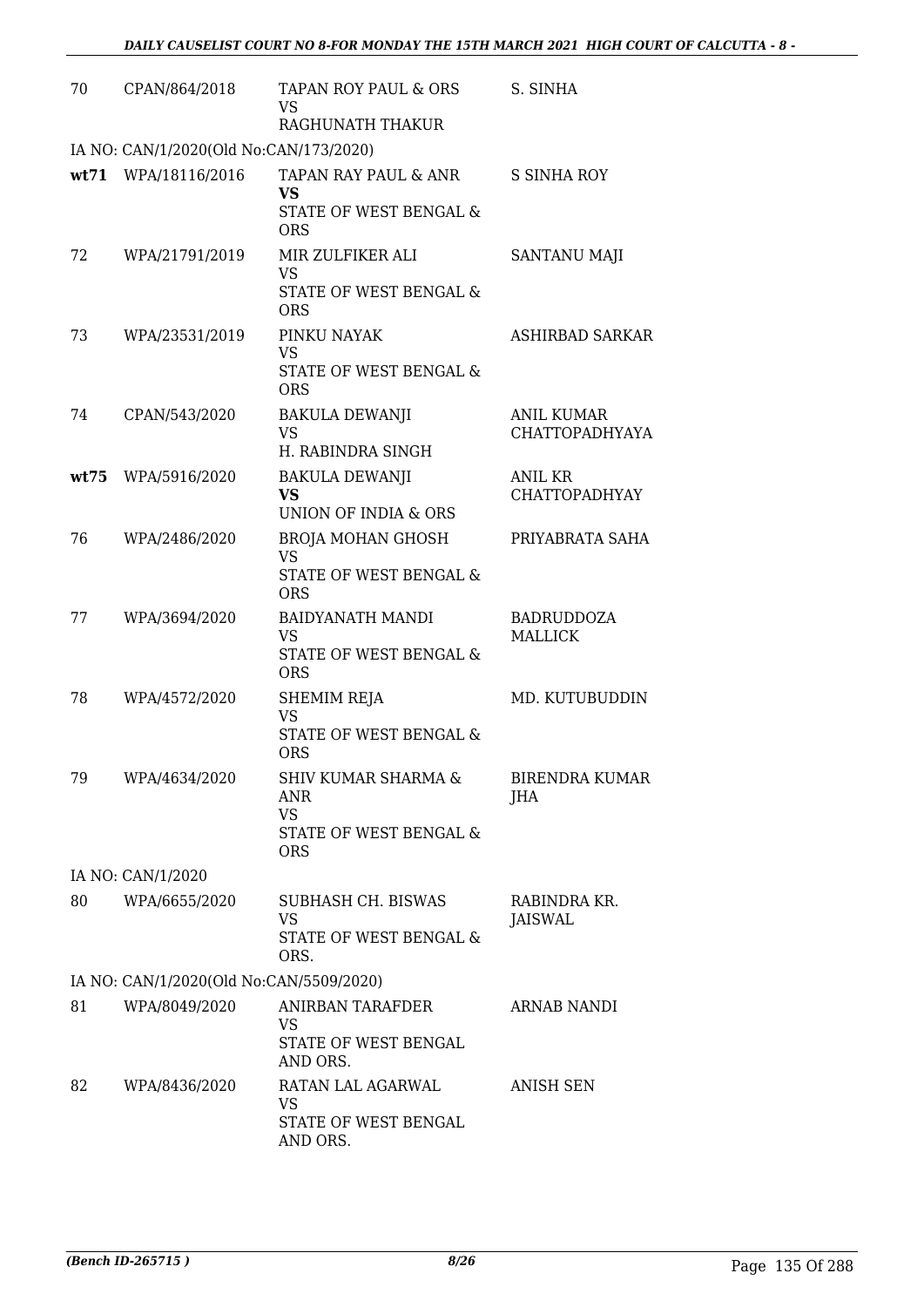| 83 | WPA/8686/2020                     | TECHNO POINT<br><b>ENTERPRISE</b><br><b>VS</b><br>CALCUTTA UNIVERSITY                         | <b>TANMAY</b><br><b>CHOWDHURY</b>         |
|----|-----------------------------------|-----------------------------------------------------------------------------------------------|-------------------------------------------|
| 84 | WPA/9655/2020                     | <b>SUDAM SARKAR</b><br><b>VS</b><br>STATE OF WEST BENGAL<br>AND ORS.                          | <b>TANMAY</b><br><b>CHOWDHURY</b>         |
| 85 | WPA/9820/2020                     | BIPUL DAS AND OTHERS<br><b>VS</b><br>STATE OF WEST BENGAL<br>AND ORS.                         | PRAMATHES SARKAR                          |
| 86 | WPA/914/2021                      | NIMAI CHANDRA MONDAL<br>AND ORS<br><b>VS</b><br>STATE OF WEST BENGAL<br>AND ORS.              | <b>NAWAL KISHORE</b><br><b>CHATTERJEE</b> |
| 87 | WPA/1108/2021                     | NIDHUBAN SHIKARI<br><b>VS</b><br>STATE OF WEST BENGAL<br>AND ORS.                             | SWADESH PRIYA<br><b>GHOSH</b>             |
| 88 | WPA/1517/2021                     | KANCHAN MONDAL AND<br>ANR<br>VS.<br>STATE OF WEST BENGAL<br>AND ORS.                          | SABYASACHI<br>MONDAL                      |
| 89 | WPA/1553/2021                     | <b>SUBHAS PATRA</b><br><b>VS</b><br>STATE OF WEST BENGAL<br>AND ORS.                          | <b>SANKAR PRASAD ROY</b>                  |
| 90 | WPA/1858/2021                     | SWAPAN KUMAR DOLUI<br><b>VS</b><br>THE EASTERN COALFIELDS<br><b>LIMITED</b>                   | ARUP KRISHNA DAS                          |
| 91 | WPA/2038/2021<br>[ WPA 8460/2021] | M/S EASY FIT JEWELLERY<br>(P) LIMITED AND ANOTHER<br>VS<br>UNION OF INDIA AND ORS.            | ANIRUDDHA<br>AGRWALLA                     |
| 92 | WPA/2536/2021                     | <b>GITA BARAI</b><br>VS.<br>STATE OF WEST BENGAL<br>AND ORS.                                  | <b>SWAPAN KUMAR</b><br><b>CHATTERJEE</b>  |
| 93 | WPA/2615/2021                     | <b>BINOD KUMAR AGARWAL</b><br><b>AND ORS</b><br><b>VS</b><br>STATE OF WEST BENGAL<br>AND ORS. | DONA GHOSH                                |
| 94 | WPA/4645/2021                     | <b>SUBIR ROY AND OTHERS</b><br><b>VS</b><br>STATE OF WEST BENGAL<br>AND ORS.                  | KRISHNA PADA<br><b>SANTRA</b>             |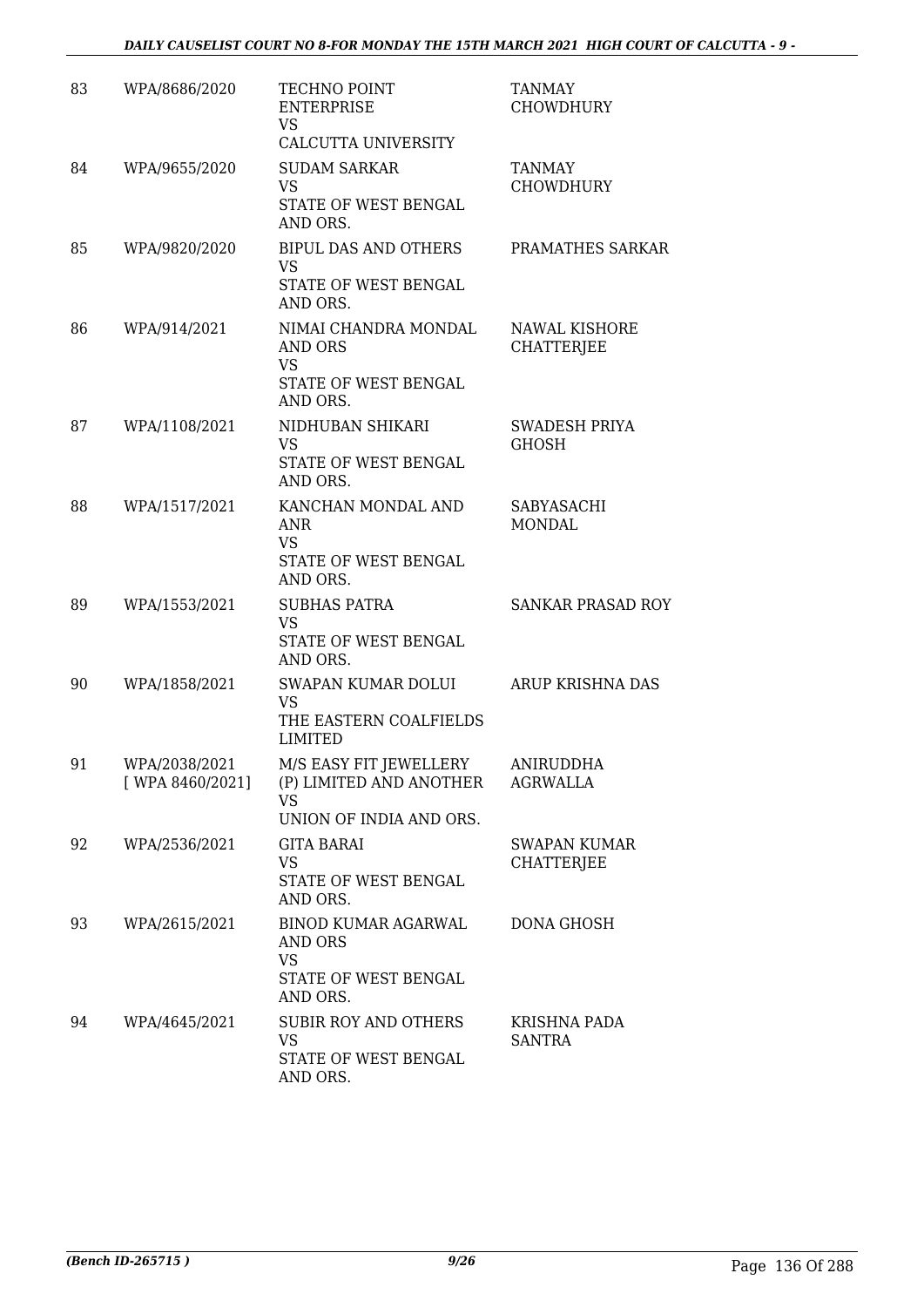| 95  | WPA/4836/2021     | EAST INDIA UDYOG<br><b>LIMITED AND ANR</b><br><b>VS</b><br>STATE OF WEST BENGAL<br>AND ORS.            | <b>SANDIP AGARWAL</b>               |
|-----|-------------------|--------------------------------------------------------------------------------------------------------|-------------------------------------|
| 96  | WPA/4840/2021     | EAST INDIA UDYOG<br><b>LIMITED AND ANR</b><br><b>VS</b><br>STATE OF WEST BENGAL<br>AND ORS.            | SANDIP AGARWAL                      |
|     |                   | <b>URGENT MOTION 1</b>                                                                                 |                                     |
| 97  | WPA/19455/2018    | UMA BHATTACHARYA<br><b>VS</b><br>STATE OF WEST BENGAL &<br><b>ORS</b>                                  | CHANDRA NATH<br><b>SARKAR</b>       |
| 98  | WPA/19471/2018    | ASHOK HALDER ALIAS<br>ASHOK KUMAR HALDER &<br>ANR<br><b>VS</b><br>STATE OF WEST BENGAL &<br><b>ORS</b> | CHANDRA NATH<br><b>SARKAR</b>       |
| 99  | WPA/12399/2019    | <b>TAPAS KUMAR GHOSH</b><br><b>VS</b><br>STATE OF WEST BENGAL &<br><b>ORS</b>                          | <b>SOUMYA MAZUMDAR</b>              |
| 100 | WPA/21476/2019    | <b>SUKUMAR MONDAL</b><br><b>VS</b><br>STATE OF WEST BENGAL &<br><b>ORS</b>                             | SIDDHARTHA SARKAR                   |
| 101 | WPA/22075/2019    | SANJIB KUMAR MANDAL<br><b>VS</b><br><b>STATE OF WEST BENGAL &amp;</b><br><b>ORS</b>                    | <b>SUJOY KUMAR</b><br><b>HALDER</b> |
| 102 | WPA/22959/2019    | FELU RANI KARMAKAR<br><b>VS</b><br>STATE OF WEST BENGAL &<br><b>ORS</b>                                | <b>MANIKA SARKAR</b>                |
| 103 | WPA/23094/2019    | DHIRENDRA NATH DAS<br>VS<br>STATE OF WEST BENGAL &<br><b>ORS</b>                                       | JAYANTA DEY                         |
| 104 | WPA/1712/2020     | NETAI CHARAN GIRI<br>VS<br>STATE OF WEST BENGAL &<br><b>ORS</b>                                        | ARNAB MUKHERJEE                     |
|     | IA NO: CAN/1/2020 |                                                                                                        |                                     |
| 105 | WPA/2389/2020     | CHANCHAL BASU<br>VS.<br>STATE OF WEST BENGAL &<br>ORS.                                                 | UTSAV MUKHERJEE                     |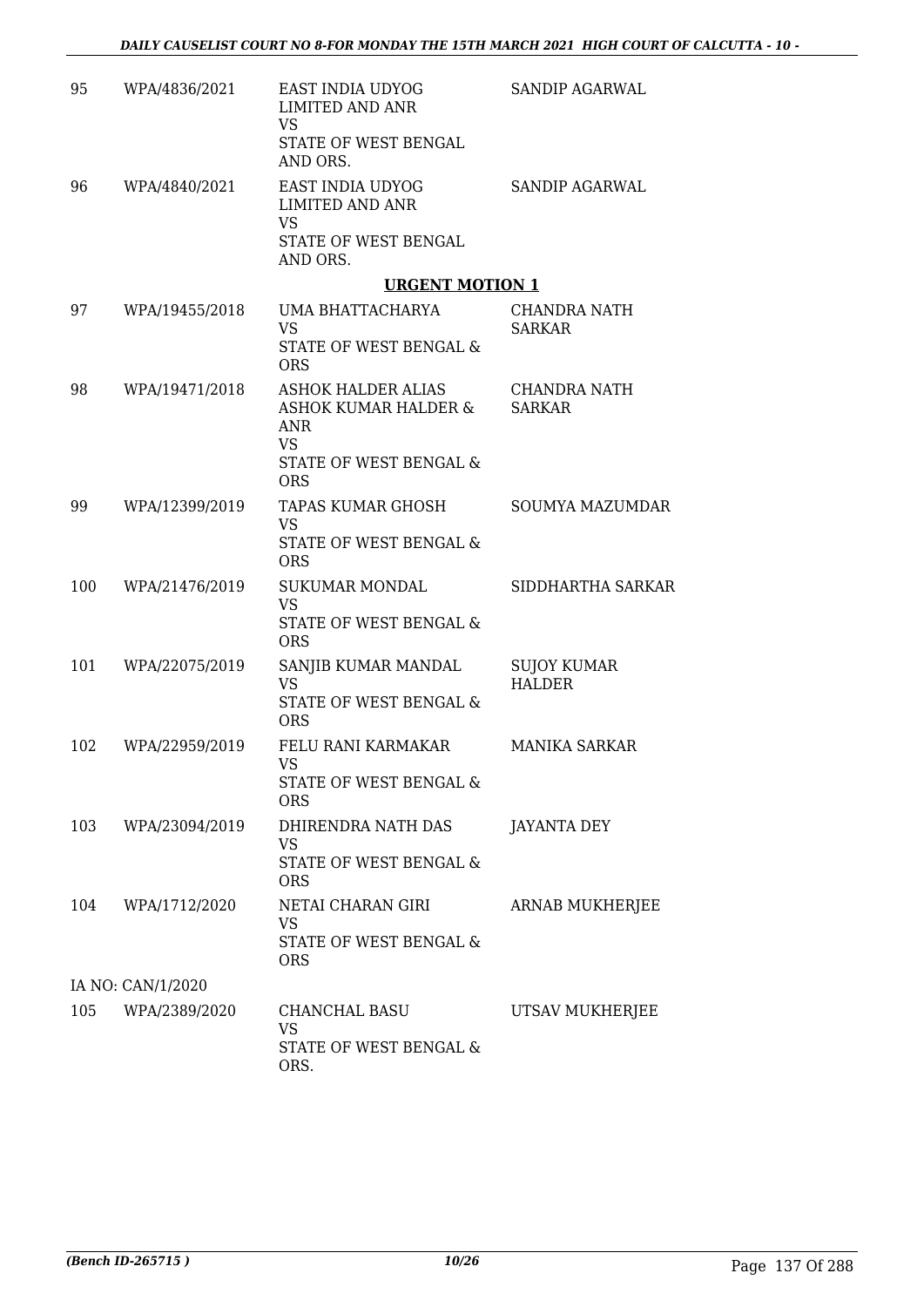| 106 | WPA/2896/2020                 | HAJI MUMTAZ KHAN @<br><b>MUMTAZ KHAN</b><br><b>VS</b><br>THE GENERAL MANAGER,<br><b>METRO RAILWAY &amp; ORS</b>                                                     | <b>ISHITA RAUT</b>                  |
|-----|-------------------------------|---------------------------------------------------------------------------------------------------------------------------------------------------------------------|-------------------------------------|
|     | IA NO: CAN/1/2021             |                                                                                                                                                                     |                                     |
| 107 | WPA/4025/2020                 | JYOTI KUMARI SHAW<br><b>VS</b><br>STATE OF WEST BENGAL &<br><b>ORS</b>                                                                                              | PRIYANKA SAHA                       |
| 108 | WPA/4098/2020                 | RENUKA SARDAR<br>VS<br>STATE OF WEST BENGAL &<br><b>ORS</b>                                                                                                         | <b>SONAK</b><br><b>BHATTACHARYA</b> |
| 109 | WPA/4168/2020                 | SRIMATYA TARULATA DAS<br><b>VS</b><br>STATE OF WEST BENGAL<br>&ORS                                                                                                  | <b>JAYANTA DEY</b>                  |
| 110 | WPA/5090/2020                 | ASOKE KUMAR AGASTI<br><b>VS</b><br>STATE OF WEST BENGAL &<br><b>ORS</b>                                                                                             | <b>SOURAV DUTTA</b>                 |
| 111 | WPA/5108/2020                 | <b>HARIPADA KAR</b><br><b>VS</b><br>STATE OF WEST BENGAL &<br><b>ORS</b>                                                                                            | ANUP DASGUPTA                       |
| 112 | WPA/5691/2020                 | <b>KARTICK PAUL</b><br><b>VS</b><br>STATE OF WEST BENGAL &<br><b>ORS</b>                                                                                            | <b>TAPAN ROY</b>                    |
|     |                               | IA NO: CAN/1/2020(Old No:CAN/3587/2020), CAN/3/2020(Old No:CAN/4335/2020)                                                                                           |                                     |
| 113 | WPA/7287/2020                 | NATIONAL PROJECTS<br><b>CONSTRUCRTION</b><br><b>CORPORATION LIMITED</b><br>VS<br>MICRO AND SMALL<br><b>ENTERPRISES</b><br>FACILITATION COUNCIL<br>(SAMADHAAN) MSEFC | <b>RESHMI MUKHERJEE</b>             |
|     | IA NO: CAN/1/2020, CAN/2/2020 |                                                                                                                                                                     |                                     |
| 114 | WPA/7350/2020                 | NEPAL DAS<br><b>VS</b><br>Union of India                                                                                                                            | <b>JOY CHAKRABORTY</b>              |
|     | IA NO: CAN/1/2020             |                                                                                                                                                                     |                                     |
| 115 | WPA/7747/2020                 | <b>SUPARNA NAYAK</b><br><b>VS</b><br>STATE OF WEST BENGAL                                                                                                           | SUJIT KUMAR RATH                    |
| 116 | WPA/8763/2020                 | AND ORS.<br><b>TAPAS KUMAR ROY</b><br><b>VS</b><br>State of West Bengal                                                                                             | DEBABRATA DAS<br><b>GUPTA</b>       |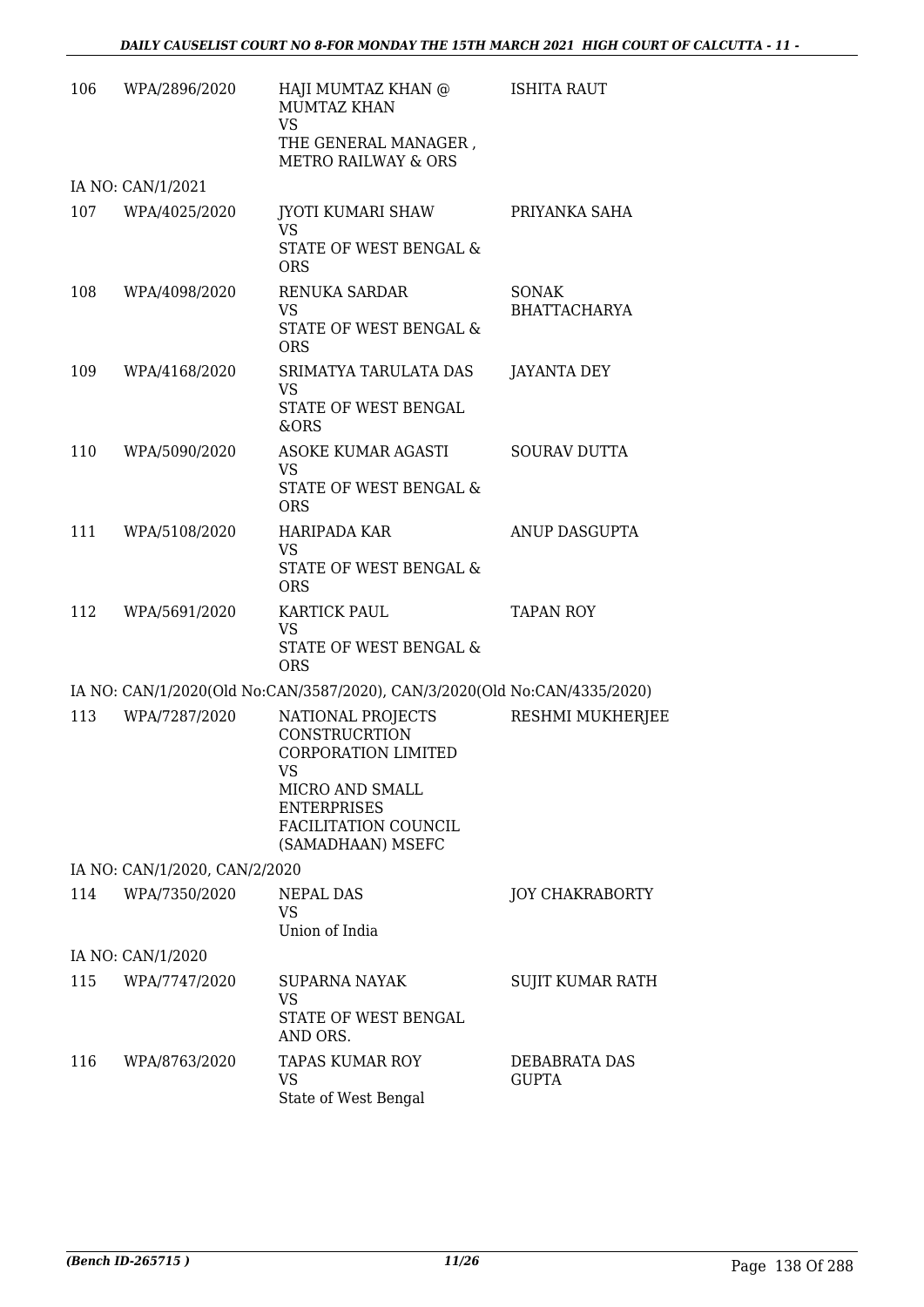| 117 | WPA/8815/2020  | <b>GANESH CHANDRA KUNDU</b><br>VS<br>STATE OF WEST BENGAL<br><b>AND ORS</b>           | RAJ KUMAR GUPTA                       |
|-----|----------------|---------------------------------------------------------------------------------------|---------------------------------------|
| 118 | WPA/8860/2020  | SHILA GUHA<br><b>VS</b><br>UNION OF INDIA AND<br><b>OTHERS</b>                        | PRANTICK GHOSH                        |
| 119 | WPA/9185/2020  | KAKALI DAS KAPAS<br><b>VS</b><br>State of West Bengal                                 | <b>BIBEK DEY</b>                      |
| 120 | WPA/9274/2020  | M/S LOKNATH SECURITY<br><b>VS</b><br>PUNJAB NATIONAL BANK                             | <b>ANASUYA</b><br><b>BHATTACHARYA</b> |
| 121 | WPA/9591/2020  | AKSHAY KUKMAR DAS<br><b>VS</b><br>STATE OF WEST BENGAL<br>AND ORS.                    | <b>BHARAT CHANDRA</b><br>SIMAI        |
| 122 | WPA/9723/2020  | SHIBNATH NASKAR<br><b>VS</b><br>STATE OF WEST BENGAL<br>AND ANR.                      | <b>ANINDITA AUDDY</b><br>(DAS)        |
| 123 | WPA/9763/2020  | SABITA RANI DE(PRADHAN)<br><b>VS</b><br>UNION OF INDIA AND ORS.                       | RUPSA SREEEMANI                       |
| 124 | WPA/9767/2020  | RATAN KUMAR BARMAN<br><b>VS</b><br>STATE OF WEST BENGAL<br>AND ORS.                   | PARTHA<br><b>CHAKRABORTY</b>          |
| 125 | WPA/9910/2020  | PRABIR KUNDU<br><b>VS</b><br>STATE OF WEST BENGAL<br>AND ORS.                         | <b>JOYITA RAY</b>                     |
| 126 | WPA/9931/2020  | DISHARI HEALTH POINT<br>PRIVATE LIMITED<br>VS<br>STATE OF WEST BENGAL<br>AND ORS.     | SHIBAJI KUMAR DAS                     |
| 127 | WPA/9988/2020  | SUSANTA KUMAR BERA<br><b>AND ANR</b><br><b>VS</b><br>STATE OF WEST BENGAL<br>AND ORS. | MONORANJAN JANA                       |
| 128 | WPA/10565/2020 | KANGAN BERIA NETAJI<br>SANGHA<br><b>VS</b><br>STATE OF WEST BENGAL<br>AND ORS.        | ABBAS IBRAHIM<br><b>KHAN</b>          |
| 129 | WPA/10662/2020 | GOBINDA CHANDRA<br><b>MANNA</b><br><b>VS</b><br>STATE OF WEST BENGAL<br>AND ORS.      | RAJNIL MUKHERJEE                      |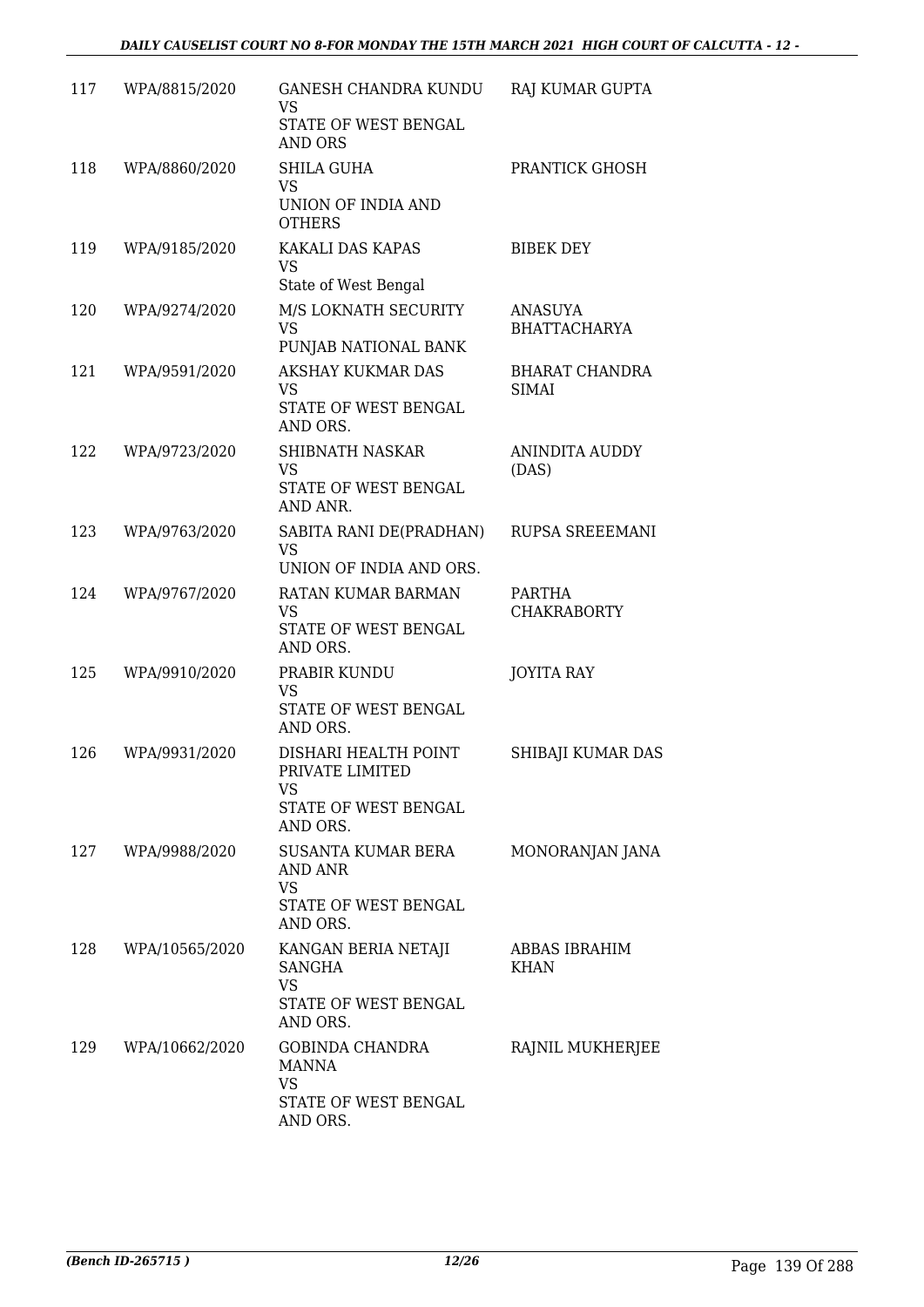| 130 | WPA/10787/2020    | GAJENDRA PRASAD SINGH MANIKA SARKAR<br><b>AND ANR</b><br><b>VS</b><br>STATE OF WEST BENGAL<br>AND ORS. |                                    |
|-----|-------------------|--------------------------------------------------------------------------------------------------------|------------------------------------|
| 131 | WPA/11315/2020    | <b>GOPAL KUMAR SEN AND</b><br><b>ANOTHER</b><br><b>VS</b><br>STATE OF WEST BENGAL<br>AND ORS.          | Sanjib Dawn                        |
| 132 | WPA/11405/2020    | MALLABHUM HUMAN<br>RESOURCE DEVELIPMENT<br>TRUST<br><b>VS</b><br>STATE OF WEST BENGAL<br>AND ORS.      | SURYASARATHI BASU                  |
| 133 | WPA/11875/2020    | DEB KUMAR CHAL<br>VS<br>STATE OF WEST BENGAL<br>AND ORS.                                               | Santanu Chatterjee                 |
| 134 | WPA/39/2021       | UNITRIVENI OVERSEAS<br>VS<br>UNION BANK OF INDIA AND<br>ANR                                            | <b>MAYUKH MAITRA</b>               |
|     | IA NO: CAN/1/2021 |                                                                                                        |                                    |
| 135 | WPA/203/2021      | DILIP MAJUMDER<br><b>VS</b><br>STATE OF WEST BENGAL<br>AND ORS.                                        | <b>JOYEE MAITI</b>                 |
| 136 | WPA/1050/2021     | <b>BISWANTH MUKHERJEE</b><br><b>VS</b><br>STATE OF WEST BENGAL<br>AND ORS.                             | SANJIB K<br>MUKHOPADHYAY           |
| 137 | WPA/1283/2021     | SOURAV SARKAR AND ANR<br><b>VS</b><br>THE STATE OF WEST<br><b>BENGAL AND ORS</b>                       | <b>SUDIP GHOSH</b><br>CHOWDHURY    |
| 138 | WPA/1315/2021     | <b>TAPAS GHOSH</b><br>VS<br>STATE OF WEST BENGAL<br>AND ORS.                                           | <b>SAILEN NASKAR</b>               |
| 139 | WPA/1434/2021     | PRONOBESH PAKHIRA<br>VS<br>STATE OF WEST BENGAL<br>AND ORS.                                            | LAKSHMINATH<br><b>BHATTACHARYA</b> |
| 140 | WPA/1440/2021     | PALASH DUTTA<br>VS<br>STATE OF WEST BENGAL<br>AND ORS.                                                 | RUPSA SREEMANI                     |
| 141 | WPA/1471/2021     | DHANU DEBNATH @<br>DHANUDHAR DEBNATH<br>AND ANOTHER<br>VS<br>STATE OF WEST BENGAL<br>AND ORS.          | AMIT BARAN DASH                    |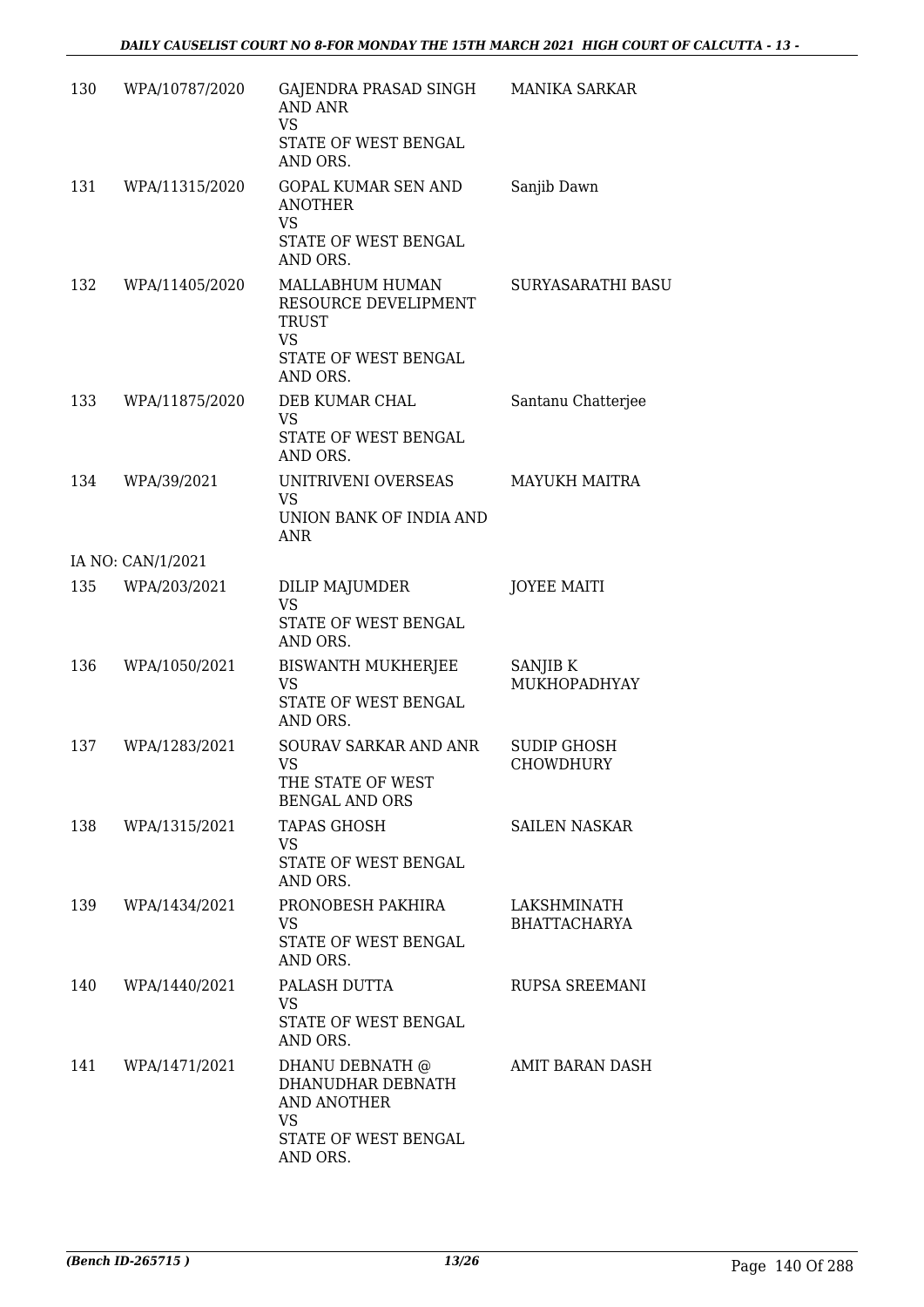| 142 | WPA/1923/2021     | MANINDRA CAHNDRA<br><b>GHOSH</b><br><b>VS</b><br>STATE OF WEST BENGAL<br>AND ORS.                      | KALLOL GUHA<br><b>THAKURATA</b>   |
|-----|-------------------|--------------------------------------------------------------------------------------------------------|-----------------------------------|
| 143 | WPA/2060/2021     | NIKHIL KUMAR PAL<br><b>VS</b><br>STATE OF WEST BENGAL                                                  | DEBASISH DAS                      |
| 144 | WPA/2128/2021     | AND ORS.<br>MD AKBAR ALI SARDAR<br><b>VS</b><br>STATE OF WEST BENGAL<br>AND ORS.                       | PARNA MUKHERJEE                   |
| 145 | WPA/2253/2021     | SUVOJIT DUTTA<br><b>VS</b><br>THE REGISTRAR GENERAL,<br>HIGH COURT, CALCUTTA                           | PRATIP KUMAR<br><b>CHATTERJEE</b> |
| 146 | WPA/2271/2021     | BISHNUPADA PRAMANIK<br>VS<br>STATE OF WEST BENGAL<br>AND ORS.                                          | <b>SANJOY PATRA</b>               |
| 147 | WPA/2370/2021     | ASRAFUL SK.<br><b>VS</b><br>STATE OF WEST BENGAL<br>AND ORS.                                           | <b>JOYEE MAITI</b>                |
| 148 | WPA/2478/2021     | MANIPAL TECHONOLOGIES<br>LTD. AND ANR<br><b>VS</b><br>UCO BANK AND OTHERS                              | ADITYA KANODIA                    |
| 149 | WPA/2585/2021     | <b>JYOTSHNA DEB</b><br><b>VS</b><br>STATE OF WEST BENGAL<br>AND ORS.                                   | <b>BHARAT CHANDRA</b><br>SIMAI    |
| 150 | WPA/2639/2021     | <b>HOTEL GREEN VIEW</b><br><b>VS</b><br>STATE OF WEST BENGAL<br>AND ORS.                               | SANGHAMITRA<br><b>NANDY</b>       |
|     | 151 WPA/2642/2021 | MADHUMITA DAS AND<br><b>ANOTHER</b><br><b>VS</b><br>STATE OF WEST BENGAL<br>AND ORS.                   | LAL MOHAN BASU                    |
| 152 | WPA/2904/2021     | DELTA CREATIONS PRIVATE SURYASARATHI BASU<br>LIMITED AND ANR<br>VS<br>STATE OF WEST BENGAL<br>AND ORS. |                                   |
| 153 | WPA/2955/2021     | SHANKAR PRASAD MAITY<br><b>VS</b><br>THE BRANCH MANAGER,<br>PNB AND ORS                                | PAPIYA SHAW                       |
| 154 | WPA/3098/2021     | SUBHAS CH. DUTTA<br><b>VS</b><br>STATE OF WEST BENGAL<br>AND ORS.                                      | SK.NIZAMUDDIN                     |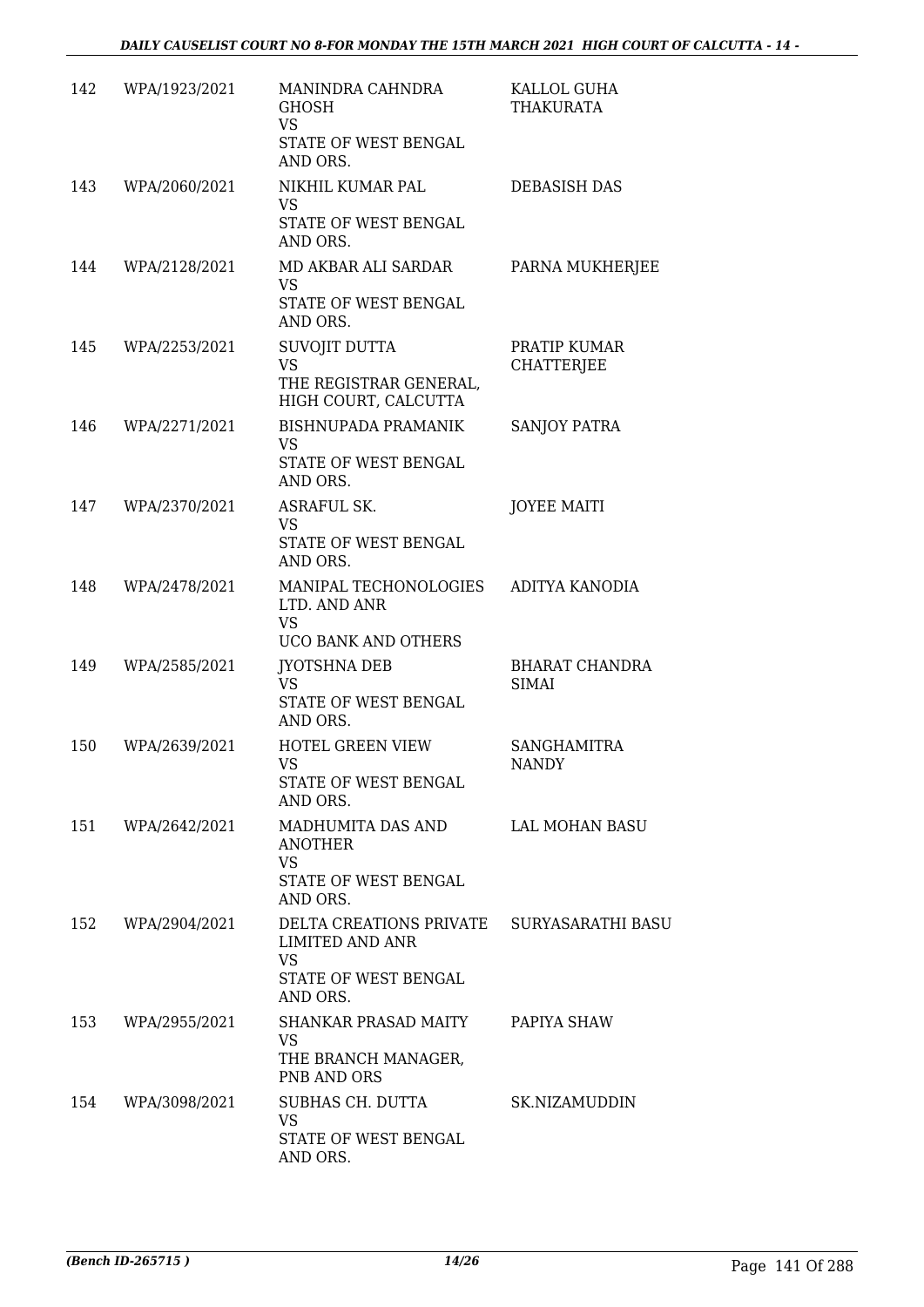| 155 | WPA/3214/2021     | SARFARAJ KHAN @ BABU<br><b>VS</b><br>STATE OF WEST BENGAL<br>AND ORS.                | <b>SUMITAVA</b><br><b>CHAKRABORTY</b>  |
|-----|-------------------|--------------------------------------------------------------------------------------|----------------------------------------|
| 156 | WPA/3422/2021     | <b>ARIJIT MITRA</b><br><b>VS</b><br>STATE OF WEST BENGAL<br>AND ORS.                 | <b>AMITAVA BHOWMICK</b>                |
| 157 | WPA/4185/2021     | PRABIR BANERJEE<br>VS<br>STATE OF WEST BENGAL<br>AND ORS.                            | <b>SUDIP GHOSH</b><br><b>CHOWDHURY</b> |
| 158 | WPA/4188/2021     | SUSANTA CHAKRABORTY<br><b>VS</b><br>STATE OF WEST BENGAL<br>AND ORS.                 | <b>SUDIP GHOSH</b><br><b>CHOWDHURY</b> |
| 159 | WPA/4783/2021     | <b>ATIN ROY</b><br>VS<br>STATE OF WEST BENGAL<br><b>AND ORS</b>                      | SATRAJIT SINHA ROY                     |
| 160 | WPA/4948/2021     | KASHINATH DEY ALIAS<br><b>KASHI</b><br><b>VS</b><br>STATE OF WEST BENGAL<br>AND ORS. | <b>SUDIP GHOSH</b><br><b>CHOWDHURY</b> |
|     |                   | <b>URGENT MOTION 2</b>                                                               |                                        |
| 161 | WPA/23994/2019    | RANENDRA NARAYAN SAHA<br><b>VS</b><br>STATE OF WEST BENGAL &<br><b>ORS</b>           | <b>SREEJOYEE BOSE</b>                  |
| 162 | WPA/286/2020      | KABITA MAJHI<br><b>VS</b><br><b>STATE OF WEST BENGAL &amp;</b><br><b>ORS</b>         | BRAJABALLABH SAHA                      |
|     | 163 WPA/942/2020  | RENUBALA MAJHI<br>VS<br>STATE OF WEST BENGAL &<br><b>ORS</b>                         | DEBASIS SUR                            |
|     | 164 WPA/2160/2020 | <b>SWAPAN KR DAS</b><br>VS<br>STATE OF WEST BENGAL &<br><b>ORS</b>                   | SUBIR KR<br><b>BHATTACHARYYA</b>       |
| 165 | WPA/2522/2020     | PANKAJ MAHATA<br>VS                                                                  | SARTHAK BURMAN                         |
|     |                   | STATE OF WEST BENGAL &<br><b>ORS</b>                                                 |                                        |
| 166 | WPA/2989/2020     | SEKHAR CHANDRA<br><b>CHOWDHURY</b><br>VS<br>STATE OF WEST BENGAL &<br><b>ORS</b>     | LIPIKA CHATTERJEE                      |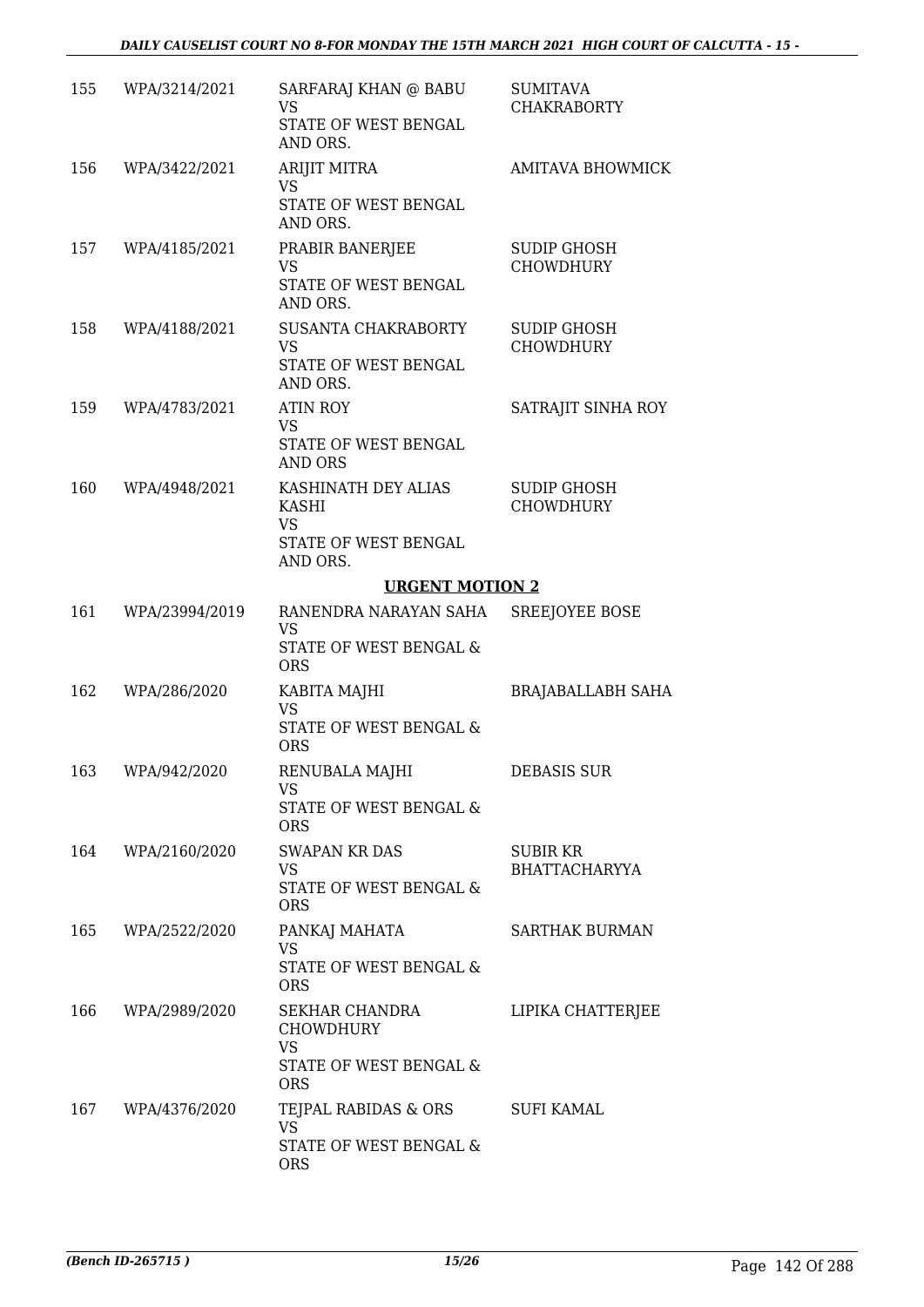| 168 | WPA/4379/2020                           | GOPAL MANDAL & ORS<br><b>VS</b>                                                             | PRIYANKA MONDAL       |                 |
|-----|-----------------------------------------|---------------------------------------------------------------------------------------------|-----------------------|-----------------|
|     |                                         | STATE OF WEST BENGAL &<br><b>ORS</b>                                                        |                       |                 |
| 169 | WPA/4534/2020                           | MANU SARKAR & ANR<br><b>VS</b>                                                              | <b>RUPSA SREEMANI</b> |                 |
|     |                                         | STATE OF WEST BENGAL &<br><b>ORS</b>                                                        |                       |                 |
| 170 | WPA/4762/2020                           | SUBHAS CHANDRA<br><b>BHATTACHARYYA</b><br><b>VS</b><br>STATE OF WEST BENGAL &<br><b>ORS</b> | KAMAL KANTA KAR       |                 |
| 171 | WPA/4923/2020                           | PROF. ANURADHA GHOSH<br>VS<br>STATE OF WEST BENGAL &<br><b>ORS</b>                          | <b>SUMAN BANERJEE</b> |                 |
| 172 | WPA/4983/2020                           | EYASMINA KHATUN<br><b>VS</b><br>STATE OF WEST BENGAL &<br><b>ORS</b>                        | <b>KRISHNA YADAV</b>  |                 |
| 173 | WPA/4989/2020                           | MUNCY NASHER ALI SAHA<br>& ANR<br><b>VS</b><br>UNION OF INDIA & ORS                         | S. M. HASAN           |                 |
| 174 | WPA/5647/2020                           | ANATHBANDHU TEACHER'S<br>TRAINING INSTITUTE<br><b>VS</b><br>UNION OF INDIA & ORS            | TUHIN SUBHRA RAUT     |                 |
| 175 | WPA/5996/2020                           | <b>ASHA PAL</b><br><b>VS</b><br>STATE OF WEST BENGAL &<br><b>ORS</b>                        | MD. ASHRAFUL HUQ      |                 |
|     | IA NO: CAN/1/2020(Old No:CAN/4172/2020) |                                                                                             |                       |                 |
|     | 176 WPA/7101/2020 ARATI SOREN           | <b>VS</b><br>STATE OF WEST BENGAL                                                           | <b>SOHOM RAY</b>      |                 |
|     | IA NO: CAN/1/2020                       |                                                                                             |                       |                 |
| 177 | WPA/7488/2020                           | RADHA THAPA @ RADHA<br><b>BAHADUR</b><br><b>VS</b><br>STATE OF WEST BENGAL<br>AND ORS.      | SANJIB DAS            |                 |
|     | IA NO: CAN/1/2020                       |                                                                                             |                       |                 |
| 178 | WPA/7836/2020                           | KAMAL BAGARIA<br><b>VS</b><br>State of West Bengal                                          | <b>JAYSHREE SAHA</b>  |                 |
| 179 | WPA/7956/2020                           | UTTAM KUMAR DAS<br><b>VS</b><br>STATE OF WEST BENGAL<br>AND ORS.                            | SAYANTAN HAZRA        | SAIKAT BANERJEE |
| 180 | WPA/8105/2020                           | DR. TUSHAR CHOWDHURY<br><b>VS</b><br>State of West Bengal                                   | PRADYAT SAHA          |                 |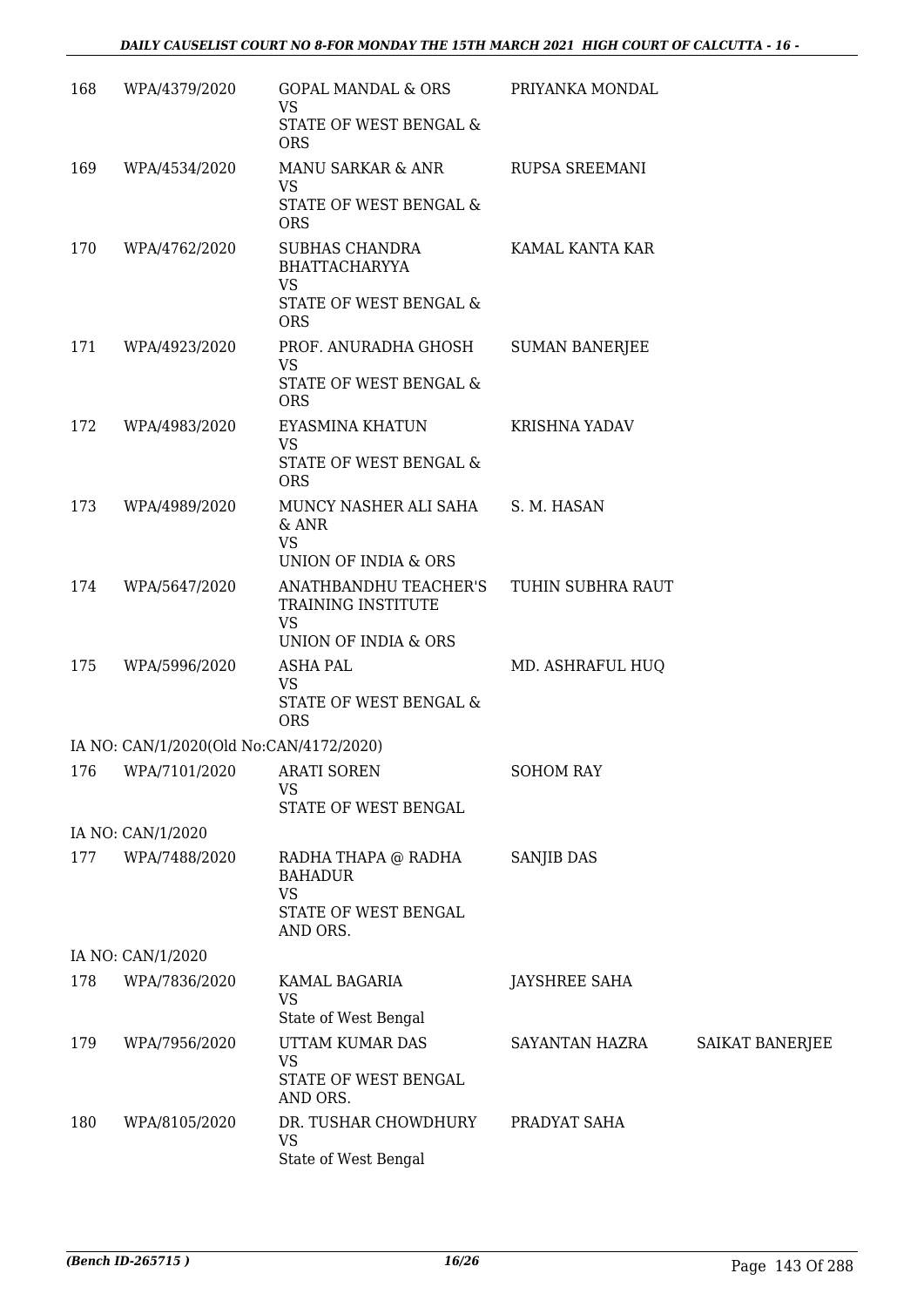#### *DAILY CAUSELIST COURT NO 8-FOR MONDAY THE 15TH MARCH 2021 HIGH COURT OF CALCUTTA - 17 -*

| 181 | WPA/8134/2020 | REJAUL SK.<br><b>VS</b><br>State of West Bengal                                                                                | MANOJ KUMAR ROY                      |
|-----|---------------|--------------------------------------------------------------------------------------------------------------------------------|--------------------------------------|
| 182 | WPA/8217/2020 | MANAS KOTAL AND ORS.<br>VS<br>STATE OF WEST BENGAL<br>AND ORS.                                                                 | samit bhanja                         |
| 183 | WPA/8232/2020 | FAIDEAL SUPPLIES LTD<br>AND ANR<br><b>VS</b><br>Union of India AND ORS                                                         | ANIRUDDHA<br><b>AGARWALLA</b>        |
| 184 | WPA/8370/2020 | <b>INDRALAL PRAMANIK</b><br><b>VS</b><br>STATE OF WEST BENGAL<br>AND ORS.                                                      | GOURANGA KUMAR<br><b>DAS</b>         |
| 185 | WPA/8630/2020 | BHAJAGOBINDA ROY @<br><b>BHAJAN ROY</b><br><b>VS</b><br>State of West Bengal                                                   | <b>NAZIR AHMED</b>                   |
| 186 | WPA/8637/2020 | <b>SOUVIK MUKHERJEE</b><br><b>VS</b><br>THE ADDL. SECY. AND<br>CHIEF PASSPORT OFFICER,<br>PASSPORT SEVA PRG. AND<br><b>ORS</b> | <b>SUMAN BANERJEE</b>                |
| 187 | WPA/8661/2020 | <b>BAIJNATH JAISWAL</b><br><b>VS</b><br>STATE OF WEST BENGAL<br>AND ORS.                                                       | <b>AMLAN KUMAR</b><br>MUKHERJEE      |
| 188 | WPA/8671/2020 | <b>BISWAJIT SADHUKHAN</b><br><b>VS</b><br>STATE OF WEST BENGAL<br>AND ORS.                                                     | SUTAPA UPADHYAY                      |
| 189 | WPA/8696/2020 | RABINDRA SARKAR<br><b>VS</b><br>STATE OF WEST BENGAL<br>AND ORS.                                                               | TARUNJYOTI TEWARI                    |
| 190 | WPA/8753/2020 | SMT REBA MANNA<br>VS<br>STATE OF WEST BENGAL<br>AND ORS.                                                                       | <b>SOURADIPTA</b><br><b>BANERJEE</b> |
| 191 | WPA/8826/2020 | UTPAL MONDAL<br><b>VS</b><br>THE STATE OF WEST<br><b>BENGAL AND ORS</b>                                                        | DYUTIMOY PAUL                        |
| 192 | WPA/9052/2020 | <b>BEMALA DEBI</b><br>VS.<br>STATE OF WEST BENGAL<br>AND ORS.                                                                  | <b>ABHIK SARKAR</b>                  |
| 193 | WPA/9064/2020 | <b>AMENA BIBI</b><br>VS<br>STATE OF WEST BENGAL<br>AND ORS.                                                                    | MARIA RAHAMAN                        |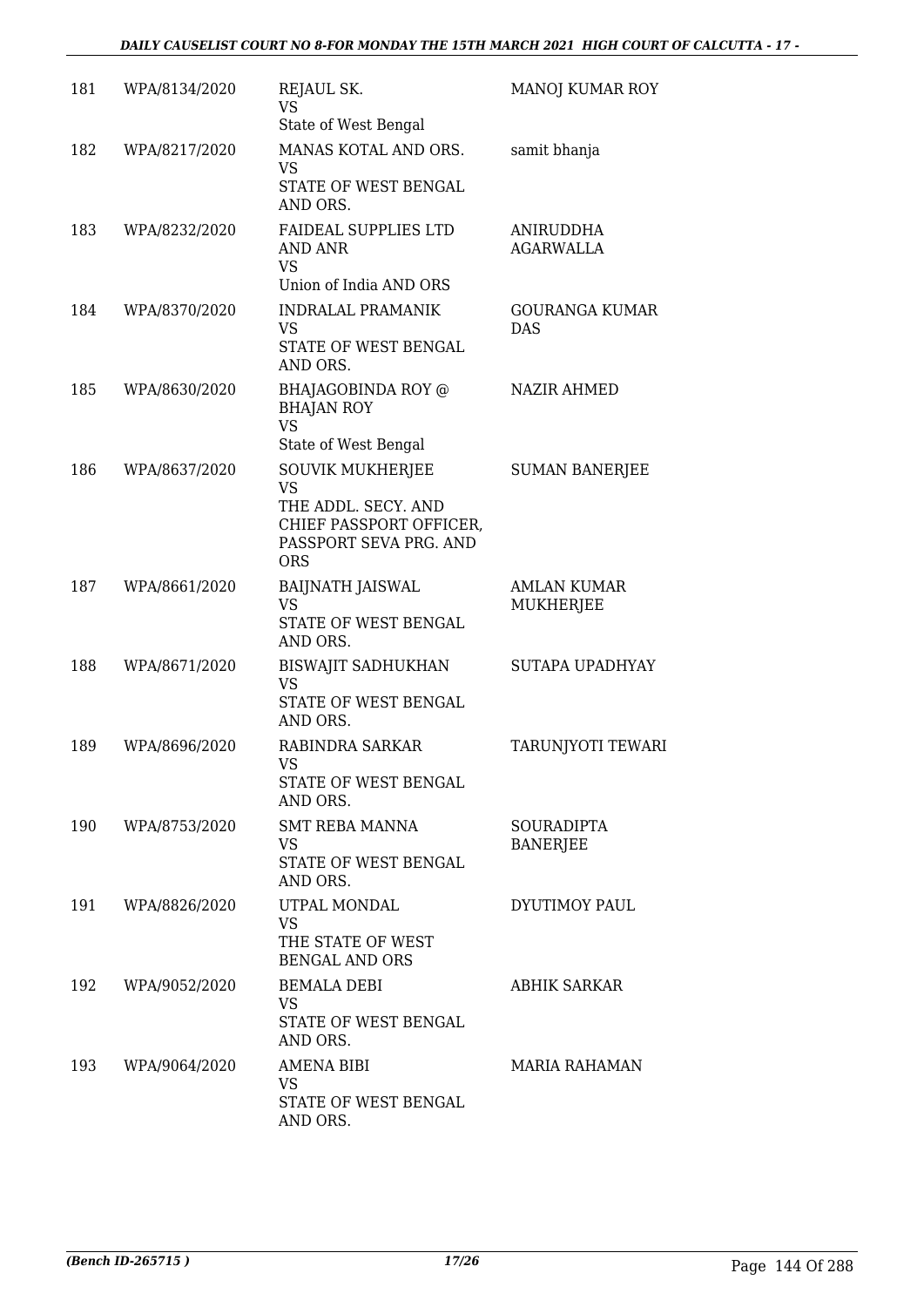| 194 | WPA/9215/2020 | <b>APU KUNDU</b><br>VS<br>STATE OF WEST BENGAL<br>AND ORS.                                                                                                              | SHIBAJI KUMAR DAS      |
|-----|---------------|-------------------------------------------------------------------------------------------------------------------------------------------------------------------------|------------------------|
| 195 | WPA/9297/2020 | <b>BABURAM SARDAR</b><br>VS<br>STATE OF WEST BENGAL<br>AND ORS.                                                                                                         | <b>MIR ANOWAR</b>      |
| 196 | WPA/9342/2020 | <b>SUNIL SARDAR</b><br><b>VS</b><br>UNION OF INDIA AND ORS.                                                                                                             | RAKESH SARKAR          |
| 197 | WPA/9344/2020 | ARJUN SHARMA<br><b>VS</b><br>UNION OF INDIA AND ORS.                                                                                                                    | RAKESH SARKAR          |
| 198 | WPA/9372/2020 | NITYANANDA CHATTERJEE<br>@ NITAI<br><b>VS</b><br>STATE OF WEST BENGAL<br>AND ORS.                                                                                       | RAJNANDINI DAS         |
| 199 | WPA/9393/2020 | IRADHA DAMODAR<br>SALGRAM JEW AND SRI SRI<br>SHIB THAKUR JEW REPD.<br>BY SHEBAITS SAJAL BARAN<br><b>GHOSH AND ORS.</b><br><b>VS</b><br>STATE OF WEST BENGAL<br>AND ORS. | <b>SUBHAS CH. ATHA</b> |
| 200 | WPA/9419/2020 | <b>AMIT SINGHA</b><br>VS<br>STATE OF WEST BENGAL<br>AND ORS.                                                                                                            | KAMAL KANTA KAR        |
| 201 | WPA/9465/2020 | MOLOY KUMAR PAL AND<br>ANR<br><b>VS</b><br>PASCHIM BANGA GRAMIM<br><b>BANK AND ORS</b>                                                                                  | SAJAL KUMAR GHOSH      |
| 202 | WPA/9486/2020 | DILL DEVELOPERS<br>PRIVATES LIMITED<br><b>VS</b><br><b>REGISTRAR OF</b><br>COMPANIES, WEST BENGAL                                                                       | SHEBATEE DATTA         |
| 203 | WPA/9568/2020 | <b>SUKUMAR DAS</b><br><b>VS</b><br>STATE OF WEST BENGAL<br>AND ORS.                                                                                                     | KAMAK KANTA KAR        |
| 204 | WPA/9615/2020 | RAJIB HOSEN BISWAS<br><b>VS</b><br>INDIAN OIL CORP AND ORS                                                                                                              | <b>MARIA RAHAMAN</b>   |
| 205 | WPA/9692/2020 | <b>BINA MONDAL</b><br><b>VS</b><br>STATE OF WEST BENGAL<br>AND ORS.                                                                                                     | KAMAL KANTA KAR        |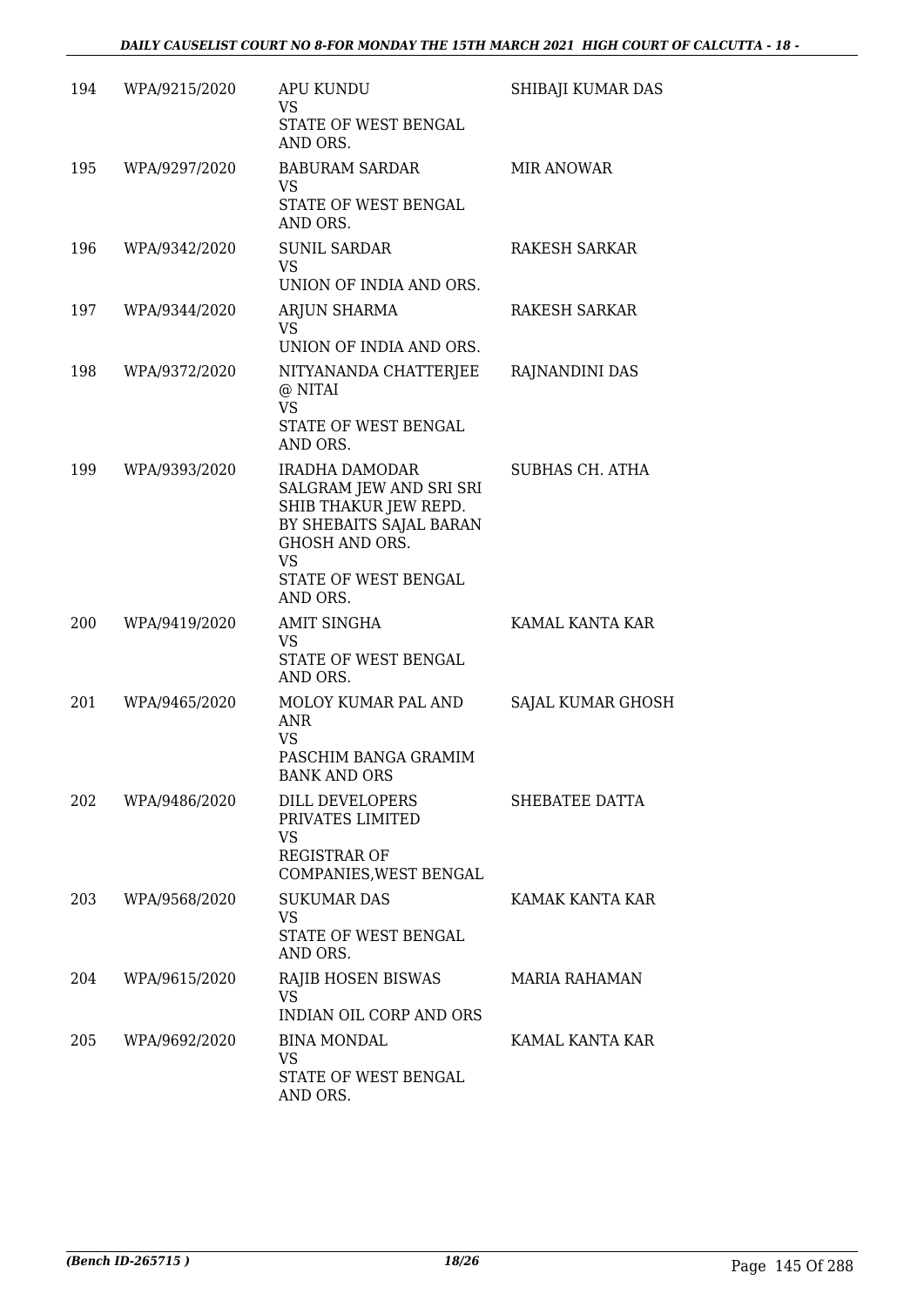| 206 | WPA/9724/2020  | <b>SMT SATMINDAR KAUR</b><br><b>AND ANR</b><br><b>VS</b><br>STATE OF WEST BENGAL<br>AND ORS.        | <b>TRIPTIMOY</b><br><b>TALUKDER</b>   |
|-----|----------------|-----------------------------------------------------------------------------------------------------|---------------------------------------|
| 207 | WPA/9729/2020  | PURNA CHANDRA DAS<br><b>VS</b><br>STATE OF WEST BENGAL<br>AND ORS.                                  | SK SAHJAHAN ALI                       |
| 208 | WPA/9741/2020  | MOUSUMI SAHOO<br><b>VS</b><br>STATE OF WEST BENGAL<br>AND ORS.                                      | SK SAHRAJAHAN ALI                     |
| 209 | WPA/9851/2020  | RASHBIHARI DOLAI<br>VS<br>STATE OF WEST BENGAL<br>AND ORS.                                          | <b>SANDIP KUMAR</b><br>MONADAL        |
| 210 | WPA/10035/2020 | RAHUL PALIT<br><b>VS</b><br>STATE OF WEST BENGAL<br>AND ORS.                                        | <b>SAMIR ROY</b><br><b>CHOWDHURY</b>  |
| 211 | WPA/10060/2020 | <b>ANSURA BIBI</b><br><b>VS</b><br>STATE OF WEST BENGAL<br>AND ORS.                                 | <b>SK SUJAUDDIN</b>                   |
| 212 | WPA/10310/2020 | SAMARTH MEHTA AND ANR ANURAG BAGARIA<br>VS<br>THE STATE OF WEST<br><b>BENGAL AND ORS</b>            |                                       |
| 213 | WPA/10449/2020 | <b>BANK OF INDIA THIKA</b><br>SHRAMIK SANGRAM<br>COMMITTEE(WB)<br><b>VS</b><br><b>BANK OF INDIA</b> | MANIKA SWARNOKAR                      |
| 214 | WPA/10466/2020 | SHAIBAL ROUT AND<br>ANOTHER<br><b>VS</b><br>STATE OF WEST BENGAL<br>AND ORS.                        | <b>BHARAT CHANDRA</b><br><b>SIMAI</b> |
| 215 | WPA/10597/2020 | SATISH ROSIN AND<br>TURPENTINE WORKS AND<br>ANR<br><b>VS</b><br>STATE OF WEST BENGAL<br>AND ORS.    | NILAY SENGUPTA                        |
| 216 | WPA/10645/2020 | <b>GOBINDA NAIYA</b><br>VS<br>THE STATE OF WEST<br><b>BENGAL AND ORS</b>                            | <b>ABDUR RAKIB</b>                    |
| 217 | WPA/10870/2020 | NILOY SAHA<br><b>VS</b><br>UNION OF INDIA AND ORS.                                                  | TRIPTIMOY<br>TALUKDER                 |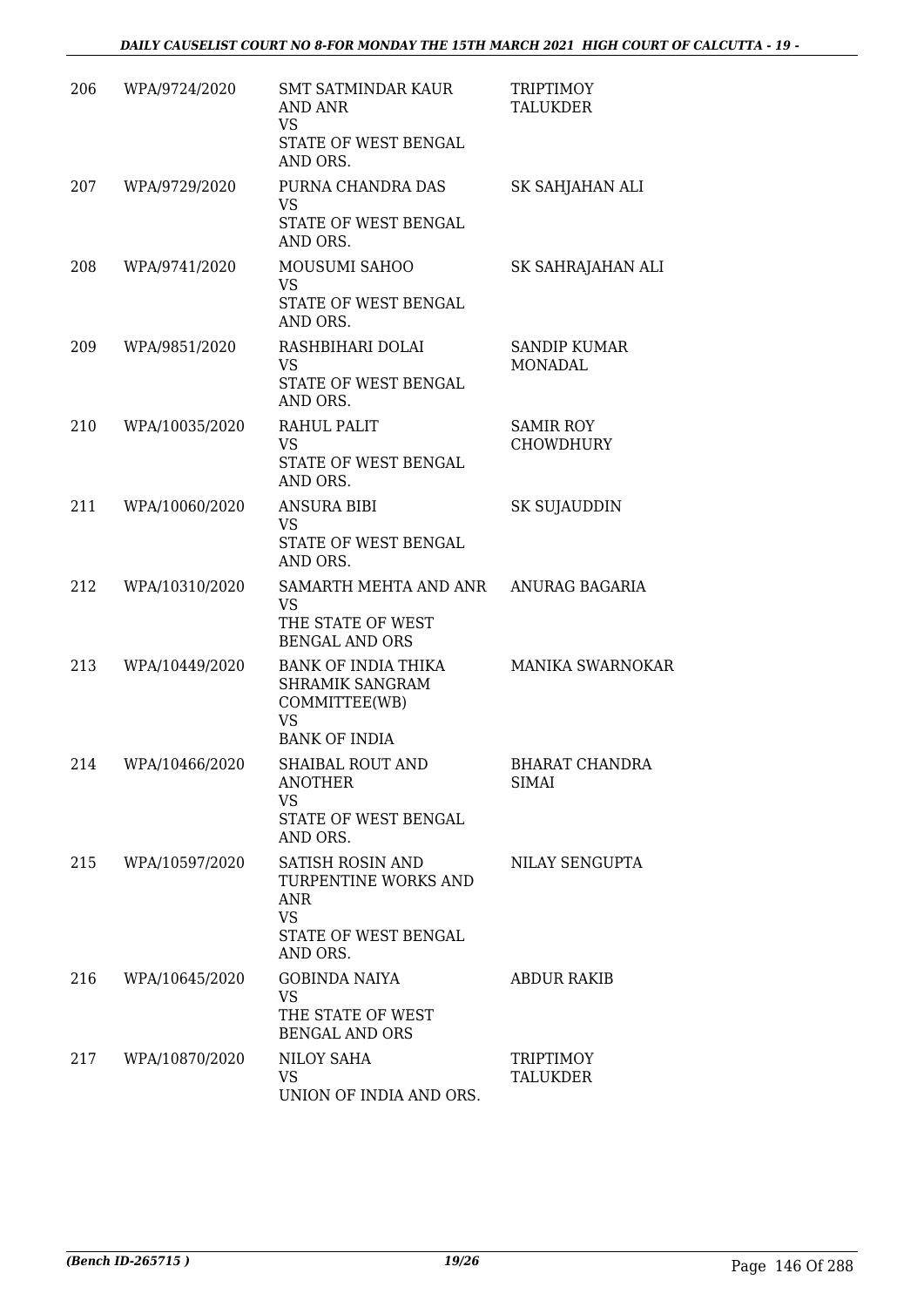| 218 | WPA/10890/2020     | M/S HICO MULTIFIN<br>PRODUCTS PVT LTD<br><b>VS</b><br>INDIAN CORPORATION LTD<br><b>AND ORS</b>                                       | PRIYANKA AGARWAL                       |
|-----|--------------------|--------------------------------------------------------------------------------------------------------------------------------------|----------------------------------------|
| 219 | WPA/10904/2020     | <b>HIMANSU GHORUI</b><br>VS<br>STATE OF WEST BENGAL<br>AND ORS.                                                                      | DIPTENDU MONDAL                        |
| 220 | WPA/10964/2020     | SUSANTA ADHIKARY<br>VS<br>STATE OF WEST BENGAL<br>AND ORS.                                                                           | KAMAL KANTA KAR                        |
| 221 | WPA/10996/2020     | <b>GEETANJALI</b><br>INFRASTRUCTURE AND<br><b>EARTHMOVERS AND</b><br><b>ANOTHER</b><br><b>VS</b><br>STATE OF WEST BENGAL<br>AND ORS. | SAPTARSHI KUMAR<br>MAL                 |
| 222 | WPA/10998/2020     | <b>GEETANJALI</b><br>INFRASTRUCTURE AND<br><b>EARTHMOVERS AND</b><br><b>ANOTHER</b><br>VS<br>STATE OF WEST BENGAL<br>AND ORS.        | SAPTARSHI KUMAR<br>MAL                 |
| 223 | WPA/11524/2020     | BABLU PAL AND ANR<br><b>VS</b><br>STATE OF WEST BENGAL<br>AND ORS.                                                                   | <b>BRATINDRA</b><br><b>NARAYAN RAY</b> |
| 224 | WPA/11548/2020     | ABHIJIT KUMAR ADHYA<br><b>VS</b><br>STATE OF WEST BENGAL<br>AND ORS.                                                                 | SAUMYAJIT GHOSAL                       |
| 225 | WPA/11640/2020     | <b>JOYNUR BEWA</b><br>VS<br>STATE OF WEST BENGAL<br>AND ORS.                                                                         | SRIKUMAR MANDAL                        |
| 226 | WPA/11909/2020     | <b>ISLAM ALI KHAN</b><br>VS<br>STATE OF WEST BENGAL<br>AND ORS.                                                                      | ASHIS KUMAR DUTTA                      |
|     | 227 WPA/11957/2020 | <b>ARPITA MANDAL</b><br><b>VS</b><br>STATE OF WEST BENGAL<br>AND ORS.                                                                | ANJAN<br><b>BHATTACHARYA</b>           |
|     | IA NO: CAN/1/2021  |                                                                                                                                      |                                        |
| 228 | WPA/11973/2020     | HOSENARA KAZI<br><b>VS</b><br>STATE OF WEST BENGAL<br>AND ORS.                                                                       | MAIDUL ISLAM<br>KAYAL                  |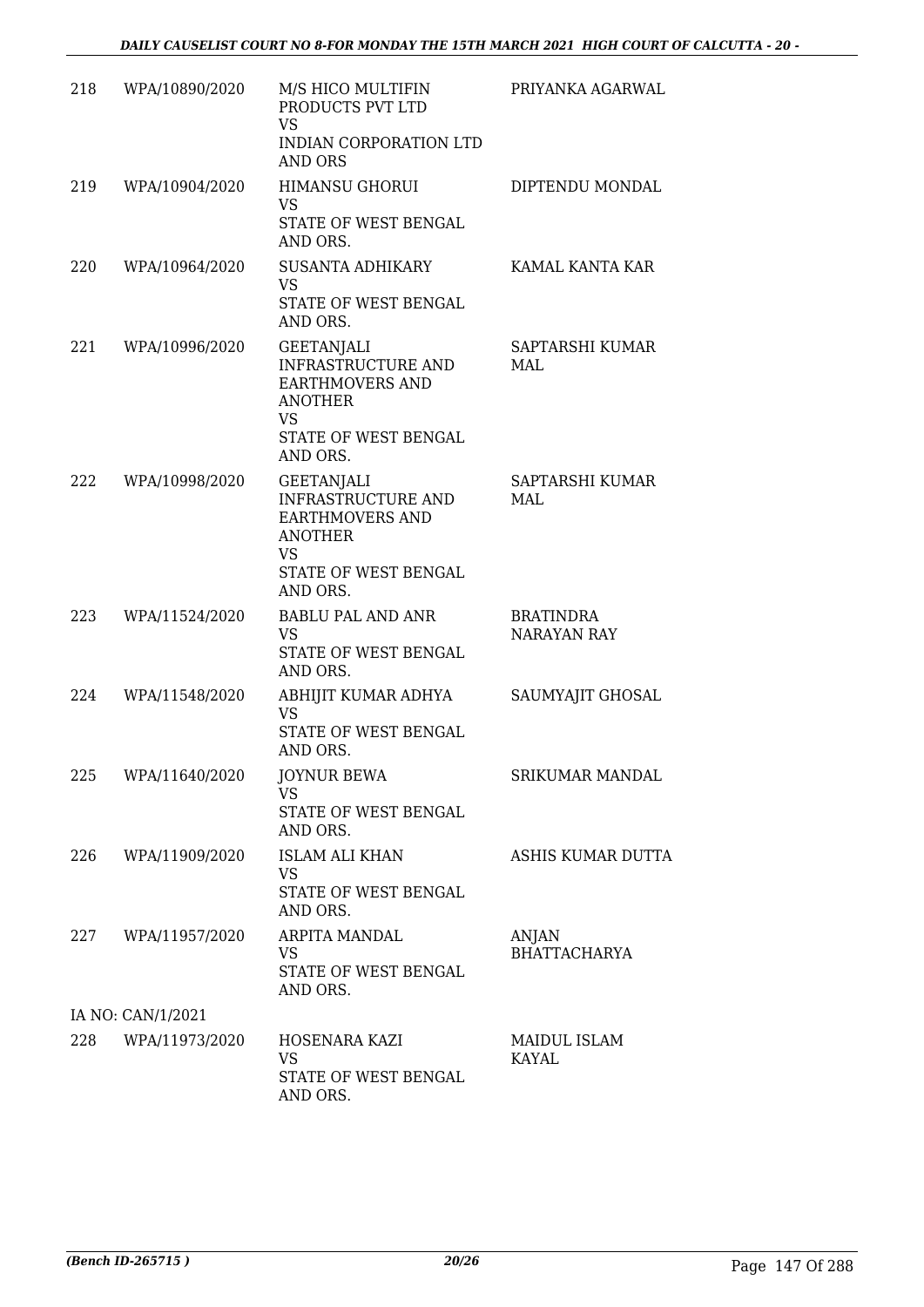| 229 | WPA/59/2021   | ANITA BHATTACHARYA<br><b>VS</b><br>STATE OF WEST BENGAL<br>AND ORS.                       | PAYEL SHOME                  |
|-----|---------------|-------------------------------------------------------------------------------------------|------------------------------|
| 230 | WPA/71/2021   | <b>ARATI GHOSH</b><br>VS<br>STATE OF WEST BENGAL<br>AND ORS.                              | <b>SAYAK KONAR</b>           |
| 231 | WPA/73/2021   | ARMEX SECURITY PRIVATE<br><b>LIMITED</b><br><b>VS</b><br>STATE OF WEST BENGAL<br>AND ORS. | DYUTIMAN BANERJEE            |
| 232 | WPA/105/2021  | SMT BHARATI GUPTA<br><b>VS</b><br>STATE OF WEST BENGAL<br>AND ORS.                        | MAHESWARI<br><b>SHARMA</b>   |
| 233 | WPA/235/2021  | SUSAIL KUMAR SINGH<br><b>VS</b><br>STATE OF WEST BENGAL<br>AND ORS.                       | SHAMIK CHATTERJEE            |
| 234 | WPA/582/2021  | RAKESH KUMAR DAS<br>VS.<br>STATE OF WEST BENGAL<br>AND ORS.                               | SNEHA SINGH                  |
| 235 | WPA/868/2021  | SAMRAT REALPRAJECTS<br>PVT. LTD.<br><b>VS</b><br>STATE OF WEST BENGAL<br>AND ORS.         | PARTHA<br><b>CHAKRABORTY</b> |
| 236 | WPA/1007/2021 | SK. SAIFUDDIN<br><b>VS</b><br>STATE OF WEST BENGAL<br>AND ORS.                            | <b>SK.SALIM</b>              |
| 237 | WPA/1087/2021 | MISS TANUSHREE ROY<br>VS<br>STATE OF WEST BENGAL<br>AND ORS.                              | NILENDRA NARAYAN<br>RAY      |
| 238 | WPA/1178/2021 | KAMALIKA GHOSH<br>VS<br>LIFE INSURANCE<br>CORPORATION OF INDIA                            | DEBDUTTA BASU                |
| 239 | WPA/1197/2021 | SUVENDU ADHIKARI<br><b>VS</b><br>STATE OF WEST BENGAL<br>AND ORS.                         | Debdeep Sinha                |
| 240 | WPA/2179/2021 | NIDHIR RANJAN<br><b>MAJUMDER</b><br><b>VS</b><br>UNION OF INDIA AND ORS.                  | DIPTENDU MANDAL              |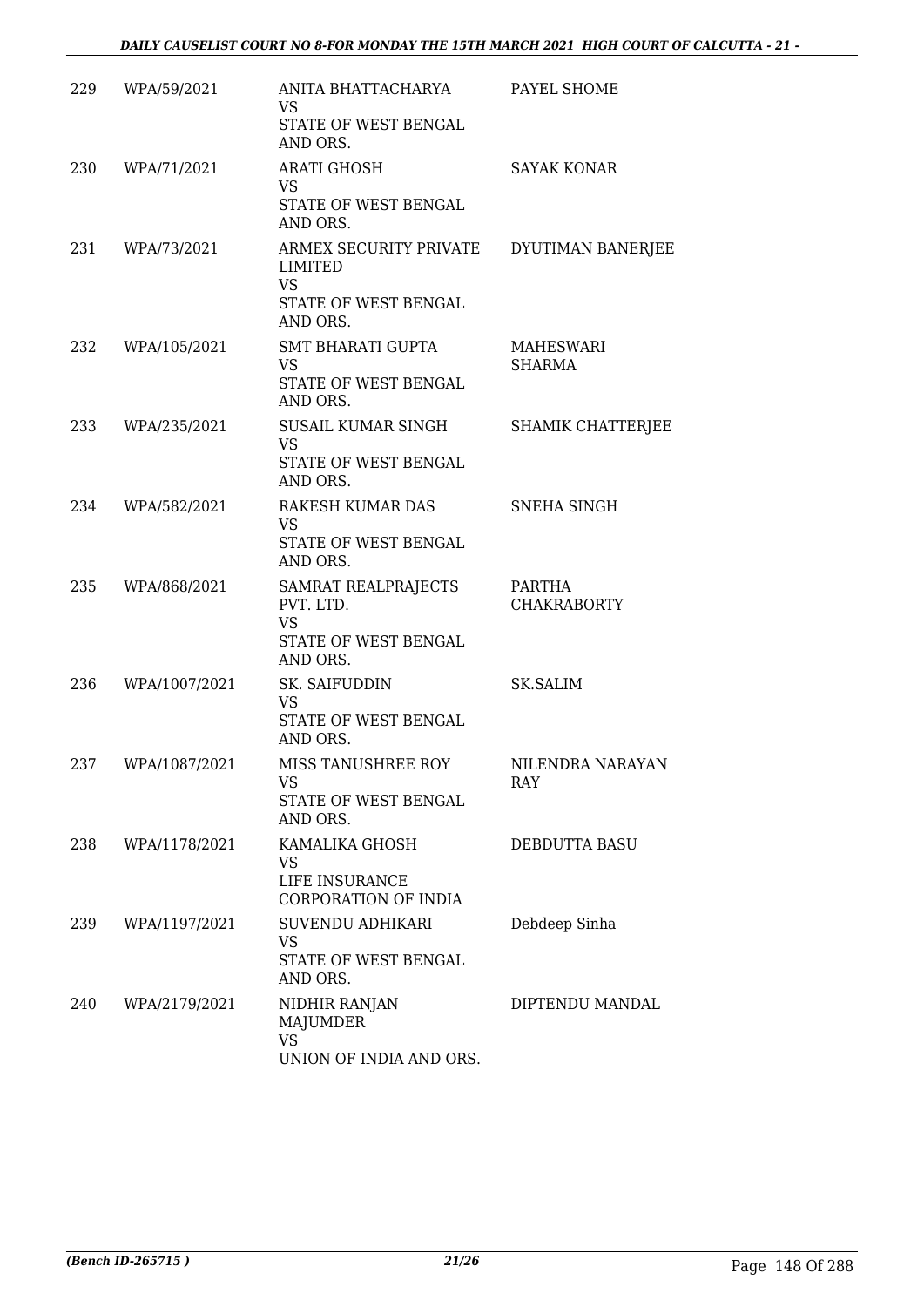| 241 | WPA/2499/2021                           | ALL BENGAL YOUTH<br>WELFARE ASS. AND ANR.<br><b>VS</b><br>STATE OF WEST BENGAL<br>AND ORS.        | SABYASACHI ROY                        |
|-----|-----------------------------------------|---------------------------------------------------------------------------------------------------|---------------------------------------|
|     |                                         | <b>PART HEARD MATTERS</b>                                                                         |                                       |
| 242 | WPA/5592/2020                           | ANUPAM MITRA<br><b>VS</b><br>STATE OF WEST BENGAL &<br><b>ORS</b>                                 | <b>GAZI FARUQUE</b><br><b>HOSSAIN</b> |
|     | IA NO: CAN/1/2020(Old No:CAN/3346/2020) |                                                                                                   |                                       |
| 243 | WPA/9265/2020                           | DOWINS RESOURCE PVT.<br><b>LTD</b><br><b>VS</b><br>Union of India                                 | ABHIRUP<br><b>CHAKRABORTY</b>         |
|     |                                         | <b>LISTED MOTION</b>                                                                              |                                       |
| 244 | WPA/8571/2018                           | CHETKI PROPERTIES PVT.<br>LTD & ANR<br><b>VS</b><br>STATE OF WEST BENGAL &                        | DEBASREE DHAMALI                      |
|     |                                         | <b>ORS</b><br>IA NO: CAN/1/2019(Old No:CAN/565/2019), CAN/2/2019(Old No:CAN/566/2019), CAN/3/2021 |                                       |
| 245 | WPA/9773/2018                           | <b>JAKIR MONDAL</b>                                                                               | <b>ATIS KUMAR BISWAS</b>              |
|     |                                         | <b>VS</b><br>STATE OF WEST BENGAL &<br><b>ORS</b>                                                 |                                       |
| 246 | WPA/2753/2019                           | BATESWAR MAITY & ANR<br>VS<br>STATE OF WEST BENGAL &<br><b>ORS</b>                                | LIPIKA CHATTERJEE                     |
| 247 | WPA/18635/2019                          | PRALAY MAJUMDER<br>VS<br>STATE OF WEST BENGAL &<br><b>ORS</b>                                     | SUDIP GHOSH<br><b>CHOWDHURY</b>       |
|     |                                         | IA NO: CAN/1/2020(Old No:CAN/975/2020), CAN/2/2020                                                |                                       |
| 248 | WPA/23281/2019                          | <b>AMIT MONDAL</b><br>VS<br>STATE OF WEST BENGAL &<br>ORS.                                        | NILANJAN ADHIKARI                     |
| 249 | WPA/677/2020                            | STATE BANK OF INDIA &<br>ANR<br><b>VS</b><br>STATE OF WEST BENGAL &<br><b>ORS</b>                 | <b>HARI CHARAN YADAV</b>              |
| 250 | WPA/3931/2020                           | RAJU MOLLA<br><b>VS</b><br>STATE OF WEST BENGAL &<br><b>ORS</b>                                   | ASHRAFUL HUQ                          |
| 251 | WPA/5662/2020                           | UNA VEDA NATHANIEL<br>VS<br>STATE OF WEST BENGAL                                                  | S. G. CHOWDHURY                       |
|     | IA NO: CAN/1/2020(Old No:CAN/3532/2020) |                                                                                                   |                                       |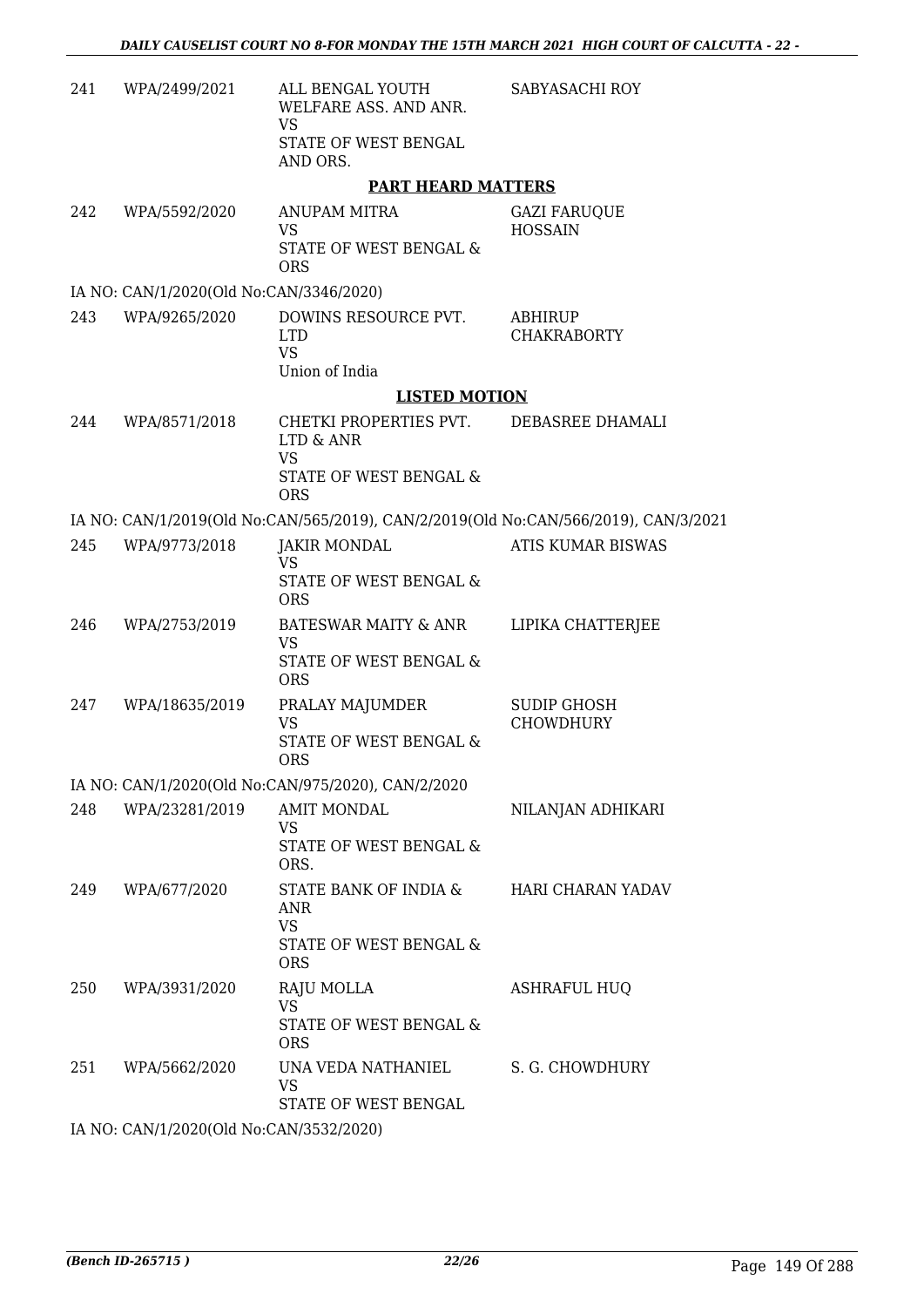| 252 | WPA/6810/2020     | RAJGARIA TIMBER<br>PVT.LTD& ANR<br><b>VS</b><br>UNION OF INDIA& ORS             | RAJIB MULLICK                       |                     |
|-----|-------------------|---------------------------------------------------------------------------------|-------------------------------------|---------------------|
|     |                   | IA NO: CAN/1/2020(Old No:CAN/5791/2020), CAN/2/2020, CAN/3/2021, CAN/4/2021     |                                     |                     |
| 253 | WPA/7011/2020     | <b>SRIKUMAR GIRI</b><br><b>VS</b><br>STATE OF WEST BENGAL<br>AND ORS.           | <b>GAUTAM GURIA</b>                 |                     |
|     | IA NO: CAN/1/2020 |                                                                                 |                                     |                     |
| 254 | WPA/7071/2020     | MADAN MOHAN KHANRA<br>VS<br>THE STATE OF WEST<br><b>BENGAL</b>                  | <b>GAUTAM GURIA</b>                 | <b>GAUTAM GURIA</b> |
|     | IA NO: CAN/1/2020 |                                                                                 |                                     |                     |
| 255 | WPA/7864/2020     | CYGNUS EQUIPMENTS AND<br>RENTALS PRIVATE LIMITED<br><b>VS</b><br>Union of India | RAJESH UPADHYAY                     |                     |
| 256 | WPA/8220/2020     | LAKSHMI NASAKAR<br><b>VS</b><br>STATE OF WEST BENGAL<br>AND ORS.                | <b>MANOJ KUMAR</b><br><b>MONDAL</b> |                     |
| 257 | WPA/9146/2020     | <b>BIPLAB BOSE</b><br><b>VS</b><br>State of West Bengal                         | <b>SUDESHNA BASU</b><br>THAKUR      |                     |
| 258 | WPA/9181/2020     | <b>DEBDAS KHAN</b><br><b>VS</b><br>STATE BANK OF INDIA                          | <b>SAYANI DAS</b>                   |                     |
| 259 | WPA/9193/2020     | RABINDRANATH MONDAL<br><b>VS</b><br>State of West Bengal                        | <b>SANDIPAN DAS</b>                 |                     |
| 260 | WPA/9278/2020     | M/S. RADIANT SECURITY<br>VS.<br>PUMJAB NATIONAL BANK                            | <b>SUPRIYO</b><br>CHATTOPADHYAY     |                     |
| 261 | WPA/9614/2020     | MOHANA GHOSH<br><b>VS</b><br>STATE OF WEST BENGAL<br>AND ORS.                   | Madhurima Sarkar                    |                     |
| 262 | WPA/9677/2020     | SHEO CHARAN AGARWAL<br>VS<br>Union of India                                     | PRABHAT KUMAR<br><b>SINGH</b>       |                     |
| 263 | WPA/9827/2020     | <b>SAMAR KUMAR MONDAL</b><br><b>VS</b><br>State of West Bengal                  | PINTU KARAR                         |                     |
| 264 | WPA/9828/2020     | HABUL MONDAL AND ORS<br>VS<br>STATE OF WEST BENGAL<br>AND ORS.                  | <b>SUDARSHAN GHOSH</b>              |                     |
| 265 | WPA/10011/2020    | PROSUN BANERJEE AND<br>ANR<br><b>VS</b><br>UNION OF INDIA AND ORS.              | <b>ARIF ALI</b>                     |                     |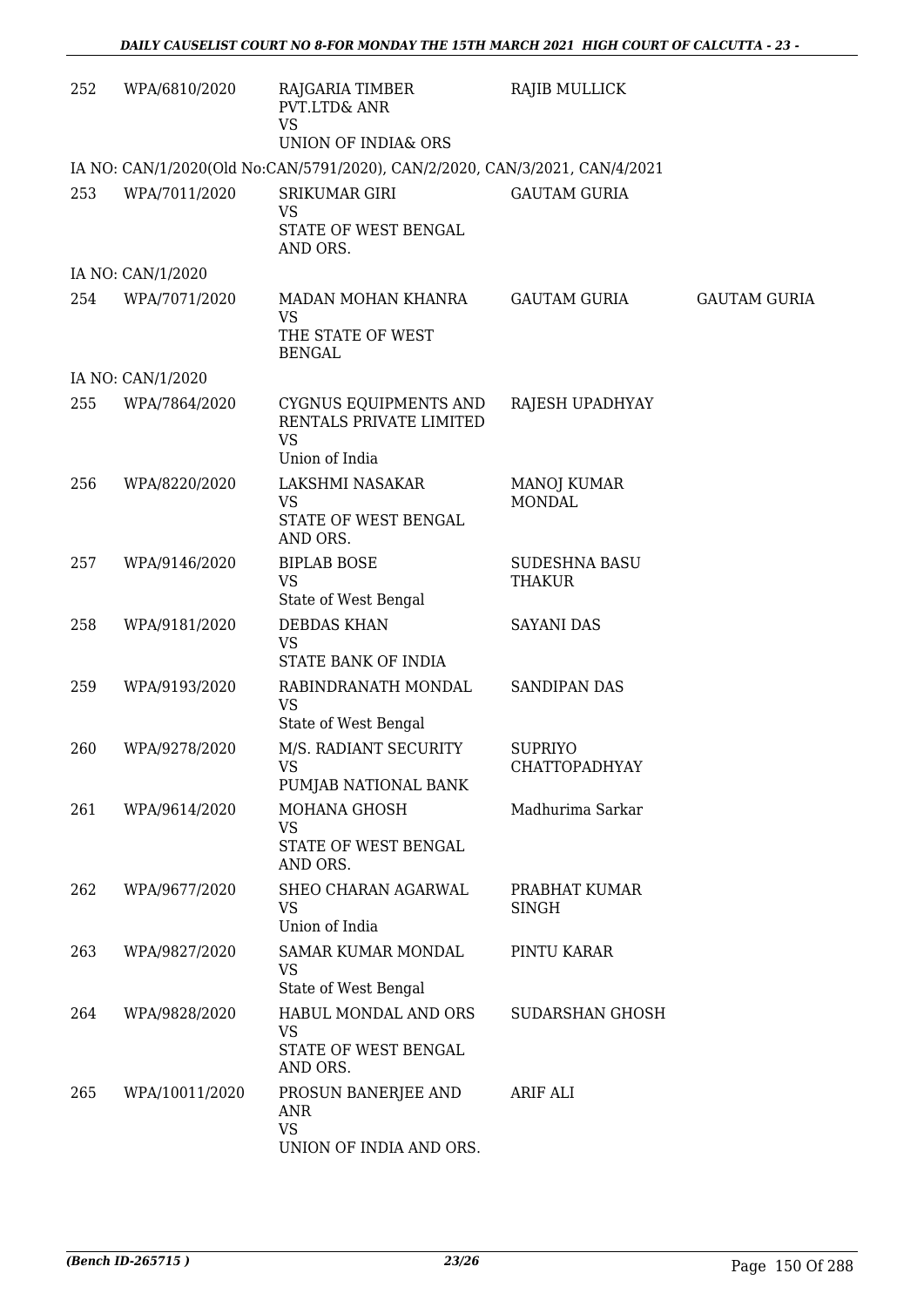| 266 | WPA/10315/2020 | KSHETRIYA SHERI GANDHI<br><b>ASHRAM AND ANR</b><br><b>VS</b><br>STATE OF WEST BENGAL<br>AND ORS.   | <b>SUJIT SAHA</b>                       |
|-----|----------------|----------------------------------------------------------------------------------------------------|-----------------------------------------|
| 267 | WPA/10442/2020 | PROMOD RANJAN ROY AND<br><b>ANOTHER</b><br><b>VS</b><br>RESERVE BANK OF INDIA<br><b>AND OTHERS</b> | <b>GARGI GOSWAMI</b>                    |
| 268 | WPA/10501/2020 | SHEILA BINANI<br><b>VS</b><br>UNION OF INDIA AND<br><b>ANOTHERS</b>                                | <b>SUBHASIS DEY</b>                     |
| 269 | WPA/10810/2020 | ABDUL RAJAK AND ANR<br>VS<br>STATE OF WEST BENGAL<br>AND ORS.                                      | <b>GOLAM KARIM</b><br><b>CHOWDHURY</b>  |
| 270 | WPA/11114/2020 | <b>BISWANATH PAL</b><br>VS<br>STATE OF WEST BENGAL<br>AND ORS.                                     | RAFIKUL ISLAM<br><b>SARDAR</b>          |
| 271 | WPA/11286/2020 | ASHOK GHORAI AND ANR<br><b>VS</b><br>STATE OF WEST BENGAL<br>AND ORS.                              | <b>MAINAK SWARNOKAR</b>                 |
| 272 | WPA/11353/2020 | <b>SHYAM DEB</b><br><b>VS</b><br>UNION OF INDIA AND ORS.                                           | <b>AMANUL ISLAM</b>                     |
| 273 | WPA/11385/2020 | ASLAM ALI MOLLA<br><b>VS</b><br>STATE OF WEST BENGAL<br>AND ORS.                                   | <b>ASIT KR</b><br><b>BHATTACHARYA</b>   |
| 274 | WPA/11631/2020 | SAHIDUL ISLAM MOLLA<br><b>AND ORS</b><br>VS<br>STATE OF WEST BENGAL<br>AND ORS.                    | <b>JAMUNA SAHA</b>                      |
| 275 | WPA/11860/2020 | <b>SK ALAUDDIN</b><br>VS<br>STATE OF WEST BENGAL<br>AND ORS.                                       | <b>SOUMAJIT DAS</b><br><b>MAHAPATRA</b> |
| 276 | WPA/11968/2020 | KOUSHIK DAS<br>VS<br>STATE OF WEST BENGAL<br>AND ORS.                                              | <b>SANGHITA</b><br>CHATTERJEE           |
| 277 | WPA/3881/2021  | <b>SAMAR DAS</b><br>VS<br>STATE OF WEST BENGAL<br>AND ORS.                                         | SOMNATH<br>MUKHOPADHYAY                 |

#### **APPLICATION**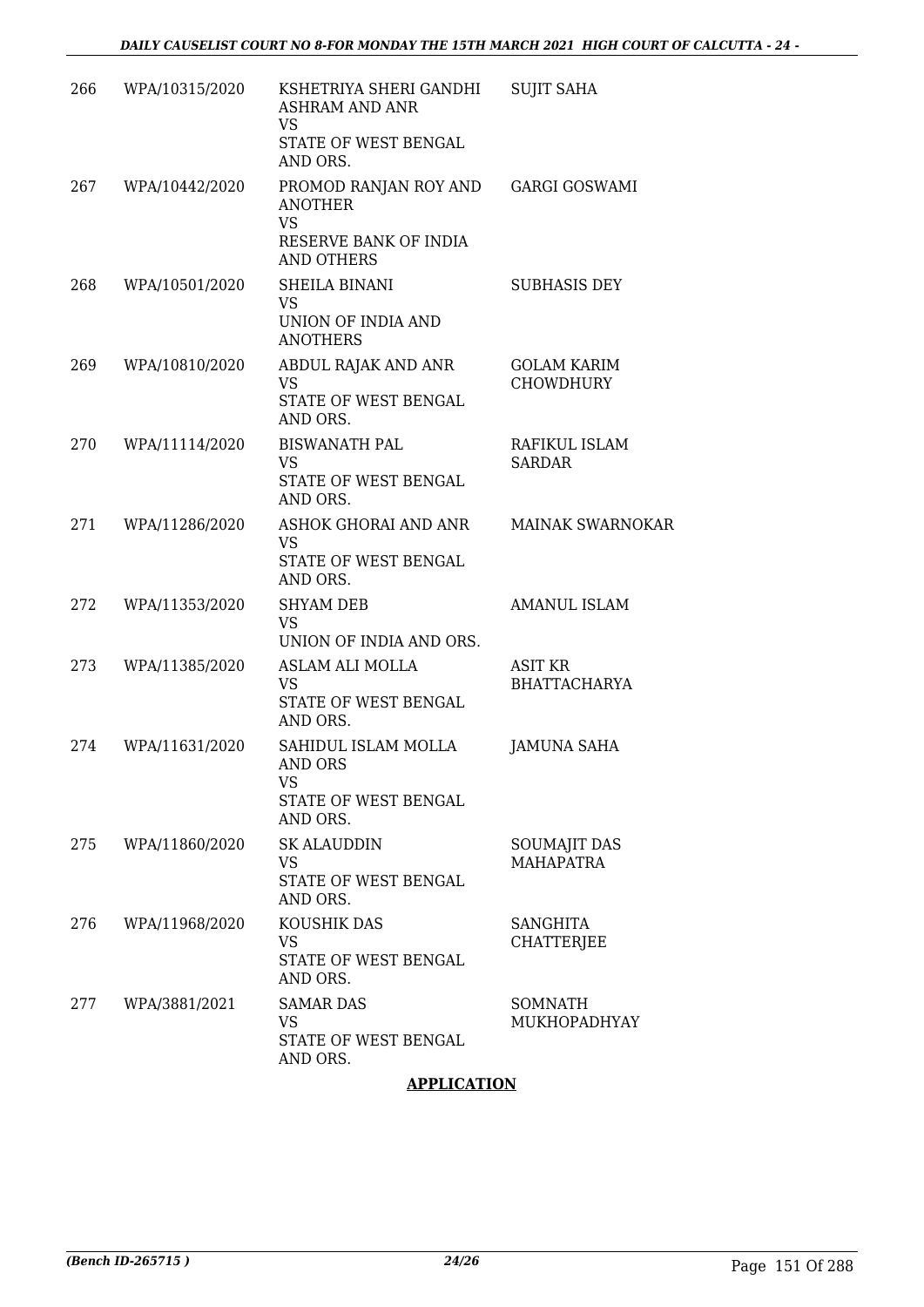| 278 | WPA/23011/2006                           | PRIYA BANERJEE<br>VS<br>STATE OF W.B.                                                      | <b>MANISHA</b><br><b>CHATTERJEE</b> |
|-----|------------------------------------------|--------------------------------------------------------------------------------------------|-------------------------------------|
|     |                                          | IA NO: CAN/1/2008(Old No:CAN/1397/2008), CAN/2/2020(Old No:CAN/2093/2020)                  |                                     |
| 279 | WPA/18171/2016                           | <b>SANGHITA MAITY</b><br><b>VS</b><br>STATE OF WEST BENGAL &<br><b>ORS</b>                 | <b>ANJAN</b><br><b>BHATTACHARYA</b> |
|     | IA NO: CAN/2/2019(Old No:CAN/10975/2019) |                                                                                            |                                     |
| 280 | WPA/13834/2017                           | CHAITANYA BIKASH PAUL<br>VS<br>EPF ORGANISATION,<br>MINISTRY OF LABOUR &<br><b>ORS</b>     | <b>MRINAL KANTI</b><br><b>KUNDU</b> |
|     |                                          | IA NO: CAN/1/2019(Old No:CAN/5144/2019), CAN/2/2020                                        |                                     |
| 281 | WPA/25966/2017                           | SUBHAS CH. MISTRI @<br><b>MAITRA</b><br><b>VS</b><br>STATE OF WEST BENGAL &<br>ORS.        | <b>SHOURYA BASU</b>                 |
|     | IA NO: CAN/2/2017(Old No:CAN/11454/2017) |                                                                                            |                                     |
| 282 | WPA/1570/2020                            | ALADARPUT VIVEKANANDA<br><b>VIDYAMANDIR</b><br><b>VS</b><br>RESERVE BANK OF INDIA &<br>ANR | KAUSHIK CHANDRA<br><b>GUPTA</b>     |
|     | IA NO: CAN/1/2021                        |                                                                                            |                                     |
| 283 | WPA/7304/2020                            | <b>JANE ALAM BEG</b><br><b>VS</b><br>STATE OF WEST BENGAL<br>AND ORS.                      | NASREEN ISLAM                       |
|     | IA NO: CAN/1/2020, CAN/2/2021            |                                                                                            |                                     |
| 284 | WPA/11672/2020                           | <b>SMT RUPALI DEY</b><br><b>VS</b><br>UNION OF INDIA AND ORS.                              | <b>SAMAPTI ROY</b>                  |
|     | IA NO: CAN/1/2021                        |                                                                                            |                                     |
| 285 | RVW/2/2021                               | SUNDARANANDA BARMAN<br>AND ANR<br><b>VS</b><br>STATE OF WEST BENGAL<br>AND ORS.            | MONOJ KUMAR<br><b>BHATTACHARYYA</b> |
|     | IA NO: CAN/1/2021                        |                                                                                            |                                     |
|     | wt286 WPA/10069/2020                     | SUNDARANANDA BARMAN<br>AND ANOTHER<br><b>VS</b><br>STATE OF WEST BENGAL<br>AND ORS.        | MANOJ KUMAR<br><b>BHATTACHARYYA</b> |
|     |                                          | <b>CONTEMPT APPLICATION</b>                                                                |                                     |
| 287 | CPAN/995/2010                            | <b>BIDYUT BANERJEE</b><br>VS<br>SOUMYA BHATTACHARYA                                        | ASHIM KUMAR<br><b>BISWAS</b>        |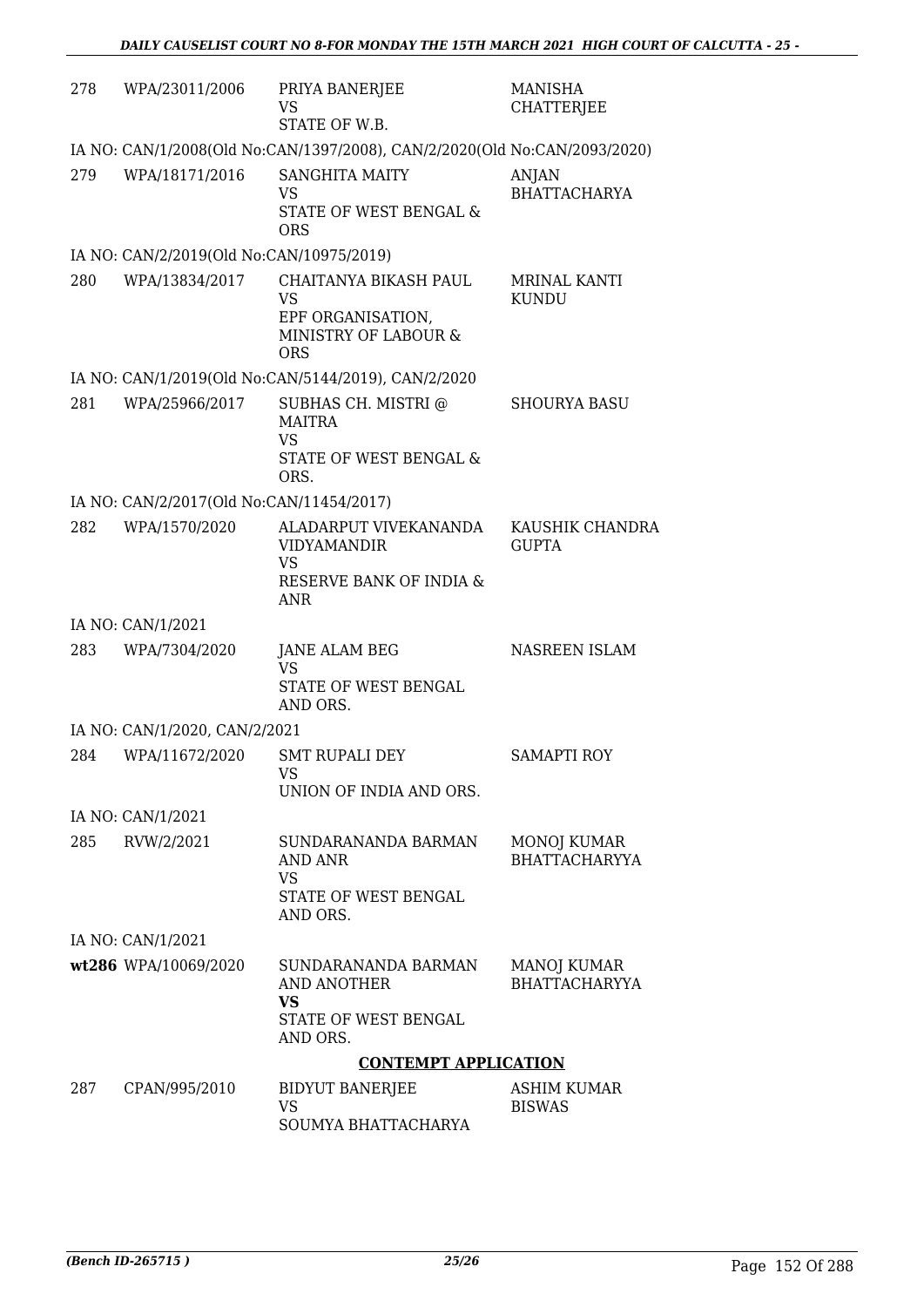|     | wt288 WPA/22189/2009                    | <b>BIDYUT BANERJEE</b><br><b>VS</b>                                        | <b>ASHIM BISWAS</b>    |
|-----|-----------------------------------------|----------------------------------------------------------------------------|------------------------|
|     |                                         | STATE OF WEST BENGAL &<br><b>ORS</b>                                       |                        |
| 289 | WPA/20391/2019                          | PAPITA DAS<br><b>VS</b>                                                    | <b>ABHIJIT MONDAL</b>  |
|     |                                         | STATE OF WEST BENGAL &<br><b>ORS</b>                                       |                        |
|     | wt290 CPAN/97/2021                      | PAPITA DAS<br><b>VS</b>                                                    | <b>ABHIJIT MANDAL</b>  |
|     |                                         | SUKHAMOY CHAKRABORTY                                                       |                        |
| 291 | CPAN/393/2020                           | PURNIMA DAS MAHANTA<br>(BISWAS)<br><b>VS</b><br>N.R SEKAR RAJU             | ARJUN SAMANTA          |
|     | IA NO: CAN/1/2020(Old No:CAN/5205/2020) |                                                                            |                        |
|     | wt292 WPA/16452/2019                    | PURNIMA DAS MAHANTA                                                        | ARJUN SAMANTA          |
|     |                                         | (BISWAS)<br>VS<br>UNION OF INDIA & ORS                                     |                        |
| 293 | CPAN/473/2020                           | <b>BHASKAR GHOSH</b><br>VS                                                 | SAHELI MUKHERJEE       |
|     |                                         | <b>BIPLAB DEB</b>                                                          |                        |
|     | IA NO: CAN/1/2020                       |                                                                            |                        |
|     | wt294 WPA/17387/2019                    | <b>BHASKAR GHOSH</b><br><b>VS</b><br>STATE OF WEST BENGAL &                | SAHELI MUKHERJEE       |
|     |                                         | <b>ORS</b>                                                                 |                        |
|     |                                         | IA NO: CAN/1/2019(Old No:CAN/11834/2019), CAN/2/2020(Old No:CAN/1590/2020) |                        |
| 295 | CPAN/660/2020                           | RABIN JANA AND ORS<br><b>VS</b><br><b>ARNAB BISWAS</b>                     | <b>AMLAN MUKHERJEE</b> |
|     | wt296 WPA/608/2020                      | RABIB JANA & ORS                                                           | <b>AMLAN KUMAR</b>     |
|     |                                         | <b>VS</b><br>STATE OF WEST BENGAL &                                        | MUKHERJEE              |
|     |                                         | <b>ORS</b>                                                                 |                        |
|     |                                         | <b>UPGRADED MATTERS</b>                                                    |                        |
|     | 297 WPA/21032/2018                      | AKHIL DUTTA (SENIOR<br>CITIZEN)<br><b>VS</b><br>STATE OF WEST BENGAL &     | AVIJIT CHAKRABORTY     |
|     |                                         | <b>ORS</b>                                                                 |                        |
|     | wt298 WPA/17608/2016                    | AKHIL DUTTA<br>VS                                                          | AVIJIT CHAKRABORTY     |
|     |                                         | STATE OF WEST BENGAL &<br><b>ORS</b>                                       |                        |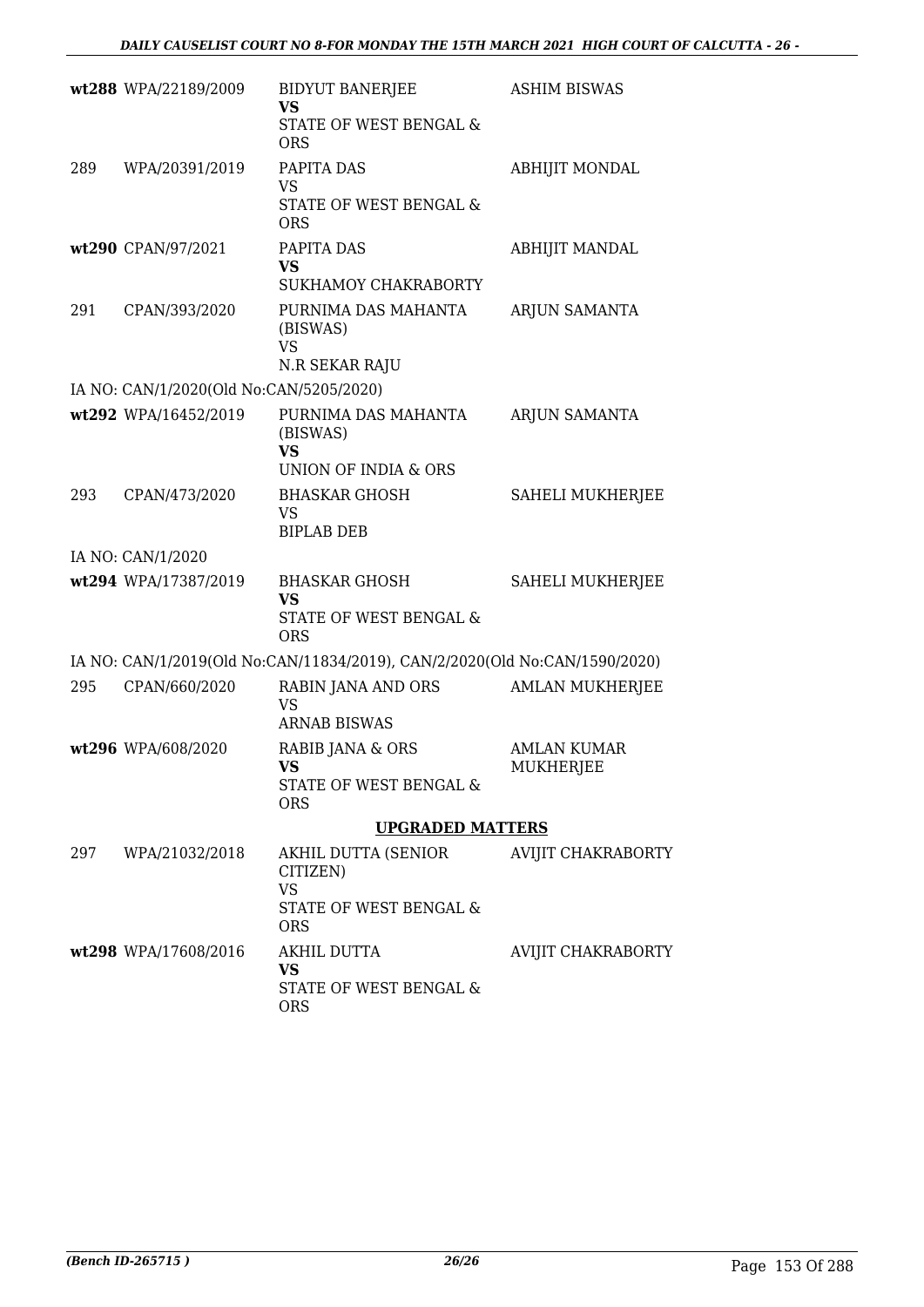

# In The High Court at Calcutta

## **Appellate Side**

**DAILY CAUSELIST For Monday The 15th March 2021**

### **COURT NO. 39 SINGLE BENCH (SB) AT 3:00 PM HON'BLE JUSTICE MOUSHUMI BHATTACHARYA**

#### **(VIA VIDEO CONFERENCE)**

#### **ON MONDAY, 15TH MARCH, 2021 AT 3.00 P.M. - WIL SIT SINGLY AND TAKE UP SOME PART-HEARD, CONTEMPT, ASSIGNED, REVIEW, MODIFICATION/CLARIFICATION MATTERS.**

#### **NOTE: MATTERS WILL BE TAKEN UP THROUGH PHYSICAL HEARING ONLY WHEN BOTH THE PARTIES ARE AGREED.**

|              |                                                          | <b>TO BE MENTIONED</b>                                                                |                                     |  |  |
|--------------|----------------------------------------------------------|---------------------------------------------------------------------------------------|-------------------------------------|--|--|
| $\mathbf{1}$ | WPA/7119/2019<br>(FOR CORRECTION) VS                     | CHHABI BARMAN<br>STATE OF WEST BENGAL &<br><b>ORS</b>                                 | NITYA GOPAL<br><b>MUKHERJEE</b>     |  |  |
|              |                                                          | <b>FOR ORDERS</b>                                                                     |                                     |  |  |
| 2            | CPAN/20/2020<br>(PERSONAL<br>APPEARANCE)<br>(19.03.2021) | ASHOK KR. HAZRA<br>VS.<br>KALLOL KANTI BISWAS &<br>ORS.                               | SUBHRANGSU PANDA                    |  |  |
|              | IA NO: CAN/1/2020                                        |                                                                                       |                                     |  |  |
|              | wt3 WPA/15078/2019                                       | ASHOK KR. HAZRA<br><b>VS</b><br>STATE OF WEST BENGAL &<br>ORS.                        | SUBHRANGSU PANDA                    |  |  |
|              |                                                          | PERSONAL APPEARANCE                                                                   |                                     |  |  |
| 4            | CPAN/788/2017<br>(19.03.2021)                            | KAMALESH JAIN @<br><b>KAMLESH JAIN</b><br><b>VS</b><br>STATE OF WEST BENGAL &<br>ORS. | <b>KRISHNA DAS</b><br><b>PODDAR</b> |  |  |
| wt5          | WPA/3158/2016                                            | KAMLESH JAIN<br><b>VS</b><br>STATE OF WEST BENGAL &<br><b>ORS</b>                     | K D PODDAR                          |  |  |
|              |                                                          | IA NO: CAN/1/2016(Old No:CAN/8409/2016), CAN/2/2017(Old No:CAN/4665/2017)             |                                     |  |  |

**PART HEARD MATTERS**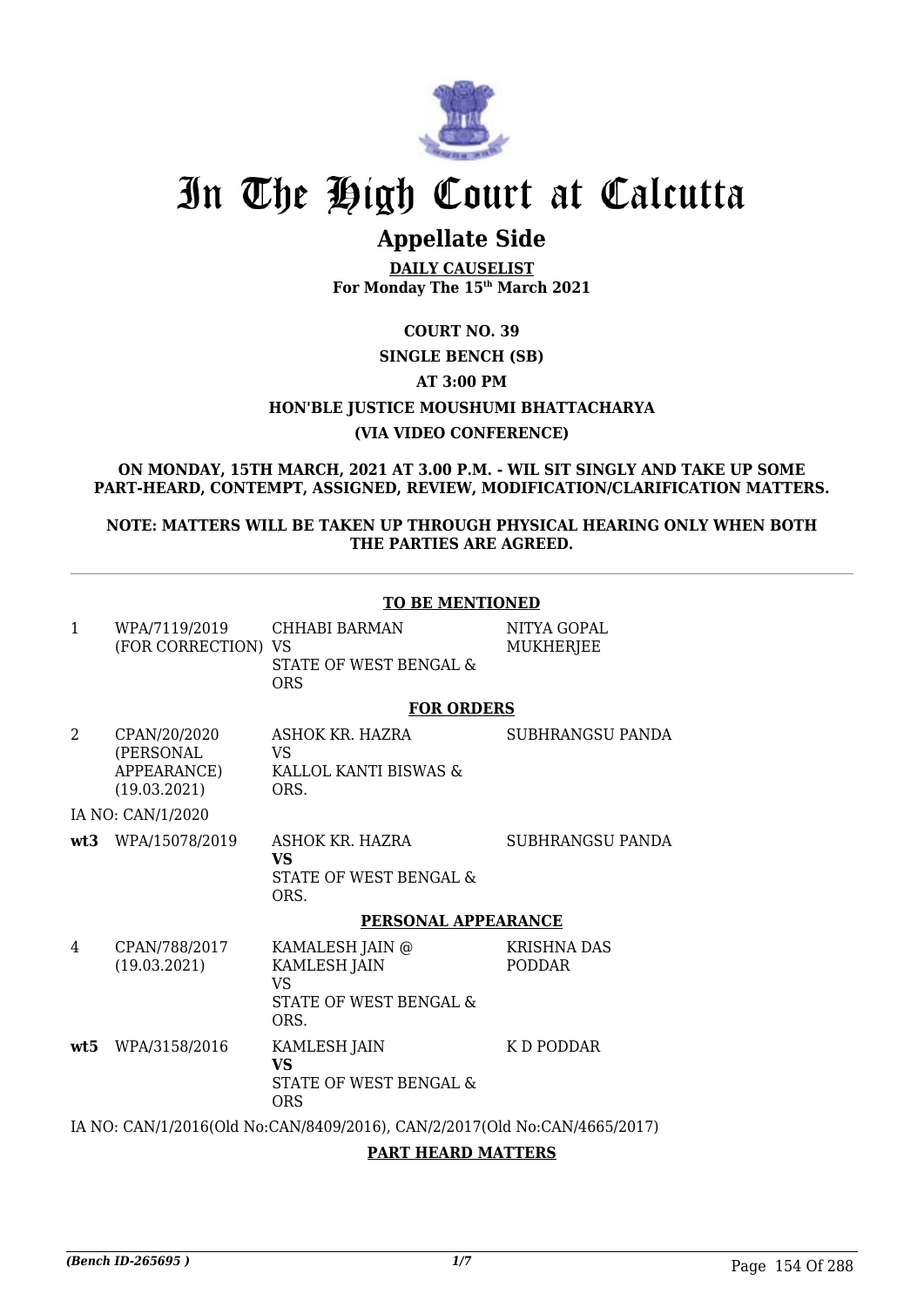| 6   | WPA/28890/2017                           | KUNTAL SAMANTA & ORS<br>VS<br>STATE OF WEST BENGAL &<br><b>ORS</b>                       | <b>SUTIRTHA DAS</b>                                                                              |
|-----|------------------------------------------|------------------------------------------------------------------------------------------|--------------------------------------------------------------------------------------------------|
|     |                                          |                                                                                          | IA NO: CAN/1/2018(Old No:CAN/748/2018), CAN/2/2018(Old No:CAN/4708/2018), CAN/6/2020, CAN/7/2020 |
|     | wt7 WPA/24309/2016                       | <b>INDRAJIT MISTRY &amp; ANR</b><br><b>VS</b><br>STATE OF WEST BENGAL &<br><b>ORS</b>    | TARASANKAR<br><b>SAMANTA</b>                                                                     |
|     | wt8 WPA/25892/2016                       | SHRI UTTAM SHEE & ORS<br><b>VS</b><br>STATE OF WEST BENGAL &<br><b>ORS</b>               | TARASANKAR<br><b>SAMANTA</b>                                                                     |
| wt9 | WPA/29181/2016                           | SWAPAN KUMAR SARKAR &<br><b>ORS</b><br><b>VS</b><br>STATE OF WEST BENGAL &<br><b>ORS</b> | K.M. HOSSAIN                                                                                     |
|     | wt10 WPA/6957/2019                       | PRASANTA DAS & ORS<br>VS<br>STATE OF WEST BENGAL &<br><b>ORS</b>                         | DIPTENDU MONDAL                                                                                  |
| 11  | WPA/13318/2018                           | KALPANA PAL<br><b>VS</b><br>STATE OF WEST BENGAL &<br><b>ORS</b>                         | S. CHOUDHURY                                                                                     |
| 12  | WPA/8794/2019                            | CHHANDA DUTTA<br><b>VS</b><br>STATE OF WEST BENGAL &<br><b>ORS</b>                       | TANUJA BASAK                                                                                     |
|     |                                          | <b>APPLICATION</b>                                                                       |                                                                                                  |
| 13  | WPA/24715/2018<br>(RECALLING)            | DIPANKAR CHAKRABORTY<br><b>VS</b><br>STATE OF WEST BENGAL &<br><b>ORS</b>                | ASHIS KUMAR DUTTA                                                                                |
|     | IA NO: CAN/1/2019(Old No:CAN/11616/2019) |                                                                                          |                                                                                                  |
| 14  | CO/1250/2020<br>(RECALLING)              | SAYANTANI GHOSH<br><b>VS</b><br>SUKASH RANJAN KOLEY                                      | <b>AMRIT DE</b>                                                                                  |
|     | IA NO: CAN/1/2020, CAN/2/2021            |                                                                                          |                                                                                                  |
| 15  | CO/1464/2020<br>(RECALLING)              | DISHA DAS @ KUNDU<br>VS<br>DR. PROSENJIT DAS                                             | Sandip Kundu                                                                                     |
|     | IA NO: CAN/1/2020                        |                                                                                          |                                                                                                  |
| 16  | RVW/3/2021<br>(STAY)                     | AMAR PANDEYA AND ORS<br>VS<br>PRANAB BOSE                                                | Arjun Samanta                                                                                    |
|     | IA NO: CAN/1/2021                        |                                                                                          |                                                                                                  |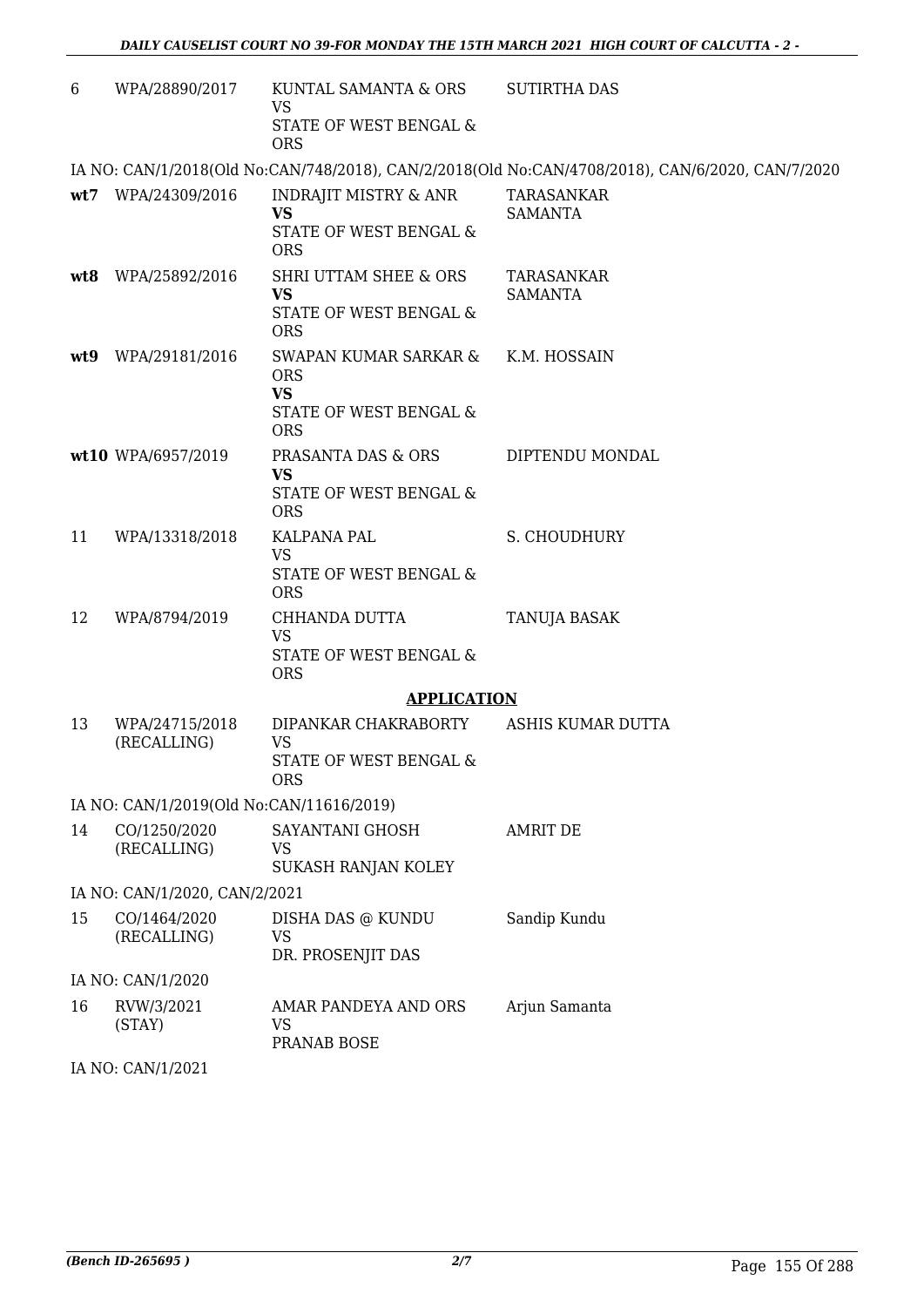|    | wt17 CO/1243/2020                       | <b>AMAR PANDEYA</b><br>VS.                                                                                         | ARJUN SAMANTA                          |
|----|-----------------------------------------|--------------------------------------------------------------------------------------------------------------------|----------------------------------------|
|    |                                         | PRANAB BOSE                                                                                                        |                                        |
|    | IA NO: CAN/1/2020                       |                                                                                                                    |                                        |
|    |                                         | <b>CONTEMPT APPLICATION</b>                                                                                        |                                        |
| 18 | CPAN/1999/2012                          | <b>MUKTARA KHATUN</b><br><b>VS</b><br>B.K. PANDEY & ORS.                                                           | <b>MANORANJAN</b><br><b>MAHATA</b>     |
|    | wt19 WPA/15567/2003                     | <b>MUKTARA KHATUN</b><br><b>VS</b><br>STATE OF W.B.                                                                | <b>SHAMIM UL BARI</b>                  |
|    | IA NO: CAN/1/2010(Old No:CAN/6077/2010) |                                                                                                                    |                                        |
|    | wt20 WPCRC/14050/2005 MUKTAR KHATUN     | <b>VS</b><br>SUBHENDRA GHOSH                                                                                       | MANORANJAN<br><b>MAHATA</b>            |
| 21 | CPAN/466/2018                           | <b>NISHAT FARHANA</b><br>VS<br>DR. R.C. BAGCHI                                                                     | TANUJA BASAK                           |
|    | wt22 WPA/23312/2017                     | <b>NISHATFARHANA</b><br><b>VS</b><br>STATE OF WEST BENGAL &<br>ORS.                                                | TANUJA BASAK                           |
| 23 | WPCRC/40/2019<br>$+$ CAN $1/2021$       | <b>SONALI TALUKDER</b><br><b>VS</b><br>DIBYEN MUKHOPADHYAY                                                         | <b>SUMIT GHOSE</b>                     |
|    | IA NO: CAN/1/2018(Old No:CAN/4028/2018) |                                                                                                                    |                                        |
|    | wt24 WPA/5658/2002                      | <b>SONALI TALUKDER</b><br><b>VS</b><br>THE STATE OF W.B.                                                           | <b>SUMIT GHOSE</b>                     |
| 25 | CPAN/511/2019                           | TATHAGATA NANDY & ORS<br><b>VS</b><br><b>SOUMITRA SARKAR &amp; ORS</b>                                             | <b>BHASKAR HUTAIT</b>                  |
|    | wt26 WPA/3377/2019                      | TATHAGATA NANDY & ORS<br>VS.<br>WEST BENGAL CENTRAL<br><b>SCHOOL SERVICE</b><br><b>COMMISSION &amp; ORS</b>        | <b>BHASKAR HUTAIT</b>                  |
| 27 | CPAN/512/2019                           | PRASENJIT MANDAL & ORS<br><b>VS</b><br><b>SOUMITRA SARKAR &amp; ORS</b>                                            | <b>BHASKAR HUTAIT</b>                  |
|    | wt28 WPA/3378/2019                      | PRASENJIT MANDAL & ORS<br><b>VS</b><br>WEST BENGAL CENTRAL<br><b>SCHOOL SERVICE</b><br><b>COMMISSION &amp; ORS</b> | <b>BHASKAR HUTAIT</b>                  |
| 29 | CPAN/540/2019                           | <b>SOUMEN MAITY</b><br>VS<br>ASHOK SAHA & ORS                                                                      | TAPAN KU AR<br><b>MAHAPATTRA</b>       |
|    | wt30 WPA/20429/2018                     | <b>SOUMEN MAITY</b><br><b>VS</b><br>THE WEST BENGAL<br>CENTRAL SCHOOL SERVICE<br>COMM. & ORS                       | <b>TAPAN KUMAR</b><br><b>MAHAPATRA</b> |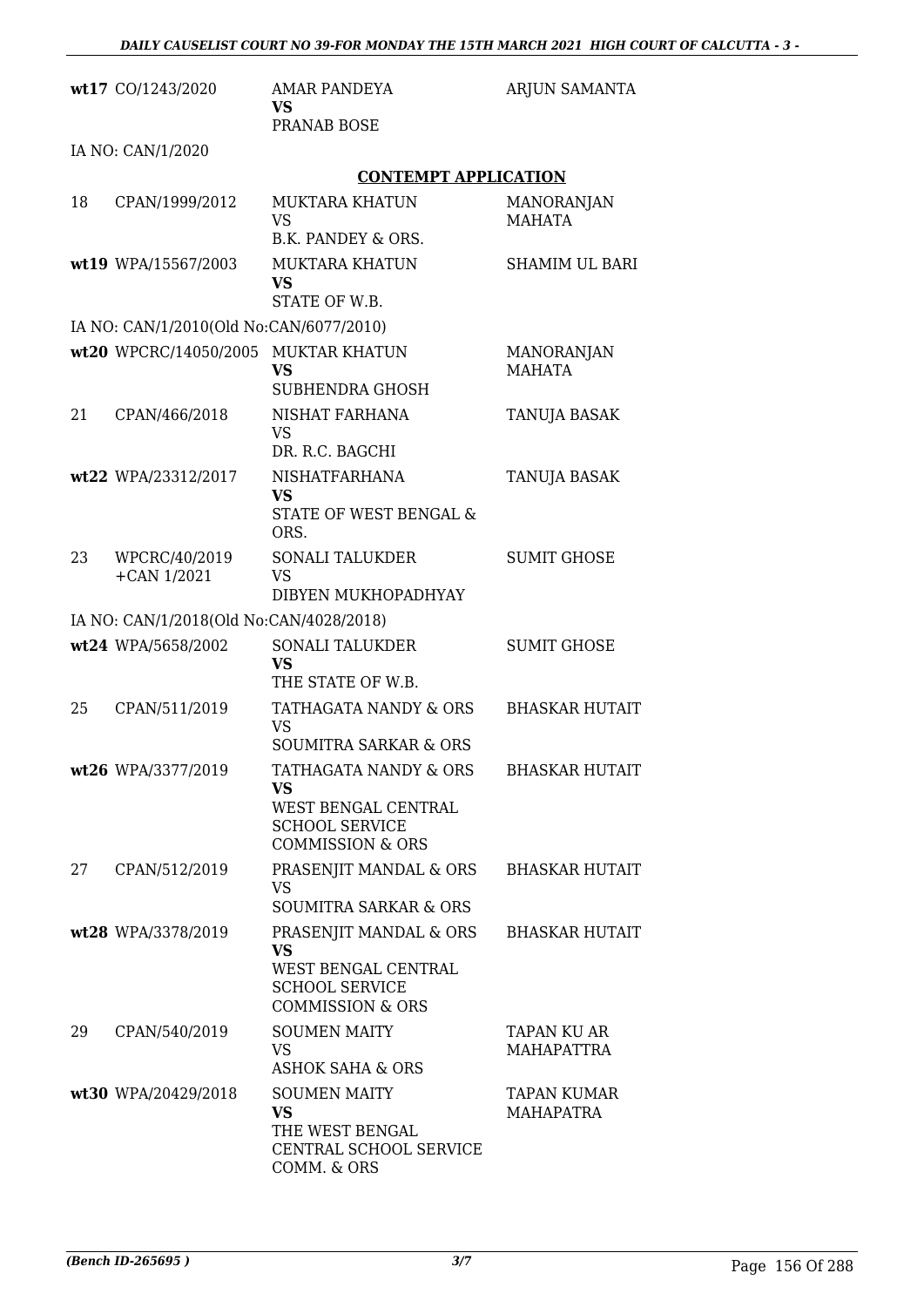| 31 | CPAN/586/2019                            | BARENDRA NATH JANA<br><b>VS</b><br>AMAR KUMAR SEAL, THE<br>D.I. OF SCHOOLS(SE), PAS.<br><b>MEDI &amp;ANR</b> | <b>SUTIRTHA DAS</b>                        |
|----|------------------------------------------|--------------------------------------------------------------------------------------------------------------|--------------------------------------------|
|    | wt32 WPA/18492/2018                      | BARENDRA NATH JANA<br><b>VS</b><br>STATE OF WEST BENGAL &<br><b>ORS</b>                                      | <b>SUTIRTHA DAS</b>                        |
| 33 | CPAN/591/2019                            | UTTAM KR. CHAUDHURI<br><b>VS</b><br>MANISH JAIN & ORS.                                                       | <b>MOUMITA PANDIT</b>                      |
|    | wt34 WPA/25955/2018                      | <b>UTTAM KUMAR</b><br><b>CHAUDHURI</b><br><b>VS</b><br>STATE OF WEST BENGAL<br>&ORS                          | PRABHAT KUMAR<br><b>CHATTOPADHYAY</b>      |
| 35 | CPAN/658/2019                            | LAXMIPRIYA PRAMANICK<br><b>VS</b><br>MANISH JAIN & ORS                                                       | SHIBENDRA NATH<br><b>CHATTOPADHYAY</b>     |
|    | wt36 WPA/6190/2019                       | LAXMIPRIYA PRAMANICK<br><b>VS</b><br>STATE OF WEST BENGAL &<br><b>ORS</b>                                    | SHIBENDRA NATH<br><b>CHATTOPADHYAY</b>     |
|    | IA NO: CAN/1/2020(Old No:CAN/1227/2020)  |                                                                                                              |                                            |
| 37 | CPAN/714/2019                            | <b>BONI AMIN</b><br><b>VS</b><br>SUVAJIT CHATTERJEE& ORS                                                     | NARAYAN CHANDRA<br><b>MONDAL</b>           |
|    | wt38 WPA/11976/2014                      | <b>BANI AMIN</b><br><b>VS</b><br><b>STATE OF WEST BENGAL &amp;</b><br><b>ORS</b>                             | <b>SIPRA MAITY</b>                         |
| 39 | CPAN/994/2019                            | NILADRI SEKHAR DULEY<br>VS<br><b>ASHIS SATPATI &amp; ANR</b>                                                 | <b>ANINDA</b><br><b>BHATTACHARYA</b>       |
|    | wt40 WPA/12171/2019                      | NILADRI SEKHAR DULEY<br>VS<br><b>STATE OF WEST BENGAL &amp;</b><br><b>ORS</b>                                | <b>SOURAV PRASANNA</b><br><b>MUKHERJEE</b> |
| 41 | CPAN/1058/2019                           | TAPAS KUMAR KHATUA<br><b>VS</b><br><b>AMINUL AHASAN</b>                                                      | <b>SUDIP KUMAR MAITI</b>                   |
|    | IA NO: CAN/1/2019(Old No:CAN/12016/2019) |                                                                                                              |                                            |
|    | wt42 WPA/6323/2019                       | TAPAS KUMAR KHATUA<br>VS<br>STATE OF WEST BENGAL&<br><b>ORS</b>                                              | <b>SUDIP KUMAR MAITI</b>                   |
| 43 | CPAN/1375/2019                           | URMILA SINGH<br><b>VS</b><br>PARVEZ AHMED SIDDIQUE                                                           | SAKTI PADA JANA                            |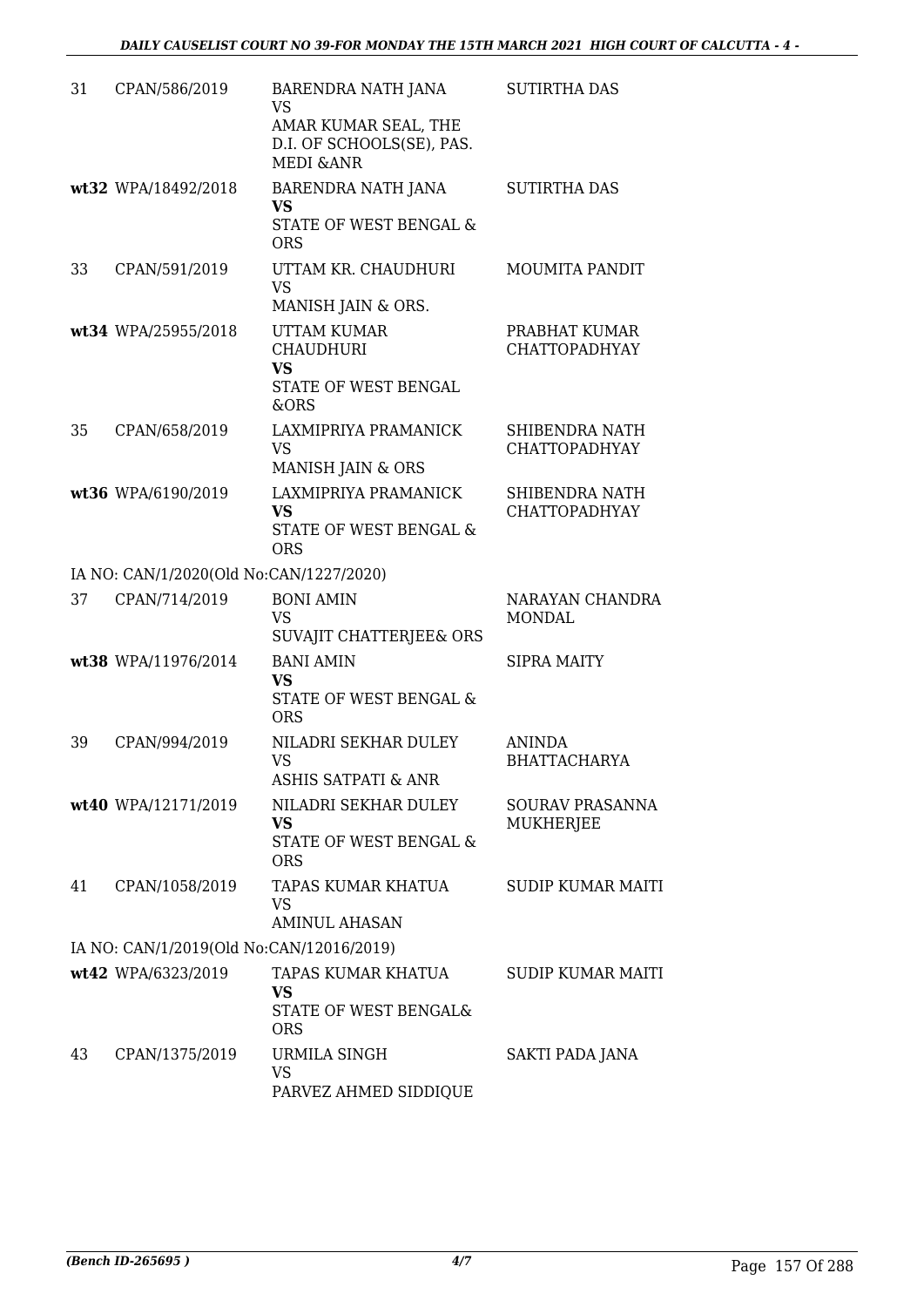|    | wt44 WPA/17826/2019 | <b>AMOY MONDAL</b><br><b>VS</b><br>STATE OF WEST BENGAL<br><b>AND ORS</b>                            | <b>INDRAJIT ROY</b><br><b>CHOWDHURY</b> |
|----|---------------------|------------------------------------------------------------------------------------------------------|-----------------------------------------|
|    | wt45 WPA/8077/2004  | <b>URMILA SINGH</b><br><b>VS</b><br>DIRECTOR OF SCHOOL<br><b>EDUCATION</b>                           | <b>SAIKAT BANERJEE</b>                  |
| 46 | CPAN/1379/2019      | RANJIT KUMAR MANDAL<br><b>VS</b><br>CHAPESWAR SARDER, THE<br>DIST. INS. OF SCHOOL<br>(SE)PASCHIM MED | <b>SAMIR KUAMR</b><br><b>ADHIKARY</b>   |
|    | wt47 WPA/12738/2018 | RANJIT KUMAR MANDAL<br>VS<br>STATE OF WEST BENGAL&<br><b>ORS</b>                                     | S.K. ADHIKARI                           |
| 48 | CPAN/1382/2019      | ZABED MALLIK<br>VS.<br><b>AMINUL AHASAN</b>                                                          | KAMAL MISHRA                            |
|    | wt49 WPA/16838/2017 | ZABED MALLIK<br><b>VS</b><br>STATE OF WEST BENGAL &<br><b>ORS</b>                                    | <b>KAMAL MISHRA</b>                     |
| 50 | CPAN/1396/2019      | RABINDRA KUMAR PAUL<br><b>VS</b><br><b>ASHOK SAHA</b>                                                | ANIRUDDHA MITRA                         |
|    | wt51 WPA/26288/2018 | RABINDRA KUMAR PAUL<br><b>VS</b><br>STATE OF WEST BENGAL &<br><b>ORS</b>                             | <b>PARSATI</b><br><b>BANDYOPADHYAY</b>  |
| 52 | CPAN/1397/2019      | <b>ASHUTOSH BAIDYA</b><br><b>VS</b><br>PARVEZ AHMED SIDDIQUE                                         | TANUJA BASAK                            |
|    | wt53 WPA/7534/2019  | <b>ASHUTOSH BAIDYA</b><br><b>VS</b><br>STATE OF WEST BENGAL &<br><b>ORS</b>                          | TANUJA BASAK                            |
| 54 | CPAN/1446/2019      | <b>BINAPANI SAINIK</b><br>VS<br>PARVEZ AHMED<br>SIDDIQUE& ANR                                        | SANCHAYITA DE                           |
|    | wt55 WPA/12987/2019 | <b>BINAPANI SAINIK</b><br>VS.<br>STATE OF WEST BENGAL &<br><b>ORS</b>                                | SANCHAYITA DE                           |
| 56 | CPAN/126/2020       | LALJI UPADHYAY<br><b>VS</b><br>KHAGENDRA NATH ROY &<br>ORS.                                          | JAYANTA SAMANTA                         |
|    | wt57 WPA/11357/2009 | LALJI UPADHYAYA<br><b>VS</b><br><b>STATE &amp; ORS</b>                                               | <b>SUDDHASATVA</b><br><b>BANERJEE</b>   |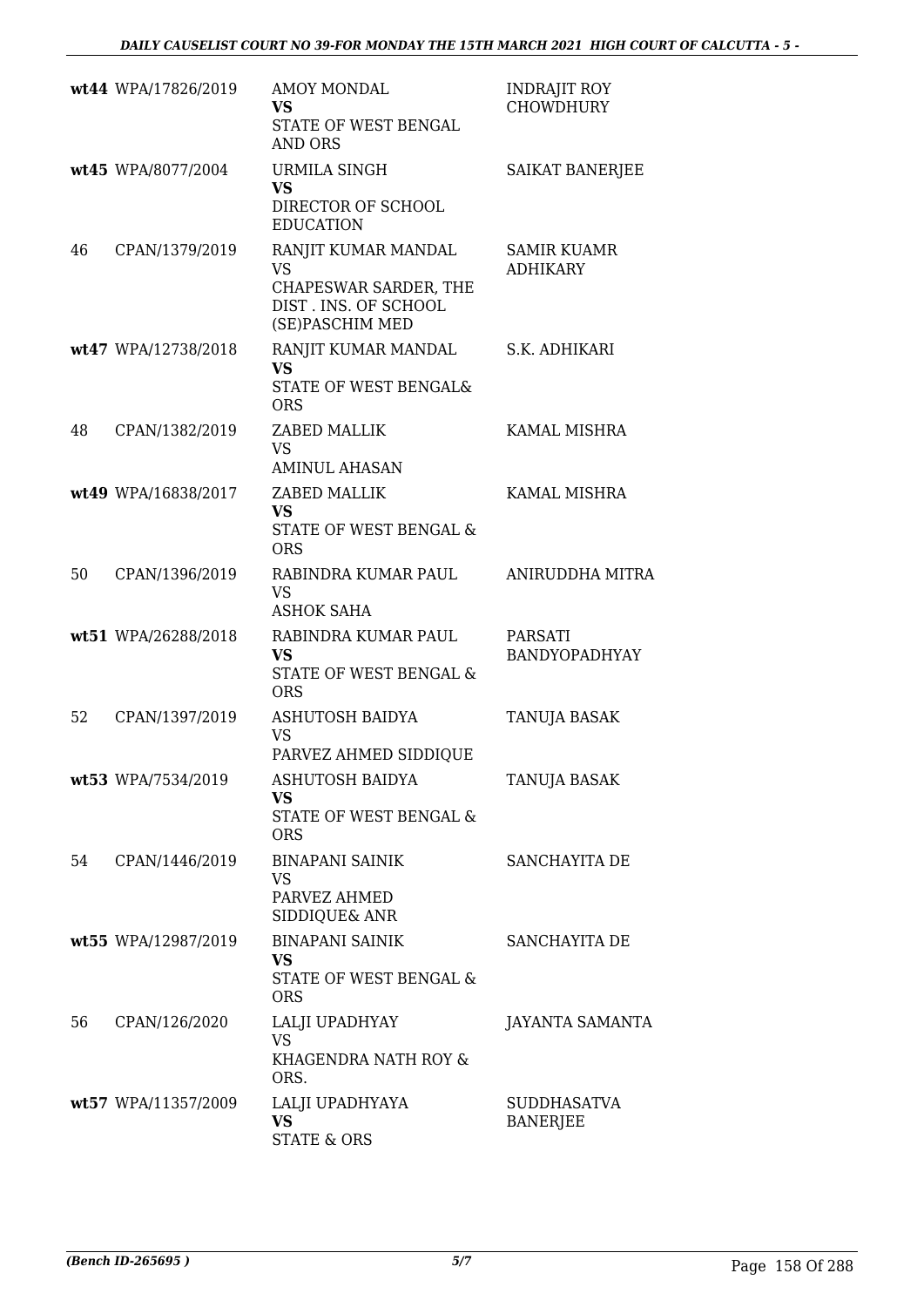| 58 | CPAN/256/2020                           | KABITA SINHA<br><b>VS</b><br>PARVEZ AHMED SIDDIQUE                           | CHANDAN DUTTA          |
|----|-----------------------------------------|------------------------------------------------------------------------------|------------------------|
|    | wt59 WPA/7741/2018                      | <b>SMT KABITA SINHA</b><br><b>VS</b><br>STATE OF WEST BENGAL &<br><b>ORS</b> | CHANDAN DUTTA          |
| 60 | CPAN/321/2020                           | SAMIR KUMAR BANERJEE<br>VS<br>PARWEZ AHMED SIDDIQUI                          | SUDIPTA DASGUPTA       |
|    | wt61 WPA/7521/2019                      | SAMIR KUMAR BANERJEE<br><b>VS</b><br>STATE OF WEST BENGAL &<br><b>ORS</b>    | TANUJA BASAK           |
| 62 | CPAN/375/2020<br>(APP. ORDER)           | MINAKSHI KHAN<br><b>VS</b><br>PAROMITA ROY                                   | TANMOY MUKHERJEE       |
|    | IA NO: CAN/1/2020(Old No:CAN/4480/2020) |                                                                              |                        |
|    | wt63 WPA/3572/2019                      | BIMAL KR. DAS & ORS.<br><b>VS</b><br>STATE OF WEST BENGAL &<br>ORS.          | SAKTI PADA JANA        |
| 64 | CPAN/405/2020<br>(APP. ORDER)           | <b>BANI ROY SARKAR</b><br><b>VS</b><br>MANISH JAIN& ORS                      | <b>GOPA BISWAS</b>     |
|    | IA NO: CAN/1/2020(Old No:CAN/5481/2020) |                                                                              |                        |
|    | wt65 WPA/12441/2018                     | <b>BANI ROY SARKAR</b><br><b>VS</b><br>STATE OF WEST BENGAL &<br><b>ORS</b>  | <b>ARNAB SARDAR</b>    |
|    | wt66 WPA/2806/2017                      | <b>BANI ROY SARKAR</b><br><b>VS</b><br>STATE OF WEST BENGAL &<br><b>ORS</b>  | <b>DEBSMITA BISWAS</b> |
| 67 | CPAN/454/2020<br>(APP. ORDER)           | <b>SAMAR KR MANNA</b><br>VS<br>KHALID AIZAZ ANWAR                            | <b>SUBIR SABUD</b>     |
|    | IA NO: CAN/1/2020                       |                                                                              |                        |
|    | wt68 WPA/7433/2019                      | SAMAR KUMAR MANNA<br><b>VS</b><br>STATE OF WEST BENGAL &<br><b>ORS</b>       | <b>SUBIR SABUD</b>     |
| 69 | CPAN/532/2020                           | RAMA PRASAD MOHANTA<br><b>VS</b><br>RAMENDRANATH DUTTA<br><b>AND ANR</b>     | PRARASHAR BAIDYA       |
|    | wt70 WPA/5843/2020                      | RAMA PRASAD MOHANTA<br><b>VS</b><br>STATE OF WEST BENGAL &<br><b>ORS</b>     | MADHURIMA SARKAR       |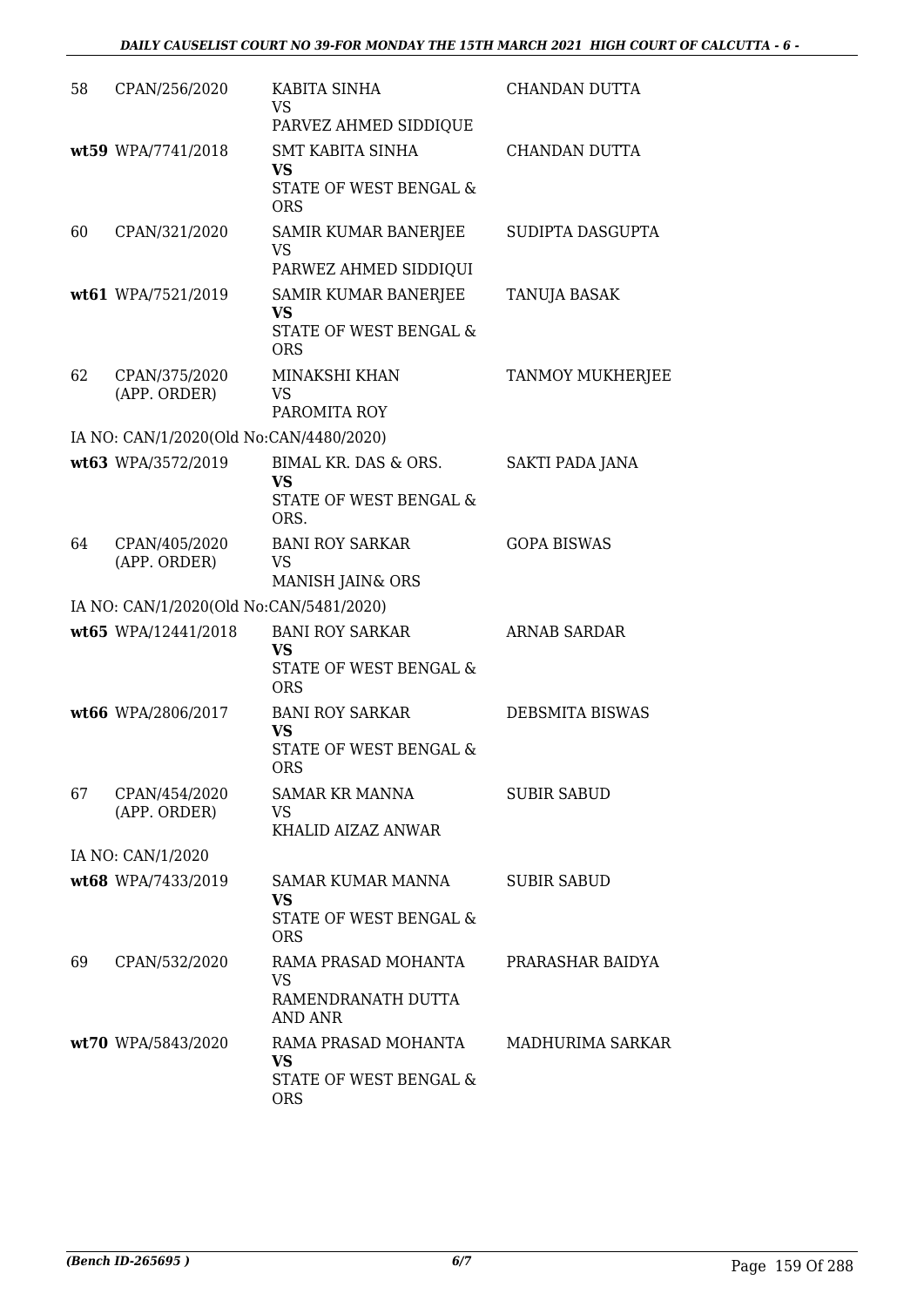| 71 | CPAN/597/2020       | <b>AMAR ROY</b><br>VS<br><b>CHIRANTAN</b><br>CHATTOPADHYAY AND<br><b>ANOTHER</b> | ANIRUDDHA MITRA        |
|----|---------------------|----------------------------------------------------------------------------------|------------------------|
|    | wt72 WPA/557/2019   | TARUN KR. GAYEN & ANR.<br><b>VS</b><br>STATE OF WEST BENGAL &<br>ORS.            | <b>BAPIN BAIDYA</b>    |
| 73 | CPAN/52/2021        | <b>MANAS KR SARKAR</b><br><b>VS</b><br>SANDIP DASGUPTA AND<br><b>ORS</b>         | RITWIK PATTANAYAK      |
|    | wt74 WPA/10409/2019 | MANAS KUMAR SARKAR<br><b>VS</b><br>STATE OF WEST BENGAL &<br><b>ORS</b>          | RITWIK PATTANAYAK      |
| 75 | CPAN/59/2021        | MINU RANI CHAKRABORTY<br><b>VS</b><br>CHAPESWAR SARDAR AND<br><b>ANR</b>         | PRITIKANA GANAIT       |
|    | wt76 WPA/24093/2018 | MINU RANI CHAKRABORTY<br><b>VS</b><br>STATE OF WEST BENGAL &<br><b>ORS</b>       | PRITIKANA GANTAIT      |
| 77 | CPAN/170/2021       | <b>SMITA PAUL</b><br><b>VS</b><br><b>ALOK BISWAS AND ORS</b>                     | <b>BISWARUP BISWAS</b> |
|    | wt78 WPA/16984/2019 | <b>SMITA PAUL</b><br><b>VS</b><br>STATE OF WEST BENGAL &<br><b>ORS</b>           | <b>BISWARUP BISWAS</b> |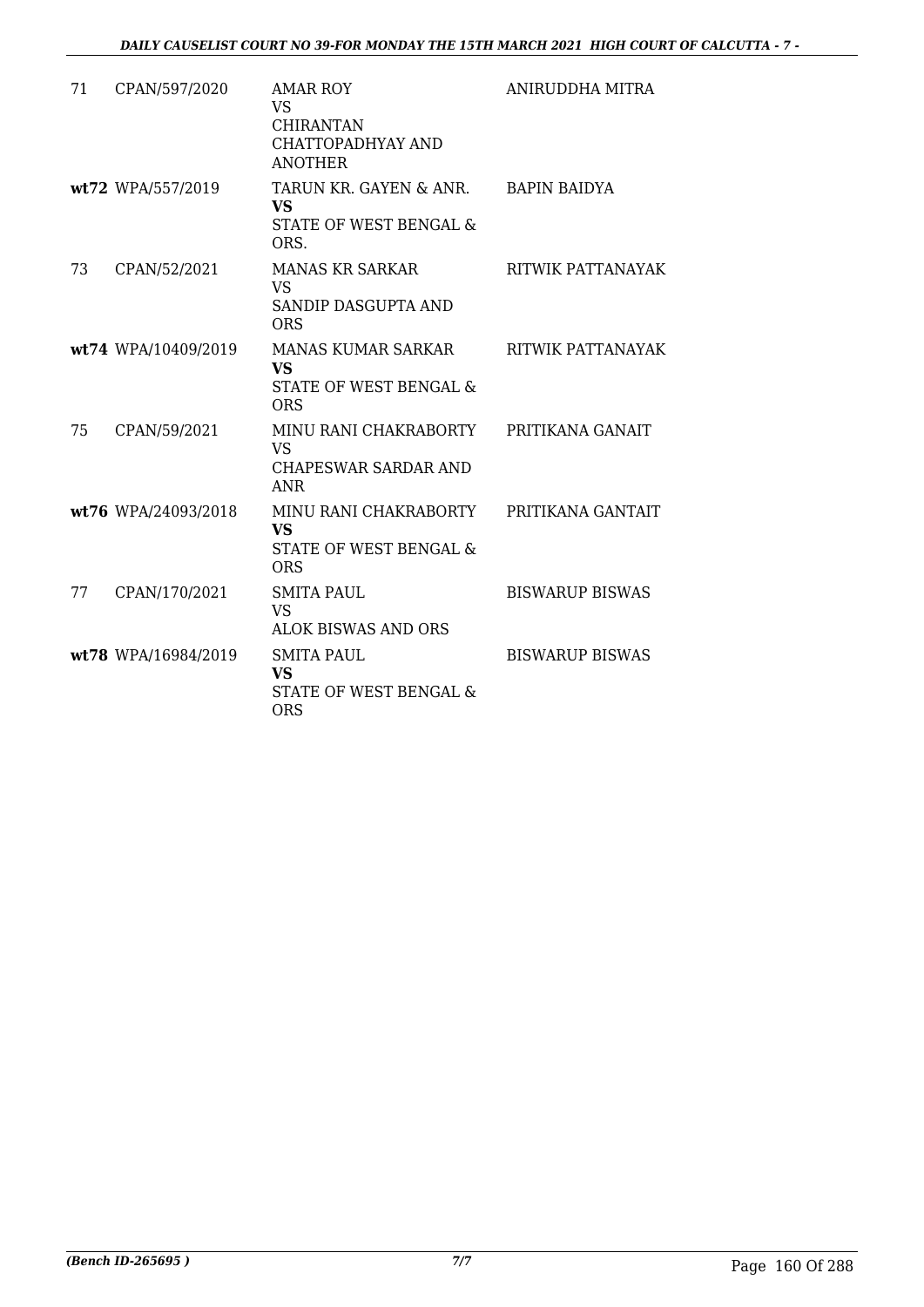

## In The High Court at Calcutta

## **Appellate Side**

**DAILY CAUSELIST For Monday The 15th March 2021**

**COURT NO. 26 SINGLE BENCH (SB - VI) AT 10:30 AM HON'BLE JUSTICE SHEKHAR B. SARAF (VIA VIDEO CONFERENCE)**

**ON AND FROM MONDAY, THE 1ST. MARCH, 2021 – MATTERS (MOTION & HEARING) UNDER ARTICLE 226 OF THE CONSTITUTION RELATING TO SECONDARY AND HIGHER SECONDARY EDUCATION UNDER GROUP II INCLUDING SERVICES AND APPLICATIONS CONNECTED THERETO AND EDUCATIONAL MATTERS NOT ASSIGNED TO ANY OTHER BENCH.**

> **MATTERS (MOTION & HEARING) RELATING TO REVENUE AND TAX LAWS (EXCLUDING LAND REVENUE) UNDER GROUP IV INCLUDING APPLICATIONS CONNECTED THERETO;**

**HEARING OF WRIT PETITIONS IRRESPECTIVE OF CLASSIFICATION AND APPLICATIONS CONNECTED THERETO.**

**AND**

**ON AND FROM MONDAY, 15TH MARCH, 2021 TO FRIDAY, 26TH MARTH, 2021 IN ADDITION TO HIS OWN LIST AND DETERMINATION, WILL TAKE UP THE MATTERS RELATED TO THE LIST AND DETERMINATION OF HON'BLE JUSTICE ABHIJIT GANGOPADHYAY.**

**NOTE : MATTERS WILL BE TAKEN UP THROUGH PHYSICAL HEARING WHEN BOTH THE PARTIES ARE AGREED.**

**SPL.NOTE : I) ORIGINAL SIDE MATTERS WILL NORMALLY BE TAKEN UP AT 3.00 P.M.OR EXHAUSTION OF THE APPELLATE SIDE LIST WHICHEVER IS EARLIER.**

**II) NO MENTIONING FOR INCLUSION IN THE LIST WILL BE ALLOWED UNTIL FURTHER ORDERS.**

**III) REVENUE AND TAX MATTERS (GR. IV) WILL BE TAKEN UP FROM MONDAY AFTER RECESS AND ON WEDNESDAY FROM 12.00 P.M. OF EACH WEEK. THE ABOVE ARRANGEMENT WILL BE FOLLOWED FROM MARCH 15, 2021.**

|   | <b>TO BE MENTIONED</b>                  |                                                    |                 |
|---|-----------------------------------------|----------------------------------------------------|-----------------|
|   | WPA/11783/2019<br>(CORRECTION)          | A.P. FASHIONS (P) LTD<br>VS<br>GOVT OF WB & ORS    | KARUNA BOSE     |
|   | IA NO: CAN/1/2019(Old No:CAN/9581/2019) |                                                    |                 |
| 2 | WPA/119/2020<br>(CORRECTION)            | KRISHNA ROY<br>VS<br>STATE OF WEST BENGAL &<br>ORS | BIKRAM BANERJEE |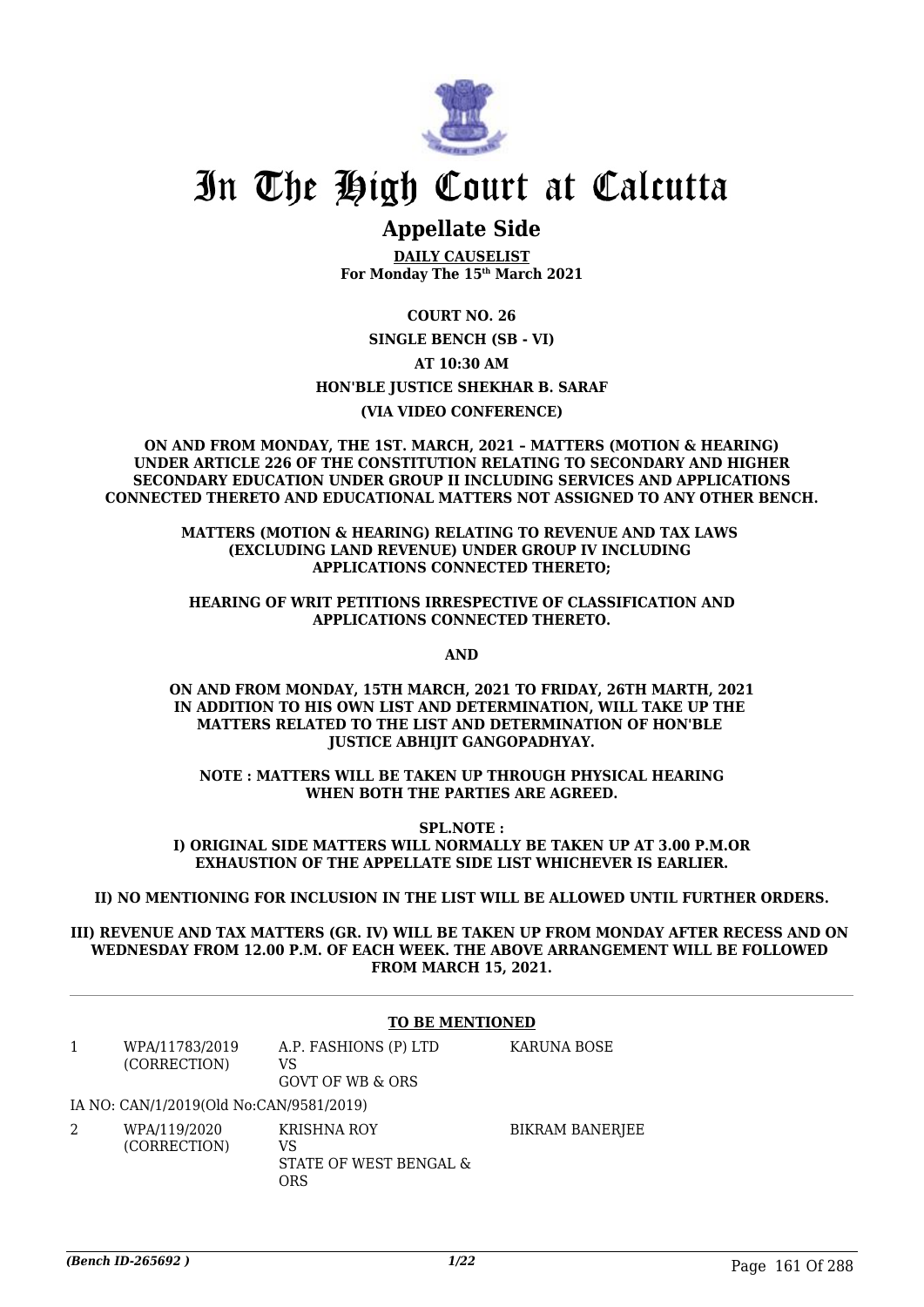| 3    | WPA/1085/2020<br>(CORRECTION)          | <b>ANARUL ISLAM</b><br><b>VS</b><br>STATE OF WEST BENGAL &<br>ORS         | TANUJA BASAK                    |
|------|----------------------------------------|---------------------------------------------------------------------------|---------------------------------|
| 4    | WPA/4227/2020<br>(CORRECTION)          | RABINDRANATH BAR<br>VS.<br>STATE OF WEST BENGAL &<br><b>ORS</b>           | <b>BANSHI BADAN MAITY</b>       |
| 5    | WPA/4232/2020<br>(CORRECTION)          | ROSHENARA KHATUN<br>VS.<br>STATE OF WEST BENGAL &<br><b>ORS</b>           | <b>BANSHI BADAN MAITY</b>       |
| 6    | WPA/4234/2020<br>(CORRECTION)          | RABINDRANATH BAR<br><b>VS</b><br>STATE OF WEST BENGAL &<br><b>ORS</b>     | <b>BANSHI BADAN MAITY</b>       |
| 7    | WPA/4243/2020<br>(CORRECTION)          | ROSHENARA KHATUN<br><b>VS</b><br>STATE OF WEST BENGAL &<br><b>ORS</b>     | <b>BANSHI BADAN MAITY</b>       |
| 8    | WPA/3419/2021<br>(CORRECTION)          | TANUSREE DAS AND ORS<br><b>VS</b><br>STATE OF WEST BENGAL<br>AND ORS.     | MD. HANIF ALI                   |
| 9    | WPA/5188/2021<br>(FOR RELEASE)         | <b>ABDUL MAJID</b><br><b>VS</b><br>WEST BENGAL SEDC LTD<br><b>AND ORS</b> | MD. KUTUBUDDIN                  |
|      |                                        | <b>FOR JUDGMENT</b>                                                       |                                 |
| 10   | WPA/28945/2017<br>(AT 2.00 P.M.)       | MAHUA MUKHERJEE<br>VS<br>STATE OF WEST BENGAL &<br><b>ORS</b>             | T. BASAK                        |
|      | IA NO: CAN/1/2020(Old No:CAN/633/2020) |                                                                           |                                 |
| wt11 |                                        |                                                                           |                                 |
|      | WPA/10846/2020                         | TANIMA GHOSH NANDI<br><b>VS</b><br>STATE OF WEST BENGAL                   | <b>SUBIR SABUD</b>              |
|      | wt12 WPA/1100/2020                     | SANCHAYITA PAUL<br>VS<br>STATE OF WEST BENGAL &<br><b>ORS</b>             | SHUVRO PROKASH<br>LAHIRI        |
|      | wt13 WPA/13/2019                       | SARMISTHA RAY<br><b>VS</b><br>STATE OF WEST BENGAL &<br>ORS.              | <b>SHUVRO PROKASH</b><br>LAHIRI |
|      | wt14 WPA/1389/2018                     | MOUSUMI BISWAS & ANR<br><b>VS</b><br>STATE OF WEST BENGAL &<br><b>ORS</b> | <b>JULEKHA KHATUN</b>           |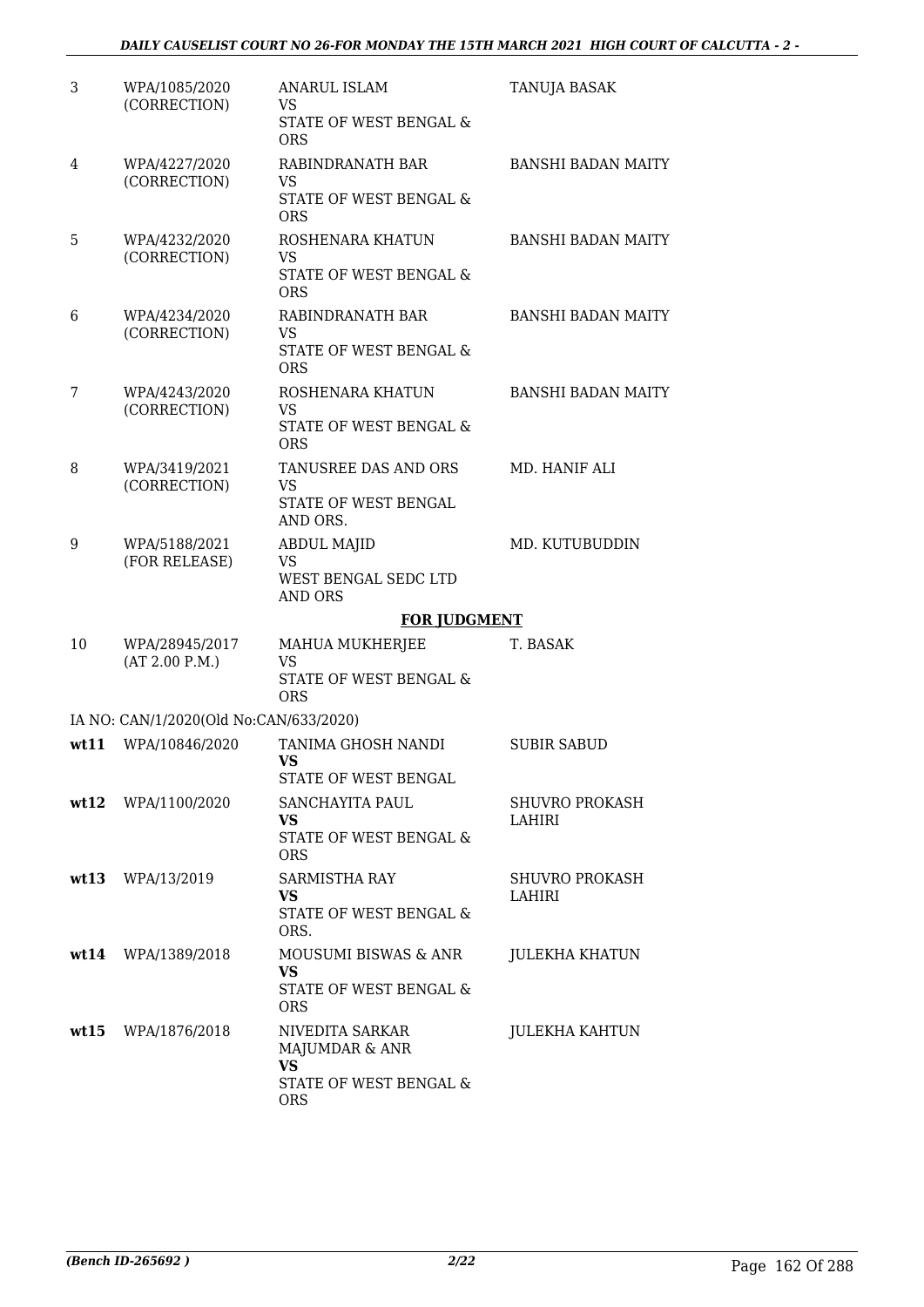| wt16 | WPA/19556/2018                         | SMT ROSHNI GHOSH<br><b>VS</b><br>STATE OF WEST BENGAL &<br><b>ORS</b>              | <b>SUBHASISH BANERJEE</b>     |
|------|----------------------------------------|------------------------------------------------------------------------------------|-------------------------------|
|      | wt17 WPA/19559/2018                    | <b>SMT SUSAN BASAK</b><br>VS<br>STATE OF WEST BENGAL &<br><b>ORS</b>               | <b>SUBHASISH BANERJEE</b>     |
|      | wt18 WPA/2004/2018                     | MITA MAJUMDAR & ORS<br><b>VS</b><br>STATE OF WEST BENGAL &<br><b>ORS</b>           | SHREYA<br>BHATTACHARJEE       |
|      | wt19 WPA/20299/2018                    | <b>BRATATI DUTTA</b><br><b>VS</b><br>STATE OF WEST BENGAL &<br><b>ORS</b>          | <b>GITASHREE MISTRY</b>       |
|      | wt20 WPA/2631/2018                     | <b>SUSMITA GUHA &amp; ORS</b><br><b>VS</b><br>STATE OF WEST BENGAL &<br><b>ORS</b> | <b>JULEKHA KHATUN</b>         |
|      | wt21 WPA/28946/2017                    | <b>SUBHASREE BANERJEE</b><br><b>VS</b><br>STATE OF WEST BENGAL &<br><b>ORS</b>     | T. BASAK                      |
|      | IA NO: CAN/1/2020(Old No:CAN/631/2020) |                                                                                    |                               |
|      | wt22 WPA/28949/2017                    | SHWETA SARKAR NAG<br><b>VS</b><br>STATE OF WEST BENGAL &<br><b>ORS</b>             | T. BASAK                      |
|      | IA NO: CAN/1/2020(Old No:CAN/632/2020) |                                                                                    |                               |
|      | wt23 WPA/28951/2017                    | SUMANA MUKHERJEE<br><b>VS</b><br>STATE OF WEST BENGAL &<br><b>ORS</b>              | T. BASAK                      |
|      | IA NO: CAN/1/2020(Old No:CAN/630/2020) |                                                                                    |                               |
|      | $wt24$ WPA/4006/2018                   | MOUSUMI SAMADDAR &<br>ORS.<br><b>VS</b><br>STATE OF WEST BENGAL &<br>ORS.          | <b>TIYASA BANERJEE</b>        |
|      | wt25 WPA/4100/2018                     | PIYALI BASU DUTTA & ORS<br><b>VS</b><br>STATE OF WEST BENGAL &<br><b>ORS</b>       | TIYASA BANERJEE               |
|      | wt26 WPA/7305/2018                     | <b>SUCHITRA KHAN</b><br><b>VS</b><br>STATE OF WEST BENGAL<br>&ORS                  | MALAY<br><b>BHATTACHARYA</b>  |
|      | wt27 WPA/7311/2018                     | LABANYAMAYEE KIT (MIT)<br><b>VS</b><br>STATE OF WEST BENGAL &<br><b>ORS</b>        | MALAY<br><b>BHATTACHARYYA</b> |
|      | wt28 WPA/8265/2018                     | CHHANDA NATH<br>VS.<br>STATE OF WEST BENGAL &<br>ORS.                              | SUBHASISH BANERJEE            |
|      |                                        |                                                                                    |                               |

IA NO: CAN/1/2018(Old No:CAN/8992/2018)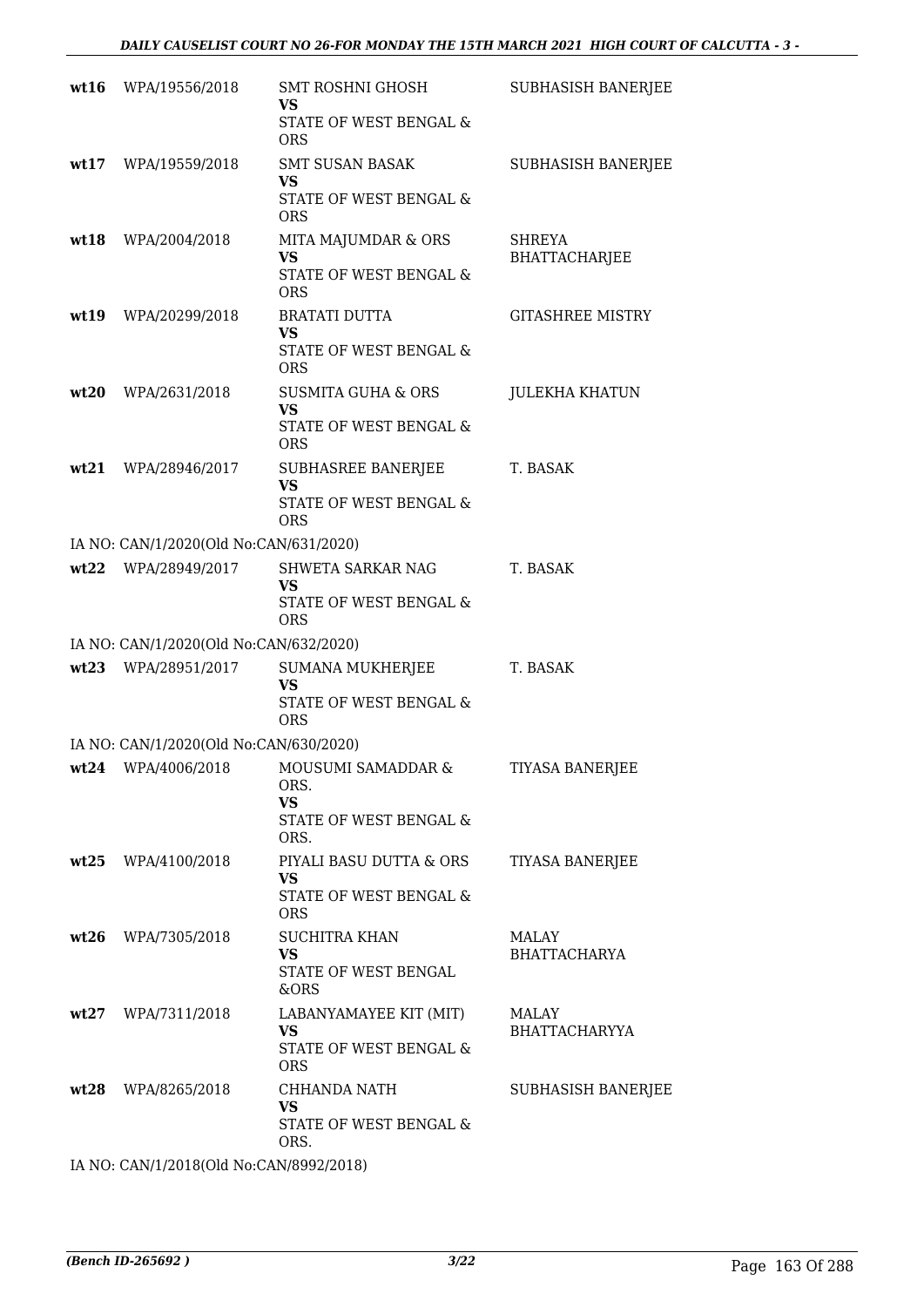| wt29 | WPA/8270/2018                                     | <b>SUPRIYA BISWAS</b><br><b>VS</b><br>STATE OF WEST BENGAL &                | SUBHASISH BANERJEE                   |
|------|---------------------------------------------------|-----------------------------------------------------------------------------|--------------------------------------|
|      |                                                   | ORS.                                                                        |                                      |
|      | IA NO: CAN/1/2018(Old No:CAN/8991/2018)           |                                                                             |                                      |
|      |                                                   | <b>ASSIGNED MATTERS</b>                                                     |                                      |
| 30   | WPA/6801/2021<br>(GR. IX) (AFTER<br>PRONOUNCEMENT | KISHALAY DECORATORS AND<br><b>ORS</b><br><b>VS</b>                          | ABIRLAL<br><b>CHAKRABORTI</b>        |
|      | OF JUDGEMENT AT<br>$2.00 P.M.$ )                  | STATE OF WEST BENGAL<br>AND ORS.                                            |                                      |
|      |                                                   | <b>UPGRADED MATTERS</b>                                                     |                                      |
| 31   | WPA/3573/2020                                     | <b>MAMATA SHIT</b><br><b>VS</b>                                             | <b>SK AFROJUL HAQUE</b>              |
|      |                                                   | STATE OF WEST BENGAL &<br><b>ORS</b>                                        |                                      |
| 32   | WPA/4197/2020                                     | CHANDRANATH CHATTERJEE<br><b>VS</b><br>STATE OF WEST BENGAL &<br><b>ORS</b> | SIMA GHOSH                           |
| 33   | WPA/4576/2020                                     | SAIDUL ISLAM<br><b>VS</b>                                                   | TANUJA BASAK                         |
|      |                                                   | STATE OF WEST BENGAL &<br><b>ORS</b>                                        |                                      |
| 34   | WPA/5375/2021                                     | ANIRBAN BANERJEE @<br>ANIRBAN BANDYOPADHYAY<br>VS                           | <b>MOUSUMI BHOWAL</b>                |
|      |                                                   | STATE OF WEST BENGAL<br>AND ORS.                                            |                                      |
|      |                                                   | <b>RETURNABLE MOTION</b>                                                    |                                      |
| 35   | WPA/18353/2019                                    | <b>PUTUL DAS</b><br><b>VS</b><br>STATE OF WEST BENGAL &                     | <b>GOLAM MOHIUDDIN</b>               |
|      |                                                   | <b>ORS</b>                                                                  |                                      |
| 36   | WPA/20045/2019                                    | DEBASHREE PATRA<br>VS                                                       | <b>GOLAM MOHIUDDIN</b>               |
|      |                                                   | WBCSSC & ANR                                                                |                                      |
| 37   | WPA/9137/2020                                     | DEBASHIS DUTTA<br><b>VS</b><br>State of West Bengal                         | <b>ANINDA</b><br><b>BHATTACHARYA</b> |
| 38   | WPA/233/2021                                      | <b>ABHIJIT SARKAR</b><br><b>VS</b>                                          | ARINDAM MITRA                        |
|      |                                                   | STATE OF WEST BENGAL<br>AND ORS.                                            |                                      |
| 39   | WPA/557/2021                                      | MINATI MANDAL<br><b>VS</b><br>STATE OF WEST BENGAL<br>AND ORS.              | SANTOSH KUMAR<br><b>CHAKRABARTI</b>  |
| 40   | WPA/1655/2021                                     | JITENDRA KUMAR SINGHA<br><b>VS</b><br>STATE OF WEST BENGAL                  | SAILENDRA NATH<br><b>CHAKRABORTY</b> |
|      |                                                   | AND ORS.                                                                    |                                      |
| 41   | WPA/1718/2021                                     | NIMAI CHARAN MANDAL<br><b>VS</b>                                            | <b>SUKUMAR SARKAR</b>                |
|      |                                                   | STATE OF WEST BENGAL<br>AND ORS.                                            |                                      |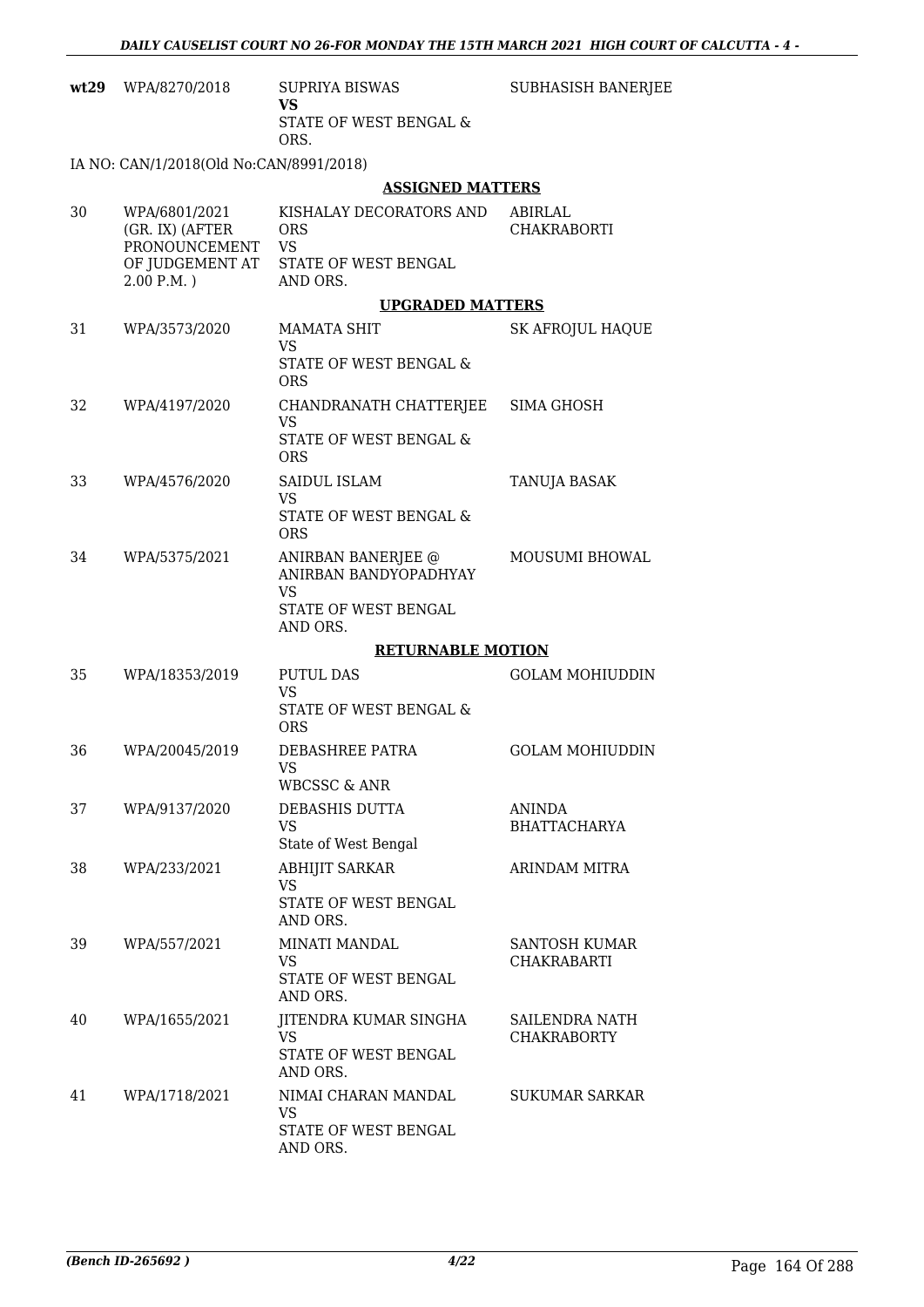| 42 | WPA/2024/2021 | KRISHNAPADA MANDAL<br>VS<br>STATE OF WEST BENGAL<br>AND ORS.                                         | DEVRANJAN DAS                          |
|----|---------------|------------------------------------------------------------------------------------------------------|----------------------------------------|
| 43 | WPA/2035/2021 | <b>BASAB CHATTERJEE</b><br><b>VS</b><br>STATE OF WEST BENGAL<br>AND ORS.                             | SANJITA MONDAL                         |
| 44 | WPA/2990/2021 | <b>ANTARA ROY</b><br>VS.<br>STATE OF WEST BENGAL<br>AND ORS.                                         | <b>MRITYUNJOY</b><br><b>CHATTERJEE</b> |
| 45 | WPA/3203/2021 | <b>ADITI BAR</b><br>VS.<br>STATE OF WEST BENGAL<br>AND ORS.                                          | <b>BISWARUP BISWAS</b>                 |
| 46 | WPA/4664/2021 | <b>DILIP KUMAR PRAMANIK</b><br>(CLERK)<br><b>VS</b><br>THE STATE OF WEST BENGAL<br><b>AND ORS</b>    | PROSENJIT<br><b>MUKHERJEE</b>          |
|    |               | <b>NEW MOTION (GROUP - II)</b>                                                                       |                                        |
| 47 | WPA/3183/2021 | KADAN BIBI @KADON BIBI<br><b>VS</b><br>STATE OF WEST BENGAL                                          | SOVAN DASGUPTA                         |
| 48 | WPA/4094/2021 | <b>AND ORS</b><br>SASADHAR NASKAR AND<br><b>ANR</b><br>VS.<br>STATE OF WEST BENGAL<br><b>AND ORS</b> | <b>SANDIP KUMAR</b><br><b>MONDAL</b>   |
| 49 | WPA/4280/2021 | <b>SOURAV BASU</b><br>VS<br>STATE OF WEST BENGAL<br>AND ORS.                                         | <b>SAKTI PADA JANA</b>                 |
| 50 | WPA/4285/2021 | KRISHANU KUMAR ROY<br>VS<br>STATE OF WEST BENGAL<br>AND ORS.                                         | SAKTI PADA JANA                        |
| 51 | WPA/4289/2021 | TANMOY GHANTI<br><b>VS</b><br>STATE OF WEST BENGAL<br>AND ORS.                                       | SAKTI PADA JANA                        |
| 52 | WPA/4370/2021 | PURNA CHANDRA SHIT<br><b>VS</b><br>THE STATE OF WEST BENGAL<br>AND ORS                               | SAKTI PADA JANA                        |
| 53 | WPA/4580/2021 | TINKU SAHA<br>VS<br>STATE OF WEST BENGAL<br>AND ORS.                                                 | Miss Molly Saha                        |
| 54 | WPA/4618/2021 | PURNIMA PRAMANIK<br><b>VS</b><br>STATE OF WEST BENGAL<br>AND ORS.                                    | ARUNIKA GHOSH                          |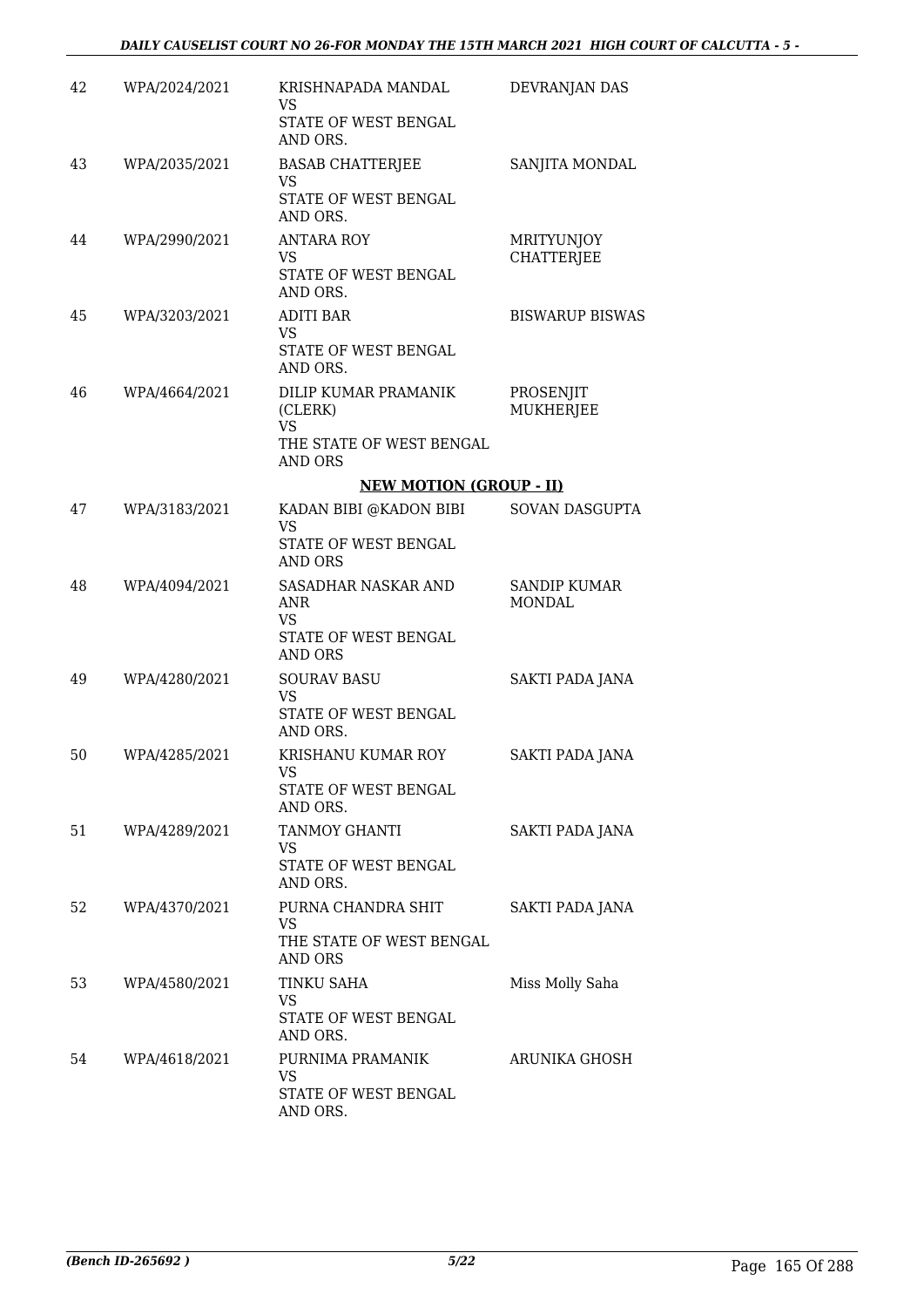| 55 | WPA/4621/2021                            | DEBASISH SAHA<br>VS.<br>STATE OF WEST BENGAL                                      | ARUNIKA GHOSH         |
|----|------------------------------------------|-----------------------------------------------------------------------------------|-----------------------|
| 56 | WPA/4662/2021                            | AND ORS.<br>MD FAIJUL HAQUE<br><b>VS</b><br>STATE OF WEST BENGAL                  | ZIAUL HAQUE           |
|    |                                          | AND ORS.                                                                          |                       |
| 57 | WPA/5287/2021                            | <b>SUMANA LAYEK</b><br><b>VS</b><br>STATE OF WEST BENGAL<br>AND ORS.              | ARUNAVA PATI          |
| 58 | WPA/5801/2021                            | MANAS KUMAR NATH<br>VS.<br>THE STATE OF WEST BENGAL<br><b>AND ORS</b>             | SAKTI PADA JANA       |
| 59 | WPA/6083/2021                            | <b>SHANKAR PRASAD</b><br>MUKHERJEE<br><b>VS</b><br>STATE OF WEST BENGAL           | RAJLAKSHMI GHATAK     |
| 60 | WPA/6519/2021                            | AND ORS.<br>SWATI MAITY BANERJEE<br><b>VS</b><br>STATE OF WEST BENGAL<br>AND ORS. | Miss Molly Saha       |
| 61 | WPA/6949/2021                            | SURAVI PAL CHOWDHURY<br><b>VS</b><br>THE STATE OF WEST BENGAL<br>AND ORS          | SAKTI PADA JANA       |
| 62 | WPA/6953/2021                            | JUTHIKA HANSDA<br><b>VS</b><br>THE STATE OF WEST BENGAL<br>AND ORS                | SAKTI PADA JANA       |
|    |                                          | <b>MOTION</b>                                                                     |                       |
| 63 | WPA/4336/2014                            | SARFARAJ AHMED<br>VS<br>STATE OF WEST BENGAL &                                    | <b>T BASAK</b>        |
| 64 | WPA/9194/2014                            | <b>ORS</b><br>MD ASIF IQBAL<br>VS<br>STATE OF WEST BENGAL &                       | TANUJA BASAK          |
|    |                                          | <b>ORS</b>                                                                        |                       |
| 65 | WPA/9801/2015                            | <b>MANAS KUMAR PATI</b><br><b>VS</b><br>STATE OF WEST BENGAL &<br><b>ORS</b>      | PRADIP KUMAR<br>GHOSH |
| 66 | WPA/2281/2019                            | MANGAL MANDI & ORS<br><b>VS</b><br>STATE OF WEST BENGAL &<br><b>ORS</b>           | <b>SUBRATA GHOSH</b>  |
|    | IA NO: CAN/1/2019(Old No:CAN/11818/2019) |                                                                                   |                       |
| 67 | WPA/5401/2019                            | <b>GOUTAM BHUIYA &amp; ORS</b><br>VS<br>STATE OF WEST BENGAL &<br><b>ORS</b>      | PRITI JAIN            |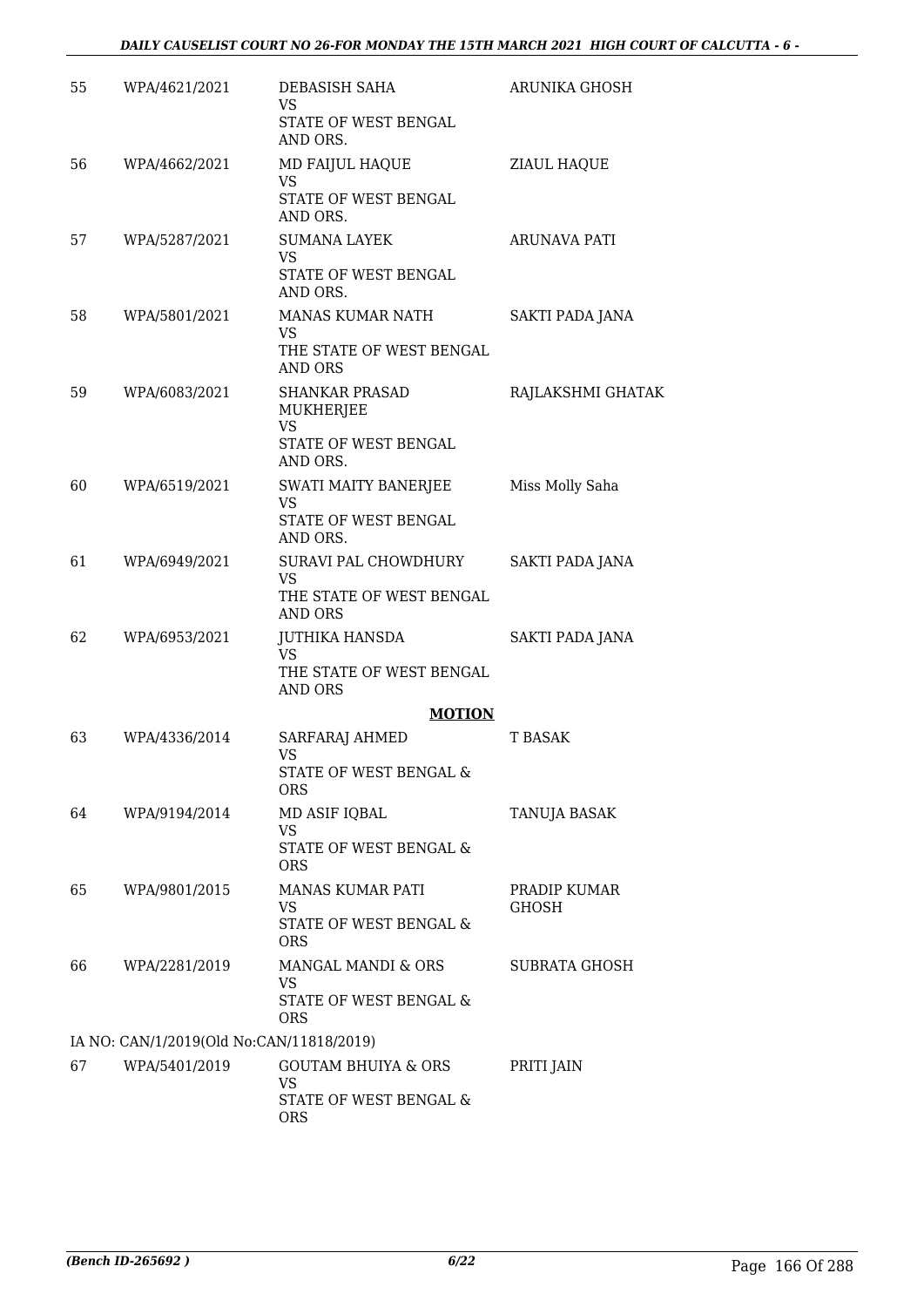#### *DAILY CAUSELIST COURT NO 26-FOR MONDAY THE 15TH MARCH 2021 HIGH COURT OF CALCUTTA - 7 -*

| 68 | WPA/7951/2019                           | AMIYA KR MAHATO & ORS<br>VS<br>STATE OF WEST BENGAL &<br><b>ORS</b>                                    | SAMIR KR ADHIKARI             |
|----|-----------------------------------------|--------------------------------------------------------------------------------------------------------|-------------------------------|
| 69 | WPA/8765/2019                           | TATHAGATA BANERJEE<br><b>VS</b><br>STATE OF WEST BENGAL &                                              | JOYDEEP SEN                   |
| 70 | WPA/9921/2019                           | <b>ORS</b><br>KALI KINKAR MANDAL<br><b>VS</b>                                                          | RAJAUL ALAM                   |
|    |                                         | STATE OF WEST BENGAL&<br><b>ORS</b>                                                                    |                               |
| 71 | WPA/12305/2019                          | SANGITA MANDAL<br>VS.<br>STATE OF WEST BENGAL &<br><b>ORS</b>                                          | HAMIDUR RAHAMAN               |
|    | IA NO: CAN/1/2020(Old No:CAN/1747/2020) |                                                                                                        |                               |
| 72 | WPA/14031/2019                          | SOUMO BANDYOPADHYAY<br><b>VS</b>                                                                       | PRIYANKA MONDAL               |
|    |                                         | STATE OF WEST BENGAL &<br>ORS                                                                          |                               |
| 73 | WPA/14315/2019                          | RATAN KUMAR MANNA<br><b>VS</b><br>W.B. CENTRAL SCHOOL<br><b>SERVICE COMMISSION &amp;</b><br><b>ORS</b> | ASISH DUTTA                   |
| 74 | WPA/15386/2019                          | NAZRUL ISLAM MONDAL<br><b>VS</b><br>STATE OF WEST BENGAL                                               | S.K. HUMAYAN REZA             |
| 75 | WPA/16078/2019                          | <b>SUKLA DUTTA</b><br><b>VS</b><br>STATE OF WEST BENGAL &<br><b>ORS</b>                                | <b>GOLAM MOHIUDDIN</b>        |
| 76 | WPA/16080/2019                          | <b>BIKRAM NARJINARY</b><br><b>VS</b><br><b>STATE OF WEST BENGAL &amp;</b><br>ORS                       | <b>GOLAM MOHIUDDIN</b>        |
| 77 | WPA/16649/2019                          | PARTHA GHOSH<br><b>VS</b><br>STATE OF WEST BENGAL &<br><b>ORS</b>                                      | PRIYANKA MANDAL               |
| 78 | WPA/16831/2019                          | AJOY KR. MISHRA<br><b>VS</b><br>STATE OF WEST BENGAL &<br>ORS.                                         | SK. SAHJAHAN ALI              |
| 79 | WPA/17063/2019                          | ABHAYPADA KOLE<br><b>VS</b><br>STATE OF WEST BENGAL &<br><b>ORS</b>                                    | <b>SYED SHAMSUL</b><br>AREFIN |
| 80 | WPA/17250/2019                          | SARMISTHA DEY<br><b>VS</b><br>STATE OF WEST BENGAL<br>&ORS                                             | <b>SALIL KUMAR MAITI</b>      |
| 81 | WPA/17274/2019                          | <b>JOYITA SAHA</b><br><b>VS</b><br>STATE OF WEST BENGAL &<br>ORS.                                      | MRINAL KANTI GHOSH            |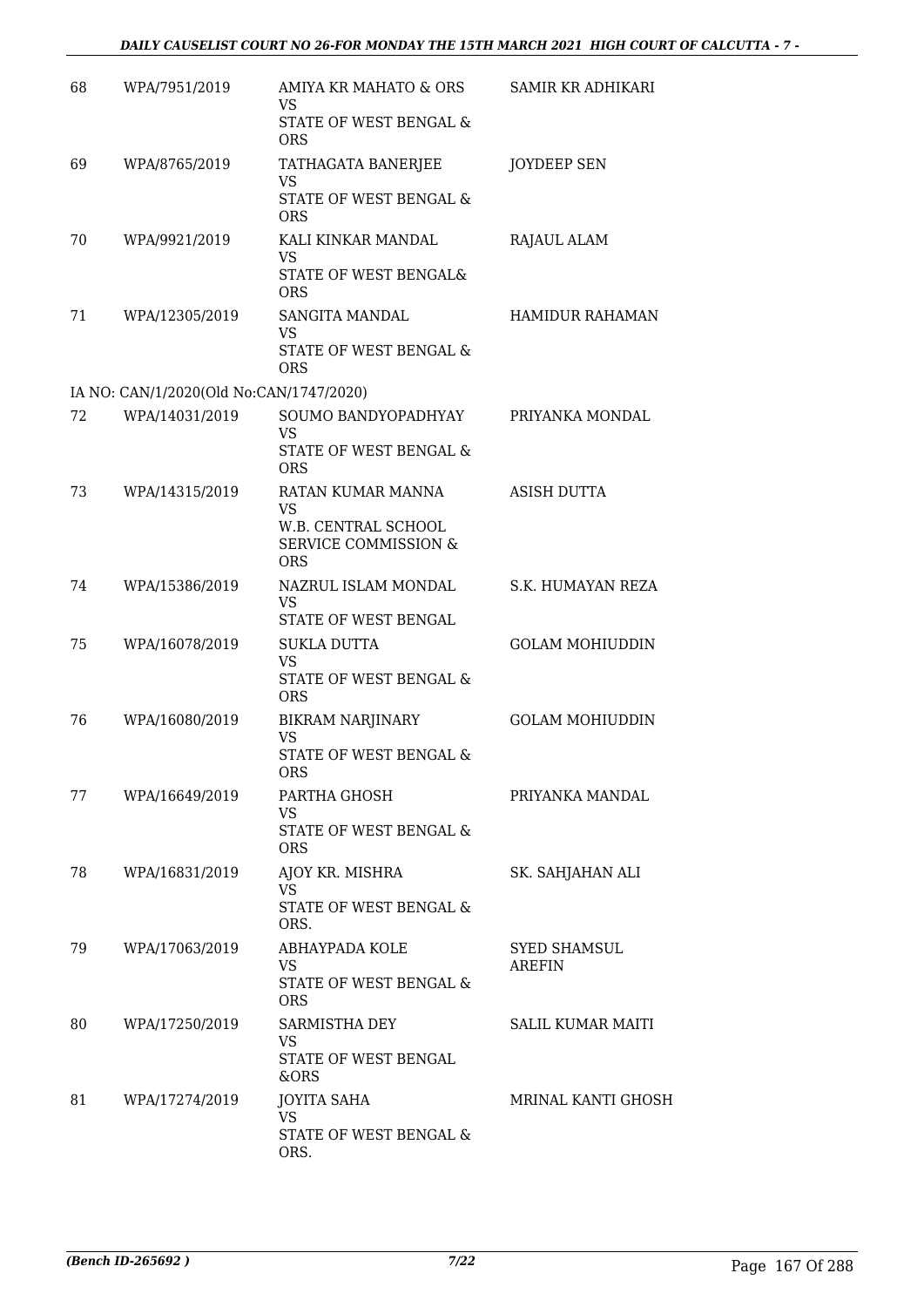#### *DAILY CAUSELIST COURT NO 26-FOR MONDAY THE 15TH MARCH 2021 HIGH COURT OF CALCUTTA - 8 -*

| 82 | WPA/17311/2019                          | KOUSIK PANDA<br><b>VS</b>                        | SANTI PADA PAHARI                       |
|----|-----------------------------------------|--------------------------------------------------|-----------------------------------------|
|    |                                         | STATE OF WEST BENGAL &<br>ORS                    |                                         |
| 83 | WPA/17483/2019                          | <b>SISIR GHOSH</b><br><b>VS</b>                  | <b>GOLAM MOHIUDDIN</b>                  |
|    |                                         | STATE OF WEST BENGAL &<br><b>ORS</b>             |                                         |
| 84 | WPA/17484/2019                          | SOUMEN NARJEENARY<br><b>VS</b>                   | <b>GOLA MOHIUDDIN</b>                   |
|    |                                         | STATE OF WEST BENGAL &<br><b>ORS</b>             |                                         |
| 85 | WPA/17487/2019                          | TANDRA KARMAKAR<br><b>VS</b>                     | <b>GOLA MOHIUDDIN</b>                   |
|    |                                         | STATE OF WEST BENGAL<br>&ORS                     |                                         |
| 86 | WPA/17816/2019                          | PINAKI BARMAN<br>VS                              | <b>SUMANTA DAS</b>                      |
|    |                                         | STATE OF WEST BENGAL &<br><b>ORS</b>             |                                         |
|    | IA NO: CAN/1/2021                       |                                                  |                                         |
| 87 | WPA/17960/2019                          | ASHIS KUMAR SARKAR &<br><b>ORS</b><br><b>VS</b>  | TANUJA BASAK                            |
|    |                                         | STATE OF WEST BENGAL &<br><b>ORS</b>             |                                         |
| 88 | WPA/18177/2019                          | SUMANTA CHAUDHURI<br><b>VS</b>                   | <b>GOUTAM ACHARYA</b>                   |
|    |                                         | STATE OF WEST BENGAL &<br><b>ORS</b>             |                                         |
| 89 | WPA/18317/2019                          | KARTICK KONAI ALIAS<br>KARTIC KONAI<br><b>VS</b> | SUDAKSHINA DEY                          |
|    |                                         | STATE OF WEST BENGAL &<br><b>ORS</b>             |                                         |
| 90 | WPA/18349/2019                          | <b>TAPATI MANDAL</b><br>VS                       | AMLAN KUMAR<br>MUKHERJEE                |
|    |                                         | STATE OF WEST BENGAL &<br><b>ORS</b>             |                                         |
| 91 | WPA/18374/2019                          | <b>SAMAR KUMAR GHOSH</b><br><b>VS</b>            | <b>JUIN DUTTA</b><br><b>CHAKRABORTY</b> |
|    |                                         | STATE OF WEST BENGAL &<br><b>ORS</b>             |                                         |
| 92 | WPA/18437/2019                          | POLI ROY<br><b>VS</b>                            | DIPTENDU MANDAL                         |
|    |                                         | <b>STATE OF WEST BENGAL &amp;</b><br><b>ORS</b>  |                                         |
|    | IA NO: CAN/1/2020(Old No:CAN/5806/2020) |                                                  |                                         |
| 93 | WPA/18481/2019                          | SONALI KOLEY<br><b>VS</b>                        | SUDAKSHINA DEY                          |
|    |                                         | STATE OF WEST BENGAL &<br><b>ORS</b>             |                                         |
| 94 | WPA/19315/2019                          | KISHORI MAITY<br><b>VS</b>                       | <b>GOUTAM ACHARYA</b>                   |
|    |                                         | STATE OF WEST BENGAL &<br><b>ORS</b>             |                                         |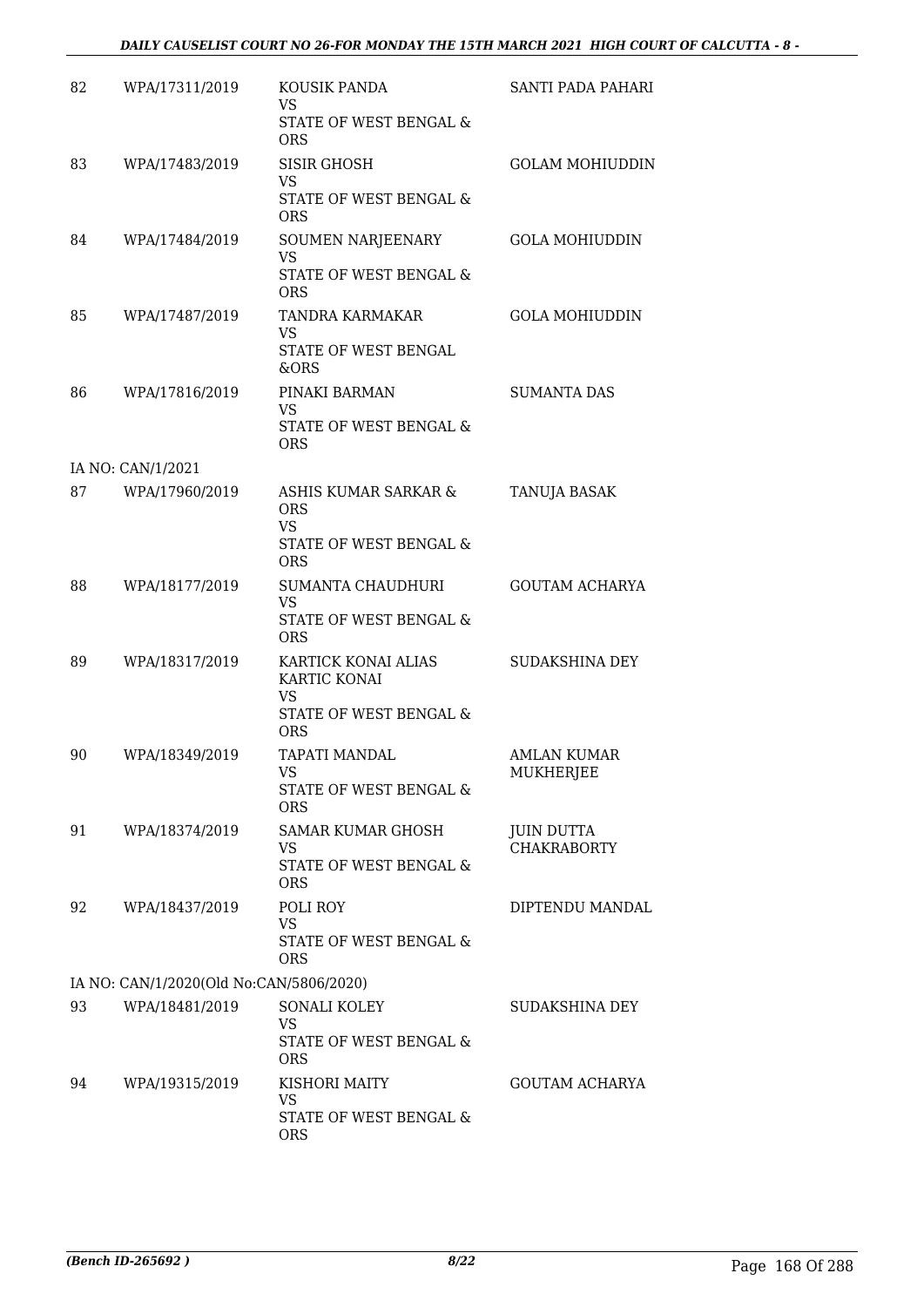| 95  | WPA/19457/2019       | MANAS KUAMR MONDAL &<br>ANR<br><b>VS</b><br>THE WEST BENGAL CENTRAL<br><b>SSC &amp; ORS</b>      | <b>ANIL KUMAR</b><br>CHATTOPADHYAY   |
|-----|----------------------|--------------------------------------------------------------------------------------------------|--------------------------------------|
| 96  | WPA/20386/2019       | RAJU JANA<br><b>VS</b><br>THE DISTRICT INSPECTOR<br>OF SCHOOLS NORTH 24<br><b>PGNS &amp; ORS</b> | <b>INDRANI GUPTA</b>                 |
| 97  | WPA/20408/2019       | SK. NAJIMUDDIN & ORS<br><b>VS</b><br>STATE OF WEST BENGAL &<br><b>ORS</b>                        | KHANDEKAR MOZZAM<br><b>HOSSAIN</b>   |
| 98  | WPA/20541/2019       | UTTARAN BISWAS<br><b>VS</b><br>STATE OF WEST BENGAL &<br><b>ORS</b>                              | RASOMAY MANDAL                       |
|     | IA NO: CAN/1/2020    |                                                                                                  |                                      |
| 99  | WPA/20601/2019       | SNEHASIS BISWAS<br><b>VS</b><br>STATE OF WEST BENGAL &<br><b>ORS</b>                             | KOUSHIKEE BANERJEE                   |
| 100 | WPA/21151/2019       | SK. YAKUB HOSSAIN<br><b>VS</b><br>STATE OF WEST BENGAL &<br><b>ORS</b>                           | SABNAM SULTANA                       |
| 101 | WPA/21315/2019       | <b>SUBRATA BANSH</b><br><b>VS</b><br>STATE OF WEST BENGAL &<br>ORS                               | <b>SUBHENDU KUMAR</b><br><b>HOTA</b> |
| 102 | WPA/21509/2019       | <b>SUBRATA MANDAL</b><br><b>VS</b><br>STATE OF WEST BENGAL &<br><b>ORS</b>                       | SAKTI PADA JANA                      |
|     | wt103 WPA/20034/2019 | MAHADEB DULEY & ORS<br><b>VS</b><br>STATE OF WEST BENGAL &<br><b>ORS</b>                         | SUDIPTA DASGUPTA                     |
| 104 | WPA/21665/2019       | BISWAJIT DEBNATH & ORS<br>VS<br>STATE OF WEST BENGAL &<br>ORS                                    | SABNAM SULTANA                       |
| 105 | WPA/21703/2019       | SOMA KAR<br>VS<br>STATE OF WEST BENGAL &<br><b>ORS</b>                                           | MOLLY SAHA                           |
| 106 | WPA/22884/2019       | MOMTAJUL HAQUE LASKAR<br><b>VS</b><br>STATE OF WEST BENGAL &<br><b>ORS</b>                       | BIBEK DEY                            |
| 107 | WPA/23015/2019       | RAVI SINHA RAY<br><b>VS</b><br>STATE OF WEST BENGAL &<br><b>ORS</b>                              | SIRSENDU SINHA ROY                   |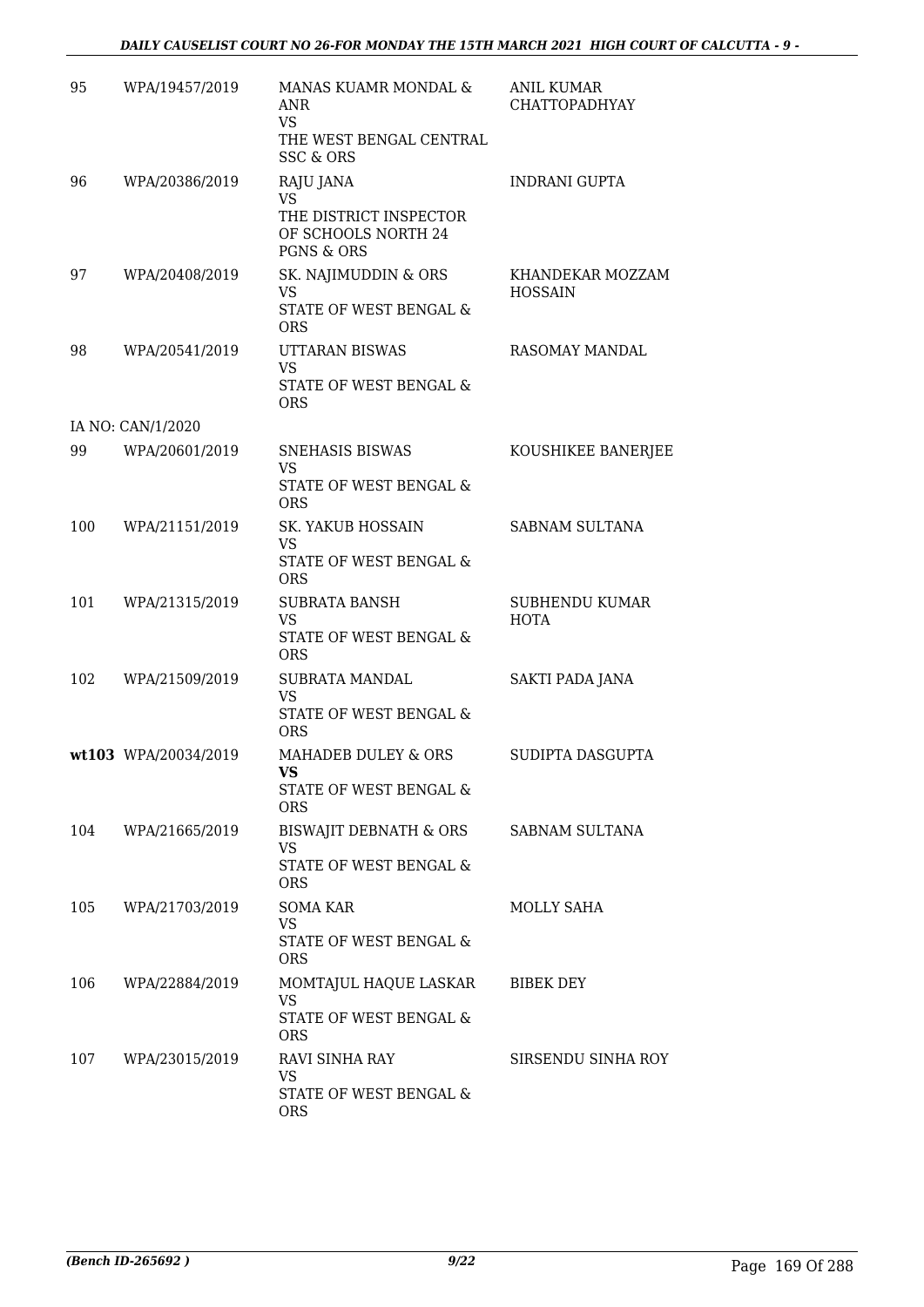| 108 | WPA/23245/2019    | CHINMOY DEY<br>VS<br>STATE OF WEST BENGAL &                                                                | SAKTI PADA JANA                        |
|-----|-------------------|------------------------------------------------------------------------------------------------------------|----------------------------------------|
| 109 | WPA/23454/2019    | ORS.<br>MAHASIN KAMAL & ORS<br><b>VS</b><br>STATE OF WEST BENGAL                                           | <b>DONA GHOSH</b>                      |
|     |                   | &ORS                                                                                                       |                                        |
| 110 | WPA/23826/2019    | SOUMI BHATTACHARYA<br>VS<br>STATE OF WEST BENGAL &<br>ORS                                                  | <b>MOLLY SAHA</b>                      |
|     | IA NO: CAN/1/2020 |                                                                                                            |                                        |
| 111 | WPA/23946/2019    | MOUMITA SAMANTA & ORS<br><b>VS</b><br>W.B. CENTRAL SCHOOL<br><b>SERVICE COMMISSION &amp;</b><br><b>ORS</b> | <b>SANTANU MAJI</b>                    |
| 112 | WPA/24260/2019    | SUSMITA ROUTH PATRA<br><b>VS</b><br>WBCSSC & ORS                                                           | ACHINTYA KUMAR<br><b>BISWAS</b>        |
| 113 | WPA/24265/2019    | ARUNANSU SEKHAR PARIA<br><b>VS</b><br><b>WBCSSC &amp; ORS</b>                                              | <b>ACHINTYA KUMAR</b><br><b>BISWAS</b> |
| 114 | WPA/78/2020       | ABIR MUKHERJEE<br><b>VS</b><br>STATE OF WEST BENGAL &<br><b>ORS</b>                                        | SADHANA<br><b>BHATTACHARJEE</b>        |
| 115 | WPA/293/2020      | KAUSHIK MALLIK<br><b>VS</b><br>STATE OF WEST BENGAL &<br><b>ORS</b>                                        | SHIVAJI MITRA                          |
| 116 | WPA/579/2020      | RAJU KHAN & ORS<br><b>VS</b><br>STATE OF WEST BENGAL &<br><b>ORS</b>                                       | <b>SALMAN SULTANA</b>                  |
| 117 | WPA/959/2020      | <b>AMBIKA BISWAS &amp; ORS</b><br><b>VS</b><br>STATE OF WEST BENGAL &<br><b>ORS</b>                        | SUTIRTHA DAS                           |
| 118 | WPA/1086/2020     | DIPTENDRA NATH MONDAL<br>$&$ ANR<br><b>VS</b><br>STATE OF WEST BENGAL &<br><b>ORS</b>                      | TANUJA BASAK                           |
| 119 | WPA/1222/2020     | MD. NASIM<br><b>VS</b><br>STATE OF WEST BENGAL &<br><b>ORS</b>                                             | SUJAY KR HALDER                        |
| 120 | WPA/1287/2020     | BIDYA BHARATI GIRL'S HIGH<br><b>SCHOOL</b><br><b>VS</b><br>STATE OF WEST BENGAL &<br><b>ORS</b>            | <b>SUVADIP</b><br><b>BHATTACHARJEE</b> |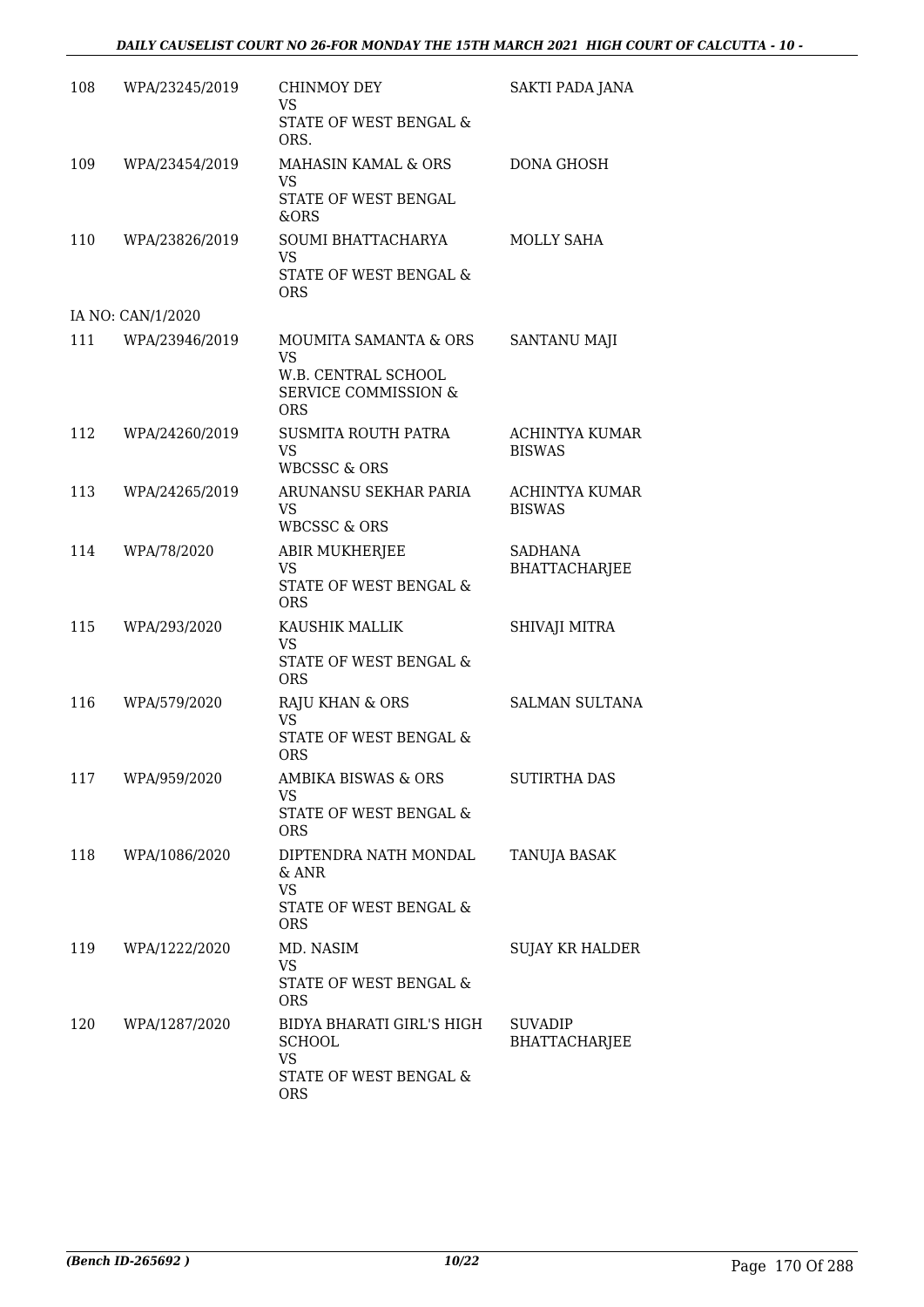| 121 | WPA/1745/2020 | SHYAMAL KUMAR BISWAS &<br><b>ORS</b><br><b>VS</b><br>STATE OF WEST BENGAL &<br><b>ORS</b>                  | <b>SUJAN DAS</b>                       |
|-----|---------------|------------------------------------------------------------------------------------------------------------|----------------------------------------|
| 122 | WPA/1757/2020 | <b>BARUN KUMAR</b><br><b>CHAKRABORTY</b><br><b>VS</b><br>STATE OF WEST BENGAL &<br><b>ORS</b>              | <b>SAMIR KUMAR</b><br><b>ADHIKARI</b>  |
| 123 | WPA/2061/2020 | <b>BASUDEB MUKHOPADHYAY</b><br><b>VS</b><br>STATE OF WEST BENGAL &<br><b>ORS</b>                           | <b>SAMIR HALDER</b>                    |
| 124 | WPA/2183/2020 | MINKU ACHARYA<br><b>VS</b><br>STATE OF WEST BENGAL &<br><b>ORS</b>                                         | <b>SALMAN SULTANA</b>                  |
| 125 | WPA/2292/2020 | PRITI PATRA<br>VS<br>THE WB CENTRAL SCHOOL<br><b>SERVICE COMMISSION &amp;</b><br><b>ORS</b>                | SANTANU MAJI                           |
| 126 | WPA/2325/2020 | CHANDAN BHATTACHARYA<br><b>VS</b><br>STATE OF WEST BENGAL &<br><b>ORS</b>                                  | <b>SUDDHADEV ADAK</b>                  |
| 127 | WPA/2441/2020 | MD. ENAMUL HAQUE<br><b>VS</b><br>STATE OF WEST BENGAL &<br><b>ORS</b>                                      | SUBIR HAZRA                            |
| 128 | WPA/2651/2020 | BIDYA BHARATI GIRL'S HIGH<br><b>SCHOOL</b><br><b>VS</b><br>STATE OF WEST BENGAL &<br><b>ORS</b>            | <b>SUVADIP</b><br><b>BHATTACHARJEE</b> |
| 129 | WPA/2652/2020 | BIDYA BHARATI GIRL'S HIGH<br><b>SCHOOL</b><br><b>VS</b><br><b>STATE OF WEST BENGAL &amp;</b><br><b>ORS</b> | <b>SUVADIP</b><br><b>BHATTACHARJEE</b> |
| 130 | WPA/2769/2020 | RAMANATH SINGH<br><b>VS</b><br><b>STATE OF WEST BENGAL &amp;</b><br><b>ORS</b>                             | TANUJA BASAK                           |
| 131 | WPA/2772/2020 | <b>RUMA RAY</b><br><b>VS</b><br>STATE OF WEST BENGAL &<br><b>ORS</b>                                       | TANUJA BASAK                           |
| 132 | WPA/2774/2020 | <b>DOLLY MAITY</b><br><b>VS</b><br>STATE OF WEST BENGAL &<br><b>ORS</b>                                    | TANUJA BASAK                           |
| 133 | WPA/2780/2020 | MITA CHOWDHURY<br>VS<br>STATE OF WEST BENGAL &<br><b>ORS</b>                                               | TANUJA BASAK                           |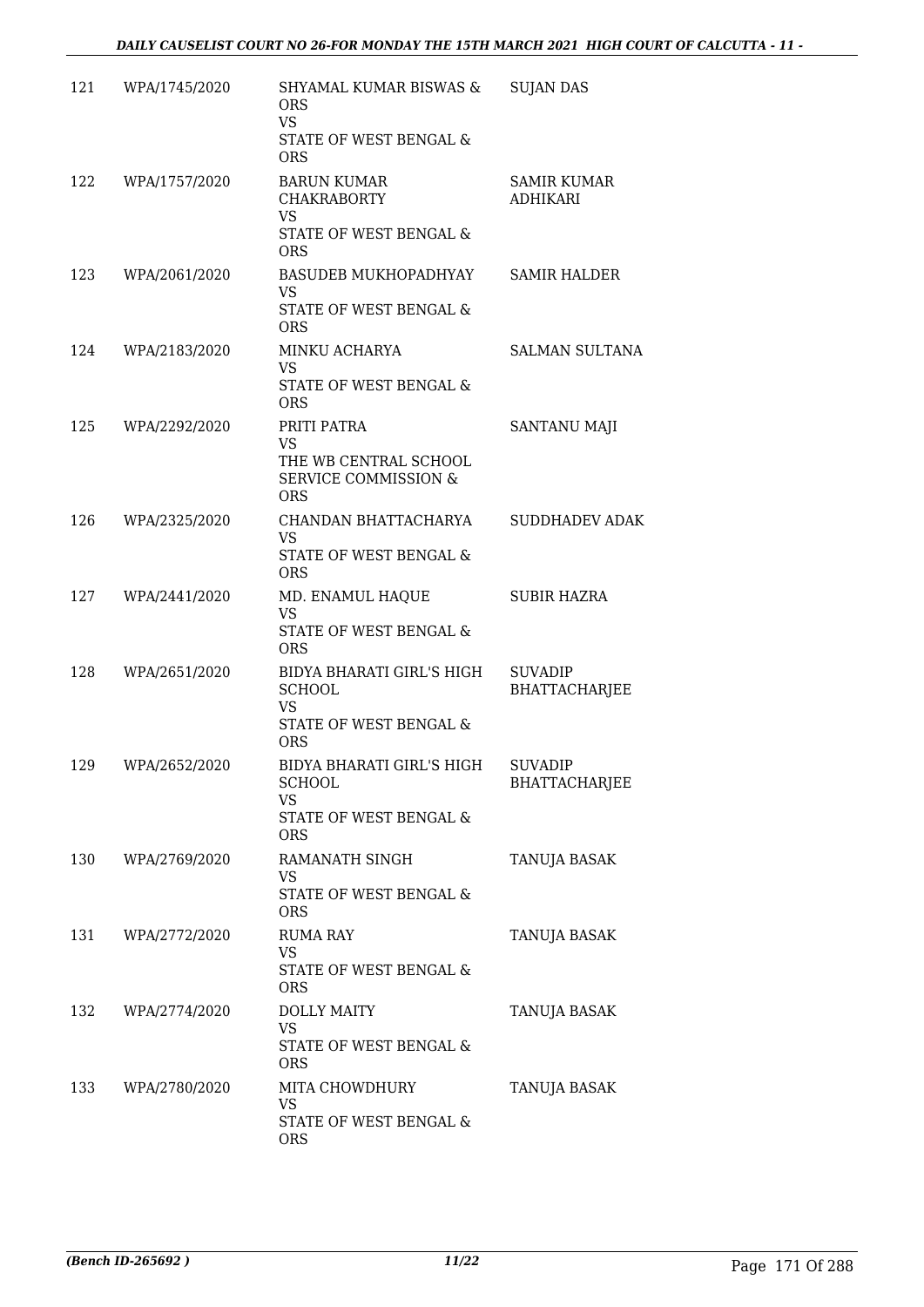| 134 | WPA/2919/2020                           | CHANDAN KHATUA<br><b>VS</b><br>STATE OF WEST BENGAL &<br><b>ORS</b>                            | SAKTI PADA JANA        |
|-----|-----------------------------------------|------------------------------------------------------------------------------------------------|------------------------|
| 135 | WPA/2921/2020                           | <b>BUDDHADEB MAITY</b><br><b>VS</b><br>STATE OF WEST BENGAL &<br><b>ORS</b>                    | <b>SAKTI PADA JANA</b> |
| 136 | WPA/3259/2020                           | SADER ALI<br><b>VS</b><br>STATE OF WEST BENGAL &<br>ORS.                                       | TANUJA BASAK           |
| 137 | WPA/3269/2020                           | HERAMBA NATH<br><b>CHAKRABORTY</b><br><b>VS</b><br>STATE OF WEST BENGAL &<br><b>ORS</b>        | TANUJA BASAK           |
| 138 | WPA/3320/2020                           | RAJESH MANNA<br>VS.<br>STATE OF WEST BENGAL &<br>ORS.                                          | TARA PADA DAS          |
| 139 | WPA/3476/2020                           | SNEHANGSHU ROUT<br><b>VS</b><br>STATE OF WEST BENGAL &<br>ORS.                                 | RUCHIRA CHATTERJEE     |
| 140 | WPA/3519/2020                           | <b>SUSMITA MALLIK (NEE</b><br>KUNDU)<br><b>VS</b><br>STATE OF WEST BENGAL &<br><b>ORS</b>      | <b>JULEKHA KHATUN</b>  |
| 141 | WPA/3630/2020                           | GHANASHYAM MONDAL<br><b>VS</b><br>STATE OF WEST BENGAL &<br>ORS.                               | SUDAKSHINA DEY         |
|     | IA NO: CAN/1/2020(Old No:CAN/5203/2020) |                                                                                                |                        |
| 142 | WPA/3729/2020                           | <b>SRIJIB KR PATRA</b><br>VS<br>STATE OF WEST BENGAL &<br><b>ORS</b>                           | TANUJA BASAK           |
| 143 | WPA/3738/2020                           | PRAGATI DEY<br><b>VS</b><br>W.B. CENTRAL SCHOOL<br>SERVICE COMMISSION &<br><b>ORS</b>          | <b>ASISH DUTTA</b>     |
| 144 | WPA/3739/2020                           | SANKAR CHANDRA NAYEK<br><b>VS</b><br>W.B. CENTRAL SCHOOL<br>SERVICE COMMISSION &<br><b>ORS</b> | ASISH DUTTA            |
| 145 | WPA/3740/2020                           | SANGITA KAPAT<br><b>VS</b><br>W.B. CENTRAL SCHOOL<br>SERVICE COMMISSION ACT<br>1963            | ASISH DUTTA            |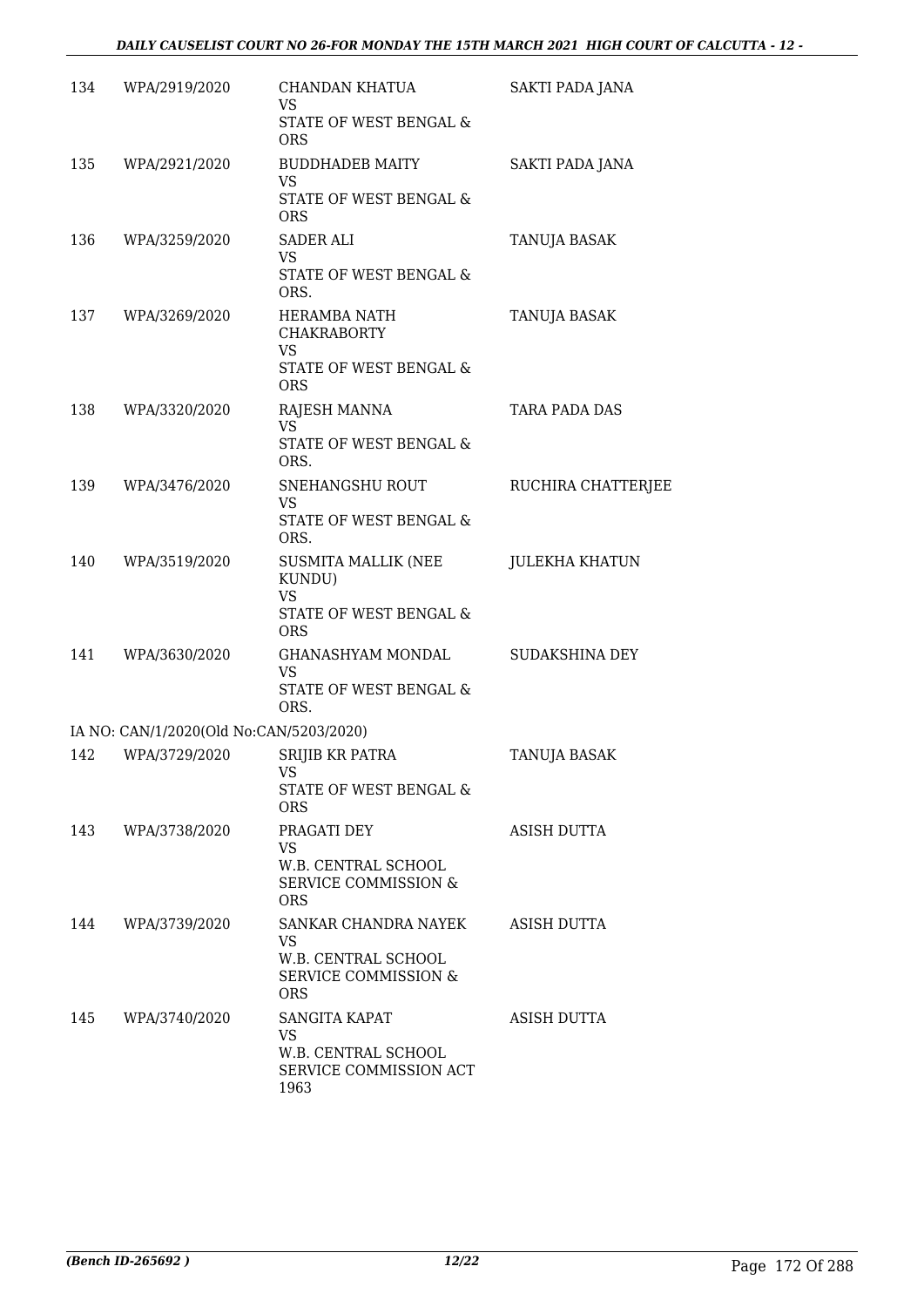| 146 | WPA/3741/2020                           | CHHITMANI TUDU (MURMU) ASISH DUTTA<br><b>VS</b><br>W.BN. CENTRAL SCHOOL<br><b>SERVICE COMMISSION &amp;</b><br><b>ORS</b> |                              |
|-----|-----------------------------------------|--------------------------------------------------------------------------------------------------------------------------|------------------------------|
|     | 147 WPA/3742/2020                       | MANI SANKAR BARIK<br><b>VS</b><br>W.B. CENTRAL SCHOOL<br><b>SERVICE COMMISSION &amp;</b><br><b>ORS</b>                   | ASISH DUTTA                  |
| 148 | WPA/3791/2020                           | <b>JAYANTA GHATAK</b><br><b>VS</b><br>STATE OF WEST BENGAL &<br><b>ORS</b>                                               | PRIYANKA MONDAL              |
| 149 | WPA/3895/2020                           | ANANYA BEGUM<br><b>VS</b><br>STATE OF WEST BENGAL &<br><b>ORS</b>                                                        | SYED MANSUR ALI              |
| 150 | WPA/4158/2020                           | PROBODH KUMAR LAYEK<br><b>VS</b><br>STATE OF WEST BENGAL &<br><b>ORS</b>                                                 | SANCHAYITA DE                |
| 151 | WPA/4341/2020                           | PRADIP KR. SHANI<br><b>VS</b><br>STATE OF WEST BENGAL &<br>ORS.                                                          | KOUSHIKEE BANERJEE           |
| 152 | WPA/4355/2020                           | <b>SAMISH DAS</b><br><b>VS</b><br>STATE OF WEST BENGAL &<br>ORS.                                                         | MD. HABIBUR<br><b>RAHMAN</b> |
| 153 | WPA/4686/2020                           | MUNMUN BANERJEE<br><b>VS</b><br>STATE OF WEST BENGAL &<br><b>ORS</b>                                                     | PRIYANKA MONDAL              |
| 154 | WPA/4750/2020                           | MD. FIROJ HOSSAIN<br><b>VS</b><br>STATE OF WEST BENGAL &<br><b>ORS</b>                                                   | <b>MOLLY SAHA</b>            |
| 155 | WPA/5767/2020                           | <b>GOPINATH MAJEE</b><br>VS<br>STATE OF WEST BENGAL &<br>ORS                                                             | PAMPA DEY DHABAL             |
|     | IA NO: CAN/1/2020(Old No:CAN/3749/2020) |                                                                                                                          |                              |
| 156 | WPA/5833/2020                           | SK. AMINUL HAQUE<br>VS<br>STATE OF WEST BENGAL &<br><b>ORS</b>                                                           | <b>ABHIJIT SARKAR</b>        |
|     |                                         | IA NO: CAN/1/2020(Old No:CAN/3874/2020), CAN/2/2021                                                                      |                              |
| 157 | WPA/7091/2020                           | <b>SMT SIBANI GIRI</b><br><b>VS</b><br>State of West Bengal                                                              | <b>BISWAJIT SEN</b>          |
|     | IA NO: CAN/1/2020                       |                                                                                                                          |                              |
| 158 | WPA/7493/2020                           | AMINUL ISLAM<br>VS.<br>STATE OF WEST BENGAL<br>AND ORS.                                                                  | <b>JAKIR HOSSAIN</b>         |
|     | IA NO: CAN/1/2020                       |                                                                                                                          |                              |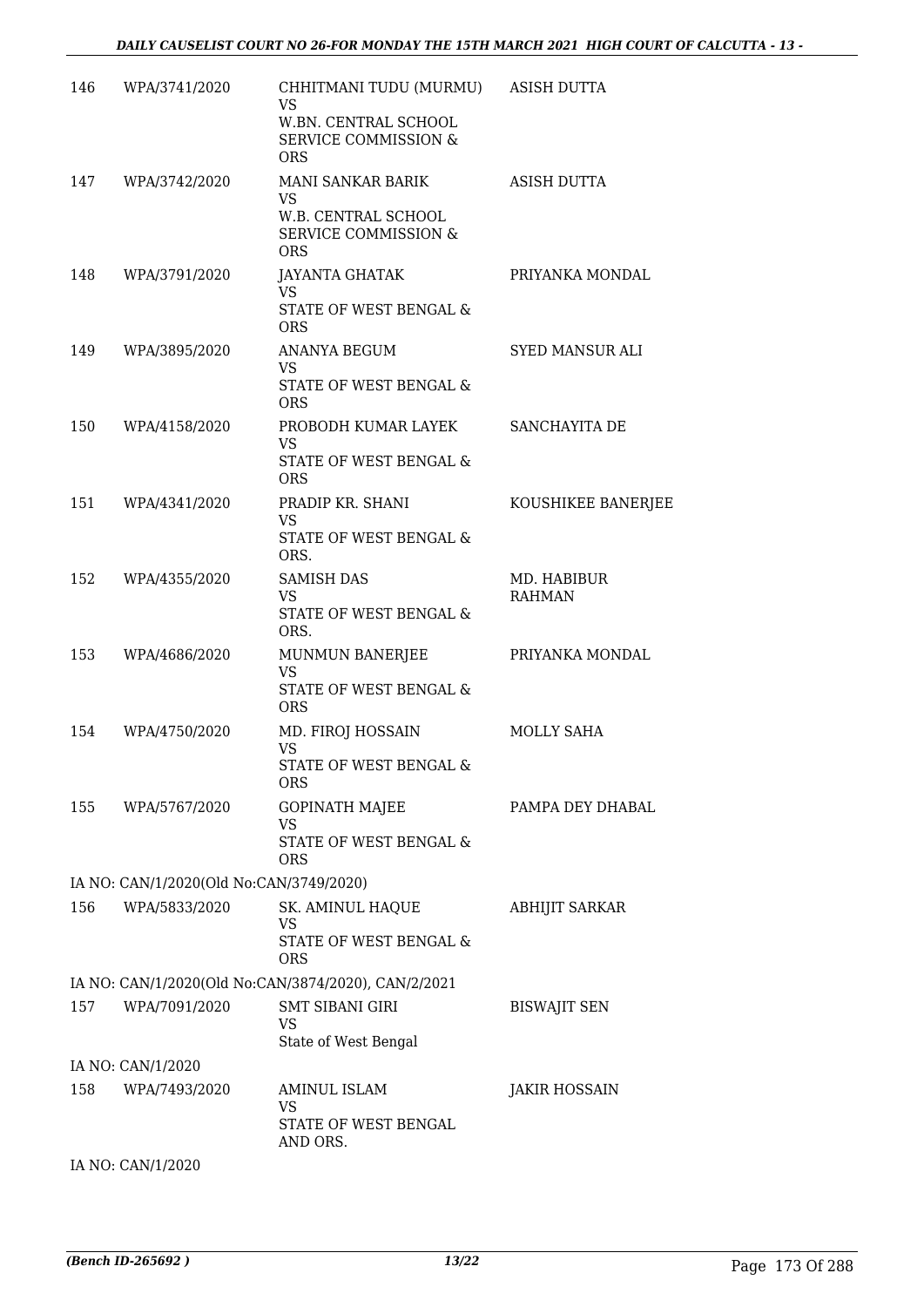| 159 | WPA/7929/2020 | <b>SISIR ROY</b><br><b>VS</b><br>STATE OF WEST BENGAL<br>AND ORS.                                                       | ASHIS KUMAR PAUL                           |
|-----|---------------|-------------------------------------------------------------------------------------------------------------------------|--------------------------------------------|
| 160 | WPA/8046/2020 | ALL POST GRADUATE<br>TEACHERS WELFARE<br>ASSOCIATION AND ANR<br><b>VS</b><br>THE STATE OF WEST BENGAL<br><b>AND ORS</b> | SIDDHARTHA SANKAR<br><b>MANDAL</b>         |
| 161 | WPA/8091/2020 | RAMA RANA<br>VS.<br>THE STATE OF WEST BENGAL<br><b>AND ORS</b>                                                          | <b>UTTAM KUMAR</b><br><b>BHATTACHARYYA</b> |
| 162 | WPA/8095/2020 | SUDIPTA MANDAL<br><b>VS</b><br>STATE OF WEST BENGAL<br><b>AND ORS</b>                                                   | SOMNATH<br><b>GANGOPADHYAY</b>             |
| 163 | WPA/8178/2020 | <b>SMT ARPITA GUIN</b><br><b>VS</b><br>STATE OF WEST BENGAL<br>AND ORS.                                                 | ALI AHSAN ALAMGIR                          |
| 164 | WPA/8179/2020 | SHIBU JOARDDER<br><b>VS</b><br>STATE OF WEST BENGAL<br>AND ORS.                                                         | SIDDHARTHA SANKAR<br>MANDAL                |
| 165 | WPA/8319/2020 | KALIPADA JANA<br><b>VS</b><br>STATE OF WEST BENGAL<br>AND ORS.                                                          | <b>SABITA</b><br>KHUTIA(BHUNYA)            |
| 166 | WPA/8398/2020 | PUNAM CHOUBEY<br><b>VS</b><br>STATE OF WEST BENGAL<br>AND ORS.                                                          | SAKTI PADA JANA                            |
| 167 | WPA/8588/2020 | SISIR KUMAR SENAPATI<br><b>VS</b><br>STATE OF WEST BENGAL<br>AND ORS.                                                   | <b>SUBIR SABUD</b>                         |
| 168 | WPA/8953/2020 | NIHAR RANJAN NASKAR<br><b>VS</b><br>STATE OF WEST BENGAL<br>AND ORS.                                                    | <b>ANUPAM DAS</b>                          |
| 169 | WPA/9142/2020 | <b>BASANTI MAHARA</b><br><b>VS</b><br>STATE OF WEST BENGAL<br>AND ORS.                                                  | DEBABRATA<br><b>DASGUPTA</b>               |
| 170 | WPA/9149/2020 | amit sadhukhan<br>VS.<br>STATE OF WEST BENGAL<br>AND ORS.                                                               | DEBABRATA<br>DASGUPTA                      |
| 171 | WPA/9155/2020 | MUSTAQUE AHMED<br>VS.<br>STATE OF WEST BENGAL<br>AND ORS.                                                               | DEBABRATA<br><b>DASGUPTA</b>               |
| 172 | WPA/9159/2020 | TAPAS KUMAR MONDAL<br><b>VS</b><br>STATE OF WEST BENGAL<br>AND ORS.                                                     | DEBABRATA<br><b>DASGUPTA</b>               |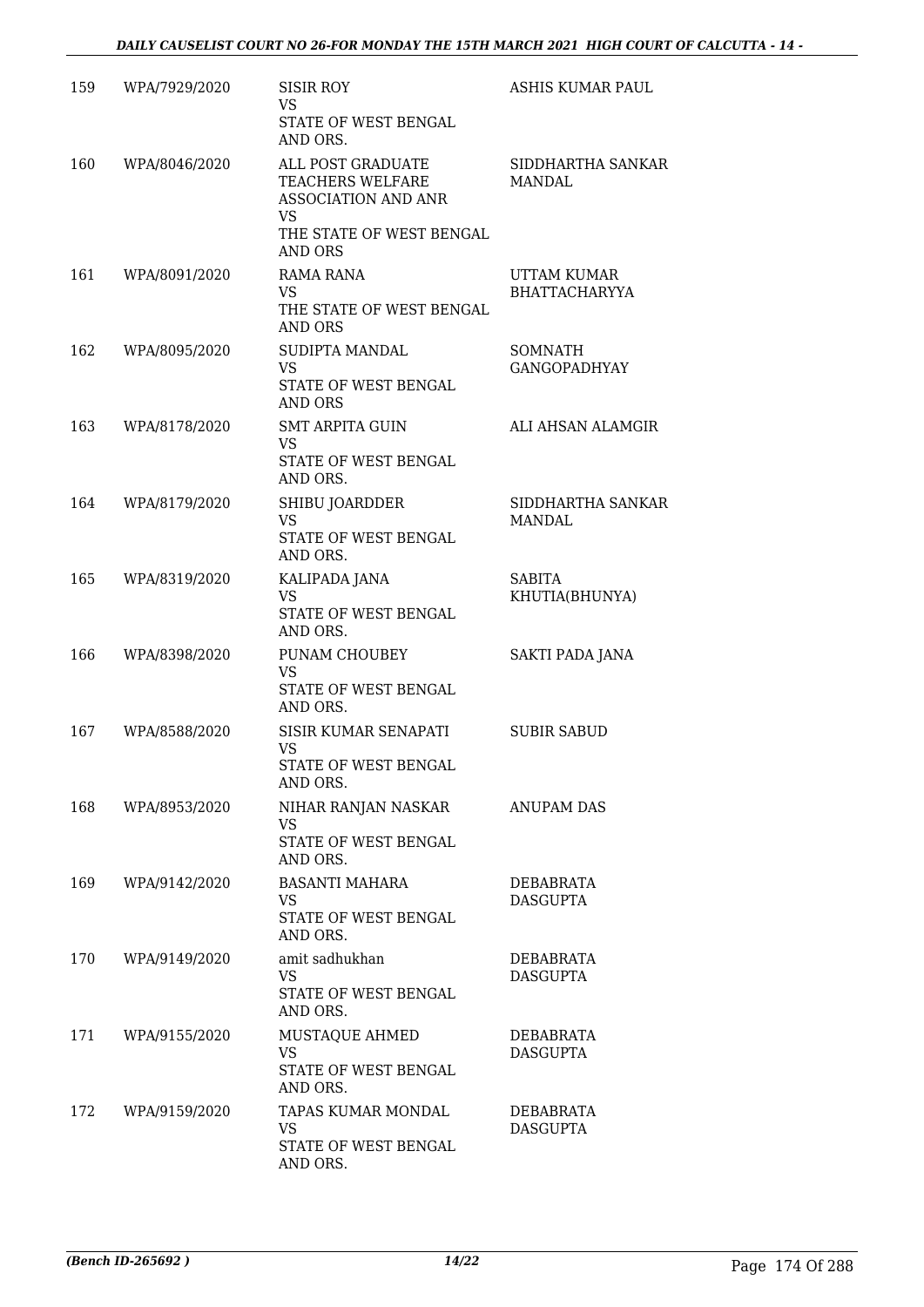| 173 | WPA/9165/2020  | <b>MUNMUN GHOSH</b><br><b>VS</b><br>STATE OF WEST BENGAL<br>AND ORS.                    | <b>DEBABRATA</b><br><b>DASGUPTA</b>        |
|-----|----------------|-----------------------------------------------------------------------------------------|--------------------------------------------|
| 174 | WPA/9186/2020  | RAMA SARKAR<br><b>VS</b><br>State of West Bengal                                        | debabrata das gupta                        |
| 175 | WPA/9191/2020  | DEBASHREE SINHA<br><b>VS</b><br>State of West Bengal                                    | DEBABRATA DAS<br><b>GUPTA</b>              |
| 176 | WPA/9200/2020  | CHAMPA JHA<br><b>VS</b><br>State of West Bengal                                         | DEBABRATA DAS<br><b>GUPTA</b>              |
| 177 | WPA/9347/2020  | PARTHA PRATIM DE<br><b>VS</b><br>STATE OF WEST BENGAL<br>AND ORS.                       | SAKTI PADA JANA                            |
| 178 | WPA/9388/2020  | <b>ANIMESH MAITY</b><br><b>VS</b><br>STATE OF WEST BENGAL<br>AND ORS.                   | <b>BANDANA MAITY</b>                       |
| 179 | WPA/9396/2020  | PRADIP KUMAR SARKAR<br><b>VS</b><br>STATE OF WEST BENGAL<br>AND ORS.                    | <b>DEBANWITA</b><br><b>PRAMANIK</b>        |
| 180 | WPA/9622/2020  | <b>KRISHNA DAS</b><br>VS<br>STATE OF WEST BENGAL<br>AND ORS.                            | TANUJA BASAK                               |
| 181 | WPA/9673/2020  | <b>SK.SAMSUL HUDA</b><br>VS<br>STATE OF WEST BENGAL<br>AND ORS.                         | Anisur Rahaman                             |
| 182 | WPA/9850/2020  | RINKI DEY SARKAR<br><b>VS</b><br>STATE OF WEST BENGAL<br>AND ORS.                       | <b>ABHIJIT SARKAR</b>                      |
| 183 | WPA/9905/2020  | MADAN MOHAN POLLEY<br><b>VS</b><br>STATE OF WEST BENGAL<br>AND ORS.                     | <b>ANIL KUMAR</b><br><b>CHATTOPADHYAYA</b> |
| 184 | WPA/10033/2020 | UTTAM KUMAR ROY<br><b>VS</b><br>STATE OF WEST BENGAL<br>AND ORS.                        | <b>SOUGATA MITRA</b>                       |
| 185 | WPA/10104/2020 | PARTHASARATHI DAS AND<br><b>ORS</b><br><b>VS</b><br>THE STATE OF WEST BENGAL<br>AND ORS | <b>SOUGATA MITRA</b>                       |
| 186 | WPA/10106/2020 | UMESH KUMAR MAHATO<br><b>VS</b><br>STATE OF WEST BENGAL<br>AND ORS.                     | <b>GOPA BISWAS</b>                         |
| 187 | WPA/10363/2020 | MITA SASMAL BAG<br><b>VS</b><br>THE STATE OF WEST BENGAL<br>AND ORS                     | SOMESH KUMAR<br><b>GHOSH</b>               |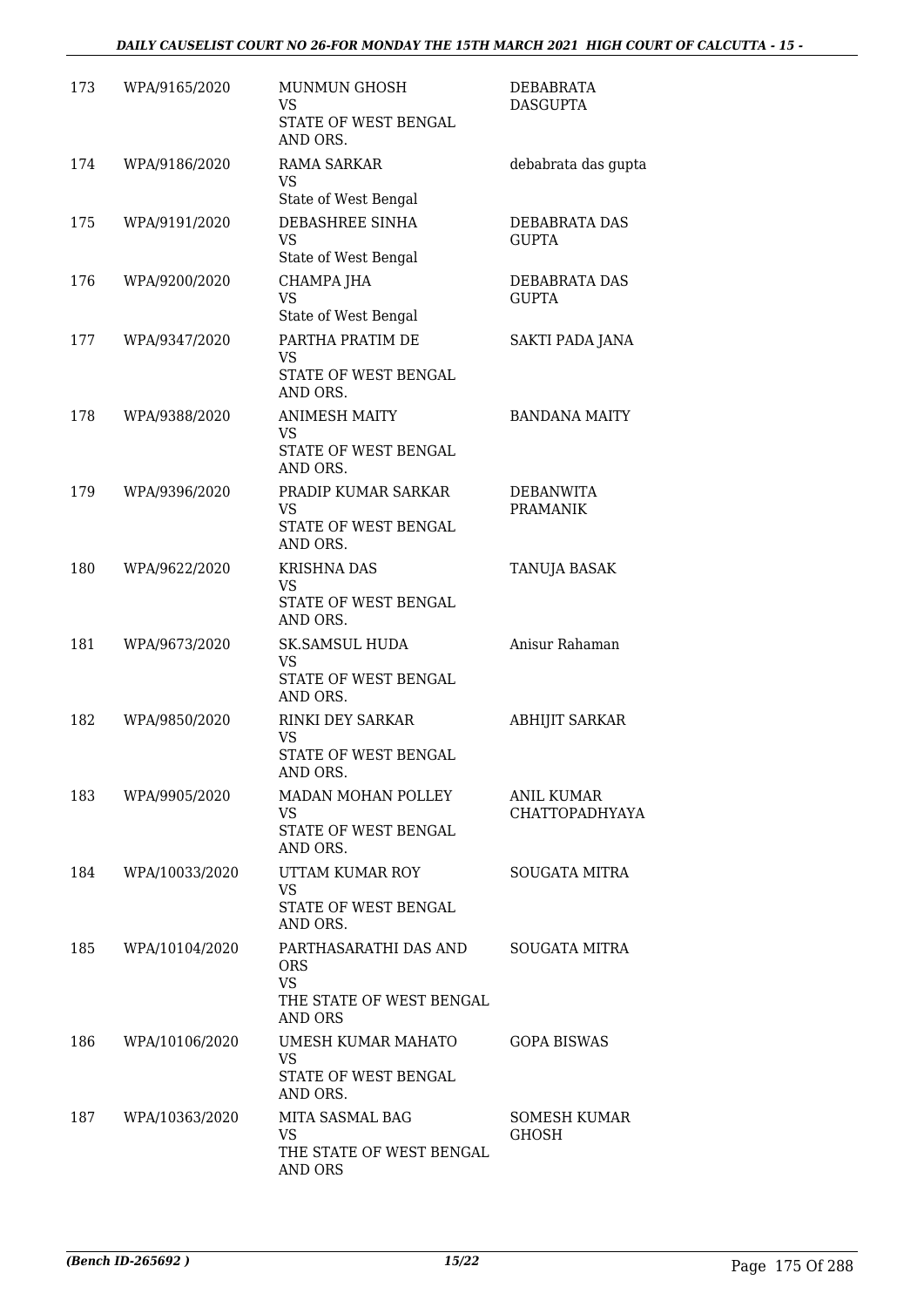| 188 | WPA/10458/2020     | MOUSHUMI BHATTACHARYA<br><b>VS</b><br>STATE OF WEST BENGAL<br>AND ORS.                    | <b>SUKANTA DAS</b>             |
|-----|--------------------|-------------------------------------------------------------------------------------------|--------------------------------|
| 189 | WPA/10459/2020     | SAMITA KUSHARI<br><b>VS</b><br>STATE OF WEST BENGAL                                       | <b>GITASHREE MISTRY</b>        |
| 190 | WPA/10670/2020     | AND ORS.<br>MOUSUMI CHATTERJEE<br><b>VS</b><br>THE STATE OF WEST BENGAL<br><b>AND ORS</b> | <b>SOUGATA MITRA</b>           |
| 191 | WPA/10685/2020     | KEYA MUKHOPADHYAY<br><b>VS</b><br>THE STATE OF WEST BENGAL<br><b>AND ORS</b>              | TANUJA BASAK                   |
| 192 | WPA/10769/2020     | SANDIP DUTTA<br><b>VS</b><br>THE STATE OF WEST BENGAL<br><b>AND ORS</b>                   | SOBHAN MAJUMDER                |
| 193 | WPA/10793/2020     | <b>RINKU MAJUMDER</b><br><b>VS</b><br>STATE OF WEST BENGAL<br>AND ORS.                    | RAGHUNAYH DAS                  |
| 194 | WPA/10795/2020     | MD EHIYA BISWAS<br><b>VS</b><br>STATE OF WEST BENGAL<br>AND ORS.                          | <b>SK NAYEEMUL HOQUE</b>       |
| 195 | WPA/10943/2020     | RANGAJABA CHOUDHURY<br><b>VS</b><br>STATE OF WEST BENGAL<br>AND ORS.                      | SABITA KHUTIA<br><b>BHUNYA</b> |
| 196 | WPA/11125/2020     | AMAL KUMAR BERA<br><b>VS</b><br>STATE OF WEST BENGAL<br>AND ORS.                          | SUBRATA GHOSH                  |
|     | 197 WPA/11150/2020 | JAGANNATH GHOSAL<br>VS<br>STATE OF WEST BENGAL<br>AND ORS.                                | SABITA KHUTIA<br><b>BHUNYA</b> |
| 198 | WPA/11152/2020     | MADAN MOHAN BAG<br>VS.<br>STATE OF WEST BENGAL<br>AND ORS.                                | <b>SANDIP GHOAH</b>            |
| 199 | WPA/11225/2020     | DEBASIS BHOWMIK<br><b>VS</b><br>STATE OF WEST BENGAL<br>AND ORS.                          | K.M. HOSSAIN                   |
| 200 | WPA/11273/2020     | <b>SAMBIT SARKAR</b><br><b>VS</b><br>STATE OF WEST BENGAL<br>AND ORS.                     | <b>MAHADEB SARKAR</b>          |
| 201 | WPA/11301/2020     | BYTE INFOTECH AND<br><b>ANOTHER</b><br>VS.<br>STATE OF WEST BENGAL<br>AND ORS.            | <b>BIPLAB RANJAN BOSE</b>      |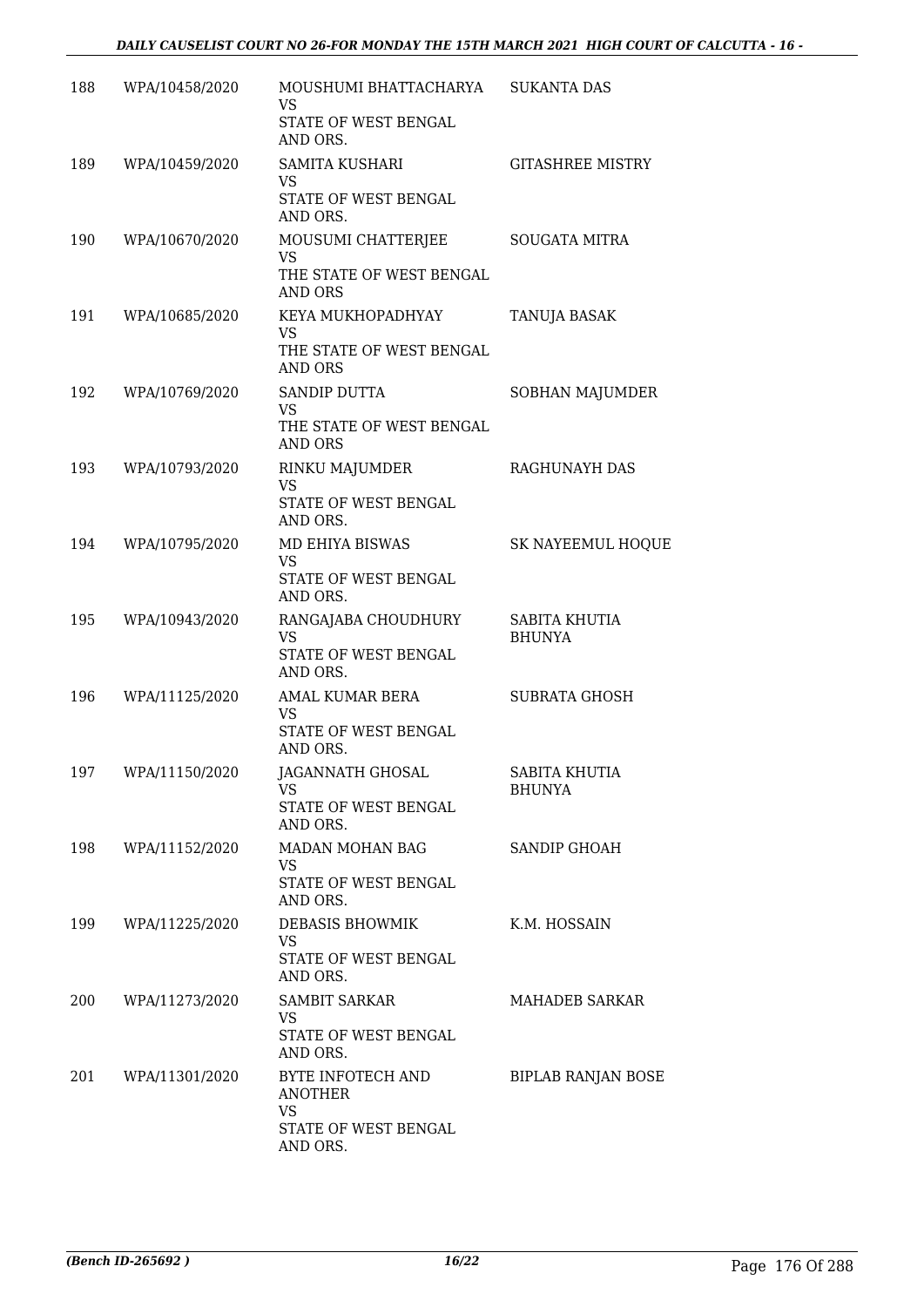| 202 | WPA/11306/2020 | PRADIP KUMAR MAHANTI<br><b>VS</b><br>STATE OF WEST BENGAL<br>AND ORS.                                                   | TANUJA BASAK                         |
|-----|----------------|-------------------------------------------------------------------------------------------------------------------------|--------------------------------------|
| 203 | WPA/11324/2020 | <b>AVIJIT DAS</b><br><b>VS</b><br>STATE OF WEST BENGAL<br>AND ORS.                                                      | RIMPY MUKHERJEE                      |
| 204 | WPA/11390/2020 | <b>BHASKAR ROY CHOUDHURY</b><br>VS.<br>STATE OF WEST BENGAL<br>AND ORS.                                                 | TANUJA BASAK                         |
| 205 | WPA/11497/2020 | <b>SOMA MAITI AND ORS</b><br><b>VS</b><br>THE WEST BENGAL CENTRAL<br><b>SCHOOL SERVICE</b><br><b>COMMISSION AND ORS</b> | TIRTHANKAR DEY                       |
| 206 | WPA/11516/2020 | SMRITIKANA ROY SENGUPTA<br><b>VS</b><br>STATE OF WEST BENGAL<br>AND ORS.                                                | <b>BISWAJIT MAL</b>                  |
| 207 | WPA/11737/2020 | NAFISA PARVIN KHAN<br><b>VS</b><br>STATE OF WEST BENGAL<br>AND ORS.                                                     | SARIFUL ISLAM<br>MALLICK             |
| 208 | WPA/11748/2020 | <b>SIDDHARTHA</b><br><b>BAHTTACHARYA</b><br><b>VS</b><br>STATE OF WEST BENGAL<br>AND ORS.                               | RAJLASHMI GHATAK                     |
| 209 | WPA/11832/2020 | <b>SYED FAZLE RAFIQUE</b><br><b>VS</b><br>STATE OF WEST BENGAL<br>AND ORS.                                              | SAIKAT CHATTERJII                    |
| 210 | WPA/11848/2020 | APARNA GHOSH<br><b>VS</b><br>STATE OF WEST BENGAL<br>AND ORS.                                                           | SWAPAN KUAMR<br><b>CHATTERJEE</b>    |
| 211 | WPA/11862/2020 | <b>GOUTAM RAKSHIT</b><br><b>VS</b><br>STATE OF WEST BENGAL<br>AND ORS.                                                  | ARUNDHUTI<br><b>BANERJEE</b>         |
| 212 | WPA/11864/2020 | AJIT KR BAG AND ORS<br><b>VS</b><br>STATE OF WEST BENGAL<br>AND ORS.                                                    | SABITA KHUTIA<br><b>BHUNYA</b>       |
| 213 | WPA/11869/2020 | DESHBANDHU NANDI AND<br><b>ORS</b><br><b>VS</b><br>STATE OF WEST BENGAL<br>AND ORS.                                     | <b>TAPAS KR DEY</b>                  |
| 214 | WPA/11877/2020 | SRIKANTA KOLEY<br><b>VS</b><br>STATE OF WEST BENGAL<br>AND ORS.                                                         | <b>SYED SHAMSUL</b><br><b>AREFIN</b> |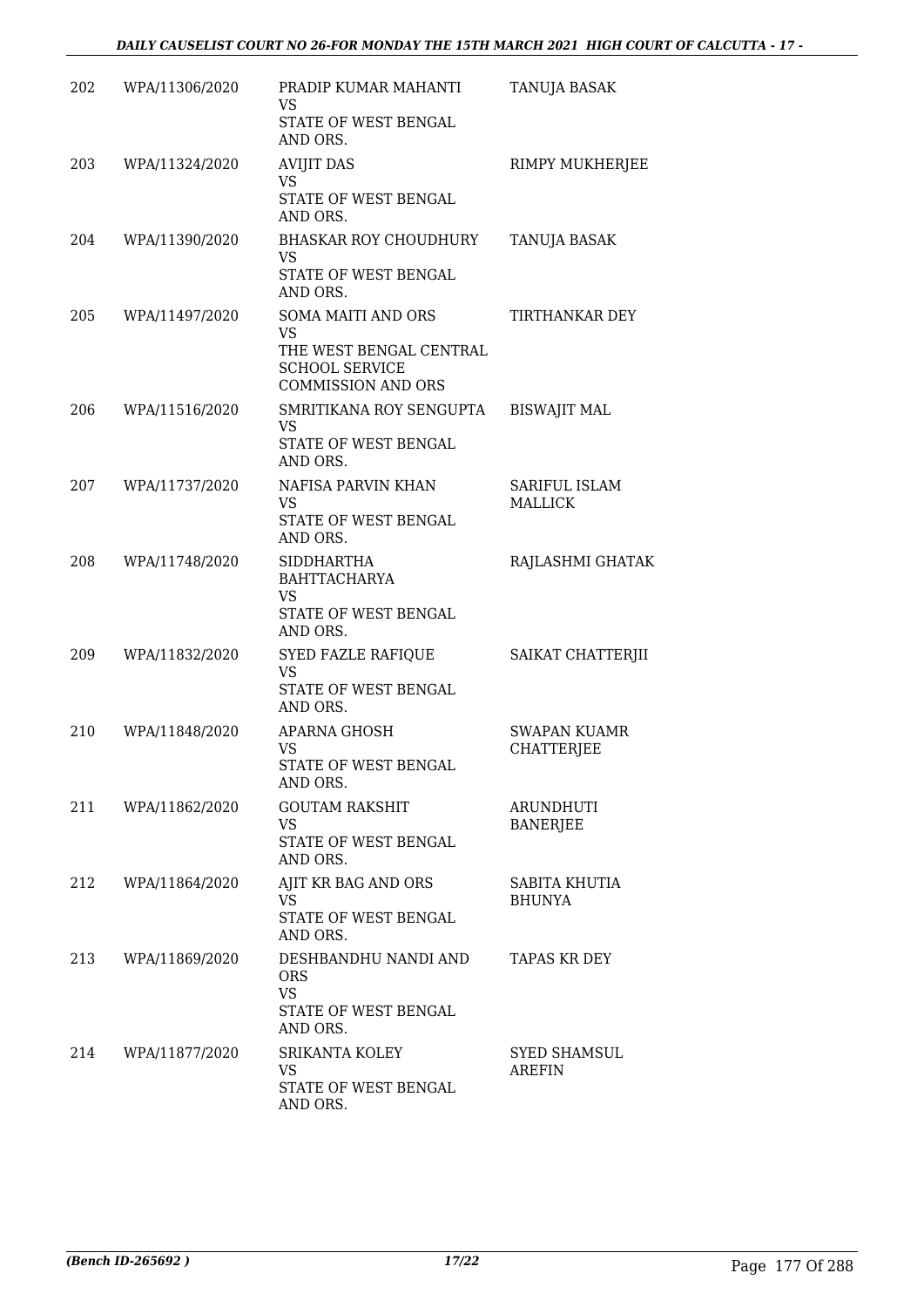| 215 | WPA/11889/2020       | ARDHENDU MANDAL<br>VS.                                                                          | SHIBAJI KUMAR DAS                   |
|-----|----------------------|-------------------------------------------------------------------------------------------------|-------------------------------------|
|     |                      | STATE OF WEST BENGAL<br>AND ORS.                                                                |                                     |
| 216 | WPA/11897/2020       | <b>WASIM FIROZ KHAN</b><br><b>VS</b>                                                            | YOUNUSMONDAL                        |
|     |                      | STATE OF WEST BENGAL<br>AND ORS.                                                                |                                     |
| 217 | WPA/11911/2020       | <b>SK AFSAR ALI</b><br>VS                                                                       | Raju Bhattacharyya                  |
|     |                      | STATE OF WEST BENGAL<br>AND ORS.                                                                |                                     |
| 218 | WPA/11936/2020       | UMA DAS<br><b>VS</b>                                                                            | <b>SALIL KANTI MAITI</b>            |
|     |                      | STATE OF WEST BENGAL<br>AND ORS.                                                                |                                     |
| 219 | WPA/115/2021         | <b>BISWANATH JANA</b><br><b>VS</b>                                                              | <b>SUBHAS JANA</b>                  |
|     |                      | STATE OF W.B. AND ORS                                                                           |                                     |
|     | wt220 WPA/7151/2020  | LAKSHMAN CHANDRA<br><b>SINGHA</b><br><b>VS</b>                                                  | <b>SUBHAS JANA</b>                  |
|     |                      | STATE OF WEST BENGAL                                                                            |                                     |
|     | IA NO: CAN/1/2020    |                                                                                                 |                                     |
| 221 | WPA/1318/2021        | BALIGARIA BALIKA<br>VIDYAPITH(H.S)<br><b>VS</b><br>STATE OF WEST BENGAL                         | UTTAM KUMAR<br><b>BHATTACHARYYA</b> |
|     |                      | AND ORS.                                                                                        |                                     |
|     | wt222 WPA/11293/2020 | APARAJITA KARMAKAR<br><b>VS</b>                                                                 | TANUJA BASAK                        |
|     |                      | STATE OF WEST BENGAL<br>AND ORS.                                                                |                                     |
| 223 | WPA/2885/2021        | <b>SANCHITA BHUIN</b><br><b>VS</b>                                                              | <b>BISWARUP BISWAS</b>              |
|     |                      | STATE OF WEST BENGAL<br>AND ORS.                                                                |                                     |
| 224 | WPA/2978/2021        | ALI HOSSAIN<br><b>VS</b>                                                                        | RIMA DAS                            |
|     |                      | <b>STATE OF WEST BENGAL</b><br>AND ORS.                                                         |                                     |
| 225 | WPA/3577/2021        | MANAGEMENT COMMITTEE<br>OF PATPUKUR HIGH SCHOOL<br>AND ANR<br><b>VS</b><br>STATE OF WEST BENGAL | Miss Molly Saha                     |
|     |                      | AND ORS.                                                                                        |                                     |
|     |                      | <b>RETURNABLE MATTER (GR.-IV)</b>                                                               |                                     |
|     |                      | (After Recess)                                                                                  |                                     |
| 226 | WPA/4486/2021        | ASHOKA INDIA<br>CORPORATION                                                                     | SHAKEEL MOHAMMAD<br>AKHTER          |

VS

AND ORS.

STATE OF WEST BENGAL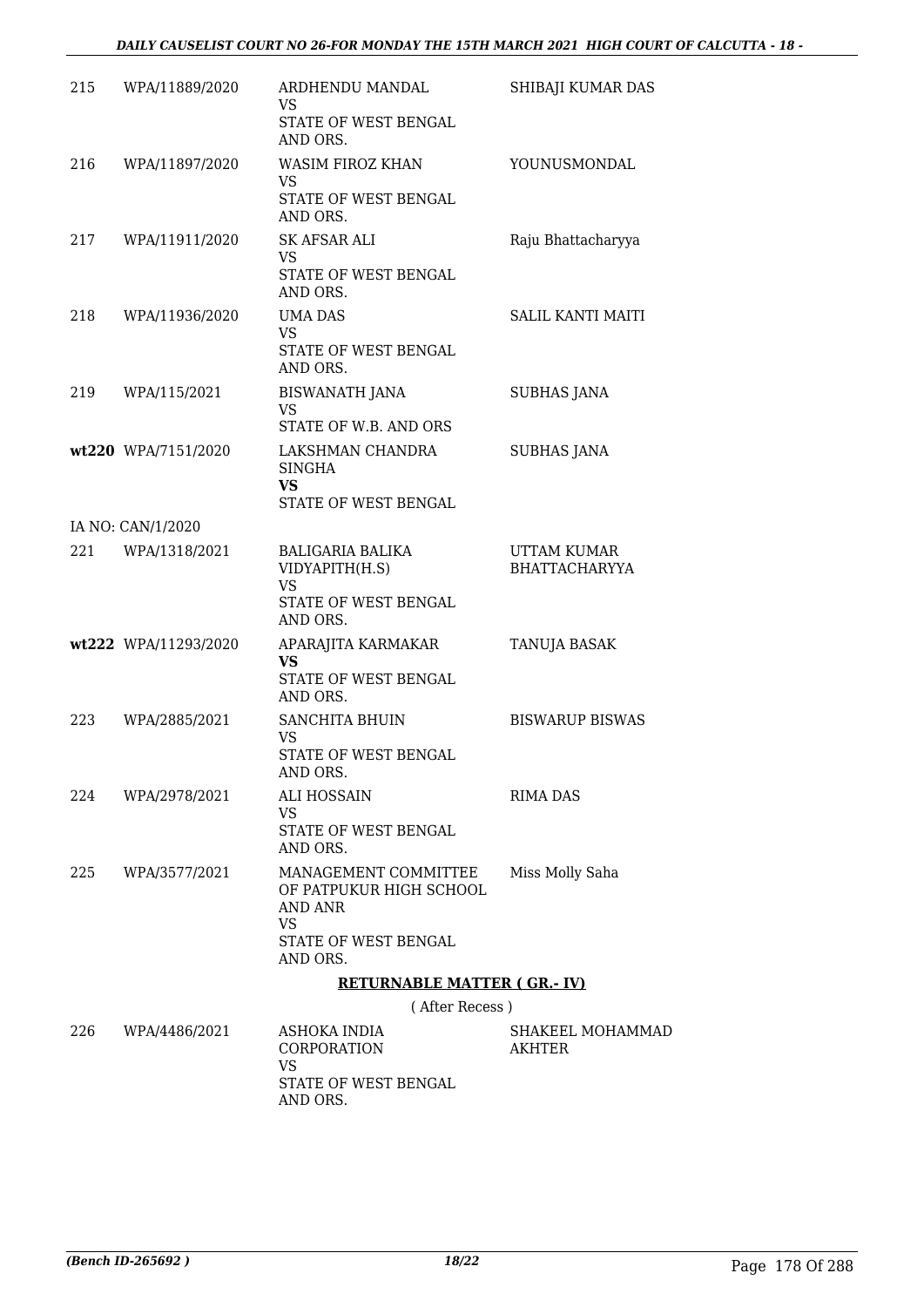|     | wt227 WPA/4890/2021 | OM METAL CORPORATION<br>AND OTHERS<br>VS<br>STATE OF WEST BENGAL<br>AND ORS.                                                               | SHAKEEL MOHAMMED<br>AKHTER           |
|-----|---------------------|--------------------------------------------------------------------------------------------------------------------------------------------|--------------------------------------|
| 228 | WPA/6560/2021       | JAGDAMBA JEWELLERS<br>VS<br>UNION OF INDIA AND ORS.                                                                                        | DIBNATH DEY                          |
|     |                     | <b>NEW MOTION (GROUP - IV)</b>                                                                                                             |                                      |
| 229 | WPA/347/2021        | THE GANGA<br>MANUFACTURING CO.LTD<br>VS<br>JT. COMMISSIONER                                                                                | ANINDYA BAGCHI                       |
|     |                     | COMMERCIAL TAXES,                                                                                                                          |                                      |
| 230 | WPA/368/2021        | SUPERINTENDENT OF<br>POLICE , MURSHIDABAD AND<br>ANR<br><b>VS</b><br><b>COMMISSIONER OF SERVICE</b><br>TAX II, KOL AND ORS                 | <b>AVRA MAJUMDER</b>                 |
| 231 | WPA/1667/2021       | <b>B.P. PROJECTS PRIVATE</b><br><b>LIMITED</b><br><b>VS</b><br><b>SENIOR JOINT</b><br>COMMISSIONER, SALES TAX,<br>KOLKATA NORTH CIRCLE     | <b>DEBANUJ BASU</b><br><b>THAKUR</b> |
| 232 | WPA/2224/2021       | M/S ANE INDUSTRIES<br>PRIVATE LIMITED AND ANR<br>VS.<br>DESIGNATED COMMITTEE<br><b>AND ORS</b>                                             | ANANDA SEN                           |
| 233 | WPA/2474/2021       | PRASANNA KR THAKKAR<br><b>VS</b><br>DIRECTOR, GST<br>INTELLIGENCE, KOL Z UNIT<br><b>AND ORS</b>                                            | DEBANUJ BASU<br><b>THAKUR</b>        |
| 234 | WPA/2609/2021       | SARBARI DATTA<br>VS<br>THE ASSISTANT<br><b>COMMISSIONER OF</b><br>CENTRAL TAX, BBD BAG-I DIV<br>AND ORS                                    |                                      |
| 235 | WPA/2636/2021       | DINESH KUMAR GOYAL(HUF) ABHIJITA DAS<br>AND ANOTHER<br><b>VS</b><br>DEPUTY COMMISSIONER<br><b>BBD BAG DIVISION 2 AND</b><br><b>ANOTHER</b> |                                      |
| 236 | WPA/2677/2021       | SURYA ALLOY INDUSTRIES<br>LIMITED AND ANOTHER<br><b>VS</b><br>UNION OF INDIA AND ORS.                                                      | DEBSOUMYA BASAK                      |
| 237 | WPA/3236/2021       | ANUP KUMAR GOSWAMI<br>VS.<br>ASSISTANT COMMISSIONER<br>OF CTST AND CENTRAL<br><b>EXCISE AND ORS</b>                                        | SIDDHARTHAPRATIM<br><b>DUTTA</b>     |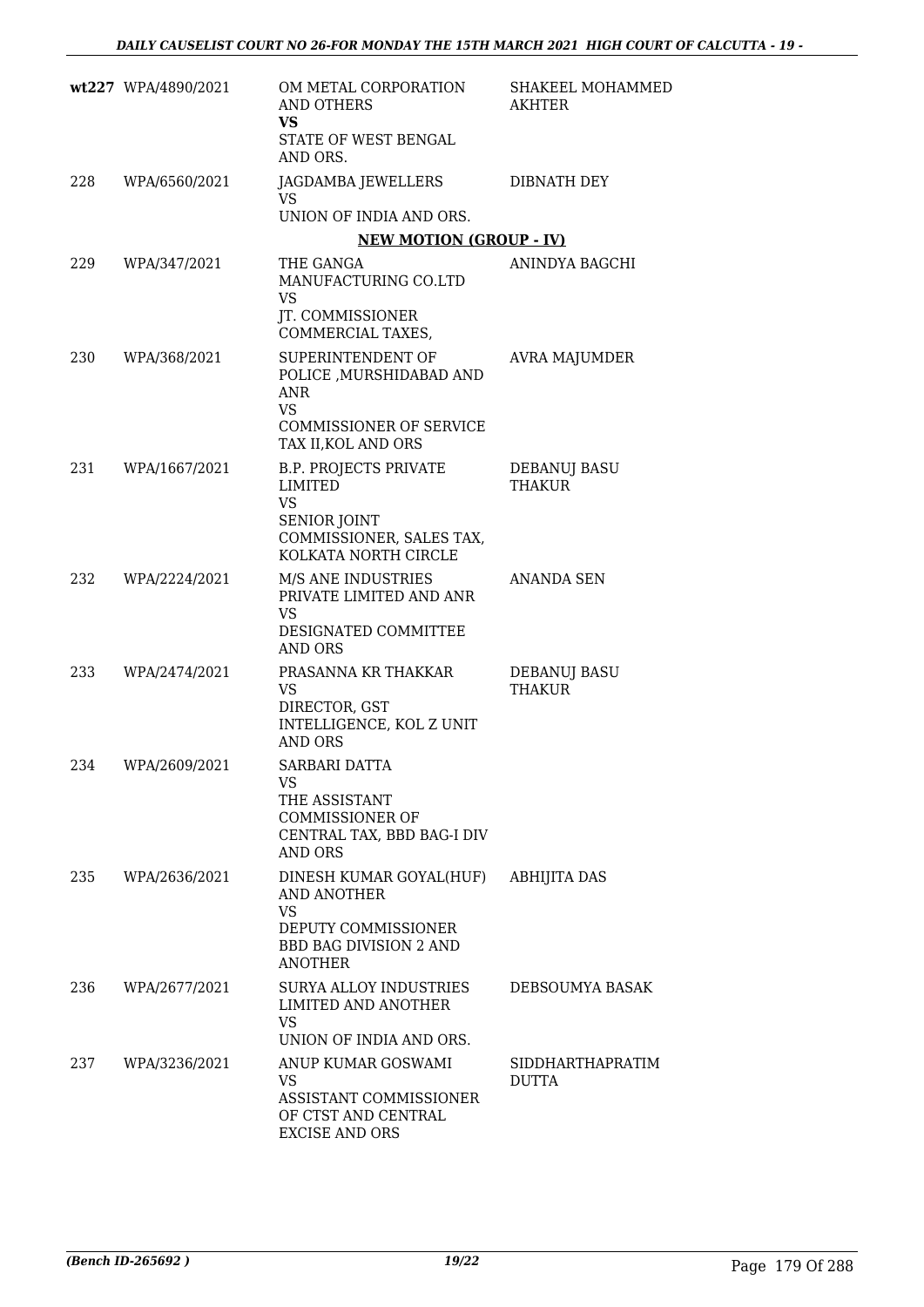| 238 | WPA/3242/2021 | NATIONAL CONSTRUCTION<br>AND CO AND ANR<br><b>VS</b><br>ASSISTANT COMMISSIONER<br>CGST AND CENTRAL EXCISE                                                                    | SIDDHARTHA PRATIM<br><b>DUTTA</b>          |
|-----|---------------|------------------------------------------------------------------------------------------------------------------------------------------------------------------------------|--------------------------------------------|
| 239 | WPA/3248/2021 | M/S SWAPAN KUMAR KHAN<br>AND ANR AND<br><b>VS</b><br><b>ASSISTANT</b><br>COMMISSIONER, SERVICE<br>TAX DIVISION AND ANR                                                       | SIDDHARTHA PRATIM<br><b>DUTTA</b>          |
| 240 | WPA/3458/2021 | M/S WINDSON<br>INTERNATIONAL AND<br><b>ANOTHER</b><br><b>VS</b><br>THE COMMERCIAL TAX<br>OFFICER, EZRA STREET<br><b>CHARGE AND OTHERS</b>                                    | <b>SHOBHANTANU</b><br><b>BHATTACHARYYA</b> |
| 241 | WPA/3915/2021 | M/S INFRAME TECHNOLOGY SRETA SINHA<br><b>VS</b><br>ASSISTANT COMMISSIONER<br>SHYAMBAZAR DIVISION AND<br><b>OTHERS</b>                                                        |                                            |
| 242 | WPA/4030/2021 | M/S ANE INDUSTRIES PVT<br>LTD AND ANR<br><b>VS</b><br>DESIGNATED COMMITTEE<br>AND ORS                                                                                        | <b>ANANDA SEN</b>                          |
| 243 | WPA/4049/2021 | M/S ANE INDUSTRIES<br>PVT.LTD.AND ANR<br><b>VS</b><br>DESIGNATED COMMITTEE<br>CONSTITUTED U/S126(2)OF<br>CHAPTER-V, OF FINANCE ACT<br>2019, BOLPUR<br><b>COMMISSIONERATE</b> | ANANDA SEN                                 |
| 244 | WPA/4052/2021 | <b>GOPAL SAHA</b><br>VS 7<br>STATE OF WEST BENGAL<br>AND ORS.                                                                                                                | <b>SURYANEEL DAS</b>                       |
| 245 | WPA/4053/2021 | M/S ANE INDUSTRIES<br>PRIVATE LIMITED AND<br><b>OTHERS</b><br><b>VS</b><br>DESIGNATED COMMITTEE<br>AND OTHERS                                                                | ANANDA SEN                                 |
| 246 | WPA/4056/2021 | <b>BISWARUP HAZRA</b><br>VS.<br>STATE OF WEST BENGAL<br>AND ORS.                                                                                                             | <b>SURYANEEL DAS</b>                       |
| 247 | WPA/4057/2021 | ASHISH KUMAR<br><b>CHAKRABORTY</b><br><b>VS</b><br>STATE OF WEST BENGAL<br>AND ORS.                                                                                          | <b>SURYANEEL DAS</b>                       |
| 248 | WPA/4082/2021 | VIKASH NAGELIA<br><b>VS</b><br>COMMISSIONER OF INCOME<br>TAX, KOL II AND ANR                                                                                                 | NURAYANEEL DAS                             |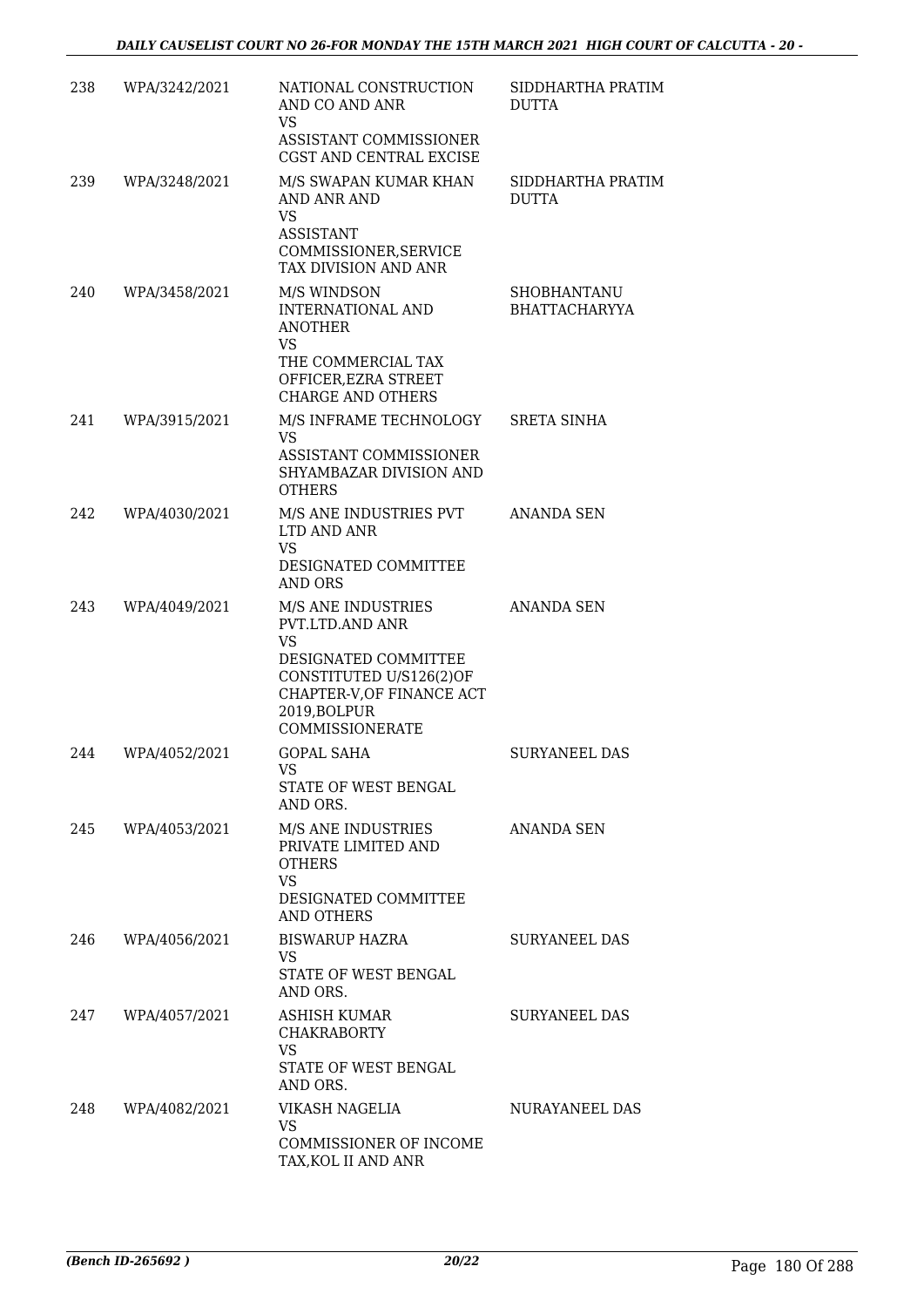| 249 | WPA/6090/2021 | AFMC LUBRICATION PVT LTD<br><b>VS</b>                                                                                        | RAJARSHI CHATTERJEE                |
|-----|---------------|------------------------------------------------------------------------------------------------------------------------------|------------------------------------|
|     |               | ASSISTANT COMMISSIONER<br>OF CENTRAL TAX AND ORS                                                                             |                                    |
| 250 | WPA/6113/2021 | M/S. UNIMOVE TRADE<br>SERVICES PVT. LTD. AND<br><b>ANR</b><br><b>VS</b><br>THE STATE OF WEST BENGAL<br>AND ORS               | <b>BHASKAR SENGUPTA</b>            |
| 251 | WPA/6170/2021 | M/S. P K GHOSH AND ANR<br><b>VS</b><br>PRINCIPAL COMMISSINER<br>OF CUSTOMS, POST<br><b>COMMISSIONERATE AND</b><br><b>ANR</b> | <b>ASOK BHAUMIK</b>                |
| 252 | WPA/6221/2021 | M/S. MINERALS<br>TECHNOLOGIES INDIA (P.)<br>LTD.<br><b>VS</b><br>JT. COM. S.T, BEHALA CIR.<br>AND ORS.                       | PRITHU DUDHORIA                    |
| 253 | WPA/6426/2021 | BGR MINING AND INFRA LTD<br><b>AND ANR</b><br><b>VS</b><br>STATE OF WEST BENGAL<br>AND ORS.                                  | <b>SUDESHNA</b><br><b>MAZUMDER</b> |
| 254 | WPA/6458/2021 | ND CORPORATION AND<br><b>ANOTHER</b><br><b>VS</b><br>UNION OF INDIA AND ORS.                                                 | RAJARSHI CHATTERJEE                |
| 255 | WPA/6595/2021 | ZAMAIRA TRADING PRIVATE<br><b>LIMITED</b><br><b>VS</b><br>UNION OF INDIA AND ORS.                                            | DHRUBANEEL BISWAS                  |
| 256 | WPA/6597/2021 | SARVADEVATMAN RETAIL<br>PRIVATE LIMITED<br>VS<br>UNION OF INDIA AND ORS.                                                     | DHRUBANEEL BISWAS                  |
| 257 | WPA/6669/2021 | BAPI DAS AND ANR<br><b>VS</b><br>UNION OF INDIA AND ORS.                                                                     | <b>AMRIN KHATOON</b>               |
| 258 | WPA/6734/2021 | MARBLE BOX SOLUTIONS<br><b>LLP</b><br><b>VS</b><br>JOINT COMMISSIONER,<br><b>STATE TAX AND ORS</b>                           | SUDESHNA<br><b>MAZUMDER</b>        |
| 259 | WPA/6737/2021 | BKB TRANSPORT PVT LTD<br>AND ANR<br><b>VS</b><br>STATE OF WEST BENGAL<br>AND ORS.                                            | <b>SUDESHNA</b><br>MAZUMDER        |
| 260 | WPA/6740/2021 | <b>BKB TRANSPORT PVT LTD</b><br>AND ANR<br><b>VS</b><br>STATE OF WEST BENGAL<br>AND ORS.                                     | <b>SUDESHNA</b><br>MAZUMDER        |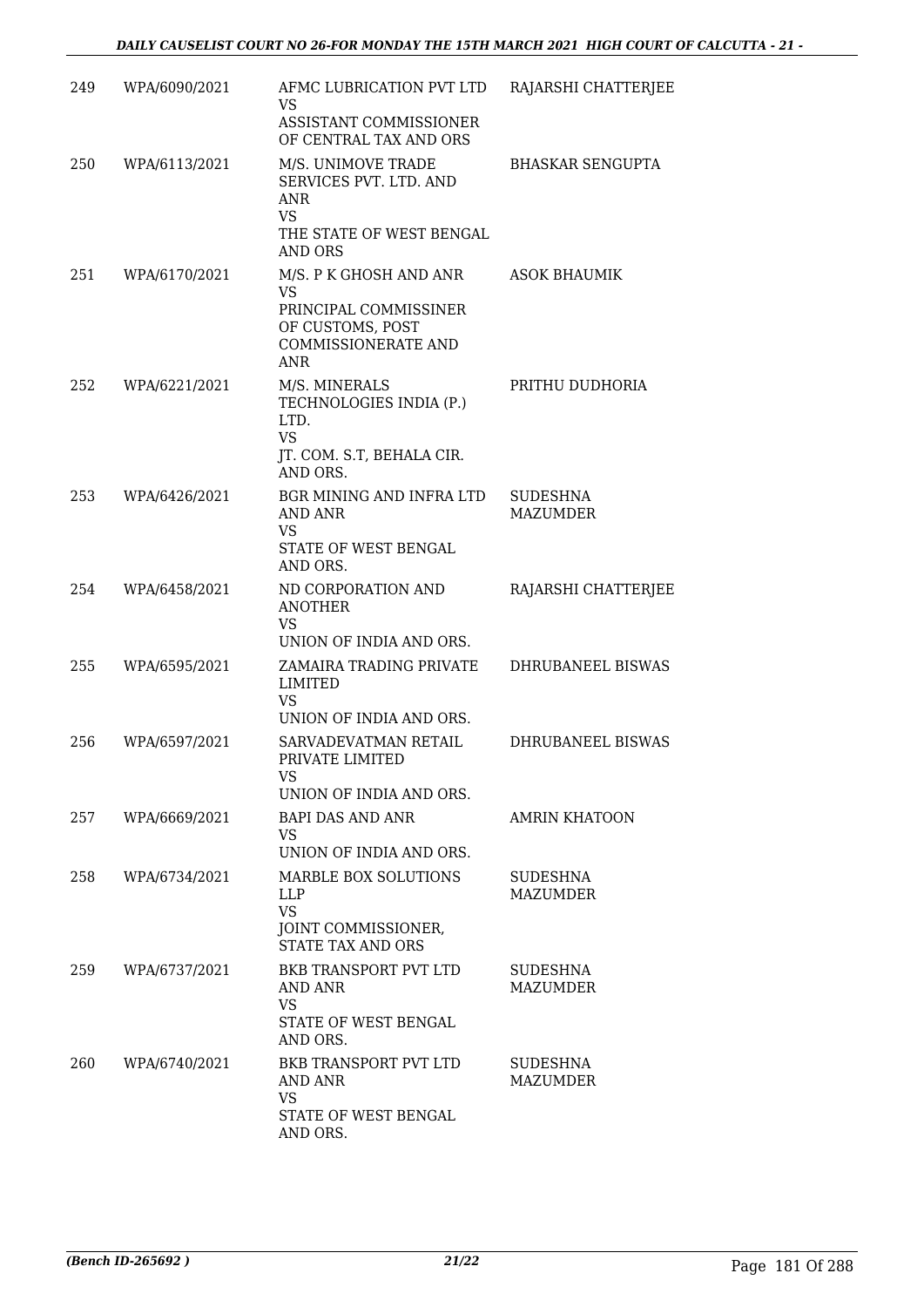| 261 | WPA/6984/2021 | M/S.DURGAPUR IRON AND<br>STEEL CO. P. LTD. AND ANR.<br>VS<br>THE COM. OF STATE TAX<br>AND ORS.                                                                | KUSHAGRA SHAH       |
|-----|---------------|---------------------------------------------------------------------------------------------------------------------------------------------------------------|---------------------|
| 262 | WPA/7108/2021 | M/S TECHNICO (INDIA)<br>PRIVATE LIMITED<br>VS<br>PRINCIPAL COMMISSIONER<br>OF CENTRAL AND GOODS<br>AND SERVICE TAX AND<br>CENTRAL EXCISE AND<br><b>OTHERS</b> | RAJARSHI CHATTERJEE |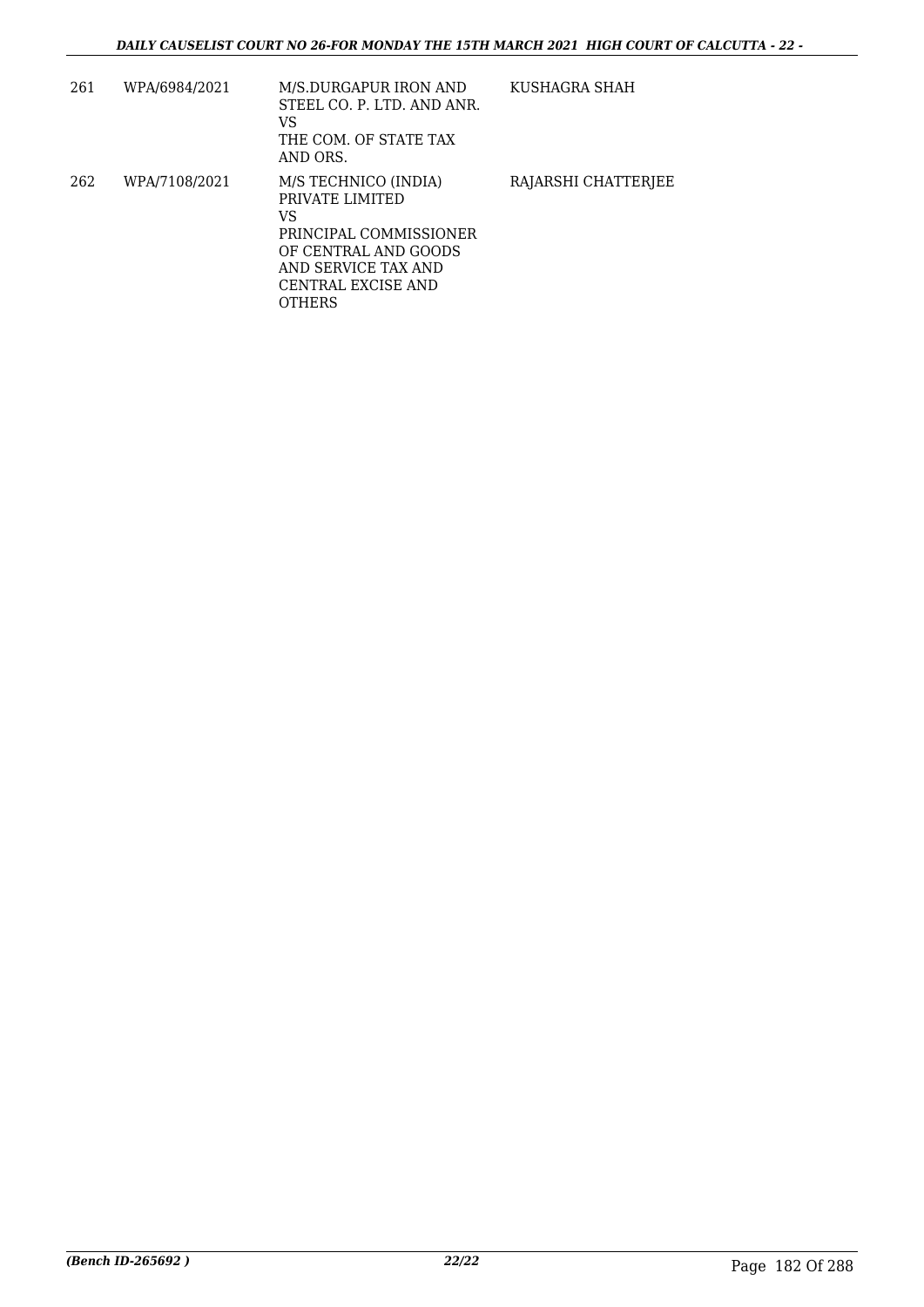

# In The High Court at Calcutta

## **Appellate Side**

**DAILY CAUSELIST For Monday The 15th March 2021**

### **COURT NO. 15 SINGLE BENCH (SB - VII) AT 10:30 AM HON'BLE JUSTICE RAJARSHI BHARADWAJ (VIA VIDEO CONFERENCE)**

### **ON AND FROM MONDAY, THE 11TH JANUARY, 2021 - MATTERS (MOTION & HEARING) UNDER ARTICLE 226 OF THE CONSTITUTION RELATING TO PRIMARY EDUCATION UNDER GROUP-II INCLUDING SERVICES AND APPLICATIONS CONNECTED THERETO;**

**MATTERS (MOTION & HEARING) UNDER ARTICLE 226 OF THE CONSTITUTION RELATING TO COLLEGES, UNIVERSITIES AND LIBRARIES UNDER GROUP - II INCLUDING SERVICES AND APPLICATIONS CONNECTED THERETO.**

**HEARING OF WRIT PETITIONS IRRESPECTIVE OF CLASSIFICATION AND APPLICATIONS CONNECTED THERETO.**

**NOTE : EVERY MONDAY TO THURSDAY NEW MOTION WILL BE TAKEN UP SERIALLY.**

**NOTE : EVERY FRIDAY APPLICATION, AND MOTIONS WILL BE TAKEN UP SERIALLY.**

**NOTE : MENTIONING WILL BE ALLOWED ONLY ON VIRTUAL MODE AND ON MONDAY & WEDNESDAY.**

### **NOTE : NO UPGRADATION WILL BE ALLOWED.**

**NOTE : MATTERS WILL BE TAKEN UP THROUGH PHYSICAL HEARING ONLY WHEN BOTH THE PARTIES ARE AGREED.**

### **TO BE MENTIONED**

|     | CPAN/1077/2019 | RAMKRISHNA KONAR &<br><b>ORS</b><br>VS<br>PROF. BIDYUT<br>CHAKRABORTY & ANR | DEBAPRIYA GUPTA |
|-----|----------------|-----------------------------------------------------------------------------|-----------------|
| wt2 | WPA/2747/2019  | RAMKRISHNA KONAR &<br><b>ORS</b><br>VS<br>UNION OF INDIA & ORS              | DEBAPRIYA GUPTA |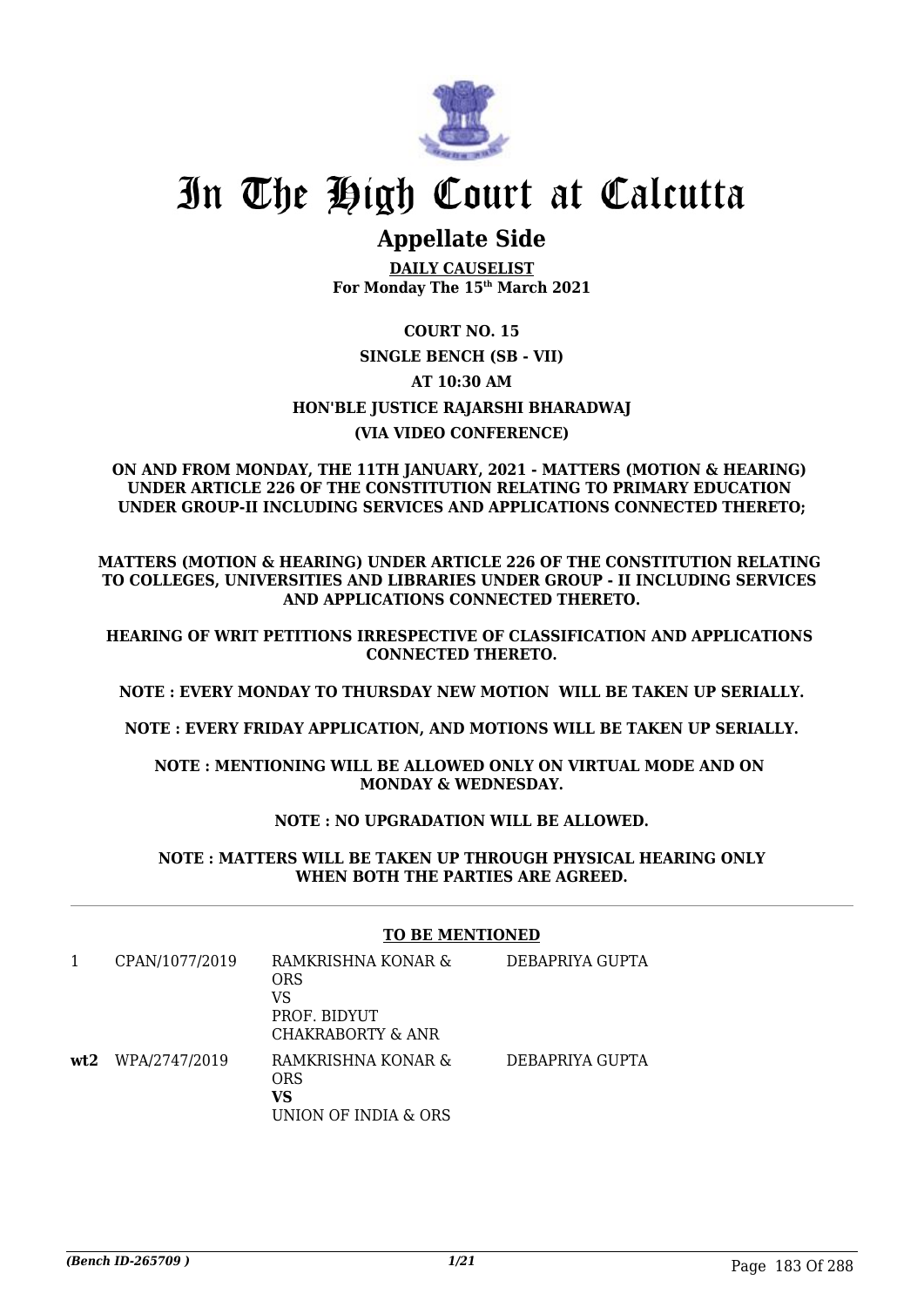| 3  | WPA/11503/2020<br>[Correction]    | <b>BIPLAB SEKHAR DEO</b><br><b>VS</b><br>STATE OF WEST BENGAL<br>AND ORS.                     | SUBHRAJYOTI GHOSH                   |
|----|-----------------------------------|-----------------------------------------------------------------------------------------------|-------------------------------------|
| 4  | WPA/1606/2021<br>[Correction]     | PANCHALI BARUI<br><b>VS</b><br>STATE OF WEST BENGAL<br>AND ORS.                               | <b>BANSHI BADAN</b><br><b>MAITY</b> |
| 5  | WPA/1936/2021<br>(For correction) | <b>SUPARNA SINGH ALIAS</b><br>SUPARNA SINGHA<br><b>VS</b><br>STATE OF WEST BENGAL<br>AND ORS. | <b>ROMA ROY</b>                     |
| 6  | WPA/2019/2021<br>[Correction]     | <b>SUJATA HALDER</b><br><b>VS</b><br>STATE OF WEST BENGAL<br>AND ORS.                         | <b>GOUTAM KUMAR</b><br><b>MAITY</b> |
| 7  | WPA/2427/2021<br>[Correction]     | <b>MANU HANSDA</b><br><b>VS</b><br>STATE OF WEST BENGAL<br>AND ORS.                           | <b>RAJESH KUMAR</b><br><b>SHAH</b>  |
| 8  | WPA/2534/2021<br>[Correction]     | <b>AMALA PANIGRAHI</b><br><b>VS</b><br>STATE OF WEST BENGAL<br>AND ORS.                       | <b>GOUTAM KR MAITY</b>              |
| 9  | WPA/3604/2021<br>[Correction]     | RAMIJ AKRAM<br>VS<br>STATE OF WEST BENGAL<br>AND ORS.                                         | <b>BENAZIR AHMED</b>                |
| 10 | WPA/5616/2021                     | BIBHUTI BHUSAN MAHATA<br>VS<br><b>STATE OF WEST BENGAL</b><br>AND ORS.                        | <b>KRISHENDU BERA</b>               |
| 11 | WPA/5619/2021                     | <b>BIBHUTI BHUSAN MAHATA</b><br>VS<br>STATE OF WEST BENGAL<br>AND ORS.                        | <b>KRISNENDU BERA</b>               |
|    |                                   | <b>NEW MOTIONS</b>                                                                            |                                     |
| 12 | WPA/8819/2020                     | SUJOY ROY<br><b>VS</b><br>SAINIK SCHOOL PURULIA<br><b>AND ORS</b>                             | SANJUKTA DUTTA                      |
| 13 | WPA/11475/2020                    | <b>SHAGUFTA PARVEEN</b><br><b>VS</b><br>STATE OF WEST BENGAL<br>AND ORS.                      | <b>BAPIN BAIDYA</b>                 |
| 14 | WPA/265/2021<br>(AT 10:45 A.M.)   | SIJIB KUMAR MAJUMDAR<br><b>VS</b><br>STATE OF WEST BENGAL<br>AND ORS.                         | SUPARNO GHOSH                       |
| 15 | WPA/338/2021<br>(AT 2 P.M.)       | DR UJJWAL KUAMR HALDER<br>VS<br>UNIVERSITY OF GOUR<br><b>BANGA AND ORS</b>                    | NIRMALYA ROY                        |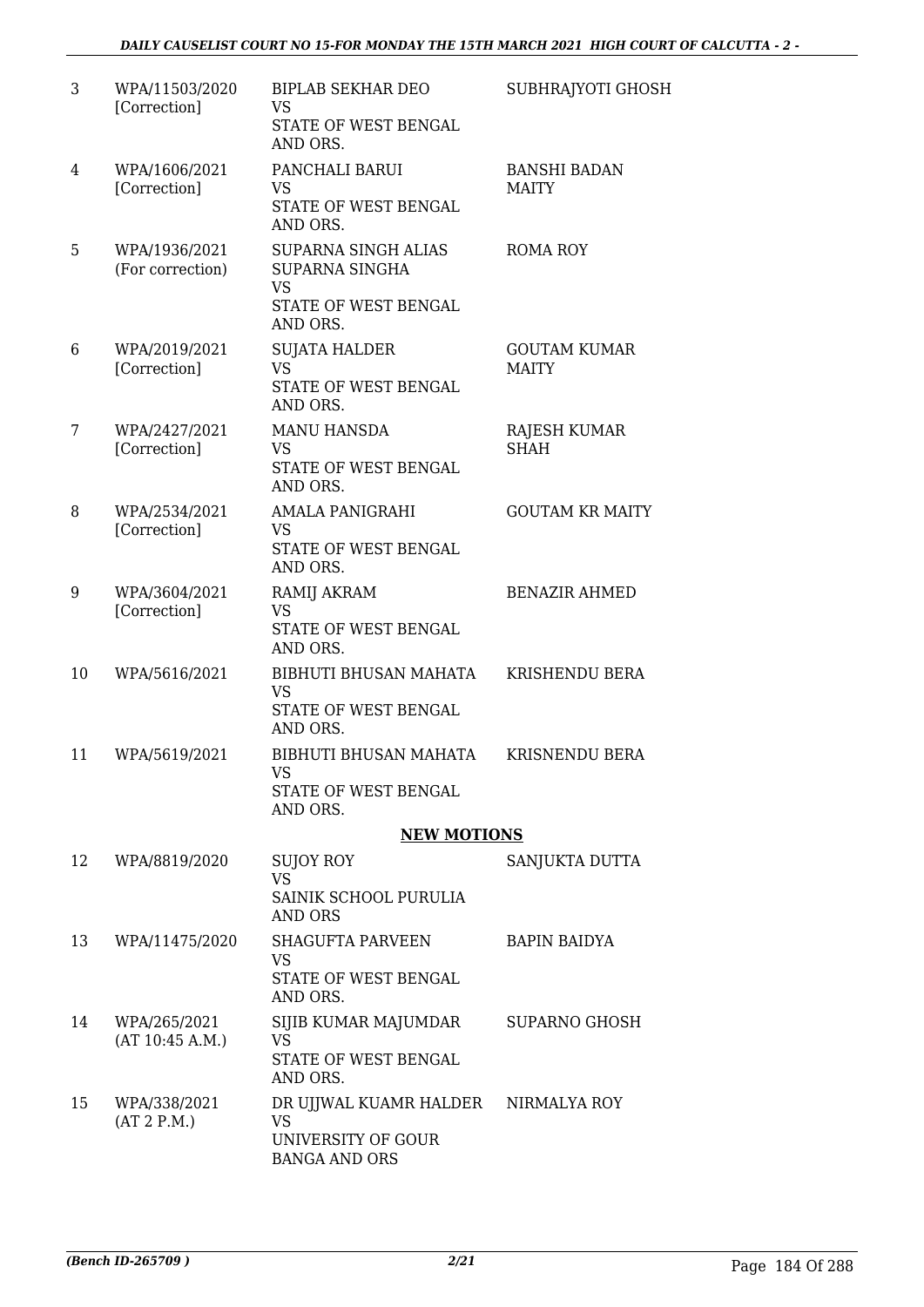| 16 | WPA/493/2021                     | JHUMUR DEBNATH<br><b>VS</b><br>STATE OF WEST BENGAL<br>AND ORS.                          | <b>SANGEETA ROY</b>    |
|----|----------------------------------|------------------------------------------------------------------------------------------|------------------------|
| 17 | WPA/2039/2021                    | <b>SANGHAMITRA</b><br><b>SADHUKHAN</b><br><b>VS</b><br>STATE OF WEST BENGAL<br>AND ORS.  | <b>NEIL BASU</b>       |
| 18 | WPA/2059/2021                    | <b>BAISHAKHI DAS</b><br><b>VS</b><br>STATE OF WEST BENGAL<br>AND ORS.                    | SUDIPTA DASGUPTA       |
| 19 | WPA/2062/2021                    | IPSHITA MUKHERJEE DAN<br><b>AND ANR</b><br><b>VS</b><br>STATE OF WEST BENGAL<br>AND ORS. | SUDIPTA DASGUPTA       |
| 20 | WPA/2112/2021                    | <b>SUKUMAR MAHATA</b><br>VS<br>STATE OF WEST BENGAL<br>AND ORS.                          | UTTAM BANERJEE         |
| 21 | WPA/2409/2021<br>(AT 10.55 A.M.) | AMARDEEP MANDAL AND<br>ANR<br><b>VS</b><br>STATE OF WEST BENGAL<br>AND ORS.              | <b>SAYAN MUKHERJEE</b> |
| 22 | WPA/2721/2021<br>(2 P.M.)        | SUMIT SAHA AND ORS.<br><b>VS</b><br>STATE OF WEST BENGAL<br>AND ORS.                     | <b>ANITA SHAW</b>      |
| 23 | WPA/2743/2021<br>(AT 11:00 A.M.) | <b>SWAPAN BHOWAL</b><br><b>VS</b><br>STATE OF WEST BENGAL<br>AND ORS.                    | PRONAY BASAK           |
|    | IA NO: CAN/1/2021                |                                                                                          |                        |
| 24 | WPA/2752/2021                    | ADYANATH GHOSH AND<br><b>ORS</b><br><b>VS</b><br>UNION OF INDIA AND ORS.                 | <b>GOPA BISWAS</b>     |
| 25 | WPA/2753/2021                    | SWATI DEY BALA<br><b>VS</b><br>UNION OF INDIA AND ORS.                                   | <b>GOPA BISWAS</b>     |
| 26 | WPA/2754/2021                    | SUDIPTA BOSE AND ORS<br><b>VS</b><br>UNION OF INDIA AND ORS.                             | <b>GOPA BISWAS</b>     |
| 27 | WPA/2765/2021                    | RANAJIT MAITY<br><b>VS</b><br>STATE OF WEST BENGAL<br>AND ORS.                           | SUDIPTA DASGUPTA       |
| 28 | WPA/3147/2021                    | SHYAMAL SARKAR<br>VS<br>STATE OF WEST BENGAL<br>AND ORS.                                 | SUDIPTA DASGUPTA       |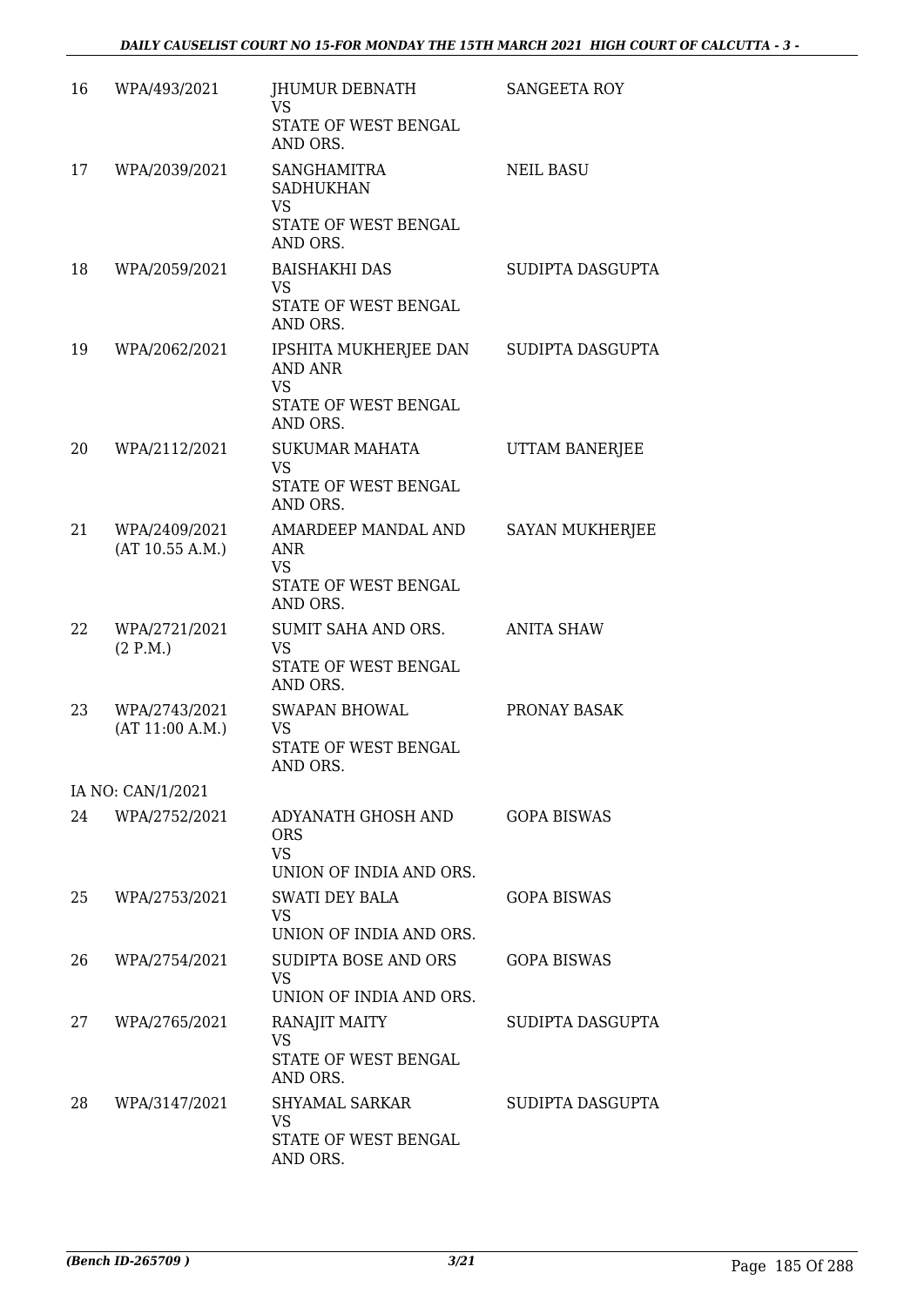| 29 | WPA/3227/2021                    | PAROMITA GHOSH<br><b>VS</b><br>STATE OF WEST BENGAL                             | <b>MOSTAFIJUR</b><br><b>RAHAMAN</b>                                                     |
|----|----------------------------------|---------------------------------------------------------------------------------|-----------------------------------------------------------------------------------------|
| 30 | WPA/3561/2021                    | AND ORS.<br>DIPANKAR GHOSH AND                                                  | <b>SOURAT NANDY</b>                                                                     |
|    |                                  | <b>OTHERS</b><br><b>VS</b>                                                      |                                                                                         |
|    |                                  | STATE OF WEST BENGAL<br>AND ORS.                                                |                                                                                         |
|    | wt31 WPA/5743/2021               | SOURAV NASKAR AND ORS<br><b>VS</b>                                              | SAIFULO ALAM                                                                            |
|    |                                  | STATE OF WEST BENGAL<br>AND ORS.                                                |                                                                                         |
|    | wt32 WPA/5967/2021               | SABINA YEASMIN AND ANR SAMPA GHOSH<br>VS                                        |                                                                                         |
|    |                                  | STATE OF WEST BENGAL<br>AND ORS.                                                |                                                                                         |
| 33 | WPA/4138/2021                    | AMAL KANTA GIRI                                                                 | <b>BISWASRUP BISWAS</b>                                                                 |
|    |                                  | <b>VS</b><br>STATE OF WEST BENGAL<br>AND ORS.                                   |                                                                                         |
| 34 | WPA/4180/2021                    | CHANDRANI DAS AND ANR                                                           | ABIR LAL                                                                                |
|    | (AT 10:40 A.M.)                  | <b>VS</b><br>STATE OF WEST BENGAL<br>AND ORS.                                   | <b>CHAKRABORTY</b>                                                                      |
| 35 | WPA/4932/2021<br>(AT 10.30 A.M.) | PRANAB KUMAR SHARMA<br>AND ORS<br><b>VS</b><br>STATE OF WEST BENGAL<br>AND ORS. | SABYASACHI ROY                                                                          |
|    | IA NO: CAN/1/2021                |                                                                                 |                                                                                         |
|    | wt36 WPA/5105/2021               | DIPANKAR SRIWASTABA<br><b>AND OTHERS</b><br>VS<br>STATE OF WEST BENGAL          | <b>SANDIP KUMAR</b><br><b>MONDAL</b>                                                    |
|    |                                  | AND ORS.                                                                        |                                                                                         |
|    | IA NO: CAN/1/2021                |                                                                                 |                                                                                         |
|    | wt37 WPA/5161/2021               | PRIYANKA CHOUDHURY<br>AND ORS<br><b>VS</b><br>STATE OF WEST BENGAL              | NIRMALYA ROY                                                                            |
|    |                                  | AND ORS.                                                                        |                                                                                         |
| 38 | WPA/5078/2021<br>(AT 10.50 A.M.) | MAITRI RANG AND OTHERS<br><b>VS</b><br>UNION OF INDIA AND ORS.                  | <b>SUNIL KUMAR GUPTA</b>                                                                |
|    | wt39 WPA/6384/2020               | ANUPAM MANDAL & ORS                                                             | <b>SUMAN BANERJEE</b>                                                                   |
|    |                                  | <b>VS</b><br>THE UNION OF INDIA &<br><b>ORS</b>                                 |                                                                                         |
|    |                                  |                                                                                 | IA NO: CAN/1/2020(Old No:CAN/4972/2020), CAN/2/2020, CAN/3/2020, CAN/4/2020, CAN/5/2020 |
| 40 | WPA/5080/2021                    | <b>SUDIPTA DAS</b>                                                              | <b>GOPA BISWAS</b>                                                                      |
|    |                                  | <b>VS</b><br>STATE OF WEST BENGAL<br>AND ORS.                                   |                                                                                         |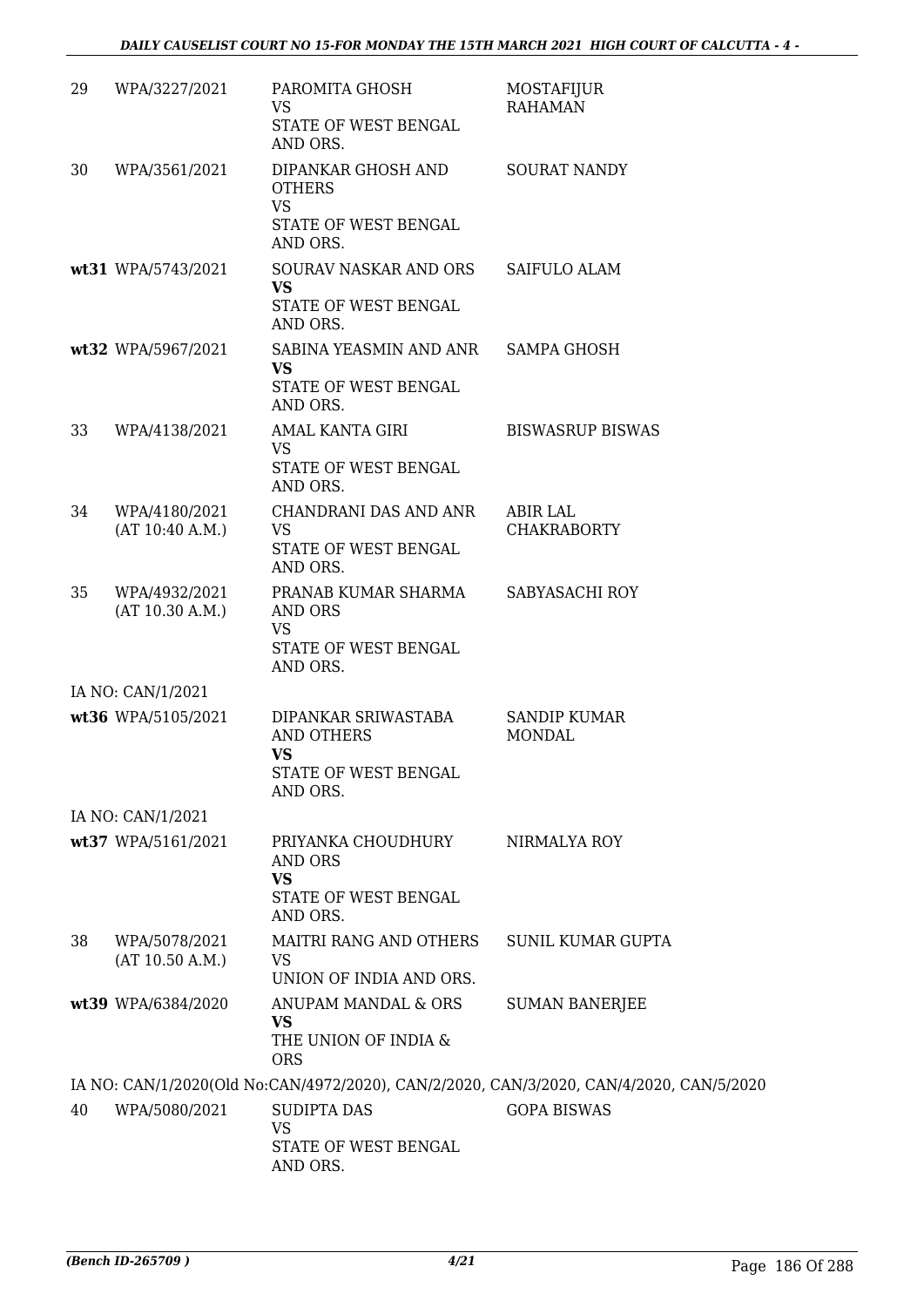| 41 | WPA/5082/2021 | UJJAL MANDAL AND<br><b>OTHERS</b><br><b>VS</b><br>STATE OF WEST BENGAL<br>AND ORS. | <b>GOPA BISWAS</b>                  |
|----|---------------|------------------------------------------------------------------------------------|-------------------------------------|
| 42 | WPA/5083/2021 | MANASI PAUL AND ORS<br><b>VS</b><br>STATE OF WEST BENGAL<br>AND ORS.               | <b>GOPAL DAS</b>                    |
| 43 | WPA/5158/2021 | PRIYANKA DEY AND ORS<br><b>VS</b><br>STATE OF WEST BENGAL<br>AND ORS.              | <b>BIKRAM BANERJEE</b>              |
| 44 | WPA/5275/2021 | SABITRI DUBAI<br><b>VS</b><br>STATE OF WEST BENGAL<br>AND ORS.                     | <b>BANSHI BADAN</b><br><b>MAITY</b> |
| 45 | WPA/5291/2021 | SOURAV MANDAL AND ORS<br><b>VS</b><br>STATE OF WEST BENGAL<br>AND ORS.             | <b>GOPAL DAS</b>                    |
| 46 | WPA/5355/2021 | SUMAN BANERJEE AND<br><b>ORS</b><br><b>VS</b><br>STATE OF WEST BENGAL<br>AND ORS.  | <b>SOURAT NANDY</b>                 |
| 47 | WPA/5405/2021 | TANOY SARKAR AND ORS<br><b>VS</b><br>STATE OF WEST BENGAL<br>AND ORS.              | <b>SUKANYA DAS</b>                  |
| 48 | WPA/5415/2021 | MADHURI MANNA AND ORS<br><b>VS</b><br>STATE OF WEST BENGAL<br>AND ORS.             | <b>BIKRAM BANERJEE</b>              |
| 49 | WPA/5471/2021 | ARIFUL ISLAM GAZI<br><b>VS</b><br>STATE OF WEST BENGAL<br>AND ORS.                 | <b>MARIA RAHAMAN</b>                |
| 50 | WPA/5495/2021 | MANTU DAS AND OTHERS<br><b>VS</b><br>STATE OF WEST BENGAL<br>AND ORS.              | <b>TAMAL TARU PANDA</b>             |
| 51 | WPA/5518/2021 | SUMIT MANDAL AND<br><b>OTHERS</b><br><b>VS</b><br>UNION OF INDIA AND ORS.          | ALI AHSAN ALAMGIR                   |
| 52 | WPA/5548/2021 | WASHIM RAJA AND ORS<br>VS<br>THE STATE OF WEST<br><b>BENGAL AND ORS</b>            | <b>AMIT HALDER</b>                  |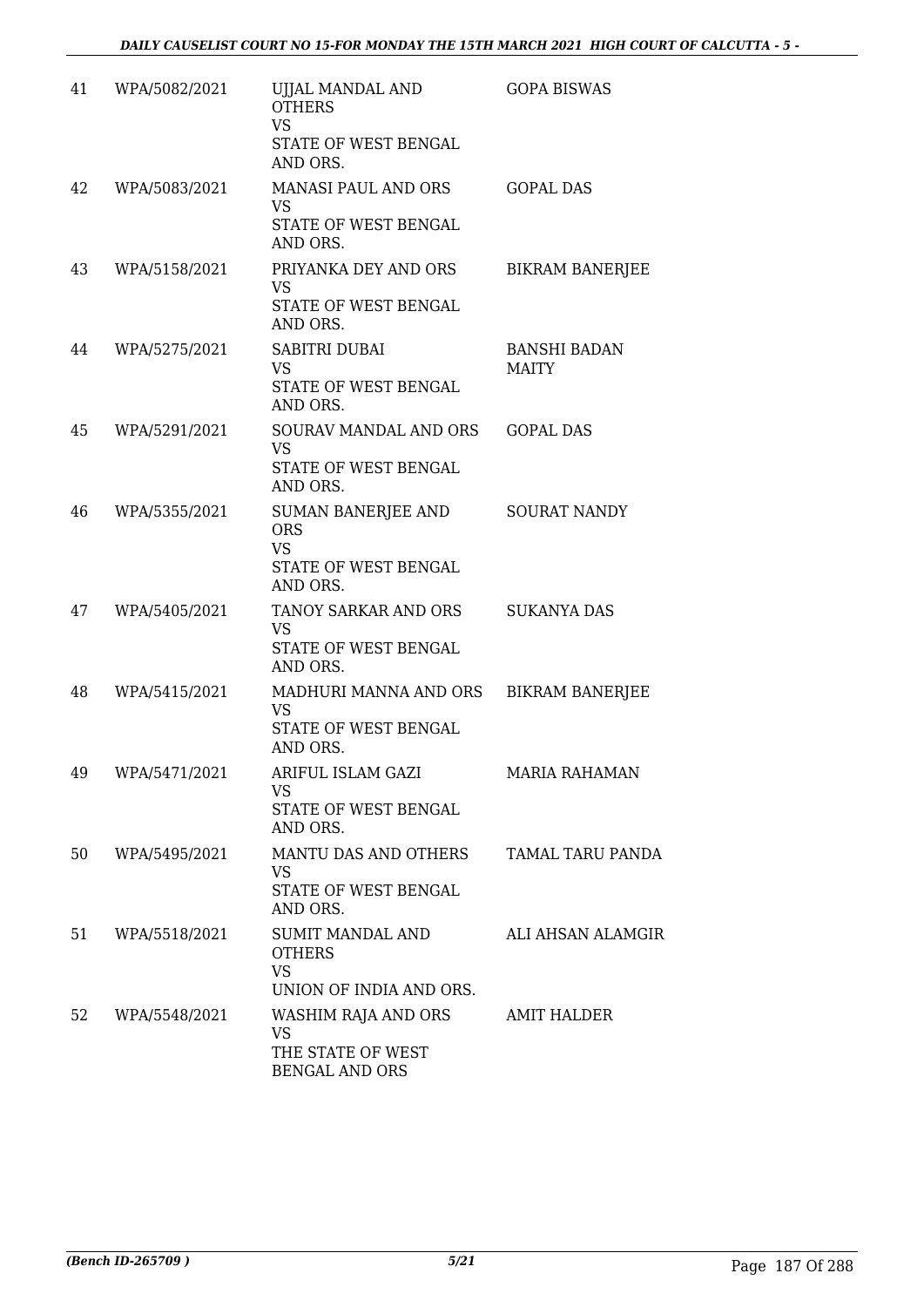| 53 | WPA/5588/2021                      | BAPPADITYA GORAIN AND<br><b>ORS</b><br><b>VS</b><br>STATE OF WEST BENGAL<br>AND ORS.    | <b>SOUGATA MITRA</b>                     |
|----|------------------------------------|-----------------------------------------------------------------------------------------|------------------------------------------|
| 54 | WPA/5686/2021<br>(AT 2 P.M.)       | ABANTI KUAMR PAL AND<br><b>ORS</b><br><b>VS</b><br>UNION OF INDIA AND ORS.              | MAHESWARI<br><b>SHARMA</b>               |
| 55 | WPA/5734/2021                      | KRISHNA CHANDRA<br><b>MONDAL</b><br><b>VS</b><br>STATE OF WEST BENGAL<br>AND ORS.       | DILIP KUMAR SADHU                        |
| 56 | WPA/5763/2021                      | NAMITA SAMANTA<br><b>VS</b><br>STATE OF WEST BENGAL<br>AND ORS.                         | PRADIP KUMAR<br><b>GHOSH</b>             |
| 57 | WPA/5951/2021                      | <b>PURABI DAS</b><br><b>VS</b><br>STATE OF WEST BENGAL<br>AND ORS.                      | <b>GOUTAM KUMAR</b><br><b>MAITY</b>      |
| 58 | WPA/6177/2021                      | CHITRA GUIN<br><b>VS</b><br>STATE OF WEST BENGAL<br>AND ORS.                            | KAPIL CHANDRA<br><b>SAHOO</b>            |
| 59 | WPA/6275/2021                      | NIRMALA MONDAL<br><b>VS</b><br>STATE OF WEST BENGAL<br>AND ORS.                         | <b>GOUTAM KUMAR</b><br><b>MAITY</b>      |
| 60 | WPA/6346/2021<br>[At $10.30$ A.M.] | ABHISHEK KUMAR SINHA<br>AND ORS<br><b>VS</b><br>STATE OF WEST BENGAL<br>AND ORS.        | P KARAN SINGH                            |
| 61 | WPA/6857/2021<br>[AT 11.10 A.M.]   | HIMANSHU SHEKHAR<br>VS<br>UNIVERSITY OF<br><b>CALCUTTAAND ORS</b>                       | ANAD JHA                                 |
|    |                                    | <b>NEW MOTION</b>                                                                       |                                          |
| 62 | WPA/4582/2021                      | <b>GOUR CHANDRA PRAMANIK</b><br><b>VS</b><br>THE STATE OF WEST<br><b>BENGAL AND ORS</b> | <b>SWAPAN KUMAR</b><br><b>CHATTERJEE</b> |
| 63 | WPA/4583/2021                      | RATAN KRISHNA<br>DASSARMA<br><b>VS</b><br>STATE OF WEST BENGAL<br>AND ORS.              | <b>ALOTRIYA</b><br>MUKHERJEE             |
| 64 | WPA/4607/2021                      | SARMISTHA CHATTERJEE<br>(BHATTACHARYA)<br><b>VS</b><br>STATE OF WEST BENGAL<br>AND ORS. | Miss Molly Saha                          |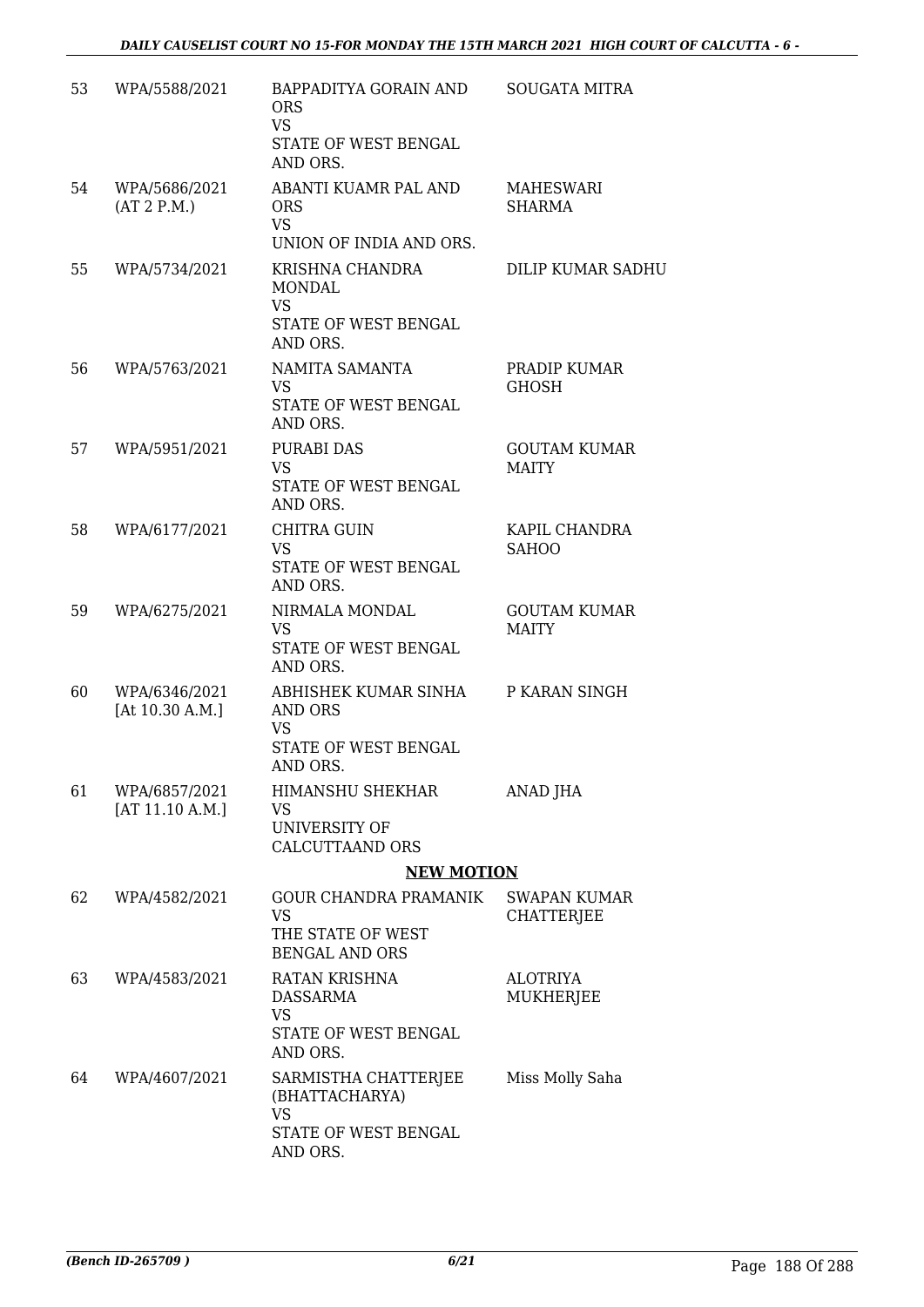| 65 | WPA/4931/2021 | <b>TASNEEM ARA</b><br>VS<br>STATE OF WEST BENGAL<br>AND ORS.                                      | <b>MARIA RAHAMAN</b>                    |
|----|---------------|---------------------------------------------------------------------------------------------------|-----------------------------------------|
| 66 | WPA/4955/2021 | KHALIL ABRAR BARKATI<br><b>VS</b><br>STATE OF WEST BENGAL<br>AND ORS.                             | <b>SK MD ANWARULLAH</b>                 |
| 67 | WPA/4975/2021 | PRODYUT KUMAR BAKULI<br><b>VS</b><br>STATE OF WEST BENGAL<br>AND ORS.                             | ARUNAVA GANGULY                         |
| 68 | WPA/4981/2021 | <b>RUMA BAG</b><br><b>VS</b><br>STATE OF WEST BENGAL<br>AND ORS.                                  | <b>BANSHI BADAN</b><br><b>MAITY</b>     |
| 69 | WPA/4982/2021 | <b>SUMIT SENGUPTA</b><br><b>VS</b><br><b>STATE OF WEST BENGAL</b><br>AND ORS.                     | <b>TAPAS SINGHA ROY</b>                 |
| 70 | WPA/5022/2021 | SIPRA BHUNIA<br><b>VS</b><br>UNION OF INDIA AND ORS.                                              | <b>MANISH KUMAR DAS</b>                 |
| 71 | WPA/5034/2021 | JAGANNATH MAHATA<br><b>VS</b><br>STATE OF WEST BENGAL<br>AND ORS.                                 | ASHIS KUMAR PAUL                        |
| 72 | WPA/5051/2021 | TAHERA KHATUN AND ANR<br><b>VS</b><br>WEST BENGAL BOARD OF<br>PRIMARY EDUCATION AND<br><b>ORS</b> | <b>ANBU BINDU</b><br><b>CHAKRABORTY</b> |
| 73 | WPA/5077/2021 | SOURINDRA PRADHAN<br><b>VS</b><br>STATE OF WEST BENGAL<br>AND ORS.                                | PRADIP KUMAR<br><b>GHOSH</b>            |
| 74 | WPA/5134/2021 | <b>KEYA SARMIN</b><br><b>VS</b><br>STATE OF WEST BENGAL<br>AND ORS.                               | MD. YOUNUSH<br><b>MONDAL</b>            |
| 75 | WPA/5153/2021 | MRINMOY LAL SEAL<br><b>VS</b><br>STATE OF WEST BENGAL<br>AND ORS.                                 | SONALI<br>MUKHOPADHYAY                  |
| 76 | WPA/5160/2021 | ARPAN BISWAS AND<br><b>OTHERS</b><br><b>VS</b><br>STATE OF WEST BENGAL<br>AND ORS.                | <b>GOPA BISWAS</b>                      |
| 77 | WPA/5196/2021 | <b>RAJESWAR BASU</b><br><b>VS</b><br>UNIVERSITY OF CALCUTTA<br><b>AND ORS</b>                     | K.P MUKHOPADHYAY                        |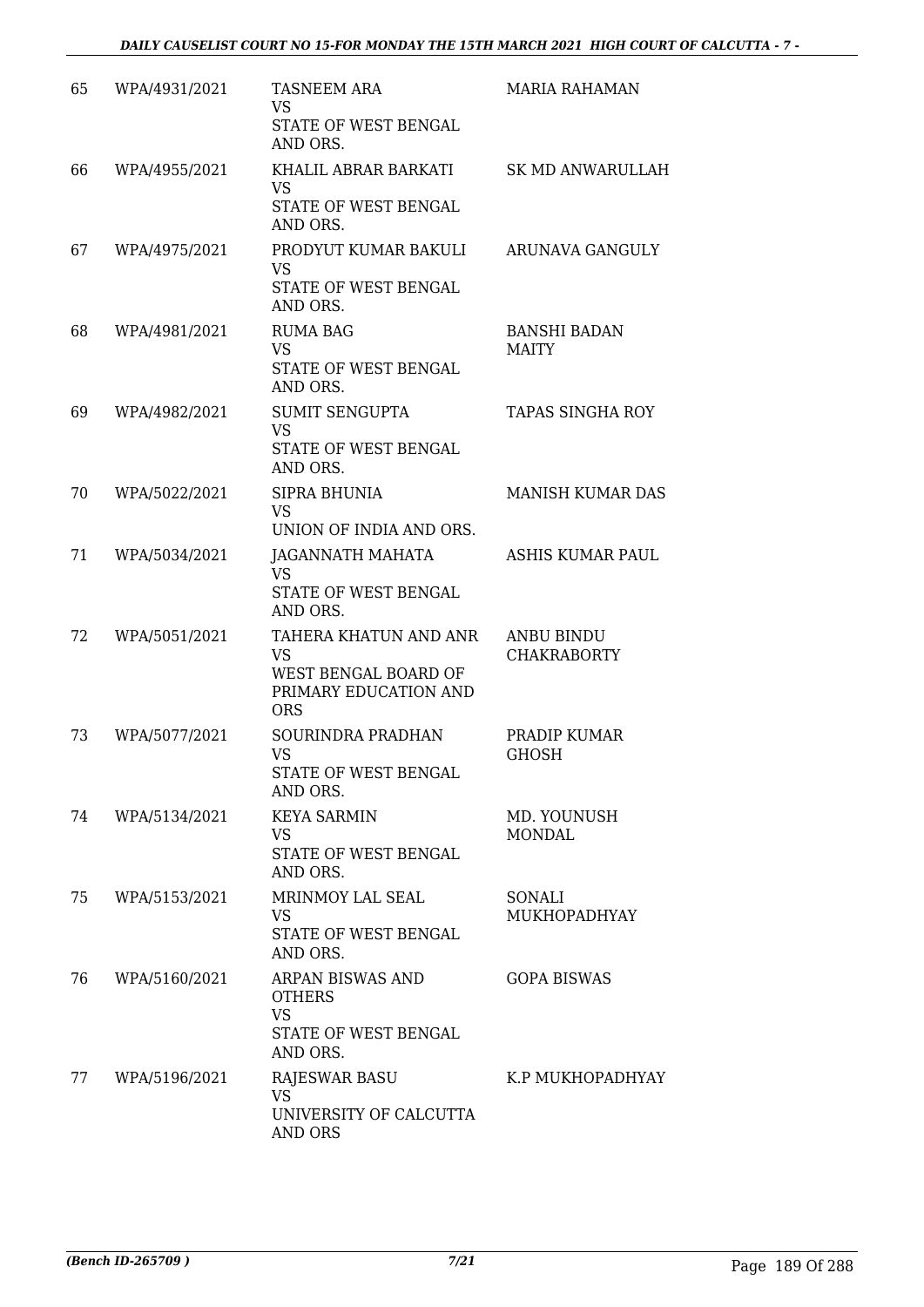| 78 | WPA/5277/2021 | MD. ASRAFUL ALI<br><b>VS</b><br>STATE OF WEST BENGAL<br>AND ORS.                          | SUDIPTA DASGUPTA                         |
|----|---------------|-------------------------------------------------------------------------------------------|------------------------------------------|
| 79 | WPA/5310/2021 | <b>LAXMI NATH KUMAR</b><br><b>VS</b><br>STATE OF WEST BENGAL<br>AND ORS.                  | <b>SOUGATA MITRA</b>                     |
| 80 | WPA/5325/2021 | DR SANATAN DAS<br>VS<br>UNIVERSITY OF GOUR<br><b>BANGA AND ORS</b>                        | <b>SUMAN BANERJEE</b>                    |
| 81 | WPA/5351/2021 | SUJIT GHOSH AND ORS.<br><b>VS</b><br>UNION OF INDIA AND ORS.                              | <b>ASRAF MANDAL</b>                      |
| 82 | WPA/5365/2021 | PIJUSH SHIL AND OTHERS<br><b>VS</b><br>STATE OF WEST BENGAL<br>AND ORS.                   | <b>GOLAM MOHIUDDIN</b>                   |
| 83 | WPA/5371/2021 | SAMIRUL ISLAM AND ORS<br><b>VS</b><br>STATE OF WEST BENGAL<br>AND ORS.                    | <b>GOLAM MOHIUDDIN</b>                   |
| 84 | WPA/5400/2021 | PINTU DAS<br>VS<br>UNIVERSITY GRANTS<br><b>COMMISSION AND OTHERS</b>                      | Miss Molly Saha                          |
| 85 | WPA/5403/2021 | MIR RAKESH<br><b>VS</b><br>STATE OF WEST BENGAL<br>AND ORS.                               | SOURAV PRASANNA<br><b>MUKHERJEE</b>      |
| 86 | WPA/5411/2021 | NARESH MONDAL<br><b>VS</b><br><b>STATE OF WEST BENGAL</b><br>AND ORS.                     | <b>BIDHAN BISWAS</b>                     |
| 87 | WPA/5412/2021 | SATYA NBARAYAN<br><b>CHAKRABORTY</b><br><b>VS</b><br>STATE OF WEST BENGAL<br>AND ORS.     | <b>ASIT KUMAR</b><br><b>BHATTACHARYA</b> |
| 88 | WPA/5424/2021 | AMRITA DUTTA AND ORS<br>VS<br>STATE OF WEST BENGAL<br>AND ORS.                            | SUDIPTA DASGUPTA                         |
| 89 | WPA/5425/2021 | <b>SOUBHAGYA</b><br><b>CHATTOPADHYAY</b><br><b>VS</b><br>STATE OF WEST BENGAL<br>AND ORS. | ASUMDIPTA SANTRA                         |
| 90 | WPA/5431/2021 | <b>SAIB NESAR</b><br>VS<br>STATE OF WEST BENGAL<br>AND ORS.                               | ASUMDIPTA SANTRA                         |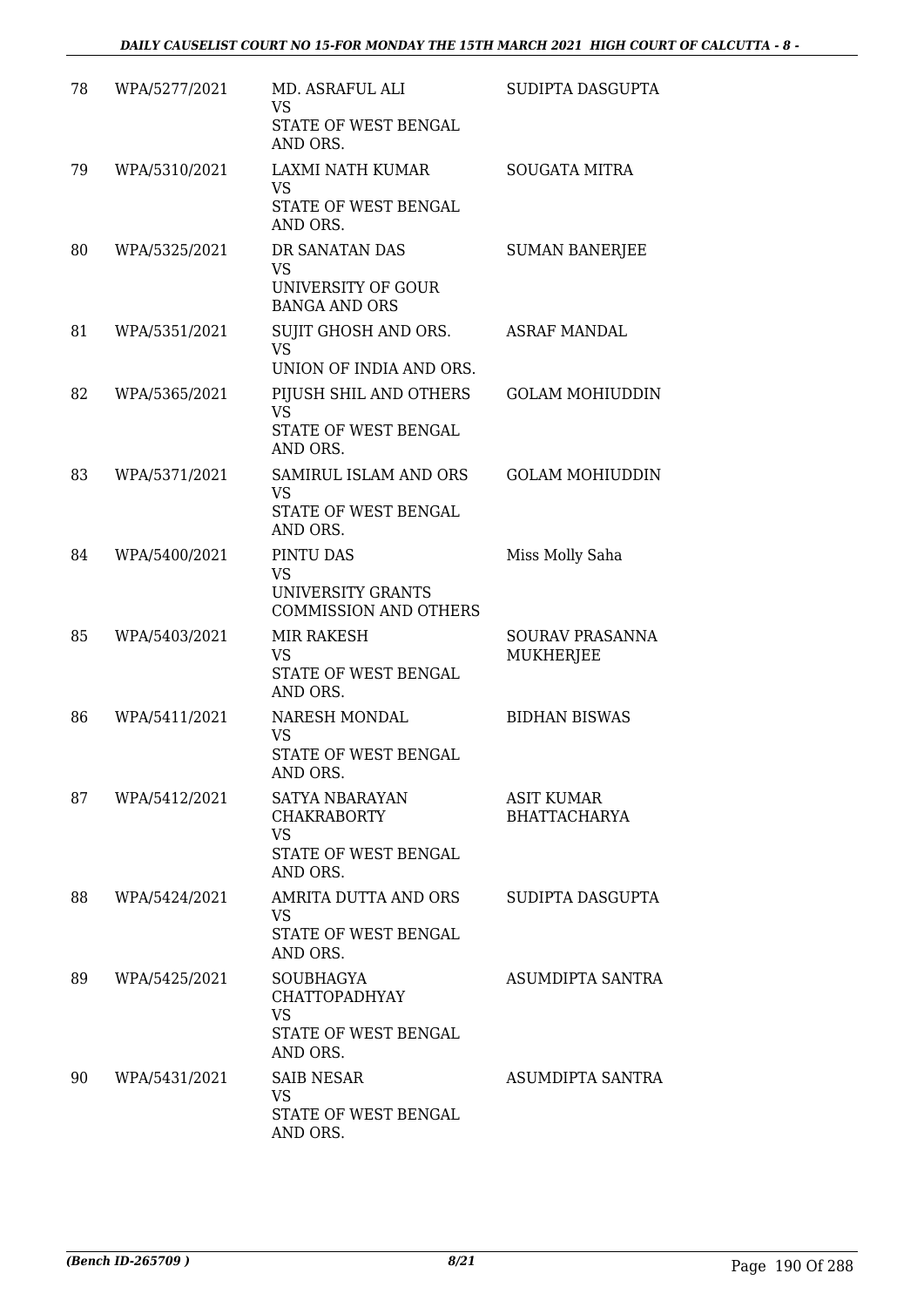| 91  | WPA/5433/2021 | <b>SUNIL MONDAL</b><br><b>VS</b><br>STATE OF WEST BENGAL<br>AND ORS.                                                                       | <b>BIDHAN BISWAS</b>                       |
|-----|---------------|--------------------------------------------------------------------------------------------------------------------------------------------|--------------------------------------------|
| 92  | WPA/5450/2021 | AMAL KUMAR DEYATI<br><b>VS</b><br>THE CHAIRMAN, HOWRAH<br>DISTRICT PRIMARY SCHOOL<br><b>COUNCIL AND OTHERS</b>                             | RASOMOY MANDAL                             |
| 93  | WPA/5463/2021 | NCTE RECOGNIZED SELF-<br>FINANCING B.ED COLLEGE<br>FOUNDERS ASSOCIATION<br><b>AND ANR</b><br><b>VS</b><br>STATE OF WEST BENGAL<br>AND ORS. | <b>DIBYENDU</b><br><b>CHATTERJEE</b>       |
| 94  | WPA/5464/2021 | PRIYANKA GHOSH AND ORS<br>VS<br>STATE OF WEST BENGAL<br>AND ORS.                                                                           | <b>DIBYENDU</b><br><b>CHATTERJEE</b>       |
| 95  | WPA/5476/2021 | MD. ASRAFUL HAQUE<br><b>VS</b><br><b>STATE OF WEST BENGAL</b><br>AND ORS.                                                                  | <b>TAPAS MANNA</b>                         |
| 96  | WPA/5481/2021 | SUMIT GHOSH AND ANR.<br><b>VS</b><br>STATE OF WEST BENGAL<br>AND ORS.                                                                      | DIPTENDU MANDAL                            |
| 97  | WPA/5485/2021 | KESAB CHANDRA MANNA<br><b>VS</b><br>STATE OF WEST BENGAL<br>AND ORS.                                                                       | DIPTENDU MANDAL                            |
| 98  | WPA/5487/2021 | DEBDAS KARAK AND ORS.<br><b>VS</b><br>STATE OF WEST BENGAL<br>AND ORS.                                                                     | <b>SOURAV PRASANNA</b><br><b>MUKHERJEE</b> |
| 99  | WPA/5582/2021 | SAYED SAMSUL AHASAN<br>VS<br>STATE OF WEST BENGAL<br>AND ORS.                                                                              | <b>SABITA</b><br>KHUTIA(BHUNYA)            |
| 100 | WPA/5593/2021 | <b>SOMA GOSWAMI</b><br><b>VS</b><br>STATE OF WEST BENGAL<br>AND ORS.                                                                       | <b>TAPAS MANNA</b>                         |
| 101 | WPA/5626/2021 | MINAKSHI MONDAL<br><b>VS</b><br>STATE OF WEST BENGAL<br>AND ORS.                                                                           | PANKAJ HALDER                              |
| 102 | WPA/5631/2021 | MD. NAJIBUR RAHMAN<br>VS<br>STATE OF WEST BENGAL<br>AND ORS.                                                                               | <b>SALONI</b><br><b>BHATTACHARJEE</b>      |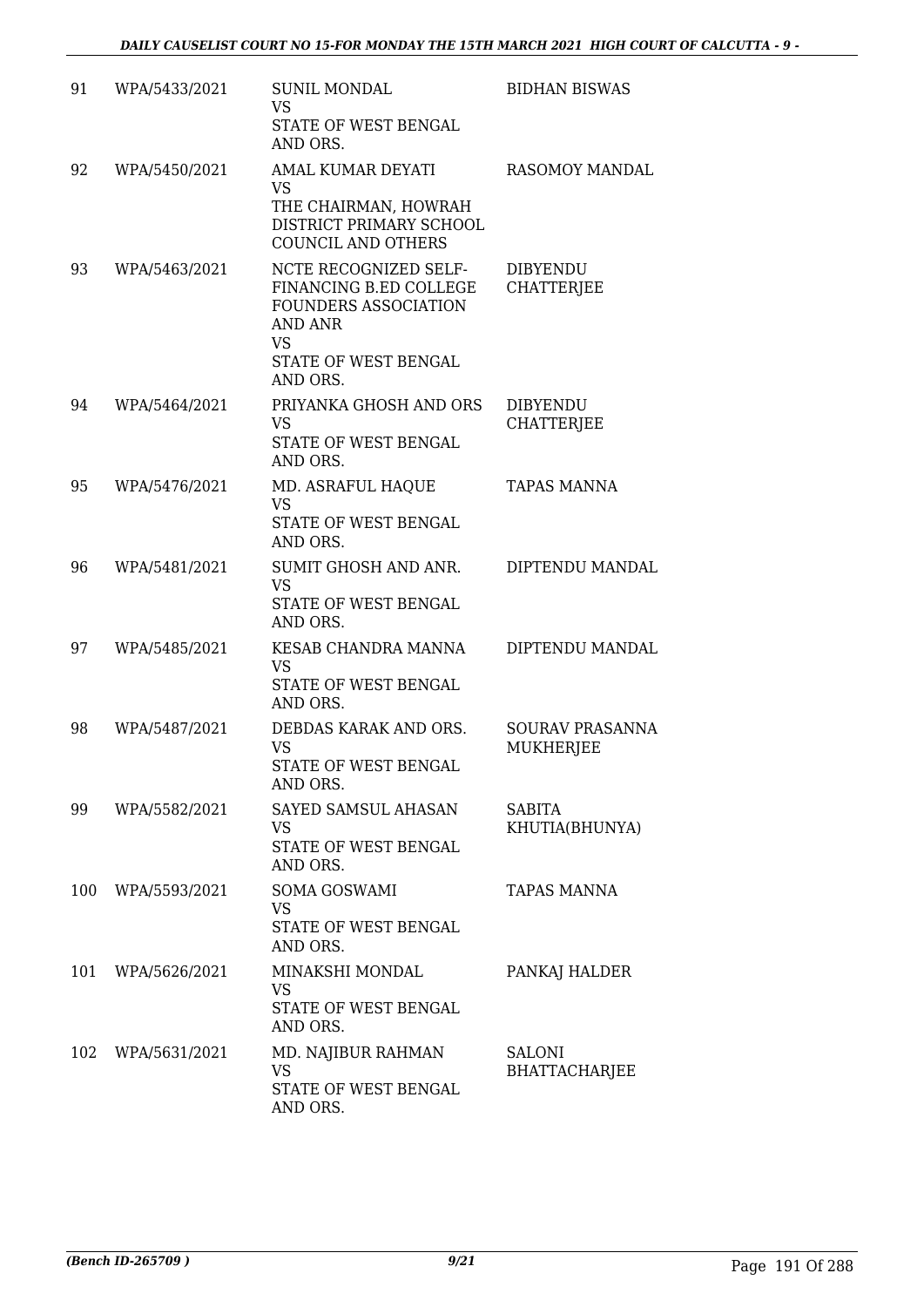| 103 | WPA/5632/2021     | SIBAPRASAD KULIA AND<br><b>ORS</b><br><b>VS</b><br>THE STATE OF WEST<br><b>BENGAL AND ORS</b>                    | <b>RUCHIRA</b><br><b>CHATTERIEE</b>  |
|-----|-------------------|------------------------------------------------------------------------------------------------------------------|--------------------------------------|
| 104 | WPA/5643/2021     | <b>ISHANI DAS AND ORS</b><br><b>VS</b><br>STATE OF WEST BENGAL<br>AND ORS.                                       | <b>SANDIP KUMAR</b><br><b>MONDAL</b> |
| 105 | WPA/5648/2021     | <b>BASANTI PATRA PRADHAN</b><br>AND ORS.<br><b>VS</b><br>STATE OF WEST BENGAL<br>AND ORS.                        | <b>BISWAJIT SARKAR</b>               |
| 106 | WPA/5652/2021     | MD. MUKHLESUR<br><b>RAHAMAN</b><br><b>VS</b><br>STATE OF WEST BENGAL<br>AND ORS.                                 | <b>SALONI</b><br>BHATTACHARJEE       |
| 107 | WPA/5653/2021     | <b>GOUTAM DOLUI</b><br><b>VS</b><br>STATE OF WEST BENGAL<br>AND ORS.                                             | PRADIP KR. GHOSH                     |
| 108 | WPA/5655/2021     | <b>RUPALI DAW AND ORS</b><br><b>VS</b><br>STATE OF WEST BENGAL<br>AND ORS.                                       | <b>SANDIP KUMAR</b><br><b>MONDAL</b> |
| 109 | WPA/5663/2021     | <b>TANMAY GHOSH</b><br><b>VS</b><br>STATE OF WEST BENGAL<br>AND ORS.                                             | <b>ANINDA</b><br><b>BHATTACHARYA</b> |
| 110 | WPA/5670/2021     | <b>SUNITA MONDAL</b><br><b>VS</b><br>WEST BENGAL CENTRAL<br><b>SCHOOL SERVICE</b><br><b>COMMISSION AND OTHER</b> | <b>ISHITA RAUT</b>                   |
|     | 111 WPA/5673/2021 | SHIULI GHOSH AND ORS<br>VS<br>STATE OF WEST BENGAL<br>AND ORS.                                                   | <b>GOPA BISWAS</b>                   |
| 112 | WPA/5674/2021     | PARAMITA MALLIK<br><b>VS</b><br>STATE OF WEST BENGAL<br>AND ORS.                                                 | DHARA KRISHNA<br><b>ADHIKARI</b>     |
|     | 113 WPA/5676/2021 | DIPANWITA BISWAS AND<br><b>ORS</b><br><b>VS</b><br>STATE OF WEST BENGAL<br>AND ORS.                              | <b>GOPA BISWAS</b>                   |
|     | 114 WPA/5679/2021 | SANTOSH NATH AND ORS<br>VS<br>STATE OF WEST BENGAL<br>AND ORS.                                                   | <b>GOPA BISWAS</b>                   |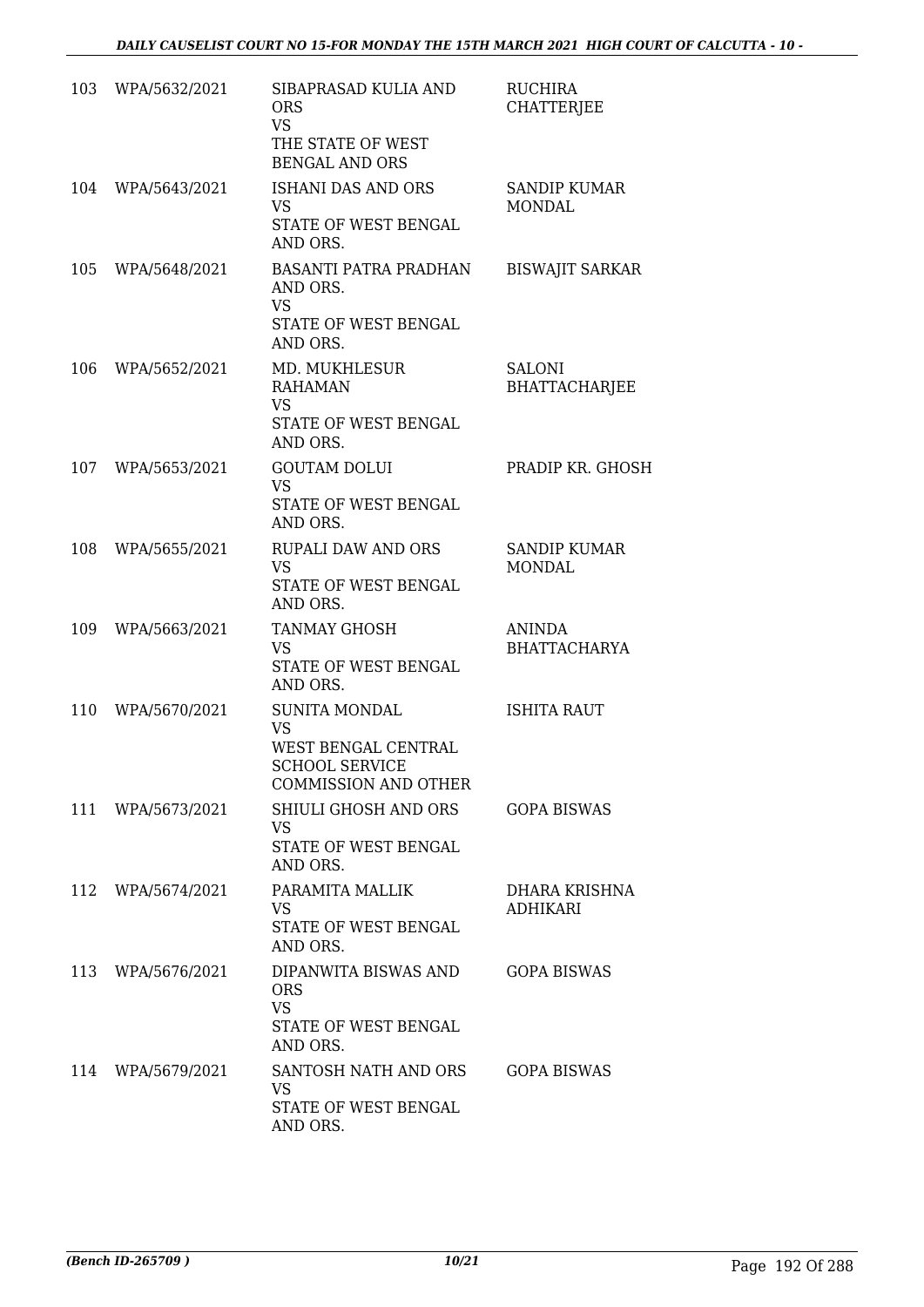| 115 | WPA/5684/2021     | <b>EYASIN MONDAL</b><br><b>VS</b><br>STATE OF WEST BENGAL<br><b>AND ORS</b>                   | <b>SYED ARIF AHMED</b>              |
|-----|-------------------|-----------------------------------------------------------------------------------------------|-------------------------------------|
| 116 | WPA/5687/2021     | PAPIA MALIK SARKAR<br><b>VS</b><br>STATE OF WEST BENGAL<br>AND ORS.                           | <b>SANTANU</b><br><b>CHATTERJEE</b> |
| 117 | WPA/5708/2021     | KALYAN SOREN AND ORS<br><b>VS</b><br>STATE OF WEST BENGAL<br>AND ORS.                         | JAYANTA<br><b>BHATTACHARAYA</b>     |
| 118 | WPA/5723/2021     | SUBHOJIT SAHA AND ORS<br><b>VS</b><br>STATE OF WEST BENGAL<br>AND ORS.                        | JAYANTA<br><b>BHATTACHARYA</b>      |
| 119 | WPA/5730/2021     | <b>NUPUR LAHA</b><br><b>BANDYOPADHYAY</b><br><b>VS</b><br>STATE OF WEST BENGAL<br>AND ORS.    | TANUJA BASAK                        |
| 120 | WPA/5754/2021     | ANUPAMA CHAKRABORTY<br><b>VS</b><br>STATE OF WEST BENGAL<br>AND ORS.                          | <b>SUMITA SEN</b>                   |
| 121 | WPA/5783/2021     | MOZAFFAR AHMED<br><b>VS</b><br>STATE OF WEST BENGAL<br>AND ORS.                               | SHETPARNA RAY                       |
| 122 | WPA/5794/2021     | SABINA KHATUN AND ORS<br><b>VS</b><br>STATE OF WEST BENGAL<br>AND ORS.                        | NAYEEMUL HAQUE                      |
| 123 | WPA/5817/2021     | RANJIT CHATTERJEE AND<br>ORS<br><b>VS</b><br>UNION OF INDIA AND ORS.                          | <b>SOUGATA MITRA</b>                |
| 124 | WPA/5825/2021     | MD. ISMILE AND ANOTHER ARUN SHAW<br><b>VS</b><br>STATE OF WEST BENGAL<br>AND ORS.             |                                     |
|     | 125 WPA/5836/2021 | SURYAKANTI TUNGA AND<br><b>ORS</b><br><b>VS</b><br>THE STATE OF WEST<br><b>BENGAL AND ORS</b> | DIPTENDU MANDAL                     |
| 126 | WPA/5845/2021     | NOORE ARMAN AND ANR<br><b>VS</b><br>STATE OF WEST BENGAL<br>AND ORS.                          | K.M. HOSSAIN                        |
| 127 | WPA/5848/2021     | NILANKAR CHAKRABORTY<br><b>VS</b><br>STATE OF WEST BENGAL<br>AND ORS.                         | KHANDEKAR<br><b>MOAZZEM HOSSAIN</b> |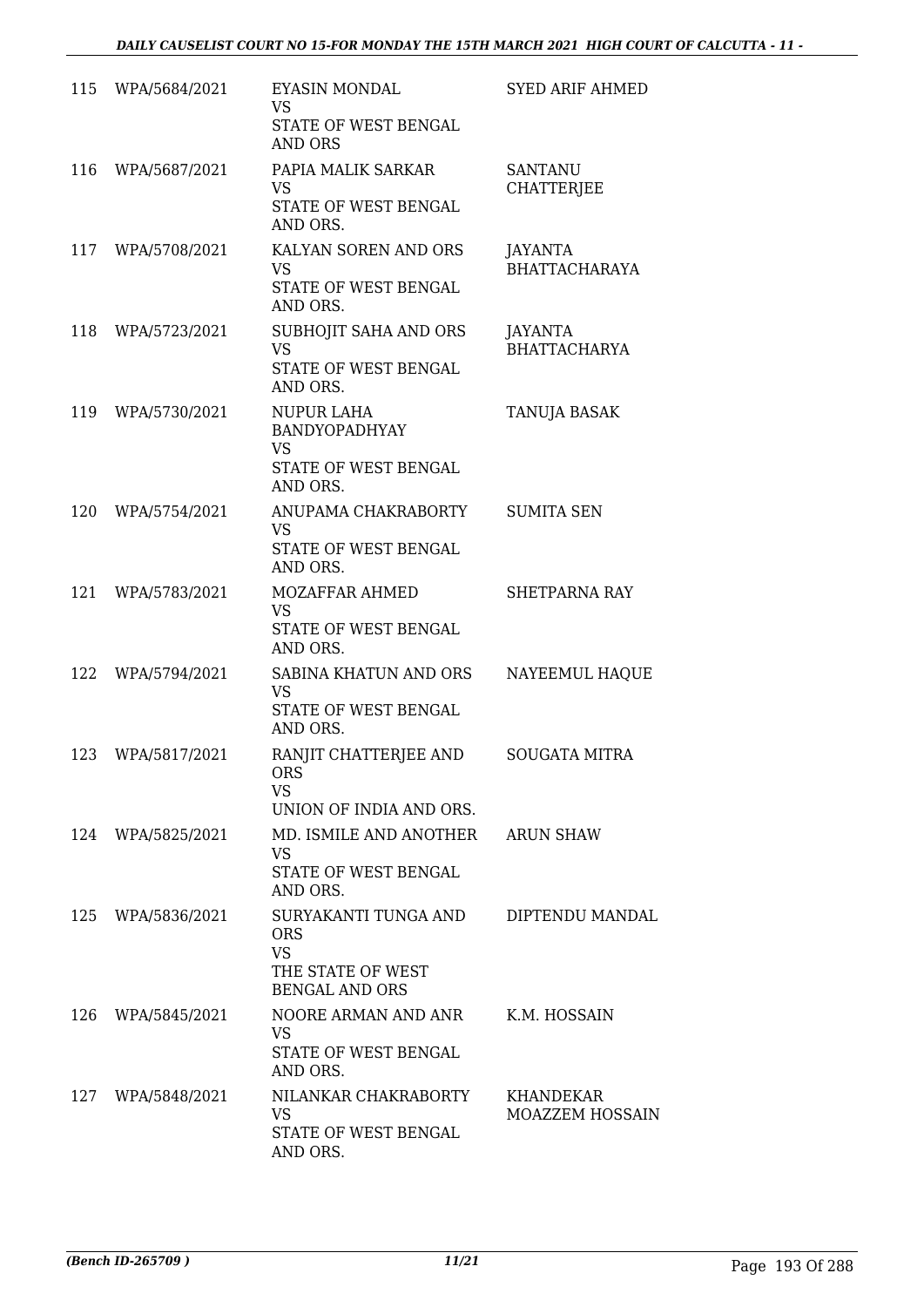|     | 128 WPA/5855/2021 | <b>INDRANI MAHALI AND</b><br><b>OTHERS</b><br><b>VS</b><br>STATE OF WEST BENGAL<br>AND ORS.      | <b>SANDIP KUMAR</b><br><b>MONDAL</b> |
|-----|-------------------|--------------------------------------------------------------------------------------------------|--------------------------------------|
| 129 | WPA/5871/2021     | AZIZUL HAQUE AND ORS<br><b>VS</b><br>STATE OF WEST BENGAL<br>AND ORS.                            | ARUNIKA GHOSH                        |
| 130 | WPA/5877/2021     | FEDOWES ARA BEGUM<br><b>VS</b><br>STATE OF WEST BENGAL<br>AND ORS.                               | HARADHAN MONDAL                      |
| 131 | WPA/5904/2021     | RAMPROSAD MONDAL<br>VS<br>STATE OF WEST BENGAL<br>AND ORS.                                       | DEBABRATA MONDAL                     |
| 132 | WPA/5910/2021     | ANIMESH RAUL AND ORS<br><b>VS</b><br>STATE OF WEST BENGAL<br>AND ORS.                            | SANDIP KUMAR<br><b>MONDAL</b>        |
| 133 | WPA/5966/2021     | <b>IMRAN MONDAL AND</b><br><b>OTHERS</b><br><b>VS</b><br>STATE OF WEST BENGAL<br>AND ORS.        | <b>DIBYENDU</b><br><b>CHATTERJEE</b> |
| 134 | WPA/5968/2021     | RUNA GHOSH AND OTHERS<br><b>VS</b><br>STATE OF WEST BENGAL<br>AND ORS.                           | <b>DIBYENDU</b><br><b>CHATTERJEE</b> |
| 135 | WPA/5969/2021     | MD ZASIMUDDIN SK AND<br><b>ANR</b><br><b>VS</b><br><b>STATE OF WEST BENGAL</b><br><b>AND ORS</b> | <b>SHEPTARNA RAY</b>                 |
|     | 136 WPA/5970/2021 | <b>RENTU BISWAS</b><br><b>VS</b><br>THE STATE OF WEST<br><b>BENGAL AND ORS</b>                   | <b>BISWARUP BISWAS</b>               |
|     | 137 WPA/5975/2021 | GOUTAM CHAKRABORTY<br><b>VS</b><br>STATE OF WEST BENGAL<br>AND ORS.                              | SAKTI PADA JANA                      |
|     | 138 WPA/5987/2021 | MD. TULU SK AND<br><b>ANOTHER</b><br><b>VS</b><br>STATE OF WEST BENGAL<br>AND ORS.               | MD. YUSUF ALI                        |
|     | 139 WPA/5998/2021 | ARUN KUMAR SARDAR AND<br><b>OTHERS</b><br><b>VS</b><br>STATE OF WEST BENGAL<br>AND ORS.          | <b>BIKRAM BANERJEE</b>               |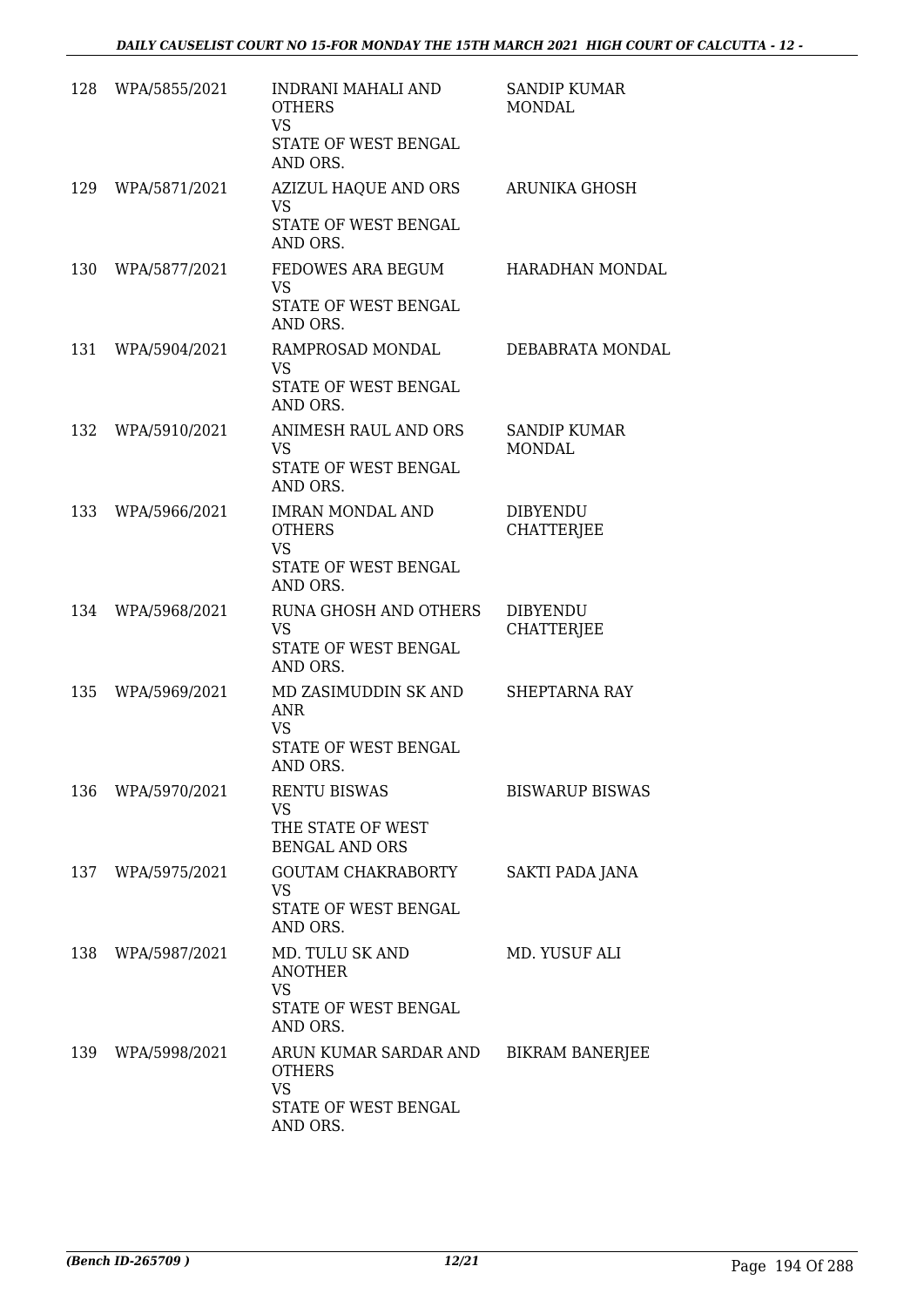| 140 | WPA/6010/2021     | MOUMITA OJHA AND ORS<br><b>VS</b><br>STATE OF WEST BENGAL<br>AND ORS.                                       | <b>BIKRAM BANERJEE</b>               |
|-----|-------------------|-------------------------------------------------------------------------------------------------------------|--------------------------------------|
| 141 | WPA/6015/2021     | NIKHIL TUDU AND ORS<br><b>VS</b><br>STATE OF WEST BENGAL<br>AND ORS.                                        | PARAMESH<br><b>CHAKRABORTY</b>       |
| 142 | WPA/6030/2021     | BHIM MONDAL ALIAS BHIM KARTIK KUMAR RAY<br>CHANDRA MONDAL<br><b>VS</b><br>STATE OF WEST BENGAL              |                                      |
| 143 | WPA/6043/2021     | AND ORS.<br>KAKALI PRADHAN SASMAL SANTOSH KUMAR<br>AND ANR<br><b>VS</b><br>STATE OF WEST BENGAL<br>AND ORS. |                                      |
| 144 | WPA/6051/2021     | ABUHASAN MANDAL AND<br><b>OTHERS</b><br><b>VS</b><br>STATE OF WEST BENGAL<br>AND ORS.                       | <b>SUJATHA</b><br>MUKHERJEE          |
| 145 | WPA/6052/2021     | TANUSRI HALDER (GHOSH)<br><b>VS</b><br>THE STATE OF WEST<br><b>BENGAL AND ORS</b>                           | <b>ASISH DUTTA</b>                   |
| 146 | WPA/6079/2021     | SANJIB MAHAPATRA AND<br><b>ORS</b><br><b>VS</b><br>STATE OF WEST BENGAL<br>AND ORS.                         | <b>DIBYENDU</b><br><b>CHATTERJEE</b> |
| 147 | WPA/6097/2021     | <b>ARITRA GHOSH</b><br><b>VS</b><br>STATE OF WEST BENGAL<br>AND ORS.                                        | DIPTENDU MONDAL                      |
|     | 148 WPA/6120/2021 | PRASENJIT KUNDU<br>VS<br>STATE OF WEST BENGAL<br>AND ORS.                                                   | <b>JAYANTA MITRA</b>                 |
|     | 149 WPA/6124/2021 | PARAMITA KUNDU<br><b>VS</b><br>STATE OF WEST BENGAL<br>AND ORS.                                             | <b>JAYANTA MITRA</b>                 |
|     | 150 WPA/6131/2021 | <b>LAILY BEGAM</b><br>VS<br>STATE OF WEST BENGAL<br>AND ORS.                                                | PRAMITA BANERJEE                     |
|     | 151 WPA/6163/2021 | ABDUL QUADIR AND ANR. Md. Habibur Rahaman<br>VS<br>STATE OF WEST BENGAL<br>AND ORS.                         |                                      |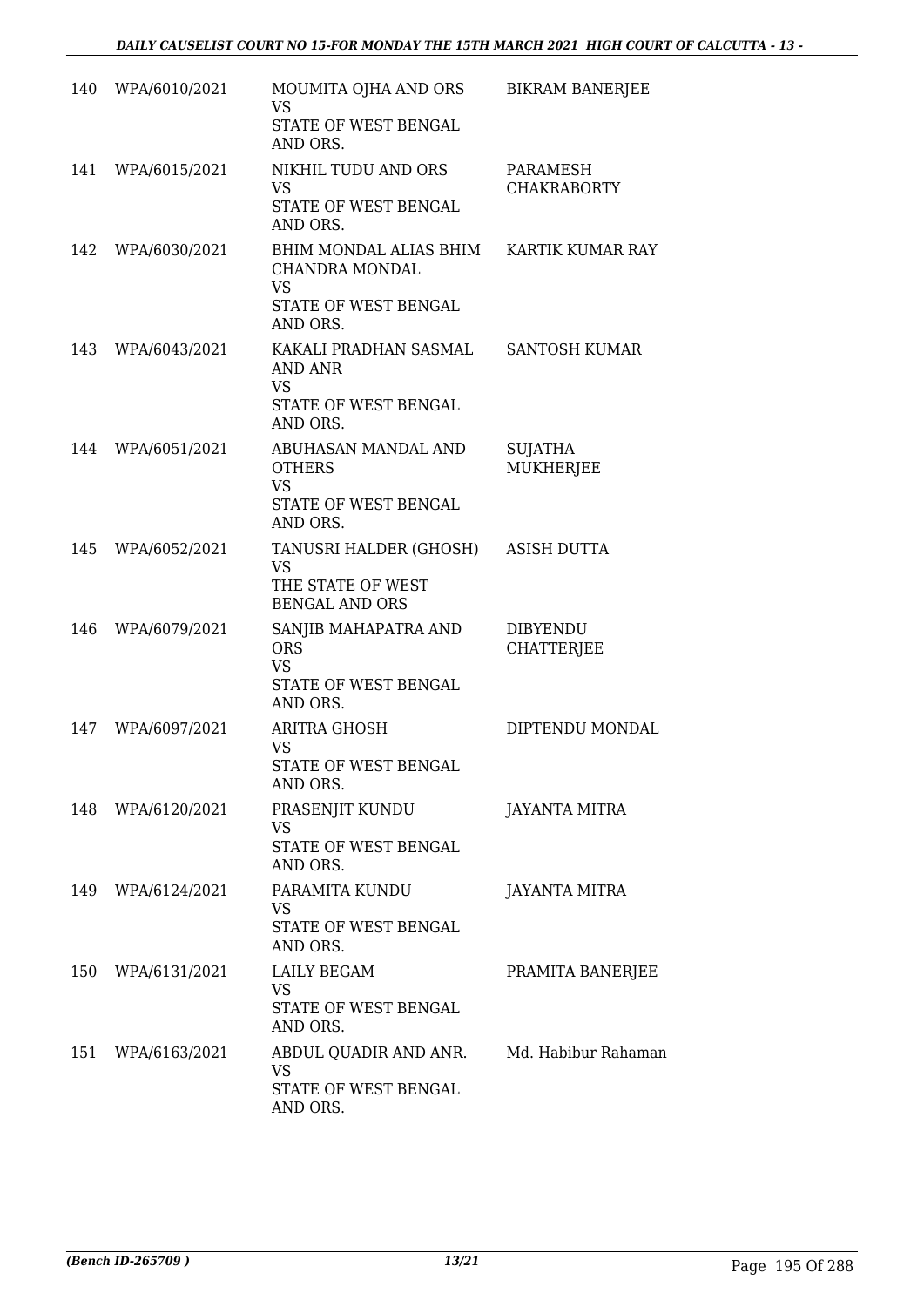|     | 152 WPA/6199/2021 | ST. ANN'S FREE PRIMARY<br><b>SCHOOL AND ORS</b><br><b>VS</b><br>THE STATE OF WEST<br><b>BENGAL AND ORS</b> | <b>ABHIJIT SARKAR</b>                |
|-----|-------------------|------------------------------------------------------------------------------------------------------------|--------------------------------------|
| 153 | WPA/6207/2021     | ABHIJIT KARMAKAR AND BIKRAM BANERJEE<br><b>ORS</b><br><b>VS</b><br>STATE OF WEST BENGAL<br>AND ORS.        |                                      |
| 154 | WPA/6233/2021     | RITUPARNA GHOSH<br><b>VS</b><br>STATE OF WEST BENGAL<br>AND ORS.                                           | vivaswan dhar                        |
|     | 155 WPA/6240/2021 | SHANTANU JANA AND ORS<br><b>VS</b><br>STATE OF WEST BENGAL<br>AND ORS.                                     | <b>BARUN KUMAR</b><br><b>SAMANTA</b> |
| 156 | WPA/6244/2021     | <b>ANANTA KAR</b><br>VS.<br>STATE OF WEST BENGAL<br>AND ORS.                                               | PINTU KARAR                          |
|     | 157 WPA/6255/2021 | NANDITA MITRA<br><b>VS</b><br>UNION OF INDIA AND ORS.                                                      | <b>SOURAT NANDY</b>                  |
|     | 158 WPA/6257/2021 | SUBHADEEP CHAKRABORTY SUSHOVON DEY<br>AND ORS<br><b>VS</b><br>STATE OF WEST BENGAL<br>AND ORS.             |                                      |
| 159 | WPA/6261/2021     | SUMITRA CHAKRABORTI<br><b>VS</b><br>STATE OF WEST BENGAL<br>AND ORS.                                       | <b>GOPA BISWAS</b>                   |
|     | 160 WPA/6262/2021 | KOUSHIK GOSWAMI<br>VS.<br>STATE OF WEST BENGAL<br>AND ORS.                                                 | <b>BISWARUP BISWAS</b>               |
| 161 | WPA/6263/2021     | BISWAJIT GHOSH AND<br><b>OTHERS</b><br><b>VS</b><br>UNION OF INDIA AND ORS.                                | <b>SOUMIK PRAMANICK</b>              |
|     | 162 WPA/6268/2021 | SOVANA KAR ALIAS<br>SOVANA KAR PAUL<br><b>VS</b><br>STATE OF WEST BENGAL<br>AND ORS.                       | NOOR ISLAM SEIKH                     |
| 163 | WPA/6281/2021     | KSHUDIRAM BASKEY<br>VS<br>STATE OF WEST BENGAL<br>AND ORS.                                                 | SAMIRAN MANDAL                       |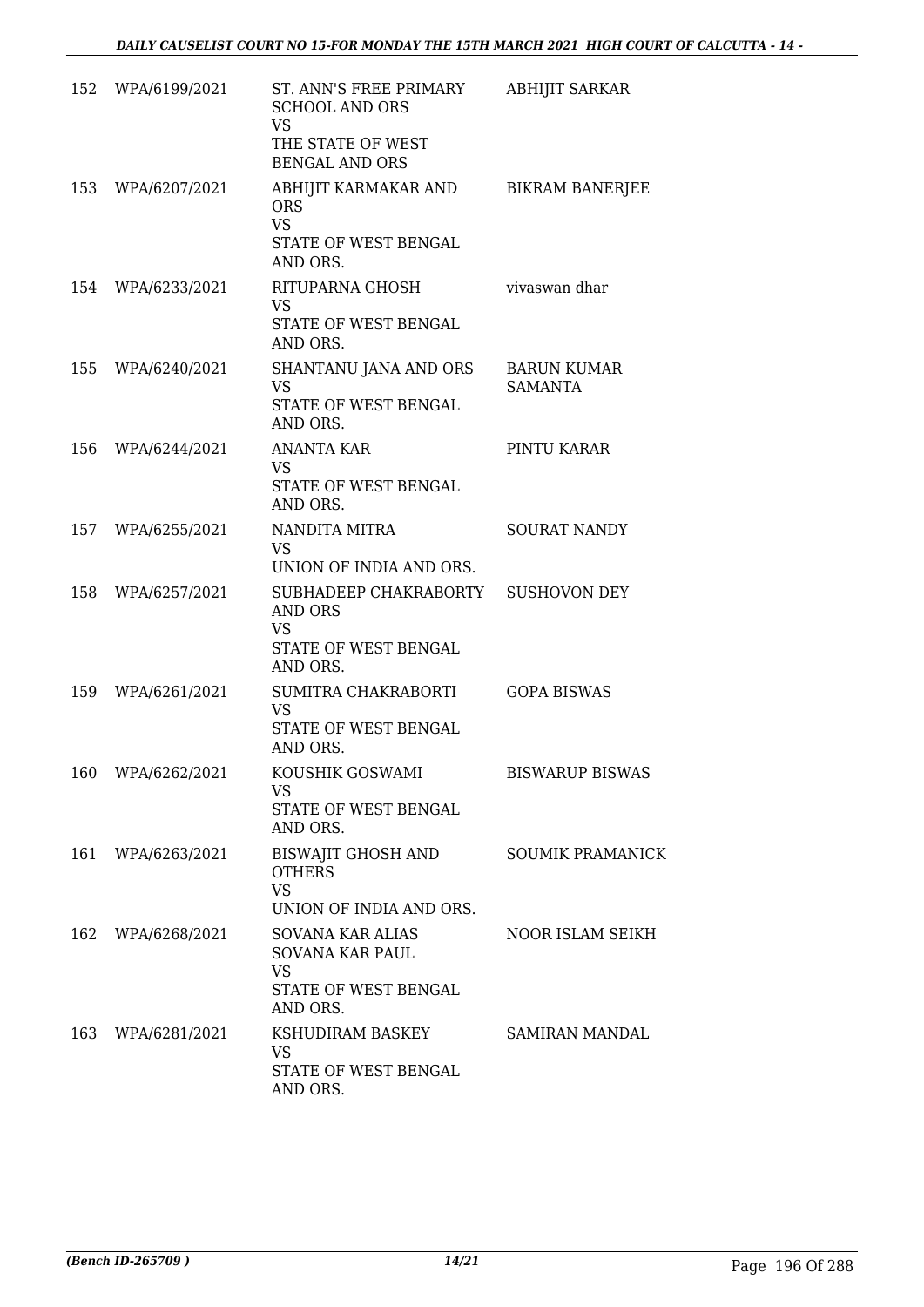|     | 164 WPA/6289/2021 | KISHOR KUMAR<br><b>SADHUKHAN</b><br>VS.<br>STATE OF WEST BENGAL<br>AND ORS.                                     | DEBASISH KUNDU         |
|-----|-------------------|-----------------------------------------------------------------------------------------------------------------|------------------------|
| 165 | WPA/6294/2021     | SURAJIT GOSWAMI AND<br>ORS.<br><b>VS</b><br>STATE OF WEST BENGAL<br>AND ORS.                                    | SANTANU MAJI           |
| 166 | WPA/6374/2021     | SANJIBAN SARDAR<br>VS<br>STATE OF WEST BENGAL<br>AND ORS.                                                       | <b>SUMANTA GANGULY</b> |
|     | 167 WPA/6410/2021 | <b>HIMADRI DAS</b><br>VS<br>STATE OF WEST BENGAL<br>AND ORS.                                                    | SMITA PAL              |
| 168 | WPA/6412/2021     | BINAY KRISHNA PAL<br><b>VS</b><br>STATE OF WEST BENGAL<br>AND ORS.                                              | KAJAL RAY              |
| 169 | WPA/6414/2021     | MOUMITA GHOSH<br>VS<br>STATE OF WEST BENGAL<br>AND ORS.                                                         | <b>SMITA PAL</b>       |
|     | 170 WPA/6415/2021 | PRASENJIT BHUNIA<br><b>VS</b><br>STATE OF WEST BENGAL<br>AND ORS.                                               | KAJAL RAY              |
| 171 | WPA/6431/2021     | SUDIP KUMAR ROY AND<br><b>ORS</b><br>VS<br>UNION OF INDIA AND ORS.                                              | <b>GOPA BISWAS</b>     |
|     | 172 WPA/6434/2021 | KALIACHAK SULTANA<br><b>COLLEGE OF EDUCATION</b><br><b>AND OTHERS</b><br>VS<br>STATE OF WEST BENGAL<br>AND ORS. | <b>SREETAMA BISWAS</b> |
| 173 | WPA/6444/2021     | <b>AMIT DOLAI</b><br><b>VS</b><br>STATE OF WEST BENGAL<br>AND ORS.                                              | <b>BISWAJIT SARKAR</b> |
|     | 174 WPA/6457/2021 | ASIM KUMAR MANDAL AND<br>ANR.<br><b>VS</b><br>STATE OF WEST BENGAL<br>AND ORS.                                  | MD.YUSUF ALI           |
| 175 | WPA/6492/2021     | SMT PRIYANKA KUNDU<br>MONDAL AND ORS<br><b>VS</b><br>STATE OF WEST BENGAL<br>AND ORS.                           | KAJAL RAY              |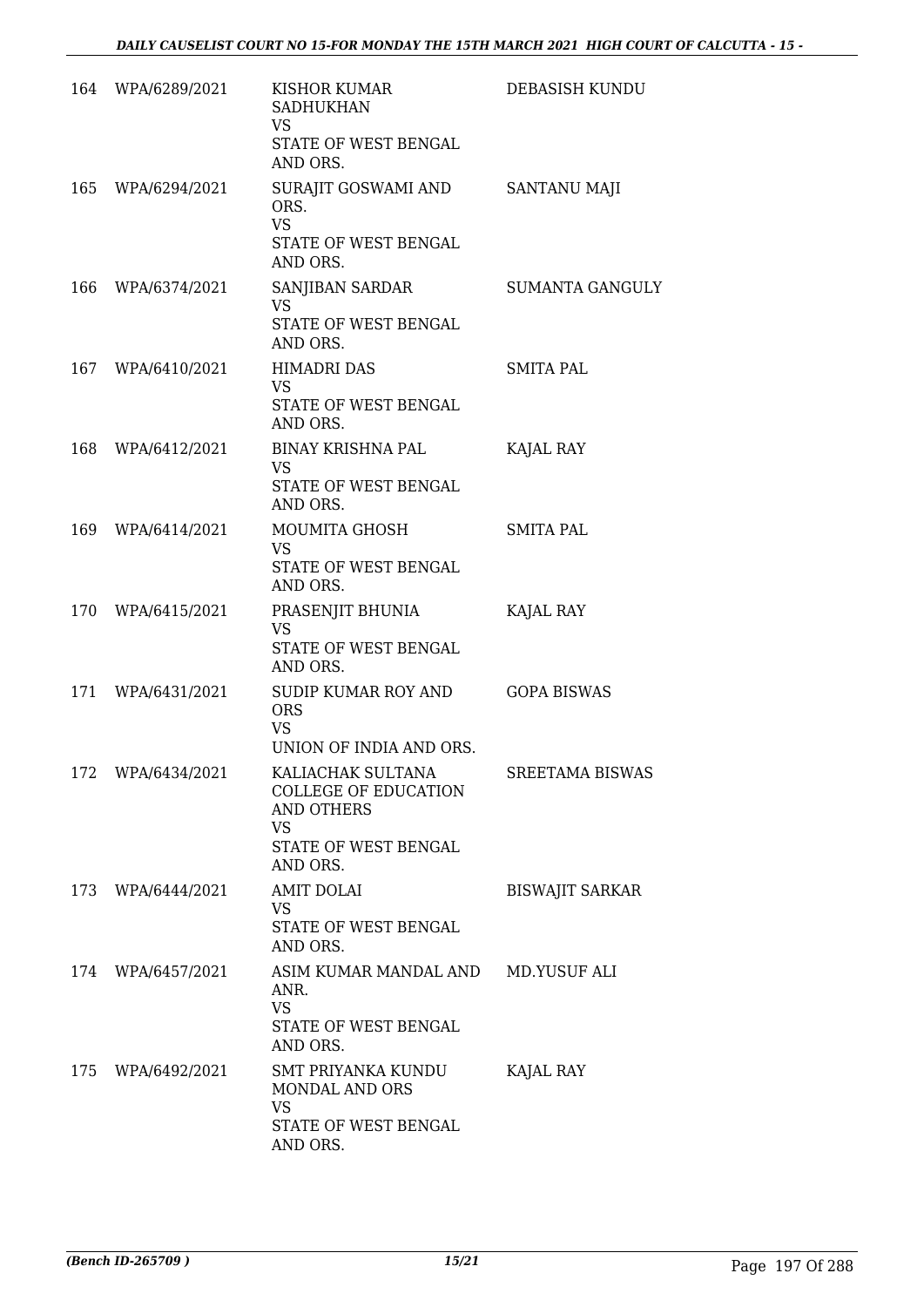| 176 | WPA/6496/2021     | MAMPI MONDAL KUNDU<br>VS<br>STATE OF WEST BENGAL<br>AND ORS.                                | <b>SOURAV PRASANTA</b><br><b>MUKHERJEE</b> |
|-----|-------------------|---------------------------------------------------------------------------------------------|--------------------------------------------|
| 177 | WPA/6513/2021     | <b>SAMED ALI</b><br><b>VS</b><br>STATE OF WEST BENGAL<br>AND ORS.                           | MD. YUSUF ALI                              |
| 178 | WPA/6523/2021     | <b>SOUMEN SAHA</b><br><b>VS</b><br>THE VISVA BHARATI AND<br><b>ORS</b>                      | ANJAN<br><b>BHATTACHARYA</b>               |
| 179 | WPA/6541/2021     | RADHASHYAM MONDAL<br><b>VS</b><br>STATE OF WEST BENGAL<br>AND ORS.                          | <b>NAMITA BASU</b>                         |
| 180 | WPA/6548/2021     | MD. FIROZ SHAIKH AND<br><b>OTHERS</b><br><b>VS</b><br>UNION OF INDIA AND ORS.               | Ali Ahsan Alamgir                          |
| 181 | WPA/6561/2021     | MESBAUR RAHMAN AND<br><b>ORS</b><br><b>VS</b><br>THE STATE OF WEST<br><b>BENGAL AND ORS</b> | <b>DIBYENDU</b><br><b>CHATTERIEE</b>       |
| 182 | WPA/6569/2021     | SHUBHENDU GOLE AND<br><b>ORS</b><br><b>VS</b><br>THE STATE OF WEST<br><b>BENGAL AND ORS</b> | <b>DIBYENDU</b><br><b>CHATTERJEE</b>       |
| 183 | WPA/6572/2021     | <b>SWAPAN KUMAR GIRI</b><br><b>VS</b><br>STATE OF WEST BENGAL<br>AND ORS.                   | RADHASYAM MAITI                            |
|     | 184 WPA/6579/2021 | PARTHA BHATTACHARYYA<br>VS<br>STATE OF WEST BENGAL<br>AND ORS.                              | <b>SOMNATH ROY</b>                         |
|     | 185 WPA/6594/2021 | <b>JABA BASU RAY</b><br><b>VS</b><br>STATE OF WEST BENGAL<br>AND ORS.                       | <b>AMIT KUMAR BAYEN</b>                    |
|     | 186 WPA/6626/2021 | MD.ABU KALAM AZAD AND<br>ORS.<br><b>VS</b><br>STATE OF WEST BENGAL                          | JAYANTA<br><b>BHATTACHARYYA</b>            |
|     | 187 WPA/6645/2021 | AND ORS.<br>SOUDIP BHATTACHARJEE<br>VS<br>THE STATE OF WEST<br><b>BENGAL AND ORS</b>        | DIPTENDU MANDAL                            |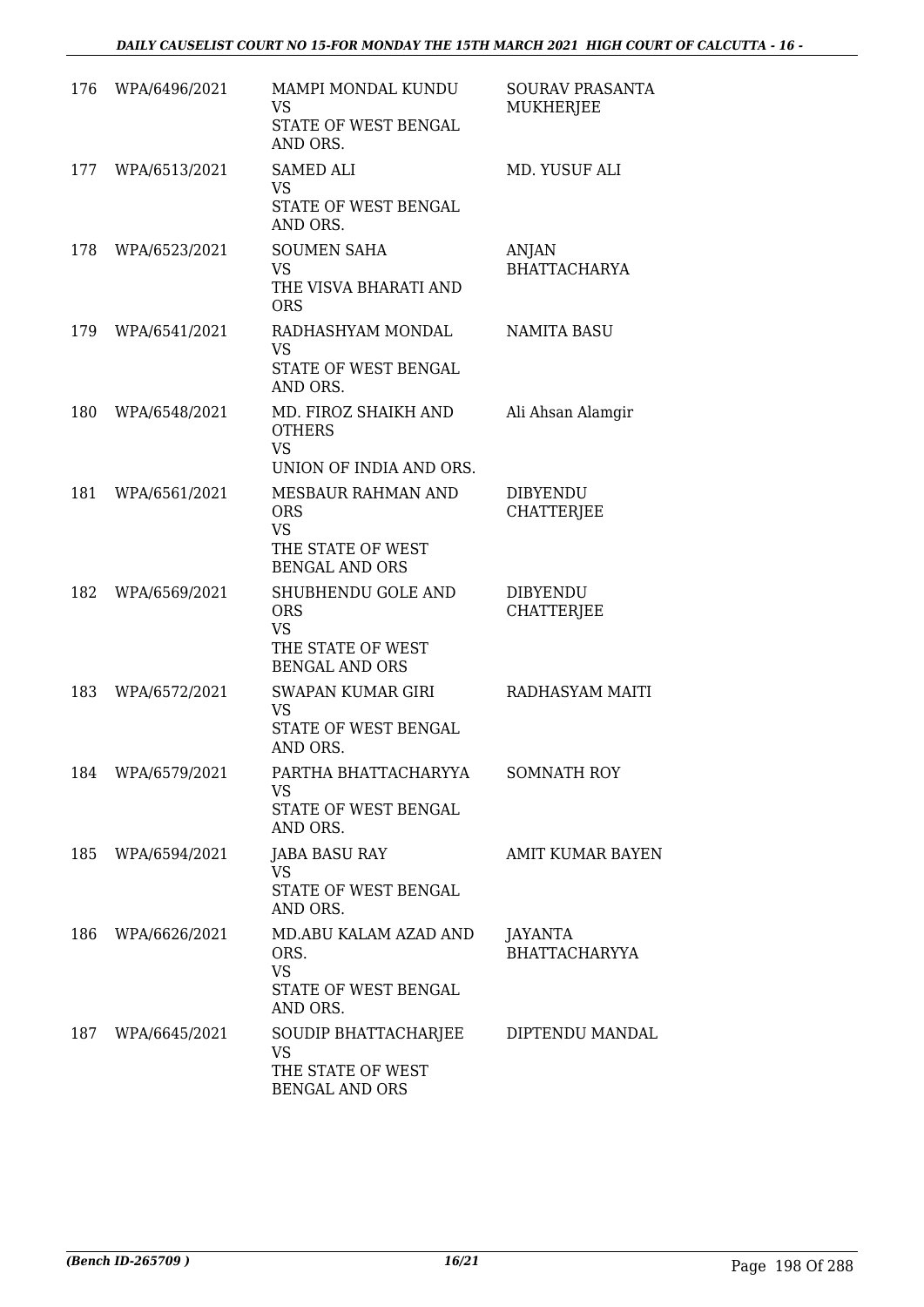| 188 | WPA/6655/2021                  | TUMPA MALLICK<br><b>VS</b><br>STATE OF WEST BENGAL<br>AND ORS.                        | RAJENDRA BANERJEE                     |
|-----|--------------------------------|---------------------------------------------------------------------------------------|---------------------------------------|
| 189 | WPA/6666/2021<br>[At $2$ P.M.] | <b>BARIN KUMAR ROY</b><br><b>VS</b><br>STATE OF WEST BENGAL<br>AND ORS.               | <b>BARIN KUMAR ROY</b><br>(IN PERSON) |
| 190 | WPA/6674/2021                  | DIPAK PAL<br><b>VS</b><br>NETAJI SUBHAS OPEN<br><b>UNIV. AND ORS</b>                  | <b>SOUMI KUNDU</b>                    |
| 191 | WPA/6675/2021                  | <b>MURARI BERA</b><br><b>VS</b><br>STATE OF WEST BENGAL<br>AND ORS.                   | <b>SIBNARAYAN</b><br><b>CHOWDHURY</b> |
| 192 | WPA/6677/2021                  | <b>SUMITA MANDAL</b><br><b>VS</b><br><b>STATE OF WEST BENGAL</b><br>AND ORS.          | KAJAL RAY                             |
| 193 | WPA/6698/2021                  | DR. SARTHAK<br><b>ROYCHOWDHURY</b><br><b>VS</b><br>STATE OF WEST BENGAL<br>AND ORS.   | <b>SUBHRANGSU PANDA</b>               |
| 194 | WPA/6720/2021                  | AMIT KUMAR PAUL AND<br><b>ORS</b><br><b>VS</b><br>UNION OF INDIA AND ORS.             | <b>SOMESSH KUMAR</b><br><b>GHOSH</b>  |
| 195 | WPA/6732/2021                  | <b>GOUTAM KUNDU</b><br><b>VS</b><br>STATE OF WEST BENGAL<br>AND ORS.                  | <b>ANIL KUMAR</b><br>CHATTAPADHYAYA   |
| 196 | WPA/6736/2021                  | SUMITRA DAFADAR AND<br><b>OTHERS</b><br><b>VS</b><br>STATE OF WEST BENGAL<br>AND ORS. | <b>SUJATHA</b><br>MUKHERJEE           |
|     | 197 WPA/6793/2021              | SUNIDHI GUPTA<br><b>VS</b><br>STATE OF WEST BENGAL<br>AND ORS.                        | BANI BRATA DATTA                      |
|     | 198 WPA/6815/2021              | MD. ZAHIR ABBAS AND<br>ANR.<br><b>VS</b><br>STATE OF WEST BENGAL<br>AND ORS.          | MD. ASHRAFUL HUQ                      |
| 199 | WPA/6824/2021                  | NIBEDITA MANDAL AND<br>ORS.<br><b>VS</b><br>STATE OF WEST BENGAL<br>AND ORS.          | PINTU KARAR                           |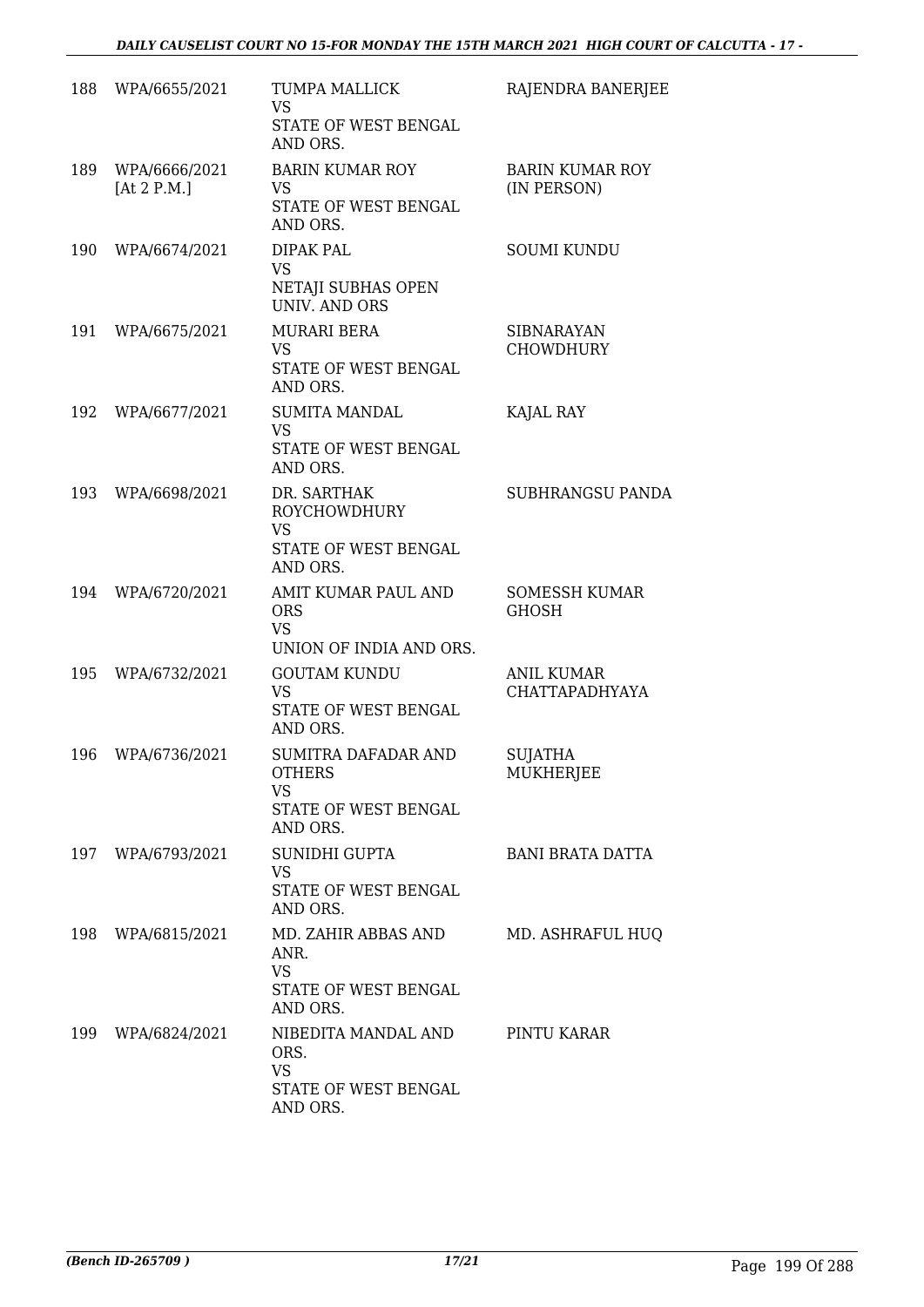| 200 | WPA/6833/2021 | SOMNATH GURIA<br><b>VS</b><br>STATE OF WEST BENGAL<br>AND ORS.                                  | <b>ABHIJIT BASU</b>                  |
|-----|---------------|-------------------------------------------------------------------------------------------------|--------------------------------------|
| 201 | WPA/6845/2021 | PALLAB NASKAR<br><b>VS</b><br>STATE OF WEST BENGAL<br>AND ORS.                                  | FALGUNI<br><b>BANDYOPADHYAY</b>      |
| 202 | WPA/6849/2021 | JYOTIRMOY CHAKRABORTY<br><b>VS</b><br>STATE OF WEST BENGAL<br>AND ORS.                          | ANIRUDDHA MITRA                      |
| 203 | WPA/6855/2021 | MD. ANOWAR HOSSAIN<br>VS<br>STATE OF WEST BENGAL<br>AND ORS.                                    | ANINDA<br><b>BHATTAHARYA</b>         |
| 204 | WPA/6862/2021 | CHANDANA SINGHA<br><b>CHOWDHURY</b><br><b>VS</b><br>THE STATE OF WESTR<br><b>BENGAL AND ORS</b> | <b>IVAN ROY</b>                      |
| 205 | WPA/6866/2021 | BISWAJIT MANDAL AND<br><b>ORS</b><br><b>VS</b><br>STATE OF WEST BENGAL<br>AND ORS.              | <b>SANDIP KUMAR</b><br><b>MONDAL</b> |
| 206 | WPA/6870/2021 | TAPASHI MONDAL AND<br><b>OTHERS</b><br><b>VS</b><br>STATE OF WEST BENGAL<br>AND ORS.            | <b>SANDIP KUMAR</b><br>MONDAL        |
| 207 | WPA/6908/2021 | SUDIP GHORUI AND<br><b>OTHERS</b><br><b>VS</b><br>UNION OF INDIA AND ORS                        | <b>GOPAL DAS</b>                     |
| 208 | WPA/6951/2021 | ANUMITA BHATTACHARJEE<br><b>AND OTHERS</b><br><b>VS</b><br>UNION OF INDIA AND ORS.              | ALI AHSAN ALAMGIR                    |
| 209 | WPA/6994/2021 | SUVRA GORAI AND ORS<br><b>VS</b><br>UNION OF INDIA AND ORS.                                     | SOMESH KUMAR<br><b>GHOSH</b>         |
| 210 | WPA/7089/2021 | RAKES KR. MUDLI<br><b>VS</b><br>STATE OF WEST BENGAL<br>AND ORS.                                | ANJAN<br><b>BHATTACHARYA</b>         |
| 211 | WPA/7091/2021 | PIKU MONDAL<br><b>VS</b><br>STATE OF WEST BENGAL<br>AND ORS.                                    | ANJAN<br><b>BHATTACHARYA</b>         |
| 212 | WPA/7093/2021 | DEBBRATA GAYEN<br><b>VS</b><br>STATE OF WEST BENGAL<br>AND ORS.                                 | ANJAN<br><b>BHATTACHARYA</b>         |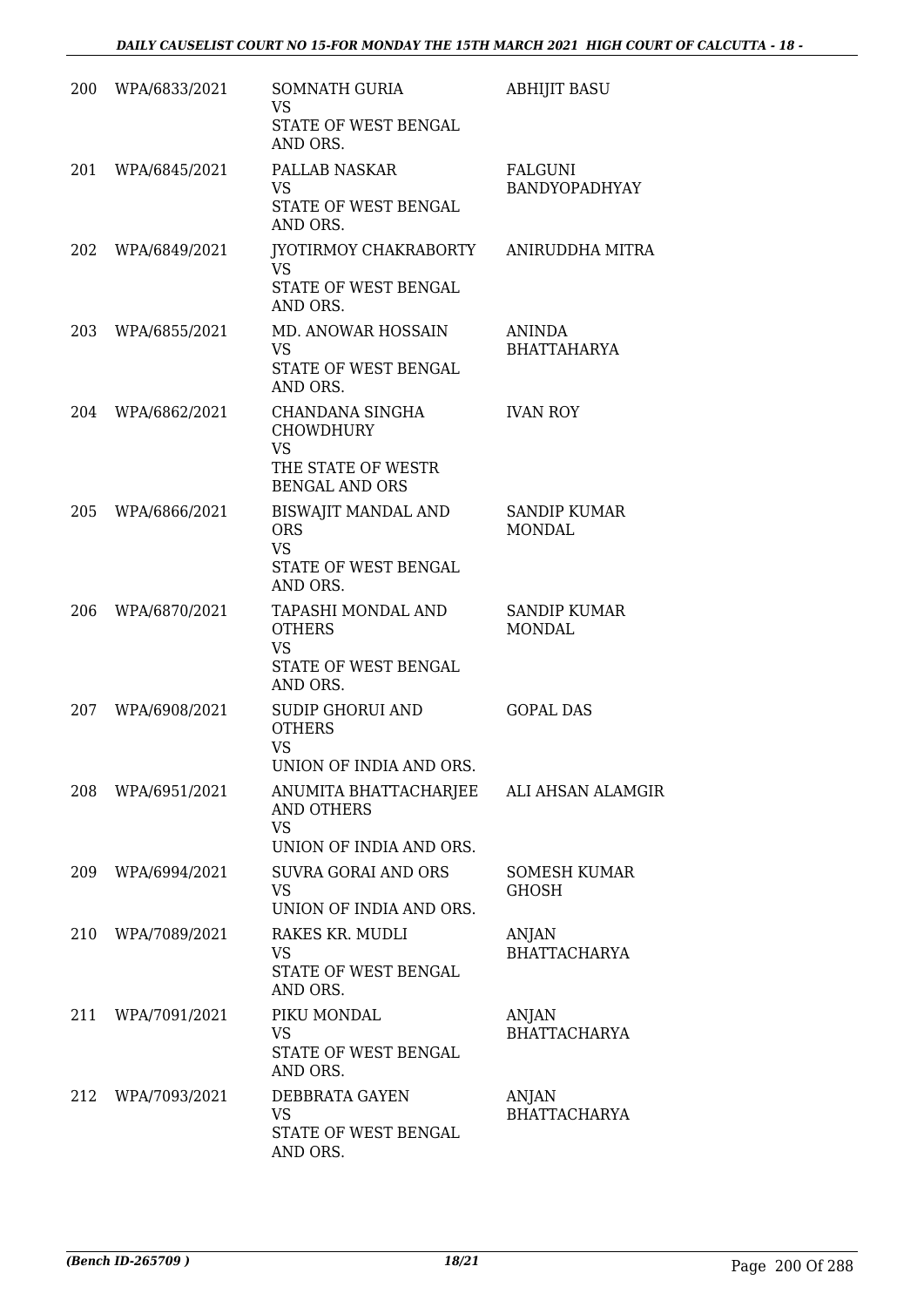|     | 213 WPA/7103/2021                       | KUHELI MONDAL<br><b>VS</b><br>STATE OF WEST BENGAL<br>AND ORS.                             | MD. KUTUBUDDIN                       |
|-----|-----------------------------------------|--------------------------------------------------------------------------------------------|--------------------------------------|
| 214 | WPA/7146/2021                           | <b>FIRDOUSI NASRIN</b><br><b>VS</b><br>UNION OF INDIA AND ORS.                             | KHANDEKAR<br><b>MOAZZEM HOSSAIN</b>  |
| 215 | WPA/7312/2021                           | <b>BIPLAB MAHATA AND ORS</b><br><b>VS</b><br>STATE OF WEST BENGAL<br>AND ORS.              | <b>SANDIP KUMAR</b><br><b>MONDAL</b> |
| 216 | WPA/7336/2021                           | ANIRUDDHA NATH<br>VS<br>STATE OF WEST BENGAL<br>AND ORS.                                   | <b>RAJARSHI BASU</b>                 |
|     |                                         | <b>NEW MOTION 1</b>                                                                        |                                      |
| 217 | WPA/1800/2020                           | PRANAB KUMAR DAS<br><b>VS</b><br>STATE OF WEST BENGAL &<br><b>ORS</b>                      | <b>CHANDRA NATH</b><br><b>SARKAR</b> |
| 218 | WPA/2490/2020                           | SETH SOORAJMULL JALAN<br><b>TRUST</b><br><b>VS</b><br>STATE OF WEST BENGAL &<br><b>ORS</b> | <b>DIPAYAN</b><br><b>CHOUDHURY</b>   |
|     | IA NO: CAN/1/2020(Old No:CAN/3620/2020) |                                                                                            |                                      |
| 219 | WPA/2519/2020                           | <b>SOUMITRA DAS &amp; ORS</b><br><b>VS</b><br>STATE OF WEST BENGAL &<br><b>ORS</b>         | <b>MRINAL KANTI</b><br><b>SARDAR</b> |
| 220 | WPA/4073/2020                           | PROSENJIT PURKAIT<br><b>VS</b><br>STATE OF WEST BENGAL &<br>ORS.                           | PRABIR REJ                           |
|     | 221 WPA/5649/2020                       | DEBJIT MITRA ROY<br><b>VS</b><br>STATE OF WEST BENGAL&<br><b>ORS</b>                       | <b>RAKESH ROY</b>                    |
|     | IA NO: CAN/1/2020(Old No:CAN/3509/2020) |                                                                                            |                                      |
|     | 222 WPA/7759/2020                       | <b>RIPTA SARKAR</b><br><b>VS</b><br>STATE OF WEST BENGAL<br>AND ORS.                       | KAMAL KANTA KAR                      |
|     | 223 WPA/8012/2020                       | MOUMITA CHATTERJEE<br>VS<br>THE STATE OF WEST<br><b>BENGAL</b>                             | SANKHA GHOSH                         |
| 224 | WPA/8051/2020                           | DR. ATANU SASMAL<br><b>VS</b><br>STATE OF WEST BENGAL<br>AND ORS.                          | <b>SHRABONI SARKAR</b>               |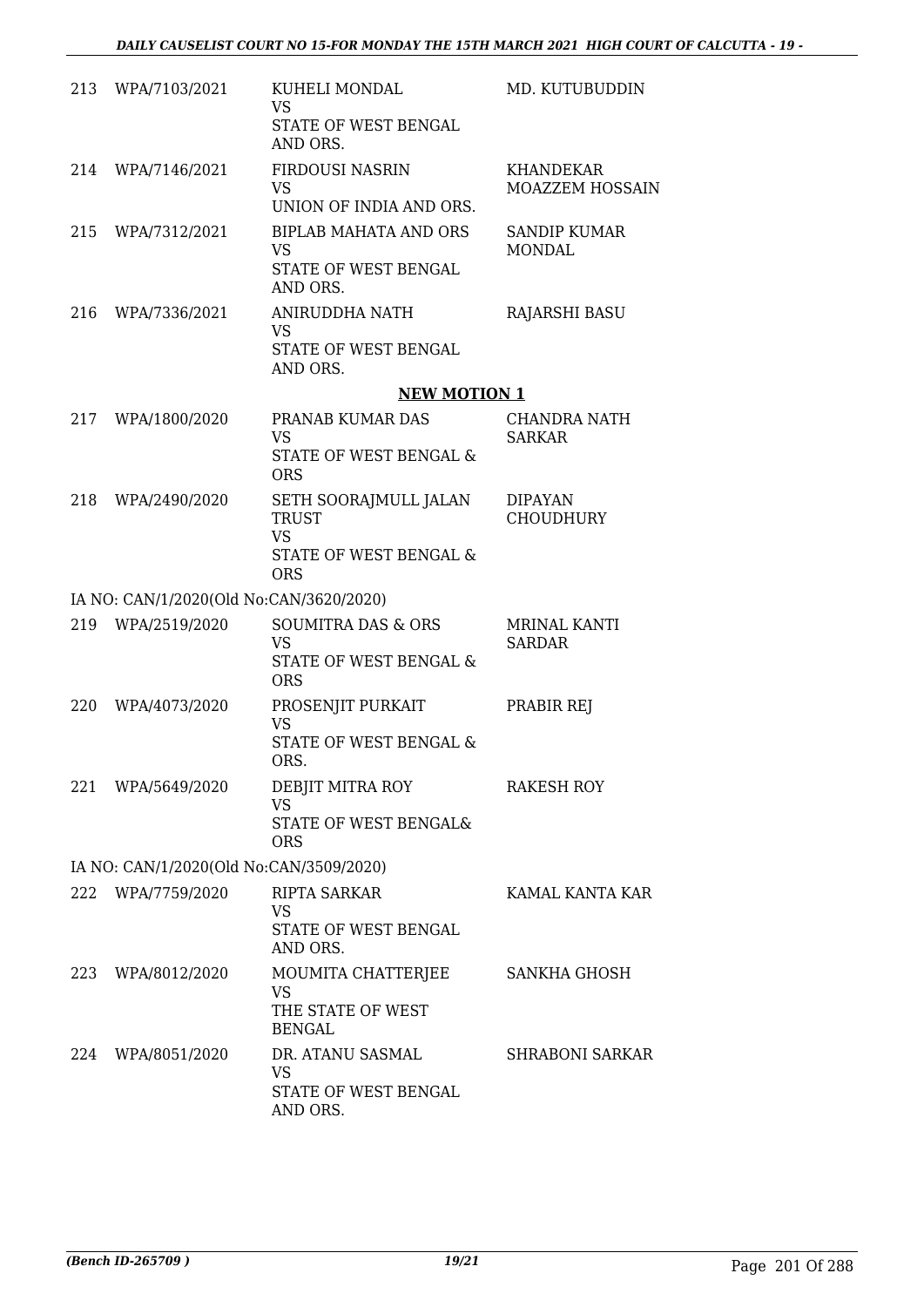| 225 | WPA/8100/2020      | DINESH TUDU<br><b>VS</b><br>THE STATE OF WEST<br><b>BENGAL AND ORS</b>                  | PRADIP KUMAR<br><b>GHOSH</b>         |
|-----|--------------------|-----------------------------------------------------------------------------------------|--------------------------------------|
| 226 | WPA/9101/2020      | TARAK NATH MONDAL<br><b>VS</b><br>STATE OF WEST BENGAL<br>AND ORS.                      | MOLLY SAHA                           |
| 227 | WPA/9206/2020      | <b>SATHI PAUL</b><br><b>VS</b><br>STATE OF WEST BENGAL<br>AND ORS.                      | KRISHNENDU DE                        |
| 228 | WPA/9241/2020      | SUBHRA CHAKRABORTY<br><b>VS</b><br>State of West Bengal                                 | KRISHNENDU DE                        |
| 229 | WPA/9268/2020      | WEST BENGAL PRIMARY<br><b>TEACHERS ASSOCIATION</b><br><b>VS</b><br>State of West Bengal | MOLLY SAHA                           |
| 230 | WPA/9617/2020      | <b>SAMPAT MAJI</b><br><b>VS</b><br>THE UNION OF INDIA AND<br><b>ORS</b>                 | <b>ALAUDDIN MANDAL</b>               |
| 231 | WPA/9764/2020      | MOYAZZEM HOSSAIN<br><b>VS</b><br>STATE OF WEST BENGAL<br>AND ORS.                       | <b>SALONI</b><br><b>BHATTACHARYA</b> |
| 232 | WPA/10019/2020     | ASRAFI KHATUN<br><b>VS</b><br>STATE OF WEST BENGAL<br>AND ORS.                          | <b>SMITA PAL</b>                     |
| 233 | WPA/10387/2020     | PARTHA PRATIM HOWLY<br><b>VS</b><br>STATE OF WEST BENGAL<br>AND ORS.                    | MOUSUMI<br><b>CHATTERJEE</b>         |
|     | 234 WPA/10497/2020 | <b>PUJA SANTRA</b><br><b>VS</b><br>STATE OF WEST BENGAL<br>AND ORS.                     | SIDDHARTHA SARKAR                    |
|     | 235 WPA/10570/2020 | MANASH KUMAR SARKAR<br><b>VS</b><br>STATE OF WEST BENGAL<br>AND ORS.                    | <b>ANINDA</b><br><b>BHATTACHARYA</b> |
| 236 | WPA/10955/2020     | MD SIDDIQUE HOSSAIN<br><b>VS</b><br>STATE OF WEST BENGAL<br>AND ORS.                    | Ali Ahsan Alamgir                    |
|     | 237 WPA/11619/2020 | SYED HASIBUL ISLAM<br><b>VS</b><br>STATE OF WEST BENGAL<br>AND ORS.                     | <b>ABDUS RAKIB</b>                   |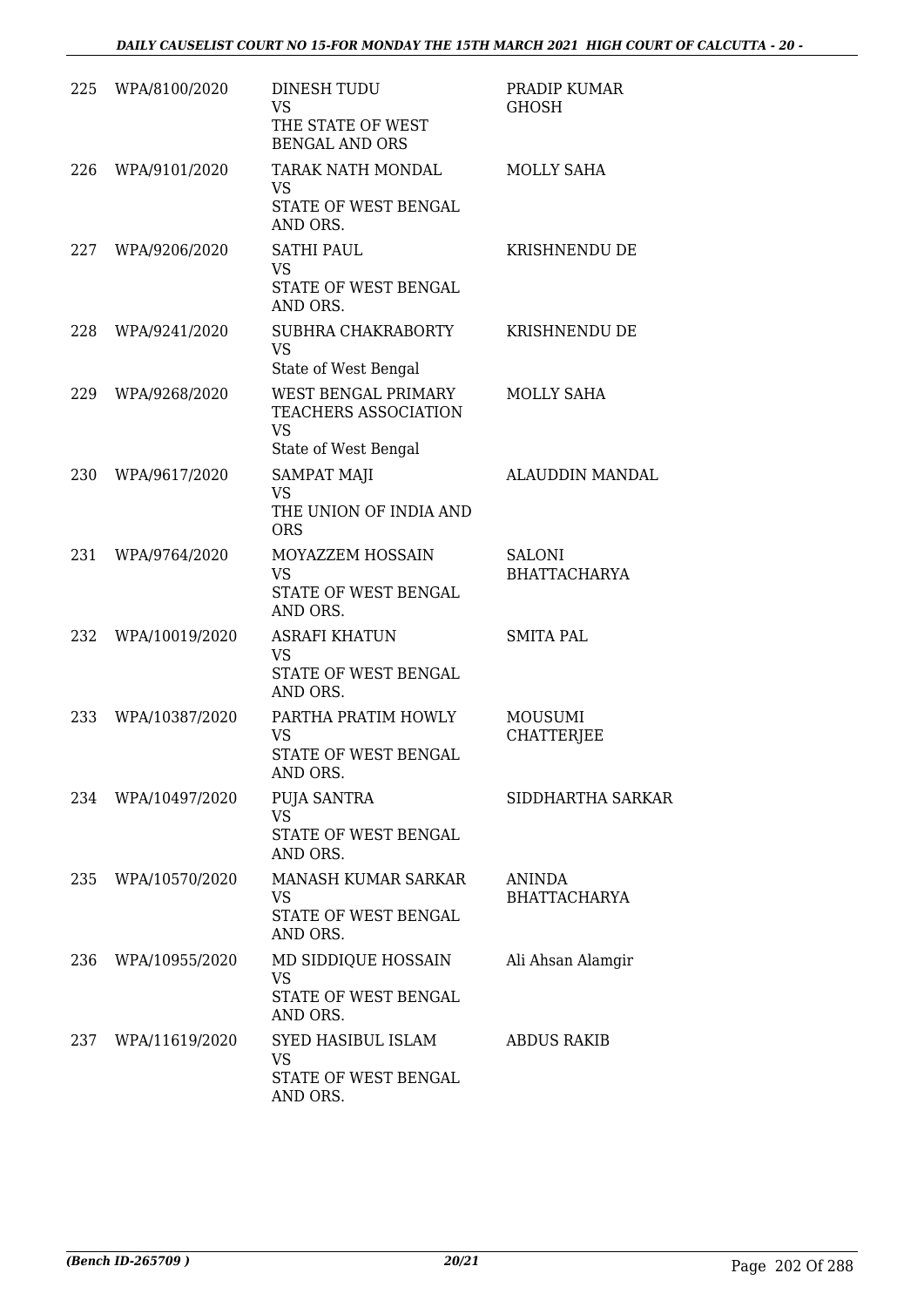238 WPA/11634/2020 PINTU BISWAS AND ORS VS THE STATE OF WEST BENGAL AND ORS

GOLAM MOHIUDDIN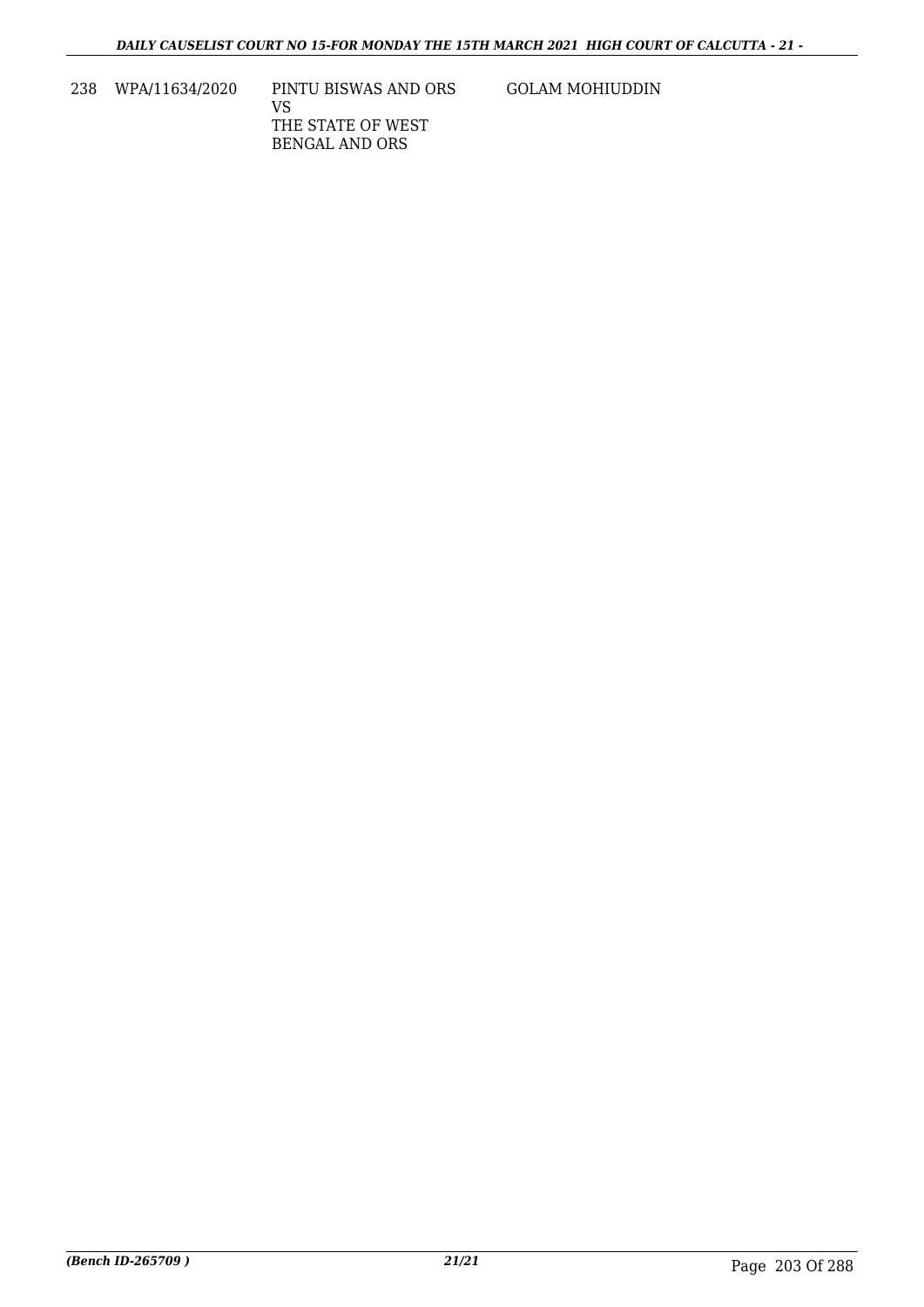

# In The High Court at Calcutta

## **Appellate Side**

**DAILY CAUSELIST For Monday The 15th March 2021**

### **COURT NO. 19 SINGLE BENCH (SB - VIII) AT 10:30 AM HON'BLE JUSTICE SHAMPA SARKAR (VIA VIDEO CONFERENCE)**

#### **ON AND FROM MONDAY, THE 11TH JANUARY, 2021 - ADMISSION AND HEARING OF CIVIL REVISION APPLICATIONS AND APPLICATIONS UNDER ARTICLE 227 OF THE CONSTITUTION INCLUDING APPLICATIONS CONNECTED THERETO [EXCLUDING CIVIL REVISIONS ARISING OUT OF TESTAMENTARY AND EJECTMENT / EVICTION SUITS AND PUBLIC PREMISES (UNAUTHORISED OCCUPANTS) ACT, 1971**

**IF 'HEARING' MATTERS ARE EXHAUSTED, THERAFTER 'MOTION' WILL BE TAKEN UP.**

**NOTE : MENTIONING ONLY ON MONDAYS AT THE FIRST SITTING OF THE COURT.**

**SPECIAL NOTE : 1) NO MENTIONING FOR INCLUSION WILL BE ALLOWED THIS WEEK.**

**SPECIAL NOTE : 2) MATTERS WHICH ARE NOT IN THE LIST BUT HAVE BEEN MENTIONED WILL BE TAKEN UP ON EVERY FRIDAY IN THE FIRST HALF.**

### **NOTE: MATTERS WILL BE TAKEN UP THROUGH PHYSICAL HEARING ONLY WHEN BOTH THE PARTIES ARE AGREED.**

|   | <b>TO BE MENTIONED</b> |                                                                           |                                     |  |  |
|---|------------------------|---------------------------------------------------------------------------|-------------------------------------|--|--|
| 1 | CO/3257/2017           | RABIN MAZUMDAR & ANR<br>VS                                                | SIMA ADHIKARY                       |  |  |
|   |                        | PRADIP MAZUMDAR & ORS                                                     |                                     |  |  |
|   |                        | IA NO: CAN/2/2018(Old No:CAN/4267/2018), CAN/3/2019(Old No:CAN/1231/2019) |                                     |  |  |
|   |                        | <b>TOP</b>                                                                |                                     |  |  |
|   |                        | (MOTION)                                                                  |                                     |  |  |
| 2 | CO/421/2021            | GITA SHAW AND ORS<br>VS                                                   | SWARVANU SAHA                       |  |  |
|   |                        | UTTAM KUMAR SHAW AND<br><b>ORS</b>                                        |                                     |  |  |
|   | <b>NEW MOTION</b>      |                                                                           |                                     |  |  |
| 3 | CO/355/2019            | MALANCHINI GHOSH<br>VS<br>FULATIBALA MONDAL &<br><b>ORS</b>               | <b>SUSMITA</b><br><b>CHATTERJEE</b> |  |  |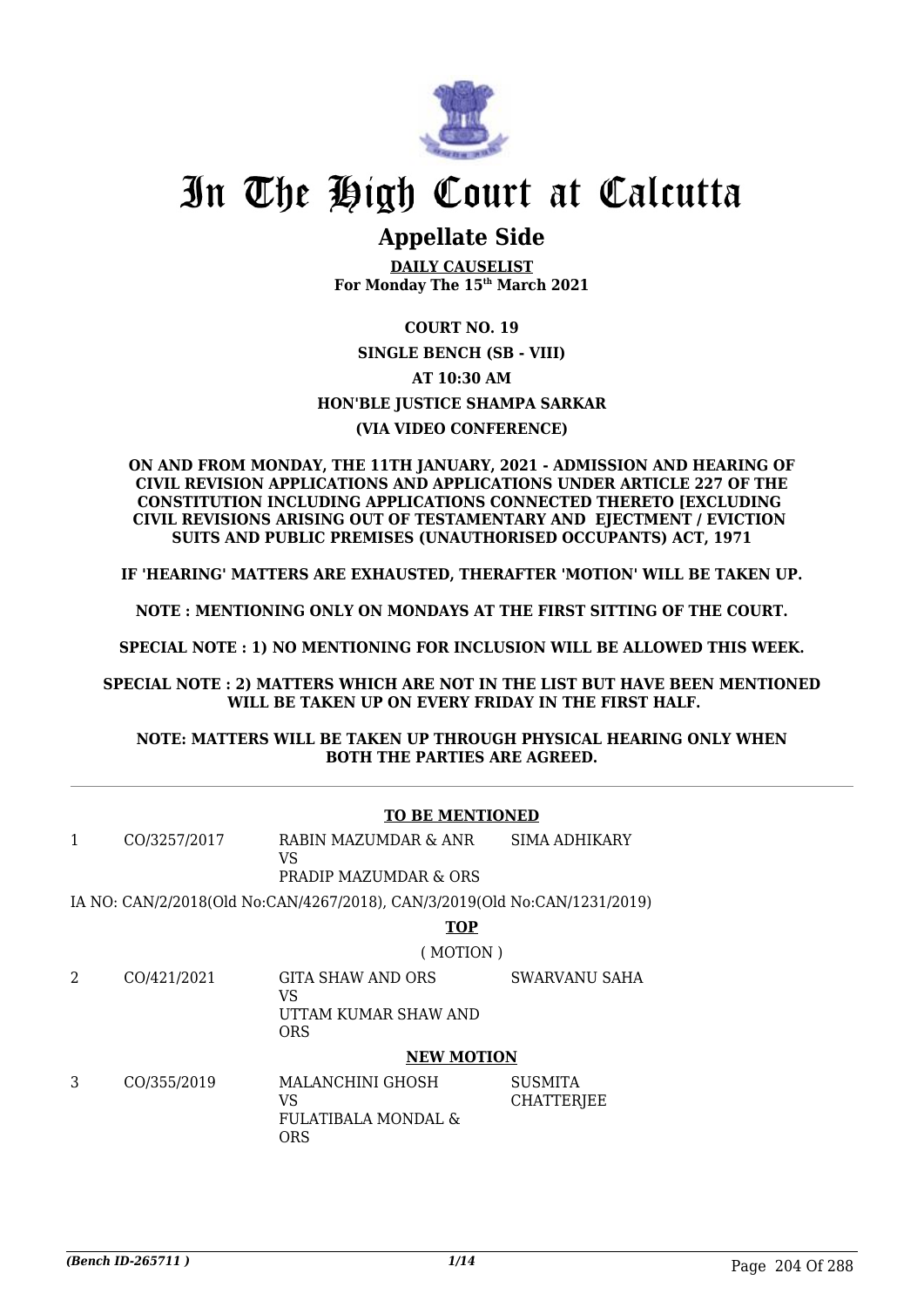| 4  | CO/12/2020                               | <b>TARAK SAHA</b><br>VS<br>HARIPADA SAHA & ORS                                              | PRIYANKA<br><b>CHATTERJEE</b>           |
|----|------------------------------------------|---------------------------------------------------------------------------------------------|-----------------------------------------|
| 5  | CO/243/2021                              | M/S. ASTDURGA<br>CONSTRUCTION PVT LTD<br><b>VS</b><br>MD SORAF ALI MONDAL<br><b>AND ORS</b> | <b>ROHAN RAJ</b>                        |
| 6  | CO/254/2021                              | PRANABESH MONDAL AND<br><b>ANOTHER</b><br><b>VS</b><br><b>INDRAPRASTHA</b>                  | <b>SUBRATA</b><br>MOOKHERJEE            |
|    |                                          | DEVELOPER AND OTHERS                                                                        |                                         |
| 7  | CO/347/2021                              | UTTAM SAHA AND ORS<br><b>VS</b><br><b>SMT SWARUPA BISWAS</b>                                | RASOMAY MONDAL                          |
| 8  | CO/349/2021                              | TAPAN KUMAR SAHA<br>VS                                                                      | <b>RASOMAY MANDAL</b>                   |
|    |                                          | <b>SMT SWARUPA BISWAS</b>                                                                   |                                         |
| 9  | CO/350/2021                              | PANKAJ KUMAR SAHA<br>VS<br><b>SMT SWARUPA BISWAS</b>                                        | RASOMAY MONDAL                          |
| 10 | CO/364/2021<br>(AT 3:00 P.M.)            | PROVAT KUMAR MITRA<br><b>VS</b><br>ARATI AGARWAL AND ORS                                    | <b>SOUMITRA DUTT</b>                    |
| 11 | CO/469/2021<br>(AT 3:00 P.M.)<br>(FIRST) | <b>NURUL HASSAN</b><br><b>VS</b><br><b>BOO ALI WAKF ESTATE AND</b><br><b>ORS</b>            | <b>SWATI AGARWAL</b>                    |
| 12 | CO/475/2021                              | <b>GADADHAR DAS</b><br><b>VS</b><br>RANU DAS AND OTHERS                                     | KESHAB CHANDRA<br><b>DAS</b>            |
| 13 | CO/476/2021<br>(AT 12:00 P.M.)           | M/S DISHA CONSTRUCTION<br><b>AND OTHERS</b><br>VS<br><b>SOMA GHOSH AND OTHERS</b>           | ANIRUDDHA DUTTA                         |
| 14 | CO/495/2021                              | MADHUSUDAN DAS<br>VS<br>NURUDDIN MD JAHANGIR<br><b>AND ORS</b>                              | UTTIYA RAY                              |
| 15 | CO/497/2021                              | <b>INDRAJIT HAZRA</b><br>VS<br>SAMIR HAZRA AND ORS                                          | <b>SURANJAN MANDAL</b>                  |
| 16 | CO/498/2021                              | SANJIT ADAK AND ANR<br><b>VS</b><br><b>SMT CHAYA RANI</b><br><b>CHOWDHURY</b>               | <b>ANIRUDDHA</b><br><b>BHATTACAHRYA</b> |
| 17 | CO/499/2021                              | MANJU MONDAL AND ORS.<br><b>VS</b><br><b>SANAT MONDAL</b>                                   | NITAI CHANDRA<br>SAHA                   |
| 18 | CO/500/2021                              | <b>AMIT KAR</b><br>VS<br>KOYEL DEY (KAR)                                                    | DEBASISH KAR                            |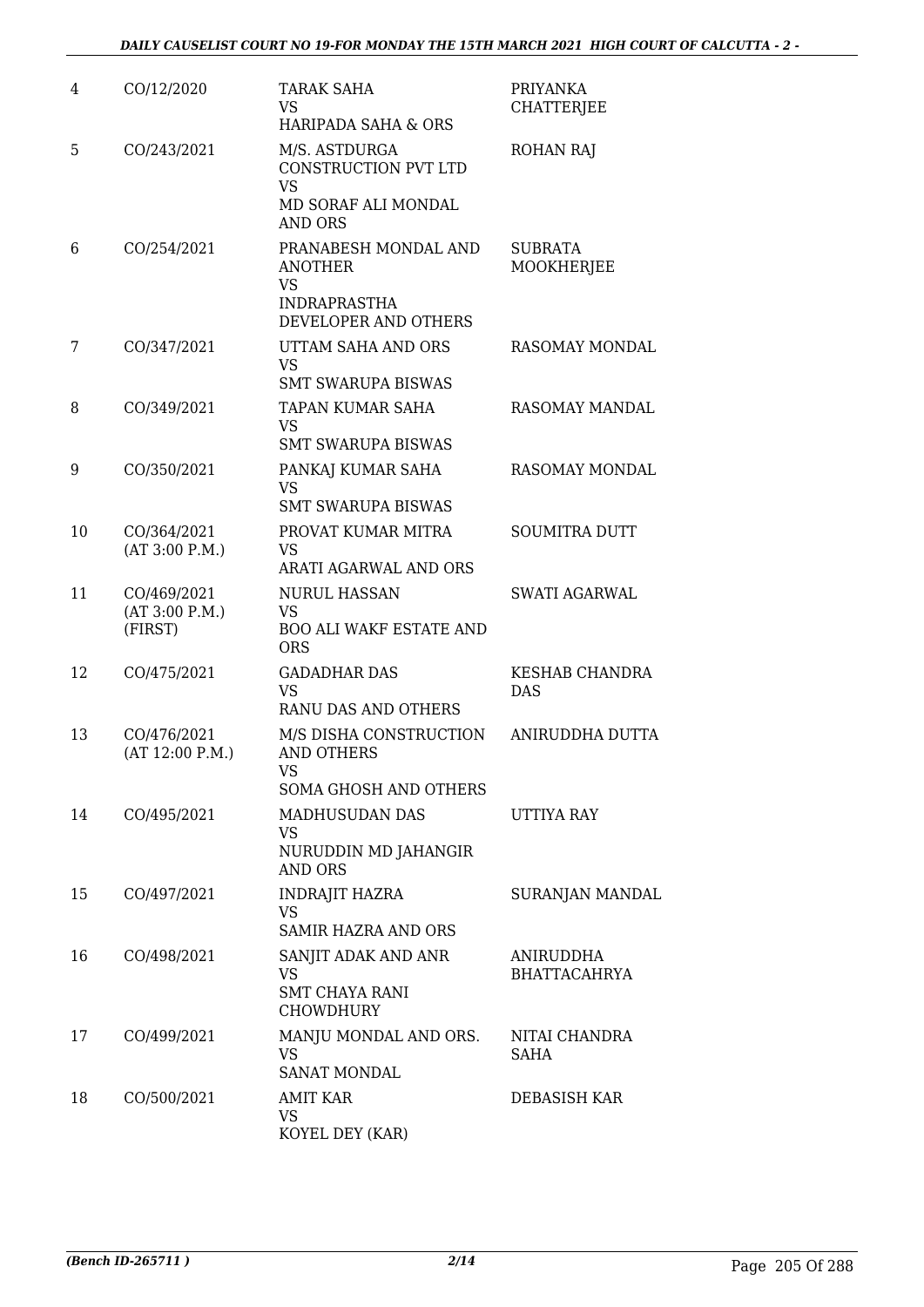| 19 | CO/502/2021 | <b>SHARAT DAS</b><br>VS.<br><b>SAMIR DUTTA</b>                                                                                                                     | SUBHRAJYOTI GHOSH                    |
|----|-------------|--------------------------------------------------------------------------------------------------------------------------------------------------------------------|--------------------------------------|
| 20 | CO/504/2021 | SUBRATA TALAPATRA AND<br>ORS.<br><b>VS</b><br><b>SMRITI CHAKRABORTY</b>                                                                                            | <b>RAM KRISHNA</b><br><b>CHANDRA</b> |
| 21 | CO/505/2021 | <b>BISWANATH MALLICK</b><br><b>VS</b><br><b>ARUN KUMAR SARDAR</b>                                                                                                  | <b>TIRTHAA DEY</b>                   |
| 22 | CO/509/2021 | <b>SAILEN MUKHERJEE</b><br>VS<br><b>GOUTAM CHATTERJEE @</b><br><b>ASHOKE</b>                                                                                       | <b>BARUN KUMAR</b><br><b>SAMANTA</b> |
| 23 | CO/511/2021 | SOMNATH BHATTACHARJEE<br><b>AND ANR</b><br><b>VS</b><br>THE AUTHORISED OFFICER                                                                                     | PRASANTA KUMAR<br>PARKRASHI          |
| 24 | CO/513/2021 | RANI PRABHA DAS AND ORS<br><b>VS</b><br>THE BOARD OF WAKF AND<br><b>ORS</b>                                                                                        | <b>SUMITRA DAS</b>                   |
| 25 | CO/514/2021 | SAROJ KUMAR NANDI<br>VS<br><b>GOURHARI NANDI</b>                                                                                                                   | <b>SAGARMAY GHOSH</b>                |
| 26 | CO/517/2021 | ATANU DE ALIAS BANTI<br><b>VS</b><br>PRIYANKA DE (GHOSH)                                                                                                           | <b>BISWAJIT NAG</b>                  |
| 27 | CO/523/2021 | ARUN KUMAR AGARWAL<br><b>AND ORS</b><br><b>VS</b><br>KALPANA BANERJEE AND<br><b>ORS</b>                                                                            | PRAJAININ DAS                        |
| 28 | CO/524/2021 | <b>SRI SRI DEBOTTAR</b><br><b>BHUBANESWAR</b><br>SHIBTHAKUR JEW REPT. BY<br>JHARNA MUKHERJEE AND<br><b>ORS</b><br><b>VS</b><br>SHYAMAPADA MIATUR AND<br><b>ORS</b> | DYUTIMAN BANERJEE                    |
| 29 | CO/525/2021 | SUJAN KUMAR GHOSH<br><b>VS</b><br>LAKSHMI GHOSH                                                                                                                    | DEBAYAN ROY                          |
| 30 | CO/526/2021 | ANNAPURNA GHOSH<br>VS<br><b>MITHUN DIGAR</b>                                                                                                                       | ANURAN SAMANTA                       |
| 31 | CO/527/2021 | MEHBOOB ALAM AND ORS<br>VS<br>THE BOARD OF WAKFS AND<br><b>ORS</b>                                                                                                 | <b>GUOUR BARAN SAU</b>               |
| 32 | CO/533/2021 | UTTAM HAIT<br><b>VS</b><br><b>TARAMANI SHAW</b>                                                                                                                    | RAMESHWAR SINHA                      |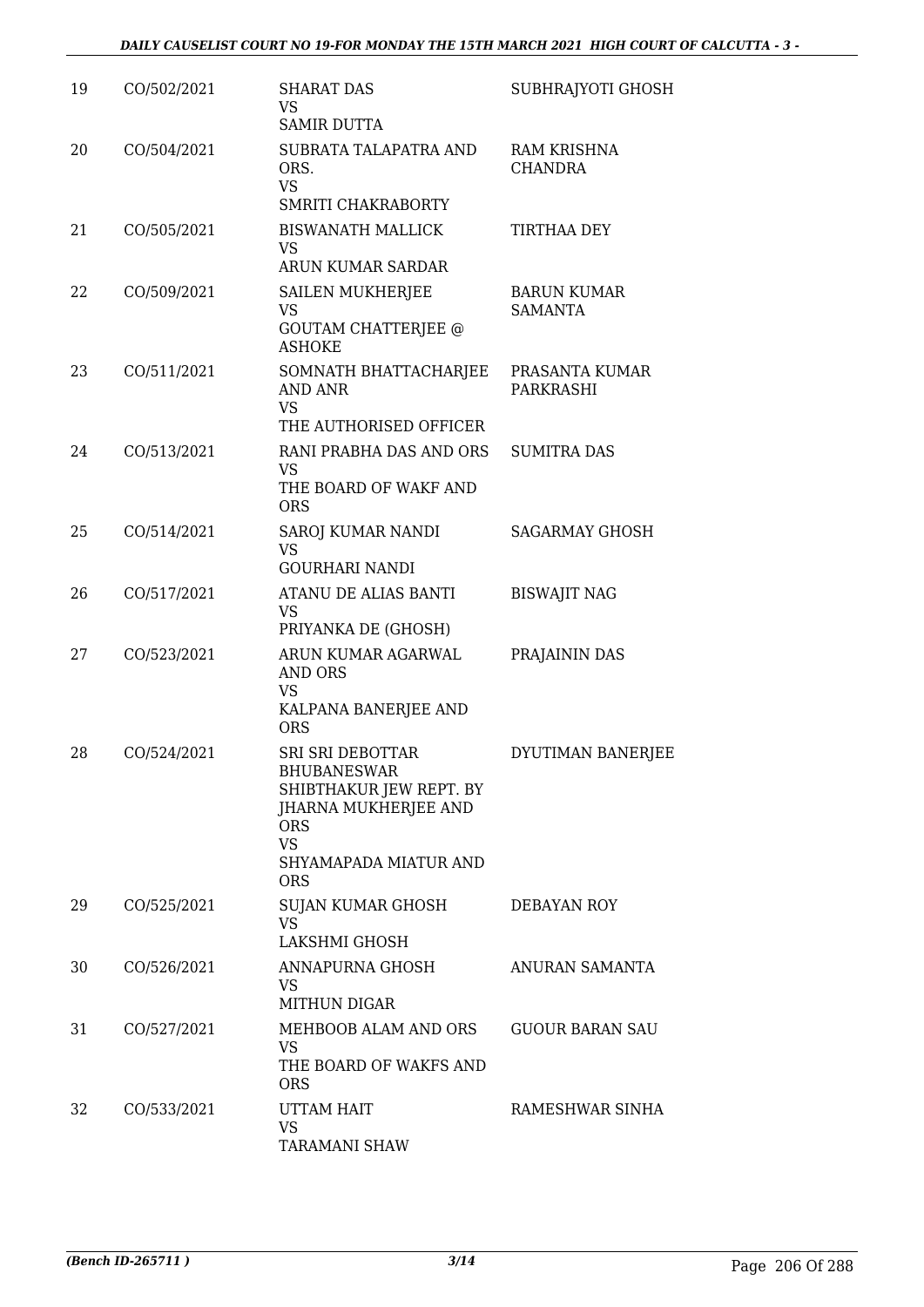| 33 | CO/534/2021 | <b>SHIV KUMARI SINGH</b><br>VS<br>MANGAL SINGH AND ANR                                                                        | SANJIB MITRA                           |
|----|-------------|-------------------------------------------------------------------------------------------------------------------------------|----------------------------------------|
| 34 | CO/536/2021 | MONORANJAN NAG<br><b>VS</b><br><b>TINAMONI NAG</b><br><b>CHAKRABORTY</b>                                                      | <b>SUDIP GHOSH</b><br><b>CHOWDHURY</b> |
| 35 | CO/537/2021 | <b>KALYAN KR</b><br>CHOWDHURY@KAYAL<br><b>VS</b><br>KALYAN DUTA AND ANR                                                       | <b>SUDIP GHOSH</b><br><b>CHOWDHURY</b> |
| 36 | CO/538/2021 | TARA VISWAKARMA ALIAS<br>TARA DEVI VISWAKARMA<br>AND ORS.<br><b>VS</b><br>REKHA CHATTERJEE AND                                | <b>AMAL KUMAR</b><br><b>BANERJEE</b>   |
|    |             | ORS.                                                                                                                          |                                        |
| 37 | CO/541/2021 | <b>BHOLANATH GOSWAMI</b><br><b>VS</b><br>HIRALAL KEDIA AND ORS.                                                               | AMITABHA GHOSH                         |
| 38 | CO/545/2021 | SK. MONIRUL ISLAM<br><b>VS</b><br>NANDU LAL SHAW AND<br>ORS.                                                                  | PURNENDU DAS                           |
| 39 | CO/546/2021 | <b>BIBEKANDA GHOSH</b><br><b>VS</b><br>RANJAN GHOSH AND ORS.                                                                  | RAMPROKASH<br><b>BANERJEE</b>          |
| 40 | CO/548/2021 | M/S PARAS TRADERS AND<br><b>ORS</b><br><b>VS</b><br><b>FULLERTON INDIA CREDIT</b><br><b>COMPANY LIMITED AND</b><br><b>ORS</b> | <b>JAYATI CHOWDHURY</b>                |
| 41 | CO/549/2021 | A.N. JOHN PVT LTD<br><b>VS</b><br>L.I.C.I. AND ANR                                                                            | MANWENDRA SINGH<br>YADAV               |
| 42 | CO/551/2021 | MD. NASIM<br>VS<br><b>NASIR AHMED ALIAS</b><br><b>BABULAL</b>                                                                 | MANOJIT<br><b>BHATTACHARYA</b>         |
| 43 | CO/552/2021 | <b>AMIT GUHA ROY</b><br><b>VS</b><br>AMLAN CHOWDHURY AND<br>ANR.                                                              | <b>ANIMESH PAUL</b>                    |
| 44 | CO/553/2021 | M/S. SHIVA CO. AND ANR.<br><b>VS</b><br>KRISHNA DAS AND ANR.                                                                  | AMARNATH<br>AGARWAL                    |
| 45 | CO/554/2021 | TITAGARH INDUSTRIES LTD<br>VS<br>HINDUSTAN ENGINEERING<br>AND INDUSTRIES LTD                                                  | MDHURIMA DAS                           |
| 46 | CO/555/2021 | RADHA RAMAN DUTTA<br>VS<br>SATYA KUMAR PANDIT                                                                                 | <b>UJJWAL TRIVEDI</b>                  |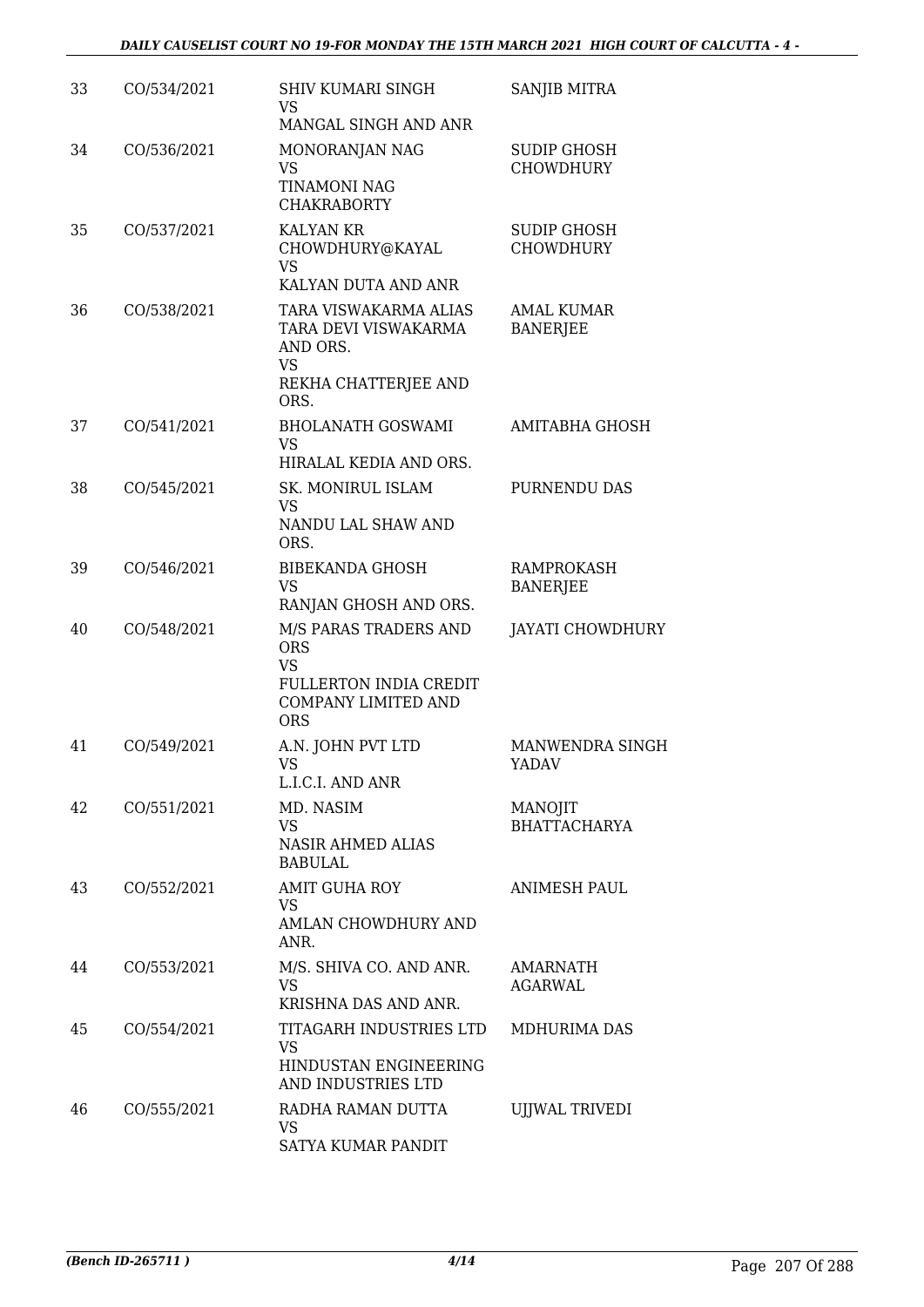| 47 | CO/558/2021 | SK. BOLDO @ SK. ABDUL<br>RASID<br><b>VS</b><br>MORJINA BEGUM                                               | SK. TOSLIM ALI                        |
|----|-------------|------------------------------------------------------------------------------------------------------------|---------------------------------------|
| 48 | CO/561/2021 | <b>TAPAS BOSE</b><br>VS<br>SOVANLAL ROY AND ORS                                                            | <b>JAYSHREE SAHA</b>                  |
| 49 | CO/565/2021 | <b>HALIM CHOWDHURY AND</b><br>ANR<br><b>VS</b><br>AI HAJ HAZRAT MOULANA<br>SYED MISBAHUL ARUFIN<br>AND ORS | MAHAMUDUL<br><b>HASSAN</b>            |
| 50 | CO/566/2021 | HALIM CHOWDHURY AND<br>ANR<br><b>VS</b><br>AL HAJ HAZRAT MOULANA<br>SYED BISBAUL AREFIN AND<br><b>ORS</b>  | MAHAMUDUL<br><b>HASSAN</b>            |
| 51 | CO/567/2021 | AMAL KR. DAS<br>VS.<br>KAMAL DAS AND ANR.                                                                  | Manish Kumar Das                      |
| 52 | CO/568/2021 | SANJIT JANA<br><b>VS</b><br>CHITTARANJAN SARKAR<br>AND ORS.                                                | <b>SOUMEN</b><br><b>BHATTACHARJEE</b> |
| 53 | CO/569/2021 | SABILA KHATUN AND ORS<br><b>VS</b><br>KRISHNENDU DAWN                                                      | <b>SARBANANDA</b><br>SANYAL           |
| 54 | CO/570/2021 | SOMNATH BHUNIA AND<br>ANR.<br>VS<br>THE REGIONAL MANAGER,<br>REGION 6TH AND ANR.                           | DEBASISH SUR                          |
| 55 | CO/573/2021 | AMINUL ISLAM AND ANR.<br>VS<br>JANNATUN NISHA AND<br>ORS.                                                  | <b>BHUPENDRA GUPTA</b>                |
| 56 | CO/574/2021 | CHHANDA BARMAN<br>VS<br><b>MILAN BARMAN</b>                                                                | SUBRATA SAHA                          |
| 57 | CO/576/2021 | <b>GEORGE DANIEL</b><br><b>VS</b><br>MD. SHAMIM                                                            | <b>SOHINI</b><br><b>BHATTACHARYYA</b> |
| 58 | CO/577/2021 | ISMILE SK.<br><b>VS</b><br>SAJAHAN MONDAL                                                                  | <b>SAMAPTI ROY</b>                    |
| 59 | CO/582/2021 | MKSK TRADING PVT LTD<br><b>VS</b><br>ATUL BAZAZ                                                            | <b>AYUSH JAIN</b>                     |
| 60 | CO/587/2021 | rajiv agarwalla and anr<br><b>VS</b><br>jitendra lohia and ors                                             | roopa seth mitra                      |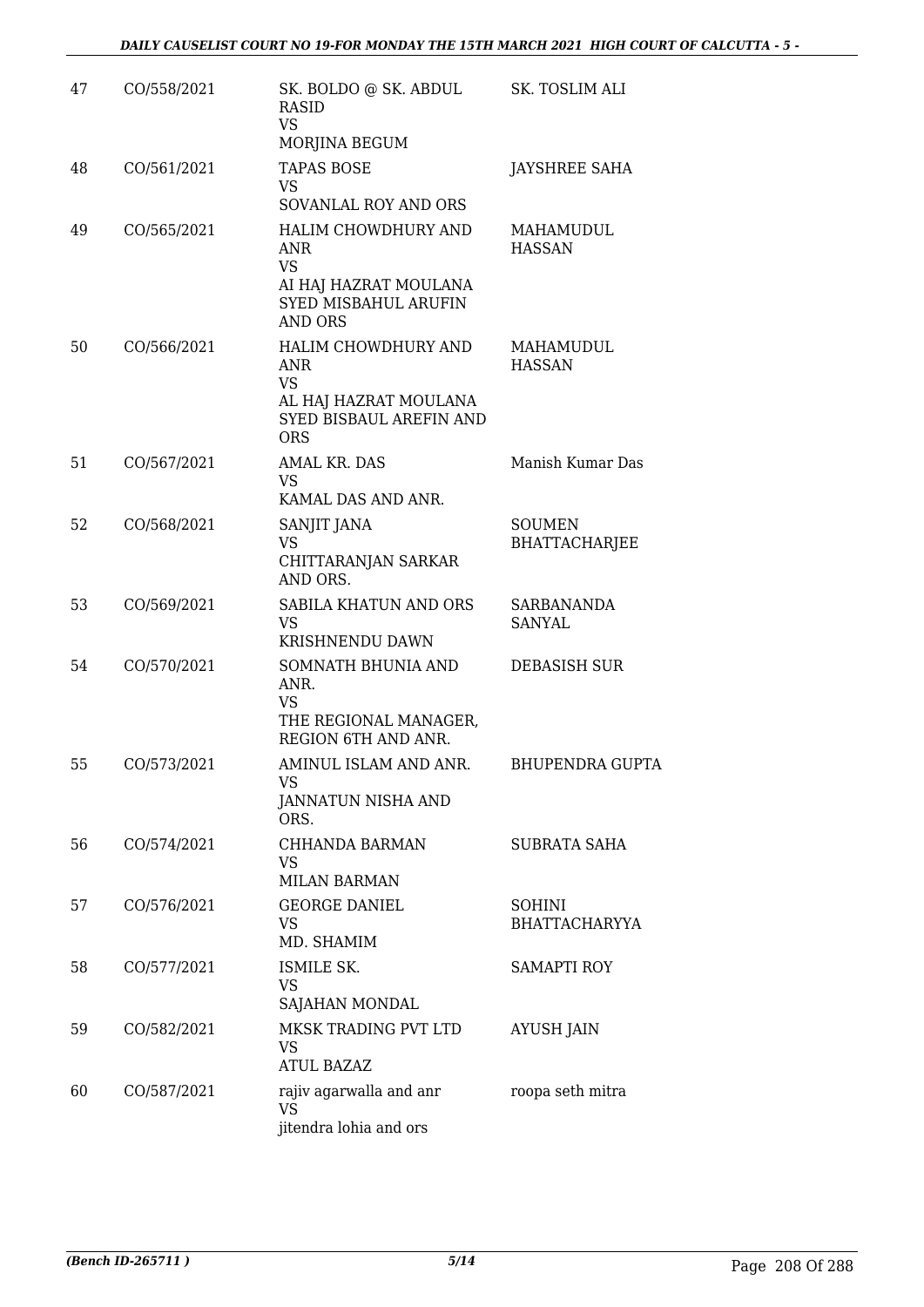| 61 | CO/589/2021 | RANJAN BANERJEE<br>VS<br>ARCHANA SARKAR AND<br>ANR                                                   | ANINIDYA HALDER                       |
|----|-------------|------------------------------------------------------------------------------------------------------|---------------------------------------|
| 62 | CO/590/2021 | PURNIMA ADHIKARY AND<br><b>ANOTHER</b><br>VS<br>ANIL KHANRA AND OTHERS                               | MD YAMIN ALI                          |
| 63 | CO/592/2021 | RUDRA BHATTACHARYA<br>AND ANR<br>VS<br>THE AOTHORISED OFFICER,<br><b>BANK OF INDIA AND ORS</b>       | RUDRA<br><b>BHATTACHARYA</b>          |
| 64 | CO/593/2021 | DILIP KUMAR MANNA<br><b>VS</b><br>NANDITA MANNA                                                      | <b>MUKTESWAR MAITY</b>                |
| 65 | CO/595/2021 | KRISHNAPADA MONDAL<br>VS<br>PANCHUGOPAL MITRA AND<br><b>ORS</b>                                      | <b>GORA CHAND</b><br><b>SAMNATA</b>   |
| 66 | CO/596/2021 | <b>GURUPADA JANA</b><br><b>VS</b><br>SRIPATI CHARAN JANA                                             | <b>SIBSANKAR</b><br>BANDYOPADHAYAY    |
| 67 | CO/598/2021 | SANTOSH CHATTERJEE<br><b>AND ANR</b><br>VS<br>SUSHIL CHATTOPADHYAY<br><b>AND ORS</b>                 | <b>TIRTHA PATI</b><br><b>ACHARYYA</b> |
| 68 | CO/599/2021 | LIPA SINHA (SINHA ROY)<br>VS<br><b>BIKRAM KESHARI SINHA</b>                                          | MAHABOOB AHMED                        |
| 69 | CO/600/2021 | DISEN KANTI ROY<br><b>VS</b><br>ROSE VALLEY HOTELS AND<br>ENTERTAINMENT LTD AND<br><b>ORS</b>        | SUDIPTA DASGUPTA                      |
| 70 | CO/601/2021 | <b>REBA DAS</b><br><b>VS</b><br>ROSE VALLEY HOOTELS<br>AND ENTERTAINMENT LTD<br>AND ORS              | SUDIPTA DASGUPTA                      |
| 71 | CO/602/2021 | SADHAN CHANDRA DUTTA<br>VS<br>ROSE VALLEY HOTELS AND<br>ENTERTAINMENT PVT LTD<br>AND ORS             | SUDIPTA DASGUPTA                      |
| 72 | CO/604/2021 | MRS MAMULI BISWAS<br>VS<br>THE MANAGER,<br>SAKTINAGAR SAMABAYA<br>KRISHI UNNYAN SAMITY<br><b>LTD</b> | DIGANTA DAS                           |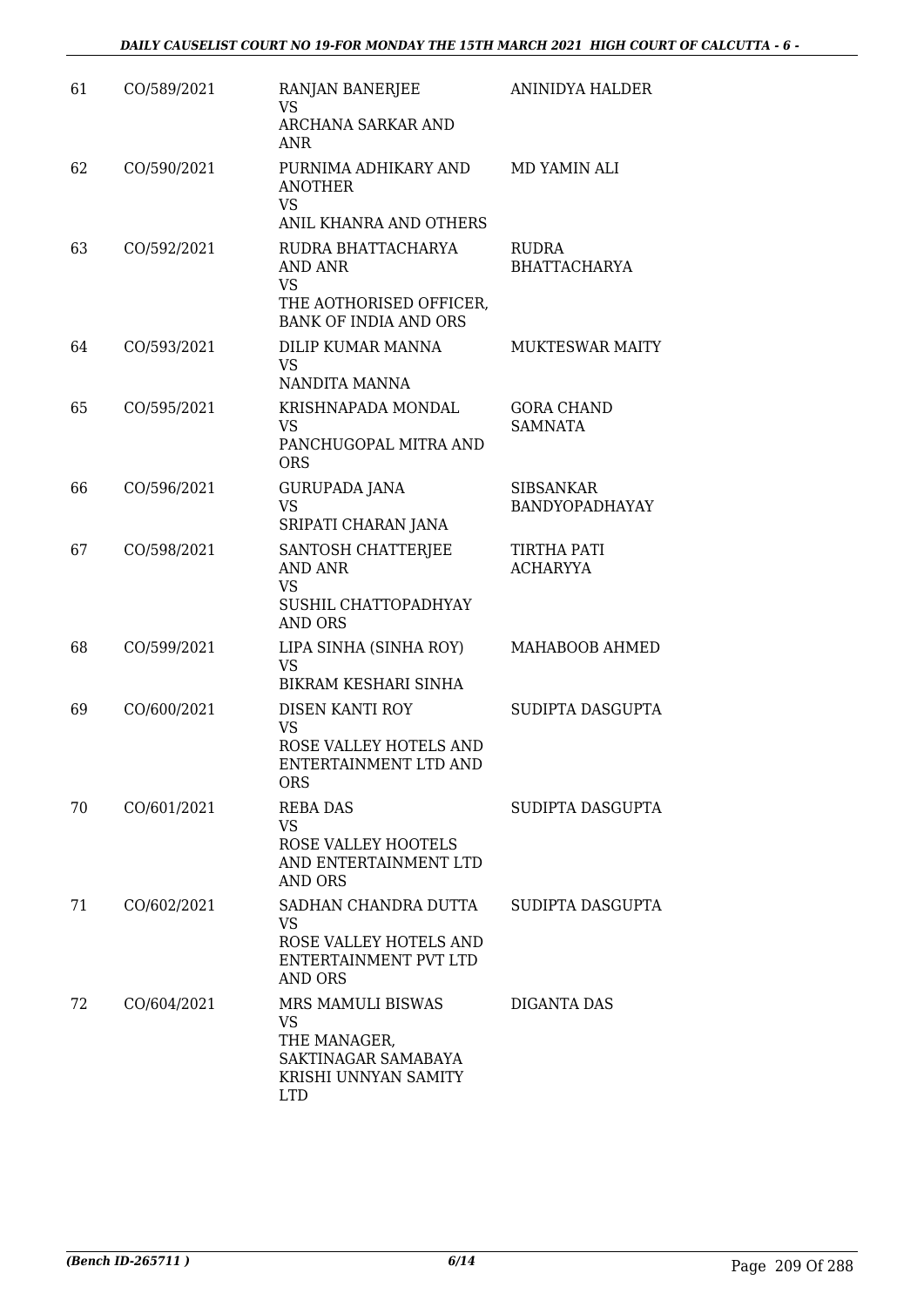| 73 | CO/605/2021 | <b>TUHIN DAS</b><br><b>VS</b><br>CASTLE LIQUORS PVT LTD<br><b>AND ORS</b>                                                        | <b>ASIF SOHAIL</b><br>TARAFDAR      |
|----|-------------|----------------------------------------------------------------------------------------------------------------------------------|-------------------------------------|
| 74 | CO/606/2021 | <b>ABHISHEK BISWAS</b><br>VS<br>MOUMITA DEY BISWAS                                                                               | <b>GAUSUL ALAM</b>                  |
| 75 | CO/607/2021 | PAM DEVELOPMENTS PVT<br>LTD AND ANR<br><b>VS</b><br>THE CHIEF SECRETARY OF<br><b>GOVERNMENT OF WEST</b><br><b>BENGAL AND ORS</b> | AMRITAM MANDAL                      |
| 76 | CO/608/2021 | MANJU BISWAS AND ORS<br>VS<br>PRAFULLA KUMAR ROY<br><b>AND ORS</b>                                                               | SAYANI<br><b>BHATTACHARYA</b>       |
| 77 | CO/609/2021 | ALOKE KUMAR BERA<br><b>VS</b><br>ASHIOKE KUMAR BERA AND<br><b>ORS</b>                                                            | <b>SUDIPTA MONDAL</b>               |
| 78 | CO/611/2021 | APARESH ADHIKARI AND<br><b>ORS</b><br>VS.<br>DIPAK KUMAR KAR AND<br><b>ORS</b>                                                   | ANIRUDDHA<br><b>BHATTACHARYA</b>    |
| 79 | CO/612/2021 | BIMAL MANNA AND ANR<br><b>VS</b><br>DIPAK KUMAR SHAW AND<br><b>ORS</b>                                                           | <b>SK MUSTAK ALI</b>                |
| 80 | CO/613/2021 | ADRISH BHATTACHARYA<br><b>AND ANR</b><br><b>VS</b><br><b>SHREE SHREE</b><br>RAJBALLABHI MATA<br>THAKURANI AND ANR                | <b>SUSMITA</b><br><b>CHATTERJEE</b> |
| 81 | CO/614/2021 | SAMIR MAJHI AND ORS<br>VS<br>USHA JHUNJHUNWALA AND<br><b>ORS</b>                                                                 | SHEBATEE DATTA                      |
| 82 | CO/615/2021 | <b>SOURAV ROY</b><br><b>VS</b><br>J. P. BOHRA AND CO. PVT.<br>LTD.                                                               | <b>SUHRID SUR</b>                   |
| 83 | CO/621/2021 | KAMALA DEBI<br>VS<br><b>BINDA DEBI AND ANR</b>                                                                                   | SK. ZUBAIR AHMED                    |
| 84 | CO/622/2021 | LAL MOHAN KULSI AND<br>ANR<br><b>VS</b><br>SUNIL GHOSH AND ORS                                                                   | <b>SUKUMAR SARKAR</b>               |
| 85 | CO/628/2021 | <b>BAIJNATH MAHATO</b><br>VS.<br><b>MANJU MAHATO</b>                                                                             | RAMESHWAR SINHA                     |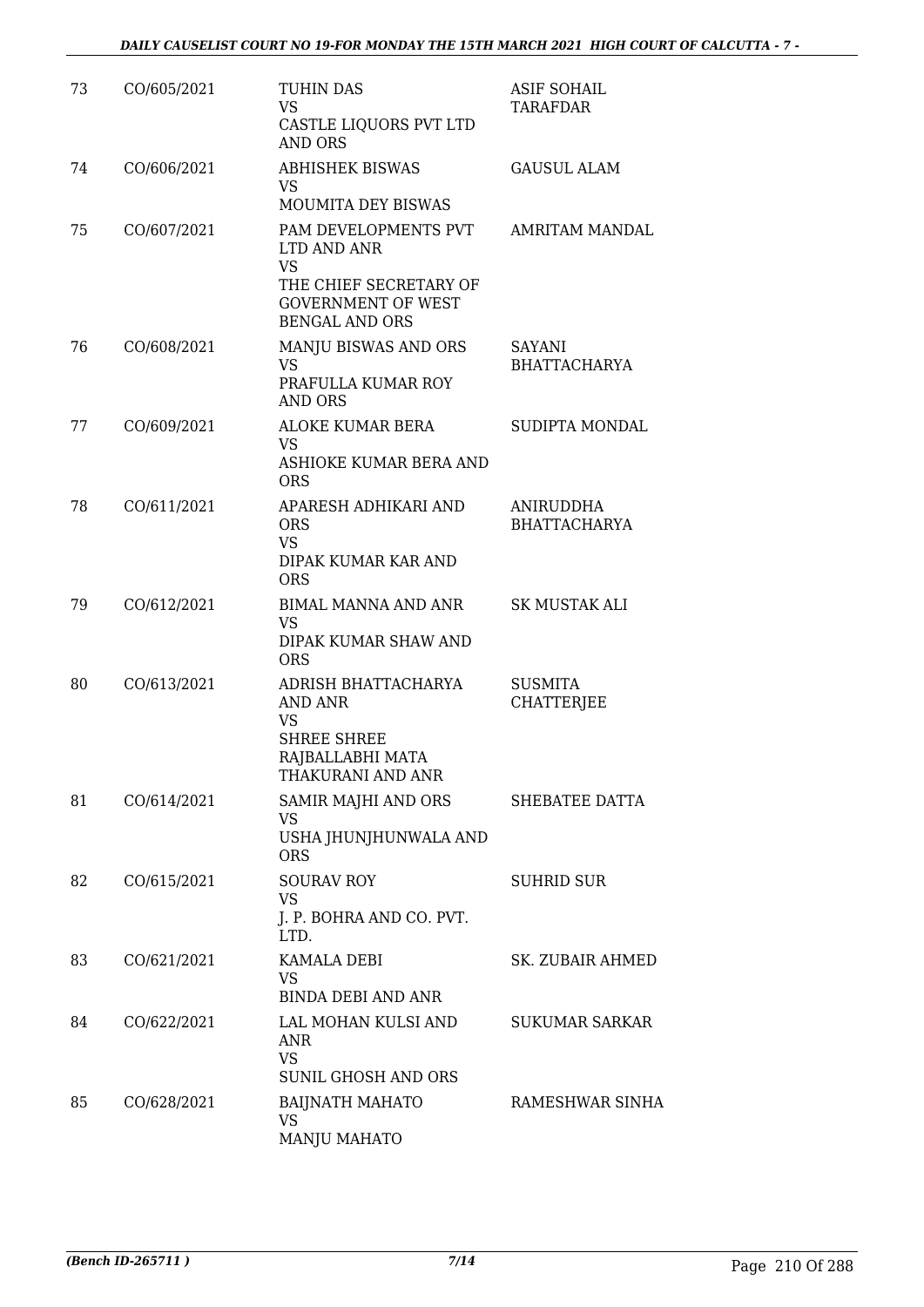| 86 | CO/634/2021  | KARTICK KANCHRA<br>VS<br>MAIDUL ISLAM MOLLA AND                         | ANINDITA HALDER                     |
|----|--------------|-------------------------------------------------------------------------|-------------------------------------|
|    |              | <b>ORS</b>                                                              |                                     |
| 87 | CO/641/2021  | SK. SAMSUR RAHMAN<br>ALIAS SHUMSUR RAHAMAN<br><b>VS</b>                 | <b>SALMA SULTANA</b><br><b>SHAH</b> |
|    |              | THE BOARD OF WAKF AND<br>ORS.                                           |                                     |
|    |              | <b>ADJOURNED MOTIONS</b>                                                |                                     |
| 88 | CO/49/2021   | <b>MAA PARVATI TRAVELS</b><br>PROP. DILIP KUMAR AND<br>ANR<br><b>VS</b> | SK SHAMIM AKHTER                    |
|    |              | M/S. NILACHAL IRON AND<br>POWER LTD AND ORS                             |                                     |
| 89 | CO/164/2021  | SHYAMALI SAHA AND ANR<br><b>VS</b><br><b>SHYAMAL KUNDU</b>              | <b>SAGARMAY GHOSH</b>               |
| 90 | CO/202/2021  | ASIT MONDAL AND ANR                                                     | <b>MANOJ</b>                        |
|    |              | <b>VS</b>                                                               | <b>CHAKRABORTY</b>                  |
|    |              | SUBHENDU KHANARA AND<br><b>ORS</b>                                      |                                     |
| 91 | CO/218/2021  | ECCHA MONDAL                                                            | <b>GENIYA MUKHERJEE</b>             |
|    |              | <b>VS</b><br>JAMIR ALI MONDAL                                           |                                     |
| 92 | CO/297/2021  | VIKASH NAGELIA                                                          | <b>SURYANEEL DAS</b>                |
|    |              | <b>VS</b><br>REGISTRAR, INCOME TAX                                      |                                     |
|    |              | APPELLATE TRIBUNAL                                                      |                                     |
| 93 | CO/312/2021  | TARAPADA MAL AND ORS                                                    | PRANTICK GHOSH                      |
|    |              | VS<br><b>ASIT MAL AND ORS</b>                                           |                                     |
| 94 | CO/315/2021  | NIRMAL CHANDRA                                                          | <b>ARUP KRISHNA DAS</b>             |
|    |              | MONDAL @ NIRMAL<br>MONDAL AND OTHERS                                    |                                     |
|    |              | VS<br>ADITI GOSWAMI AND<br><b>OTHERS</b>                                |                                     |
|    |              | <b>FOR HEARING</b>                                                      |                                     |
|    |              | (AT 2:00 P.M.)                                                          |                                     |
| 95 | CO/1767/2018 | CENTRAL BANK OF INDIA &<br>ANR<br><b>VS</b>                             | B. JHA                              |
|    |              | <b>MAYA SARKAR &amp; ORS</b>                                            |                                     |
| 96 | CO/252/2019  | ANITA DEY & ANR                                                         | SAYARI SEN SHARMA                   |
|    |              | <b>VS</b><br>M/S ARCH INFRA<br>PROPERTIES PVT LTD &<br><b>ORS</b>       |                                     |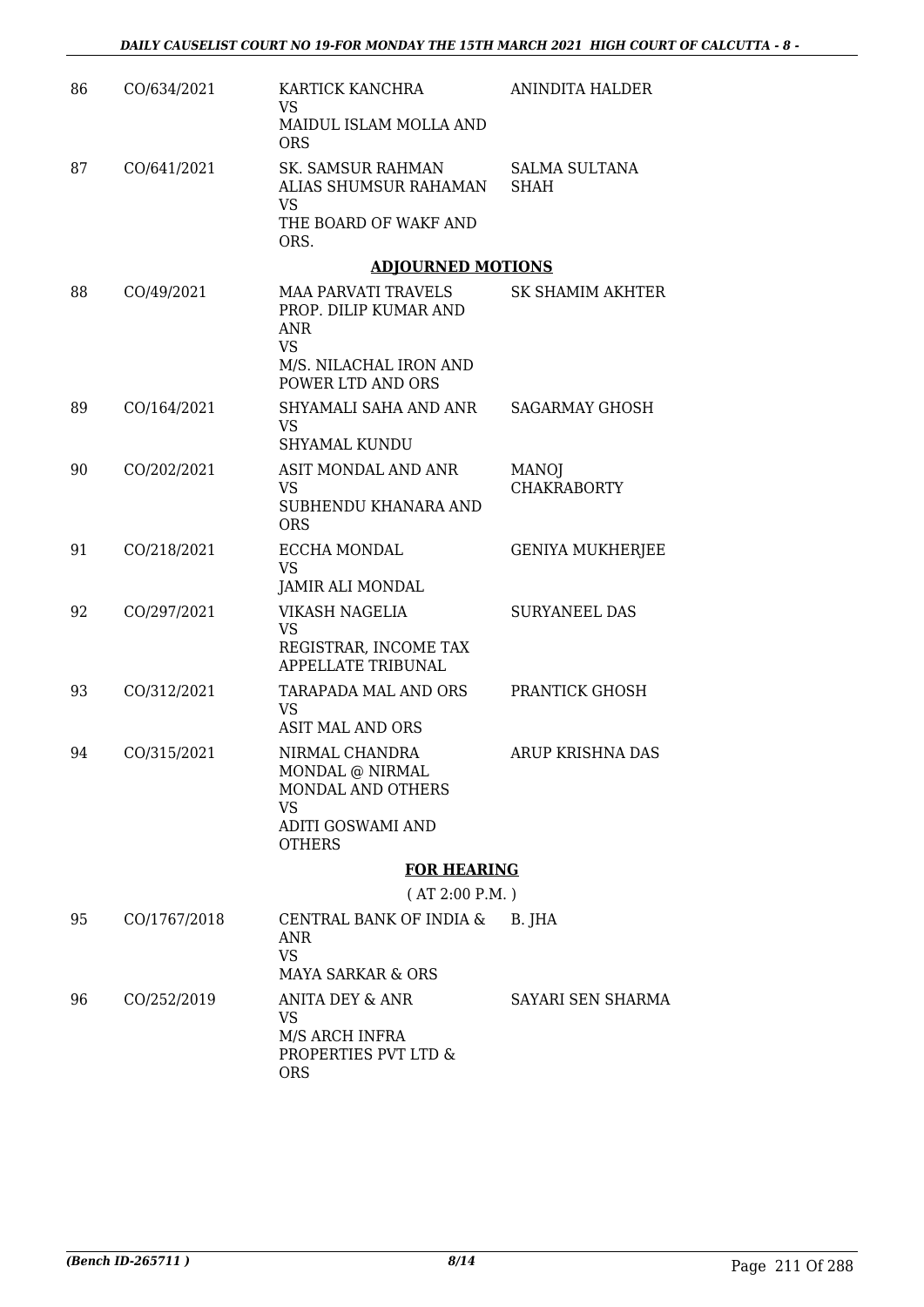| wt97 | CO/365/2019  | M/S. ARCH INFRA<br>PROPERTIES PVT LTD &<br><b>ORS</b><br><b>VS</b><br><b>SMT ANITA DEY &amp; ANR</b> | <b>SONI OJHA</b>             |
|------|--------------|------------------------------------------------------------------------------------------------------|------------------------------|
| 98   | CO/756/2019  | <b>CHANDRIMA ROY</b><br><b>VS</b><br>AJAY RAY                                                        | DEBAYAN SINHA                |
| 99   | CO/1073/2019 | SUPRIYA CHOWDHURY<br>SARCAR@SUPRIYA SARCAR<br>VS                                                     | SARBANANDA<br>SANNYAL        |
|      |              | NURRUL HUDA LAYEK                                                                                    |                              |
| 100  | CO/3605/2019 | KRISHNENDU PAUL<br><b>VS</b>                                                                         | <b>SAKYA SEN</b>             |
|      |              | NAMITA HAZRA                                                                                         |                              |
| 101  | CO/3826/2019 | MOUSUMI SENGUPTA<br><b>VS</b><br><b>BHASKAR SENGUPTA</b>                                             | <b>TATAN MISTRY</b>          |
|      |              |                                                                                                      |                              |
| 102  | CO/712/2020  | SHIBANUJ MUKHERJEE<br><b>VS</b><br>RAJANNYA MUKHERJEE                                                | DEBOJYOTI KARAN              |
| 103  | CO/739/2020  | <b>SK. FAZLUR RAHAMAN &amp;</b><br><b>ANR</b><br><b>VS</b><br>MD. ANWAR & ORS                        | S.G. CHOWDHURY               |
| 104  | CO/978/2020  | MOHAN DAS & ANR<br>VS<br>NABAGHANA DAS & ORS                                                         | <b>SUKANTA DAS</b>           |
| 105  | CO/1083/2020 | MD LAIQUE KHAN<br><b>VS</b><br>STATE OF WEST BENGAL &<br><b>ORS</b>                                  | MD ABDULLA GAZI              |
| 106  | CO/1086/2020 | SUNIL KRISHNA THAKUR &<br>ORS.<br>VS.<br>ANGUR BISWAS & ORS.                                         | PRANTICK GHOSH               |
| 107  | CO/1089/2020 | DHARMENDRA JAISWAL                                                                                   | SOMNATH DE                   |
|      |              | VS<br>PRITAM KR. MANNA & ORS.                                                                        |                              |
| 108  | CO/1424/2020 | KASMIRA BIBI<br>VS<br>YAKUB ALI MONDAL AND                                                           | ARITRA SHANKAR<br><b>RAY</b> |
|      |              | <b>ORS</b>                                                                                           |                              |
| 109  | CO/1439/2020 | NEELANJAN DE<br>VS                                                                                   | MUNSHI ASHIQ<br>ELAHI        |
|      |              | <b>JUJHAR SINGH AND ORS</b>                                                                          |                              |
| 110  | CO/1474/2020 | NASIRUDDIN SEKH AND<br><b>ORS</b><br><b>VS</b><br>MD ALI SEKH AND ANR                                | SARBANANDA<br><b>SANYAL</b>  |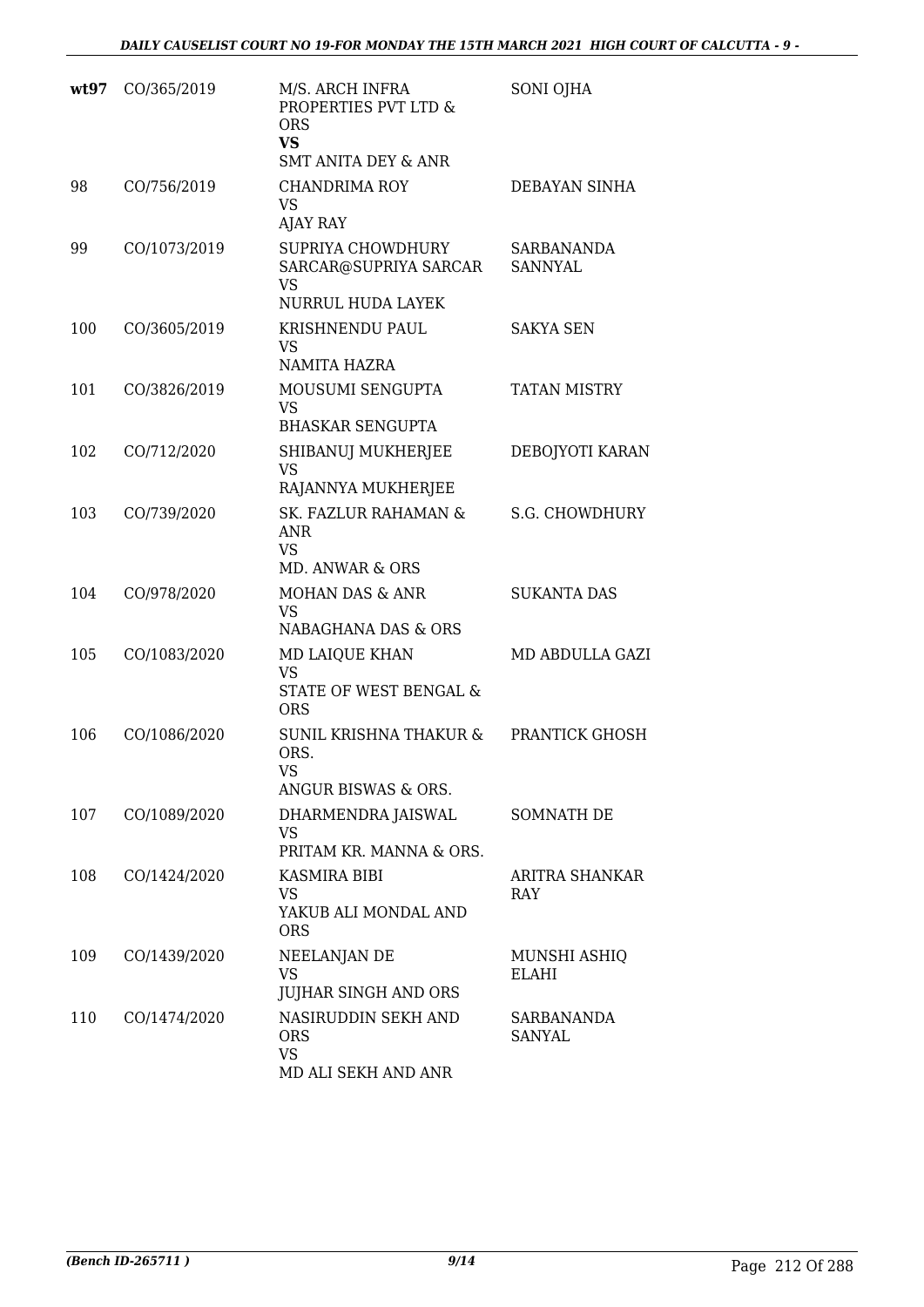| 111 | CO/1536/2020 | <b>MINOR KHANDEKAR</b><br>TAMANNA KHATUN REP. BY<br>KHANDEKAR MOHINUDDIN<br><b>HOSSAIN</b><br><b>VS</b>                                | <b>SARBANANDA</b><br><b>SANYAL</b>    |
|-----|--------------|----------------------------------------------------------------------------------------------------------------------------------------|---------------------------------------|
| 112 | CO/1548/2020 | SK KASEM ALI AND ORS<br>THE KOLKATA<br>MUNICIAPLITY<br>CORPORATION<br>VS<br>AJIT KUMAR BISWAS AND                                      | DWIJADAS<br><b>CHAKRABORTY</b>        |
| 113 | CO/1549/2020 | <b>ANR</b><br>NOOR AFROZ<br><b>VS</b><br>LEENA SAMAD AND ORS                                                                           | <b>SOUNAK</b><br><b>BHATTACHARYYA</b> |
| 114 | CO/1552/2020 | KOLKATA MUNICIPAL<br>CORPORATION<br><b>VS</b><br>SILICAL HOUSING SYSTEM<br><b>LTD</b>                                                  | <b>FAZLUL HOQUE</b>                   |
| 115 | CO/1553/2020 | VALVOLINE CUMMINS PVT<br><b>LTD</b><br><b>VS</b><br><b>M/S ROADWINGS</b><br><b>INTERNATIONAL PVT LTD</b><br><b>AND ANR</b>             | SHREYA SINGH                          |
| 116 | CO/1598/2020 | <b>SUPRATIK GHOSH</b><br><b>VS</b><br>ALIROMA CHEMICAL PVT<br>LTD AND ORS                                                              | MRITYUNJOY HALDER                     |
| 117 | CO/1643/2020 | SWAPAN ROY @ UJJAL ROY<br><b>AND ORS</b><br><b>VS</b><br>THE BOARD OF WAQFS,<br>REPTED. BY CHIEF<br>EXCUTIVE OFFICER                   | NAYEEMUDDIN<br><b>MUNSHI</b>          |
| 118 | CO/1653/2020 | JAYAANTA KUMAR MONDAL ASIF SOHAIL<br><b>AND OTHERS</b><br><b>VS</b><br><b>SECRETARY</b><br>PURBAMEDINIPUR ZILLA<br>PARISHAD AND OTHERS | TARAFDAR                              |
| 119 | CO/1654/2020 | AXIS BANK LIMITED<br><b>VS</b><br>THE LEARNED REGISTRAR<br>DEBTS RECOVERY<br>TRIBUNAL1 AND OTHERS                                      | AJIT KUMAR MISHRA                     |
| 120 | CO/3/2021    | SHESH NATH PRASAD<br><b>VS</b><br>KARUNA ROY AND ORS.                                                                                  | <b>ALOTRIYA</b><br>MUKHERJEE          |
| 121 | CO/31/2021   | <b>SK QUMRU ALAM</b><br><b>VS</b><br>THE DY INSPECTOR GEN,<br>REG RANGE-I, S 24PGS AND<br><b>ANR</b>                                   | MR IMTIAZ BELAL                       |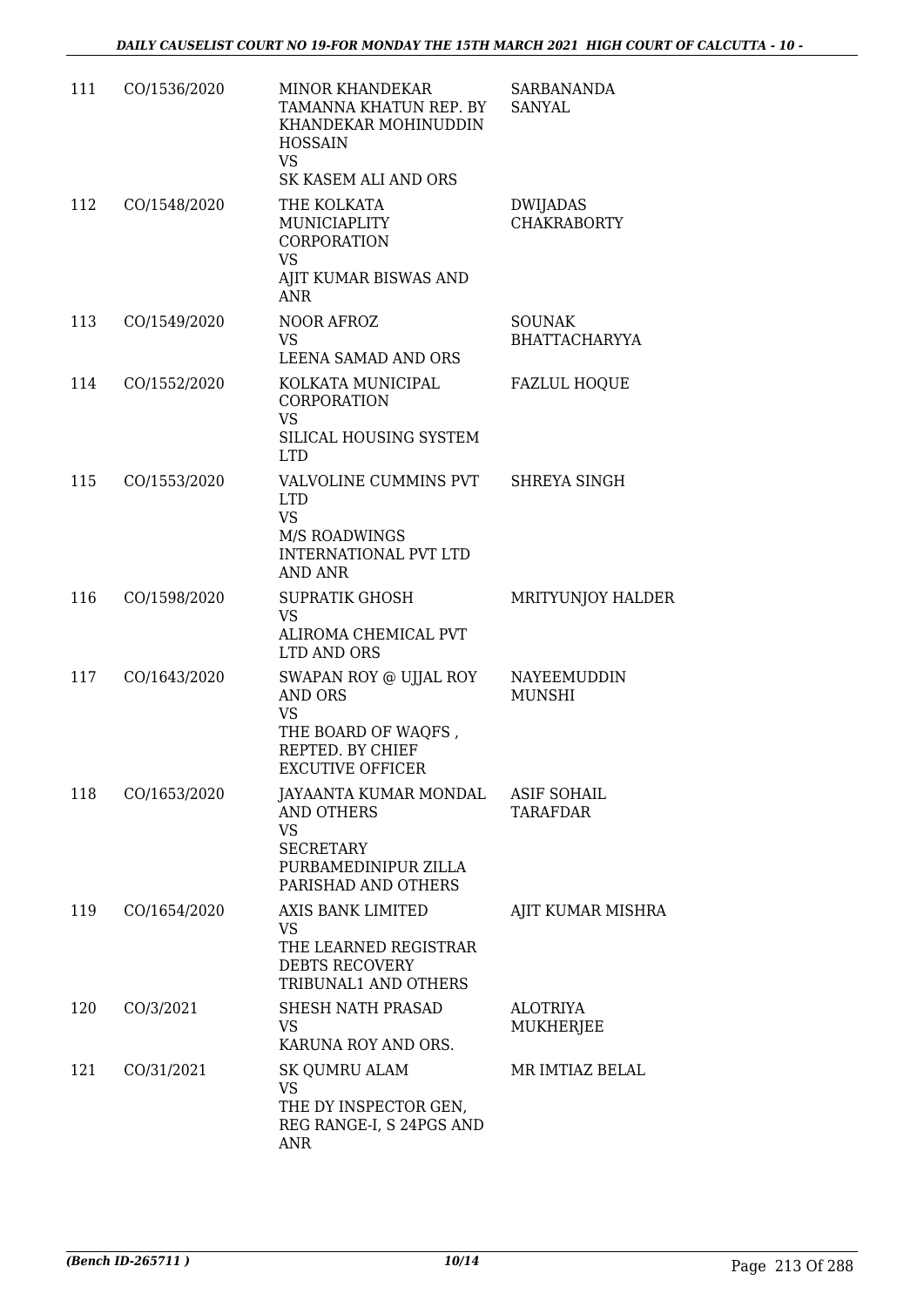| 122 | CO/33/2021                    | ANANDA PROSAD PANDEY<br><b>ALIAS PARE AND ANR</b><br>VS<br><b>SMT SABITA GHOSH AND</b>                  | <b>SUJIT SAHA</b>       |
|-----|-------------------------------|---------------------------------------------------------------------------------------------------------|-------------------------|
| 123 | CO/62/2021                    | <b>ORS</b><br>ANANDA PRAMANIK AND<br><b>ORS</b>                                                         | MRITYUNJAY SAHA         |
|     |                               | <b>VS</b><br>LATA BHATTACHARJEE                                                                         |                         |
| 124 | CO/70/2021                    | SARMISTHA BHADURI                                                                                       | <b>SWAPNAMOY SARKAR</b> |
|     |                               | <b>VS</b><br><b>SOUMYA SUNDAR</b><br>BANDYOPADHYAY                                                      |                         |
| 125 | CO/84/2021                    | UTPAL GOMES                                                                                             | SAPTARSHI KUMAR         |
|     |                               | <b>VS</b><br>RANIBALA BISWAS ORS                                                                        | <b>KUNDU</b>            |
| 126 | CO/95/2021                    | ALI JEHER SK AND ORS<br><b>VS</b>                                                                       | <b>MANAS KUMAR DAS</b>  |
|     |                               | KAMAL SK AND ORS                                                                                        |                         |
| 127 | CO/102/2021                   | ASHOK BAGUI AND ORS<br><b>VS</b><br>PINTU GHOSH                                                         | ANIRUDDHA MITRA         |
| 128 | CO/114/2021                   | PARNA ROY SHAH AND ANR                                                                                  | <b>ADITI KUMAR</b>      |
|     |                               | <b>VS</b><br>MAHENDRALAL SHAH AND<br><b>ORS</b>                                                         |                         |
| 129 | CO/118/2021                   | <b>GREKA (ZHENGZHOU)</b><br>TECHNICAL SERVICES CO.<br>LTD.<br>VS<br>PETROPATH FLUIDS (INDIA)<br>P. LTD. | ARANYA SAHA             |
|     | IA NO: CAN/1/2021, CAN/2/2021 |                                                                                                         |                         |
| 130 | CO/124/2021                   | DR ASHOK KUMAR SAH<br>VS.<br>DR MAHUA SARKAR                                                            | DIPANJAN BISWAS         |
| 131 | CO/154/2021                   | DEBOJIT SUR                                                                                             | LOPAMUDRA MOITRA        |
|     |                               | <b>VS</b><br>EASTLAND PARK CO-<br>OPRATIVE HOUSING<br><b>SOCIETY LTD AND ORS</b>                        |                         |
| 132 | CO/159/2021                   | SANTOSH CHANDRA DAS<br><b>VS</b><br><b>ASHOK CHATTERJEE</b>                                             | SANJAY MUKHERJEE        |
|     | wt133 CO/160/2021             | SANTOSH CHANDRA DAS                                                                                     | SANJAY MUKHERJEE        |
|     |                               | VS<br><b>ASHOK CHATTERJEE</b>                                                                           |                         |
|     | wt134 CO/161/2021             | SANTOSH CHANDRA DAS<br><b>VS</b>                                                                        | SANJAY MUKHERJEE        |
|     |                               | <b>ASHOK CHATTERJEE</b>                                                                                 |                         |
|     | wt135 CO/162/2021             | SANTOSH CHANDRA DAS<br><b>VS</b><br><b>ASHOK CHATTERJEE</b>                                             | SANJAY MUKHERJEE        |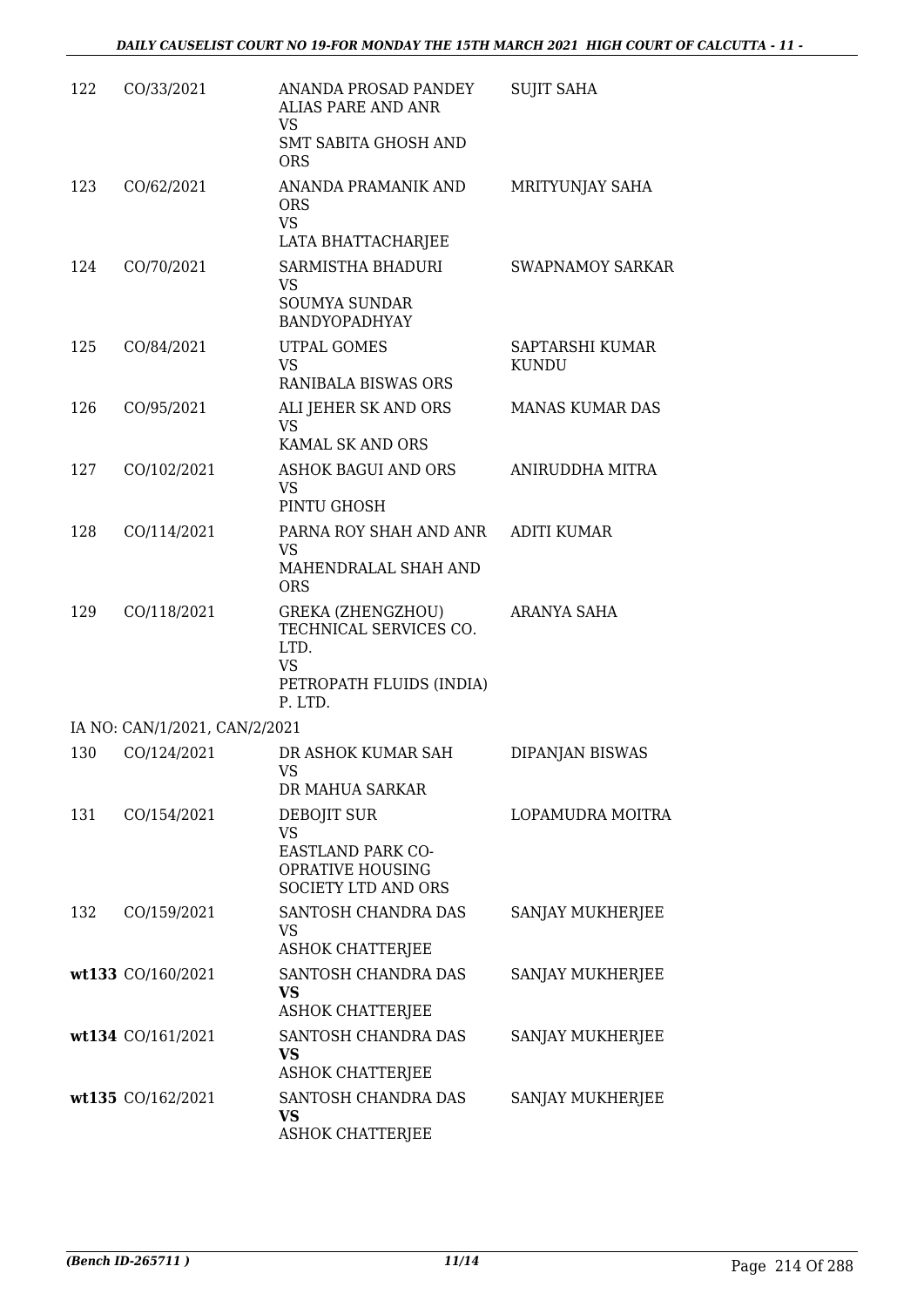| 136 | CO/167/2021       | JAHARLAL KOLEY<br><b>VS</b>                                              | <b>JOYITA RAY</b>           |
|-----|-------------------|--------------------------------------------------------------------------|-----------------------------|
|     |                   | MAINUL MANDAL AND ORS                                                    |                             |
| 137 | CO/207/2021       | YOGESH KAMDAR<br>VS                                                      | MADHUMITA BASAK             |
|     |                   | <b>MEENA ALIAS MITAY</b><br><b>KAMDAR</b>                                |                             |
| 138 | CO/210/2021       | <b>SOURENDRA DEY</b>                                                     | MANORANJAN JANA             |
|     |                   | VS<br><b>PULAK DEY</b>                                                   |                             |
| 139 | CO/275/2021       | <b>UCO BANK</b>                                                          | <b>SACHETAN GHOSH</b>       |
|     |                   | <b>VS</b><br>PIJUSH KANTI NASKAR AND<br><b>ANR</b>                       |                             |
| 140 | CO/370/2021       | PRITILATA MAITY                                                          | DEBABRATA ROY               |
|     |                   | <b>VS</b><br>SWATI SIMLAI AMD ORS                                        |                             |
| 141 | CO/403/2021       | <b>TAPASI GUPTA</b>                                                      | PINAKIRANJAN                |
|     |                   | <b>VS</b><br>PRADIP KR. GUPTA                                            | <b>MITRA</b>                |
|     |                   | <b>CONTESTED APPLICATION</b>                                             |                             |
| 142 | CO/208/2006       | THE CALCUTTA GUJARATI                                                    | <b>DIPAK DEY</b>            |
|     |                   | <b>EDUCATION SOCIETY</b>                                                 |                             |
|     |                   | <b>VS</b><br>THE REGIONAL PROVIDENT                                      |                             |
|     |                   | FUND COMMISSIONER                                                        |                             |
| 143 | CO/3057/2016      | AMIT SARKAR & ORS<br>VS                                                  | MITUL<br><b>CHAKRABORTY</b> |
|     |                   | DEBASREE GUPTA & ANR                                                     |                             |
|     |                   | IA NO: CAN/1/2017(Old No:CAN/2077/2017), CAN/2/2020(Old No:CAN/609/2020) |                             |
| 144 | CO/4546/2016      | M/S. J J GRIHANIRMAN PVT<br><b>LTD</b>                                   | PRABIR BANERJEE             |
|     |                   | <b>VS</b><br>PARVATI DEVI KHEMKA &                                       |                             |
|     |                   | <b>ORS</b>                                                               |                             |
| 145 | CO/300/2018       | M/S. KANAK LAND<br>DEVELOPMENT & CREDIT<br>CO. PVT. LTD                  | SANKET SARAWAGI             |
|     |                   | <b>VS</b><br>THE K.M.C. & ORS                                            |                             |
|     | IA NO: CAN/2/2021 |                                                                          |                             |
| 146 | CO/2888/2018      | GITA DEY @ GEETA DEY                                                     | SUPRIYA RANJAN              |
|     |                   | <b>VS</b><br><b>GOURI BALA DEY</b>                                       | <b>SAHA</b>                 |
| 147 | CO/238/2019       | NEWTON SK & ANR                                                          | <b>ANIRBAN DAS</b>          |
|     |                   | VS<br>AAMIR SK & ORS                                                     |                             |
| 148 | CO/532/2019       | RAJAT GHOSH                                                              | NEMAI CHANDRA               |
|     |                   | <b>VS</b><br><b>RATNA GHOSH</b>                                          | <b>BETAL</b>                |
|     | wt149 CO/589/2019 | RATNA GHOSH                                                              | <b>NONI GOPAL</b>           |
|     |                   | <b>VS</b>                                                                | <b>CHAKRABORTY</b>          |
|     |                   | RAJAT GHOSH                                                              |                             |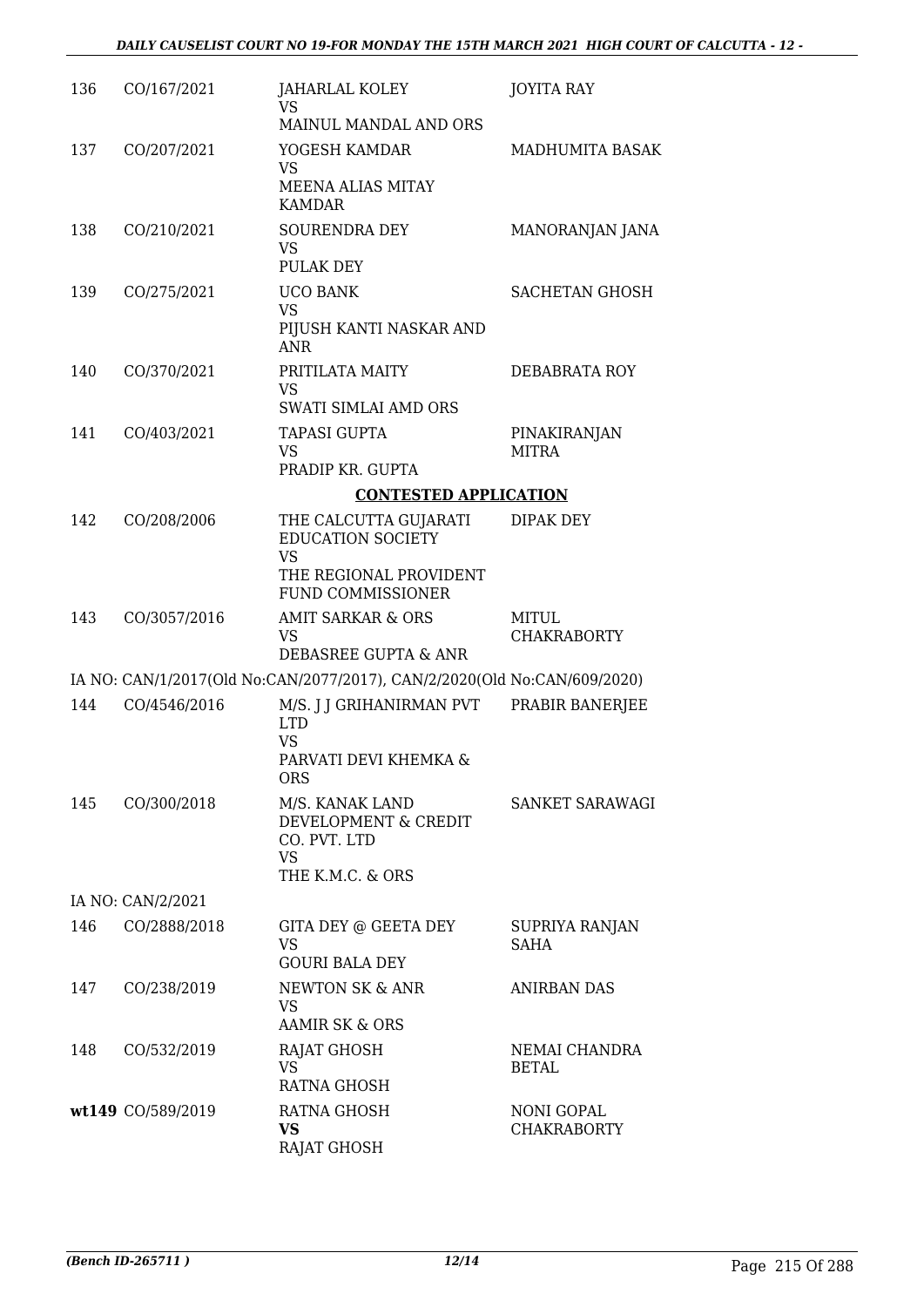| 150 | CO/1090/2019                            | ANIL MANDAL & ORS<br>VS<br>JAGABANDHU SUTRADHAR                                                   | <b>AVISHEK PRASAD</b>              |
|-----|-----------------------------------------|---------------------------------------------------------------------------------------------------|------------------------------------|
| 151 | CO/1167/2019                            | & ORS<br>SAROJ AGARWAL<br><b>VS</b><br>KALIDASSI DAS & ORS.                                       | UTTAM KR.<br><b>BHATTACHARYYA</b>  |
|     | IA NO: CAN/1/2020                       |                                                                                                   |                                    |
| 152 | CO/2774/2019                            | JAGANNATH MUKHERJEE<br>VS<br><b>BABLU MONDAL</b>                                                  | <b>BHOLANATH GHOSH</b>             |
| 153 | CO/2932/2019                            | <b>SUKANYA DAS</b><br>VS<br><b>ARINDAM DAS</b>                                                    | SAPTARSHI KUMAR<br>MAL             |
|     | wt154 CO/2637/2019                      | <b>ARINDAM DAS</b><br><b>VS</b><br><b>SUKANYA DAS</b>                                             | ARIJIT CHAKRABORTY                 |
| 155 | CO/2987/2019                            | KRISHNENDU ROY<br>VS<br>PRITISHA BHOWMIK                                                          | ARPITA SAHA                        |
| 156 | CO/3036/2019                            | <b>ASHOK KUMAR GAYEN</b><br><b>VS</b><br>MANABENDRA HALDAR &<br><b>ORS</b>                        | LAKSHMINATH<br><b>BHATTACHARYA</b> |
| 157 | CO/3530/2019                            | HARADHAN SAHA<br>VS<br>TRIPURDESHWAR<br>MUKHERJEE & ORS                                           | PRIYANKA SAHA                      |
| 158 | CO/3585/2019                            | <b>BINDU PAUL (MINOR) &amp;</b><br>ORS.<br><b>VS</b><br>DIV. MGR. NEW INDIA ASS.<br>CO. LTD.      | <b>SIMA GHOSH</b>                  |
| 159 | CO/3643/2019                            | MANORANJAN GAYEN<br>VS<br><b>SANKAR DAS &amp; ANR</b>                                             | <b>GOURANGA KUMAR</b><br>DAS       |
| 160 | CO/3657/2019                            | <b>SUBODH BANERJEE</b><br>VS<br>SMT. ALAKA MUKHERJEE                                              | PRABIR ADHYA                       |
| 161 | CO/3721/2019                            | <b>BIMALA MONDAL</b><br>VS<br>KAMAL PATRA                                                         | <b>SUCHARITA ROY</b>               |
| 162 | CO/3857/2019                            | EDEN REALITY VENTURES<br><b>PVT LTD</b><br><b>VS</b><br><b>NST HOUSING</b><br>DEVELOPMENT PVT LTD | SONI OJHA                          |
|     | IA NO: CAN/2/2020(Old No:CAN/4544/2020) |                                                                                                   |                                    |
| 163 | CO/3939/2019                            | UTTAM KUMAR SHAW<br>VS<br>THE NAIHATI<br>MUNICIPALITY & ORS                                       | SAYANI<br><b>BHATTACHARYA</b>      |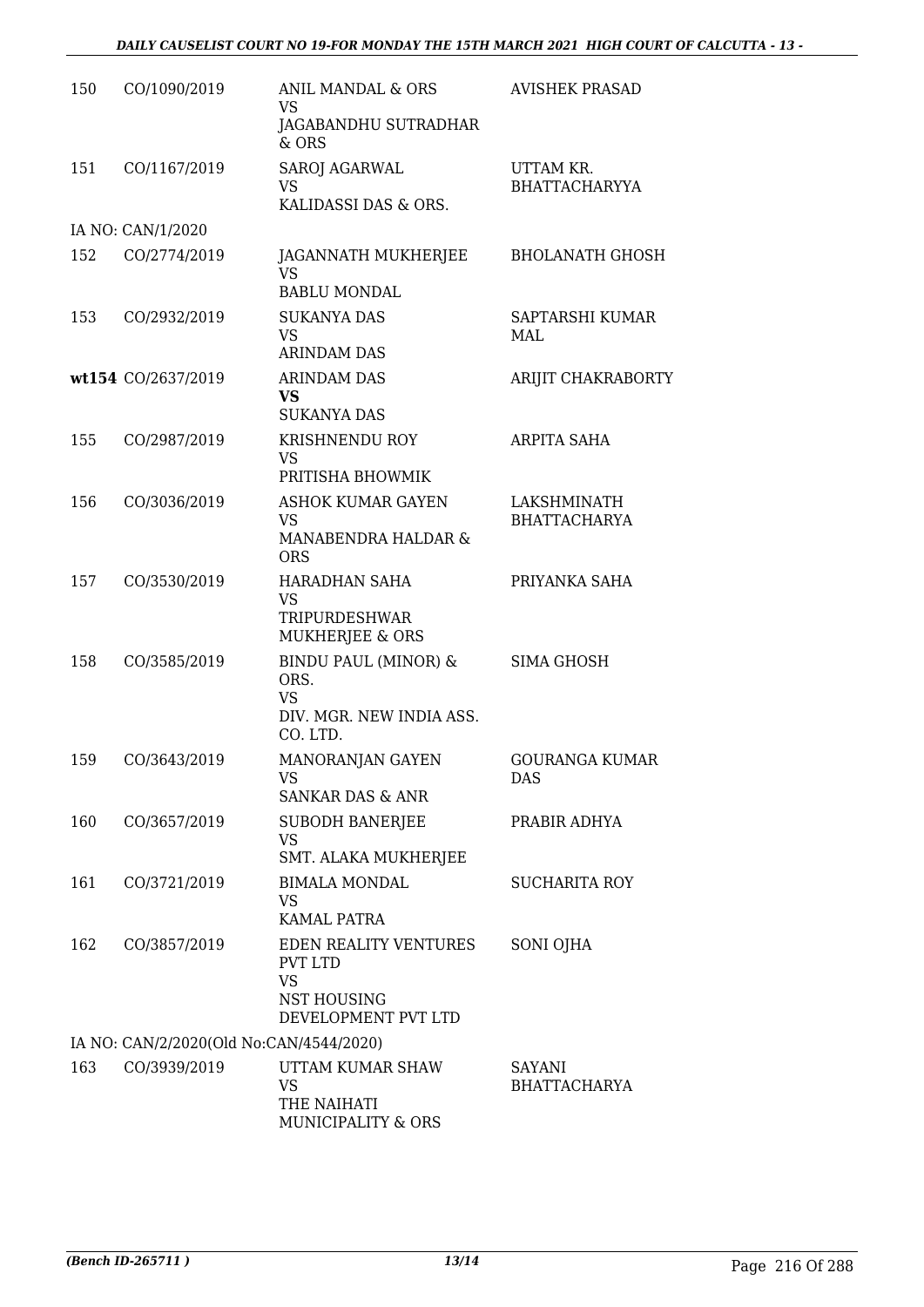| 164 | CO/4001/2019                              | DEBASIS MUKHERJEE<br>VS                                                                           | <b>ANIMESH PAUL</b>              |
|-----|-------------------------------------------|---------------------------------------------------------------------------------------------------|----------------------------------|
|     |                                           | HARE KRISHNA MAHATO @<br><b>CHOWHAN</b>                                                           |                                  |
| 165 | CO/4172/2019                              | M/S. ASHROY<br><b>CONSTRUCTION &amp; ORS</b><br><b>VS</b><br>PANKAJ MITRA & ORS                   | PRAJAAINI DAS                    |
|     | IA NO: CAN/1/2020, CAN/2/2021, CAN/3/2021 |                                                                                                   |                                  |
| 166 | CO/41/2020                                | LAXMI DEBI PANDIT<br>VS<br><b>SHEO PRASAD PANDIT &amp;</b><br><b>ORS</b>                          | DEBASISH<br><b>CHATTOPADHYAY</b> |
| 167 | CO/344/2020                               | SACHIN ROY & ANR.<br>VS<br><b>ASISH KAREL</b>                                                     | PRANTICK GHOSH                   |
| 168 | CO/389/2020                               | MD ALAM ANSARI & ANR<br><b>VS</b><br>SYED NAZMUL HOSSAIN &<br><b>ORS</b>                          | PARTHA PRATIM<br>MUKHOPADHYAY    |
| 169 | CO/588/2020                               | <b>BHAGBAT CHANDRA DEY &amp;</b><br><b>ORS</b><br><b>VS</b><br><b>MUKTIPADA MALAS &amp; ORS</b>   | SNEHASIS JANA                    |
| 170 | CO/653/2020                               | <b>SWAPNA PAUL &amp; ANR</b><br><b>VS</b><br><b>SANKAR PAL &amp; ORS</b>                          | PINAKI RANJAN<br><b>MITRA</b>    |
| 171 | CO/767/2020                               | ANIL KUMAR SHAW ALIAS<br><b>ANIL SHAW</b><br><b>VS</b><br>REBARANI MONDAL (JANA)                  | PINAKI RANJAN<br><b>MITRA</b>    |
| 172 | CO/813/2020                               | SOUMITA CHAKRAVORTY<br><b>VS</b><br><b>ANIKET GANGULY</b>                                         | NIKITA BARDHAN                   |
| 173 | CO/1010/2020                              | <b>BIRESHWAR SAMADDAR &amp;</b><br><b>ORS</b><br>VS<br>ASHESH BANDHU<br><b>SAMADDAR &amp; ORS</b> | <b>IBRAHIM SHAIKH</b>            |
| 174 | CO/1186/2020                              | CHANDRANI SARKAR<br><b>VS</b><br><b>SUDIPA CHOWDHURY &amp;</b><br><b>ORS</b>                      | DYUTIMAN BANERJEE                |

IA NO: CAN/1/2020(Old No:CAN/5949/2020)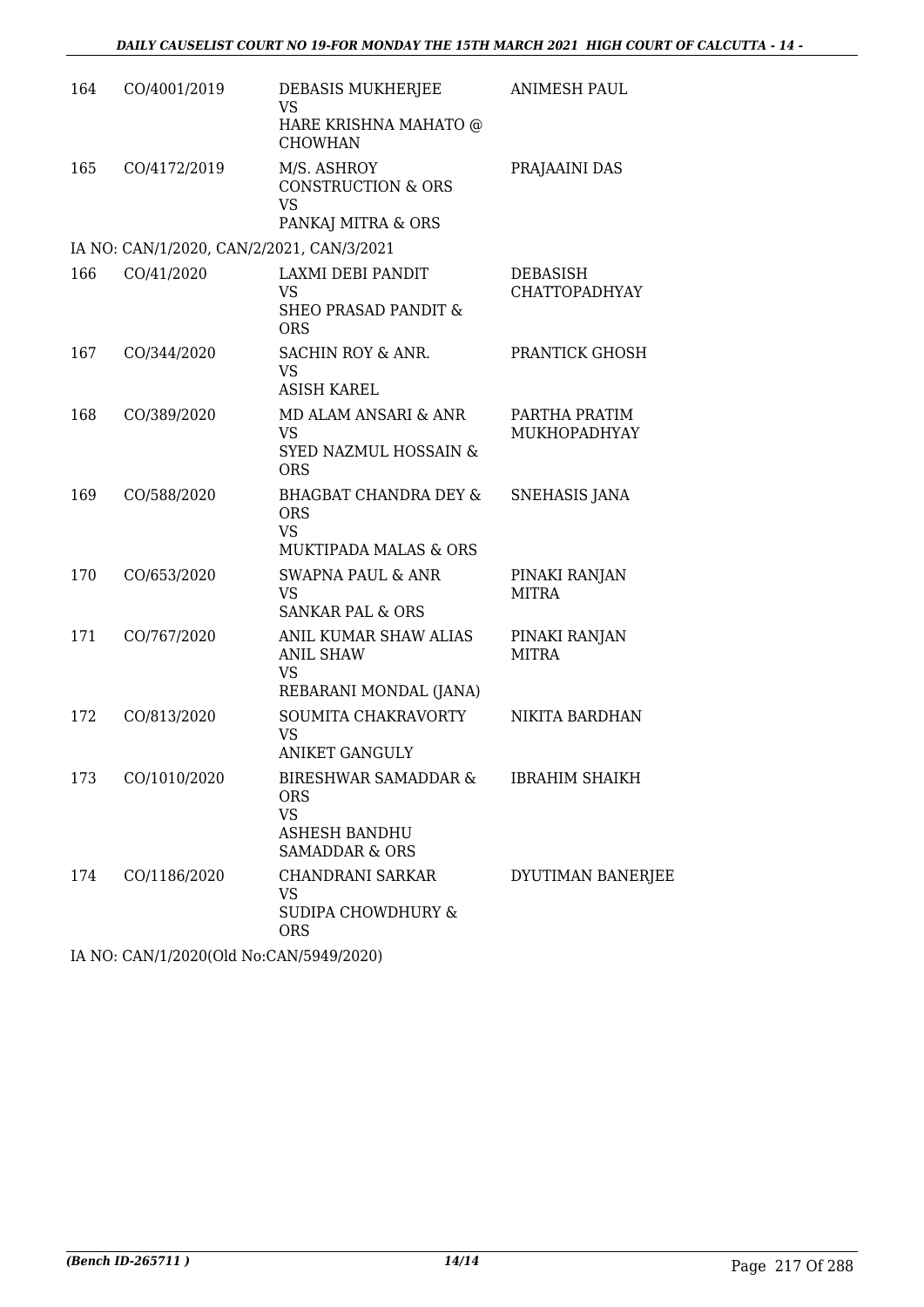

## **Appellate Side**

**DAILY CAUSELIST For Monday The 15th March 2021**

### **COURT NO. 10**

**SINGLE BENCH (SB - IX) AT 10:30 AM HON'BLE JUSTICE RAVI KRISHAN KAPUR (VIA VIDEO CONFERENCE)**

### **ON AND FROM MONDAY, 1ST MARCH, 2021 - MATTERS (MOTION & HEARING) UNDER ARTICLE 226 OF THE CONSTITUTION RELATING TO RESIDUARY UNDER GROUP IX PERTAINING TO PUBLIC PREMISES (UNAUTHORISD OCCUPANTS) ACT, 1971 AND ELECTRICITY INCLUDING APPLICATIONS CONNECTED THERETO;**

**APPEALS RELATING TO ALL CLAIM CASES INCLUDING APPLICATIONS CONNECTED THERETO (EXCLUDING ADMISSION OF APPEALS UNDER SECTION 30 OF THE EMPLOYEES' COMPENSATION ACT, 1923.**

### **HEARING OF WRIT PETITIONS IRRESPECTIVE OF CLASSIFICATION AND APPLICATIONS CONNECTED THERETO.**

### **NOTE : MATTERS WILL BE TAKEN UP THROUGH PHYSICAL HEARINGONLY WHEN BOTH THE PARTIES ARE AGREE**

|                |                | <b>TO BE MENTIONED</b>                                              |                                  |  |
|----------------|----------------|---------------------------------------------------------------------|----------------------------------|--|
| 1              | WPA/7070/2015  | DELWAR HOSSAIN<br>VS<br>STATE OF WEST BENGAL &<br><b>ORS</b>        | <b>SAIRA BANU</b>                |  |
| $\overline{2}$ | WPA/5402/2016  | PARIMAL MUKHERJEE<br>VS.<br>STATE OF WEST BENGAL &<br><b>ORS</b>    | <b>SOMA</b><br>CHOWDHURY(BANDHU) |  |
| 3              | WPA/26657/2016 | <b>BIPLAB MALAKAR</b><br>VS<br>STATE OF WEST BENGAL &<br><b>ORS</b> | <b>SUJIT GUPTA</b>               |  |
| 4              | WPA/20865/2017 | NARAYAN HAZRA<br>VS<br>THE CHAIRMAN, WBSEDCL<br>$&$ ORS             | S. BHATTACAHARAYYA               |  |

IA NO: CAN/1/2019(Old No:CAN/5795/2019)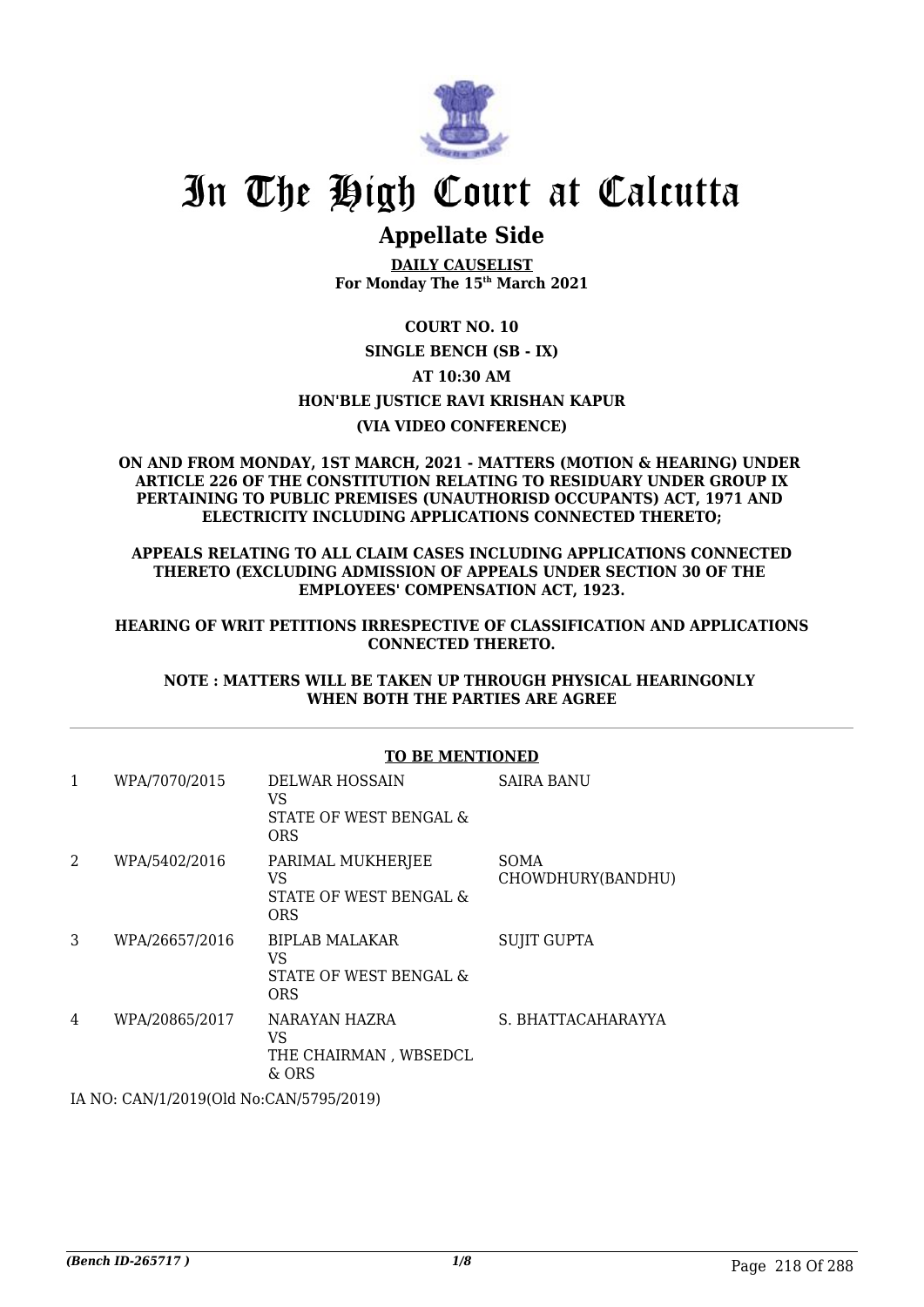| 5  | WPA/23718/2017<br>[Correction]          | SISKIN HOTELS PVT. LTD.<br>REPRESENTED BY ITS<br>MANAGING DIRECTOR<br>VS<br>UNION OF INDIA & ORS                                          | <b>SANATANU MAJI</b>                 |
|----|-----------------------------------------|-------------------------------------------------------------------------------------------------------------------------------------------|--------------------------------------|
|    | IA NO: CAN/1/2019(Old No:CAN/8570/2019) |                                                                                                                                           |                                      |
| 6  | WPA/5928/2019                           | <b>GAUTAM GANGOPADHYAY</b><br><b>VS</b><br>STATE OF WEST BENGAL &<br><b>ORS</b>                                                           | SUDIP GHOSH<br><b>CHOWDHURY</b>      |
|    | IA NO: CAN/1/2020(Old No:CAN/2474/2020) |                                                                                                                                           |                                      |
| 7  | WPA/15385/2019                          | JYOTIRINDRA NARAYAN<br><b>GHOSH</b><br><b>VS</b><br>UNION OF INDIA & ORS.                                                                 | SOUMAVA MUKHERJEE                    |
|    | IA NO: CAN/1/2020                       |                                                                                                                                           |                                      |
| 8  | WPA/20902/2019                          | DLX LIMITED & ANR<br><b>VS</b><br>W.B. STATE ELECTRICITY<br>DISTRIBUTION COMPANY<br>LTD. & ANR                                            | PRATIK GHOSE                         |
|    | IA NO: CAN/1/2020                       |                                                                                                                                           |                                      |
|    |                                         | <b>MOTION</b>                                                                                                                             |                                      |
| 9  | WPA/11284/2020                          | <b>SWAPAN MAITY</b><br><b>VS</b><br>W.B.S.E.D.C.L. AND ORS                                                                                | KAPIL CHANDRA<br><b>SAHOO</b>        |
| 10 | WPA/917/2021                            | TAPAS DAS AND ANR<br>VS<br>W.B.S.E.D.C.L AND ORS                                                                                          | <b>CHANDRA NATH</b><br><b>SARKAR</b> |
| 11 | WPA/1168/2021                           | KAUSICK DHOLE AND<br><b>ANOTHER</b><br>VS<br>WEST BENGAL STATE<br><b>ELECTRICITY</b><br>DISTRIBUTION COMPANY<br><b>LIMITED AND OTHERS</b> | <b>SUMJAN BANERJERE</b>              |
| 12 | WPA/2295/2021                           | RIPAN KUMAR MAITY AND<br><b>ORS</b><br><b>VS</b><br><b>WBSEDCL AND ORS</b>                                                                | TARASANKAR<br>SAMANTA                |
| 13 | WPA/2942/2021                           | <b>GOLAM RASUL</b><br><b>VS</b><br>WEST BENGAL STATE<br><b>ELECTRICITY</b><br>DISTRIBUTION COMPANY<br>LIMITED                             | <b>MAQNALI BISWAS</b>                |
| 14 | WPA/3920/2021                           | SK MOIDUL ISLAM<br><b>VS</b><br>CESC LTD AND ANR                                                                                          | <b>INDRANIL HALDER</b>               |
| 15 | WPA/6413/2021                           | <b>GOUTAM GUHA</b><br>VS<br>CALCUTTA ELECTRIC                                                                                             | <b>SYED SHAHEN SHAH</b>              |

SUPPLY CORPORATION LTD.

AND ORS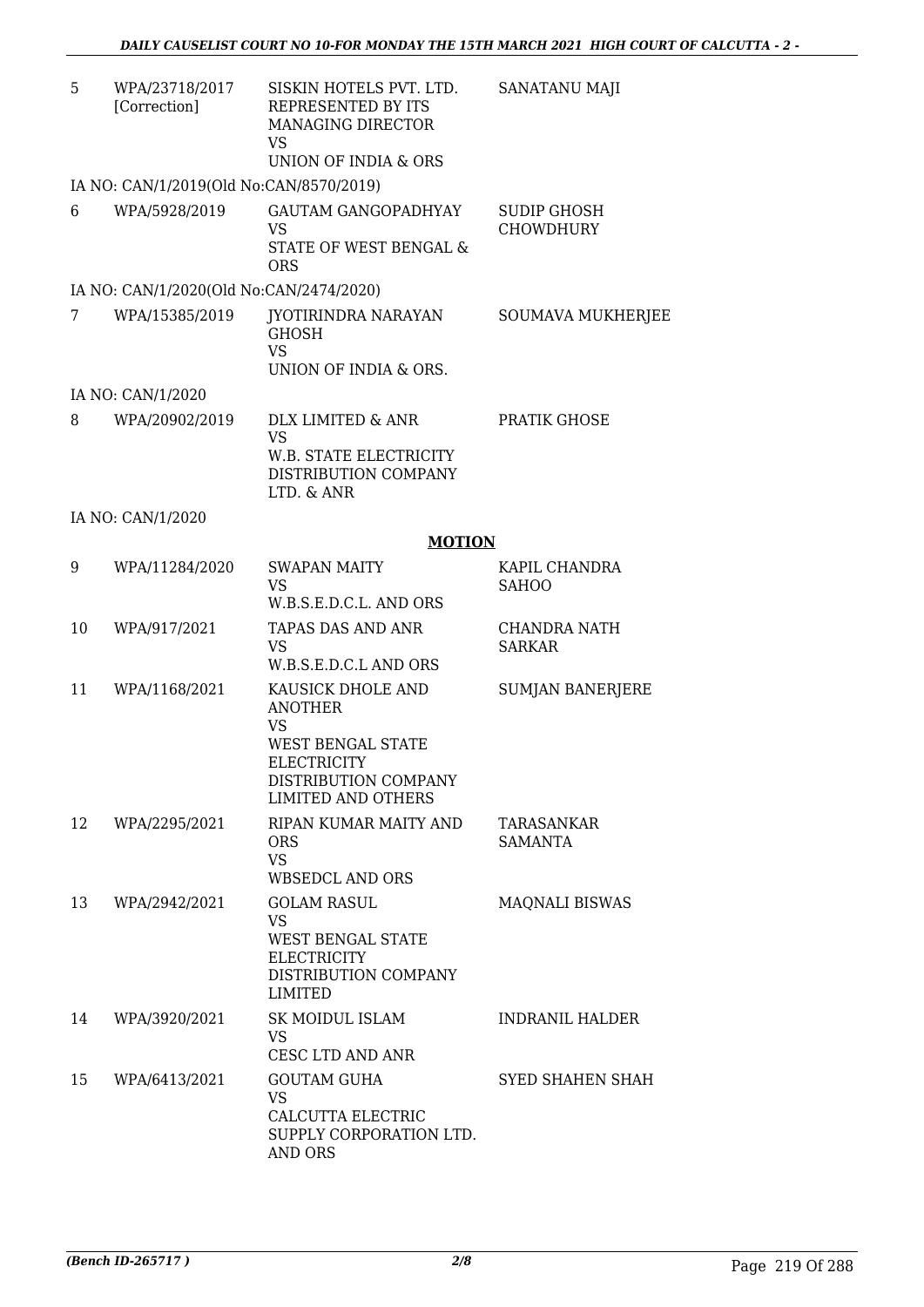| 16 | WPA/6825/2021                           | SK HASEM MISTRY@ SK<br><b>HASEM</b><br><b>VS</b><br>CESC LIMITED AND ANR                   | <b>UDDIPAN BANERJEE</b> |  |
|----|-----------------------------------------|--------------------------------------------------------------------------------------------|-------------------------|--|
| 17 | WPA/6909/2021                           | SEKH ISLAM ALI ALIAS<br><b>IMAM ALI SEKH</b><br><b>VS</b>                                  | <b>SOURAV MUKHERJEE</b> |  |
|    |                                         | WBSEDCL AND ORS.                                                                           |                         |  |
| 18 | WPA/6910/2021                           | JAMILA BIBI<br><b>VS</b>                                                                   | <b>SOURAV MUKHERJEE</b> |  |
|    |                                         | WBSEDCL AND ORS.                                                                           |                         |  |
| 19 | WPA/6912/2021                           | SELIM SEK ALAIS SELIM<br>ALI<br><b>VS</b><br>WBSEDCL AND ORS.                              | <b>SOURAV MUKHERJEE</b> |  |
| 20 | WPA/6914/2021                           | SK. MANTAJ ALI<br><b>VS</b>                                                                | <b>SOURAV MUKHERJEE</b> |  |
|    |                                         | WBSEDCL AND ORS.                                                                           |                         |  |
| 21 | WPA/6916/2021                           | <b>SK.EKRAMUL HAK</b><br><b>VS</b>                                                         | <b>SOURAV MUKHERJEE</b> |  |
| 22 | WPA/6930/2021                           | WBSEDCL AND ORS.<br><b>SUPROKASH BOSE</b>                                                  | <b>SAMIR ROY</b>        |  |
|    |                                         | <b>VS</b><br>THE W.B.S.E.C.L AND ORS                                                       | <b>CHOWDHURY</b>        |  |
| 23 | WPA/7346/2021                           | MITHU HALDER<br><b>VS</b><br><b>CESC LIMITED AND</b><br><b>OTHERS</b>                      | <b>INDRANIL HALDER</b>  |  |
| 24 | WPA/7348/2021                           | <b>GUDDU SHAW</b><br><b>VS</b><br>CESC LIMITED AND<br><b>ANOTHER</b>                       | <b>INDRANIL HALDER</b>  |  |
| 25 | WPA/7350/2021                           | <b>AVIMANU SHAH</b><br>VS<br>CESC LIMITED AND<br><b>ANOTHER</b>                            | <b>INDRANIL HALDER</b>  |  |
|    |                                         | <b>SPECIALLY FIXED MATTERS</b>                                                             |                         |  |
| 26 | WPA/29713/2015                          | SACHINDRANATH MISRA<br>VS                                                                  | SURASRI BAIDYA          |  |
|    |                                         | STATE OF WEST BENGAL &<br><b>ORS</b>                                                       |                         |  |
|    |                                         | IA NO: CAN/1/2020(Old No:CAN/5745/2020), CAN/2/2020, CAN/3/2020                            |                         |  |
| 27 | WPA/17656/2016                          | M/S SAVIN WORLD<br><b>RESORTS PVT LTD &amp; ANR</b><br><b>VS</b><br>STATE OF WEST BENGAL & | RATNESH KUMAR RAI       |  |
|    |                                         | <b>ORS</b><br>IA NO: CAN/1/2018(Old No:CAN/8556/2018), CAN/2/2020, CAN/3/2021              |                         |  |
| 28 | FMAT/54/2018                            | SARASWATI MAITY & ORS                                                                      | AMIT RANJAN ROY         |  |
|    |                                         | <b>VS</b><br>THE ORIENTAL INS CO LTD<br>& ANR                                              |                         |  |
|    | IA NO: CAN/1/2018(Old No:CAN/2108/2018) |                                                                                            |                         |  |

### **PART HEARD MATTERS**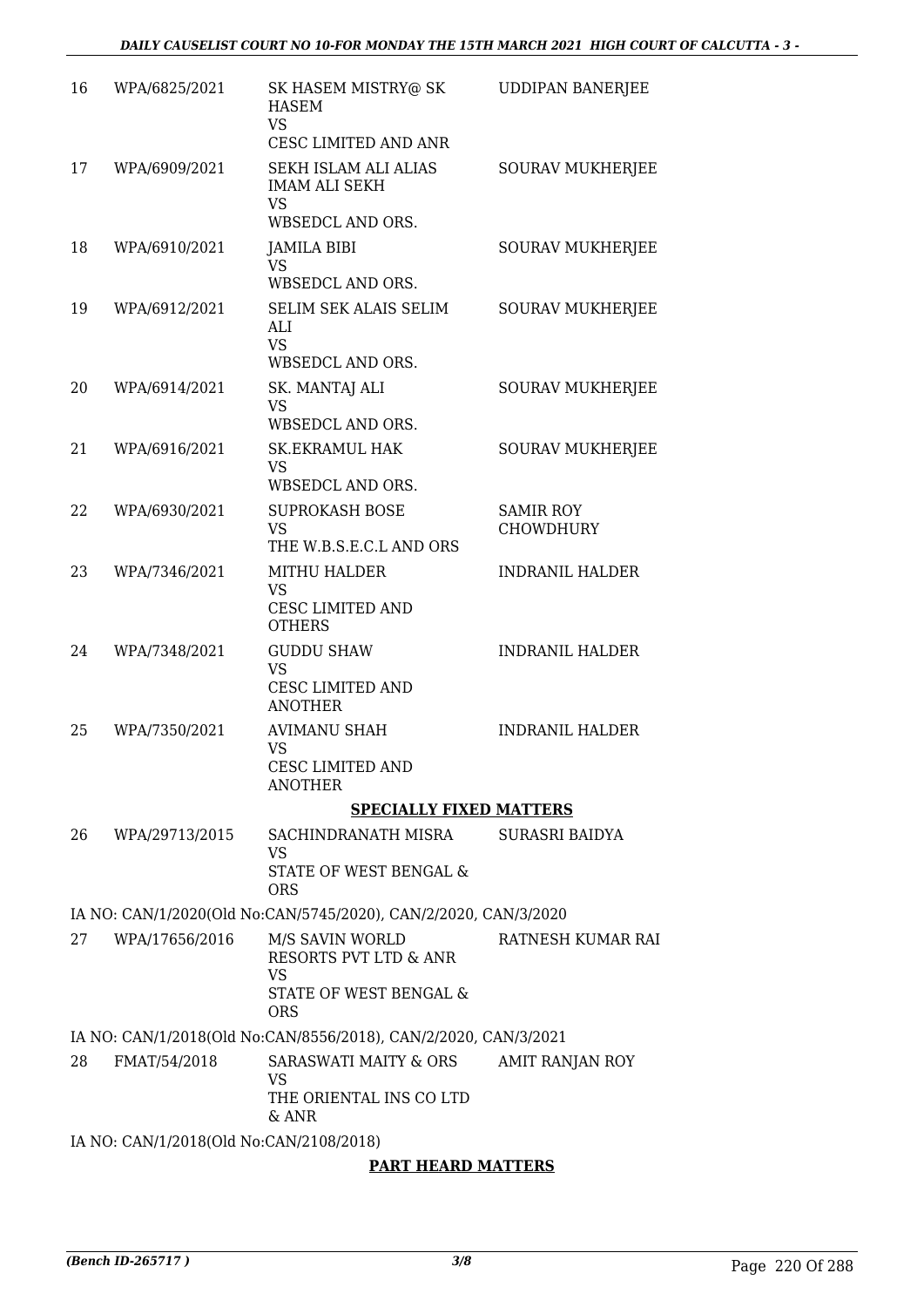| 29 | WPA/30541/2017                          | DILIP ROY & ORS<br><b>VS</b><br>STATE OF WEST BENGAL &                                                                | DEBASHIS BANERJEE        |
|----|-----------------------------------------|-----------------------------------------------------------------------------------------------------------------------|--------------------------|
|    |                                         | <b>ORS</b>                                                                                                            |                          |
|    |                                         | <b>CONTEMPT APPLICATION</b>                                                                                           |                          |
| 30 | CPAN/1585/2011                          | <b>BASANTI BAGDI</b><br><b>VS</b>                                                                                     | <b>MD. ZAKIR HOSSAIN</b> |
|    |                                         | <b>SREEMANTO GHOSH &amp; ORS</b><br><b>BASANTI BAGDI</b>                                                              |                          |
|    | wt31 WPA/20024/2009                     | <b>VS</b><br><b>STATE OF WEST BENGAL &amp;</b><br><b>ORS</b>                                                          | <b>MD. ZAKIR HOSSAIN</b> |
|    | IA NO: CAN/3/2011(Old No:CAN/9693/2011) |                                                                                                                       |                          |
| 32 | CPAN/717/2017                           | SYED AKBAR IMAM<br><b>VS</b><br>SARFRAZ HASHIM & ORS                                                                  | S GHOSH                  |
|    | wt33 WPA/6890/2016                      | SYED AKBAR IMAM<br><b>VS</b><br>SALES TAX OFFICER,<br><b>BALLYGUNGE CHARGE &amp;</b><br><b>ORS</b>                    | PIYAL GUPTA              |
| 34 | CPAN/287/2020                           | MALABIKA SAHA & ANR<br><b>VS</b><br>STATE OF WEST BENGAL &<br><b>ORS</b>                                              | MALABIKA SAHA            |
|    | wt35 WPA/11146/2018                     | MALABIKA SAHA & ANR<br>VS.<br>STATE OF WEST BENGAL<br>&ORS                                                            | MALABIKA SAHA            |
|    |                                         | <b>FOR HEARING</b>                                                                                                    |                          |
| 36 | WPA/1653/2009                           | <b>SWATI MUKHUTY</b><br>VS<br><b>STATE OF WEST BENGAL &amp;</b><br>ORS.                                               | <b>ACHYUT BASU</b>       |
|    | IA NO: CAN/1/2020                       |                                                                                                                       |                          |
| 37 | WPA/18673/2009                          | HALDIA CALCUTTA PORT &<br>DOCK SHRAMIK UNION<br>VS<br>CENTRAL GOVT.<br><b>INDUSTRIAL TRIBUNAL &amp;</b><br><b>ORS</b> | <b>BALARAM PATRA</b>     |
| 38 | WPA/15264/2010                          | HIRALAL CHAKRABORTY<br>VS<br><b>STATE AND ORS</b>                                                                     | KALYAN KUMAR PANDA       |
|    | IA NO: CAN/1/2018(Old No:CAN/5861/2018) |                                                                                                                       |                          |
| 39 | WPA/9163/2011                           | P.K. GHOSH<br><b>VS</b><br>CENTRAL BANK OF INDIA &<br><b>ORS</b>                                                      | SUNIL KUMAR PAL          |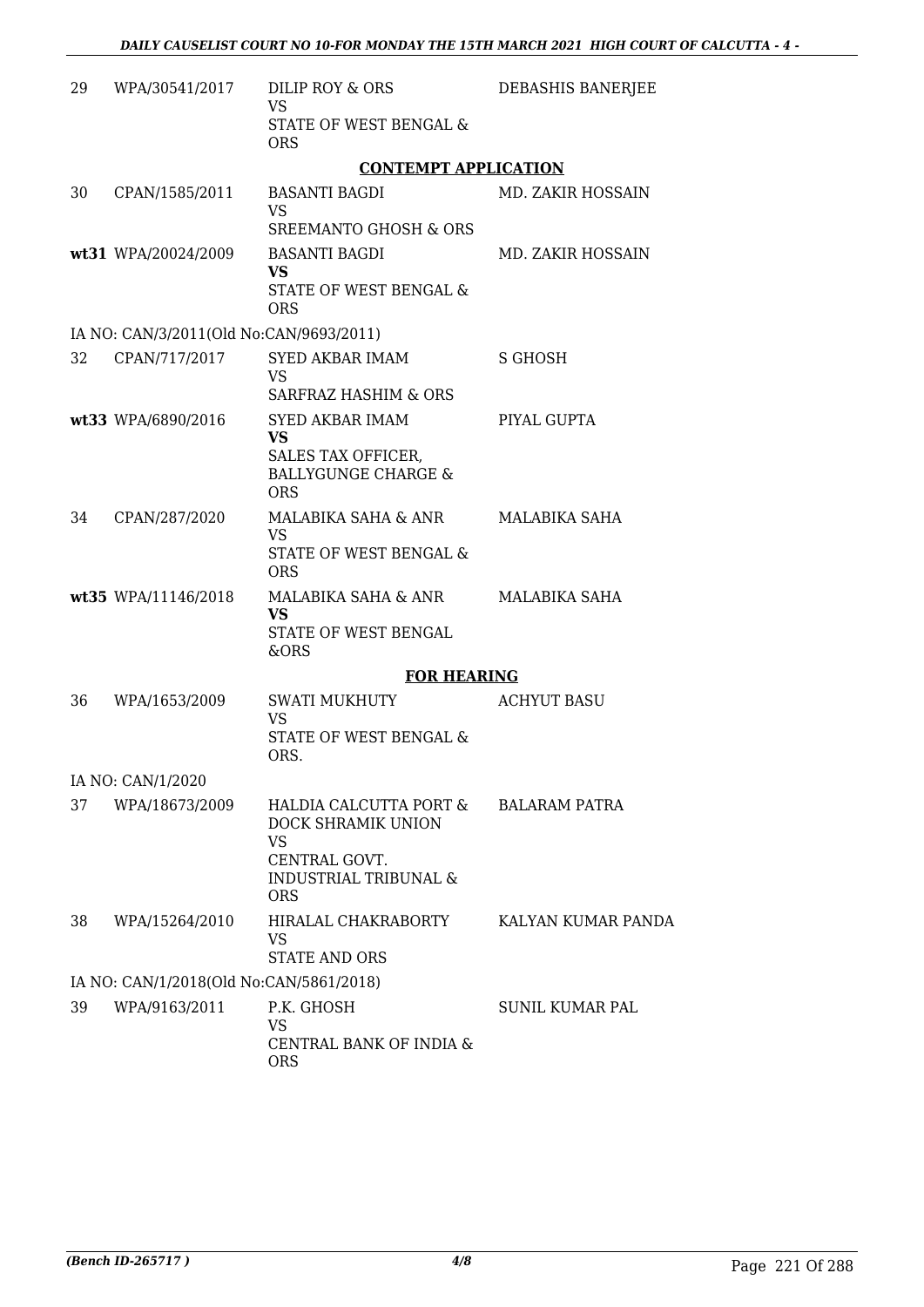| 40 | WPA/20099/2011                           | <b>ESTATE OF NARAYAN</b><br>CHANDRA GHOSH REPTD.<br>BY MANAGER R K GHOSH                            | PRADEEP KUMAR                                                                         |
|----|------------------------------------------|-----------------------------------------------------------------------------------------------------|---------------------------------------------------------------------------------------|
|    |                                          | VS<br><b>BOARD OF TRUSTEES,</b><br>KOLKATA PORT TRUST &<br><b>ORS</b>                               |                                                                                       |
|    | IA NO: CAN/2/2012(Old No:CAN/11086/2012) |                                                                                                     |                                                                                       |
| 41 | WPA/13922/2012                           | <b>GURUDAS THAKUR</b><br><b>VS</b><br>STATE & ORS.                                                  | <b>DEBASISH</b><br><b>CHATTOPADHYAY</b>                                               |
| 42 | WPA/21843/2012                           | DEBLINA SAHA<br><b>VS</b><br>INDIAN OIL CORPORATION<br>& ORS.                                       | PARTHA PRATIM ROY                                                                     |
| 43 | WPA/3342/2013                            | <b>LALTU DAS</b><br><b>VS</b>                                                                       | TARAPADA DAS                                                                          |
|    |                                          | STATE OF WEST BENGAL &<br>ORS.                                                                      |                                                                                       |
| 44 | WPA/12634/2013                           | AHMED KABIR<br>VS<br><b>STATE &amp; ORS</b>                                                         | <b>BALARAM DATTA</b>                                                                  |
| 45 | WPA/19900/2013                           | MD. SAHID REZA KHAN &<br><b>ORS</b><br><b>VS</b>                                                    | TANUSREE DAS                                                                          |
|    |                                          | THE KMC & ORS                                                                                       |                                                                                       |
|    | wt46 WPA/18252/2012                      | MD SAHID REZA KHAN &<br><b>ORS</b><br><b>VS</b><br>KOLKATA MUNICIPAL<br><b>CORPOATION &amp; ORS</b> | <b>TANUSREE DAS</b>                                                                   |
| 47 | WPA/4740/2014                            | RITWIKA BISWAS                                                                                      | <b>TANUSREE DAS</b>                                                                   |
|    |                                          | VS<br>STATE OF WEST BENGAL &<br><b>ORS</b>                                                          |                                                                                       |
|    |                                          |                                                                                                     | IA NO: CAN/1/2014(Old No:CAN/8269/2014), CAN/4/2015(Old No:CAN/4362/2015), CAN/9/2020 |
| 48 | WPA/23847/2014                           | THE STATESMAN LIMITED<br>VS<br>STATE OF WEST BENGAL                                                 | <b>SUKANTA</b><br><b>CHAKRABORTY</b>                                                  |
|    | IA NO: CAN/1/2015(Old No:CAN/2049/2015)  |                                                                                                     |                                                                                       |
| 49 | WPA/30202/2014                           | RAGHUNANDANPUR                                                                                      | ZIAUL HAQUE                                                                           |
|    |                                          | S.K.U.S. LTD & ANR<br>VS<br>STATE OF WEST BENGAL &<br><b>ORS</b>                                    |                                                                                       |
|    | IA NO: CAN/1/2016(Old No:CAN/11143/2016) |                                                                                                     |                                                                                       |
| 50 | WPA/16018/2016                           | STEEL AUTHORITY OF<br><b>INDIA LTD</b>                                                              | L.K.PAL                                                                               |
|    |                                          | VS<br>UNION OF INDIA & ORS                                                                          |                                                                                       |
|    | wt51 WPA/9736/2016                       | OM PRAKSH OJHA<br><b>VS</b><br>UNION OF INDIA & ORS                                                 | RANANEESH GUHA<br>THAKURTA                                                            |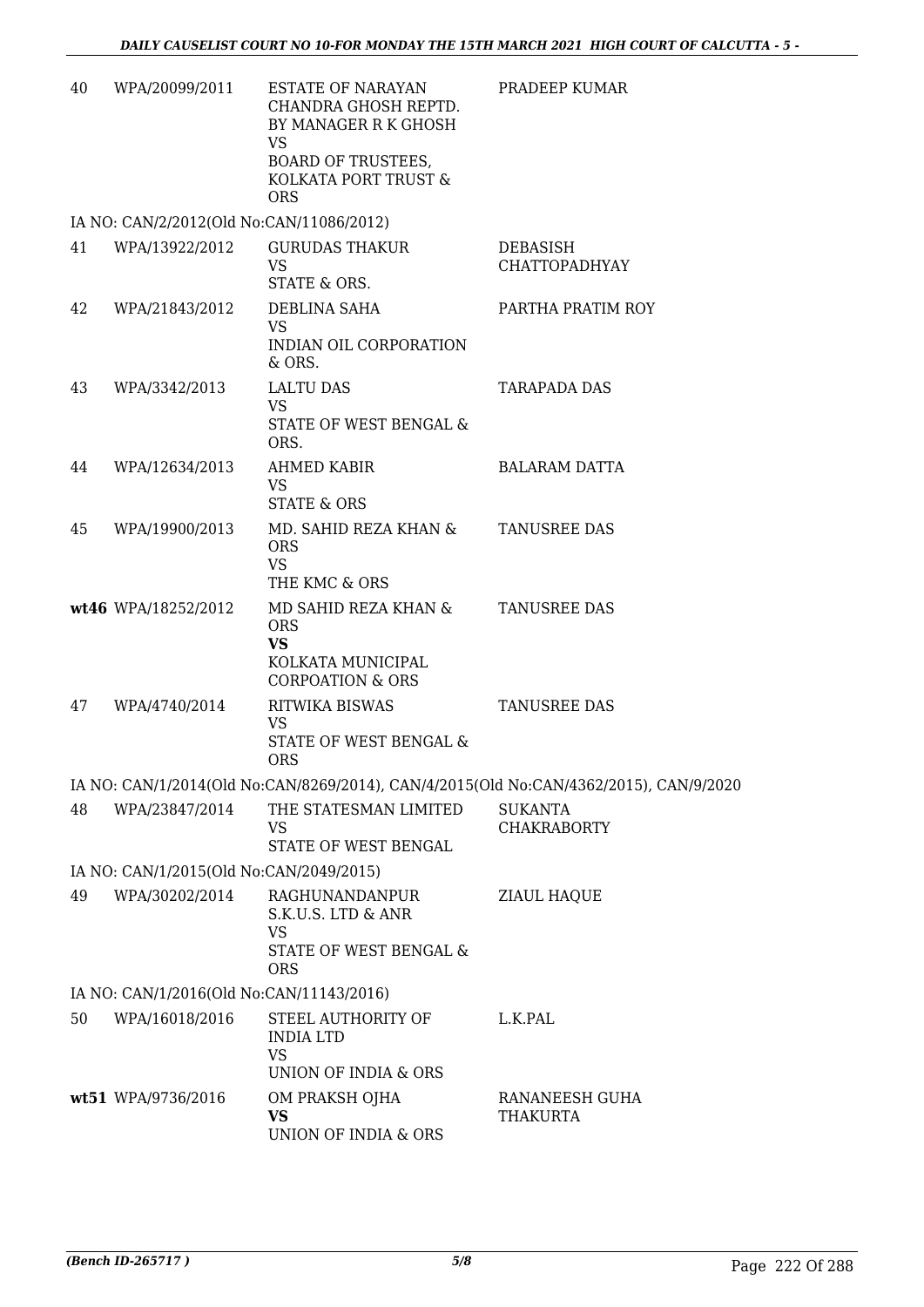| 52 | WPA/16188/2016                          | MD AZIZUR RAHAMAN<br>VS<br><b>STATE OF WEST BENGAL &amp;</b><br><b>ORS</b>                                             | TARA SANKAR<br><b>SAMANTA</b>       |
|----|-----------------------------------------|------------------------------------------------------------------------------------------------------------------------|-------------------------------------|
|    | wt53 WPA/5241/2010                      | MD. HELALUDDILN<br><b>VS</b><br>STATE OF WEST BENGAL &<br><b>ORS</b>                                                   | <b>MUNMUN TEWARY</b>                |
|    | wt54 WPA/8711/2016                      | MD. HELALUDDIN<br><b>VS</b><br>STATE OF WEST BENGAL&<br><b>ORS</b>                                                     | A. DAS                              |
|    | IA NO: CAN/1/2017(Old No:CAN/2732/2017) |                                                                                                                        |                                     |
| 55 | WPA/9075/2017                           | <b>INDICON WESTFALIA LTD</b><br><b>VS</b><br><b>OIL &amp; NATURAL GAS</b><br><b>CORPORATION LTD &amp; ORS</b>          | A JHUNJHUNWALA                      |
|    | wt56 WPA/4941/2017                      | INDICON WESTFALIA LTD<br><b>VS</b><br>OIL & NATURAL GAS<br><b>CORPORATION LTD. &amp; ORS</b>                           | V.V.V. SASTRY                       |
| 57 | WPA/23506/2017                          | <b>SARBANI PRASAD</b><br><b>CHATTERJEE &amp; SONS</b><br>VS<br><b>HALDIA DEVELOPMENT</b><br><b>AUTHORITY &amp; ORS</b> | ARUNAVA GANGULY                     |
| 58 | WPA/23957/2017                          | PRALAY KUMAR SARKAR<br>VS<br>STATE OF WEST BENGAL &<br><b>ORS</b>                                                      | <b>AVIJIT CHAKRABORTY</b>           |
|    | wt59 WPA/22075/2017                     | PRALAY KR SARKAR<br><b>VS</b><br>STATE OF WEST BENGAL<br><b>AND ORS</b>                                                | <b>AVIJIT CHAKRABORTY</b>           |
| 60 | WPA/24418/2017                          | ASIS KR MONDAL<br>VS<br>STATE OF WEST BENGAL &<br><b>ORS</b>                                                           | SUBHASH CHANDRA<br>HAZRA            |
| 61 | WPA/25457/2017                          | SAMARESH CHANDRA<br>VS<br>STATE OF WEST BENGAL &<br><b>ORS</b>                                                         | ARPAN GUHA                          |
| 62 | WPA/30504/2017                          | KALIBALA DHULYA<br>VS<br><b>UNION OF INDIA &amp; ORS</b>                                                               | T.K. SARKAR                         |
| 63 | WPA/9940/2018                           | MAANAG. COMMI. OF<br>KESHIA SAROJ KUMAR<br>HIGH SCHOOL & ANR<br>VS<br>STATE OF WEST BENGAL &<br><b>ORS</b>             | UTTAM KUMAR<br><b>BHATTACHARYYA</b> |

IA NO: CAN/1/2018(Old No:CAN/10310/2018)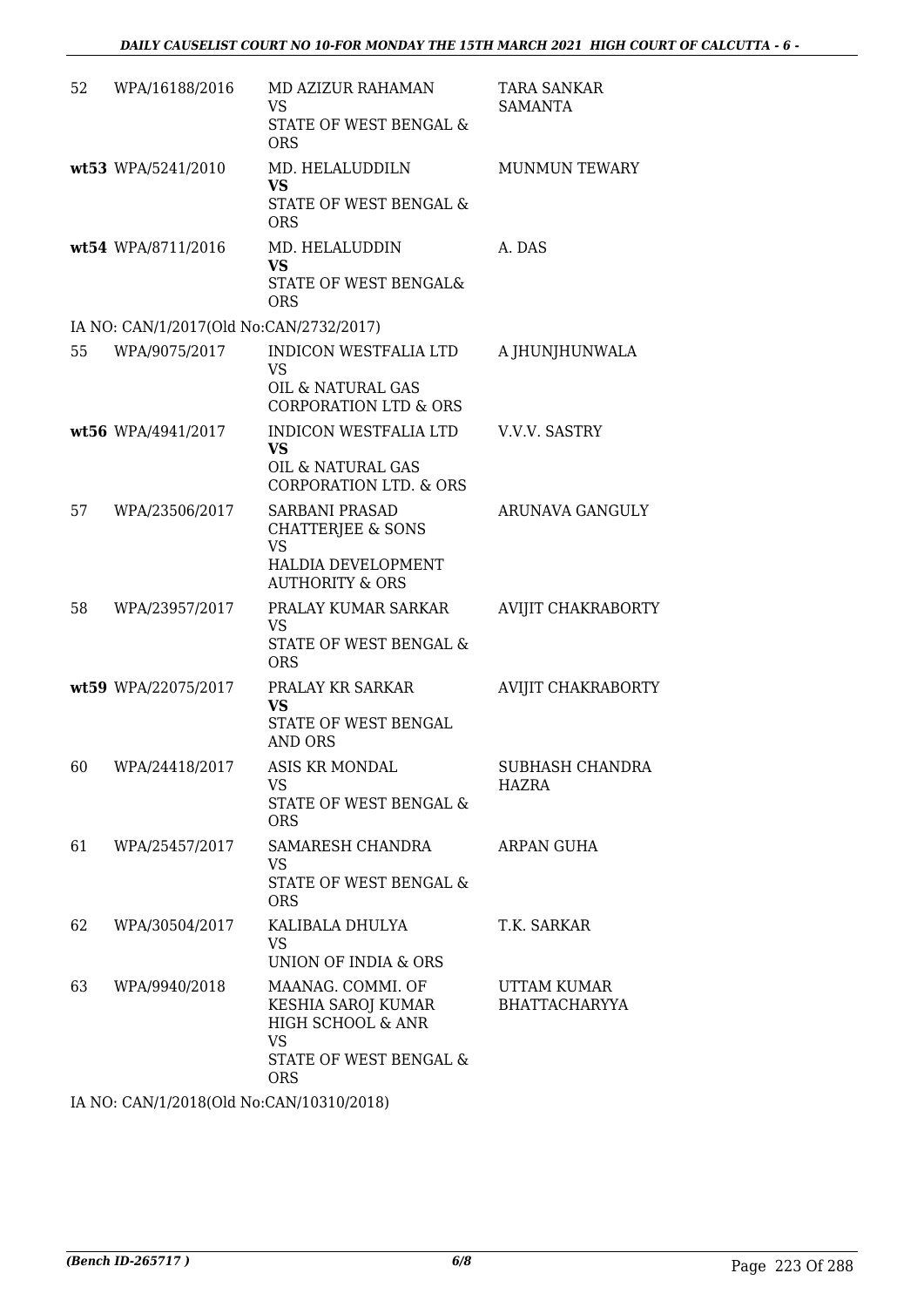|    | wt64 WPA/14412/2018                     | ARUN PRAKASH GHOSH<br>VS<br>STATE OF WEST BENGAL &<br><b>ORS</b>                                         | ANUSUYA BANERJEE                  |
|----|-----------------------------------------|----------------------------------------------------------------------------------------------------------|-----------------------------------|
| 65 | WPA/10632/2018                          | <b>JAGRAN PRAKASHAN</b><br><b>LIMITED &amp; ANR</b><br><b>VS</b><br>STATE OF WEST BENGAL &<br><b>ORS</b> | SANDIP DASGUPTA                   |
| 66 | WPA/17473/2018                          | <b>GOUTAM DAS &amp; ORS</b><br><b>VS</b><br>UNION OF INDIA & ORS                                         | P.B. BIHANI                       |
| 67 | WPA/17773/2018                          | DILIP KUMAR MONDAL<br>VS<br>STATE OF WEST BENGAL &<br><b>ORS</b>                                         | ABHILASH SINHA ROY                |
| 68 | WPA/23542/2018                          | GOLAM RASUL MOLLA &<br><b>ORS</b><br><b>VS</b><br>STATE OF WEST BENGAL &<br><b>ORS</b>                   | <b>MANISH KUMAR DAS</b>           |
|    | IA NO: CAN/1/2021, CAN/2/2021           |                                                                                                          |                                   |
| 69 | WPA/721/2019                            | ASIF SANA & ORS<br>VS<br>STATE OF WEST BENGAL &<br><b>ORS</b>                                            | TANUJA BASAK                      |
| 70 | WPA/2429/2019                           | REBA BANDYOPADHYAY<br>VS<br>STATE OF WEST BENGAL &<br><b>ORS</b>                                         | KIRTITA BANERJEE                  |
| 71 | WPA/4662/2019                           | APARNA PAL<br>VS<br>STATE OF WEST BENGAL &<br><b>ORS</b>                                                 | <b>UJJAL ROY</b>                  |
| 72 | WPA/4900/2019                           | SHUBHAM BHUWANGIRI<br><b>GOSWAMI</b><br>VS<br>UNION OF INDIA & ORS.                                      | TARUNJYOTI TEWARI                 |
|    | IA NO: CAN/1/2019(Old No:CAN/4894/2019) |                                                                                                          |                                   |
| 73 | WPA/15677/2019                          | MD MOYNUL HOQUE<br><b>VS</b><br>STATE OF WEST BENGAL<br><b>ORS</b>                                       | PROSENJIT<br><b>MUKHERJEE</b>     |
| 74 | WPA/15811/2019                          | M/S MAA SRBAMANGALA<br><b>UDYOGAND &amp; ANR</b><br><b>VS</b><br>UNION OF INDIA & ORS                    | <b>SANDIP KUNDU</b>               |
| 75 | WPA/17842/2019                          | DEEPANJAN ROY<br>VS<br>MAULANA ABUL KALAM<br>AZAD UNIVERSITY OF<br>TECHNOLOGY & ORS                      | RANANEESH GUHA<br><b>THAKURTA</b> |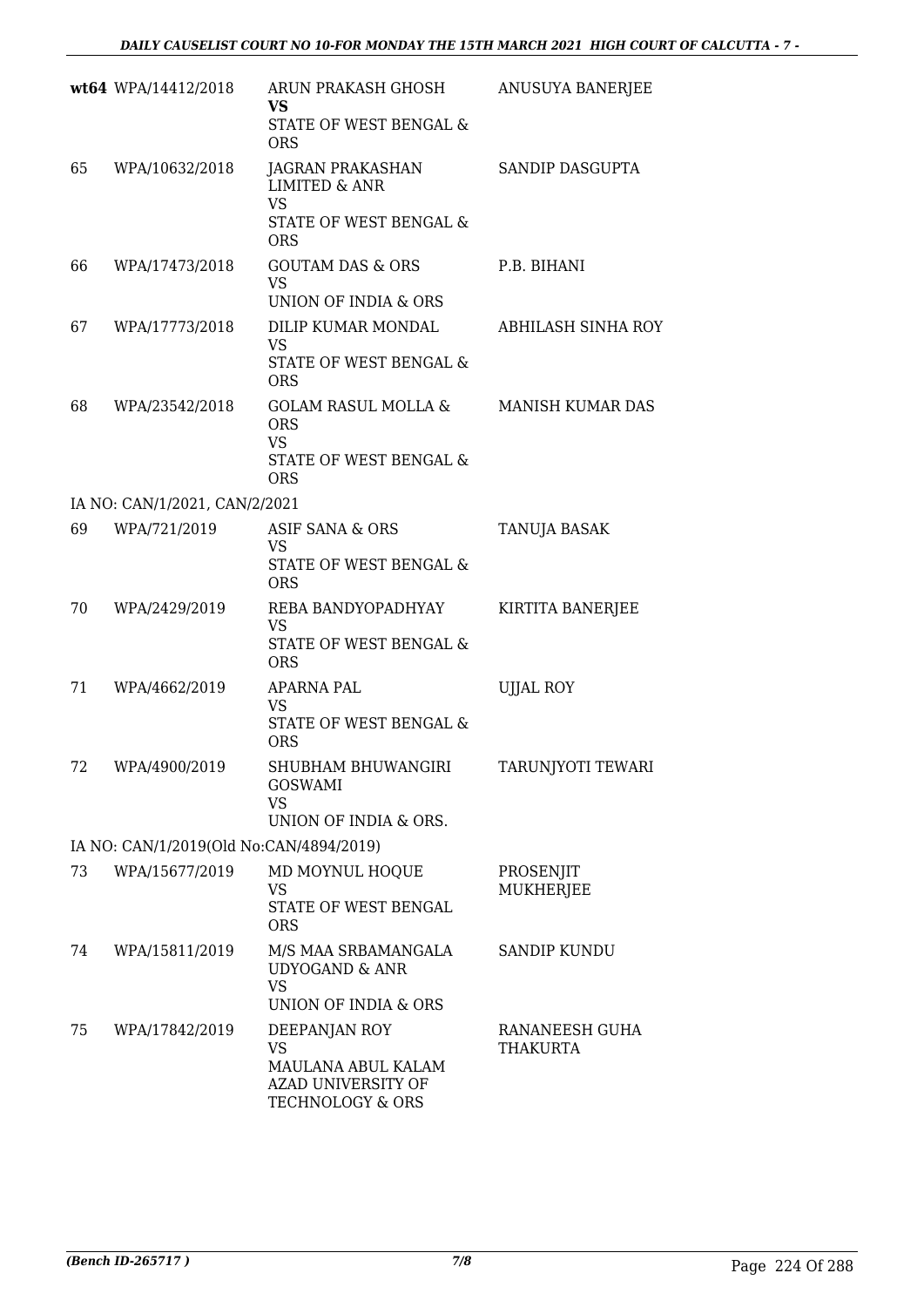| 76 | WPA/18364/2019                              | DINESH KUMAR MAL<br><b>VS</b><br>STATE OF WEST BENGAL &<br><b>ORS</b>                              | <b>SOURAV ROY</b>                     |  |  |
|----|---------------------------------------------|----------------------------------------------------------------------------------------------------|---------------------------------------|--|--|
|    | IA NO: CAN/1/2020                           |                                                                                                    |                                       |  |  |
| 77 | WPA/22251/2019                              | MD. EMRAN HOSSAIN &<br><b>ORS</b><br><b>VS</b><br>STATE OF WEST BENGAL &<br><b>ORS</b>             | PABITRA CHARAN<br><b>BHATTACHARYA</b> |  |  |
| 78 | WPA/2372/2020                               | EXIDE INDUSTRIES LTD<br>VS<br>EASTERN COALFIELDS LTD<br>& ORS                                      | JAYDEB GHORAI                         |  |  |
| 79 | WPA/7107/2020                               | KHODAJA BIBI<br><b>VS</b><br>STATE OF WEST BENGAL                                                  | PANKAJ HALDER                         |  |  |
|    | IA NO: CAN/1/2020                           |                                                                                                    |                                       |  |  |
| 80 | WPA/7829/2020                               | SANTANU MUKHERJEE<br>VS<br>State of West Bengal                                                    | ASIS BHACHARYYA                       |  |  |
|    |                                             | <b>APPLICATION (MACC)</b>                                                                          |                                       |  |  |
|    |                                             | (CLAIM CASES)                                                                                      |                                       |  |  |
| 81 | FMAT/669/2014                               | HANUMAN KUMAR SINGH<br>& ANR<br><b>VS</b><br>RELIANCE GENERAL<br><b>INSURANCE CO LTD &amp; ANR</b> | <b>SAIDUR RAHAMAN</b>                 |  |  |
|    | IA NO: CAN/1/2017(Old No:CAN/6962/2017)     |                                                                                                    |                                       |  |  |
| 82 | FMAT/483/2016                               | PRAN KRISHNA<br><b>BANDYOPADHYAY</b><br><b>VS</b><br>THE NEW INDIA<br>ASSURANCE CO. LTD.& ANR      | <b>ASHIQUE MONDAL</b>                 |  |  |
|    | $11.370.013714.004.001137.013717004.004.01$ |                                                                                                    |                                       |  |  |

IA NO: CAN/1/2016(Old No:CAN/5084/2016)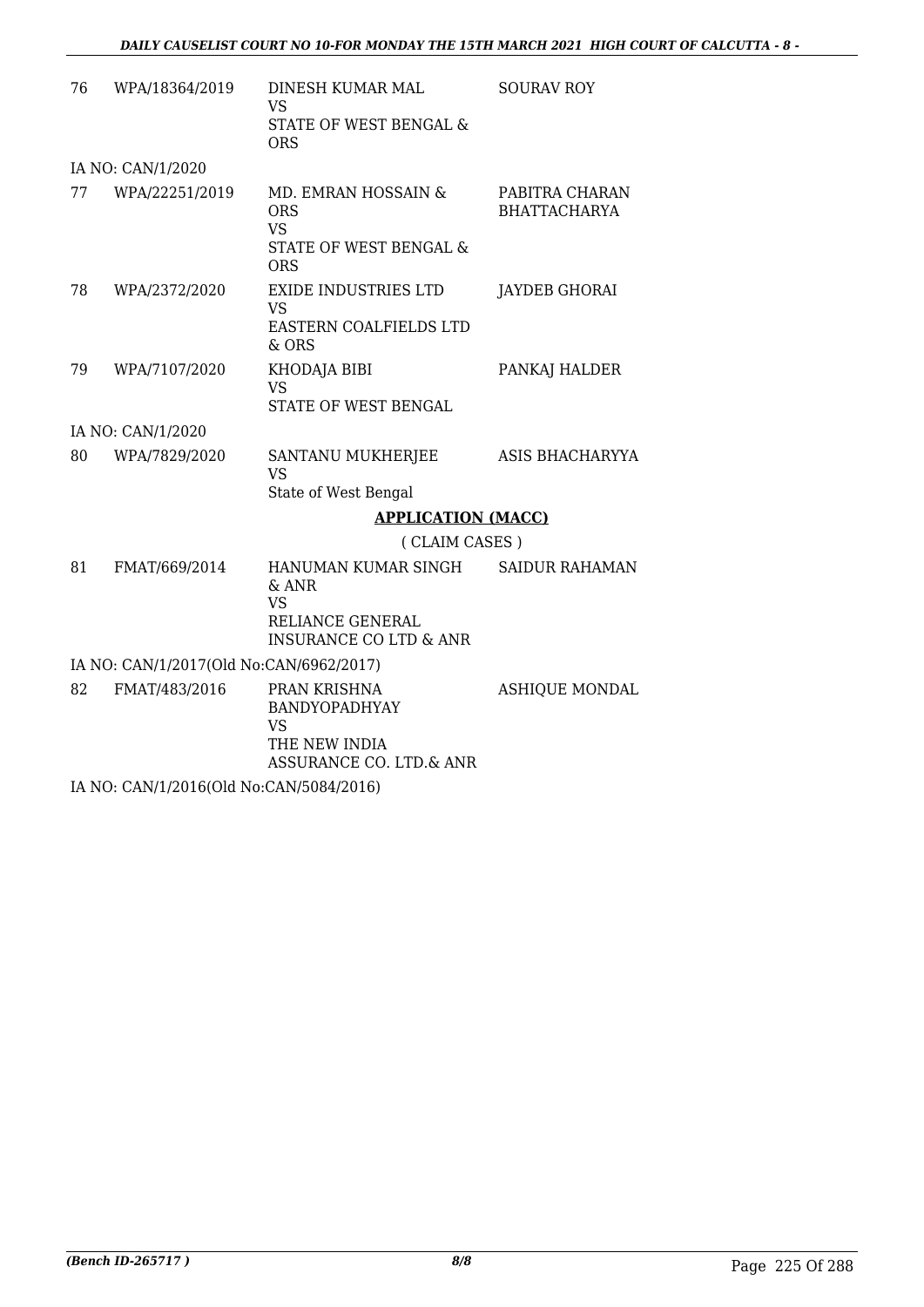

## **Appellate Side**

**DAILY CAUSELIST For Monday The 15th March 2021**

**COURT NO. 23**

**SINGLE BENCH (SB - X)**

**AT 10:30 AM**

**HON'BLE JUSTICE ARINDAM MUKHERJEE**

**(VIA VIDEO CONFERENCE)**

**ON AND FROM MONDAY, 1ST MARCH, 2021 - MATTERS (MOTION & HEARING) UNDER ARTICLE 226 OF THE CONSTITUTION RELATING TO MADHYAMIK SIKSHYA KENDRA UNDER GROUP - II, INCLUDING APPLICATIONS CONNECTED THERETO;**

**MATTERS (MOTION & HEARING) UNDER ARTICLE 226 OF THE CONSTITUTION OF INDIA RELATING TO CO-OPERATIVE SOCIETIES UNDER GROUP - V (EXCLUDING SERVICE MATTERS) AND APPLICATIONS CONNECTED THERETO;**

**AND**

**ON AND FROM MONDAY, 1ST MARCH, 2021 - IN ADDITION TO HIS OWN LIST, SHALL TAKE ITEM NOS.181 TO 235 FROM THE LIST DATED 1ST MARCH, 2021 OF HON'BLE JUSTICE SABYASACHI BHATTACHARYYA.**

**AND**

**ON AND FROM MONDAY, 1ST MARCH, 2021 - WILL SIT SINGLY AND TAKE ITEM NOS.236 TO 279 FROM THE LIST DATED 1ST MARCH, 2021 OF HON'BLE JUSTICE SABYASACHI BHATTACHARYYA (EXCEPT THE MATTERS WHICH ARE ALREADY DISPOSED OF OR ORDERED OTHERWISE).**

**AND**

**ON AND FROM MONDAY, 15TH MARCH, 2021 TO FRIDAY 26TH MARCH, 2021 - IN ADDITION TO HIS OWN LIST AND DETERMINATION, WILL TAKE UP THE MATTERS TO THE LIST AND DETERMINATION OF HON'BLE JUSTICE SABYASACHI BHATTACHARYYA.**

**IF NO ONE APPEARS FOR THE PETITIONERS, THE MATTERS SHALL BE DISMISSED. PHYSICAL MENTIONING WILL BE ENTERTAINED ONLY UPON SERVICE OF NOTICE TO THE OTHERSIDE.**

**ORIGINAL SIDE MATTERS WILL BE TAKEN UP FROM 2 P.M. AFTER COMPLETION OF ORIGINAL SIDE MATTERS APPELLATE SIDE MATTERS WILL BE TAKEN UP, IF TIME PERMITS. NOTE : MATTERS WILL BE TAKEN UP THROUGH PHYSICAL HEARING ONLY WHEN BOTH THE PARTIES ARE AGREED.**

### **MOTION 1**

( GROUP - V (CO -OPERATIVE )

1 WPA/516/2020 AZIZUL SEIKH VS STATE OF WEST BENGAL & ORS ALOKESH DALAI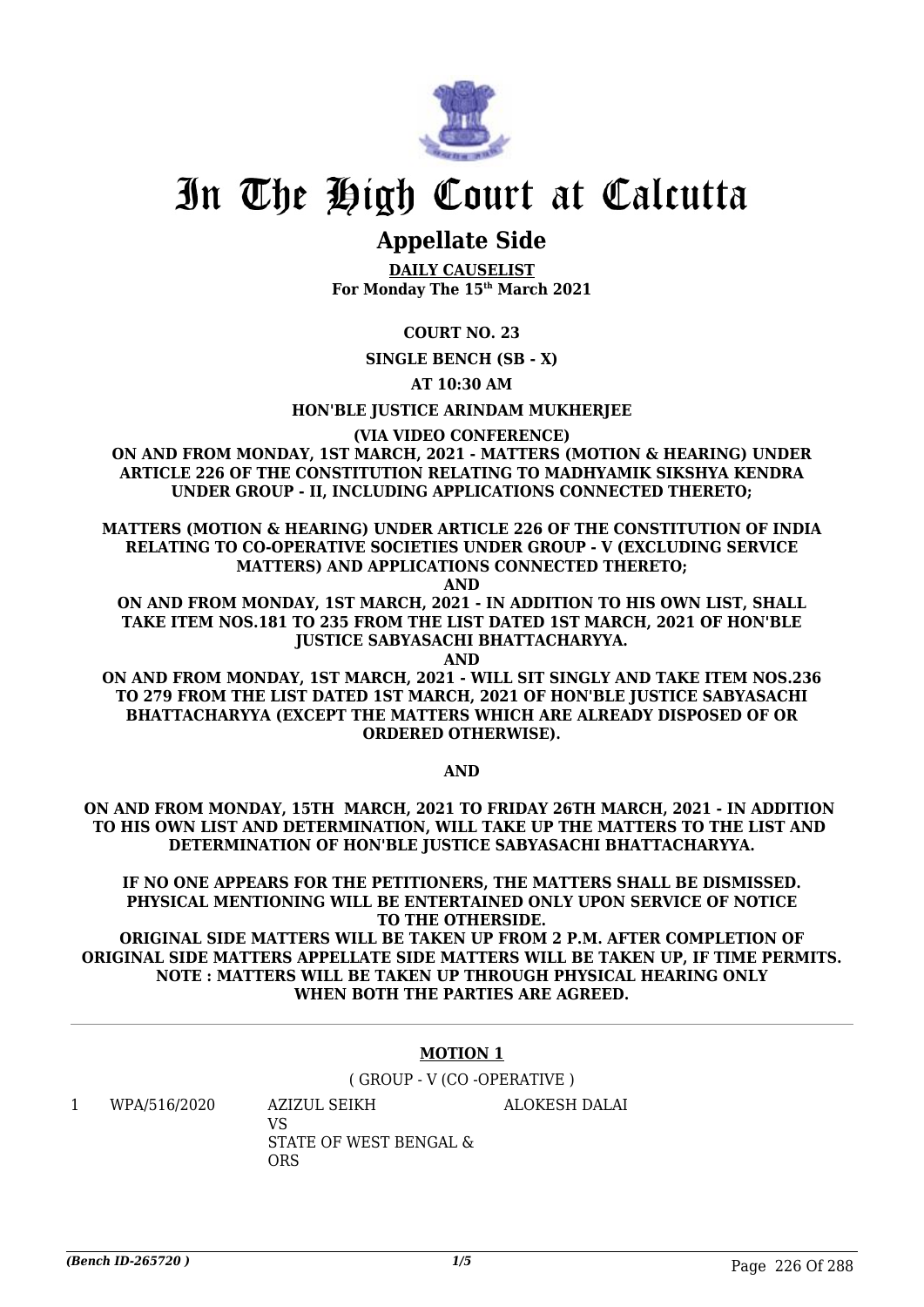2 WPA/1660/2020 (APPLICATION NOT ORS HERE) SUBHRA PRAKASH KOLEY & VS SUMIT SEN

STATE OF WEST BENGAL & ORS

IA NO: CAN/1/2020(Old No:CAN/3879/2020), CAN/2/2021

**MOTION**

( GROUP - IX RESIDUARY )

| 3  | WPA/16861/2019 | MAFAJUL HUSSAIN & ORS<br><b>VS</b><br>STATE OF WEST BENGAL &<br><b>ORS</b>                                                            | <b>MD HABIBUR</b><br><b>RAHAMAN</b>   |
|----|----------------|---------------------------------------------------------------------------------------------------------------------------------------|---------------------------------------|
| 4  | WPA/8741/2020  | APARNA DAS ALIAS MAITY<br><b>VS</b><br>Union of India                                                                                 | <b>APURBA GHOSH</b>                   |
| 5  | WPA/8794/2020  | MASJIDE TOUHID SAMLA<br><b>VS</b><br>STATE OF WEST BENGAL<br>AND ORS.                                                                 | <b>GAZI FARUQUE</b><br><b>HOSSAIN</b> |
| 6  | WPA/8893/2020  | nishakar mondal and anr<br><b>VS</b><br>STATE OF WEST BENGAL<br>AND ORS.                                                              | Apan Saha                             |
| 7  | WPA/9172/2020  | <b>VINIT KUMAR AND OTHERS</b><br><b>VS</b><br>STATE OF PUNJAB AND ORS                                                                 | <b>SOUMEN GHOSH</b>                   |
| 8  | WPA/9175/2020  | M/S. RAJASTHAN GUEST<br><b>HOUSE AND ORS</b><br><b>VS</b><br><b>EMPLOYEES STATE</b><br><b>INSURANCE CORPORATION</b><br><b>AND ORS</b> | <b>ASHIK HOSSAIN</b>                  |
| 9  | WPA/9386/2020  | MD SK SAIFUZZAMAN<br><b>VS</b><br>STATE OF WEST BENGAL<br>AND ORS.                                                                    | PRABIR CHATRERJEE                     |
| 10 | WPA/5256/2021  | JYOTSAN HALDER AND ORS.<br><b>VS</b><br>STATE OF WEST BENGAL<br>AND ORS.                                                              | <b>Bidyut Baran Biswas</b>            |
| 11 | WPA/5468/2021  | PRABHUDUTTA SHARMA<br><b>VS</b><br>UNION OF INDIA AND ANR                                                                             | KUNTALENDU<br><b>MONDAL</b>           |
| 12 | WPA/5854/2021  | HARIPADA MULA<br><b>VS</b><br>THE STATE OF WEST<br><b>BENGAL AND ORS</b>                                                              | <b>BHASKAR HUTAIT</b>                 |
| 13 | WPA/5930/2021  | M/S. SHREE JAGANNATH<br><b>COLD STORAGE</b><br><b>VS</b><br><b>STATE BANK OF INDIAN</b><br>AND ORS                                    | PARTHA SARATHI<br><b>DAS</b>          |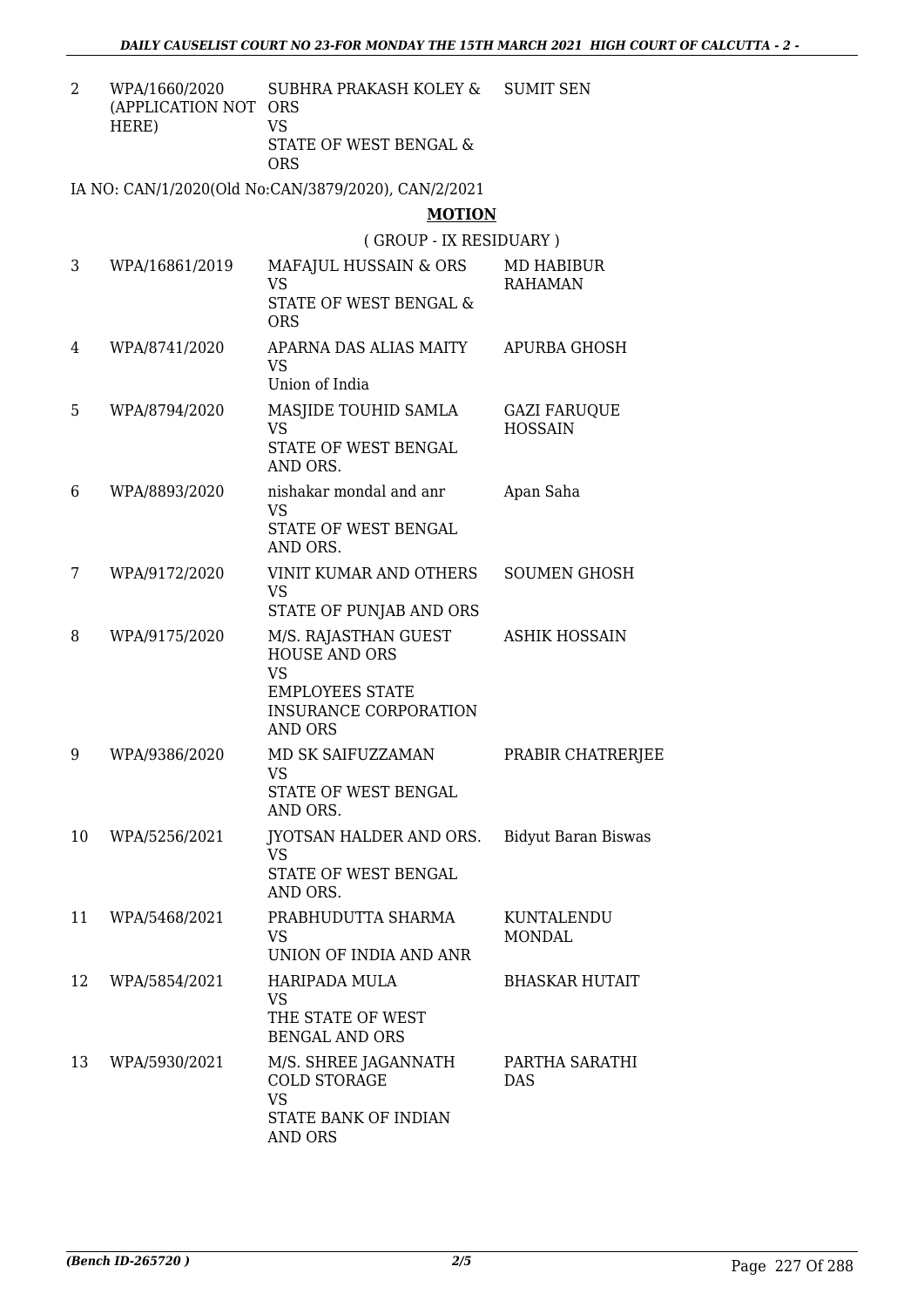| 14 | WPA/5940/2021 | PURNIMA RANI BARIK<br><b>VS</b><br>UNION OF INDIA AND ORS.                                                   | DEBNARAYAN PATRA                  |
|----|---------------|--------------------------------------------------------------------------------------------------------------|-----------------------------------|
| 15 | WPA/6096/2021 | PRIYAM BANERJEE<br><b>VS</b><br>STATE OF WEST BENGAL<br>AND ORS.                                             | PRIYAM BANERJEE<br>(IN PERSON)    |
| 16 | WPA/6100/2021 | PRIYAM BANERJEE<br><b>VS</b><br>STATE OF WEST BENGAL<br>AND ORS.                                             | PRIYAM BANERJEE<br>(IN PERSON)    |
| 17 | WPA/6108/2021 | PRIYAM BANERJEE<br><b>VS</b><br>STATE OF WEST BENGAL<br>AND ORS.                                             | PRIYAM BANERJEE                   |
| 18 | WPA/6118/2021 | PRIYAM BANERJEE<br><b>VS</b><br>STATE OF WEST BENGAL<br>AND ORS.                                             | PRIYAM BANERJEE<br>(IN PERSON)    |
| 19 | WPA/6279/2021 | M/S. THERMO - GEN<br><b>VS</b><br>UNION OF INDIA AND ORS.                                                    | <b>SURASRI BAIDYA</b>             |
| 20 | WPA/6339/2021 | <b>SANTU PAUL</b><br><b>VS</b><br>UNION BANK OF INDIA AND<br><b>ORS</b>                                      | <b>HIMANGHSHU</b><br><b>GHOSH</b> |
| 21 | WPA/6359/2021 | DR. NAIRWITA<br>BANDYOPADHYAY<br><b>VS</b><br><b>STATE OF WEST BENGAL</b><br>AND ORS.                        | TANMOY KUMAR DEY                  |
| 22 | WPA/6363/2021 | KHUSHI NATH BARAI<br><b>VS</b><br>STATE OF WEST BENGAL<br>AND ORS.                                           | <b>PUNAM BASU</b>                 |
| 23 | WPA/6370/2021 | MALDA PARIBESH DUSHAN<br>PRATIRODH COMMITTEE<br><b>AND ANOTHER</b><br>VS<br>STATE OF WEST BENGAL<br>AND ORS. | PARAMITA MAITY                    |
| 24 | WPA/6404/2021 | NIRMAL KUMAR NASKAR<br><b>VS</b><br><b>STATE OF WEST BENGAL</b><br>AND ORS.                                  | <b>ARGHA DAS</b>                  |
| 25 | WPA/6470/2021 | JULFIKAR MOLLA @<br><b>JULFIKAR ALI</b><br><b>VS</b><br>STATE OF WEST BENGAL<br>AND ORS.                     | DEBJYOTI MAITY                    |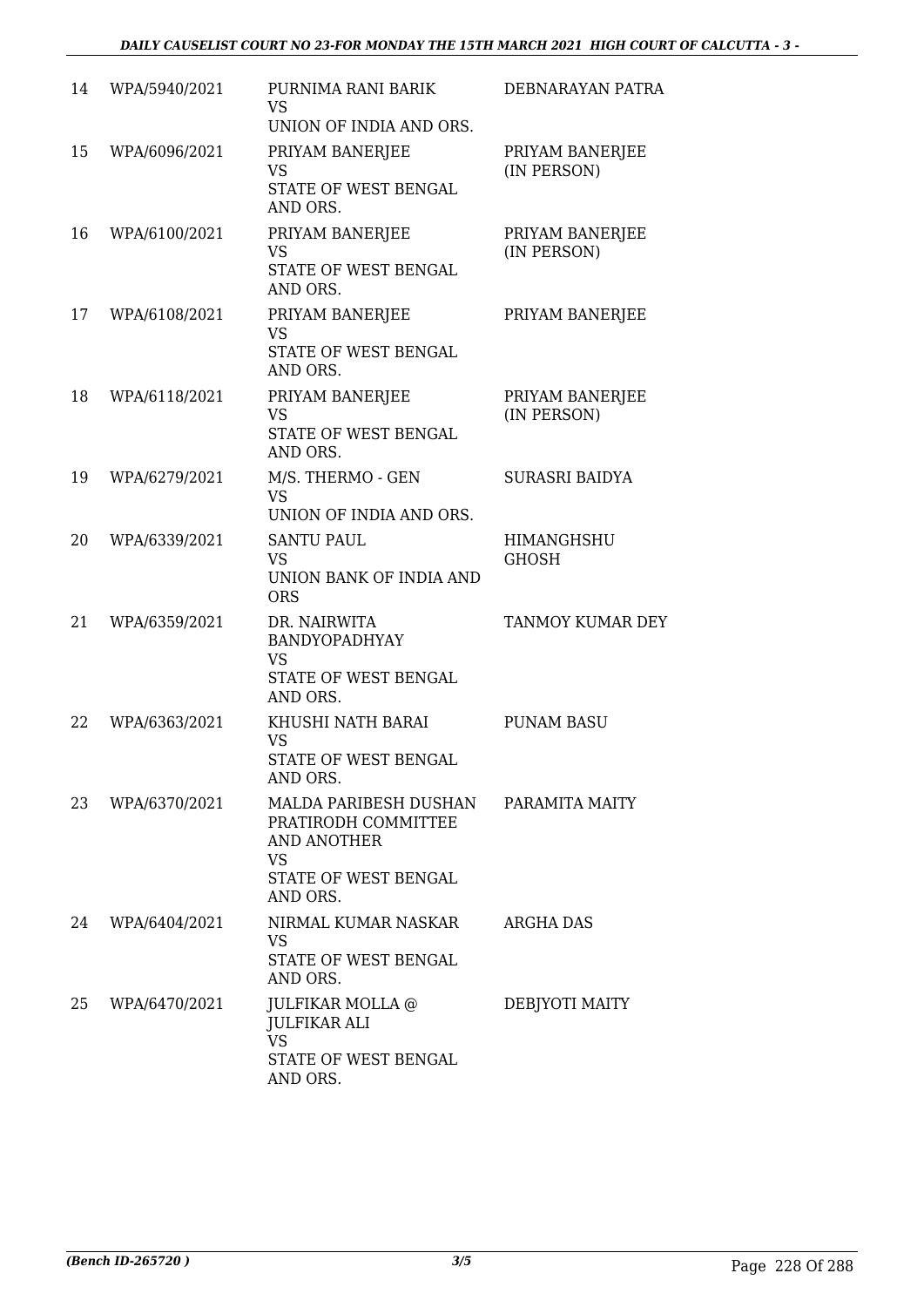| 26 | WPA/6477/2021 | <b>SABITA DAS</b><br><b>VS</b><br>THE AUTHORISED<br>OFFICER, ALLAHABAD<br><b>BANK AND OTHERS</b> | SUPARNA GHOSH                         |
|----|---------------|--------------------------------------------------------------------------------------------------|---------------------------------------|
| 27 | WPA/6483/2021 | <b>SUMAN MONDAL AND ORS</b><br><b>VS</b><br>STATE OF WEST BENGAL<br>AND ORS.                     | SATYENDRA<br><b>AGARWAL</b>           |
| 28 | WPA/6501/2021 | SHIBAJI MODAK<br><b>VS</b><br><b>BANGIYA GRAMIN VIKASH</b><br><b>BANK AND OTHERS</b>             | <b>HIMANGSHU GHOSH</b>                |
| 29 | WPA/6503/2021 | SAFIKULMOLLA ALIAS<br>SAFIKUL ISLAM MOLLA<br>VS<br>STATE OF WEST BENGAL<br>AND ORS.              | PARTHA<br><b>CHAKRABORTY</b>          |
| 30 | WPA/6505/2021 | <b>MINTU BISWAS</b><br><b>VS</b><br><b>BANGIYA GRAMIN VIKASH</b><br><b>BANK AND OTHERS</b>       | <b>HIMANGSHU GHOSH</b>                |
| 31 | WPA/6508/2021 | <b>SK.NURUL ISLAM</b><br>VS<br>STATE OF WEST BENGAL<br>AND ORS.                                  | <b>GAZI FARUQUE</b><br><b>HOSSAIN</b> |
| 32 | WPA/6516/2021 | <b>JAYANTA INDRA</b><br><b>VS</b><br>STATE OF WEST BENGAL<br>AND ORS.                            | <b>SOUMYA BANERJEE</b>                |
| 33 | WPA/6549/2021 | <b>MALAY MONDAL</b><br>VS<br>STATE OF WEST BENGAL<br>AND ORS.                                    | <b>GOPAL CHANDRA</b><br><b>ROY</b>    |
| 34 | WPA/6589/2021 | SANTINATH KHOTEL<br>VS.<br>STATE OF WEST BENGAL<br>AND ORS.                                      | PANCHANAN HAJRA                       |
| 35 | WPA/6591/2021 | ABDUL HARAN MONDAL<br><b>AND ORS</b><br><b>VS</b><br>STATE OF WEST BENGAL<br>AND ORS.            | JAHANGIR BADSHA                       |
| 36 | WPA/6610/2021 | <b>AZIMA KHATUN</b><br>VS<br>STATE OF WEST BENGAL<br>AND ORS.                                    | RAMWSWAR SINHA                        |
| 37 | WPA/6752/2021 | KRISHNA GOPAL SAHU<br><b>VS</b><br>STATE OF WEST BENGAL<br>AND ORS.                              | <b>GITASHREE MISTRY</b>               |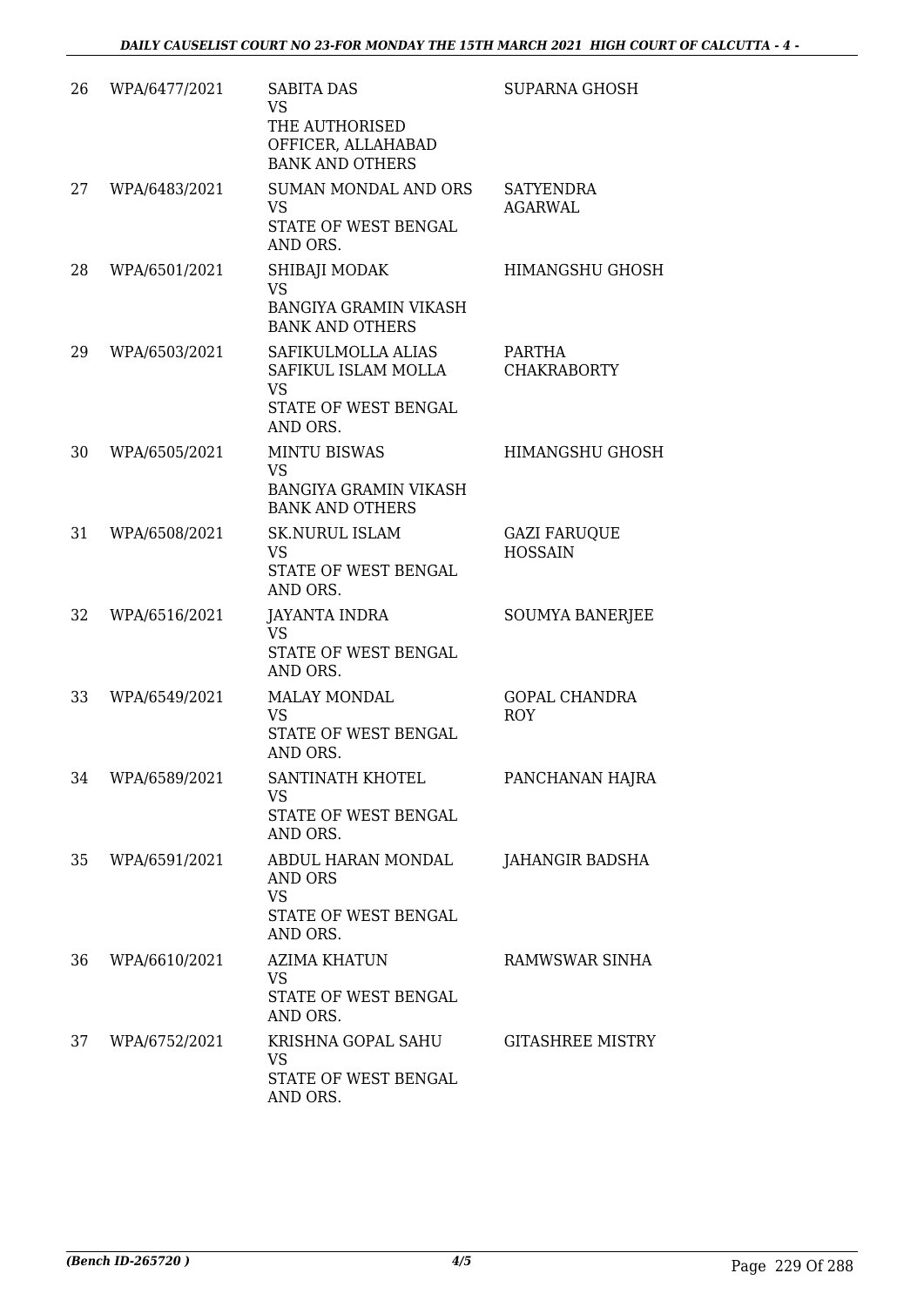| 38 | WPA/6756/2021 | NASIMA WARSI MOLLAH<br>VS<br>STATE OF WEST BENGAL<br>AND ORS.                                      | TANUSHREE<br>CHOWDHURY               |
|----|---------------|----------------------------------------------------------------------------------------------------|--------------------------------------|
| 39 | WPA/6795/2021 | <b>DULALI GHOSH</b><br><b>VS</b><br>STATE OF WEST BENGAL<br>AND ORS.                               | <b>ARUP KUMAR</b><br><b>BHOWMICK</b> |
| 40 | WPA/6923/2021 | <b>SK SAHAJAN</b><br><b>VS</b><br>STATE OF WEST BENGAL<br>AND ORS.                                 | <b>SOURAV MUKHERJEE</b>              |
| 41 | WPA/6934/2021 | ARIJIT MUKHERJEE<br><b>VS</b><br>STATE OF WEST BENGAL<br>AND ORS.                                  | MITUL<br><b>CHAKRABORTY</b>          |
| 42 | WPA/7050/2021 | <b>BISWANATH SAHA</b><br><b>VS</b><br>PUNJAB NATIONAL BANK<br><b>AND OTHERS</b>                    | <b>NEIL BASU</b>                     |
| 43 | WPA/7084/2021 | RAJESH MUKHERJEE AND<br><b>ORS</b><br><b>VS</b><br><b>WEST BENGAL STATE</b><br>ELECTION COMMISSION | <b>SASTHI CHARAN</b><br>DHARA        |
| 44 | WPA/7117/2021 | <b>SUBRATA GHOSH</b><br><b>VS</b><br>PUNJAB AND SINDH BANK<br><b>AND ANOTHER</b>                   | <b>SARAADA PRASAD</b><br>RAY         |
| 45 | WPA/7120/2021 | MADAN GOPAL SAHA<br><b>VS</b><br>DY. CHIEF LABOUR<br>COMMISSIONER (CENTRAL)<br><b>AND ORS</b>      | <b>RAJIV KUMAR</b>                   |
| 46 | WPA/7152/2021 | ADARSH JHUNJHUNWALA<br><b>VS</b><br>UNION BANK OF INDIA AND<br><b>ORS</b>                          | VISWARUP ACHARYA                     |
| 47 | WPA/7187/2021 | BANK OF INDIA AND ANR.<br><b>VS</b><br>STATE OF WEST BENGAL<br>AND ORS.                            | ABHISEK PANDA                        |
| 48 | WPA/7189/2021 | BANK OF INDIA NAD ANR.<br><b>VS</b><br>STATE OF WEST BENGAL<br>AND ORS.                            | ABHISEK PANDA                        |
| 49 | WPA/7206/2021 | <b>GITA YADAV</b><br><b>VS</b><br>STATE OF WEST BENGAL<br>AND ORS.                                 | <b>SAMIR ROY</b><br><b>CHOWDHURY</b> |
| 50 | WPA/7255/2021 | DR. AMARNATH DAS<br><b>VS</b><br>THE ELECTION COM. OF<br>INDIA AND ORS.                            | PRADIP KR. GHOSH                     |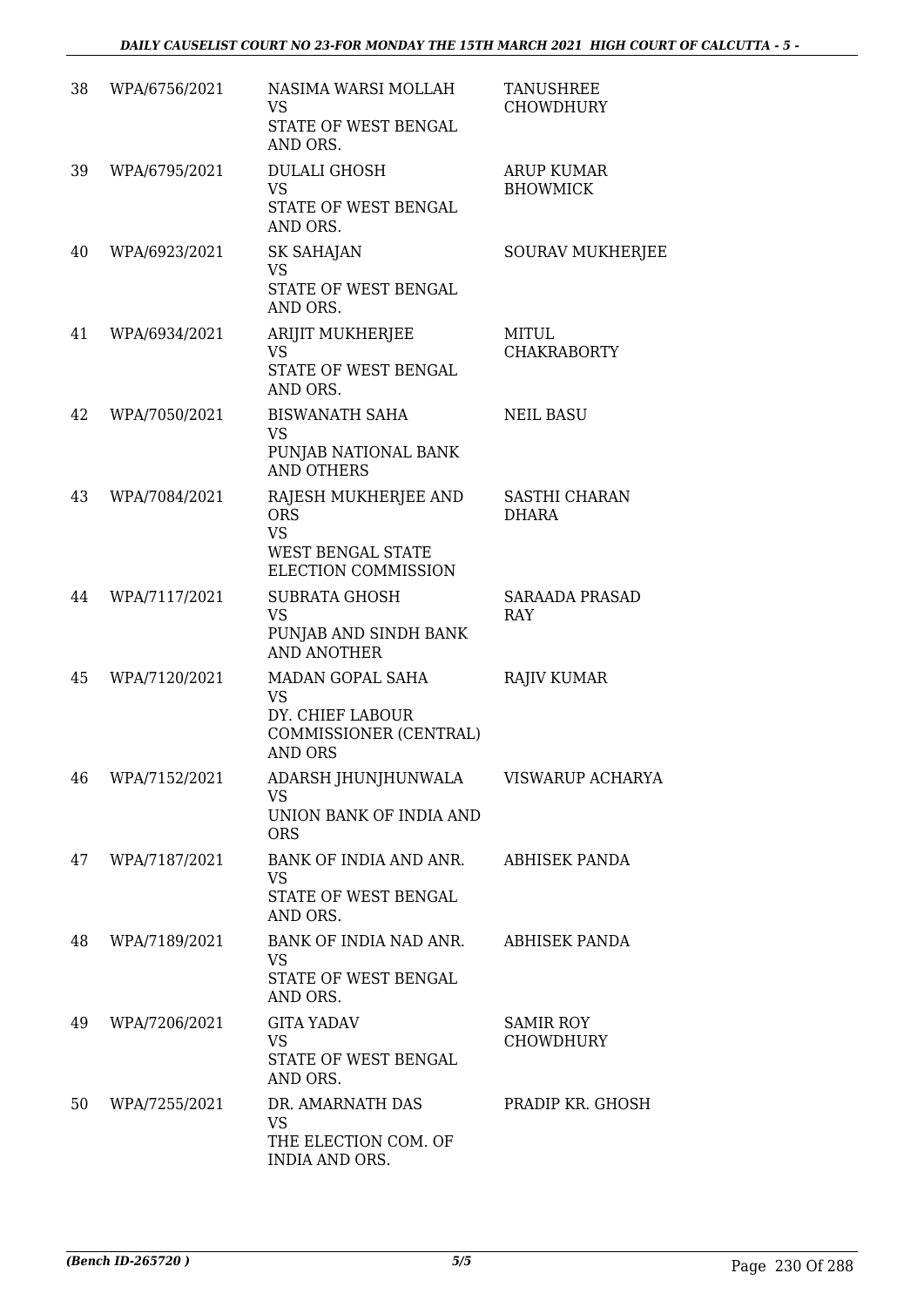

### **Appellate Side**

**DAILY CAUSELIST For Monday The 15th March 2021**

**COURT NO. 18 SINGLE BENCH (SB - XI) AT 10:30 AM HON'BLE JUSTICE BISWAJIT BASU (VIA VIDEO CONFERENCE)**

**ON AND FROM MONDAY, 22ND FEBRUARY, 2021 ROSTER NOTIFIED ON 8TH JANUARY, 2021 IS MODIFIED TO THE FOLLOWING EXTENT:-**

 **MATTERS (MOTION & HEARING) UNDER ARTICLE 226 OF THE CONSTITUTION RELATING TO MADRASAH EDUCATION UNDER GROUP II AND APPLICATIONS CONNECTED THERETO;**

**MATTERS (MOTION & HEARING) UNDER ARTICLE 226 OF THE CONSTITUTION RELATING TO APPOINTMENT AND SERVICE CONDITION OF PARA TEACHERS UNDER GROUP II AND APPLICATIONS CONNECTED THERETO;**

**ADMISSION AND HEARING OF CIVIL REVISION APPLICATIONS AND APPLICATIONS UNDER ARTICLE 227 OF THE CONSTITUTION OF INDIA ARISING OUT OF TESTAMENTARY, EJECTMENT / EVICTION SUITS AND PUBLIC PREMISES (UNAUTHORISED OCCUPANTS) ACT, 1971 INCLUDING APPLICATIONS CONNECTED THERETO.**

 **MATTERS (MOTION & HEARING) UNDER ARTICLE 226 OF THE CONSTITUTION OF INDIA RELATING TO LAND UNDER GROUP I INCLUDING APPLICATIONS CONNECTED THERETO.**

**NOTE: MATTERS WILL BE TAKEN UP THROUGH PHYSICAL HEARING ONLY WHEN BOTH THE PARTIES ARE AGREED.**

**SPECIAL NOTE : 1. CONTESTED APPLICATION WILL BE TAKEN UP ON EVERY WEDNESDAY AND FRIDAY.**

**2. WRIT HEARING MATTERS WILL BE TAKEN UP ON EVERY THURSDAY.**

 **3. MENTIONING FOR INCLUSION IN THE LIST WILL NOT BE ENTERTAINED FOR THE TIME BEING.**

**SPL. NOTE: ON 15-03-2021, AFTER "FOR ORDER" AND "NEW MOTION", ITEM NOS. 41,43 AND 45 FOLLOWED BY "MOTION" AND "WRIT HEARING" WILL BE TAKEN UP, IF TIME PERMITS.**

|   |                            | <b>FOR ORDERS</b>                                              |                           |
|---|----------------------------|----------------------------------------------------------------|---------------------------|
| 1 | CO/1738/2016               | SUBHAS CHANDRA JANA<br>VS<br>GURUDAS GHOSH                     | DEBAPRATIM BANERJEE       |
|   |                            | <b>CIVIL NEW MOTION</b>                                        |                           |
| 2 | CO/492/2021<br>(No Caveat) | MRIGENDRA MOHUN DHAR<br>VS<br>AJAY KUMAR THAKKAR               | <b>SETA GANDHI MURGAI</b> |
| 3 | CO/547/2021<br>(No Caveat) | DIPALI CHAKRABORTY AND ORS<br>VS<br>RABINDRA NATH SAHA AND ORS | KAUSTAV CHANDRA DAS       |
| 4 | CO/584/2021<br>(No Caveat) | ATISH SINGH<br>VS<br>NETAI BASAK AND ORS                       | <b>IFTEKAR MUNSHI</b>     |
| 5 | CO/591/2021<br>(No Caveat) | ASHIM DAS AND ORS<br>VS<br>TARUN KUMAR GUPTA AND ANR           | RAVI RANJAN KUMAR         |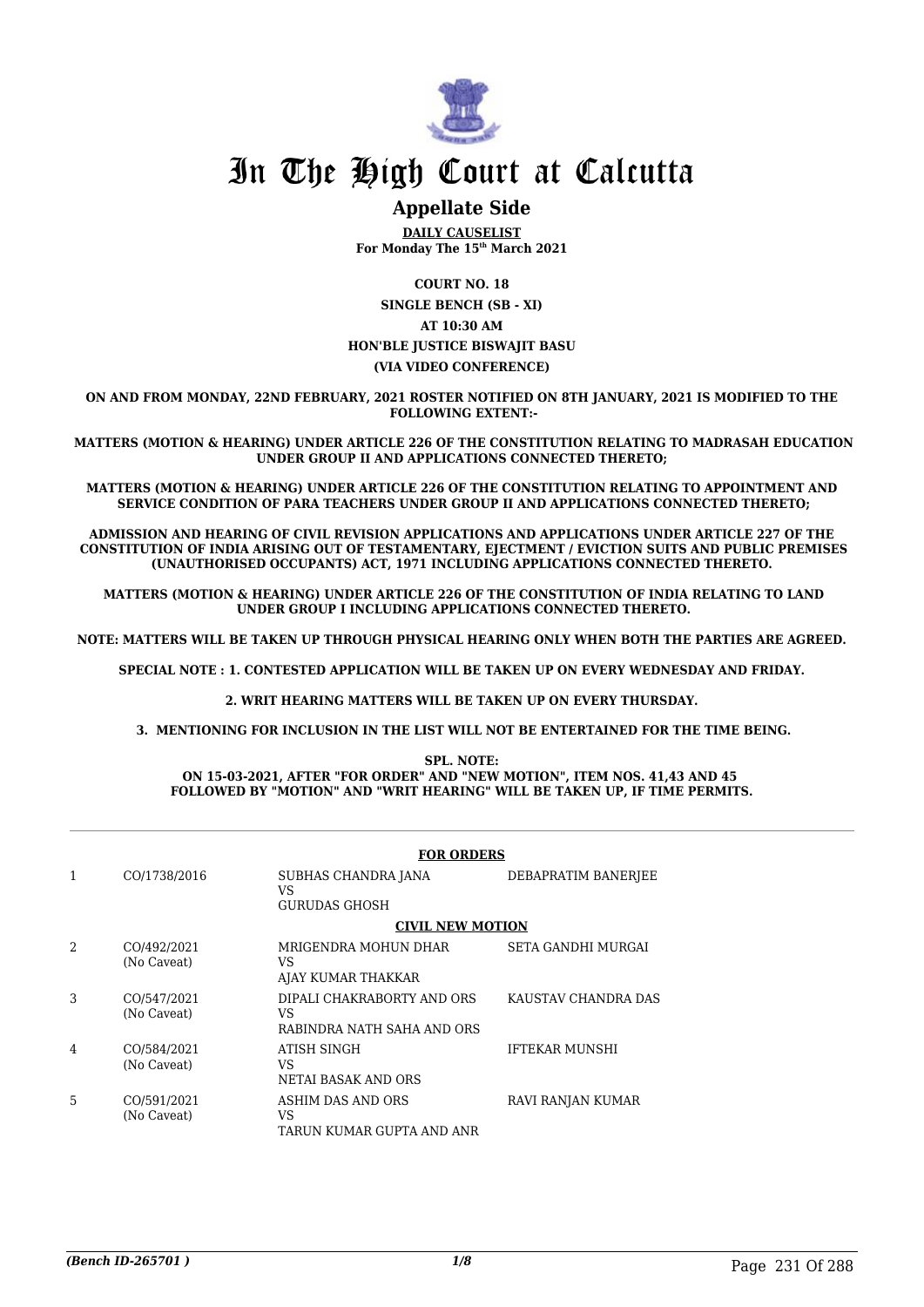| 6  | CO/603/2021<br>(No Caveat) | <b>BABY BEHERA @SUCHITRA</b><br>@SUCHITRA HODA AND ANR<br>VS         | SOUMAK BERA           |
|----|----------------------------|----------------------------------------------------------------------|-----------------------|
|    |                            | NILANJAN SANTRA AND ORS                                              |                       |
| 7  | CO/618/2021                | <b>SANKAR DAS</b>                                                    | Arijit Sarkar         |
|    | (No Caveat)                | VS<br>ADITYA KUMAR DASGUPTA                                          |                       |
|    |                            | <b>NEW MOTION (GROUP - I)</b>                                        |                       |
| 8  | WPA/15028/2018             | NANIGIPAL PAUL MAJUMDAR &                                            | <b>DEBANJAN DAS</b>   |
|    |                            | ORS.<br><b>VS</b><br>STATE OF WEST BENGAL & ORS                      |                       |
| 9  | WPA/17968/2019             | HUMDEL HAQUE GAIN & ORS                                              | TANUSRI SANTRA        |
|    |                            | VS                                                                   |                       |
|    |                            | STATE OF WEST BENGAL & ORS                                           |                       |
| 10 | WPA/21490/2019             | NASIM AKHTAR PARVEJ & ORS<br>VS                                      | ANURAN SAMANTA        |
|    |                            | STATE OF WEST BENGAL & ORS                                           |                       |
| 11 | WPA/21492/2019             | NITAI CHANDRA MANDAL & ORS<br>VS<br>STATE OF WEST BENGAL & ORS       | ANURAN SAMANTA        |
| 12 | WPA/4352/2021              | ASMAT MOLLA @ASMAT ALI                                               | MRINAL KANTI GHOSH    |
|    |                            | <b>MOLLA AND ORS</b><br>VS<br>STATE OF WEST BENGAL AND               |                       |
|    |                            | ORS.                                                                 |                       |
| 13 | WPA/4691/2021              | DURGADAS MAJI AND ORS                                                | PINKI DHOLE           |
|    |                            | VS<br>STATE OF WEST BENGAL AND<br>ORS.                               |                       |
| 14 | WPA/4972/2021              | ADRIJA CONSTRUCTION PRIVATE<br>LIMITED AND ORS.<br>VS                | <b>RITI BASU</b>      |
|    |                            | UNION OF INDIA AND ORS.                                              |                       |
| 15 | WPA/5528/2021              | SHRI UDAY CHANDRA<br>MUKHERJEE @UDAY CHAND<br>MUKHERJEE              | <b>BISWAJIT KONAR</b> |
|    |                            | VS<br>STATE OF WEST BENGAL AND<br>ORS.                               |                       |
| 16 | WPA/5689/2021              | NIRMAL KUMAR SHAH AND ORS                                            | <b>ARINDAM DAS</b>    |
|    |                            | VS.<br>STATE OF WEST BENGAL AND<br>ORS.                              |                       |
| 17 | WPA/5873/2021              | MAKHAN LAL BAGDORIYA                                                 | MD. TAIMUR HOSSAIN    |
|    |                            | VS<br>STATE OF WEST BENGAL AND<br>ORS.                               |                       |
| 18 | WPA/5950/2021              | M/S LADYMOON NIWAS PRIVATE<br>LTD.                                   | AINDITA AUDDY (DAS)   |
|    |                            | <b>VS</b><br>STATE OF WEST BENGAL AND<br>ORS.                        |                       |
| 19 | WPA/6001/2021              | KHARIRAMARI FISHERMAN CO-<br>OPERATIVE SOCIETY LTD AND<br>ANR        | Shibasis Chatterjee   |
|    |                            | VS<br>STATE OF WEST BENGAL AND<br>ORS.                               |                       |
| 20 | WPA/6436/2021              | GOUR HARI GIRI AND ANOTHER<br>VS<br>STATE OF WEST BENGAL AND<br>ORS. | SANKHA PRASAD ROY     |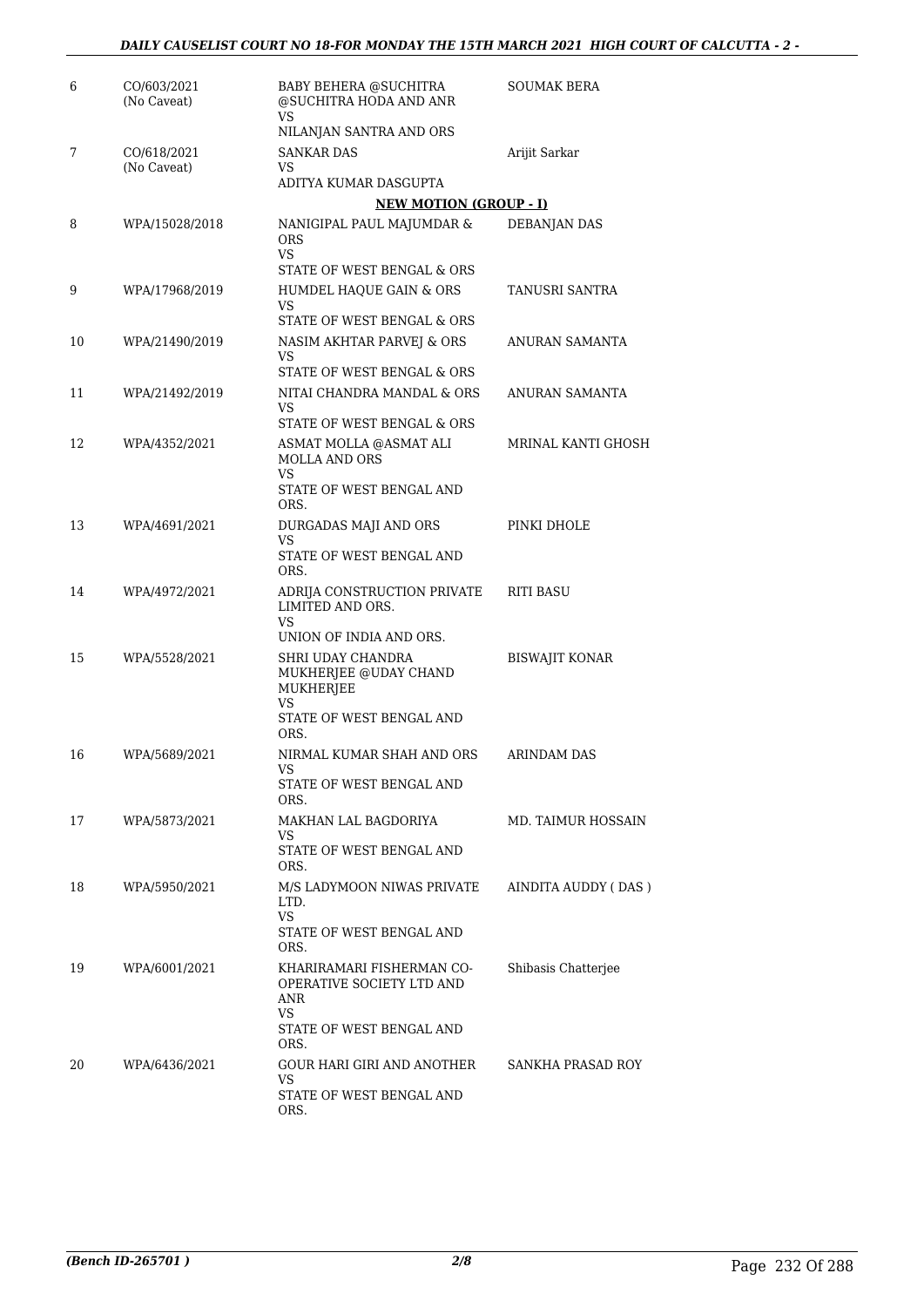### *DAILY CAUSELIST COURT NO 18-FOR MONDAY THE 15TH MARCH 2021 HIGH COURT OF CALCUTTA - 3 -*

| 21 | WPA/6553/2021  | PRANAB MANDAL AND ORS<br>VS.<br>STATE OF WEST BENGAL AND                                   | DIPANKAR DAS                        |
|----|----------------|--------------------------------------------------------------------------------------------|-------------------------------------|
| 22 | WPA/6685/2021  | ORS.<br>SHYAMAPADA SEN<br>VS<br>STATE OF WEST BENGAL AND                                   | SUKHENDU BIKASH<br><b>MUKHERJEE</b> |
| 23 | WPA/6768/2021  | ORS.<br>SK. SABBIR AHMED<br>VS.<br>STATE OF WEST BENGAL AND                                | <b>BIKASH KUMAR ROY</b>             |
| 24 | WPA/6784/2021  | ORS.<br>RANJAN MAITY AND ORS.<br>VS<br>STATE OF WEST BENGAL AND<br>ORS.                    | AVIROOP BHATTACHARYA                |
| 25 | WPA/6786/2021  | SUNDAR MONDAL AND ORS.<br>VS<br>STATE OF WEST BENGAL AND<br>ORS.                           | AVIROOP BHATTACHARYA                |
| 26 | WPA/6789/2021  | MD SHARIFUL ISLAM<br>VS<br>STATE OF WEST BENGAL AND                                        | YOUNUSH MONDAL                      |
| 27 | WPA/6861/2021  | ORS.<br>MURULIDHAR GOSWAMI AND<br><b>OTHERS</b><br>VS.<br>STATE OF WEST BENGAL AND<br>ORS. | MRINAL KANTI GHOSH                  |
| 28 | WPA/6878/2021  | <b>HASINA BEGUM</b><br>VS.<br>STATE OF WEST BENGAL AND<br>ORS.                             | SARBANANDA SANYAL                   |
| 29 | WPA/7271/2021  | SURESH KUMAR CHANDAK AND<br><b>ORS</b><br>VS<br>STATE OF WEST BENGAL AND<br>ORS.           | <b>ASHIS KUMAR</b><br>MUKHERJEE     |
|    |                | <b>NEW MOTION (GROUP - II)</b>                                                             |                                     |
| 30 | WPA/5937/2021  | SAHIRA BHANU SEKH (BEWA)<br>VS<br>THE STATE OF WEST BENGAL<br>AND ORS                      | ANIRBAN SARKAR                      |
| 31 | WPA/6395/2021  | <b>JASMINA PARVIN</b><br>VS<br>STATE OF WEST BENGAL AND<br>ORS.                            | SNIGDHA SAHA                        |
| 32 | WPA/6397/2021  | DEBASHREE GHOSH<br>VS<br>STATE OF WEST BENGAL AND<br>ORS.                                  | SBUGDHA SAHA                        |
| 33 | WPA/6403/2021  | ABUTAHER KHANSAMA<br>VS<br>STATE OF WEST BENGAL AND<br>ORS.                                | SNIGDHA SAHA                        |
| 34 | WPA/6880/2021  | SAVUBA YASMIN<br>VS<br>STATE OF WEST BENGAL AND<br>ORS.                                    | TANUJA BASAK                        |
|    |                | <b>APPLICATION</b>                                                                         |                                     |
| 35 | WPA/14535/1986 | DHIRENDRA NATH GHOSH, SINCE<br>DECD. REP SAJAL KANTI GHOSH<br>& ORS<br>VS<br>STATE OF W.B. |                                     |
|    |                | 0.111011007(01111, 01111511011007)<br>$Q$ $ATIF$ $A$ $A$ $A$ $A$ $A$ $D$ $T$ $\lambda$     |                                     |

IA NO: CAN/1/1997(Old No:CAN/5442/1997), CAN/2/1997(Old No:CAN/5443/1997), CAN/6/2020(Old No:CAN/1112/2020)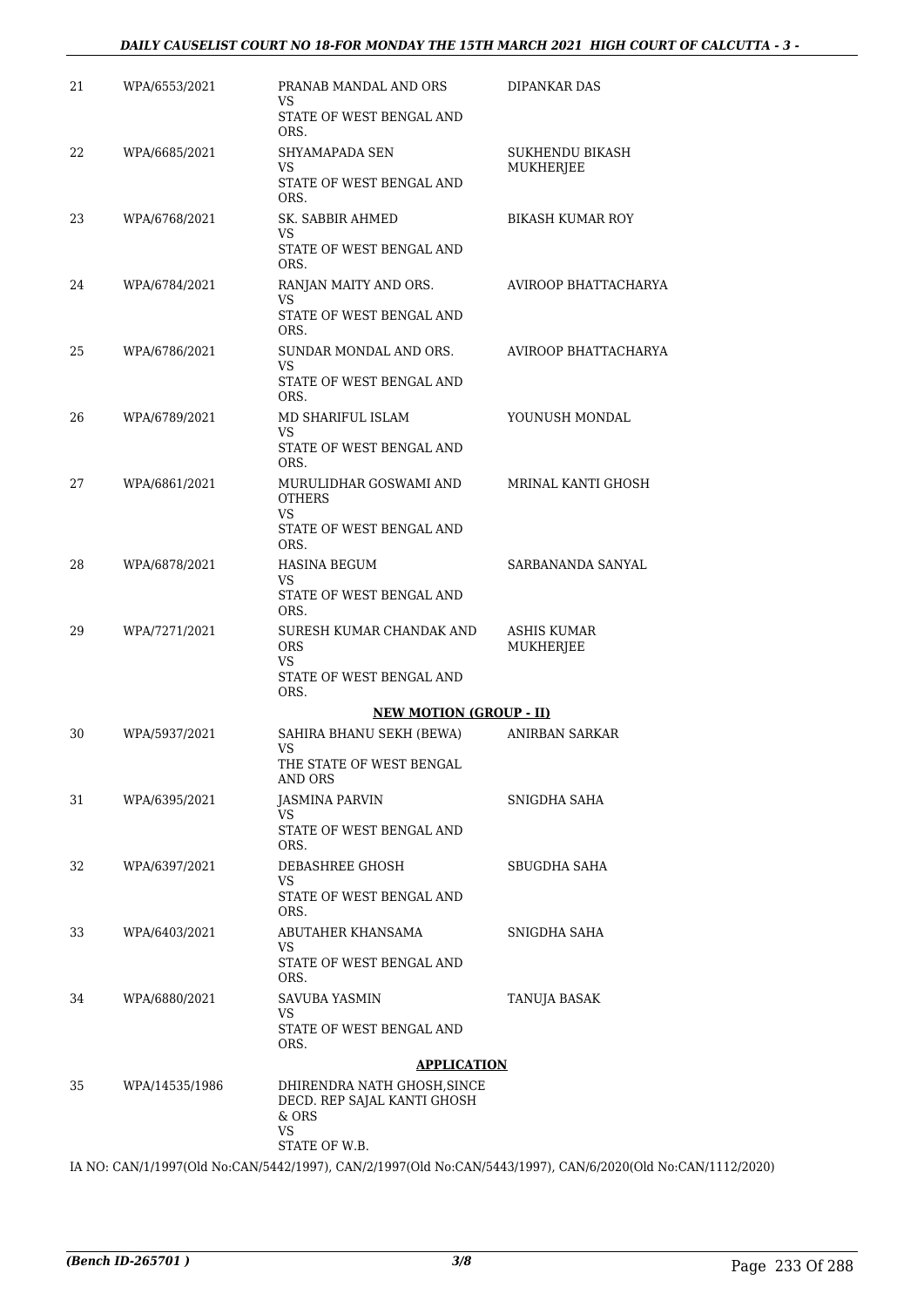| 36   | CO/2067/2018<br>(ADDITION OF PARTY)                  | PRAFULLA KUMAR GHOSH<br>VS<br><b>SULEKHA KARATI</b>                                   | KAMAN SAHOO                     |
|------|------------------------------------------------------|---------------------------------------------------------------------------------------|---------------------------------|
|      | IA NO: CAN/1/2019(Old No:CAN/5937/2019), CAN/2/2021  |                                                                                       |                                 |
| wt37 | CO/3004/2018                                         | PRAFULLA KR. GHOSH<br>VS.<br><b>SULEKHA KARATI</b>                                    | KAMAN SAHOO                     |
|      | IA NO: CAN/1/2021                                    |                                                                                       |                                 |
| 38   | WPA/15627/2018<br>(Approp. Order)                    | MANAGING COMMITTEE, BHABTA<br>AZIZA HIGH MADRASAH (H.S.)<br>VS                        | ANISUR RAHAMAN                  |
|      | IA NO: CAN/2/2020                                    | STATE OF WEST BENGAL & ORS                                                            |                                 |
| 39   | RVW/9/2019                                           | KABRA MARBLE CORPORATION &<br>ORS<br>VS                                               | SUBHASISH<br><b>CHAKRABORTY</b> |
| wt40 | CO/2960/2018                                         | SUDIPTO MUKHERJEE & ANR<br>SUDIPTO MUKERJEE & ANR<br>VS<br>KABRA MARBLE CORPORATION & | SHOHINI CHAKRABORTY             |
|      |                                                      | <b>ORS</b>                                                                            |                                 |
| 41   | CO/2971/2019                                         | PROFESSOR SK. SAHANUL<br><b>HAQUE</b><br>VS                                           | <b>ABHIJIT SARKAR</b>           |
|      |                                                      | SK. MD. QUASIN & ORS                                                                  |                                 |
|      | IA NO: CAN/1/2019(Old No:CAN/12308/2019), CAN/3/2020 |                                                                                       |                                 |
| 42   | WPA/10450/2019<br>(AMENDMENT)                        | AKMOL HOSSAIN & ORS<br>VS<br>STATE OF WEST BENGAL & ORS                               | <b>TANUJA BASAK</b>             |
|      | IA NO: CAN/1/2020(Old No:CAN/2041/2020)              |                                                                                       |                                 |
| 43   | CPAN/729/2020                                        | MD JAWAID NEHAL                                                                       | <b>ABHIJIT SARKAR</b>           |
|      |                                                      | VS<br>LD JUDGE BISWAJYOTI<br>CHATTERJEE                                               |                                 |
| wt44 | CO/4296/2019                                         | MD JAWAID NEHAL<br>VS.                                                                | <b>ABHIJIT SARKAR</b>           |
|      |                                                      | <b>SK MD QUASIN</b>                                                                   |                                 |
| 45   | CPAN/730/2020                                        | SK BAG BVL HAQUE<br>VS<br>LD JUDGE BISWAJYOTI                                         | <b>ABHIJIT SARKAR</b>           |
| wt46 | CO/4297/2019                                         | CHATTERJEE<br>SK BAGBUL HOQUE<br>VS.                                                  | <b>ABHIJIT SARKAR</b>           |
|      |                                                      | <b>SK MD QUASIN</b>                                                                   |                                 |
|      |                                                      | <b>MOTION</b>                                                                         |                                 |
| 47   | WPA/13581/2012<br>$B-1$                              | SHIVAM INDUSTRIAL PARKS AND<br>ESTATE LTD & ANR,<br>VS                                | SUDESHNA BAGCHI                 |
|      |                                                      | STATE OF WEST BENGAL                                                                  |                                 |
| 48   | WPA/20157/2013                                       | KARTICK RIT & ORS<br>VS<br>STATE OF WEST BENGAL & ORS                                 | RAMASHIS MUKHERJEE              |
| 49   | CO/327/2017                                          | M/S. UNI SYATEMS PVT. LTD.<br>VS                                                      | MANJU JAISWAL                   |
| 50   | CO/2865/2019                                         | ARUN KUMAR DALMIA<br>SURESH AGARWAL & ANR<br>VS                                       | ARJUN SAMANTA                   |
|      |                                                      | LATA KHANNAH & ORS                                                                    |                                 |
| 51   | WPA/3192/2019                                        | ANIL KUMAR MONDAL<br>VS                                                               | ZIAUL HAQUE                     |
| 52   | WPA/17281/2019                                       | STATE OF WEST BENGAL & ORS<br>SAHEDA BIBI<br>VS                                       | ASRAF MONDAL                    |
|      |                                                      | STATE OF WEST BENGAL & ORS.                                                           |                                 |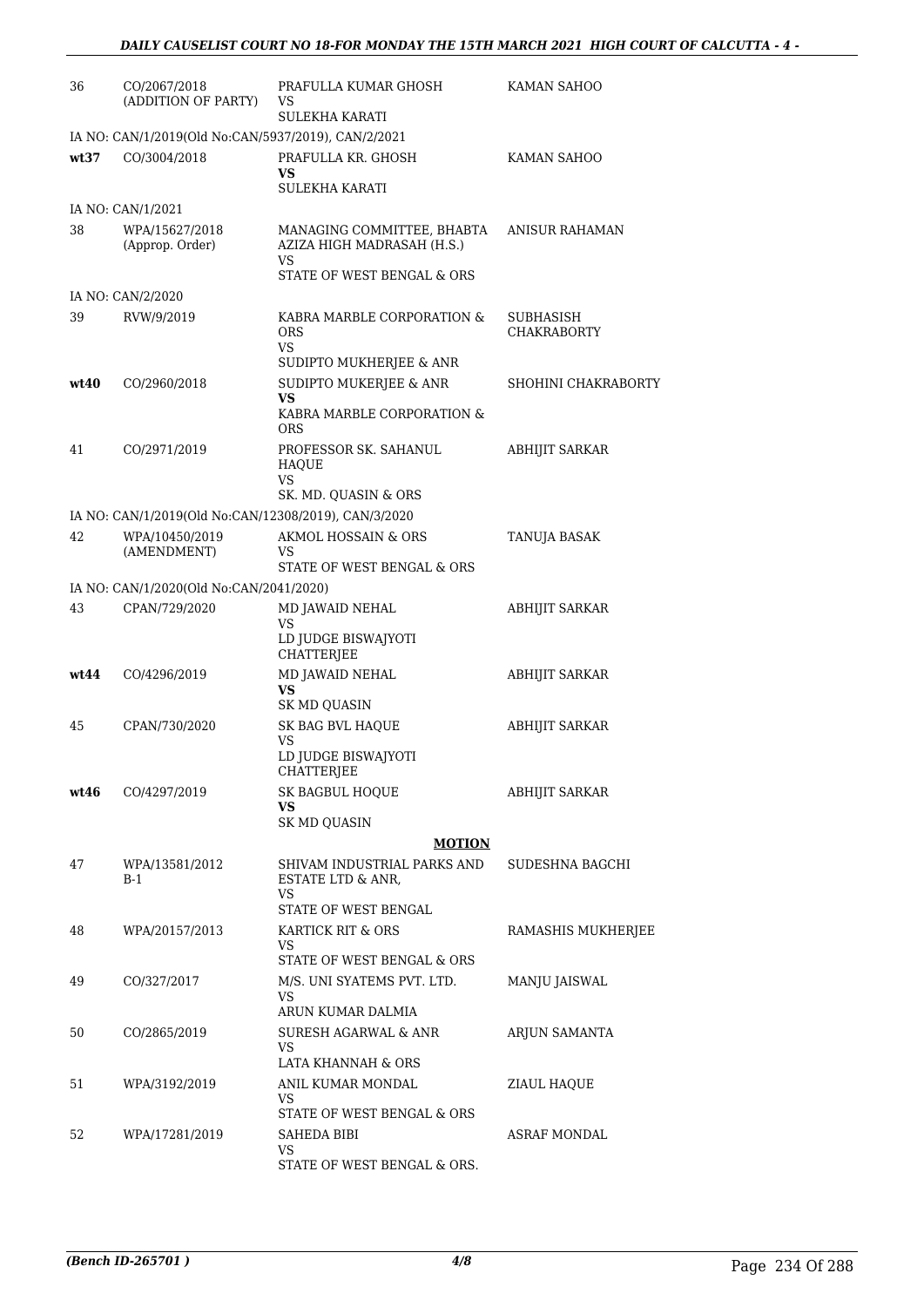| 53   | WPA/22216/2019                          | JOYNAL SK.<br>VS                                                                         | MD YOUNUSH MONDAL                                                                                           |
|------|-----------------------------------------|------------------------------------------------------------------------------------------|-------------------------------------------------------------------------------------------------------------|
| 54   | WPA/22836/2019                          | STATE OF WEST BENGAL & ORS<br>MD ABDUL HAMID @ MD ABDUL<br><b>HAMID MONDAL &amp; ORS</b> | PINAKI RANJAN<br><b>CHAKBRABORTI</b>                                                                        |
|      |                                         | VS<br>STATE OF WEST BENGAL & ORS                                                         |                                                                                                             |
| 55   | CO/471/2020                             | NANI GOPAL DAS<br>VS                                                                     | TARAK NATH HALDER                                                                                           |
|      | CO/1132/2020                            | HEMLATA ROONGTA<br>HEMLATA RUNGTA                                                        | SANWAL TIBREWAL                                                                                             |
| wt56 |                                         | VS<br>NANI GOPAL DAS                                                                     |                                                                                                             |
|      | IA NO: CAN/1/2020(Old No:CAN/3670/2020) |                                                                                          |                                                                                                             |
| wt57 | CO/1133/2020                            | ANAND KUMAR RUNGTA @<br><b>ROONGTA</b><br>VS<br><b>BALAI CHANDRA DAS</b>                 | SANWAL TIBREWAL                                                                                             |
|      | IA NO: CAN/2/2020, CAN/3/2020           |                                                                                          |                                                                                                             |
| wt58 | CO/472/2020                             | <b>BALAI CH. DAS</b><br>VS                                                               | TARAK NATH HALDER                                                                                           |
|      |                                         | ANAND KR. ROONGTA                                                                        |                                                                                                             |
| 59   | CO/723/2020                             | <b>CHABI PATRA &amp; ORS</b><br>VS                                                       | PINTU KARAR                                                                                                 |
|      |                                         | SANJIB KUMAR BISWAS                                                                      |                                                                                                             |
| 60   | CO/746/2020                             | <b>BOARD OF TRUSTEES FOR THE</b><br>PORT OF KOLKATA<br>VS                                | <b>GAURAV KHAITAN</b>                                                                                       |
|      |                                         | METAL BOX INDIA LIMITED $\&$<br>ANR                                                      |                                                                                                             |
|      |                                         |                                                                                          | IA NO: CAN/1/2020(Old No:CAN/2412/2020), CAN/2/2020(Old No:CAN/4914/2020), CAN/3/2020(Old No:CAN/4915/2020) |
| 61   | CO/754/2020<br>$B-2$                    | SANJIB SAHA CHOWDHURY<br>VS                                                              | PALSH MUKHERJEE                                                                                             |
|      |                                         | JAYANTA DUTTA                                                                            |                                                                                                             |
| 62   | CO/762/2020                             | ANJAN KUMAR MAJUMDER<br>VS<br>SMT PRAMILA PANDA & ORS                                    | <b>IFTEKAR MUSHI</b>                                                                                        |
| 63   | CO/1478/2020                            | KAMAL KUMAR ROY                                                                          | PRASANT KUMAR DUTT                                                                                          |
|      |                                         | VS<br>SUBNALANE MAZUMDER                                                                 |                                                                                                             |
| 64   | CO/1542/2020                            | DINESH KUMAR ARYA<br>VS                                                                  | SOUMYAJIT BHATTA                                                                                            |
|      |                                         | RAMESH KUMAR ARYA                                                                        |                                                                                                             |
| 65   | CO/1612/2020                            | RABI SHANKAR GUPTA @ HARI<br><b>SHANKAR GUPTA</b><br>VS.                                 | MD RIZWAN ALAM                                                                                              |
|      |                                         | DEEPSIKHA SENGUPTA                                                                       |                                                                                                             |
| 66   | CO/1670/2020                            | <b>NUPUR ROY</b><br>VS<br>PIYALI PALIT                                                   | SANANDA GANGULI                                                                                             |
| 67   | WPA/1938/2020                           | RANJIT KUMAR PAUL @ RANJIT<br>KUMAR                                                      | DILIP KUMAR MAITY                                                                                           |
|      |                                         | VS<br>STATE OF WEST BENGAL & ORS                                                         |                                                                                                             |
| 68   | WPA/4134/2020                           | SANAT KUMAR HALDER @ SANAT<br><b>HALDER</b><br>VS                                        | SWAPAN KUMAR KAR                                                                                            |
|      |                                         | STATE OF WEST BENGAL &ORS                                                                |                                                                                                             |
| 69   | WPA/4273/2020                           | PULIN BEHARI ROY & ORS<br>VS<br>STATE OF WEST BENGAL & ORS                               | SWAPAN KUMAR KAR                                                                                            |
| 70   | WPA/9157/2020                           | MIR MAHEBAR ALI                                                                          | TANUJA BASAK                                                                                                |
|      |                                         | VS<br>State of West Bengal                                                               |                                                                                                             |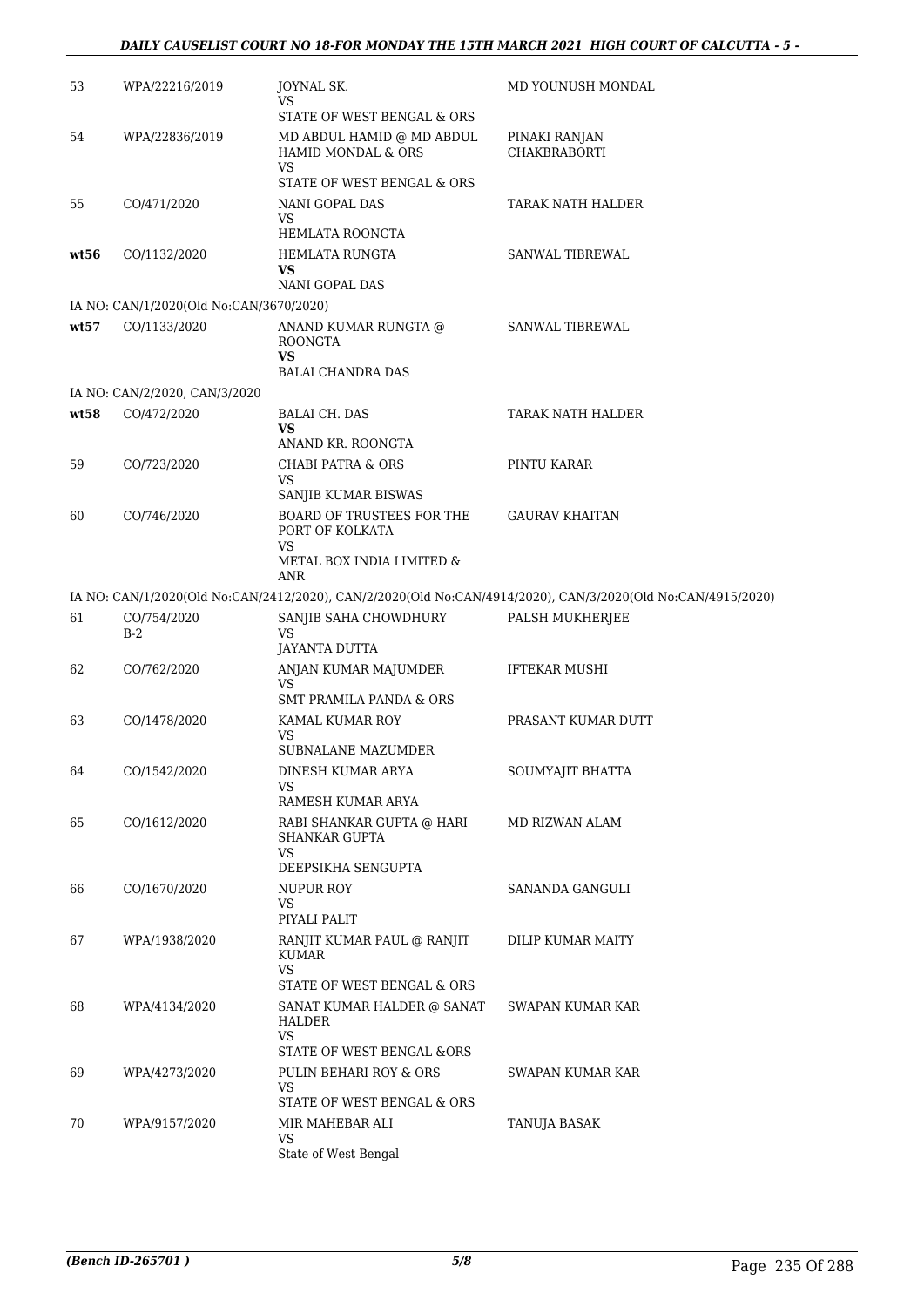| 71 | CO/59/2021        | BIMAL SANKAR NANDA<br>VS.<br>RABI SANKAR NANDA                                      | <b>SOUMITA GHOSH</b>     |
|----|-------------------|-------------------------------------------------------------------------------------|--------------------------|
|    | IA NO: CAN/1/2021 |                                                                                     |                          |
| 72 | CO/83/2021        | SUBHASH CHANDRA MONDAL<br><b>AND OTHERS</b><br>VS<br>SOUMEN SARKAR AND OTHERS       | KOUSHIKEE BANERJEE       |
| 73 | CO/101/2021       | M/S. VISHWSAMITRA RAMKUMAR<br>VS<br>M/S. GHOSH AND SONS PVT LTD                     | LUTFUL HQUE              |
| 74 | CO/241/2021       | <b>SUBHAS HAZRA AND ORS</b><br>VS<br>TAPAN BHANDARI                                 | TAPAN BHANDARI           |
| 75 | CO/246/2021       | AJIBAR LASKAR<br>VS<br>KASHED ALI LASKAR AND ORS                                    | SAFIQUE ALI MIDDE        |
| 76 | CO/255/2021       | <b>BAHAUDDIN REZA AND ORS</b><br>VS<br>RABIUDDIN AHMED                              | JAHANGIR BADSHA          |
| 77 | CO/259/2021       | RAJESH AGARWAL<br>VS                                                                | <b>AVIRUP CHATTERJEE</b> |
| 78 | CO/283/2021       | ANIL KUMAR GUPTA<br>NOOR MD ANSARI@DOMA<br>VS                                       | SUMITAVA CHAKRABORTY     |
| 79 | CO/289/2021       | MST AHAMEDI BEGUM AND ANR<br>ARUP SEN AND ORS<br>VS.<br>THE ARCH BISHOP OF CALCUTTA | DEBJANI SENGUPTA         |
| 80 | CO/292/2021       | AND ORS<br>SHYAMAL KR SADHUKHAN AND<br>ANR<br>VS.                                   | RISHABH DUTTA GUPTA      |
| 81 | CO/339/2021       | AJAY SADHUKHAN<br>SHYAM SUNDAR MITTAL<br>VS<br>SANTOSH KUMAR BANERJEE AND<br>ANR    | ARUN GOSWAMI             |
| 82 | CO/362/2021       | <b>SM PRATIMA SUR</b><br>VS<br>JIBAN SAHA AND ANR                                   | SOURADIPTA BANERJEE      |
| 83 | CO/365/2021       | <b>MATA PRASAD SHAW</b><br>VS<br>SUDAMA DEBI                                        | RAJIB RAY                |
| 84 | CO/366/2021       | HEMANT BANGUR AND ORS<br>VS<br>MADHULATA KANKANI                                    | AJAY GAGGAR              |
| 85 | CO/398/2021       | SUBRATA CHATTERJEE<br>VS<br><b>SUMAN MONDAL AND ORS</b>                             | <b>IFTEKAR MUNSHI</b>    |
| 86 | CO/412/2021       | PRABHAKAR KR. SINGH AND ORS.<br>VS<br><b>KENG HSIANG LIANG</b>                      | SOURADIPTA BANERJEE      |
| 87 | CO/414/2021       | NOOR MD. ANSARO @ DOMA<br>VS<br>MST. AHAMEDI BEGUM AND ANR.                         | SUMITAVA CHAKRABORTY     |
| 88 | CO/440/2021       | SMT SANDHYA NAYAK AND ANR<br>VS<br>RABINDRA NATH BERA AND ANR                       | TARAK NATH HALDER        |
| 89 | WPA/2826/2021     | HAFIZUR RAHAMAN AND OTHERS<br>VS<br>STATE OF WEST BENGAL AND<br>ORS.                | DIPTENDU MONDAL          |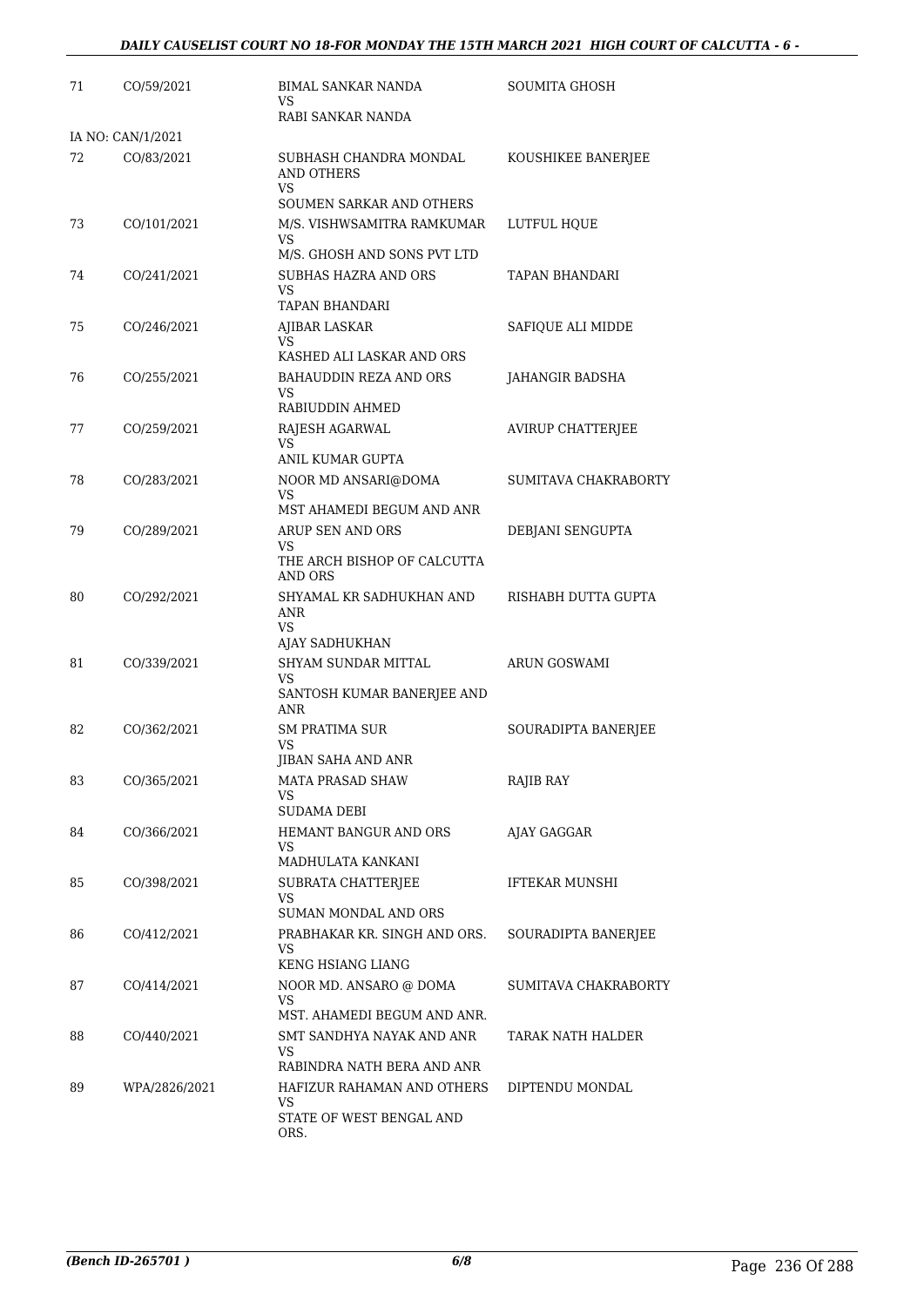| 90    | WPA/3069/2021                           | BIDHAN CHANDRA MONDAL<br>VS                                                            | SANTANU MAJI           |
|-------|-----------------------------------------|----------------------------------------------------------------------------------------|------------------------|
|       |                                         | STATE OF WEST BENGAL AND<br>ORS.                                                       |                        |
| wt.91 | WPA/322/2021                            | NAJMAH YASMEEN<br>VS                                                                   | SUBHRANGSHU PANDA      |
|       |                                         | STATE OF WEST BENGAL AND<br>ORS.                                                       |                        |
| 92    | WPA/3387/2021                           | SUSANTA KUMAR DAS<br>VS                                                                | DEVDUTTA PATHAK        |
|       |                                         | STATE OF WEST BENGAL AND<br>ORS.                                                       |                        |
| 93    | WPA/4208/2021                           | SUBRATA BARUI AND ORS<br>VS                                                            | SHUVRO PROKASH LAHIRI  |
|       |                                         | STATE OF WEST BENGAL AND<br>ORS.                                                       |                        |
| 94    | WPA/5147/2021                           | MD. KHALILULLAH BAIDYA<br>VS<br>THE WEST BENGAL MADRASAH<br>SERVICE COMMISSION AND ORS | <b>GOLAM MOHIUDDIN</b> |
|       |                                         | <b>WRIT HEARING</b>                                                                    |                        |
| 95    | WPA/26256/2018                          | SMT. APATNA SAHA CHOWDHURY<br>$&$ ANR<br>VS<br>UNION OF INDIA & ORS                    | <b>MOUSMI BHOWAL</b>   |
| 96    | WPA/16973/2019                          | JARIS HOSSAIN                                                                          | KHAIRUL ALAM           |
|       |                                         | VS<br>STATE OF WEST BENGAL & ORS                                                       |                        |
| wt97  | WPA/16974/2019                          | MD. ALAMGIR HOSSAIN<br>VS.                                                             | KHAIRUL ALAM           |
|       |                                         | STATE OF WEST BENGAL & ORS                                                             |                        |
| 98    | WPA/20543/2019                          | RUHUL ALI KHAN<br>VS<br>STATE OF WEST BENGAL & ORS                                     | PARAMITA MAITY         |
|       | IA NO: CAN/1/2020(Old No:CAN/3082/2020) |                                                                                        |                        |
| 99    | WPA/21268/2019                          | SANTOSH KUMAR BHUINYA<br>VS                                                            | <b>SUBJOJIT SAHA</b>   |
|       | IA NO: CAN/1/2020, CAN/2/2020           | STATE OF WEST BENGAL & ORS                                                             |                        |
| 100   | WPA/22285/2019                          | MD. ABDUR RAHIM & ORS                                                                  | DEBANSU NANDI          |
|       |                                         | VS.<br>STATE OF WEST BENGAL & ORS                                                      |                        |
| 101   | WPA/7830/2020                           | AL KHATIB SHAIKH                                                                       | <b>BISWARUP BISWAS</b> |
|       |                                         | VS<br>State of West Bengal                                                             |                        |
| 102   | WPA/8344/2020                           | MD MOJIBUR RAHAMAN                                                                     | MD ASHANUZZAMAN        |
|       |                                         | VS<br>STATE OF WEST BENGAL AND<br>ORS.                                                 |                        |
| 103   | WPA/9034/2020                           | <b>AINUL HAQUE</b>                                                                     | TARASANKAR SAMANTA     |
|       |                                         | VS<br>STATE OF WEST BENGAL AND<br>ORS.                                                 |                        |
| 104   | WPA/9253/2020                           | TOHIDUL ISLAM                                                                          | TANUJA BASAK           |
|       |                                         | VS<br>State of West Bengal                                                             |                        |
|       | IA NO: CAN/1/2021                       |                                                                                        |                        |
| 105   | WPA/10094/2020                          | SK REWANUL HAQUE<br>VS                                                                 | TANUJA BASAK           |
|       |                                         | STATE OF WEST BENGAL AND<br>ORS.                                                       |                        |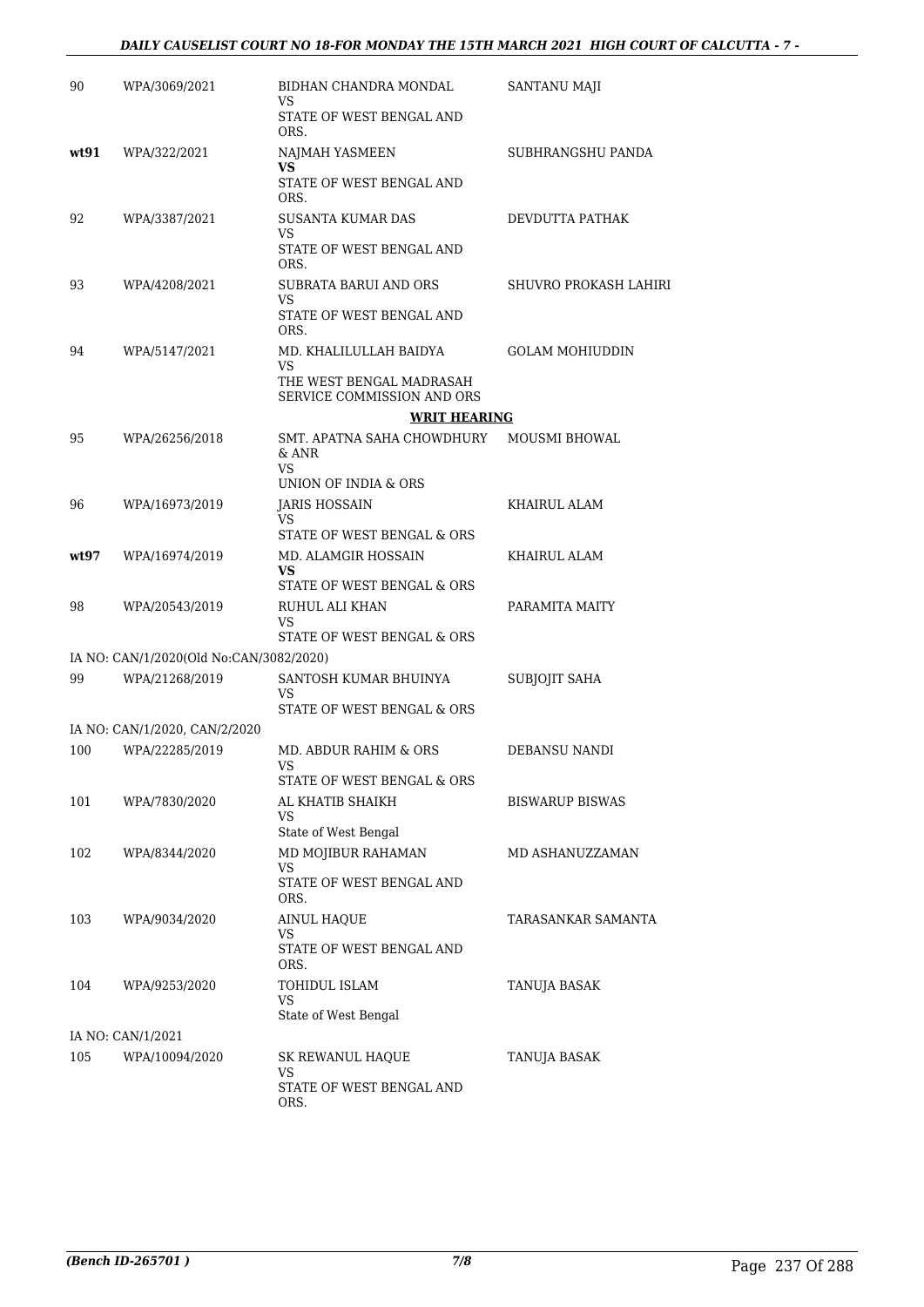### *DAILY CAUSELIST COURT NO 18-FOR MONDAY THE 15TH MARCH 2021 HIGH COURT OF CALCUTTA - 8 -*

| 106   | WPA/11788/2020    | MD SIRAJUDDIN@MD SIRAJUDDIN<br>AND ORS<br><b>VS</b><br>STATE OF WEST BENGAL AND<br>ORS.   | ARITRA SHANKAR RAY        |
|-------|-------------------|-------------------------------------------------------------------------------------------|---------------------------|
| wt107 | WPA/31031/2017    | MD. SIRAJUDDIN @ MOHAMMAD<br><b>SIRAJUDDIN</b><br><b>VS</b><br>STATE OF WEST BENGAL & ORS | ARITRA SHANKAR RAY        |
| 108   | WPA/11880/2020    | MD KAMALUDDIN BAIDYA<br><b>VS</b><br>STATE OF WEST BENGAL AND<br>ORS.                     | SANKHA PRASAD ROY         |
|       | IA NO: CAN/1/2021 |                                                                                           |                           |
| 109   | WPA/56/2021       | <b>KAMAL HASSAN</b><br>VS<br>STATE OF WEST BENGAL AND<br>ORS.                             | <b>SANTANU MAJI</b>       |
| 110   | WPA/57/2021       | <b>ABDUL ODUD</b><br><b>VS</b><br>STATE OF WEST BENGAL AND<br>ORS.                        | <b>SANTANU MAJI</b>       |
| 111   | WPA/1467/2021     | MD. MOJIBUR RAHAMAN<br><b>VS</b><br>STATE OF WEST BENGAL AND<br>ORS.                      | MD AHASANUZZAMAN          |
| 112   | WPA/2239/2021     | <b>BENAJIR YEASMIN</b><br><b>VS</b><br>STATE OF WEST BENGAL AND<br>ORS.                   | <b>GOLAM MOHIUDDIN</b>    |
| 113   | WPA/3544/2021     | <b>RAZZAQUE HOSSAIN</b><br><b>VS</b><br>STATE OF WEST BENGAL AND<br>ORS.                  | <b>TARASANKAR SAMANTA</b> |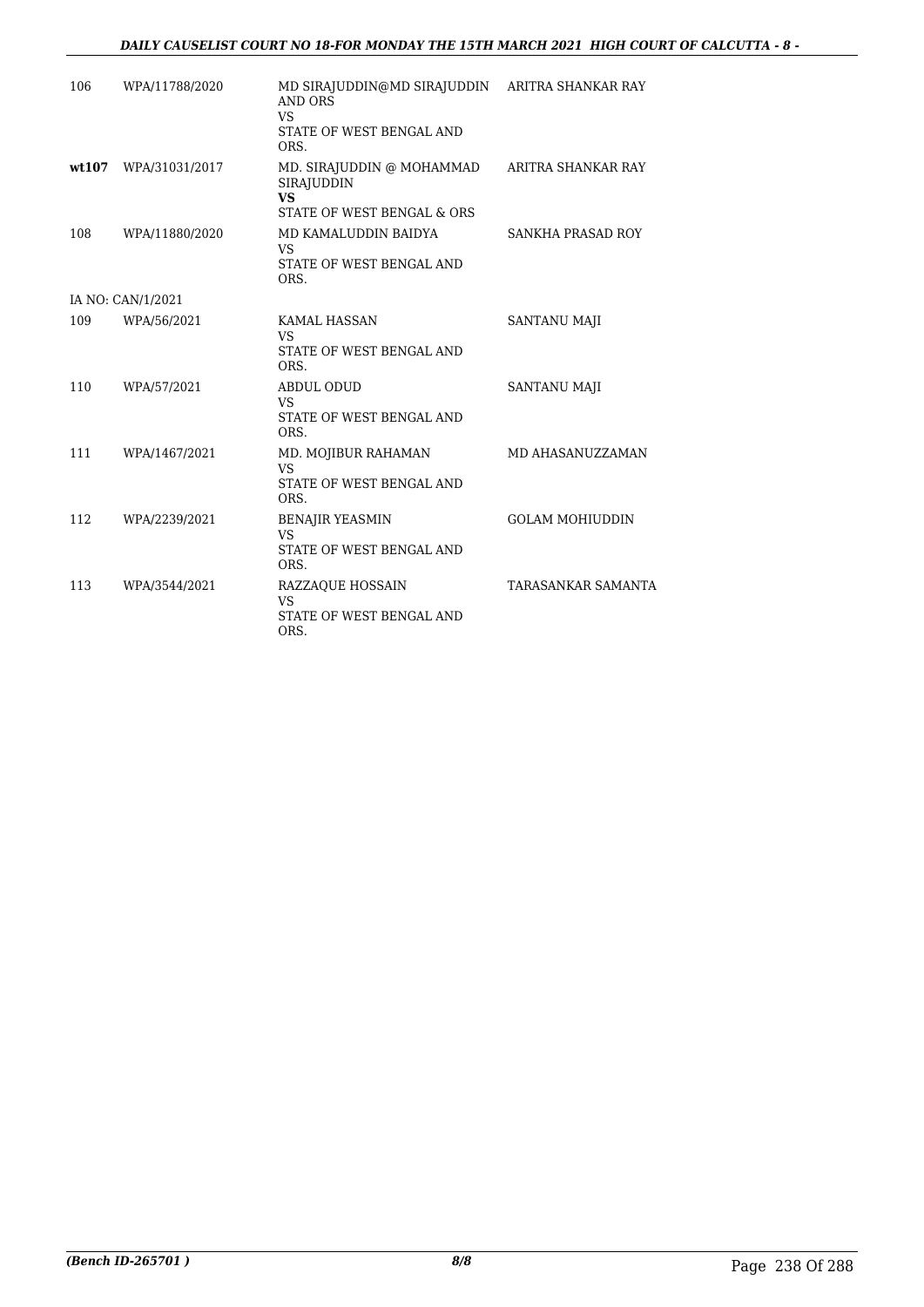

### **Appellate Side**

**DAILY CAUSELIST For Monday The 15th March 2021**

**COURT NO. 24**

**SINGLE BENCH (SB - XII) AT 10:30 AM**

### **HON'BLE JUSTICE AMRITA SINHA**

**(VIA VIDEO CONFERENCE)**

**ON AND FROM MONDAY, 11TH JANUARY, 2021 ROSTER NOTIFIED ON 8TH JANUARY, 2021 IS MODIFIED TO THE FOLLOWING EXTENT :- MATTERS (MOTION & HEARING) UNDER ARTICLE 226 OF THE CONSTITUTION RELATING TO MUNICIPALITIES AND PANCHAYATS (EXCLUDING MATTERS RELATED TO CO-OPERATIVE SOCIETIES) UNDER GROUP V AND APPLICATIONS CONNECTED THERETO (INCLUDING ALL SERVICE MATTERS RELATED TO MUNICIPALITY AND CONNECTED APPLICATIONS CONNECTED THERETO).**

**THE FOLLOWING NOTES WILL BE EFFECTIVE ON AND FROM 11.01.2021.**

**SPECIAL NOTE : NO FURTHER INCLUSION IN THE LIST WILL BE ALLOWED UNTIL FURTHER ORDER.**

**1.ON EVERY MONDAY MUNICIPALITY MOTIONS WILL BE TAKEN UP FOR THE WHOLE DAY. IF TIME PERMITS PANCHAYAT MOTIONS WILL BE TAKEN UP.**

**2. ON EVERY TUESDAY PANCHAYAT MOTIONS WILL BE TAKEN UP TILL RECESS. AFTER RECESS APPLICATIONS WILL BE TAKEN UP AND IF TIME PERMITS PANCHAYAT MOTIONS WILL BE TAKEN UP AND THEREAFTER MUNICIPALITY MOTIONS WILL BE TAKEN UP.**

**3. ON EVERY WEDNESDAY MUNICIPALITY MOTIONS WILL BE TAKEN UP TILL RECESS. AFTER RECESS CONTEMPT MATTERS WILL BE TAKEN UP AND IF TIME PERMITS MUNICIPALITY MOTIONS WILL BE TAKEN UP AND THEREAFTER PANCHAYAT MOTIONS WILL BE TAKEN UP.**

**4. ON EVERY THURSDAY PANCHAYAT MOTIONS WILL BE TAKEN UP TILL RECESS. AFTER RECESS HEARING MATTERS WILL BE TAKEN UP. IF TIME PERMITS PANCHAYAT MOTIONS WILL BE TAKEN UP AND THEREAFTER MUNICIPALITY MOTIONS WILL BE TAKEN UP.**

**5. ON EVERY FRIDAY PANCHAYAT MOTIONS WILL BE TAKEN UP TILL RECESS. AFTER RECESS HEARING MATTERS WILL BE TAKEN UP AND IF TIME PERMITS PANCHAYAT MOTIONS WILL BE TAKEN UP AND THEREAFTER MUNICIPALITY MOTIONS WILL BE TAKEN UP.**

**NOTE: MATTERS WILL BE TAKEN UP THROUGH PHYSICAL HEARING ONLY WHEN BOTH THE PARTIES ARE AGREED.**

#### **TO BE MENTIONED**

| 1   | WPA/15313/2011<br>[Assigned ]          | M.A. CONSTRUCTION & TRADING<br>CO. PVT. LTD.<br>VS<br>STATE OF WEST BENGAL & ORS                  | AMIT KUMAR PAN |
|-----|----------------------------------------|---------------------------------------------------------------------------------------------------|----------------|
|     | IA NO: CAN/2/2016(Old No:CAN/489/2016) |                                                                                                   |                |
| wt2 | WPA/17380/2011                         | M.A. CONSTRUCTION & TRADING<br>COMPANY PVT, LTD.<br>VS.<br>STATE OF WEST BENGAL & ORS             | AMIT KUMAR PAN |
| wt3 | WPA/18409/2017                         | M.A. CONSTRUCTION & TRADING<br>COMPANY PRIVATE LIMITED<br><b>VS</b><br>STATE OF WEST BENGAL & ORS | AMIT KUMAR PAN |
|     |                                        | <b>ASSIGNED MATTERS</b>                                                                           |                |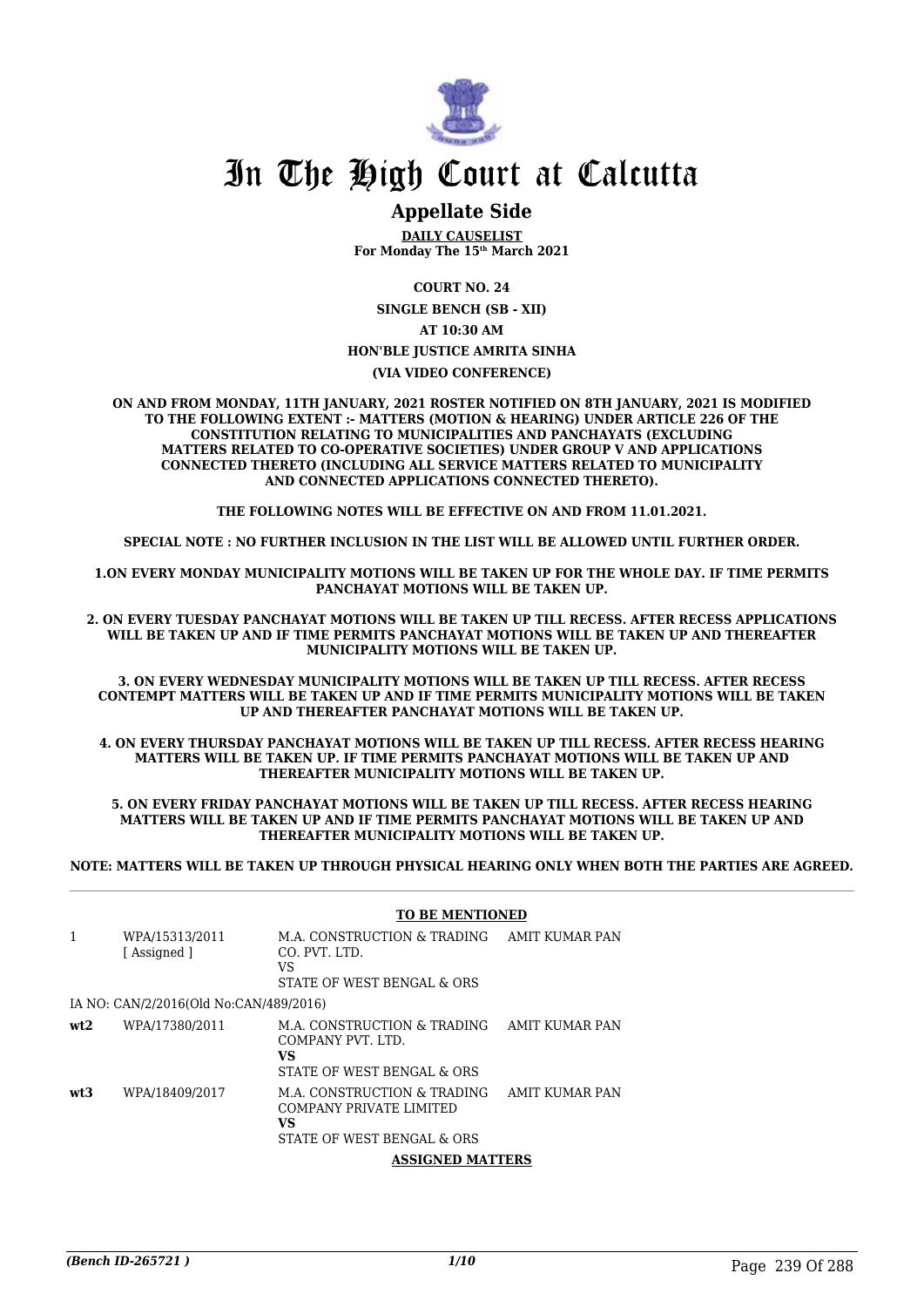| 4  | WPA/3512/2021                             | SUNANDA MAJUMDER<br>VS                                  | ABHIJIT CHAKRABORTI      |
|----|-------------------------------------------|---------------------------------------------------------|--------------------------|
|    |                                           | NATIONAL INSTITUTE OF<br>TECHNOLOGY                     |                          |
|    | FIXED MATTERS (UNAUTHORISED CONSTRUCTION) |                                                         |                          |
|    |                                           | (15.03.2021)                                            |                          |
| 5  | WPA/4266/2021                             | PROSENJIT SARDAR<br>VS                                  | ANISH KUMAR<br>MUKHERJEE |
|    |                                           | STATE OF WEST BENGAL AND<br>ORS.                        |                          |
| 6  | WPA/4300/2021                             | SYED ASAF ALI<br>VS                                     | <b>SYED MANSUR ALI</b>   |
|    |                                           | STATE OF WEST BENGAL AND<br>ORS.                        |                          |
| 7  | WPA/4668/2021                             | TARAK NATH HALDER<br>VS                                 | MRINAL KANTI GHOSH       |
|    |                                           | STATE OF WEST BENGAL AND<br>ORS.                        |                          |
| 8  | WPA/5163/2021                             | SUBHADRA NASKAR<br>VS                                   | DEBABRATA MONDAL         |
|    |                                           | STATE OF WEST BENGAL AND<br>ORS.                        |                          |
| 9  | WPA/5597/2021                             | ALI AKBAR<br>VS.                                        | <b>KRISHNA YADAV</b>     |
|    |                                           | KOLKATA MUNICIPAL<br><b>CORPORATION AND ORS</b>         |                          |
| 10 | WPA/5897/2021                             | AMITAVA DE BHOWMICK AND<br>ANR.                         | <b>ARNAB SAHA</b>        |
|    |                                           | <b>VS</b>                                               |                          |
|    |                                           | KOLKATA MUNICIPAL<br>CORPORATION AND ORS.               |                          |
| 11 | WPA/6471/2021                             | DEB SHANKAR RAY<br>VS                                   | AMIT CHAUDHURY           |
|    |                                           | THE HOWRAH MUNICIPAL<br><b>CORPORATION AND MORS</b>     |                          |
| 12 | WPA/6590/2021                             | SAMARENDRA NATH DAS<br>VS                               | <b>SNEHASIS JANA</b>     |
|    |                                           | STATE OF WEST BENGAL AND<br>ORS.                        |                          |
|    |                                           | <b>MUNICIPALITY - MOTIONS</b>                           |                          |
| 13 | WPA/16133/2019                            | KALACHAND SENGUPTA<br>VS.<br>STATE OF WEST BENGAL & ORS | <b>SUFI KAMAL</b>        |
| 14 | WPA/16465/2019                            | DIPALI PAL & ORS                                        | ANIRBAN MAJUMDER         |
|    |                                           | VS.                                                     |                          |
| 15 | WPA/16487/2019                            | UNION OF INDIA & ORS<br>ANITA GHOSH & ANR               | KALPANA DUTTA            |
|    |                                           | VS<br>KOLKATA MUNICIPAL                                 |                          |
| 16 | WPA/23133/2019                            | <b>CORPORATION &amp; ORS</b><br><b>DIBASKAR SAHA</b>    | PRANTICK GHOSH           |
|    |                                           | VS.                                                     |                          |
|    |                                           | STATE OF WEST BENGAL & ORS                              |                          |
| 17 | WPA/598/2020                              | RAM NIWAS YADAV<br>VS.<br>STATE OF WEST BENGAL & ORS    | DEBDUTTA BASU            |
| 18 | WPA/2463/2020                             | SRINIVASAN ANUNACHALAM<br><b>IYER</b>                   | SOMA KAR GHOSH           |
|    |                                           | VS.                                                     |                          |
| 19 | WPA/10801/2020                            | STATE OF WEST BENGAL & ORS<br>JEWEL GHOSH AND ORS       | KUNTAL BANERJEE          |
|    |                                           | VS.                                                     |                          |
|    |                                           | BARANAGAR MUICIPALITY AND<br>ORS                        |                          |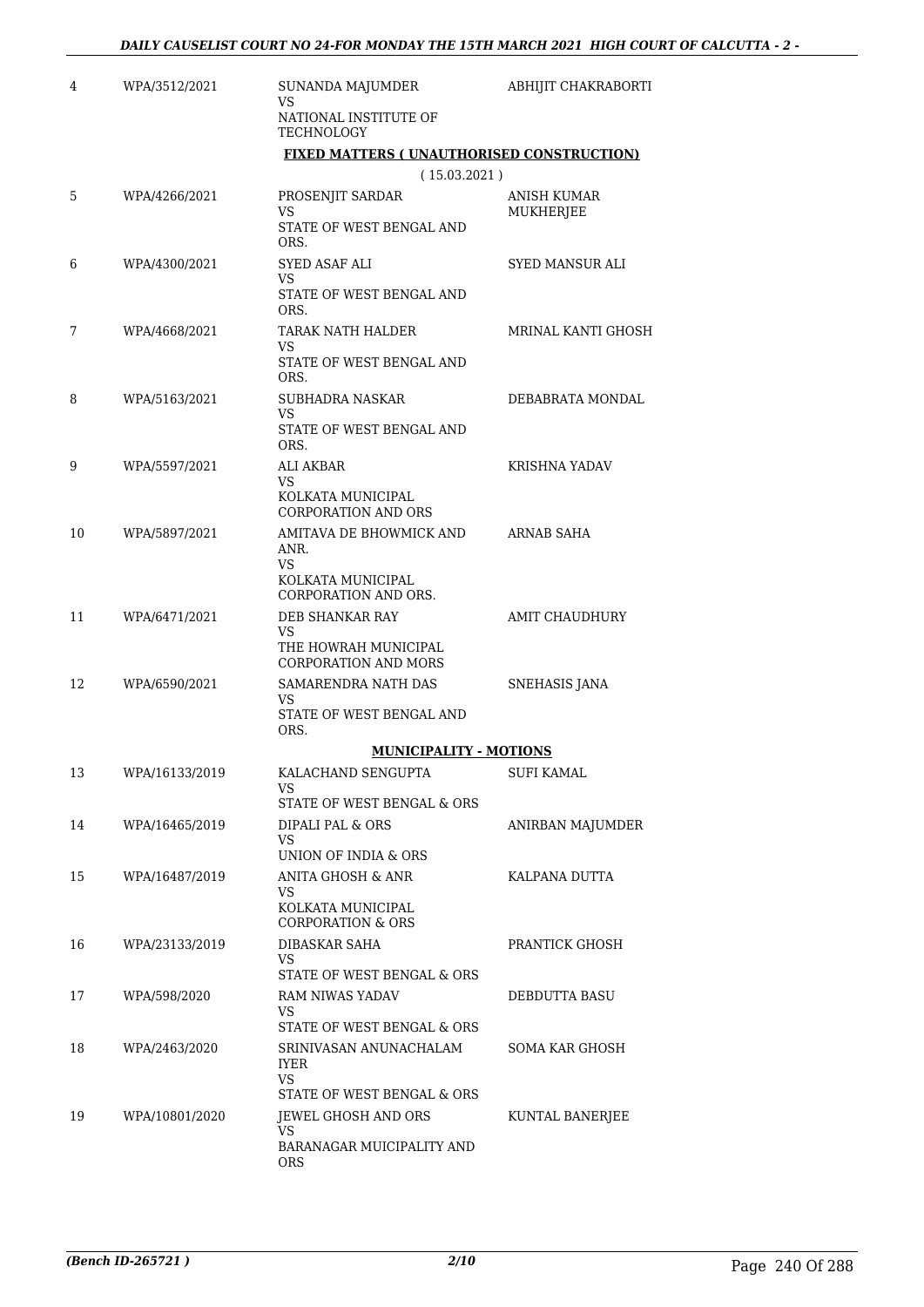| 20                | WPA/1292/2021 | INDIA MOTOR PARTS AND<br>ACCESSORIES LTD. AND ANR<br>VS.        | AJAY GAGGAR                      |  |
|-------------------|---------------|-----------------------------------------------------------------|----------------------------------|--|
|                   |               | THE KOLKATA MUNICIPAL<br><b>CORPORATION AND ORS</b>             |                                  |  |
| 21                | WPA/1314/2021 | SANJIB SINGHA ROY                                               | <b>AMITABRATA RAY</b>            |  |
|                   |               | VS.<br>STATE OF WEST BENGAL AND<br>ORS.                         |                                  |  |
| 22                | WPA/1380/2021 | VISHAL PRASAD AND ANOTHER                                       | MD. BANI ISRAIL                  |  |
|                   |               | VS<br>STATE OF WEST BENGAL AND<br>ORS.                          |                                  |  |
| 23                | WPA/1384/2021 | <b>VISHAL PRASAD</b>                                            | MD BANI ISRAIL                   |  |
|                   |               | VS<br>STATE OF WEST BENGAL AND<br>ORS.                          |                                  |  |
| 24                | WPA/1559/2021 | GULAB CHAND KAIRI AND<br><b>OTHERS</b><br>VS                    | BIBEK DEY                        |  |
|                   |               | THE SOUTH DUM DUM<br>MUNICIPALITY AND OTHERS                    |                                  |  |
| 25                | WPA/1578/2021 | SABITA HALDER AND ANR<br>VS.                                    | SULAGNA BHATTACHARYA             |  |
|                   |               | KOLKATA MUNICIPAL<br><b>CORPORATION AND ORS</b>                 |                                  |  |
| 26                | WPA/1607/2021 | ALAM ARA BIBI<br>VS                                             | <b>INDRAJIT</b><br>BHATTACHARJEE |  |
|                   |               | KOLKATA MUNICIPAL<br>CORPORATION                                |                                  |  |
| 27                | WPA/1620/2021 | <b>ANJANA ROY</b><br>VS.                                        | PROBAL SARKAR                    |  |
|                   |               | STATE OF WEST BENGAL AND<br>ORS.                                |                                  |  |
| 28                | WPA/1626/2021 | MUNNI DOM<br>VS                                                 | PROBAL SARKAR                    |  |
|                   |               | STATE OF WEST BENGAL AND<br>ORS.                                |                                  |  |
| 29                | WPA/1654/2021 | RINA DAS<br>VS.                                                 | PROBAL SARKAR                    |  |
|                   |               | STATE OF WEST BENGAL AND<br>ORS.                                |                                  |  |
| 30                | WPA/1669/2021 | JITENDRA NARAYAN SINGH AND RAMESHWAR SINHA<br><b>ORS</b><br>VS. |                                  |  |
|                   |               | STATE OF WEST BENGAL AND<br>ORS.                                |                                  |  |
| 31                | WPA/1754/2021 | <b>SOUMYABRATA BOSE</b><br>VS.                                  | MANIKA SARKAR                    |  |
|                   |               | BIDHANNAGAR MUNICIPAL<br><b>CORPORATION AND ORS</b>             |                                  |  |
| 32                | WPA/1765/2021 | RATAN BAURI AND ORS<br>VS.                                      | RAMESHWAR SINHA                  |  |
|                   |               | STATE OF WEST BENGAL AND<br>ORS.                                |                                  |  |
| 33                | WPA/1770/2021 | <b>BIPLAB SARKAR</b><br>VS.                                     | SUPREEM NASKAR                   |  |
|                   |               | STATE OF WEST BENGAL AND<br>ORS.                                |                                  |  |
| IA NO: CAN/1/2021 |               |                                                                 |                                  |  |
| 34                | WPA/1900/2021 | PARESHNATH DEY SARKAR<br>VS.<br>THE KOLKATA MUNICIPAL           | DIBYENDU NANDI                   |  |
|                   |               | CORPORATION                                                     |                                  |  |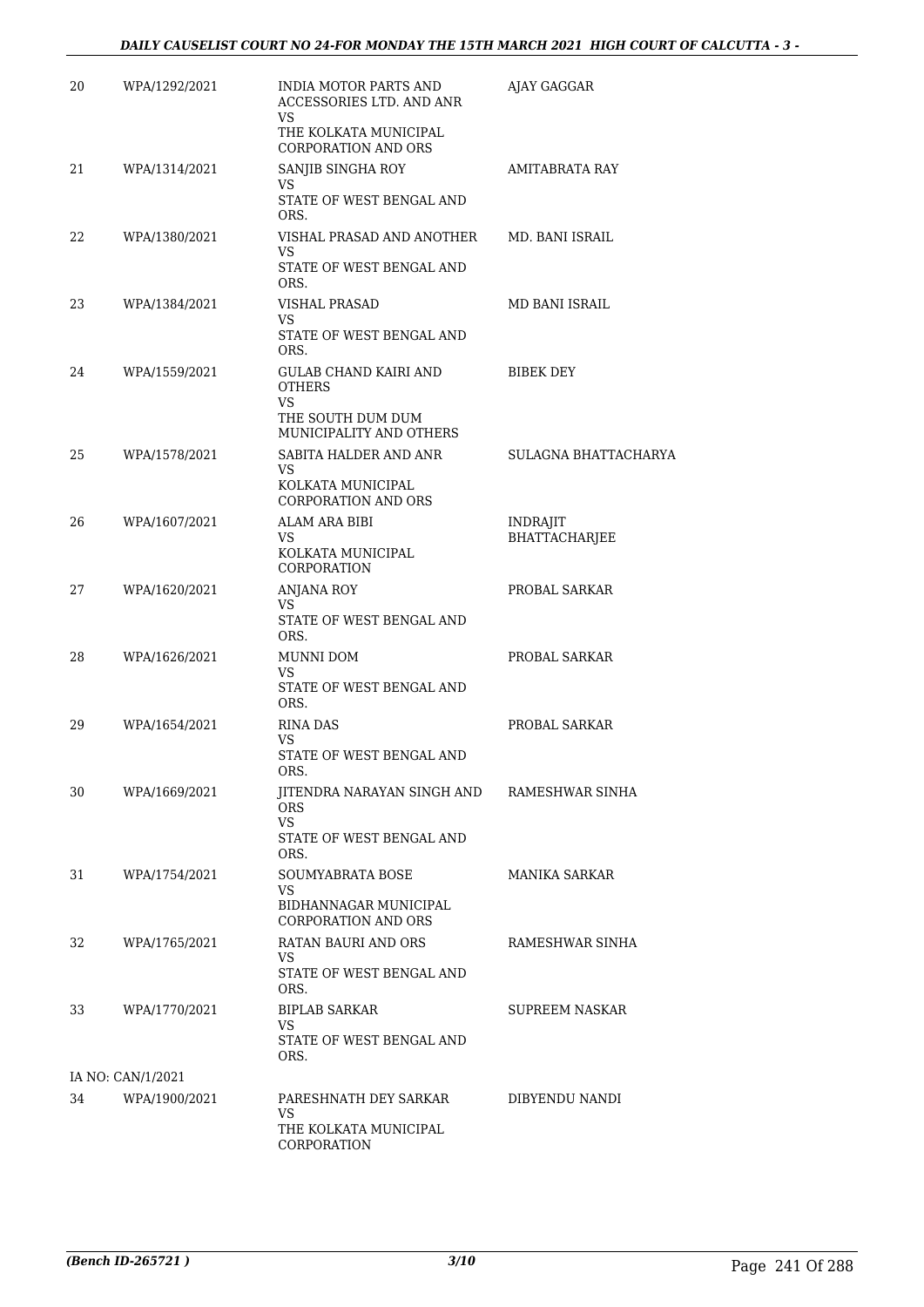### *DAILY CAUSELIST COURT NO 24-FOR MONDAY THE 15TH MARCH 2021 HIGH COURT OF CALCUTTA - 4 -*

| 35 | WPA/1926/2021     | NEMAI SENAPATI                                             | AYANAVA                            |
|----|-------------------|------------------------------------------------------------|------------------------------------|
|    |                   | VS<br>STATE OF WEST BENGAL AND<br>ORS.                     | <b>BHATTACHARYYA</b>               |
| 36 | WPA/1944/2021     | SANKAR KUMAR SAHA AND<br><b>OTHERS</b>                     | SANGHAMITRA NANDY                  |
|    |                   | VS<br>STATE OF WEST BENGAL AND<br>ORS.                     |                                    |
| 37 | WPA/1978/2021     | CHANDRABATI GAYEN (BAG)<br>VS<br>THE ULUBERIA MUNICIPALITY | ANIL KUMAR<br><b>VHATTOPADHYAY</b> |
| 38 | WPA/1981/2021     | AMIT KUMAR RAI<br>VS.                                      | ANIMESH PAUL                       |
|    |                   | HOWRAH MUNICIPAL<br><b>CORPORATION AND OTHERS</b>          |                                    |
| 39 | WPA/1987/2021     | <b>ISRAR AHMED</b><br>VS<br>KOLKATA MUNICIPAL              | AVINASH KUMAR VERMA                |
|    |                   | CORPORATIONA AND OTHERS                                    |                                    |
|    | IA NO: CAN/1/2021 |                                                            |                                    |
| 40 | WPA/1998/2021     | PARVEZ AHMED<br>VS<br>KOLKATA MUNICIPAL                    | <b>SWETKETU DAS</b>                |
|    |                   | <b>CORPORATION AND OTHERS</b>                              |                                    |
|    | IA NO: CAN/1/2021 |                                                            |                                    |
| 41 | WPA/2006/2021     | AMITAVA DE BHOWMICK<br>VS                                  | ARNAB SAHA                         |
|    |                   | THE KOLKATA MUNICIPAL<br><b>CORPORATION AND ORS</b>        |                                    |
| 42 | WPA/2020/2021     | NABANITA GHOSH<br>VS.                                      | KAJAL RAY                          |
|    |                   | STATE OF WEST BENGAL AND<br>ORS.                           |                                    |
| 43 | WPA/2043/2021     | <b>BHASKAR SINGHA</b><br>VS                                | Kunal Ganguly                      |
|    |                   | UTTARPARA KOTRUNG<br>MUNICIPALITY                          |                                    |
| 44 | WPA/2080/2021     | SALAUDDIN LODHI AND ANR<br>VS                              | SULAGNA BHATTACHARYA               |
|    |                   | KOLKATA MUNICIPAL<br><b>CORPORATION AND ORS</b>            |                                    |
| 45 | WPA/2109/2021     | LUBNA RAHIM<br>VS.                                         | <b>SOMRAJ DHAR</b>                 |
|    |                   | STATE OF WEST BENGAL AND<br>ORS.                           |                                    |
| 46 | WPA/2122/2021     | SANJOY CHATTERJEE<br>VS                                    | SARIFUL ISLAM MALLIK               |
|    |                   | STATE OF WEST BENGAL AND<br>ORS.                           |                                    |
| 47 | WPA/2162/2021     | <b>G P ENTERPRISE AND ANR</b><br>VS                        | SANGHAMITRA NANDY                  |
|    |                   | STATE OF WEST BENGAL AND<br>ORS.                           |                                    |
| 48 | WPA/2165/2021     | G.P. ENTERPRISE AND ANR<br>VS                              | SANGHAMITRA NANDY                  |
|    |                   | STATE OF WEST BENGAL AND<br>ORS.                           |                                    |
| 49 | WPA/2166/2021     | JAGADISH CHANDRA BAG<br>VS                                 | MANABENDRA THAKUR                  |
|    |                   | STATE OF WEST BENGAL AND<br>ORS.                           |                                    |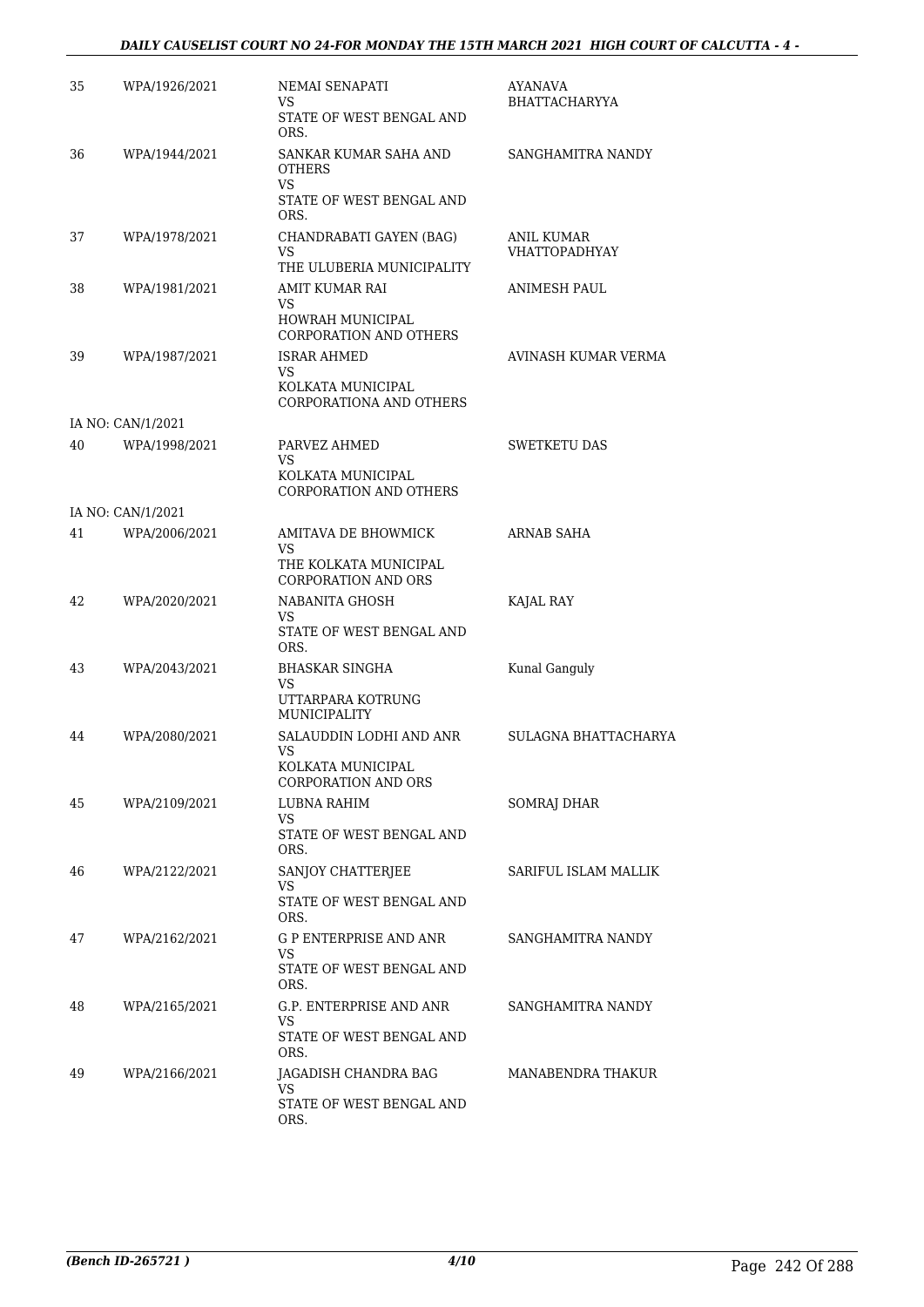### *DAILY CAUSELIST COURT NO 24-FOR MONDAY THE 15TH MARCH 2021 HIGH COURT OF CALCUTTA - 5 -*

| 50 | WPA/2171/2021 | G.P. ENTERPRISE ANR ANR<br>VS                        | SANGHAMITRA NANDY     |
|----|---------------|------------------------------------------------------|-----------------------|
|    |               | STATE OF WEST BENGAL AND<br>ORS.                     |                       |
| 51 | WPA/2174/2021 | SIPRA BARAI<br>VS                                    | <b>SOURI GHOSHAL</b>  |
|    |               | STATE OF WEST BENGAL AND<br>ORS.                     |                       |
| 52 | WPA/2256/2021 | UTTAM KUMAR DAS<br>VS                                | SANKAR NARAYAN SAHA   |
|    |               | STATE OF WEST BENGAL AND<br>ORS.                     |                       |
| 53 | WPA/2311/2021 | GORACHAND MANDAL<br>VS.                              | PINGAL BHATTACHARYA   |
|    |               | KOLKATA MUNICIPAL<br><b>CORPORATION AND OTHERS</b>   |                       |
| 54 | WPA/2321/2021 | KAMAL KUMAR VIJAY AND ORS<br>VS.                     | SUBHAJIT MANNA        |
|    |               | KOLKATA MUNICIPAL<br><b>CORPORATION AND ORS</b>      |                       |
| 55 | WPA/2330/2021 | ANIL MAJZUMDAR<br>VS                                 | PINAKI RANJAN MITRA   |
|    |               | HOWRAH MUNICIPAL<br><b>CORPOPRATION</b>              |                       |
| 56 | WPA/2385/2021 | <b>ARINDAM DAS</b>                                   | TAPAS SINGHA ROY      |
|    |               | VS.<br>THE STATE OF WEST BENGAL<br><b>AND ORS</b>    |                       |
| 57 | WPA/2386/2021 | NITYANANDA DAS<br>VS                                 | PRADIP KUMAR KUNDU    |
|    |               | STATE OF WEST BENGAL AND<br>ORS.                     |                       |
| 58 | WPA/2388/2021 | <b>ARINDAM DAS</b><br>VS                             | TAPAS SINGHA ROY      |
|    |               | THE STATE OF WEST BENGAL<br>AND ORS                  |                       |
| 59 | WPA/2404/2021 | LAB KUMAR DUTTA<br>VS                                | ARUP KRISHNA DAS      |
|    |               | STATE OF WEST BENGAL AND<br>ORS.                     |                       |
| 60 | WPA/2407/2021 | CHANCHAL BANERJEE<br>VS                              | ARUP KRISHNA DAS      |
|    |               | STATE OF WEST BENGAL AND<br>ORS.                     |                       |
| 61 | WPA/2443/2021 | DEBASISH SRIMANY<br>VS                               | AVIROOP BHATTACHARYA  |
|    |               | THE BARANAGAR MUNICIPALITY<br><b>AND ORS</b>         |                       |
| 62 | WPA/2461/2021 | ARATRIKA GHOSH<br>VS.                                | <b>SAGARMAY GHOSH</b> |
|    |               | STATE OF WEST BENGAL AND<br>ORS.                     |                       |
| 63 | WPA/2510/2021 | R K DEVELOPERS CONTRACTORS<br>AND ENGINEERS          | MRINALINI MAJUMDER    |
|    |               | VS<br>HOWRAH MUNICIPAL<br><b>CORPORATION AND ORS</b> |                       |
| 64 | WPA/2598/2021 | NASIR ALI MOLLA                                      | MD GOLAM NURE IMROHI  |
|    |               | VS.<br>STATE OF WEST BENGAL AND<br>ORS.              |                       |
| 65 | WPA/2610/2021 | MALIKA MAFRUDA BANU<br>VS.                           | DONA GHOSH            |
|    |               | STATE OF WEST BENGAL AND<br>ORS.                     |                       |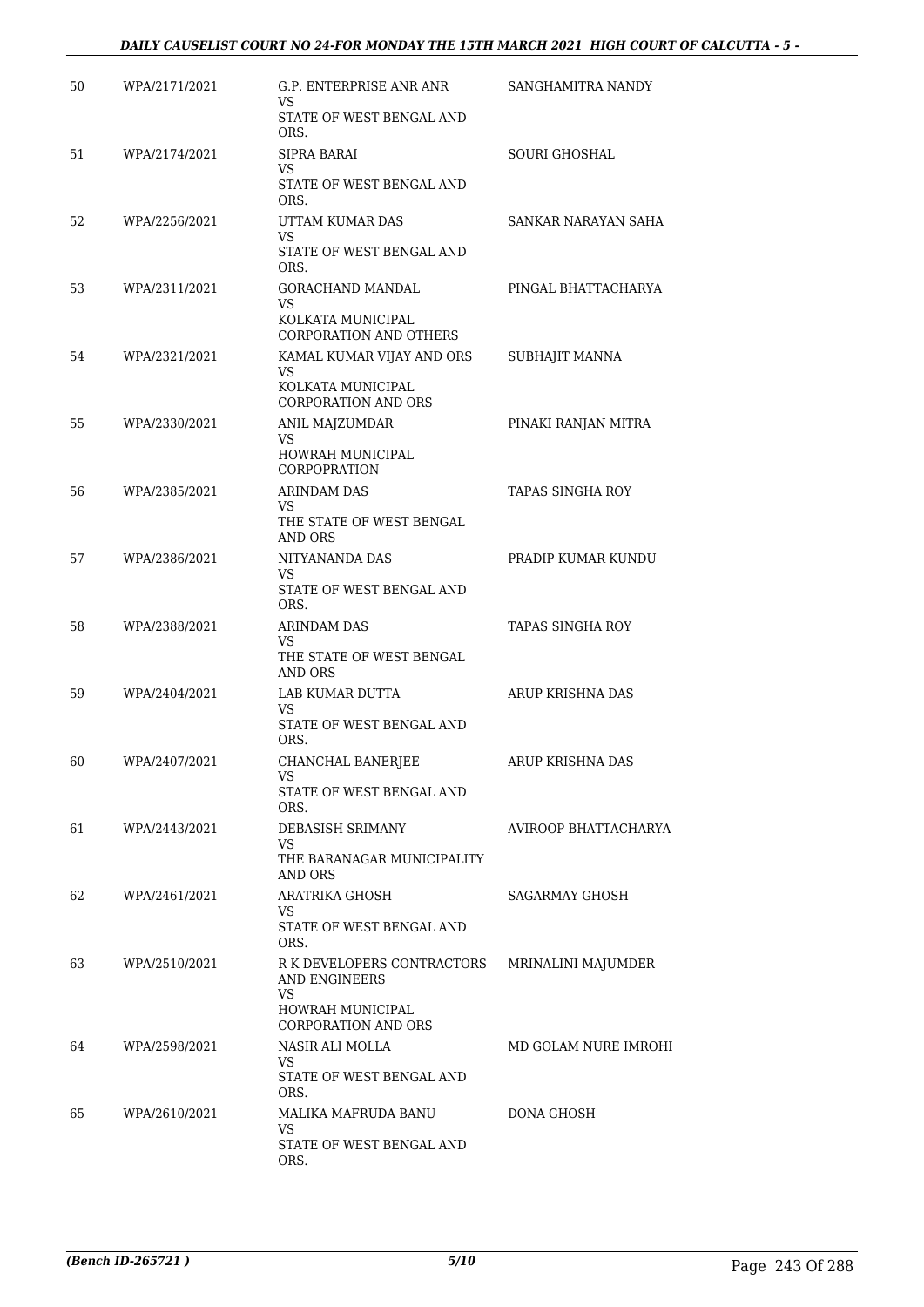| 66 | WPA/2622/2021 | SHIV KUMARI DEVI ALIAS SHIV<br><b>KUMAREE</b>                                            | SOMNATH DE                 |
|----|---------------|------------------------------------------------------------------------------------------|----------------------------|
|    |               | VS<br>HOWRAH MUNICIPAL<br><b>CORPORATION AND OTHERS</b>                                  |                            |
| 67 | WPA/2629/2021 | DIPANKAR PAL RAM                                                                         | DILIP KUMAR SAILA          |
|    |               | VS<br>THE STATE OF WEST BENGAL<br>AND ORS                                                |                            |
| 68 | WPA/2643/2021 | DHRUBADAS SUR<br>VS                                                                      | PARTHA SARKAR              |
|    |               | THE CHAMPDANY MUNICIPALITY                                                               |                            |
| 69 | WPA/2670/2021 | RAM NARAYAN SHARMA<br>VS<br>STATE OF WEST BENGAL AND                                     | RAHUL SHARMA               |
| 70 | WPA/2685/2021 | ORS.<br><b>ASHOKE BANERJEE</b>                                                           | SUPREEM NASKAR             |
|    |               | VS<br>STATE OF WEST BENGAL AND<br>ORS.                                                   |                            |
| 71 | WPA/2690/2021 | SUBAL CHANDRA MANNA                                                                      | <b>BAPIN BAIDYA</b>        |
|    |               | VS<br>STATE OF WEST BENGAL AND<br>ORS.                                                   |                            |
| 72 | WPA/2693/2021 | PIJUSH DEBNATH AND ORS                                                                   | <b>ALLEN FELIX</b>         |
|    |               | <b>VS</b><br>STATE OF WEST BENGAL AND<br>ORS.                                            |                            |
| 73 | WPA/2788/2021 | <b>UDAY DUTTA AND ORS</b><br>VS.<br>THE DURGAPUR MUNICIPAL<br><b>CORPORATION AND ORS</b> | PARTHA SARKAR              |
| 74 | WPA/2860/2021 | <b>SMT BANI SAMANTA</b>                                                                  | KRISHANU BANIK             |
|    |               | VS<br>STATE OF WEST BENGAL AND<br>ORS.                                                   |                            |
| 75 | WPA/2896/2021 | ANIL GIRI AND ANOTHER                                                                    | <b>SANTI DAS BHOWMICK</b>  |
|    |               | VS<br>STATE OF WEST BENGAL AND<br>ORS.                                                   |                            |
| 76 | WPA/2935/2021 | SANDIP KUMAR SHAW                                                                        | DEBABRATA RAY              |
|    |               | VS<br>STATE OF WEST BENGAL AND<br>ORS.                                                   |                            |
| 77 | WPA/2982/2021 | LAKHAN ORAON                                                                             | RANANEESH GUHA             |
|    |               | VS<br>STATE OF WEST BENGAL AND<br>ORS.                                                   | THAKURTA                   |
| 78 | WPA/2985/2021 | PIJUSH KANTI DUTTA<br>VS.                                                                | RANANEESH GUHA<br>THAKURTA |
|    |               | STATE OF WEST BENGAL AND<br>ORS.                                                         |                            |
| 79 | WPA/2988/2021 | PRADIP KUMAR MUKHERJEE<br>VS                                                             | RANANEESH GUHA<br>THAKURTA |
|    |               | STATE OF WEST BENGAL AND<br>ORS.                                                         |                            |
| 80 | WPA/2991/2021 | KIRAN MUNDA ORAON<br>VS                                                                  | RANANEESH GUHA<br>THAKURTA |
|    |               | STATE OF WEST BENGAL AND<br>ORS.                                                         |                            |
| 81 | WPA/2995/2021 | KRISHNA DAS GOSWAMI<br>VS                                                                | RANANEESH GUHA<br>THAKURTA |
|    |               | STATE OF WEST BENGAL AND<br>ORS.                                                         |                            |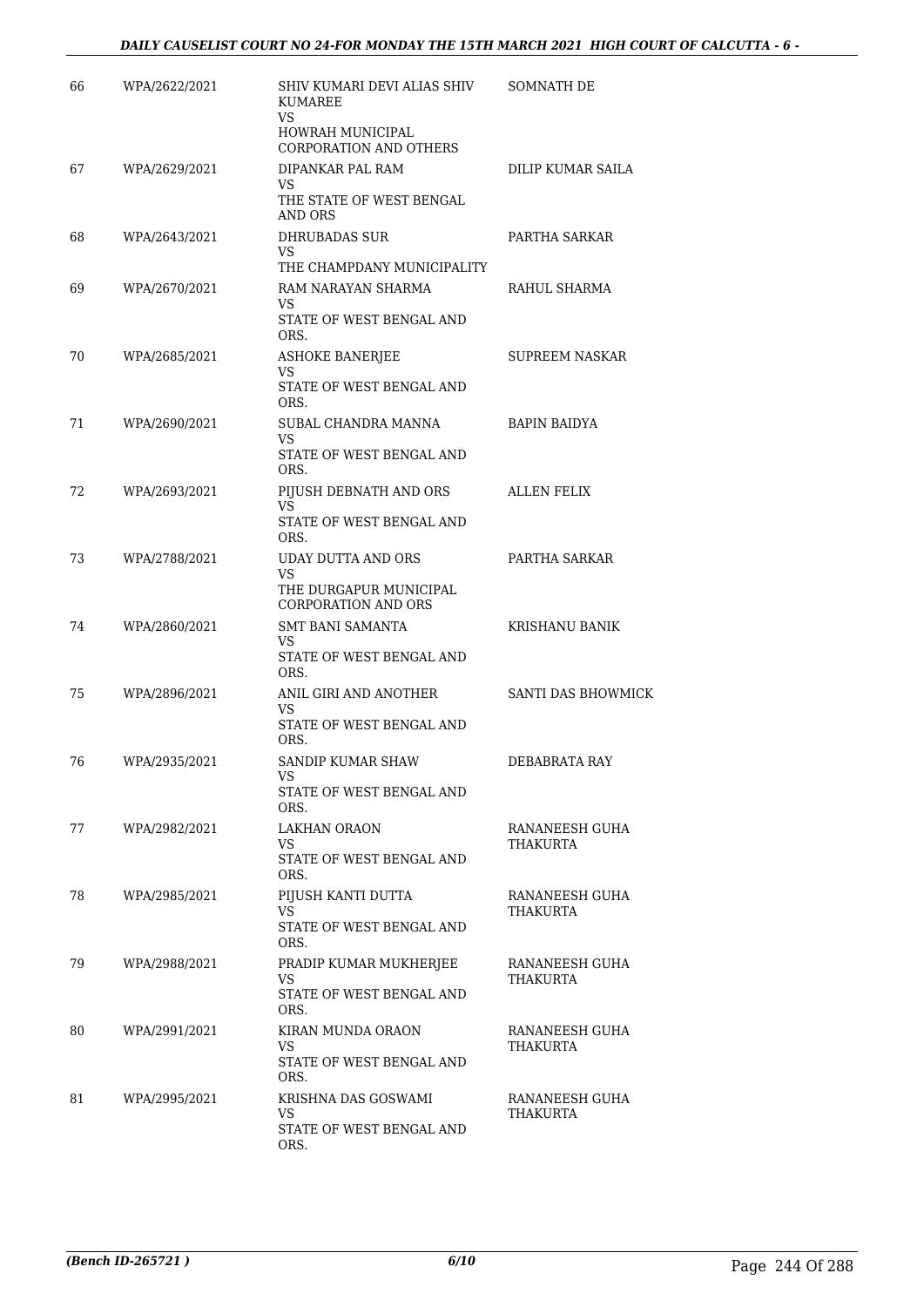| 82 | WPA/2999/2021 | RABIN SARKAR<br>VS                                              | RANANEESH GUPTA<br>THAKURTA |
|----|---------------|-----------------------------------------------------------------|-----------------------------|
|    |               | STATE OF WEST BENGAL AND<br>ORS.                                |                             |
| 83 | WPA/3002/2021 | ARAVIND KUMAR PASWAN<br>VS                                      | RANANEESH GUHA<br>THAKURTA  |
|    |               | STATE OF WEST BENGAL AND<br>ORS.                                |                             |
| 84 | WPA/3037/2021 | TAPAN KUMAR ROY AND ANR<br>VS                                   | RAJDEEP BHATTACHARYA        |
|    |               | BIDHANNAGAR MUNICIPAL<br><b>CORPORATION AND ORS</b>             |                             |
| 85 | WPA/3046/2021 | TAPAN KUMAR BHUNIA AND ANR<br>VS                                | SYED SHAMSUL AREFIN         |
|    |               | THE KMC AND ORS                                                 |                             |
| 86 | WPA/3083/2021 | DIPAK KUMAR DAS<br>VS.                                          | ARIF ALI                    |
|    |               | KOLKATA MUNICIPAL<br><b>CORPORATION AND OTHERS</b>              |                             |
| 87 | WPA/3084/2021 | KAILASH CHAND DAGA AND<br><b>OTHES</b>                          | PRIYANKAR BASU<br>MALLICK   |
|    |               | <b>VS</b><br>KOLKATA MUNICIPAL<br><b>CORPORATION AND OTHERS</b> |                             |
| 88 | WPA/3123/2021 | <b>DEVI HARIJAN</b>                                             | PROBAL SARKAR               |
|    |               | <b>VS</b><br>STATE OF WEST BENGAL AND<br>ORS.                   |                             |
| 89 | WPA/3128/2021 | NAYAN HAZRA                                                     | PROBAL SARKAR               |
|    |               | VS<br>STATE OF WEST BENGAL AND<br>ORS.                          |                             |
| 90 | WPA/3178/2021 | MANGAL HAZRA<br>VS                                              | PROBAL SARKAR               |
|    |               | STATE OF WEST BENGAL AND<br>ORS.                                |                             |
| 91 | WPA/3432/2021 | SAURAV KUMAR DUTT<br><b>VS</b>                                  | <b>MANIKA ROY</b>           |
|    |               | STATE OF WEST BENGAL AND<br>ORS.                                |                             |
| 92 | WPA/3560/2021 | PANCHANAN CHABRI<br>VS                                          | SIDDHARTHA ROY              |
|    |               | STATE OF WEST BENGAL AND<br>ORS.                                |                             |
| 93 | WPA/3610/2021 | HRISHIKESH PAUL<br>VS                                           | KRISHNADAS PODDAR           |
|    |               | KOLKATA MUNICIPAL<br><b>CORPORATION AND ORS</b>                 |                             |
| 94 | WPA/4072/2021 | MD MATIUR RAHAMAN<br>VS                                         | <b>M NAZAR CHOWDHURY</b>    |
|    |               | STATE OF WEST BENGAL AND<br>ORS.                                |                             |
| 95 | WPA/4227/2021 | SULEKHA DUTTA @ SULEKHA<br><b>DUTTA SARKAR</b><br>VS.           | SUKUMAR SARKAR              |
|    |               | STATE OF WEST BENGAL AND<br>ORS.                                |                             |
| 96 | WPA/4231/2021 | BINAPANI GHOSH<br>VS.                                           | SUKUMAR SARKAR              |
|    |               | STATE OF WEST BENGAL AND<br>ORS.                                |                             |
| 97 | WPA/4336/2021 | DILIP KUMAR MOHANTA<br>VS.                                      | PINTU KARAR                 |
|    |               | STATE OF WEST BENGAL AND<br>ORS.                                |                             |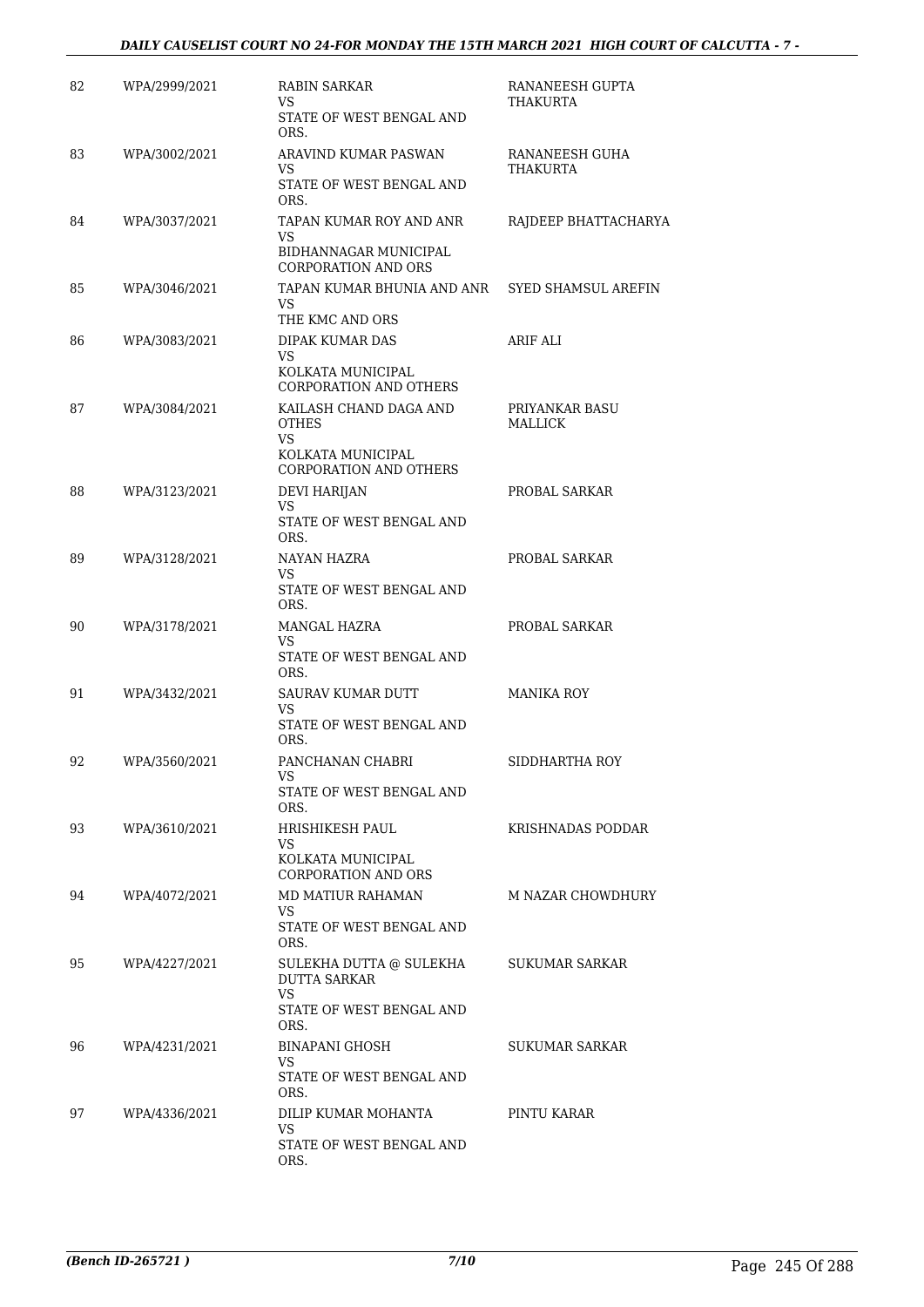### *DAILY CAUSELIST COURT NO 24-FOR MONDAY THE 15TH MARCH 2021 HIGH COURT OF CALCUTTA - 8 -*

| 98  | WPA/4474/2021 | SANKAR KUMAR SAHA AND ORS<br>VS              | SANGHAMITRA NANDY      |
|-----|---------------|----------------------------------------------|------------------------|
|     |               | STATE OF WEST BENGAL AND<br>ORS.             |                        |
| 99  | WPA/4479/2021 | SANKAR KUMAR SAHA AND ORS<br>VS              | SANGHAMITRA NANDY      |
|     |               | STATE OF WEST BENGAL AND<br>ORS.             |                        |
| 100 | WPA/4681/2021 | MD SHAMIM AFZAL<br>VS                        | MR SUBHANKAR DAS       |
|     |               | WEST BENGAL MUNICIPAL<br>SERVICE COMMISSION  |                        |
| 101 | WPA/4711/2021 | NEMAI PAUL<br>VS                             | AMARNATH AGARWAL       |
|     |               | THE PRINCIPAL SECRETARY AND<br><b>OTHERS</b> |                        |
| 102 | WPA/4875/2021 | <b>BANSON CONSTRUCTION</b><br>VS             | SANGHAMITRA NANDY      |
|     |               | STATE OF WEST BENGAL AND<br>ORS.             |                        |
| 103 | WPA/4877/2021 | <b>BSP ENTERPRISES</b><br>VS                 | SANGHAMITRA NANDY      |
|     |               | STATE OF WEST BENGAL AND<br>ORS.             |                        |
| 104 | WPA/4884/2021 | BSP ENTERPRISE AND OTHERS<br>VS              | SANGHAMITRA NANDY      |
|     |               | STATE OF WEST BENGAL AND<br>ORS.             |                        |
| 105 | WPA/4938/2021 | ANINDITA MANDAL<br>VS                        | PAYEL ROY MISHRA       |
|     |               | STATE OF WEST BENGAL AND<br>ORS.             |                        |
| 106 | WPA/4951/2021 | DIPAK KUMAR MALLICK<br>VS                    | DEBASISH SUR           |
|     |               | STATE OF WEST BENGAL AND<br>ORS.             |                        |
| 107 | WPA/4991/2021 | TARIK ANWAR AND ORS<br>VS                    | <b>ANJANA BANERJEE</b> |
|     |               | STATE OF WEST BENGAL AND<br>ORS.             |                        |
| 108 | WPA/4995/2021 | MD. SAMAUL ISLAM<br>VS                       | Bratin Kumar Dey       |
|     |               | STATE OF WEST BENGAL AND<br>ORS.             |                        |
| 109 | WPA/5097/2021 | GOKUL CONSTRUCTION AND<br>ANR                | SANGHAMITRA NANDY      |
|     |               | VS.<br>STATE OF WEST BENGAL AND<br>ORS.      |                        |
| 110 | WPA/5100/2021 | GOKUL CONSTRUCTION AND<br>ANR                | SANGHAMITRA NANDY      |
|     |               | <b>VS</b><br>STATE OF WEST BENGAL AND        |                        |
|     |               | ORS.                                         |                        |
| 111 | WPA/5404/2021 | NOOR NABI HAQUE AND OTHERS<br>VS             | PRADEEP PANDEY         |
|     |               | STATE OF WEST BENGAL AND<br>ORS.             |                        |
| 112 | WPA/5478/2021 | SUBHASIS SINGHA CHOWDHURY<br>VS              | VICTOR CHATTERJEE      |
|     |               | STATE OF WEST BENGAL AND<br>ORS.             |                        |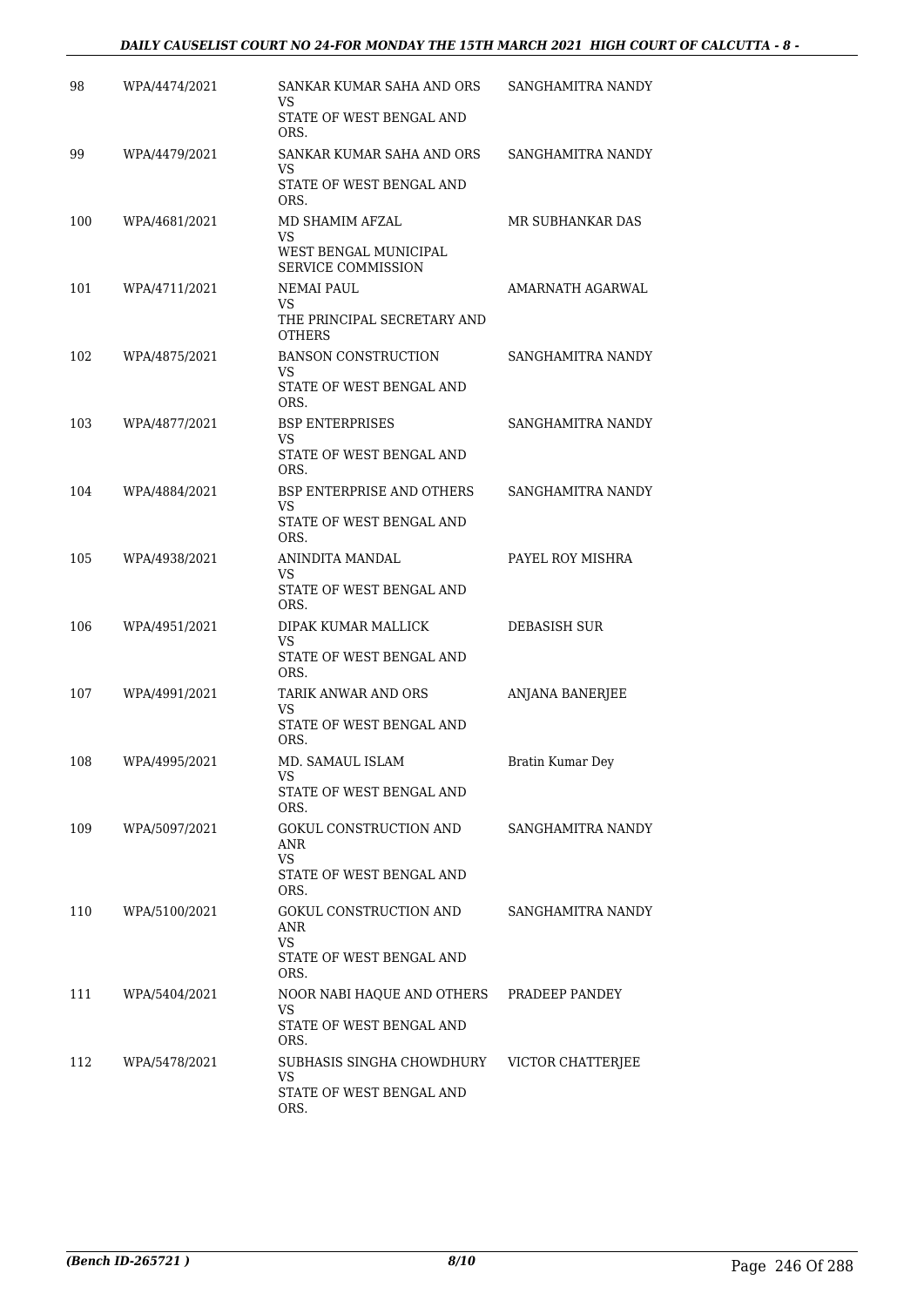| 113 | WPA/5681/2021  | TARUN ROY AND ORS<br>VS                              | AMITABHA GHOSH      |
|-----|----------------|------------------------------------------------------|---------------------|
|     |                | STATE OF WEST BENGAL AND<br>ORS.                     |                     |
| 114 | WPA/5764/2021  | AKHIL KUMAR BANDOPADHYAY<br>@ BANDOPADHAYA<br>VS.    | PAYEL SHOME         |
|     |                | THE DURGAPUR MUNICIPAL<br><b>CORPORATION AND ORS</b> |                     |
| 115 | WPA/6507/2021  | SANGITA BOSE DAS<br>VS                               | VICTOR CHATTERJEE   |
|     |                | STATE OF WEST BENGAL AND<br>ORS.                     |                     |
|     |                | <b>PANCHAYAT - MOTIONS</b>                           |                     |
| 116 | WPA/21016/2019 | RANJIT SAMANTA & ANR<br>VS                           | SALIL KR MAITI      |
|     |                | STATE OF WEST BENGAL & ORS                           |                     |
| 117 | WPA/315/2020   | SAMIR NANDI<br>VS                                    | PRANTICK GHOSH      |
|     | WPA/10032/2020 | STATE OF WEST BENGAL & ORS<br>YUDHISTIR MAHATO AND   | <b>ANKITA DEY</b>   |
| 118 |                | <b>OTHERS</b><br>VS.                                 |                     |
|     |                | STATE OF WEST BENGAL AND<br>ORS.                     |                     |
| 119 | WPA/3863/2021  | ATUL CHANDRA MAITI                                   | SALIL KUMAR MAITI   |
|     |                | VS.<br>STATE OF WEST BENGAL AND<br>ORS.              |                     |
| 120 | WPA/3924/2021  | JASIM UDDIN MIR                                      | PAMPA DEY DHABAL    |
|     |                | VS.<br>STATE OF WEST BENGAL AND<br>ORS.              |                     |
| 121 | WPA/4282/2021  | JAYDEB HALDER PROP OF JYOTI<br><b>ENTERPRISE</b>     | ASIF DEWAN          |
|     |                | <b>VS</b><br>STATE OF WEST BENGAL AND<br>ORS.        |                     |
| 122 | WPA/4286/2021  | <b>TAPAN KR JANA</b>                                 | ANANYA CHAKRABORTY  |
|     |                | VS<br>STATE OF WEST BENGAL AND<br>ORS.               |                     |
| 123 | WPA/4297/2021  | ANIMESH MONDAL @ ANIMESH<br>MANDAL<br>VS             | GOURAB KR NATH      |
|     |                | STATE OF WEST BENGAL AND<br>ORS.                     |                     |
| 124 | WPA/4324/2021  | KHOKAN CHANDRA MAITY AND<br>ANR<br><b>VS</b>         | ANUP DASGUPTA       |
|     |                | STATE OF WEST BENGAL AND<br>ORS.                     |                     |
| 125 | WPA/4327/2021  | SATYA CHARAN DAS                                     | LAKSHMINATH         |
|     |                | VS<br>STATE OF WEST BENGAL AND<br>ORS.               | <b>BHATTACHARYA</b> |
| 126 | WPA/4331/2021  | CHANDAN SHAW                                         | ARIJIT GHOSH        |
|     |                | VS<br>STATE OF WEST BENGAL AND<br>ORS.               |                     |
| 127 | WPA/4670/2021  | SANDHYA RANI MAITY AND ORS<br>VS                     | MANORANJAN JANA     |
|     |                | THE STATE OF WEST BENGAL<br>AND ORS                  |                     |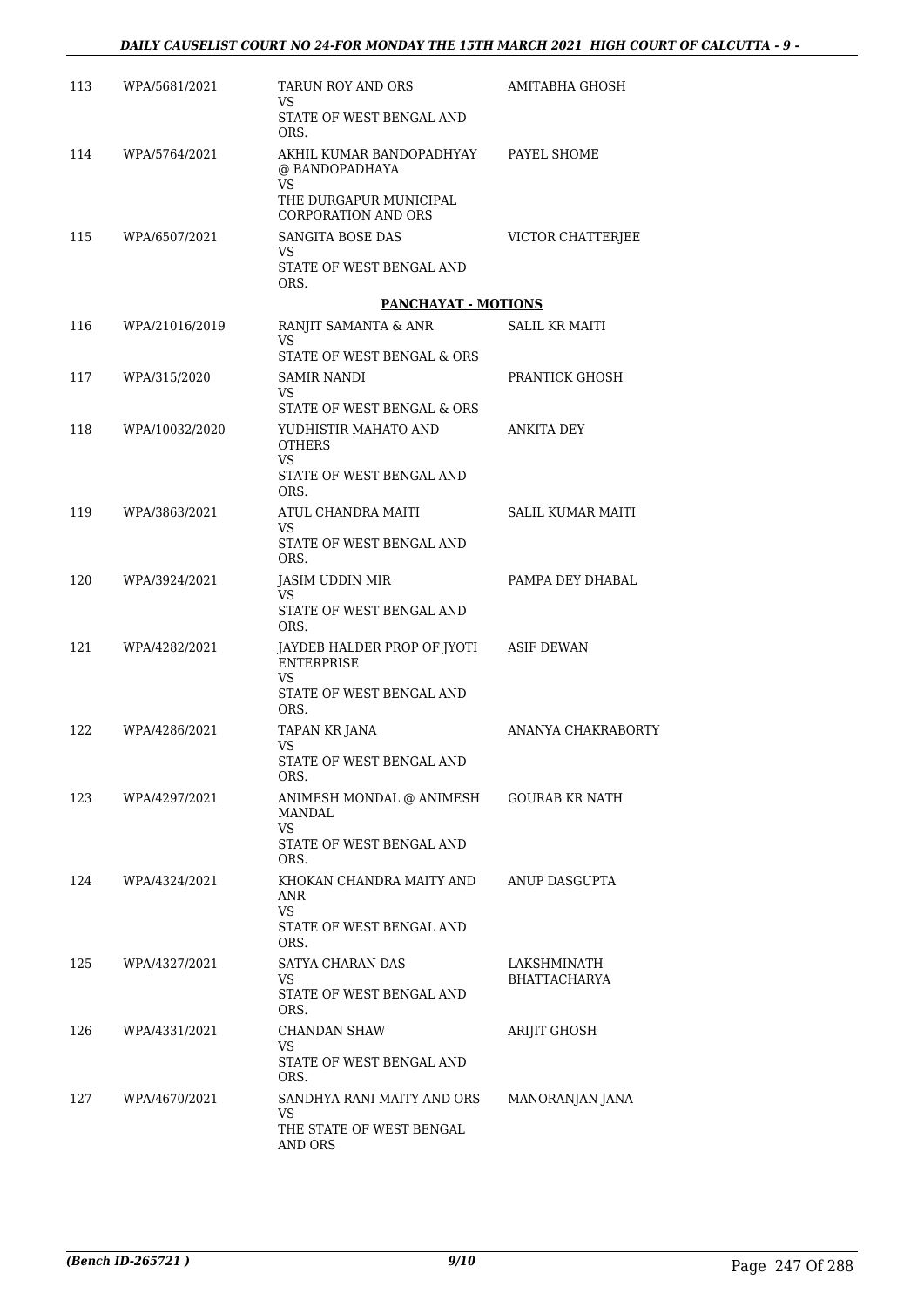### *DAILY CAUSELIST COURT NO 24-FOR MONDAY THE 15TH MARCH 2021 HIGH COURT OF CALCUTTA - 10 -*

| 128 | WPA/5126/2021        | JAYANTA CHOWDHURY<br>VS                    | ANIT DEY               |
|-----|----------------------|--------------------------------------------|------------------------|
|     |                      | STATE OF WEST BENGAL AND<br>ORS.           |                        |
| 129 | WPA/5128/2021        | TAPAN PRAMANIK(ROY)<br>VS                  | MARIA RAHAMAN          |
|     |                      | STATE OF WEST BENGAL AND<br>ORS.           |                        |
| 130 | WPA/5162/2021        | DEBDAS MONDAL<br>VS                        | <b>RUPAM NASKAR</b>    |
|     |                      | NABAGRAM GRAM PANCHAYET<br>AND ORS         |                        |
| 131 | WPA/5179/2021        | RAMAPADA MAITY<br>VS                       | DEVDUTTA PATHAK        |
|     |                      | STATE OF WEST BENGAL AND<br>ORS.           |                        |
| 132 | WPA/5204/2021        | ISRAIL SEKH<br>VS                          | MD ASHRAFUL HUQ        |
|     |                      | STATE OF WEST BENGAL AND<br>ORS.           |                        |
| 133 | WPA/5249/2021        | <b>MRINAL BISWAS</b><br>VS                 | TARASANKAR SAMANTA     |
|     |                      | STATE OF WEST BENGAL AND<br>ORS.           |                        |
| 134 | WPA/5331/2021        | PIJUS KANTI DE<br>VS.                      | SUBHASISH MITRA        |
|     |                      | STATE OF WEST BENGAL AND<br>ORS.           |                        |
| 135 | WPA/5834/2021        | PIJUS KANTI DE<br>VS.                      | SUBHASISH MITRA        |
|     |                      | STATE OF WEST BENGAL AND<br>ORS.           |                        |
| 136 | WPA/5991/2021        | <b>JAMINUL SK</b><br>VS                    | UDAYNARAYAN BETAL      |
|     |                      | THE STATE OF WEST BENGAL<br>AND ORS        |                        |
| 137 | WPA/6834/2021        | KUTUB UDDIN MOLLA                          | <b>MUKTESWAR MAITY</b> |
|     |                      | VS<br>STATE OF WEST BENGAL AND<br>ORS.     |                        |
| 138 | WPA/6872/2021        | JAKIR HOSSAIN MIR<br>VS                    | <b>IRESH PAUL</b>      |
|     |                      | STATE OF WEST BENGAL AND<br>ORS.           |                        |
| 139 | WPA/7329/2021        | <b>BIREN HALDER</b><br>VS.                 | ALOKESH DALAI          |
|     |                      | STATE OF WEST BENGAL AND<br>ORS.           |                        |
|     |                      | <b>CONTEMPT APPLICATION</b>                |                        |
| 140 | CPAN/1345/2019       | MUKUL HAZRA & ORS<br>VS<br>SHARMILA KHATUA | PRIYANKA MONDAL        |
|     | wt141 WPA/12229/2019 | MUKUL HAZRA & ORS.                         | PRIYANKA MONDAL        |
|     |                      | VS<br>STATE OF WEST BENGAL & ORS.          |                        |
|     |                      |                                            |                        |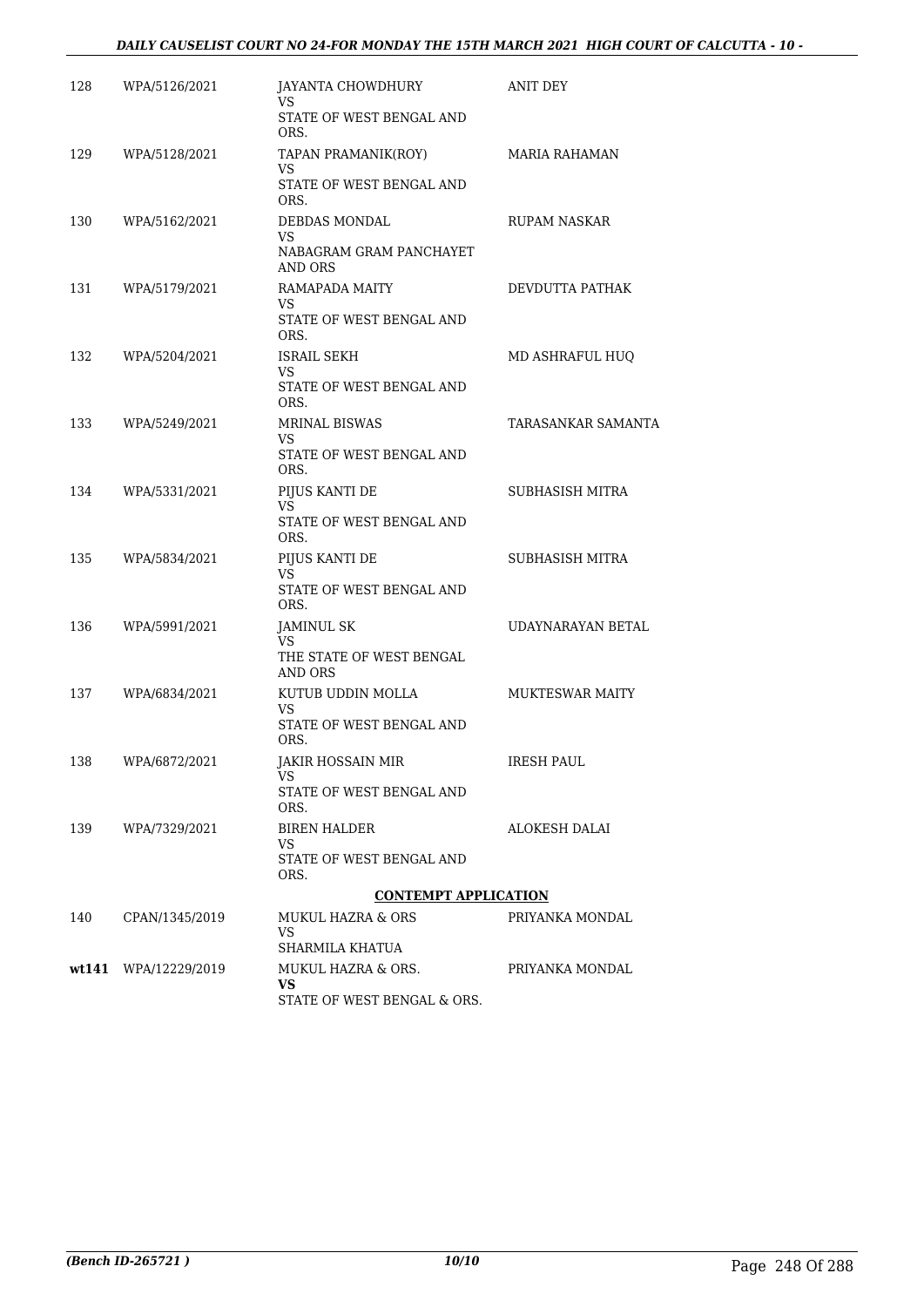

## **Appellate Side**

**DAILY CAUSELIST For Monday The 15th March 2021**

**COURT NO. 32**

**SINGLE BENCH (SB - XIV)**

**AT 10:30 AM**

**HON'BLE JUSTICE JAY SENGUPTA**

**(VIA VIDEO CONFERENCE) ON AND FROM MONDAY, THE 11TH JANUARY, 2021 - ADMISSION OF CRIMINAL MOTIONS AND HEARING OF CRIMINAL REVISIONS ARISING OUT OF N.I. ACT; POCSO; MAINTENANCE AND CRIME AGAINST WOMEN (NOT ASSIGNED TO ANY OTHER BENCH) INCLUDING APPLICATIONS CONNECTED THERETO; HEARING OF CRIMINAL REVISIONS (IRRESPECTIVE OF CLASSIFICATION) FILED FROM 2016 INCLUDING CONNECTED APPLICATIONS; HEARING OF CRIMINAL APPEALS. AND ON AND FROM MONDAY, 8TH MARCH, 2021 TO FRIDAY, 26TH MARCH, 2021 - IN ADDITION**

**TO HIS OWN LIST AND DETERMINATION, WILL TAKE UP THE MATTERS RELATED TO THE LIST AND DETERMINATION OF HON'BLE JUSTICE SUBHASIS DASGUPTA. NOTE : 1. MENTIONING FOR INCLUSION IN THE LIST WILL BE PERMITTED ONLY ON THE FIRST WORKING DAY OF THE WEEK AT THE FIRST SITTING. 2. MENTIONING SLIP SHALL SPECIFICALLY INDICATE WHETHER THE MATTER WAS DIRECTED TO "GO OUT OF LIST" ON THE LAST OCCASION. 3. 'TO BE MENTIONED', 'LISTED MOTION', 'EXTENSION OF INTERIM ORDER' SHALL BE TAKEN UP FIRST. THEREAFTER ALL THE OTHER MATTERS SHALL BE TAKEN UP SERIALLY. 4. HEARING OF APPEAL SHALL BE TAKEN UP EVERY TUESDAY & THURSDAY AT 3.00 P.M. OR AFTER COMPLETION OF THE OTHER MATTERS WHICHEVER IS EARLIER. 5. ON 12.03.2021 "EXTENSION OF INTERIM ORDER" SHALL BE TAKEN UP AT 12:15 P.M. NOTE : MATTERS WILL BE TAKEN UP THROUGH PHYSICAL HEARING WHEN BOTH THE PARTIES ARE AGREED.**

### **FOR JUDGMENT**

1 CRR/1600/2020 RIMA ROY KARMAKAR VS State of West Bengal AND ANR **SUBHASIS CHOUDHURY** 

IA NO: CRAN/1/2020

### **TO BE MENTIONED**

2 CRR/526/2021 (Correction) SUNIL KUMAR GHOSH VS STATE OF WEST BENGAL AND ANR VIVASWAN DHAR

### **LISTED MOTION 1**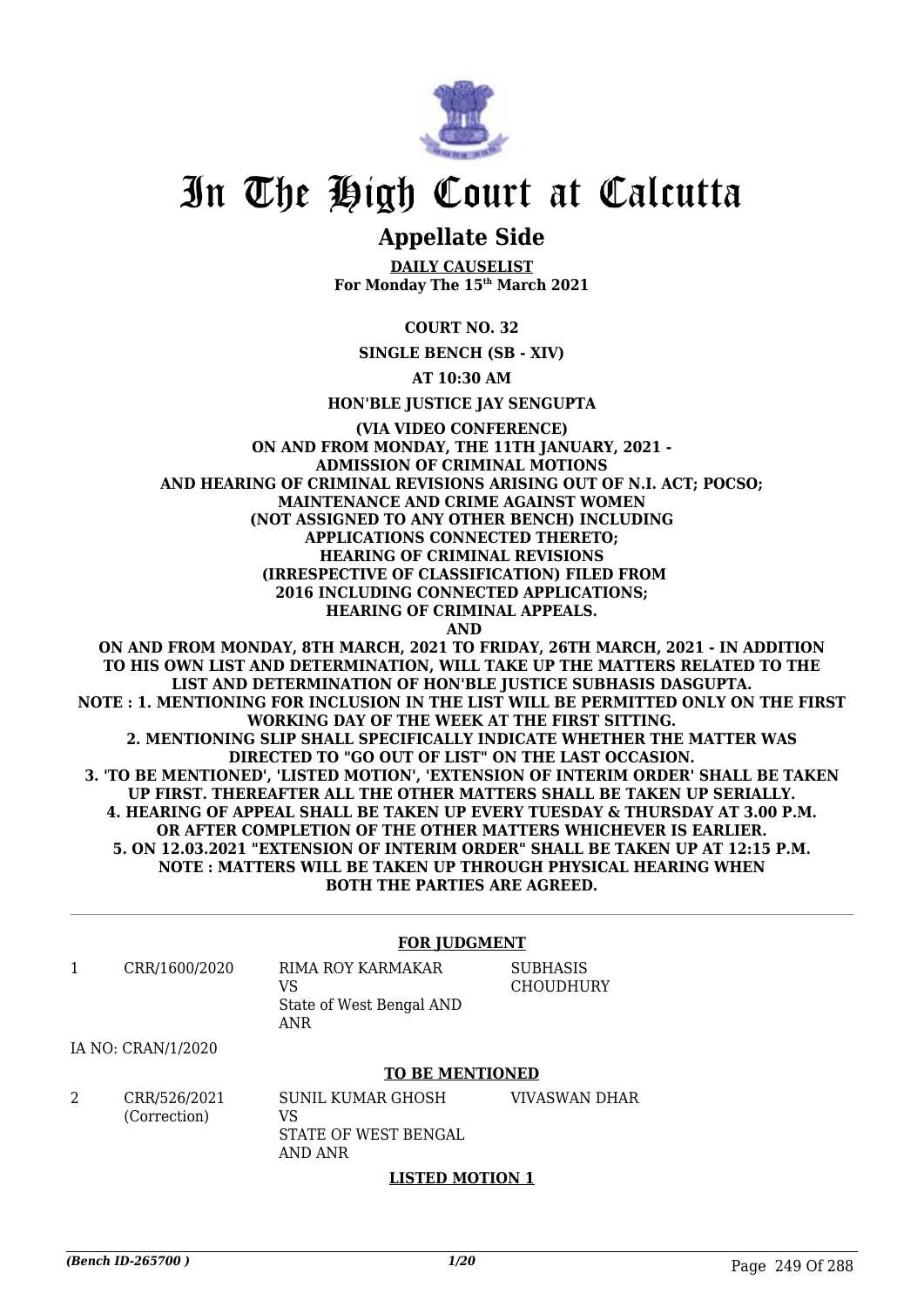| 3  | CRR/751/2021         | PRASAD CHANDRA<br><b>SAMANTA AND ORS</b><br><b>VS</b><br>STATE OF WEST BENGAL<br><b>AND ANR</b>                                         | <b>CHUMKI DAS</b><br><b>BAIRAGYA</b> |
|----|----------------------|-----------------------------------------------------------------------------------------------------------------------------------------|--------------------------------------|
| 4  | CRR/713/2021         | KARAN SALUJA<br>VS<br>PAWAN KAWTIA                                                                                                      | AMAL KR. BANERJEE                    |
| 5  | CRR/1527/2020<br>(S) | MD SAMIUL AKHTAR<br><b>VS</b><br>STATE OF WEST BENGAL<br>AND ORS.                                                                       | <b>IBRAHIM SHAIKH</b>                |
| 6  | CRR/766/2021<br>(S)  | SIGNET MEDIA SERVICE<br><b>PVT LTD AND ORS</b><br><b>VS</b><br>DIBYENDU SEKHAR LAHIRI<br>CONS. ATTORNEY OF SMT<br><b>APEKSHA LAHIRI</b> | ARANYA SAHA                          |
| 7  | CRR/768/2021<br>(S)  | SIGNET MEDIA SERVICE<br>PVT LTD AND ORS<br><b>VS</b><br>DIBYENDU SEKHAR LAHIRI<br>CON. ATT. APEKSHA LAHIRI                              | ARANYA SAHA                          |
| 8  | CRR/3231/2019<br>(S) | RAJKUMAR KOLEY & ORS<br><b>VS</b><br>STATE OF WEST BENGAL&<br><b>ANR</b>                                                                | KUNAL GANGULY                        |
| 9  | CRR/101/2020<br>(S)  | <b>SOUMIK</b><br>SENAPATI@SAUMIK<br><b>SENAPATI &amp; ORS</b><br><b>VS</b><br>STATE OF WEST BENGAL &<br><b>ANR</b>                      | <b>NAZIR AHMED</b>                   |
| 10 | CRR/702/2021         | <b>SAGAR MISHRA</b><br>VS<br>STATE OF WEST BENGAL<br>AND ANR                                                                            | SK SAHJAHAN ALI                      |
| 11 | CRR/749/2021         | BARUN DEV BARMAN<br>VS<br>STATE OF WEST BENGAL<br>AND ANR                                                                               | RITAM CHOWDHURY                      |
| 12 | CRR/761/2021         | PRAKASH TIWARI<br>VS<br>STATE OF WEST BENGAL<br>AND ORS.                                                                                | PARTHA SARATHI<br><b>DAS</b>         |
| 13 | CRR/774/2021         | RAHUL KUMAR DAS AND<br><b>ORS</b><br><b>VS</b><br>STATE OF WEST BENGAL<br>AND ORS.                                                      | <b>SMARJIT BASU</b>                  |
| 14 | CRR/776/2021         | SIGNET MEDIA SERVICE<br><b>PVT LTD AND ORS</b><br><b>VS</b><br>DIBYENDU SEKHAR LAHIRI                                                   | DIBYENDU SEKHAR<br>LAHIRI            |

IA NO: CRAN/1/2021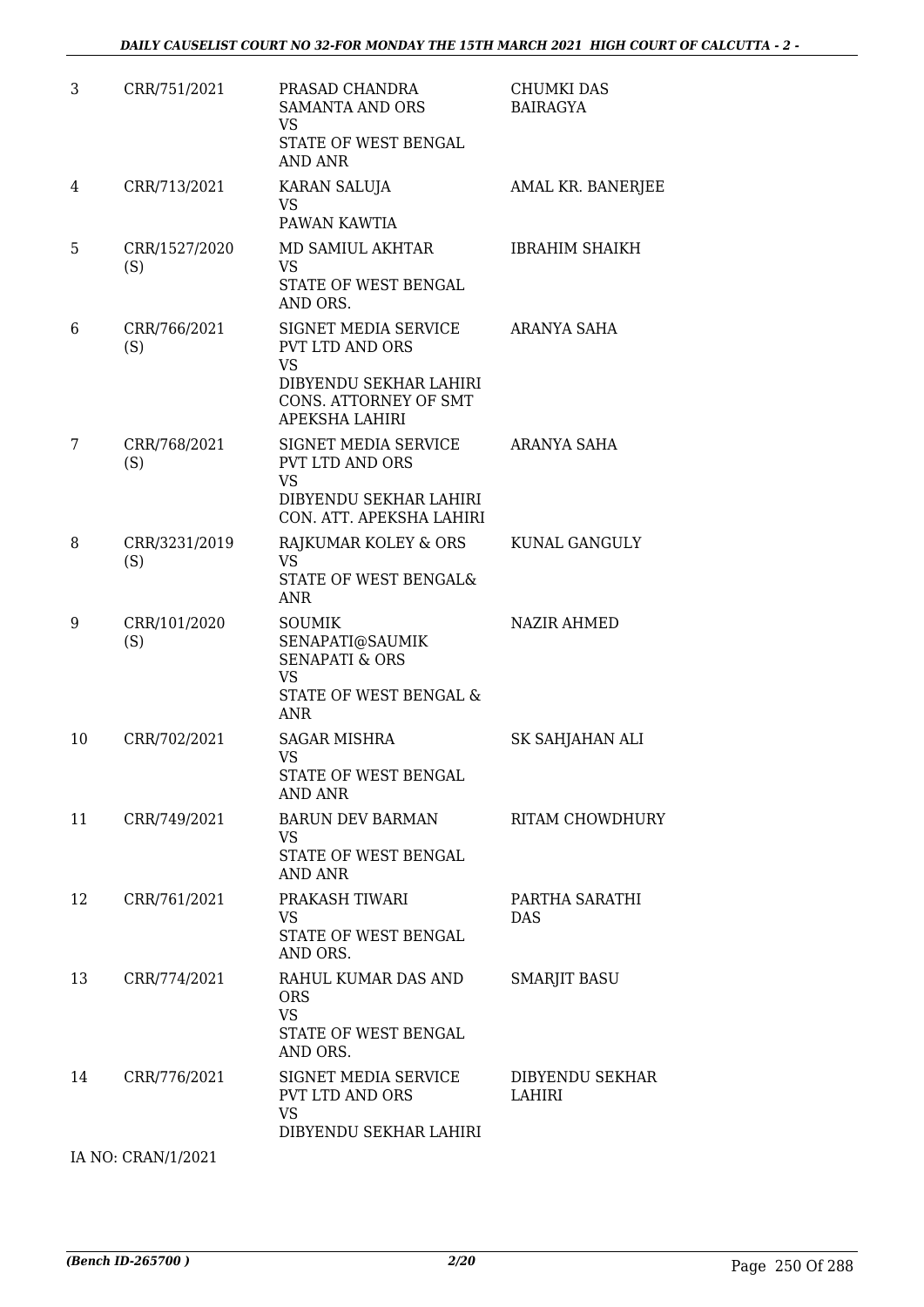| 15 | CRR/777/2021                            | KRITI SINGHANIA<br>MUKHERJEE @ KRITI<br><b>SINGHANIA</b><br><b>VS</b><br>STATE OF WEST BENGAL         | <b>SAIKAT MONDAL</b>      |
|----|-----------------------------------------|-------------------------------------------------------------------------------------------------------|---------------------------|
| 16 | CRR/779/2021                            | MAITHAN ALLOYS LTD.<br><b>VS</b><br><b>AGARWAL MITTAL</b><br>CONCAST PVT. LTD AND<br><b>ORS</b>       | <b>ABHIJIT CHOWDHURY</b>  |
| 17 | CRR/780/2021                            | MAITHAN ALLOYS LTD<br><b>VS</b><br><b>AGARWAL MITTAL</b><br>CONCAST PVT. LTD AND<br><b>ORS</b>        | <b>ABHIJIT CHOWDHURY</b>  |
| 18 | CRR/1722/2020<br>(At 2.00 p.m.)         | <b>APU KUNDU</b><br><b>VS</b><br>STATE OF WEST BENGAL<br><b>AND ANR</b>                               | RUPSA SREEMANI            |
| 19 | CRR/1386/2020<br>(At 2.00 p.m.)         | SWAPAN KUMAR MALLICK<br>VS<br>STATE OF WEST BENGAL<br>AND ORS.                                        | <b>BISWAJIT MANNA</b>     |
|    | IA NO: CRAN/1/2020                      |                                                                                                       |                           |
| 20 | CRR/1861/2020<br>(At 2.00 p.m.)         | <b>EMC LTD</b><br>VS<br><b>IFCILTD</b>                                                                | DEVASHISH SHARMA          |
| 21 | CRR/655/2021<br>(At 2.00 p.m.)          | <b>HARSH VARDHAN</b><br><b>AGARWAL AND ANR</b><br><b>VS</b><br>STATE OF WEST BENGAL<br><b>AND ORS</b> | NIKUNJ BERLIA             |
| 22 | CRR/327/2021<br>(At 2.00 p.m.)          | VIKRANT WADHWA<br><b>VS</b><br>STATE OF WEST BENGAL<br>AND ANOTHER                                    | <b>GHULAM MUZTABA</b>     |
|    |                                         | <b>EXTENSION OF INTERIM ORDER</b>                                                                     |                           |
| 23 | CRR/168/2020<br>(S)                     | <b>SUBRATA BANIK</b><br><b>VS</b><br>M/S. PRAKASH GOLD<br>PALACE PVT LTD                              | <b>MARIA RAHAMAN</b>      |
|    |                                         | IA NO: CRAN/1/2020(Old No:CRAN/963/2020), CRAN/3/2021                                                 |                           |
| 24 | CRR/1704/2020                           | MOFIDUL ISLAM MONDAL<br>AND ORS<br><b>VS</b><br>THE STATE OF WEST<br><b>BENGAL AND ANR</b>            | SHASHANKA<br>SHEKHAR SAHA |
|    | IA NO: CRAN/1/2021, CRAN/2/2021         |                                                                                                       |                           |
| 25 | CRR/2266/2018<br>(S)                    | LAKSHMI PAUL<br>VS<br>STATE OF WEST BENGAL &<br>ANR                                                   | K RAY                     |
|    | IA NO: CRAN/2/2020(Old No:CRAN/43/2020) |                                                                                                       |                           |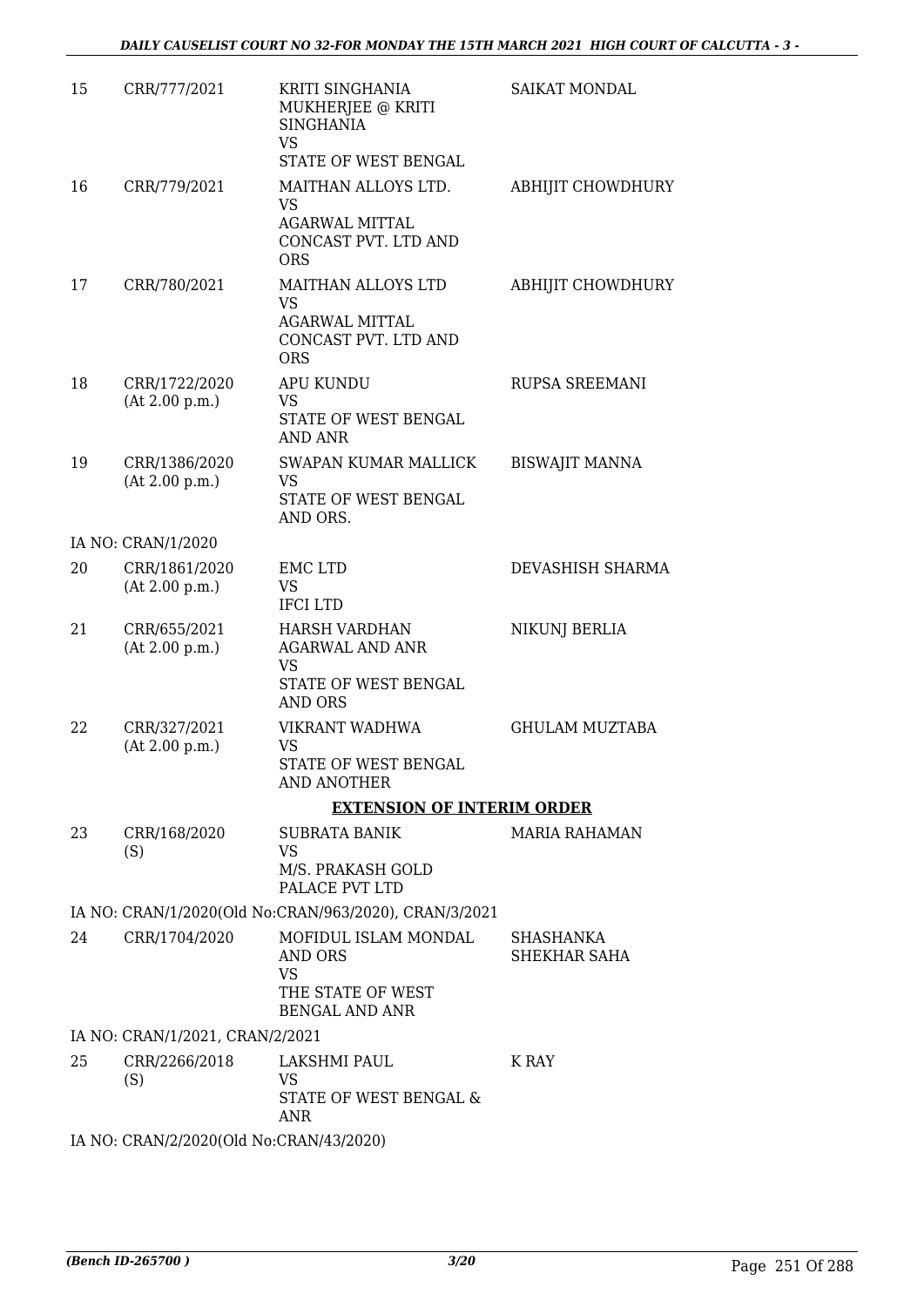|    | wt26 CRR/1583/2017                        | LAKSHMI PAL<br><b>VS</b><br>STATE OF WEST BENGAL &<br>ANR,                     | <b>KRISHAN RAY</b>     |       |  |  |
|----|-------------------------------------------|--------------------------------------------------------------------------------|------------------------|-------|--|--|
|    | wt27 CRR/2187/2018                        | LAKSHMI PAUL<br><b>VS</b><br>STATE OF WEST BENGAL &<br>ANR.                    | <b>KRISHAN RAY</b>     |       |  |  |
|    | IA NO: CRAN/1/2018(Old No:CRAN/2907/2018) |                                                                                |                        |       |  |  |
|    | wt28 CRR/3250/2017                        | LAKSHMI PAUL<br><b>VS</b><br>STATE OF WEST BENGAL &<br><b>ANR</b>              | K RAY                  |       |  |  |
| 29 | CRR/33/2021                               | MAHASIN SEKH<br>VS<br>State of West Bengal AND<br><b>ANR</b>                   | PAMPA DEY(DHABAL)      |       |  |  |
|    | IA NO: CRAN/1/2021, CRAN/2/2021           |                                                                                |                        |       |  |  |
|    |                                           | <b>RESTORATION APPLICATION</b>                                                 |                        |       |  |  |
| 30 | CRR/290/2018                              | RAVI BHUSAN KUMAR @<br><b>DHARMENDRA</b><br><b>VS</b><br>DIPSHIKHA SINGH       | <b>S KHAN</b>          |       |  |  |
|    | IA NO: CRAN/1/2019(Old No:CRAN/4151/2019) |                                                                                |                        |       |  |  |
| 31 | CRR/1537/1993<br>(With LCR)               | HARI PRASAD AGARWALA<br>AND ORS<br>VS.<br>THE STATE                            | MR D.ROY               | N.Y.A |  |  |
|    | IA NO: CRAN/1/2021                        |                                                                                |                        |       |  |  |
|    |                                           | <b>APPLICATION</b>                                                             |                        |       |  |  |
| 32 | CRR/3630/2019                             | SANDIPAN BANERJEE &<br><b>ORS</b><br><b>VS</b><br>STATE OF WEST BENGAL&<br>ANR | <b>SUPREEM NASKAR</b>  |       |  |  |
|    | IA NO: CRAN/1/2019(Old No:CRAN/4888/2019) |                                                                                |                        |       |  |  |
| 33 | CRR/1833/2020                             | DR. LAV KOCHGAWAY AND<br>ANR.<br><b>VS</b><br>State of West Bengal and anr.    | kishwar rahman         |       |  |  |
|    | IA NO: CRAN/1/2021                        |                                                                                |                        |       |  |  |
| 34 | CRR/3549/2019                             | DEBASHIS DAS<br><b>VS</b><br>ASHIS KUMAR CHATTERJEE<br>& ANR                   | <b>BRATATI DUTTA</b>   |       |  |  |
|    | IA NO: CRAN/3/2020(Old No:CRAN/1043/2020) |                                                                                |                        |       |  |  |
| 35 | CRR/1621/2006                             | SITAL CHANDRA DEY<br>VS<br><b>STATE</b>                                        | SIRSHENDU SINHA<br>ROY |       |  |  |
|    | IA NO: CRAN/4/2020, CRAN/5/2021           |                                                                                |                        |       |  |  |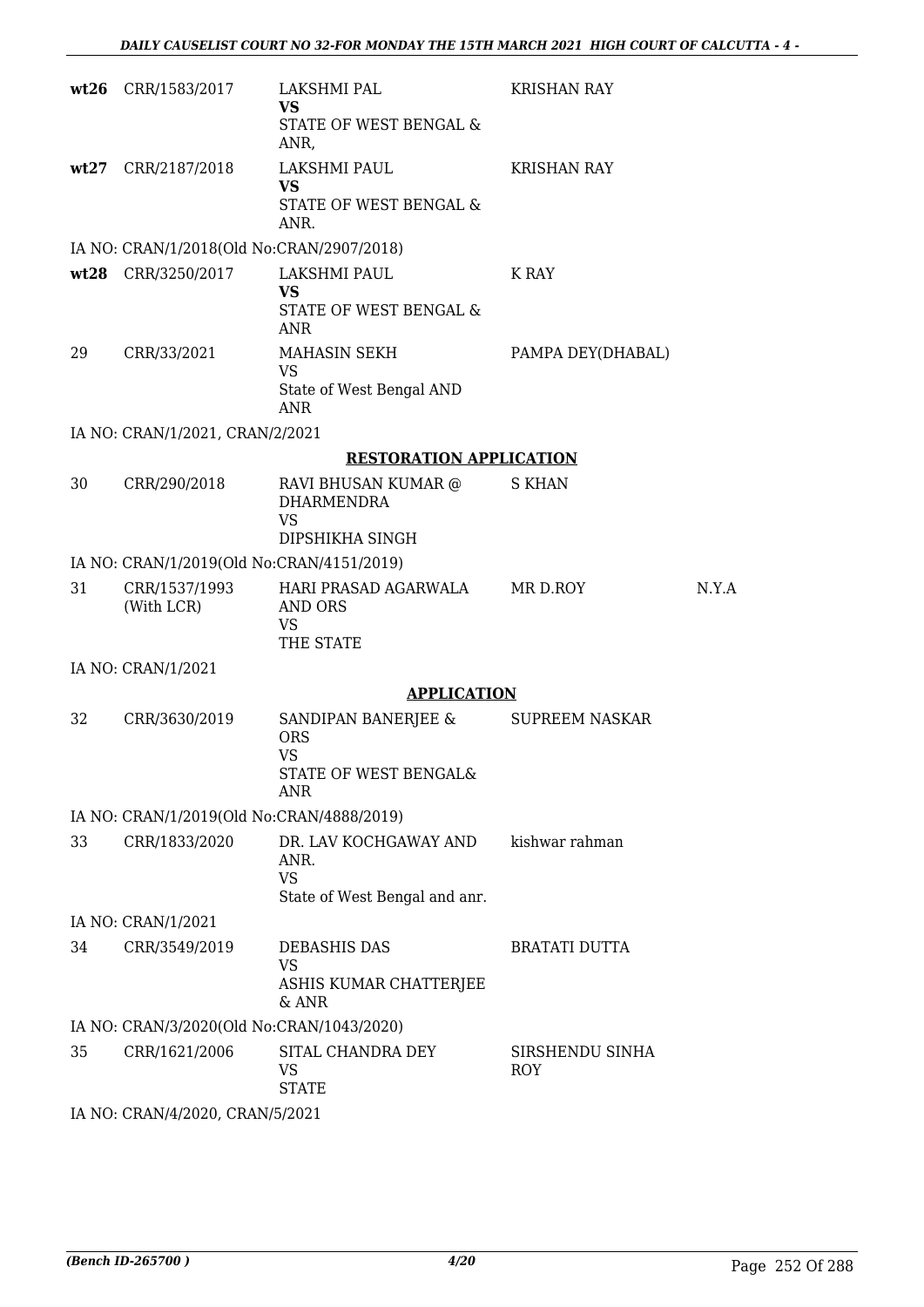| 36 | CRR/2559/2017                             | MIRA SARKAR & ORS.<br>VS<br>STATE OF WEST BENGAL &<br>ANR.                                       | <b>NABANKUR PAUL</b>                                                                           |
|----|-------------------------------------------|--------------------------------------------------------------------------------------------------|------------------------------------------------------------------------------------------------|
|    | No:CRAN/3335/2019)                        |                                                                                                  | IA NO: CRAN/2/2017(Old No:CRAN/4739/2017), CRAN/3/2018(Old No:CRAN/2919/2018), CRAN/4/2019(Old |
| 37 | CRR/193/2014                              | BIKRAM BHATTACHARYYA<br>& ORS<br><b>VS</b><br>STATE OF WEST BENGAL &<br><b>ORS</b>               | <b>S MAITRA</b>                                                                                |
|    | IA NO: CRAN/2/2018(Old No:CRAN/2936/2018) |                                                                                                  |                                                                                                |
| 38 | CRR/1369/2020                             | AMAN CHOWDHURY @<br>PROFESSOR<br><b>VS</b>                                                       | SANKHA SUBHRA RAY                                                                              |
|    |                                           | State of West Bengal                                                                             |                                                                                                |
|    |                                           | IA NO: CRAN/1/2020, CRAN/2/2020, CRAN/3/2020                                                     |                                                                                                |
| 39 | CRR/3196/2019                             | LAXMAN PRASAD AGARWAL<br>@ LAXHMAN PRASAD<br><b>AGARWAL</b><br><b>VS</b><br>STATE OF WEST BENGAL | PRAJNADEEPTA ROY                                                                               |
|    | IA NO: CRAN/1/2020(Old No:CRAN/1182/2020) |                                                                                                  |                                                                                                |
| 40 | CRR/916/2020                              | PRIYANKA BISWAS & ORS<br>VS<br>STATE OF WEST BENGAL                                              | KOMAL SINGH                                                                                    |
|    | IA NO: CRAN/1/2021                        |                                                                                                  |                                                                                                |
| 41 | CRR/362/2021                              | SOURAV KOTHARI AND ORS<br><b>VS</b><br>STATE OF WEST BENGAL<br><b>AND ANR</b>                    | <b>RAJIV KUMAR</b>                                                                             |
|    | IA NO: CRAN/1/2021                        |                                                                                                  |                                                                                                |
| 42 | CRR/482/2019                              | <b>BRAJ KISHORE MISHRA &amp;</b><br>ORS.<br><b>VS</b><br>STATE OF WEST BENGAL &<br><b>ANR</b>    | <b>BISWAJIT MANNA</b>                                                                          |
|    | IA NO: CRAN/1/2019(Old No:CRAN/1451/2019) |                                                                                                  |                                                                                                |
|    |                                           | <b>ASSIGNED MATTERS</b>                                                                          |                                                                                                |
| 43 | CRR/209/2006                              | <b>ASHOK PRASAD</b><br><b>VS</b><br><b>STATE</b>                                                 | KOUSHIK KUNDU                                                                                  |
|    |                                           | IA NO: CRAN/3/2019(Old No:CRAN/4977/2019), CRAN/4/2021                                           |                                                                                                |
| 44 | CRR/580/2017                              | VINOD KUMAR JAISWAL @<br><b>BINOD KUMAR JAYASWAL</b><br><b>VS</b>                                | ANIRBAN MITRA                                                                                  |
|    |                                           | STATE OF WEST BENGAL &<br>ORS.                                                                   |                                                                                                |
|    |                                           | <b>CONTESTED APPLICATION 1</b>                                                                   |                                                                                                |
| 45 | CRR/552/2018                              | <b>SAKINA BANU</b>                                                                               | S. NANDY                                                                                       |
|    | (S)                                       | <b>VS</b><br>STATE OF WEST BENGAL                                                                |                                                                                                |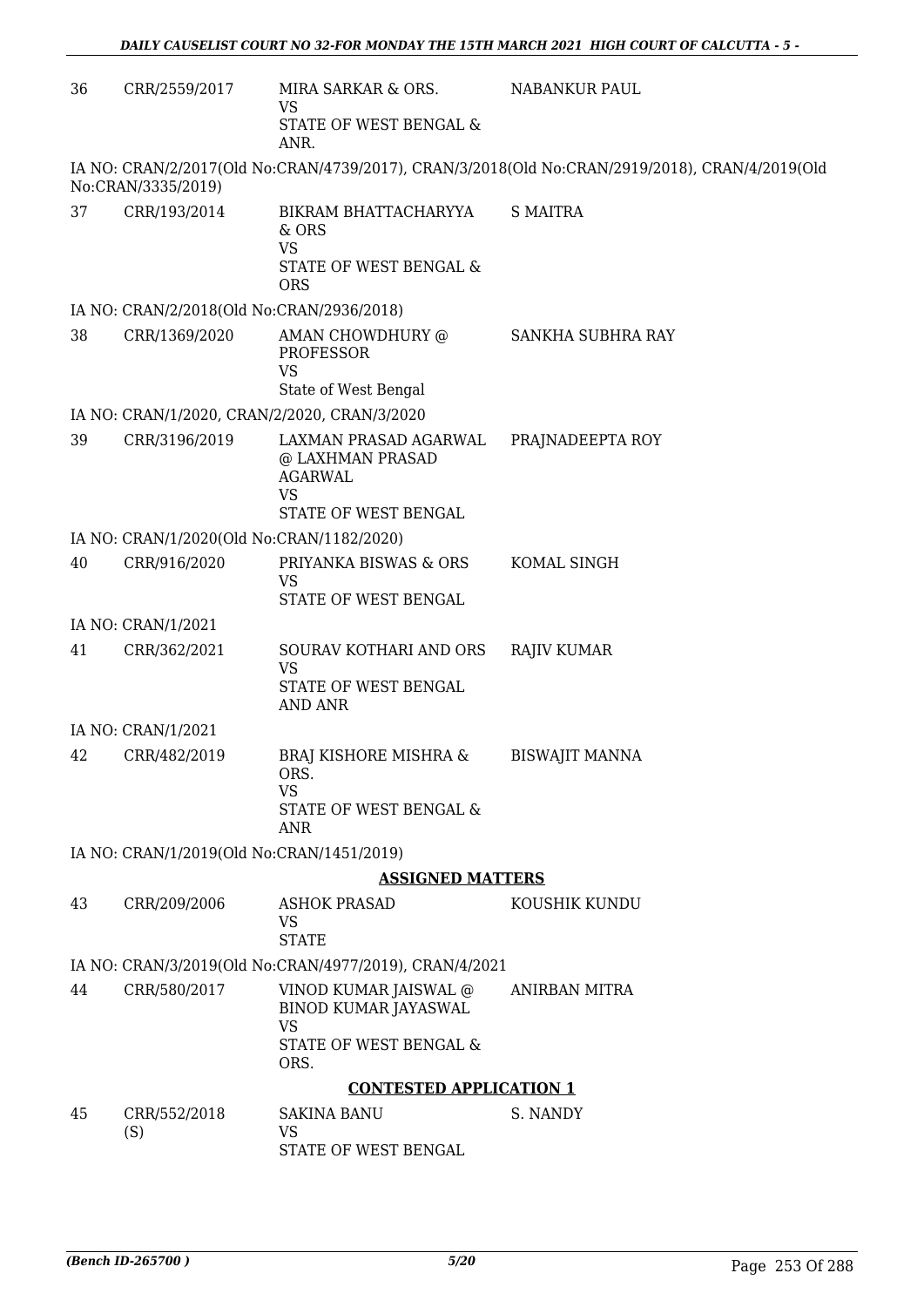| 46 | CRR/1097/2018          | NIRA SHARMA<br><b>VS</b><br>STATE OF WEST BENGAL                                                          | K MEHROTRA                    |
|----|------------------------|-----------------------------------------------------------------------------------------------------------|-------------------------------|
| 47 | CRR/1264/2018          | SOUMITRA PAUL & ANR<br><b>VS</b><br>STATE OF WEST BENGAL &<br>ANR                                         | A AGARWAL                     |
| 48 | CRR/1947/2018          | GOPAL JHA & ANR<br><b>VS</b><br>CBI, BANK SECURITES &<br>FRAUD CELL, CGO COMP,<br>KOL                     | S DUTTA                       |
| 49 | CRR/2222/2018          | <b>BALAGERIA CENTRAL CO-</b><br>OPERATIVE BANK LTD.<br><b>VS</b><br>STATE OF WEST BENGAL &                | <b>MADAN MOHAN ROY</b>        |
| 50 | CRR/2224/2018          | <b>ANR</b><br>BALAGERIA CENTRAL CO-<br>OPERATIVE BANK LTD.<br><b>VS</b><br>STATE OF WEST BENGAL &<br>ANR. | <b>MADAN MOHAN ROY</b>        |
| 51 | CRR/2382/2018<br>(LCR) | <b>DHIRAJ THARD</b><br><b>VS</b><br>M/S CAR CHASSIS PVT.LTD                                               | S. AGARWAL                    |
| 52 | CRR/2540/2018          | SMT SUTAPA GHOSH<br>VS<br>STATE OF WEST BENGAL &<br><b>ORS</b>                                            | UTTIYA ROY                    |
| 53 | CRR/2764/2018          | CENTRAL BUREAU OF<br><b>INVESTIGATION</b><br><b>VS</b><br>GOPAL JHA & ANR                                 | CHANDREYI<br>ALAM(GUPTA)      |
| 54 | CRR/657/2019           | <b>ASHRUKANA DAS</b><br><b>VS</b><br>RAJ KUMAR DAS                                                        | RAKESH PODDAR                 |
| 55 | CRR/1515/2019          | SOMESH DASGUPTA<br>VS<br>STATE OF WEST BENGAL &<br><b>ANR</b>                                             | BRATIN KUMAR DEY              |
|    |                        | IA NO: CRAN/1/2019(Old No:CRAN/3776/2019), CRAN/3/2020(Old No:CRAN/300/2020)                              |                               |
| 56 | CRR/1711/2019          | <b>SMT LAXMI DAS</b><br><b>VS</b><br>MADHUSUDAN DAS & ANR                                                 | <b>D K ADHIKARY</b>           |
| 57 | CRR/2015/2019          | MAHENDRA KR AGARWAL<br><b>VS</b><br>STATE OF WEST BENGAL &<br><b>ANR</b>                                  | <b>ABHIJIT SARKAR</b>         |
|    |                        | IA NO: CRAN/2/2019(Old No:CRAN/4454/2019), CRAN/3/2020(Old No:CRAN/1050/2020)                             |                               |
| 58 | CRR/2199/2019          | <b>MD ALAMGIR</b><br><b>VS</b><br><b>BISWAJIT DAS &amp; ANR</b>                                           | <b>AMAL KUMAR</b><br>BANERJEE |
|    |                        | <b>CONTESTED APPLICATION 2</b>                                                                            |                               |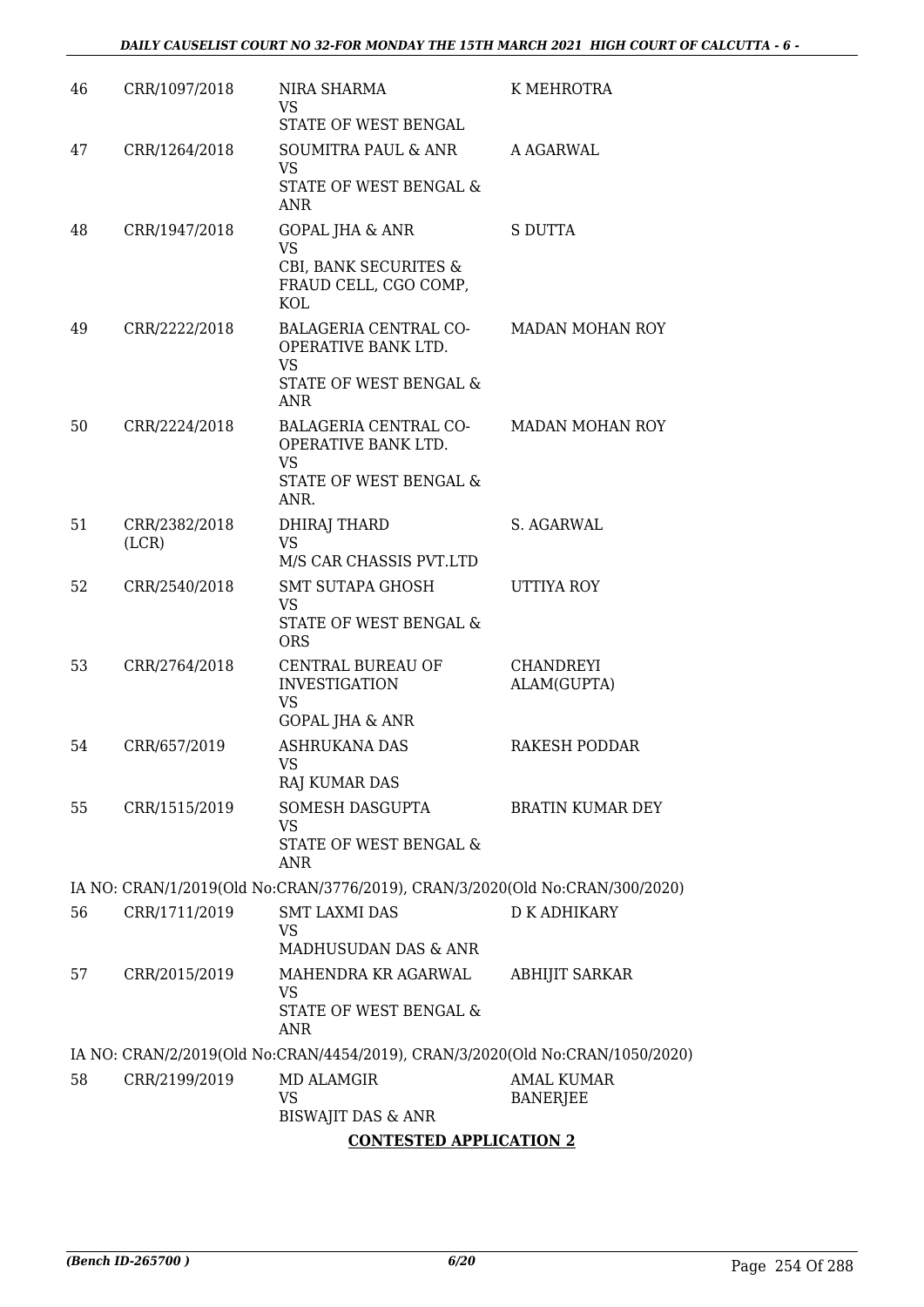| 59   | CRR/2752/2019<br>(LCR)                                                       | TAPAN KUMAR GHOSH<br><b>VS</b><br><b>GOPAL CHANDRA MAITY &amp;</b><br><b>ANR</b>                                                      | <b>MUKTESWAR MAITY</b>                                                                        |  |  |
|------|------------------------------------------------------------------------------|---------------------------------------------------------------------------------------------------------------------------------------|-----------------------------------------------------------------------------------------------|--|--|
|      |                                                                              |                                                                                                                                       | IA NO: CRAN/2/2020(Old No:CRAN/3409/2020), CRAN/3/2020(Old No:CRAN/3410/2020), CRAN/4/2020    |  |  |
| 60   | CRR/2903/2019                                                                | SOUMIK BHATTACHARYYA<br>VS<br><b>TANUMITA</b><br><b>BHATTACHARYYA</b>                                                                 | APURBA KR. DATTA                                                                              |  |  |
| 61   | CRR/3125/2019                                                                | AMIT KR CHAKRABORTY<br><b>VS</b><br><b>SMT PRATYUSHA</b><br><b>CHAKRABORTY &amp; ANR</b>                                              | APURBA KR DATTA                                                                               |  |  |
| 62   | CRR/3436/2019                                                                | <b>SAMIR SARDAR</b><br><b>VS</b><br>STATE OF WEST BENGAL &<br>ANR                                                                     | PRIYANJIT KUNDU                                                                               |  |  |
| 63   | CRR/3525/2019                                                                | <b>VIVEK BHASKARAN</b><br><b>VS</b><br>STATE OF WEST BENGAL &<br><b>ANR</b>                                                           | <b>ABHIRUP</b><br><b>CHAKRABORTY</b>                                                          |  |  |
|      |                                                                              | IA NO: CRAN/2/2020(Old No:CRAN/488/2020), CRAN/3/2020(Old No:CRAN/855/2020)                                                           |                                                                                               |  |  |
| 64   | CRR/3623/2019                                                                | <b>SAIKAT ROY</b><br>VS<br>STATE OF WEST BENGAL &<br>ANR                                                                              | SIRSENDU SINHA<br><b>ROY</b>                                                                  |  |  |
| 65   | CRR/3832/2019                                                                | CHANDAN ARORA<br><b>VS</b><br>AMBIKA ARORA & ANR                                                                                      | SHIBAJI KUMAR DAS                                                                             |  |  |
|      | No:CRAN/638/2020)                                                            |                                                                                                                                       | IA NO: CRAN/1/2019(Old No:CRAN/4999/2019), CRAN/2/2020(Old No:CRAN/565/2020), CRAN/3/2020(Old |  |  |
| 66   | CRR/107/2020                                                                 | MIHIR CHAKRABORTY &<br><b>ANR</b><br>VS<br>STATE OF WEST BENGAL                                                                       | MD. IDRISH                                                                                    |  |  |
|      | IA NO: CRAN/2/2021                                                           |                                                                                                                                       |                                                                                               |  |  |
| 67   | CRR/115/2020                                                                 | <b>IVAN ROJARIO @ IVAN</b><br>ROJRIO @ IVAN ROZARIO @<br><b>IVAN RAJORIA</b><br><b>VS</b><br><b>STATE OF WEST BENGAL &amp;</b><br>ANR | SHAREQUL HAQUE                                                                                |  |  |
|      | IA NO: CRAN/1/2020(Old No:CRAN/384/2020)                                     |                                                                                                                                       |                                                                                               |  |  |
| 68   | CRR/185/2020                                                                 | <b>CHANDAN ARIRA</b><br><b>VS</b><br>AMBIKA ARORA& ANR                                                                                | SHIBAJI KUMAR DAS                                                                             |  |  |
| wt69 | CRR/3829/2019                                                                | CHANDAN ARORA<br><b>VS</b><br>AMBIKA ARORA & ANR                                                                                      | SHIBAJI KR DAS                                                                                |  |  |
|      | IA NO: CRAN/1/2019(Old No:CRAN/4996/2019), CRAN/2/2020(Old No:CRAN/680/2020) |                                                                                                                                       |                                                                                               |  |  |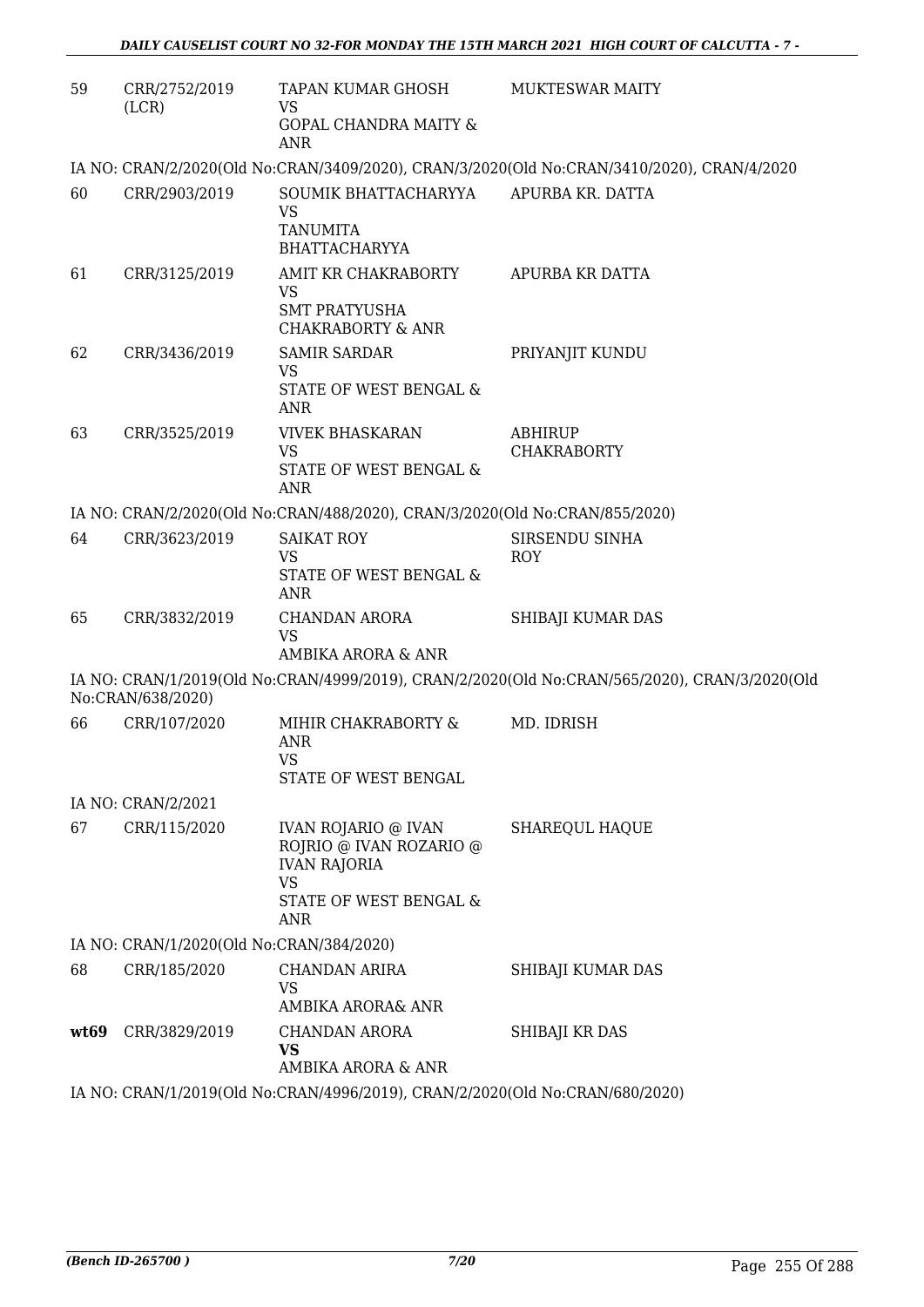| 70   | CRR/435/2020                             | SANDIP MUKHERJEE<br>VS<br><b>VIVEK AGARWAL</b>                                                                                          | MAHFUZ MURSHED                 |
|------|------------------------------------------|-----------------------------------------------------------------------------------------------------------------------------------------|--------------------------------|
|      |                                          | IA NO: CRAN/1/2020(Old No:CRAN/1108/2020), CRAN/2/2020                                                                                  |                                |
| 71   | CRR/577/2020                             | PARNAB BASU ROY<br><b>CHOWDHURY</b><br><b>VS</b><br><b>SAMAPTI BASU ROY</b><br><b>CHOWDHURY &amp; ANR</b>                               | JAYANTA KUUMAR<br>MUKHOPADHYAY |
| wt72 | CRR/303/2020                             | SAMAPTI BASU ROY<br><b>CHOWDHURY NEE</b><br>MUKHERJEE @ MOUSUMI<br><b>BASU ROY</b><br><b>VS</b><br>STATE OF WEST BENGAL &<br><b>ANR</b> | <b>ANAMITRA BANERJEE</b>       |
| 73   | CRR/665/2020<br>$(C-2)$                  | ANJALI BHATTACHARJEE &<br><b>ORS</b><br><b>VS</b><br>STATE OF WEST BENGAL &<br>ANR                                                      | PINAKI<br><b>BHATTACHARYYA</b> |
| 74   | CRR/1098/2020                            | SOUMOJIT PATRA<br><b>VS</b><br>STATE OF WEST BENGAL &<br><b>ANR</b>                                                                     | <b>RAJIV KUMAR</b>             |
|      |                                          | IA NO: CRAN/1/2020(Old No:CRAN/3524/2020), CRAN/2/2020, CRAN/3/2021                                                                     |                                |
| 75   | CRR/1763/2020                            | <b>SWAPAN BERA</b><br>VS<br>State of West Bengal AND<br><b>ANR</b>                                                                      | LIPIKA NATH                    |
|      | IA NO: CRAN/1/2021                       |                                                                                                                                         |                                |
| 76   | CRR/1903/2020                            | DEBASISH BRATA<br><b>BHATTACHARJEE</b><br><b>VS</b><br>SHARMISTHA<br><b>BHATTACHARJEE</b>                                               | PINAKI<br><b>BHATTACHARYYA</b> |
|      | IA NO: CRAN/1/2021                       |                                                                                                                                         |                                |
| 77   | CRR/1716/2019                            | <b>ANURUPA ROY</b><br>VS<br>DR ANINDA SUNDAR DAS &<br>ANR                                                                               | DEBASISH DAS                   |
| 78   | CRR/469/2018                             | ACHEWAR NATH SHUKLA<br><b>VS</b><br>STATE OF WEST BENGAL &<br>ANR                                                                       | K GANGULY                      |
|      | IA NO: CRAN/1/2020(Old No:CRAN/796/2020) |                                                                                                                                         |                                |
|      | wt79 CRR/470/2018                        | ACHEWAR NATH SHUKLA<br><b>VS</b><br>STATE OF WEST BENGAL &<br>ANR                                                                       | <b>K GANGULY</b>               |
|      | IA NO: CRAN/1/2020(Old No:CRAN/799/2020) |                                                                                                                                         |                                |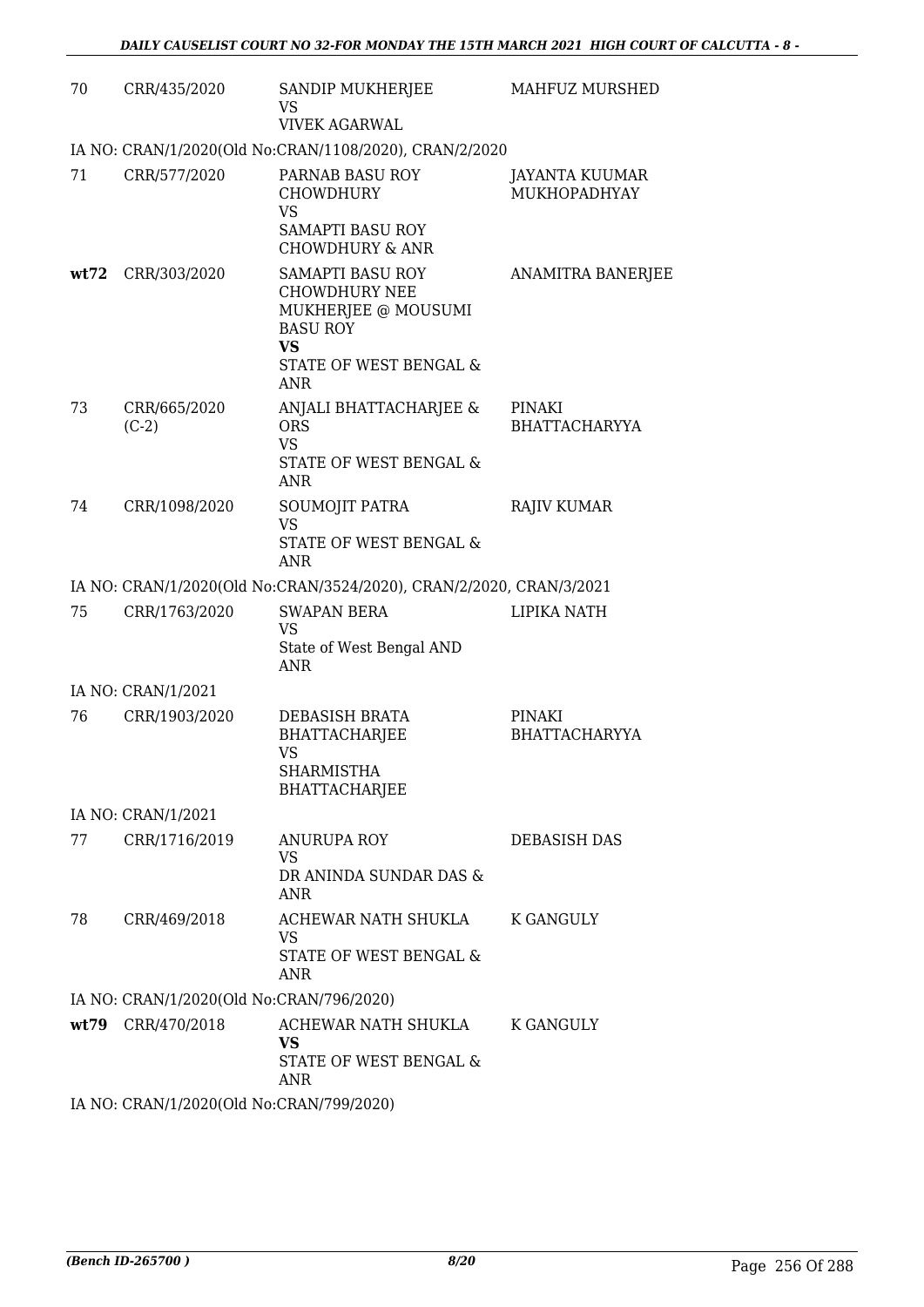|      | wt80 CRR/471/2018                            | ACHEWAR NATH SHUKLA                                                                            | <b>K GANGULY</b>                         |       |
|------|----------------------------------------------|------------------------------------------------------------------------------------------------|------------------------------------------|-------|
|      |                                              | VS<br>STATE OF WEST BENGAL &                                                                   |                                          |       |
|      |                                              | <b>ANR</b>                                                                                     |                                          |       |
|      | IA NO: CRAN/1/2020(Old No:CRAN/797/2020)     |                                                                                                |                                          |       |
|      | wt81 CRR/472/2018                            | ACHEWAR NATH SHUKLA                                                                            | <b>K GANGULY</b>                         |       |
|      |                                              | <b>VS</b><br>STATE OF WEST BENGAL &                                                            |                                          |       |
|      |                                              | <b>ANR</b>                                                                                     |                                          |       |
|      | IA NO: CRAN/1/2020(Old No:CRAN/798/2020)     |                                                                                                |                                          |       |
| 82   | CRR/2261/2018                                | AMIT KR GHOSH & ORS<br>VS                                                                      | S BHATTACHARYYA                          |       |
|      |                                              | STATE OF WEST BENGAL &<br><b>ORS</b>                                                           |                                          |       |
|      | IA NO: CRAN/1/2019(Old No:CRAN/3355/2019)    |                                                                                                |                                          |       |
| 83   | CRR/914/2020                                 | <b>JALADHAR PAL</b><br><b>VS</b>                                                               | <b>MADHUMITA ROY</b><br><b>CHOWDHURY</b> |       |
|      |                                              | STATE OF WEST BENGAL                                                                           |                                          |       |
|      | IA NO: CRAN/1/2021                           |                                                                                                |                                          |       |
|      | wt84 CRR/1731/1995                           | JALADHAR PAL                                                                                   | MR S.ROY                                 | N.Y.A |
|      |                                              | <b>VS</b><br>THE STATE OF WEST<br><b>BENGAL</b>                                                |                                          |       |
|      |                                              | IA NO: CRAN/1/2019(Old No:CRAN/4681/2019), CRAN/2/2019(Old No:CRAN/4683/2019), CRAN/3/2020     |                                          |       |
|      |                                              | <b>CONTESTED APPLICATION 3</b>                                                                 |                                          |       |
| 85   | CRR/3769/2019                                | RUPASHREE MUKHERJEE<br><b>VS</b>                                                               | <b>AMITABHA GHOSH</b>                    |       |
|      |                                              | STATE OF WEST BENGAL &                                                                         |                                          |       |
|      |                                              | <b>ANR</b>                                                                                     |                                          |       |
| 86   | CRR/1128/2018                                | DINESH PODDAR<br><b>VS</b>                                                                     | A.GHATAK                                 |       |
|      |                                              | STATE OF WEST BENGAL &                                                                         |                                          |       |
|      |                                              | <b>ORS</b>                                                                                     |                                          |       |
| wt87 | CRR/3496/2018                                | DINESH PODDAR<br><b>VS</b>                                                                     | <b>APZAL ANSARI</b>                      |       |
|      |                                              | STATE OF WEST BENGAL &                                                                         |                                          |       |
|      | IA NO: CRAN/1/2020(Old No:CRAN/736/2020)     | <b>ORS</b>                                                                                     |                                          |       |
| 88   | CRR/2851/2018                                | NIRANJAN ROY                                                                                   | MALAY                                    |       |
|      |                                              | <b>VS</b>                                                                                      | <b>BHATTACHARYYA</b>                     |       |
|      |                                              | STATE OF WEST BENGAL &<br><b>ANR</b>                                                           |                                          |       |
| 89   | CRR/690/2017                                 | RAHUL TANTIA                                                                                   | S. PAUL                                  |       |
|      |                                              | <b>VS</b><br>STATE OF WEST BENGAL                                                              |                                          |       |
|      |                                              | IA NO: CRAN/2/2017(Old No:CRAN/4081/2017), CRAN/3/2017(Old No:CRAN/4127/2017), CRAN/4/2017(Old |                                          |       |
|      |                                              | No:CRAN/4881/2017), CRAN/7/2020(Old No:CRAN/1064/2020), CRAN/8/2021                            |                                          |       |
| 90   | CRR/1384/2020                                | <b>BABITA SIMON</b>                                                                            | <b>RAJARSHI BASU</b>                     |       |
|      |                                              | VS<br>State of West Bengal                                                                     |                                          |       |
|      | IA NO: CRAN/1/2020, CRAN/2/2020, CRAN/4/2021 |                                                                                                |                                          |       |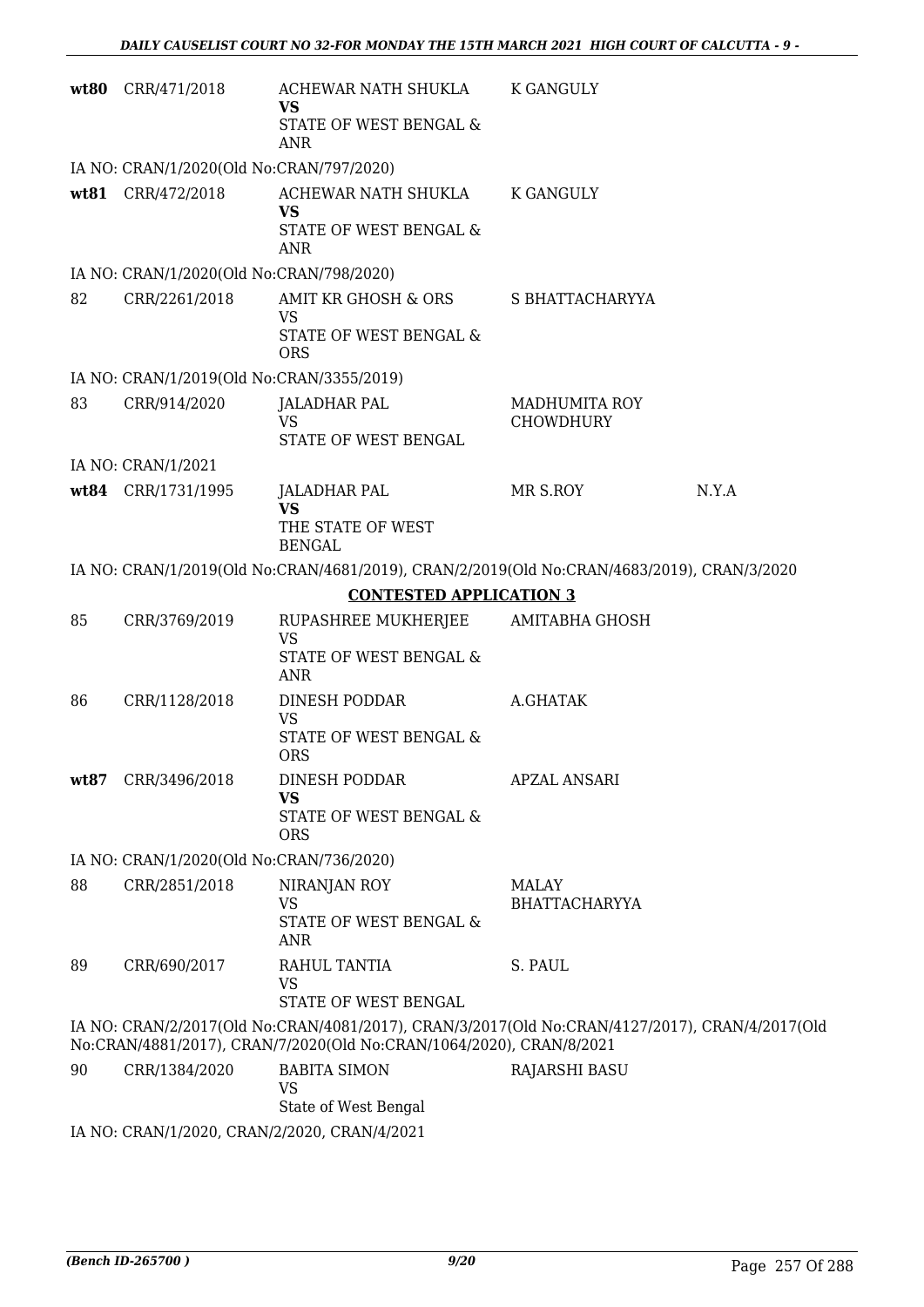| 91   | CRR/2848/2017                             | ASIT MAITY@ASHIT MAITY<br><b>VS</b><br>STATE OF WEST BENGAL &<br><b>ANR</b>                      | AMITABHA GHOSH         |
|------|-------------------------------------------|--------------------------------------------------------------------------------------------------|------------------------|
|      |                                           | IA NO: CRAN/3/2018(Old No:CRAN/1313/2018), CRAN/7/2020(Old No:CRAN/584/2020)                     |                        |
| 92   | CRR/3176/2019                             | SMT BAISHALI DUTTA<br><b>VS</b><br><b>STATE OF WEST BENGAL &amp;</b><br><b>ORS</b>               | <b>ANTARIKHYA BASU</b> |
| 93   | CRR/1553/2017                             | ORIJIT CHATTERJEE & ANR<br><b>VS</b><br>STATE OF WEST BENGAL &<br><b>ORS</b>                     | <b>SATADRU LAHIRI</b>  |
|      | IA NO: CRAN/3/2018(Old No:CRAN/2198/2018) |                                                                                                  |                        |
| 94   | CRR/3497/2018                             | M/S ALISHA<br><b>CONSTRUCTION &amp; ANR</b><br><b>VS</b><br>STATE OF WEST BENGAL &<br><b>ANR</b> | AVINABA PATRA          |
| 95   | CRR/898/2018                              | <b>MUKUL BHASIN</b><br><b>VS</b><br>STATE OF WEST BENGAL &<br><b>ANR</b>                         | S P CHATTOPADHYAY      |
| wt96 | CRR/893/2018                              | HARSHITA BHASIN (NEE<br>MALIK)<br><b>VS</b><br>STATE OF WEST BENGAL &<br><b>ORS</b>              | A. BHATTACHARYYA       |
| 97   | CRR/153/2020                              | MD SAFIQUE MALLLICK<br><b>VS</b><br>STATE OF WEST BENGAL &<br><b>ANR</b>                         | TARUNJYOTI TEWARI      |
| wt98 | CRR/596/2019                              | MD SAFIQUE MALLICK<br><b>VS</b><br>STATE OF WEST BENGAL &<br>ANR                                 | PARTHA SENGUPTA        |
| 99   | CRR/1953/2019                             | AMIT KUMAR MOHTA @<br><b>AMIT MOHTA</b><br>VS<br>STATE OF WEST BENGAL &<br>ANR                   | MD ZOHAIB RAUF         |
|      | wt100 CRR/2881/2019                       | <b>INDRA MOHTA</b><br><b>VS</b><br>STATE OF WEST BENGAL &<br>ANR                                 | RATANLAL JOSHI         |
|      | IA NO: CRAN/1/2019(Old No:CRAN/3922/2019) |                                                                                                  |                        |
| 101  | CRR/1597/2020                             | SMT GANGA SINGH PARSI<br>VS<br><b>ASHOK DUTTA AND ORS</b>                                        | TAPAN PAL              |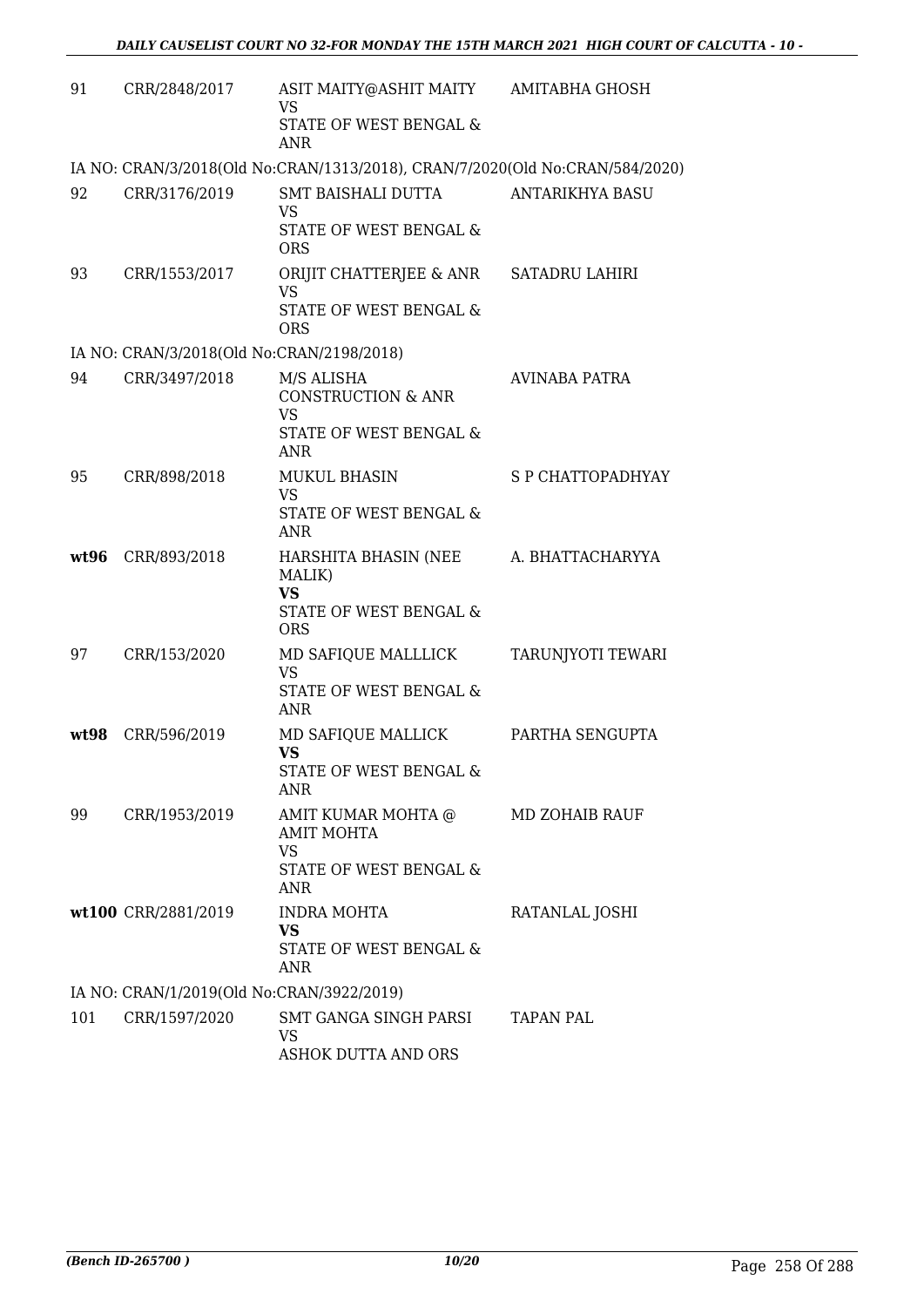| 102 | CRR/1747/2020                  | MOTILAL@MATILAL SHAW<br><b>AND ORS</b><br><b>VS</b><br>State of West Bengal AND<br>ANR                 | RUPSA SREEMANI                      |  |  |
|-----|--------------------------------|--------------------------------------------------------------------------------------------------------|-------------------------------------|--|--|
|     | IA NO: CRAN/1/2021             |                                                                                                        |                                     |  |  |
|     | wt103 CRR/1587/2019            | MOTILAL @ MATILAL SHAW<br>& ORS.<br><b>VS</b><br>STATE OF WEST BENGAL &<br><b>ANR</b>                  | PRITHA BASU                         |  |  |
|     | wt104 CRR/9/2021               | MOTILAL @ MATILAL SHAW<br><b>AND OTHERS</b><br><b>VS</b><br>STATE OF WEST BENGAL<br><b>AND ANOTHER</b> | RUPSA SREEMANI                      |  |  |
| 105 | CRR/479/2020                   | <b>RAJU KHAN</b><br><b>VS</b><br>STATE OF WEST BENGAL &<br>ANR                                         | <b>ARIF MAHAMMAD</b><br><b>KHAN</b> |  |  |
| 106 | CRR/480/2020                   | RAJU KHAN & ORS<br><b>VS</b><br><b>SOMA MONDAL</b>                                                     | ARIF MAHAMMAD<br><b>KHAN</b>        |  |  |
|     | <b>CONTESTED APPLICATION 4</b> |                                                                                                        |                                     |  |  |
| 107 | CRR/1944/2020                  | AJAY KUMAR SINGHANIA<br><b>AND ORS</b><br><b>VS</b><br>State of West Bengal and Anr                    | PRITAM ROY                          |  |  |
| 108 | CRR/1945/2020                  | SHYAM KUMAR AGARWAL<br>AND ORS<br><b>VS</b><br>State of West Bengal and Anr                            | PRITAM ROY                          |  |  |
| 109 | CRR/2930/2019                  | THE SECRETARY OF<br>LABOUR GOVERNMENT OF<br>W.B.<br>VS<br>STATE OF WEST BENGAL &<br><b>ORS</b>         | <b>SHRAMAN SARKAR</b>               |  |  |
| 110 | CRR/1735/2018                  | ARINDOM MODAK & ANR.<br><b>VS</b><br>STATE OF WEST BENGAL &<br>ANR.                                    | SAYAK RANJAN<br><b>GANGULY</b>      |  |  |
| 111 | CRR/3755/2018                  | <b>SUJIT KABIRAJ &amp; ORS</b><br><b>VS</b><br>STATE OF WEST BENGAL                                    | SHAKTI<br>CHAKRABORTI               |  |  |
| 112 | CRR/1405/2018                  | TUSAR KANTI KAR & ANR<br><b>VS</b><br>STATE OF WEST BENGAL &<br>ANR                                    | TIRTHANKAR DEY                      |  |  |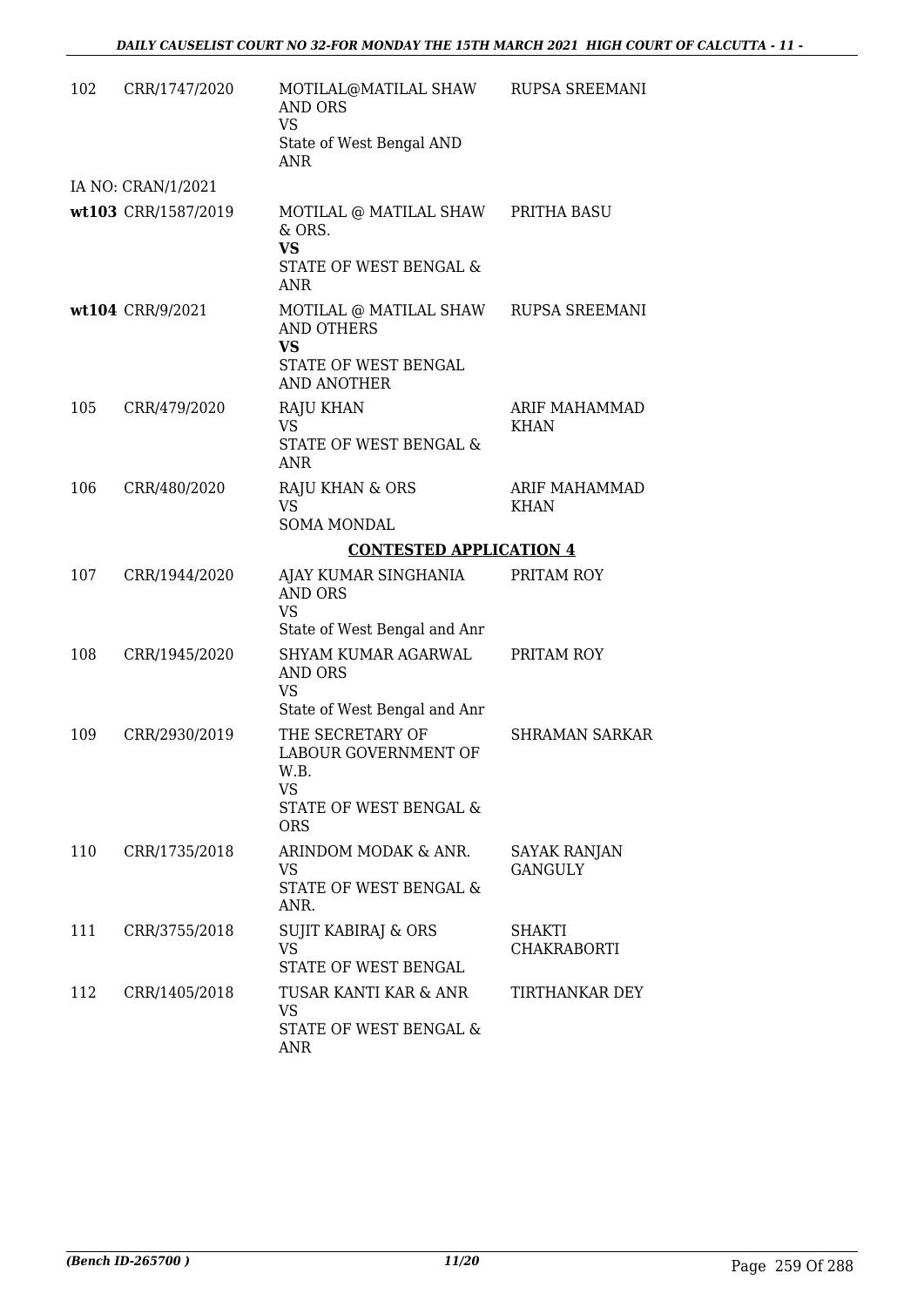113 CRR/3245/2018 MANURA BEGUM & ORS VS STATE OF WEST BENGAL & ANR S NANDY

IA NO: CRAN/1/2018(Old No:CRAN/3619/2018), CRAN/3/2019(Old No:CRAN/1867/2019), CRAN/4/2019(Old No:CRAN/1953/2019)

| 114 | CRR/3498/2018                             | KALIACHAK NURSING<br>HOME REP BY<br>ASHADULLAH BISWAS<br>@ASADULLA &A<br><b>VS</b><br>STATE OF WEST BENGAL &<br><b>ANR</b> | <b>AVINABA PATRA</b>  |
|-----|-------------------------------------------|----------------------------------------------------------------------------------------------------------------------------|-----------------------|
|     | 115 CRR/591/2018                          | NAYEEM HOSSAIN @ NAIM<br><b>HOSSAIN &amp; ORS</b><br><b>VS</b><br>STATE OF WEST BENGAL &<br>ANR                            | A GHOSH               |
| 116 | CRR/812/2017                              | MD MOBARAK HOSSAIN<br><b>VS</b><br>STATE OF WEST BENGAL &<br><b>ORS</b>                                                    | I NANDI               |
| 117 | CRR/1053/2017                             | SMT SADHANA SINGH<br>VS.<br>STATE OF WEST BENGAL &<br><b>ORS</b>                                                           | MD SABIR AHMED        |
|     | IA NO: CRAN/4/2018(Old No:CRAN/1717/2018) |                                                                                                                            |                       |
| 118 | CRR/1936/2020                             | <b>SIRAJ HAQ</b><br><b>VS</b><br>State of West Bengal and Anr                                                              |                       |
| 119 | CRR/218/2018                              | <b>BHASKAR CHATTERJEE</b><br><b>VS</b><br><b>SMT GOURI CHATTERJEE &amp;</b><br><b>ANR</b>                                  | M SARKAR              |
|     | IA NO: CRAN/3/2018(Old No:CRAN/3814/2018) |                                                                                                                            |                       |
| 120 | CRR/2984/2017                             | KEDAR NATH SEN<br>VS<br>PRABIR KUMAR SEN & ORS                                                                             | MOBAKSHAR ISLAM       |
|     | IA NO: CRAN/3/2018(Old No:CRAN/3433/2018) |                                                                                                                            |                       |
| 121 | CRR/536/2019                              | <b>SMT DEBI KAR</b><br>VS                                                                                                  | <b>ABHISHEK VERMA</b> |
| 122 | CRR/2510/2018                             | DEB KR KAR & ANR<br>SAFURA KHATOON @<br><b>SAFURA KHATUN</b><br><b>VS</b><br>STATE OF WEST BENGAL                          | ABHISHEK VERMA        |
| 123 | CRR/2511/2018                             | SAFURA KHATOON @<br><b>SAFURA KHATUN</b><br><b>VS</b><br>SK. FARID UD-DAULAH &<br><b>ANR</b>                               | ABHISHEK VERMA        |

#### **LISTED MOTION**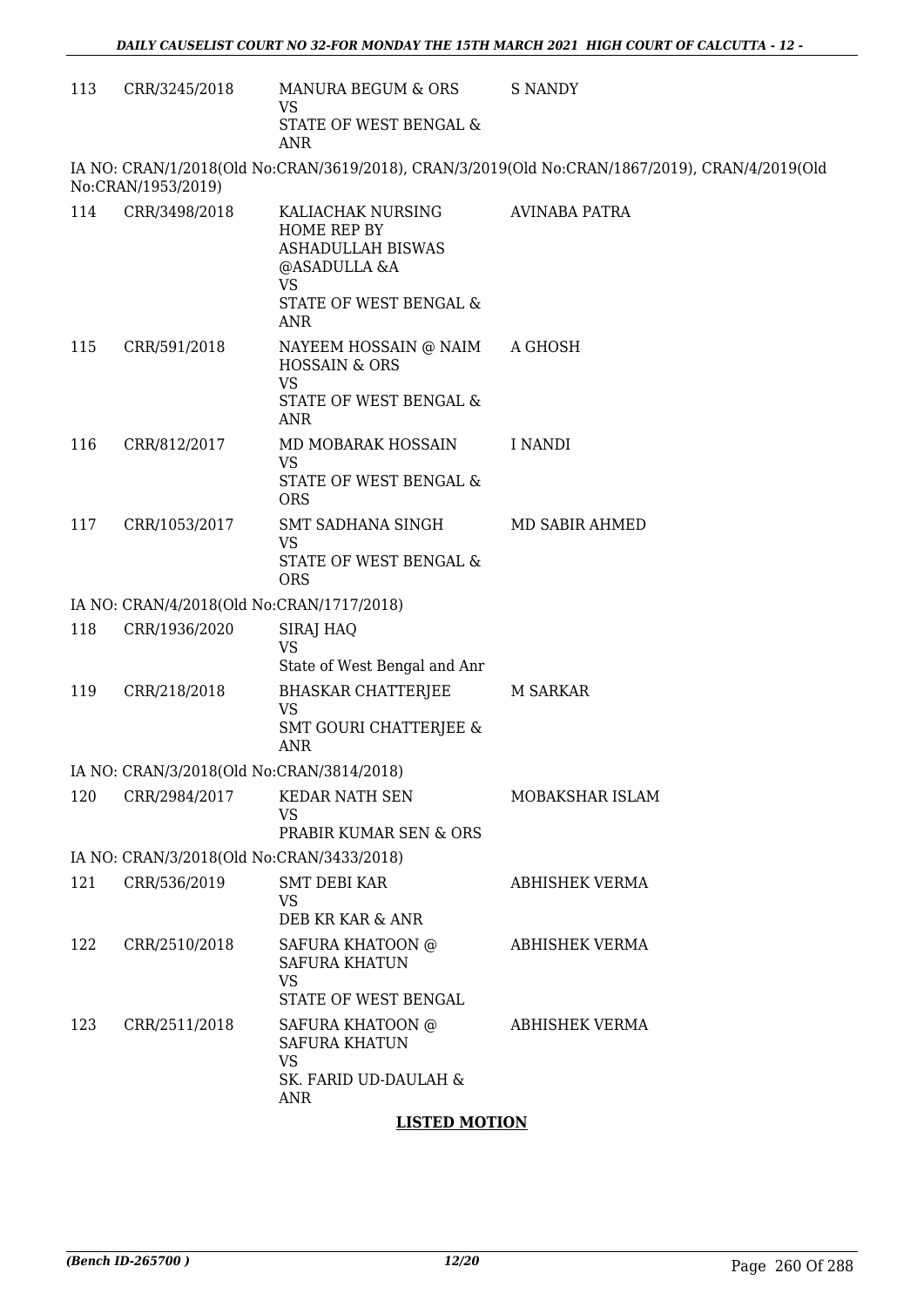| 124 | CRR/677/2021        | TAPAN KUMAR ROY AND<br>ANR<br><b>VS</b><br>STATE OF WEST BENGAL<br><b>AND ANR</b>                             | PAYEL MITRA                     |
|-----|---------------------|---------------------------------------------------------------------------------------------------------------|---------------------------------|
| 125 | CRR/280/2021        | ANKITA MITRA @ RAKSHIT RAKESH SINGH<br>AND ANOTHER<br><b>VS</b><br>STATE OF WEST BENGAL<br><b>AND ANOTHER</b> |                                 |
| 126 | CRR/595/2021        | RATAN KARMAKAR AND<br><b>ORS</b><br><b>VS</b><br>STATE OF WEST BENGAL<br><b>AND ANR</b>                       | KAMALESH CH. SAHA               |
| 127 | CRR/1359/2020       | AMIT KUMAR BHOWMICK<br><b>VS</b><br>STATE OF WEST BENGAL                                                      | <b>SOMNATH ROY</b><br>CHOWDHURY |
|     | IA NO: CRAN/1/2020  |                                                                                                               |                                 |
| 128 | CRR/732/2021<br>(S) | <b>SANKAR DE</b><br><b>VS</b><br>STATE OF WEST BENGAL<br><b>AND ANR</b>                                       | <b>SOUVIK DAS</b>               |
| 129 | CRR/310/2021<br>(S) | POLTU SARDAR<br><b>VS</b><br>STATE OF WEST BENGAL                                                             | <b>SOUMEN SARKAR</b>            |
| 130 | CRR/224/2020<br>(S) | <b>SUBIR BHOWMICK</b><br><b>VS</b><br>STATE OF WEST BENGAL&<br>ANR                                            | <b>BISWAJIT TIWARI</b>          |
| 131 | CRR/530/2021<br>(S) | <b>SMRITI BAJAJ</b><br><b>VS</b><br>STATE OF WEST BENGAL<br><b>AND ANR</b>                                    | PRIYANKA TIBREWAL               |
| 132 | CRR/744/2021        | SAMIR SHAH AND ORS<br>VS<br>ANIRUDDHA MUKHERJEE<br><b>AND ANR</b>                                             | ABHIJIT BORAL                   |
| 133 | CRR/737/2021        | NILMADHAB SARKAR<br>VS.<br>STATE OF WEST BENGAL                                                               | Anirban Banerjee                |
|     | IA NO: CRAN/1/2021  |                                                                                                               |                                 |
| 134 | CRR/276/2021<br>(S) | SUKUMAR HALDAR<br><b>VS</b><br>THE STATE OF WEST<br><b>BENGAL AND ANR</b>                                     | <b>BIPLAB MAHATO</b>            |
| 135 | CRR/303/2019        | NADIA KANAI PAUL<br>VS<br>STATE OF WEST BENGAL &<br><b>ANR</b>                                                | <b>GOLAM SAYEDAR</b><br>KADERI  |
|     | 111110040(01111     | $T/A$ $CQ$ $R$ $Q$ $A$ $Q$                                                                                    |                                 |

IA NO: CRAN/1/2019(Old No:CRAN/469/2019)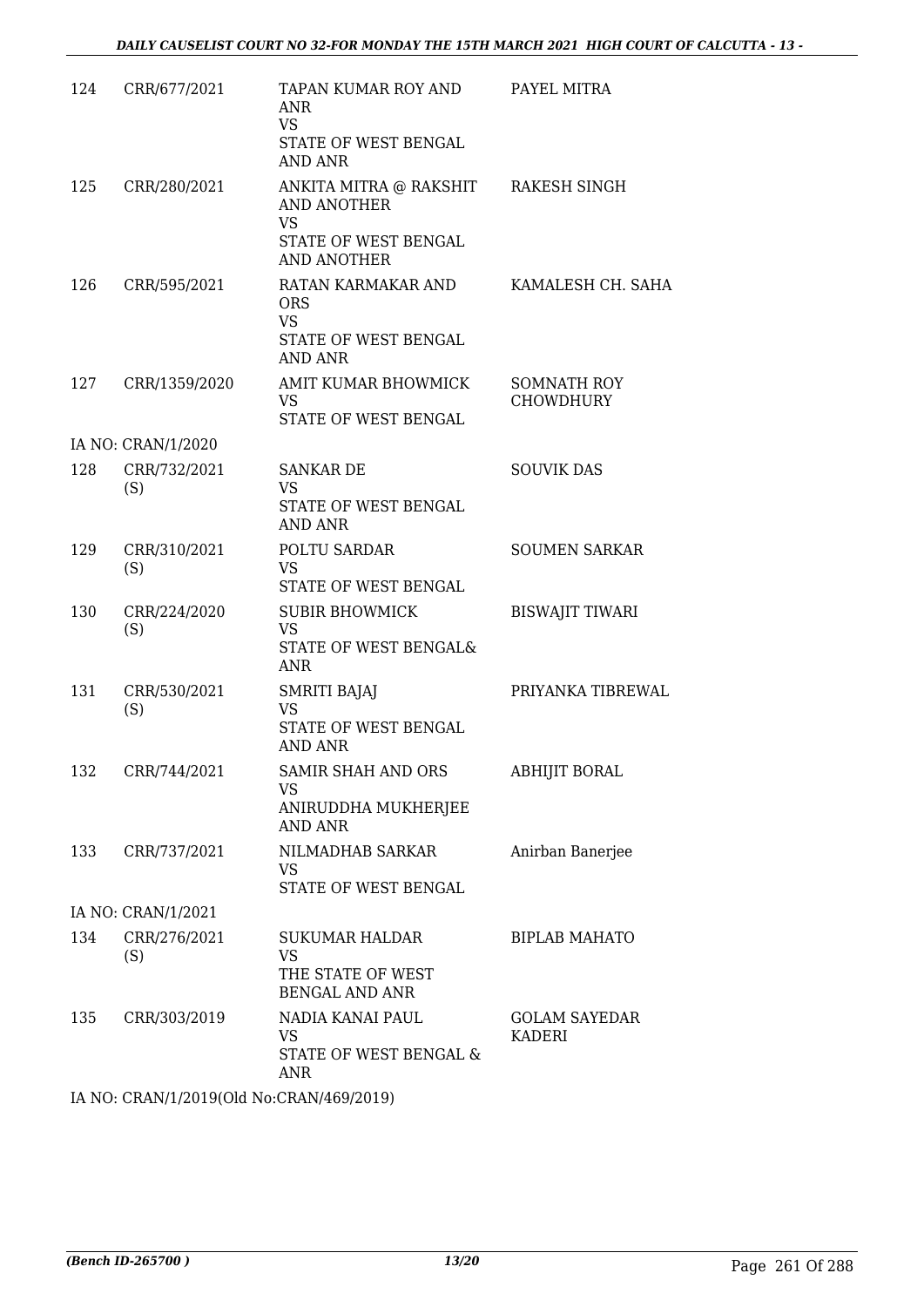| 136 | CRR/304/2019                             | NADIA KANAI PAUL & ORS<br><b>VS</b><br>STATE OF WEST BENGAL &                                         | <b>GOLAM SAYEDAIR</b><br>KADERI        |
|-----|------------------------------------------|-------------------------------------------------------------------------------------------------------|----------------------------------------|
|     | IA NO: CRAN/1/2019(Old No:CRAN/470/2019) | <b>ANR</b>                                                                                            |                                        |
| 137 | CRR/305/2019                             | NADIA KANAI PAUL & ANR<br>VS<br>STATE OF WEST BENGAL &<br><b>ANR</b>                                  | <b>GOLAM SAYEDAIR</b><br><b>KADERI</b> |
|     | IA NO: CRAN/1/2019(Old No:CRAN/471/2019) |                                                                                                       |                                        |
| 138 | CRR/306/2019<br>(S)                      | DEBNATH GANGULY & ANR<br><b>VS</b><br>STATE OF WEST BENGAL &<br>ANR                                   | <b>SREEKUMAR</b><br><b>CHAKRABORTY</b> |
|     | IA NO: CRAN/1/2019(Old No:CRAN/472/2019) |                                                                                                       |                                        |
| 139 | CRR/695/2020                             | TOYEB MOLLA<br>VS<br>STATE OF WEST BENGAL                                                             | NIMAI RAY                              |
| 140 | CRR/1057/2019                            | PRADIP MUKHERJEE<br><b>VS</b><br>STATE OF WEST BENGAL &<br><b>ANR</b>                                 | <b>GOURAB DAS</b>                      |
| 141 | CRR/328/2021                             | <b>BRAJESH SINGH @ BREJ</b><br>KISHORE SINGH<br><b>VS</b><br>STATE OF WEST BENGAL                     | APURBA KUMAR<br><b>DATTA</b>           |
| 142 | CRR/593/2021                             | AND ORS.<br>SUSHANTA BHATTACHARYA<br><b>VS</b><br><b>SWAPNA PANDIT</b><br><b>BHATTACHARYA AND ANR</b> | <b>APURBA KUMAR</b><br><b>DATTA</b>    |
| 143 | CRR/620/2021                             | KARTIK HAZRA AND ORS<br><b>VS</b><br>THE STATE OF WEST<br><b>BENGAL AND ANR</b>                       | SK. SAHJAHAN ALI                       |
| 144 | CRR/644/2021                             | HASIBUL<br>ISLAM@HARSHIBUL ISLAM<br>AND ORS<br><b>VS</b><br>STATE OF WEST BENGAL                      | <b>JISAN IQUBAL</b><br><b>HOSSAIN</b>  |
| 145 | CRR/645/2021                             | SUDEB MONDAL @ SEDEB<br>MANDOL.<br><b>VS</b><br>STATE OF WEST BENGAL                                  | JISAN IQUBAL<br><b>HOSSAIN</b>         |
| 146 | CRR/646/2021                             | MAHAMADUL HASSAN<br>VS<br>STATE OF WEST BENGAL                                                        | JISAN IQUBAL<br><b>HOSSAIN</b>         |
| 147 | CRR/759/2021                             | MD. AMIRUL ISLAM<br>MONDAL @ JHANTU<br><b>VS</b><br>STATE OF WEST BENGAL                              | <b>SOUMEN SARKAR</b>                   |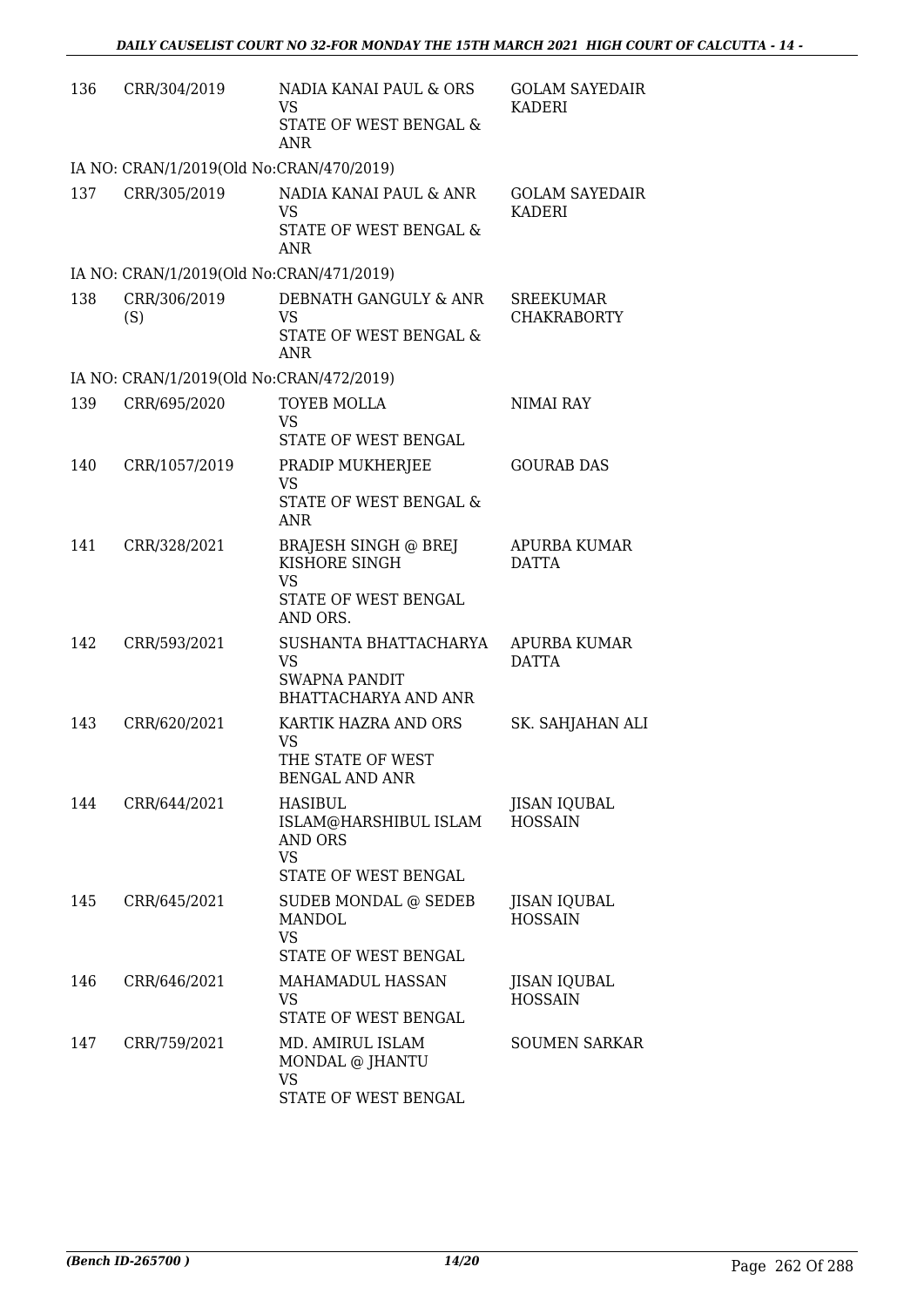| 148 | CRR/760/2021       | KAINAT KHATOON @<br>KAINATH KHATOON<br><b>VS</b><br>STATE OF WEST BENGAL<br><b>AND ANR</b>            | ROBERT D ROZARIO                     |
|-----|--------------------|-------------------------------------------------------------------------------------------------------|--------------------------------------|
| 149 | CRR/762/2021       | LAKSHMI PAUL<br>VS<br>STATE OF WEST BENGAL<br><b>AND ANR</b>                                          | <b>KRISHAN RAY</b>                   |
| 150 | CRR/750/2021       | KEDAR KUMAR SAHOO<br>VS<br><b>SUDHIR KUMAR SAHOO</b><br>AND ORS                                       | SUJEET KUMAR<br><b>MAURYA</b>        |
| 151 | CRR/765/2021       | <b>SHUVRA SEKHAR ROY</b><br>VS<br>STATE OF WEST BENGAL<br><b>AND ANR</b>                              | SUSNIGDHO<br><b>BHATTACHARYYA</b>    |
| 152 | CRR/769/2021       | <b>LAKSHMAN DAS</b><br>VS<br>STATE OF WEST BENGAL<br><b>AND ANR</b>                                   | <b>SANDIP KUMAR</b><br>MONDAL        |
| 153 | CRR/771/2021       | JOHIRUL ISLAM KHAN<br><b>VS</b><br><b>NASIMA BIBI</b>                                                 | PAYEL SHOME                          |
| 154 | CRR/1532/2019      | <b>GOUTAM KUMAR ROY</b><br><b>VS</b><br>CENTRAL BUREAU OF<br><b>INVESTIGATION</b>                     | <b>DEBAPRATIM</b><br><b>BANERJEE</b> |
| 155 | CRR/3130/2019      | <b>TAPAS KR DAS</b><br>VS<br>SMT JHARNA DAS & ANR                                                     | SWAPAN KR PAL                        |
| 156 | CRR/2046/2019      | JAHANARA BEGUM<br><b>VS</b><br>STATE OF WEST BENGAL &<br><b>ORS</b>                                   | <b>AMIT SHARMA</b>                   |
| 157 | CRR/2834/2018      | BENU SAHOO @<br>BENUMADHAB SAHOO &<br><b>ORS</b><br><b>VS</b><br>STATE OF WEST BENGAL &<br><b>ANR</b> | A GHOSH                              |
| 158 | CRR/726/2021       | BIJOY KUMAR AGARWAL @<br>BIJAY KUMAR AGARWAL<br>AND ORS<br>VS<br>STATE OF WEST BENGAL<br>AND ANR      | SOURAV MUKHERJEE                     |
|     | IA NO: CRAN/1/2021 |                                                                                                       |                                      |
| 159 | CRR/710/2021       | DEBASIS KUMAR DAS<br><b>VS</b><br><b>SMT KAKALI DAS</b>                                               | JAHAR LAL ROY                        |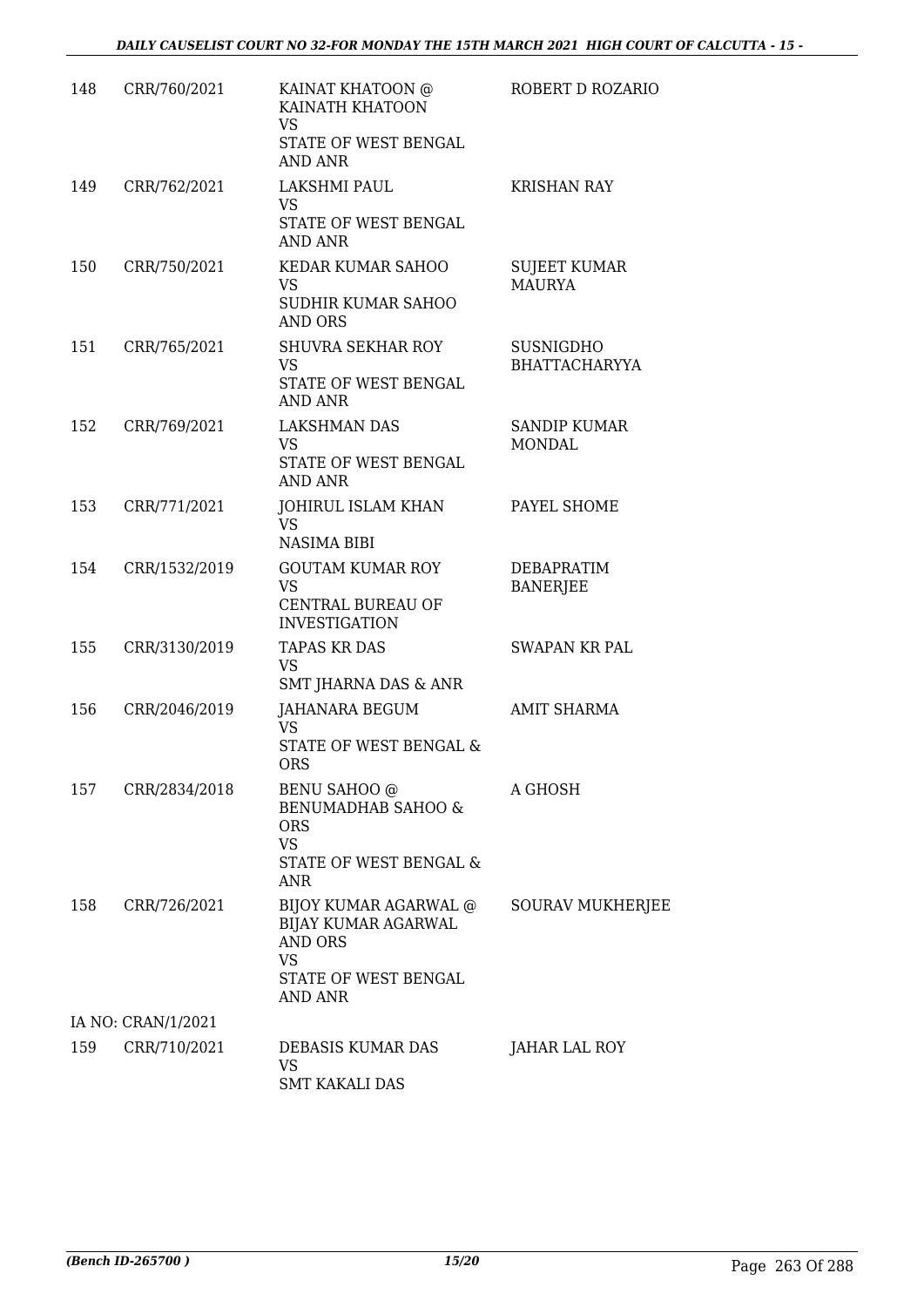| 160 | CRR/738/2021  | DEBOLINA DAS @<br>DEBOLINA NANDI (DAS)<br><b>VS</b><br>STATE OF WEST BENGAL<br>AND ANR.      | <b>ANIRUDDHA</b><br><b>BHATTACHARYYA</b> |
|-----|---------------|----------------------------------------------------------------------------------------------|------------------------------------------|
| 161 | CRR/664/2021  | RAKESH SINGH @ RAKESH<br><b>KUMAR SINGH</b><br><b>VS</b>                                     | RUPSA SREEMANI                           |
| 162 | CRR/666/2021  | DILIP KUMAR AGARWAL<br>SANTOSH MANDAL                                                        | <b>NANDINI</b>                           |
|     |               | <b>VS</b>                                                                                    | <b>CHATTERJEE</b>                        |
|     |               | STATE OF WEST BENGAL<br><b>AND ANR</b>                                                       |                                          |
| 163 | CRR/808/2020  | ANJANA REGINA GOMES &<br>ANR<br><b>VS</b><br>STATE OF WEST BENGAL &<br><b>ANR</b>            | <b>SOHAM MUKHERJE</b>                    |
| 164 | CRR/772/2021  | SUROJIT ROY @ BURO                                                                           | <b>BENAJIR HASNA</b>                     |
|     |               | <b>VS</b><br>STATE OF WEST BENGAL                                                            |                                          |
| 165 | CRR/773/2021  | PRANAB KR. ROY<br><b>VS</b><br><b>SEBI</b>                                                   | TIRTHANKAR DEY                           |
| 166 | CRR/590/2021  | RABIUL DHALI @GHUSO<br><b>RABIUL</b><br><b>VS</b><br>STATE OF WEST BENGAL                    | MALASHREE GHOSH                          |
| 167 | CRR/586/2021  | KRISHNA KANTA SAHA AND<br><b>ORS</b><br><b>VS</b><br><b>BHUDEB BHOWMICK</b>                  | RASOMAY MANDAL                           |
| 168 | CRR/775/2021  | <b>BIPLAB DEY</b>                                                                            | <b>SUBHAJIT</b>                          |
|     |               | <b>VS</b><br><b>SMT TANUSHREE DEY</b>                                                        | <b>CHOWDHURY</b>                         |
| 169 | CRR/2688/2019 | <b>BISWAJIT RAUT</b>                                                                         | PRIYANKA GUPTA                           |
|     |               | <b>VS</b><br>LAKSHMI RANI MANNA &<br>ANR.                                                    |                                          |
| 170 | CRR/778/2021  | AURKOJIT CHANDA<br><b>VS</b><br>STATE OF WEST BENGAL<br>AND ANR                              | <b>SOURAV MAITI</b>                      |
| 171 | CRR/556/2021  | VIJAYLAKSHMI<br><b>SANGANERIA</b><br><b>VS</b><br>STATE OF WEST BENGAL                       | <b>ABHIJIT SINGH</b>                     |
| 172 | CRR/719/2021  | AND ANR<br>ANANDA GHOSH AND ORS. SOMNATH ADHIKARY<br>VS.<br>STATE OF WEST BENGAL<br>AND ANR. |                                          |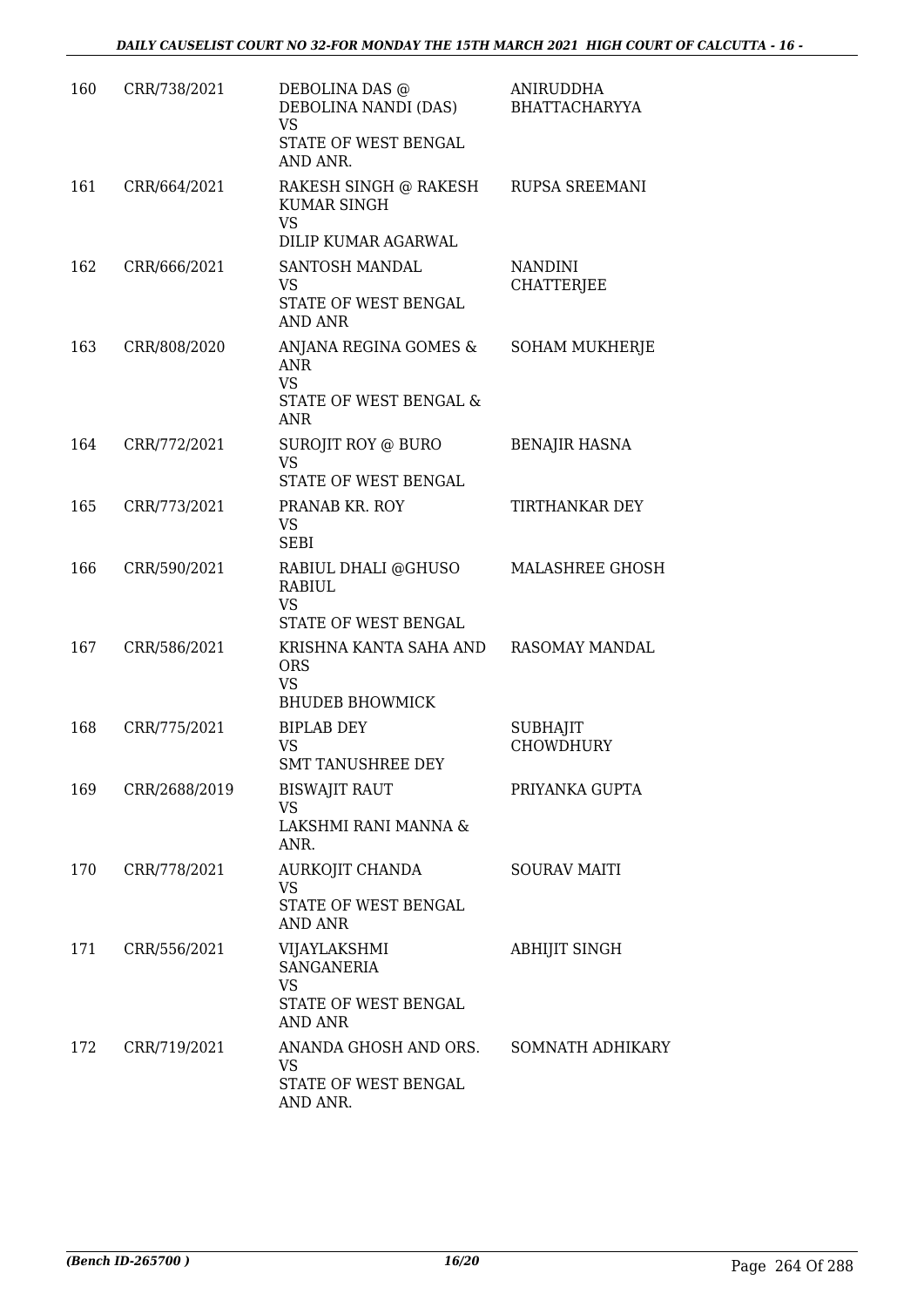|     | wt173 CRR/755/2021                        | ANANDA GHOSH AND ORS<br><b>VS</b><br>STATE OF WEST BENGAL<br>AND ANR                   | SOMNATH ADHIKARY                                       |
|-----|-------------------------------------------|----------------------------------------------------------------------------------------|--------------------------------------------------------|
|     | IA NO: CRAN/1/2021                        |                                                                                        |                                                        |
| 174 | CRR/1326/2018                             | <b>ASMA BIBI</b><br><b>VS</b><br>ABDUL OHAB& ANR                                       | P. CHATTERJEE                                          |
|     | IA NO: CRAN/1/2018(Old No:CRAN/2237/2018) |                                                                                        |                                                        |
| 175 | CRR/665/2021                              | CHINMOY KAR AND ORS<br>VS<br>STATE OF WEST BENGAL                                      | Santanu Chatterjee                                     |
|     |                                           | <b>AND ANR</b><br><b>ADJOURNED MOTIONS</b>                                             |                                                        |
| 176 | CRR/610/2021                              | TAPAN KUMAR PUTATUNDA                                                                  | <b>ABHIJIT GANGULY</b>                                 |
|     | (Report from Reg.<br>(Judl. sec.))        | AND ANR<br><b>VS</b><br>STATE OF WEST BENGAL<br>AND ORS.                               |                                                        |
| 177 | CRR/434/2021                              | MS SHAGUFTA SULAIMAN<br><b>VS</b><br>STATE OF WEST BENGAL<br>AND ORS.                  | <b>SHAGUFTA</b><br><b>SULAIMAN IN</b><br><b>PERSON</b> |
| 178 | CRR/452/2021                              | SUBHAM AND ORS.<br><b>VS</b><br>STATE OF WEST BENGAL<br>AND ANR.                       | <b>AMITABH RAY</b>                                     |
|     | IA NO: CRAN/1/2021, CRAN/2/2021           |                                                                                        |                                                        |
| 179 | CRR/470/2021                              | SWATI GOSWAMI AND ANR<br>VS<br>STATE OF WEST BENGAL<br>AND ANR                         | <b>ANCHITA SARKAR</b>                                  |
| 180 | CRR/515/2021                              | RANA BANDYOPADHYAY<br>AND ANOTHER<br>VS.<br>STATE OF WEST BENGAL<br><b>AND ANOTHER</b> | PRASUN GHOSH                                           |
| 181 | CRR/517/2021                              | <b>SRIDAM NASKAR</b><br><b>VS</b><br>STATE OF WEST BENGAL                              | SHASHANKA<br>SHEKHAR SAHA                              |
| 182 | CRR/518/2021                              | KADER MALLICK<br><b>VS</b><br>STATE OF WEST BENGAL                                     | <b>SHASHANKA</b><br>SHEKHAR SAHA                       |
| 183 | CRR/519/2021                              | MD. SUNNY ALIAS POLY<br><b>VS</b><br>STATE OF WEST BENGAL                              | SHASHANKA<br>SHEKHAR SAHA                              |
| 184 | CRR/492/2021                              | M/S. LIONSEC AND MAC<br>ESCORTS (P) LTD.<br><b>VS</b><br>STATE OF WEST BENGAL          | <b>SANCHITA</b><br><b>CHAUDHURI</b>                    |
| 185 | CRR/503/2021                              | <b>MAYA MAJUMDER</b><br><b>VS</b><br>STATE OF WEST BENGAL<br>AND ANR.                  | NILENDRA NARAYAN<br>RAY                                |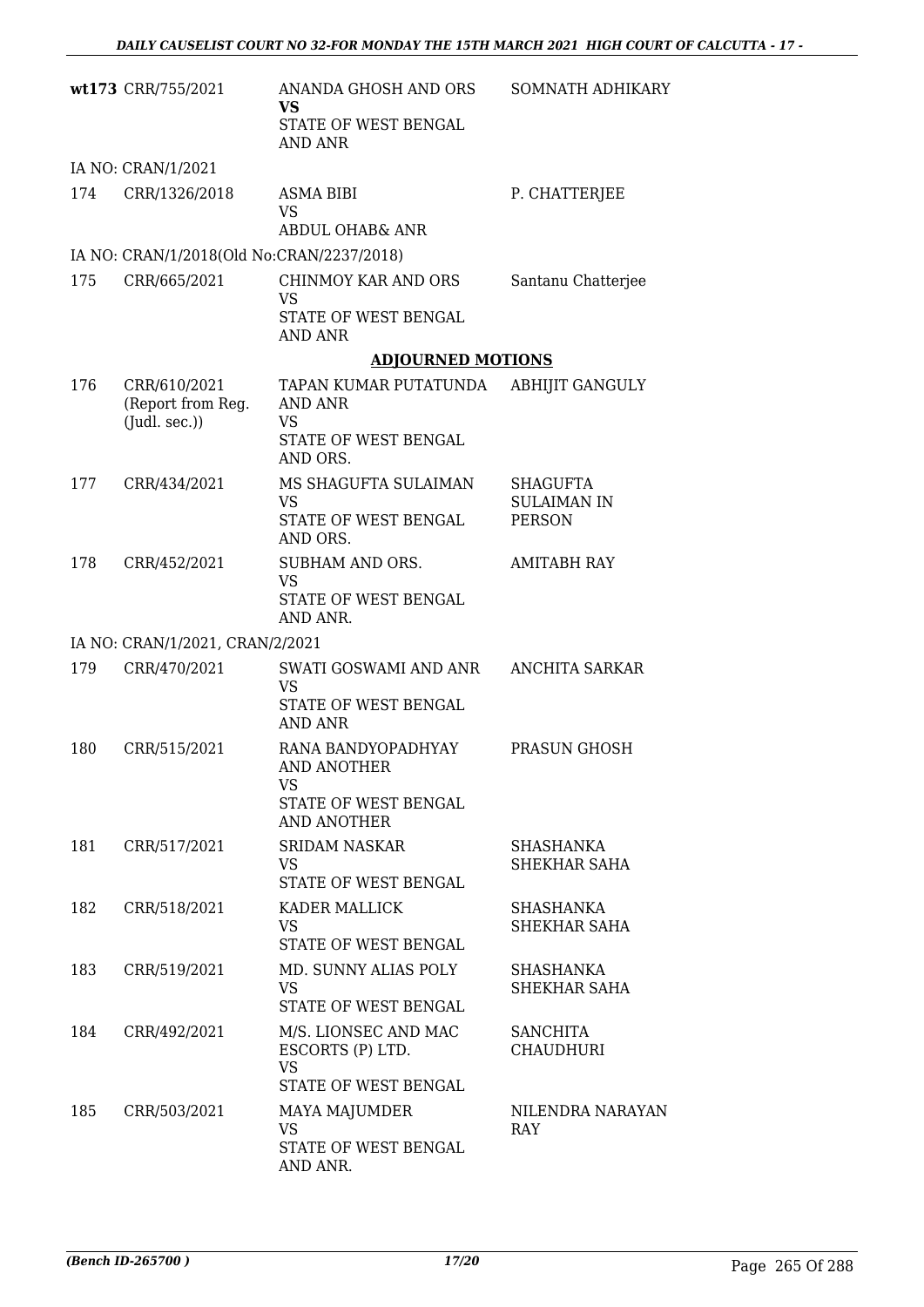| 186 | CRR/494/2021                              | M/S. LIONSEC AND MAC<br>ESCORTS (P) LTD.<br><b>VS</b><br>STATE OF WEST BENGAL | <b>SANCHITA</b><br><b>CHAUDHURI</b> |
|-----|-------------------------------------------|-------------------------------------------------------------------------------|-------------------------------------|
| 187 | CRR/487/2021                              | PRAKASH CHANDRA<br>PRADHAN AND ANR<br>VS                                      | <b>BISWAJIT SARKAR</b>              |
|     |                                           | STATE OF WEST BENGAL<br>AND ORS.                                              |                                     |
| 188 | CRR/130/2021                              | TAPAN KUMAR MOHAPATRA<br><b>VS</b><br>THE STATE OF WEST<br><b>BENGAL</b>      | APURBA KUMAR<br><b>CHAKRABARTTY</b> |
|     | IA NO: CRAN/1/2021                        |                                                                               |                                     |
| 189 | CRR/133/2021                              | <b>SERAJUL SK</b><br><b>VS</b><br>State of West Bengal                        | KINGSUK MONDAL                      |
|     | IA NO: CRAN/1/2021                        |                                                                               |                                     |
| 190 | CRR/1504/2020                             | MANIK CHANDRA NASKAR<br>VS<br>STATE OF WEST BENGAL                            | <b>GOPAL MONDAL</b>                 |
|     |                                           | AND ORS.                                                                      |                                     |
| 191 |                                           | <b>FOR ORDERS</b><br>MD. MAHFOOX ARIF                                         |                                     |
|     | CRR/1470/2020                             | <b>VS</b><br>THE STATE OF WEST<br><b>BENGAL AND ANR</b>                       | MANIDEEPA (PAUL)<br><b>ROY</b>      |
|     |                                           | <b>SPECIALLY FIXED MATTERS</b>                                                |                                     |
| 192 | CRR/2654/2019                             | RABI BHUSAN PANDEY<br><b>VS</b>                                               | SAIBAL MONDAL                       |
|     |                                           | STATE OF WEST BENGAL                                                          |                                     |
|     | wt193 CRR/3113/2019                       | <b>SAMAR SK SWARNAKAR</b><br><b>VS</b><br>STATE OF WEST BENGAL                | <b>SANDIP</b><br><b>CHAKRABORTY</b> |
| 194 | CRR/1588/2020                             | MANISH KHEMKA<br>VS                                                           | ANIRUDHYA DUTTA                     |
|     |                                           | Union of India                                                                |                                     |
|     |                                           | <b>CONTESTED APPLICATION</b>                                                  |                                     |
| 195 | CRR/1359/2011                             | SANKAR PRASAD ROY<br><b>VS</b><br>STATE OF WEST BENGAL                        | PRADIP MUKHERJEE                    |
|     | IA NO: CRAN/1/2020, CRAN/2/2020           |                                                                               |                                     |
| 196 | CRR/2325/2018                             | CHINMOY PANDA                                                                 | <b>BISWAJIT MANNA</b>               |
|     |                                           | <b>VS</b><br>STATE OF WEST BENGAL &<br><b>ORS</b>                             |                                     |
|     | IA NO: CRAN/1/2018(Old No:CRAN/2792/2018) |                                                                               |                                     |
| 197 | CRR/1175/2019                             | ARINDAM KUNDU<br>VS                                                           | JAGANNATH<br><b>GANGULY</b>         |
|     |                                           | STATE OF WEST BENGAL &<br>ORS.                                                |                                     |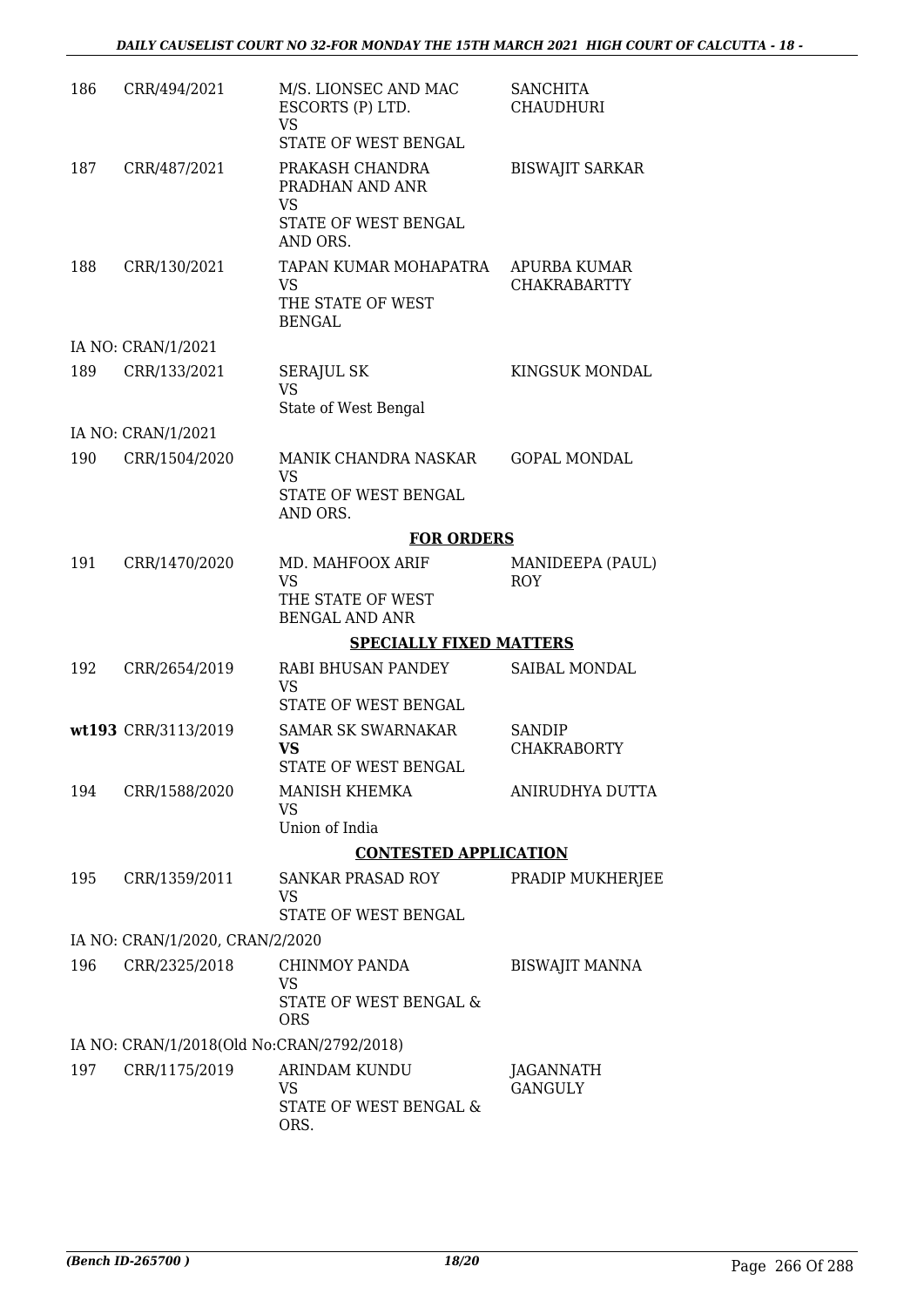| 198 | CRR/122/2020                              | SWATI SULTANIA & ANR<br>VS<br><b>SUJIT PODDAR</b>                                                                     | <b>KUSAL KUMAR</b><br>MUKHERJEE |  |  |  |
|-----|-------------------------------------------|-----------------------------------------------------------------------------------------------------------------------|---------------------------------|--|--|--|
|     | IA NO: CRAN/1/2020(Old No:CRAN/1082/2020) |                                                                                                                       |                                 |  |  |  |
| 199 | CRR/188/2020                              | <b>SUPRATIK GHOSH</b><br><b>VS</b><br>STATE OF WEST BENGAL &<br>ORS.                                                  | <b>TAPAS DUTTA</b>              |  |  |  |
|     | IA NO: CRAN/1/2020(Old No:CRAN/1203/2020) |                                                                                                                       |                                 |  |  |  |
| 200 | CRR/452/2020                              | MOHIT LAL GHOSH<br>VS<br>STATE OF WEST BENGAL                                                                         | <b>BISWAJIT MANNA</b>           |  |  |  |
| 201 | CRR/724/2020                              | YASHWANT KR DAGA & ANR<br><b>VS</b><br>STATE OF WEST BENGAL &<br><b>ANR</b>                                           | A P AGARWALLA                   |  |  |  |
| 202 | CRR/1104/2020                             | <b>JITEN SARKAR</b><br><b>VS</b><br>STATE OF WEST BENGAL &<br>ANR                                                     | PARTHA SARATHI<br><b>DAS</b>    |  |  |  |
|     | IA NO: CRAN/1/2020(Old No:CRAN/3618/2020) |                                                                                                                       |                                 |  |  |  |
| 203 | CRR/1120/2020<br>(Appl's not found)       | ARINDAM CHAKRABORTY<br><b>VS</b><br>STATE OF WEST BENGAL                                                              | RAJU MONDAL                     |  |  |  |
|     |                                           | IA NO: CRAN/1/2020(Old No:CRAN/4221/2020), CRAN/2/2020, CRAN/3/2020                                                   |                                 |  |  |  |
| 204 | CRR/1563/2020                             | LATIKA MONDAL<br>VS                                                                                                   | <b>GANESH MANNA</b>             |  |  |  |
|     |                                           | State of West Bengal AND<br><b>ANR</b>                                                                                |                                 |  |  |  |
| 205 | CRR/1576/2020                             | ABHISHEK BHUWALKA<br><b>VS</b><br>State of West Bengal AND<br><b>ANR</b>                                              | <b>SINTHIA BALA</b>             |  |  |  |
| 206 | CRR/1657/2020                             | UJJAL PROSAD<br>CHATTOPADHYAY AND<br><b>ANOTHER</b><br><b>VS</b><br>STATE OF WEST AND<br><b>ANOTHER</b>               | MOUMITA GHOSH                   |  |  |  |
| 207 | CRR/1658/2020                             | <b>UJJAL PROSAD</b><br>CHATTOPADHYAY AND<br><b>ANOTHER</b><br><b>VS</b><br>State of West Bengal AND<br><b>ANOTHER</b> | MOUMITA GHOSH                   |  |  |  |
| 208 | CRR/1659/2020                             | UJJAL PROSAD<br>CHATTOPADHYAY AND<br><b>ANOTHER</b><br><b>VS</b><br>State of West Bengal AND<br><b>ANOTHER</b>        | MOUMITA GHOSH                   |  |  |  |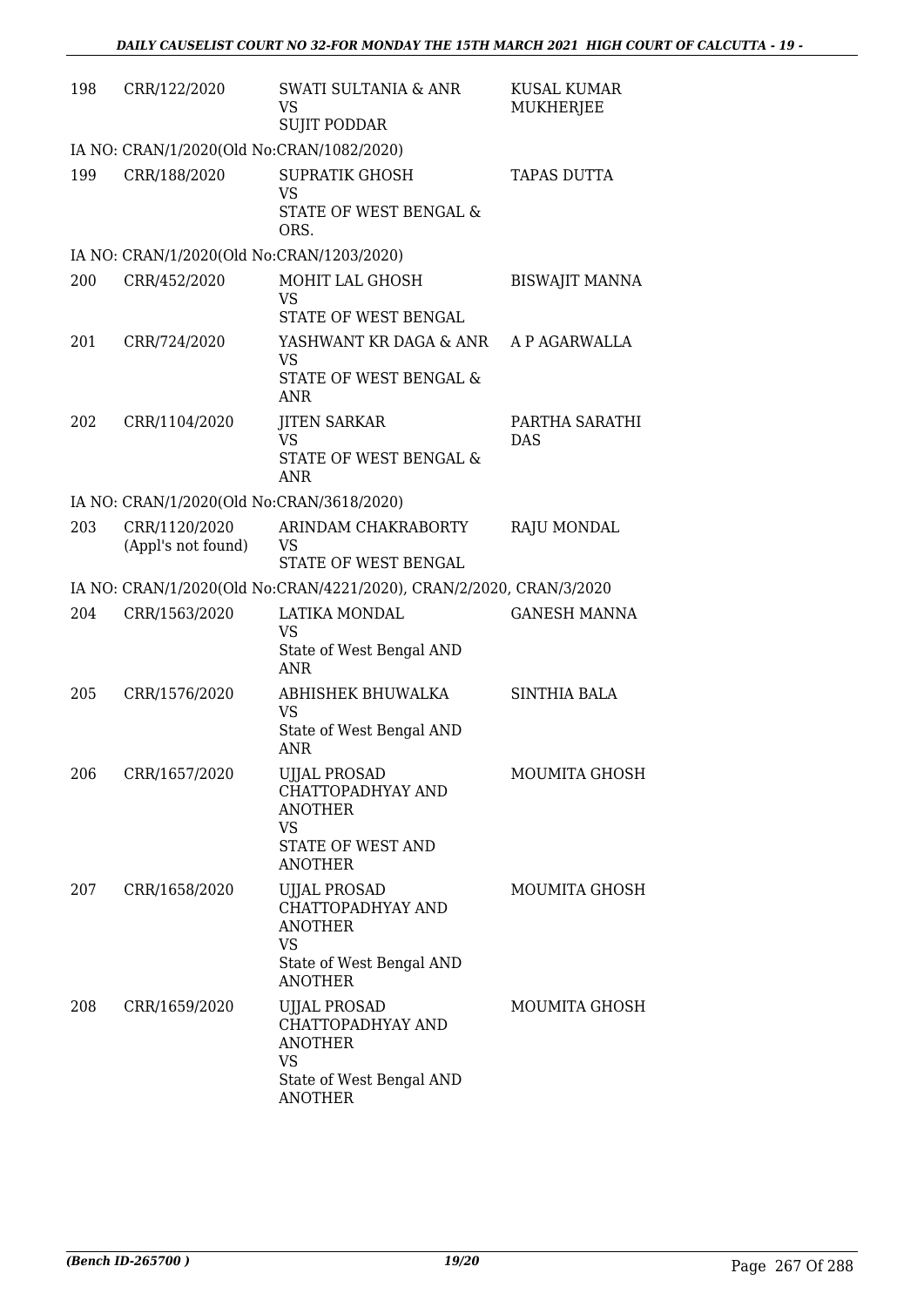| 209 | CRR/1785/2020       | SMT SADHANA JOSHOHARA<br><b>DUTTA</b><br><b>VS</b><br>State of West Bengal               | KRISHNENDU<br><b>BHADRA</b>          |
|-----|---------------------|------------------------------------------------------------------------------------------|--------------------------------------|
|     | wt210 CRR/1792/2020 | <b>SUJIT KUMAR BISWAS</b><br><b>VS</b><br>STATE OF WEST BENGAL                           | KRISHNENDU<br><b>BHADRA</b>          |
| 211 | CRR/1938/2020       | PRITISH DAS<br>VS<br>STATE OF WEST BENGAL<br>AND ORS.                                    | <b>ARUP KUMAR</b><br><b>BHOWMICK</b> |
| 212 | CRR/83/2021         | KAKALI SAHA AND ORS<br><b>VS</b><br>State of West Bengal                                 | <b>SK PODDAR</b>                     |
|     | wt213 CRR/1863/2020 | PIJUSH CHANDRA<br>SAHA@PIJUS SAHA<br><b>VS</b><br>STATE OF WEST BENGAL<br><b>AND ANR</b> | <b>S K PODDAR</b>                    |
| 214 | CRR/170/2021        | <b>HABIBA KHATUN</b><br><b>VS</b><br>KHAIRUL RAHAMAN                                     | MUJIBAR ALI NASKAR                   |
| 215 | CRR/156/2021        | MD SAHID ALIAS SAHIDUL<br><b>VS</b><br>State of West Bengal                              | <b>ARUSHI RATHORE</b>                |
| 216 | CRR/361/2019        | <b>SMT SASWATI DEY</b><br>VS.<br>STATE OF WEST BENGAL                                    | <b>ARNAB SAHA</b>                    |
| 217 | CRR/962/2020        | <b>ASMAT SK</b><br>VS.<br>STATE OF WEST BENGAL &<br><b>ANR</b>                           | <b>SHIBASIS</b><br><b>CHATTERJEE</b> |
| 218 | CRR/641/2019        | <b>BIPLAB MONDAL</b><br><b>VS</b><br>STATE OF WEST BENGAL &<br><b>ANR</b>                | <b>SHYAMAL</b><br>MUKHOPADHYAY       |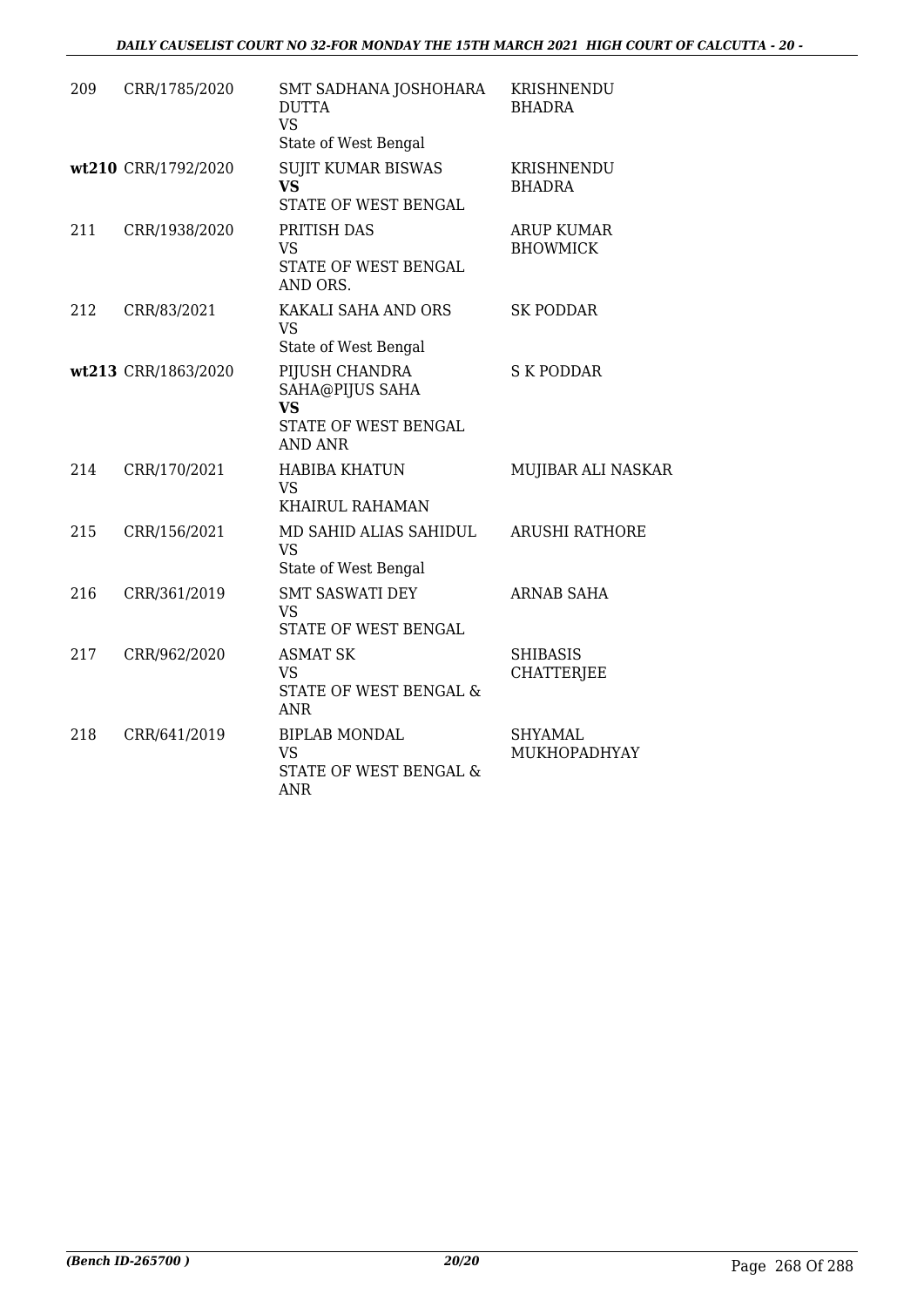

### **Appellate Side**

**DAILY CAUSELIST For Monday The 15th March 2021**

**COURT NO. 30**

**SINGLE BENCH (SB - XV)**

**AT 10:30 AM**

**HON'BLE JUSTICE BIBEK CHAUDHURI**

#### **(VIA VIDEO CONFERENCE) ON AND FROM MONDAY, THE 11TH JANUARY, 2021 - ADMISSION AND HEARING OF CRIMINAL APPEALS INCLUDING BAIL (PUNISHMENT UPTO 7 YEARS); ADMISSION OF CRIMINAL MOTIONS AND HEARING OF CRIMINAL REVISIONS ARISING OUT OF D.V.ACT ; HEARING OF CRIMINAL APPEALS, HEARING OF CRIMINAL APPEALS RELATING TO 'CRIMES AGAINST WOMEN' NOTE : FINAL HEARING OF CRIMINAL APPEALS SHALL BE TAKEN UP FROM 2 P.M. IF AFTER CONCLUSION OF HEARING OF APPEAL, TIME PERMITS, CRIMINAL MOTIONS AND APPLICATIONS SHALL BE TAKEN UP FOR HEARING. NOTE: MATTERS WILL BE TAKEN UP THROUGH PHYSICAL HEARING ONLY WHEN BOTH THE PARTIES ARE AGREED.**

#### **FOR ORDERS**

1 CRA/514/2018 (P-I+II+1PB+4 files MOHIRUDDIN SK LCR) SARIF SK @ SARIP SK @ VS STATE OF WEST BENGAL & ORS S MAZUMDER

IA NO: CRAN/1/2018(Old No:CRAN/3246/2018)

#### **APPLICATION FOR BAIL**

2 CRM/2599/2021 NIDHIR DAS VS STATE OF WEST BENGAL ROMA ROY 3 CRM/1582/2021 UTTAM DEBNATH @ UTTAM CHANDRA DEBNATH VS STATE OF WEST BENGAL BUSRA KHATUN

#### **CANCELLATION OF BAIL**

4 CRM/11234/2020 State of West Bengal VS MANINDRA NATH DAS MD SABIR AHMED **BAIL IN CONNECTION WITH APPEAL**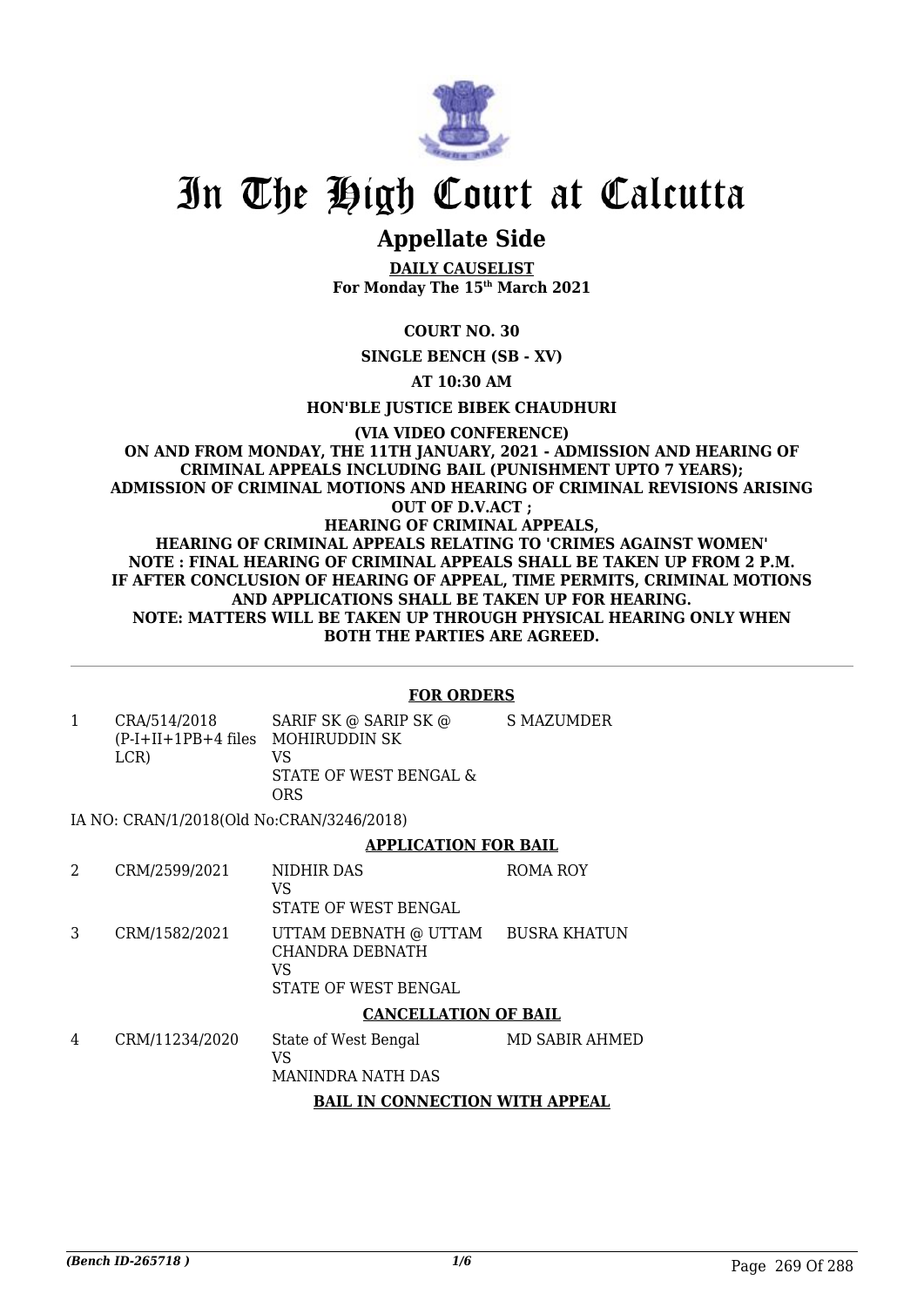| 5                                         | CRA/678/2018       | <b>BIBHAS DEY</b><br><b>VS</b>                                                             | <b>FAZLUR RAHMAN</b>                |  |
|-------------------------------------------|--------------------|--------------------------------------------------------------------------------------------|-------------------------------------|--|
|                                           |                    | STATE OF WEST BENGAL                                                                       |                                     |  |
|                                           | IA NO: CRAN/2/2021 | <b>MOTION</b>                                                                              |                                     |  |
| 6                                         | CRR/667/2020       | PRIYANKA MALIK<br><b>VS</b><br>STATE OF WEST BENGAL &<br><b>ANR</b>                        | <b>ASHOK KR</b><br><b>CHOWDHURY</b> |  |
| 7                                         | CRR/1776/2020      | ANINDYA DEB<br><b>VS</b><br>DEBJANI DEB                                                    | <b>SUBHAMOY</b><br><b>KARMAKAR</b>  |  |
| 8                                         | CRR/522/2021       | DHANANJOY TEWARY<br><b>VS</b><br>STATE OF WEST BENGAL<br><b>AND ANR</b>                    | <b>SOUMITRA DEB</b>                 |  |
| 9                                         | CRR/2280/2018      | <b>SAMIM RAHAMAN</b><br><b>VS</b><br>NASIMA KHATUN & ANR                                   | <b>R GHATAK</b>                     |  |
|                                           | IA NO: CRAN/1/2021 |                                                                                            |                                     |  |
| 10                                        | CRR/345/2021       | PARTHA PROTIM BARMAN<br>VS<br>STATE OF WEST BENGAL<br><b>AND ANR</b>                       | DIPANKAR PAL                        |  |
| 11                                        | CRR/1917/2020      | TINKU BHOWMIK<br><b>VS</b><br><b>SOMNATH BHOWMIK</b>                                       | DIPAYAN DAN                         |  |
|                                           |                    | <b>CONTESTED APPLICATION</b>                                                               |                                     |  |
| 12                                        | CRR/173/2021       | REBA CHAKRABORTY<br><b>VS</b><br>STATE OF WEST BENGAL<br>AND ORS.                          | <b>SUJOY CHAKRABORTY</b>            |  |
| 13                                        | CRR/1449/2020      | SAHANAWAZ TARAFDER<br>VS<br>State of West Bengal                                           | <b>SUNNY NONDY</b>                  |  |
| 14                                        | CRR/1093/2017      | NIHAR KANTI GHOSH &<br>ANR<br><b>VS</b><br><b>STATE OF WEST BENGAL &amp;</b><br><b>ANR</b> | A PATI                              |  |
| IA NO: CRAN/5/2020(Old No:CRAN/1144/2020) |                    |                                                                                            |                                     |  |
| 15                                        | CRR/1094/2017      | NIHAR KANTI GHOSH<br><b>VS</b><br>STATE OF WEST BENGAL &<br>ANR                            | A PATI                              |  |
| IA NO: CRAN/5/2020(Old No:CRAN/1145/2020) |                    |                                                                                            |                                     |  |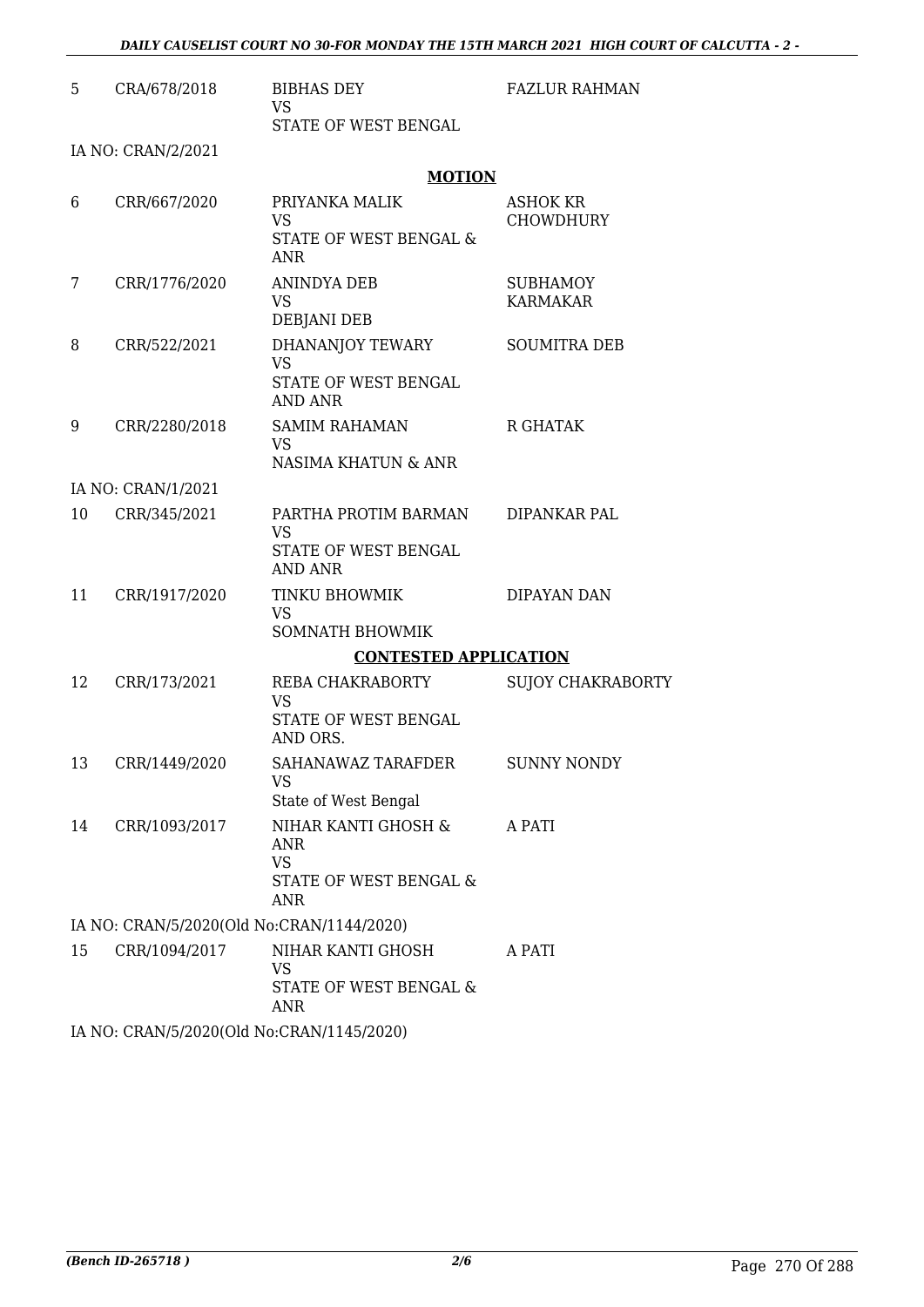| 16 | CRR/1095/2017 | NIHAR KANTI GHOSH &<br>ORS<br>VS<br>STATE OF WEST BENGAL &<br>ANR | A PATI |
|----|---------------|-------------------------------------------------------------------|--------|
|    |               |                                                                   |        |

IA NO: CRAN/5/2020(Old No:CRAN/1146/2020)

#### **ASSIGNED MATTERS**

|    |                                           | <u>AUSIONLD FIATTLENS</u>                                                           |                                    |
|----|-------------------------------------------|-------------------------------------------------------------------------------------|------------------------------------|
| 17 | CRR/3095/2019                             | SAVRONIK BCC JV<br><b>CONSTRUCTION PRIVATE</b><br><b>LIMITED &amp; ANR</b>          | DWIP RAJ BASU                      |
|    |                                           | VS<br><b>CYGNUS EQUIPMENTS &amp;</b><br>RENTALS PRIVATE LIMITED                     |                                    |
| 18 | CRR/92/2021                               | SMT RAJLAKSHMI<br><b>CHAUDHURI</b><br><b>VS</b><br>STATE OF WEST BENGAL<br>AND ORS. | PRONAY BASAK                       |
|    |                                           | <b>ASSIGNED MATTER</b>                                                              |                                    |
|    |                                           | ((CONTEMPT APPLICATION))                                                            |                                    |
| 19 | CRLCP/7/2014                              | BIPLAB KR CHOWDHURY<br><b>VS</b>                                                    | A MITRA                            |
|    |                                           | STATE OF WEST BENGAL                                                                |                                    |
|    | wt20 CRLCP/17/2013                        | BIPLAB KR CHOWDHURY<br><b>VS</b>                                                    | A MITRA                            |
|    |                                           | PRADIP BARUA                                                                        |                                    |
|    | wt21 CRR/1441/2013                        | <b>BIPLAB KUMAR</b><br><b>CHOWDHURY</b><br><b>VS</b>                                | <b>ANIKET MITRA</b>                |
|    |                                           | STATE OF WEST BENGAL                                                                |                                    |
|    |                                           | <b>SPECIAL LEAVE TO APPEAL</b>                                                      |                                    |
| 22 | CRMSPL/12/2020                            | DIPAK SAHA<br><b>VS</b><br>STATE OF WEST BENGAL &                                   | <b>SREEPARNA DAS</b>               |
|    |                                           | <b>ORS</b>                                                                          |                                    |
| 23 | CRMSPL/11/2020                            | M/S HINDUSTHAN<br>NATIONAL GLASS @<br><b>INDUSTRIES LTD</b><br><b>VS</b>            | <b>SUDESHNA BAGCHI</b>             |
|    |                                           | <b>BIMAL SAMANTA</b>                                                                |                                    |
|    | IA NO: CRAN/1/2020(Old No:CRAN/1271/2020) |                                                                                     |                                    |
| 24 | CRMSPL/8/2020                             | MAGMA FINCORP LIMITED<br><b>VS</b>                                                  | <b>ASHOK KUMAR</b><br><b>SINGH</b> |
|    |                                           | AMIT KUMAR MISHRA @<br><b>AMIT MISHRA</b>                                           |                                    |
| 25 | CRMSPL/59/2019                            | HEALTH POINT (A UNIT OF<br>HEALTH CARE RESEARCH<br>CENTRE)<br><b>VS</b>             | <b>SUDAKSHINA DEY</b>              |
|    |                                           | <b>SOMNATH SEN &amp; ANR</b>                                                        |                                    |

IA NO: CRAN/1/2019(Old No:CRAN/4574/2019)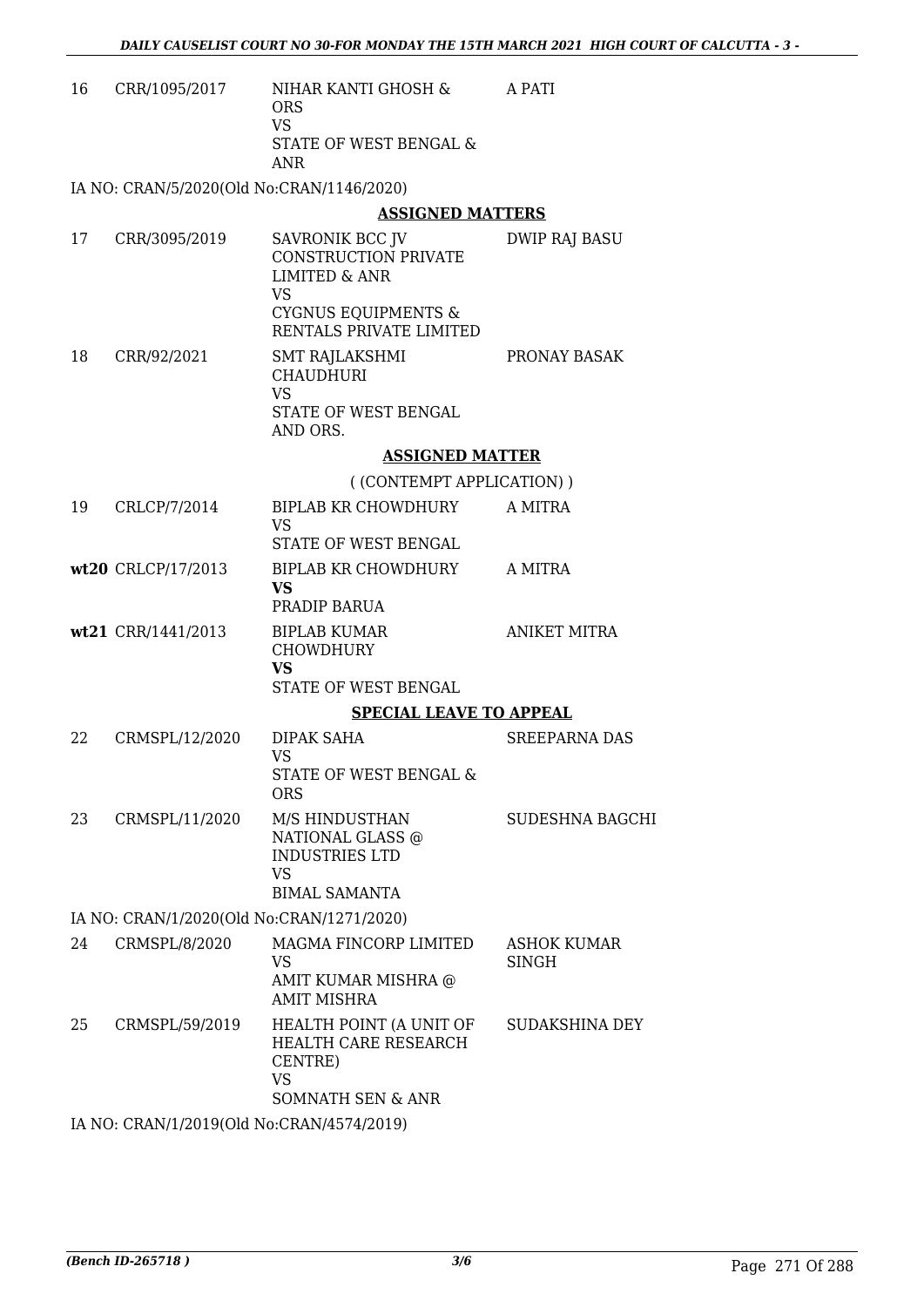| 26 | CRMSPL/35/2019                            | <b>GOLAM MAINUDDIN</b><br><b>VS</b><br>STATE OF WEST BENGAL &<br><b>ANR</b>               | PROSENJIT<br><b>MUKHERJEE</b>   |
|----|-------------------------------------------|-------------------------------------------------------------------------------------------|---------------------------------|
|    | IA NO: CRAN/1/2020(Old No:CRAN/536/2020)  |                                                                                           |                                 |
| 27 | CRMSPL/20/2020                            | JEEVANMITRA<br>DISTRIBUTORS PVT LTD<br><b>VS</b><br>NABARUN BHATTACHARJEE                 | SANWAL TIBREWAL                 |
|    | IA NO: CRAN/1/2020(Old No:CRAN/1111/2020) |                                                                                           |                                 |
| 28 | CRMSPL/2/2021                             | ARIES PROBONO PUBLICO<br><b>SOCIETY</b><br><b>VS</b><br>MRS SUKLA CHANDA                  | <b>BAIDYANATH DATTA</b>         |
|    | IA NO: CRAN/2/2021                        |                                                                                           |                                 |
| 29 | CRMSPL/3/2021                             | CBI, ANTI-CORRUPTION BR<br><b>VS</b>                                                      | <b>SAMRAT GOSWAMI</b>           |
|    |                                           | <b>SUKUMAR PAL</b>                                                                        |                                 |
|    | IA NO: CRAN/1/2021                        |                                                                                           |                                 |
|    |                                           | <b>ADMISSION OF APPEAL</b>                                                                |                                 |
| 30 | CRA/31/2021<br>AR(Ct)                     | MRIDUL CHANDA<br><b>VS</b><br>STATE OF WEST BENGAL<br>AND ORS.                            | <b>SUBRATA</b><br>BHATTACHARJYA |
| 31 | CRA/63/2021                               | PIJUSH KANTI PAIK<br><b>VS</b><br>THE STATE OF WEST<br><b>BENGAL AND ANR</b>              | <b>ANIRBAN TARAFDER</b>         |
|    | IA NO: CRAN/1/2021                        |                                                                                           |                                 |
| 32 | CRA/75/2021                               | DILIP DEBNATH<br>VS<br>STATE OF WEST BENGAL<br>AND ANR                                    | <b>SUMANTA DAS</b>              |
| 33 | CRA/449/2018                              | SHIBASHRI BANERJEE<br>VS<br>SAMIMA KHATOON & ANR                                          | S BANERJEE (IN<br>PERSON)       |
| 34 | CRA/14/2021                               | <b>BUREAU OF INDIAN</b><br><b>STANDARDS</b><br>VS<br>M/S DEY MINERALS PVT<br>LTD. AND ORS | JAGANNATH<br><b>GANGULY</b>     |
| 35 | CRA/43/2021                               | NEELA RANI ALIAS NILA<br>KHATA<br><b>VS</b><br><b>SHILA BARDHAN</b>                       | ARUSHI RATHORE                  |
| 36 | CRA/50/2021                               | INSPECTOR, RPF, BELUR<br><b>SCRAP YARD</b><br><b>VS</b><br>ANIMESH PATRA                  | ABHRA MUKHERJEE                 |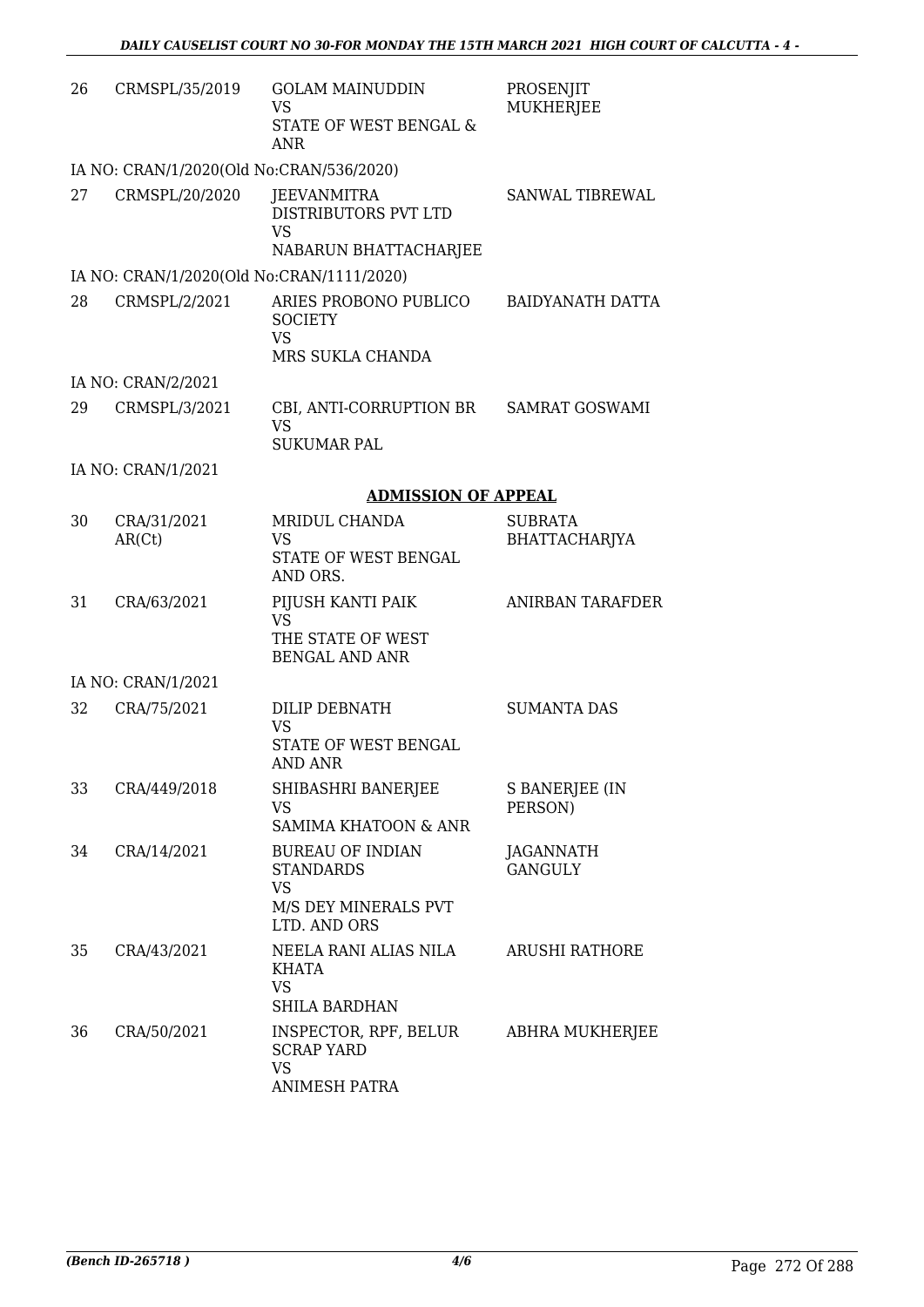| 37 | CRA/57/2021                              | DAHISAR TRADERS PVT LTD<br>AND ANR<br><b>VS</b><br>I N CHINNACHAMY                       | MD ZOHAIB RAUF                       |
|----|------------------------------------------|------------------------------------------------------------------------------------------|--------------------------------------|
|    | IA NO: CRAN/1/2021                       |                                                                                          |                                      |
| 38 | CRA/59/2021                              | DAHISAR TRADERS PVT LTD MD ZOHAIB RAUF<br><b>AND ANR</b><br><b>VS</b><br>I N CHINNACHAMY |                                      |
|    | IA NO: CRAN/1/2021                       |                                                                                          |                                      |
| 39 | CRA/38/2021                              | RAMDEO PRASAD YADAV<br><b>VS</b><br>STATE OF WEST BENGAL                                 | ARPITA MUKHERJEE                     |
|    |                                          | <b>AND ANR</b>                                                                           |                                      |
| 40 | CRA/53/2021                              | KASHINATH SHAW<br>VS<br>RUPESH GUPTA AND ANR                                             | <b>DEBASIS KAR</b>                   |
| 41 | CRA/60/2021                              | DAHISAR TRADERS<br>PRIVATE LIMITED<br><b>VS</b><br>I.N. CHINNACHAMY                      | MD. ZOHIB RAUF                       |
|    | IA NO: CRAN/1/2021                       |                                                                                          |                                      |
| 42 | CRA/8/2021                               | <b>MAMATA MISTRY</b><br>VS<br>STATE OF WEST BENGAL<br>AND ORS.                           | <b>SUDHARSHAN</b><br><b>GHOSAL</b>   |
|    | IA NO: CRAN/1/2021                       |                                                                                          |                                      |
| 43 | CRA/19/2021                              | <b>SMT INDU MONDAL</b><br>(MAITY)@TUKU AND ANR<br><b>VS</b><br>State of West Bengal      | <b>ARUP KUMAR</b><br><b>BHOWMICK</b> |
|    | IA NO: CRAN/1/2021                       |                                                                                          |                                      |
| 44 | CRA/66/2021                              | TAPAN DAS @ TAPAN<br><b>KUMAR DAS</b><br><b>VS</b>                                       | <b>GAGANJYOT SINGH</b>               |
|    |                                          | CENTRAL BUREAU OF<br><b>INVESTIGATION</b>                                                |                                      |
| 45 | CRA/66/2020                              | SUKUMAR MAKAL @ BABLU<br>VS<br>STATE OF WEST BENGAL                                      | <b>SUMAN DE</b>                      |
|    | IA NO: CRAN/1/2020(Old No:CRAN/494/2020) |                                                                                          |                                      |
| 46 | CRA/231/2020                             | <b>AVIJIT SIKDER</b>                                                                     | SAILENDRA NATH                       |
|    |                                          | <b>VS</b><br>State of West Bengal                                                        | <b>CHAKRABORTI</b>                   |
|    | IA NO: CRAN/1/2021                       |                                                                                          |                                      |
| 47 | CRA/94/2021                              | PROSENJIT SAHA AND ANR<br><b>VS</b>                                                      | Kunal Ganguly                        |
| 48 | CRA/104/2021                             | STATE OF WEST BENGAL<br>TAPAS MAHATA AND ANR.                                            | NAVANIL DE                           |
|    |                                          | VS<br>STATE OF WEST BENGAL                                                               |                                      |
|    |                                          | <b>HEARING</b>                                                                           |                                      |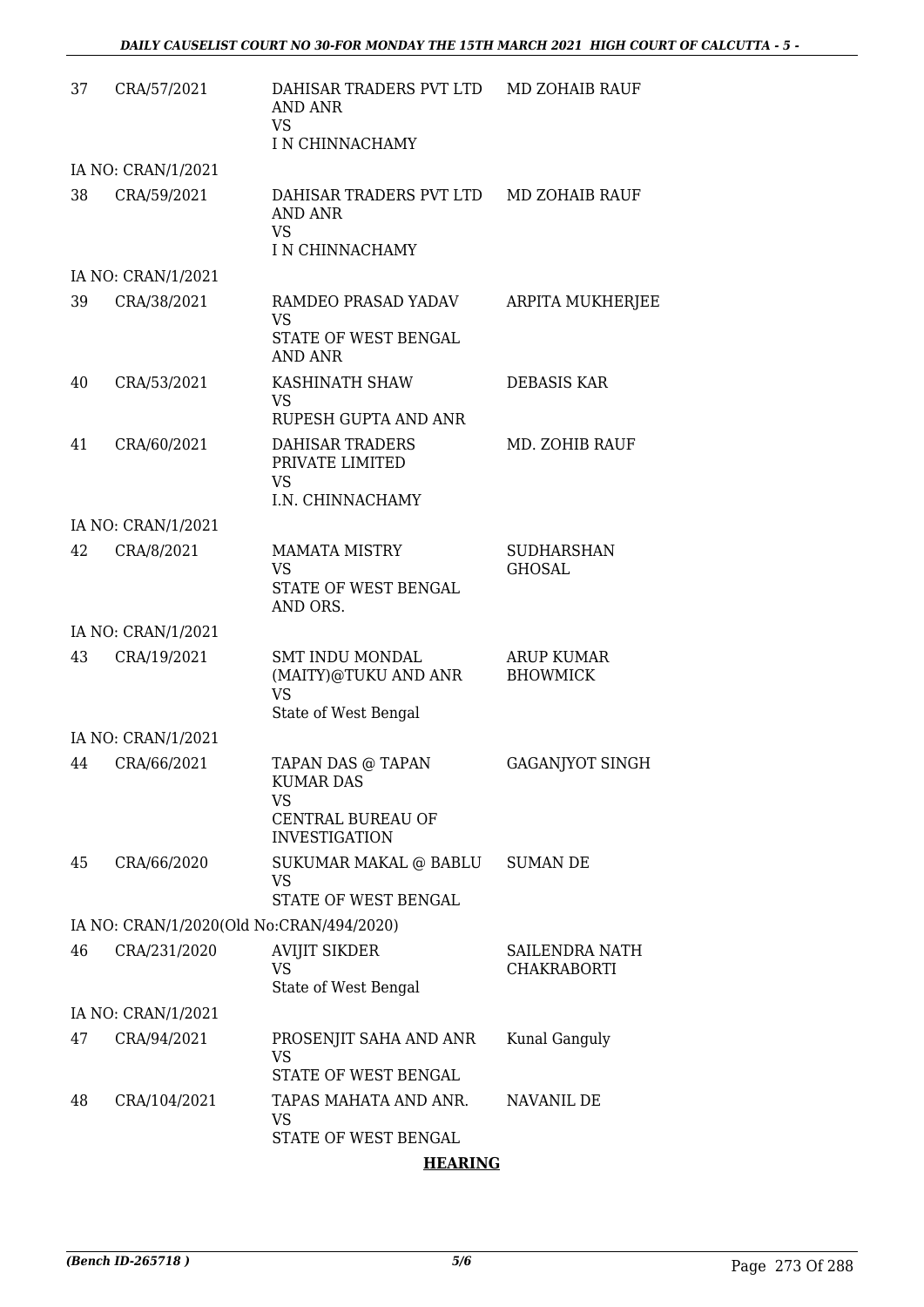| 49 | CRA/510/2017<br>$(Pt-I+II+1PB+5$ files VS                                              | PRITAM DAS<br>LCR +Trans.+Brief) STATE OF WEST BENGAL                                                      | KAZI M. RAHMAN          |
|----|----------------------------------------------------------------------------------------|------------------------------------------------------------------------------------------------------------|-------------------------|
|    | IA NO: CRAN/2/2019(Old No:CRAN/742/2019)                                               |                                                                                                            |                         |
|    | wt50 CRA/350/2018                                                                      | BABY BISWAS @ BABY<br><b>MANDAL BISWAS</b><br><b>VS</b><br><b>STATE OF WEST BENGAL &amp;</b><br><b>ANR</b> | K SAFIULLAH             |
| 51 | CRA/431/2015<br>(P-I+II+1PB+4 files INSAN & ORS<br>$LCR+1$ PB)                         | SK INSANUDDIN @ SK<br><b>VS</b><br>STATE OF WEST BENGAL                                                    | T CHOWDHURY             |
|    | IA NO: CRAN/2/2016(Old No:CRAN/512/2016)                                               |                                                                                                            |                         |
| 52 | CRA/450/2015<br>(P I+II+1PB+4 files VS<br>LCR)                                         | SUBRATA MAITY & ANR<br>STATE OF WEST BENGAL                                                                | P K MITRA               |
|    | IA NO: CRAN/3/2017(Old No:CRAN/1603/2017)                                              |                                                                                                            |                         |
|    | wt53 CRA/451/2015                                                                      | LAXMI KANTA MAITY &<br>ANR.<br><b>VS</b><br>STATE OF WEST BENGAL                                           | PINAK KUMAR MITRA       |
| 54 | CRA/476/2015<br>LCR+Trans.)                                                            | PABITRA @ PARVAT @<br>(P-I+II+1PB+5 files PATTAR KARMAKAR @ DAS<br><b>VS</b><br>STATE OF WEST BENGAL       | <b>U BANERJEE</b>       |
| 55 | CRA/63/2003<br>$(P-I+OS+1PB+4)$<br>files LCR+P-II)                                     | <b>BISWANATH SETT</b><br>VS<br>THE STATE                                                                   | ASHIM KUMAR ROY         |
| 56 | CRA/3/2017<br>$(Pt I+II+1PB+3$<br>filesLCR)                                            | TRIDIP BHOWMIK<br><b>VS</b><br>STATE, (CBI)                                                                | S BASU                  |
| 57 | CRA/162/2015<br>$(P-I+II+1PB+5$ files $VS$<br>$LCR+2$ sets<br>Tran.+Brief) (AR<br>(Ct) | <b>RAJEN MANDAL</b><br><b>STATE OF WEST BENGAL</b>                                                         | <b>SUFI KAMAL</b>       |
| 58 | CRA/236/2015<br>$(P-I+II+1PB+4$ files VS<br>of LCR) AR(Ct)                             | RAJENDRANATHM DAS<br>STATE OF WEST BENGAL                                                                  | <b>DWAIPAYAN BISWAS</b> |
| 59 | CRA/306/2015<br>$(P-I+II+5$ files<br>$LCR+1PB$<br>+Trans.+Brief)<br>AR(Ct)             | <b>BHUDEB CHAUDHURI @</b><br><b>BHUDEB CHOWDHURY</b><br><b>VS</b><br>STATE OF WEST BENGAL                  | R MANNA                 |

IA NO: CRAN/2/2016(Old No:CRAN/3153/2016), CRAN/3/2019(Old No:CRAN/2649/2019)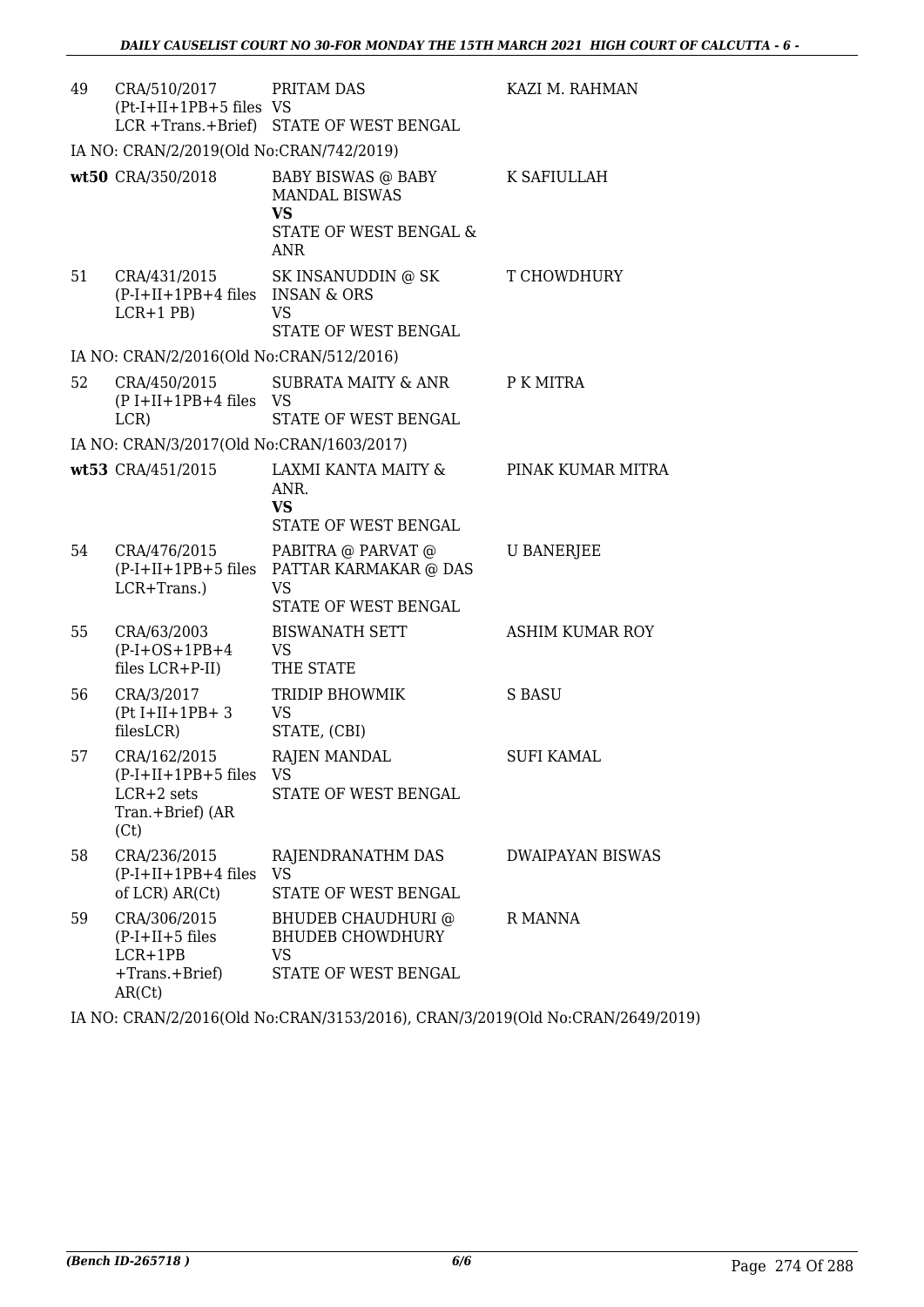

### **Appellate Side**

**DAILY CAUSELIST For Monday The 15th March 2021**

#### **COURT NO. 16**

### **SINGLE BENCH (SB) AT 2:00 PM HON'BLE JUSTICE ANIRUDDHA ROY (VIA VIDEO CONFERENCE)**

#### **ON MONDAY, 15TH MARCH, 2021 AT 2.00 P.M. - WILL SIT SINGLY AND TAKE UP MATTERS (ITEM NO. 318 TO 350) LISTED BEFORE HON'BLE JUSTICE SABYASACHI BHATTACHARYYA DATED 12TH MARCH, 2021.**

**NOTE: MATTERS WILL BE TAKEN UP THROUGH PHYSICAL HEARING ONLY WHEN BOTH THE PARTIES ARE AGREED.**

#### **"LISTED MATTERS OF THE HON'BLE JUSTICE SABYASACHI BHATTACHARYYA DATED 12-03-2021" "FOLLOWING FILES ARE LYING IN COURT NO. - 8"**

|   |               | <b>NEW MOTION</b>                                                                                  |                                     |
|---|---------------|----------------------------------------------------------------------------------------------------|-------------------------------------|
| 1 | WPA/5386/2021 | <b>KARAN RAM</b><br>VS.<br>STATE OF WEST BENGAL<br>AND ORS.                                        | <b>DEBARATI</b><br><b>CHOUDHURY</b> |
| 2 | WPA/5536/2021 | MAHENDRA NATH SAU AND KASHISWAR GHOSAL<br><b>OTHERS</b><br>VS.<br>STATE OF WEST BENGAL<br>AND ORS. |                                     |
| 3 | WPA/5771/2021 | <b>ATANU HALDER</b><br>VS.<br>STATE OF WEST BENGAL<br>AND ORS.                                     | <b>SANDIPAN PAL</b>                 |
| 4 | WPA/5858/2021 | SHYAMALI PAUL<br>VS.<br>STATE OF WEST BENGAL<br>AND ORS.                                           | <b>SUSMITA DEY (BASU)</b>           |
| 5 | WPA/5869/2021 | SUSHMITA MUKHERJEE<br>VS.<br>STATE OF WEST BENGAL<br>AND ORS.                                      | <b>GOPAL MONDAL</b>                 |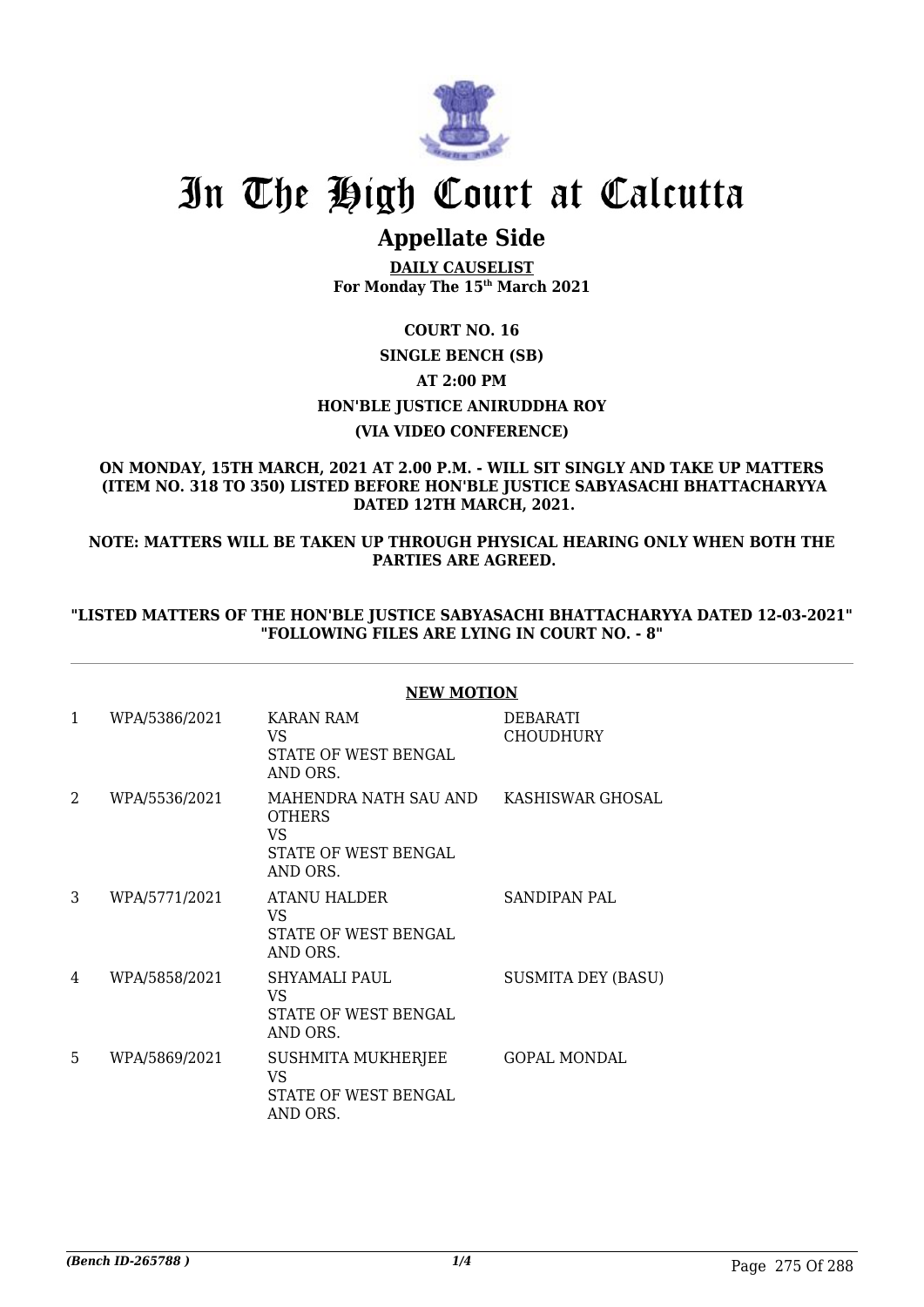| 6  | WPA/6033/2021 | <b>BIDYUT DIGAR</b><br>VS<br>STATE OF WEST BENGAL<br>AND ORS.                                                 | <b>GENIYA MUKHERJEE</b>                 |
|----|---------------|---------------------------------------------------------------------------------------------------------------|-----------------------------------------|
| 7  | WPA/6039/2021 | <b>MONIMOY SAHA</b><br><b>VS</b><br>STATE OF WEST BENGAL<br>AND ORS.                                          | <b>GENIYA MUKHERJEE</b>                 |
| 8  | WPA/6259/2021 | <b>BISWAJIT HAZRA</b><br>VS<br>STATE OF WEST BENGAL<br>AND ORS.                                               | <b>CHIRANTAN SARKAR</b>                 |
| 9  | WPA/6526/2021 | TAPAN KUMAE JANA<br><b>VS</b><br>UNION OF INDIA AND ORS.                                                      | <b>ABHISHEK BANERJEE</b>                |
| 10 | WPA/6543/2021 | <b>DOLI SARKAR</b><br><b>VS</b><br>STATE OF WEST BENGAL<br>AND ORS.                                           | SHIBAJI KUMAR DAS                       |
| 11 | WPA/6568/2021 | SORAJ NANDI AND OTHERS<br><b>VS</b><br>STATE OF WEST BENGAL<br>AND ORS.                                       | RADHASYAM MAITI                         |
| 12 | WPA/6577/2021 | DEBAJIT KUMAR DAS<br><b>VS</b><br>STATE OF WEST BENGAL<br>AND ORS.                                            | SYED JULFIKAR ALI                       |
| 13 | WPA/6612/2021 | SHAHIDA BEGUM<br><b>VS</b><br>STATE OF WEST BENGAL<br>AND ORS.                                                | <b>SNEHA DUTTA</b>                      |
| 14 | WPA/6667/2021 | <b>SUSOBHAN DAS</b><br>VS<br>WEST BENGAL CLINICAL<br>ESTABLISHMENT<br>REGULATORY COMMISSION<br><b>AND ORS</b> | SHIRSHENDU<br><b>CHOWDHURY</b>          |
| 15 | WPA/6741/2021 | PRATIMA DEVI MEHTA<br><b>VS</b><br>STATE OF WEST BENGAL<br>AND ORS.                                           | <b>GOUTAM MISRA</b>                     |
| 16 | WPA/6746/2021 | GANESH CHANDRA HALDER<br>@GANESH HALDER<br><b>VS</b><br>STATE OF WEST BENGAL<br>AND ORS.                      | <b>GOBINDA CHANDRA</b><br><b>BAIDYA</b> |
| 17 | WPA/6755/2021 | <b>SOUMITRA HALDER AND</b><br><b>ORS</b><br><b>VS</b><br>THE STATE OF WEST<br><b>BENGAL AND ORS</b>           | <b>GOBINDA CHANDRA</b><br><b>BAIDYA</b> |
| 18 | WPA/6800/2021 | TIRTHENDU SANTRA<br><b>VS</b><br>STATE OF WEST BENGAL<br>AND ORS.                                             | MANORANJAN JANA                         |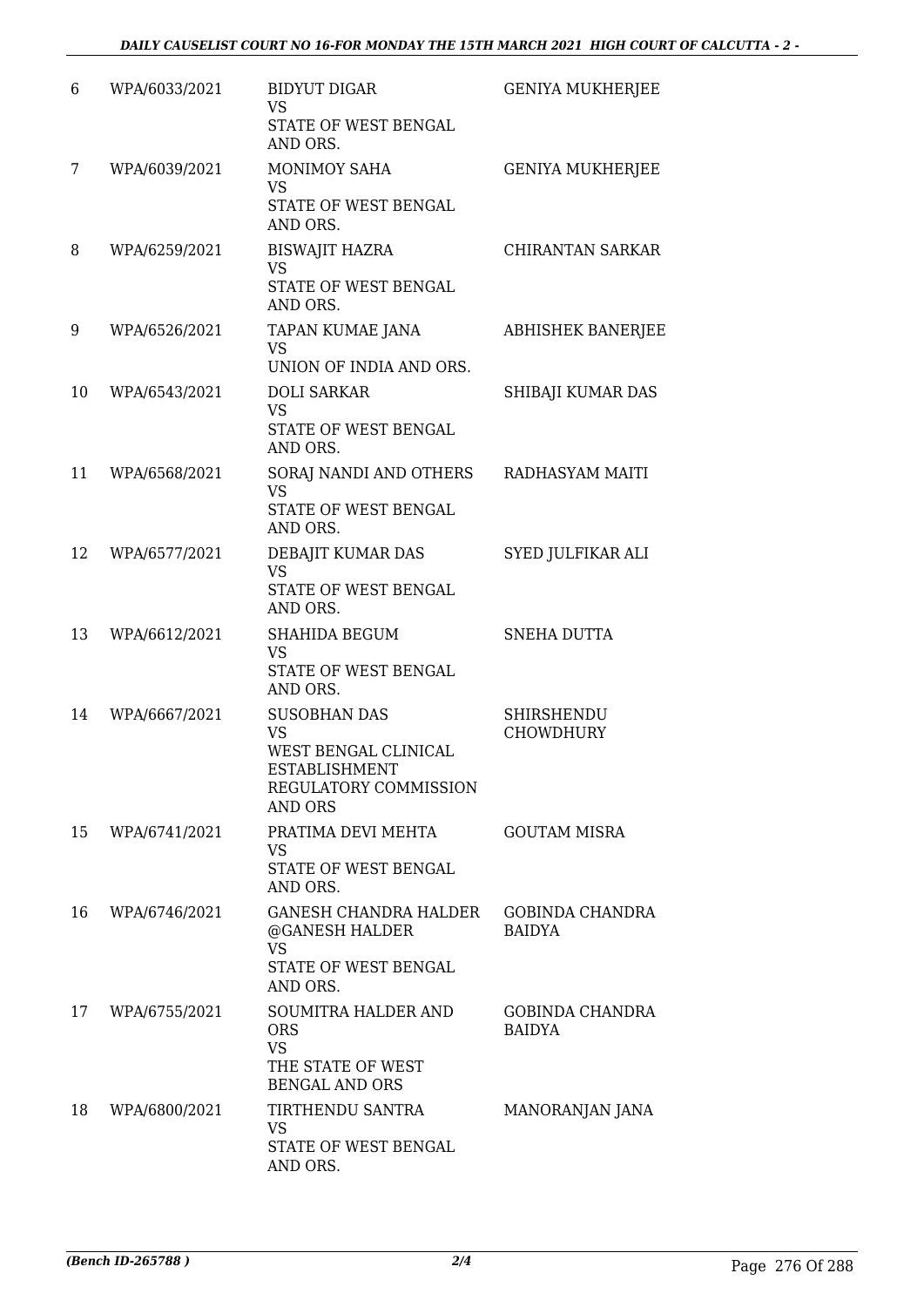| 19 | WPA/6811/2021 | <b>MALAY MUKHERJEE</b><br><b>VS</b><br>STATE OF WEST BENGAL<br>AND ORS.              | <b>ARINDAM SEN</b>      |
|----|---------------|--------------------------------------------------------------------------------------|-------------------------|
| 20 | WPA/6823/2021 | <b>ASHIM ROY AND ANR</b><br>VS<br>STATE OF WEST BENGAL<br>AND ORS.                   | HARADHAN MONDAL         |
| 21 | WPA/6828/2021 | RABIN KUAMR HAZRA<br><b>VS</b><br>OFFICER IN<br>CHARGE, BHATAR PS AND<br><b>ORS</b>  | P K BHATTACHARYYA       |
| 22 | WPA/6835/2021 | <b>GOLDVIEW VYAPAAR</b><br>PRIVATE LIMITED<br><b>VS</b><br>UNION OF INDIA AND ORS.   | <b>AVISHEK DAS</b>      |
| 23 | WPA/6844/2021 | M/S. PIONEER LIVE STOCK<br><b>VS</b><br>STATE OF WEST BENGAL<br>AND ORS.             | DEBJANI GHOSHAL         |
| 24 | WPA/6871/2021 | AASHRAFUL MIA<br>VS<br>STATE OF WEST BENGAL<br>AND ORS.                              | NILENDRA NARAYAN<br>RAY |
| 25 | WPA/6873/2021 | <b>SUNIL CHOWDHURY</b><br><b>VS</b><br>STATE OF WEST BENGAL<br>AND ORS.              | <b>GENIYA MUKHERJEE</b> |
| 26 | WPA/6874/2021 | JHUMA DIGAR<br><b>VS</b><br>STATE OF WEST BENGAL<br>AND ORS.                         | <b>GENIYA MUKHERJEE</b> |
| 27 | WPA/6947/2021 | KALPANA DUTTA<br>VS FOR STRUMP.<br>STATE OF WEST BENGAL<br>AND ORS.                  | KALIDAS SAHA            |
| 28 | WPA/7066/2021 | SAUDAMINI DINDA<br>VS<br>STATE OF WEST BENGAL<br>AND ORS.                            | <b>BARNALI GHOSH</b>    |
| 29 | WPA/7073/2021 | <b>SUNIL BISWAS</b><br>VS<br>STATE OF WEST BENGAL<br>AND ORS.                        | <b>SADIP DAS</b>        |
| 30 | WPA/7076/2021 | <b>ASHOKE DAS</b><br>VS<br>STATE OF WEST BENGAL<br>AND ORS.                          | PRIYAKSHI BANERJEE      |
| 31 | WPA/7158/2021 | <b>TATA CONSUMER</b><br>PRODUCTS LTD AND ORS<br><b>VS</b><br>UNION OF INDIA AND ORS. | RUSHA SAHA              |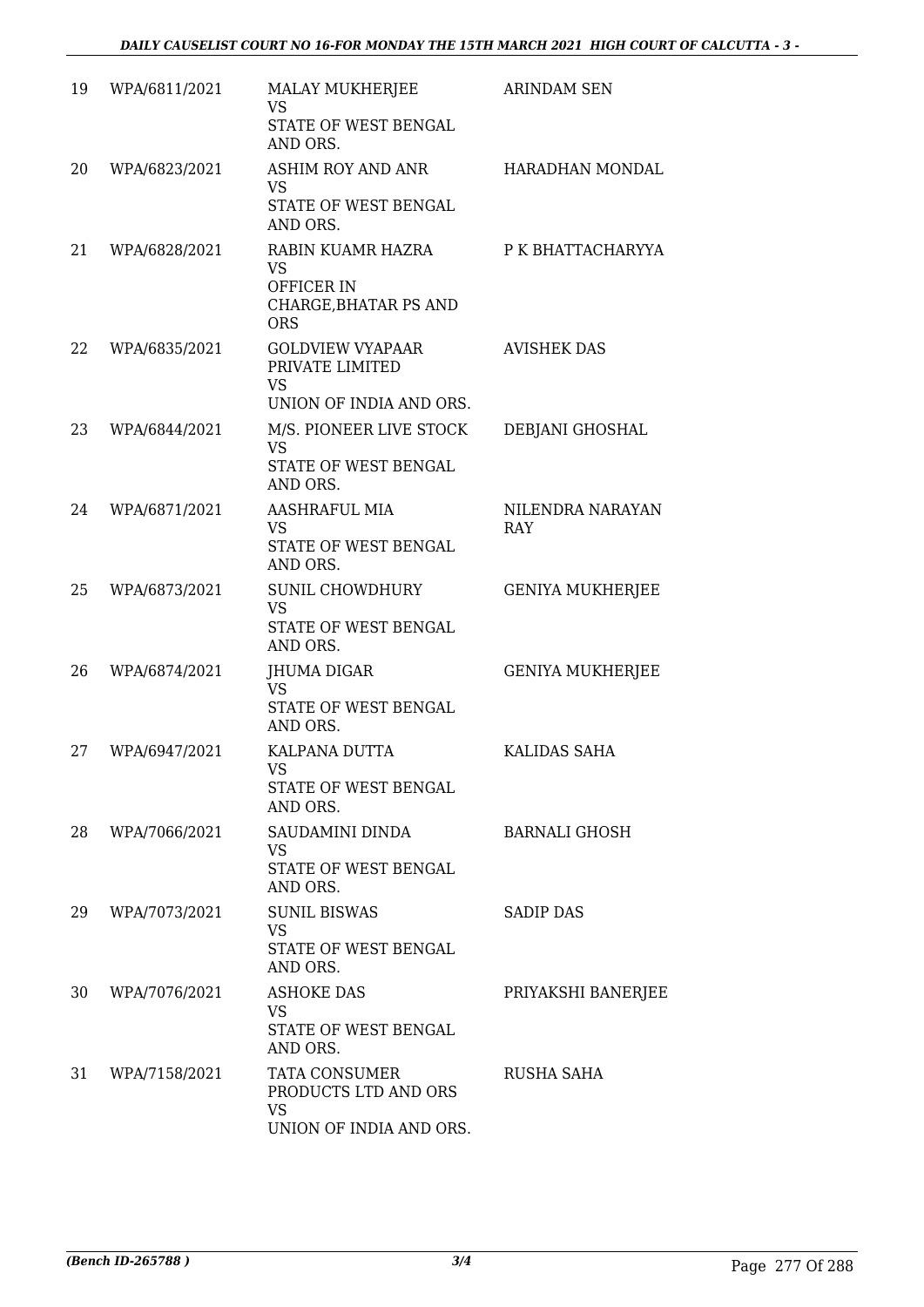| 32 | WPA/7235/2021 | <b>SHELLY MANNA</b><br>VS<br>STATE OF WEST BENGAL<br>AND ORS.       | ARDHENDU NAG |
|----|---------------|---------------------------------------------------------------------|--------------|
| 33 | WPA/7280/2021 | <b>GITA BHATTACHARJEE</b><br>VS<br>STATE OF WEST BENGAL<br>AND ORS. | SANTANU MAJI |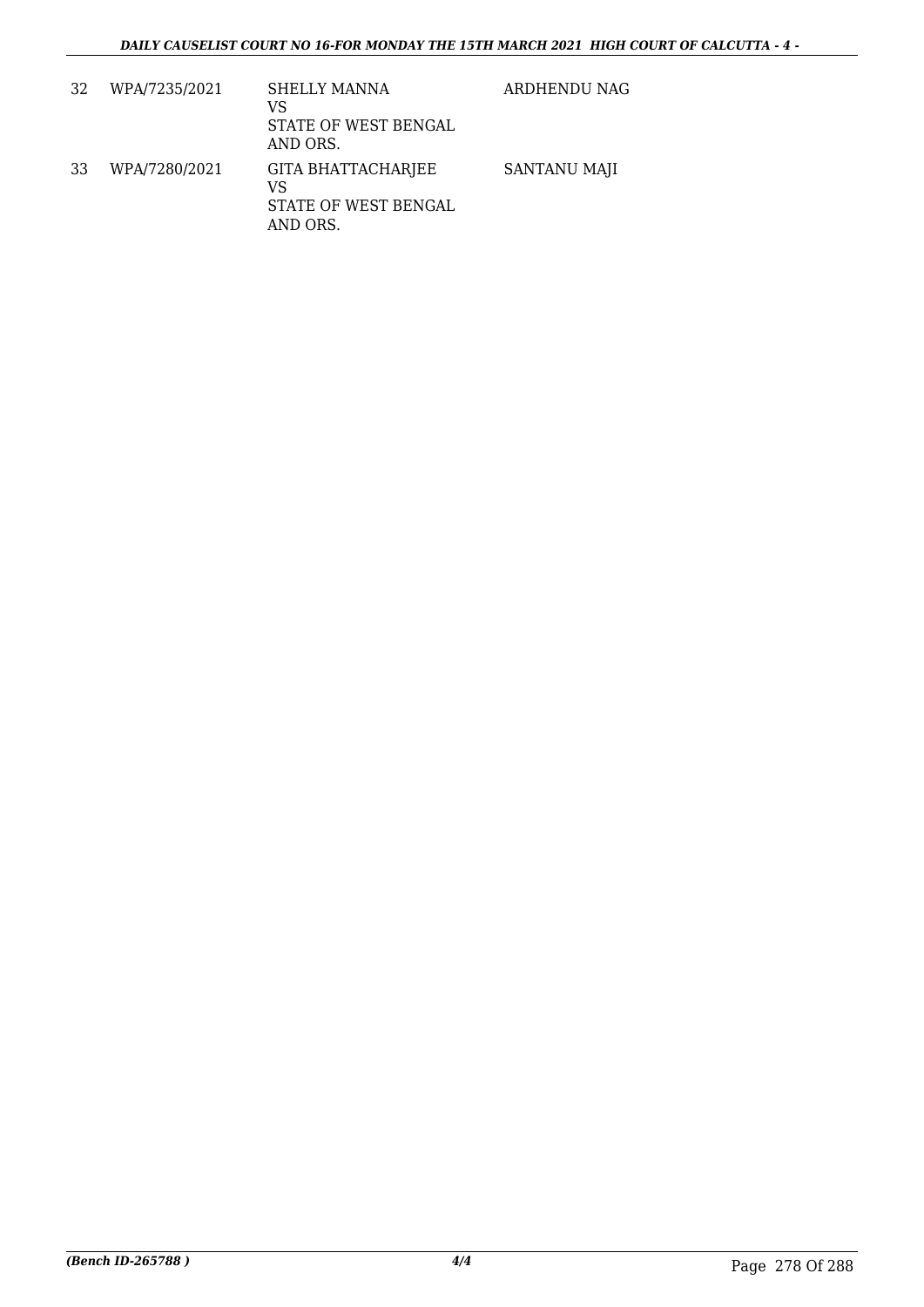

### **Appellate Side**

**CAUSELIST For Monday The 15th March 2021**

**COURT NO. 50**

**LAWAZIMA BENCH** 

**AT 12:00 BCCB** 

L**95FB9D REGISTRAR ADM=N=GIF5HCB (L**  $\div$  **0M)** 

#### **LAWAZIMA**

( F. A. Section )

1 FA/65/2017 [ Pi + OB ] DILIP KR. SASMAL VS SAROJ SASMAL & ORS SNEHASIS JANA

IA NO: CAN/1/2016(Old No:CAN/10666/2016), CAN/2/2019(Old No:CAN/4580/2019)

2 FA/190/2019 [ Pi+OB ] PRABIR MAZUMDER VS MAMATA MAJUMDER SAYANI BHATTACHARYA 3 FA/29/2020  $[$  Pi + OB  $]$ BACHAN MEHRA@BACHAN MEHRA & ORS VS BALARAM CHAKRABORTY & ANR UTTIYA ROY

#### IA NO: CAN/1/2019(Old No:CAN/2889/2019)

| MANDIRA CHOWDHURY &<br>FA/104/2017<br>4<br>$[P_i + OB]$<br><b>ORS</b><br>VS<br>RAMA DEVI CHOWDHURY &<br><b>ORS</b> | INDRA NATH<br>MUKHERJEE |
|--------------------------------------------------------------------------------------------------------------------|-------------------------|
|--------------------------------------------------------------------------------------------------------------------|-------------------------|

IA NO: CAN/2/2017(Old No:CAN/3061/2017)

5 FA/72/2020  $[$  Pi + OB + The Hon'ble 2nd Judge's RUPALI DUTTA Copy ] MRINMAY KANTI DUTTA VS ARINDAM DAS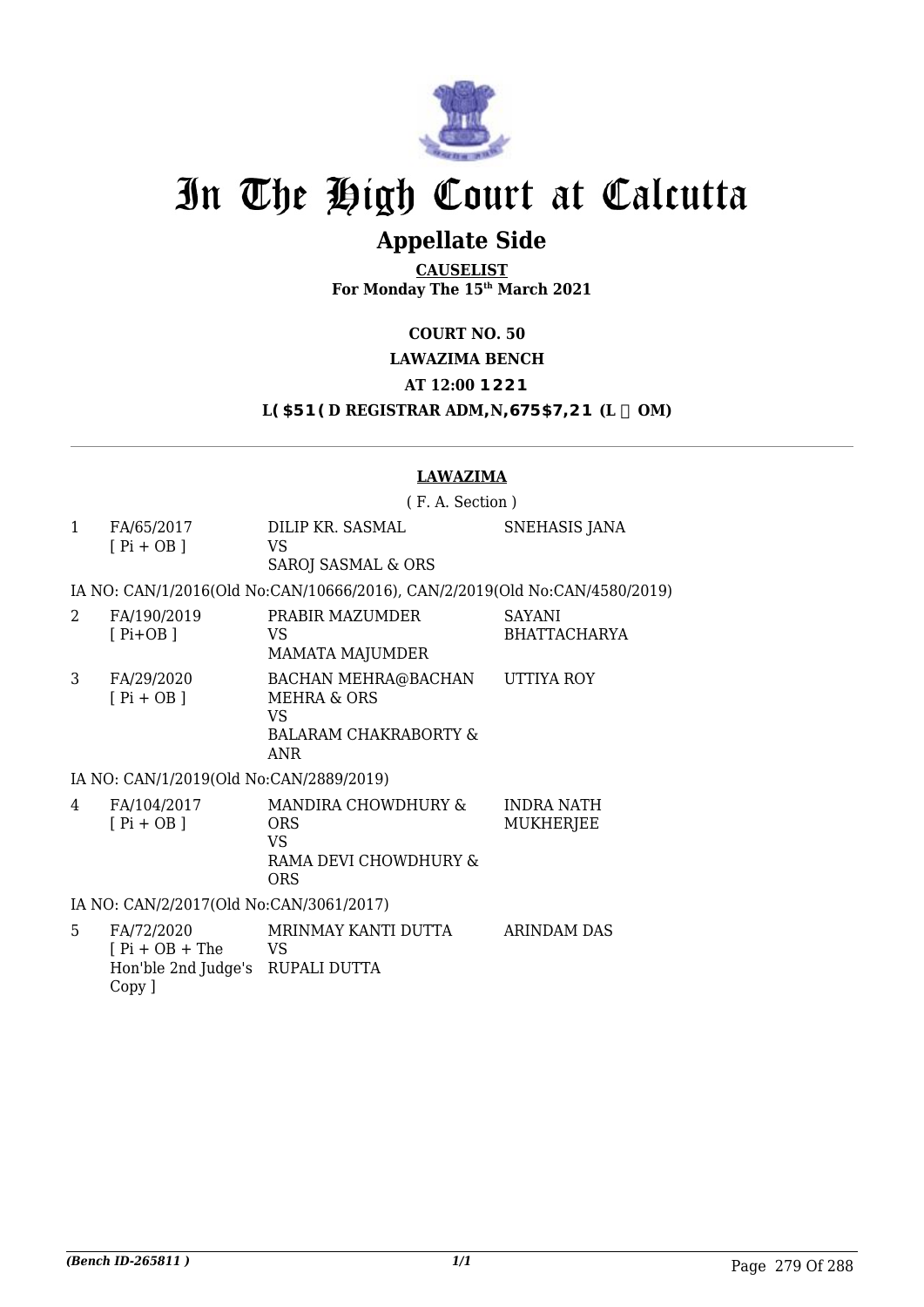

## **Appellate Side**

**WARNING CAUSELIST**

**For Monday The 15th March 2021**

**( FMA SECTION )**

#### **THE FOLLOWING MATTERS WILL BE TAKEN UP BY HON'BLE JUSTICE RAVI KRISHAN KAPUR ON AND FROM 22.03.2021 SERIALLY AS PER THE DIRECTIONS IN THE DAILY CAUSE LIST.**

## **WARNING LIST**

| 1              | FMA/39/2019<br>$(PT I + OB + 2ND$<br>$J/C$ )  | RELIANCE G.I. CO. LTD.<br><b>VS</b><br><b>BALI RAM RAI &amp; ANR.</b>                                      | KAMAL KRISHNA DAS              |
|----------------|-----------------------------------------------|------------------------------------------------------------------------------------------------------------|--------------------------------|
|                | IA NO: CAN/1/2018(Old No:CAN/2214/2018)       |                                                                                                            |                                |
| $\overline{2}$ | FMA/40/2019<br>$(PT I + OB + 2ND$<br>$J/C$ )  | <b>BAJAJ ALLIANZ INSURANCE</b><br><b>COMPANY LTD</b><br>VS<br><b>SUMITA SANYAL &amp; ORS</b>               | RAJESH SINGH                   |
|                | IA NO: CAN/1/2017(Old No:CAN/3240/2017)       |                                                                                                            |                                |
|                | wt3 COT/71/2017                               | <b>SUMITA SANYAL &amp; ANR</b><br><b>VS</b><br>BAJAJ ALLIANZ GENERAL<br><b>INSURANCE CO. LTD &amp; ORS</b> | JAYANTA KUMAR<br><b>MANDAL</b> |
| 4              | FMA/43/2019<br>$(PT I + OB + 2ND$<br>$J/C$ )  | <b>SHRIRAM GENERAL</b><br>INSURANCE COMPANY LTD<br>VS<br><b>ALEYA BIBI &amp; ORS</b>                       | RAJESH SINGH                   |
|                | IA NO: CAN/2/2015(Old No:CAN/10564/2015)      |                                                                                                            |                                |
| 5              | FMA/129/2019<br>$(PT I + OB + 2ND$<br>$J/C$ ) | HIRALAL SINGHARAY @<br><b>SINGHAROY</b><br><b>VS</b><br>THE ORIENTAL INS CO LTD &<br><b>ANR</b>            | <b>AMIT RANJAN ROY</b>         |
| 6              | FMA/131/2019<br>$(PT I + OB + 2ND$<br>$J/C$ ) | SHAHNAJ BIBI & ORS.<br>VS<br>THE ORIENTAL IN. CO. LTD. &<br>ANR.                                           | ARINDAM SEN                    |
|                | IA NO: CAN/1/2018(Old No:CAN/2504/2018)       |                                                                                                            |                                |
| 7              | FMA/132/2019<br>$(PT I + OB + 2ND$<br>J/C     | MINARUL HAQUE<br><b>VS</b><br>HDFC ERGO G.I CO. LTD. & ANR.                                                | <b>SAIDUR RAHAMAN</b>          |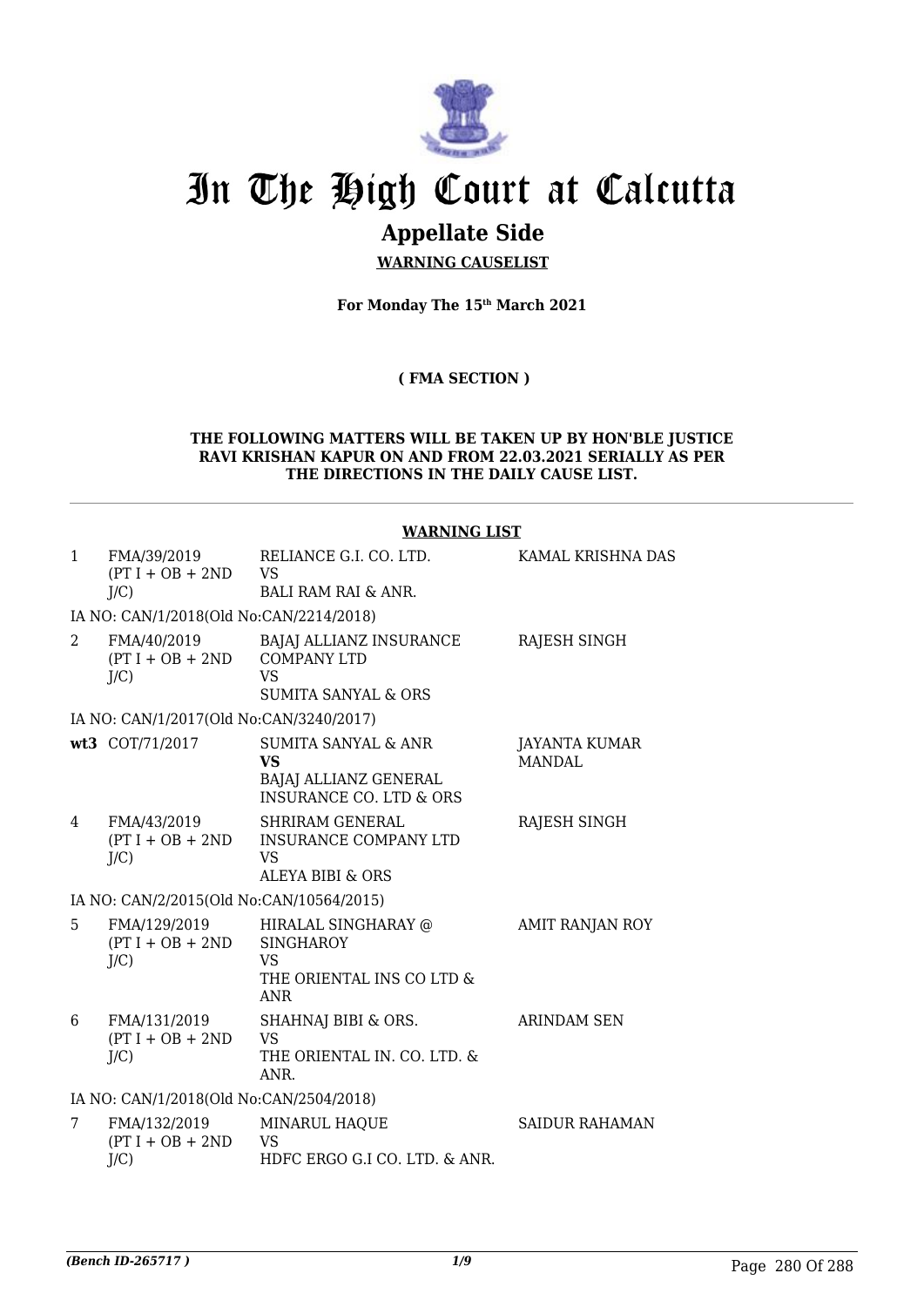| 8  | FMA/133/2019<br>$(PT I + OB + 2ND$<br>$J/C$ )    | TUMPA BIBI & ORS.<br>VS<br><b>SHRIRAM GENERAL</b><br>INSURANCE CO. LTD.& ANR.                                                                         | AMIT RANJAN ROY                |
|----|--------------------------------------------------|-------------------------------------------------------------------------------------------------------------------------------------------------------|--------------------------------|
|    | IA NO: CAN/1/2019(Old No:CAN/8121/2019)          |                                                                                                                                                       |                                |
| 9  | FMA/134/2019<br>$(PT I + OB + 2ND$<br>$J/C$ )    | DIPALI MONDAL & ORS.<br><b>VS</b><br>ORIENTAL INSURANCE CO. LTD.<br>& ANR.                                                                            | MUKTAKESH DAS                  |
|    | IA NO: CAN/1/2021                                |                                                                                                                                                       |                                |
|    | 10 FMA/147/2019<br>$(PT I + OB + 2ND$<br>$J/C$ ) | KASED ALI SARDAR $\circledcirc$ KASED<br>SARDAR @ MD. KARCHED ALI<br><b>SARDAR</b><br><b>VS</b><br>NATIONAL INSURANCE CO.<br><b>LIMITED &amp; ANR</b> | SOUJANYA<br>BANDYOPADHYAY      |
|    | IA NO: CAN/1/2018(Old No:CAN/7758/2018)          |                                                                                                                                                       |                                |
| 11 | FMA/149/2019<br>$(PT I + OB + 2ND$<br>$J/C$ )    | SANDHYA MAITY @ MAITY &<br><b>ORS</b><br><b>VS</b><br>NATIONAL INSURANCE CO. LTD<br>$&$ ORS                                                           | JAYANTA KUMAR<br><b>MANDAL</b> |
| 12 | FMA/151/2019<br>$(PT I + OB + 2ND$<br>$J/C$ )    | PURNIMA SENGUPTA & ANR<br><b>VS</b><br>BAJAJ ALLIANZE GENERAL<br><b>INSURANCE COMPANY LIMITED</b><br>& ANR                                            | AMIT RANJAN ROY                |
|    | IA NO: CAN/1/2018(Old No:CAN/7253/2018)          |                                                                                                                                                       |                                |
| 13 | FMA/192/2019<br>$(PT I + OB + 2ND$<br>$J/C$ )    | HARIPRIYA DAS & ORS<br>VS<br>THE NATIONAL INSURANCE CO.<br>LTD & ANR                                                                                  | <b>SAIDUR RAHAMAN</b>          |
| 14 | FMA/193/2019<br>$(PT I + OB + 2ND$<br>$J/C$ )    | KANIKA MAL & ANR<br><b>VS</b><br>NATIONAL INSURANCE CO. LTD<br>$&$ ORS                                                                                | JAYANTA KUMAR<br><b>MANDAL</b> |
| 15 | FMA/197/2019<br>$(PT I + OB + 2ND$<br>$J/C$ )    | RUKSANA BIBI & ANR.<br>VS<br>THE D.M NATIONAL IN. CO.<br>LTD.& ANR.                                                                                   | SANDIP<br>BANDYOPADHYAY        |
| 16 | FMA/228/2019<br>$(PT I + OB + 2ND$<br>$J/C$ )    | <b>NICL</b><br>VS<br><b>SARIFA BEWA &amp; ORS</b>                                                                                                     | <b>SUCHARITA PAUL</b>          |
|    | IA NO: CAN/1/2018(Old No:CAN/10395/2018)         |                                                                                                                                                       |                                |
| 17 | FMA/229/2019<br>$(PT I + OB + 2ND$<br>$J/C$ )    | NATIONAL INSURANCE CO.<br>LTD.<br><b>VS</b><br>PRASANTA MADAK & ANR                                                                                   | PARIMAL KUMAR<br>PAHARI        |
|    | IA NO: CAN/1/2018(Old No:CAN/7529/2018)          |                                                                                                                                                       |                                |
| 18 | FMA/234/2019<br>$(PT I + OB + 2ND$<br>$J/C$ )    | RATAN MARDI @ RATAN MAJHI SAIDUR RAHAMAN<br><b>VS</b><br>THE NEW INDIA ASSURANCE<br>COMPANY LIMITED & ORS                                             |                                |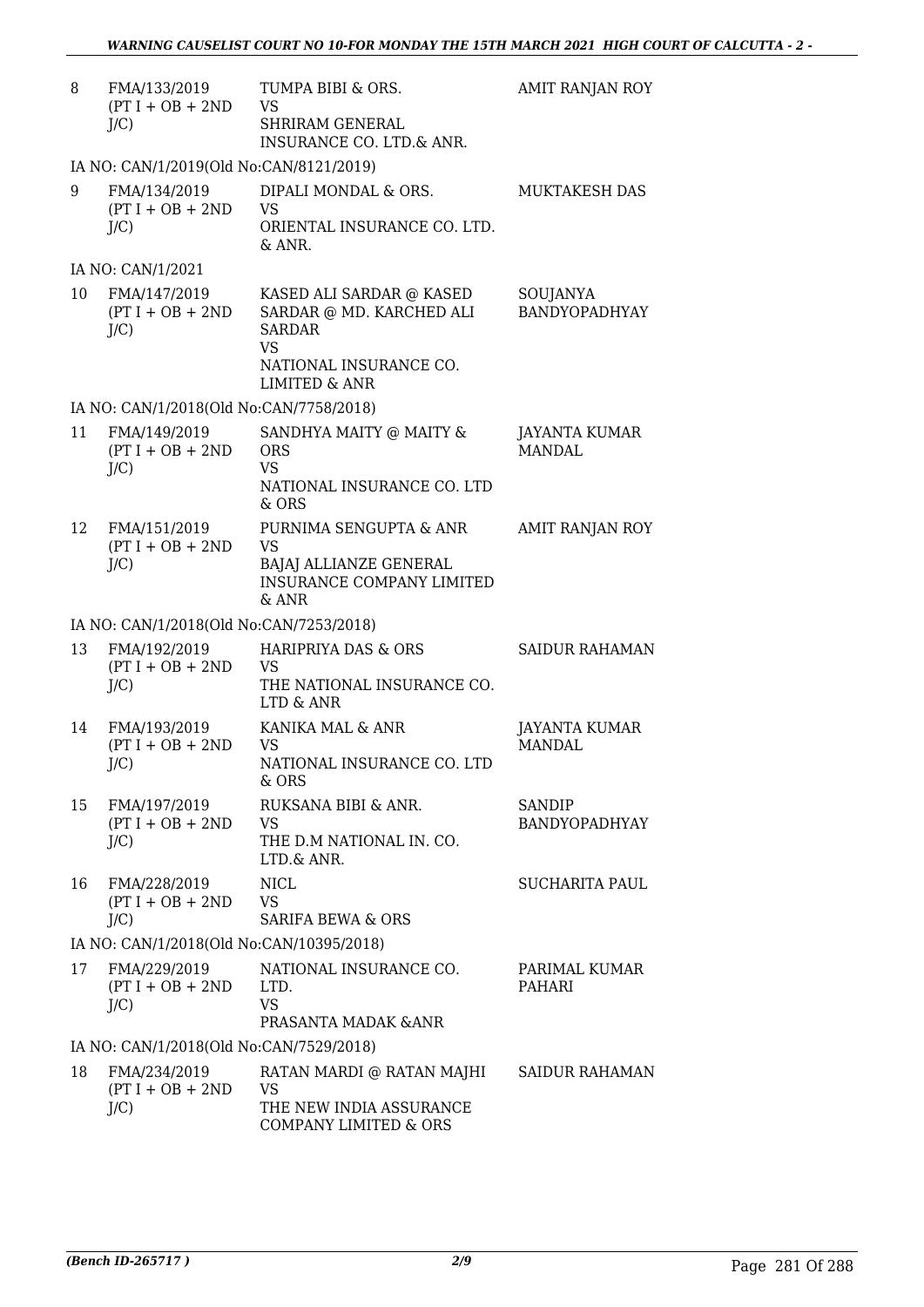| 19 | FMA/235/2019<br>$(PT I + OB + 2ND$<br>$J/C$ )                                             | PURNIMA SAHA MODAK & ORS<br>VS<br>THE NEW INDIA ASSURANCE<br>CO LTD & ANR                        | <b>SAIDUR RAHAMAN</b>         |
|----|-------------------------------------------------------------------------------------------|--------------------------------------------------------------------------------------------------|-------------------------------|
|    | IA NO: CAN/1/2019(Old No:CAN/6954/2019)                                                   |                                                                                                  |                               |
| 20 | FMA/238/2019<br>$(PT I + OB + 2ND$<br>$J/C$ + PT II + 2 FILE<br>LCR                       | <b>LALMON BIBI &amp; ORS</b><br>VS<br>BAJAJ ALLIANZ GENERAL<br>INSURANCE CO. LTD & ANR           | JAYANTA KUMAR<br>MANDAI.      |
| 21 | FMA/301/2019<br>$(PT I + OB + 2ND$<br>$J/C$ )                                             | BAJAJ ALLIANZ GEN INS CO LTD<br>VS.<br>MOUSUMI DAS CHATTERJEE &<br><b>ORS</b>                    | RAJESH SINGH                  |
|    |                                                                                           | IA NO: CAN/1/2018(Old No:CAN/9713/2018), CAN/2/2018(Old No:CAN/9715/2018)                        |                               |
| 22 | FMA/310/2019<br>$(PT I + OB + 2ND$<br>J/C                                                 | THE ORIENTAL INSURANCE CO<br><b>LTD</b><br><b>VS</b><br><b>BANDANA MANDAL &amp; ORS</b>          | RAJESH SINGH                  |
|    | IA NO: CAN/1/2018(Old No:CAN/6405/2018)                                                   |                                                                                                  |                               |
| 23 | FMA/316/2019<br>$(PT I + OB + 2ND$<br>$J/C$ )                                             | BAJAJ ALLIANZ GENERAL<br><b>INSURANCE COMPANY LIMITED</b><br>VS<br>SANKAR NATH DAS & ORS         | RAJESH SINGH                  |
| 24 | FMA/351/2019<br>$(PT I + OB + 2ND$<br>LCR)                                                | NATIONAL INSURANCE CO LTD<br><b>VS</b><br>J/C + PT II + 2 FILE MRINAL KANTI MONDAL & ORS         | RAJESH SINGH                  |
|    | IA NO: CAN/3/2019(Old No:CAN/5265/2019)                                                   |                                                                                                  |                               |
| 25 | FMA/354/2019<br>$(PT I + OB + 2ND$<br>$J/C$ )                                             | THE NATIONAL INSURANCE CO.<br><b>LTD</b><br><b>VS</b><br>PUSHPA KUNWAR (WIDOW) &<br><b>ORS</b>   | <b>SANJAY PAUL</b>            |
|    | IA NO: CAN/1/2018(Old No:CAN/8341/2018)                                                   |                                                                                                  |                               |
| 26 | FMA/361/2019<br>$(PT I + OB + 2ND$<br>$J/C$ + PT II + 2 FILE<br>LCR                       | NATIONAL INSURANCE<br><b>COMPANY LIMITED</b><br>- VS<br><b>PUTUL DULAY &amp; ORS</b>             | SAILALENDU<br><b>BHOWMICK</b> |
|    |                                                                                           | IA NO: CAN/1/2018(Old No:CAN/1967/2018), CAN/2/2019(Old No:CAN/7465/2019)                        |                               |
| 27 | FMA/362/2019<br>$(PT I + OB + 2ND$<br>$J/C$ )                                             | TATA AIG GEN INS CO LTD<br><b>VS</b><br><b>GUNBALA RANA &amp; ANR</b>                            | RAJESH SINGH                  |
|    | IA NO: CAN/1/2018(Old No:CAN/9054/2018)                                                   |                                                                                                  |                               |
| 28 | FMA/364/2019<br>$(PT I + OB + 2ND$<br>$J/C$ )                                             | NATIONAL IN. CO. LTD.<br>VS<br>RAJNI DHADA & ORS.                                                | PARIMAL KUMAR<br>PAHARI       |
|    | IA NO: CAN/1/2019(Old No:CAN/4071/2019)                                                   |                                                                                                  |                               |
| 29 | FMA/366/2019<br>$(PT I + OB + 2ND$<br>$J/C$ )<br>IA NO. CANILIDO10(OIJ No. CANIBOETIDO10) | NATIONAL IN. CO. LTD.<br>VS<br>PRADYOT @ PRADYUT KR.<br>GHOSH (DEAD) SUBTD. BY<br>PARTHA GHOSH & | SUCHARITA PAUL                |

IA NO: CAN/1/2018(Old No:CAN/8857/2018)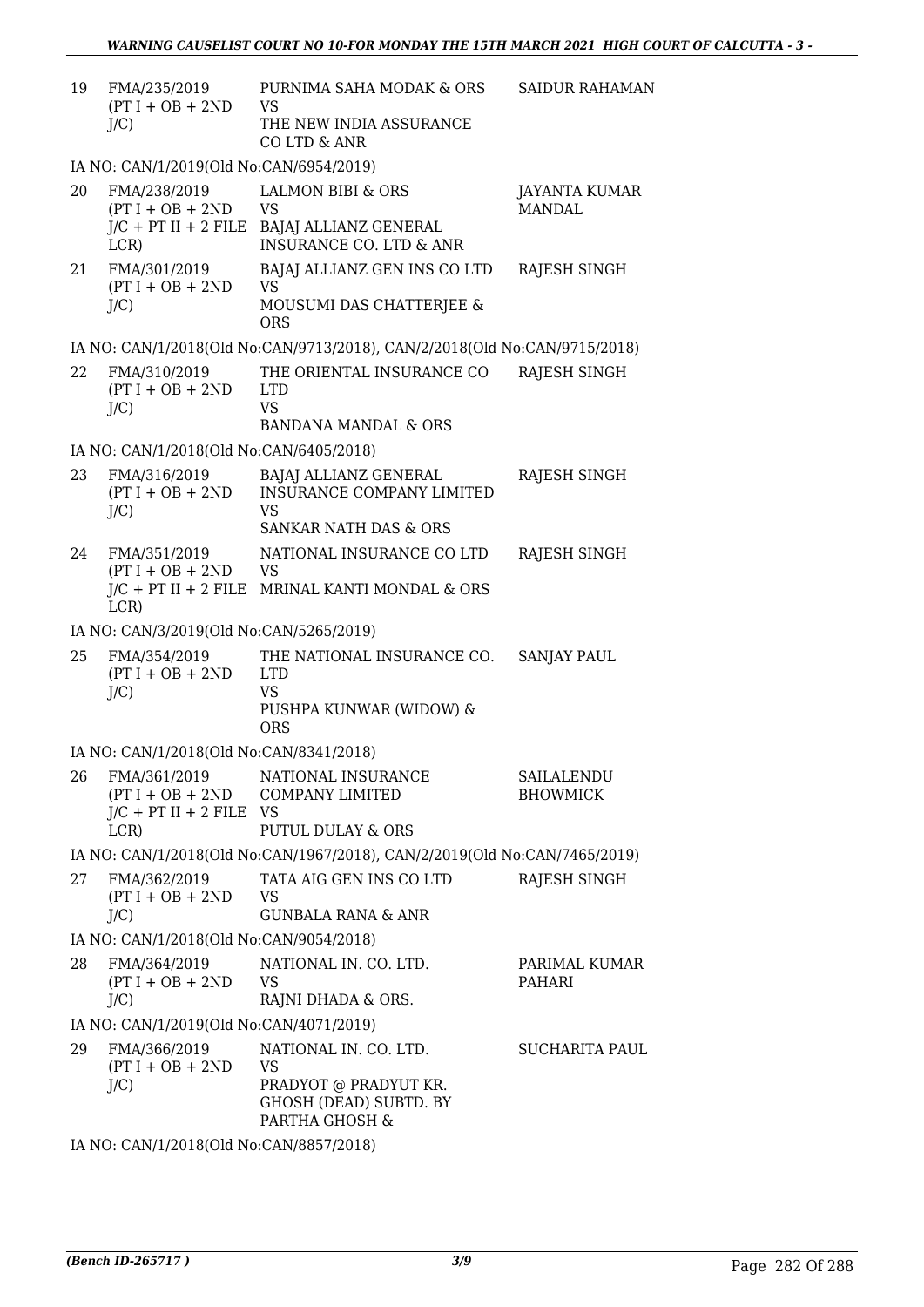| 30 | FMA/369/2019<br>$(PT I + OB + 2ND$<br>$J/C$ ) | <b>HIRANMOY MONDAL</b><br><b>VS</b><br>NEW INDIA ASSURANCE & ANR                                       | <b>SAIDUR RAHMAN</b>            |
|----|-----------------------------------------------|--------------------------------------------------------------------------------------------------------|---------------------------------|
| 31 | FMA/370/2019<br>$(PT I + OB + 2ND$<br>$J/C$ ) | RAHUL SENGUPTA<br>VS.<br>NATIONAL INSURANCE<br><b>COMPANY LIMITED &amp; ANR</b>                        | <b>ASHIQUE MONDAL</b>           |
| 32 | FMA/373/2019<br>$(PT I + OB + 2ND$<br>$J/C$ ) | RINA BISWAS & ANR<br><b>VS</b><br>THE UNITED INDIA INSURANCE<br>CO. LTD & ORS                          | <b>SAIDUR RAHAMAN</b>           |
| 33 | FMA/374/2019<br>$(PT I + OB + 2ND$<br>$J/C$ ) | <b>DARIFA KHATUN</b><br><b>VS</b><br>THE SHRIRAM GENERAL<br><b>INSURANCE CO. LTD &amp; ANR</b>         | <b>SAIDUR RAHAMAN</b>           |
| 34 | FMA/376/2019<br>$(PT I + OB + 2ND$<br>J/C     | LALESHWAR<br>SINH@LALASHWAR SINGH @<br><b>LALESHWAR SINGH</b><br><b>VS</b><br>KRISHNENDU PAUL & ORS    | SOUJANYA<br><b>BANDOPADHYAY</b> |
|    |                                               | IA NO: CAN/1/2018(Old No:CAN/2649/2018), CAN/2/2019(Old No:CAN/7494/2019)                              |                                 |
| 35 | FMA/379/2019<br>$(PT I + OB + 2ND$<br>J/C     | JAWAHARLAL GHOSH<br>VS<br><b>BILLA MULLICK &amp; ANR</b>                                               | PURNA CHANDRA<br><b>MAITI</b>   |
| 36 | FMA/380/2019<br>$(PT I + OB + 2ND$<br>$J/C$ ) | VIJAY KUMAR MAHATO<br><b>VS</b><br>SBI GEN INS CO LTD & ANR                                            | AMIT RANJAN ROY                 |
| 37 | FMA/381/2019<br>$(PT I + OB + 2ND$<br>$J/C$ ) | SHYAMAPRASAD GANGULY<br>VS<br>THE NEW INDIA ASS. CO. LTD. &<br>ANR.                                    | <b>SAIDUR RAHAMAN</b>           |
| 38 | FMA/382/2019<br>$(PT I + OB + 2ND$<br>$J/C$ ) | SUJATA PARYA @ SUJATA PARIA<br>& ORS<br>VS.<br><b>ICICI LOMBARD GENERAL</b><br>INSURANCE CO. LTD & ANR | JAYANTA KUMAR<br><b>MANDAL</b>  |
| 39 | FMA/384/2019<br>$(PT I + OB + 2ND$<br>$J/C$ ) | JOGOMAYA MONDAL & ANR<br>VS<br>NATIONAL INSURANCE CO. LTD<br>$&$ ANR                                   | JAYANTA KUMAR<br><b>MANDAL</b>  |
| 40 | FMA/415/2019<br>$(PT I + OB + 2ND$<br>$J/C$ ) | ABHIJIT MAL<br>VS<br>NICL & ANR                                                                        | AMITV RANJAN ROY                |
| 41 | FMA/435/2019<br>$(PT I + OB + 2ND$<br>$J/C$ ) | HOPANMAYEE SAREN & ANR<br>VS<br>THE SHRIRAM GENERAL<br><b>INSURANCE CO. LTD &amp; ANR</b>              | SAIDUR RAHAMAN                  |
| 42 | FMA/592/2019<br>$(PT I + OB + 2ND$<br>$J/C$ ) | <b>SAGAR BARUI</b><br>VS<br>THE NEW INDIA ASSURANCE<br>CO. LTD. & ANR                                  | SOUJANYA<br>BANDYOPADHYAY       |

IA NO: CAN/2/2018(Old No:CAN/3093/2018)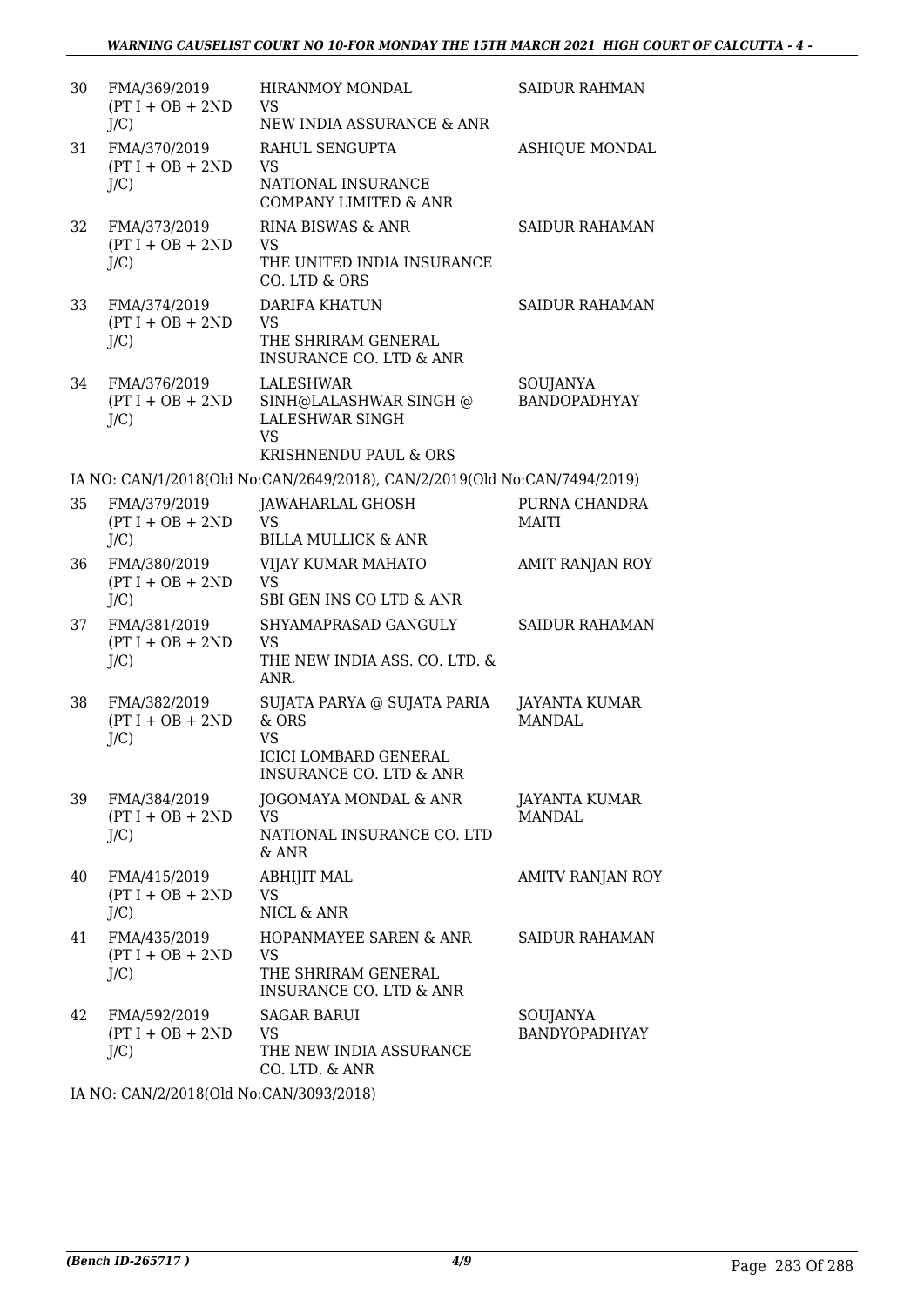| 43                                      | FMA/619/2019<br>$(PT I + OB + 2ND$<br>$J/C$ )  | NATIONAL IN. CO. LTD.<br>VS<br>PAMPA SAHA & ORS.                                                    | PARIMAL KR. PAHARI             |
|-----------------------------------------|------------------------------------------------|-----------------------------------------------------------------------------------------------------|--------------------------------|
|                                         | IA NO: CAN/1/2019(Old No:CAN/4072/2019)        |                                                                                                     |                                |
| 44                                      | FMA/622/2019<br>$(PT I + OB + 2ND$<br>LCR)     | RELIANCE G.I CO. LTD.<br>VS<br>$J/C$ + PT II + 2 FILE PANCHAMI MAHATO & ORS.                        | KAMAL KRISHNA DAS              |
|                                         | IA NO: CAN/1/2018(Old No:CAN/5670/2018)        |                                                                                                     |                                |
| 45                                      | FMA/659/2019<br>$(PT I + OB + 2ND$<br>$J/C$ )  | ANJANA BAL (TAMANG) & ORS<br><b>VS</b><br>THE ORIENTAL INSURANCE CO<br>LTD & ORS                    | LALTUMOHAN<br><b>GHOSH</b>     |
| 46                                      | FMA/820/2019<br>$(PT I + OB + 2ND$<br>$J/C$ )  | SARMILA DEVI & ORS.<br>VS<br>TARAK DUTTA SINGH                                                      | HEMANDRA GUHA<br>ROY           |
| 47                                      | FMA/821/2019<br>$(PT I + OB + 2ND$<br>$J/C$ )  | JHARNA DAS & ANR<br>VS<br>THE UNITED INDIA INS CO LTD<br>& ANR                                      | <b>SAIDUR RAHAMAN</b>          |
| 48                                      | FMA/822/2019<br>$(PT I + OB + 2ND$<br>$J/C$ )  | ALOKE RANJAN GHOSH & ANR<br><b>VS</b><br>THE ORIENTAL INSURANCE<br><b>COMPANY LIMITED &amp; ANR</b> | AMIT RANJAN RAY                |
|                                         | IA NO: CAN/1/2019(Old No:CAN/11336/2019)       |                                                                                                     |                                |
| 49                                      | FMA/921/2019<br>$(PT I + OB + 2ND$<br>$J/C$ )  | ABU KASHEM MONDAL<br><b>VS</b><br>THE ORIENTAL INSURANCE<br><b>COMPANY LIMITED &amp; ANR</b>        | AMIT RANJAN ROY                |
| 50                                      | FMA/960/2019<br>$(PT I + OB + 2ND$<br>$J/C$ )  | ICICI LOMBARD G.I CO. LTD.<br><b>VS</b><br>REKHA MURMU & ANR.                                       | PARIMAL KR. PAHARI             |
| IA NO: CAN/1/2019(Old No:CAN/3212/2019) |                                                |                                                                                                     |                                |
| 51                                      | FMA/964/2019<br>$(PT I + OB + 2ND$<br>$J/C$ )  | THE ORIENTAL INSURANCE<br>CO.LTD.<br><b>VS</b><br><b>SMT SHAMPA MONDAL &amp; ORS</b>                | <b>SANJOY PAUL</b>             |
|                                         | IA NO: CAN/1/2019(Old No:CAN/1431/2019)        |                                                                                                     |                                |
| 52                                      | FMA/965/2019<br>$(PT I + OB + 2ND$<br>$J/C$ )  | NEW INDIA ASS. CO. LTD.<br>VS<br>HAFIJA BEWA & ORS.                                                 | RAJDEEP<br><b>BHATTACHARYA</b> |
|                                         | IA NO: CAN/2/2019(Old No:CAN/4357/2019)        |                                                                                                     |                                |
| 53                                      | FMA/1125/2019<br>$(PT I + OB + 2ND$<br>$J/C$ ) | MANABHAVATI MISHRA & ORS<br><b>VS</b><br>NATIONAL INSURANCE<br>COMPANY LTD. & ORS                   | SUUBHANKAR<br><b>MANDAL</b>    |
| 54                                      | FMA/1129/2019<br>$(PT I + OB + 2ND$<br>$J/C$ ) | <b>AMIT KUNDU</b><br><b>VS</b><br>FARUKUDDIN MIDDYA & ANR                                           | DEBAKI NANDAN<br>MAITI         |
| 55                                      | FMA/1130/2019<br>$(PT I + OB + 2ND$<br>$J/C$ ) | SAIFUL MONDAL@SK SAIFUL<br>MONDAL<br><b>VS</b><br>THE NEW INDIA ASSURANCE<br>COMPANY LTD & ANR      | JAYANTA BANERJEE               |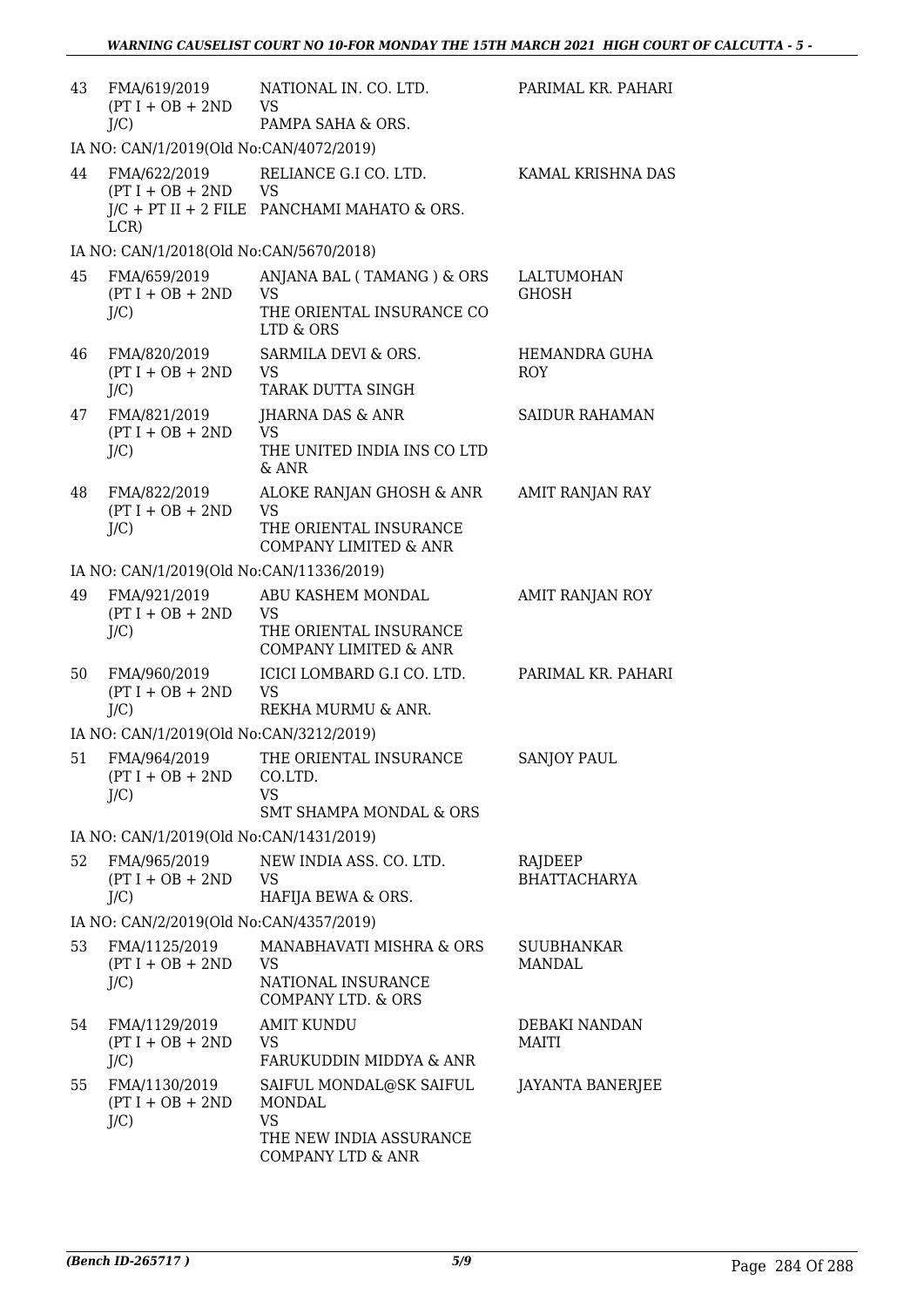| 56 | FMA/1553/2019<br>$(PT I + OB + 2ND$<br>$J/C$ ) | MAMTAZ BIBI & ORS.<br>VS<br>NATIONAL IN. CO. LTD. & ANR.                                 | DHANANJAY ADAK                         |
|----|------------------------------------------------|------------------------------------------------------------------------------------------|----------------------------------------|
| 57 | FMA/1610/2019<br>$(PT I + OB + 2ND$<br>$J/C$ ) | <b>SAMIM ARA</b><br><b>VS</b><br>NEW INDIA ASSURANCE<br><b>COMPANY LIMITED &amp; ANR</b> | <b>SAIDUR RAHAMAN</b>                  |
| 58 | FMA/1638/2019<br>$(PT I + OB + 2ND$<br>$J/C$ ) | PARESH NATH GHOSH<br>VS.<br>NATIONAL INSURANCE CO. LTD<br>$&$ ANR                        | <b>SASWATA</b><br><b>BHATTACHARYYA</b> |
| 59 | FMA/1640/2019<br>$(PT I + OB + 2ND$<br>$J/C$ ) | THE NATIONAL INSURANCE<br><b>COMPANY LTD</b><br>VS.<br>SAMIRESH BHADURI & ANR            | SANJAY PAUL                            |
|    | IA NO: CAN/1/2019(Old No:CAN/8603/2019)        |                                                                                          |                                        |
| 60 | FMA/1642/2019<br>$(PT I + OB + 2ND$<br>$J/C$ ) | ICICI LOMBARD GEN INS CO<br><b>LTD</b><br><b>VS</b><br>MUJLEKHA KHATUN & ORS             | PARIMAL KUMAR<br>PAHARI                |
|    |                                                | IA NO: CAN/1/2019(Old No:CAN/8719/2019), CAN/2/2019(Old No:CAN/9710/2019)                |                                        |
| 61 | FMA/1645/2019<br>$(PT I + OB + 2ND$<br>$J/C$ ) | RAMGOPAL DAS<br>VS<br><b>SUBHAS PRAMANICK &amp; ANR</b>                                  | MUKTAKESH DAS                          |
| 62 | FMA/1646/2019<br>$(PT I + OB + 2ND$<br>$J/C$ ) | <b>JIAUL HOQUE &amp; ANR</b><br><b>VS</b><br>M/S BAJAJ ALLIANZ GEN INS CO<br>LTD & ANR   | S GHOSH                                |
| 63 | FMA/1647/2019<br>$(PT I + OB + 2ND$<br>$J/C$ ) | SABNAM AZMI<br><b>VS</b><br>THE NEW INDIA ASSURANCE<br>COMPANY LTD, MALDA DIV. &<br>ANR  | <b>SAIDUR RAHAMAN</b>                  |
| 64 | FMA/1652/2019<br>$(PT I + OB + 2ND$<br>J/C     | <b>SANGITA KUMARI</b><br><b>VS</b><br><b>BHARATI AXA GEN. INSURANCE</b><br>CO. LTD.      | JAYANTA KR.<br><b>MANDAL</b>           |
| 65 | FMA/1654/2019<br>$(PT I + OB + 2ND$<br>$J/C$ ) | <b>GULSHAN ARA &amp; ORS</b><br><b>VS</b><br>NATIONAL INSURANCE CO. LTD<br>& ANR         | JAYANTA KUMAR<br><b>MANDAL</b>         |
| 66 | FMA/1668/2019<br>$(PT I + OB + 2ND$<br>$J/C$ ) | GOLAPSA LAILA FARDOUS &<br>ORS.<br><b>VS</b><br>THE UNITED INDIA IN. CO. LTD.<br>& ANR.  | <b>SAIDUR RAHAMAN</b>                  |
|    | IA NO: CAN/1/2019(Old No:CAN/5146/2019)        |                                                                                          |                                        |
| 67 | FMA/1670/2019<br>$(PT I + OB + 2ND$<br>$J/C$ ) | RANJIT MAHATO<br>VS<br>THE ORIENTAL INSURANCE CO.<br>LTD & ANR                           | JAYANTA KUMAR<br><b>MANDAL</b>         |
| 68 | FMA/1671/2019<br>$(PT I + OB + 2ND$<br>$J/C$ ) | <b>EMRAN ALI KHAN</b><br>VS<br>NATIONAL IN. CO. LTD. & ANR.                              | DHANANJAY NAYAK                        |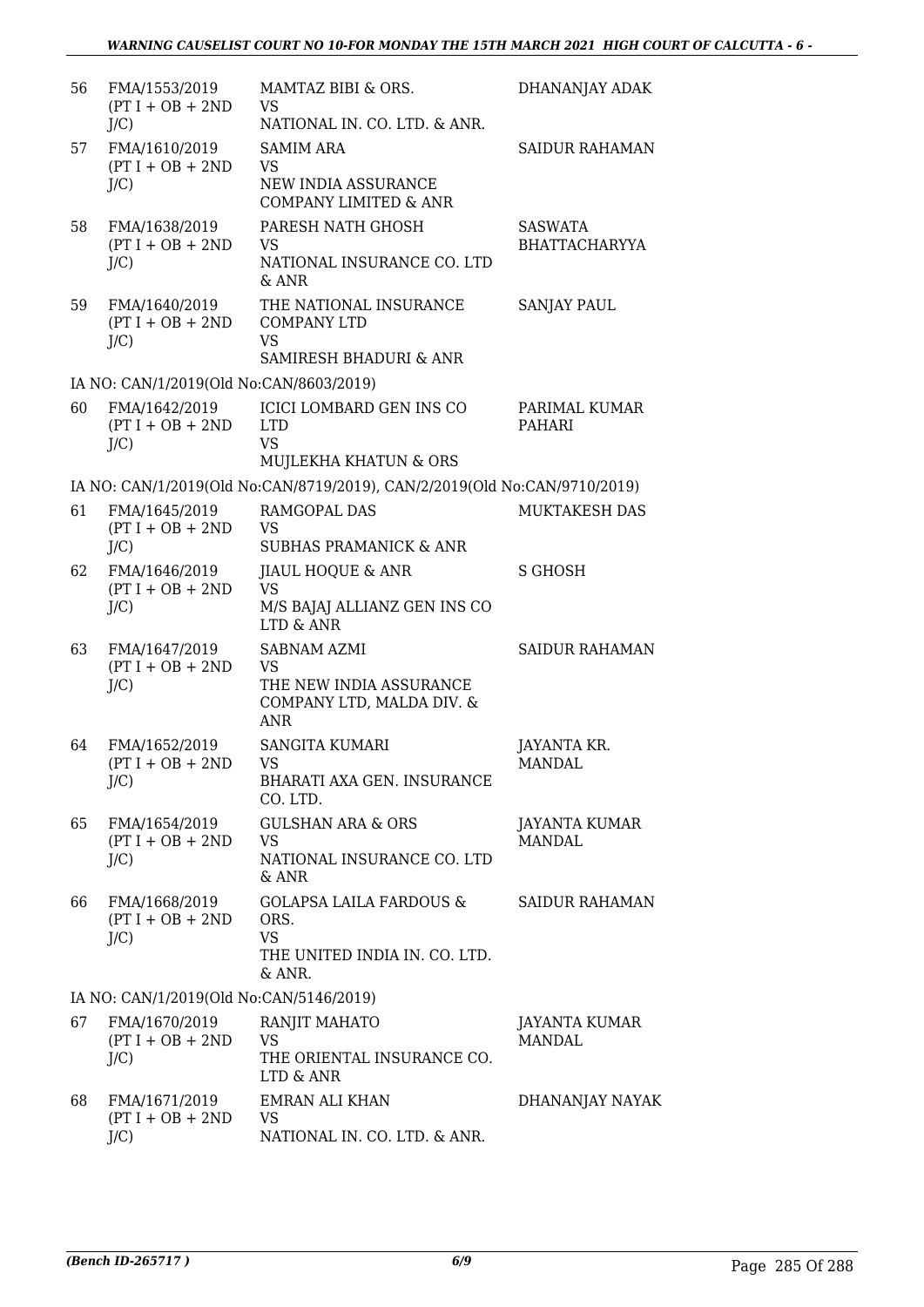| 69 | FMA/1676/2019<br>$(PT I + OB + 2ND$<br>$J/C$ )                           | THE ORIENTAL INSURANCE CO.<br>LTD.<br><b>VS</b><br>SARASWATI DEVI @ SARASWATI<br>DEVI SINGH & ANR | PARIMAL KUMAR<br>PAHARI                 |
|----|--------------------------------------------------------------------------|---------------------------------------------------------------------------------------------------|-----------------------------------------|
|    | IA NO: CAN/1/2019(Old No:CAN/10864/2019)                                 |                                                                                                   |                                         |
| 70 | FMA/1677/2019<br>$(PT I + OB + 2ND$<br>$J/C$ )                           | THE NEW INDIA ASSURANCE<br>CO. LTD.<br><b>VS</b><br>TARULATA SAHA & ANR                           | PARIMAL KUMAR<br><b>PAHARI</b>          |
|    | IA NO: CAN/1/2019(Old No:CAN/11046/2019)                                 |                                                                                                   |                                         |
| 71 | FMA/1723/2019<br>$(PT I + OB + 2ND$<br>$J/C$ )                           | <b>BIMAL MONDAL</b><br><b>VS</b><br>THE ORIENTAL INSURANCE<br><b>COMPANY LTD &amp; ANR</b>        | <b>SAIDUR RAHAMAN</b>                   |
| 72 | FMA/1725/2019<br>$(PT I + OB + 2ND$<br>$J/C$ )                           | NATIONAL INS CO LTD<br><b>VS</b><br><b>DIPA ROY</b>                                               | PARIMAL KUMAR<br>PAHARI                 |
|    | IA NO: CAN/1/2019(Old No:CAN/10522/2019)                                 |                                                                                                   |                                         |
| 73 | FMA/1730/2019<br>$(PT I + OB + 2ND$<br>J/C                               | <b>SMT SANGITA ROY &amp; ANR</b><br><b>VS</b><br>THE NEW INDIA ASSURANCE<br>CO. LTD & ANR         | <b>JAYANTA KUMAR</b><br><b>MANDAL</b>   |
| 74 | FMA/1732/2019<br>$(PT I + OB + 2ND$<br>$J/C$ )                           | NATIONAL INSURANCE CO.LTD.<br><b>VS</b><br>RAKHI MISHRA & ANR                                     | PARIMAL KUMAR<br><b>PAHARI</b>          |
|    | IA NO: CAN/1/2019(Old No:CAN/10907/2019)                                 |                                                                                                   |                                         |
| 75 | FMA/1733/2019<br>$(PT I + OB + 2ND$<br>$J/C$ + PT II + 2 FILE VS<br>LCR) | THE CALCUTTA STATE<br>TRANSPORT CORPORATION<br>MOUSUMI CHATTOPADHYAY &<br><b>ORS</b>              | <b>RAM UDAY</b><br><b>BHATTACHARYYA</b> |
|    | IA NO: CAN/1/2019(Old No:CAN/5218/2019)                                  |                                                                                                   |                                         |
| 76 | FMA/1736/2019<br>$(PT I + OB + 2ND$<br>J/C                               | MIRA CHAKRABORTY<br>VS<br>ORIENTAL INSUARANCE CO LTD                                              | <b>SAIDUR RAHAMAN</b>                   |
| 77 | FMA/1738/2019<br>$(PT I + OB + 2ND$<br>$J/C$ )                           | KEYA CHATTERJEE<br><b>VS</b><br>MAGMA HDI GENERAL INS. CO.<br>LTD.                                | <b>SAIDUR RAHAMAN</b>                   |
| 78 | FMA/1864/2019<br>$(PT I + OB + 2ND$<br>$J/C$ )                           | ICICI LIMBARD GENERAL INS.<br>CO.LTD.<br><b>VS</b><br><b>SANTI SARADAR</b>                        | PARIMAL KUMAR<br>PAHARI                 |
|    | IA NO: CAN/1/2019(Old No:CAN/9712/2019)                                  |                                                                                                   |                                         |
| 79 | FMA/1865/2019<br>$(PT I + OB + 2ND$<br>$J/C$ + PT II + 2 FILE<br>LCR     | JOYDEB GHOSH<br><b>VS</b><br>NATIONAL INSURANCE<br><b>COMPANY LTD &amp; ORS</b>                   | ABHIJIT SINGHA RAY                      |
| 80 | FMA/344/2020<br>$(PT I + OB + 2ND$<br>$J/C$ )                            | <b>MUNMUN KAR &amp; ORS</b><br>VS<br>THE NATIONAL INSURANCE<br><b>COMPANY LTD &amp; ANR</b>       | <b>SAIDUR RAHAMAN</b>                   |
|    |                                                                          |                                                                                                   |                                         |

IA NO: CAN/1/2019(Old No:CAN/3665/2019)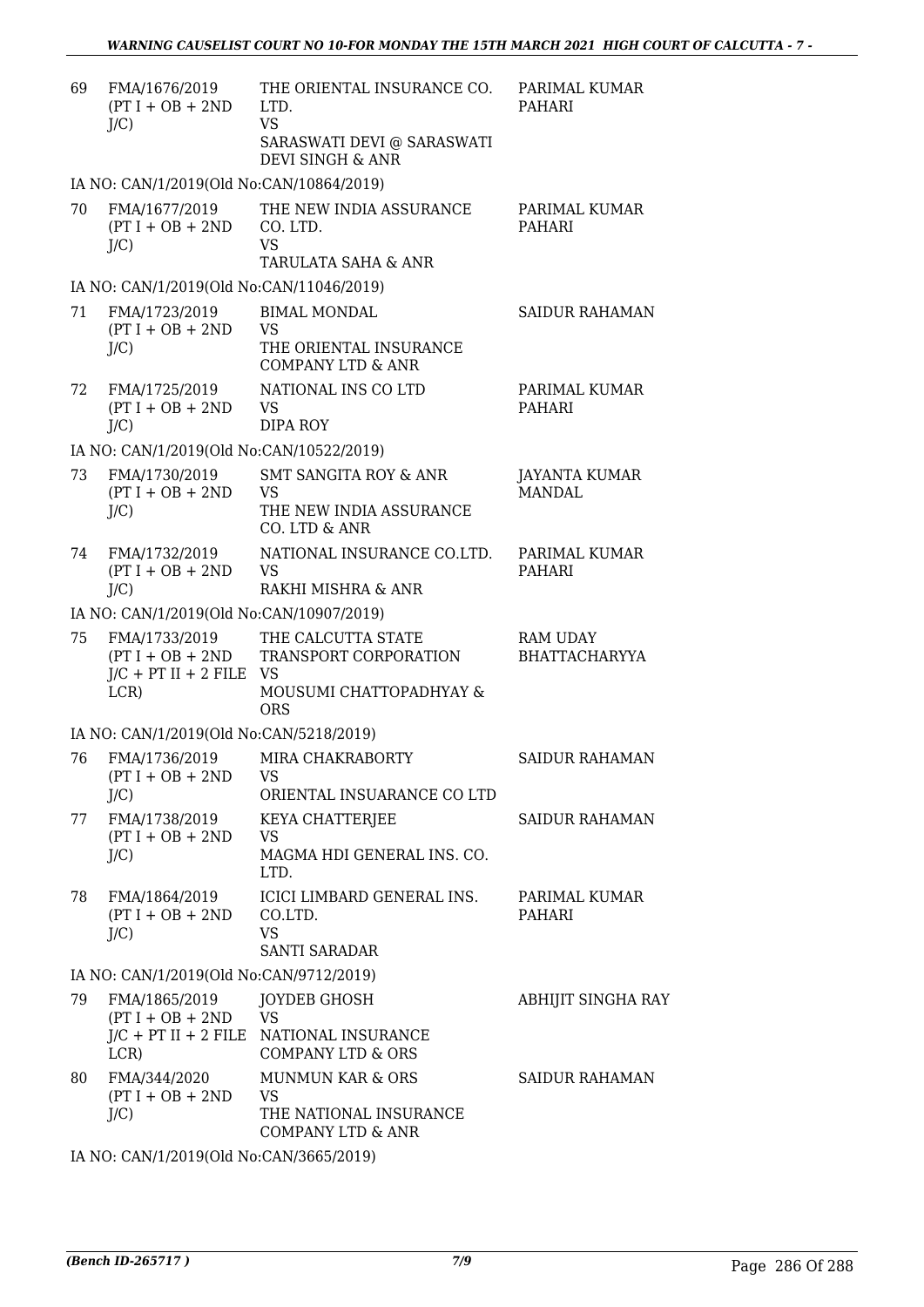| 81                                       | FMA/350/2020                                  | <b>SMT MITHU SINGH &amp; ORS</b><br>VS<br>THE ORIENTAL INSURANCE CO.                                                     | <b>JAYANTA BANERJEE</b> |  |
|------------------------------------------|-----------------------------------------------|--------------------------------------------------------------------------------------------------------------------------|-------------------------|--|
| 82                                       | FMA/463/2020<br>$(PT I + OB + 2ND$<br>$J/C$ ) | LTD. & ANR<br>NATIONAL INSURANCE CO.<br>LTD.<br><b>VS</b><br>SANTOSH TUTEJA @ BAGGA &<br>ORS.                            | <b>ARABINDA KUNDU</b>   |  |
| 83                                       | FMA/464/2020<br>$(PT I + OB + 2ND$<br>$J/C$ ) | THE NEW INDIA ASSURANCE<br>CO. LTD<br><b>VS</b><br>TAPAS CHAKRABORTY @<br>TAPASH CHAKRABORTY & ANR                       | <b>SANJAY PAUL</b>      |  |
|                                          | IA NO: CAN/1/2019(Old No:CAN/3013/2019)       |                                                                                                                          |                         |  |
| 84                                       | FMA/465/2020<br>$(PT I + OB + 2ND$<br>$J/C$ ) | <b>ICICI LOMBART GENERAL</b><br><b>INSURANCE CO. LTD</b><br>VS<br>MANSURA BIBI SEIKH & ORS                               | SAYAK MAJUMDER          |  |
| IA NO: CAN/1/2015(Old No:CAN/7833/2015)  |                                               |                                                                                                                          |                         |  |
| 85                                       | FMA/467/2020<br>$(PT I + OB + 2ND$<br>$J/C$ ) | SHEFALI SARKAR (PAUL) & ORS<br>VS<br>THE UNITED INDIA INSURANCE<br><b>COMPANY LTD. &amp; ANR</b>                         | <b>SAIDUR RAHAMAN</b>   |  |
| 86                                       | FMA/468/2020<br>$(PT I + OB + 2ND$<br>$J/C$ ) | SK. LUTAPHAR @ LUTAPHAR<br>SEIKH @ SK. LUTFAR<br><b>VS</b><br>THE UNITED INDIA INSURANCE<br><b>COMPANY LTD &amp; ORS</b> | KRISHANU BANIK          |  |
| 87                                       | FMA/469/2020<br>$(PT I + OB + 2ND$<br>$J/C$ ) | <b>SWAPAN</b><br>CHATTERJEE@CHATTOPADHYAY<br>VS<br>SK SHAHNAWAZ ALI & ANR                                                | <b>SUJOY GUHA ROY</b>   |  |
| 88                                       | FMA/470/2020<br>$(PT I + OB + 2ND$<br>J/C)    | <b>UMA MONDAL</b><br>VS<br>THE NATIONAL INS CO LTD &<br><b>ANR</b>                                                       | AMIT RANJAN ROY         |  |
| IA NO: CAN/1/2019(Old No:CAN/11812/2019) |                                               |                                                                                                                          |                         |  |
| 89                                       | FMA/471/2020<br>$(PT I + OB + 2ND$<br>$J/C$ ) | MANJU HAZRA & ORS.<br>VS<br>UNITED INDIA INSURANCE CO.<br>LTD. & ANR.                                                    | AMIT RANJAN ROY         |  |
| IA NO: CAN/1/2019(Old No:CAN/11268/2019) |                                               |                                                                                                                          |                         |  |
| 90                                       | FMA/472/2020<br>$(PT I + OB + 2ND$<br>$J/C$ ) | MINOR DEBJYOTI SEN & ANR.<br>VS<br>NATIONAL INSURANCE CO.<br>LTD. & ANR.                                                 | KRISHANU BANIK          |  |
| 91                                       | FMA/473/2020<br>$(PT I + OB + 2ND$<br>$J/C$ ) | BIJALI MAJI & ORS<br>VS<br>THE ORIENTAL INSURANCE CO.<br>LTD & ANR                                                       | DHANANJAY NAYAK         |  |